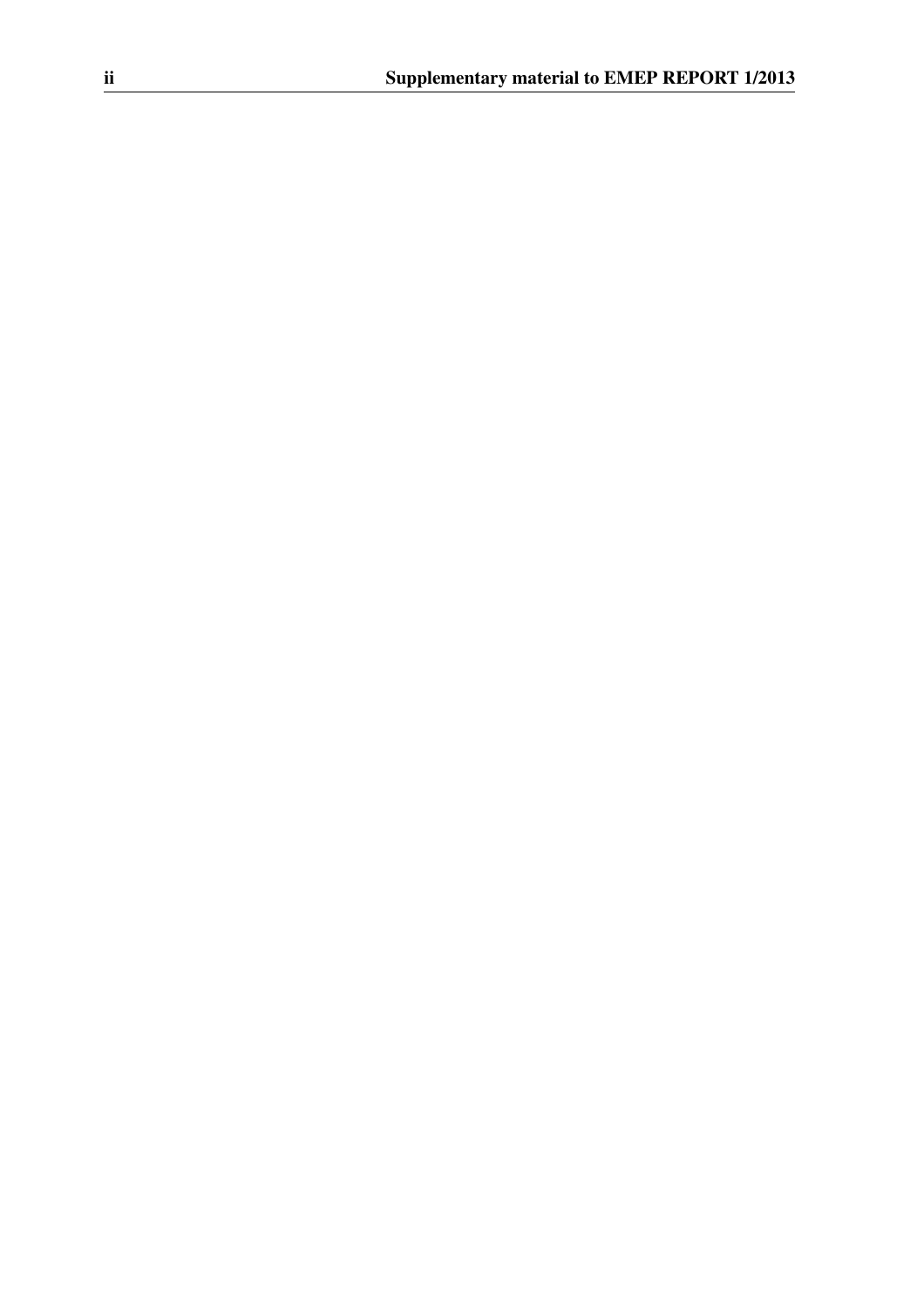## APPENDIX C

## Source-receptor tables for 2011

<span id="page-2-0"></span>This supplementary material is an extended version of Appendix C in EMEP Status Report 1/2013 [\(EMEP MSC-W & CCC & CEIP 2013\)](#page-6-0) containing source-receptor tables calculated for the meteorological and chemical conditions of 2011.

The tables are calculated for the extended EMEP domain and are based on model runs driven by ECMWF meteorology.

The source-receptor (SR) relationships give the change in air concentrations or depositions resulting from a change in emissions from each emitter country.

For each country, reductions in five different pollutants have been calculated separately, with an emission reduction of 15% for  $SO_x$ ,  $NO_x$ ,  $NH_3$ , NMVOC or PPM, respectively. Here reduction in PPM means that  $PPM<sub>fine</sub>$  and  $PPM<sub>coarse</sub>$  are reduced together in one simulation.

For year 2011, reductions in volcanic emissions are done only for passive  $SO_2$  degassing of Italian volcanoes (Etna and Stromboli). Although there was an eruption episode at Grímsvötn volcano in Iceland in May 2011, this eruption event has not been included in the EMEP model simulations. The eruption plume reached heights up to 16 km, which is beyond the top boundary layer of the EMEP model. Therefore, the plume and its transport can not be simulated by the current version of the model. As described in [Simpson et al.](#page-6-1) [\(2013\)](#page-6-1), extension of the model's vertical domain is currently under development.

The deposition tables show the contribution from one country to another. They have been calculated adding the differences obtained by a 15% reduction for all emissions in one country multiplied by a factor of 100/15, in order to arrive at total estimates.

For the concentrations and indicator tables, the differences obtained by the 15% emission reduction of the relevant pollutants are given directly. Thus, the tables should be interpreted as estimates of this reduction scenario from the chemical conditions in 2011.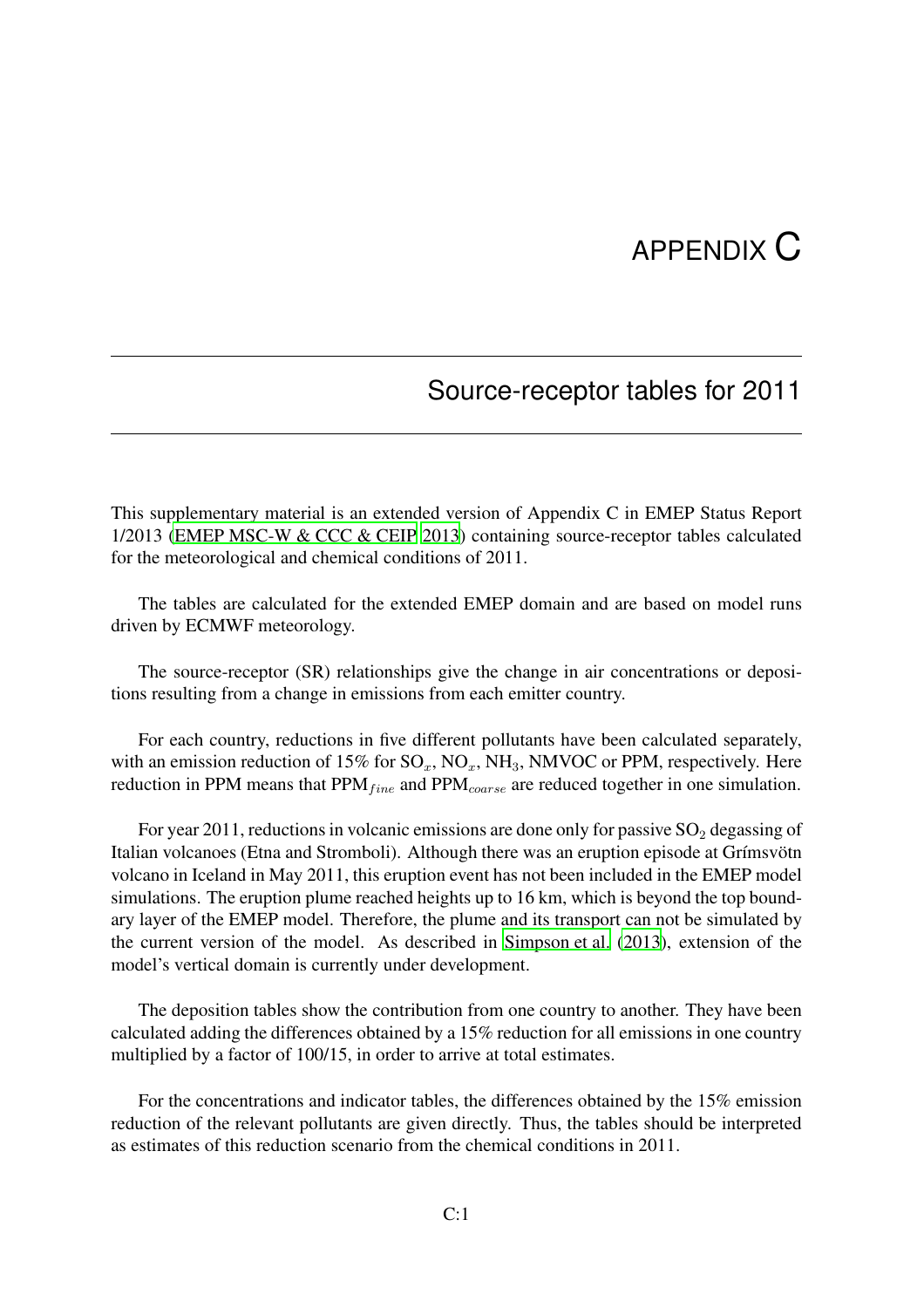The SR tables in the following aim to respond to two fundamental questions about transboundary air pollution:

- 1. Where do the pollutants emitted by a country or region end up?
- 2. Where do the pollutants in a given country or region come from?

Each column answers the first question. The numbers within a column give the change in the value of each pollutant (or indicator) for each receiver country caused by the emissions in the country given at the top of the column.

Each row answers the second question. The numbers given in each row show which emitter countries were responsible for the change in pollutants in the country given at the beginning of each row.

The following SR tables are presented in this supplementary material, all in the extended EMEP domain, including new EECCA countries, and using 2011 ECMWF meteorology:

#### Acidification and eutrophication

- Deposition of OXS (oxidised sulphur). The contribution from  $SO_x$ ,  $NO_x$ ,  $NH_3$ , PPM and VOC emissions have been summed up and scaled to a 100% reduction.
- Deposition of OXN (oxidised nitrogen). The contribution from  $SO_x$ ,  $NO_x$ ,  $NH_3$ , PPM and VOC emissions have been summed up and scaled to a 100% reduction.
- Deposition of RDN (reduced nitrogen). The contribution from  $SO_x$ ,  $NO_x$ ,  $NH_3$ , PPM and VOC emissions have been summed up and scaled to a 100% reduction.

#### Ground Level Ozone

- AOT40<sup>uc</sup>. Effect of a 15% reduction in NO<sub>x</sub> emissions.
- AOT40 $_{f}^{\text{uc}}$ . Effect of a 15% reduction in VOC emissions.
- SOMO35. Effect of a 15% reduction in  $NO<sub>x</sub>$  emissions.
- SOMO35. Effect of a 15% reduction in VOC emissions.

#### Particulate Matter

- PM<sub>2.5</sub>. Effect of a 15% reduction in PPM emissions.
- PM<sub>2.5</sub>. Effect of a 15% reduction in  $SO_x$  emissions.
- PM<sub>2.5</sub>. Effect of a 15% reduction in NO<sub>x</sub> emissions.
- PM<sub>2.5</sub>. Effect of a 15% reduction in NH<sub>3</sub> emissions.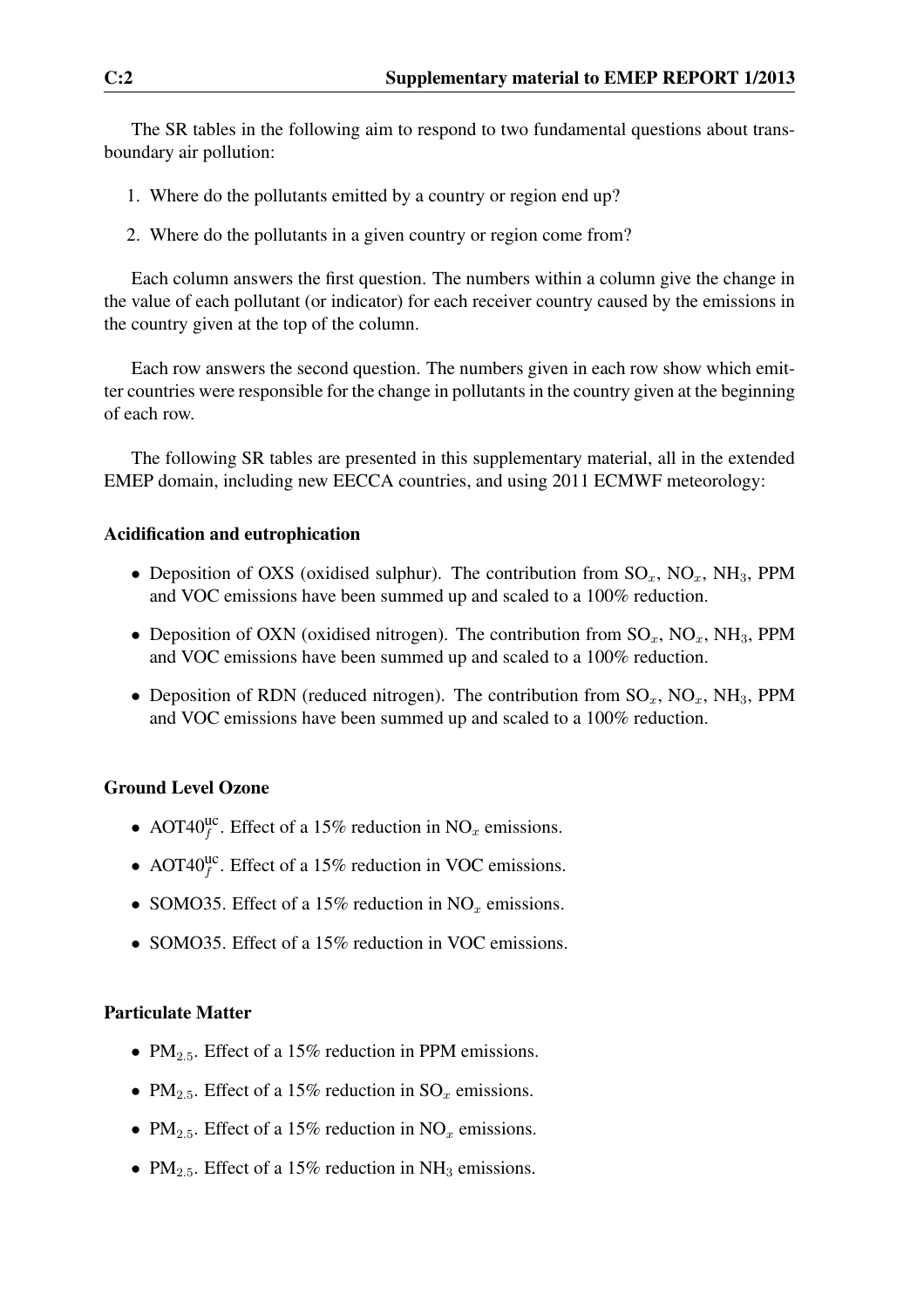- $PM_{2.5}$ . Effect of a 15% reduction in VOC emissions.
- PM<sub>2.5</sub>. Effect of a 15% reduction in all emissions. The contribution from a 15% reduction in PPM,  $SO_x$ ,  $NO_x$ ,  $NH_3$  and VOC emissions have been summed up.

Additional particulate matter components not shown in Appendix C in EMEP Status Report 1/2013:

#### Fine Sulphate

- SO<sub>4</sub>. Effect of a 15% reduction in SO<sub>x</sub> emissions.
- SO<sub>4</sub>. Effect of a 15% reduction in NO<sub>x</sub> emissions.
- $SO_4$ . Effect of a 15% reduction in NH<sub>3</sub> emissions.
- SO<sub>4</sub>. Effect of a 15% reduction in VOC emissions.

#### Fine Ammonium

- NH<sub>4</sub>. Effect of a 15% reduction in  $SO_x$  emissions.
- NH<sub>4</sub>. Effect of a 15% reduction in NO<sub>x</sub> emissions.
- NH<sub>4</sub>. Effect of a 15% reduction in NH<sub>3</sub> emissions.
- NH<sub>4</sub>. Effect of a 15% reduction in VOC emissions.

#### Fine Nitrate

- Fine NO<sub>3</sub>. Effect of a 15% reduction in  $SO<sub>x</sub>$  emissions.
- Fine NO<sub>3</sub>. Effect of a 15% reduction in NO<sub>x</sub> emissions.
- Fine  $NO_3$ . Effect of a 15% reduction in  $NH_3$  emissions.
- Fine  $NO_3$ . Effect of a 15% reduction in VOC emissions.

#### Coarse Nitrate

- Coarse NO<sub>3</sub>. Effect of a 15% reduction in  $SO_x$  emissions.
- Coarse NO<sub>3</sub>. Effect of a 15% reduction in NO<sub>x</sub> emissions.
- Coarse NO<sub>3</sub>. Effect of a 15% reduction in NH<sub>3</sub> emissions.
- Coarse NO<sub>3</sub>. Effect of a 15% reduction in VOC emissions.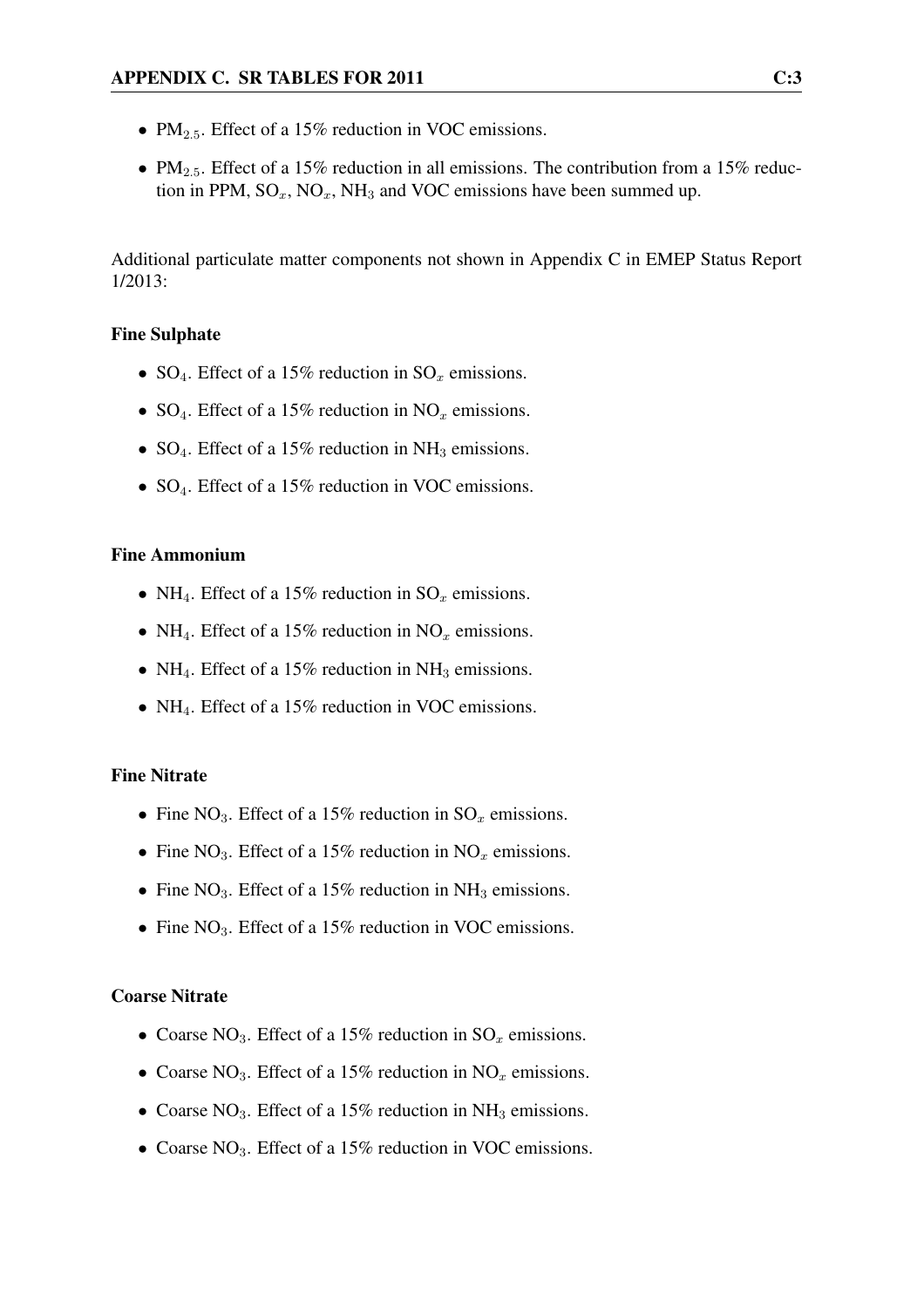#### Fine Elemental Carbon

• Fine EC. Effect of a 15% reduction in PPM emissions.

#### Coarse Elemental Carbon

• Coarse EC. Effect of a 15% reduction in PPM emissions.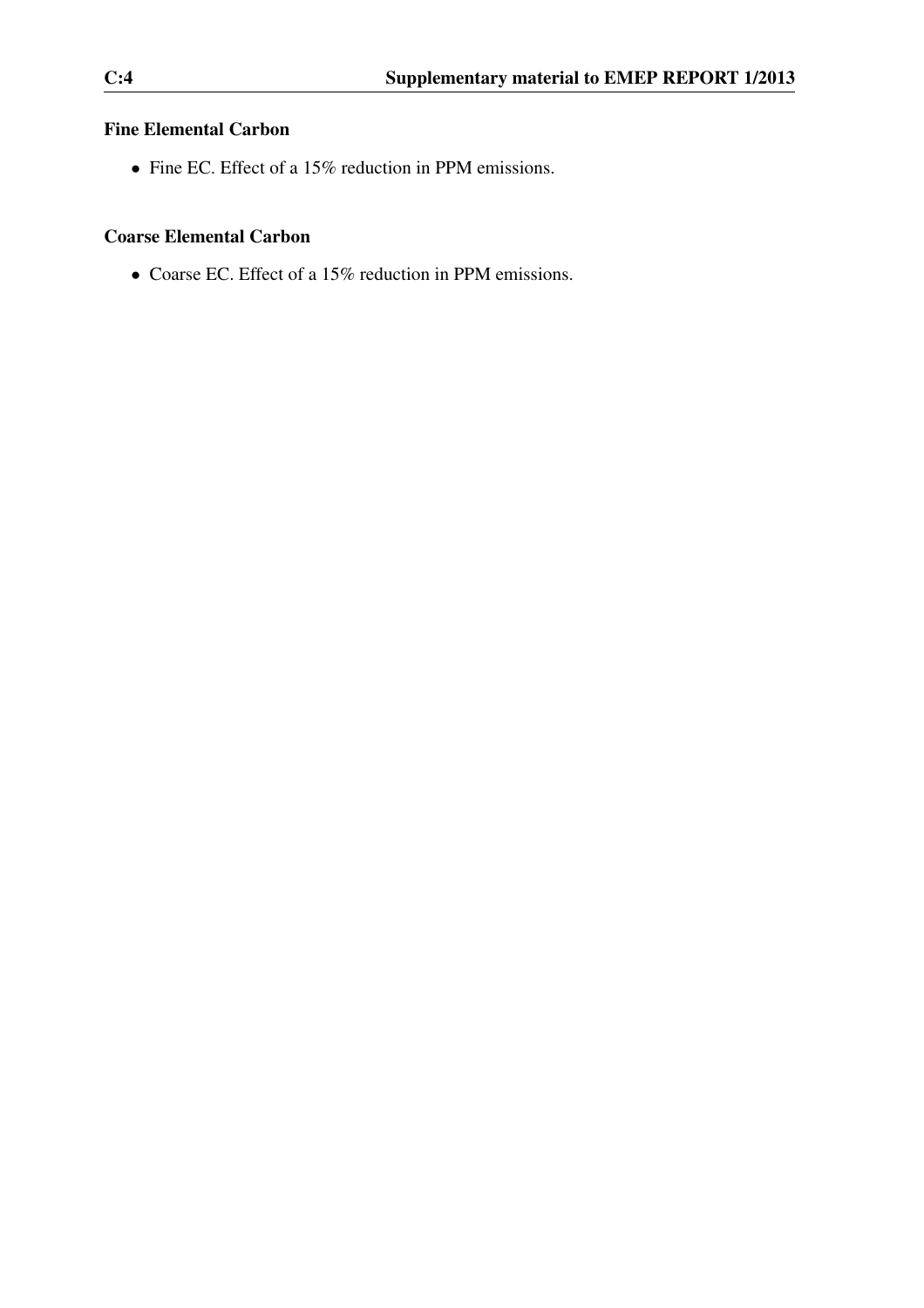### References

- <span id="page-6-0"></span>EMEP MSC-W & CCC & CEIP: Transboundary acidification, eutrophication and ground level ozone in Europe in 2010., EMEP Status Report 1/2013, The Norwegian Meteorological Institute, Oslo, Norway, 2013.
- <span id="page-6-1"></span>Simpson, D., Tsyro, S., Wind, P., and Steensen, B. M.: EMEP model development, in: Transboundary acidification, eutrophication and ground level ozone in Europe in 2011. EMEP Status Report 1/2013, The Norwegian Meteorological Institute, Oslo, Norway, 2013.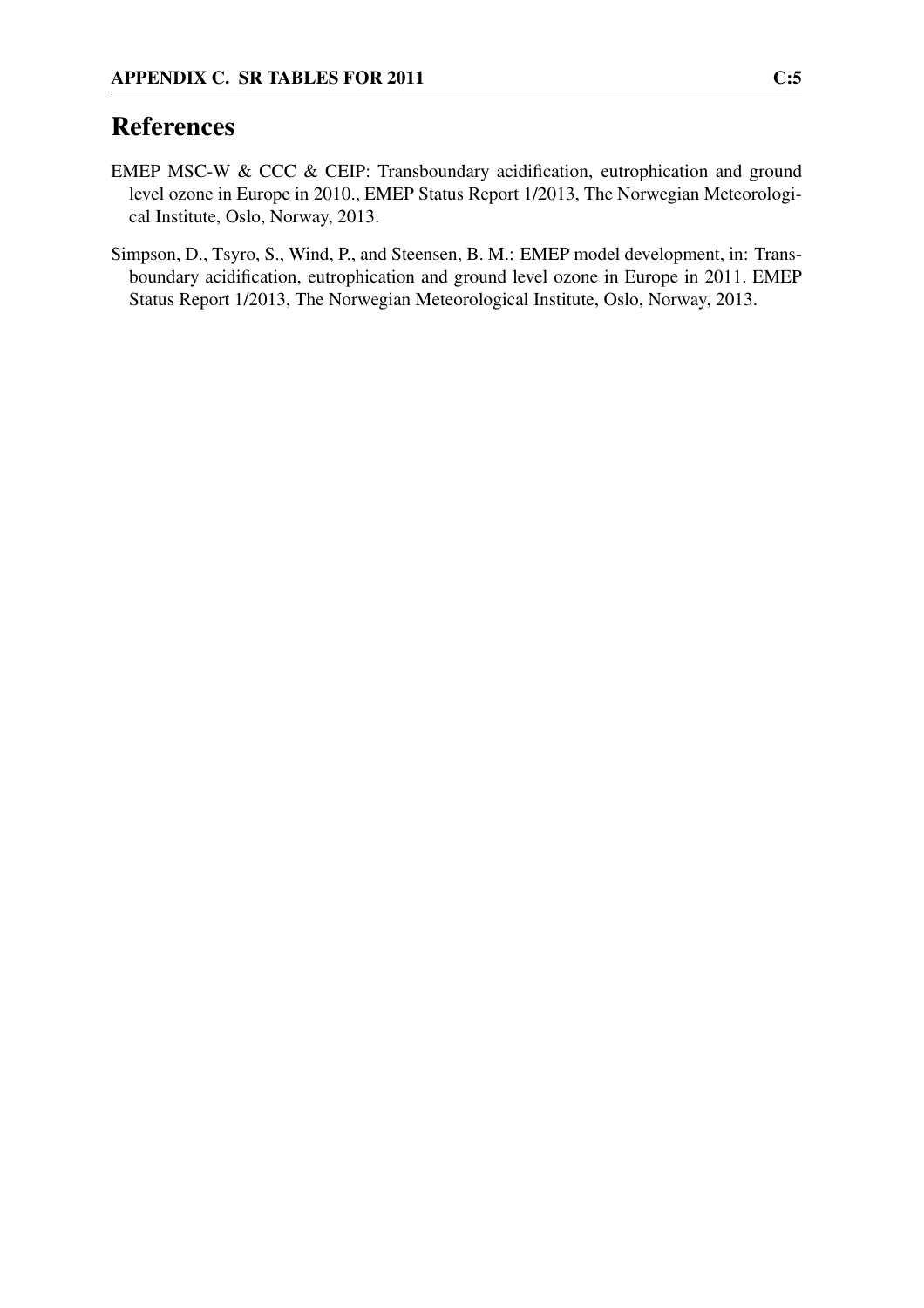Table [C.](#page-2-0)1: 2011 country-to-country blame matrices for oxidised sulphur deposition. Units: 100 Mg of S. Emitters →, Receptors ↓. (Based on ECMWF meteorology.)

|            |                | AL AM AT AZ |                |                |                | BA BE          |                                         | BG BY CH CY CZ |              |              |                         | DE DK EE                                          |                |                | ES             | FI             | FR             | GB             | GE             |     | GR HR HU       |             | IE             | 1S             |                | IT KG        | KZT                                                                                                                                         |              | LT LU LV MD ME |                          |              |                |            |
|------------|----------------|-------------|----------------|----------------|----------------|----------------|-----------------------------------------|----------------|--------------|--------------|-------------------------|---------------------------------------------------|----------------|----------------|----------------|----------------|----------------|----------------|----------------|-----|----------------|-------------|----------------|----------------|----------------|--------------|---------------------------------------------------------------------------------------------------------------------------------------------|--------------|----------------|--------------------------|--------------|----------------|------------|
| AL         | 37             | 0           | $\mathbf{0}$   | $\mathbf{0}$   | 10             | 0              | 11                                      | 0              | $\mathbf{0}$ | 0            | $\mathbf{1}$            | 1                                                 | 0              | 0              | 1              | $\mathbf{0}$   | 0              | 0              | $\theta$       | 27  | 1              | 0           | $\Omega$       | $\Omega$       |                | $-0$         | 0                                                                                                                                           | 0            | $\mathbf{0}$   | $-0$                     | 0            | 3              | AL         |
| ΑM         | 0              | 62          | $-0$           | 17             | 0              | 0              | 0                                       | 0              | 0            | 0            | 0                       | 0                                                 | $-0$           | 0              | 0              | 0              | 0              | 0              | 4              | 0   | 0              | 0           | 0              | $\Omega$       | 0              | 0            | 3                                                                                                                                           | 0            | 0              | 0                        | 0            | C              | AM         |
| AT         | 0              | 0           | 29             | $\overline{0}$ | 18             | 1              | 4                                       | 0              | 3            | 0            | 18                      | 45                                                | 0              | 0              | 6              | 0              | 7              | 3              | 0              | 1   | 4              | 3           | 0              | $\mathbf 0$    | 11             | 0            | 0                                                                                                                                           | 0            | 0              | $-0$                     | 0            | 0              | AT         |
| AΖ         | 0              | 13          |                | 0153           | 0              | $\mathbf{0}$   | 0                                       | $\mathbf{0}$   | $\mathbf{0}$ | $\mathbf{0}$ | 0                       | $\mathbf{0}$                                      | 0              | 0              | 0              | $\mathbf{0}$   | 0              | $\mathbf 0$    | 15             | 0   | 0              | 0           | $\mathbf 0$    | $\mathbf 0$    | $\mathbf 0$    | $\mathbf{0}$ | 23                                                                                                                                          | 0            | 0              | $\mathbf 0$              | 0            | 0              | AZ         |
| ΒA         | 1              | 0           | 1              | 0              | 429            | 0              | 12                                      | 0              | 0            | 0            | 5                       | 4                                                 | 0              | 0              | 3              | 0              | 1              | 0              | $\mathbf{0}$   | 3   | 11             | 4           | 0              | 0              | $\overline{7}$ | -0           | 0                                                                                                                                           | 0            | 0              | 0                        | 0            | 11             | BA         |
| ВE         | 0              | 0           | 0              | -0             | $\mathbf{1}$   | 53             | 0                                       | 0              | 0            | 0            | $\overline{2}$          | 18                                                | 0              | 0              | 4              | 0              | 25             | 15             | -0             | 0   | 0              | 0           | 0              | $\Omega$       | 0              | 0            | 0                                                                                                                                           | 0            | 1              | -0                       | 0            | 0              | BE         |
| ΒG         | 1              | 0           | 1              | 0              | 27             | 0              | 632                                     | $\mathbf{1}$   | 0            | 0            | 3                       | 3                                                 | 0              | 0              | 1              | 0              | 1              | 1              | 0              | 30  | 1              | 2           | 0              | $\Omega$       | $\overline{2}$ | 0            | 4                                                                                                                                           | 0            | 0              | 0                        | 1            | 2              | ΒG         |
| ΒY         | 0              | 0           | 1              | 0              | 25             | $\overline{2}$ |                                         | 10 132         | 0            | 0            | 18                      | 26                                                | 1              | 8              | 3              | $\overline{2}$ | 5              | 10             | 0              | 1   | $\overline{c}$ | 3           | 0              | 0              | $\overline{2}$ | 0            | 15                                                                                                                                          | 15           | $\pmb{0}$      | -1                       | 1            | 1              | BY         |
|            | 0              | 0           | 0              | 0              | 1              | 1              | 0                                       | $-0$           | 18           | 0            | 1                       | $\overline{7}$                                    | 0              | 0              | 6              | $\mathbf 0$    | 12             | $\overline{2}$ | $-0$           | 0   | 0              | 0           | 0              | 0              | 8              | 0            | 0                                                                                                                                           | 0            | 0              | $\mathbf 0$              | $-0$         | 0              | CH         |
| CH         |                |             |                |                |                |                |                                         |                |              |              | 0                       |                                                   |                |                |                | 0              |                |                |                |     |                |             |                |                |                |              |                                                                                                                                             |              |                |                          |              | C              | CY         |
| CY         | 0              | 0           | 0              | 0              | 0              | 0              | $\mathbf 1$                             | 0              | 0            | 3            |                         | 0                                                 | 0              | 0              | 0              |                | 0              | $\mathbf 0$    | 0              | 1   | 0              | 0           | 0              | 0              | 0              | 0            | 0                                                                                                                                           | 0            | 0              | -0                       | 0            |                |            |
| CZ         | 0              | 0           | 5              | 0              | 20             | $\overline{2}$ | 5                                       | 0              | $\mathbf{1}$ |              | 0172                    | 55                                                | 0              | 0              | 4              | 0              | $\overline{7}$ | $\overline{4}$ | $-0$           | 1   | 3              | 3           | $\mathbf 0$    | $\mathbf 0$    | 3              | 0            | 0                                                                                                                                           | 0            | 0              | $-0$                     | 0            | 1              | CZ         |
| DE         | 0              | 0           | 8              | $-0$           | 13             | 47             | 3                                       | $\pmb{0}$      | 9            | 0            | 83                      | 924                                               | $\overline{2}$ | 1              | 32             | $\mathbf{1}$   | 107            | 70             | $-0$           | 0   | 1              | 1           | 1              | 0              | 6              | -0           | 0                                                                                                                                           | 1            | $\overline{2}$ | -0                       | 0            | $\Omega$       | DE         |
| DK         | 0              | 0           | 0              | 0              | 1              | 3              | 1                                       | 0              | 0            | 0            | 5                       | 25                                                | 14             | 0              | 1              | 0              | 5              | 18             | -0             | 0   | 0              | 0           | 0              | 0              | 0              | -0           | 0                                                                                                                                           | 0            | 0              | 0                        | 0            | 0              | DK         |
| EE         | 0              | 0           | 0              | 0              | $\overline{2}$ | $\mathbf{1}$   | $\mathbf 1$                             | 2              | 0            | 0            | 3                       | $\overline{7}$                                    | 1              | 20             | 1              | 4              | $\mathbf 1$    | $\overline{4}$ | 0              | 0   | 0              | 0           | 0              | 0              | 0              | 0            | 1                                                                                                                                           | 3            | 0              | -1                       | 0            | 0              | EE         |
| ES         | 0              | 0           | 0              | 0              | 6              | $\mathbf{1}$   | $\mathbf 1$                             | 0              | 0            | $-0$         | 4                       | 9                                                 | 0              | $\mathbf{0}$   | 848            | 0              | 18             | 4              | 0              | 0   | 1              | 0           | $\mathbf 0$    | 0              | $\overline{7}$ | $-0$         | 0                                                                                                                                           | 0            | $\mathbf{0}$   | $\mathbf{0}$             | 0            | $\Omega$       | ES         |
| FI.        | 0              | 0           | 0              | 0              | 5              | $\overline{2}$ | $\overline{2}$                          | 3              | 0            | 0            | 8                       | 18                                                | 1              | 34             |                | 2 106          | 4              | 11             | 0              | 0   | 0              | 1           | $\mathbf 0$    | 0              | 0              | 0            | 4                                                                                                                                           | 5            | 0              | 0                        | 0            | 0              | F1         |
| FR         | 0              | 0           | 2              | 0              | 13             | 18             | 2                                       | 0              | 6            | 0            | 14                      | 74                                                | 0              | 0              | 228            | 0              | 485            | 58             | $-0$           | 1   | 2              | 1           | $\overline{2}$ | 0              | 25             | -0           | 0                                                                                                                                           | 0            | 1              | 0                        | 0            |                | FR         |
| GB         | 0              | 0           | 0              | 0              | 3              | 6              | 1                                       | 0              | 0            | 0            | 3                       | 15                                                | 0              | 0              | 17             | 0              | 28             | 471            | -0             | 0   | 0              | 0           | 14             | 1              | 1              | 0            | 0                                                                                                                                           | 0            | 0              | 0                        | 0            | C              | GB         |
| GE         | 0              | 10          | $\mathbf 0$    | 27             | 1              | 0              | $\overline{c}$                          | 0              | 0            | 0            | 0                       | 0                                                 | $-0$           | 0              | 0              | 0              | 0              | $\pmb{0}$      | 65             | 1   | 0              | 0           | 0              | $\mathbf 0$    | 0              | 0            | 6                                                                                                                                           | 0            | 0              | 0                        | 0            | 0              | GE         |
| GL         | $-0$           | 0           | 0              | $\mathbf{0}$   | 0              | $\mathbf{0}$   | $\mathbf{0}$                            | 0              | 0            | $-0$         | 0                       | 0                                                 | $-0$           | 0              | 0              | 0              | 0              | $\mathbf 0$    | $\mathbf{0}$   | 0   | 0              | 0           | $\mathbf{0}$   | $\overline{2}$ | 0              | 0            | 0                                                                                                                                           | 0            | 0              | $-0$                     | $-0$         | O              | GL         |
| GR         | 4              | 0           | 0              | 0              | 18             | 0              | 209                                     | $\pmb{0}$      | 0            | 0            | $\overline{2}$          | 2                                                 | 0              | 0              | 2              | 0              | 1              | 1              | 0              | 269 | 1              | 1           | 0              | 0              | 5              | 0            | 2                                                                                                                                           | 0            | 0              | 0                        | $\mathbf{0}$ | $\overline{2}$ | GR         |
| HR         | 1              | 0           | $\overline{2}$ | 0              | 121            | 0              | 9                                       | 0              | 0            | 0            | 6                       | 5                                                 | 0              | 0              | 6              | 0              | $\overline{2}$ | $\mathbf{1}$   | 0              | 4   | 42             | 5           | $\mathbf 0$    | 0              | 13             | -0           | 0                                                                                                                                           | 0            | 0              | $-0$                     | 0            | 3              | HR         |
| HU         | 1              | 0           | 4              | 0              | 101            | 1              | 23                                      | 0              | 0            | 0            | 15                      | 12                                                | 0              | 0              | 7              | 0              | 3              | $\overline{2}$ | 0              | 3   | 14             | 63          | 0              | 0              | 8              | $-0$         | 1                                                                                                                                           | 0            | 0              | -0                       | 0            | 3              | HU         |
| ΙE         | 0              | 0           | 0              | 0              | 0              | 0              | 0                                       | 0              | 0            | 0            | 0                       | 1                                                 | 0              | 0              | 3              | 0              | $\overline{2}$ | 16             | $\mathbf 0$    | 0   | 0              | 0           | 34             | $\mathbf 0$    | $\mathbf 0$    | 0            | 0                                                                                                                                           | 0            | 0              | $\mathbf 0$              | -0           | 0              | IE         |
|            | 0              | $-0$        | 0              | $\mathbf{0}$   | 0              | 0              | 0                                       | 0              | 0            | $-0$         | $\mathbf{0}$            | 1                                                 | 0              | 0              | 1              | 0              | $\mathbf{1}$   | 3              | 0              | 0   | 0              | $\mathbf 0$ |                | 0113           | 0              | 0            | 0                                                                                                                                           | 0            | 0              | 0                        | $-0$         | 0              | IS         |
| IS         |                |             |                |                |                |                |                                         |                |              |              |                         |                                                   |                |                |                |                |                |                |                |     |                |             |                |                |                |              |                                                                                                                                             |              |                |                          |              |                |            |
| IT         | 3              | 0           | 4              | 0              | 105            | 1              | 29                                      | 0              | 3            | 0            | 8                       | 11                                                | 0              | 0              | 42             | 0              | 30             | $\overline{2}$ | 0              | 19  | 17             | 3           | 0              | 0              | 337            | 0            | 1                                                                                                                                           | 0            | 0              | -0                       | 0            | 5              | IT         |
| ΚG         | 0              | 0           | 0              | $\mathbf{1}$   | 0              | $\mathbf{0}$   | 0                                       | 0              | 0            | 0            | 0                       | $\mathbf{0}$                                      | 0              | 0              | 0              | $\mathbf{0}$   | 0              | $\mathbf 0$    | $\mathbf 0$    | 0   | 0              | 0           | $\mathbf 0$    | 0              | $\mathbf 0$    | 70           | 392                                                                                                                                         | 0            | 0              | $\mathbf 0$              | 0            | 0              | ΚG         |
| KZT        | 0              | 14          | 0              | 40             | 7              | $\mathbf{0}$   | 11                                      | 5              | 0            | 0            | 4                       | 5                                                 | 0              | 4              | 1              | $\overline{2}$ | 1              | $\overline{2}$ | 8              | 3   | 0              | 1           | 0              | $\Omega$       | 0              | 36           | 6737                                                                                                                                        | 2            | $\pmb{0}$      | 0                        | 0            |                | KZT        |
| LT         | 0              | 0           | 0              | 0              | 5              | 1              | 1                                       | $\overline{7}$ | 0            | 0            | 8                       | 14                                                | 1              | 2              | 1              | 1              | 3              | 5              | $\mathbf{0}$   | 0   | 0              | 1           | 0              | 0              | 0              | $\mathbf{0}$ | 1                                                                                                                                           | 51           | 0              | 1                        | 0            |                | LT         |
| LU         | 0              | $-0$        | 0              | -0             | 0              | $\mathbf{1}$   | 0                                       | -0             | 0            | 0            | 0                       | $\overline{2}$                                    | 0              | 0              | 0              | 0              | 3              | 1              | -0             | 0   | 0              | 0           | 0              | 0              | 0              | $-0$         | -0                                                                                                                                          | 0            | 1              | 0                        | -0           | 0              | LU         |
| LV         | 0              | 0           | 0              | 0              | 3              | $\mathbf{1}$   | $\mathbf{1}$                            | 6              | $\mathbf{0}$ | 0            | 5                       | 11                                                | 1              | 4              | 1              | $\overline{2}$ | $\overline{2}$ | 6              | $\mathbf 0$    | 0   | 0              | 0           | $\mathbf 0$    | $\mathbf{0}$   | 0              | $-0$         | 2                                                                                                                                           | 16           | 0              | $\overline{7}$           | 0            | 0              | LV         |
| MD         | 0              | 0           | 0              | 0              | 3              | $\mathbf{0}$   | 10                                      | $1\,$          | 0            | 0            | $\mathbf{1}$            | 1                                                 | 0              | 0              | 0              | 0              | 0              | 0              | 0              | 1   | 0              | 0           | 0              | 0              | 0              | 0            | $\overline{2}$                                                                                                                              | 0            | 0              | $\mathbf 0$              | 8            | 0              | <b>MD</b>  |
| МE         | 3              | 0           | 0              | 0              | 13             | 0              | $\overline{4}$                          | 0              | 0            | 0            | $\mathbf{1}$            | 0                                                 | 0              | 0              | 1              | 0              | 0              | 0              | $\mathbf{0}$   | 2   | 0              | 0           | 0              | 0              | 2              | 0            | 0                                                                                                                                           | 0            | 0              | -0                       | 0            | 19             | МE         |
| МK         | 3              | 0           | 0              | 0              | 7              | 0              | 49                                      | 0              | 0            | 0            | $\mathbf{1}$            | 1                                                 | 0              | 0              | 0              | 0              | 0              | 0              | $\mathbf{0}$   | 33  | 0              | 0           | 0              | 0              | 1              | -0           | 0                                                                                                                                           | 0            | 0              | 0                        | 0            | 1              | МK         |
| МT         | 0              | $-0$        | 0              | $\mathbf{0}$   | 0              | 0              | 0                                       | 0              | 0            | -0           | 0                       | $\mathbf{0}$                                      | $-0$           | 0              | 0              | $\mathbf{0}$   | 0              | $\mathbf 0$    | $-0$           | 0   | 0              | 0           | 0              | $-0$           | 0              | -0           | 0                                                                                                                                           | 0            | 0              | $-0$                     | 0            | 0              | МT         |
| NL.        | 0              | -0          | 0              | 0              | 1              | 25             | 0                                       | $\mathbf{0}$   | $\mathbf{0}$ | $-0$         | 3                       | 32                                                | 0              | 0              | 3              | $\mathbf{0}$   | 16             | 27             | -0             | 0   | 0              | 0           | 1              | 0              | 0              | $-0$         | 0                                                                                                                                           | 0            | 0              | -0                       | 0            | 0              | NL         |
| NO.        | 0              | 0           | 0              | 0              | 4              | 4              | 1                                       | $\mathbf 1$    | 0            | 0            | 5                       | 24                                                | $\overline{2}$ | $\overline{2}$ | 6              | 3              | 8              | 38             | 0              | 0   | 0              | 0           | 1              | 3              | 0              | 0            | 1                                                                                                                                           | 1            | 0              | 0                        | $-0$         | 0              | NO         |
| PL         | 0              | 0           | 4              | 0              | 50             | 6              | 14                                      | 10             | 1            |              | 0112                    | 148                                               | 4              | 4              | 10             | 1              | 18             | 22             | 0              | 2   | 6              | 8           | 1              | $\Omega$       | 5              | -0           | 2                                                                                                                                           | 6            | 0              | 0                        | 1            |                | PL         |
| PT         | 0              | 0           | 0              | 0              | $\mathbf 0$    | $\mathbf{0}$   | 0                                       | $\mathbf{0}$   | 0            | -0           | 0                       | 1                                                 | 0              | 0              | 35             | 0              | 1              | $\mathbf 0$    | 0              | 0   | 0              | 0           | $\mathbf 0$    | 0              | 0              | $-0$         | 0                                                                                                                                           | 0            | 0              | 0                        | 0            |                | PT         |
| RO         | $\overline{2}$ | $\mathbf 0$ | $\overline{c}$ | $\mathbf 0$    | 88             |                | 1 152                                   | $\overline{2}$ | $\pmb{0}$    |              | $0$ 14                  | 15                                                | 0              | $\mathbf{1}$   | 5              | 0              | $\overline{4}$ | 3              | $\mathbf{0}$   | 14  | 4              | 11          | 0              | $\mathbf{0}$   | 6              | $\mathbf{0}$ | 8                                                                                                                                           | $\mathbf{1}$ | 0              | $\mathbf{0}$             | 4            |                | 7 RO       |
| <b>RS</b>  | $\Lambda$      |             | $0\quad 1$     |                | $0$ 104        |                | 0 69 0 0 0 6                            |                |              |              |                         | $\sqrt{ }$                                        |                | $0\qquad 0$    | $\overline{3}$ | $\mathbf 0$    | $\,$ 1 $\,$    | $\mathbf{1}$   | $\mathbf 0$    | 13  |                | 8           | $\Omega$       |                |                | 0            |                                                                                                                                             |              | $0$ 0 $-0$     |                          |              | 0 15 RS        |            |
| rue        | 2              | 18          | 4              | 72             | 112            | 8              | 119                                     | 90             | 1            | 1            | 70                      | 106                                               |                | 4 196          | 19             | 83             | 21             | 44             | 23             | 25  | 6              | 9           | 1              | 2              | 9              | 5            | 5659                                                                                                                                        | 39           | 0              | 3                        | 3            | 6              | <b>RUE</b> |
| SE         | 0              | 0           | 1              | 0              | 8              | 6              | 2                                       | 2              | 0            | 0            | 17                      | 52                                                | 8              | 9              | 5              | 17             | 12             | 37             | 0              | 0   | 1              | 1           | 1              | 1              | 1              | -0           | 2                                                                                                                                           | 4            | 0              | 0                        | -0           | 0              | <b>SE</b>  |
| SI         | 0              | 0           | 2              | 0              | 14             | 0              | 2                                       | 0              | 0            | 0            | $\overline{\mathbf{c}}$ | 2                                                 | 0              | 0              | 3              | 0              | 1              | 0              | 0              | 1   | 8              | 1           | 0              | 0              | 10             | $-0$         | 0                                                                                                                                           | 0            | 0              | -0                       | 0            | 0              | SI         |
| SK         | 0              | 0           | $\overline{c}$ | 0              | 31             | 1              | 9                                       | 0              | 0            | 0            | 17                      | 9                                                 | 0              | 0              | 4              | 0              | 2              | 1              | 0              |     | 4              | 13          | 0              | 0              | 4              | 0            | 0                                                                                                                                           | 0            | 0              | -0                       | 0            | 1              | <b>SK</b>  |
|            |                |             |                |                |                |                |                                         |                |              |              |                         |                                                   |                |                |                |                |                |                |                | 1   |                |             |                |                |                |              |                                                                                                                                             |              |                |                          |              |                |            |
| ΤJ         | 0              | 0           | 0              | 0              | 0              | 0              | 0                                       | 0              | 0            | 0            | 0                       | 0                                                 | 0              | 0              | 0              | 0              | 0              | 0              | 0              | 0   | 0              | 0           | 0              | 0              | 0              | 2            | 54                                                                                                                                          | 0            | 0              | - 0                      | 0            | 0              | TJ         |
| ТM         | 0              | 3           | 0              | 9              | 0              | 0              | 0                                       | 0              | 0            | 0            | 0                       | 0                                                 | 0              | 0              | 0              | 0              | 0              | 0              | 1              | 0   | 0              | 0           | 0              | 0              | 0              | 0            | 135                                                                                                                                         | 0            | 0              | 0                        | 0            | 0              | TM         |
| ΤR         | $\mathbf{1}$   | 12          | 0              | 5              | 17             | 0              | 93                                      | 1              | 0            | 12           | 4                       | 4                                                 | 0              | 0              | 2              | 0              | 2              | $\mathbf{1}$   | 5              | 44  | 1              | 1           | 0              | 0              | 3              | 0            | 7                                                                                                                                           | 0            | 0              | $\mathbf 0$              | 1            | 1              | TR         |
| UA         | 1              | 0           | 2              | 3              | 81             | $\overline{c}$ | 91                                      | 33             | 1            | 0            | 37                      | 39                                                | 1              | 7              | 7              | 3              | 8              | 10             | $\overline{2}$ | 17  | 4              | 11          | 0              | 0              | 6              | 0            | 56                                                                                                                                          | 5            | 0              | 0                        | 8            | 4              | UA         |
| UZ         | 0              | 2           | 0              | 6              | 0              | 0              | 0                                       | 0              | 0            | 0            | 0                       | 0                                                 | 0              | 0              | 0              | 0              | 0              | 0              | 1              | 0   | 0              | 0           | -0             | 0              | 0              | 9            | 308                                                                                                                                         | 0            | 0              | 0                        | 0            | 0              | UZ         |
| ATL        | 0              | 0           | 2              | 0              | 19             | 21             | 13                                      | 4              | 1            | 0            | 36                      | 122                                               | 3              | 26             | 315            | 35             | 106            | 373            | 0              | 2   | 2              | 2           |                | 45 297         | 7              | 0            | 132                                                                                                                                         | 5            | 1              | 0                        | 0            |                | 1 ATL      |
| BAS        | 0              | 0           | 2              | 0              | 17             | 10             | 5                                       | 4              | 1            | 0            | 41                      | 119                                               | 16             | 35             | 7              | 39             | 20             | 49             | 0              | 1   | 1              | 3           | 1              | 0              | $\overline{c}$ | 0            | 3                                                                                                                                           | 15           | 0              | 2                        | $-0$         |                | 1 BAS      |
| BLS        | 1              | 3           | 1              | 6              | 26             | 1              | 153                                     | 4              | 0            | $\mathbf{1}$ | 14                      | 12                                                | 0              | 2              | 2              | 1              | $\overline{2}$ | 3              | 20             | 28  | 1              | 3           | 0              | 0              | 3              | 0            | 25                                                                                                                                          | 2            | 0              | 0                        | 4            |                | 1 BLS      |
| MED        | 33             | 0           | 6              | 0              | 471            | $\overline{c}$ | 513                                     | 1              | 3            | 40           | 32                      | 35                                                | 0              | 1              | 390            | 0              | 136            | 10             | 0              | 500 | 39             | 8           | 0              | 0              | 373            | 0            | 7                                                                                                                                           | 1            | 0              | -0                       | 1            |                | 33 MED     |
| <b>NOS</b> | 0              | 0           | 1              | 0              | 17             | 44             | 10                                      | 2              | 1            | $-0$         | 35                      | 167                                               | 9              | 2              | 37             | $\mathbf{1}$   | 116            | 542            | 0              | 1   | 1              | 1           | 10             | 4              | 3              | 0            | 1                                                                                                                                           | 2            | $\mathbf{1}$   | $\overline{\phantom{0}}$ | 0            |                | 1 NOS      |
| AST        | 0              | 14          |                | 0132           | 8              | 0              | 8                                       | 1              | 0            | 10           | $\overline{c}$          | 3                                                 | 0              | 1              | $\mathbf{1}$   | 0              | 1              | $\mathbf{1}$   | 9              | 8   | 0              | 0           | 0              | 0              | $\overline{c}$ | 14           | 1199                                                                                                                                        | 0            | 0              | 0                        | 0            |                | 0 AST      |
| NOA        | $\mathbf{1}$   | $\mathbf 0$ | $\mathbf{1}$   | $\overline{0}$ | 34             | 0              | 46                                      | $\pmb{0}$      | 0            | $\mathbf{1}$ | 3                       | 4                                                 | 0              | $\mathbf 0$    | 61             | $\mathbf 0$    | 14             | $\overline{2}$ | $\mathbf 0$    | 40  | 2              | 1           | 0              | 0              | 26             | $\mathbf 0$  | 1                                                                                                                                           | 0            | 0              | $\overline{\phantom{0}}$ | 0            |                | 3 NOA      |
|            |                |             |                |                |                |                | SUM 101 152 92 474 2060 274 2334 314 52 |                |              |              |                         |                                                   |                |                |                |                |                |                |                |     |                |             |                |                |                |              | 69 842 2200 69 361 2135 304 1242 1873 153 1098 188 175 116 425 912 137 14797 177                                                            |              |                | 9 16                     |              |                | 32 128 SUM |
| EXC        |                |             |                |                |                |                |                                         |                |              |              |                         |                                                   |                |                |                |                |                |                |                |     |                |             |                |                |                |              | 65 135 79 335 1468 195 1587 298 45 18 679 1738 41 295 1322 227 846 894 124 518 141 157 59 124 496 123 13430 152                             |              | 7 14           |                          | 27           |                | 89 EXC     |
| EU         |                | 12 0 66     |                |                |                |                | 1 532 178 1094 34 25                    |                |              |              |                         | 3 517 1509 33 76 1263 133 784 781 0 344 67 114 56 |                |                |                |                |                |                |                |     |                |             |                |                | 4 4 3 5        | 0            |                                                                                                                                             | 29 89        | 6              | - 9                      | 6            | -26            | EU         |
|            |                |             |                |                |                |                |                                         |                |              |              |                         |                                                   |                |                |                |                |                |                |                |     |                |             |                |                |                |              | emis 105 145 93 468 2153 278 2573 316 51 105 845 2223 70 363 2446 305 1273 1894 153 1351 194 174 117 406 976 143 16544 178 9 16 32 139 emis |              |                |                          |              |                |            |
|            |                |             |                |                |                |                |                                         |                |              |              |                         |                                                   |                |                |                |                |                |                |                |     |                |             |                |                |                |              | ALAMATAZ BA BE BG BY CH CY CZ DE DK EE ES FI FR GB GE GR HR HU IE IS IT KG KZT LT LU LV MD ME                                               |              |                |                          |              |                |            |
|            |                |             |                |                |                |                |                                         |                |              |              |                         |                                                   |                |                |                |                |                |                |                |     |                |             |                |                |                |              |                                                                                                                                             |              |                |                          |              |                |            |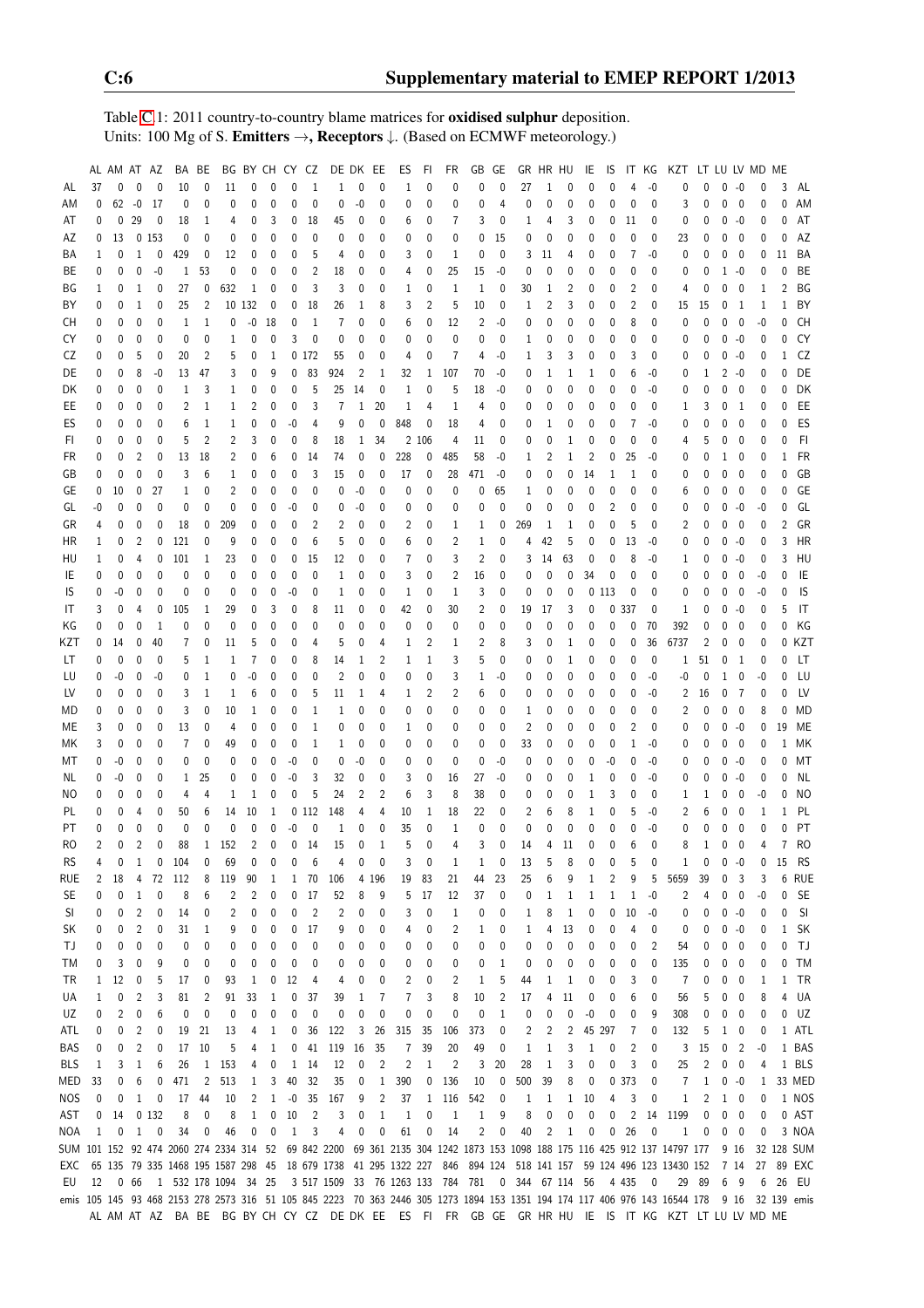Table [C.](#page-2-0)1 Cont.: 2011 country-to-country blame matrices for oxidised sulphur deposition. Units: 100 Mg of S. Emitters →, Receptors  $\downarrow$ . (Based on ECMWF meteorology.)

|                | MK MT NL NO    |              |              |              |                | PL PT        | RO             | <b>RS</b>               | RUE SE SI SK TJ TM                                                                      |                   |                          |                      |             |              | TR             | UA             |                |                |              |                | UZ ATL BAS BLS MED NOS AST NOA BIC DMS |                         |                |                   |                |              | VOL            | <b>SUM</b>                                                                                          | EXC       | EU              |              |
|----------------|----------------|--------------|--------------|--------------|----------------|--------------|----------------|-------------------------|-----------------------------------------------------------------------------------------|-------------------|--------------------------|----------------------|-------------|--------------|----------------|----------------|----------------|----------------|--------------|----------------|----------------------------------------|-------------------------|----------------|-------------------|----------------|--------------|----------------|-----------------------------------------------------------------------------------------------------|-----------|-----------------|--------------|
| AL             | 23             | 0            | 0            | 0            | $\overline{2}$ | $\mathbf{0}$ | 3              | 30                      | 0                                                                                       | $\mathbf{0}$      | $\mathbf{0}$             | $\mathbf{0}$         | $-0$        | 0            | $\overline{4}$ | 3              | 0              | 0              | 0            | $\mathbf{0}$   | 18                                     | 0                       | 0              | 2                 | 6              | 1            | 54             | 246                                                                                                 | 164       |                 | 53 AL        |
| ΑM             | $\Omega$       | 0            | 0            | 0            | 0              | $-0$         | 0              | 0                       | 1                                                                                       | 0                 | 0                        | 0                    | 0           | 1            | 36             | $\mathbf{1}$   | $\mathbf{1}$   | 0              | 0            | $\mathbf 0$    | 1                                      | 0                       | 29             | 0                 | 9              | 0            | 45             | 214                                                                                                 | 129       |                 | 1 AM         |
| AT             | 1              | 0            | 1            | 0            | 18             | 0            | 5              | 9                       | 1                                                                                       | 0                 | 5                        | 4                    | $\mathbf 0$ | 0            | 1              | $\overline{1}$ | 0              | 1              | 0            | 0              | 8                                      | $\overline{\mathbf{c}}$ | 0              | 1                 | 12             | 1            | 7              | 238                                                                                                 | 206       | 161             | AT           |
| AΖ             | 0              | 0            | 0            | 0            | 2              | -0           | 0              | 0                       | 16                                                                                      | 0                 | 0                        | 0                    | 0           | 5            | 21             | 12             | 5              | 0              | 0            | 0              | 1                                      | 0                       | 44             | 0                 | 10             | 0            | 37             | 361                                                                                                 | 268       |                 | $3$ AZ       |
| ΒA             | 3              | 0            | 0            | 0            | 18             | 0            | 9              | 50                      | 1                                                                                       | 0                 | 0                        | 5                    | $-0$        | 0            | 2              | $\overline{7}$ | 0              | 0              | 0            | $\mathbf 0$    | 13                                     | 0                       | 0              | 2                 | $\overline{1}$ | 0            | 19             | 633                                                                                                 | 591       | 74              | BA           |
| ВE             | 0              | 0            | 4            | 0            | 3              | 0            | 0              | $\mathbf{0}$            | 0                                                                                       | 0                 | 0                        | 0                    | -0          | 0            | $\mathbf{0}$   | $\mathbf{1}$   | 0              | 3              | 0            | 0              | $\mathbf{1}$                           | 13                      | -0             | 0                 | 5              | 1            | 0              | 153                                                                                                 | 129       | 127             | BE           |
| ΒG             | 25             | 0            | 0            | 0            | 20             | 0            |                |                         |                                                                                         | 0                 |                          | 3                    | 0           | 0            | 99             | 61             |                | 0              | 0            | 11             | 12                                     | 0                       | 0              | 2                 | 12             |              |                | 1200                                                                                                | 1083      | 787 BG          |              |
|                |                |              |              |              |                |              | 86             | 59                      | 14                                                                                      |                   | 0                        |                      |             |              |                |                | 0              |                |              |                |                                        |                         |                |                   |                | 1            | 79             |                                                                                                     |           |                 |              |
| BY             | 1              | 0            | 1            | 0            | 223            | 0            | 20             | 15                      | 51                                                                                      | $1\quad1$         |                          | 10                   | 0           | 0            | 3              | 147            | 0              | 2              | 6            | 1              | 3                                      | 5                       | 0              | 1                 | 19             | 1            | 18             | 816                                                                                                 | 759       | 365             | BY           |
| СH             | 0              | 0            | 0            | 0            | 1              | 0            | 0              | 0                       | $\mathbf{0}$                                                                            | 0                 | 0                        | $\mathbf 0$          | 0           | 0            | 0              | 0              | 0              | 1              | 0            | $\mathbf 0$    | 5                                      | 1                       | 0              | 1                 | 9              | 0            | $\overline{2}$ | 77                                                                                                  | 59        | 39              | CH           |
| CY             | 0              | $\mathbf{0}$ | 0            | 0            | 0              | 0            | 0              | 0                       | 0                                                                                       | 0                 | 0                        | 0                    | 0           | 0            | 24             | 0              | 0              | 0              | 0            | $\mathbf 0$    | 5                                      | 0                       | 1              | 1                 | $\mathbf{1}$   | 0            | 8              | 48                                                                                                  | 31        | 5               | CY           |
| CZ             | 1              | 0            | 1            | 0            | 67             | 0            | 8              | 15                      | 2                                                                                       | 0                 | 1                        | 14                   | 0           | 0            | 0              | 12             | 0              | 1              | 1            | $\mathbf 0$    | 3                                      | $\overline{2}$          | 0              | 0                 | 9              | 1            | 4              | 428                                                                                                 | 407       | 353             | CZ           |
| DE             | 1              | 0            | 31           | 0            | 106            | $\mathbf{1}$ | 6              | 8                       | 3                                                                                       |                   | $1\quad1$                | 5                    | $-0$        | 0            | 0              | 20             | 0              | 17             | 18           | 0              | 11                                     | 62                      | 0              | 1                 | 49             | 8            | 6              | 1672                                                                                                | 1499      | 1442            | DE           |
| DK             | 0              | 0            | 3            | 0            | 19             | 0            | 1              | 1                       | 1                                                                                       |                   | $1\quad 0$               | 1                    | 0           | 0            | 0              | 2              | 0              | 3              | 16           | 0              | 0                                      | 18                      | 0              | 0                 | 6              | 3            | $\mathbf{0}$   | 152                                                                                                 | 105       | 98              | DK           |
| EE.            | 0              | 0            | 0            | $\mathbf 0$  | 24             | 0            | $\overline{c}$ | 1                       | 8                                                                                       | $\mathbf{1}$      | $\mathbf 0$              | $\mathbf{1}$         | -0          | 0            | 0              | 6              | 0              | $\mathbf{1}$   | 8            | 0              | 0                                      | $\overline{2}$          | 0              | 0                 | 4              | 1            | 1              | 113                                                                                                 | 95        | 74              | EE           |
| ES             | 0              | 0            | $\mathbf{1}$ | 0            | 8              | 21           | $\overline{2}$ | 3                       | 0                                                                                       | 0                 | $\overline{0}$           | $\mathbf{1}$         | $-0$        | 0            | 0              | 4              | 0              | 69             | 0            | 0              | 136                                    | $\overline{2}$          | 0              | 20                | 139            | 9            | $\overline{7}$ | 1325                                                                                                | 942       | 927             | ES           |
| FI.            | 0              | 0            | 2            | 2            | 63             | 0            | 5              | 3                       | 56                                                                                      | 13                | 0                        | 3                    | 0           | 0            | 1              | 20             | 0              | 3              | 21           | 0              | 1                                      | 8                       | 0              | 0                 | 28             | 4            | 3              | 445                                                                                                 | 376       | 280             | - Fl         |
| FR             | 1              | 0            | 5            | 0            | 23             | 5            | 3              | 5                       | 1                                                                                       | 0                 | $\mathbf{1}$             | 3                    | -0          | 0            | 0              | 8              | 0              | 90             | $\mathbf{1}$ | 0              | 106                                    | 42                      | 0              | 9                 | 101            | 17           | 13             | 1367                                                                                                | 988       | 951             | FR           |
| GB             | 0              | 0            | 4            | 0            | 7              | $\mathbf{1}$ | 1              | 1                       | 1                                                                                       | 0                 | 0                        | 1                    | 0           | 0            | 0              | 4              | 0              | 83             | 1            | 0              | 3                                      | 44                      | 0              | 0                 | 49             | 22           | $\overline{2}$ | 786                                                                                                 | 583       | 572 GB          |              |
| GE             | 0              | 0            | 0            | 0            | 3              | 0            | 2              | 1                       | 8                                                                                       | 0                 | 0                        | 0                    | 0           | 2            | 59             | 14             | 1              | 0              | 0            | 4              | 1                                      | 0                       | 17             | 0                 | 12             | 0            | 55             | 291                                                                                                 | 200       | 8               | GE           |
|                |                |              |              |              | 0              |              | 0              |                         |                                                                                         | 0                 |                          |                      |             | $\mathbf 0$  |                |                |                |                |              | $\mathbf 0$    |                                        |                         |                |                   | 143            |              |                |                                                                                                     |           |                 | $1$ GL       |
| GL             | 0              | -0           | 0            | 0            |                | 0            |                | 0                       | 0                                                                                       |                   | 0                        | 0                    | 0           |              | 0              | 0              | 0              | 1              | 0            |                | 0                                      | 0                       | 0              | 0                 |                | 1            | 0              | 149                                                                                                 | 4         |                 |              |
| GR             | 62             | 0            | 0            | 0            | 11             | 0            | 26             | 36                      | 6                                                                                       | 0                 | 0                        | 2                    | 0           | 0            | 155            | 29             | 0              | 0              | 0            | 5              | 75                                     | 0                       | 0              | 8                 | 18             | 2            | 171            | 1130                                                                                                | 849       | 532             | GR           |
| HR             | $\overline{2}$ | 0            | 0            | $\mathbf 0$  | 19             | 0            | 10             | 39                      | 1                                                                                       | 0                 | $\overline{2}$           | 5                    | 0           | 0            | $\overline{2}$ | 8              | 0              | 0              | 0            | $\mathbf 0$    | 25                                     | 0                       | 0              | $\overline{c}$    | $\overline{1}$ | $\mathbf{1}$ | 13             | 359                                                                                                 | 309       | 89              | <b>HR</b>    |
| HU             | 5              | 0            | 0            | 0            | 55             | 0            | 42             | 81                      | 3                                                                                       | 0                 | $\overline{2}$           | 27                   | -0          | 0            | 2              | 28             | 0              | 1              | 0            | 1              | 11                                     | 1                       | 0              | 1                 | 10             | 1            | 13             | 546                                                                                                 | 507       | 268             | HU           |
| IE             | 0              | 0            | 0            | 0            | 1              | 0            | 0              | 0                       | 0                                                                                       | 0                 | 0                        | 0                    | 0           | 0            | 0              | 1              | 0              | 30             | 0            | $\mathbf 0$    | 1                                      | 2                       | 0              | 0                 | 18             | 9            | 0              | 122                                                                                                 | 62        | 60              | - IE         |
| IS.            | 0              | 0            | 0            | 0            | 1              | 0            | 0              | 0                       | 0                                                                                       | 0                 | 0                        | 0                    | 0           | 0            | 0              | $\mathbf 0$    | 0              | $\overline{7}$ | 0            | 0              | 0                                      | 0                       | 0              | 0                 | 20             | 7            | 1              | 155                                                                                                 | 120       | 7               | IS           |
| IT             | 12             | 1            | 0            | 0            | 25             | 1            | 14             | 35                      | 2                                                                                       | 0                 | 6                        | 5                    | 0           | 0            | 10             | 15             | 0              | 3              | 0            | $\mathbf{1}$   | 233                                    | 1                       | 0              | 21                | 54             | 6            | 530            | 1596                                                                                                | 746       | 538             | $\mathsf{I}$ |
| ΚG             | $\mathbf{0}$   | $\mathbf{0}$ | 0            | 0            | 0              | 0            | 0              | 0                       | 4                                                                                       | 0                 | $\mathbf 0$              | 0                    | 30          | 6            | 3              | $\overline{c}$ | 699            | 0              | 0            | 0              | 0                                      | 0                       | 40             | 0                 | 47             | 0            | 70             | 1365                                                                                                | 1207      |                 | 0 KG         |
| KZT            | $\overline{2}$ | 0            | 0            | 0            | 40             | 0            | 11             | 5                       | 813                                                                                     | $1\quad 0$        |                          | 2                    |             | 20 125       | 122            | 346            | 890            | 1              | 2            | 3              | 3                                      | $\mathbf{1}$            | 268            | $\mathbf{1}$      | 194            | 1            | 322            | 10061                                                                                               | 9264      |                 | 93 KZT       |
| LT             | 0              | 0            | 1            | 0            | 93             | 0            | 4              | 3                       | 11                                                                                      | $\mathbf{1}$      | 0                        | 3                    | 0           | 0            | 0              | 20             | 0              | 1              | 5            | 0              | 1                                      | 3                       | 0              | 0                 | 7              | 1            | $\overline{2}$ | 262                                                                                                 | 242       | 193 LT          |              |
| LU             | 0              | 0            | 0            | 0            | $\mathbf{0}$   | 0            | 0              | 0                       | 0                                                                                       | 0                 | $\mathbf 0$              | $\mathbf 0$          | $\mathbf 0$ | -0           | 0              | $\mathbf 0$    | -0             | 0              | 0            | $\mathbf 0$    | 0                                      | 0                       | -0             | 0                 | 0              | 0            | 0              | 11                                                                                                  | 9         | 9               | LU           |
| LV             | 0              | 0            | 1            | 0            | 53             | 0            | $\overline{c}$ | $\overline{c}$          | 9                                                                                       | 2                 | 0                        | 2                    | -0          | 0            | 0              | 12             | 0              | 1              | 7            | 0              | 0                                      | 3                       | 0              | 0                 | 6              | 1            | 1              | 172                                                                                                 | 151       | 117             | LV           |
|                |                | 0            | 0            | 0            | 11             | 0            | 20             | 3                       | 5                                                                                       | 0                 | 0                        | 1                    | 0           | 0            |                | 42             | 0              | 0              | 0            | $\overline{2}$ | 1                                      | 0                       |                | 0                 | 2              | 0            | 13             | 140                                                                                                 | 121       | 47              | <b>MD</b>    |
| MD             | 1              |              |              |              |                |              |                |                         |                                                                                         |                   |                          |                      |             |              | 9              |                |                |                |              |                |                                        |                         | 0              |                   |                |              |                |                                                                                                     |           |                 |              |
| МE             | $\overline{2}$ | 0            | 0            | $\mathbf 0$  | $\overline{2}$ | 0            | 1              | 16                      | 0                                                                                       | 0                 | $\mathbf 0$              | 0                    | 0           | 0            | 1              | 1              | 0              | 0              | 0            | $\mathbf 0$    | 7                                      | 0                       | 0              | 1                 | 3              | 0            | 14             | 96                                                                                                  | 72        |                 | 14 ME        |
| МK             | 73             | 0            | 0            | 0            | 3              | 0            | 5              | 27                      | 1                                                                                       | 0                 | 0                        | 1                    | -0          | 0            | 6              | 5              | 0              | 0              | 0            | 0              | 4                                      | 0                       | 0              | 1                 | 3              | 0            | 23             | 249                                                                                                 | 217       |                 | 94 MK        |
| МT             | 0              | 1            | 0            | -0           | 0              | 0            | 0              | $\mathbf{0}$            | 0                                                                                       | 0                 | $\mathbf 0$              | 0                    | -0          | -0           | 0              | 0              | -0             | 0              | 0            | 0              | $\overline{2}$                         | 0                       | 0              | 0                 | 0              | 0            | $\mathbf{1}$   | 5                                                                                                   | 1         |                 | 1 MT         |
| NL.            | 0              | $\mathbf 0$  | 30           | 0            | 6              | $\mathbf 0$  | 0              | $\mathbf{0}$            | 0                                                                                       | 0                 | 0                        | 0                    | $-0$        | 0            | 0              | $\overline{2}$ | 0              | 4              | 1            | 0              | 1                                      | 41                      | 0              | 0                 | 6              | 2            | $\mathbf 0$    | 203                                                                                                 | 148       | 144             | NL           |
| NO.            | 0              | 0            | 3            | 29           | 27             | 0            | 2              | 3                       | 7                                                                                       | 5                 | 0                        | 1                    | 0           | 0            | 0              | 5              | 0              | 20             | 8            | 0              | 1                                      | 31                      | 0              | 0                 | 51             | 14           | 2              | 314                                                                                                 | 186       | 133 NO          |              |
| PL             | 3              | 0            | 5            |              | 0 1432         | 0            | 36             | 39                      | 17                                                                                      | $\overline{2}$    | $\overline{2}$           | 36                   | -0          | 0            | 1              | 107            | 0              | 5              | 14           | 1              | 6                                      | 12                      | 0              | 1                 | 30             | 4            | 14             | 2202                                                                                                | 2116      | 1877 PL         |              |
| РT             | $\Omega$       | 0            | $\mathbf{0}$ | 0            | 1              | 64           | $\mathbf{0}$   | 0                       | 0                                                                                       | 0                 | 0                        | 0                    | $-0$        | $\mathbf 0$  | $\mathbf{0}$   | $\mathbf 0$    | 0              | 44             | 0            | $\mathbf{0}$   | 8                                      | 0                       | 0              | $\overline{c}$    | 37             | 2            | $\mathbf{1}$   | 198                                                                                                 | 104       | 103 PT          |              |
| R <sub>O</sub> | 18             | 0            | 0            | $\mathbf{0}$ | 79             | $\mathbf 0$  | 569            | 96                      | 25                                                                                      |                   |                          | $0 \quad 1 \quad 15$ | 0           | 0            | 51             | 178            | 0              | 1              | $\mathbf{1}$ | 10             | 12                                     | $\overline{2}$          | 0              | $\overline{c}$    | 24             | $\mathbf{1}$ | 76             |                                                                                                     | 1507 1377 | 892 RO          |              |
| <b>RS</b>      | 25             | $\pmb{0}$    | $\mathbf 0$  | 0            | 23             | $\mathbf 0$  | 55             | 357                     | 3 <sup>7</sup>                                                                          |                   | $\overline{\phantom{0}}$ |                      |             |              | $11\,$         | 20             | $\mathbf 0$    |                | 0            |                | 8                                      | $\mathbf{0}$            |                | $\overline{2}$    | 10             | $\mathbf{0}$ | 34             |                                                                                                     | 802 745   | 198 RS          |              |
| RUE            | 21             | 0            | 5            | 4            | 608            | 1            | 128            |                         | 70 10854 18                                                                             |                   | $\overline{2}$           | 32                   | 4           | 74           |                | 513 2183       | 263            | 21             | 46           | 32             | 27                                     | 28                      | 175            |                   | 4 1207         | 20           | 672            | 23771 21539                                                                                         |           | 1554 RUE        |              |
| SE             | 0              | 0            | 5            | 7            | 103            | 0            | 7              | 7                       | 17                                                                                      | 53 0              |                          | 4                    | 0           | 0            | 0              | 19             | 0              | 8              | 42           | 0              | 1                                      | 36                      | 0              | 0                 | 41             | 8            | 3              | 548                                                                                                 | 408       | 343 SE          |              |
| <sub>SI</sub>  | 0              | 0            | 0            | 0            | 5              | 0            | 3              | 6                       | 0                                                                                       |                   | 0 <sub>13</sub>          | 1                    | -0          | 0            | 1              | $\overline{c}$ | 0              | 0              | 0            | 0              | g                                      | 0                       | 0              | 1                 | 3              | 0            | 3              | 94                                                                                                  | 78        | 46              | - SI         |
|                |                |              |              |              | 62             |              | 17             |                         |                                                                                         |                   | 0 <sub>1</sub>           | 57                   | 0           | 0            |                | 17             |                |                | 0            |                |                                        |                         |                | 1                 | 6              | 0            |                |                                                                                                     | 284       | 201 SK          |              |
| SK             | 2              | 0            | 0            | 0            |                | 0            |                | 25                      | 2                                                                                       |                   |                          |                      |             |              | 0              |                | 0              | 0              |              | 0              | 5                                      | 1                       | 0              |                   |                |              | 5              | 302                                                                                                 |           |                 |              |
| ΤJ             | 0              | 0            | 0            | 0            | 0              | 0            | 0              | 0                       | 1                                                                                       | 0                 | $\mathbf 0$              | 0                    | 64          | 10           | 2              | $\mathbf{1}$   | 218            | 0              | 0            | 0              | 0                                      | 0                       | 22             | 0                 | 45             | 0            | 40             | 459                                                                                                 | 353       |                 | 0 TJ         |
| ТM             | 0              | 0            | 0            | 0            | 1              | 0            | 0              | 0                       | 18                                                                                      | 0                 | $\overline{\mathbf{0}}$  | 0                    |             | 4 1 4 6      | 15             |                | 12 173         | 0              | 0            | 0              | 1                                      | 0                       | 149            | 0                 | 69             | 0            | 52             | 792                                                                                                 | 521       |                 | 3 TM         |
| TR             | 10             | 0            | 0            | 0            | 22             | 0            | 32             | 21                      | 32                                                                                      | 0                 | $\mathbf 0$              | $\overline{2}$       | 0           | 1            | 4831           | 112            | $\overline{2}$ | 0              | 0            | 33             | 116                                    | $\mathbf{1}$            | 223            |                   | 33 131         | 8            | 832            | 6661                                                                                                | 5284      | 225             | <b>TR</b>    |
| UA             | 13             | 0            | 1            | 0            | 349            | 0            | 133            | 57                      | 195                                                                                     |                   | 1 1                      | 25                   | 0           | $\mathbf{1}$ |                | 240 1712       | 3              | 3              | 4            | 25             | 17                                     | 5                       | 3              | 3                 | 52             | 4            | 125            | 3414                                                                                                | 3174      | 760 UA          |              |
| UZ             | 0              | 0            | 0            | 0            | 2              | 0            | 0              | 0                       | 20                                                                                      | 0                 | $\mathbf 0$              | 0                    | 28          | 50           | 15             | 13             | 827            | 0              | 0            | 0              | 1                                      | 0                       | 77             | 0                 | 57             | 0            | 65             |                                                                                                     | 1483 1282 |                 | 4 UZ         |
| ATL            | 3              | 0            | 14           | 34           | 156            | 39           | 12             | 11                      |                                                                                         | 297 14 1          |                          | 9                    | 0           | 1            | 7              | 63             |                | 4 1930         | 18           | 0              | 40                                     | 88                      | $\overline{c}$ |                   | 8 4809 1194    |              | 47             | 10372                                                                                               | 2236      | 1359 ATL        |              |
| BAS            | 1              | 0            | 8            | 3            | 303            | 0            | 13             | 14                      | 36                                                                                      | 31 1 10           |                          |                      | 0           | 0            | 0              | 47             | 0              | 8              | 156          | 0              | $\overline{c}$                         | 43                      | 0              | 0                 | 39             | 13           | 4              | 1127                                                                                                | 861       |                 | 732 BAS      |
| BLS            | 10             | 0            | 0            | 0            | 104            | 0            | 125            | 33                      | 156                                                                                     |                   | 0 <sub>1</sub>           | 9                    | 0           | 1            | 990            | 682            | 3              | $\mathbf{1}$   |              | 2 168          | 32                                     | 2                       | 22             | 5                 | 42             | 15           | 164            | 2886                                                                                                | 2433      |                 | 467 BLS      |
| MED 108        |                | 23           | 1            | $\pmb{0}$    | 124            | 4            | 140            | 206                     | 29                                                                                      |                   | 0 <sub>7</sub>           | 21                   | 0           | 0            | 3060           | 187            | 1              | 18             | 2            |                | 35 4140                                | 5                       | 82             | 400               | 447            | 121          | 1855           | 13653                                                                                               | 6548      | 2368 MED        |              |
| <b>NOS</b>     | 2              | 0            | 36           | 13           | 137            | 2            | 8              | 11                      | 5                                                                                       |                   | 3 <sub>1</sub>           | 6                    | 0           | 0            | 1              | 22             | 0              | 102            | 22           | 0              | 8                                      | 441                     | 0              |                   | 1 137          | 92           | 5              | 2066                                                                                                | 1258      | 1177 NOS        |              |
|                | 2              | 0            | 0            | 0            | 15             | 0            | 4              | 3                       | 157                                                                                     | 0                 | $\pmb{0}$                | $\mathbf{1}$         |             | 22 139       | 375            | 147            | 334            | 1              | $\mathbf{1}$ | 3              | 52                                     |                         | 1 2801         | 22                | 994            | 3            | 498            | 6990                                                                                                | 2616      |                 | 58 AST       |
| AST            |                |              |              |              |                |              |                |                         |                                                                                         |                   |                          |                      |             |              |                |                |                |                |              |                |                                        |                         |                |                   |                |              |                |                                                                                                     |           |                 |              |
| NOA            | 9              | 3            | 0            | 0            | 11             | 2            | 15             | 17                      | 3                                                                                       |                   | $0\quad 0$               | $\overline{2}$       | 0           | 0            | 148            | 18             | 0              | 8              | 0            | $\overline{2}$ | 342                                    | 1                       | 4              | 306               | 395            | 14           | 121            | 1663                                                                                                | 470       |                 | 232 NOA      |
| SUM 447        |                |              |              |              |                |              |                |                         | 31 165 95 4491 145 1589 1425 12899 148 54 337 171 564 10825 6389 3426 2494 406 342 5521 |                   |                          |                      |             |              |                |                |                |                |              |                |                                        |                         | 955 3962       |                   | 867 9654 1618  |              |                | 6154 108490                                                                                         |           |                 | <b>SUM</b>   |
| EXC 311        |                |              |              |              |                |              |                |                         | 4 105 45 3642 97 1271 1130 12215 100 44 279 149 423 6243 5222 3084 426 205 133          |                   |                          |                      |             |              |                |                |                |                |              |                | 905                                    |                         |                | 375 1051 125 2790 |                | 167          | 3460           |                                                                                                     |           | 60095 14867 EXC |              |
| EU 132         |                |              |              |              |                |              |                | 3 93 11 2286 95 839 437 |                                                                                         | 181 74 36 185 0 0 |                          |                      |             |              |                | 348 576        |                | 1 369 138      |              | 30             | 653                                    | 300                     | 2              |                   | 71 676 107     |              | 952            |                                                                                                     |           | 13526 11102 EU  |              |
| emis 505       |                |              |              |              |                |              |                |                         | 40 168 94 4550 233 1655 1515 14349 148 54 342 182 800 13258 6599 3876 3221 408 362 6826 |                   |                          |                      |             |              |                |                |                |                |              |                |                                        |                         | 961 7352 2065  |                   |                |              |                | 0 3715 12500 121917 84507 22480 emis                                                                |           |                 |              |
|                |                |              |              |              |                |              |                |                         |                                                                                         |                   |                          |                      |             |              |                |                |                |                |              |                |                                        |                         |                |                   |                |              |                | MK MT NL NO PL PT RO RS RUE SE SI SK TJ TM TR UA UZ ATL BAS BLS MED NOS AST NOA BIC DMS VOL SUM EXC |           | EU              |              |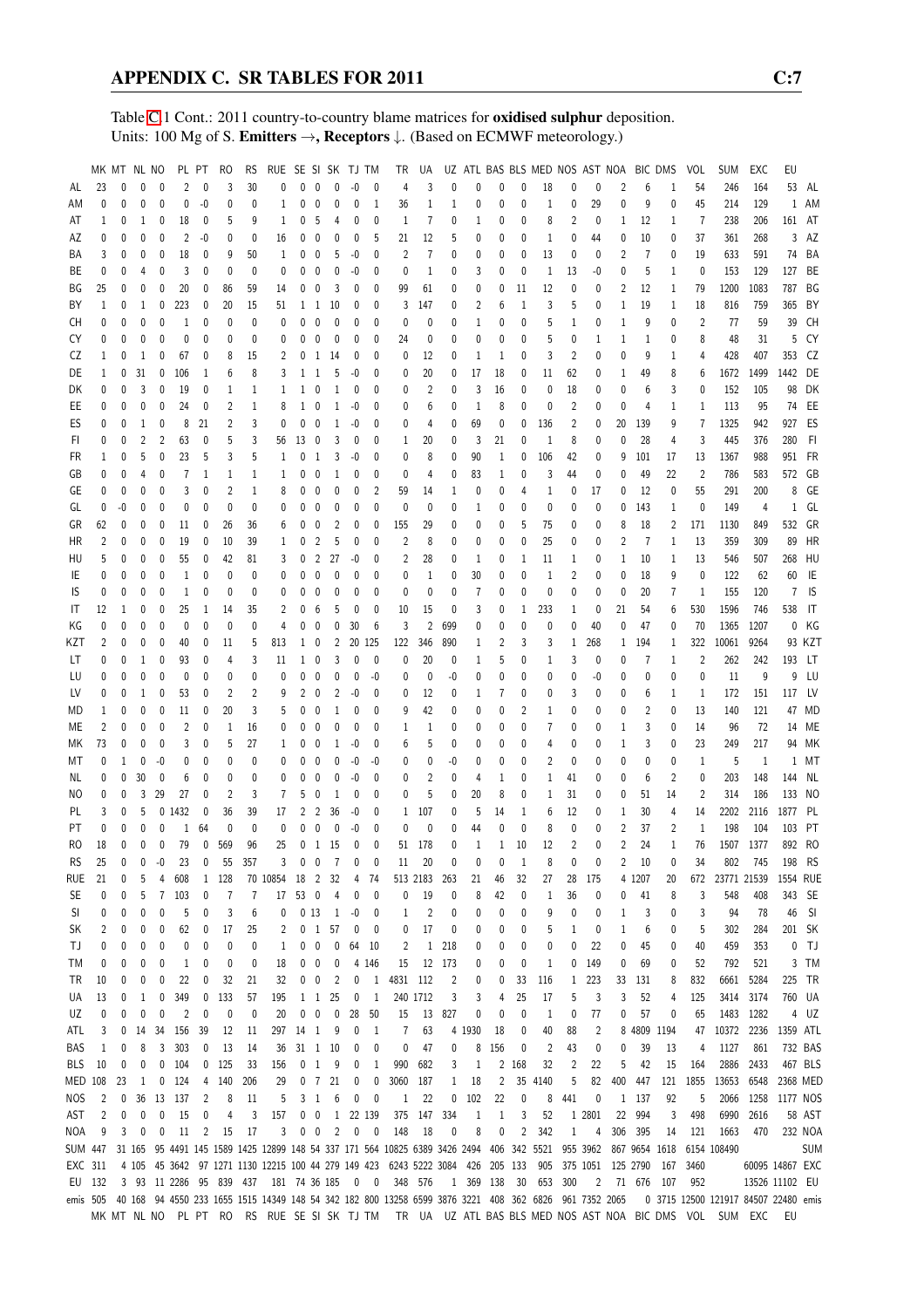Table [C.](#page-2-0)2: 2011 country-to-country blame matrices for oxidised nitrogen deposition. Units: 100 Mg of N. Emitters →, Receptors ↓. (Based on ECMWF meteorology.)

|            |                | AL AM       |                      |                   |                |                |                |                | AT AZ BA BE BG BY CH CY CZ |                |                |                  | DE DK EE                    |             | ES             | FI.            | FR             | GB                                                                             | GE           |                   | GR HR HU     |                               | IE IS        |                          |                |              | IT KG KZT LT LU LV MD ME                                                                                                 |                |                |                |              |              |           |
|------------|----------------|-------------|----------------------|-------------------|----------------|----------------|----------------|----------------|----------------------------|----------------|----------------|------------------|-----------------------------|-------------|----------------|----------------|----------------|--------------------------------------------------------------------------------|--------------|-------------------|--------------|-------------------------------|--------------|--------------------------|----------------|--------------|--------------------------------------------------------------------------------------------------------------------------|----------------|----------------|----------------|--------------|--------------|-----------|
| AL         | 8              | 0           | $\mathbf{1}$         | $\mathbf 0$       | $\mathbf{1}$   | 0              | $\overline{2}$ | 0              | $\mathbf{0}$               | $\mathbf{0}$   | $\mathbf{1}$   | 2                | 0                           | $\mathbf 0$ | 1              | 0              | 1              | 1                                                                              | 0            | 25                | 1            | 1                             |              | $0\quad 0$               | 10             | 0            | 0                                                                                                                        | $\Omega$       | 0              | 0              | 0            | $\mathbf{1}$ | AL        |
| ΑM         | 0              | 13          | 0                    | 11                | $-0$           | 0              | 0              | 0              | 0                          | 0              | 0              | 0                | 0                           | $-0$        | 0              | 0              | 0              | 0                                                                              | 3            | 0                 | 0            | $\mathbf 0$                   | 0            | $\overline{\phantom{0}}$ | 0              | 0            | 0                                                                                                                        | 0              | 0              | 0              | 0            | N            | AM        |
| AT         | 0              | 0           | 74                   | 0                 | $\overline{2}$ | 4              | 1              | 0              | 10                         | 0              | 15             | 86               | 1                           | 0           | 6              | 0              | 21             | 5                                                                              | 0            | 1                 | 5            | 6                             | 0            | 0                        | 42             | 0            | 0                                                                                                                        | 0              | 2              | 0              | 0            | N            | AT        |
| AZ         | 0              | 4           | 0                    | 65                | $-0$           | 0              | $\mathbf 0$    | 0              | 0                          | 0              | 0              | $\mathbf{1}$     | $\mathbf{0}$                | 0           | 0              | 0              | 0              | 0                                                                              | 13           | 0                 | 0            | $\mathbf 0$                   | 0            | - 0                      | 0              | 0            | 3                                                                                                                        | 0              | 0              | $\mathbf{0}$   | 0            | 0            | AZ        |
| BA         | 1              | 0           | 6                    | 0                 | 25             | 1              | 2              | 0              | 1                          | 0              | 7              | 14               | 0                           | $\mathbf 0$ | 3              | 0              | 4              | $\overline{2}$                                                                 | $\mathbf 0$  | 3                 | 8            | 9                             | 0            | 0                        | 23             | 0            | $-0$                                                                                                                     | 0              | 0              | 0              | 0            | 2            | BA        |
| ВE         | 0              | 0           | 1                    | 0                 | 0              | 16             | 0              | 0              | 1                          | 0              | $\overline{2}$ | 20               | 0                           | 0           | 5              | 0              | 34             | 20                                                                             | 0            | $\mathbf 0$       | 0            | 0                             | 1            | 0                        | $\overline{2}$ | 0            | 0                                                                                                                        | 0              | 3              | $\mathbf 0$    | 0            | N            | BE        |
| ΒG         | 2              | 0           | 4                    | 0                 | 2              | 1              | 78             | $\overline{2}$ | 1                          | 0              | 5              | 13               | 1                           | 0           | $\overline{2}$ | 0              | 4              | 3                                                                              | 0            | 25                | 2            | 7                             | 0            | - 0                      | 7              | $\mathbf 0$  | 0                                                                                                                        | 0              | 0              | 0              | 3            | N            | ΒG        |
| BY         | 0              | 0           | $\overline{7}$       | 0                 | 2              | 7              | 2              | 56             | $\overline{2}$             | 0              | 15             | 68               | 8                           | 3           | 5              | 5              | 16             | 25                                                                             | 0            | 1                 | 2            | 9                             | 1            | - 0                      | 10             | 0            | 1                                                                                                                        | 12             | 1              | 4              | 3            | N            | BY        |
| СH         | 0              | 0           | 3                    | 0                 | $\mathbf 0$    | $\overline{2}$ | 0              | 0              | 30                         | $-0$           | 1              | 14               | 0                           | $-0$        | 5              | 0              | 30             | $\overline{4}$                                                                 | 0            | 0                 | $\pmb{0}$    | $\pmb{0}$                     | 0            | $\overline{\phantom{0}}$ | 29             | $-0$         | 0                                                                                                                        | $-0$           | 1              | $-0$           | 0            | 0            | <b>CH</b> |
| CY         | 0              | 0           | 0                    | 0                 | $\mathbf 0$    | $\mathbf{0}$   | 0              | 0              | 0                          | $\overline{2}$ | $\mathbf{0}$   | $\mathbf{0}$     | $\mathbf 0$                 | $-0$        | 0              | 0              | 0              | 0                                                                              | $\mathbf 0$  | $\mathbf{1}$      | 0            | $\mathbf 0$                   | 0            | $\overline{\phantom{0}}$ | 0              | $\mathbf{0}$ | 0                                                                                                                        | 0              | 0              | $\mathbf{0}$   | 0            | $\Omega$     | CY        |
| CZ         | 0              | 0           | 24                   | 0                 | $\overline{2}$ | 6              | 1              | 1              | 4                          | 0              | 55             | 99               | 2                           | $\mathbf 0$ | 5              | 0              | 24             | 9                                                                              | $\mathbf 0$  | $\mathbf{1}$      | 4            | 11                            | 0            | - 0                      | 12             | 0            | 0                                                                                                                        | 0              | 3              | $\mathbf 0$    | $\mathbf 0$  | N            | CZ        |
| DE         | 0              | 0           | 44                   | 0                 | $\overline{2}$ | 77             | 1              | 3              | 29                         | 0              | 56             | 605              | 11                          | 1           | 37             | 2              | 235            | 125                                                                            | 0            | 1                 | 3            | $\overline{7}$                | 5            | - 0                      | 33             | 0            | 0                                                                                                                        | 1              | 27             | $\mathbf{1}$   | 0            | N            | DE        |
| DK         | 0              | 0           | 1                    | 0                 | 0              | 7              | 0              | 1              | 0                          | $-0$           | 4              | 36               | 4                           | 0           | 2              | 0              | 14             | 31                                                                             | 0            | 0                 | 0            | 1                             |              | $1 \quad 0$              | 1              | $\mathbf{0}$ | 0                                                                                                                        | 0              | 1              | 0              | 0            | N            | DK        |
| EE         | 0              | 0           | $\mathbf{1}$         | 0                 | 0              | $\overline{2}$ | 0              | 3              | 0                          | 0              | $\overline{2}$ | 17               | 3                           | 4           | $\mathbf{1}$   | 4              | 4              | 9                                                                              | 0            | $\mathbf 0$       | 0            | $\mathbf{1}$                  | 0            | $\mathbf{0}$             | $\mathbf{1}$   | 0            | 0                                                                                                                        | $\overline{2}$ | 0              | $\overline{2}$ | 0            | 0            | EE        |
| ES         | 0              | 0           | $\overline{4}$       | $-0$              | $\mathbf 0$    | 6              | 0              | $\mathbf 0$    | $\overline{2}$             | 0              | 3              | 23               | $\mathbf{1}$                | $\mathbf 0$ | 675            | 0              | 68             | 13                                                                             | 0            | 0                 | $\mathbf{1}$ | 1                             | $\mathbf{1}$ | $\overline{\mathbf{0}}$  | 27             | 0            | $-0$                                                                                                                     | $\mathbf{0}$   | $\overline{2}$ | $\mathbf 0$    | $\mathbf{0}$ | $\Omega$     | ES        |
| FI.        | 0              | 0           | $\overline{2}$       | 0                 | 0              | 8              | 0              | 9              | 1                          | 0              | $\overline{7}$ | 50               | 11                          | 10          | $\overline{2}$ | 79             | 13             | 32                                                                             | 0            | 0                 | 0            | 2                             | 2            | 0                        | $\overline{2}$ | 0            | 0                                                                                                                        | 6              | 1              | 4              | 0            | $\Omega$     | FI.       |
| FR         | 0              | 0           | 17                   | 0                 | $\mathbf{1}$   | 42             | 0              | 1              | 22                         | 0              | 14             | 137              | 3                           | $\mathbf 0$ | 246            | 0              | 644            | 106                                                                            | 0            | $\mathbf{1}$      | 3            | 4                             | 6            | 0                        | 106            | 0            | 0                                                                                                                        | 0              | 13             | 0              | 0            | N            | FR        |
| GB         | 0              | 0           | $\overline{2}$       | 0                 | 0              | 11             | 0              | 0              | 1                          | 0              | 3              | 33               | 2                           | 0           | 22             | 0              | 67             | 269                                                                            | 0            | 0                 | 0            | $\mathbf{1}$                  | 20           | - 0                      | 8              | 0            | 0                                                                                                                        | 0              | 1              | 0              | 0            | N            | GB        |
| GE         | 0              | 4           | 0                    | 15                | $-0$           | 0              | 0              | 0              | 0                          | 0              | 0              | 1                | 0                           | 0           | 0              | 0              | 0              | 0                                                                              | 38           | 0                 | 0            | 0                             | 0            | 0                        | 0              | 0            | 0                                                                                                                        | 0              | 0              | 0              | 0            | $\Omega$     | GE        |
| GL         | -0             | -0          | $\mathbf 0$          | $-0$              | $-0$           | 0              | $-0$           | 0              | 0                          | 0              | 0              | $\mathbf{1}$     | $\mathbf 0$                 | 0           | 0              | 0              | 0              | $\mathbf 1$                                                                    | $-0$         | $\mathbf 0$       | $-0$         | 0                             | 0            | - 0                      | 0              | 0            | 0                                                                                                                        | 0              | 0              | 0              | 0            | -0           | GL        |
| GR         | 4              | 0           | 3                    | 0                 | $\overline{2}$ | $\mathbf{1}$   | 36             | 1              | 1                          | 0              | 3              | 8                | 0                           | $\mathbf 0$ | 3              | 0              | 4              | 2                                                                              |              | 0123              | $\mathbf{1}$ | 4                             | 0            | 0                        | 14             | 0            | 0                                                                                                                        | 0              | 0              | 0              | 1            | 0            | GR        |
| HR         | 1              | 0           | 12                   | 0                 | 11             | 1              | $\overline{2}$ | 0              | 1                          | 0              | 8              | 17               | $\mathbf 0$                 | 0           | $\overline{7}$ | 0              | 6              | $\overline{2}$                                                                 | 0            | 3                 | 17           | 9                             |              | $0\quad 0$               | 43             | 0            | 0                                                                                                                        | 0              | 0              | 0              | 0            | 1            | HR        |
| HU         | 1              | 0           | 20                   | 0                 | 9              | 2              | 5              | 1              | $\overline{2}$             | $\mathbf 0$    | 19             | 42               | 1                           | 0           | 8              | 0              | 12             | 4                                                                              | 0            | 3                 | 10           | 38                            | 0            | $\overline{\phantom{0}}$ | 29             | 0            | 0                                                                                                                        | 0              | 1              | 0              | 1            | 1            | HU        |
| IE         | 0              | 0           | 0                    | 0                 | 0              | 2              | 0              | 0              | 0                          | 0              | 0              | 3                | $\mathbf{0}$                | $\mathbf 0$ | 4              | 0              | 7              | 20                                                                             | 0            | 0                 | 0            | 0                             | 10           | 0                        | 1              | 0            | 0                                                                                                                        | 0              | 0              | 0              | 0            | 0            | IE        |
| IS         | 0              | 0           | $\mathbf 0$          | 0                 | $-0$           | 1              | -0             | 0              | 0                          | $-0$           | 0              | 3                | $\mathbf 0$                 | 0           | 1              | 0              | $\overline{c}$ | 5                                                                              | 0            | $\mathbf{0}$      | $\mathbf 0$  | $\mathbf 0$                   | 0            | 5                        | 0              | 0            | $-0$                                                                                                                     | 0              | 0              | 0              | 0            | $-0$         | IS        |
| IT         | 3              | 0           | 33                   | 0                 | 11             | 4              | 4              | $\mathbf 0$    | 16                         | 0              | 10             | 44               | $\mathbf{1}$                | $\mathbf 0$ | 49             | 0              | 76             | 8                                                                              | 0            | 15                | 19           | 10                            | 0            | $\overline{\mathbf{0}}$  | 745            | $\mathbf{0}$ | -0                                                                                                                       | 0              | $\mathbf{1}$   | 0              | 0            | 1            | IT        |
| ΚG         | $\mathbf 0$    | 0           | 0                    | 0                 | $\mathbf 0$    | 0              | 0              | $\mathbf 0$    | 0                          | 0              | 0              | 0                | $\mathbf 0$                 | 0           | 0              | 0              | 0              | 0                                                                              | $\mathbf{0}$ | 0                 | 0            | $\mathbf 0$                   | 0            | 0                        | 0              | 69           | 31                                                                                                                       | 0              | 0              | 0              | 0            | N            | KG        |
| KZT        | 0              | 6           | 3                    | 23                | -0             | 4              | 1              | 11             | 1                          | 0              | 5              | 29               | 5                           | 1           | 3              | 8              | 10             | 21                                                                             | 7            | 2                 | $\mathbf{1}$ | $\overline{c}$                |              | $1\quad1$                | 5              | 56           | 570                                                                                                                      | 2              | 1              | $\overline{2}$ | 2            | 0            | KZT       |
| LТ         | 0              | 0           | 2                    | 0                 | 0              | 4              | 0              | 10             | 1                          | 0              | 6              | 36               | 5                           | 1           | 2              | 1              | 8              | 14                                                                             | 0            | 0                 | $\mathbf{1}$ | 2                             |              | $1\quad 0$               | 2              | 0            | 0                                                                                                                        | 8              | 1              | $\overline{2}$ | 0            | N            | LT        |
| LU         | 0              | 0           | 0                    | 0                 | 0              | 1              | 0              | $\mathbf 0$    | 0                          | 0              | 0              | 2                | $\mathbf 0$                 | $\mathbf 0$ | $\mathbf{1}$   | 0              | 4              | $\mathbf{1}$                                                                   | 0            | 0                 | 0            | $\mathbf 0$                   |              | $0\quad 0$               | 0              | 0            | 0                                                                                                                        | 0              | $\overline{2}$ | $\mathbf 0$    | 0            | 0            | LU        |
| LV.        | 0              | 0           | 1                    | $\mathbf 0$       | 0              | 4              | 0              | 7              | 0                          | 0              | 4              | 30               | 5                           | 2           | $\overline{c}$ | 3              | $\overline{7}$ | 14                                                                             | 0            | 0                 | 0            | 1                             |              | $1\quad 0$               | 2              | 0            | 0                                                                                                                        | 7              | $\mathbf{1}$   | 4              | 0            | N            | LV        |
|            | 0              | 0           | $\mathbf{1}$         | 0                 | 0              | 0              | 2              | 2              |                            | 0              | $\overline{2}$ | 5                | $\mathbf{0}$                | 0           | 0              | 0              | 1              | 1                                                                              | 0            | 1                 | 0            | 1                             |              | $0\quad 0$               | 1              | 0            | 0                                                                                                                        | 0              | 0              | $\mathbf 0$    | 3            | $\Omega$     | MD        |
| MD         |                |             | $\mathbf{1}$         | $-0$              |                |                |                |                | 0                          |                |                | 2                | $\mathbf 0$                 |             |                |                |                | 0                                                                              | 0            | $\overline{2}$    | $\mathbf{1}$ |                               |              |                          |                |              |                                                                                                                          | 0              |                | 0              |              | 3            | МE        |
| ME         | 1              | 0           |                      |                   | $\overline{2}$ | 0              | 1              | 0              | 0                          | 0              | 1              |                  |                             | 0           | 1              | 0              | 1              |                                                                                |              |                   |              | $\mathbf{1}$                  |              | $0\quad 0$               | 6              | -0           | -0                                                                                                                       |                | 0              |                | 0            | N            |           |
| МK         | 2<br>0         | 0<br>0      | 1<br>$\mathbf 0$     | 0<br>$\mathbf{0}$ | 1<br>0         | 0              | 6              | 0<br>0         | 0                          | 0<br>0         | 1<br>0         | 2<br>$\mathbf 0$ | $\mathbf 0$<br>$\mathbf{0}$ | 0           | 1              | 0<br>0         | 1<br>0         | 0<br>0                                                                         | 0<br>0       | 21<br>$\mathbf 0$ | 0<br>0       | $\overline{c}$<br>$\mathbf 0$ |              | $0\quad 0$               | 3              | 0            | 0                                                                                                                        | 0<br>0         | 0<br>0         | 0<br>0         | 0            | 0            | МK<br>MT  |
| МT         |                |             |                      |                   |                | 0              | 0              |                | 0                          |                |                |                  | $\mathbf{1}$                | 0           | 0              | $\mathbf{0}$   |                |                                                                                |              |                   | 0            |                               | 0            | 0<br>$1\quad 0$          | 0              | 0            | 0                                                                                                                        |                |                |                | 0            | N            |           |
| NL         | 0              | 0           | $\mathbf{1}$         | 0                 | $\mathbf{0}$   | 14             | 0              | $\mathbf 0$    | 0                          | $-0$           | 2              | 26               |                             | 0           | 4              |                | 25             | 32                                                                             | $\mathbf 0$  | $\mathbf 0$       |              | 0                             |              |                          | $\overline{2}$ | 0            | 0                                                                                                                        | 0              | 1              | 0              | $\mathbf{0}$ |              | ΝL        |
| NO         | 0              | 0           | 1                    | 0                 | 0              | 11             | 0              | $\overline{2}$ | 1                          | 0              | 4              | 52               | 15                          | 1           | 7              | 5              | 25             | 63                                                                             | 0            | 0                 | 0            | 1                             | 3            | $\overline{1}$           | 2              | $\mathbf{0}$ | 0                                                                                                                        | 1              | 2              | $\mathbf{1}$   | 0            | 0            | NO        |
| PL         | 0              | 0           | 25                   | 0                 | 4              | 26             | 3              | 16             | 5                          | -0             | 80             | 278              | 18                          | 2           | 12             | 3              | 58             | 60                                                                             | 0            | 2                 | 7            | 27                            | 2            | 0                        | 22             | 0            | 1                                                                                                                        | 6              | 6              | $\overline{2}$ | 2            | N            | PL        |
| PT         | 0              | 0           | 0                    | $-0$              | 0              | 1              | 0              | $\mathbf 0$    | 0                          | 0              | 0              | 2                | $\mathbf 0$                 | $\mathbf 0$ | 55             | 0              | 5              | $\overline{2}$                                                                 | 0            | 0                 | 0            | $\boldsymbol{0}$              | 0            | $\overline{\phantom{0}}$ | $\mathbf{1}$   | $-0$         | -0                                                                                                                       | 0              | 0              | $\mathbf 0$    | 0            | N            | PT        |
| RO         | $\overline{2}$ | $\mathbf 0$ | 13<br>$\overline{7}$ | $\mathbf 0$       | $\overline{7}$ | 3              | 29             | 5              | 3                          | $\mathbf{0}$   | 17             | 49               | 3                           | $\mathbf 0$ | $\overline{7}$ | 1              | 13             | 9                                                                              | $\mathbf 0$  | 11                | 5            | 27                            | $\mathbf{0}$ | $\overline{\phantom{0}}$ | 24             | $\mathbf{0}$ | $\mathbf 1$                                                                                                              | $\mathbf 1$    | $\mathbf 1$    | 0              | 9            | 1            | RO        |
| <b>RS</b>  | $\mathbf{3}$   | $\mathbf 0$ |                      | -0                | 9              |                |                |                |                            |                |                | 19               |                             | $\mathbf 0$ |                |                | 5              | 3 <sup>7</sup>                                                                 |              | $0$ 14            |              | $4$ 16                        |              | $0\quad 0$               | $16\,$         | $\mathbf 0$  | $\mathbf 0$                                                                                                              |                |                | 0              |              | 3            | <b>RS</b> |
| RUE        | 1              | 7           | 33                   | 39                | 5              | 43             | 18             | 168            | 9                          | 0              | 63             | 340              | 56                          | 53          |                | 27 143         | 93             | 177                                                                            | 21           | 18                | 7            | 29                            | 8            | 3                        | 47             | 8            | 476                                                                                                                      | 46             | 10 29          |                | 13           |              | 1 RUE     |
| SE         | 0              | 0           | 4                    | 0                 | 0              | 18             | 0              | 6              | 1                          | 0              | 14             | 109              | 33                          | 4           | 6              | 25             | 34             | 81                                                                             | 0            | 0                 | 1            | 3                             | 3            | $\overline{\phantom{0}}$ | 3              | 0            | 0                                                                                                                        | 4              | 3              | 3              | 0            | 0            | <b>SE</b> |
| SI         | 0              | 0           | 11                   | 0                 | 1              | 0              | 0              | 0              | 1                          | 0              | 3              | 9                | 0                           | 0           | 3              | 0              | 3              | 1                                                                              | 0            | 0                 | 6            | $\overline{2}$                | 0            | $\overline{\phantom{0}}$ | 24             | 0            | 0                                                                                                                        | 0              | 0              | 0              | 0            | 0            | SI        |
| SK         | 0              | 0           | 10                   | 0                 | 3              | 2              | 2              | 1              | 1                          | 0              | 15             | 27               | 1                           | 0           | 4              | 0              | 7              | 3                                                                              | 0            | 1                 | 4            | 19                            | 0            | $\overline{\phantom{0}}$ | 14             | 0            | 0                                                                                                                        | 0              | 1              | 0              | 0            | 0            | SK        |
| ТJ         | 0              | 0           | 0                    | 0                 | 0              | 0              | 0              | 0              | 0                          | 0              | 0              | 0                | 0                           | 0           | 0              | 0              | 0              | 0                                                                              | 0            | 0                 | 0            | 0                             |              | $0\quad 0$               | 0              | 3            | 5                                                                                                                        | 0              | 0              | 0              | 0            | 0            | TJ        |
| ТM         | 0              | 1           | $\boldsymbol{0}$     | 8                 | -0             | 0              | 0              | 1              | $\boldsymbol{0}$           | 0              | 0              | 2                | 0                           | 0           | 0              | 0              | 1              | 2                                                                              | 2            | 0                 | 0            | 0                             |              | $0\quad 0$               | 1              | 1            | 19                                                                                                                       | 0              | 0              | 0              | 0            | 0            | TM        |
| TR         | 1              | 5           | 4                    | 4                 | 1              | 2              | 20             | 3              | 1                          | 7              | 4              | 16               | 1                           | 0           | 4              | 1              | 7              | 5                                                                              | 5            | 25                | 1            | 4                             | 0            | $\overline{\phantom{0}}$ | 13             | 0            | 1                                                                                                                        | 1              | 0              | 0              | 3            | 0            | TR        |
| UA         | 1              | 0           | 16                   | 2                 | 6              | 11             | 19             | 49             | 4                          | 0              | 37             | 120              | 10                          | 3           | 10             | 7              | 30             | 32                                                                             | 2            | 13                | 6            | 30                            |              | $1\quad 0$               | 25             | 0            | 8                                                                                                                        | 7              | 3              | 3              | 17           | 1            | UA        |
| UZ         | 0              | 1           | 0                    | 4                 | -0             | 0              | 0              | 1              | 0                          | 0              | 0              | 3                | 0                           | 0           | 0              | 1              | 1              | $\overline{c}$                                                                 | 1            | 0                 | 0            | 0                             | 0            | $\overline{\phantom{0}}$ | 1              | 11           | 39                                                                                                                       | 0              | 0              | 0              | 0            | 0            | UZ        |
| ATL        | 0              | 0           | 20                   | $-0$              | 1              | 76             | 1              | 13             | 9                          | 0              | 36             | 325              | 42                          | 14          | 325            | 65             | 346            | 646                                                                            | -0           | $\overline{c}$    | 2            | 8                             | 70 34        |                          | 33             | 0            | 11                                                                                                                       | 7              | 14             | 5              | 1            |              | 0 ATL     |
| BAS        | 0              | 0           | 9                    | 0                 | 1              | 28             | 1              | 12             | 3                          | 0              | 26             | 190              | 32                          | 8           | 10             | 30             | 57             | 102                                                                            | 0            | 1                 | 2            | 7                             | 4            | $\overline{\phantom{0}}$ | 7              | 0            | 0                                                                                                                        | 10             | 5              | 6              | 1            |              | 0 BAS     |
| BLS        | 1              | 2           | 10                   | 4                 | 2              | 4              | 31             | 11             | 2                          | 0              | 13             | 44               | 4                           | 1           | 3              | 3              | 13             | 14                                                                             |              | 17 18             | 2            | 11                            |              | $1\quad 0$               | 11             | 0            | 3                                                                                                                        | 2              | 1              | 1              | 12           |              | 0 BLS     |
| MED        | 27             | 0           | 57                   | $-0$              | 41             | 18             | 85             | 5              | 22                         | 22             | 35             | 141              | 5                           | 0           | 452            | 2              | 352            | 57                                                                             |              | 1 3 3 1           | 47           | 34                            | 4            | $\overline{\mathbf{0}}$  | 922            | 0            | 0                                                                                                                        | 1              | 6              | 0              | 6            |              | 8 MED     |
| <b>NOS</b> | 0              | 0           | 11                   | 0                 | 2              | 66             | 2              | 5              | 7                          | 0              | 25             | 241              | 32                          | 1           | 49             | 3              | 207            | 559                                                                            | 0            | 2                 | 2            | 6                             | 26           | $\mathbf{1}$             | 22             | 0            | 0                                                                                                                        | 2              | 9              | 1              | 0            |              | 0 NOS     |
| AST        | 0              | 7           | 2                    | 67                | 0              | 2              | 2              | 4              | 1                          | 9              | $\overline{c}$ | 13               | 2                           | 0           | $\overline{c}$ | $\overline{c}$ | 5              | 8                                                                              | 9            | $\overline{7}$    | $\mathbf{1}$ | 1                             | 0            | $\mathbf 0$              | 9              | 21           | 95                                                                                                                       | 1              | 1              | 0              | 1            |              | 0 AST     |
| NOA        | 3              | 0           | 9                    | 0                 | 3              | 4              | 10             | 2              | 4                          | $\mathbf{1}$   | 5              | 24               | $\mathbf{1}$                | 0           | 107            | 1              | 67             | 14                                                                             | 0            | 49                | 4            | 4                             |              | $1\quad 0$               | 115            | 0            | 0                                                                                                                        | 0              | 1              | 0              | 1            |              | 1 NOA     |
| SUM 63     |                |             |                      |                   |                |                |                |                |                            |                |                |                  |                             |             |                |                |                |                                                                                |              |                   |              |                               |              |                          |                |              | 52 513 242 160 547 381 413 204 44 639 3474 320 109 2190 399 2672 2625 121 726 181 363 178 49 2479 168 1266 132 128 74    |                |                |                | 83           |              | 25 SUM    |
| EXC        | 31             |             |                      |                   |                |                |                |                |                            |                |                |                  |                             |             |                |                |                |                                                                                |              |                   |              |                               |              |                          |                |              | 43 395 172 111 348 249 361 155 11 497 2495 204 86 1242 294 1627 1224 94 317 122 290 73 13 1359 147 1157 109              |                | 92 59          |                | 61           |              | 16 EXC    |
| EU         | 12             |             | 0.297                |                   |                |                |                |                |                            |                |                |                  |                             |             |                |                |                | 1 49 262 161 67 103 2 338 1784 106 24 1163 122 1391 876 1 186 73 174 57 3 1124 |              |                   |              |                               |              |                          |                | 0            |                                                                                                                          |                | 3 39 72 20     |                | 19           |              | 5 EU      |
| emis 73    |                |             |                      |                   |                |                |                |                |                            |                |                |                  |                             |             |                |                |                |                                                                                |              |                   |              |                               |              |                          |                |              | 65 556 299 156 639 413 520 226 63 688 3935 382 109 2786 467 3060 3144 176 901 202 393 215 65 2830 204 1416 154 146 97 95 |                |                |                |              |              | 28 emis   |
|            |                |             |                      |                   |                |                |                |                |                            |                |                |                  |                             |             |                |                |                |                                                                                |              |                   |              |                               |              |                          |                |              | AL AM AT AZ BA BE BG BY CH CY CZ DE DK EE ES FI FR GB GE GR HR HU IE IS IT KG KZT LT LU LV MD ME                         |                |                |                |              |              |           |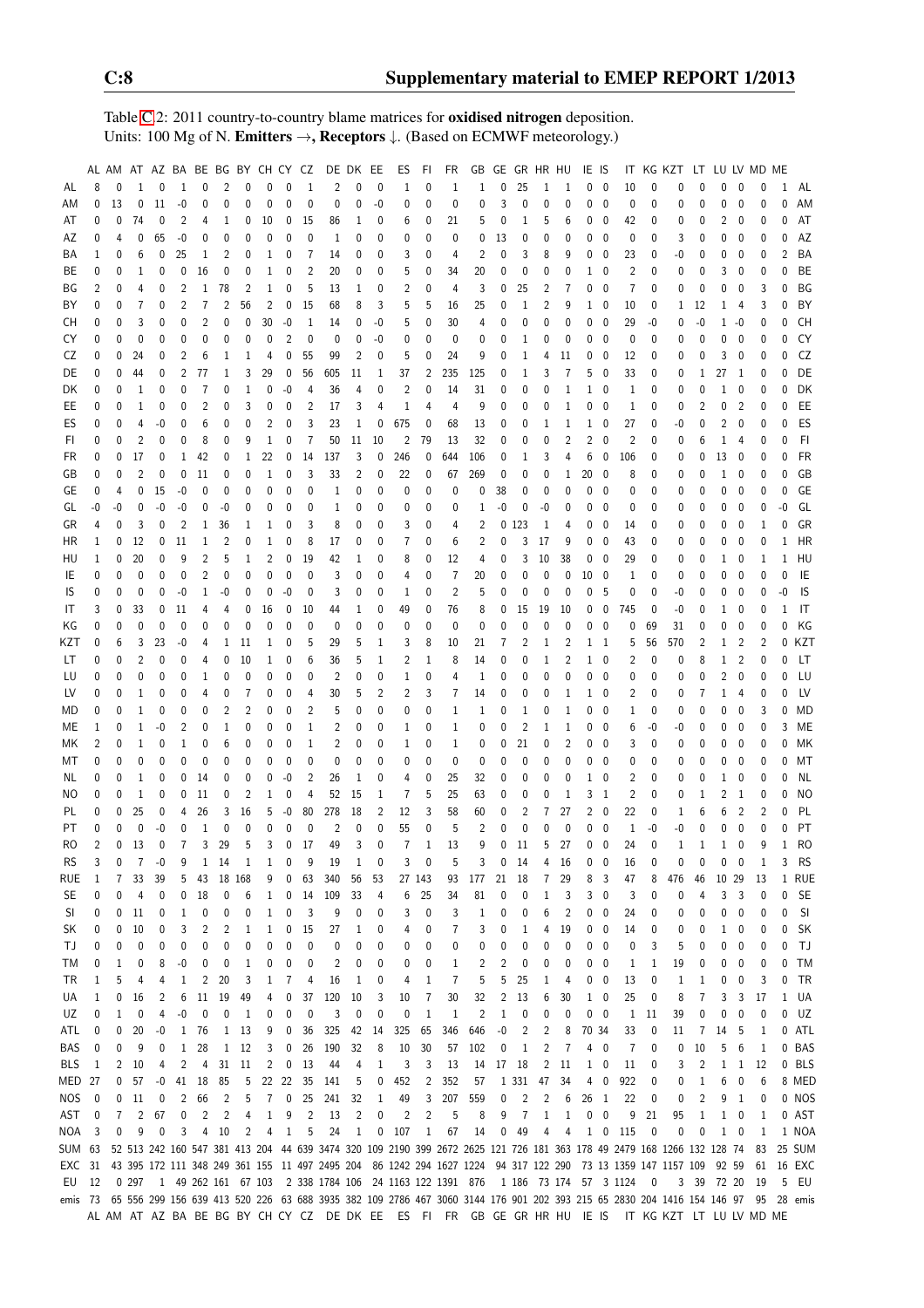Table [C.](#page-2-0)2 Cont.: 2011 country-to-country blame matrices for oxidised nitrogen deposition. Units: 100 Mg of N. **Emitters →, Receptors**  $\downarrow$ . (Based on ECMWF meteorology.)

|            | MK MT NL NO  |      |                |                |                |              |                |                | PL PT RO RS RUE SE                                                              |                |                |                |              |              | SISK TJTM TR   |                |              |                                                           |                |              |                                                                                                          |                | UA UZ ATL BAS BLS MED NOS AST NOA |                |                | BIC DMS VOL |              | <b>SUM</b>     | EXC                                                                                                 | EU              |            |
|------------|--------------|------|----------------|----------------|----------------|--------------|----------------|----------------|---------------------------------------------------------------------------------|----------------|----------------|----------------|--------------|--------------|----------------|----------------|--------------|-----------------------------------------------------------|----------------|--------------|----------------------------------------------------------------------------------------------------------|----------------|-----------------------------------|----------------|----------------|-------------|--------------|----------------|-----------------------------------------------------------------------------------------------------|-----------------|------------|
| AL         | 7            | 0    | 0              | 0              | $\overline{c}$ | 0            | 1              | 14             | 1                                                                               | $\mathbf{0}$   | 0              | $\mathbf{0}$   | $\mathbf{0}$ | $\mathbf{0}$ | $\overline{2}$ | 1              | $\mathbf{0}$ | 0                                                         | $\mathbf{0}$   | 0            | 16                                                                                                       | 1              | $\mathbf{0}$                      | 0              | 2              | $-0$        | 0            | 107            | 87                                                                                                  |                 | 51 AL      |
| ΑM         | 0            | 0    | 0              | 0              | 0              | 0            | 0              | 0              | 1                                                                               | 0              | 0              | 0              | 0            | 0            | 14             | 0              | 0            | 0                                                         | 0              | 0            | $\mathbf{1}$                                                                                             | 0              | 3                                 | 0              | 2              | -0          | 0            | 50             | 44                                                                                                  | $\mathbf{1}$    | AM         |
| AT         | 0            | 0    | 6              | 0              | 13             | 0            | 2              | 4              | 1                                                                               | 0              | 11             | 2              | 0            | 0            | 0              | 1              | 0            | 2                                                         | 1              | 0            | 7                                                                                                        | 7              | 0                                 | 0              | 2              | -0          | 0            | 345            | 325                                                                                                 | 299             | AT         |
| ΑZ         | 0            | 0    | 0              | 0              | 1              | 0            | 0              | 0              | 20                                                                              | 0              | 0              | 0              | $\mathbf 0$  | $\mathbf{1}$ | 9              | 3              | 1            | 0                                                         | 0              | 1            | 1                                                                                                        | 1              | 8                                 | 0              | 1              | -0          | 0            | 135            | 124                                                                                                 | 4               | AZ         |
| BA         | 1            | 0    | 1              | 0              | 14             | 0            | 4              | 24             | 1                                                                               | 0              | 1              | 4              | 0            | 0            | 1              | 2              | 0            | 1                                                         | 1              | 0            | 12                                                                                                       | 2              | 0                                 | 0              | 1              | -0          | 0            | 182            | 165                                                                                                 | 99              | BA         |
| BE         | 0            | 0    | 6              | 0              | 2              | 1            | 0              | $\mathbf 0$    | 0                                                                               | 0              | 0              | 0              | $\mathbf{0}$ | $\mathbf{0}$ | 0              | 0              | 0            | 5                                                         | 1              | 0            | $\mathbf{1}$                                                                                             | 14             | 0                                 | 0              | 4              | $\mathbf 0$ | $\mathbf{0}$ | 142            | 116                                                                                                 | 114             | BE         |
| ΒG         | 6            | 0    | 1              | 1              | 16             | 0            | 39             | 27             | 17                                                                              | 1              | 1              | 3              | 0            | 0            | 32             | 23             | 0            | 1                                                         | $\overline{2}$ | 9            | 12                                                                                                       | 4              | 0                                 | 0              | $-1$           | -0          | 0            | 357            | 329                                                                                                 | 211             | BG         |
| ΒY         | 0            | 0    | 11             | 3              | 120            | 1            | 9              | 6              | 62                                                                              | 6              | 2              | 8              | 0            | 0            | 1              | 48             | 0            | 5                                                         | 21             | 1            | 4                                                                                                        | 27             | 0                                 | -0             | 3              | -0          | $-0$         | 602            | 542                                                                                                 | 355             | BY         |
| СH         | 0            | 0    | $\mathbf{1}$   | 0              | 1              | 0            | 0              | 0              | 0                                                                               | 0              | 0              | 0              | $-0$         | $\mathbf{0}$ | 0              | 0              | 0            | 1                                                         | $\mathbf{0}$   | 0            | 4                                                                                                        | 3              | 0                                 | 0              | 3              | -0          | 0            | 134            | 123                                                                                                 | 92              | CH         |
| CY         | 0            | 0    | 0              | 0              | 0              | 0            | 0              | 0              | 0                                                                               | 0              | 0              | $\mathbf{0}$   | 0            | 0            | 8              | 0              | 0            | 0                                                         | 0              | 0            | 6                                                                                                        | 0              | 0                                 | 0              | 0              | -0          | 0            | 20             | 13                                                                                                  | 4               | CY         |
| CZ         | 0            | 0    | $\overline{7}$ | 1              | 38             | 0            | 3              | 8              | 2                                                                               | 1              | 4              | 7              | 0            | 0            | 0              | 3              | 0            | 2                                                         | 4              | 0            | 3                                                                                                        | 12             | 0                                 | 0              | 3              | 0           | 0            | 363            | 338                                                                                                 | 313             | CZ         |
| DE         | 0            | 0    | 77             | 5              | 67             | 3            | 3              | 4              | 6                                                                               | 4              | 3              | 5              | 0            | 0            | 0              | 6              | 0            | 30                                                        | 24             | 0            | 11                                                                                                       | 125            | 0                                 | 0              | 31             | 1           | 0            | 1710           | 1488                                                                                                | 1429            | DE         |
| DK         | 0            | 0    | 10             | 2              | 10             | 0            | 0              | 1              | 1                                                                               | 2              | 0              | 1              | 0            | 0            | 0              | 1              | 0            | 4                                                         | 12             | 0            | 1                                                                                                        | 32             | 0                                 | 0              | 3              | 0           | 0            | 186            | 134                                                                                                 | 128             | DK         |
| EE         | 0            | 0    | 3              | $\overline{c}$ | 14             | 0            | 1              | $\mathbf 0$    | 12                                                                              | 5              | 0              | $\mathbf{1}$   | $\mathbf{0}$ | 0            | 0              | 2              | 0            | 2                                                         | 15             | 0            | 0                                                                                                        | 10             | 0                                 | $-0$           | 1              | 0           | $-0$         | 125            | 97                                                                                                  | 78              | EE         |
| ES         | 0            | 0    | 5              | $\mathbf{1}$   | 5              | 55           | 1              | 1              | 1                                                                               | 0              | $\mathbf{1}$   | 1              | 0            | 0            | 0              | 0              | $\mathbf 0$  | 65                                                        | 1              | 0            | 160                                                                                                      | 12             | 0                                 | $\overline{2}$ | 52             | 0           | -0           | 1190           | 898                                                                                                 | 891             | ES         |
| FI         | 0            | 0    | 12             | 11             | 41             | 0            | 2              | 1              | 62                                                                              | 29             | 0              | 2              | 0            | 0            | 0              | 6              | 0            | 7                                                         | 51             | 0            | 1                                                                                                        | 41             | 0                                 | -0             | 6              | 0           | 0            | 515            | 408                                                                                                 | 317             | - FI       |
| FR         | 0            | 0    | 28             | $\overline{2}$ | 15             | 15           | 2              | $\overline{2}$ | 2                                                                               | $\mathbf{1}$   | 3              | 2              | 0            | 0            | 0              | 2              | 0            | 89                                                        | 4              | 0            | 104                                                                                                      | 97             | 0                                 | 1              | 39             | 0           | $\mathbf{0}$ | 1777           | 1442                                                                                                | 1407            | FR         |
| GB         | 0            | 0    | 14             | $\overline{2}$ | 7              | 3            | 1              | 1              | 1                                                                               | 1              | 0              | 1              | 0            | 0            | 0              | 1              | 0            | 59                                                        | 3              | 0            | 5                                                                                                        | 64             | 0                                 | 0              | 24             | 1           | 0            | 633            | 478                                                                                                 | 468             | GB         |
| GE         | 0            | 0    | 0              | 0              | 1              | 0            | 0              | 0              | 10                                                                              | $\mathbf{0}$   | 0              | $\mathbf 0$    | 0            | 0            | 22             | 3              | 0            | 0                                                         | 0              | 3            | 1                                                                                                        | 1              | 2                                 | 0              | $\overline{2}$ | -0          | 0            | 108            | 99                                                                                                  | 6               | GE         |
| GL         | 0            | $-0$ | 0              | $\mathbf{1}$   | 0              | 0            | $-0$           | 0              | 1                                                                               | 0              | 0              | 0              | 0            | $-0$         | 0              | 0              | 0            | 1                                                         | 0              | $\mathbf 0$  | 0                                                                                                        | 1              | -0                                | $-0$           | 65             | 0           | 0            | 73             | 6                                                                                                   | 4               | GL         |
| GR         | 15           | 0    | 1              | 0              | 9              | 0            | 12             | 20             | 7                                                                               | 0              | 0              | 2              | 0            | 0            | 63             | 10             | 0            | 1                                                         | 1              | 6            | 71                                                                                                       | 3              | 0                                 | 1              | 3              | -0          | $\mathbf{0}$ | 435            | 349                                                                                                 | 224             | GR         |
| HR         | $\mathbf{1}$ | 0    | 1              | 0              | 14             | 0            | $\overline{4}$ | 17             | $\mathbf{1}$                                                                    | 0              | 5              | $\overline{4}$ | $\mathbf 0$  | 0            | 1              | $\overline{2}$ | 0            | 1                                                         | $\mathbf{1}$   | 0            | 22                                                                                                       | 3              | 0                                 | 0              | 2              | -0          | 0            | 221            | 192                                                                                                 | 140             | HR         |
| HU         | 1            | 0    | 3              | 0              | 46             |              | 1 17           | 35             | 3                                                                               | $\mathbf{1}$   | 5              | 17             | $\mathbf 0$  | 0            | 1              | 9              | 0            | 1                                                         | 2              | 1            | 11                                                                                                       | 6              | 0                                 | 0              | 3              | -0          | 0            | 376            | 351                                                                                                 | 277             | HU         |
| IE         | 0            | 0    | 2              | 0              | 1              | 1            | 0              | 0              | 0                                                                               | 0              | 0              | $\mathbf{0}$   | 0            | 0            | 0              | 0              | 0            | 16                                                        | 1              | 0            | 1                                                                                                        | 6              | 0                                 | 0              | 7              | 0           | 0            | 82             | 52                                                                                                  | 51              | -IE        |
| IS         | 0            | 0    | $\mathbf{1}$   | 0              | 1              | 0            | $-0$           | 0              | 0                                                                               | 0              | 0              | 0              | $\mathbf 0$  | 0            | 0              | 0              | $\mathbf 0$  | 4                                                         | $\mathbf{0}$   | $\mathbf 0$  | $\mathbf 0$                                                                                              | $\overline{2}$ | 0                                 | 0              | $\overline{7}$ | 0           | 0            | 35             | 21                                                                                                  | 15              | IS.        |
| IT         | 3            | 1    | 4              | 1              | 16             | 2            | 5              | 18             | 2                                                                               | 0              | 18             | 4              | 0            | 0            | 4              | $\overline{2}$ | 0            | 5                                                         | $\overline{2}$ | 1            | 224                                                                                                      | 8              | 0                                 | 2              | 18             | -0          |              | 1 1396         | 1135                                                                                                | 1053            | ा          |
| ΚG         | 0            | 0    | 0              | 0              | 0              | 0            | 0              | $\mathbf 0$    | 3                                                                               | 0              | 0              | 0              | 24           | 1            | 1              |                | 0118         | 0                                                         | 0              | 0            | 0                                                                                                        | 0              | 7                                 | 0              | 13             | -0          | 0            | 272            | 251                                                                                                 |                 | 2 KG       |
| KZT        | 0            | 0    | 7              | 9              | 29             | 0            | 3              | $\overline{2}$ | 781                                                                             | $\overline{7}$ | 0              | 3              | 19           | 22           | 37             |                | 79 149       | 11                                                        | 18             | 5            | 6                                                                                                        | 26             | 46                                | 0              | 30             | $-1$        |              | 1 2073         | 1932                                                                                                |                 | 158 KZT    |
| LT         | 0            | 0    | 7              | 1              | 47             | 0            | 2              | 1              | 12                                                                              | 4              | 0              | 2              | 0            | 0            | 0              | 6              | 0            | 2                                                         | 14             | 0            | 1                                                                                                        | 16             | 0                                 | 0              | 2              | 0           | 0            | 225            | 190                                                                                                 | 158             | LT         |
| LU         | 0            | 0    | 0              | 0              | 0              | 0            | 0              | $\mathbf 0$    | 0                                                                               | 0              | 0              | 0              | $\mathbf 0$  | 0            | 0              | 0              | $\mathbf 0$  | 0                                                         | $\mathbf 0$    | 0            | 0                                                                                                        | 1              | 0                                 | 0              | 0              | 0           | $\mathbf{0}$ | 15             | 13                                                                                                  |                 | 13 LU      |
| LV         | 0            | 0    | 6              | $\overline{2}$ | 30             | 0            | 1              | 1              | 13                                                                              | 6              | 0              | 1              | 0            | 0            | 0              | 4              | 0            | 2                                                         | 17             | 0            | 1                                                                                                        | 16             | 0                                 | -0             | 1              | 0           | $-0$         | 196            | 158                                                                                                 |                 | 131 LV     |
| MD         | 0            | 0    | 1              | 0              | 10             | 0            | 8              | 1              | $\overline{7}$                                                                  | 0              | 0              | 1              | 0            | 0            | 3              | 18             | 0            | 0                                                         | 1              | 2            | 1                                                                                                        | 2              | 0                                 | 0              | $-1$           | -0          | 0            | 78             | 73                                                                                                  |                 | 37 MD      |
| МE         | 1            | 0    | 0              | 0              | $\mathbf{1}$   | 0            | 1              | 8              | 0                                                                               | 0              | 0              | 0              | $-0$         | 0            | 0              | 0              | 0            | 0                                                         | 0              | 0            | 5                                                                                                        | 0              | 0                                 | 0              | 1              | -0          | 0            | 40             | 33                                                                                                  |                 | 17 ME      |
| МK         | 11           | 0    | 0              | 0              | 2              | 0            | $\overline{c}$ | 15             | 1                                                                               | 0              | 0              | 1              | 0            | 0            | 4              | 1              | 0            | 0                                                         | 0              | 0            | 4                                                                                                        | 1              | 0                                 | 0              | 1              | -0          | 0            | 85             | 79                                                                                                  | 44              | МK         |
| МT         | 0            | 0    | 0              | 0              | 0              | 0            | 0              | $\mathbf 0$    | 0                                                                               | $\mathbf{0}$   | 0              | $\mathbf 0$    | $\mathbf 0$  | 0            | 0              | 0              | $\mathbf 0$  | 0                                                         | 0              | 0            | 1                                                                                                        | 0              | 0                                 | 0              | 0              | 0           | 0            | $\overline{2}$ | -1                                                                                                  |                 | 1 MT       |
| NL.        | 0            | 0    | 17             | 1              | 3              | 1            | 0              | $\pmb{0}$      | 0                                                                               | $\mathbf{0}$   | 0              | $\mathbf{0}$   | $\mathbf{0}$ | $\mathbf{0}$ | 0              | $\mathbf{0}$   | $\mathbf{0}$ | 7                                                         | $\overline{2}$ | $\mathbf{0}$ | 1                                                                                                        | 27             | 0                                 | 0              | 6              | 0           | 0            | 176            | 133                                                                                                 | 130             | NL         |
| NO         | 0            | 0    | 16             | 47             | 16             | 1            | 0              | 1              | 7                                                                               | 17             | 0              | 1              | 0            | 0            | 0              | 1              | 0            | 15                                                        | 27             | 0            | 1                                                                                                        | 74             | 0                                 | 0              | 14             | 0           | 0            | 437            | 306                                                                                                 | 246             | NO         |
| PL         | 1            | 0    | 36             | 5              | 413            | $\mathbf{1}$ | 16             | 15             | 21                                                                              | 8              | 6              | 26             | 0            | 0            | 1              | 38             | 0            | 12                                                        | 44             | 1            | 7                                                                                                        | 70             | 0                                 | 0              | 14             | 0           | $\mathbf{0}$ | 1405           | 1257                                                                                                | 1140            | PL         |
| PT         | 0            | 0    | $\mathbf{1}$   | $\mathbf 0$    | 0              | 63           | 0              | $\mathbf 0$    | 0                                                                               | 0              | 0              | $\mathbf 0$    | -0           | $-0$         | 0              | 0              | -0           | 38                                                        | 0              | 0            | 11                                                                                                       | $\mathbf{1}$   | $\mathbf 0$                       | 0              | 17             | 0           | -0           | 200            | 132                                                                                                 | 132             | PT         |
| RO         | 4            | 0    | 4              | $\mathbf{1}$   | 65             |              | 1 176 39       |                | 29                                                                              | $\overline{c}$ | 3              | 13             | 0            | $\mathbf 0$  | 19             | 68             | $\mathbf{0}$ | $\overline{c}$                                            | 6              | 10           | 13                                                                                                       | 12             | 0                                 | 0              | $-3$           | $-0$        | 0            | 707            | 666                                                                                                 |                 | 473 RO     |
| <b>RS</b>  |              | 70   | $2^{\circ}$    | $\overline{0}$ | 21             |              | $0$ 22         | 94             |                                                                                 | $3 \t 0 \t 1$  |                | 7 <sup>7</sup> | $\mathbf 0$  | $\mathbf 0$  |                | 6              |              |                                                           |                |              | 9                                                                                                        | $\overline{4}$ |                                   | 0              |                | -0          | 0            | 317            |                                                                                                     | 300 163 RS      |            |
| RUE        | 4            | 0    | 65             | 70             | 401            | 3            | 45             | 26             | 5505                                                                            | 83             | 5              | 27             | 4            | 12           | 140            | 518            | 34           | 67                                                        | 208            | 31           | 45                                                                                                       | 226            | 28                                | -1             | 309            | -2          | 5            | 9853           | 8935                                                                                                | 1865 RUE        |            |
| SE         | 0            | 0    | 28             | 27             | 68             | 1            | 2              | 2              | 22                                                                              | 62             | $\mathbf{1}$   | 3              | 0            | 0            | 0              | 5              | 0            | 14                                                        | 85             | 0            | $\mathbf{1}$                                                                                             | 107            | 0                                 | 0              | 13             | 0           | 0            | 799            | 579                                                                                                 |                 | 512 SE     |
| SI         | 0            | 0    | 1              | 0              | 4              | 0            | 1              | 3              | 0                                                                               | $\mathbf 0$    | 12             | 1              | 0            | 0            | 0              | 1              | 0            | 0                                                         | 0              | 0            | 8                                                                                                        | 1              | 0                                 | 0              | 1              | -0          | 0            | 98             | 88                                                                                                  | 75              | - SI       |
| SΚ.        | 0            | 0    | 2              | 0              | 41             | 0            | 7              | 11             | 2                                                                               | 0              | 3              | 16             | 0            | 0            | 0              | 5              | 0            | 1                                                         | 1              | 0            | 4                                                                                                        | 4              | 0                                 | 0              | 2              | -0          | 0            | 218            | 205                                                                                                 |                 | 176 SK     |
| ТJ         | 0            | 0    | 0              | 0              | 0              | 0            | 0              | 0              | 1                                                                               | 0              | 0              | 0              | 45           | 3            | 1              | 0              | 41           | 0                                                         | 0              | 0            | 0                                                                                                        | 0              | 11                                | 0              | 15             | -0          | 0            | 127            | 101                                                                                                 |                 | $1$ TJ     |
| ТM         | 0            | 0    | 1              | 1              | 2              | 0            | 0              | 0              | 31                                                                              | 1              | 0              | 0              | 6            | 39           | 7              | 4              | 45           | 1                                                         | 1              | 0            | 1                                                                                                        | $\overline{2}$ | 38                                | 0              | 31             | -0          | 0            | 252            | 177                                                                                                 |                 | 12 TM      |
| TR         | 2            | 0    | 2              | 1              | 16             | 0            | 15             | 9              | 47                                                                              | 1              | $\mathbf{1}$   | $\overline{2}$ | 0            | 0            | 984            | 42             | 0            | 3                                                         | 3              | 37           | 112                                                                                                      | 6              | 18                                | 4              | 21             | -0          |              | 1 1470         | 1264                                                                                                |                 | 153 TR     |
| UA         | 3            | 0    | 14             | 6              | 250            | 1            | 66             | 24             | 240                                                                             | $\overline{7}$ | 3              | 24             | 0            | 0            | 61             | 442            | -1           | 9                                                         | 25             | 22           | 22                                                                                                       | 39             | $\mathbf{1}$                      | -0             | -0             | -0          |              | 0 1734         | 1617                                                                                                |                 | 743 UA     |
| UZ         | 0            | 0    | 1              | 1              | 2              | 0            | 0              | 0              | 34                                                                              | $\mathbf{1}$   | 0              | 0              | 28           | 13           | 6              |                | 4 150        | 1                                                         | 1              | $\mathbf{1}$ | 1                                                                                                        | 2              | 22                                | 0              | 20             | -0          | 0            | 355            | 307                                                                                                 |                 | 13 UZ      |
| ATL        | 1            |      | 0 101 118      |                | 121            | 71           | $\mathbf{1}$   | 5              | 263                                                                             | 48             | 2              | 8              | 0            | 0            | 2              | 19             | 0            | 817                                                       | 92             | 1            | 50                                                                                                       | 379            | 0                                 |                | 0 2164         | 6           | $\mathbf{1}$ | 6378           | 2867                                                                                                | 2388 ATL        |            |
| BAS        | 0            | 0    | 41             | 14             | 130            | 1            | 5              | 4              | 37                                                                              | 38             | $\mathbf{1}$   | 6              | 0            | 0            | 0              | 11             | 0            | 17                                                        | 113            | 0            | 3                                                                                                        | 114            | 0                                 | 0              | 14             | 1           |              | $0$ 1102       | 841                                                                                                 |                 | 754 BAS    |
| <b>BLS</b> | 2            | 0    | 6              | 3              | 68             | 0            | 54             | 16             | 193                                                                             | 3              | 2              | 8              | 0            | 0            | 245            | 194            | 0            | 5                                                         | 11             | 84           | 34                                                                                                       | 18             | 2                                 | 0              | $-22$          | -0          |              | 0 1166         | 1033                                                                                                |                 | 324 BLS    |
| MED        | 29           | 14   | 18             | 5              | 75             | 19           | 50             | 104            | 39                                                                              | 3              | 22             | 17             | 0            | 0            | 705            | 54             | 0            | 53                                                        | 12             |              | 43 2724                                                                                                  | 52             | 9                                 | 40             | 75             | 0           | 5            | 6848           | 3834                                                                                                | 2742 MED        |            |
| NOS        | 0            | 0    | 83             | 31             | 75             | 7            | 4              | 5              | 8                                                                               | 11             | $\overline{c}$ | 4              | 0            | 0            | 1              | 6              | 0            | 103                                                       | 45             | 0            | 11                                                                                                       | 332            | 0                                 | 0              | 57             | 3           |              | $0$ 2072       | 1520                                                                                                | 1450 NOS        |            |
| AST        | 1            | 0    | 3              | 3              | 12             | 0            | 1              | $\overline{2}$ | 188                                                                             | $\overline{c}$ | 0              | $\mathbf{1}$   | 21           | 29           | 170            | 34             | 56           | 4                                                         | 5              | 5            | 72                                                                                                       | 9              | 344                               | 4              | 548            | -0          |              | 1 1789         | 797                                                                                                 |                 | 88 AST     |
| <b>NOA</b> | 4            | 3    | 4              | $\mathbf{1}$   | 12             | 6            | 9              | - 11           | 9                                                                               | $\mathbf{1}$   | 3              | 2              | $\mathbf 0$  | $\mathbf 0$  | 69             | 8              | 0            | 13                                                        | 2              | 5            | 578                                                                                                      | 10             | 1                                 | 38             | 282            | -0          |              | $-0$ 1501      | 573                                                                                                 |                 | 453 NOA    |
|            |              |      |                |                |                |              |                |                | SUM 107 19 663 382 2365 264 598 585 7708 357 126 238 147 122 2620 1697 596 1504 |                |                |                |              |              |                |                |              |                                                           |                |              | 887 272 4404 2032                                                                                        |                | 541                               |                | 94 3907        | 10          |              | 19 53286       |                                                                                                     |                 | <b>SUM</b> |
| EXC        | 70           |      |                |                |                |              |                |                | 2 407 206 1874 158 474 438 6972 251 94 192 126 93 1429 1369 539 491             |                |                |                |              |              |                |                |              |                                                           | 606 135        |              |                                                                                                          | 933 1119       | 184                               | 11             | 790            | 0           | 11           |                |                                                                                                     | 28151 14425 EXC |            |
| EU         | 32           |      |                |                |                |              |                |                |                                                                                 |                |                |                |              |              |                |                |              | 1 282 65 970 150 292 196 215 127 74 110 0 0 131 195 0 369 | 294            | 29           | 665                                                                                                      | 697            | 0                                 | $\overline{7}$ | 249            | 3           | 3            |                |                                                                                                     | 11374 10203 EU  |            |
|            |              |      |                |                |                |              |                |                |                                                                                 |                |                |                |              |              |                |                |              |                                                           |                |              | emis 122 24 790 541 2589 534 674 634 9010 443 136 259 174 198 3384 1836 691 2701 1031 304 5889 2430 1310 |                |                                   | 292            | 0              | 0           |              |                | 0 60498 46541 26426 emis                                                                            |                 |            |
|            |              |      |                |                |                |              |                |                |                                                                                 |                |                |                |              |              |                |                |              |                                                           |                |              |                                                                                                          |                |                                   |                |                |             |              |                | MK MT NL NO PL PT RO RS RUE SE SI SK TJ TM TR UA UZ ATL BAS BLS MED NOS AST NOA BIC DMS VOL SUM EXC | EU              |            |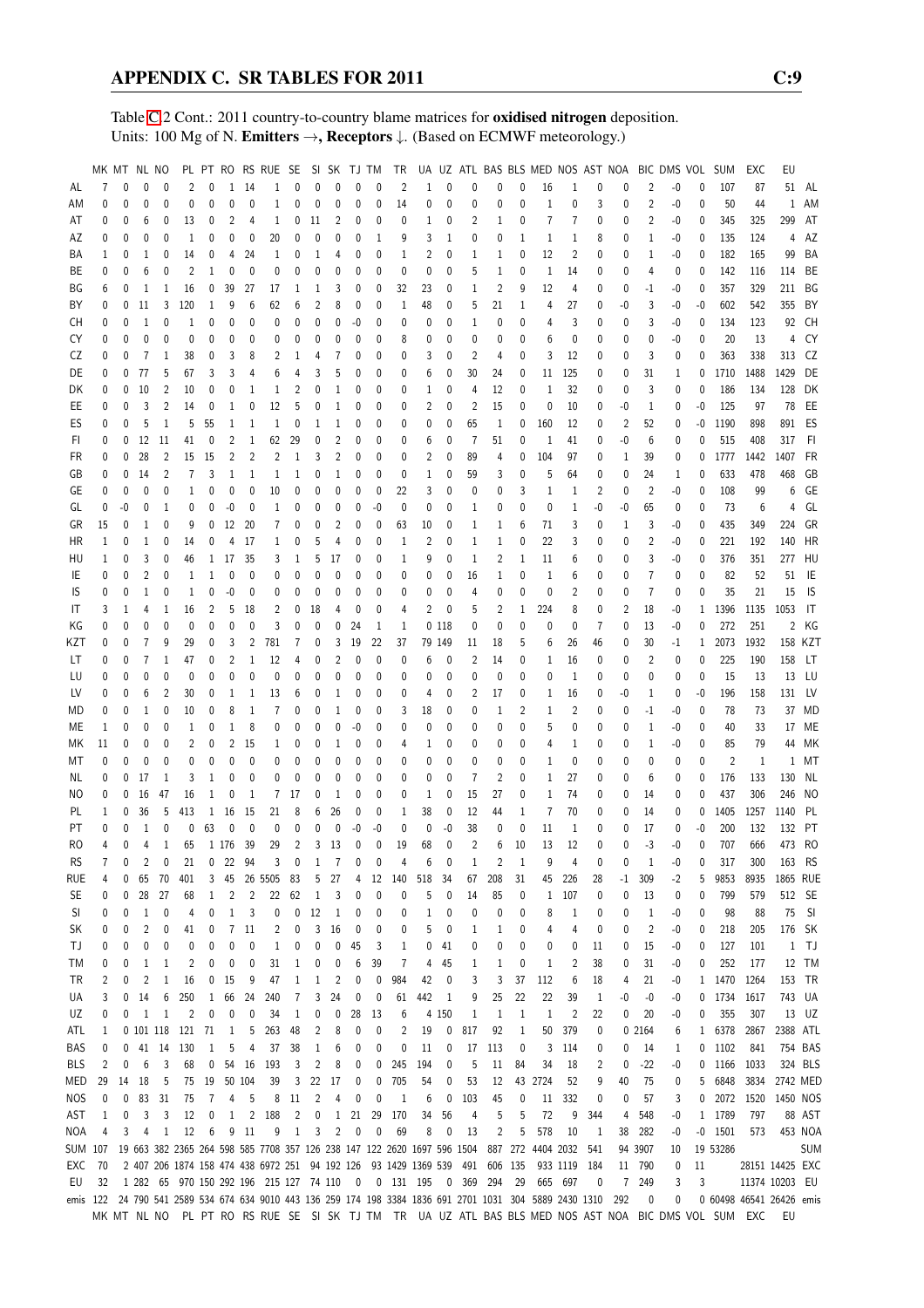Table [C.](#page-2-0)3: 2011 country-to-country blame matrices for reduced nitrogen deposition. Units: 100 Mg of N. Emitters →, Receptors ↓. (Based on ECMWF meteorology.)

|           |    |           |                | AL AM AT AZ BA BE BG |                |              |                |                | BY CH CY CZ |              |                         |                                                                                                                                             | DE DK EE               |                | ES             | FI.            | FR             | GB                  |                |                | GE GR HR HU    |                | IE IS          |                          |              |                          | IT KG KZT      |                 | LT LU          |             | LV MD        | МE       |           |
|-----------|----|-----------|----------------|----------------------|----------------|--------------|----------------|----------------|-------------|--------------|-------------------------|---------------------------------------------------------------------------------------------------------------------------------------------|------------------------|----------------|----------------|----------------|----------------|---------------------|----------------|----------------|----------------|----------------|----------------|--------------------------|--------------|--------------------------|----------------|-----------------|----------------|-------------|--------------|----------|-----------|
| AL        | 69 | 0         | 1              | 0                    | 0              | 0            | 0              | 0              |             | $\Omega$     | $\Omega$                | 1                                                                                                                                           | 0                      | 0              | 1              | 0              | 1              | $\mathbf{0}$        | $\Omega$       | 10             | 1              | 1              |                | $0\quad 0$               | 7            | $\mathbf 0$              | 0              | $\Omega$        | 0              | 0           | 0            | 1        | AL        |
| ΑM        | 0  | 60        | 0              | 42                   | 0              | 0            | 0              | 0              | 0           | 0            | 0                       | 0                                                                                                                                           | 0                      | 0              | 0              | $-0$           | 0              | 0                   | 6              | 0              | 0              | 0              |                | $0 - 0$                  | 0            | 0                        | 2              | 0               | 0              | O           | 0            | U        | AM        |
| AT        | 0  | 0         | 179            | 0                    | 1              | 2            | 0              | 0              | 24          | 0            | 19                      | 122                                                                                                                                         | 1                      | 0              | 6              | 0              | 22             | 2                   | 0              | 0              | 6              | 10             | 0              | 0                        | 59           | 0                        | 0              | 0               | 0              | 0           | 0            | 0        | AT        |
| AZ        | 0  | 15        |                | 0.262                | 0              | 0            | 0              | 0              | $\Omega$    | $\mathbf{0}$ | 0                       | 0                                                                                                                                           | 0                      | 0              | 0              | $\mathbf 0$    | $\mathbf{0}$   | $\mathbf{0}$        | 12             | 0              | $\mathbf 0$    | 0              | 0              | 0                        | 0            | $\mathbf 0$              | 19             | 0               | 0              | 0           | 0            | 0        | AZ        |
| ΒA        | 2  | 0         | 5              | 0                    | 51             | 0            | 1              | 1              | 1           | 0            | 4                       | 9                                                                                                                                           | 0                      | 0              | 3              | 0              | 2              | 0                   | 0              | $\overline{c}$ | 26             | 12             | 0              | 0                        | 20           | $\mathbf 0$              | 0              | 0               | 0              | 0           | 0            | 1        | BA        |
| ВE        | 0  | 0         | 2              | 0                    | -0             | 128          | 0              | 0              | 1           | 0            | 1                       | 24                                                                                                                                          | 0                      | 0              | 4              | 0              | 84             | 14                  | -0             | 0              | 0              | 0              | 2              | 0                        | 1            | $-0$                     | 0              | 0               | 4              | 0           | 0            | 0        | BE        |
| ΒG        | 3  | 0         | 2              | 0                    | 1              | 0            | 157            | 4              | 1           | $\mathbf 0$  | $\overline{2}$          | 6                                                                                                                                           | 1                      | - 0            | 1              | 0              | 2              | 1                   | 0              | 26             | 2              | 7              | 0              | 0                        | 5            | 0                        | 5              | 0               | 0              | 0           | 5            | 0        | ΒG        |
| BY        | 0  | 0         | 3              | 0                    | 1              | 3            | 1              | 524            | 2           | $\mathbf 0$  | 8                       | 41                                                                                                                                          | 6                      | 1              | 3              | 1              | 11             | 9                   | 0              | 0              | 3              | 8              | 1              | 0                        | 5            | 0                        | 14             | 21              | 0              | 5           | 4            | 0        | BY        |
| CH        | 0  | -0        | 3              | 0                    | 0              | 1            | 0              |                | 0.248       | 0            | 0                       | 22                                                                                                                                          | 0                      | 0              | 5              | 0              | 44             | 2                   | 0              | 0              | 0              | 0              | 0              | 0                        | 36           | 0                        | 0              | $\Omega$        | 0              | 0           | 0            | 0        | <b>CH</b> |
| CY        | 0  | 0         | $\mathbf{0}$   | 0                    | 0              | 0            | 0              | $\mathbf 0$    | 0           | 6            | $\mathbf{0}$            | $\bf{0}$                                                                                                                                    | 0                      | 0              | 0              | 0              | $\mathbf{0}$   | 0                   | 0              | 0              | 0              | $\mathbf{0}$   | 0              | $\mathbf{0}$             | 0            | $-0$                     | 0              | 0               | $\mathbf{0}$   | 0           | 0            | U        | CY        |
| CZ        | 0  | 0         | 34             | 0                    |                | 3            |                |                | 6           |              | 0 186                   | 121                                                                                                                                         | $\overline{2}$         | 0              | 4              | 0              | 23             | 3                   | 0              | 0              | 6              | 14             | 0              | $\mathbf 0$              | 10           |                          | 0              | 0               | 0              | $\mathbf 0$ | 0            | 0        | CZ        |
|           | 0  |           |                |                      | 1              |              | 1              | 1              |             |              |                         |                                                                                                                                             |                        |                |                |                |                |                     |                | 0              |                |                |                |                          |              | 0                        |                |                 |                |             |              | 0        | DE        |
| DE        |    | 0         | 49             | 0                    | 0              | 84           | 0              | 3              | 76          | 0            |                         | 41 2112                                                                                                                                     | - 18                   | 0              | 28             | 0              | 317            | 58                  | -0             |                | 2              | 6              | 9              | 0                        | 33           | 0                        | 0              | 1               | 12             | 0           | 1            |          |           |
| DK        | 0  | 0         | 1              | 0                    | 0              | 5            | 0              | 1              | 0           | 0            | $\overline{2}$          |                                                                                                                                             | 64 138                 | 0              | 1              | 0              | 15             | 16                  | $-0$           | 0              | 0              | 1              |                | $2 -0$                   | 1            | $-0$                     | 0              | $\Omega$        | 0              | 0           | 0            | 0        | DK        |
| EE        | 0  | 0         | 0              | 0                    | 0              | 1            | 0              | $\overline{7}$ | 0           | 0            | 1                       | 12                                                                                                                                          |                        | 3 27           | 0              | $\overline{2}$ | 3              | 3                   | 0              | 0              | 0              | 1              | 0              | $\overline{\phantom{0}}$ | 0            | $\mathbf 0$              | 1              | 4               | 0              | 5           | 0            | 0        | EE        |
| ES        | 0  | 0         | $\overline{2}$ | 0                    | 1              | 3            | 0              | 0              | 2           | $-0$         | $\overline{2}$          | 15                                                                                                                                          | 0                      |                | 0 1457         | 0              | 93             | 6                   | 0              | 0              | 1              | 1              | 2              | $\overline{\phantom{0}}$ | 21           | -0                       | 0              | 0               | 0              | 0           | 0            | 0        | ES        |
| FI        | 0  | 0         | $\mathbf{1}$   | 0                    | 0              | 3            | 0              | 14             | 1           | $-0$         | 3                       | 32                                                                                                                                          | 8                      | 6              |                | 2 159          | 10             | 10                  | 0              | 0              | 0              | $\overline{2}$ | $\overline{2}$ | $\overline{\phantom{0}}$ | 1            | 0                        | $\overline{2}$ | 6               | 0              | 4           | 0            | 0        | FI        |
| FR        | 0  | 0         | 14             | 0                    | 1              | 41           | 0              | 1              | 49          | 0            | $\overline{7}$          | 116                                                                                                                                         | 3                      | 0              | 233            |                | 0 2821         | 51                  | 0              | 0              | 2              | 3              | $14 - 0$       |                          | 96           | 0                        | 0              | 0               | 4              | 0           | 0            | 0        | FR        |
| GB        | 0  | 0         | 1              | 0                    | 0              | 12           | 0              | 0              | 1           | -0           | 1                       | 27                                                                                                                                          | 2                      | 0              | 15             | 0              | 126            | 838                 | -0             | 0              | 0              |                | 1 107 0        |                          | 4            | -0                       | 0              | 0               | 0              | 0           | 0            | O        | GB        |
| GE        | 0  | 11        | 0              | 37                   | 0              | 0            | 0              | 0              | 0           | $\mathbf 0$  | 0                       | 0                                                                                                                                           | 0                      | $\mathbf 0$    | 0              | 0              | 0              |                     | 0112           | $\bf{0}$       | 0              | 0              | 0              | 0                        | 0            | 0                        | 4              | 0               | 0              | 0           | 0            | $\Omega$ | GE        |
| GL        | 0  | 0         | 0              | 0                    | 0              | 0            | 0              | 0              | 0           | $\mathbf{0}$ | 0                       | 0                                                                                                                                           | 0                      | 0              | 0              | 0              | 0              | 0                   | 0              | 0              | 0              | 0              | 0              | - 0                      | 0            | 0                        | 0              | 0               | 0              | 0           | 0            | 0        | GL        |
| GR        | 11 | 0         | $\overline{2}$ | 0                    | 1              | 0            | 26             | 2              | 0           | 0            | 1                       | 4                                                                                                                                           | 0                      | 0              | 2              | 0              | 2              | 0                   |                | 0210           | $\mathbf{1}$   | 3              | 0              | $\overline{\phantom{0}}$ | 8            | $\mathbf 0$              | $\overline{2}$ | 0               | 0              | 0           | 2            | 0        | GR        |
| HR        | 1  | 0         | 11             | 0                    | 10             | 0            | 1              | 0              | 1           | 0            | 5                       | 11                                                                                                                                          | 0                      | 0              | 6              | 0              | $\overline{4}$ | 1                   | 0              | $\mathbf{1}$   |                | 82 18          | 0              | - 0                      | 40           | 0                        | 1              | 0               | 0              | 0           | 0            | 0        | HR        |
| HU        | 1  | 0         | 22             | 0                    | 4              | 1            | $\overline{2}$ | $\overline{2}$ | 2           | 0            | 12                      | 24                                                                                                                                          | 1                      | 0              | 8              | 0              | 9              | 1                   | 0              | $\overline{2}$ |                | 30 166         |                | $0\quad 0$               | 22           | 0                        | 1              | 0               | 0              | 0           | 1            | 0        | HU        |
| IE        | 0  | $-0$      | 0              | 0                    | 0              | 1            | 0              | 0              | 0           | $-0$         | $\mathbf{0}$            | 3                                                                                                                                           | 0                      | 0              | 3              | 0              | 13             | 28                  | $-0$           | 0              | 0              | 0              | $334 - 0$      |                          | 1            | $-0$                     | 0              | 0               | 0              | 0           | 0            | O        | IE        |
| IS        | 0  | 0         | 0              | 0                    | 0              | 0            | 0              | $\mathbf 0$    | 0           | 0            | 0                       | $\overline{c}$                                                                                                                              | 0                      | 0              | 1              | 0              | $\overline{2}$ | 3                   | 0              | 0              | 0              | 0              |                | 1 14                     | 0            | $\mathbf 0$              | 0              | 0               | 0              | 0           | 0            | 0        | IS        |
| IT        | 5  | 0         | 20             | 0                    | 3              | 1            | 3              | 1              | 25          | 0            | 5                       | 27                                                                                                                                          | 0                      | 0              | 37             | 0              | 46             | 2                   | 0              | $\overline{7}$ | 13             | 8              | 0              |                          | 0 1736       | $-0$                     | 1              | 0               | 0              | 0           | 0            | 1        | IT        |
| ΚG        | 0  | 0         | 0              | $\mathbf{1}$         | 0              | 0            | 0              | $\mathbf 0$    | 0           | 0            | $\mathbf{0}$            | $\bf{0}$                                                                                                                                    | 0                      | 0              | 0              | 0              | 0              | 0                   | 0              | 0              | 0              | 0              | 0              | $\overline{0}$           |              | 0138                     | 63             | 0               | $-0$           | 0           | 0            | 0        | КG        |
| KZT       | 0  | 10        | 1              | 42                   | 0              | 0            | 1              | 16             | 0           | 0            | 1                       | 7                                                                                                                                           | 1                      | -1             | 1              | 1              | 2              | $\overline{c}$      | 11             | 2              | 0              | 1              | 0              | $\overline{\phantom{0}}$ | 2            |                          | 61 3351        | 2               | 0              | 1           | 2            | O        | KZT       |
| LТ        | 0  | 0         | 1              | 0                    | 0              | 2            | 0              | 38             | 1           | 0            | 4                       | 27                                                                                                                                          | 5                      | 1              | 1              | 1              | $\overline{7}$ | 5                   | 0              | 0              | 1              | 2              |                | $1\quad 0$               | 1            | $\mathbf 0$              | 1              | 78              | 0              | 5           | 1            | O        | LT        |
| LU        | 0  | $-0$      | 0              | $-0$                 | $-0$           | 4            | 0              | 0              | 0           | $\mathbf 0$  | 0                       | 4                                                                                                                                           | 0                      | $\mathbf 0$    | 0              | 0              | 10             | 1                   | 0              | 0              | 0              | 0              | 0              | $\overline{\phantom{0}}$ | 0            | $\mathbf 0$              | 0              | 0               | $\overline{4}$ | 0           | 0            | 0        | LU        |
| LV        | 0  | 0         | 1              | 0                    | 0              | 2            | 0              | 21             | 0           | $\mathbf 0$  | $\overline{2}$          | 21                                                                                                                                          | 6                      | 3              | 1              | 1              | 5              | 5                   | 0              | 0              | 0              | 1              |                | 1 0                      | 1            | 0                        | 1              | 21              | $\mathbf 0$    | 33          | 0            | 0        | LV        |
| MD        | 0  | 0         | 0              | 0                    | 0              | 0            | 1              | 3              | 0           | $\mathbf 0$  | 1                       | $\overline{2}$                                                                                                                              | 0                      | 0              | 0              | $\mathbf 0$    | 1              | 0                   | 0              | 0              | 0              | $\mathbf{1}$   | 0              | - 0                      | 1            | 0                        | $\overline{2}$ | 0               | 0              | 0           | 27           | O        | MD        |
| МE        | 5  | 0         | 1              | 0                    | $\overline{2}$ | 0            | 0              | 0              | 0           | 0            | 0                       | 1                                                                                                                                           | 0                      | 0              | 1              | 0              | $\mathbf{0}$   | 0                   | 0              | 1              | $\mathbf{1}$   | $\mathbf{1}$   |                | $0\quad 0$               | 4            | 0                        | 0              | 0               | 0              | 0           | $\mathbf{0}$ |          | ME        |
| ΜK        | 7  | 0         | 1              | 0                    | 0              | 0            | 3              | $\mathbf 0$    | 0           | 0            | 0                       | 1                                                                                                                                           | 0                      | 0              | 0              | 0              | $\mathbf{0}$   | 0                   | 0              | 15             | 1              | 2              | 0              | $\overline{\phantom{0}}$ | 2            | 0                        | 0              | 0               | 0              | 0           | 0            | O        | МK        |
| МT        | 0  | 0         | 0              | 0                    | -0             | 0            | 0              | $\mathbf 0$    | 0           | $-0$         | 0                       | 0                                                                                                                                           | 0                      | $\mathbf 0$    | 0              | 0              | $\mathbf{0}$   | 0                   | 0              | 0              | 0              | 0              | 0              | $-0$                     | 0            | $-0$                     | 0              | 0               | 0              | 0           | 0            | 0        | МT        |
| NL.       | 0  | $-0$      | 1              | $-0$                 | $-0$           | 44           | 0              | $\mathbf 0$    | 1           | $-0$         | 1                       | 72                                                                                                                                          | 1                      | 0              | 3              | 0              | 41             | 23                  | -0             | $-0$           | 0              | 0              |                | $3 - 0$                  | 1            | -0                       | 0              | 0               | $\mathbf{0}$   | 0           | 0            | 0        | NL        |
|           | 0  |           |                |                      |                |              |                |                | 1           |              | $\overline{2}$          | 44                                                                                                                                          | 20                     | 0              |                | 2              |                | 36                  |                |                |                |                |                |                          |              | 0                        |                |                 | 0              |             | 0            | O        |           |
| NO.       |    | 0         | 1              | 0                    | 0              | 7            | 0              | 3              |             | 0            |                         |                                                                                                                                             |                        |                | 5              |                | 27             |                     | 0              | 0              | 0              | 1              | 5              | $\overline{\phantom{0}}$ | 1            |                          | 0              | 1               |                | 1           |              |          | NO        |
| PL        | 0  | 0         | 19             | 0                    | 2              | 12           | 1              | 45             | 6           | 0            | 68                      | 267                                                                                                                                         | 22                     | 1              | 10             | 1              | 52             | 23                  | 0              | 0              | 10             | 30             | 3              | 0                        | 16           | 0                        | 3              | 11              | 1              | 2           | 3            |          | PL        |
| РT        | 0  | 0         | 0              | 0                    | $\Omega$       | 0            | $\Omega$       | 0              | 0           | $-0$         | 0                       | $\overline{c}$                                                                                                                              | 0                      | 0              | 79             | 0              | 6              | 1                   | 0              | 0              | 0              | 0              | 0              | $\mathbf 0$              | $\mathbf{1}$ | $-0$                     | 0              | $\Omega$        | 0              | 0           | 0            | U        | PT        |
| RO        | 4  | 0         | 9              | 0                    | $\overline{4}$ | $\mathbf{1}$ | 19             | 11             | 2           | 0            | 8                       | 29                                                                                                                                          | $\overline{2}$         | $\mathbf{0}$   | 6              | 0              | 10             | $\overline{2}$<br>1 | 0              | 6              | $\overline{7}$ | 39             | 0              | $\overline{0}$           | 18           | $\mathbf{0}$             | 11<br>1        | 1               | $\mathbf 0$    | $\mathbf 0$ | 20           | 1        | RO        |
| <b>RS</b> | 10 | $\pmb{0}$ |                |                      |                | 0            |                | 1              |             | $1 - 0$      | 5                       |                                                                                                                                             | $10 \qquad 1 \qquad 0$ |                | 3              | 0              | $\mathbf{3}$   |                     | $\mathbf 0$    |                | 5 15 25        |                |                | $0\quad 0$               | 13           | $\pmb{0}$                |                |                 | $0\quad 0$     | $\Omega$    | $\mathbf{1}$ |          | 2 RS      |
| rue       | 3  | 12        | 12             | 69                   | 4              | 11           | 12             | 313            | 8           | 0            | 22                      | 146                                                                                                                                         | 29                     | -24            | 16             | 54             | 48             | 36                  | 45             | 9              | 7              | 20             | 5              | 0                        | 30           |                          | 8 2359         | 44              | 1              | 26          | 16           |          | 0 RUE     |
| SE        | 0  | 0         | 2              | 0                    | 0              | 10           | 0              | 12             | 2           | 0            | 8                       | 98                                                                                                                                          | 62                     | $\overline{2}$ | 4              | 15             | 34             | 35                  | 0              | 0              | 1              | 3              | 4              | 0                        | 3            | 0                        | 1              | 5               | 1              | 2           | 1            | 0        | SE        |
| SI        | 0  | 0         | 14             | 0                    | 1              | 0            | 0              | 0              | 1           | 0            | $\overline{\mathbf{c}}$ | 6                                                                                                                                           | 0                      | 0              | 3              | 0              | 2              | 0                   | 0              | 0              | 9              | 3              | 0              | 0                        | 29           | 0                        | 0              | 0               | 0              | 0           | 0            | 0        | SI        |
| SK        | 0  | 0         | 11             | 0                    | $\overline{c}$ | 1            | 1              | 1              | 2           | 0            | 15                      | 19                                                                                                                                          | 1                      | 0              | 4              | 0              | 6              | 1                   | 0              | 1              | 7              | 35             | 0              | $\overline{\phantom{0}}$ | 10           | 0                        | 0              | 0               | 0              | 0           | 0            | 0        | <b>SK</b> |
| ТJ        | 0  | 0         | 0              | 0                    | 0              | 0            | 0              | 0              | 0           | 0            | 0                       | 0                                                                                                                                           | 0                      | 0              | -0             | 0              | 0              | 0                   | 0              | 0              | 0              | 0              |                | $0 - 0$                  | 0            | 4                        | 9              | 0               | -0             | 0           | 0            | -0       | - TJ      |
| ТM        | 0  | 2         | 0              | 9                    | 0              | 0            | 0              | 0              | 0           | 0            | 0                       | 0                                                                                                                                           | 0                      | 0              | 0              | 0              | 0              | 0                   | 2              | 0              | 0              | 0              | 0              | $\overline{\phantom{0}}$ | 0            | 1                        | 81             | 0               | 0              | 0           | 0            | 0        | TM        |
| ΤR        | 2  | 8         | 3              | 6                    | 1              | 0            | 13             | 4              | 1           | 4            | $\overline{c}$          | 10                                                                                                                                          | 1                      | 0              | $\overline{2}$ | 0              | 4              | 1                   | $\overline{7}$ | 17             | 2              | 3              | 0              | $\overline{\phantom{0}}$ | 7            | 0                        | 7              | 0               | 0              | 0           | 3            | 0        | TR        |
| UA        | 2  | 0         | 8              | 2                    | 3              | 3            | 13             | 120            | 3           | 0            | 16                      | 62                                                                                                                                          | 7                      | 1              | 7              | 2              | 17             | 9                   | 2              | 5              | 6              | 29             |                | $1\quad 0$               | 13           | 0                        | 56             | 8               | 0              | 2           | 35           | 0        | UA        |
| UZ        | 0  | 2         | 0              | 7                    | 0              | 0            | 0              | 0              | 0           | 0            | 0                       | 0                                                                                                                                           | 0                      | 0              | 0              | 0              | 0              | 0                   | $\mathbf{1}$   | 0              | 0              | 0              | 0              | $\overline{\phantom{0}}$ | 0            | 16                       | 109            | 0               | 0              | 0           | 0            | 0        | UZ        |
| ATL       | 0  | 0         | 12             | 0                    | 1              | 35           | 1              | 16             | 11          | 0            | 14                      | 201                                                                                                                                         | 31                     | 3              | 299            | 20             | 625            | 486                 | 0              | 1              | 2              | 5              | 307 30         |                          | 30           | 0                        | 21             | 5               | 2              | 2           | 1            |          | 0 ATL     |
| BAS       | 0  | 0         | 5              | 0                    | 1              | 16           | 0              | 24             | 4           | 0            | 15                      |                                                                                                                                             | 247 125 12             |                | 7              | 34             | 54             | 37                  | 0              | 0              | 2              | 7              |                | $5 - 0$                  | 5            | 0                        | 1              | 16              | 1              | 10          | 1            |          | 0 BAS     |
| BLS       | 1  | 2         | 4              | 6                    | 1              | 1            | 29             | 18             | 1           | 0            | 5                       | 20                                                                                                                                          | 2                      | 0              | 2              | 1              | 5              | 2                   | 19             | 10             | 2              | 7              | 0              | - 0                      | 6            | 0                        | 24             | 2               | 0              | 1           | 17           |          | 0 BLS     |
| MED       | 47 | 0         | 28             | 0                    | 20             | 4            | 55             | 8              | 19          | 15           | -15                     | 55                                                                                                                                          | 2                      | 0              | 310            | 0              | 253            | 9                   |                | 1 1 2 0        | 33             | 27             | 3              | $\overline{\phantom{0}}$ | 655          | 0                        | 6              | 1               | 0              | 0           | 7            |          | 5 MED     |
| NOS       | 0  | 0         | 7              | 0                    | 1              | 85           | 1              | 4              | 8           | $-0$         | 10                      | 325                                                                                                                                         | 96                     | 0              | 31             | 1              | 448            | 531                 | 0              | 0              | 2              | 4              | 66             | $\overline{\phantom{0}}$ | 12           | -0                       | 0              | 2               | 2              | 1           | 0            |          | 0 NOS     |
| AST       | 1  | 9         | 1              | 81                   | 1              | 0            | 1              | 4              | 1           | 4            | 1                       | 4                                                                                                                                           | 0                      | 0              | 1              | 0              | $\overline{c}$ | 0                   | 10             | 4              | 1              | 1              | 0              | $\overline{\mathbf{0}}$  | 7            | 22                       | 515            | 0               | 0              | 0           | 0            |          | 0 AST     |
| NOA       | 5  | 0         | 3              | 0                    | 4              | $\mathbf{1}$ | 10             | $\overline{c}$ | 3           | 0            | $\overline{2}$          | 8                                                                                                                                           | 0                      | 0              | 71             | 0              | 45             | $\overline{c}$      | $\mathbf 0$    | 13             | 3              | 3              |                | $1\quad 0$               | 60           | 0                        | 1              | 0               | 0              | 0           | 1            |          | 1 NOA     |
|           |    |           |                |                      |                |              |                |                |             |              |                         | SUM 182 133 500 564 133 531 361 1229 516 31 520 4484 598 83 2690 297 5360 2298 228 469 289 513 882 46 3038 250 6678 233 37 104 153          |                        |                |                |                |                |                     |                |                |                |                |                |                          |              |                          |                |                 |                |             |              |          | 21 SUM    |
|           |    |           |                |                      |                |              |                |                |             |              |                         | EXC 127 121 440 477 104 390 264 1153 469 11 458 3624 342 68 1969 241 3928 1229 199 320 244 459 500 16 2263 227 6108 207 30 90 126           |                        |                |                |                |                |                     |                |                |                |                |                |                          |              |                          |                |                 |                |             |              |          | 15 EXC    |
| EU        | 26 |           | 0 386          |                      |                |              |                |                |             |              |                         | 1 22 362 211 164 203 6 390 3253 276 41 1913 180 3762 1129 1 252 100 336 485 0 2079                                                          |                        |                |                |                |                |                     |                |                |                |                |                |                          |              | $\overline{\phantom{0}}$ |                | 31 129 28 54 35 |                |             |              |          | 3 EU      |
|           |    |           |                |                      |                |              |                |                |             |              |                         | emis 198 133 513 560 137 555 393 1270 518 42 541 4640 611 85 3135 305 5550 2389 227 507 303 534 895 44 3149 265 7016 241 38 107 163 23 emis |                        |                |                |                |                |                     |                |                |                |                |                |                          |              |                          |                |                 |                |             |              |          |           |
|           |    |           |                |                      |                |              |                |                |             |              |                         |                                                                                                                                             |                        |                |                |                |                |                     |                |                |                |                |                |                          |              |                          |                |                 |                |             |              |          |           |
|           |    |           |                |                      |                |              |                |                |             |              |                         | ALAMATAZ BA BE BG BY CHCYCZ DE DKEE ES FIFRGBGEGRHRHU IE IS ITKGKZT LTLU LVMDME                                                             |                        |                |                |                |                |                     |                |                |                |                |                |                          |              |                          |                |                 |                |             |              |          |           |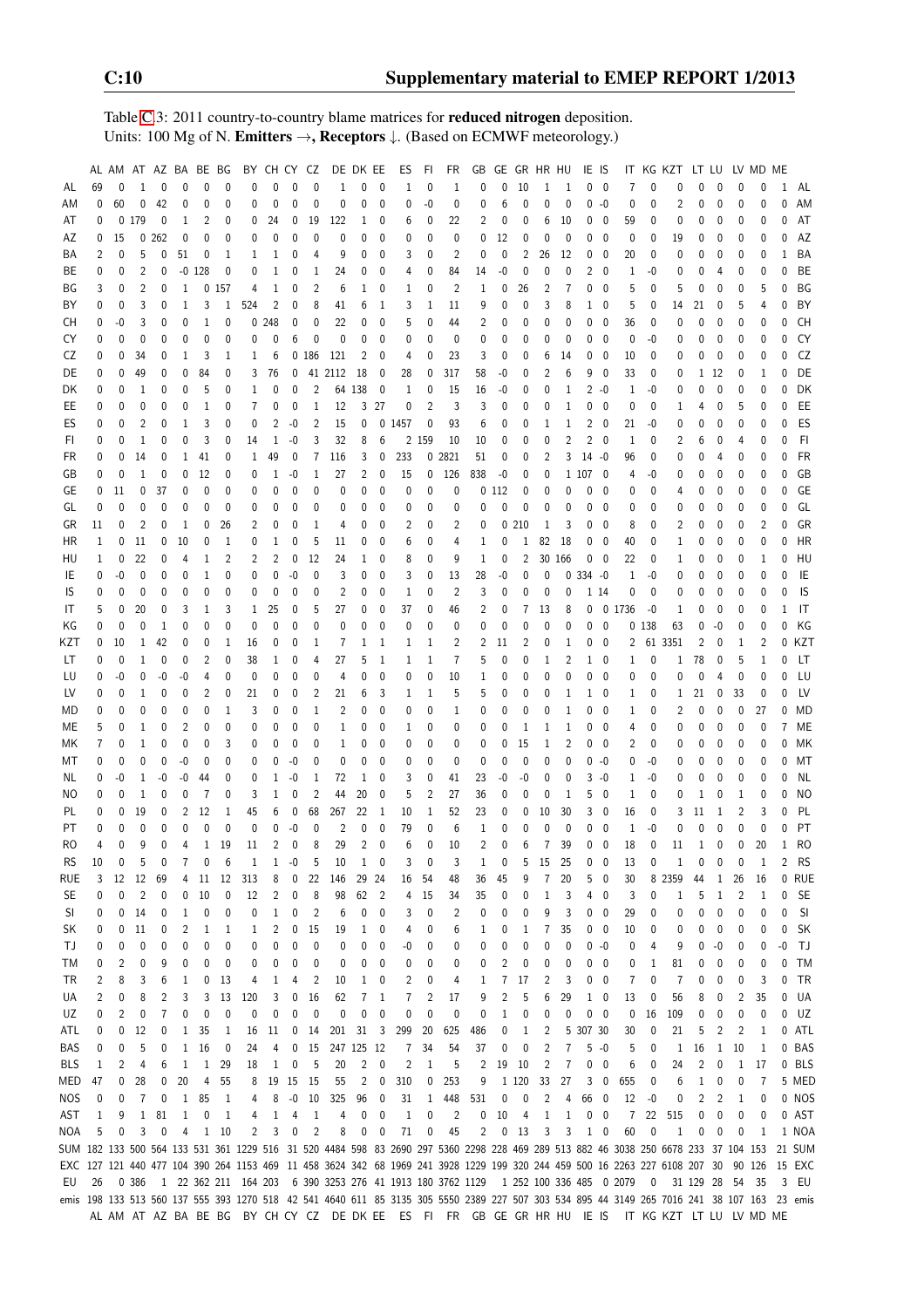Table [C.](#page-2-0)3 Cont.: 2011 country-to-country blame matrices for reduced nitrogen deposition. Units: 100 Mg of N. Emitters →, Receptors ↓. (Based on ECMWF meteorology.)

|                   | MK MT NL NO    |        |                |              |                | PL PT            | RO RS                     |                | RUE SE                                                                                                 |                   |                | SI SK TJ TM        |             |                |            |         |              |         |        |             |            |        |                |                |                |            |                   | TR UA UZ ATL BAS BLS MED NOS AST NOA BIC DMS VOL SUM | EXC            | EU                       |             |
|-------------------|----------------|--------|----------------|--------------|----------------|------------------|---------------------------|----------------|--------------------------------------------------------------------------------------------------------|-------------------|----------------|--------------------|-------------|----------------|------------|---------|--------------|---------|--------|-------------|------------|--------|----------------|----------------|----------------|------------|-------------------|------------------------------------------------------|----------------|--------------------------|-------------|
| AL                | 3              | 0      | 0              | $\mathbf 0$  | 1              | 0                |                           | 2 16           | 0                                                                                                      | 0                 | 0              | $\mathbf{0}$       | 0           | $\mathbf{0}$   | 0          | $-0$    | $\mathbf{0}$ | 0       | 0      | $-0$        | -0         | 0      | $\mathbf 0$    | $\overline{2}$ | 5              | $-0$       | $-0$              | 125                                                  | 119            | 28                       | AL          |
| ΑM                | 0              | 0      | 0              | $-0$         | 0              | -0               | 0                         | 0              | 1                                                                                                      | 0                 | 0              | 0                  | 0           | 0              | 57         | 0       | 0            | -0      | -0     | 0           | 0          | $-0$   | 34             | 0              | 7              | 0          | 0                 | 210                                                  | 168            | 1                        | AM          |
| AT                | 0              | 0      | 4              | 0            | 6              | 0                | 4                         | 3              | 2                                                                                                      | 0                 | 17             | 4                  | 0           | 0              | 0          | 0       | $\Omega$     | 0       | -0     | 0           | 0          | -0     | 0              | 0              | 9              | 0          | 0                 | 504                                                  | 494            | 457                      | AT          |
| AΖ                | 0              | 0      | 0              | $-0$         | 1              | 0                | 0                         | 0              | 23                                                                                                     | 0                 | 0              | 0                  | 0           | $\overline{2}$ | 21         | 1       | 1            | -0      | 0      | 0           | 0          | 0      | 24             | 0              | 8              | 0          | 0                 | 390                                                  | 358            | 2                        | AZ          |
| BA                | 0              | 0      | 1              | 0            | 5              | 0                | 6                         | 21             | 1                                                                                                      | 0                 | 1              | 3                  | 0           | 0              | 0          | 0       | 0            | 0       | 0      | 0           | 0          | 0      | 0              | 1              | 5              | 0          | $-0$              | 188                                                  | 181            | 76                       | BA          |
| ВE                | 0              | 0      | 25             | 0            | 1              | 0                | $\mathbf 0$               | $\mathbf 0$    | 0                                                                                                      | 0                 | 0              | 0                  | $-0$        | 0              | -0         | 0       | 0            | $-0$    | 0      | 0           | 0          | -1     | 0              | 0              | 4              | 0          | $-0$              | 295                                                  | 292            | 290                      | BE          |
| ΒG                | 5              | 0      | 1              | $\mathbf{0}$ | 8              | 0                | 63                        | 27             | 15                                                                                                     | 0                 | 0              | 2                  | 0           | 0              | 13         | 2       | 0            | 0       | 0      | -0          | 0          | 0      | 0              | 1              | 9              | 0          | 0                 | 379                                                  | 369            | 284                      | ΒG          |
| ΒY                | 0              | 0      | 6              | $\mathbf{1}$ | 109            | 0                | 15                        | 4              | 54                                                                                                     | 4                 | 1              | 4                  | 0           | 0              | 1          | 5       | 0            | 0       | -1     | 0           | 0          | 0      | 0              | 0              | 15             | 0          | 0                 | 897                                                  | 881            | 268                      | BY          |
| CH                | 0              | 0      | $\mathbf{1}$   | $\mathbf 0$  | 0              | 0                | 0                         | 0              | 0                                                                                                      | 0                 | 0              | 0                  | $\mathbf 0$ | 0              | 0          | 0       | -0           | 0       | -0     | $-0$        | 0          | -0     | 0              | 0              | $\overline{7}$ | 0          | -0                | 371                                                  | 364            | 116                      | CH          |
| CY                | 0              | 0      | 0              | $\mathbf 0$  | 0              | 0                | 0                         | 0              | 0                                                                                                      | 0                 | 0              | 0                  | $-0$        | 0              | 4          | 0       | 0            | 0       | 0      | 0           | -0         | 0      | 1              | 1              | $\mathbf{1}$   | -0         | 0                 | 14                                                   | 12             |                          | 7 CY        |
| CZ                | 0              | 0      | 5              | 0            | 28             | 0                | 6                         | 6              | 2                                                                                                      | 0                 | 4              | 12                 | 0           | 0              | 0          | 1       | 0            | 0       | 0      | 0           | 0          | 0      | 0              | 0              | $\overline{7}$ | 0          | 0                 | 489                                                  | 481            | 458                      | CZ          |
| DE                | 0              |        | 0 195          | $\mathbf{1}$ | 47             | 1                | 4                         | 2              | 3                                                                                                      | 2                 | $\overline{2}$ | 3                  | 0           | 0              | 0          | 0       | 0            | 1       | -1     | -0          | 1          | $-7$   | 0              | 0              | 36             | 0          | -0                | 3143                                                 | 3113           | 3025                     | DE          |
| DK                | 0              | 0      | 13             | $\mathbf{1}$ | $\overline{7}$ | 0                | 0                         | $\mathbf{0}$   | 0                                                                                                      | 3                 | 0              | 0                  | 0           | $-0$           | 0          | -0      | -0           | 0       | -1     | -0          | 0          | $-2$   | 0              | 0              | 4              | -0         | 0                 | 272                                                  | 271            | 269                      | DK          |
| EE                | 0              | 0      | 2              | $\mathbf{1}$ | 10             | 0                | 1                         | 0              | 7                                                                                                      | 5                 | 0              | 0                  | 0           | 0              | 0          | 0       | 0            | 0       | -0     | 0           | 0          | 0      | 0              | 0              | 3              | 0          | 0                 | 101                                                  | 97             | 82                       | EE          |
| ES                | 0              | 0      | $\overline{c}$ | $\mathbf 0$  | 3              | 44               | 1                         | 1              | 0                                                                                                      | 0                 | 1              | 1                  | -0          | 0              | 0          | 0       | 0            | $-2$    | 0      | $\mathbf 0$ | -5         | 1      | 0              | 11             | 102            | -0         | -0                | 1767                                                 | 1660           | 1654                     | ES          |
| FI                | 0              | 0      | 6              | 3            | 25             | 0                | 3                         | 1              | 27                                                                                                     | 20                | 0              | 1                  | 0           | 0              | 0          | 1       | 0            | 1       | 0      | 0           | 0          | 1      | 0              | 0              | 22             | 0          | 0                 | 379                                                  | 355            | 304                      | - FI        |
| FR                | 0              | 0      | 20             | $\mathbf 0$  | 8              | 8                | 2                         | 1              | 1                                                                                                      | 0                 | $\overline{2}$ | $\overline{2}$     | 0           | 0              | 0          | 0       | $-0$         | -8      | 0      | 0           | -1         | -6     | 0              | 3              | 76             | $-1$       | -0                | 3563                                                 | 3501           | 3445                     | FR          |
| GB                | 0              | 0      | 14             | 0            | 3              | 1                | 1                         | 0              | 0                                                                                                      | 0                 | 0              | 0                  | $-0$        | 0              | 0          | 1       | -0           | -6      | -0     | 0           | 0          | $-3$   | -0             | 0              | 36             | $-1$       | 0                 | 1187                                                 | 1161           | 1156                     | GB          |
| GE                | 0              | 0      | 0              | 0            | 1              | 0                | 1                         | 0              | 25                                                                                                     | 0                 | 0              | 0                  | 0           | 1              | 78         | 0       | 0            | 0       | 0      | -0          | 0          | 0      | 10             | 0              | 10             | 0          | 0                 | 292                                                  | 271            | 3                        | GE          |
| GL                | 0              | 0      | 0              | $\mathbf 0$  | 0              | 0                | 0                         | $\mathbf{0}$   | 0                                                                                                      | 0                 | 0              | 0                  | $\mathbf 0$ | $\mathbf{0}$   | 0          | 0       | 0            | 0       | 0      | 0           | 0          | 0      | 0              | 0              | 111            | 0          | 0                 | 113                                                  | $\overline{2}$ | 1                        | GL          |
| GR                | $\overline{7}$ | 0      | 0              | 0            | 3              | 0                | 14                        | - 16           | 6                                                                                                      | 0                 | 0              | 1                  | 0           | 0              | 19         | 1       | 0            | 0       | 0      | -0          | -1         | 0      | 0              | 7              | 14             | -0         | -0                | 366                                                  | 346            | 278                      | GR          |
| HR                | 0              | 0      | 1              | 0            | 5              | 0                | 6                         | 16             | 1                                                                                                      | 0                 | 10             | 3                  | $-0$        | 0              | 0          | 0       | 0            | 0       | -0     | 0           | 0          | 0      | 0              | 1              | 6              | 0          | 0                 | 245                                                  | 238            | 124                      | HR          |
| HU                | 1              | 0      | 2              | 0            | 14             | 0                | 34                        | 38             | 4                                                                                                      | 0                 | $\overline{7}$ | 18                 | 0           | 0              | 0          | 0       | 0            | 0       | 0      | -0          | 0          | 0      | 0              | 1              | 8              | 0          | 0                 | 441                                                  | 431            | 346                      | HU          |
| IE                | 0              | 0      | 1              | 0            | 1              | 0                | 0                         | 0              | 0                                                                                                      | 0                 | 0              | 0                  | $-0$        | $-0$           | 0          | 0       | -0           | $-4$    | -0     | 0           | 0          | -1     | -0             | 0              | 13             | -1         | 0                 | 395                                                  | 387            | 387                      | -IE         |
| IS                | 0              | 0      | 0              | $\mathbf 0$  | 0              | 0                | 0                         | 0              | 0                                                                                                      | 0                 | $\mathbf 0$    | 0                  | $\mathbf 0$ | $\mathbf 0$    | 0          | 0       | 0            | 0       | 0      | $\mathbf 0$ | 0          | 0      | $\mathbf{0}$   | 0              | 15             | 0          | 0                 | 40                                                   | 25             | 10                       | <b>IS</b>   |
| IT                | 1              | 0      | 1              | 0            | 5              | 1                |                           | 7 11           | 2                                                                                                      | $\mathbf{0}$      | 12             | 2                  | $-0$        | 0              | 2          | 0       | 0            | 0       | -0     | 0           | -7         | 0      | 0              | 12             | 41             | -0         | $-1$              | 2030                                                 | 1985           | 1920                     | -IT         |
| ΚG                | 0              | 0      | 0              | 0            | 0              | $-0$             | 0                         | 0              | $\overline{2}$                                                                                         | 0                 | 0              | 0                  | 36          | 2              | 2          |         | 0105         | 0       | 0      | 0           | 0          | 0      | 25             | 0              | 37             | 0          | 0                 | 414                                                  | 351            | $\mathbf 0$              | KG          |
| KZT               | 0              | 0      | 1              | 0            | 11             | 0                | 5                         | 1              | 640                                                                                                    | 1                 | 0              | $\mathbf{1}$       | 22          | 46             | 70         |         | 3 1 28       | 0       | 0      | 0           | 0          | 0      | 219            | 1              | 149            | 0          | 2                 | 4822                                                 | 4450           |                          | 45 KZT      |
| LT                | 0              | 0      | 4              | 0            | 53             | 0                | 3                         | 1              | 12                                                                                                     | 4                 | 0              | 1                  | 0           | 0              | 0          | 0       | 0            | 0       | -0     | -0          | 0          | 1      | 0              | 0              | 5              | 0          | 0                 | 267                                                  | 261            | 206                      | LT          |
| LU                | 0              | 0      | 0              | $\mathbf 0$  | 0              | 0                | 0                         | $\mathbf{0}$   | 0                                                                                                      | 0                 | 0              | 0                  | 0           | 0              | 0          | $-0$    | 0            | -0      | 0      | -0          | 0          | -0     | -0             | 0              | 0              | 0          | 0                 | 25                                                   | 24             | 24                       | LU          |
| LV                | 0              | 0      | 4              | 0            | 25             | 0                | 1                         | -1             | 8                                                                                                      | 6                 | 0              | 1                  | 0           | 0              | 0          | 0       | 0            | 0       | -0     | -0          | 0          | 1      | 0              | 0              | 5              | 0          | 0                 | 178                                                  | 173            | 140                      | LV          |
| MD                | 0              | 0      | 0              | 0            | 3              | 0                | 24                        | $\mathbf{1}$   | 5                                                                                                      | 0                 | 0              | 0                  | 0           | 0              | 1          | 1       | 0            | 0       | -0     | -0          | 0          | 0      | 0              | 0              | $\overline{2}$ | 0          | 0                 | 79                                                   | 77             | 36                       | MD          |
| МE                | 0              | 0      | 0              | 0            | $\mathbf{1}$   | 0                | $\mathbf{1}$              | 9              | 0                                                                                                      | 0                 | 0              | 0                  | 0           | 0              | 0          | 0       | $\mathbf 0$  | 0       | 0      | 0           | 0          | 0      | 0              | 1              | $\overline{2}$ | 0          | 0                 | 39                                                   | 36             |                          | 12 ME       |
| МK                | 26             | 0      | 0              | 0            | 1              | 0                |                           | 3 17           | 1                                                                                                      | 0                 | 0              | 0                  | 0           | 0              | 1          | 0       | 0            | 0       | 0      | -0          | 0          | 0      | 0              | 1              | 3              | 0          | 0                 | 87                                                   | 83             |                          | 30 MK       |
| МT                | 0              | 1      | 0              | $\mathbf 0$  | 0              | 0                | 0                         | 0              | 0                                                                                                      | 0                 | 0              | 0                  | $-0$        | 0              | 0          | $-0$    | 0            | -0      | -0     | $-0$        | -0         | 0      | 0              | 0              | 0              | -0         | $-0$              | 1                                                    | -1             |                          | 1 MT        |
| NL.               | 0              |        | $-0.260$       | $\mathbf 0$  | 2              | 0                | 0                         | 0              | 0                                                                                                      | 0                 | 0              | 0                  | -0          | 0              | -0         | -0      | $-0$         | -0      | -0     | -0          | 0          | $-2$   | $-0$           | 0              | 4              | -0         | $-0$              | 455                                                  | 453            | 452                      | NL          |
| NO                | 0              | 0      |                | 13 102       | 12             | 0                | $\mathbf{1}$              | -1             | 2                                                                                                      | 15                | 0              | 0                  | 0           | 0              | 0          | 0       | 0            | 1       | 0      | 0           | 0          | 1      | 0              | 0              | 38             | 0          | 0                 | 346                                                  | 305            | 196                      | NO          |
| PL                | 0              | 0      | 26             |              | 1 1008         | 0                | 28                        | 12             | 17                                                                                                     | 8                 | 5              | 20                 | 0           | 0              | 0          | 3       | 0            | 1       | -0     | 0           | 1          | 1      | 0              | 0              | 24             | 0          | 0                 | 1768                                                 | 1741           | 1635                     | - PL        |
| PT                | 0              | 0      | 0              | $\mathbf 0$  |                | 0131             | 0                         | 0              | 0                                                                                                      | $\mathbf{0}$      | 0              | $\Omega$           | $-0$        | $-0$           | 0          | 0       | 0            | 1       | 0      | 0           | -0         | 0      | 0              | 1              | 28             | 0          | 0                 | 250                                                  | 220            | 220                      | PT          |
| RO                | $\overline{2}$ | 0      | $\overline{c}$ | $\mathbf 0$  | 26             | 0                | 592 43                    |                | 27                                                                                                     | 1                 | $\overline{2}$ | $\overline{7}$     | 0           | 0              | 6          | 2       | 0            | 0       | 0      | $-0$        | 1          | 0      | 0              | 1              | 19             | 0          | 0                 | 944                                                  | 923            |                          | 783 RO      |
| <b>RS</b>         | 6              | 0      |                | 0            |                | 0                |                           | 37 256         | 3                                                                                                      | $\pmb{0}$         |                |                    |             |                |            |         |              |         | -0     | -0          |            |        |                |                |                | 0          |                   | 440                                                  | 431            | 125                      | <b>RS</b>   |
| <b>RUE</b>        | 2              | 0      | 21             | 8            | 195            | 1                | 68                        | 18             | 8802                                                                                                   | 36                | 3              | 10                 | 4           | 26             | 177        | 54      | 32           | 2       | 2      | 0           | 2          | 5      | 140            |                | 2 1034         | 1          |                   | 4 14043 12851                                        |                |                          | 882 RUE     |
| SE                | 0              | 0      | 22             | 18           | 52             | 0                | 4                         | $\overline{c}$ |                                                                                                        | 10 184            | 0              | 2                  | 0           | 0              | 0          | 2       | 0            | 1       | $-1$   | 0           | 0          | 1      | 0              | 0              | 32             | 0          | 0                 | 637                                                  | 603            | 555                      | - SE        |
| SI                | 0              | 0      | 0              | 0            | 1              | 0                | 2                         | $\overline{2}$ | 1                                                                                                      | 0                 | 42             | 1                  | 0           | 0              | 0          | 0       | 0            | 0       | -0     | 0           | 0          | -0     | 0              | 0              | $\overline{c}$ | 0          | 0                 | 122                                                  | 119            | 106                      | - SI        |
| SK                | 0              | 0      | 1              | 0            | 20             | $\boldsymbol{0}$ |                           | 13 10          | 2                                                                                                      | 0                 | 3              | 55                 | 0           | 0              | 0          | 0       | 0            | 0       | 0      | 0           | 0          | 0      | 0              | 0              | 5<br>32        | 0          | 0                 | 229                                                  | 223<br>179     |                          | 197 SK      |
| ТJ                | 0<br>0         | $-0$   | 0              | 0<br>0       | 0              | -0               | 0                         | 0<br>0         | 1                                                                                                      | 0                 | 0              |                    | 0126        | 4              | 1<br>12    | 0<br>1  | 34           | -0      | 0<br>0 | 0           | 0          | -0     | 37             | 0<br>0         | 49             | 0          | -0<br>0           | 249<br>380                                           | 281            | 0<br>2                   | TJ          |
| ТM<br>TR          |                | 0      | 0              |              | 0<br>7         | 0                | 0<br>18                   | -7             | 19                                                                                                     | 0                 | 0<br>0         | 0                  | 0           | 6 109          | 1 2336     | $-1$    | 39<br>0      | 0<br>0  |        | 0<br>$-1$   | 0<br>-0    | 0      | 50<br>128      | 30             | 100            | 0          | $-5$              | 2768                                                 | 2516           |                          | TM<br>97 TR |
| UA                | 1              | 0      | 1<br>6         | 0<br>$1\,$   | 138            | 0                | 113 18                    |                | 33<br>193                                                                                              | 0                 | 2              | $\mathbf{1}$<br>11 | 0           | $\mathbf{1}$   | 40         | 80      |              | 1       | 0<br>0 | 0           | 1          | 0<br>1 | 1              | 1              | 39             | 0          | 0                 | 1090                                                 | 1044           | 479                      | UA          |
| UZ                | 1<br>0         | 0<br>0 | 0              | 0            | 0              | 0<br>0           | 0                         | 0              | 20                                                                                                     | 4<br>0            | 0              | 0                  | 41          | 23             | 10         |         | 0<br>0228    | 0       | 0      | 0           | 0          | 0      | 34             | 0              | 39             | 0          | 0                 | 534                                                  | 460            |                          | 2 UZ        |
| ATL               | 0              | 0      | 54             | 48           | 53             | 61               | 6                         | $\overline{c}$ | 98                                                                                                     | 21                | 2              | 3                  | 0           | 0              | 1          | 5       | 0            | $-15$   | 2      | 0           | 2          | 3      | $\overline{2}$ | 5              | 3763           | 0<br>-2    | 0                 | 6277                                                 | 2516           | 2278                     | ATL         |
| BAS               | 0              | 0      | 38             | 6            | 120            | 0                | $\overline{7}$            | 3              | 20                                                                                                     | 83                | 1              | 3                  | 0           | 0              | 0          | 0       | 0            | 1       | $-7$   | 0           | 0          | $-5$   | 0              | 0              | 28             | -1         | 0                 | 930                                                  | 913            |                          | 849 BAS     |
|                   |                |        |                |              |                |                  |                           |                |                                                                                                        |                   |                |                    |             |                |            |         |              |         |        |             |            |        |                | 3              | 30             |            |                   | 764                                                  | 721            |                          | 199 BLS     |
| <b>BLS</b><br>MED | 1<br>12        | 0<br>8 | 2<br>4         | 0<br>0       | 26<br>25       | 0<br>7           | 70<br>66                  | - 11<br>70     | 156<br>28                                                                                              | 1<br>$\mathbf{1}$ | 1<br>13        | 3<br>7             | 0<br>0      | 1<br>0         | 239<br>284 | 20<br>9 | 0<br>0       | 0<br>1  | 0<br>0 | $-2$<br>0   | 1<br>$-19$ | 0<br>1 | 10<br>57       | 249            | 313            | -0<br>$-1$ | 1<br>$\mathbf{1}$ | 2836                                                 | 2233           | 1684 MED                 |             |
| NOS               | 0              |        | 0 183          | 22           | 37             | 3                | 4                         | 3              | 2                                                                                                      | 13                | 1              | 2                  | 0           | 0              | 0          | 0       | -0           | $-3$    | -2     | 0           | 0          | $-12$  | 0              | 0              | 97             | $-2$       | 0                 | 1988                                                 | 1909           | 1865 NOS                 |             |
| AST               | 0              | 0      | $\mathbf{1}$   | 0            | 4              | 0                | 2                         | 1              | 143                                                                                                    | 0                 | 0              | 0                  | 30          | 59             | 187        | 2       | 42           | -0      | 0      | 0           | -0         |        | 0 3392         | 15             | 856            | 0          | -4                | 5404                                                 | 1144           |                          | 35 AST      |
| <b>NOA</b>        | $\overline{c}$ | 1      | $\mathbf{1}$   | $\mathbf 0$  | 5              | 3                | 11                        | 9              | 4                                                                                                      | 0                 | 1              | 1                  | 0           | 0              | 28         | 2       | 0            | 1       | 0      | 0           | 5          | 0      | $\overline{2}$ | 447            | 342            | 0          |                   | 1 1106                                               | 307            |                          | 243 NOA     |
| SUM               | 75             |        |                |              |                |                  |                           |                | 11 945 214 2123 266 1251 664 10424 416 138 191 267 274 3597 200 610                                    |                   |                |                    |             |                |            |         |              | -23     | -7     | $-2$        | -14        |        | $-20$ 4167     |                | 804 7657       | -5         |                   | 0 67668                                              |                |                          | <b>SUM</b>  |
| EXC               | 59             |        |                |              |                |                  |                           |                | 2 663 138 1853 192 1084 563 9972 297 119 171 237 214 2857 162 567                                      |                   |                |                    |             |                |            |         |              | -9      | $-1$   | $-1$        | -3         | -9     | 705            |                | 84 2228        | 0          | 1                 |                                                      |                | 45367 21213 EXC          |             |
| EU                | 18             |        |                |              |                |                  | 1 612 26 1357 189 783 178 |                | 145 235 100 132 0 0 46 15                                                                              |                   |                |                    |             |                |            |         |              | $0 -14$ | $-3$   | $-0$        | -8         | $-16$  | 1              | 40             | 509            | $-1$       | $-1$              |                                                      |                | 19696 18682 EU           |             |
| emis              |                |        |                |              |                |                  |                           |                | 81 13 977 215 2227 385 1311 709 11148 426 142 199 283 363 4202 207 672                                 |                   |                |                    |             |                |            |         |              | 0       | 0      | 0           | 0          |        | 0 7258 1945    |                | 0              | 0          |                   |                                                      |                | 0 67852 58650 29911 emis |             |
|                   |                |        |                |              |                |                  |                           |                | MK MT NL NO PL PT RO RS RUE SE SI SK TJ TM TR UA UZ ATL BAS BLS MED NOS AST NOA BIC DMS VOL SUM EXC EU |                   |                |                    |             |                |            |         |              |         |        |             |            |        |                |                |                |            |                   |                                                      |                |                          |             |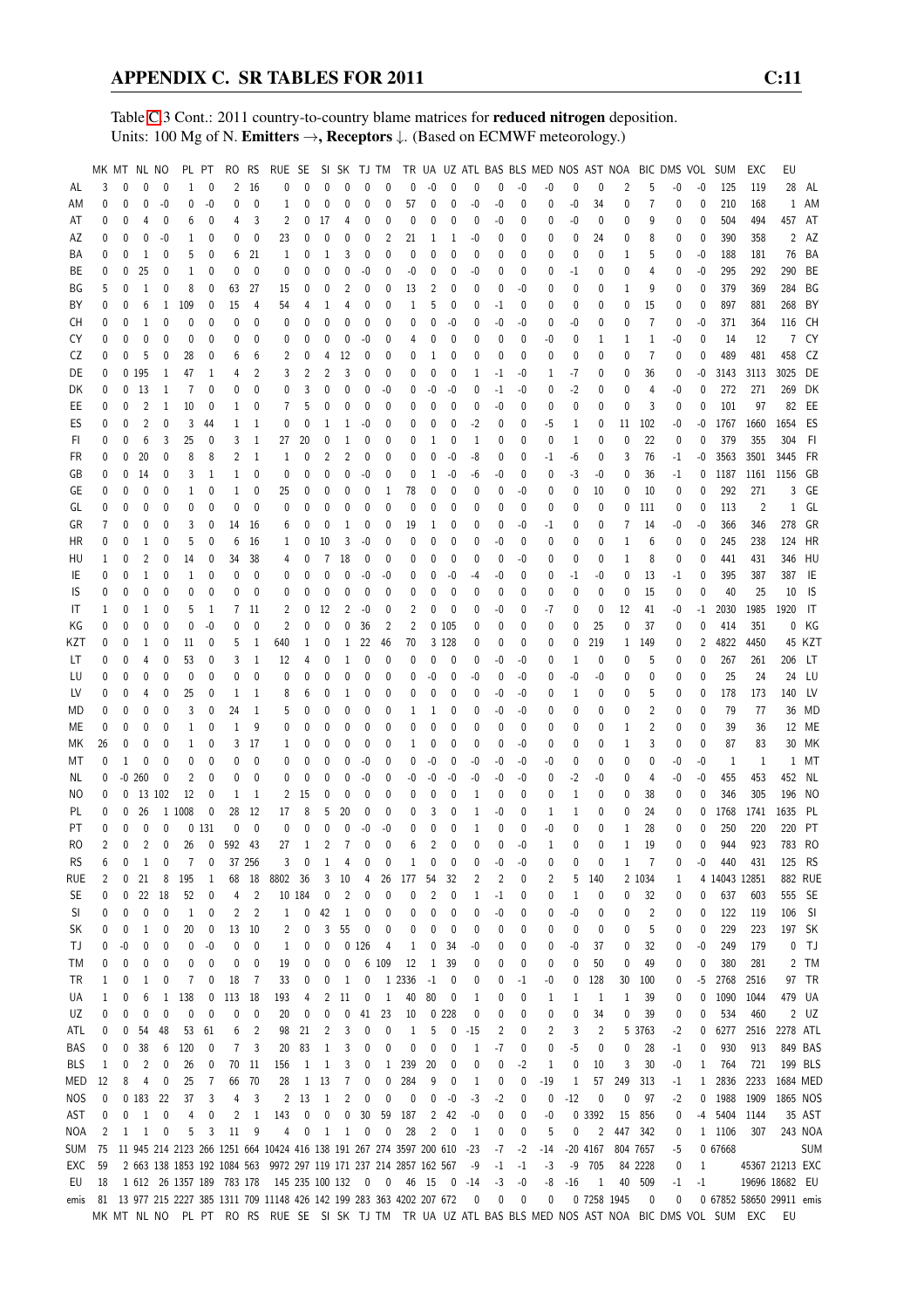Table [C.](#page-2-0)4: 2011 country-to-country blame matrices for  $\text{AOT40}^{\text{UC}}_f$ . Units: ppb.h per 15% emis. red. of NO<sub>x</sub>. **Emitters**  $\rightarrow$ **, Receptors**  $\downarrow$ . (Based on ECMWF meteorology.)

|            |          |             |                | AL AM AT AZ BA |                |                |                |                |                  | BE BG BY CH CY CZ DE DK EE |              |                  |                |                  |                        |                 | ES FI FR       | GB GE GR HR HU IE IS |              |                |              |                      |                     |                         |                |             | IT KG KZT                                                                            | LT           | LU LV MD       |                         |          |              |
|------------|----------|-------------|----------------|----------------|----------------|----------------|----------------|----------------|------------------|----------------------------|--------------|------------------|----------------|------------------|------------------------|-----------------|----------------|----------------------|--------------|----------------|--------------|----------------------|---------------------|-------------------------|----------------|-------------|--------------------------------------------------------------------------------------|--------------|----------------|-------------------------|----------|--------------|
| AL         | 446      | 0           | 37             | $\mathbf{1}$   | 62             | 3              | 86             | 10             | 7                | $\mathbf{0}$               |              | 32 63            |                | 3 1              | 57                     | 4               | 68             | 16                   | 1            | 99             | 53           | 50                   | $\overline{2}$      | - 1                     | 262            | 0           | 5                                                                                    | 2            | $\mathbf{1}$   | $\overline{1}$          | 5        | AL           |
| ΑM         |          | 1 4 1 4     |                | 3 5 6 9        | 1              | 1              | 3              | 6              | 1                | 4                          | 3            | 12               |                | $1 \quad 1$      | 9                      | $\overline{2}$  | 9              |                      | 5 206        | 6              | 1            | 3                    | $\,$ 1 $\,$         | $\mathbf 0$             | 9              | 0           | 30                                                                                   | 1            | 0              | 1                       | 2        | AM           |
| AT         | 1        |             | 0.238          |                | 1 11           | -8             | 6              | 7              | 61               | 0                          |              | 44 255           | $\overline{c}$ | $\overline{2}$   | 68                     |                 | 7 240          | 13                   | 1            | 4              | 46           | 43                   | $6\phantom{.}6$     | 3                       | 304            | 0           | 3                                                                                    | 4            | 3              | 3                       | 2        | AT           |
| AZ         | 0        | 38          |                | 2 9 4 3        | 1              | 1              | 3              | 11             | 1                | 1                          | 4            | 14               | 3              | -1               | 9                      | 5               | 9              |                      | 10 175       | 3              | 1            | 3                    | <sup>1</sup>        | -1                      | 5              | 0           | 87                                                                                   | 2            | 0              | $\mathbf{1}$            | 2        | AZ           |
|            |          |             |                |                |                |                |                |                |                  |                            |              |                  |                |                  |                        |                 |                |                      |              |                |              |                      |                     |                         |                |             |                                                                                      |              |                |                         |          |              |
| BA         | 10       | 0           | 89             |                | 1 542          | 4              | 30             | 14             | 9                | 0                          |              | 77 129           | 4              | 1                | 70                     | $7\phantom{.0}$ | 91             | 23                   | 2            |                |              | 21 220 134           | $\overline{4}$      | 2                       | 250            | 0           | 3                                                                                    | 4            | 2              | $\overline{2}$          | 4        | BA           |
| ВE         | 0        | 0           | 8              | 0              |                | $1 - 379$      | 1              | 5              | 7                | 0                          | 6            | -70              | $\overline{2}$ | 1                | 42                     | 6               | 267            | -46                  | 0            | 0              | 2            |                      | 5 10                | 4                       | 11             | 0           | 0                                                                                    | 3            | $-27$          | 1                       | 1        | BE           |
| ΒG         | 6        | 1           | 27             | 3              | 19             |                | 2 589          | 30             | 5                | 0                          | 31           | 81               | 6              | $\overline{2}$   | 21                     | 9               | 40             | 20                   | 4            | 78             | 16           | 60                   | 3                   | $\overline{2}$          | 43             | 0           | 10                                                                                   | 7            | $\mathbf{1}$   | 3                       | 32       | ΒG           |
| ΒY         | 0        | 0           | 5              | 0              | $\mathbf{1}$   | 2              |                | 2 2 5 0        | 1                | 0                          | 13           | 66               | 13             | -9               |                        | 7 21            | - 31           | 36                   | 0            | $\mathbf{1}$   | 2            | 9                    | 6                   | 4                       | 5              | $\mathbf 0$ | 7                                                                                    | 39           |                | 2 17                    | 10       | BY           |
| CН         | 0        | 0           | 35             | 1              | 3              | $-3$           | 3              |                | 2 3 0 1          | 0                          | 2            | 49               | 1              | 1                | 102                    |                 | 3 600          | 16                   | 1            | 2              | 8            | 9                    | 7                   | 2                       | 487            | 0           | 1                                                                                    | 1            | $\mathbf{1}$   | $\overline{1}$          | 1        | CH           |
| CY         | 3        | 1           | 6              | 4              | 4              | 1              | 21             | 13             |                  | 2 3 4 2                    | 6            | 20               | 2              | 1                | 16                     | 3               | - 18           | 8                    |              | 7 103          | 3            | 8                    | 1                   | 1                       | 46             | 0           | 5                                                                                    | 3            | 0              | 1                       | 4        | CY           |
| CZ         | 1        |             | 0103           | 0              | 10             | -5             | 6              | 13             | 18               | 0                          |              | 15 263           | 4              | 3                |                        |                 | 43 14 198      | 25                   | 0            | 3              | 30           | 62                   | - 8                 | 4                       | 44             | 0           | 2                                                                                    | 7            | 3              | 4                       | 2        | CZ           |
| DE         | 0        | 0           | 20             | 0              | 1              | -46            | 1              | 8              | 24               | 0                          |              | 7 -14            | 2              | -3               |                        |                 | 45 12 268      | 10                   | 0            | 0              | 3            |                      | 9 12                | - 5                     | 28             | 0           | 1                                                                                    | 5            | -7             | 3                       | 2        | DE           |
| DK         | 0        | 0           | 2              | 0              | 0              | -16            | 0              | 7              | 0                | 0                          |              | $-1$ $-37$ $-68$ |                | $\overline{2}$   |                        | 7 19            | - 39           | 81                   | 0            | 0              | 0            |                      | 2 27 7              |                         | 1              | 0           | 1                                                                                    | 10           | -0             | -5                      | 1        | DK           |
| EE         | 0        | 0           | 1              | 0              | $\mathbf 0$    | $-1$           | 0              | 46             | 0                | 0                          | 4            | 42               | 23 49          |                  |                        | 3 3 8           | 23             | 48                   | 0            | 0              | 0            |                      | 1 10                | 5                       | 1              | 0           | 4                                                                                    | 22           |                | 1 32                    | 1        | EE           |
|            | 0        | 0           | 6              | 0              | $\overline{2}$ | 4              | 1              | $\overline{2}$ | 4                | 0                          | 2            | 22               |                |                  | 1 0 1140 1 188         |                 |                | 24                   | 0            | 3              | 3            | 3                    | 6                   | $\overline{2}$          | 51             | 0           | 0                                                                                    | $\mathbf{1}$ | 2              | 0                       | 0        | ES           |
| ES         |          |             |                |                |                |                |                |                |                  |                            |              |                  |                |                  |                        |                 |                |                      |              |                |              |                      |                     |                         |                |             |                                                                                      |              |                |                         |          |              |
| FI.        | 0        | 0           | 1              | 0              | $\mathbf 0$    | 0              | 0              | 15             | 0                | 0                          | 2            | 23               |                | 9 11             |                        |                 | 2 74 12        | 21                   | 0            | 0              | $\mathbf 0$  | 1                    | 4                   | 3                       | 1              | $\mathbf 0$ | 1                                                                                    | 8            | $\mathbf{1}$   | $\overline{7}$          | $\Omega$ | FI.          |
| FR         | 0        | 0           | 12             | 0              | $\overline{2}$ | -9             | 2              | 4              | 16               | 0                          | 5            | 33               | 1              | 1                | 170                    |                 | 3 795          | 22                   | 0            | 2              | 5            |                      | 6 12                | $\overline{3}$          | 101            | 0           | 0                                                                                    | 2            | $-2$           | $\mathbf{1}$            | 1        | <b>FR</b>    |
| GB         | 0        | 0           | 1              | $\mathbf 0$    | 0              | $-13$          | 0              | 2              | 1                | 0                          | 1            | $-5$             | 2              | $\overline{1}$   | 22                     | 6               |                | $50 - 191$           | 0            | 0              | 0            |                      | 1 29                | 6                       | 6              | 0           | 0                                                                                    | 1            | -0             | -1                      | $\Omega$ | GB           |
| GE         | 0        | 63          |                | 3 3 5 0        | 1              | 1              | 5              | 16             | 1                | 1                          | 6            | 19               | 3              | $\mathbf{1}$     | 10                     | - 5             | 10             |                      | 8 787        | 5              | 1            | 6                    | $\,$ 1 $\,$         | - 1                     | 6              | 0           | 32                                                                                   | 3            | 0              | $\overline{2}$          | 5        | GE           |
| GL         | 0        | $\mathbf 0$ | $\mathbf 0$    | 0              | $\mathbf 0$    | 0              | 0              | 0              | 0                | 0                          | 0            | 0                | 0              | 0                | 0                      | $\mathbf 0$     | $\mathbf 0$    | 0                    | 0            | 0              | $\mathbf 0$  | 0                    | 0                   | 0                       | 0              | 0           | 0                                                                                    | 0            | 0              | 0                       | 0        | GL           |
| GR         | 46       | 0           | 21             | 2              | 22             |                | 3 3 0 8        | 20             | 5                | 0                          | 23           | 50               | 4              | 2                | 36                     | 6               | 50             | 18                   |              | 3 619          | 18           | 35                   | $\overline{2}$      | 1                       | 130            | 0           | 8                                                                                    | 4            | 1              | 2                       | 16       | GR           |
| НR         | 6        |             | 0 141          |                | 1 1 9 6        | 3              | 20             | 13             | 11               | 0                          |              | 87 176           | 3              | $\overline{2}$   | 62                     |                 | 7 117          | 26                   | 1            |                | 16 403 155   |                      | $\overline{4}$      | $\overline{2}$          | 326            | 0           | 3                                                                                    | 5            | 2              | 3                       | 3        | HR           |
| HU         | 1        |             | 0106           |                | 1 37           | $-1$           | 32             | 28             | 10               | 0                          |              | 87 171           | 5              | 3                | 47 10                  |                 | -99            | 28                   | 0            | 6              |              | 86 329               | - 5                 | $\overline{\mathbf{3}}$ | 88             | 0           | 4                                                                                    | 8            | $\overline{2}$ | 5                       | 7        | HU           |
| IE         | 0        | 0           | 1              | 0              | 0              | -6             | 0              | 1              | 0                | 0                          | 1            | -6               | 1              | 1                | 14                     | 6               | 23             | $-26$                | 0            | 0              | 0            |                      | 1 2 2               | - 3                     | 3              | 0           | 0                                                                                    | 1            | 0              | 1                       | 0        | IE           |
| IS         | 0        | 0           | 0              | 0              | 0              | 0              | 0              | 0              | 0                | 0                          | $-0$         | $\overline{c}$   | 1              | 0                | 3                      | $\overline{2}$  | 4              | 20                   | 0            | 0              | 0            | 0                    | 2 15                |                         | 1              | 0           | 0                                                                                    | $\mathbf 0$  | 0              | $\mathbf 0$             | 0        | IS           |
| IT         | 5        | 0           | 85             |                | 32             | 3              | 15             | $\overline{7}$ | 35               | 0                          | 20           | 85               | $\mathbf{1}$   | 1                | 111                    |                 | 4 308          | 20                   |              | 23             | 63           |                      |                     |                         | 32 5 2 1080    | 0           | 2                                                                                    | 2            | 2              | 1                       | 2        | -IT          |
|            |          |             |                | 1              |                |                |                |                |                  |                            |              |                  |                |                  |                        |                 |                |                      | 1            |                |              |                      |                     |                         |                |             |                                                                                      |              |                |                         |          |              |
| ΚG         | 0        | 3           | 3              | 14             | 1              | 1              | 1              | 2              | 1                | 0                          | 2            | 12               | 1              | 0                | 20                     | -1              | - 13           | 5                    | 5            | 1              | 1            |                      | $2 \t1 \t0$         |                         |                | 12 503      | 260                                                                                  | 1            | 0              | 0                       | 0        | KG           |
| KZT        | 0        | 1           | 2              | 8              | 1              | $\overline{2}$ | 2              | 9              | 1                | 0                          | 2            | 15               | 3              | $\overline{2}$   |                        | 13 10           | - 13           | 15                   | 3            | 1              | 1            | 2                    | $\overline{2}$      | - 1                     | 8              | 16          | 345                                                                                  | 3            | 0              | $\overline{2}$          |          | 1 KZT        |
| LT         | 0        | 0           | 4              | 0              | $\mathbf 0$    | -1             |                | 1 1 3 5        | 1                | 0                          | 12           | 65               |                | 24 10            |                        | 6 25            | -32            | 51                   | 0            | 0              | 1            | 8                    | 9                   | 5                       | 3              | 0           |                                                                                      | 4 1 1 8      |                | 1 30                    | 5        | LT           |
| LU         | 0        | 0           | 10             | 0              | 1              | $-75$          | 1              | 5              | 12               | 0                          |              | $10 - 54$        | $\mathbf{1}$   | $\overline{1}$   | 54                     |                 | 6 340          | -0                   | 0            | 0              | 3            | 6                    | 8                   | 3                       | 12             | 0           | 1                                                                                    | 3            | -676           | $\overline{2}$          | 1        | LU           |
| LV         | 0        | 0           | 3              | 0              | $\mathbf 0$    | $\mathbf{0}$   | $\mathbf{1}$   | 87             | 1                | 0                          | 7            | 55               | 26             | -20              |                        | 5 32            | - 28           | 50                   | 0            | 0              | 1            |                      | 3 10                | - 5                     | 2              | $\mathbf 0$ | 5                                                                                    | 66           |                | 1 71                    | 2        | LV           |
| MD         | 0        | 0           | 13             | $\overline{2}$ | 3              | 2              | 23             | 73             | 3                | 0                          | 24           | 59               | $\overline{7}$ | 3                | 13 13                  |                 | 34             | 22                   | 2            | 3              | 4            | 33                   | 3                   | $\overline{2}$          | 14             | 0           | 12                                                                                   | 11           | $\mathbf{1}$   |                         | 4 169    | MD           |
| МE         | 69       | 0           | 49             |                | 1 178          | 3              | 64             | 12             | 9                | 0                          | 48           | 82               | 4              | $\mathbf{1}$     | 60                     | 5               | -74            | 18                   | 1            | 51             | 84           | 79                   | 3                   | $\mathbf{1}$            | 239            | 0           | 4                                                                                    | 3            | 2              | $\overline{2}$          | 5        | ME           |
| МK         | 85       | 0           | 33             |                | 2 36           |                | 2 2 3 7        | 14             | 7                | 0                          | 37           | 69               | 4              | 1                | 47                     | 6               | 60             | 17                   | 2            | 49             | 24           | 68                   | $\overline{2}$      | $\mathbf{1}$            | 124            | 0           | 5                                                                                    | 4            | $\mathbf{1}$   | $\overline{2}$          | 9        | МK           |
| МT         | 9        | 0           | 23             | 0              | 20             | 5              | 22             | 6              | 6                | 0                          | 10           | 41               | 1              | 1                | 110                    |                 | 3 237          | 26                   | 0            | 55             | 22           | 14                   | - 5                 | $\overline{2}$          | 438            | 0           | 2                                                                                    | 1            | $\mathbf{1}$   | 1                       | 2        | МT           |
| NL.        | 0        | 0           | 4              | 0              |                | $0 - 135$      | 0              | 7              | 3                | 0                          | 8            | -89              | 1              | 2                | 19 10                  |                 | -74            | -38                  | 0            | 0              | 1            |                      | 3 19                | - 5                     | 6              | 0           | 0                                                                                    | 3            | -6             | $\overline{2}$          | 1        | NL           |
| NO         | 0        | 0           | $\mathbf{1}$   | 0              | $\mathbf 0$    | $-1$           | 0              | 4              | 0                | 0                          | 2            | 17               | 7              | 2                |                        | 5 14            | 17             | 41                   | 0            | 0              | 0            | 1                    | $\overline{7}$      | 3                       | 1              | $\mathbf 0$ | 1                                                                                    | 3            | 0              | $\overline{2}$          | $\Omega$ | NO           |
| PL         | 0        | 0           | 21             | 0              | $\overline{4}$ | $-6$           | $\overline{7}$ | 42             | 4                | $\mathbf{0}$               |              | 33 124           | 14             | 5                | 18 16                  |                 | 80             | 42                   | 0            | 2              | 10           | 41 10                |                     | $\overline{4}$          | 13             | 0           | 2                                                                                    | 18           | 3              | 8                       | 6        | PL           |
| <b>PT</b>  | $\Omega$ | $\theta$    | $\overline{4}$ | $\theta$       | $\mathbf{1}$   | 3              | $\mathbf 0$    | $\mathbf{1}$   | 2                | $\Omega$                   |              | 2 18             | 1 0            |                  | 594 1 85               |                 |                | 22                   | $\mathbf{0}$ | $\mathbf{1}$   | 1            |                      |                     |                         | 23             | $\theta$    | 0                                                                                    | $\Omega$     |                | $2 \quad 0$             | $\Omega$ | <b>PT</b>    |
|            |          |             |                |                |                |                |                |                |                  |                            |              |                  |                |                  |                        |                 |                |                      |              |                |              |                      | $1\quad 6$          | $\overline{1}$          |                |             |                                                                                      |              |                |                         |          |              |
| RO         | 1        | 0           | 32             |                | 1 13           |                | 2 79 42        |                | 5                | 0                          | 38           | - 88             | 7              | 3                |                        |                 | 23 11 45       | 20                   | 1            | 8              |              | 16 86 3              |                     | $\overline{2}$          | 33             | 0           | 9                                                                                    | 8            | $\mathbf{1}$   | $\overline{\mathbf{3}}$ | 40       | RO           |
| <b>RS</b>  | 19       | 0           | 51             | $\overline{2}$ | 79             |                | 2 1 3 4        | 19             | 8                | 0                          |              | 63 109           | 4              | $\overline{c}$   |                        | 44 7            | 69             | 22                   | 2            | 35             |              | 48 140 3 2           |                     |                         | 98             | 0           | 5                                                                                    | 4            | $\mathbf{1}$   | $\overline{2}$          |          | 11 RS        |
| rue        | 0        | 0           | $\mathbf{1}$   | 3              | 0              | $\mathbf 1$    | 0              | 8              | 0                | 0                          | $\mathbf{1}$ | $\overline{7}$   | $\mathbf{2}$   | $\overline{2}$   |                        | $2\quad 6$      | 4              | 6                    | 2            | 0              | 0            | 1 1 1                |                     |                         | 1              | 0           | 23                                                                                   | 2            | 0              | $\mathbf{1}$            |          | 1 RUE        |
| <b>SE</b>  | 0        | 0           | $\overline{c}$ | 0              | 1              | -1             |                | $1 \quad 12$   | $\boldsymbol{0}$ | 0                          | 5            | 26               | 10             | 6                |                        | 4 3 3           | 20             | 46                   | 0            | 0              | $\mathbf{1}$ | 3                    | 9 3                 |                         | $\mathbf 1$    | 0           | 2                                                                                    | 9            | $\mathbf{1}$   | 6                       |          | 1 SE         |
| SI         | 3        |             | 0240           | $\mathbf{1}$   | 33             | 2              | 9              | $\overline{7}$ | 18               | 0                          |              | 60 224           | $\mathbf{1}$   | 2                |                        |                 | 61 6 157       | 25                   | 1            |                |              | 8 2 3 4 8 7 4 3      |                     |                         | 457            | 0           | 3                                                                                    | 5            | 3              | 3                       | 2        | - SI         |
| <b>SK</b>  | 1        | 0           | 75             | 0              | 14             | $-2$           | 24             | 31             | 9                |                            | 0 103 151    |                  | 6              | 3                |                        |                 | 37 11 98       | 30                   | 0            | 5              |              | 40 247 6             |                     | $\overline{\mathbf{3}}$ | 55             | 0           | 3                                                                                    | 11           | 3              | 6                       | 5        | <b>SK</b>    |
| ТJ         | 0        | 3           | 3              | 13             | 1              | 1              | $\mathbf{1}$   | 2              | 1                | 0                          | 2            | 8                | 0              | $\mathbf 0$      | 18                     |                 | 1 10           | 3                    | 5            | 1              | $\mathbf{1}$ |                      | $2 \t0 \t0$         |                         | 12             | 45          | 93                                                                                   | 1            | 0              | $\mathbf 0$             | 0        | TJ           |
| ТM         | 0        | 7           | 3              | 43             | 1              | 2              | $\overline{c}$ | 9              | 2                | 1                          | 3            | 18               | 3              | 2                | 18                     |                 | 7 15           | 14                   | 11           | $\overline{c}$ | $\mathbf{1}$ |                      | $2 \t2 \t1$         |                         | 11             | 4           | 224                                                                                  | 3            | $\mathbf{1}$   | $\overline{2}$          |          | 1 TM         |
| TR         | 2        | 17          | $7\phantom{.}$ | 28             | 3              | $\mathbf{1}$   | 25             | 21             | 2                | 9                          | 9            | 26               | 3              | $\mathbf{1}$     |                        | 15 5            | 16             | 9                    | 36           | 29             | 3            | $10 \quad 1 \quad 1$ |                     |                         | 20             | 0           | 11                                                                                   | 4            | 0              | $\overline{2}$          |          | 11 TR        |
| UA         | 0        | 1           | 9              | 3              | 3              |                | 1 10           | 88             | 2                | 0                          | 19           | 53               | 8              | 5                |                        |                 | 11 16 28       | 27                   | 3            | 3              | 4            |                      | 21 4 3              |                         | 10             | 0           | 21                                                                                   | 13           | $\mathbf{1}$   | 6                       |          | 26 UA        |
| UZ         | 0        | 4           | 3              | 19             | 1              | 2              | 2              | 8              | 1                | 0                          | 3            | 16               | 3              | $\overline{2}$   |                        |                 | 16 7 14        | 13                   | 8            | 2              | 1            |                      | $2 \quad 2 \quad 1$ |                         | 10             | 19          | 294                                                                                  | 2            |                | 0 <sub>1</sub>          |          | $1 \quad UZ$ |
|            |          |             |                |                |                |                |                |                |                  |                            |              |                  |                |                  |                        |                 |                |                      |              |                |              |                      |                     |                         |                |             |                                                                                      |              |                |                         |          |              |
| ATL        | 0        | 0           | 0              | 0              | 0              | -0             | 0              | 0              | 0                | 0                          | 0            | 0                | 0              | 0                |                        | $1\quad 0$      | $\overline{c}$ | 0                    | 0            | 0              | 0            | 0                    | $0\quad 0$          |                         | 0              | 0           | 0                                                                                    | 0            |                | $0\quad 0$              |          | 0 ATL        |
| <b>BAS</b> | 0        | 0           | 1              | 0              | 0              | -5             | 0              | 16             | 0                | 0                          | 3            | 13               |                | 3 10             |                        | 3 26            | 19             | 33                   | 0            | 0              | 1            | 2                    | 9 <sub>3</sub>      |                         | 1              | 0           | $\mathbf 1$                                                                          | 13           |                | 1 12                    |          | 1 BAS        |
| <b>BLS</b> | 0        | 1           | 2              | 5              | 0              | 0              | 8              | -14            | 0                | 0                          |              | 4 11             | $\overline{2}$ | $\overline{1}$   |                        | $2 \quad 4$     | 4              | 5                    | 18           | $\mathbf{1}$   | $\mathbf{1}$ | 4                    | $1\quad1$           |                         | $\overline{c}$ | 0           | 6                                                                                    | 3            |                | $0\quad 1$              |          | 7 BLS        |
| MED        | 3        | 0           | 9              | $\mathbf{1}$   | 8              | 1              | 21             | 4              | 2                | 2                          | 5            | 14               | 1              | $\mathbf 0$      |                        |                 | 39 1 56        | 6                    | $\mathbf{1}$ | 35             | 13           |                      | $7\quad1\quad0$     |                         | 79             | 0           | 1                                                                                    | $\mathbf{1}$ |                | $0\quad 0$              |          | 2 MED        |
| <b>NOS</b> | 0        | 0           | 0              | 0              | 0              | -8             | 0              | $\mathbf{1}$   | 0                | 0                          | 0            | $-5$             |                | $-0$ 0           | 4                      | 2               |                | $11 - 10$            | 0            | 0              | 0            | 0                    | 6                   | $\overline{2}$          | $\mathbf{1}$   | 0           | 0                                                                                    | $\mathbf{1}$ | $-0$ 0         |                         |          | 0 NOS        |
| AST        | 0        | 3           | 2              | 24             | 1              | 1              | 2              | 3              | 1                | 7                          | $\mathbf{1}$ | $\overline{7}$   | $\mathbf{1}$   | 0                | 10                     | $\overline{2}$  | $\overline{7}$ | 4                    | 5            | 6              | 1            | $\mathbf{1}$         | $0\quad 0$          |                         | 9              | 27          | 93                                                                                   | $\mathbf{1}$ | 0              | $\mathbf 0$             |          | 1 AST        |
| NOA        | 2        | 0           | 4              | 0              | 3              | $\mathbf{1}$   | 8              | $\overline{c}$ | 2                | 0                          | 2            | 8                | 0              | $\boldsymbol{0}$ | 57                     |                 | 1 41           | 4                    | 0            | 25             | 3            |                      | $3\quad1\quad0$     |                         | 56             | 0           | $\mathbf{1}$                                                                         | 0            | 0              | 0                       |          | 1 NOA        |
| EXC        | 1        | 2           | $\overline{7}$ | 10             | $\overline{4}$ | $^{\rm -1}$    | 9              | 14             | 3                | $\pmb{0}$                  | 5            | $20\,$           |                | 3 <sup>2</sup>   |                        |                 | 41 9 46        | 10                   | 6            | 6              | 5            | 8                    | 3 <sub>1</sub>      |                         | 29             | 7           | 66                                                                                   | 4            | 0              | $\overline{2}$          |          | 3 EXC        |
| EU         | 2        | 0           | 26             | 0              |                | 7 -10 32 17 10 |                |                |                  |                            |              |                  |                |                  | 1 15 50 4 4 191 16 203 |                 |                | 13                   |              |                |              | 0 23 13 27 9 3 118   |                     |                         |                | 0           | 2                                                                                    | 8            | $-0$ 5         |                         |          | 5 EU         |
|            |          |             |                |                |                |                |                |                |                  |                            |              |                  |                |                  |                        |                 |                |                      |              |                |              |                      |                     |                         |                |             | AL AM AT AZ BA BE BG BY CH CY CZ DE DK EE ES FI FR GB GE GR HR HU IE IS IT KG KZT LT |              | LU LV MD       |                         |          |              |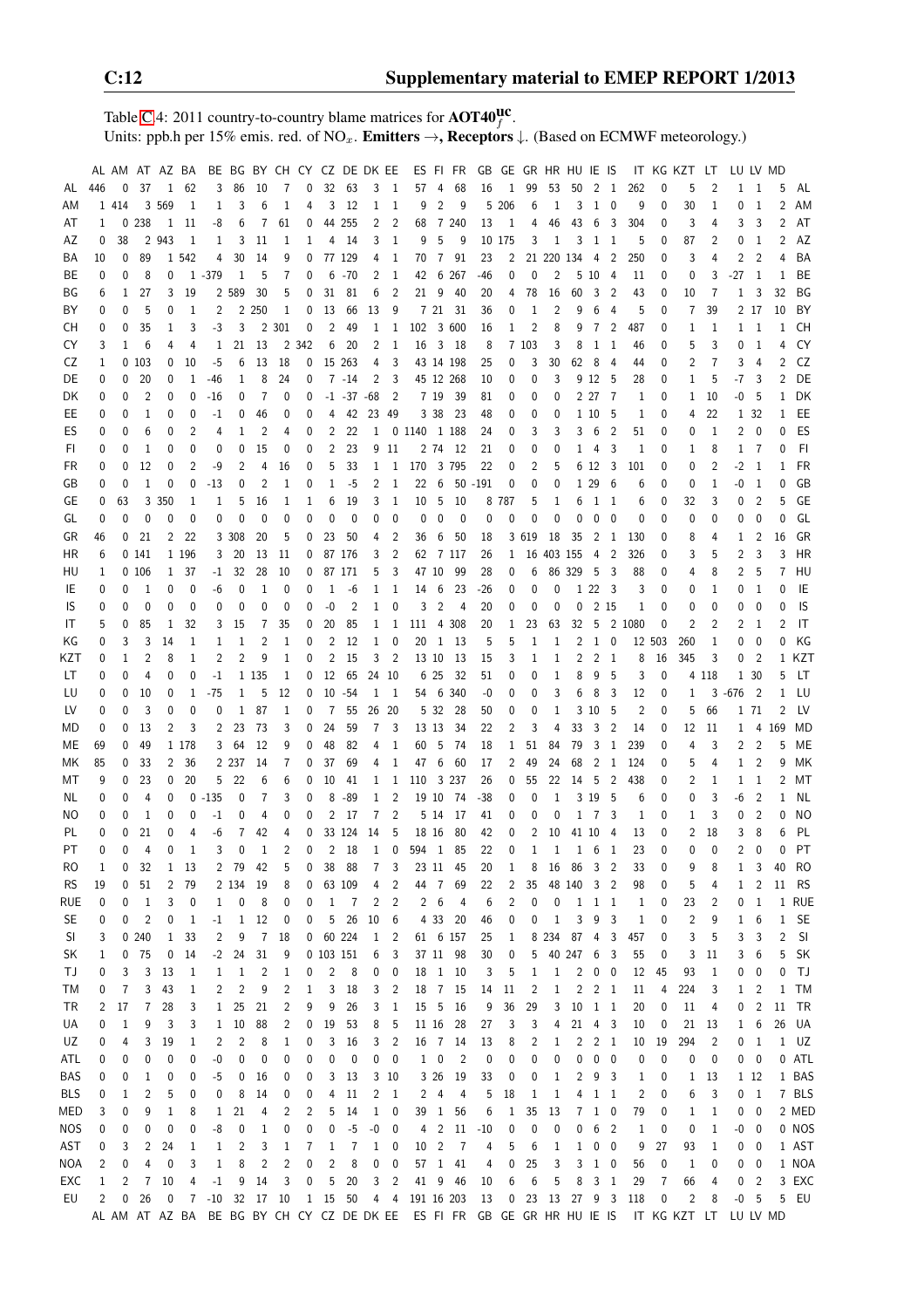Table [C.](#page-2-0)4 Cont.: 2011 country-to-country blame matrices for  $\text{AOT40}^{\text{UC}}_f$ . Units: ppb.h per 15% emis. red. of NO<sub>x</sub>. **Emitters**  $\rightarrow$ **, Receptors**  $\downarrow$ . (Based on ECMWF meteorology.)

|            |             |        | ME MK MT         |                |                |                    |                |                |              | NL NO PL PT RO RS RUE SE SI SK TJ TM |                |              |                |                  |           |              |              |                            |              |       |                |                |                         |              |              |                 | TR UA UZ ATL BAS BLS MED NOS AST NOA BIC DMS VOL EXC                                                  |   |                 | EU             |               |
|------------|-------------|--------|------------------|----------------|----------------|--------------------|----------------|----------------|--------------|--------------------------------------|----------------|--------------|----------------|------------------|-----------|--------------|--------------|----------------------------|--------------|-------|----------------|----------------|-------------------------|--------------|--------------|-----------------|-------------------------------------------------------------------------------------------------------|---|-----------------|----------------|---------------|
| AL         |             | 49 112 | 1                | 4              | 7              | 73                 | 4              | 79             | 399          | 63                                   | 6              | 8            | 21             | 0                | 0         | 37           | 44           | 0                          | 27           | 8     | 10             | 231            | 14                      | 1            |              | 3 167           | 0                                                                                                     |   | 0 2289          | 986            | AL            |
| ΑM         | 0           | 1      | 0                | 1              | 3              | 15                 | 1              | 9              |              | 3 157                                | $\overline{2}$ | $\mathbf{1}$ | $\overline{2}$ | 0                | 15        | 363          | 37           | 10                         | 9            | 3     | 24             | 34             | 5                       | 151          |              | 4 1 4 5         | 0                                                                                                     |   | 0 1923          | 103            | AM            |
| AT         | 1           | 1      | 0                | $-17$          | -11            | 49                 | 4              | 27             | 22           | 46                                   | 8              | 71           | 20             | 0                | 0         | 7            | 25           | 0                          | 68           | 4     | $\overline{2}$ | 39             | -3                      | 0            |              | 1 171           | 0                                                                                                     |   | 0 1642 1395     |                | AT            |
| AZ         | 0           | 0      | 0                | 2              | $\overline{7}$ | 21                 | 1              | 8              | 3            | 467                                  | 5              | 0            | 2              | 0                | 33        | 111          | 60           | 22                         | 17           | 8     | 19             | 13             | 10                      | 122          |              | 2 1 3 6         | 0                                                                                                     |   | 0 2082 118      |                | AZ            |
| BA         | 44          | 7      | 0                | $\overline{2}$ |                | 9 1 1 3            | 5              |                | 76 196       | 55                                   | 7              | 17           | 48             | 0                | 0         | 13           | 35           | 0                          | 45           | 7     | 6              | 88             | 14                      | 1            |              | 2 176           | 0                                                                                                     |   |                 | 0 2378 1212 BA |               |
| ВE         | 0           | 0      |                  | $0 -124$ 13 21 |                |                    | 6              | 5              | 1            | 16                                   | -5             | 1            | 5              | 0                | 0         | 0            | 12           |                            | 0 100        | 0     | 0              | 6              | $-127$                  | 0            |              | 0.149           | 0                                                                                                     |   | $0 - 175 - 240$ |                | BE            |
| ΒG         | 5           | 22     | 0                | 2              |                | 13 118             |                |                | 2 329 161    | 223 11                               |                | 6            | 26             | 0                | 0         |              | 51 212       | 0                          | 37           | 15    | 83             | 25             | 17                      | 1            |              | 1 164           | 0                                                                                                     |   | 0 2332 1517     |                | BG            |
| ΒY         | 0           | 0      | 0                |                | 1 18 185       |                    |                | 1 20           | 4            | 242 21                               |                | $\mathbf{1}$ | 10             | 0                | 0         |              | 1 1 5 7      | 0                          | 59           | 40    | 3              | 1              | 30                      | 0            |              | 0 136           | 0                                                                                                     |   | 0 1222 521      |                | BY            |
| СH         | 0           | 1      | 0                | $-4$           | 6              | -19                | 5              | - 12           | 8            | 21                                   | $\overline{3}$ | 10           | 4              | 0                | 0         |              | 4 13         | 0                          | 67           | 2     | $\mathbf{1}$   | 47             | 6                       | 0            |              | 1 182           | 0                                                                                                     |   | 0 1736 1364     |                | CH            |
| CY         | 1           | 7      | 0                | 2              | 4              | 32                 | $\mathbf{1}$   | 26             | 19           | 105                                  | - 3            | $\mathbf{1}$ | 5              | 0                |           | 0 1046       | -72          | 0                          | 13           | 5     | 45             | 882            | 6                       | 7            |              | 9 152           | 0                                                                                                     |   | 0 1980 677      |                | CY            |
| CZ         | 1           | 1      | 0                |                | $-11$ 18       | 65                 | 3              | 25             | 28           |                                      | 52 13          | 19           | 47             | 0                | 0         | 3            | 36           | 0                          | 84           | 11    | 1              | 10             | 11                      | 0            |              | 0167            | 0                                                                                                     |   | 0 1182          | 962            | CZ            |
| DE         | 0           | 0      | 0                | -66            | 22             | 37                 | 4              | 9              | 3            |                                      | 33 12          | 3            | 8              | 0                | 0         | $\mathbf{1}$ | 21           |                            | $0$ 102      | $-11$ | 1              | 7              | $-53$                   | 0            |              | 0165            | 0                                                                                                     | 0 | 490             | 366            | DE            |
| DK         | 0           | 0      | 0                | $-38$          | 56             | 41                 | 1              | 2              | 1            | 28 26                                |                | 0            | 2              | 0                | 0         | 0            | 8            |                            | $0$ 153 -148 |       | 0              | 1              | $-87$                   | 0            |              | 0157            | 0                                                                                                     | 0 | 218             | 109            | DK            |
| EE         | 0           | 0      | 0                | $-3$           | 31             | 60                 | 0              | 3              | $\mathbf{1}$ | 180 51                               |                | 0            | 1              | 0                | 0         | 0            | 18           | 0                          | 75           | 77    | 0              | 0              | 44                      | 0            |              | 0123            | 0                                                                                                     | 0 | 696             | 410            | EE            |
| ES         | 0           | 1      | 0                | $\overline{2}$ | 3              |                    | 6 165          | 4              | 4            | 4                                    | $\mathbf{1}$   | 2            | 1              | 0                | 0         | 2            | 4            |                            | 0, 166       | 1     | 0              | 132            | 14                      | 0            |              | 4 240           | 0                                                                                                     |   | 0 1670 1638     |                | ES            |
| FI         | 0           | 0      | 0                | $-0$           | 24             | 23                 | 0              | 2              | 1            |                                      | 92 36          | 0            | 1              | 0                | 0         | 0            | 8            | 0                          | 37           | 39    | 0              | 0              | 25                      | 0            |              | $0$ 70          | 0                                                                                                     | 0 |                 | 382 237        | -FI           |
| FR         | 0           | 0      | 0                | $-12$          | 9              | 16                 | 9              | 8              | 5            | 14                                   | $\overline{4}$ | 4            | 3              | 0                | 0         | 1            | 9            |                            | $0$ 124      | 1     | 0              | 67             | $-11$                   | 0            |              | 1 178           | 0                                                                                                     |   | 0 1258 1187     |                | FR            |
| GB         | 0           | 0      | 0                | $-18$          | 20             | 6                  | 3              | 1              | 0            | 7                                    | 9              | 0            | 1              | 0                | 0         | 0            | 4            |                            | $0$ 140      | -1    | 0              | 4              | -70                     | 0            |              | 0126            | 0                                                                                                     |   | -44             | $-85$          | GB            |
| GE         | 0           | 1      | 0                | 2              | 7              | 30                 | $\mathbf{1}$   | 16             | 4            | 352                                  | 5              | 1            | 4              | 0                | 13        | 257          | 95           | 9                          | 15           | 8     | 111            | 15             | 9                       | 51           |              | 3 1 3 9         | 0                                                                                                     |   | 0 2148          | 154            | GE            |
| GL         | 0           | 0      | 0                | $\mathbf{0}$   | 1              | 0                  | 0              | 0              | 0            | 1                                    | 0              | 0            | 0              | 0                | 0         | 0            | 0            | 0                          | 1            | 0     | 0              | $\mathbf{0}$   | 0                       | 0            | 0            | -9              | 0                                                                                                     | 0 | 3               | $\overline{2}$ | GL            |
| GR         | 6           | 74     | 1                | 3              | 8              | 80                 |                | 2 131 133      |              | 145                                  | -7             | 4            | 17             | 0                | 0         | 178 121      |              | 0                          | 27           | 10    | 56             | 284            | 15                      | 1            |              | 3 170           | 0                                                                                                     |   | 0 2366 1559     |                | GR            |
| HR         | 8           | 4      | 0                | $\mathbf{1}$   |                | 9 103              |                | 4 62 118       |              | 52                                   | $\overline{7}$ | 56           | 50             | 0                | 0         | 8            | 34           | 0                          | 53           | 6     | 4              | 125            | 13                      | 0            |              | 1 1 5 9         | 0                                                                                                     |   | 0 2312 1438     |                | HR            |
| HU         | 2           | 3      | 0                | -0             |                | 13 194             |                | 3 166 124      |              | 81                                   | 9              |              | 22 129         | 0                | 0         | 4            | 86           | 0                          | 60           | 11    | 6              | 21             | 16                      | 0            |              | 0,158           | 0                                                                                                     |   | 0 2041 1550     |                | HU            |
| IE         | 0           | 0      | 0                | $-12$          | -11            | 6                  | 2              | 1              | 0            | 5                                    | 6              | 0            | 0              | 0                | 0         | 0            | 3            |                            | $0$ 114      | -1    | 0              | $\overline{2}$ | $-16$                   | 0            |              | 0101            | 0                                                                                                     | 0 | 65              | 40             | IE            |
| IS         | 0           | 0      | 0                | 0              | 15             | 1                  | 1              | 0              | 0            | 4                                    | 2              | 0            | 0              | 0                | 0         | 0            | 0            | 0                          | 31           | 1     | 0              | 1              | 8                       | 0            |              | 0 <sub>27</sub> | 0                                                                                                     | 0 | 74              | 38             | IS.           |
| IT         | 4           | 6      | 1                | -0             | 6              | 33                 | 5              | 29             | 37           | 28                                   | 3              | 38           | 12             | 0                | 0         | 12           | 18           | 0                          | 56           | 4     | 3              | 298            | 10                      | 0            |              | 4 167           | 0                                                                                                     |   | 0 2180 1920     |                | $\mathsf{I}$  |
| ΚG         | 0           | 0      | 0                | 2              | 2              | 7                  | 2              | 3              | 3            | 83                                   | -1             | 1            |                | 1 217            | 27        | 33           |              | 8 5 7 5                    | 7            | 2     | 1              | 6              | 3                       | 111          |              | 1 2 2 9         | 0                                                                                                     |   | 0 1833          | 93             | KG            |
| KZT        | 0           | 0      | 0                | 2              | 12             | 15                 | 1              | 5              | 2            | 549                                  | 9              | 1            | 1              | 5                | 8         | 16           | 31           | 33                         | 24           | 10    | 2              | 4              | 13                      | 20           |              | 0 194           | 0                                                                                                     |   |                 | 0 1177 132 KZT |               |
| LT         | 0           | 0      | 0                | $-5$           |                | 24 172             | 0              | 9              | 2            | 137 35                               |                | 1            | 8              | 0                | 0         | $\mathbf{1}$ | 80           | 0                          | 85           | 63    | 1              | 1              | 36                      | 0            |              | 0.145           | 0                                                                                                     |   | 0 1015          | 621            | LT.           |
| LU         | 0           | 0      | 0                | $-50$          | 12             | - 30               | 6              | $\overline{7}$ | 2            | 22                                   | 6              | 3            | 6              | 0                | 0         | $\mathbf{1}$ | 15           | 0                          | 82           | 1     | $\mathbf{1}$   | 8              | $-30$                   | 0            |              | 0150            | 0                                                                                                     |   | $0 -261 -341$   |                | LU            |
| LV         | 0           | 0      | 0                | $-4$           |                | 31 107             | 0              | 5              | $1\,$        | 167 42                               |                | 0            | 4              | 0                | 0         | 0            | 38           | 0                          | 81           | 77    | 1              | 1              | 41                      | 0            |              | 0138            | 0                                                                                                     | 0 | 873             | 534            | LV            |
| MD         | 1           | 1      | 0                | 2              |                | 16 173             |                | 1 167          | 9            | 286 14                               |                | 2            | 25             | 0                | 0         |              | 16 458       | 1                          | 46           | 21    | 39             | 5              | 19                      | 1            |              | 0,158           | 0                                                                                                     |   | 0 1726          | 668            | MD            |
| МE         | 343         | 22     | 1                | 3              |                | 9 104              |                | 4 83 431       |              | 61                                   | 8              | 9            | 35             | 0                | 0         | 20           | 40           | 0                          | 36           | 8     | 7              | 164            | 14                      | 1            |              | 3 178           | 0                                                                                                     |   |                 | 0 2321 1031 ME |               |
| МK         |             | 15 395 | 0                | 3              | 8              | 95                 |                | 3 124 474      |              | 94                                   | 8              | 6            | 28             | 0                | 0         | 57           | -70          | 0                          | 31           | 10    | 20             | 77             | 14                      | 1            |              | 2 179           | 0                                                                                                     |   |                 | 0 2330 1030 MK |               |
| МT         | 4           | 6      | $-240$           | 4              | 6              | 21                 | 4              | 25             | 41           | 26                                   | 3              | 8            | 6              | 0                | 0         | 25           | 20           | 0                          | 58           | 4     | 6              | 100            | 15                      | 0            |              | 8 155           | 0                                                                                                     |   |                 | 0 1022 827 MT  |               |
| NL         | 0           | 0      | $\mathbf{0}$     | $-396$         | 23             | 21                 | 3              | 3              | 0            | 13                                   | 9              | $\mathbf{1}$ | 3              | 0                | 0         | 0            | 12           | 0                          | 101          | $-10$ | 0              | 3              | $-268$                  | 0            |              | 0133            | 0                                                                                                     |   | $0 - 409 - 476$ |                | NL            |
| NO.        | 0           | 0      | 0                | $-1$           | 75             | 23                 | 1              | 2              | 1            |                                      | 21 29          | 0            | 1              | 0                | 0         | 0            | 5            | 0                          | 55           | 10    | 0              | 0              | 16                      | 0            | $\mathbf{0}$ | 69              | 0                                                                                                     | 0 | 286             | 175            | NO.           |
| PL         | 0           | 1      | 0                | $-12$          |                | 22 201             | $\overline{c}$ | 38             | 18           |                                      | 73 21          | 5            | 37             | 0                | 0         | 2            | 82           | 0                          | 86           | 26    | 2              | 3              | 13                      | 0            |              | 0155            | 0                                                                                                     |   | 0 1012          | 741            | -PL           |
| PT.        | 0           | 0      | $\Omega$         | $\mathbf{1}$   |                | $\mathbf{2}$       | 4 581          | $\overline{c}$ | $\mathbf{1}$ |                                      | 3 <sub>1</sub> | $\mathbf{1}$ | - 1            | 0                | 0         | $\mathbf{1}$ | 3            |                            | 0.263        | 1     | 0              | 50             | 11                      | $\mathbf{0}$ |              | 2 2 2 4         | $\theta$                                                                                              |   |                 | 0 1372 1354 PT |               |
| RO         | 2           | 3      | 0                |                | 1 14 162       |                    |                |                |              | 2 655 58 189 13                      |                | 5            | 43             | 0                | 0         |              | 11 252       | 0                          | 42           | 18    | 40             | 10             | 16                      | 1            |              | 0 161           | 0                                                                                                     |   |                 | 0 2032 1371 RO |               |
| <b>RS</b>  | 30          | 28     | 0                |                | 2 10 131       |                    |                | 3 221 432      |              | 98                                   | - 9            | 9            | 56             | 0                | 0         |              | 16 76        | 0                          | 43           | 9     | 15             | 34             | 15                      | 1            |              | 1 166           | 0                                                                                                     |   |                 | 0 2106 1222 RS |               |
| <b>RUE</b> | 0           | 0      | 0                | 1              | 6              | -9                 | 0              | $\overline{c}$ | $\mathbf{1}$ | 250                                  | - 5            | 0            | 1              | 0                | 0         | 3            | 20           | 1                          | 11           | 6     | 2              | 1              | 6                       | 1            |              | 0 <sub>50</sub> | 0                                                                                                     |   | 0.377           |                | <b>57 RUE</b> |
| <b>SE</b>  | 0           | 0      | 0                | $-3$           | 42             | 57                 | 1              | 4              | 2            |                                      | 50 68          | 0            | 2              | 0                | 0         |              | 1 12         | 0                          | 60           | 35    | 0              | 1              | 22                      | 0            |              | $0$ $91$        | 0                                                                                                     |   |                 | 0 436 310 SE   |               |
| SI         | 1           | 2      | 0                | $-5$           | 8              | 60                 | 3              | 37             | 44           | 44                                   |                | 6 227        | 32             | 0                | 0         | 6            | 24           | 0                          | 56           | 4     | 3              | 111            | 7                       | 0            |              | 1 1 5 3         | 0                                                                                                     |   |                 | 0 2149 1714 SI |               |
| SK         | 1           | 2      | 0                |                | $-3$ 14 196    |                    | 2              | 98             | 68           | 78                                   | $\overline{9}$ | 16 289       |                | 0                | 0         | 4            | 95           | $\pmb{0}$                  | 65           | 13    | 4              | 12             | 16                      | 0            |              | 0 156           | 0                                                                                                     |   |                 | 0 1846 1477 SK |               |
| TJ         | 0           | 0      | 0                | 1              | 1              | 6                  | 1              | 3              | 3            | 56                                   | 1              | $\mathbf{1}$ |                | 1 636            | 53        | 32           |              | 7477                       | 4            | 1     | 1              | 6              | $\overline{c}$          | 215          |              | 1 246           | 0                                                                                                     |   | 0 1508          | 78             | - TJ          |
| ТM         | 0           | 0      | 0                | 3              | 8              | 18                 | 2              | 5              | 3            | 334 7                                |                | $\mathbf{1}$ | $\overline{2}$ |                  | 13 196    | 46           |              | 30 221                     | 20           | 9     | 4              | 8              | 11                      | 115          |              | 1 250           | 0                                                                                                     |   |                 | 0 1302 146 TM  |               |
| TR         | 1           | 3      | 0                | 2              |                | 7 45               | $\mathbf{1}$   | 38             |              | 17 217 6                             |                | 2            | 6              | 0                |           | 2 1128 136   |              | $\overline{\phantom{0}}^2$ | 17           | 9     | 90             | 108            | 9                       | 42           |              | 6 202           | 0                                                                                                     |   |                 | 0 1941 294 TR  |               |
| UA         | 0           | 1      | $\boldsymbol{0}$ |                | 2 17 164       |                    | $\mathbf{1}$   | 66             |              | 11 432 15                            |                | $\mathbf{2}$ | 20             | 0                | 1         |              | 13 451       | $\overline{1}$             | 48           | 25    | 26             | 4              | 23                      | 1            |              | 0 156           | 0                                                                                                     |   |                 | 0 1595 516 UA  |               |
| UZ         | 0           | 0      | 0                | 2              | 8              | 15                 | 2              | 5              | 3            | 329 7                                |                | 1            | 2              | 80               | 44        |              | 35 25 389    |                            | 18           | 8     | 3              | 7              | 11                      | 60           |              | 1 231           | 0                                                                                                     |   |                 | 0 1400 132 UZ  |               |
| ATL        | 0           | 0      | 0                | $-0$           | $\mathbf{1}$   | 0                  | 0              | 0              | 0            | $\mathbf{1}$                         | $\mathbf 0$    | 0            | 0              | 0                | 0         | 0            | 0            | 0                          | 4            | 0     | 0              | 0              | 0                       | 0            | 0            | 3               | 0                                                                                                     | 0 | 8               |                | 6 ATL         |
| BAS        | 0           | 0      | 0                | $-11$          | 24             | 49                 | 0              | 2              | $\mathbf{1}$ | 51 28                                |                | 0            | 2              | 0                | 0         |              | $0$ 11       | $\pmb{0}$                  | 63           | $-45$ | 0              | 0              | $\overline{\mathbf{c}}$ | 0            | 0            | 81              | 0                                                                                                     | 0 | 326             |                | 215 BAS       |
| BLS        | 0           | 0      | 0                | 1              | 4              | 22                 | 0              | 21             | 4            | 161 4                                |                | 0            | 3              | 0                | 0         |              | 32 112       | $\mathbf{1}$               | 9            | 6     | 78             | $\overline{2}$ | 5                       | 1            | 0            | 37              | 0                                                                                                     | 0 |                 | 474 105 BLS    |               |
| MED        | 1           | 3      | 1                | 1              | 2              | 14                 | 2              | 16             | 13           | 29                                   | $\mathbf{1}$   | 3            | 3              | 0                | 0         |              | 63 23        | $\pmb{0}$                  | 16           | 2     | 13             | 163            | 4                       | 1            | 3            | 46              | 0                                                                                                     | 0 | 490             |                | 321 MED       |
| <b>NOS</b> | 0           | 0      | 0                | $-14$          | 14             | 4                  | 1              | 0              | 0            | 4                                    | 4              | 0            | 0              | 0                | 0         | 0            | $\mathbf{1}$ | $\pmb{0}$                  | 42           | -6    | 0              | $\mathbf{1}$   | $-69$                   | 0            | 0            | 37              | 0                                                                                                     | 0 | 20              |                | $-2$ NOS      |
| AST        | 0           | 1      | 0                | $\mathbf{1}$   | $\overline{c}$ | 7                  | 1              | 3              | 2            | 99                                   | 2              | 0            | $\mathbf{1}$   | 26               | 26        |              | 141 14       | 61                         | 6            | 2     | 4              | 50             | 3                       | 341          |              | 2 184           | 0                                                                                                     | 0 | 609             |                | 77 AST        |
| <b>NOA</b> | $\mathbf 1$ | 2      | 1                | 1              | $\mathbf{1}$   | 6                  | 4              | 7              | 7            | 9                                    | 1              | $\mathbf{1}$ | 1              | 0                | 0         | 30           | $\sqrt{7}$   | $\boldsymbol{0}$           | 11           | 1     | 3              | 163            | 3                       | 0            |              | 24 78           | 0                                                                                                     | 0 | 305             |                | 234 NOA       |
| EXC        | 1           | 2      | 0                |                | $-2$ 10        | 28                 |                | 7 19           | 9            | 233                                  | 8              | 2            | 5              | 8                | 7         | 48           | 42           | 24                         | 31           | 8     | 7              | 18             | 6                       | 11           |              | 1 106           | 0                                                                                                     |   | 0 779           | 271 EXC        |               |
| EU         | 1           | 4      | 0                |                |                | -14 17 60 35 62 22 |                |                |              | 57 18                                |                |              | 8 16           | $\boldsymbol{0}$ | $\pmb{0}$ |              | 11 42        | $\overline{\mathbf{0}}$    | 94           | 12    | 7              | 61             | $-2$                    | 0            |              | 1 156           | 0                                                                                                     |   |                 | 0 1134 921 EU  |               |
|            |             |        |                  |                |                |                    |                |                |              |                                      |                |              |                |                  |           |              |              |                            |              |       |                |                |                         |              |              |                 | ME MK MT NL NO PL PT RO RS RUE SE SI SK TJ TM TR UA UZ ATL BAS BLS MED NOS AST NOA BIC DMS VOL EXC EU |   |                 |                |               |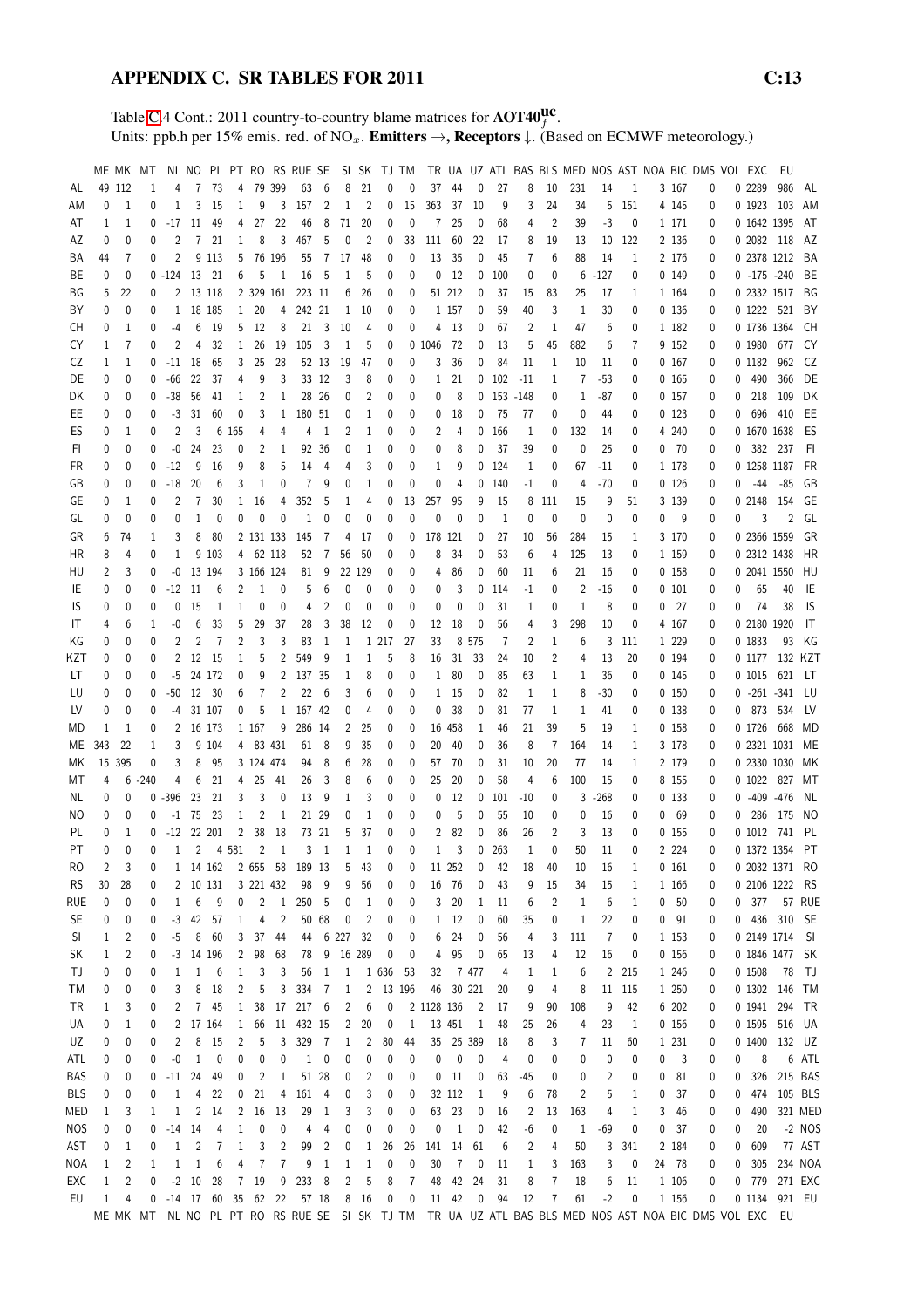Table [C.](#page-2-0)5: 2011 country-to-country blame matrices for  $\text{AOT40}^{\text{UC}}_f$ . Units: ppb.h per 15% emis. red. of VOC. Emitters  $\rightarrow$ , Receptors  $\downarrow$ . (Based on ECMWF meteorology.)

|            |                | AL AM    |                |              |                         |                |                         |         | AT AZ BA BE BG BY CH CY CZ DE DK EE ES FI FR GB GE GR HR HU IE IS |          |                |             |              |                |                |                         |                |                |              |                |                |              |                     |                          |                |                  | IT KG KZT LT LU LV MD                                                                         |                |                |                         |              |           |
|------------|----------------|----------|----------------|--------------|-------------------------|----------------|-------------------------|---------|-------------------------------------------------------------------|----------|----------------|-------------|--------------|----------------|----------------|-------------------------|----------------|----------------|--------------|----------------|----------------|--------------|---------------------|--------------------------|----------------|------------------|-----------------------------------------------------------------------------------------------|----------------|----------------|-------------------------|--------------|-----------|
| AL         | 51             | 0        | 20             | $\mathbf{1}$ | 14                      | 7              | 7                       | 12      | 9                                                                 | 0        | 22             | 96          | 5            | $\mathbf{1}$   | 17             | $\overline{2}$          |                | 51 43          | 1            | 90             | 20             | - 19         | $2\quad 0$          |                          | 163            | 0                | 2                                                                                             | 2              | 1              | $\overline{2}$          | 1            | AL        |
| ΑM         |                | 0126     | 2              | 86           | 1                       | $\overline{2}$ | 1                       | 9       | 1                                                                 | 0        | 4              | 21          | 1            | 0              | 3              | $\mathbf{1}$            | 9              | 9              | 78           | 3              | 1              | 2            | $\mathbf 0$         | $\overline{\phantom{0}}$ | 13             | 0                | 4                                                                                             | 1              | 0              | 1                       | 1            | AM        |
| AT         | 1              |          | 0 165          | 1            | 2                       | 20             | 1                       | 9       | 59                                                                | 0        |                | 40 366      | 6            | 1              | 20             |                         | 3 1 2 3        | -72            | 1            | 2              | 14             |              |                     |                          | 188            | 0                | 1                                                                                             | 3              | 2              | 3                       | 1            | AT        |
| AZ         | 0              | 9        |                | 2 2 6 4      | 0                       | $\overline{2}$ | 1                       | 17      | 1                                                                 | 0        | 5              | 30          | 3            | 1              | 3              | 3                       | 11             | 18             | 94           | 2              | 1              | 2            | $1\quad 0$          |                          | 9              | 0                | 10                                                                                            | 2              | 0              | $\overline{2}$          | 1            | AZ        |
| BA         | 2              | 0        | 26             | 1            | 35                      | 10             | 2                       | 10      | 9                                                                 | 0        |                | 32 153      | 6            | 1              | 17             | 3                       | 60             | 51             | 1            | 5              | 27             | 27           | $2\quad 0$          |                          | 130            | 0                | 1                                                                                             | 3              | 1              | $\overline{2}$          | 2            | BA        |
| BE         | 0              | 0        | 8              | 0            | 0                       | 91             | 0                       | 6       | 5                                                                 | 0        |                | 14 225      | 6            | 1              | 11             |                         | 3 160 134      |                | 0            | 0              | $\overline{2}$ | 3            | 4                   | 0                        | 12             | 0                | 0                                                                                             | 2              | 5              | $\overline{2}$          | 0            | BE        |
| ΒG         | 1              | 0        | 13             | 2            | 3                       | 7              | 23                      | 25      | 6                                                                 | 0        |                | 23 112      | 7            | 1              | 7              | 3                       | 38             | 42             | 3            | 10             | 5              | 15           | $2\quad 0$          |                          | 35             | 0                | 3                                                                                             | 4              | 1              | 3                       | 5            | ΒG        |
| BY         | 0              | 0        | 4              | 1            | 0                       | 9              |                         | 0 127   | 2                                                                 | 0        | 13             | - 90        | 8            | 2              | 3              | $\overline{7}$          | 29             | 54             | 0            | 0              | 1              | 3            | 3                   | - 0                      | 6              | 0                | 2                                                                                             | 9              | $\mathbf{1}$   | 5                       | 1            | BY        |
| СH         | 0              | 0        | 30             | 1            | 1                       | 17             | 1                       |         | 4 2 5 0                                                           | 0        |                | 12 191      | 3            | 1              | 22             |                         | 2 177          | 62             | 1            | 1              | 4              | 4            | 3                   | 0                        | 383            | 0                | 1                                                                                             | 1              | 2              | 2                       | 0            | СH        |
| CY         | $\overline{2}$ | 1        | 6              | 8            | 2                       | 3              | 6                       | 27      | 4                                                                 | 29       | 9              | 49          | 3            | 1              | $\overline{7}$ |                         | 2 2 2          | 23             | 9            | 38             | 4              | 5            | $1\quad 0$          |                          | 56             | 0                | 4                                                                                             | 3              | 0              | 3                       | 2            | CY        |
| CZ         | 0              | 0        | 52             | 1            | 2                       | 24             | 1                       | 15      | 22                                                                |          | 0 145 349      |             | 8            |                |                |                         | 1 13 4 112 88  |                | 0            | 1              | 7              | 14           | $3\quad0$           |                          | 41             | 0                | 1                                                                                             | 4              | 2              | 3                       | 1            | CZ        |
| DE         | 0              | 0        | 26             | 0            | 0                       | 41             | 0                       | 9       | 31                                                                | 0        |                | 29 445      | 11           | $\mathbf{1}$   |                |                         | 12 4 141 120   |                | 0            | 0              | 2              | 4            | 4                   | - 0                      | 30             | 0                | 1                                                                                             | 3              | 4              | 3                       | 1            | DE        |
| DK         | 0              | 0        | 2              | 0            | 0                       | 22             | 0                       | 8       | 1                                                                 | 0        |                | 11 195      | 59           | 2              | 3              | 5                       | 45 208         |                | 0            | 0              | 0              | 1            | 8 0                 |                          | 1              | 0                | 1                                                                                             | 4              | 1              | 4                       | 0            | DK        |
| EE         | 0              | 0        | $\mathbf{1}$   | 0            | 0                       | 13             | 0                       | 23      | 1                                                                 | 0        | 4              | 83          |              | 11 13          |                | 1 17                    | 25             | 85             | 0            | 0              | 0              | 1            | 4                   | - 0                      | 2              | 0                | 1                                                                                             | 4              | 1              | 8                       | 0            | EE        |
| ES         | 0              | 0        | 4              | 0            | 1                       | 5              | 0                       | 4       | 3                                                                 | 0        | 3              | 31          | 2            |                | 0 193          | $\overline{1}$          | 59             | 37             | 0            | 1              | 2              | 2            | $2\quad 0$          |                          | 44             | 0                | 0                                                                                             | 1              | 0              | -1                      | 0            | ES        |
| FI         | 0              | 0        | $\mathbf{1}$   | 0            | 0                       | 4              | 0                       | 10      | 0                                                                 | 0        | $\overline{c}$ | 30          | 5            | 3              |                | 1 15                    | 10             | 37             | 0            | 0              | 0              | 0            | $1\quad 0$          |                          | $\mathbf{1}$   | 0                | 0                                                                                             | 2              | 0              | $\overline{2}$          | 0            | FI        |
| <b>FR</b>  | 0              | 0        | 9              | 0            | 1                       | 19             | 1                       | 6       | 16                                                                | 0        |                | 9 104       | 5            | 1              | 40             |                         | 2 1 9 9        | 91             | 0            | 1              | 3              | 3            | 3                   | 0                        | 82             | 0                | 0                                                                                             | 2              | $\overline{2}$ | $\overline{2}$          | 0            | <b>FR</b> |
| GB         | 0              | 0        | 2              | 0            | 0                       | 10             | 0                       | 2       | 2                                                                 | 0        | 3              | 45          | 4            |                | 8              |                         | 2 52 216       |                | 0            | 0              | 0              | 1            | 5 0                 |                          | 9              | 0                | 0                                                                                             | 1              | 0              | 1                       | 0            | GB        |
| GE         |                |          | 2              |              | 1                       |                | 1                       |         |                                                                   |          | 6              | 31          |              | 1              | 3              |                         |                |                |              | $\overline{2}$ |                |              |                     |                          | 10             |                  | 5                                                                                             | 2              | 0              | $\overline{2}$          | 1            | GE        |
|            | 0              | 13       |                | 76           |                         | 2              |                         | 18      | 1                                                                 | 0        |                |             | 2            | 1              |                | $\overline{2}$          | 11             | 15 263         |              |                | 1              | 2            | 1 0                 |                          |                | 0                |                                                                                               |                |                |                         |              |           |
| GL         | 0              | 0        | 0              | 0            | 0                       | 0              | 0                       | 0       | 0                                                                 | 0        | 0              | 0           | 0            | 0              | 0              | 0                       | 0              | 0              | 0            | 0              | 0              | 0            | 0                   | - 0                      | $\mathbf 0$    | 0                | 0                                                                                             | 0              | 0              | 0                       | 0            | GL        |
| GR         | 10             | 0        | 13             | 2            | 6                       | 6              | 14                      | 23      | 6                                                                 | 0        | 19             | 81          | 5            | 1              | 11             | 3                       | 39             | 44             |              | 2 1 2 3        | 9              | 13           | 2                   | 0                        | 92             | 0                | 3                                                                                             | 3              | 1              | $\overline{2}$          | 3            | GR        |
| HR         | 2              | 0        | 48             | 1            | 17                      | 14             | 2                       | 11      | 12                                                                | 0        |                | 41 210      | 6            | $\overline{2}$ | 19             | 3                       | 78             | 64             | 1            | 6              | 54             | 30           | $2\quad 0$          |                          | 204            | 0                | 1                                                                                             | 3              | 2              | $\overline{2}$          | 1            | HR        |
| HU         | 0              | 0        | 44             | 1            | 4                       | 16             | 2                       | 20      | 12                                                                | 0        |                | 52 224      | 7            | 1              | 15             | 4                       | 74             | 70             | 0            | 2              | 12             | 56           | $3\quad0$           |                          | 59             | 0                | 1                                                                                             | 4              | $\overline{2}$ | 3                       | 2            | HU        |
| IE         | 0              | 0        | 1              | 0            | 0                       | 6              | 0                       | 2       | 1                                                                 | 0        | 2              | 31          | 2            | 0              | 6              | $\overline{2}$          | 19             | 71             | 0            | 0              | 0              | 0            | 8                   | - 0                      | 5              | 0                | 0                                                                                             | 1              | 0              | 1                       | 0            | IE        |
| IS         | 0              | 0        | 0              | 0            | 0                       | 1              | 0                       | 0       | 0                                                                 | 0        | $\mathbf{1}$   | - 11        | 1            | 0              | 1              | 1                       | 4              | 10             | 0            | 0              | 0              | 0            | 0                   | - 0                      | 1              | 0                | 0                                                                                             | 0              | 0              | 0                       | 0            | <b>IS</b> |
| IT         | $\overline{2}$ | 0        | 43             | 1            | 7                       | 14             | 2                       | 7       | 32                                                                | 0        |                | 19 148      | 3            | 1              | 38             |                         | 2 1 3 5        | 62             | 1            | 7              | 24             | 11           |                     |                          | 3 0 1057       | 0                | 1                                                                                             | 2              | $\mathbf{1}$   | $\overline{2}$          | 1            | IT        |
| ΚG         | 0              | 1        | 1              | 7            | 0                       | 1              | 0                       | 4       | 1                                                                 | 0        | 2              | - 12        | 1            | 0              | 4              | 1                       | 7              | 6              | 3            | 1              | 1              | $\mathbf{1}$ | $0\quad 0$          |                          | 9              | 43               | 10                                                                                            | 1              | 0              | 1                       | 0            | ΚG        |
| KZT        | 0              | 1        | 2              | 5            | 0                       | 3              | 0                       | 11      | 1                                                                 | 0        | 3              | 25          | 3            | 1              | 4              | 3                       | 11             | 20             | 2            | 1              | 1              | 1            | 10                  |                          | 8              | 2                | 9                                                                                             | 2              | 0              | $\overline{2}$          | 0            | KZT       |
| LТ         | 0              | 0        | 4              | 0            | 0                       | 13             | 0                       | 59      | 2                                                                 | 0        |                | 13 116      | 14           | 3              | 2              | 6                       | 35             | 94             | 0            | 0              | 1              | 3            | 4                   | - 0                      | 3              | 0                |                                                                                               | 1 24           | $\mathbf{1}$   | 9                       | 1            | LT        |
| LU         | 0              | 0        | 12             | 0            | 0                       | 50             | 0                       | 6       | 9                                                                 | 0        |                | 15 265      | 6            | 1              | 14             |                         | 3 1 7 9        | 98             | 0            | 0              | $\overline{2}$ | 3            |                     | $3\quad0$                | 14             | 0                | 1                                                                                             | 2              | 19             | $\overline{2}$          | 0            | LU        |
| LV         | 0              | 0        | 3              | 1            | 0                       | 13             | 0                       | 40      | 1                                                                 | 0        |                | 8 104       | 13           | 5              | $\overline{2}$ | 8                       | 31             | 92             | 0            | 0              | $\mathbf{0}$   | 2            | 4                   | 0                        | 3              | 0                |                                                                                               | 2 10           |                | 1 20                    | $\mathbf{1}$ | LV        |
| MD         | 0              | 0        | 8              | 2            | 1                       | 8              | 2                       | 36      | 3                                                                 | 0        | 20             | 98          | 8            | 1              | 5              | 4                       | 32             | 46             | 2            | 1              | 2              | 8            | $2\quad 0$          |                          | 14             | 0                | 3                                                                                             | 4              | $\mathbf{1}$   | $\overline{2}$          | 15           | MD        |
| ME         | 10             | 0        | 19             | 1            | 18                      | 7              | 4                       | 12      | 8                                                                 | 0        |                | 23 109      | 6            | 1              | 15             | 2                       | 51             | 43             | 1            | 11             | 18             | 21           | 2                   | 0                        | 126            | 0                | 1                                                                                             | 3              | $\mathbf 1$    | $\overline{2}$          | 2            | ME        |
| МK         | 9              | 0        | 16             | 1            | 6                       | 6              | 10                      | 14      | 7                                                                 | 0        | 22             | 91          | 5            | 1              | 12             | 3                       | 42             | 38             | 2            | 97             | 8              | 19           | $2\quad 0$          |                          | 71             | 0                | 2                                                                                             | 3              | $\mathbf{1}$   | $\overline{2}$          | 2            | МK        |
| МT         | 5              | 0        | 16             | 1            | 8                       | 9              | 4                       | 10      | 8                                                                 | 0        | 10             | - 77        | 3            | 1              | 49             |                         | 2 111 57       |                | 1            | 21             | 14             | 10           | 3                   | - 0                      | 448            | 0                | 1                                                                                             | 2              | $\mathbf 1$    | $\overline{2}$          | 1            | МT        |
| NL         | 0              | 0        | 4              | 0            | 0                       | 57             | 0                       | 6       | 2                                                                 | 0        |                | 12 221      | 12           | 1              | 6              | 3                       |                | 89 169         | 0            | 0              | 1              | 2            | 6                   | - 0                      | 7              | 0                | 0                                                                                             | $\overline{2}$ | $\overline{c}$ | 2                       | 0            | NL        |
| NO         | 0              | 0        | 1              | 0            | 0                       | 5              | 0                       | 4       | 0                                                                 | 0        | 2              | 37          | 9            | 1              | 1              | $\overline{2}$          | 14             | 44             | 0            | 0              | 0              | 1            | 2                   | - 0                      | 1              | 0                | 0                                                                                             | 1              | 0              | $\mathbf{1}$            | 0            | NO        |
| PL         | 0              | 0        | 15             | 0            | 1                       | 21             | 1                       | 29      | 6                                                                 | 0        |                | 43 236      | 14           | 1              | 6              | $\overline{4}$          |                | 66 109         | 0            | 1              | 3              | 10           | 4 0                 |                          | 13             | $\mathbf 0$      | 1                                                                                             | 6              | $\overline{c}$ | $\overline{4}$          | $\mathbf{1}$ | PL        |
| PT         | $\Omega$       | $\Omega$ | 3              | $\Omega$     | $\Omega$                | 4              | 0                       | 3       | 2                                                                 | $\Omega$ | 3              | 27          | 2            | $\mathbf 0$    |                | 99 1                    | 36             | - 36           | $\Omega$     | $\Omega$       | $\mathbf{1}$   |              | $1\quad2\quad0$     |                          | 23             | $\mathbf 0$      | 0                                                                                             | $\mathbf{1}$   | $\mathbf 0$    | <sup>1</sup>            |              | $0$ PT    |
| RO         | 0              | 0        | 13             | 1            | $\overline{\mathbf{c}}$ | 9              | 4                       | 24      | 6                                                                 | 0        |                | 26 120      | 8            | 1              |                |                         | 7 3 41         | 46             | 1            | 2              | 4              | 15           | $2\quad0$           |                          | 28             | 0                | 2                                                                                             | 3              | $\mathbf{1}$   | $\overline{2}$          | 5            | RO        |
| <b>RS</b>  | 2              | 0        | 22             | 1            | 10                      | 9              | 6                       | 17      | 8                                                                 | 0        |                | 35 143      | 8            | $\mathbf{1}$   | 12             | 3                       | 52             | 49             | 1            | 7              | 12             | 34           | $2\quad 0$          |                          | 62             | 0                | $\mathbf{1}$                                                                                  | 4              | 1              | 3                       | 3            | <b>RS</b> |
| RUE        | 0              | 0        | $\mathbf{1}$   | $\mathbf{1}$ | 0                       | 1              | 0                       | 6       | 0                                                                 | 0        |                | $1\quad 11$ | 1            | 0              |                | $1\quad1$               | 4              | 8              | 1            | 0              | 0              |              | $0\quad 0\quad 0$   |                          | 2              | 0                | 2                                                                                             | $\mathbf{1}$   | $\bf 0$        | $\overline{1}$          |              | 0 RUE     |
| SE.        | 0              | 0        | $\mathbf{1}$   | 0            | 0                       | 7              | 0                       | 10      | 1                                                                 | 0        |                | 4 53        | 12           | 2              |                | $1 \quad 7$             | 17             | 63             | 0            | 0              | 0              |              | $1 \quad 3 \quad 0$ |                          | 2              | 0                | 1                                                                                             | 3              | 0              | $\overline{\mathbf{3}}$ | 0            | <b>SE</b> |
| SI         | 2              |          | 0101           | 1            |                         | 5 17           | 1                       | 9       | 21                                                                | 0        |                | 37 269      | 5            | $\mathbf 1$    | 21             | $\overline{\mathbf{3}}$ | 99             | 66             | 1            | 4              | 47             | 23           | $2\quad 0$          |                          | 309            | 0                | 1                                                                                             | 3              | 2              | 3                       | 1            | SI        |
| SK         | 0              | 0        | 33             | 0            | $\overline{2}$          | 16             | 2                       | 25      | 11                                                                | 0        |                | 61 211      | 7            | 2              |                | 12 4                    | 69             | 73             | 0            | $\overline{c}$ | 7              |              | 33 3 0              |                          | 42             | 0                | 1                                                                                             | 6              | $\overline{c}$ | $\overline{4}$          | 1            | SK        |
| ТJ         | 0              | 1        | 1              | 7            | 0                       | 1              | 0                       | 4       | 1                                                                 | 0        |                | $1\quad 10$ | $\mathbf{1}$ | 0              | 3              | $\mathbf{1}$            | 6              | 5              | 3            | 1              | 1              |              | $1 \t0 \t0$         |                          | 8              | 5                | 6                                                                                             | $\mathbf{1}$   | $\mathbf 0$    | $\overline{1}$          | 0            | TJ        |
| ТM         | 0              | 3        | 3              | 24           | 0                       | 3              | 0                       | 15      | 2                                                                 | 0        | 4              | 31          | 3            | 1              | 5              | 4                       | 14             | 21             | 9            | 1              | 1              |              | $2\quad1\quad0$     |                          | 13             | 1                | 12                                                                                            | 3              | 0              | $\overline{2}$          |              | 1 TM      |
| TR         | 1              | 5        | 5              | 12           | 1                       | 3              | 4                       | 21      | 3                                                                 | 1        | 8              | 44          | 3            | 1              | 5              | $\overline{2}$          | 16             | 18             | 16           | 9              | $\overline{c}$ | 4            | $1\quad0$           |                          | 23             | 0                | 3                                                                                             | 3              | 0              | $\overline{2}$          | 2            | <b>TR</b> |
| UA         | 0              | 0        | 6              | 3            | 1                       | 8              | 1                       | 45      | 2                                                                 | 0        | 16             | 88          | 7            | 2              | 4              | 5                       | 27             | 47             | 2            | 1              | 2              | 6            | $2\quad 0$          |                          | 11             | 0                | 3                                                                                             | 5              | $\mathbf{1}$   | 3                       |              | 3 UA      |
| UZ         | 0              | 2        | $\overline{c}$ | 11           | 0                       | 3              | 0                       | 12      | 2                                                                 | 0        | 3              | 27          | 3            | 1              |                |                         | 5 3 13 19      |                | 5            | 1              | 1              |              | $1\quad1\quad0$     |                          | 11             | 8                | 11                                                                                            | $\overline{c}$ | 0              | $\overline{2}$          |              | $0$ $UZ$  |
| ATL        | 0              | 0        | 0              | 0            | 0                       | 0              | 0                       | 0       | 0                                                                 | 0        | 0              | 1           | 0            | 0              |                | $1\quad 0$              | <sup>1</sup>   | $\overline{2}$ | 0            | 0              | 0              | 0            | $0\quad 0$          |                          | 0              | 0                | 0                                                                                             | 0              | 0              | 0                       |              | 0 ATL     |
| BAS        | 0              | 0        | 1              | 0            | 0                       | 10             | 0                       | 12      | 1                                                                 | 0        | 5              | 84          | 20           | 5              |                | 1 1 3                   | 21             | 88             | 0            | 0              | 0              | 1            | 40                  |                          | 1              | 0                | 1                                                                                             | 4              | 0              | 6                       |              | 0 BAS     |
| <b>BLS</b> | 0              | 1        | $\mathbf{1}$   | 4            | 0                       | 1              | 1                       | 11      | 1                                                                 | 0        | 4              | 21          | 2            | 0              |                | $1\quad1$               | 6              | -10            | 8            | 1              | 1              | 2            | $0\quad 0$          |                          | 3              | 0                | $\mathbf{1}$                                                                                  | $\mathbf{1}$   | 0              | - 1                     |              | 1 BLS     |
| MED        | $\overline{2}$ | 0        | 5              | $\mathbf{1}$ | $\overline{c}$          | 2              | $\overline{\mathbf{c}}$ | 6       | 3                                                                 | 0        | 5              | 26          | $\mathbf{1}$ | 0              |                | 14 1                    | 26             | - 15           | $\mathbf{1}$ | 15             | 5              |              | 3 1 0               |                          | 82             | 0                | 1                                                                                             | $\mathbf{1}$   | $\pmb{0}$      | $\overline{1}$          |              | 1 MED     |
| NOS        | 0              | 0        | $\mathbf{1}$   | 0            | 0                       | 5              | 0                       | 1       | 0                                                                 | 0        | $\mathbf{1}$   | 27          | 4            | 0              |                |                         | 1 1 17         | 56             | 0            | 0              | 0              | 0            | $2\quad 0$          |                          | $\overline{c}$ | 0                | 0                                                                                             | 0              | 0              | $\mathbf 0$             |              | 0 NOS     |
| AST        | 0              | 1        | $\mathbf{1}$   | 11           | 0                       | 1              | 1                       | 5       | 1                                                                 | 1        | $\overline{2}$ | 12          | 1            | 0              | 3              | $\,1\,$                 | 6              | 7              | 4            | 3              | 1              | $\mathbf{1}$ | $0\quad 0$          |                          | 10             | $\overline{c}$   | 4                                                                                             | $\mathbf{1}$   | 0              | $\overline{1}$          |              | 0 AST     |
| NOA        | 1              | 0        | 3              | 0            | 1                       | $\overline{c}$ | 1                       | 3       | 2                                                                 | 0        | $\overline{2}$ | 14          | $\mathbf{1}$ | 0              | 16             | $\mathbf 0$             | 19             | 10             | 0            | 7              | 2              |              | $2\quad1\quad0$     |                          | 39             | 0                | 0                                                                                             | $\mathbf{1}$   | 0              | 0                       |              | 0 NOA     |
| EXC        | 0              | 1        | 4              | 4            | $\mathbf 1$             | 4              | $\mathbf{1}$            | 10      | 3                                                                 | 0        |                | 6 43        | 3            | $\mathbf{1}$   |                | 9 <sub>2</sub>          | 22             | 26             | 3            | $\overline{2}$ | $\mathbf{1}$   |              | $2\quad1\quad0$     |                          | 26             | $\mathbf{1}$     | 3                                                                                             | $\overline{c}$ | $0\quad 1$     |                         |              | 1 EXC     |
| EU         | 1              | 0        | 16             | 1            |                         | 1 15           |                         | 2 12 11 |                                                                   | 0        |                | 18 137      |              |                |                |                         | 7 1 37 4 81 81 |                | 0            | 5              | 5              |              | 730                 |                          | 109            | $\boldsymbol{0}$ |                                                                                               | $1 \quad 3$    |                | 1 3                     |              | 1 EU      |
|            |                |          |                |              |                         |                |                         |         |                                                                   |          |                |             |              |                |                |                         |                |                |              |                |                |              |                     |                          |                |                  | AL AM AT AZ BA BE BG BY CH CY CZ DE DK EE ES FI FR GB GE GR HR HU IE IS IT KG KZT LT LU LV MD |                |                |                         |              |           |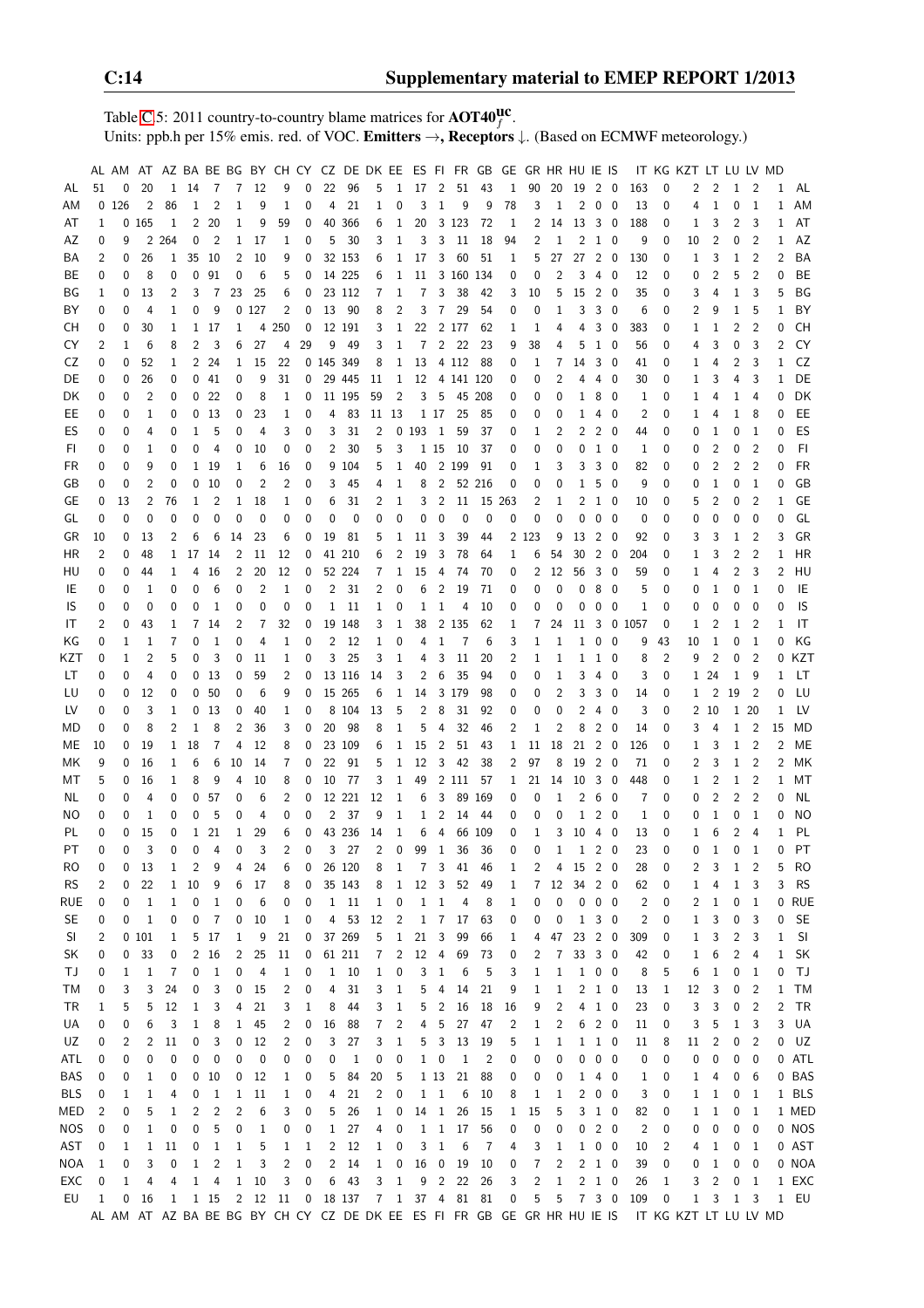Table [C.](#page-2-0)5 Cont.: 2011 country-to-country blame matrices for  $\text{AOT40}^{\text{UC}}_f$ . Units: ppb.h per 15% emis. red. of VOC. Emitters  $\rightarrow$ , Receptors  $\downarrow$ . (Based on ECMWF meteorology.)

|            |    |    |             |                |                |          |                |              |                |        |                |                |                |                          |   |       |                |                |   |              |          | ME MK MT NL NO PL PT RO RS RUE SE SI SK TJ TM TR UA UZ ATL BAS BLS MED NOS AST NOA BIC DMS VOL EXC |              |    |              |                            |                                                                                                       |   |               | EU           |           |
|------------|----|----|-------------|----------------|----------------|----------|----------------|--------------|----------------|--------|----------------|----------------|----------------|--------------------------|---|-------|----------------|----------------|---|--------------|----------|----------------------------------------------------------------------------------------------------|--------------|----|--------------|----------------------------|-------------------------------------------------------------------------------------------------------|---|---------------|--------------|-----------|
|            | 8  |    |             |                |                |          | $\overline{2}$ |              |                |        |                |                |                |                          |   |       |                |                |   |              | 0        |                                                                                                    |              | 0  |              |                            |                                                                                                       | 0 | 984           | 674          |           |
| AL         |    | 17 | 0           | 12             | 4              | 62       |                | 28           | 99             | 42     | 6              |                | 5 11 0         |                          | 0 | 10    | 18             | $\mathbf 0$    | 1 | $\mathbf{1}$ |          | 10                                                                                                 | 2            |    |              | 0.275                      | 0                                                                                                     |   |               |              | AL        |
| AM         | 0  | 0  | 0           | $\overline{2}$ | $\mathbf{1}$   | 16       | 0              | 5            | 2              | 69     | 2              | $\mathbf 0$    | 2              | 0                        | 0 | 34    | 15             | 0              | 0 | 0            | 0        | 1                                                                                                  | 1            | 6  |              | 0113                       | 0                                                                                                     | 0 |               | 531 101      | AM        |
| AT         | 0  | 0  | 0           | 31             | 4              | 70       | $\mathbf{2}$   | 10           | 7              | 31     |                | 7 19 10        |                | 0                        | 0 | 2     | 9              | 0              | 1 | 1            | 0        | 2                                                                                                  | 4            | 0  |              | 0276                       | 0                                                                                                     |   | 0 1322 1180   |              | AT        |
| AZ         | 0  | 0  | 0           | 4              | 3              | 26       | 1              | 5            | 2              | 169    | 5              | $\mathbf 0$    | 2              | 0                        | 1 | 20    | 27             | 1              | 0 | 1            | 0        | 1                                                                                                  | 1            | 15 |              | 0220                       | 0                                                                                                     | 0 |               | 761 140      | AZ        |
| ΒA         | 2  | 1  | 0           | 19             | 4              | 85       | 2              | 25           | 45             | 31     | 6              |                | 5 15           | 0                        | 0 | 3     | 14             | 0              | 1 | 1            | 0        | 3                                                                                                  | 3            | 0  |              | 0.243                      | 0                                                                                                     | 0 | 878           | 691          | BA        |
| ВE         | 0  | 0  | 0           | 60             | 4              | 31       | 2              | 3            | 1              | 11     | 5              | 1              | 3              | 0                        | 0 | 0     | 4              | 0              | 1 | 1            | 0        | 0                                                                                                  | 10           | 0  |              | 0 218                      | 0                                                                                                     | 0 | 818           | 783          | BE        |
| ΒG         | 0  | 1  | 0           | 12             | 5              | 82       | $\mathbf{1}$   | 62           | 26             | 90     | 9              |                | 2 11           | 0                        | 0 | 17    | 47             | 0              | 1 | 1            | 1        | 1                                                                                                  | 2            | 0  |              | 0252                       | 0                                                                                                     | 0 | 765           | 526          | ΒG        |
|            |    |    |             |                |                |          |                |              |                |        |                |                |                |                          |   |       |                |                |   |              |          |                                                                                                    |              |    |              |                            |                                                                                                       |   |               |              |           |
| ΒY         | 0  | 0  | 0           | 14             | 5              | 97       | 0              | 8            | 2              | 106 11 |                | -1             | 5              | 0                        | 0 | 1     | 34             | 0              | 1 | 2            | 0        | 0                                                                                                  | 3            | 0  |              | 0 180                      | 0                                                                                                     | 0 | 664           | 381          | BY        |
| CН         | 0  | 0  | 0           | 17             | 2              | 33       | 2              | 7            | 3              | 17     | 3              | 5              | 3              | 0                        | 0 | 1     | 6              | 0              | 1 | 0            | 0        | 2                                                                                                  | 3            | 0  |              | 0225                       | 0                                                                                                     |   | 0 1275        | 983          | CН        |
| CY         | 0  | 2  | 0           | 5              | 3              | 43       | 1              | 24           | 10             | 98     | 5              | 1              | 5              | 0                        | 0 | 374   | 40             | 0              | 0 | 1            | 1        | 16                                                                                                 | 1            | 1  |              | 2 354                      | 0                                                                                                     | 0 |               | 941 351      | CY        |
| CZ         | 0  | 0  | 0           | 32             |                | 5 1 4 3  | $\mathbf{1}$   | 10           | 9              | 32     | 9              | 6              | - 15           | 0                        | 0 | 1     | 11             | 0              | 1 | 2            | 0        | 1                                                                                                  | 6            | 0  |              | 0.285                      | 0                                                                                                     |   | 0 1190 1082   |              | CZ        |
| DE         | 0  | 0  | 0           | 57             | 5              | 69       | 2              | 5            | 2              |        | 21 10          | -1             | 4              | 0                        | 0 | 1     | 8              | 0              | 1 | 2            | 0        | 1                                                                                                  | 9            | 0  |              | 0 270                      | 0                                                                                                     |   | 0 1107 1027   |              | DE        |
| DK         | 0  | 0  | 0           | 50             | 15             | 46       | 1              | 2            | 1              |        | 21 26          | 0              | 2              | 0                        | 0 | 0     | 5              | 0              | 2 | 8            | 0        | 0                                                                                                  | 15           | 0  |              | 0228                       | 0                                                                                                     | 0 | 747 696       |              | DK        |
| EE         | 0  | 0  | 0           | 22             | 6              | 32       | 0              | 2            | 1              | 102 19 |                | 0              | 1              | 0                        | 0 | 0     | 6              | 0              | 1 | 4            | 0        | 0                                                                                                  | 5            | 0  |              | 0 164                      | 0                                                                                                     | 0 | 491           | 348          | EE        |
|            |    |    |             |                |                |          |                |              |                |        |                |                |                |                          |   |       |                |                |   |              |          |                                                                                                    |              |    |              |                            |                                                                                                       |   |               |              |           |
| ES         | 0  | 0  | 0           | 6              | 1              | 11       | 28             | 4            | 2              | 6      | 2              | 1              | 1              | 0                        | 0 | 1     | 3              | 0              | 3 | 0            | 0        | 9                                                                                                  | 2            | 0  |              | 1 2 2 3                    | 0                                                                                                     | 0 | 465           | 440          | ES        |
| FI.        | 0  | 0  | 0           | 8              | 4              | 12       | 0              | $\mathbf{1}$ | 0              |        | 50 10          | $\mathbf 0$    | 0              | 0                        | 0 | 0     | 3              | 0              | 0 | 2            | 0        | 0                                                                                                  | 2            | 0  |              | 0 75                       | 0                                                                                                     | 0 | 215           | 147          | FI        |
| FR         | 0  | 0  | 0           | 23             | 3              | 27       | 4              | 6            | 3              | 12     | 4              | 2              | 3              | 0                        | 0 | 0     | 5              | 0              | 1 | 1            | 0        | 3                                                                                                  | 6            | 0  |              | 0207                       | 0                                                                                                     | 0 | 691           | 641          | FR        |
| GB         | 0  | 0  | 0           | 14             | 3              | 12       | 1              | 1            | 0              | 5      | 5              | 0              | 1              | 0                        | 0 | 0     | $\overline{2}$ | 0              | 1 | 1            | 0        | 0                                                                                                  | 6            | 0  |              | $0$ $101$                  | 0                                                                                                     | 0 | 410           | 394          | GB        |
| GE         | 0  | 0  | 0           | 4              | 2              | 27       | 0              | 7            | 2              | 122    | 4              | 0              | 3              | 0                        | 0 | 27    | 30             | 0              | 0 | 0            | 1        | 1                                                                                                  | 1            | 4  |              | 0 147                      | 0                                                                                                     | 0 | 705           | 141          | GE        |
| GL         | 0  | 0  | 0           | 0              | 0              | 0        | 0              | $\mathbf{0}$ | $\mathbf{0}$   | 0      | $\mathbf 0$    | 0              | 0              | 0                        | 0 | 0     | 0              | 0              | 0 | 0            | 0        | 0                                                                                                  | 0            | 0  | 0            | -4                         | 0                                                                                                     | 0 | $\mathbf{1}$  | $\mathbf{1}$ | GL        |
| GR         | 1  | 9  | 0           | 9              | 4              | 67       | 1              | 39           | 34             | 76     | $\overline{7}$ |                | 3 10           | 0                        | 0 | 46    | 36             | 0              | 1 | 1            | 1        | 9                                                                                                  | 2            | 0  |              | 0 285                      | 0                                                                                                     | 0 | 878           | 607          | GR        |
|            |    |    |             |                |                |          |                |              |                |        |                |                |                |                          |   |       |                |                |   |              |          |                                                                                                    |              |    |              |                            |                                                                                                       |   |               |              |           |
| HR         | 1  | 1  | 0           | 25             | 5              | 88       | 2              | 23           | 34             | 32     |                | 6 16           | - 16           | 0                        | 0 | 3     | 13             | 0              | 1 | 1            | 0        | 5                                                                                                  | 3            | 0  |              | 0 289                      | 0                                                                                                     |   | 0 1103        | 913          | HR        |
| HU         | 0  | 0  | 0           | 24             |                | 5 156    | 2              | 35           | 28             | 41     | 7              | 6              | 29             | 0                        | 0 | 2     | 23             | 0              | 1 | 1            | 0        | 1                                                                                                  | 4            | 0  |              | 0 274                      | 0                                                                                                     |   | 0 1049        | 896          | HU        |
| IE         | 0  | 0  | 0           | 9              | 2              | 7        | 1              | 1            | 0              | 3      | 3              | 0              | 0              | 0                        | 0 | 0     | 1              | 0              | 1 | 1            | 0        | 0                                                                                                  | 2            | 0  | 0            | 40                         | 0                                                                                                     | 0 | 186           | 176          | IE        |
| IS         | 0  | 0  | 0           | 2              | 1              | 2        | 1              | 0            | 0              | 2      | 1              | 0              | 0              | 0                        | 0 | 0     | 0              | 0              | 0 | 0            | 0        | 0                                                                                                  | 1            | 0  | 0            | 8                          | 0                                                                                                     | 0 | 43            | 38           | IS        |
| IT         | 1  | 1  | 0           | 18             | 3              | 43       | 3              | 16           | 15             | 23     |                | 3 19           | 7              | 0                        | 0 | 4     | 10             | 0              | 1 | 0            | 0        | 15                                                                                                 | 3            | 0  |              | 0 346                      | 0                                                                                                     |   | 0 1794 1661   |              | IT        |
| ΚG         | 0  | 0  | 0           | 1              | 1              | 7        | 0              | 2            | 1              | 45     | $\overline{c}$ | $\mathbf 0$    |                | 1 12                     | 0 | 6     | 5              | 48             | 0 | 0            | 0        | 0                                                                                                  | 0            | 2  | 0            | 59                         | 0                                                                                                     | 0 | 250           | 62           | KG        |
| KZT        | 0  | 0  | 0           | 4              | 3              | 17       | 1              | 3            | 1              | 131    | 5              | 0              | 1              | -1                       | 0 | 4     | 11             | 3              | 0 | 1            | 0        | 0                                                                                                  | 1            | 1  |              | 0 141                      | 0                                                                                                     | 0 | 310           |              | 121 KZT   |
|            |    |    |             |                |                |          |                |              |                |        |                |                |                |                          |   |       |                |                |   |              |          |                                                                                                    |              |    |              |                            |                                                                                                       |   |               |              |           |
| LT         | 0  | 0  | 0           | 22             |                | 6 100    | 0              | 5            | 1              |        | 63 18          | 0              | 5              | 0                        | 0 | 1     | 19             | 0              | 1 | 3            | 0        | 0                                                                                                  | 5            | 0  |              | 0 191                      | 0                                                                                                     | 0 | 650           | 494          | LT        |
| LU         | 0  | 0  | 0           | 42             | 3              | 35       | 3              | 4            | 2              | 17     | 6              | 1              | 4              | 0                        | 0 | 0     | 5              | 0              | 1 | 1            | 0        | 1                                                                                                  | 7            | 0  |              | 0215                       | 0                                                                                                     | 0 | 827           | 781          | LU        |
| LV         | 0  | 0  | 0           | 22             | $\overline{7}$ | 58       | 0              | 3            | $\mathbf{1}$   | 83     | 18             | 0              | 2              | 0                        | 0 | 0     | 11             | 0              | 1 | 4            | 0        | 0                                                                                                  | 5            | 0  |              | 0180                       | 0                                                                                                     | 0 | 569           | 423          | LV        |
| MD         | 0  | 0  | 0           | 13             |                | 5 1 1 4  | $\mathbf{1}$   | 31           | 3              | 109    | 9              | 1              | 9              | 0                        | 0 | 7     | 66             | 0              | 1 | 1            | 0        | 0                                                                                                  | 3            | 0  |              | 0 219                      | 0                                                                                                     | 0 | 696           | 441          | MD        |
| МE         | 21 | 3  | 0           | 14             | 4              | 74       | 2              | 25           | 76             | 35     | 6              |                | 4 12           | 0                        | 0 | 5     | 16             | 0              | 1 | 1            | 0        | 5                                                                                                  | 3            | 0  |              | 0 239                      | 0                                                                                                     | 0 | 813           | 582          | МE        |
| МK         | 2  | 26 | 0           | 10             | 4              | 71       | $\overline{2}$ | 30           | 72             | 50     | $\overline{7}$ | 3              | 12             | 0                        | 0 | 13    | 22             | 0              | 1 | 1            | 0        | 2                                                                                                  | 2            | 0  |              | 0229                       | 0                                                                                                     | 0 | 815           | 574          | МK        |
| МT         | 2  |    | 2 1 3 2     | -13            | 3              | 36       | 4              | 19           | 20             | 25     | 4              | 6              | 6              | 0                        | 0 | 8     | 13             | 0              | 1 | 0            | 0        | 72                                                                                                 | 2            | 0  |              | 2 418                      | 0                                                                                                     |   | 0 1166 1043   |              | МT        |
| ΝL         | 0  | 0  |             | 0117           | 6              | 42       | 2              | 2            | 0              | 9      | 7              | 0              | 2              | 0                        | 0 | 0     | 4              | 0              | 1 | 2            | 0        | 0                                                                                                  | 15           | 0  |              | 0223                       | 0                                                                                                     | 0 | 796           | 765          | NL        |
|            |    |    |             |                |                |          |                |              |                |        |                |                |                |                          |   |       |                |                |   |              |          |                                                                                                    |              |    |              |                            |                                                                                                       |   |               |              |           |
| ΝO         | 0  | 0  | 0           | 10             | 15             | 14       | 0              | 1            | 1              | 13     | 9              | 0              | 1              | 0                        | 0 | 0     | $\overline{2}$ | 0              | 0 | 1            | 0        | 0                                                                                                  | 4            | 0  | 0            | - 53                       | 0                                                                                                     | 0 | 196           | 159          | NO        |
| PL         | 0  | 0  | $\mathbf 0$ | 33             |                | 6 283    | $\mathbf 1$    | 13           | 6              |        | 38 12          | 2 13           |                | 0                        | 0 | 1     | 21             | 0              | 1 | 3            | 0        | 0                                                                                                  | 7            | 0  |              | 0260                       | 0                                                                                                     |   | 0 1027        | 913          | PL        |
| PT         | 0  | 0  | 0           | 5              |                | 1 10 176 |                | 3            | $\mathbf{1}$   |        | $4 \t2 \t1$    |                | <sup>1</sup>   | 0                        | 0 | 0     | $\overline{2}$ | $\theta$       | 8 | $\Omega$     | $\Omega$ | $\overline{2}$                                                                                     | $\mathbf{1}$ | 0  |              | 0 195                      | 0                                                                                                     | 0 | 453           | 436          | PT        |
| RO         | 0  | 0  | 0           | 14             |                | 5 106    |                | 1 90 12      |                | 72     | 8 2 12         |                |                | 0                        | 0 | 6     | 46             | 0              | 1 | $\mathbf{1}$ | 0        | 1                                                                                                  | 3            | 0  |              | 0227                       | 0                                                                                                     | 0 |               | 751 563      | RO        |
| RS.        | 2  | 3  | 0           | 15             |                | 5 1 1 3  | $\overline{2}$ |              | 47 125         | 46     |                | 7 3 20         |                | 0                        | 0 | 4     | 24             | 0              | 1 | 1            | 0        | 1                                                                                                  | 3            | 0  |              | 0253                       | 0                                                                                                     | 0 | 924           | 659          | <b>RS</b> |
| rue        | 0  | 0  | 0           | $\overline{c}$ | $\mathbf{1}$   | 7        | 0              | $\mathbf{1}$ | 0              | 69     | $\overline{2}$ | $\pmb{0}$      | 0              | 0                        | 0 | 1     | 5              | 0              | 0 | 0            | 0        | 0                                                                                                  | 0            | 0  | 0            | 44                         | 0                                                                                                     | 0 | 135           |              | 47 RUE    |
| <b>SE</b>  | 0  | 0  | 0           | 13             | 6              | 30       | 0              | 3            | $\mathbf{1}$   |        | 30 22 0        |                | $\mathbf{1}$   | $\boldsymbol{0}$         | 0 | 0     | 5              | 0              | 1 | 3            | 0        | 0                                                                                                  | 4            | 0  |              | 0 96                       | 0                                                                                                     | 0 | 304           | 248          | <b>SE</b> |
|            |    |    |             |                |                | 4 76     |                |              |                |        |                |                |                |                          |   |       |                |                |   |              |          |                                                                                                    |              |    |              |                            |                                                                                                       |   | 0 1335 1185   |              |           |
| SI         | 0  | 1  | 0           | 29             |                |          |                | 2 15         | - 15           |        | 30 6 79 12     |                |                | $\overline{\phantom{0}}$ | 0 | 2     | 10             | 0              | 1 | 1            | 0        | 5                                                                                                  | 4            | 0  |              | 0.302                      | 0                                                                                                     |   |               |              | - SI      |
| SK         | 0  | 0  | 0           | 24             |                | 5 246    | $\mathbf{1}$   | 24           | 16             | 42     | 7 4 42         |                |                | $\overline{\phantom{0}}$ | 0 | 2     | 22             | 0              | 1 | 2            | 0        | 1                                                                                                  | 4            | 0  |              | 0261                       | 0                                                                                                     |   | 0 1065 931 SK |              |           |
| ΤJ         | 0  | 0  | 0           | 1              | 1              | 6        | 0              | 2            | $\mathbf{1}$   | 37     | $\mathbf{1}$   | $\bf{0}$       |                | 1 25                     | 1 | 6     | 4              | 25             | 0 | 0            | 0        | 0                                                                                                  | 0            | 5  |              | 0 <sup>39</sup>            | 0                                                                                                     |   | 0 181         | 53           | TJ        |
| ТM         | 0  | 0  | 0           | 5              | 4              | 21       | 1              | 4            | $\overline{c}$ | 146    | 6              | $\overline{1}$ | $\overline{2}$ | $\overline{1}$           | 2 | 12    | 15             | 6              | 0 | 1            | 0        | 0                                                                                                  | 1            | 5  |              | 0 259                      | 0                                                                                                     | 0 | 407           | 151 TM       |           |
| TR         | 0  | 1  | 0           | 5              | 3              | 39       |                | 1 15         | 6              | 99     | 5              | $\mathbf{1}$   | 4              | 0                        |   | 0 166 | 35             | 0              | 0 | 1            | 1        | 3                                                                                                  | $\mathbf{1}$ | 2  |              | 1 178                      | 0                                                                                                     | 0 | 598           |              | 221 TR    |
| UA         | 0  | 0  | 0           | 12             |                | 5 104    |                | 1 16         | 4              | 156    | 9              | 1              | 7              | 0                        | 0 | 6     | 98             | 0              | 1 | 1            | 0        | 0                                                                                                  | 3            | 0  |              | 0221                       | 0                                                                                                     | 0 | 720           |              | 390 UA    |
| UZ         | 0  | 0  | 0           | 4              |                | 3 18     | 1              | 4            | $\mathbf{1}$   | 124    | 6              | 0              | 1              | 8                        | 1 | 9     | - 12           | 30             | 0 | 1            | 0        | 0                                                                                                  | 1            | 3  |              | 0212                       | 0                                                                                                     | 0 |               | 374 132 UZ   |           |
| ATL        |    |    |             |                | 0              | 0        |                |              | 0              | 0      | 0              | 0              |                | 0                        | 0 | 0     | 0              | 0              |   |              | 0        |                                                                                                    |              |    | 0            |                            |                                                                                                       | 0 | 7             |              | 7 ATL     |
|            | 0  | 0  | 0           | 0              |                |          | 1              | 0            |                |        |                |                | 0              |                          |   |       |                |                | 0 | 0            |          | 0                                                                                                  | 0            | 0  |              | $\overline{\phantom{0}}^2$ | 0                                                                                                     |   |               |              |           |
| BAS        | 0  | 0  | 0           | 20             | 6              | 38       | 0              | 2            | 1              |        | 45 24          | 0              | 1              | 0                        | 0 | 0     | 4              | 0              | 1 | 6            | 0        | 0                                                                                                  | 5            | 0  |              | 0138                       | 0                                                                                                     | 0 | 420           |              | 350 BAS   |
| <b>BLS</b> | 0  | 0  | 0           | $\overline{c}$ | 2              | 19       | 0              | 8            | 2              | 59     | 3              | 0              | 2              | 0                        | 0 | 16    | 27             | 0              | 0 | 0            | 1        | 0                                                                                                  | 1            | 0  |              | 0 <sub>73</sub>            | 0                                                                                                     | 0 | 225           |              | 91 BLS    |
| MED        | 0  | 1  | 0           | 4              | $\mathbf{1}$   | 15       | 1              | 8            | 6              | 18     | 2              | $\overline{c}$ | 2              | 0                        | 0 | 28    | 8              | 0              | 0 | 0            | 0        | 9                                                                                                  | $\mathbf{1}$ | 0  |              | 1 1 1 1                    | 0                                                                                                     | 0 | 318           |              | 236 MED   |
| <b>NOS</b> | 0  | 0  | 0           | 10             | 4              | 6        | 0              | 0            | 0              | 3      | 3              | $\mathbf 0$    | 0              | 0                        | 0 | 0     | 1              | 0              | 0 | 1            | 0        | 0                                                                                                  | 4            | 0  |              | $0$ 44                     | 0                                                                                                     | 0 |               | 148 138 NOS  |           |
| AST        | 0  | 0  | 0           | $\overline{c}$ | 1              | 9        | 0              | 3            | 1              | 42     | $\overline{2}$ | 0              | $\mathbf{1}$   | $\overline{1}$           | 0 | 28    | 7              | 3              | 0 | 0            | 0        | 1                                                                                                  | 0            | 28 |              | $0$ 71                     | 0                                                                                                     | 0 | 182           |              | 67 AST    |
| NOA        | 0  | 1  | 0           | $\overline{c}$ | $\mathbf{1}$   | 8        | 2              | 5            | 4              | 9      |                | $1\quad1$      | $\mathbf{1}$   | $\pmb{0}$                | 0 | 10    | 4              | 0              | 0 | 0            | 0        | 5                                                                                                  | 0            | 0  | $\mathbf{1}$ | 93                         | 0                                                                                                     | 0 | 176           | 137 NOA      |           |
| EXC        | 0  | 0  | 0           | 7              | 3              | 25       | $\overline{c}$ | 5            | 3              | 70     | $4 \quad 1$    |                | $\overline{2}$ | $\overline{1}$           | 0 |       | 8 11           | $\overline{c}$ | 0 | 1            | 0        | $\mathbf{1}$                                                                                       | $\mathbf{1}$ | 1  |              | 0105                       | 0                                                                                                     | 0 | 326           |              | 201 EXC   |
|            |    |    |             |                |                |          |                |              |                |        |                |                |                |                          |   |       |                |                |   |              |          |                                                                                                    |              |    |              |                            |                                                                                                       |   |               |              |           |
| EU         | 0  | 1  | 0           | 21             | 4              | 63       |                | 8 14         | 6              |        | 31 9 3         |                |                | 6 0                      | 0 |       | $4$ 11         | 0              | 1 | 2            | 0        | 3                                                                                                  | 5            | 0  |              | 0.207                      | 0                                                                                                     |   | 0 742 653 EU  |              |           |
|            |    |    |             |                |                |          |                |              |                |        |                |                |                |                          |   |       |                |                |   |              |          |                                                                                                    |              |    |              |                            | ME MK MT NL NO PL PT RO RS RUE SE SI SK TJ TM TR UA UZ ATL BAS BLS MED NOS AST NOA BIC DMS VOL EXC EU |   |               |              |           |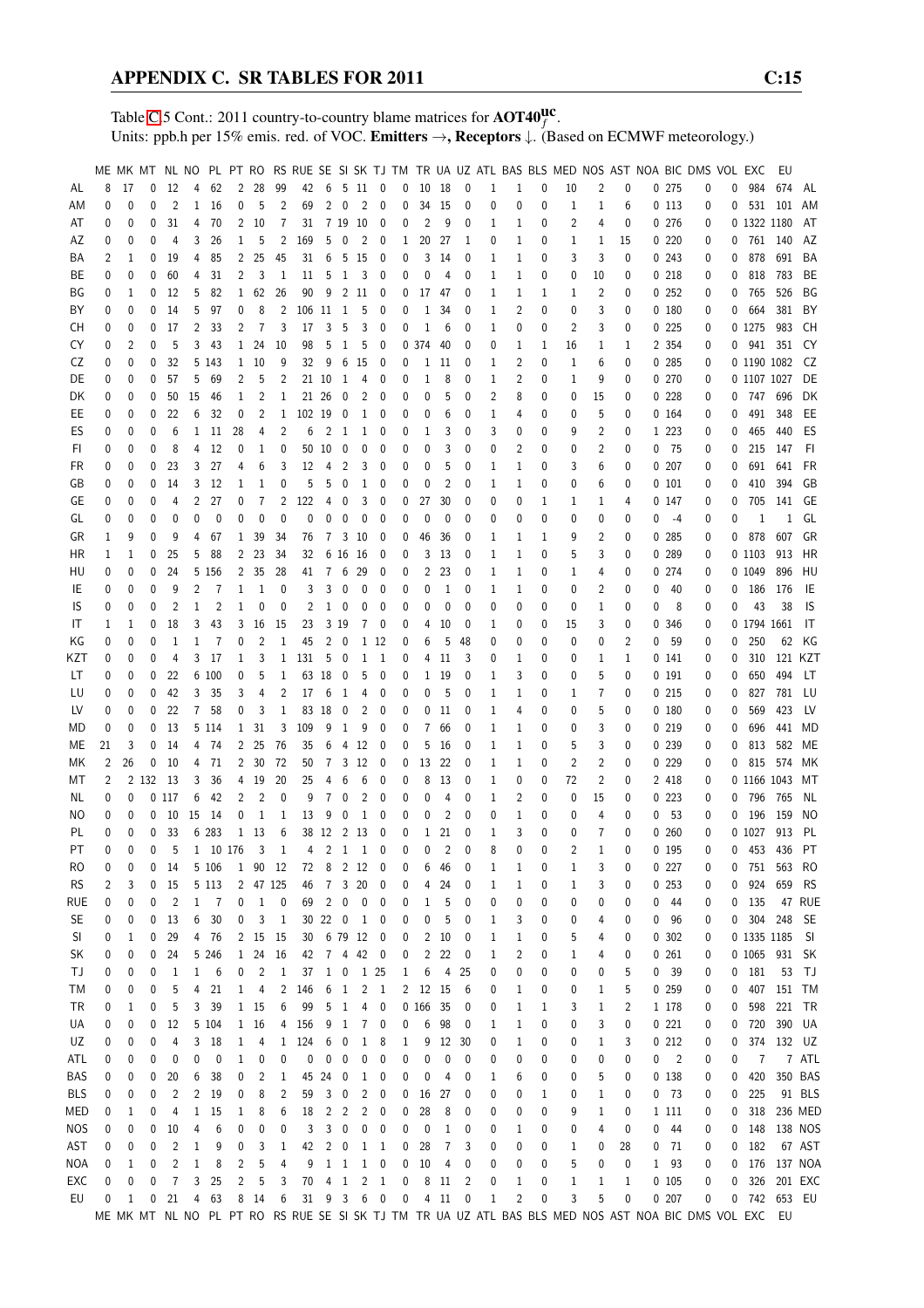Table [C.](#page-2-0)6: 2011 country-to-country blame matrices for SOMO35. Units: ppb.d per 15% emis. red. of NO<sub>x</sub>. **Emitters**  $\rightarrow$ **, Receptors**  $\downarrow$ . (Based on ECMWF meteorology.)

|            |          |              |                |       |                |          |          |                |              |          |                |                |              |              |              |                         |                 |                         |              |              |                |              |                 |                         |                            |          | AL AM AT AZ BA BE BG BY CH CY CZ DE DK EE ES FI FR GB GE GR HR HU IE IS IT KG KZT LT LU LV MD |          |          |                  |          |           |
|------------|----------|--------------|----------------|-------|----------------|----------|----------|----------------|--------------|----------|----------------|----------------|--------------|--------------|--------------|-------------------------|-----------------|-------------------------|--------------|--------------|----------------|--------------|-----------------|-------------------------|----------------------------|----------|-----------------------------------------------------------------------------------------------|----------|----------|------------------|----------|-----------|
| AL         | 37       | 0            | 3              | 0     | 5              | 0        | 8        | 1              | $\mathbf{1}$ | 0        | $\overline{2}$ | 3              | 0            | 0            | 6            | $\mathbf 0$             | 5               | 2                       | 0            | $-3$         | 4              | 3            | 0               | 0 <sub>23</sub>         |                            | 0        | 1                                                                                             | 0        | 0        | $\mathbf 0$      | 0        | AL        |
| ΑM         | 0        | 32           | $\mathbf 0$    | 63    | 0              | 0        | 0        | 1              | 0            | 1        | 0              | 1              | 0            | 0            | 2            | $\mathbf 0$             | 1               | $\overline{\mathbf{c}}$ | 26           | $\mathbf{1}$ | 0              | 0            | 0               | $\mathbf 0$             | $\overline{2}$             | 0        | 4                                                                                             | 0        | 0        | $\mathbf 0$      | 0        | ΑM        |
| AT         | 0        | 0            | 3              | 0     | 1              | $-1$     | 1        | 0              | 3            | 0        | 0              | 7              | -0           | 0            |              | 7 <sub>1</sub>          | 20              | 1                       | 0            | $\mathbf{1}$ | 3              | 2            | 0               | 0 <sub>23</sub>         |                            | 0        | 0                                                                                             | 0        | 0        | $\mathbf 0$      | 0        | AT        |
| ΑZ         | 0        | 5            |                | 0 114 | 0              | 0        | 0        | 1              | 0            | 0        | 0              | 2              | 0            | 0            |              | $1\quad1$               | 1               | 2                       | 28           | 1            | 0              | 0            | 0               | 0 <sub>1</sub>          |                            | 0        | 11                                                                                            | 0        | 0        | 0                | 0        | AZ        |
| ΒA         | 1        | 0            | 6              | 0     | 39             | 0        | 3        | 1              | 1            | 0        | 5              | 6              | 0            | 0            | 7            | 1                       | 7               | 2                       | 0            | 2            | 19             | 11           | 0               | 020                     |                            | 0        | 1                                                                                             | 0        | 0        | 0                | 0        | BA        |
| ВE         | 0        | 0            | $\mathbf 0$    | 0     | 0              | $-60$    | 0        | 0              | 0            | 0        | $-0$           | $-21$          | 0            | 0            | 5            | $\mathbf 0$             |                 | $17 - 11$               | 0            | $\mathbf 0$  | 0              | 0            | 1               | $\mathbf{1}$            | $\overline{\phantom{0}}$   | 0        | 0                                                                                             | 0        | $-4$     | 0                | 0        | BE        |
| ΒG         | 1        | 0            | 2              | 1     | 2              | 0        | 48       | 3              | 0            | 0        | 2              | 5              | 0            | 0            | 3            | $\mathbf{1}$            | 3               | 2                       | 1            | 7            | 1              | 4            | 0               | $\mathbf 0$             | - 5                        | 0        | 2                                                                                             | 1        | 0        | 0                | 3        | ΒG        |
| ΒY         | 0        | 0            | $\mathbf{1}$   | 0     | 0              | $-0$     | 0        | 20             | 0            | 0        | $\mathbf{1}$   | 3              | 1            | 1            | 1            | 3                       | 3               | $\overline{2}$          | $\mathbf 0$  | $\mathbf 0$  | 0              | $\mathbf{1}$ | $\mathbf{1}$    | $\overline{0}$          | $\overline{1}$             | 0        | 2                                                                                             | 4        | 0        | $\overline{2}$   | 1        | BY        |
| СH         | 0        | 0            | $-1$           | 0     | 0              | $-1$     | 0        | 0              | 6            | 0        |                | $-1 - 10$      | -0           | 0            | 11           | $\mathbf 0$             | 47              | 1                       | 0            | 1            | 1              | 0            |                 | 1 0 23                  |                            | 0        | 0                                                                                             | 0        | $-0$     | 0                | 0        | <b>CH</b> |
| CY         | 0        | 0            | 1              | 1     | 0              | 0        | 2        | 1              | 0            | 31       | 1              | $\overline{c}$ | 0            | 0            | 3            | $\mathbf 0$             | 3               | 2                       | $\mathbf{1}$ | 11           | 0              | 1            | 0               | $\mathbf 0$             | $\overline{7}$             | 0        | 1                                                                                             | 0        | 0        | 0                | 0        | CY        |
| CZ         | 0        | 0            | 6              | 0     | 1              | $-1$     | 1        | 0              | 1            |          | $0 - 11$       | 3              | -0           | 0            |              | 4 <sub>1</sub>          | -16             | 2                       | 0            | 0            | 2              | 3            | $\mathbf{1}$    | $\mathbf 0$             | 4                          | 0        | 1                                                                                             | 0        | -0       | 0                | 0        | CZ        |
| DE         | 0        | 0            | -0             | 0     | 0              | -6       | 0        | 0              | 1            | 0        | $-2 - 32$      |                | -0           | 0            | 5            | $\mathbf{1}$            | 22              | $-1$                    | 0            | 0            | 0              | 0            | $\,$ 1          | $\overline{0}$          | 3                          | 0        | 0                                                                                             | 0        | $-2$     | 0                | 0        | DE        |
| DK         | 0        | 0            | 0              | 0     | 0              | $-3$     | 0        | -0             | 0            | 0        | $-0$           | -8             |              | 0            | 1            | 2                       | 5               | 1                       | 0            | 0            | 0              | 0            | 3               | $\mathbf{1}$            | 0                          | 0        | 0                                                                                             |          | -0       | 0                | 0        | DK        |
| EE         |          | 0            | $\mathbf 0$    | 0     | 0              | $-1$     |          | 4              | 0            | 0        | 0              | 1              | -14<br>1     | 3            | 1            | 4                       | 3               | 2                       | 0            | 0            | 0              | 0            | $\mathbf{1}$    | $\mathbf{1}$            | 0                          | 0        |                                                                                               | 1<br>2   | 0        | 3                | 0        | EE        |
|            | 0        |              |                |       |                |          | 0        |                |              |          |                |                |              |              |              |                         |                 |                         |              |              |                |              |                 |                         |                            |          | 1                                                                                             |          |          |                  |          |           |
| ES         | 0        | 0            | 0              | 0     | 0              | $-0$     | 0        | 0              | 0            | 0        | -0             | $-1$           | 0            |              | 0104         | $\mathbf 0$             | 14              | 1                       | 0            | 1            | 0              | 0            | $\mathbf{1}$    | $\overline{0}$          | $\overline{7}$             | 0        | 0                                                                                             | 0        | 0        | 0                | 0        | ES        |
| FI         | 0        | 0            | $\mathbf 0$    | 0     | 0              | $-0$     | 0        | 1              | $\mathbf 0$  | 0        | 0              | $\overline{2}$ | 1            | 1            | 1            | 7                       | 1               | 1                       | 0            | $\mathbf 0$  | 0              | 0            | 1               | $\mathbf{1}$            | 0                          | 0        | 0                                                                                             | 1        | 0        | 1                | 0        | FI        |
| FR         | 0        | 0            | $-0$           | 0     | 0              | $-2$     | 0        | 0              | -0           | 0        | $-1$           | -8             | 0            | 0            | 16           | $\mathbf 0$             | 59              | $-1$                    | 0            | 0            | 0              | 0            | $\mathbf{1}$    | 0                       | 3                          | 0        | 0                                                                                             | 0        | $-1$     | 0                | 0        | <b>FR</b> |
| GB         | 0        | 0            | 0              | 0     | 0              | $-2$     | 0        | 0              | $\mathbf 0$  | 0        | -0             | $-3$           | -0           | 0            | 3            | $\mathbf 0$             | 4               | $-48$                   | 0            | 0            | 0              | 0            | 4               | $\mathbf{1}$            | $\mathbf{1}$               | 0        | 0                                                                                             | 0        | $-0$     | 0                | 0        | GB        |
| GE         | 0        | 7            | 0              | 41    | 0              | 0        | 1        | 1              | 0            | 0        | 0              | $\overline{2}$ | 0            | 0            | 2            | $\mathbf{1}$            | 1               |                         | 2 1 0 3      | 1            | 0              | 0            | 0               | 0                       | $\overline{c}$             | 0        | 4                                                                                             | 0        | 0        | 0                | 1        | GE        |
| GL         | 0        | 0            | $-0$           | 0     | 0              | $-0$     | 0        | 0              | -0           | 0        | -0             | $-0$           | -0           | 0            | 0            | 0                       | -0              | 0                       | 0            | 0            | 0              | -0           | 0               | 0                       | 0                          | 0        | 0                                                                                             | 0        | -0       | $\mathbf 0$      | 0        | GL        |
| GR         | 4        | 0            | 1              | 0     | 2              | 0        | 26       | 2              | 0            | 0        | 1              | 3              | 0            | 0            | 4            | 1                       | 4               | 2                       | 0            | 46           | 1              | 2            | 0               | $0\,12$                 |                            | 0        | 1                                                                                             | 0        | 0        | 0                | 1        | GR        |
| HR         | 1        | 0            | 10             | 0     | 16             | $-0$     | 2        | 1              | 1            | 0        | 5              | 8              | 0            | 0            | 6            | 1                       | 9               | $\overline{c}$          | 0            | 2            | 33             | 13           | 0               | 020                     |                            | 0        | 1                                                                                             | 0        | 0        | 0                | 0        | <b>HR</b> |
| HU         | 0        | 0            | 8              | 0     | 3              | $-0$     | 3        | 2              | $\mathbf{1}$ | 0        | 6              | 7              | -0           | 0            | 5            | 1                       | 9               | 2                       | 0            | 1            | 8              | 25           |                 | $0\quad 0$              | $\overline{7}$             | 0        | 1                                                                                             | 1        | -0       | 0                | 1        | HU        |
| IE         | 0        | 0            | 0              | 0     | 0              | $-1$     | 0        | 0              | 0            | 0        | $\mathbf 0$    | $-1$           | 0            | 0            | 2            | $\mathbf 0$             |                 | $3 - 10$                | 0            | 0            | 0              | 0            | $-1$ 1 0        |                         |                            | 0        | 0                                                                                             | 0        | 0        | $\mathbf 0$      | 0        | IE        |
| IS         | 0        | 0            | $-0$           | 0     | 0              | $-0$     | 0        | -0             | -0           | 0        | -0             | $-1$           | 0            | 0            | 0            | 0                       | 0               | 3                       | 0            | 0            | 0              | -0           | 1               | 2                       | $\overline{\phantom{0}}$   | 0        | 0                                                                                             | -0       | -0       | $-0$             | 0        | IS        |
| IT         | 0        | 0            | 4              | 0     | 3              | $-0$     | 2        | 0              | 2            | 0        | 0              | 3              | -0           | 0            | 10           | 0                       | 23              | 1                       | 0            | 2            | 4              | 2            | 0               | 045                     |                            | 0        | 0                                                                                             | 0        | 0        | 0                | 0        | IT        |
| ΚG         | 0        | 1            | 0              | 2     | 0              | 0        | 0        | 0              | 0            | 0        | 0              | 2              | 0            | 0            | 2            | 0                       | $\overline{c}$  | 1                       | 1            | 0            | 0              | 0            | 0               | $\overline{0}$          | $\overline{\phantom{0}}^2$ | 39       | 22                                                                                            | 0        | 0        | 0                | 0        | ΚG        |
| KZT        | 0        | 0            | 0              | 2     | 0              | 0        | 0        | 1              | 0            | 0        | 0              | 2              | 1            | 0            | 2            | 1                       | $\overline{c}$  | 3                       | 1            | 0            | 0              | 0            | 0               | $\overline{0}$          | $\mathbf{1}$               | 2        | 42                                                                                            | 0        | 0        | 0                | 0        | KZT       |
| LT         | 0        | 0            | 0              | 0     | 0              | $-1$     | 0        | 9              | 0            | 0        | 1              | 1              | 1            | 1            | 1            | 2                       | 3               | 1                       | 0            | 0            | 0              |              | 11              | <sup>1</sup>            | $\mathbf{1}$               | 0        | 1                                                                                             | 8        | 0        | 3                | 0        | LT        |
| LU         | 0        | 0            | 0              | 0     |                | $0 - 11$ | 0        | 0              | 1            | 0        | -0             | $-22$          | 0            | 0            | 6            | 0                       | 32              | $-4$                    | 0            | 0            | 0              | 0            | $\mathbf{1}$    | $\mathbf 0$             | $\overline{2}$             | 0        | 0                                                                                             | 0        | $-90$    | 0                | 0        | LU        |
| LV         | 0        | 0            | $\mathbf 0$    | 0     | 0              | $-0$     | 0        | 7              | 0            | 0        | 0              | 1              | 1            | 2            | 1            | 3                       | 3               | 1                       | 0            | 0            | 0              | 0            | $\mathbf{1}$    | 1 0                     |                            | 0        | 1                                                                                             | 5        | 0        | 5                | 0        | LV        |
| MD         | 0        | 0            | $\mathbf{1}$   | 0     | 0              | 0        | 2        | 7              | 0            | 0        | 1              | 3              | $\mathbf{1}$ | 0            | 2            | <sup>1</sup>            | 3               | 2                       | 0            | $\mathbf{1}$ | 0              | 3            | 0               | $\mathbf 0$             | $\overline{1}$             | 0        | 2                                                                                             | 1        | 0        | $\mathbf 0$      | 16       | MD        |
| ME         | 7        | 0            | 3              | 0     | 15             | 0        | 5        | 1              | 1            | 0        | 3              | 4              | 0            | 0            | 6            | 0                       | 6               | 2                       | 0            | 4            | 7              | 5            | 0               | 021                     |                            | 0        | 1                                                                                             | 0        | 0        | 0                | 0        | ME        |
| МK         | 7        | 0            | $\overline{2}$ | 0     | 3              | 0        | 20       | 1              | 1            | 0        | $\overline{2}$ | 3              | 0            | 0            | 5            | $\mathbf 0$             | 5               | $\overline{2}$          | 0            | -8           | $\overline{2}$ | 4            | 0               | 0 <sub>12</sub>         |                            | 0        | 1                                                                                             | 0        | 0        | 0                | 1        | ΜK        |
| МT         | 1        | 0            | 1              | 0     | $\overline{c}$ | 0        | 3        | 1              | 0            | 0        | 0              | 2              | 0            | 0            | 13           | $\mathbf 0$             | 21              | $\overline{2}$          | 0            | 7            | 2              | $\mathbf{1}$ | 0               | 044                     |                            | 0        | 0                                                                                             | 0        | 0        | 0                | 0        | МT        |
| NL         | 0        | 0            | 0              | 0     |                | $0 - 20$ | 0        | 0              | 0            | 0        |                | $0 - 17$       | 0            | 0            | 2            | 1                       |                 | $7 - 12$                | 0            | 0            | 0              | 0            | 2               | 1 1                     |                            | 0        | 0                                                                                             | 0        | -1       | 0                | 0        | ΝL        |
| NO         | 0        | 0            | 0              | 0     | 0              | $-0$     | 0        | 0              | 0            | 0        | 0              | $\mathbf{1}$   | 1            | $\mathbf{0}$ | 1            | $\overline{2}$          | $\overline{2}$  | $\overline{2}$          | 0            | 0            | 0              | 0            | $\mathbf{1}$    | $1\,$                   | 0                          | 0        | 0                                                                                             | 0        | $-0$     | $\mathbf 0$      | 0        | <b>NO</b> |
| PL         | 0        | 0            | $\overline{2}$ | 0     | 0              | $-2$     | 1        | $\overline{2}$ | 0            | 0        | $\mathbf{1}$   | $-3$           | 0            | $\mathbf 0$  | 2            | 1                       | $\overline{7}$  | 1                       | $\mathbf 0$  | 0            | $\mathbf{1}$   | 3            | $\mathbf{1}$    | $\overline{0}$          | $\overline{2}$             | 0        | 1                                                                                             | 2        | 0        | 1                | 0        | PL        |
| PT         | $\Omega$ | 0            | $\Omega$       | 0     | 0              | $-0$     | $\Omega$ | $\Omega$       | $\Omega$     | $\Omega$ | $-0$           | $-0$           | 0            | $\mathbf 0$  | 69           | $\overline{\mathbf{0}}$ | 6               | $\overline{2}$          | 0            | $\mathbf 0$  | $\Omega$       |              | $0$ 1 0         |                         | $\overline{\mathbf{3}}$    | $\Omega$ | 0                                                                                             | $\Omega$ | $\Omega$ | $\Omega$         | $\Omega$ | <b>PT</b> |
| RO         | 0        | 0            | 2              | 0     | 1              | 0        | 7        | 4              | 0            | 0        | 2              | 4              | 0            | 0            | 3            | 1                       | 4               | 2                       | 0            | 1            | 1              |              | 700             |                         | 3                          | 0        | 2                                                                                             | 1        | 0        | 0                | 4        | <b>RO</b> |
| <b>RS</b>  | 2        | 0            | 3              | 0     | 6              | 0        | 12       | 1              | 1            | 0        | 4              | 5              | 0            | 0            | 5            | $\mathbf{1}$            | 6               | 2                       | 0            | 2            | 4              | 11           |                 | 0 0 10                  |                            | 0        | 1                                                                                             | 0        | 0        | 0                | 1        | <b>RS</b> |
| RUE        | 0        | 0            | 0              | 0     | 0              | 0        | 0        | 1              | 0            | 0        | 0              | 1              | 0            | 0            | 0            | $\mathbf{1}$            | 1               | 1                       | 0            | 0            | 0              | $\mathbf{0}$ |                 | $0\quad 0\quad 0$       |                            | 0        | 4                                                                                             | 0        | 0        | $\boldsymbol{0}$ |          | 0 RUE     |
| <b>SE</b>  | 0        | 0            | 0              | 0     | 0              | $-1$     | 0        | 1              | 0            | 0        | 0              | 1              | 0            | 0            | 1            | $\overline{4}$          | 3               | $\overline{c}$          | 0            | 0            | 0              |              | 0 1 1 0         |                         |                            | 0        | 0                                                                                             | 1        | 0        | 0                | 0        | <b>SE</b> |
| SI         | 0        | $\mathbf{0}$ | 13             | 0     | 3              | $-0$     | 1        | 0              | 1            | 0        | 1              | 9              | -0           | 0            | 6            | $\bf{0}$                | 12              | 2                       | 0            | $\mathbf{1}$ | 17             | 6            |                 | $0 \t 0 \t 22$          |                            | 0        | 1                                                                                             | 0        | 0        | 0                | 0        | SI        |
| SK         | 0        | 0            | 6              | 0     | 1              | $-1$     | 2        | 2              | 1            | 0        | 6              | $\overline{c}$ | -0           | 0            | 4            | $\mathbf{1}$            | 8               | 1                       | 0            | 1            | 4              | 17 1         |                 | 0 <sub>5</sub>          |                            | 0        | 1                                                                                             | 1        | $-0$     | 0                | 1        | SK        |
| TJ         | 0        | 0            | 0              | 2     | 0              | 0        | 0        | 0              | 0            | 0        | 0              | $\mathbf{1}$   | 0            | 0            | 2            | $\mathbf 0$             | 1               | 1                       | $\mathbf{1}$ | 0            | 0              | 0            |                 | $0 \t0 \t1$             |                            | 3        | 8                                                                                             | 0        | 0        | 0                | 0        | TJ        |
| ТM         | 0        | 1            | 0              | 8     | 0              | 0        | 0        | 1              | 0            | 0        | 1              | 3              | 1            | 0            | 2            | $\mathbf{1}$            | $\overline{c}$  | 4                       | 3            | 0            | 0              | 0            | 0               | $\overline{0}$          | $\overline{2}$             | 1        | 26                                                                                            | 0        | 0        | 0                | 0        | TM        |
| TR         | 0        | 2            | 1              | 3     | 0              | 0        | 2        | 2              | 0            | 1        | 1              | 2              | 0            | 0            | 3            | $\mathbf 0$             | 2               | 2                       | 4            | 4            | 0              | 1            | 0               | $\overline{\mathbf{0}}$ | 3                          | 0        | 1                                                                                             | 0        | 0        | 0                | 1        | TR        |
| UA         | 0        | 0            | $\mathbf{1}$   | 1     | 0              | -0       | 1        | 9              | 0            | 0        | 1              | 1              | 1            | 1            | 2            | $\overline{c}$          | 3               | 3                       | 0            | 0            | 0              | 2            | 0               | $\overline{0}$          | $\mathbf{1}$               | 0        | 3                                                                                             | 1        | 0        | 1                | 2        | UA        |
| UZ         | 0        | 1            | 0              | 4     | 0              | 0        | 0        | 1              | 0            | 0        | 0              | 3              | 0            | 0            | 2            | $\mathbf{1}$            | 2               | 3                       | 2            | 0            | 0              | 0            | 0 0 1           |                         |                            | 1        | 36                                                                                            | 0        | 0        | 0                | 0        | UZ        |
| ATL        | 0        | 0            | 0              | 0     | 0              | $-0$     | 0        | 0              | 0            | 0        | -0             | $-1$           | 0            | 0            | 1            | $\mathbf 0$             | 1               | 1                       | 0            | 0            | 0              |              | 0 1 1 0         |                         |                            | 0        | 0                                                                                             | 0        | -0       | 0                |          | 0 ATL     |
| BAS        | 0        | 0            | 0              | 0     | 0              | $-2$     | 0        | 1              | 0            | 0        | 0              | -4             | $-2$         | 1            | 1            | 5                       | 3               | 1                       | 0            | 0            | 0              |              | 0 1 1 0         |                         |                            | 0        | 1                                                                                             | 2        | -0       | 2                |          | 0 BAS     |
| <b>BLS</b> | 0        | 1            | 0              | 3     | 0              | 0        | 3        | 6              | -0           | 0        | 1              | 2              | 0            | 0            | 1            | $\mathbf{1}$            | $\mathbf{1}$    | $\overline{c}$          | 10           | 1            | 0              |              | 1 0 0 1         |                         |                            | 0        | 3                                                                                             | 1        | 0        | 1                |          | 3 BLS     |
| MED        | 1        | 0            | $\mathbf{1}$   | 0     | 2              | 0        | 5        | 1              | 0            | 1        | $\mathbf{1}$   | $\mathbf{1}$   | 0            | 0            | $12\quad 0$  |                         | 20              | $\overline{c}$          | 0            | 12           | 3              |              | 2 0 0 27        |                         |                            | 0        | 1                                                                                             | 0        | 0        | 0                |          | 1 MED     |
| <b>NOS</b> | 0        | 0            | 0              | 0     | 0              | $-4$     | 0        | $-0$           | $-0$         | 0        | $-0$           | $-7$           | $-1$         | 0            |              | $2\quad1$               | $1 - 16$        |                         | 0            | 0            | 0              | $-0$         |                 | 3 1 1                   |                            | 0        | 0                                                                                             | 0        | -0       | 0                |          | 0 NOS     |
| AST        | 0        | 1            | 0              | 6     | 0              | 0        | 0        | 1              | 0            | 1        | 0              | 1              | 0            | 0            | $\mathbf{1}$ | 0                       | $\mathbf{1}$    | 1                       | 2            | 1            | 0              | 0            | 0               | $\mathbf 0$             | $\overline{\phantom{0}}^2$ | 3        | 13                                                                                            | 0        | 0        | 0                |          | 0 AST     |
| NOA        | 1        | 0            | $\mathbf{1}$   | 0     | 1              | 0        | 3        | 0              | $\mathbf 1$  | 0        | $\mathbf{1}$   | $\overline{c}$ | 0            | 0            | 15           |                         | 0 <sub>10</sub> | $\overline{c}$          |              | $0$ 11       | 1              |              | 1 0 0 18        |                         |                            | 0        | 0                                                                                             | 0        | 0        | 0                |          | 0 NOA     |
| EXC        | 0        | 0            | 0              | 1     | 0              | $-0$     | 1        | 1              | 0            | 0        | 0              | 0              | 0            | 0            | 4            |                         | $1 \quad 4$     | 1                       | $\mathbf{1}$ | $\mathbf{1}$ | 0              |              | $1 \t0 \t0 \t2$ |                         |                            | 1        | 9                                                                                             | 0        | $-0$     | 0                |          | 0 EXC     |
| EU         | 0        | 0            | $\mathbf{1}$   | 0     | 1              | $-2$     | 3        | $\mathbf{1}$   | 0            | 0        | 0              | $-3$           |              | $0\quad 0$   |              |                         | 18  2  16  -2   |                         |              | $0 \quad 2$  | $\mathbf{1}$   |              | 2 1 0 6         |                         |                            | 0        | 0                                                                                             | 1        | $-0$     | 0                | 0        | EU        |
|            |          |              |                |       |                |          |          |                |              |          |                |                |              |              |              |                         |                 |                         |              |              |                |              |                 |                         |                            |          | AL AM AT AZ BA BE BG BY CH CY CZ DE DK EE ES FI FR GB GE GR HR HU IE IS IT KG KZT LT LU LV MD |          |          |                  |          |           |
|            |          |              |                |       |                |          |          |                |              |          |                |                |              |              |              |                         |                 |                         |              |              |                |              |                 |                         |                            |          |                                                                                               |          |          |                  |          |           |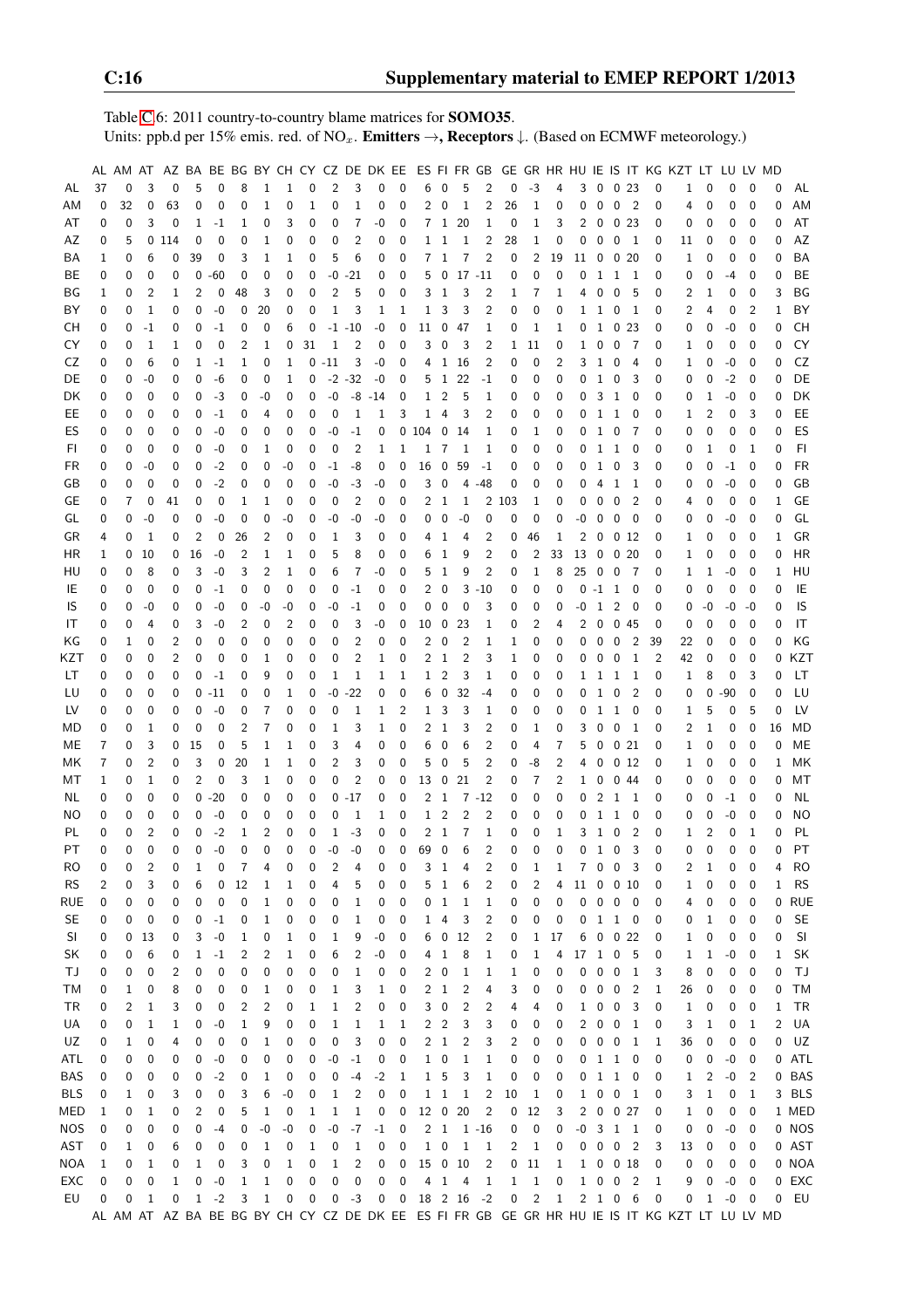Table [C.](#page-2-0)6 Cont.: 2011 country-to-country blame matrices for SOMO35. Units: ppb.d per 15% emis. red. of NO<sub>x</sub>. **Emitters**  $\rightarrow$ **, Receptors**  $\downarrow$ . (Based on ECMWF meteorology.)

|            |          |          |          |             |                |                   |                         |                 |                         |              |                |                          |                         |                          |              |              |                |    |                |                |                | ME MK MT NL NO PL PT RO RS RUE SE SI SK TJ TM TR UA UZ ATL BAS BLS MED NOS AST NOA BIC DMS VOL EXC EU |                |              |    |    |   |   |              |           |                |
|------------|----------|----------|----------|-------------|----------------|-------------------|-------------------------|-----------------|-------------------------|--------------|----------------|--------------------------|-------------------------|--------------------------|--------------|--------------|----------------|----|----------------|----------------|----------------|-------------------------------------------------------------------------------------------------------|----------------|--------------|----|----|---|---|--------------|-----------|----------------|
| AL         | 4        | 6        | $\Omega$ | $\mathbf 0$ | 1              | 4                 | $\mathbf{1}$            |                 | 7 28                    | 6            | 1 1            |                          | $\overline{1}$          | $\overline{\phantom{0}}$ | 0            | 3            | 4              | 0  | 4              | 0              | $\overline{2}$ | 26                                                                                                    | 1              | 0            | 1  | 23 | 0 |   | 0 170        | - 67      | AL             |
| ΑM         | 0        | 0        | 0        | 0           | 1              | $\mathbf{1}$      | 0                       | $\mathbf{1}$    | $\mathbf 0$             | 21           | 0              | 0                        | 0                       | 0                        | 2            | 55           | 5              | 1  | 3              | 1              | 4              | 6                                                                                                     | $\mathbf{1}$   | 21           | 1  | 24 | 0 | 0 | 226          | 15        | AM             |
| AT         | 0        | 0        | 0        | -2          | $\mathbf{1}$   | $-2$              | $\mathbf{1}$            | $\overline{2}$  | $\overline{1}$          | 3            | $\mathbf{1}$   | $\overline{4}$           | $\mathbf{1}$            | 0                        | 0            | 2            | $\mathbf{1}$   | 0  | 7              | -0             | 0              | 7                                                                                                     | $-1$           | 0            | 0  | 21 | 0 | 0 | 89           | 71        | AT             |
| AΖ         | 0        | 0        | 0        | 0           | 1              | 2                 | 0                       | 1               | $\boldsymbol{0}$        | 54           | $1\quad0$      |                          | 0                       | 0                        | 5            | 18           | 8              | 3  | 3              | 1              | 3              | 2                                                                                                     | 2              | 17           | 0  | 20 | 0 | 0 | 265          | 16        | AZ             |
| ΒA         | 4        | 0        | 0        | 0           | 1              | 6                 | 1                       |                 | 7 11                    | 5            | 1              | 1                        | 3                       | 0                        | 0            | 2            | 2              | 0  | 5              | 0              | 1              | 12                                                                                                    | $\mathbf{1}$   | 0            | 1  | 22 | 0 | 0 | 177          | 89        | BA             |
| ВE         | 0        | 0        |          | $0 - 17$    | 1              | 0                 | $\mathbf 1$             | 0               | 0                       | 1            | 0              | $\mathbf 0$              | 0                       | 0                        | 0            | 0            | 1              | 0  | 14             | -0             | 0              | 2                                                                                                     | $-21$          | 0            | 0  | 21 | 0 | 0 | $-80 - 85$   |           | BE             |
| ΒG         | 0        | 2        | 0        | $\mathbf 0$ | 1              | 9                 | 0                       |                 | 32 12                   | 20           | 1              | $\boldsymbol{0}$         | 2                       | 0                        | 0            | 3            | 17             | 0  | 5              | 1              | 8              | 5                                                                                                     | 1              | 0            | 0  | 21 | 0 | 0 | 194 127      |           | ΒG             |
| ΒY         | 0        | 0        | 0        | $-1$        |                | 3 12              | 0                       | $\overline{2}$  | $\overline{\mathbf{0}}$ | 20           | $2\quad 0$     |                          | 1                       | 0                        | 0            | 0            | 14             | 0  | 7              | 3              | 0              | 0                                                                                                     | 1              | 0            | 0  | 16 | 0 | 0 | 99           | 39        | BY             |
| CН         | 0        | 0        | 0        | $-1$        | 1              | 0                 | 1                       | $\mathbf{1}$    | <sup>1</sup>            | 2            | 0              | $\overline{0}$           | 0                       | 0                        | 0            | 1            | 1              | 0  | 8              | 0              | 0              | 8                                                                                                     | -0             | 0            | 0  | 24 | 0 | 0 | 86           | 74        | CН             |
| CY         | 0        | 1        | 0        | 0           | 1              | 3                 | 0                       | 2               | 2                       | 12           | $0\quad 0$     |                          | 0                       | 0                        |              | 0114         | 6              | 0  | 3              | 1              | 5              | 107                                                                                                   | 1              | 3            | 2  | 25 | 0 | 0 | 212          | 70        | CY             |
| CZ         | 0        | 0        | 0        | $-1$        | 2              | $-4$              | 0                       | 2               | $\mathbf{1}$            | 3            | $1\quad1$      |                          | 2                       | 0                        | 0            | 1            | 2              | 0  | 10             | -0             | 0              | 3                                                                                                     | -1             | 0            | 0  | 20 | 0 | 0 | 46           | 30        | CZ             |
| DE         | 0        | 0        | 0        | -9          |                | $2 -2$            | 0                       | $\mathbf 1$     | 0                       | 2            | $1\quad 0$     |                          | 0                       | 0                        | 0            | 0            | 1              | 0  | 12             | $-2$           | 0              | 2                                                                                                     | -9             | 0            | 0  | 21 | 0 | 0 |              | $-8 - 17$ | DE             |
| DK         | 0        | 0        | 0        | -6          | 6              | $-1$              | 0                       | 0               | 0                       | 1            | 2              | $\mathbf 0$              | 0                       | 0                        | 0            | 0            | 0              | 0  | 18             | $-19$          | 0              | 0                                                                                                     | -19            | 0            | 0  | 21 | 0 | 0 |              | $-7 - 17$ | DK             |
| EE         | 0        | 0        | 0        | $-1$        | 5              | 5                 | 0                       | 0               | 0                       | 16           | 5              | 0                        | 0                       | 0                        | 0            | 0            | 2              | 0  | 9              | 1              | 0              | 0                                                                                                     | 1              | 0            | 0  | 16 | 0 | 0 |              | 60 31     | EE             |
| ES         | 0        | 0        | 0        | $-0$        | 0              | 0                 | 15                      | 1               | 1                       | 1            | 0              | $\mathbf 0$              | 0                       | 0                        | 0            | 0            | 0              | 0  | 18             | 0              | 0              | 13                                                                                                    | 0              | 0            | 1  | 30 | 0 | 0 | 147 143      |           | ES             |
| FI.        | 0        | 0        | 0        | $-0$        | 4              | 2                 | 0                       | 0               | $\mathbf{0}$            | 10           | 4              | $\overline{\phantom{0}}$ | 0                       | 0                        | 0            | 0            | 1              | 0  | 7              | 3              | 0              | 0                                                                                                     | 1              | 0            | 0  | 13 | 0 | 0 | 39           | 22        | FI             |
| FR         | 0        | 0        | 0        | $-2$        | $\mathbf{1}$   | $-0$              | 1                       | 1               | 0                       | 1            | $0 - 0$        |                          | 0                       | 0                        | 0            | 0            | $\mathbf{1}$   | 0  | 17             | -0             | 0              | 8                                                                                                     | -3             | 0            | 0  | 24 | 0 | 0 | 74           | 69        | FR             |
| GB         | 0        | 0        | 0        | $-3$        | $\overline{2}$ | $-0$              | 0                       | 0               | 0                       | 1            | 1              | $\mathbf 0$              | 0                       | 0                        | 0            | 0            | 0              | 0  | 22             | -0             | 0              | 1                                                                                                     | $-14$          | 0            | 0  | 23 | 0 | 0 | $-38 - 43$   |           | GB             |
| GЕ         | 0        | 0        | 0        | 0           | $\mathbf 1$    | 3                 | 0                       | 2               | 0                       | 44           | $\mathbf{1}$   | $\mathbf 0$              | 0                       | 0                        | 2            | 40           | 11             | 1  | 4              | 1              | 14             | 4                                                                                                     | 2              | 7            | 0  | 23 | 0 | 0 | 276          | - 19      | GE             |
| GL         | 0        |          | 0        | $-0$        | 0              | $-0$              | 0                       | 0               | -0                      | 0            | $0 - 0$        |                          | $-0$                    | 0                        | 0            | 0            | $-0$           | 0  | 2              | -0             | 0              | 0                                                                                                     | 0              | 0            | 0  | 8  |   | 0 | $\mathbf{1}$ | 0         | GL             |
|            |          | 0        |          | 0           |                |                   |                         | 12              |                         |              |                |                          |                         |                          |              |              |                |    |                |                |                |                                                                                                       |                |              |    |    | 0 |   | 189 124      |           | GR             |
| GR         | 1        | 6        | 0        |             | 1              | 5<br>$\mathbf{1}$ | 0                       |                 | 9                       | 13           | 1              | 0                        | 1                       | 0                        | 0            | 13           | 10             | 0  | 4              | 1              | 6              | 32                                                                                                    | 1              | 0            | 1  | 22 | 0 | 0 |              |           |                |
| НR         | 1        | 0        | 0        | $-0$        | 1              |                   | 0                       | 6               | 4                       | 4            | 1              | 4                        | 3                       | 0                        | 0            | 2            | 1              | 0  | 6              | 0              | 1              | 14                                                                                                    | 0              | 0            | 0  | 19 | 0 | 0 | 160 93       |           | HR             |
| HU         | 0        | 0        | 0        | $-1$        | 1              | 7                 | 0                       | 16              | 9                       | 6            | 1              | $\overline{c}$           | 9                       | 0                        | 0            | 1            | 4              | 0  | 6              | 0              | 1              | 4                                                                                                     | -0             | 0            | 0  | 18 | 0 | 0 | 147 108      |           | HU             |
| IE         | 0        | 0        | 0        | $-1$        | $\mathbf 1$    | 0                 | 0                       | 0               | 0                       | 1            | $0 - 0$        |                          | 0                       | 0                        | 0            | 0            | 0              | 0  | 24             | -0             | 0              | 0                                                                                                     | -4             | 0            | 0  | 23 | 0 | 0 | $-4$         | -7        | IE             |
| IS         | 0        | 0        | 0        | $-0$        | 3              | $-0$              | 0                       | 0               | 0                       | 1            | $1 - 0$        |                          | $-0$                    | 0                        | 0            | 0            | 0              | 0  | 10             | 0              | 0              | 0                                                                                                     | 1              | 0            | 0  | 14 | 0 | 0 | 11           | 5         | IS             |
| IT         | 0        | 0        | 0        | $-0$        | $\mathbf{1}$   | -0                | 1                       | 3               | 2                       | 3            | 0              | $\mathbf{1}$             | 1                       | 0                        | 0            | 2            | 1              | 0  | 6              | 0              | 1              | 28                                                                                                    | 0              | 0            | 1  | 22 | 0 | 0 | 121 101      |           | IT             |
| ΚG         | 0        | 0        | 0        | 0           | 0              | 1                 | 0                       | 0               | 0                       | 9            | $0\quad 0$     |                          |                         | 022                      | 4            | 5            | 1              | 47 | 1              | 0              | 0              | 2                                                                                                     | 1              | 23           | 0  | 30 | 0 | 0 | 168          | - 13      | KG             |
| KZT        | 0        | 0        | 0        | 0           | 2              | 2                 | 0                       | 1               | 0                       | 61           | 1              | 0                        | 0                       | 1                        | 2            | 3            | 4              | 5  | 4              | 1              | 1              | 1                                                                                                     | $\overline{2}$ | 5            | 0  | 25 | 0 | 0 |              |           | 147 19 KZT     |
| LT         | 0        | 0        | 0        | -2          |                | 3 11              | 0                       | 1               | 0                       | 11           | 3              | 0                        | 1                       | 0                        | 0            | 0            | 6              | 0  | 10             | 2              | 0              | 0                                                                                                     | -1             | 0            | 0  | 17 | 0 | 0 | 69           | 37        | LT             |
| LU         | 0        | 0        | 0        | $-6$        | 1              | 0                 | 1                       | $\mathbf 1$     | 0                       | 2            | 0              | $\mathbf 0$              | 0                       | 0                        | 0            | 0            | 1              | 0  | 11             | -0             | 0              | 2                                                                                                     | -5             | 0            | 0  | 20 | 0 | 0 | $-82 - 89$   |           | LU             |
| LV         | 0        | 0        | 0        | $-1$        | 4              | 8                 | 0                       | 1               | $\mathbf 0$             | 15           | $4\quad0$      |                          | 0                       | 0                        | 0            | 0            | 4              | 0  | 9              | 4              | 0              | 0                                                                                                     | -1             | 0            | 0  | 16 | 0 | 0 | 68           | 36        | LV             |
| МD         | 0        | 0        | -0       | 0           |                | 2 14              | 0                       | 13              | $\overline{1}$          | 25           | 1              | $\overline{\phantom{0}}$ | 2                       | 0                        | 0            | 1            | 36             | 1  | 6              | 2              | 3              | 1                                                                                                     | 2              | 0            | 0  | 19 | 0 | 0 | 149          | 55        | MD             |
| МE         | 29       | 1        | 0        | 0           | 1              | 6                 | $\mathbf{1}$            |                 | 7 31                    | 5            | 1              | $\mathbf{1}$             | 2                       | 0                        | 0            | 3            | 3              | 0  | 5              | 0              | $\mathbf{1}$   | 20                                                                                                    | 1              | 0            | 1  | 24 | 0 | 0 | 183          | 78        | ME             |
| МK         | 1        | 26       | 0        | 0           | 1              | 6                 | 0                       | 12 36           |                         | 9            | $\mathbf{1}$   | $\pmb{0}$                | $\overline{c}$          | 0                        | 0            | 3            | 6              | 0  | 4              | 1              | 2              | 10                                                                                                    | 1              | 0            | 1  | 23 | 0 | 0 | 165          | 68        | МK             |
| МT         | 1        | 1        | $-42$    | 0           | 1              | 1                 | 1                       | 4               | 5                       | 3            | 0              | $\overline{1}$           | 0                       | 0                        | 0            | 3            | 2              | 0  | 8              | 0              | 1              | 19                                                                                                    | 1              | 0            | 2  | 26 | 0 | 0 | 82           | 59        | МT             |
| NL         | 0        | 0        |          | $0 - 59$    | 3              | 0                 | 0                       | 0               | 0                       | 1            | 1              | 0                        | 0                       | 0                        | 0            | 0            | 1              | 0  | 15             | $-1$           | 0              | 1                                                                                                     | -44            | 0            | 0  | 19 | 0 | 0 | $-87 - 93$   |           | NL             |
| ΝO         | 0        | 0        | 0        | $-1$        | 10             | 1                 | 0                       | 0               | 0                       | 2            | 4              | $\mathbf 0$              | 0                       | 0                        | 0            | 0            | 0              | 0  | 11             | 1              | 0              | 0                                                                                                     | -0             | 0            | 0  | 16 | 0 | 0 | 30           | 15        | NO.            |
| PL         | 0        | 0        | 0        | $-3$        | 3              | $-2$              | 0                       | 3               | 1                       | 3            | 2              | $\overline{\mathbf{0}}$  | $\overline{2}$          | 0                        | $\mathbf 0$  | 0            | 4              | 0  | 10             | -0             | $\mathbf{0}$   | 1                                                                                                     | $-2$           | 0            | 0  | 18 | 0 | 0 | 39           | 21        | PL             |
| PT         | $\theta$ | $\Omega$ | 0        | $-0$        |                | $0 - 0 55$        |                         | $\mathbf 0$     | $\mathbf{0}$            | $\Omega$     | $0\quad 0$     |                          | 0                       | $\mathbf 0$              | $\mathbf 0$  | 0            | 0              | 0  | 30             | $-0$           | $\Omega$       | 7                                                                                                     | $\Omega$       | $\theta$     | 0  | 31 | 0 |   | 0 139 137    |           | PT             |
| RO         | 0        | 0        | 0        | -0          |                | 2 12              |                         | 0 <sub>54</sub> | $\overline{4}$          | 16           | $1\quad0$      |                          | 3                       | 0                        | 0            | $\mathbf{1}$ | 21             | 0  | 5              | 1              | 4              | 2                                                                                                     | $\mathbf{1}$   | 0            | 0  | 20 | 0 |   | 0 169 110    |           | - RO           |
| <b>RS</b>  | 3        | 2        | 0        | -0          | $\mathbf{1}$   | 8                 |                         | $0$ 19 25       |                         | 8            | $1\quad1$      |                          | 4                       | 0                        | 0            | 1            | 5              | 0  | 5              | 0              | 2              | 6                                                                                                     | 1              | 0            | 0  | 20 | 0 |   | 0 157 94     |           | <b>RS</b>      |
| rue        | 0        | 0        | 0        | 0           | $\mathbf{1}$   | $\,1\,$           | 0                       | 0               | 0                       | 30           | $1\quad 0$     |                          | 0                       | 0                        | 0            | 1            | 3              | 0  | $\overline{c}$ | 1              | 0              | 0                                                                                                     | $\mathbf{1}$   | 0            | 0  | 9  | 0 | 0 | 51           | 9         | RUE            |
| <b>SE</b>  | 0        | 0        |          | $0 -1$      | $7^{\circ}$    | 4                 | 0                       | 0               | 0                       | 4            | 70             |                          | $\boldsymbol{0}$        | $\overline{0}$           | 0            | 0            | $\mathbf{1}$   | 0  | 10             | 2              | 0              | 0                                                                                                     | $-1$           | 0            | 0  | 16 | 0 | 0 | 40           | 25        | SE             |
| SI         | 0        | 0        |          | $0 -1$      |                | $1 - 4$           | 0                       | 3               | 0                       | 4            | 0 <sub>7</sub> |                          | 2                       | $\overline{0}$           | 0            | 2            | $\mathbf{1}$   | 0  | 6              | -0             | 1              | 11                                                                                                    | -0             | 0            | 0  | 18 | 0 |   | $0$ 114 83   |           | -SI            |
| SK         | 0        | 0        | 0        | $-1$        | 2              | 4                 | 0                       | 9               | 5                       | 5            |                |                          | 1 1 1 5                 | 0                        | 0            | 1            | 4              | 0  | 7              | -0             | 1              | 3                                                                                                     | $-1$           | 0            | 0  | 19 | 0 |   | $0$ 110      | 82        | SK             |
| ТJ         | 0        | 0        | 0        | $\mathbf 0$ | 0              | $\mathbf{1}$      | 0                       | 0               | 0                       | 6            | $0\quad 0$     |                          |                         | 0 <sub>57</sub>          | 7            | 4            | 1              | 40 | 1              | 0              | 0              | $\mathbf{1}$                                                                                          | 1              | 33           | 0  | 31 | 0 |   | 0 139        | 9         | TJ             |
| ТM         | 0        | 0        | 0        | -1          | 1              | 3                 | 0                       | $\mathbf{1}$    | 0                       | 44           | $1\quad 0$     |                          | $\boldsymbol{0}$        | $\overline{2}$           | 35           | 8            | 5              | 31 | 4              | 1              | 1              | $\overline{2}$                                                                                        | 3              | 22           | 0  | 34 | 0 |   | $0$ 191 23   |           | TM             |
| TR         | 0        | 0        | 0        | 0           | $\mathbf{1}$   | 3                 | 0                       | 3               | $\mathbf{1}$            | 22           | $1\quad0$      |                          | $\boldsymbol{0}$        | 0                        |              | 0 104        | 11             | 0  | 4              | 1              | 9              | 17                                                                                                    | 1              | 6            | 1  | 28 | 0 |   | $0$ 183      | 29        | TR             |
| UA         | 0        | 0        | 0        | -0          |                | 210               | 0                       | 6               | $\mathbf{1}$            | 38           | $2 \quad 0$    |                          | 2                       | 0                        | 0            | 2            | 36             | 0  | 6              | 2              | 3              | 1                                                                                                     | 2              | 0            | 0  | 18 | 0 |   | $0$ 135      | 39        | UA             |
| UZ         | 0        | 0        | 0        | 1           |                | $1\quad 2$        | 0                       | $\mathbf{1}$    | 0                       | 45           | $1\quad0$      |                          | 0                       | 9                        | 8            | 5            | 4              | 40 | 4              | 1              | 1              | 1                                                                                                     | 2              | 12           | 0  | 31 | 0 |   | 0 179 21 UZ  |           |                |
| ATL        | 0        | 0        | 0        | -0          | $\overline{2}$ | $-0$              | 0                       | 0               | 0                       | 2            | $0\quad 0$     |                          | 0                       | 0                        | 0            | 0            | 0              | 0  | 18             | 0              | 0              | 0                                                                                                     | 0              | 0            | 0  | 17 | 0 | 0 | 9            |           | 4 ATL          |
| BAS        | 0        | 0        | 0        | -4          | 6              | 4                 | 0                       | 0               | 0                       | 7            | 3 0            |                          | 0                       | 0                        | 0            | 0            | 1              | 0  | 13             | $-18$          | 0              | 0                                                                                                     | -6             | 0            | 0  | 19 | 0 | 0 |              |           | 31 13 BAS      |
| <b>BLS</b> | 0        | 0        | 0        | 0           | 2              | 5                 | 0                       | 8               | 1                       | 66           | $1\quad0$      |                          | $\mathbf{1}$            | $\overline{0}$           | 0            | 6            | 44             | 1  | 6              | $\overline{c}$ | 47             | 2                                                                                                     | 2              | 1            | 0  | 21 | 0 |   | 0 179 33 BLS |           |                |
| MED        | 1        | 1        | 1        | 0           | $\mathbf{1}$   | $\overline{c}$    | $\mathbf{1}$            | 5               | 4                       | 7            | $0\quad 0$     |                          | $\mathbf{1}$            | 0                        | 0            | 22           | 5              | 0  | 8              | 0              | 3              | 78                                                                                                    | 1              | $\mathbf{1}$ | 2  | 27 | 0 |   | 0 145 95 MED |           |                |
| <b>NOS</b> | 0        | 0        | 0        | $-7$        | 8              | $-2$              | $\mathbf 0$             | 0               | 0                       | $\mathbf{1}$ | $1\quad 0$     |                          | $-0$                    | $\overline{\phantom{0}}$ | 0            | 0            | $-0$           | 0  | 30             | $-3$           | 0              | $\mathbf{1}$                                                                                          | $-45$          | 0            | 0  | 29 | 0 | 0 |              |           | $-17 - 28$ NOS |
| AST        | 0        | 0        | 0        | 0           | $\mathbf{1}$   | $\overline{1}$    | 0                       | $\mathbf{1}$    | 0                       | 21           | $0\quad 0$     |                          | $\boldsymbol{0}$        | 3                        | 5            | 19           | 3              | 7  | 2              | $\mathbf{1}$   | 1              | $\overline{7}$                                                                                        | $\mathbf{1}$   | 49           | 0  | 28 | 0 | 0 |              |           | 97 13 AST      |
| NOA        | 0        | 1        | 1        | 0           | 0              | $\overline{c}$    | $1\,$                   | 3               | 3                       | 3            | $0\quad 0$     |                          | 0                       | 0                        | 0            | 10           | $\overline{c}$ | 0  | 5              | 0              | $\mathbf{1}$   | 60                                                                                                    | 1              | 0            | 10 | 41 | 0 | 0 | 96           |           | 72 NOA         |
| EXC        | 0        | 0        | 0        | $-0$        | $\overline{2}$ | $\overline{2}$    | $\mathbf{1}$            | $\overline{c}$  | $\mathbf{1}$            | 27           | $1\quad0$      |                          | $\overline{\mathbf{0}}$ | $\overline{1}$           | $\mathbf{1}$ | 5            | 4              | 3  | 5              | $\mathbf{1}$   | $\mathbf{1}$   | $\overline{2}$                                                                                        | 0              | 2            | 0  | 16 | 0 | 0 | 80           |           | 22 EXC         |
| EU         | 0        | 0        |          | $0 -2$      |                | $2 \quad 2$       | $\overline{\mathbf{3}}$ |                 | 6 <sub>2</sub>          |              | 5 2 0 1 0      |                          |                         |                          | 0            | $\mathbf{1}$ | 3              | 0  | 12             | 0              | $\mathbf{1}$   | $\overline{7}$                                                                                        | $-3$           | 0            | 0  | 21 | 0 | 0 |              | 74 56 EU  |                |
|            |          |          |          |             |                |                   |                         |                 |                         |              |                |                          |                         |                          |              |              |                |    |                |                |                | ME MK MT NL NO PL PT RO RS RUE SE SI SK TJ TM TR UA UZ ATL BAS BLS MED NOS AST NOA BIC DMS VOL EXC EU |                |              |    |    |   |   |              |           |                |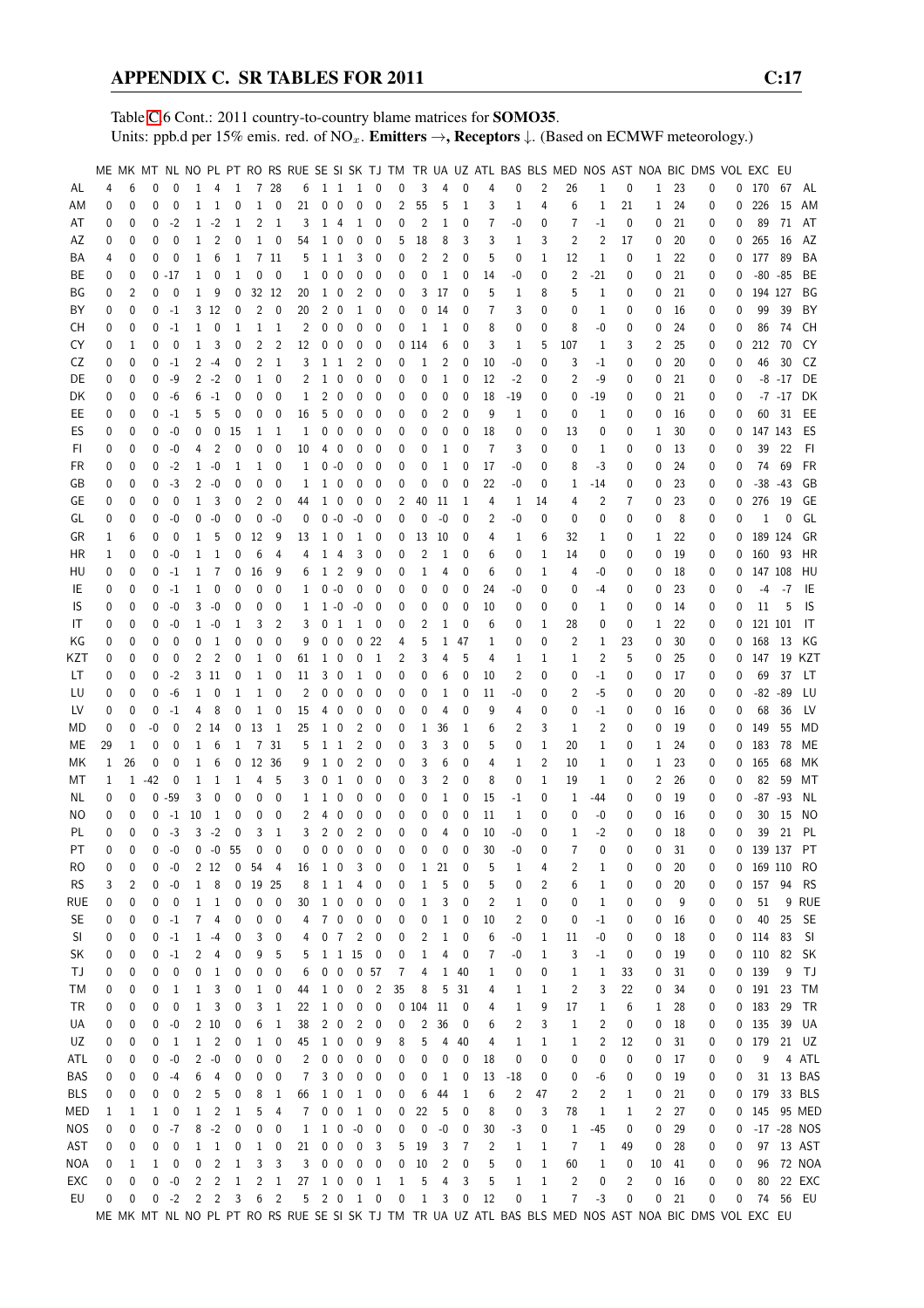Table [C.](#page-2-0)7: 2011 country-to-country blame matrices for SOMO35. Units: ppb.d per 15% emis. red. of VOC. Emitters →, Receptors ↓. (Based on ECMWF meteorology.)

|            |          | AL AM AT AZ BA BE BG BY CH CY CZ DE DK EE ES FI FR GB GE GR HR HU IE IS |                |              |                |                |                |                         |                |          |                |                 |                |                               |                |                  |                |                |                  |              |                |                |                                         |                         |                           |          | IT KG KZT LT LU LV MD                                                                         |              |          |              |              |           |
|------------|----------|-------------------------------------------------------------------------|----------------|--------------|----------------|----------------|----------------|-------------------------|----------------|----------|----------------|-----------------|----------------|-------------------------------|----------------|------------------|----------------|----------------|------------------|--------------|----------------|----------------|-----------------------------------------|-------------------------|---------------------------|----------|-----------------------------------------------------------------------------------------------|--------------|----------|--------------|--------------|-----------|
| AL         | 9        | 0                                                                       | 3              | 0            | 2              | $\mathbf{1}$   | 3              | 2                       | $\mathbf 1$    | 0        | 3              | -11             | $\mathbf{1}$   | 0                             | $\overline{2}$ | $\mathbf 0$      | 6              | 4              | 0                | 16           | 2              | 3              | 0                                       | 0                       | 24                        | 0        | 0                                                                                             | 0            | 0        | 0            | 0            | AL        |
| ΑM         | 0        | 29                                                                      | 0              | 14           | 0              | 0              | 0              | 2                       | 0              | 0        | $1\,$          | 3               | 0              | 0                             | $\mathbf{1}$   | 0                | $\overline{2}$ | $\mathbf{1}$   | 21               | 0            | 0              | 0              | 0                                       | 0                       | $\overline{2}$            | 0        | 1                                                                                             | 0            | 0        | 0            | 0            | ΑM        |
| AT         | 0        | 0                                                                       | 21             | 0            | 1              | $\overline{2}$ | 0              | 2                       | 8              | 0        | 5              | 41              | 1              | 0                             | 2              | 0                | 15             | 7              | 0                | 1            | 3              | 2              | 0                                       | $\boldsymbol{0}$        | 31                        | 0        | 0                                                                                             | 0            | 0        | 0            | 0            | AT        |
| ΑZ         | 0        | 3                                                                       | 0              | 41           | 0              | 0              | 0              | 3                       | 0              | 0        | 1              | 4               | 0              | 0                             | 1              | $\mathbf 1$      | $\overline{c}$ | 2              | 34               | 0            | 0              | 0              | 0                                       | 0                       | 1                         | 0        | 1                                                                                             | 0            | 0        | 0            | 0            | AZ        |
|            |          |                                                                         |                |              |                |                |                |                         |                |          |                |                 |                |                               |                |                  |                |                |                  |              |                |                |                                         |                         |                           |          |                                                                                               |              |          |              |              |           |
| ΒA         | 1        | 0                                                                       | 4              | 0            | 8              | 1              | 2              | 3                       | 1              | 0        | 4              | 17              | 1              | 0                             | 3              | 0                | 7              | 5              | 0                | 3            | 4              | 5              | 0                                       | 0                       | 24                        | 0        | 0                                                                                             | 0            | 0        | 0            | 1            | BA        |
| BE         | 0        | 0                                                                       | $\overline{2}$ | 0            | 0              | 12             | 0              | 1                       | 1              | 0        | $\overline{c}$ | 29              | 1              | 0                             | 2              | 0                | 25             | 19             | 0                | 0            | 0              | 0              | $\mathbf{1}$                            | 0                       | 7                         | 0        | 0                                                                                             | 0            | 1        | 0            | 0            | BE        |
| ΒG         | 0        | 0                                                                       | $\overline{2}$ | 0            | $\mathbf{1}$   | 1              | 8              | 4                       | 1              | 0        | 3              | -13             | 1              | 0                             | $\mathbf{1}$   | $\mathbf 1$      | 5              | 5              | 0                | 3            | 1              | 3              | 0                                       | 0                       | 6                         | 0        | 0                                                                                             | 1            | 0        | 0            | 1            | BG        |
| BY         | 0        | 0                                                                       | $\mathbf{1}$   | $\mathbf 0$  | $\mathbf 0$    | 1              | 0              | 17                      | 0              | 0        |                | 1 11            | 1              | 0                             | 0              | 1                | 4              | 7              | 0                | 0            | 0              | $\mathbf{1}$   | 0                                       | - 0                     | 1                         | 0        | 0                                                                                             | 2            | 0        | $\mathbf{1}$ | 0            | BY        |
| CН         | 0        | 0                                                                       | 7              | 0            | 0              | $\overline{2}$ | 0              | 1                       | 36             | 0        | 2              | 27              | 0              | 0                             | 4              | 0                | 25             | 6              | 0                | 1            | 1              | $\mathbf{1}$   | 0                                       | $\overline{\mathbf{0}}$ | 70                        | 0        | 0                                                                                             | 0            | 0        | 0            | 0            | CH        |
| CY         | 0        | 0                                                                       | 1              | 1            | 1              | 1              | 1              | 4                       | 1              | 4        | 1              | 7               | 0              | 0                             | 2              | 0                | 4              | 3              | 1                | 4            | 1              | 1              | $\mathbf 0$                             | 0                       | 10                        | 0        | 0                                                                                             | 0            | 0        | 0            | 0            | CY        |
| CZ         | 0        | 0                                                                       | 6              | 0            | 0              | $\overline{2}$ | 1              | 3                       | 3              | 0        | 17             | 41              | 1              | 0                             | 2              |                  | 1 13           | 9              | 0                | 1            | 1              | 3              | 0                                       | 0                       | 7                         | 0        | 0                                                                                             | 0            | 0        | 0            | 0            | CZ        |
| DE         | 0        | 0                                                                       | 4              | 0            | 0              | 4              | 0              | 2                       | 4              | 0        | 4              | 53              | 1              | 0                             | 2              | $\mathbf 0$      | 18             | -13            | 0                | 0            | 0              | $\mathbf{1}$   | 1 0                                     |                         | 6                         | 0        | 0                                                                                             | 0            | 0        | 0            | 0            | DE        |
| DK         | 0        | 0                                                                       | 0              | 0            | 0              | 3              | 0              | 2                       | 0              | 0        | 2              | 23              | 7              | 0                             | $\mathbf{1}$   | -1               | 7              | 23             | 0                | 0            | 0              | 0              | $1\quad0$                               |                         | 1                         | 0        | 0                                                                                             | 1            | 0        | 1            | 0            | DK        |
| EE         | 0        | 0                                                                       | 0              | 0            | $\mathbf 0$    | 1              | 0              | 4                       | 0              | 0        | $\mathbf{1}$   | 11              | 2              | 2                             | 0              | 3                | 4              | 11             | 0                | 0            | 0              | 0              | 0                                       | 0                       | 1                         | 0        | 0                                                                                             | 1            | 0        | 2            | 0            | EE        |
| ES         | 0        | 0                                                                       | 1              | 0            | 0              | 1              | 0              | 1                       | 1              | 0        | 1              | 6               | 0              | 0                             | 29             | 0                | 9              | 4              | 0                | 0            | 1              | $\mathbf{1}$   | 0                                       | 0                       | 10                        | 0        | 0                                                                                             | 0            | 0        | 0            | 0            | ES        |
| FI.        | 0        | 0                                                                       | 0              | $\mathbf 0$  | 0              | 1              | 0              | $\overline{2}$          | 0              | 0        | 0              | 5               | 1              | 0                             | 0              | 3                | 2              | 5              | $\mathbf 0$      | 0            | 0              | 0              | 0                                       | $\mathbf 0$             | 0                         | 0        | 0                                                                                             | 0            | 0        | 1            | 0            | FI        |
|            |          |                                                                         | 3              | 0            | 0              | 2              |                |                         |                |          | 2              | 17              |                |                               |                |                  |                |                |                  |              |                |                |                                         |                         |                           |          |                                                                                               |              |          |              | 0            | <b>FR</b> |
| FR         | 0        | 0                                                                       |                |              |                |                | 0              | 1                       | 3              | 0        |                |                 | 0              | 0                             | 8              | $\boldsymbol{0}$ | 32             | 11             | 0                | 0            | 1              | $\mathbf{1}$   | 0                                       | 0                       | 25                        | 0        | 0                                                                                             | 0            | 0        | 0            |              |           |
| GB         | 0        | 0                                                                       | 0              | 0            | 0              | 1              | 0              | 0                       | 0              | 0        | 1              | 7               | 0              | 0                             | 2              | 0                | 9              | 32             | 0                | 0            | 0              | 0              | $1\quad$ 0                              |                         | 3                         | 0        | 0                                                                                             | 0            | 0        | 0            | 0            | GB        |
| GE         | 0        | 4                                                                       | $\mathbf{1}$   | 11           | 0              | 0              | 0              | 3                       | 0              | 0        | 1              | 5               | 0              | 0                             | 1              | $\mathbf{1}$     | $\overline{2}$ | $\overline{2}$ | 93               | 0            | 0              | $\mathbf{1}$   | $0\quad 0$                              |                         | 2                         | 0        | 1                                                                                             | 0            | 0        | 0            | 0            | GE        |
| GL         | 0        | 0                                                                       | 0              | 0            | 0              | 0              | 0              | 0                       | 0              | 0        | 0              | 0               | 0              | 0                             | 0              | 0                | 0              | 0              | 0                | 0            | 0              | 0              | $0 - 0$                                 |                         | 0                         | 0        | 0                                                                                             | 0            | 0        | 0            | 0            | GL        |
| GR         | 2        | 0                                                                       | 2              | 0            | 1              | 1              | 5              | 3                       | 1              | 0        | 2              | 10              | 1              | 0                             | 2              | 0                | 5              | 4              | 0                | 20           | 1              | 2              | 0                                       | 0                       | 14                        | 0        | 0                                                                                             | 0            | 0        | 0            | 1            | GR        |
| HR         | 1        | 0                                                                       | 6              | 0            | 4              | 1              | 1              | 3                       | 2              | 0        | 5              | 24              | 1              | 0                             | 2              | 0                | 9              | 6              | 0                | 2            | 9              | 5              | 0                                       | 0                       | 40                        | 0        | 0                                                                                             | 0            | 0        | 0            | 1            | <b>HR</b> |
| HU         | 0        | 0                                                                       | 5              | $\mathbf 0$  | 1              | $\overline{2}$ | 1              | 3                       | 2              | 0        | 6              | 26              | 1              | 0                             | 2              | 1                | 8              | 7              | 0                | 1            | 2              | 9              | 0                                       | 0                       | 10                        | 0        | 0                                                                                             | 1            | 0        | 0            | 0            | HU        |
| IE         | 0        | 0                                                                       | 0              | 0            | 0              | 1              | 0              | 0                       | 0              | 0        | 0              | 4               | 0              | 0                             | 2              | 0                | 4              | 14             | 0                | 0            | 0              | 0              | 2                                       | 0                       | 1                         | 0        | 0                                                                                             | 0            | 0        | 0            | 0            | IE        |
| IS         | 0        | 0                                                                       | 0              | 0            | 0              | 0              | 0              | 0                       | 0              | 0        | 0              | 2               | 0              | 0                             | 0              | 0                | 1              | 2              | 0                | 0            | 0              | 0              | 0                                       | 0                       | 1                         | 0        | 0                                                                                             | 0            | 0        | 0            | 0            | IS        |
| IT         | 1        | 0                                                                       | 7              | 0            | $\overline{2}$ | 1              | 1              | 2                       | 4              | 0        | 3              | 16              | 0              | 0                             | 5              | 0                | 15             | 6              | 0                | 2            | 4              | 3              | 0                                       |                         | 0 159                     | 0        | 0                                                                                             | 0            | 0        | 0            | 0            | IT        |
| ΚG         | 0        | 0                                                                       | 0              | 1            | 0              | 0              | 0              | 1                       | 0              | 0        | 0              | 1               | 0              | 0                             | 0              | 0                | 1              | 1              | 0                | 0            | 0              | 0              | 0                                       | 0                       | 1                         | 9        | 1                                                                                             | 0            | 0        | 0            | 0            | ΚG        |
| KZT        | 0        | 0                                                                       | 0              | 1            | 0              | 0              | 0              | 2                       | 0              | 0        | 0              | 3               | 0              | 0                             | 0              | 1                | 1              | 2              | 0                | 0            | 0              | 0              | 0                                       | 0                       | 1                         | 1        | 1                                                                                             | 0            | 0        | 0            | 0            | KZT       |
| LT         | 0        | 0                                                                       | 1              | 0            | 0              | $\overline{2}$ | 0              | 9                       | 0              | 0        | $\overline{c}$ | 14              | 2              | 0                             | 0              | 1                | 5              | 11             | 0                | 0            | 0              | 1              | 0                                       | 0                       | 2                         | 0        | 0                                                                                             | 4            | 0        | 1            | 0            | LT        |
|            |          |                                                                         | $\overline{2}$ | 0            | 0              |                |                |                         |                |          | 2              |                 |                |                               |                |                  |                |                |                  |              |                |                |                                         |                         | 6                         |          |                                                                                               |              |          |              |              | LU        |
| LU         | 0        | 0                                                                       |                |              |                | 5              | 0              | 1                       | 2              | 0        |                | 33              | 1              | 0                             | 2              | 0                | 26             | 14             | 0                | 0            | 0              | 0              | 0                                       | 0                       |                           | 0        | 0                                                                                             | 0            | 2        | 0            | 0            |           |
| LV         | 0        | 0                                                                       | 0              | 0            | 0              | 1              | 0              | 6                       | 0              | 0        |                | 1 13            | 2              | $\mathbf 1$                   | 0              | $\mathbf{1}$     | 4              | 11             | 0                | 0            | 0              | 0              | 0                                       | - 0                     | 1                         | 0        | 0                                                                                             | 2            | 0        | 4            | 0            | LV        |
| MD         | 0        | 0                                                                       | 1              | 0            | 0              | 1              | 1              | 4                       | 1              | 0        | 3              | 13              | $\mathbf{1}$   | 0                             | $\mathbf{1}$   | $\mathbf{1}$     | 4              | 5              | 0                | 0            | 1              | 2              | 0                                       | 0                       | $\overline{2}$            | 0        | 1                                                                                             | 0            | 0        | 0            | 2            | MD        |
| МE         | 3        | 0                                                                       | 3              | $\mathbf 0$  | 3              | 1              | $\overline{c}$ | 2                       | 1              | 0        | 3              | 13              | 1              | 0                             | 2              | 0                | 6              | 4              | 0                | 4            | 2              | 4              | 0                                       | 0                       | 21                        | 0        | 0                                                                                             | 0            | 0        | 0            | 1            | ME        |
| МK         | 2        | 0                                                                       | $\overline{2}$ | 0            | 1              | $\mathbf 1$    | 5              | 2                       | 1              | 0        |                | 3 <sub>11</sub> | 1              | 0                             | 2              | $\mathbf 0$      | 5              | 4              | 0                | 17           | 1              | 4              | 0                                       | 0                       | 12                        | 0        | 0                                                                                             | 0            | 0        | 0            | 1            | МK        |
| МT         | 1        | 0                                                                       | 3              | 0            | 1              | 1              | $\overline{2}$ | 2                       | 2              | 0        | $\overline{c}$ | 11              | 1              | 0                             | 9              | $\mathbf{1}$     | 16             | 6              | 0                | 5            | 2              | 2              | 0                                       | 0                       | 67                        | 0        | 0                                                                                             | 0            | 0        | 0            | 0            | МT        |
| NL         | 0        | 0                                                                       | 1              | 0            | 0              | 7              | 0              | 1                       | 1              | 0        | $\mathbf{1}$   | 27              | 1              | 0                             | 1              | 0                | 13             | 23             | 0                | 0            | 0              | 0              | $1\quad$ 0                              |                         | 3                         | 0        | 0                                                                                             | 0            | 0        | 0            | 0            | ΝL        |
| ΝO         | 0        | 0                                                                       | 0              | 0            | $\mathbf 0$    | 1              | 0              | 1                       | 0              | 0        | 0              | 6               | 1              | 0                             | 1              | $\mathbf 0$      | 3              | 7              | 0                | 0            | 0              | 0              | 0                                       | $\mathbf 0$             | 1                         | 0        | 0                                                                                             | 0            | 0        | 0            | 0            | <b>NO</b> |
| PL         | 0        | 0                                                                       | $\overline{2}$ | $\mathbf 0$  | 0              | $\overline{2}$ | 0              | 6                       | 1              | 0        | 5              | 29              | $\overline{2}$ | 0                             | $\mathbf{1}$   | $\mathbf{1}$     | 8              | 12             | 0                | 0            | 0              | $\mathbf{1}$   | $0\quad 0$                              |                         | 3                         | 0        | 0                                                                                             | 1            | 0        | $\mathbf{1}$ | 0            | PL        |
| PT         | $\Omega$ | $\Omega$                                                                | $\mathbf{1}$   | $\mathbf{0}$ | 0              | $\mathbf{1}$   | $\mathbf 0$    | $\Omega$                | 0              | $\Omega$ | $\mathbf{1}$   | 5               | $\mathbf 0$    |                               | 0170           |                  | 6              | $\overline{4}$ | $\mathbf 0$      | 0            | $\Omega$       | $\mathbf{0}$   | $\mathbf 0$                             | $\mathbf 0$             | 5                         | $\Omega$ | 0                                                                                             | $\Omega$     | $\Omega$ | $\Omega$     | $\Omega$     | PT        |
| RO.        | 0        | 0                                                                       | 2              | 0            | 1              | 1              | 1              | 4                       | 1              | 0        |                | 3 15            | 1              | 0                             |                | 1 1              | 5              | 5              | 0                | 1            | 1              | 4              | $\mathbf{0}$                            | 0                       | 6                         | 0        | 0                                                                                             | 1            | 0        | 0            | $\mathbf{1}$ | RO        |
| <b>RS</b>  | 1        | 0                                                                       | 3              | 0            | 2              | 1              | 3              | 3                       | 1              | 0        | 4              | 17              | 1              | 0                             | 2              | 0                | 6              | 5              | 0                | 3            | $\overline{c}$ | 6              | 0                                       | $\boldsymbol{0}$        | 10                        | 0        | 0                                                                                             | 0            | 0        | 0            | $\mathbf{1}$ | <b>RS</b> |
| RUE        | 0        | 0                                                                       | 0              | 0            | 0              | 0              | 0              | 1                       | 0              | 0        | 0              | $\overline{c}$  | 0              | 0                             |                | $0\quad 0$       | 1              | $\mathbf 1$    | 0                | 0            | 0              | 0              | $0\quad 0$                              |                         | 0                         | 0        | 0                                                                                             | 0            | 0        | 0            |              | 0 RUE     |
| <b>SE</b>  | 0        | 0                                                                       | 0              | 0            | 0              | $\mathbf{1}$   | 0              | 2                       | 0              | 0        | $\mathbf 1$    | 8               | 2              | 0                             |                | $0\quad 1$       | 3              | 9              | 0                | 0            | 0              | 0              | $0\quad 0$                              |                         | 0                         | 0        | 0                                                                                             | 1            | 0        | 1            | 0            | <b>SE</b> |
| SI         | 0        |                                                                         | 0 14           | 0            | 2              | $\overline{c}$ | 1              | 2                       | 3              | 0        | 6              | 30              | 1              | 0                             |                | $2\quad 0$       | 11             | 6              | 0                | 1            | 10             | 4              | $0\quad 0$                              |                         | 60                        | 0        | 0                                                                                             | 0            | 0        | 0            | 0            | SI        |
|            |          |                                                                         |                |              |                |                |                |                         |                |          |                |                 |                |                               | $\mathbf{1}$   |                  |                |                |                  |              |                |                |                                         |                         |                           |          |                                                                                               |              |          |              |              |           |
| SK         | 0        | 0                                                                       | 4              | 0            | 1              | $\overline{2}$ | 1              | 3                       | 1              | 0        | 7 <sup>7</sup> | 27              | 1              | 0                             |                | $\mathbf{1}$     | 8              | 8              | 0                | $\mathbf{1}$ | $\mathbf{1}$   | 6              | $0\quad 0$                              |                         | 7                         | 0        | 0                                                                                             | 1            | 0        | 1            | 0            | <b>SK</b> |
| ТJ         | 0        | 0                                                                       | 0              | $\mathbf{1}$ | 0              | 0              | 0              | 0                       | 0              | 0        | 0              | 1               | 0              | 0                             |                | $0\quad 0$       | $\mathbf{1}$   | 0              | 0                | 0            | 0              |                | $0\quad 0\quad 0$                       |                         | $\mathbf{1}$              | 1        | 1                                                                                             | 0            | 0        | 0            | 0            | TJ        |
| ТM         | 0        | 0                                                                       | $\mathbf 0$    | 3            | 0              | 0              | 0              | $\overline{c}$          | 0              | 0        | $\mathbf{1}$   | 4               | 0              | 0                             |                | $1\quad1$        | 2              | 3              | 2                | 0            | 0              |                | $\begin{matrix} 0 & 0 & 0 \end{matrix}$ |                         | $\overline{c}$            | 0        | 1                                                                                             | 0            | 0        | 0            | 0            | <b>TM</b> |
| TR         | 0        | 1                                                                       | 1              | 1            | 0              | 0              | 1              | 3                       | 0              | 0        | $\mathbf{1}$   | 6               | 0              | 0                             |                | $1\quad 0$       | 3              | $\overline{c}$ | 2                | 1            | 0              |                | $1 \quad 0 \quad 0$                     |                         | 4                         | 0        | 0                                                                                             | 0            | 0        | 0            | 0            | <b>TR</b> |
| UA         | 0        | 0                                                                       | $\mathbf{1}$   | 0            | 0              | 1              | 0              | 6                       | 0              | 0        | $\overline{2}$ | 11              | 1              | 0                             |                | $1\quad1$        | 3              | 5              | 0                | 0            | 0              |                | $1 \quad 0 \quad 0$                     |                         | 2                         | 0        | 1                                                                                             | 1            | 0        | 1            | 0            | UA        |
| UZ         | 0        | 0                                                                       | 0              | 1            | 0              | 0              | 0              | 2                       | 0              | 0        | 0              | 4               | 0              | 0                             |                | $1\quad1$        | 2              | 2              | 1                | 0            | 0              |                | $0\quad 0\quad 0$                       |                         | 1                         | 2        | 2                                                                                             | 0            | 0        | 0            |              | 0 UZ      |
| ATL        | 0        | 0                                                                       | 0              | 0            | 0              | 0              | 0              | 0                       | 0              | 0        | 0              | $\overline{c}$  | 0              | 0                             |                | $1\quad 0$       | $\overline{c}$ | 3              | 0                | 0            | 0              | 0              | $0\quad 0$                              |                         | 1                         | 0        | 0                                                                                             | 0            | 0        | 0            |              | 0 ATL     |
| BAS        | 0        | 0                                                                       | 0              | 0            | 0              | $\overline{c}$ | 0              | 4                       | 0              | 0        |                | 1 19            | 4              | 1                             |                | 0 <sup>3</sup>   | 6              | 17             | 0                | 0            | 0              | 0              | $1\quad0$                               |                         | 1                         | 0        | 0                                                                                             | 1            | 0        | 2            |              | 0 BAS     |
| <b>BLS</b> | 0        | 0                                                                       | $\mathbf{1}$   | 2            | 0              | $\mathbf{1}$   | 2              | 7                       | 1              | 0        |                | 2 12            | 1              | 0                             |                | $1\quad1$        | 4              | 5              | 9                | 1            | 1              | $\overline{c}$ | $0\quad 0$                              |                         | 3                         | 0        | 1                                                                                             | $\mathbf{1}$ | 0        | $\mathbf{1}$ |              | 1 BLS     |
| MED        | 1        | 0                                                                       | 3              | 0            | $\overline{c}$ | $\mathbf{1}$   | 2              | 3                       | 2              | 0        |                | $2\quad 13$     | $\mathbf{1}$   |                               | 0 10 0 16      |                  |                | $\overline{7}$ | $\boldsymbol{0}$ | 8            | 3              |                | $2\quad 0\quad 0$                       |                         | 54                        | 0        | 0                                                                                             | $1\,$        | 0        | 0            |              | 0 MED     |
| NOS        | 0        | 0                                                                       | $\mathbf{1}$   | 0            | 0              | $\overline{c}$ | 0              | $\mathbf{1}$            | 0              | 0        |                | 1 15            | 2              | 0                             |                |                  | 1 0 10 31      |                | 0                | 0            | 0              |                | $0$ 1 0                                 |                         | 3                         | 0        | 0                                                                                             | 0            | 0        | 0            |              | 0 NOS     |
| AST        | 0        | 0                                                                       | 0              | 3            | 0              | 0              | 0              | $\mathbf{1}$            | 0              | 0        | 0              | $\overline{c}$  | 0              | 0                             |                | $0\quad 0$       | $\mathbf{1}$   | $\mathbf{1}$   | 1                | 0            | 0              | 0              | $0\quad 0$                              |                         | 2                         | 0        | 1                                                                                             | 0            | 0        | 0            |              | 0 AST     |
| NOA        | 1        | 0                                                                       | $\mathbf{1}$   | 0            | $\mathbf 1$    | 1              | $\mathbf{1}$   | 2                       | $\mathbf{1}$   | 0        | $\mathbf{1}$   | 6               | 0              | 0                             |                | 6 0              | $\overline{7}$ | 3              | 0                | 4            | $\mathbf{1}$   |                | $1 \t0 \t0$                             |                         | 17                        | 0        | 0                                                                                             | 0            | 0        | 0            |              | 0 NOA     |
| EXC        |          | 0                                                                       | $\mathbf{1}$   | $1\,$        | 0              | $\mathbf{1}$   | 0              | $\overline{\mathbf{c}}$ | 0              | 0        | $\mathbf{1}$   |                 | 0              | 0                             |                | $1\quad 0$       | $\mathbf{3}$   | $\mathbf{3}$   | $\mathbf{1}$     | 0            | 0              |                | $0\quad 0\quad 0$                       |                         | 5                         | 0        |                                                                                               | 0            | 0        | 0            |              | 0 EXC     |
|            | 0        |                                                                         |                |              |                |                |                |                         |                |          |                | 6               |                |                               |                |                  |                |                |                  |              |                |                |                                         |                         |                           |          | 0                                                                                             |              |          |              |              |           |
| EU         | 0        | 0                                                                       | $\overline{c}$ | 0            | 0              | $\overline{2}$ | $\mathbf{1}$   | $\overline{c}$          | $\overline{c}$ | 0        |                | 2 18            |                | $1 \t0 \t6 \t1 \t11 \t10 \t0$ |                |                  |                |                |                  | $\mathbf{1}$ | $\mathbf{1}$   |                |                                         |                         | $1\quad 0\quad 0\quad 19$ | 0        | 0                                                                                             | 0            | 0        | 0            |              | 0 EU      |
|            |          |                                                                         |                |              |                |                |                |                         |                |          |                |                 |                |                               |                |                  |                |                |                  |              |                |                |                                         |                         |                           |          | AL AM AT AZ BA BE BG BY CH CY CZ DE DK EE ES FI FR GB GE GR HR HU IE IS IT KG KZT LT LU LV MD |              |          |              |              |           |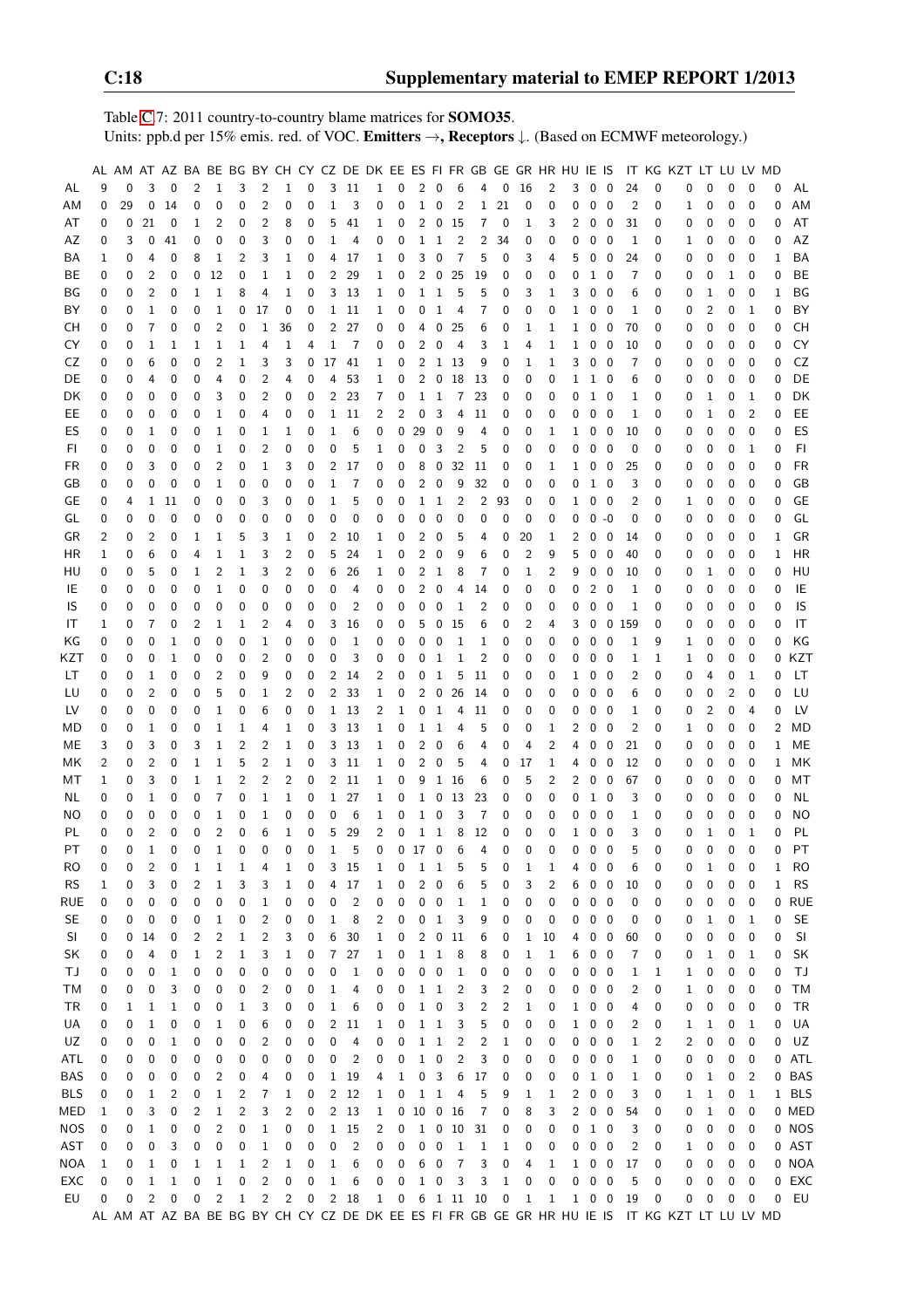Table [C.](#page-2-0)7 Cont.: 2011 country-to-country blame matrices for SOMO35. Units: ppb.d per 15% emis. red. of VOC. Emitters →, Receptors ↓. (Based on ECMWF meteorology.)

|            |          |   |    |                |              |                 |              |                 |                         |    |              |                          |                |                |   |              |                |              |              |   |          |                |              |             |   |      | ME MK MT NL NO PL PT RO RS RUE SE SI SK TJ TM TR UA UZ ATL BAS BLS MED NOS AST NOA BIC DMS VOL EXC EU |   |              |       |             |
|------------|----------|---|----|----------------|--------------|-----------------|--------------|-----------------|-------------------------|----|--------------|--------------------------|----------------|----------------|---|--------------|----------------|--------------|--------------|---|----------|----------------|--------------|-------------|---|------|-------------------------------------------------------------------------------------------------------|---|--------------|-------|-------------|
| AL         | 1        | 4 | 0  | 1              | 1            | 9               | 0            |                 | 8 15                    | 8  |              | $1\quad1$                | 2 0            |                | 0 | 4            | 4              | $\mathbf{0}$ | 0            | 0 | 0        | 1              | 0            | 0           | 0 | 39   | 0                                                                                                     |   | 0 155        | - 99  | AL          |
|            |          |   |    |                |              |                 |              |                 |                         |    |              |                          |                |                |   |              |                |              |              |   |          |                |              |             |   |      |                                                                                                       |   |              |       |             |
| ΑM         | 0        | 0 | 0  | $\mathbf{0}$   | 0            | 3               | 0            | $\overline{2}$  | 0                       | 14 | $\mathbf 1$  | $\mathbf 0$              | $\mathbf 0$    | $\mathbf 0$    | 0 | 11           | 3              | 0            | 0            | 0 | 0        | 0              | 0            | $\mathbf 1$ | 0 | 17   | 0                                                                                                     | 0 | 115 19       |       | AM          |
| AT         | 0        | 0 | 0  | 3              |              | 0 <sub>10</sub> | 0            | 3               | 2                       | 6  | 1            | 3                        | 1              | 0              | 0 | 1            | 3              | $\mathbf 0$  | 0            | 0 | 0        | 0              | 0            | 0           | 0 | 34   | 0                                                                                                     |   | 0 178 152    |       | AT          |
| AΖ         | 0        | 0 | 0  | 1              | 1            | 5               | 0            | 2               | 0                       | 27 | $\mathbf{1}$ | 0                        | 0              | 0              | 0 | 4            | 5              | 0            | 0            | 0 | 0        | 0              | 0            | 2           | 0 | 27   | 0                                                                                                     |   | $0$ 145 24   |       | AZ          |
| ΒA         | 1        | 1 | 0  | 2              |              | 1 13            | 0            | 9               | 9                       | 9  | 1            | $\mathbf{1}$             | 2              | 0              | 0 | 1            | 6              | 0            | 0            | 0 | 0        | 1              | 0            | 0           | 0 | 35   | 0                                                                                                     |   | 0 150 105    |       | BA          |
| ВE         | 0        | 0 | 0  | 7              | 0            | -5              | 0            | 1               | 0                       | 2  | 0            | 0                        | 0              | 0              | 0 | 0            | 1              | 0            | 0            | 0 | 0        | 0              | 1            | 0           | 0 | 30   | 0                                                                                                     |   | 0 121 115    |       | BE          |
| ΒG         | 0        | 1 | 0  | 1              |              | 1 10            | 0            | 15              | 4                       | 14 | 1            | 0                        | 1              | 0              | 0 | 5            | 8              | 0            | 0            | 0 | 0        | 0              | 0            | 0           | 0 | 32   | 0                                                                                                     | 0 | 122 81       |       | BG          |
|            |          |   | 0  | $\overline{2}$ |              | 1 12            | 0            | $\mathbf{1}$    |                         | 18 | 2            |                          | 1              | 0              |   |              | 4              | 0            |              |   | 0        |                |              |             |   | 21   |                                                                                                       |   |              | 92 49 | BY          |
| BY         | 0        | 0 |    |                |              |                 |              |                 | 0                       |    |              | 0                        |                |                | 0 | 0            |                |              | 0            | 0 |          | 0              | 0            | 0           | 0 |      | 0                                                                                                     | 0 |              |       |             |
| CН         | 0        | 0 | 0  | $\overline{2}$ | 0            | 5               | 0            | $\overline{2}$  | 1                       | 3  | 0            | $\mathbf{1}$             | 1              | 0              | 0 | 0            | 1              | 0            | 0            | 0 | 0        | 1              | 0            | 0           | 0 | 31   | 0                                                                                                     | 0 | 200 156      |       | CH          |
| CY         | 0        | 0 | 0  | 1              | 0            | 7               | 0            | 5               | 2                       | 15 | 1            | $\mathbf 0$              | $\mathbf{1}$   | 0              | 0 | 58           | 6              | 0            | 0            | 0 | 0        | $\overline{2}$ | 0            | 1           | 0 | 52   | 0                                                                                                     | 0 | 148 57       |       | CY          |
| CZ         | 0        | 0 | 0  | 3              |              | 1 18            | 0            | 3               | 2                       | 8  | 1            | 1                        | 2              | 0              | 0 | 0            | 3              | 0            | 0            | 0 | 0        | 0              | 1            | 0           | 0 | 35   | 0                                                                                                     | 0 | 154 132      |       | CZ.         |
| DE         | 0        | 0 | 0  | 6              | $\mathbf 1$  | 9               | 0            | 1               | 0                       | 4  | 1            | 0                        | 1              | 0              | 0 | 0            | 2              | 0            | 0            | 0 | 0        | 0              | 1            | 0           | 0 | 33   | 0                                                                                                     | 0 | 140 127      |       | DE          |
| DK         | 0        | 0 | 0  | 6              | 2            | 8               | 0            | 0               | 0                       | 6  | 3            | 0                        | 0              | 0              | 0 | 0            | 2              | 0            | 0            | 1 | 0        | 0              | 2            | 0           | 0 | 28   | 0                                                                                                     | 0 |              | 99 86 | DK          |
| EE         | 0        | 0 | 0  | 2              | 1            | 5               | 0            | 0               | 0                       | 16 | 4            | 0                        | 0              | 0              | 0 | 0            | 1              | 0            | 0            | 1 | 0        | 0              | 1            | 0           | 0 | 22   | 0                                                                                                     | 0 | 76           | 52    | EE          |
|            |          |   |    |                |              |                 |              |                 |                         |    |              |                          |                |                |   |              |                |              |              |   |          |                |              |             |   |      |                                                                                                       |   |              |       |             |
| ES         | 0        | 0 | 0  | $\mathbf{1}$   | 0            | 2               | 4            | 1               | -1                      | 1  | 0            | 0                        | 0              | 0              | 0 | 0            | 1              | 0            | 0            | 0 | 0        | 1              | 0            | 0           | 0 | 31   | 0                                                                                                     | 0 | 77           | 71    | ES          |
| FI.        | 0        | 0 | 0  | $\mathbf{1}$   | $\mathbf 1$  | 2               | 0            | 0               | 0                       | 8  | 2            | 0                        | 0              | 0              | 0 | 0            | 0              | 0            | 0            | 0 | 0        | 0              | 0            | 0           | 0 | 10   | 0                                                                                                     | 0 | 36           | 24    | FI.         |
| FR         | 0        | 0 | 0  | 3              | 0            | 5               | 1            | 2               | 1                       | 2  | 0            | 1                        | 1              | 0              | 0 | 0            | 1              | 0            | 0            | 0 | 0        | 1              | 1            | 0           | 0 | 31   | 0                                                                                                     | 0 | 124 114      |       | FR          |
| GB         | 0        | 0 | 0  | $\overline{2}$ | 0            | 2               | 0            | 0               | 0                       | 1  | 0            | 0                        | 0              | 0              | 0 | 0            | 0              | 0            | 0            | 0 | 0        | 0              | 1            | 0           | 0 | 16   | 0                                                                                                     | 0 | 66           | 63    | GB          |
| GЕ         | 0        | 0 | 0  | 1              | 1            | 5               | 0            | 2               | 1                       | 23 | 1            | 0                        | 0              | 0              | 0 | 8            | 6              | 0            | 0            | 0 | 0        | 0              | 0            | 1           | 0 | 21   | 0                                                                                                     | 0 | 178          | 27    | GE          |
| GL         | 0        | 0 | 0  | 0              | 0            | 0               | 0            | 0               | 0                       | 0  | 0            | 0                        | 0              | 0              | 0 | 0            | 0              | 0            | 0            | 0 | 0        | 0              | 0            | 0           | 0 | $-3$ | 0                                                                                                     | 0 | 3            | 2     | GL          |
| GR         |          | 2 | 0  | 1              | 1            | 9               | 0            | 9               | 6                       | 12 | 1            | $\mathbf 0$              | 1              | 0              | 0 | 10           | 6              | 0            | 0            |   | 0        |                | 0            | 0           | 0 | 39   |                                                                                                       | 0 | 138          | 92    | GR          |
|            | 0        |   |    |                |              |                 |              |                 |                         |    |              |                          |                |                |   |              |                |              |              | 0 |          | 1              |              |             |   |      | 0                                                                                                     |   |              |       |             |
| ΗR         | 0        | 0 | 0  | $\overline{2}$ |              | 1 15            | 0            | 8               | $\overline{7}$          | 9  | 1            | 3                        | 2              | 0              | 0 | 1            | 5              | 0            | 0            | 0 | 0        | 1              | 0            | 0           | 0 | 39   | 0                                                                                                     | 0 | 180 138      |       | HR          |
| HU         | 0        | 0 | 0  | 3              | $\mathbf{1}$ | 20              | 0            | 9               | 4                       | 10 | 1            | 1                        | 4              | 0              | 0 | 1            | 7              | 0            | 0            | 0 | 0        | 0              | 0            | 0           | 0 | 35   | 0                                                                                                     | 0 | 148 117      |       | HU          |
| IE         | 0        | 0 | 0  | 1              | 0            | 1               | 1            | 0               | 0                       | 1  | 0            | 0                        | 0              | 0              | 0 | 0            | 0              | 0            | 0            | 0 | 0        | 0              | 0            | 0           | 0 | 7    | 0                                                                                                     | 0 | 34           | -33   | IE          |
| IS         | 0        | 0 | 0  | $\mathbf{0}$   | 0            | 1               | 0            | 0               | 0                       | 1  | 0            | 0                        | 0              | 0              | 0 | 0            | 0              | 0            | 0            | 0 | 0        | 0              | 0            | 0           | 0 | 0    | 0                                                                                                     | 0 | 12           | 10    | IS          |
| IT         | 0        | 0 | 0  | $\overline{2}$ | 0            | 9               | 1            | 5               | 3                       | 5  | 1            | 4                        | 1              | 0              | 0 | 2            | 3              | 0            | 0            | 0 | 0        | 2              | 0            | 0           | 0 | 48   | 0                                                                                                     | 0 | 269 242      |       | IT          |
| ΚG         | 0        | 0 | 0  | 0              | 0            | 1               | 0            | 0               | $\mathbf 0$             | 5  | 0            | 0                        | 0              | 2              | 0 | 1            | 1              | 7            | 0            | 0 | 0        | 0              | 0            | 1           | 0 | 6    | 0                                                                                                     | 0 | 35           | 6     | ΚG          |
|            |          |   |    |                |              |                 |              |                 |                         |    |              |                          |                |                |   |              |                |              |              |   |          |                |              |             |   |      |                                                                                                       |   |              |       |             |
| KZT        | 0        | 0 | 0  | 0              | 0            | 2               | 0            | 1               | 0                       | 21 | 1            | 0                        | 0              | 0              | 0 | 1            | 2              | 1            | 0            | 0 | 0        | 0              | 0            | 0           | 0 | 14   | 0                                                                                                     | 0 | 45           |       | 16 KZT      |
| LT         | 0        | 0 | 0  | 3              |              | 1 13            | 0            | 1               | 0                       | 12 | 3            | $\mathbf 0$              | 1              | 0              | 0 | 0            | 3              | 0            | 0            | 0 | 0        | 0              | 1            | 0           | 0 | 23   | 0                                                                                                     | 0 | 92           | 66    | LT          |
| LU         | 0        | 0 | 0  | 4              | 0            | 5               | 0            | $\mathbf{1}$    | 0                       | 2  | 1            | 0                        | 0              | 0              | 0 | 0            | 1              | 0            | 0            | 0 | 0        | 0              | 1            | 0           | 0 | 28   | 0                                                                                                     | 0 | 112 106      |       | LU          |
| LV         | 0        | 0 | 0  | 3              | 1            | 8               | 0            | 0               | 0                       | 14 | 3            | $\pmb{0}$                | 0              | 0              | 0 | 0            | 2              | 0            | 0            | 0 | 0        | 0              | 1            | 0           | 0 | 22   | 0                                                                                                     | 0 | 83           | 59    | LV          |
| МD         | 0        | 0 | 0  | $\mathbf{1}$   |              | 1 13            | 0            | 9               | -1                      | 20 | 1            | 0                        | 1              | 0              | 0 | 2            | 11             | 0            | 0            | 0 | 0        | 0              | 0            | 0           | 0 | 27   | 0                                                                                                     | 0 | 105          | 62    | MD          |
| MЕ         | 4        | 1 | 0  | 1              |              | 1 11            | 0            |                 | 9 14                    | 9  | 1            | $\mathbf{1}$             | $\overline{2}$ | 0              | 0 | 3            | 5              | 0            | 0            | 0 | 0        | 1              | 0            | 0           | 0 | 35   | 0                                                                                                     | 0 | 140          | 91    | МE          |
| МK         | 0        | 7 | 0  | $\mathbf{1}$   | 1            | 9               | 0            | 10 13           |                         | 9  | $\mathbf 1$  | $\mathbf 0$              | $\overline{2}$ | 0              | 0 | 4            | 5              | 0            | 0            | 0 | 0        | 0              | 0            | 0           | 0 | 32   | 0                                                                                                     | 0 | 139 91       |       | МK          |
|            |          |   |    |                |              |                 |              |                 |                         |    |              |                          |                |                |   |              |                |              |              |   |          |                |              |             |   |      |                                                                                                       |   |              |       |             |
| МT         | 0        | 1 | 16 | 2              | 1            | 8               | 1            | 7               | 4                       | 7  | 1            | $\mathbf{1}$             | 1              | 0              | 0 | 3            | 4              | 0            | 0            | 0 | 0        | 10             | 0            | 0           | 0 | 65   | 0                                                                                                     | 0 | 194 164      |       | МT          |
| NL         | 0        | 0 |    | 014            | 1            | 5               | 0            | 0               | 0                       | 2  | 1            | 0                        | 0              | 0              | 0 | 0            | 1              | 0            | 0            | 0 | 0        | 0              | 2            | 0           | 0 | 29   | 0                                                                                                     | 0 | 107 102      |       | NL          |
| ΝO         | 0        | 0 | 0  | $\overline{2}$ | 3            | 3               | 0            | 0               | 0                       | 4  | 2            | 0                        | 0              | 0              | 0 | 0            | 0              | 0            | 0            | 0 | 0        | 0              | 1            | 0           | 0 | 7    | 0                                                                                                     | 0 | 36           | - 28  | NO          |
| PL         | 0        | 0 | 0  | 4              |              | 1 3 3           | 0            | 2               | 1                       | 11 | 2            | $\mathbf 0$              | 1              | 0              | 0 | 0            | 4              | 0            | 0            | 0 | 0        | 0              | 1            | 0           | 0 | 32   | 0                                                                                                     | 0 | 136 110      |       | PL          |
| PT         | $\Omega$ | 0 | 0  | $\mathbf{1}$   | $\mathbf 0$  |                 | 2 25         | $\mathbf{1}$    | $\Omega$                | 1  | 0            | $\overline{0}$           | $\mathbf{0}$   | $\mathbf{0}$   | 0 | 0            | 0              | $\Omega$     | $\mathbf{1}$ | 0 | $\Omega$ | $\theta$       | $\theta$     | 0           | 0 | 29   | 0                                                                                                     | 0 |              | 74 70 | PT          |
| RO         | 0        | 0 | 0  | 2              |              | 1 14            |              | 0 <sub>28</sub> | $\overline{2}$          | 13 |              | $1\quad 1$               | 2              | 0              | 0 | 2            | 9              | 0            | 0            | 0 | 0        | 0              | 0            | 0           | 0 | 30   | 0                                                                                                     |   | 0 129        | 94    | RO          |
| <b>RS</b>  | 0        | 1 | 0  | 2              |              | 1 15            |              | $0$ 15 18       |                         | 10 | 1            | $\overline{1}$           | 3              | 0              | 0 | 2            | 7              | 0            | 0            | 0 | 0        | 0              | 0            | 0           | 0 | 34   | 0                                                                                                     | 0 | 147          | 99    | <b>RS</b>   |
|            |          |   |    |                |              |                 |              |                 |                         |    |              |                          |                |                |   |              |                |              |              |   |          |                |              |             |   |      |                                                                                                       |   |              |       |             |
| rue        | 0        | 0 | 0  | 0              | 0            | $\mathbf{1}$    | 0            | 0               | 0                       | 14 | 0            | $\overline{\mathbf{0}}$  | 0              | 0              | 0 | 0            | 1              | 0            | 0            | 0 | 0        | 0              | 0            | 0           | 0 | 5    | 0                                                                                                     | 0 | 25           |       | 8 RUE       |
| <b>SE</b>  | 0        | 0 | 0  | 2              |              | $1 \quad 4$     | 0            | 0               | 0                       | 6  |              | $3 \quad 0$              | 0              | 0              | 0 | 0            | 1              | 0            | 0            | 0 | 0        | 0              | 1            | 0           | 0 | 12   | 0                                                                                                     | 0 | 48           | 38    | <b>SE</b>   |
| SI         | 0        | 0 | 0  | 3              |              | $0$ 14          | 0            | $\overline{7}$  | 4                       | 7  |              | 1 1 3                    | 2              | 0              | 0 | 1            | 4              | 0            | 0            | 0 | 0        | 1              | 0            | 0           | 0 | 40   | 0                                                                                                     |   | 0 215 179    |       | - SI        |
| SK         | 0        | 0 | 0  | 3              |              | 1 29            | 0            | $\overline{7}$  | 2                       | 10 |              | $1\quad1$                | 6              | 0              | 0 | 0            | 6              | 0            | 0            | 0 | 0        | 0              | 1            | 0           | 0 | 34   | 0                                                                                                     | 0 | 151 123 SK   |       |             |
| ТJ         | 0        | 0 | 0  | 0              | 0            | $\mathbf{1}$    | 0            | 0               | 0                       | 4  | 0            | $\pmb{0}$                | 0              | 5              | 0 | 1            | 0              | 3            | 0            | 0 | 0        | 0              | 0            | 1           | 0 | 2    | 0                                                                                                     | 0 | 21           | 5     | - TJ        |
| ТM         | 0        | 0 | 0  | $\mathbf{1}$   | $\mathbf 1$  | 3               | 0            | $\mathbf{1}$    | 0                       | 21 | $\mathbf{1}$ | $\boldsymbol{0}$         | 0              | $\mathbf{1}$   | 0 | 2            | 2              | 1            | 0            | 0 | 0        | 0              | 0            | 1           | 0 | 27   | 0                                                                                                     | 0 | 59           | 21    | TM          |
| TR         | 0        | 0 | 0  | $\overline{1}$ | 0            | 6               | 0            | 4               | $\mathbf{1}$            | 15 | $\mathbf{1}$ | $\overline{\phantom{0}}$ | $\mathbf{1}$   | $\mathbf 0$    | 0 | 40           | 5              | 0            | 0            | 0 | 0        | 0              | 0            | 0           | 0 | 26   | 0                                                                                                     | 0 | 107          | 35    | - TR        |
|            |          |   |    |                |              |                 |              |                 |                         |    |              |                          |                |                |   |              |                |              |              |   |          |                |              |             |   |      |                                                                                                       |   |              |       |             |
| UA         | 0        | 0 | 0  | 1              |              | 1 13            | 0            | 3               | $\mathbf{1}$            | 25 |              | $1\quad 0$               | $\mathbf{1}$   | 0              | 0 | $\mathbf{1}$ | 13             | 0            | 0            | 0 | 0        | 0              | 0            | 0           | 0 | 26   | 0                                                                                                     | 0 | 99           |       | 51 UA       |
| UZ         | 0        | 0 | 0  | $\mathbf{1}$   | 0            | 3               | 0            | $\mathbf{1}$    | 0                       | 19 | $\mathbf{1}$ | $\boldsymbol{0}$         | 0              | $\overline{c}$ | 0 | 1            | 2              | 5            | 0            | 0 | 0        | 0              | 0            | 1           | 0 | 24   | 0                                                                                                     | 0 |              |       | 56 18 UZ    |
| ATL        | 0        | 0 | 0  | 0              | 0            | $\overline{1}$  | 1            | 0               | 0                       | 1  | 0            | $\overline{\mathbf{0}}$  | 0              | 0              | 0 | 0            | 0              | 0            | 0            | 0 | 0        | 0              | 0            | 0           | 0 | 1    | 0                                                                                                     | 0 |              |       | 16  14  ATL |
| BAS        | 0        | 0 | 0  | 4              |              | 2 10            | 0            | 0               | $\overline{\mathbf{0}}$ | 12 | 6            | $\overline{\phantom{0}}$ | 0              | 0              | 0 | 0            | 2              | 0            | 0            | 1 | 0        | 0              | 1            | 0           | 0 | 30   | 0                                                                                                     | 0 |              |       | 102 81 BAS  |
| <b>BLS</b> | 0        | 0 | 0  | 1              |              | 1 12            | 0            | 10              | $\overline{2}$          | 40 |              | $2\quad 0$               | $\mathbf{1}$   | 0              | 0 | 16           | -16            | 0            | 0            | 0 | 0        | 0              | 0            | 0           | 0 | 41   | 0                                                                                                     |   | 0 162 66 BLS |       |             |
| MED        |          |   |    | $\overline{2}$ | 1            | 9               | $\mathbf{1}$ |                 | 74                      | 10 |              | $1\quad1$                | $\mathbf{1}$   | 0              | 0 | 17           | 5              | 0            | 0            |   | 0        | 6              | 0            |             |   | 65   | 0                                                                                                     | 0 |              |       | 193 143 MED |
|            | 0        | 1 | 0  |                |              |                 |              |                 |                         |    |              |                          |                |                |   |              |                |              |              | 0 |          |                |              | 0           | 0 |      |                                                                                                       |   |              |       |             |
| <b>NOS</b> | 0        | 0 | 0  | 5              | 2            | 5               | 0            | $\mathbf{1}$    | $\boldsymbol{0}$        | 3  | 2            | $\overline{\mathbf{0}}$  | 0              | 0              | 0 | 0            | 1              | 0            | 0            | 0 | 0        | 0              | 2            | 0           | 0 | 24   | 0                                                                                                     | 0 |              |       | 90 81 NOS   |
| AST        | 0        | 0 | 0  | 0              | 0            | $\overline{c}$  | 0            | $\mathbf{1}$    | $\overline{\mathbf{0}}$ | 10 | 0            | $\mathbf 0$              | 0              | 0              | 0 | 4            | 2              | 0            | 0            | 0 | 0        | 0              | 0            | 6           | 0 | 10   | 0                                                                                                     | 0 |              |       | 36 12 AST   |
| NOA        | 0        | 0 | 0  | 1              | 0            | 5               | $\mathbf{1}$ | 4               | $\overline{2}$          | 5  |              | $1 \quad 0$              | $\mathbf{1}$   | 0              | 0 | 6            | 3              | 0            | 0            | 0 | 0        | 2              | 0            | 0           | 0 | 39   | 0                                                                                                     | 0 |              |       | 83 61 NOA   |
| EXC        | 0        | 0 | 0  | $\mathbf{1}$   | 0            | 4               | 0            | $\mathbf{1}$    | $\pmb{0}$               | 13 |              | $1\quad 0$               | $\pmb{0}$      | $\pmb{0}$      | 0 | 2            | $\overline{c}$ | 0            | 0            | 0 | 0        | $\pmb{0}$      | 0            | 0           | 0 | 13   | 0                                                                                                     | 0 |              |       | 52 30 EXC   |
| EU         | 0        | 0 | 0  | 3              |              | $1 \quad 9$     | $\mathbf{1}$ |                 | $4 \quad 1$             |    |              |                          | 6 1 1 1 0      |                | 0 | $\mathbf{1}$ | 2              | 0            | 0            | 0 | 0        | 0              | $\mathbf{1}$ | 0           | 0 | 28   | 0                                                                                                     |   | 0 112 95 EU  |       |             |
|            |          |   |    |                |              |                 |              |                 |                         |    |              |                          |                |                |   |              |                |              |              |   |          |                |              |             |   |      | ME MK MT NL NO PL PT RO RS RUE SE SI SK TJ TM TR UA UZ ATL BAS BLS MED NOS AST NOA BIC DMS VOL EXC EU |   |              |       |             |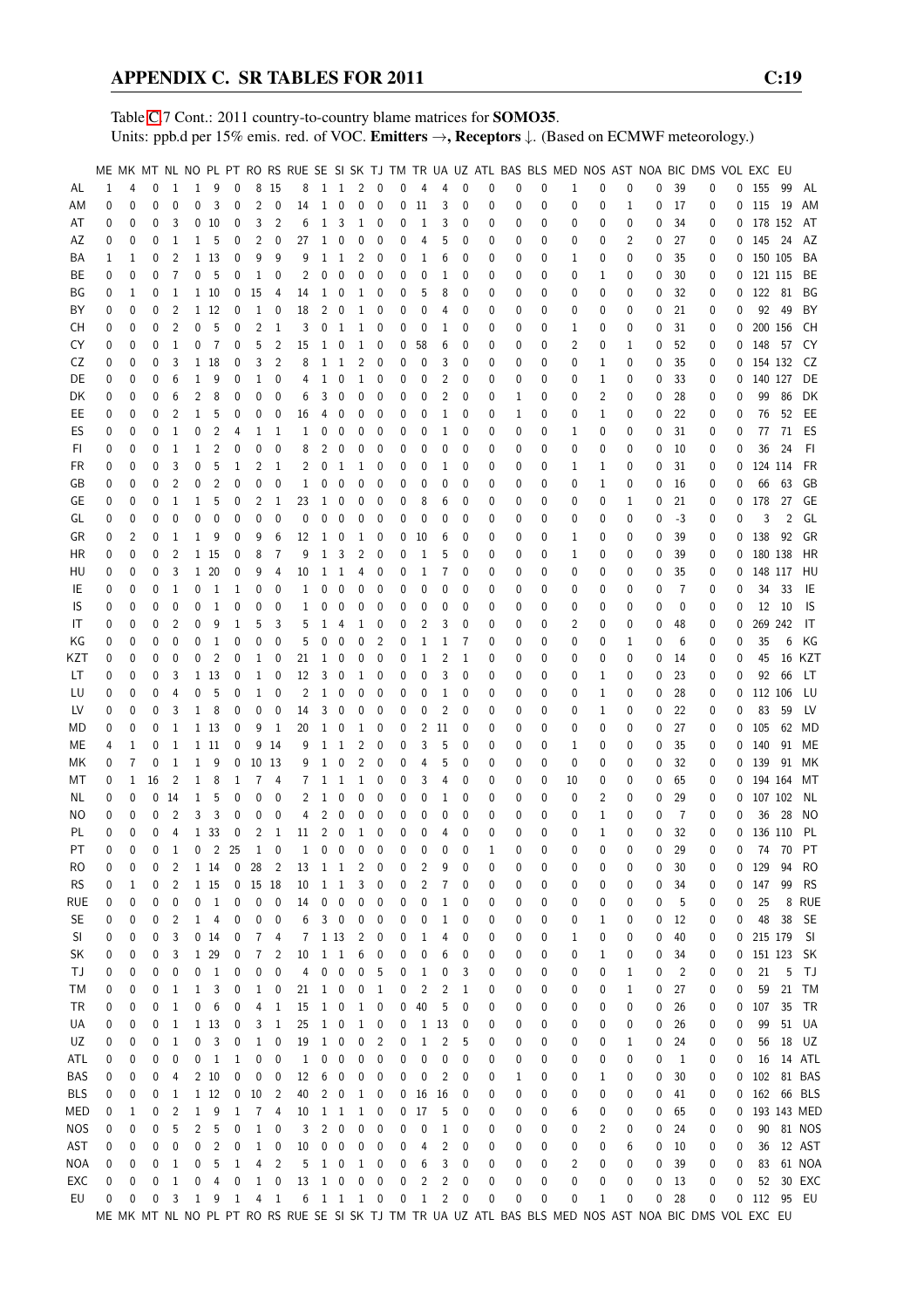Table [C.](#page-2-0)8: 2011 country-to-country blame matrices for PM2.5. Units: ng/m<sup>3</sup> per 15% emis. red. of PPM. **Emitters**  $\rightarrow$ **, Receptors**  $\downarrow$ . (Based on ECMWF meteorology.)

|            |     |   |                |                |             |              | AL AM AT AZ BA BE BG BY CH CY CZ DE DK EE ES FI FR GB GE GR HR HU IE IS |              |              |                   |                  |              |                |              |              |                          |                |                |              |              |                |        |                   |                          |       |          | IT KG KZT LT LU LV MD                                                                         |              |              |                         |             |                |
|------------|-----|---|----------------|----------------|-------------|--------------|-------------------------------------------------------------------------|--------------|--------------|-------------------|------------------|--------------|----------------|--------------|--------------|--------------------------|----------------|----------------|--------------|--------------|----------------|--------|-------------------|--------------------------|-------|----------|-----------------------------------------------------------------------------------------------|--------------|--------------|-------------------------|-------------|----------------|
| AL         | 146 | 0 | $\mathbf{1}$   | 0              | 3           | 0            | 4                                                                       | 0            | $\pmb{0}$    | 0                 | $\mathbf 0$      | $\mathbf{1}$ | 0              | $\mathbf 0$  | 0            | $\mathbf 0$              | $\mathbf{1}$   | 0              | $\pmb{0}$    | 41           | $\mathbf{1}$   | 2      |                   | $0\quad 0$               | 5     | 0        | 0                                                                                             | $\mathbf{0}$ | $\mathbf 0$  | $\mathbf 0$             | 0           | AL             |
| ΑM         | 0   | 4 | 0              | 5              | $\mathbf 0$ | 0            | 0                                                                       | 0            | 0            | 0                 | 0                | 0            | 0              | 0            | 0            | 0                        | 0              | 0              | 1            | 0            | $\mathbf 0$    | 0      | 0                 | $\overline{\mathbf{0}}$  | 0     | 0        | 1                                                                                             | 0            | 0            | $\mathbf 0$             | $\mathbf 0$ | AM             |
| AT         | 0   | 0 | 84             | 0              | 1           | 0            | 1                                                                       | 0            | 4            | 0                 | 5                | 17           | 0              | 0            | 0            | 0                        | 4              | 0              | 0            | 0            | 3              | 13     | 0                 | $\mathbf 0$              | 12    | 0        | 0                                                                                             | 0            | 0            | 0                       | 0           | AT             |
| AZ         | 0   | 0 | 0              | 24             | 0           | 0            | 0                                                                       | 0            | 0            | 0                 | 0                | 0            | 0              | 0            | 0            | 0                        | 0              | 0              | 2            | 0            | 0              | 0      | 0                 | $\mathbf 0$              | 0     | 0        | 3                                                                                             | 0            | 0            | 0                       | 0           | AZ             |
| ΒA         | 2   | 0 | 2              | 0              | 76          | 0            | 3                                                                       | 0            | 0            | 0                 | $\overline{2}$   | 3            | 0              | 0            | 0            | 0                        | 2              | 0              | 0            | 2            | 11             | 8      | 0                 | $\mathbf 0$              | 6     | 0        | 0                                                                                             | 0            | 0            | 0                       | 0           | <b>BA</b>      |
| BЕ         | 0   | 0 | 2              | 0              | 0           | 99           | 0                                                                       | 0            | 2            | 0                 | $\mathbf{1}$     | 35           | 0              | 0            | 1            | 0                        | 74             | 8              | 0            | 0            | 0              | 1      | 0                 | 0                        | 1     | 0        | 0                                                                                             | 0            | 5            | 0                       | 0           | BE             |
| BG         | 1   | 0 | 1              | 0              | 1           | 0            | 139                                                                     | 1            | 0            | 0                 | $\mathbf 0$      | 1            | 0              | 0            | 0            | $\mathbf 0$              | 1              | 0              | 0            | 9            | 0              | 3      | 0                 | $\mathbf 0$              | 1     | 0        | 0                                                                                             | 0            | 0            | $\mathbf 0$             | 1           | BG             |
|            |     |   | 0              |                |             |              |                                                                         |              |              |                   |                  |              |                |              |              |                          |                |                |              |              |                |        |                   |                          |       |          |                                                                                               |              |              |                         |             |                |
| ΒY         | 0   | 0 |                | 0              | 0           | 0            | 0                                                                       | 75           | 0            | 0                 | 1                | 3            | 1              | 2            | 0            | $\mathbf{1}$             | 1              | 1              | 0            | 0            | 0              | 2      | 0                 | $\boldsymbol{0}$         | 0     | 0        | 1                                                                                             | 5            | 0            | 5                       | 0           | BY             |
| <b>CH</b>  | 0   | 0 | 5              | 0              | 0           | 0            | 0                                                                       | 0            | 86           | 0                 | $\mathbf 0$      | 15           | 0              | 0            | 0            | 0                        | 22             | 0              | 0            | 0            | $\mathbf 0$    | 0      | 0                 | 0                        | 22    | 0        | 0                                                                                             | $\mathbf 0$  | 0            | $\mathbf 0$             | 0           | <b>CH</b>      |
| CY         | 0   | 0 | 0              | 0              | 0           | 0            | 0                                                                       | 0            | 0            | 22                | 0                | 0            | 0              | 0            | 0            | 0                        | 0              | 0              | 0            | 3            | 0              | 0      | 0                 | 0                        | 1     | 0        | 0                                                                                             | 0            | 0            | 0                       | 0           | CY             |
| CZ         | 0   | 0 | 13             | 0              | 1           | 1            | 1                                                                       | 1            | 1            | 0                 | 61               | 28           | 1              | 0            | 0            | 0                        | 7              | 1              | 0            | 0            | 2              | 16     | 0                 | $\boldsymbol{0}$         | 2     | 0        | 0                                                                                             | 0            | 0            | $\mathbf 0$             | 0           | CZ             |
| DE         | 0   | 0 | 9              | 0              | 0           | 5            | 0                                                                       | 0            | 4            | 0                 |                  | 6 131        | $\overline{2}$ | 0            | 0            | 0                        | 19             | 3              | 0            | 0            | 0              | 2      | 0                 | $\mathbf 0$              | 2     | 0        | 0                                                                                             | 0            | 1            | 0                       | 0           | DE             |
| DK         | 0   | 0 | 1              | 0              | 0           | 2            | 0                                                                       | 1            | 0            | 0                 | 1                | 18           | 77             | 0            | 0            | 0                        | 4              | 6              | 0            | 0            | 0              | 1      | 0                 | 0                        | 0     | 0        | 0                                                                                             | 0            | 0            | 1                       | 0           | DK             |
| EE.        | 0   | 0 | 0              | 0              | 0           | 0            | 0                                                                       | 4            | 0            | 0                 | 0                | 2            | 2              | 68           | 0            | 8                        | 0              | 1              | 0            | 0            | 0              | 0      | 0                 | $\mathbf 0$              | 0     | 0        | 0                                                                                             | 2            | 0            | 20                      | 0           | EE             |
| ES         | 0   | 0 | 0              | 0              | 0           | 0            | 0                                                                       | 0            | 0            | 0                 | 0                | 1            | 0              | 0            | 56           | 0                        | 5              | 0              | 0            | 0            | 0              | 0      | 0                 | 0                        | 1     | 0        | 0                                                                                             | 0            | $\mathbf 0$  | $\mathbf 0$             | 0           | ES             |
| FI         | 0   | 0 | 0              | 0              | 0           | 0            | 0                                                                       | 1            | 0            | 0                 | 0                | 1            | 0              | 3            | 0            | 48                       | 0              | 0              | 0            | 0            | 0              | 0      | 0                 | 0                        | 0     | 0        | 0                                                                                             | 0            | 0            | 1                       | 0           | F <sub>1</sub> |
| <b>FR</b>  | 0   | 0 | $\mathbf{1}$   | 0              | 0           | 2            | 0                                                                       | 0            | 3            | 0                 | $\mathbf{1}$     | 10           | 0              | 0            | 3            | 0                        | 145            | 3              | 0            | 0            | $\mathbf 0$    | 1      | 0                 | $\mathbf 0$              | 6     | 0        | 0                                                                                             | 0            | 1            | $\mathbf 0$             | 0           | <b>FR</b>      |
| GB         | 0   | 0 | 0              | 0              | 0           | 1            | 0                                                                       | 0            | 0            | -0                | 0                | 4            | 0              | 0            | 0            | 0                        | 11             | 65             | 0            | 0            | 0              | 0      | 2                 | $\overline{0}$           | 1     | 0        | 0                                                                                             | 0            | 0            | $\mathbf 0$             | 0           | GB             |
| GE         | 0   | 0 | $\mathbf 0$    | $\overline{2}$ | 0           | 0            | 0                                                                       | 0            | 0            | 0                 | 0                | 0            | 0              | 0            | 0            | 0                        | 0              | 0              | 14           | 0            | 0              | 0      | 0                 | $\mathbf 0$              | 0     | 0        | 1                                                                                             | 0            | 0            | $\mathbf 0$             | 0           | <b>GE</b>      |
| GL         | -0  | 0 | -0             | 0              | 0           | $-0$         | -0                                                                      | 0            | -0           | 0                 | -0               | 0            | 0              | 0            | 0            | 0                        | -0             | 0              | -0           | $-0$         | $-0$           | -0     | 0                 | $\mathbf 0$              | $-0$  | 0        | 0                                                                                             | 0            | 0            | $-0$                    | -0          | GL             |
| GR         | 4   | 0 | 0              | 0              | 1           | 0            | 14                                                                      | 0            | 0            | 0                 | 0                | 1            | 0              | 0            | 0            | 0                        | 1              | 0              | 0            | 112          | 0              | 1      | 0                 | $\mathbf 0$              | 3     | 0        | 0                                                                                             | 0            | 0            | 0                       | 0           | GR             |
| HR         | 1   | 0 | 6              | 0              | 24          | 0            | 3                                                                       | 0            | 0            | 0                 | 2                | 5            | 0              | 0            | 0            | 0                        | 2              | 0              | 0            | $\mathbf{1}$ | 63             | 22     | 0                 | $\mathbf 0$              | 15    | 0        | 0                                                                                             | 0            | 0            | 0                       | 0           | <b>HR</b>      |
| HU         | 0   | 0 | 10             | 0              | 5           | 0            | $\overline{2}$                                                          | 1            | 1            | 0                 | 4                | 8            | 0              | 0            | 0            | 0                        | 3              | 1              | 0            | 1            |                | 11 176 | 0                 | $\mathbf 0$              | 4     | 0        | 0                                                                                             | 0            | 0            | $\mathbf 0$             | 0           | HU             |
| IE         | 0   | 0 | $\mathbf 0$    | 0              | 0           | 0            | 0                                                                       | 0            | 0            | 0                 | 0                | 1            | 0              | 0            | 0            | 0                        | 3              | 8              | 0            | 0            | $\mathbf 0$    |        | 017               | $\overline{\phantom{0}}$ | 0     | 0        | 0                                                                                             | 0            | 0            | 0                       | 0           | IE             |
| IS         | 0   | 0 | 0              | 0              | 0           | 0            | 0                                                                       | 0            | 0            | 0                 | 0                | 0            | 0              | 0            | 0            | 0                        | 0              | 0              | 0            | 0            | 0              | 0      | 0                 | $\mathbf 0$              | 0     | 0        | 0                                                                                             | 0            | 0            | 0                       | 0           | IS             |
| IT         | 1   | 0 | 3              | 0              | 2           | 0            | 0                                                                       | 0            | 2            | 0                 | 1                | 2            | 0              | 0            | 1            | 0                        | 6              | 0              | 0            | 1            | 2              | 2      | 0                 | 0                        | 225   | 0        | 0                                                                                             | 0            | 0            | 0                       | 0           | IT             |
| KG         | 0   | 0 | 0              | 0              | 0           | 0            | 0                                                                       | 0            | 0            | 0                 | 0                | 0            | 0              | 0            | 0            | 0                        | 0              | 0              | 0            | 0            | 0              | 0      | 0                 | 0                        | 0     | 28       | 21                                                                                            | 0            | 0            | 0                       | 0           | KG             |
| KZT        | 0   | 0 | 0              | 0              | 0           | 0            | 0                                                                       | 0            | 0            | 0                 | 0                | 0            | 0              | 0            | 0            | 0                        | 0              | 0              | 0            | 0            | 0              | 0      | 0                 | 0                        | 0     | 1        | 81                                                                                            | 0            | 0            | 0                       | 0           | KZT            |
| LT         |     | 0 | 0              | 0              | 0           | 0            |                                                                         |              | 0            | 0                 | 1                | 4            | $\overline{c}$ | 3            | 0            | 1                        |                |                | 0            | 0            | 0              | 1      | 0                 | 0                        | 0     | 0        | 0                                                                                             | 41           |              | 0 <sub>18</sub>         | 0           | LT             |
|            | 0   |   |                |                |             |              | 0                                                                       | 16           |              |                   |                  |              |                |              |              |                          | 1              | 1              |              |              |                |        |                   |                          |       |          |                                                                                               |              |              |                         |             |                |
| LU         | 0   | 0 | 3              | 0              | 0           | 16           | 0                                                                       | 0            | 2            | 0                 | $\overline{c}$   | 59           | 0              | 0            | 1            | 0                        | 89             | 4              | 0            | 0            | 0              | 1      | 0                 | 0                        | 1     | 0        | 0                                                                                             | 0            | 82           | $\overline{\mathbf{0}}$ | 0           | LU             |
| LV         | 0   | 0 | 0              | 0              | 0           | 0            | 0                                                                       | 8            | 0            | 0                 | $\mathbf 0$      | 3            | 2              | 9            | 0            | 3                        | 1              | 1              | 0            | 0            | 0              | 1      | 0                 | 0                        | 0     | 0        | 0                                                                                             | 11           |              | 0.92                    | 0           | LV             |
| MD         | 0   | 0 | 1              | 0              | 0           | 0            | 5                                                                       | 3            | 0            | 0                 | 1                | 2            | 0              | 0            | 0            | 0                        | 1              | 0              | 0            | 1            | 0              | 4      | 0                 | 0                        | 0     | 0        | 1                                                                                             | 0            | 0            | $\mathbf 0$             | 40          | MD             |
| ME         | 18  | 0 | $\mathbf{1}$   | 0              | 9           | 0            | $\overline{2}$                                                          | 0            | 0            | 0                 | $1\,$            | 1            | 0              | 0            | 0            | 0                        | 1              | 0              | 0            | 4            | $\overline{2}$ | 3      | 0                 | $\mathbf 0$              | 4     | 0        | 0                                                                                             | 0            | 0            | $\mathbf 0$             | 0           | ME             |
| МK         | 13  | 0 | 1              | 0              | 2           | 0            | 16                                                                      | 0            | 0            | 0                 | $\mathbf{1}$     | 1            | 0              | 0            | 0            | 0                        | 1              | 0              | 0            | 61           | $\mathbf{1}$   | 3      | 0                 | $\mathbf 0$              | 2     | 0        | 0                                                                                             | 0            | 0            | $\mathbf 0$             | 0           | ΜK             |
| МT         | 1   | 0 | 0              | 0              | 1           | 0            | 1                                                                       | 0            | 0            | 0                 | 0                | 1            | 0              | 0            | $\mathbf{1}$ | 0                        | 5              | 0              | 0            | 2            | 0              | 1      | 0                 | $\boldsymbol{0}$         | 24    | 0        | 0                                                                                             | 0            | 0            | 0                       | 0           | МT             |
| NL         | 0   | 0 | 1              | 0              | 0           | 31           | 0                                                                       | 0            | 1            | 0                 | 1                | 57           | 1              | 0            | 0            | 0                        | 26             | 11             | 0            | 0            | 0              | 1      | 0                 | 0                        | 1     | 0        | 0                                                                                             | 0            | 1            | 0                       | 0           | ΝL             |
| NO         | 0   | 0 | 0              | 0              | 0           | 0            | 0                                                                       | 0            | 0            | 0                 | 0                | 1            | 1              | 0            | 0            | 1                        | 1              | 1              | 0            | 0            | 0              | 0      | 0                 | $\mathbf 0$              | 0     | 0        | 0                                                                                             | 0            | 0            | $\mathbf 0$             | 0           | ΝO             |
| PL         | 0   | 0 | $\overline{2}$ | 0              | $\mathbf 0$ | $\mathbf{1}$ | $\mathbf 0$                                                             | 5            | $\pmb{0}$    | 0                 | $\overline{7}$   | 15           | $\overline{2}$ | 1            | $\mathbf 0$  | $\mathbf 0$              | 3              | $\overline{2}$ | $\mathbf 0$  | 0            | $1\,$          | 6      | 0                 | $\mathbf 0$              | $1\,$ | 0        | 0                                                                                             | 1            | $\pmb{0}$    | $\mathbf{1}$            | $\mathbf 0$ | PL             |
| PT         | 0   | 0 | $\Omega$       | $\Omega$       | $\Omega$    | $\Omega$     | $\mathbf 0$                                                             | $\mathbf 0$  | 0            | 0                 | $\mathbf 0$      | $\mathbf{0}$ | $\mathbf{0}$   |              | $0\quad21$   | $\mathbf 0$              | $\overline{c}$ | $\mathbf 0$    | $\mathbf{0}$ | 0            | $\mathbf 0$    | 0      | $0\quad 0$        |                          | 0     | $\Omega$ | 0                                                                                             | $\Omega$     | $\mathbf 0$  | $\mathbf 0$             | 0           | PT             |
| RO         | 0   | 0 | 1              | 0              | 1           | 0            | 11                                                                      | 1            | 0            | 0                 | $\mathbf{1}$     | 2            | 0              | 0            | 0            | 0                        | 1              | 0              | 0            | 1            | 1              | 10     | $0\quad 0$        |                          | 1     | 0        | 0                                                                                             | 0            | 0            | $\mathbf 0$             | 2           | <b>RO</b>      |
| <b>RS</b>  | 4   | 0 | 2              | 0              | 9           | 0            | 10                                                                      | 0            | 0            | 0                 | 2                | 3            | 0              | 0            | 0            | 0                        | 2              | 0              | 0            | 4            | 3              | 17     | 0                 | $\overline{\mathbf{0}}$  | 2     | 0        | 0                                                                                             | 0            | 0            | 0                       | $\mathbf 0$ | <b>RS</b>      |
| <b>RUE</b> | 0   | 0 | 0              | 0              | 0           | 0            | 0                                                                       | 1            | 0            | 0                 | $\pmb{0}$        | 0            | 0              | 0            | 0            | 0                        | 0              | 0              | 0            | 0            | $\mathbf 0$    | 0      | 0                 | $\overline{\phantom{0}}$ | 0     | 0        | 7                                                                                             | 0            | 0            | 0                       | 0           | <b>RUE</b>     |
| SE.        | 0   | 0 | 0              | 0              | 0           | 0            | 0                                                                       | 0            | 0            | $-0$              | 0                | 2            | 4              | 1            | 0            | $\overline{2}$           | 1              | 1              | 0            | 0            | 0              | 0      | $0\quad 0$        |                          | 0     | 0        | 0                                                                                             | 0            | 0            | $\,1\,$                 | 0           | <b>SE</b>      |
| SI         | 0   | 0 | 23             | 0              | 4           | 0            | 1                                                                       | 0            | 1            | 0                 | 2                | 6            | 0              | 0            | 0            | 0                        | 3              | 0              | 0            | $\mathbf{1}$ | 29             | 13     |                   | $0\quad 0$               | 32    | 0        | 0                                                                                             | 0            | 0            | 0                       | 0           | SI             |
| SK         | 0   | 0 | 7              | 0              | 1           | 0            | 1                                                                       | 1            | 1            | 0                 | 8                | 8            | 0              | 0            | 0            | 0                        | 3              | 1              | 0            | 0            | 2              | 55     | $0\quad 0$        |                          | 2     | 0        | 0                                                                                             | 0            | 0            | 0                       | 0           | SK             |
| ТJ         | 0   | 0 | 0              | 0              | 0           | 0            | 0                                                                       | 0            | 0            | 0                 | 0                | 0            | 0              | 0            | 0            | 0                        | 0              | 0              | 0            | 0            | 0              | 0      |                   | $0\quad 0$               | 0     | 1        | 7                                                                                             | 0            | 0            | $\boldsymbol{0}$        | 0           | <b>TJ</b>      |
| ТM         | 0   | 0 | 0              | 0              | 0           | 0            | 0                                                                       | 0            | 0            | 0                 | 0                | 0            | 0              | 0            | 0            | 0                        | 0              | 0              | 0            | 0            | 0              | 0      |                   | $0\quad 0$               | 0     | 0        | 16                                                                                            | 0            | 0            | 0                       | 0           | <b>TM</b>      |
| TR         | 0   | 0 | 0              | 0              | 0           | 0            | 1                                                                       | 0            | 0            | 0                 | 0                | 0            | 0              | 0            | 0            | 0                        | 0              | 0              | 0            | 1            | 0              | 0      |                   | $0\quad 0$               | 0     | 0        | 0                                                                                             | 0            | 0            | 0                       | 0           | <b>TR</b>      |
| UA         | 0   | 0 | 0              | 0              | 0           | 0            | 1                                                                       | 7            | 0            | 0                 | 1                | 2            | 0              | 0            | 0            | 0                        | 1              | 0              | 0            | 0            | 0              | 3      |                   | $0\quad 0$               | 0     | 0        | 2                                                                                             | 1            | 0            | 1                       | 2           | UA             |
| UZ         | 0   | 0 | 0              | 0              | 0           | 0            | 0                                                                       | 0            | 0            | 0                 | 0                | 0            | 0              | 0            | 0            | 0                        | 0              | 0              | 0            | 0            | 0              | 0      |                   | $0\quad 0$               | 0     | 3        | 42                                                                                            | 0            | 0            | 0                       | 0           | UZ             |
| ATL        | 0   | 0 | 0              | 0              | 0           | 0            | 0                                                                       | 0            | 0            | 0                 | 0                | 0            | 0              | 0            |              | $1\quad 0$               | 1              | 1              | 0            | 0            | 0              | 0      |                   | $0\quad 0$               | 0     | 0        | 0                                                                                             | 0            | 0            | $\overline{0}$          |             | 0 ATL          |
| <b>BAS</b> |     |   | 0              | 0              | 0           | 1            |                                                                         |              |              |                   |                  |              |                | 7            |              | 010                      | 2              | 2              | 0            |              |                |        |                   |                          |       |          |                                                                                               |              |              | 8                       |             | 0 BAS          |
|            | 0   | 0 |                |                |             |              | 0                                                                       | 2            | 0            | 0                 | 1                | 8            | 11             |              |              |                          |                |                |              | 0            | 0              | 1      | $0\quad 0$        |                          | 0     | 0        | 0                                                                                             | 2            | 0            |                         |             |                |
| <b>BLS</b> | 0   | 0 | 0              | 0              | 0           | 0            | 4                                                                       | 1            | 0            | 0                 | 0                | 1            | 0              | 0            | 0            | 0                        | 0              | 0              | 1            | 1            | 0              | 1      | $0\quad 0$        |                          | 0     | 0        | 1                                                                                             | 0            | 0            | 0                       |             | 1 BLS          |
| <b>MED</b> | 2   | 0 | 1              | 0              | 2           | 0            | 2                                                                       | 0            | 0            | 0                 | 0                | 1            | 0              | 0            | 4            | $\mathbf 0$              | 7              | 0              | 0            | 8            | 1              | 1      | $0\quad 0$        |                          | 20    | 0        | 0                                                                                             | 0            | 0            | 0                       |             | 0 MED          |
| <b>NOS</b> | 0   | 0 | 0              | 0              | 0           | 3            | 0                                                                       | 0            | 0            | $\textnormal{-}0$ | $\boldsymbol{0}$ | 8            | 3              | 0            | $\mathbf 0$  | $\overline{\mathbf{0}}$  | 11             | 15             | 0            | 0            | 0              | 0      | $1\quad 0$        |                          | 0     | 0        | 0                                                                                             | 0            | 0            | $\overline{\mathbf{0}}$ |             | 0 NOS          |
| AST        | 0   | 0 | 0              | 0              | 0           | 0            | 0                                                                       | 0            | 0            | 0                 | 0                | 0            | 0              | 0            | $\mathbf 0$  | $\overline{\phantom{0}}$ | 0              | 0              | 0            | 0            | 0              | 0      |                   | $0\quad 0$               | 0     | 0        | 6                                                                                             | 0            | 0            | 0                       |             | 0 AST          |
| <b>NOA</b> | 0   | 0 | 0              | 0              | 0           | 0            | 0                                                                       | 0            | 0            | 0                 | 0                | 0            | 0              | 0            | $\mathbf{1}$ | $\mathbf 0$              | 1              | 0              | 0            | 2            | 0              | 0      |                   | $0\quad 0$               | 3     | 0        | 0                                                                                             | 0            | 0            | 0                       |             | 0 NOA          |
| EXC        | 0   | 0 | $\mathbf{1}$   | 0              | 0           | 0            | $\mathbf{1}$                                                            | $\mathbf{1}$ | 0            | 0                 | $\mathbf{1}$     | 3            | 0              | $\mathbf{1}$ |              | $1\quad1$                | 5              | $\mathbf{1}$   | 0            | $\mathbf{1}$ | 0              | 2      | $0\quad 0$        |                          | 3     | 0        | 14                                                                                            | 0            | 0            | 1                       |             | 0 EXC          |
| EU         | 0   | 0 | 4              | 0              | 1           | 2            | 5                                                                       | $1\,$        | $\mathbf{1}$ | 0                 | $\mathbf{3}$     | 16           | $\overline{2}$ | 1 8 4        |              |                          | 24             | 5              | 0            | 4            | $\mathbf{1}$   |        | $7\quad 0\quad 0$ |                          | 18    | 0        | 0                                                                                             | $\mathbf{1}$ | $\mathbf{0}$ | $\overline{2}$          |             | 0 EU           |
|            |     |   |                |                |             |              |                                                                         |              |              |                   |                  |              |                |              |              |                          |                |                |              |              |                |        |                   |                          |       |          | AL AM AT AZ BA BE BG BY CH CY CZ DE DK EE ES FI FR GB GE GR HR HU IE IS IT KG KZT LT LU LV MD |              |              |                         |             |                |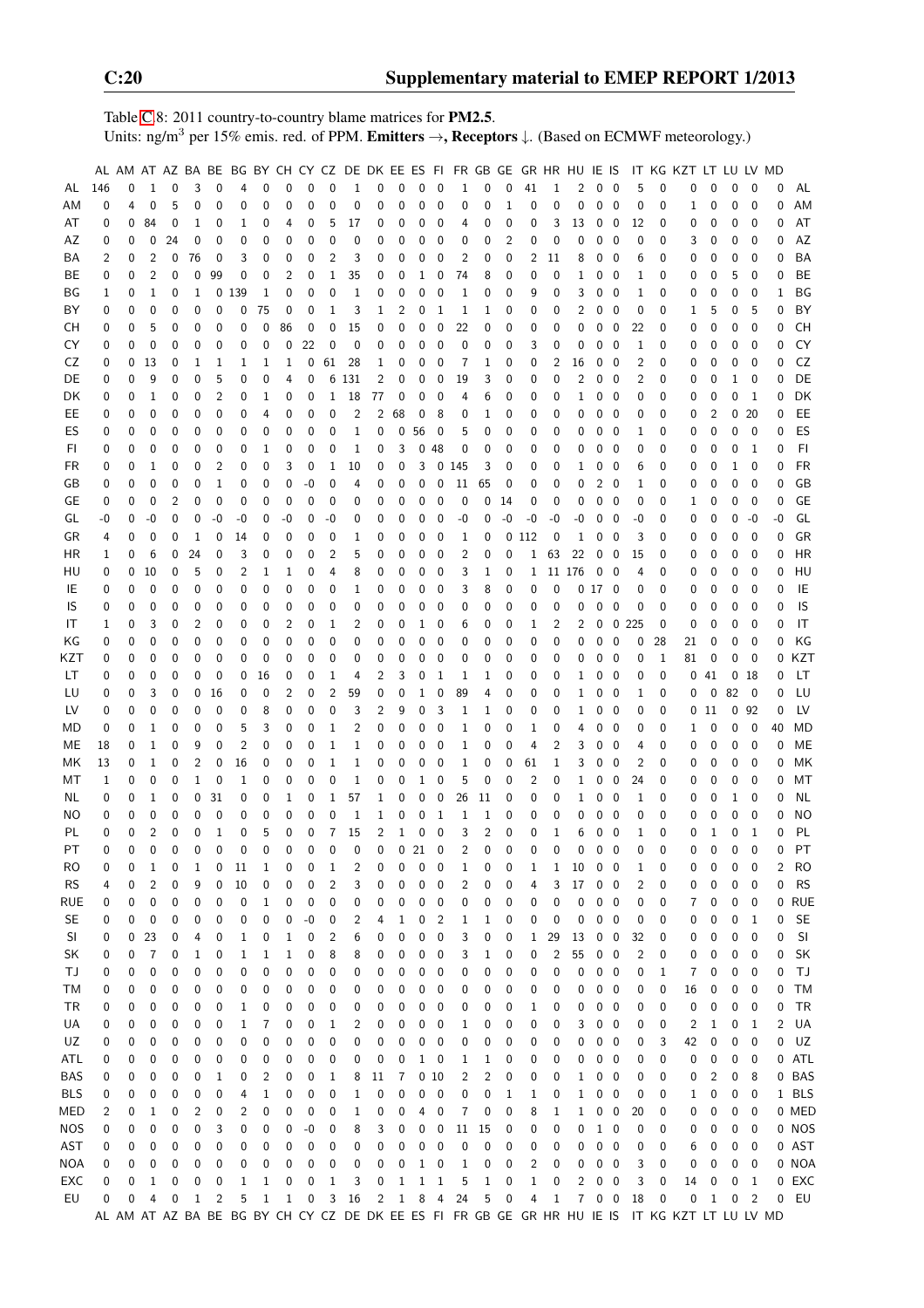Table [C.](#page-2-0)8 Cont.: 2011 country-to-country blame matrices for PM2.5. Units: ng/m<sup>3</sup> per 15% emis. red. of PPM. Emitters →, Receptors ↓. (Based on ECMWF meteorology.)

|            |          |       |    |              |          |                |                |                |                | ME MK MT NL NO PL PT RO RS RUE SE |                  |              |     |                  |    |              |              |             |    |    |    | SI SK TJ TM TR UA UZ ATL BAS BLS MED NOS AST NOA BIC DMS VOL EXC EU                                   |    |                |   |              |          |          |            |                |           |
|------------|----------|-------|----|--------------|----------|----------------|----------------|----------------|----------------|-----------------------------------|------------------|--------------|-----|------------------|----|--------------|--------------|-------------|----|----|----|-------------------------------------------------------------------------------------------------------|----|----------------|---|--------------|----------|----------|------------|----------------|-----------|
| AL         | 5        | 17    | 0  | 0            | 0        | 2              | 0              |                | 7 21           | 1                                 | 0                | 0            | 1   | 0                | 0  | 0            | 0            | 0           | 0  | 0  | 0  | 6                                                                                                     | 0  | 0              | 0 | 0            | 0        | 0        | 261        | 66             | AL        |
| ΑM         | 0        | 0     | 0  | 0            | 0        | 0              | 0              | $\pmb{0}$      | 0              | 1                                 | 0                | 0            | 0   | 0                | 0  | 12           | 0            | 0           | 0  | 0  | 0  | 0                                                                                                     | 0  | 7              | 0 | 0            | 0        | 0        | 25         | 0              | AM        |
| AT         | 0        | 0     | 0  | 0            | 0        | 6              | 0              | 3              | 1              | 0                                 | 0                | 27           | 13  | 0                | 0  | 0            | 0            | 0           | 0  | 0  | 0  | 1                                                                                                     | 0  | 0              | 0 | 0            | 0        | 0        | 197 187    |                | AT        |
| AZ         | 0        | 0     | 0  | 0            | 0        | 0              | 0              | 0              | 0              | 5                                 | 0                | 0            | 0   | 0                | 2  | 2            | 0            | 1           | 0  | 0  | 0  | 0                                                                                                     | 0  | 12             | 0 | 0            | 0        | 0        | 39         | 0              | AZ        |
| ΒA         | 9        |       | 0  | 0            |          |                | 0              |                | 11 13          |                                   | 0                | 2            | 4   | 0                | 0  | 0            | 0            | 0           |    | 0  |    | 2                                                                                                     | 0  | 0              |   | 0            |          | 0        | 162 49     |                | BA        |
|            |          | 1     |    |              | 0        | 4              |                |                |                | 0                                 |                  |              |     |                  |    |              |              |             | 0  |    | 0  |                                                                                                       |    |                | 0 |              | 0        |          |            |                |           |
| ВE         | 0        | 0     | 0  | 15           | 0        | 4              | 0              | 0              | 0              | 0                                 | 0                | 0            | 1   | 0                | 0  | 0            | 0            | 0           | 1  | 0  | 0  | 0                                                                                                     | 11 | 0              | 0 | 0            | 0        | 0        | 253 250    |                | BE        |
| ΒG         | 0        | 2     | 0  | 0            | 0        | 3              | 0              | 50             | $\overline{7}$ | 3                                 | 0                | 0            | 2   | 0                | 0  | 5            | 2            | 0           | 0  | 0  | 2  | 1                                                                                                     | 0  | 0              | 0 | 0            | 0        | 0        | 236 211    |                | BG        |
| ΒY         | 0        | 0     | 0  | 0            | 0        | 24             | 0              | 4              | 0              | 9                                 | 1                | 0            | 3   | 0                | 0  | 0            | 4            | 0           | 0  | 1  | 0  | 0                                                                                                     | 1  | 0              | 0 | 0            | 0        | 0        | 144        | 55             | BY        |
| CН         | 0        | 0     | 0  | 0            | 0        | 0              | 0              | 0              | 0              | 0                                 | 0                | 1            | 0   | 0                | 0  | 0            | 0            | 0           | 0  | 0  | 0  | 1                                                                                                     | 0  | 0              | 0 | 0            | 0        | 0        | 155        | 69             | СH        |
| CY         | 0        | 0     | 0  | 0            | 0        | $\mathbf 0$    | 0              | 1              | 0              | 1                                 | 0                | 0            | 0   | 0                | 0  | 65           | 0            | 0           | 0  | 0  | 0  | 19                                                                                                    | 0  | 2              | 1 | 0            | 0        | 0        | 95         | 28             | CY        |
| CZ         | 0        | 0     | 0  | 1            | 0        | 30             | 0              | 6              | 2              | 1                                 | 0                | 4            | 29  | 0                | 0  | 0            | 0            | 0           | 0  | 0  | 0  | 0                                                                                                     | 1  | 0              | 0 | 0            | 0        | 0        | 210 201    |                | CZ        |
| DE         | 0        | 0     | 0  | 4            | 0        | 13             | 0              | 2              | 0              | 0                                 | 0                | 1            | 2   | 0                | 0  | 0            | 0            | 0           | 1  | 1  | 0  | 0                                                                                                     | 4  | 0              | 0 | 0            | 0        | 0        | 211 204    |                | DE        |
| DK         | 0        | 0     | 0  | 2            | 4        | 11             | 0              | 1              | 0              | 1                                 | 3                | 0            | 1   | 0                | 0  | 0            | 0            | 0           | 1  | 11 | 0  | 0                                                                                                     | 11 | 0              | 0 | 0            | 0        | 0        | 138 132    |                | DK        |
| EE         | 0        | 0     | 0  | 0            | 2        | 6              | 0              | 1              | 0              | 7                                 | 4                | 0            | 0   | 0                | 0  | 0            | 1            | 0           | 0  | 5  | 0  | 0                                                                                                     | 1  | 0              | 0 | 0            | 0        | 0        | 130 116    |                | EE        |
| ES         | 0        | 0     | 0  | 0            | 0        | 0              | 6              | 0              | 0              | 0                                 | 0                | 0            | 0   | 0                | 0  | 0            | 0            | 0           | 3  | 0  | 0  | 7                                                                                                     | 0  | 0              | 0 | 0            | 0        | 0        |            | 71 71          | ES        |
| FI.        | 0        | 0     | 0  | 0            | 2        | 2              | 0              | 0              | 0              | 3                                 | 4                | 0            | 0   | 0                | 0  | 0            | 0            | 0           | 0  | 1  | 0  | 0                                                                                                     | 0  | 0              | 0 | 0            | 0        | 0        |            | 67 60          | FI.       |
| FR         | 0        | 0     | 0  | 1            | 0        | $\mathbf{1}$   | 0              | 0              | 0              | 0                                 | 0                | 1            | 1   | 0                | 0  | 0            | 0            | 0           | 2  | 0  | 0  | 3                                                                                                     | 2  | 0              | 0 | 0            | 0        | 0        | 180 176    |                | FR        |
| GB         | 0        | 0     | 0  | 1            | 0        | 1              | 0              | 0              | 0              | 0                                 | 0                | 0            | 0   | 0                | 0  | 0            | 0            | 0           | 4  | 0  | 0  | 0                                                                                                     | 6  | 0              | 0 | 0            | 0        | 0        | 89         | 88             | GB        |
| GE         | 0        | 0     | 0  | 0            | 0        | 0              | 0              | 0              | 0              | 3                                 | 0                | 0            | 0   | 0                | 0  | 6            | 0            | 0           | 0  | 0  | 0  | 0                                                                                                     | 0  | 1              | 0 | 0            | 0        | 0        | 26         | 0              | GE        |
| GL         | $-0$     | -0    | 0  | 0            | 0        | -0             | -0             | -0             | -0             | 0                                 | 0                | -0           | -0  | 0                | 0  | $-0$         | 0            | 0           | 0  | 0  | -0 | -0                                                                                                    | 0  | 0              | 0 | 0            | 0        | 0        | 0          | 0              | GL        |
| GR         | 0        | 7     | 0  | 0            | 0        | $\overline{2}$ | 0              | 10             | $\overline{4}$ | 2                                 | 0                | 0            | 1   | 0                | 0  | 7            | 1            | 0           | 0  | 0  | 1  | 11                                                                                                    | 0  | 0              | 0 | 0            | 0        | 0        | 173 146    |                | GR        |
| HR         | 1        | 1     | 0  | 0            | 0        | 7              | 0              |                | 13 13          | 1                                 | 0                | 26           | 7   | 0                | 0  | 0            | 1            | 0           | 0  | 0  | 0  | 5                                                                                                     | 0  | 0              | 0 | 0            | 0        | 0        | 217 113    |                | HR        |
| HU         | 0        | 0     | 0  | 0            | 0        | 18             | 0              |                | 48 11          | 1                                 | 0                | 12           | 44  | 0                | 0  | 0            | 2            | 0           | 0  | 0  | 0  | 1                                                                                                     | 0  | 0              | 0 | 0            | 0        | 0        |            | 366 333        | HU        |
| IE         | 0        | 0     | 0  | 0            | 0        | 0              | 0              | 0              | 0              | 0                                 | 0                | 0            | 0   | 0                | 0  | 0            | 0            | 0           | 5  | 0  | 0  | 0                                                                                                     | 1  | 0              | 0 | 0            | 0        | 0        | 30         | 30             | IE        |
| IS         | 0        | 0     | 0  | 0            | 0        | 0              | 0              | 0              | 0              | 0                                 | 0                | 0            | 0   | 0                | 0  | 0            | 0            | 0           | 1  | 0  | 0  | 0                                                                                                     | 0  | 0              | 0 | 0            | 0        | 0        | 1          | 1              | IS        |
|            | 0        | 0     | 0  |              |          | $\overline{2}$ | 0              | 2              | $\mathbf{1}$   |                                   |                  |              | 1   |                  | 0  | 0            | 0            | $\mathbf 0$ | 0  | 0  | 0  |                                                                                                       | 0  | 0              |   | 0            |          | 0        | 263 255    |                | IT        |
| IT         |          |       |    | 0            | 0        |                |                |                |                | 0                                 | 0                | 9            |     | 0                |    |              |              |             |    |    |    | 15                                                                                                    |    |                | 0 |              | 0        |          |            |                |           |
| ΚG         | 0        | 0     | 0  | 0            | 0        | 0              | 0              | 0              | 0              | 0                                 | 0                | 0            | 0   | 5                | 0  | 0            | 0            | 50          | 0  | 0  | 0  | 0                                                                                                     | 0  | 1              | 0 | 0            | 0        | 0        | 105        | 0              | ΚG        |
| KZT        | 0        | 0     | 0  | 0            | 0        | 0              | 0              | 0              | 0              | 20                                | 0                | 0            | 0   | 0                | 1  | 0            | 0            | 7           | 0  | 0  | 0  | 0                                                                                                     | 0  | 1              | 0 | 0            | 0        | 0        | 111        |                | 1 KZT     |
| LT         | 0        | 0     | 0  | 1            | 1        | 27             | 0              | 2              | 0              | 9                                 | 2                | 0            | 2   | 0                | 0  | 0            | 2            | 0           | 0  | 2  | 0  | 0                                                                                                     | 1  | 0              | 0 | 0            | 0        |          | 0 137 109  |                | LT.       |
| LU         | 0        | 0     | 0  | 2            | 0        | 3              | 0              | $\mathbf{1}$   | 0              | 0                                 | 0                | 1            | 1   | 0                | 0  | 0            | 0            | 0           | 1  | 0  | 0  | 0                                                                                                     | 2  | 0              | 0 | 0            | 0        |          | 0 270 267  |                | LU        |
| LV         | 0        | 0     | 0  | 0            | 1        | 11             | 0              | $\mathbf{1}$   | 0              | 6                                 | 3                | 0            | 1   | 0                | 0  | 0            | 1            | 0           | 0  | 3  | 0  | 0                                                                                                     | 1  | 0              | 0 | 0            | 0        |          | 0 158 140  |                | LV.       |
| MD         | 0        | 0     | 0  | 0            | 0        | 13             |                | 0108           | 1              | 7                                 | 0                | 0            | 4   | 0                | 0  | 2            | 13           | 0           | 0  | 0  | 1  | 0                                                                                                     | 0  | 0              | 0 | 0            | 0        | 0        | 211 142    |                | MD        |
| МE         | 89       | 2     | 0  | 0            | 0        | $\overline{2}$ | 0              |                | 7 20           | 0                                 | 0                | 0            | 2   | 0                | 0  | 0            | 0            | 0           | 0  | 0  | 0  | 3                                                                                                     | 0  | 0              | 0 | 0            | 0        | 0        | 169 28     |                | ME        |
| МK         |          | 1 102 | 0  | 0            | 0        | 2              | 0              |                | 10 23          | 1                                 | 0                | 0            | 2   | 0                | 0  | 1            | 1            | 0           | 0  | 0  | 0  | $\mathbf{1}$                                                                                          | 0  | 0              | 0 | 0            | 0        | 0        | 245 101    |                | МK        |
| МT         | 0        | 0     | 55 | 0            | 0        | 1              | 0              | 2              | 1              | 0                                 | 0                | 0            | 0   | 0                | 0  | 0            | 0            | 0           | 0  | 0  | 0  | 92                                                                                                    | 0  | 0              | 2 | 0            | 0        | 0        | 99         | 94             | МT        |
| NL         | 0        | 0     | 0  | 78           | 1        | 6              | 0              | $\mathbf{1}$   | 0              | 0                                 | 0                | 0            | 1   | 0                | 0  | 0            | 0            | 0           | 1  | 1  | 0  | 0                                                                                                     | 26 | 0              | 0 | 0            | 0        | 0        | 223 220    |                | NL        |
| ΝO         | 0        | 0     | 0  | 0            | 30       | 1              | 0              | 0              | 0              | 0                                 | 2                | 0            | 0   | 0                | 0  | 0            | 0            | 0           | 0  | 0  | 0  | 0                                                                                                     | 1  | 0              | 0 | 0            | 0        | 0        | 37         | $\overline{7}$ | NO        |
| PL         | 0        | 0     | 0  | 1            |          | 1 1 7 3        | 0              | 6              | $\mathbf{1}$   | 2                                 | $\mathbf{1}$     | $\mathbf{1}$ | 13  | $\mathbf{0}$     | 0  | 0            | 2            | 0           | 0  | 1  | 0  | 0                                                                                                     | 1  | 0              | 0 | $\mathbf{0}$ | 0        | 0        | 252 240    |                | PL        |
| PT         | $\Omega$ | 0     | 0  | $\mathbf{0}$ | $\Omega$ |                | 0 136          | $\mathbf 0$    | $\mathbf{0}$   | $\mathbf{0}$                      | $\theta$         | $\Omega$     | 0   | $\Omega$         | 0  | $\Omega$     | $\mathbf{0}$ | 0           | 13 | 0  | 0  | $\overline{2}$                                                                                        | 0  | $\Omega$       | 0 | $\Omega$     | $\Omega$ | $\Omega$ | 160 160    |                | PT.       |
| RO         | 0        | 1     | 0  | 0            | 0        | 8              |                | 0.308          | 5              | 3                                 | 0                | 1            | 5   | 0                | 0  | 1            | 4            | 0           | 0  | 0  | 1  | 0                                                                                                     | 0  | 0              | 0 | 0            | 0        | 0        |            | 372 352 RO     |           |
| <b>RS</b>  | 6        | 7     | 0  | 0            | 0        | 6              | 0              | 46 95          |                | 1                                 | 0                | 1            | 7   | 0                | 0  | 0            | 1            | 0           | 0  | 0  | 0  | 1                                                                                                     | 0  | 0              | 0 | 0            | 0        | 0        | 231 103    |                | <b>RS</b> |
| rue        | 0        | 0     | 0  | 0            | 0        | 1              | 0              | 0              | $\mathbf 0$    | 42                                | 0                | 0            | 0   | 0                | 0  | 0            | 0            | 0           | 0  | 0  | 0  | 0                                                                                                     | 0  | 0              | 0 | 0            | 0        | 0        | 53         |                | 3 RUE     |
| SE         | 0        | 0     | 0  | 0            | 8        | 3              | 0              | $\mathbf{1}$   | 0              |                                   | 1 19             | 0            | 0   | 0                | 0  | 0            | 0            | 0           | 0  | 2  | 0  | 0                                                                                                     | 2  | 0              | 0 | 0            | 0        | 0        | 46         | 36             | - SE      |
| SI         | 0        | 0     | 0  | 0            | 0        | 6              | 0              | 8              | 3              | 0                                 |                  | 0 323        | 4   | 0                | 0  | 0            | 0            | 0           | 0  | 0  | 0  | 4                                                                                                     | 0  | 0              | 0 | 0            | 0        | 0        | 461 422    |                | SI        |
| SK         | 0        | 0     | 0  | 0            | 0        | 41             | 0              | 20             | $\overline{2}$ | $\mathbf{1}$                      | 0                | 4            | 200 | 0                | 0  | 0            | 2            | 0           | 0  | 0  | 0  | 0                                                                                                     | 0  | 0              | 0 | 0            | 0        | 0        | 363 352 SK |                |           |
| ТJ         | 0        | 0     | 0  | 0            | 0        | 0              | 0              | 0              | 0              | 0                                 | 0                | 0            | 0   | 64               | 1  | 0            | 0            | 39          | 0  | 0  | 0  | 0                                                                                                     | 0  | 10             | 0 | 0            | 0        | 0        | 113        | 0              | - TJ      |
| ТM         | 0        | 0     | 0  | 0            | 0        | 0              | 0              | 0              | 0              | 4                                 | 0                | 0            | 0   | 2                | 40 | 0            | 0            | 32          | 0  | 0  | 0  | 0                                                                                                     | 0  | 11             | 0 | 0            | 0        | 0        | 96         | 0              | <b>TM</b> |
| TR         | 0        | 0     | 0  | 0            | 0        | 1              | 0              | $\overline{c}$ | 0              | 2                                 | 0                | 0            | 0   | 0                |    | 0 1 35       | 1            | 0           | 0  | 0  | 1  | $\overline{c}$                                                                                        | 0  | $\overline{c}$ | 0 | 0            | 0        | 0        | 144        | 6              | TR        |
| UA         | 0        | 0     | 0  | 0            | 0        | 15             | 0              | 17             | 0              | 17                                | 0                | 0            | 3   | 0                | 0  | $\mathbf{1}$ | 25           | 0           | 0  | 0  | 1  | 0                                                                                                     | 0  | 0              | 0 | 0            | 0        | 0        | 104        | 48             | UA        |
| UZ         | 0        | 0     | 0  | 0            | 0        | 0              | 0              | 0              | 0              | 5                                 | 0                | 0            | 0   | 9                | 6  | 0            |              | 0 1 35      | 0  | 0  | 0  | 0                                                                                                     | 0  | 4              | 0 | 0            | 0        | 0        | 201        | 0              | UZ        |
| ATL        | 0        | 0     | 0  | 0            | 0        | 0              | 1              | 0              | 0              | 0                                 | 0                | 0            | 0   | 0                | 0  | 0            | 0            | 0           | 2  | 0  | 0  |                                                                                                       | 0  |                |   | 0            |          | 0        | 5          |                | 4 ATL     |
| BAS        |          |       |    |              |          |                |                |                |                |                                   |                  |              |     |                  |    |              |              |             |    | 12 | 0  | 0                                                                                                     |    | 0              | 0 | 0            | 0        |          |            |                | 81 BAS    |
|            | 0        | 0     | 0  | 1            | 3        | 14             | 0              | $\mathbf{1}$   | 0              | 3                                 | 11               | 0            | 1   | 0                | 0  | 0            | 0            | 0           | 0  |    |    | 0                                                                                                     | 3  | 0              | 0 |              | 0        | 0        | 91         |                |           |
| BLS        | 0        | 0     | 0  | 0            | 0        | 3              | 0              | 16             | 0              | 14                                | 0                | 0            | 1   | 0                | 0  | 26           | 7            | 0           | 0  | 0  | 11 | 1                                                                                                     | 0  | 0              | 0 | 0            | 0        | 0        | 81         |                | 29 BLS    |
| MED        | 0        | 0     | 0  | 0            | 0        | 1              | 0              | 3              | 1              | 1                                 | $\boldsymbol{0}$ | 1            | 1   | $\boldsymbol{0}$ | 0  | 17           | 0            | 0           | 0  | 0  | 0  | 49                                                                                                    | 0  | 1              | 2 | 0            | 0        | 0        | 74         |                | 49 MED    |
| <b>NOS</b> | 0        | 0     | 0  | 3            | 4        | 3              | 0              | 0              | 0              | 0                                 | 1                | 0            | 0   | 0                | 0  | 0            | 0            | 0           | 2  | 1  | 0  | 0                                                                                                     | 16 | 0              | 0 | 0            | 0        | 0        | 56         |                | 50 NOS    |
| AST        | 0        | 0     | 0  | 0            | 0        | 0              | 0              | 0              | 0              | 2                                 | 0                | 0            | 0   | 1                | 2  | 8            | 0            | 3           | 0  | 0  | 0  | 1                                                                                                     | 0  | 24             | 0 | 0            | 0        | 0        | 23         |                | 1 AST     |
| NOA        | 0        | 0     | 0  | 0            | 0        | 0              | 0              | $\mathbf{1}$   | 0              | 0                                 | 0                | 0            | 0   | 0                | 0  | 3            | 0            | 0           | 0  | 0  | 0  | 9                                                                                                     | 0  | 0              | 7 | 0            | 0        | 0        | 14         |                | 9 NOA     |
| EXC        | 0        | 0     | 0  | 0            | 1        | 4              | $\mathbf{1}$   | 5              | $\mathbf{1}$   | 24                                | 1                | 1            | 1   | 1                | 1  | 5            | 1            | 5           | 0  | 0  | 0  | $\mathbf{1}$                                                                                          | 0  | 1              | 0 | 0            | 0        | 0        | 90         |                | 35 EXC    |
| EU         | 0        | 0     | 0  | 1            |          | 1 17           | $\overline{4}$ | 21             | $\overline{1}$ | $\mathbf{1}$                      | 3                | 3            | 6   | $\pmb{0}$        | 0  | $\mathbf{1}$ | $\mathbf{1}$ | 0           | 1  | 1  | 0  | 3                                                                                                     | 2  | 0              | 0 | 0            | 0        | 0        |            | 169 160 EU     |           |
|            |          |       |    |              |          |                |                |                |                |                                   |                  |              |     |                  |    |              |              |             |    |    |    | ME MK MT NL NO PL PT RO RS RUE SE SI SK TJ TM TR UA UZ ATL BAS BLS MED NOS AST NOA BIC DMS VOL EXC EU |    |                |   |              |          |          |            |                |           |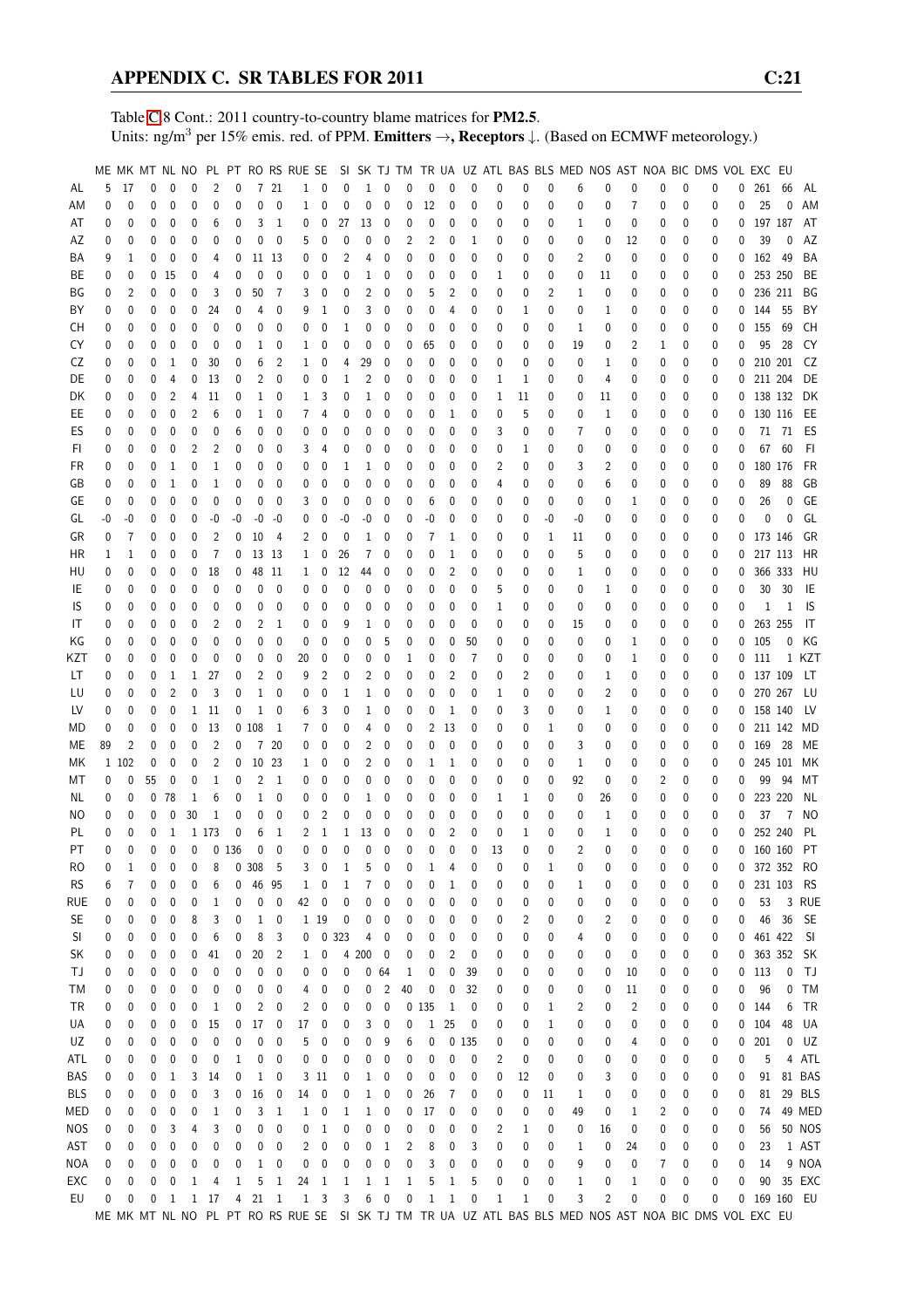Table [C.](#page-2-0)9: 2011 country-to-country blame matrices for PM2.5. Units: ng/m<sup>3</sup> per 15% emis. red. of  $SO_x$ . **Emitters →, Receptors**  $\downarrow$ . (Based on ECMWF meteorology.)

|            |                |             |                |                |             |              |                |                |              |                   |              |                |                         |                |                |                          |                |              |              |              | AL AM AT AZ BA BE BG BY CH CY CZ DE DK EE ES FI FR GB GE GR HR HU IE IS |              |              |                         |                |                  | IT KG KZT LT LU LV MD                                                                         |                |              |                          |              |           |
|------------|----------------|-------------|----------------|----------------|-------------|--------------|----------------|----------------|--------------|-------------------|--------------|----------------|-------------------------|----------------|----------------|--------------------------|----------------|--------------|--------------|--------------|-------------------------------------------------------------------------|--------------|--------------|-------------------------|----------------|------------------|-----------------------------------------------------------------------------------------------|----------------|--------------|--------------------------|--------------|-----------|
| AL         | 73             | 0           | 1              | 0              | 78          | 0            | 67             | 0              | 0            | 0                 | 6            | 6              | 0                       | 0              | 4              | 0                        | 3              | 2            | $\mathbf 0$  | 76           | 4                                                                       | 3            | 0            | 0                       | 13             | 0                | 1                                                                                             | 0              | 0            | 0                        | 0            | AL        |
| AM         |                | 0108        | 0              | 74             | $\mathbf 0$ | -0           | 0              | 0              | -0           | 0                 | 0            | 0              | 0                       | $-0$           | 0              | $-0$                     | $-0$           | -0           | 16           | 0            | 0                                                                       | 0            | $-0 -0$      |                         | 0              | 0                | 15                                                                                            | -0             | $-0$         | $-0$                     | 0            | AM        |
| AT         | 0              | 0           | 25             | 0              | 21          | 1            | 7              | 0              | 5            | 0                 | 21           | 62             | 0                       | 0              |                | 0                        | 11             | 4            | 0            | 1            | 8                                                                       | 6            | 0            | 0                       | 19             | 0                | 1                                                                                             | 0              | $\mathbf 0$  | $\overline{\mathbf{0}}$  | 0            | AT        |
| AZ         | 0              | 11          |                | 0.224          | 0           | 0            | 0              | 0              | -0           | 0                 | 0            | 0              | 0                       | 0              | 0              | $-0$                     | $-0$           | 0            | 24           | 0            | 0                                                                       | 0            | $-0$         | -0                      | 0              | 0                | 57                                                                                            | 0              | $-0$         | 0                        | 0            | AZ        |
| ΒA         | 2              | 0           | $\overline{2}$ | 0              | 499         | 1            | 26             | 1              | 0            | 0                 | 13           | 17             | 0                       | 0              | 5              | 0                        | 4              | 3            | 0            | 6            | 14                                                                      | 6            | 0            | 0                       | 10             | 0                | 1                                                                                             | 0              | 0            | 0                        | 0            | <b>BA</b> |
| BЕ         | 0              | 0           | $\overline{2}$ | $\mathbf 0$    |             | 5 100        | $\overline{2}$ | 0              | 3            | -0                | 11           | 84             | 0                       | 0              | 9              | 0                        | 94             | 48           | -0           | 0            | 1                                                                       | 1            | 2            | 0                       | 3              | 0                | 1                                                                                             | 0              | 2            | 0                        | 0            | BE        |
| ΒG         | 1              | 0           | 1              | 0              | 21          |              | 0 361          | 2              | 0            | 0                 | 6            | 8              | 0                       | 1              | 1              | 0                        | $\overline{2}$ | 2            | 0            | 14           | 1                                                                       | 3            | 0            | 0                       | 1              | 0                | 5                                                                                             | 1              | 0            | 0                        | 1            | ΒG        |
| BY         | 0              | 0           | 0              | 0              | 4           | 1            | 1              | 46             | 0            | 0                 | 5            | 13             | 1                       | 7              | 1              | 3                        | $\overline{2}$ | 6            | 0            | 0            | 0                                                                       | 1            | 0            | 0                       | 0              | 0                |                                                                                               | 10 13          | 0            | -1                       | 0            | BY        |
| СH         | 0              | 0           | 5              | 0              | 3           | 1            | 1              | 0              | 54           | $-0$              | 6            | 47             | 0                       | 0              | 7              | $\mathbf 0$              | 29             | 5            | 0            | 0            | 1                                                                       | 1            | 0            | 0                       | 25             | 0                | 0                                                                                             | 0              | 0            | 0                        | 0            | <b>CH</b> |
| CY         | 0              | 0           | 0              | 0              | 8           | 0            | 27             | 1              | 0            | 22                | 1            | $\overline{2}$ | 0                       | 0              | 1              | 0                        | $\overline{1}$ | 0            | 0            | 30           | 0                                                                       | 0            | 0            | 0                       | 3              | 0                | 3                                                                                             | 0              | 0            | 0                        | 0            | CY        |
| CZ         | 0              | 0           | 8              | 0              | 21          | 3            | 9              | 1              | 2            |                   | 0 1 1 3      | 96             | 0                       | $\mathbf{1}$   | 4              | $\mathbf 0$              | 17             | 10           | 0            | 1            | 4                                                                       | 8            | 0            | 0                       | 4              | 0                | 1                                                                                             | 1              | 0            | 0                        | 0            | CZ        |
| DE         | 0              | 0           | 6              | 0              | 8           | 13           | 4              | 1              | 4            | 0                 | 27           | 203            | 1                       | 1              | 6              |                          | 1 35           | 25           | 0            | 1            | 1                                                                       | 2            | 1            | 0                       | 4              | 0                | 1                                                                                             | 1              | 1            | 0                        | 0            | DE        |
| DK         | 0              | 0           | 0              | 0              | 4           | 7            | 2              | 1              | 0            | $-0$              | 11           | 51             | 19                      | 1              | 1              | $\,$ 1 $\,$              | 11             | 39           | 0            | 0            | 0                                                                       | 0            | 1            | 1                       | 0              | 0                | 1                                                                                             | 1              | 0            | $\mathbf 0$              | 0            | DK        |
| EE         | 0              | 0           | 0              | 0              | 0           | 1            | 0              | 5              | 0            | 0                 | 2            | 7              |                         | 1 27           |                | 011                      | $\mathbf 1$    | 8            | 0            | 0            | 0                                                                       | 0            | 0            | 0                       | 0              | 0                | 4                                                                                             | 5              | 0            | $\overline{2}$           | 0            | EE        |
| ES         | 0              | 0           | 0              | 0              | 4           | 1            | 1              | 0              | 0            | $-0$              | 1            | 3              | 0                       |                | 0202           | $\overline{\phantom{0}}$ | -10            | 3            | 0            | 0            | 1                                                                       | 0            | 0            | 0                       | 4              | 0                | 0                                                                                             | 0              | $\mathbf{0}$ | 0                        | 0            | ES        |
| FI         | 0              | 0           | 0              | 0              | 0           | 0            | 0              | 1              | 0            | 0                 | $\mathbf{1}$ | 3              | 0                       | $\overline{7}$ |                | 0.34                     | $\overline{1}$ | 2            | 0            | 0            | 0                                                                       | 0            | 0            | $\mathbf 0$             | 0              | 0                | 1                                                                                             | 1              | 0            | 0                        | 0            | FI        |
| FR         | 0              | 0           | 1              | 0              | 5           | 6            | 1              | 0              | 3            | -0                | 5            | 28             | 0                       | 0              | 32             | $\overline{0}$           | 89             | 18           | 0            | 0            | 1                                                                       | 1            | $\mathbf{1}$ | 0                       | 10             | 0                | 0                                                                                             | 0              | 0            | 0                        | 0            | <b>FR</b> |
| GB         | 0              | 0           | 0              | 0              | 1           | 2            | 1              | 0              | 0            | -0                | 2            | 11             | 0                       | 0              | 5              | $\overline{\mathbf{0}}$  | 14 128         |              | 0            | 0            | 0                                                                       | 0            | 8            | $\overline{1}$          | 1              | 0                | 0                                                                                             | 0              | 0            | 0                        | 0            | GB        |
| GE         | 0              | 12          | 0              | 46             | 0           | 0            | 1              | 0              | 0            | 0                 | 0            | $\mathbf 0$    | 0                       | 0              | 0              | $-0$                     | 0              | 0            | 90           | 0            | 0                                                                       | 0            | $-0$         | -0                      | 0              | 0                | 12                                                                                            | 0              | 0            | 0                        | 0            | GE        |
| GL         | 0              | 0           | 0              | 0              | 0           | 0            | 0              | 0              | 0            | -0                | 0            | 0              | 0                       | 0              | 0              | 0                        | 0              | 0            | 0            | 0            | 0                                                                       | 0            | 0            | 0                       | 0              | 0                | 0                                                                                             | 0              | 0            | 0                        | $\Omega$     | GL        |
| GR         | 6              | 0           | 1              | 0              | 29          |              | 0201           | 1              | 0            | $\mathbf{0}$      | 4            | 5              | 0                       | 0              | 2              | 0                        | $\overline{2}$ | 1            |              | 0 138        | 2                                                                       | 2            | 0            | 0                       | 8              | 0                | 3                                                                                             | 0              | $\mathbf{0}$ | $\mathbf 0$              | 0            | GR        |
| HR         | 2              | 0           | 5              |                | 0251        | $\mathbf{1}$ | 24             | 1              | 1            | 0                 | 20           | 29             | 0                       | 1              | 6              | 0                        | 7              | 4            | 0            | 5            | 49                                                                      | 11           | 0            | 0                       | 22             | 0                | 1                                                                                             | 0              | 0            | 0                        | 0            | HR        |
| HU         | 1              | 0           | 6              | 0              | 61          | 2            | 21             | 2              | 1            | 0                 | 28           | 39             | 0                       | 1              | 4              | 0                        | 8              | 6            | 0            | 2            | 13                                                                      | 48           | 0            | 0                       | 7              | 0                | 2                                                                                             | 1              | 0            | 0                        | 0            | HU        |
| IE         | 0              | 0           | 0              | 0              | 0           | 1            | 0              | 0              | 0            | $-0$              | 0            | $\overline{2}$ | 0                       | 0              | 3              | 0                        | 3              | 41           | 0            | 0            | 0                                                                       | 0            | 38           | - 1                     | 1              | 0                | 0                                                                                             | 0              | 0            | 0                        | 0            | IE        |
| IS         | 0              | -0          | 0              | -0             | 0           | 0            | 0              | 0              | 0            | 0                 | 0            | 0              | 0                       | 0              | 0              | 0                        | 0              | 1            | -0           | 0            | 0                                                                       | 0            |              | 0 95                    | 0              | 0                | 0                                                                                             | 0              | 0            | 0                        | 0            | IS        |
| IT         | 1              | 0           | 3              | 0              | 53          | 1            | 9              | 0              | 2            | 0                 | 8            | 11             | 0                       | 0              | 16             | 0                        | 18             | 2            | 0            | 5            | 11                                                                      | 2            | 0            | 0 144                   |                | 0                | 0                                                                                             | 0              | 0            | 0                        | 0            | IT        |
| ΚG         | 0              | 0           | $-0$           | 0              | $\mathbf 0$ | -0           | 0              | 0              | -0           | 0                 | $-0$         | $-0$           | -0                      | 0              | -0             | $-0$                     | -0             | -0           | 0            | 0            | 0                                                                       | -0           | $-0 - 0$     |                         | -0             | 35               | 141                                                                                           | 0              | -0           | 0                        | $\Omega$     | KG        |
| KZT        | 0              | 0           | 0              | 1              | 0           | -0           | 0              | 0              | -0           | 0                 | 0            | 0              | 0                       | 0              | 0              | 0                        | -0             | $-0$         | 0            | 0            | 0                                                                       | 0            | $-0$         | 0                       | 0              | 1                | 330                                                                                           | 0              | -0           | 0                        | 0            | KZT       |
| LТ         | 0              | 0           | $\mathbf 0$    | 0              | 3           | 1            | 1              | 11             | 0            | 0                 | 4            | 16             | 2                       | 7              | 1              | 3                        | $\overline{2}$ | 10           | 0            | 0            | 0                                                                       | 1            | 0            | 0                       | 1              | 0                | 5                                                                                             | 45             | 0            | $\overline{2}$           | 0            | LT        |
| LU         | 0              | 0           | 3              | 0              | 6           | 28           | 2              | 0              | 3            | 0                 |              | 12 110         | 0                       | $\mathbf 0$    | 11             | $\overline{\mathbf{0}}$  | 99             | 30           | 0            | 0            | 1                                                                       | 1            | 1            | 0                       | 3              | 0                | 1                                                                                             | 0              | 18           | 0                        | 0            | LU        |
| LV         | 0              | 0           | 0              | $\mathbf{0}$   | 1           | 1            | 0              | 9              | 0            | 0                 | 3            | 12             |                         | 2 13           | $\mathbf{1}$   | 5                        | $\overline{2}$ | 9            | 0            | 0            | 0                                                                       | 0            | 0            | 0                       | 0              | 0                | 5                                                                                             | -17            | 0            | -5                       | 0            | LV        |
| MD         | 0              | 0           | 1              | 0              | 7           | 1            | 16             | 6              | 0            | 0                 | 10           | 11             | 0                       | $\overline{2}$ | 1              | $\mathbf{1}$             | $\overline{2}$ | 3            | 0            | 1            | 1                                                                       | 3            | 0            | 0                       | 1              | 0                | 9                                                                                             | 2              | 0            | 0                        | 9            | MD        |
| ME         | 12             | 0           | 1              |                | 0129        | 0            | 32             | 0              | 0            | 0                 | 7            | 8              | 0                       | 0              | 3              | $\pmb{0}$                | 3              | 2            | 0            | 12           | 5                                                                       | 3            | 0            | 0                       | 8              | 0                | 1                                                                                             | 0              | 0            | 0                        | 0            | ME        |
| МK         | 13             | 0           | 1              | 0              | 41          |              | 0 155          | 1              | 0            | 0                 | 7            | 7              | 0                       | 0              | 2              | 0                        | $\overline{2}$ | 2            | 0            | 62           | 2                                                                       | 3            | 0            | 0                       | 4              | 0                | 1                                                                                             | 0              | 0            | 0                        | 0            | MK        |
| МT         | $\overline{2}$ | 0           | 1              | 0              | 39          | 0            | 21             | 0              | 0            | 0                 | 3            | 4              | 0                       | 0              | 24             | 0                        | 14             | 3            | 0            | 17           | 3                                                                       | 1            | 0            | 0                       | 66             | 0                | 1                                                                                             | 0              | 0            | 0                        | 0            | МT        |
| NL         | 0              | 0           | $\overline{2}$ | 0              | 5           | 54           | 3              | 1              | 2            | -0                |              | 12 120         | 1                       | 0              | 5              | 0                        | 53             | 64           | -0           | 0            | 1                                                                       | 1            | 3            | 1                       | $\overline{2}$ | 0                | 1                                                                                             | 1              | 1            | 0                        | 0            | <b>NL</b> |
| ΝO         | 0              | 0           | 0              | 0              | 0           | 0            | 0              | 0              | $\mathbf 0$  | 0                 | 1            | 4              | 0                       | 1              | 1              | 2                        | $\mathbf 1$    | 5            | 0            | 0            | 0                                                                       | 0            | 0            | 1                       | 0              | 0                | 1                                                                                             | 0              | 0            | 0                        | 0            | ΝO        |
| PL         | 0              | $\mathbf 0$ | $\mathbf{1}$   | 0              | 8           | 3            | 5              | 4              | $\mathbf{0}$ | $\mathbf 0$       | 25           | 50             | $\mathbf{1}$            | 3              | $\overline{c}$ | 1                        | $\overline{7}$ | 14           | 0            | $\mathbf{1}$ | 1                                                                       | 4            | 0            | $\mathbf 0$             | $\overline{2}$ | $\mathbf 0$      | 3                                                                                             | 3              | 0            | $\overline{0}$           | $\mathbf 0$  | PL        |
| PT         | $\Omega$       | $\Omega$    | $\Omega$       | 0              | 2           | $\mathbf{1}$ | $\mathbf 0$    | 0              | $\mathbf 0$  | $\mathbf 0$       | 1            | 3              | 0                       | $\pmb{0}$      | 98             | $\overline{\phantom{0}}$ | $\overline{4}$ | 3            | 0            | $\mathbf 0$  | 0                                                                       | 0            | 0            | $\mathbf 0$             | 1              | 0                | 0                                                                                             | $\mathbf 0$    | $\mathbf 0$  | $\overline{0}$           | $\Omega$     | PT        |
| RO.        | 1              | 0           | 1              | 0              | 22          | 1            | 34             | 3              | 0            | 0                 | 10           | 13             | 0                       | 1              | 2              | 0                        | 3              | 3            | 0            | 3            | 2                                                                       | 7            | 0            | 0                       | 2              | 0                | 5                                                                                             | 1              | 0            | 0                        | 2            | <b>RO</b> |
| <b>RS</b>  | 5              | 0           | 2              | 0              | 89          | $\mathbf{1}$ | 67             | 1              | 0            | 0                 | 15           | 18             | 0                       | 0              | 3              | 0                        | 4              | 3            | 0            | 9            | 5                                                                       | 12           | 0            | 0                       | 4              | 0                | 2                                                                                             | 0              | 0            | 0                        | 1            | <b>RS</b> |
| RUE        | 0              | 0           | 0              | $\mathbf{1}$   | 0           | 0            | 0              | 1              | 0            | 0                 | 0            | 1              | 0                       | 1              | 0              | $\mathbf{1}$             | 0              | 0            | 0            | 0            | 0                                                                       | 0            | 0            | 0                       | 0              | 0                | 53                                                                                            | 0              | 0            | $\overline{\mathbf{0}}$  |              | 0 RUE     |
| SE.        | 0              | 0           | 0              | 0              | 1           | 1            | 0              | 1              | 0            | 0                 | 2            | 8              | $\overline{\mathbf{c}}$ | 3              | $\mathbf 1$    | 5                        | 2              | 8            | 0            | 0            | 0                                                                       | 0            | 0            | 0                       | 0              | 0                | $\mathbf 1$                                                                                   | $\mathbf{1}$   | 0            | 0                        | 0            | <b>SE</b> |
| SI         | 0              | 0           | 12             | 0              | 75          | 2            | 15             | 1              | $\mathbf{1}$ | 0                 | 19           | 37             | 0                       | $\pmb{0}$      | 6              | $\pmb{0}$                | 8              | 3            | 0            | 2            | 41                                                                      | 7            | 0            | 0                       | 45             | 0                | $\mathbf{1}$                                                                                  | $\pmb{0}$      | 0            | $\boldsymbol{0}$         | 0            | SI        |
| SK         | 0              | 0           | 4              | 0              | 23          | 2            | 12             | $\overline{2}$ | $\mathbf{1}$ | 0                 | 37           | 36             | 0                       | 1              | 3              | 0                        | 7              | 6            | 0            | $\mathbf{1}$ | 5                                                                       | 23           | 0            | 0                       | 3              | 0                | $\overline{c}$                                                                                | $\mathbf{1}$   | 0            | 0                        | 0            | SK        |
| ТJ         | 0              | 0           | $-0$           | 0              | $\mathbf 0$ | -0           | 0              | 0              | $-0$         | $\pmb{0}$         | 0            | 0              | 0                       | 0              | $\mbox{-}0$    | $\overline{0}$           | $-0$           | $-0$         | 0            | 0            | 0                                                                       |              | $0 - 0 - 0$  |                         | -0             | 3                | 76                                                                                            | $\pmb{0}$      | $-0$         | $\overline{\phantom{0}}$ | 0            | TJ        |
| ТM         | 0              | 1           | 0              | 5              | 0           | 0            | 0              | 0              | -0           | 0                 | 0            | 0              | 0                       | 0              | 0              | 0                        | $-0$           | -0           | 1            | 0            | 0                                                                       | 0            | $-0$         | 0                       | 0              | 1                | 160                                                                                           | 0              | $-0$         | $\overline{\mathbf{0}}$  | 0            | <b>TM</b> |
| TR         | 0              | 2           | 0              | $\mathbf{1}$   | 3           | 0            | 14             | 1              | 0            | $\mathbf 1$       | 1            | 1              | 0                       | 0              | 0              | 0                        | 0              | 0            | 1            | 5            | 0                                                                       | 0            | 0            | 0                       | 0              | 0                | 3                                                                                             | 0              | 0            | 0                        | 0            | <b>TR</b> |
| UA         | 0              | 0           | 0              | 0              | 5           | 1            | 6              | 9              | 0            | 0                 | 7            | 10             | 0                       | 3              | 1              | 1                        | 2              | 3            | 0            | 1            | 0                                                                       | 2            | 0            | 0                       | 0              | 0                | 17                                                                                            | 2              | 0            | 0                        | $\mathbf{1}$ | UA        |
| UZ         | 0              | 0           | 0              | 2              | 0           | 0            | 0              | 0              | -0           | 0                 | 0            | 0              | 0                       | 0              | 0              | $\overline{\mathbf{0}}$  | -0             | -0           | 0            | 0            | 0                                                                       | 0            | $-0$         | 0                       | 0              | 4                | 267                                                                                           | 0              | -0           | $\overline{0}$           | 0            | UZ        |
| ATL        | 0              | 0           | 0              | 0              | 0           | 0            | 0              | 0              | 0            | 0                 | 0            | 1              | 0                       | 0              |                | $3 \quad 0$              | $\mathbf{1}$   | 3            | 0            | 0            | 0                                                                       | 0            | 0            | $\overline{2}$          | 0              | 0                | $\overline{c}$                                                                                | 0              | 0            | 0                        |              | 0 ATL     |
| BAS        | 0              | 0           | 0              | 0              | 1           | 2            | 1              | 2              | 0            | 0                 | 4            | 20             | 4                       | 7              |                | 1 11                     | 4              | 16           | 0            | 0            | 0                                                                       | 0            | $\mathbf{1}$ | 0                       | 0              | 0                | $\mathbf{1}$                                                                                  | 3              | 0            | -1                       |              | 0 BAS     |
| <b>BLS</b> | 0              | 1           | 0              | $\overline{2}$ | 4           | 0            | 21             | 3              | 0            | $\pmb{0}$         | 4            | 5              | 0                       | $\mathbf{1}$   | 0              | $\overline{\mathbf{0}}$  | $\mathbf{1}$   | $\mathbf{1}$ | 5            | 3            | 0                                                                       | $\mathbf 1$  | 0            | 0                       | 0              | 0                | 13                                                                                            | $\mathbf{1}$   | 0            | $\overline{0}$           |              | 1 BLS     |
| MED        | 3              | 0           | $\mathbf{1}$   | 0              | 50          | $\mathbf{1}$ | 50             | $\mathbf{1}$   | 0            | $\overline{c}$    | 4            | 5              | 0                       | 0              | 32             | $\overline{\phantom{0}}$ | 14             | 2            | 0            | 41           | 5                                                                       | $\mathbf{1}$ | 0            | $\boldsymbol{0}$        | 40             | $\boldsymbol{0}$ | $\mathbf{1}$                                                                                  | 0              | 0            | $\overline{0}$           |              | 0 MED     |
| NOS        | 0              | 0           | 0              | 0              | 2           | 4            | 1              | 0              | 0            | $\textnormal{-}0$ | 3            | 19             | $\mathbf{1}$            | 0              |                |                          | 3013           | 49           | 0            | 0            | 0                                                                       | 0            |              | 2 <sub>1</sub>          | 1              | 0                | 0                                                                                             | 0              | 0            | 0                        |              | 0 NOS     |
| AST        | 0              | 1           | 0              | 5              | 0           | 0            | $\mathbf{1}$   | 0              | 0            | $\mathbf{1}$      | 0            | 0              | 0                       | 0              | 0              | 0                        | 0              | 0            | 0            | $\mathbf{1}$ | 0                                                                       | 0            | $\pmb{0}$    | $\pmb{0}$               | 0              | 1                | 63                                                                                            | 0              | 0            | 0                        |              | 0 AST     |
| NOA        | 1              | 0           | 0              | 0              | 16          | 0            | 27             | 0              | 0            | 0                 | $\mathbf{1}$ | 1              | 0                       | 0              | 14             | 0                        | 4              | 1            | 0            | 25           | 1                                                                       | 0            | 0            | $\boldsymbol{0}$        | 11             | 0                | 0                                                                                             | 0              | 0            | $\overline{\mathbf{0}}$  |              | 0 NOA     |
| EXC        | 0              | 0           | 0              | 2              | 5           | 1            | 5              | 1              | 0            | 0                 | 3            | 8              | 0                       | $\mathbf{1}$   | 6              | $\mathbf{1}$             | 4              | 4            | $\mathbf{1}$ | $\mathbf{1}$ | $\mathbf{1}$                                                            | $\mathbf{1}$ | 0            | $\boldsymbol{0}$        | 3              | 1                | 75                                                                                            | $\mathbf 1$    | 0            | $\overline{\mathbf{0}}$  |              | 0 EXC     |
| EU         | 0              | 0           | 2              | $\pmb{0}$      | 12          | 4            | 20             | $\mathbf{1}$   | $\mathbf{1}$ | $\boldsymbol{0}$  | $11\,$       | 35             |                         |                | 1 2 33 4 21 17 |                          |                |              | 0            | 5            | $\overline{c}$                                                          | 3            | $1\,$        | $\overline{\mathbf{0}}$ | 14             | 0                | $\mathbf 1$                                                                                   | $\overline{c}$ | 0            | 0                        | 0            | EU        |
|            |                |             |                |                |             |              |                |                |              |                   |              |                |                         |                |                |                          |                |              |              |              |                                                                         |              |              |                         |                |                  | AL AM AT AZ BA BE BG BY CH CY CZ DE DK EE ES FI FR GB GE GR HR HU IE IS IT KG KZT LT LU LV MD |                |              |                          |              |           |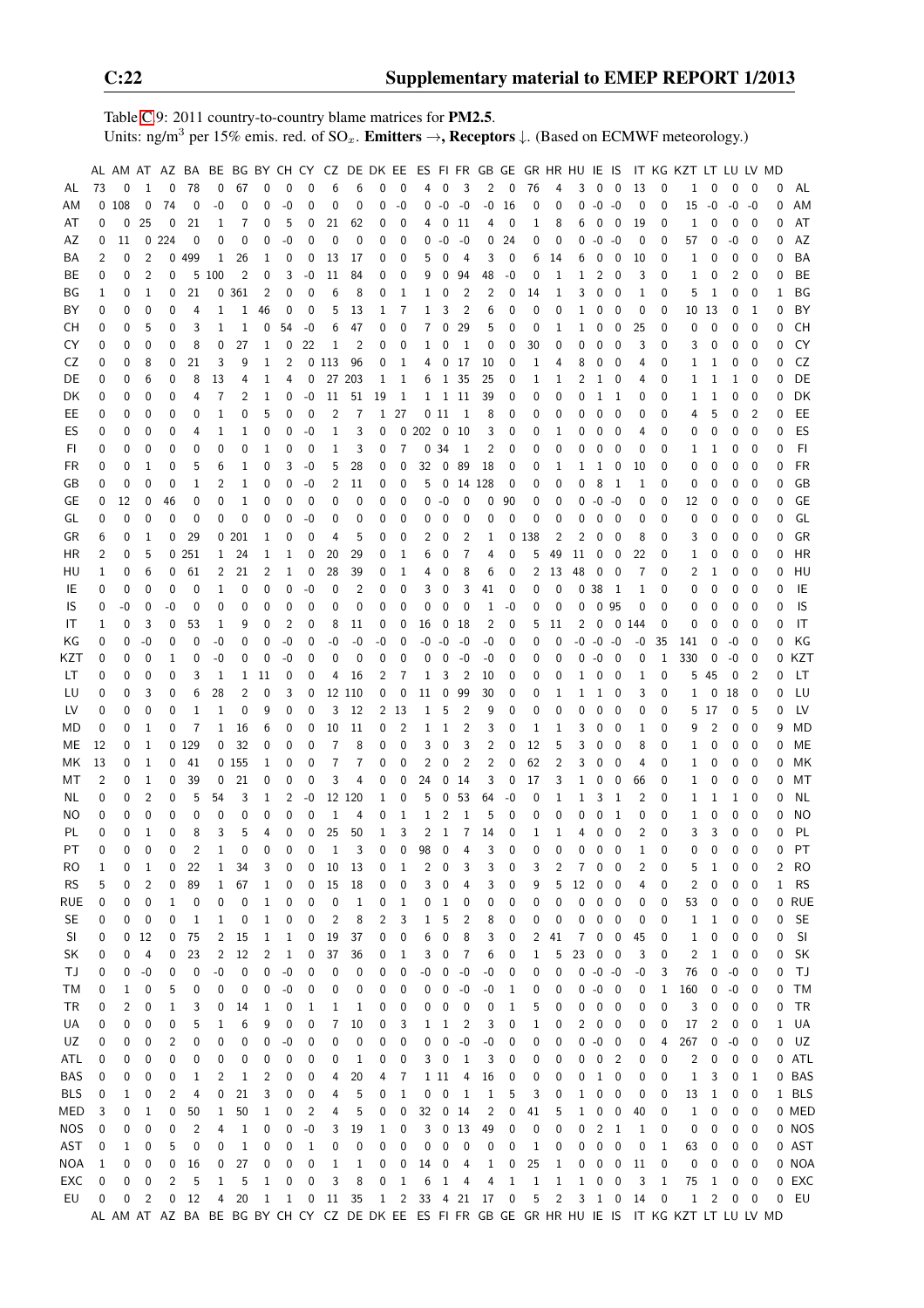Table [C.](#page-2-0)9 Cont.: 2011 country-to-country blame matrices for PM2.5. Units: ng/m<sup>3</sup> per 15% emis. red. of  $SO_x$ . **Emitters**  $\rightarrow$ **, Receptors**  $\downarrow$ . (Based on ECMWF meteorology.)

|            |              |       |          |                |          |                |                   |                |                | ME MK MT NL NO PL PT RO RS RUE SE SI SK TJ TM |                  |                         |                          |                          |                |              |                |                          |                |                |              | TR UA UZ ATL BAS BLS MED NOS AST NOA BIC DMS VOL EXC EU                                               |                |             |              |      |                |                |               |            |              |
|------------|--------------|-------|----------|----------------|----------|----------------|-------------------|----------------|----------------|-----------------------------------------------|------------------|-------------------------|--------------------------|--------------------------|----------------|--------------|----------------|--------------------------|----------------|----------------|--------------|-------------------------------------------------------------------------------------------------------|----------------|-------------|--------------|------|----------------|----------------|---------------|------------|--------------|
|            |              |       |          |                |          |                |                   |                |                |                                               |                  |                         |                          |                          |                |              |                |                          |                |                |              |                                                                                                       |                |             |              |      |                |                |               |            |              |
| AL         | 19           | 73    | 1        | 0              | 0        | 26             | $\mathbf 0$       |                | 29 180         | 4                                             | $\mathbf{0}$     | $\mathbf{0}$            | 6                        | $\mathbf{0}$             | 0              | 9            | 24             | 0                        | 0              | 0              | $\mathbf{1}$ | 60                                                                                                    | 1              | 0           | 2            | 11   | 2              | 17             | 710 243       |            | AL           |
| AM         | 0            | 0     | 0        | -0             | -0       | 1              | $-0$              | 1              | 0              | 6                                             | $-0$             | 0                       | 0                        | 0                        | 4              | 75           | 5              | 4                        | 0              | 0              | 1            | 1                                                                                                     | -0             | 51          | 0            | 9    | 0              | 14             | 311           | 3          | AM           |
| AT         | 0            | 1     | 0        | 1              | 0        | 34             | 0                 | 8              | 17             | 2                                             | 0                | 8                       | 6                        | 0                        | 0              | 1            | 10             | 0                        | 2              | 1              | 0            | 8                                                                                                     | 2              | 0           | 0            | 12   | 1              | 4              |               | 286 219    | AT           |
| AZ         | 0            | 0     | 0        | 0              | -0       | 2              | $-0$              | 1              | 0              | 31                                            | $-0$             | 0                       | 0                        | 0                        | 13             | 21           | 22             | 11                       | 0              | 0              | 1            | 0                                                                                                     | 0              | 42          | 0            | 6    | 0              | 7              | 418           | 4          | AZ           |
| ΒA         | 16           | 8     | 0        | 1              | 0        | 40             | 0                 |                | 23 115         | 3                                             | 0                | 1                       | -10                      | 0                        | 0              | 2            | 20             | 0                        | 1              | 1              | 1            | 18                                                                                                    | 2              | 0           | $\mathbf{1}$ | 11   | 1              | 6              |               | 852 170    | BA           |
| ВE         | 0            | 0     | 0        | 11             | 0        | 21             | 0                 | 2              | 2              | 1                                             | 0                | 0                       | 2                        | 0                        | 0              | 0            | 6              | 0                        | 20             | 1              | 0            | 3                                                                                                     | 45             |             | 0            | 15   |                | 3              |               | 415 394    | BE           |
|            |              |       |          |                |          |                |                   |                |                |                                               |                  |                         |                          |                          |                |              |                |                          |                |                |              |                                                                                                       |                | 0           |              |      | 8              |                |               |            |              |
| ΒG         | 1            | 10    | 0        | 0              | 0        | 33             | 0                 | 93             | 58             | 21                                            | 0                | 0                       | 5                        | 0                        | 0              | 26           | 96             | 0                        | 0              | 1              | 12           | 6                                                                                                     | 1              | 0           | 0            | 10   | 1              | 3              | 778 534       |            | ΒG           |
| ΒY         | 0            | 0     | 0        | $\,1\,$        | 0        | 81             | 0                 | 4              | 3              | 43                                            | 1                | 0                       | 3                        | 0                        | 0              | 0            | 55             | 0                        | 1              | 5              | 0            | 1                                                                                                     | 4              | 0           | 0            | 7    | 1              | 0              |               | 310 147    | BY           |
| CН         | 0            | 0     | 0        | 1              | 0        | $\overline{7}$ | 0                 | 2              | 2              | 0                                             | 0                | 1                       | $\mathbf{1}$             | 0                        | 0              | 0            | 3              | 0                        | 3              | 0              | 0            | 7                                                                                                     | 2              | 0           | 0            | 15   | 1              | 4              |               | 203 139    | CН           |
| CY         | 1            | 4     | 0        | 0              | 0        | 9              | 0                 | 12             | 10             | 9                                             | 0                | 0                       | $\mathbf{1}$             | 0                        |                | 0 1433       | 34             | 0                        | 0              | 0              | 8            | 160                                                                                                   | 0              | 12          | 5            | 13   | 13             |                | 29 1614 110   |            | CY           |
| CZ         | 0            | 1     | 0        | 2              | 0        | 84             | 0                 | 12             | 22             | 4                                             | 0                | 2                       | 14                       | 0                        | 0              | 1            | 21             | 0                        | 3              | 2              | 0            | 3                                                                                                     | 6              | 0           | 0            | 11   | 2              | $\overline{2}$ | 469 389       |            | CZ           |
|            |              |       |          |                |          |                |                   |                |                |                                               |                  |                         |                          |                          |                |              |                |                          |                |                |              |                                                                                                       |                |             |              |      |                |                |               | 425 388    |              |
| DE         | 0            | 1     | 0        | 8              | 0        | 43             | 0                 | 4              | 6              | 2                                             | 0                | $\mathbf{1}$            | 3                        | 0                        | 0              | 0            | 11             | 0                        | 8              | 6              | 0            | 3                                                                                                     | 24             | 0           | 0            | 12   | 4              | 2              |               |            | DE           |
| DK         | 0            | 1     | 0        | 6              | 2        | 34             | 0                 | 3              | 3              | 3                                             | 2                | 0                       | 1                        | 0                        | 0              | 0            | 7              | 0                        | 9              | 28             | 0            | 1                                                                                                     | 50             | 0           | 0            | 9    | 11             | 0              |               | 219 195    | DK           |
| EE         | 0            | 0     | 0        | 1              | 1        | 19             | 0                 | 1              | 0              | 30                                            | 4                | 0                       | 1                        | 0                        | 0              | 0            | 10             | 0                        | 2              | 17             | 0            | 0                                                                                                     | 6              | 0           | 0            | 5    | 3              | 0              |               | 143 92     | EE           |
| ES         | 0            | 0     | 0        | 0              | 0        | 3              | 9                 | $\mathbf{1}$   | $\overline{2}$ | 0                                             | 0                | 0                       | 1                        | 0                        | 0              | 0            | 1              | 0                        | 26             | 0              | 0            | 59                                                                                                    | 1              | 0           | 4            | 21   | 5              | 3              |               | 248 239    | ES           |
| FI.        | 0            | 0     | 0        | 0              | 1        | 7              | 0                 | 0              | 0              | 20                                            | 6                | 0                       | 0                        | 0                        | 0              | 0            | 3              | 0                        | $\overline{2}$ | 6              | 0            | 0                                                                                                     | $\overline{2}$ | 0           | 0            | 5    | 2              | 0              |               | 91 64      | FI.          |
| FR         | 0            | 0     | 0        | 2              | 0        | 9              | 1                 | 2              | 2              | 0                                             | 0                | 1                       | 1                        | 0                        | 0              | 0            | 4              | 0                        | 27             | 0              | 0            | 23                                                                                                    | 12             | 0           | 1            | 15   | 7              | 3              |               | 224 207    | FR           |
|            |              |       |          |                |          |                |                   |                |                |                                               |                  |                         |                          |                          |                |              |                |                          |                |                |              |                                                                                                       |                |             |              |      |                |                |               |            |              |
| GB         | 0            | 0     | 0        | 2              | 0        | 4              | 0                 | 1              | 1              | 0                                             | 0                | 0                       | 0                        | 0                        | 0              | 0            | 2              | 0                        | 37             | 1              | 0            | 2                                                                                                     | 18             | 0           | 0            | 10   | 12             | 1              | 186 181       |            | GB           |
| GE         | 0            | 0     | 0        | 0              | -0       | 2              | 0                 | $\mathbf{1}$   | 0              | 14                                            | 0                | 0                       | 0                        | 0                        | 3              | 48           | 15             | 3                        | 0              | 0              | 5            | 0                                                                                                     | 0              | 11          | 0            | 7    | 0              | 8              | 250           | 5          | GE           |
| GL         | 0            | 0     | 0        | 0              | 0        | 0              | 0                 | 0              | $\mathbf 0$    | 0                                             | 0                | 0                       | 0                        | 0                        | 0              | 0            | 0              | 0                        | 0              | 0              | 0            | 0                                                                                                     | 0              | 0           | 0            | 28   | 0              | 0              | 0             | 0          | GL           |
| GR         | 3            | 40    | 1        | 0              | 0        | 23             | 0                 | 45             | 51             | 12                                            | 0                | 0                       | 4                        | 0                        | 0              | 79           | 56             | 0                        | 0              | 0              | 7            | 87                                                                                                    | 1              | 0           | 2            | 10   | 3              | 15             |               | 720 438    | GR           |
| HR         | 5            | 6     | 0        | 1              | 0        | 53             | 0                 | 28             | 97             | 4                                             | 0                | 4                       | 12                       | 0                        | 0              | 2            | 26             | 0                        | 1              | 1              | 1            | 32                                                                                                    | 2              | 0           | 1            | 10   | 1              | 5              |               | 681 234    | HR           |
| HU         | 2            | 3     | 0        | 1              | 0        | 99             | 0                 | 67             | 74             | 8                                             | 0                | 3                       | 29                       | 0                        | 0              | 2            | 57             | 0                        | 2              | 1              | 1            | 7                                                                                                     | 3              | 0           | 1            | 11   | 1              | 3              |               | 600 374    | HU           |
|            |              |       |          |                |          |                |                   |                |                |                                               |                  |                         |                          |                          |                |              |                |                          |                |                |              |                                                                                                       |                |             |              |      |                |                |               |            |              |
| IE         | 0            | 0     | 0        | 0              | 0        | 2              | 0                 | 0              | 0              | 0                                             | 0                | 0                       | 0                        | 0                        | -0             | 0            | 1              | 0                        | 44             | 0              | 0            | 1                                                                                                     | 3              | 0           | 0            | 11   | 15             | 0              | 94            | 92         | IE           |
| IS         | 0            | 0     | 0        | 0              | 0        | 0              | 0                 | 0              | 0              | 0                                             | 0                | 0                       | 0                        | 0                        | 0              | 0            | 0              | 0                        | 4              | 0              | 0            | 0                                                                                                     | 0              | 0           | 0            | 7    | 6              | 0              | 99            | 3          | IS           |
| IT         | 2            | 4     | 1        | 0              | 0        | 21             | 0                 | 9              | 18             | 1                                             | 0                | 5                       | 4                        | -0                       | 0              | 2            | 8              | 0                        | 2              | 0              | 0            | 117                                                                                                   | 1              | 0           | 4            | 12   | 3              | 25             |               | 364 262    | IT           |
| ΚG         | 0            | 0     | 0        | -0             | -0       | 0              | -0                | 0              | 0              | 2                                             | $-0 - 0$         |                         |                          | $-0$ 10                  | 1              | 1            |                | 1 267                    | -0             | -0             | 0            | 0                                                                                                     | -0             | 15          | 0            | 11   | 0              | 18             | 459           | $-0$       | КG           |
| KZT        | 0            | 0     | 0        | 0              | 0        | 2              | $-0$              | 0              | 0              | 88                                            | 0                | 0                       | 0                        | 1                        | 3              |              | 1 17           | 28                       | 0              | 0              | 0            | 0                                                                                                     | 0              | 8           | 0            | 10   | 0              | 4              | 474           |            | 3 KZT        |
| LT         | 0            | 0     | 0        | 1              | 1        | 67             | 0                 | 2              | 2              | 27                                            | 2                | 0                       | 2                        | 0                        | 0              | 0            | 31             | 0                        | 2              | 11             | 0            | 0                                                                                                     | 7              | 0           | 0            | 6    | 3              | 0              |               | 252 172    | LT           |
|            |              |       |          |                |          |                |                   |                |                |                                               |                  |                         |                          |                          |                |              |                |                          |                |                |              |                                                                                                       |                |             |              |      |                |                |               |            |              |
| LU         | 0            | 0     | 0        | 5              | 0        | 20             | 0                 | $\overline{2}$ | $\overline{2}$ | 1                                             | 0                | 0                       | 3                        | 0                        | 0              | 0            | 7              | 0                        | 14             | 1              | 0            | 4                                                                                                     | 17             | 0           | 0            | 15   | 4              | 3              |               | 372 350    | LU           |
| LV         | 0            | 0     | 0        | 1              | 1        | 33             | 0                 | 1              | $\mathbf{1}$   | 27                                            | 3                | 0                       | 1                        | 0                        | 0              | 0            | 17             | 0                        | 2              | 12             | 0            | 0                                                                                                     | 7              | 0           | 0            | 5    | 3              | 0              |               | 171 110    | LV           |
| MD         | 0            | 1     | 0        | 0              | 0        | 74             | 0                 | 54             | 9              | 42                                            | 0                | 0                       | 6                        | 0                        | 0              | 8            | 209            | 1                        | 1              | 1              | 6            | 1                                                                                                     | $\overline{2}$ | 0           | 0            | 9    | 1              | 1              |               | 494 190    | MD           |
| МE         | 84           | 18    | 0        | 0              | 0        | 27             | 0                 |                | 22 160         | 3                                             | 0                | 0                       | 6                        | 0                        | 0              | 3            | 15             | 0                        | 1              | 0              | 1            | 26                                                                                                    | 1              | 0           | $\mathbf{1}$ | 10   | 1              | 11             |               | 566 136    | МE           |
| МK         |              | 5 104 | 0        | 0              | 0        | 27             | 0                 |                | 39 152         | 6                                             | 0                | 0                       | 6                        | 0                        | 0              | 10           | 31             | 0                        | 0              | 0              | 2            | 14                                                                                                    | 1              | 0           | 1            | 11   | 1              | 8              |               | 684 319    | МK           |
| МT         | 3            | 6     | 32       | 0              | 0        | 10             | 0                 |                | 11 22          | 2                                             | 0                | 1                       | 2                        | 0                        | 0              | 12           | 9              | 0                        | 3              | 0              | 1            | 432                                                                                                   | 1              | 0           | 18           | 12   | 13             | 51             |               | 308 210    | МT           |
|            |              |       |          |                |          |                |                   |                |                |                                               |                  |                         |                          |                          |                |              |                |                          |                |                |              |                                                                                                       |                |             |              |      |                |                |               |            |              |
| ΝL         | 0            | 1     | 0        | 29             | 0        | 33             | 0                 | 2              | 3              | 1                                             | 0                | 0                       | 2                        | 0                        | 0              | 0            | 8              | 0                        | 18             | 2              | 0            | 2                                                                                                     | 87             | 0           | 0            | 13   | 10             | 2              |               | 411 389    | NL           |
| NO         | 0            | 0     | 0        | 0              | 7        | 5              | 0                 | 0              | $\mathbf 0$    | 3                                             | 2                | $\mathbf{0}$            | 0                        | 0                        | 0              | 0            | 1              | 0                        | 5              | 1              | 0            | 0                                                                                                     | 5              | 0           | 0            | 6    | 4              | 0              | 38            | 24         | NO.          |
| PL         | 0            | 1     | 0        | 3              |          | 0.228          | 0                 | 13             | 8              | 11                                            | 1                | 1                       | 9                        | 0                        | $\mathbf{0}$   | 0            | 44             | 0                        | 3              | $\overline{7}$ | 0            | $\overline{2}$                                                                                        | 9              | 0           | 0            | 8    | $\overline{2}$ | 1              | 460 377       |            | PL           |
| <b>PT</b>  | 0            | 0     | $\Omega$ | $\Omega$       | $\Omega$ | $\overline{2}$ | 45                | 1              | $\mathbf{1}$   | 0                                             | $\mathbf 0$      | $\mathbf 0$             | $\mathbf{0}$             | $\mathbf{0}$             | $\Omega$       | 0            | 1              | 0                        | 78             | 0              | 0            | 16                                                                                                    | $\mathbf{1}$   | 0           | 3            | 21   | $\overline{7}$ |                | 2 164 160     |            | PT           |
| RO         | 1            | 3     | 0        | 0              | 0        | 59             |                   | 0 191 32       |                | 21                                            | 0                | $\overline{\mathbf{0}}$ | - 9                      | 0                        | 0              |              | 6 114          | 0                        | 1              | 1              | 5            | $\overline{c}$                                                                                        | $\mathbf{1}$   | 0           | 0            | 10   | 1              | 2              |               | 553 340    | RO           |
|            | 11           |       |          |                |          |                |                   |                | 81 277         |                                               |                  |                         | 1 14                     |                          |                |              |                |                          |                |                |              |                                                                                                       |                |             |              |      |                | 5              | 754 289       |            | <b>RS</b>    |
| <b>RS</b>  |              | 17    | 0        | 1              | 0        | 53             | 0                 |                |                | 8                                             | $\boldsymbol{0}$ |                         |                          | 0                        | 0              | 3            | 46             | 0                        | 1              | 1              | 2            | 8                                                                                                     | 2              | 0           |              | 1 11 | 1              |                |               |            |              |
| <b>RUE</b> | 0            | 0     | 0        | 0              | 0        | 4              | 0                 | $\pmb{0}$      | 0              | 107                                           | 0                | $\pmb{0}$               | 0                        | 0                        | 0              |              | $1\quad 14$    | 1                        | 0              | 0              | 0            | 0                                                                                                     | 0              | $\mathbf 1$ | 0            | 9    | 0              | $\mathbf{1}$   | 189           |            | 9 RUE        |
| <b>SE</b>  | 0            | 0     | 0        | 1              | 4        | 14             | 0                 | $\mathbf{1}$   | $\overline{1}$ |                                               | 5 11 0           |                         | $\overline{\phantom{0}}$ | 0                        | 0              | 0            | 3              | 0                        | 4              | 9              | 0            | 0                                                                                                     | 9              | 0           | 0            | 5    | 3              | 0              |               | 75 60 SE   |              |
| SI         | 1            | 3     | 0        | 1              | 0        | 43             | 0                 | 16             | 40             |                                               | 3 0 36           |                         | 8                        | 0                        | 0              |              | 1 15           | 0                        | 1              | 1              | 0            | 29                                                                                                    | 2              | 0           | $\mathbf{1}$ | 10   | 1              | 4              |               | 444 261    | - SI         |
| SK         | 1            | 2     | 0        | 1              | 0        | 130            | $\boldsymbol{0}$  | 36             | 29             | 7                                             |                  |                         | $0 \t2 \t51 \t0$         |                          | 0              | $\mathbf{1}$ | 49             | 0                        | $\overline{c}$ | 1              | 1            | 4                                                                                                     | 3              | 0           | 0            | 9    | $\mathbf{1}$   | 2              |               | 478 356    | -SK          |
| ТJ         | 0            | 0     | 0        | 0              | -0       | 0              | $\textnormal{-}0$ | 0              | 0              | 3                                             |                  | $0 - 0$                 |                          | $0\quad 40$              | 7              | 1            |                | 1 203                    | $-0$           | 0              | 0            | 0                                                                                                     | 0              | 15          | 0            | 15   | 0              | 25             | 335           | 0          | TJ           |
|            |              |       |          |                |          |                |                   |                |                |                                               |                  |                         |                          |                          |                | 5            |                | 14 103                   |                |                | 0            |                                                                                                       | 0              |             |              |      |                |                |               |            |              |
| ТM         | 0            | 0     | 0        | 0              | 0        | $\mathbf{1}$   | 0                 | 0              | 0              | 30                                            | 0                | $\overline{\mathbf{0}}$ | $\mathbf 0$              | $\overline{3}$           | 45             |              |                |                          | 0              | 0              |              | 0                                                                                                     |                | 27          | 0            | 12   | 0              | 12             | 369           |            | 2 TM         |
| TR         | 0            | 1     | 0        | 0              | 0        | 8              | 0                 | 9              | 4              | 12                                            | 0                | $\overline{\mathbf{0}}$ |                          | 1 0                      | 0              | 584          | 42             | $\overline{\phantom{0}}$ | 0              | 0              | 9            | 16                                                                                                    | 0              | 15          |              | 1 12 | 2              | 21             | 701 43 TR     |            |              |
| UA         | 0            | 1     | 0        | 0              | 0        | 66             | 0                 | 16             | 5              | 68                                            | 0                | $\boldsymbol{0}$        | 4                        | 0                        | 0              |              | 10 255         | 1                        | 1              | 2              | 5            | 1                                                                                                     | 2              | 0           | 0            | 8    | 1              | 1              |               | 499 126 UA |              |
| UZ         | 0            | 0     | 0        | 0              | 0        | 1              | $-0$              | 0              | 0              | 38                                            | 0                | 0                       |                          | 0 <sub>10</sub>          | 13             |              | 4 14 275       |                          | -0             | 0              | 0            | 0                                                                                                     | 0              | 12          | 0            | - 12 | 0              | 15             | 631           |            | $2 \quad UZ$ |
| ATL        | 0            | 0     | 0        | 0              | 0        | 1              | 0                 | 0              | 0              | 5                                             | 0                | $\overline{\mathbf{0}}$ | 0                        | $\overline{\phantom{0}}$ | 0              | 0            | 0              | 0                        | 15             | 0              | 0            | 0                                                                                                     | 1              | 0           | 0            | 16   | 12             | 0              |               | 22 11 ATL  |              |
| BAS        | 0            | 0     | 0        | 2              | 2        | 31             | 0                 | 3              | $\mathbf{1}$   | 13                                            | 8                | $\overline{\mathbf{0}}$ | $\mathbf{1}$             | 0                        | 0              | 0            | 9              | 0                        | 4              | 28             | 0            | 0                                                                                                     | 15             | 0           | 0            | 6    | 5              | 0              |               |            | 150 120 BAS  |
|            |              |       |          |                |          |                |                   |                |                |                                               |                  |                         |                          |                          |                |              |                |                          |                |                |              |                                                                                                       |                |             |              |      |                |                |               |            |              |
| <b>BLS</b> | 0            | 1     | 0        | 0              | 0        | 31             | 0                 | 27             | $\overline{7}$ | 67                                            | 0                | $\pmb{0}$               | $\overline{2}$           | $\boldsymbol{0}$         | $\mathbf{1}$   | 113 223      |                | 1                        | 0              | 1              | 49           | 5                                                                                                     | $\mathbf{1}$   | 1           | 0            | 8    | 6              | 3              |               |            | 544 101 BLS  |
| MED        | 4            | 8     | 3        | 0              | 0        | 16             | $\mathbf{1}$      | 19             | 27             | 7                                             | 0 <sub>1</sub>   |                         | $\mathbf{3}$             | $\overline{\phantom{0}}$ | 0              | 288          | 31             | 0                        | 3              | 0              | 5            | 339                                                                                                   | $\mathbf{1}$   | 3           | 15           | 14   | 13             | 37             |               |            | 661 237 MED  |
| <b>NOS</b> | 0            | 0     | 0        | 3              | 1        | 11             | $\boldsymbol{0}$  | $\mathbf{1}$   | $\overline{1}$ | $\mathbf{1}$                                  | $1\quad 0$       |                         |                          | $1 \quad 0$              | 0              | 0            | $\overline{c}$ | 0                        | 19             | $\overline{c}$ | 0            | $\mathbf{1}$                                                                                          | 31             | 0           | $\pmb{0}$    | 9    | 15             |                | 1 123 113 NOS |            |              |
| AST        | 0            | 0     | 0        | 0              | 0        | $\mathbf{1}$   | 0                 | $\mathbf{1}$   | 0              | 14                                            | 0                | $\overline{\mathbf{0}}$ | 0                        | $\overline{1}$           | 7              | 56           | 10             | 22                       | 0              | 0              | 0            | $\overline{7}$                                                                                        | 0              | 102         |              | 1 19 | 1              | 15             |               |            | 187 7 AST    |
| NOA        | 1            | 5     | 1        | 0              | 0        | 5              | 0                 | 9              | 11             | $\overline{\mathbf{c}}$                       | $\pmb{0}$        | $\pmb{0}$               |                          | $1 - 0$                  | 0              | 79           | 10             | 0                        | $\mathbf{1}$   | 0              | 1            | 105                                                                                                   | 0              | $\,1\,$     | 35           | 24   | 5              | 35             |               |            | 228 102 NOA  |
| EXC        | 0            |       | 0        |                | 0        | 13             | 0                 | 5              | $\overline{4}$ |                                               | 67 1 0 1 1       |                         |                          |                          | $\overline{2}$ |              | 23 22 15       |                          | 3              |                | $\mathbf 1$  | 5                                                                                                     | 2              | 3           | 0            | 11   |                | 3              |               |            | 281 60 EXC   |
|            |              | 1     |          | 0              |          |                |                   |                |                |                                               |                  |                         |                          |                          |                |              |                |                          |                | 1              |              |                                                                                                       |                |             |              |      | 1              |                |               |            |              |
| EU         | $\mathbf{1}$ | 2     | 0        | $\overline{2}$ |          | 1 39 2 19 11   |                   |                |                |                                               | $7$ 2 1 4 0      |                         |                          |                          | $\pmb{0}$      |              | 6 20           | 0                        | 13             | 3              | $\mathbf{1}$ | 23                                                                                                    | 9              | 0           |              | 1 11 | 4              | 4              |               | 309 243 EU |              |
|            |              |       |          |                |          |                |                   |                |                |                                               |                  |                         |                          |                          |                |              |                |                          |                |                |              | ME MK MT NL NO PL PT RO RS RUE SE SI SK TJ TM TR UA UZ ATL BAS BLS MED NOS AST NOA BIC DMS VOL EXC EU |                |             |              |      |                |                |               |            |              |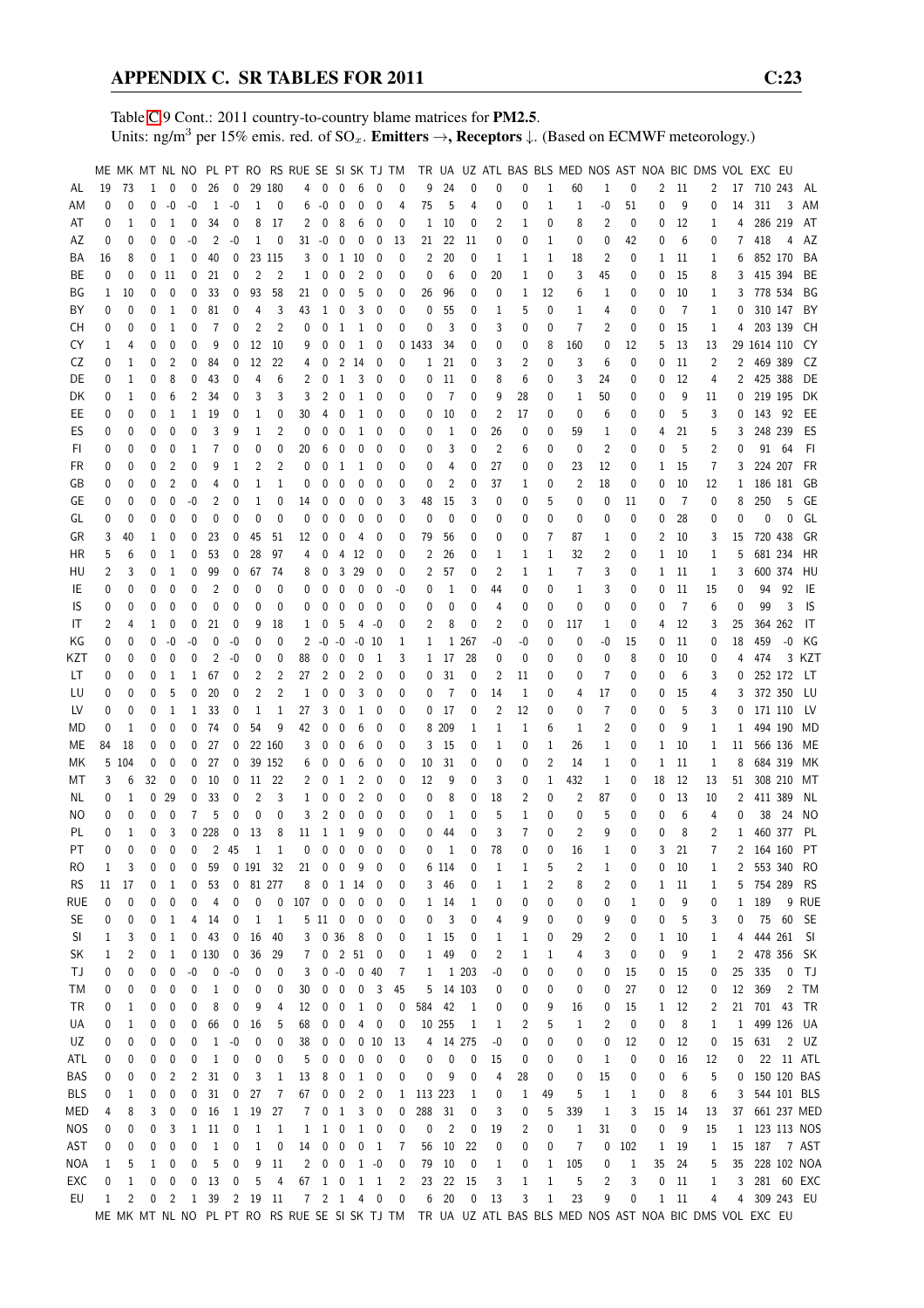Table [C.](#page-2-0)10: 2011 country-to-country blame matrices for PM2.5. Units: ng/m<sup>3</sup> per 15% emis. red. of NO<sub>x</sub>. **Emitters**  $\rightarrow$ **, Receptors**  $\downarrow$ . (Based on ECMWF meteorology.)

|            |                |              |                  |              |                |                |                |              |              |             |                   |              |                |                 |                |                          | AL AM AT AZ BA BE BG BY CH CY CZ DE DK EE ES FI FR GB GE GR HR HU IE IS |                |    |              |          |              |                     |                         |                |          | IT KG KZT LT                                                                                  |                | LU LV MD    |                  |      |            |
|------------|----------------|--------------|------------------|--------------|----------------|----------------|----------------|--------------|--------------|-------------|-------------------|--------------|----------------|-----------------|----------------|--------------------------|-------------------------------------------------------------------------|----------------|----|--------------|----------|--------------|---------------------|-------------------------|----------------|----------|-----------------------------------------------------------------------------------------------|----------------|-------------|------------------|------|------------|
| AL         | 34             | 0            | 1                | $\mathbf 0$  | 5              | $\mathbf 0$    | 6              | 0            | $\mathbf 0$  | 0           | $\mathbf{1}$      | 2            | 0              | 0               |                | $1\quad 0$               | $\mathbf{1}$                                                            | $\mathbf{1}$   | 0  | 13           | 3        | 3            | $\mathbf 0$         | $\overline{\mathbf{0}}$ | 8              | 0        | 0                                                                                             | 0              | $\mathbf 0$ | $\mathbf 0$      | 0    | AL         |
| ΑM         | 0              | 36           | 0                | 40           | 0              | 0              | 0              | 0            | 0            | 0           | 0                 | 1            | 0              | 0               | 0              | $\mathbf 0$              | 0                                                                       | 0              | 13 | 0            | 0        | 0            | 0                   | $\mathbf 0$             | 0              | 0        | 0                                                                                             | 0              | 0           | $\mathbf{0}$     | 0    | AM         |
| AT         | 0              | 0            | 46               | 0            | 1              | 1              | 0              | 0            | 11           | 0           | 10                | 52           | 0              | 0               | 1              | $\mathbf 0$              | 14                                                                      | 2              | 0  | 0            | 5        | 8            | 0                   | $\pmb{0}$               | 42             | 0        | 0                                                                                             | 0              | 1           | 0                | 0    | AT         |
| AZ         | 0              | 7            |                  | 0104         | 0              | 0              | 0              | 0            | 0            | 0           | 0                 | 1            | 0              | 0               | 0              | 0                        | 0                                                                       | 1              | 33 | 0            | 0        | 0            | 0                   | 0                       | 0              | 0        | 3                                                                                             | 0              | 0           | 0                | 0    | AZ         |
| ΒA         | 1              | 0            | 4                | 0            | 47             | 0              | 2              | 0            | 0            | 0           | 3                 | 5            | 0              | 0               | 1              | 0                        | 2                                                                       | 1              | 0  | 1            | 13       | 8            | 0                   | - 0                     | 8              | 0        | 0                                                                                             | 0              | 0           | 0                | 0    | <b>BA</b>  |
| ВE         | 0              | 0            | 4                | 0            | 0              | $-10$          | 0              |              | 6            | 0           | 4                 |              | 1              | 0               | 5              | 0                        | 93                                                                      | 25             |    | 0            | 0        | 0            | 2                   | 0                       | 7              | 0        |                                                                                               | 0              | 3           | 0                | 0    | BE         |
|            |                |              |                  |              |                |                |                | 0            |              |             |                   | 60           |                |                 |                |                          |                                                                         |                | 0  |              |          |              |                     |                         |                |          | 0                                                                                             |                |             |                  |      |            |
| BG         | 0              | 0            | 1                | 0            | 1              | 0              | 40             | 1            | 0            | 0           | 1                 | 1            | 0              | 0               | 0              | $-0$                     | 0                                                                       | 0              | 0  | 4            | 0        | 2            | 0                   | 0                       | 1              | 0        | 0                                                                                             | 0              | 0           | 0                | 1    | BG         |
| BY         | 0              | 0            | 1                | 0            | 0              | 1              | 0              | 25           | 0            | 0           | 1                 | 9            | 2              | 1               | 0              | 1                        | 2                                                                       | 5              | 0  | 0            | 0        | $\mathbf{1}$ | 0                   | - 0                     | 1              | 0        | 0                                                                                             | 5              | 0           | $\overline{2}$   | 1    | BY         |
| CН         | 0              | 0            | 18               | 0            | 0              | 2              | 0              | 0            | 107          | 0           | 3                 | 72           | 0              | 0               | 3              | 0                        | 54                                                                      | 4              | 0  | 0            | 0        | $\mathbf{1}$ | 0                   | 0                       | 96             | 0        | 0                                                                                             | 0              | 1           | $\mathbf{0}$     | 0    | <b>CH</b>  |
| CY         | 0              | 0            | $\mathbf 0$      | 0            | 0              | 0              | 1              | -0           | 0            | 14          | 0                 | 1            | 0              | 0               | 0              | 0                        | 0                                                                       | 0              | 0  | 7            | 0        | 0            | 0                   | - 0                     | 1              | 0        | 0                                                                                             | 0              | 0           | 0                | 0    | CY         |
| CZ         | 0              | $\mathbf{0}$ | 22               | 0            | 1              | 2              | 1              | -0           | 2            | 0           | 19                | 51           | 0              | 0               | 1              | 0                        | 14                                                                      | 4              | 0  | 0            | 3        | 13           | 0                   | - 0                     | 6              | 0        | 0                                                                                             | 0              | 1           | 0                | 0    | CZ         |
| DE         | 0              |              | 0, 14            | 0            | 0              | 8              | 0              | 0            | 8            | 0           | 9                 | 78           | 2              | 0               | 3              | 0                        | 36                                                                      | 13             | 0  | 0            | 0        | $\mathbf{1}$ | $1\quad0$           |                         | 9              | 0        | 0                                                                                             | 0              | 2           | 0                | 0    | DE         |
| DK         | 0              | 0            | 1                | 0            | 0              | 8              | 0              | 0            | 0            | 0           | 3                 | 49           | 5              | 0               |                | $1\quad1$                | 13                                                                      | 25             | 0  | 0            | 0        | 1            | $1\quad0$           |                         | 1              | 0        | 0                                                                                             | 1              | 1           | 0                | 0    | DK         |
| EE.        | 0              | 0            | 0                | 0            | 0              | 1              | 0              | 5            | 0            | 0           | 0                 | 4            | 1              | 5               | 0              | $\overline{2}$           | 1                                                                       | 3              | 0  | 0            | 0        | 0            | 0                   | - 0                     | 0              | 0        | 0                                                                                             | 2              | 0           | 3                | 0    | EE         |
| ES         | 0              | 0            | 0                | 0            | 0              | 1              | 0              | 0            | 0            | 0           | 0                 | 2            | 0              | 0               | $65 - 0$       |                          | 9                                                                       | 1              | 0  | 0            | 0        | 0            | 0                   | 0                       | 3              | 0        | -0                                                                                            | 0              | 0           | $\mathbf 0$      | 0    | ES         |
| FI         | 0              | 0            | 0                | 0            | 0              | 0              | 0              | 1            | 0            | 0           | 0                 | 2            | 0              | 0               | 0              | $\overline{7}$           | 0                                                                       | 1              | 0  | $\mathbf 0$  | 0        | 0            | 0                   | 0                       | 0              | 0        | 0                                                                                             | 0              | 0           | 0                | 0    | F1         |
| FR         | 0              | 0            | 4                | 0            | 0              | 7              | 0              | 0            | 9            | 0           | 2                 | 35           | 0              | 0               |                |                          | 11 0 110                                                                | 12             | 0  | 0            | 0        | 0            | 1                   | 0                       | 17             | 0        | 0                                                                                             | 0              | 2           | 0                | 0    | <b>FR</b>  |
| GB         | 0              | 0            | 0                | 0            | 0              | 3              | 0              | 0            | 1            | 0           | 1                 | 10           | 1              | 0               | 3              | 0                        | 30                                                                      | 37             | 0  | 0            | 0        | 0            | 5                   | 0                       | $\overline{c}$ | 0        | 0                                                                                             | 0              | 1           | 0                | 0    | GB         |
| GE         | 0              | 8            | 0                | 19           | 0              | 0              | 0              | 0            | 0            | 0           | 0                 | 1            | 0              | 0               | 0              | 0                        | 0                                                                       | 0              | 54 | 0            | 0        | 0            | 0                   | 0                       | 0              | 0        | 0                                                                                             | 0              | 0           | 0                | 0    | GE         |
| GL         | -0             | -0           | 0                | -0           | $-0$           | 0              | -0             | 0            | 0            | $-0$        | 0                 | 0            | 0              | 0               | 0              | -0                       | 0                                                                       | 0              | -0 | -0           | -0       | 0            | 0                   | - 0                     | 0              | 0        | 0                                                                                             | 0              | 0           | 0                | $-0$ | GL         |
| GR         | $\overline{c}$ | 0            | 0                | 0            | 1              | 0              | 26             | 0            | 0            | 0           | 0                 | 0            | 0              | 0               | 1              | 0                        | 0                                                                       | 0              | 0  | 38           | 0        | 1            | 0                   | 0                       | 4              | 0        | 0                                                                                             | 0              | 0           | 0                | 1    | GR         |
| HR         | 0              | 0            | 12               | 0            | 24             | 1              | 3              | 0            | 1            | 0           | 6                 | 13           | 0              | 0               | 1              | 0                        | 4                                                                       | 2              | 0  | 1            | 28       | 17           | $\mathbf 0$         | $\mathbf 0$             | 27             | 0        | 0                                                                                             | 0              | 0           | 0                | 0    | <b>HR</b>  |
| HU         | 0              | 0            | 16               | 0            | 6              | 1              | 4              | 1            | 2            | 0           | 10                | 21           | 0              | 0               | 1              | 0                        | 7                                                                       | 3              | 0  | 1            | 13       | 45           | 0                   | 0                       | 14             | 0        | 0                                                                                             | 0              | 0           | 0                | 0    | HU         |
| IE         | 0              | 0            | $\mathbf 0$      | 0            | 0              | 3              | 0              | 0            | 0            | 0           | 0                 | 4            | 0              | 0               | 1              | 0                        | 10                                                                      | 57             | 0  | 0            | 0        |              | 0 <sub>18</sub>     | $\overline{\mathbf{0}}$ | 1              | 0        | 0                                                                                             | 0              | 0           | $\mathbf 0$      | 0    | IE         |
| IS         | 0              | 0            | 0                | 0            | 0              | 0              | 0              | -0           | 0            | 0           | $-0$              | 0            | 0              | -0              | 0              | 0                        | 0                                                                       | 1              | 0  | 0            | 0        | $-0$         | 0                   | 3                       | 0              | 0        | 0                                                                                             | -0             | 0           | -0               | 0    | IS         |
| IT         | 0              | 0            | 11               | 0            | 2              | 1              | 0              | 0            | 3            | 0           | 3                 | 10           | 0              | 0               | 3              | $\mathbf 0$              | 9                                                                       | 1              | 0  | 1            | 6        | 2            | 0                   | 0                       | 200            | 0        | 0                                                                                             | 0              | 0           | 0                | 0    | IT         |
| ΚG         | 0              | 0            | 0                | 0            | 0              | 0              | 0              | 0            | 0            | 0           | 0                 | 0            | 0              | 0               | 0              | 0                        | 0                                                                       | 0              | 0  | 0            | 0        | 0            | 0                   | 0                       | 0              | 16       | 7                                                                                             | 0              | 0           | 0                | 0    | KG         |
| KZT        | 0              | 0            | 0                | 0            | 0              | 0              | 0              | 0            | 0            | 0           | 0                 | 1            | 0              | 0               | 0              | 0                        | 0                                                                       | 1              | 0  | 0            | 0        | 0            | 0                   | - 0                     | 0              | 1        | 32                                                                                            | 0              | 0           | 0                | 0    | <b>KZT</b> |
| LТ         | -0             | 0            | 1                | 0            | 0              | 2              | 0              | 12           | 0            | 0           | 1                 | 11           | 3              | 1               | 0              | 1                        | 3                                                                       | 6              | 0  | 0            | 0        | 1            | 0                   | 0                       | 2              | 0        | 0                                                                                             | 9              | 0           | 3                | 1    | LТ         |
| LU         | 0              | 0            | $\overline{7}$   | 0            | 0              | 14             | 0              | $-0$         | 5            | 0           | 6                 | 68           | 1              | 0               | $\overline{7}$ | $\mathbf 0$              | 81                                                                      | 15             | 0  | 0            | 0        | 0            | 1                   | 0                       | $\overline{7}$ | 0        | 0                                                                                             | 0              | $-18$       | 0                | 0    | LU         |
| LV         | -0             | 0            | 0                | 0            | 0              | 1              | 0              | 8            | 0            | 0           | 1                 | 7            | 2              | 1               | 0              | $\mathbf{1}$             | 1                                                                       | 4              | 0  | 0            | 0        | 0            | 0                   | 0                       | 1              | 0        | 0                                                                                             | 5              | 0           | 5                | 0    | LV         |
| MD         | 0              | 0            | 1                | 0            | 0              | 0              | 2              | 3            | 0            | 0           | $\overline{c}$    | 4            | 0              | 0               | 0              | 0                        | 2                                                                       | 2              | 0  | 0            | 0        | 2            | 0                   | - 0                     | 1              | 0        | 0                                                                                             | 0              | 0           | $\mathbf 0$      | 13   | MD         |
|            |                |              |                  |              |                |                |                |              |              |             |                   |              |                |                 |                |                          |                                                                         |                |    |              |          |              |                     |                         |                |          |                                                                                               |                |             |                  |      |            |
| MЕ         | 5              | 0            | 1                | 0            | 13             | 0              | 3              | 0            | 0            | 0           | 1                 | 1            | 0              | 0               |                | $1 - 0$                  | 1                                                                       | 1              | 0  | 3            | 4        | 3            | 0                   | 0                       | 5              | 0        | 0                                                                                             | 0              | 0           | 0                | 0    | MЕ         |
| МK         | 6              | 0            | 1                | 0            | $\overline{c}$ | 0              | 18             | 0            | 0            | 0           | $\mathbf{1}$      | 2            | 0              | 0               | $\mathbf{1}$   | 0                        | 1                                                                       | 1              | 0  | 10           | 1        | 4            | 0                   | 0                       | 3              | 0        | 0                                                                                             | 0              | 0           | 0                | 0    | MK         |
| МT         | 0              | 0            | 1                | 0            | 1              | 0              | 1              | 0            | 0            | 0           | 0                 | 1            | 0              | 0               |                | $3 - 0$                  | 6                                                                       | 1              | 0  | 3            | 1        | 0            | 0                   | 0                       | 24             | 0        | 0                                                                                             | 0              | 0           | 0                | 0    | MT         |
| ΝL         | 0              | 0            | 3                | 0            | 0              | 15             | 0              | 0            | 1            | 0           | 4                 | 61           | 2              | 0               | 4              | 0                        | 58                                                                      | 37             | 0  | 0            | 0        | 0            | 3                   | 0                       | 4              | 0        | 0                                                                                             | 0              | 3           | 0                | 0    | ΝL         |
| NO         | 0              | 0            | 0                | 0            | 0              | 0              | 0              | 0            | 0            | 0           | 0                 | 3            | 1              | 0               | 0              | 0                        | 1                                                                       | 2              | 0  | 0            | 0        | 0            | 0                   | 0                       | 0              | 0        | 0                                                                                             | 0              | 0           | 0                | 0    | <b>NO</b>  |
| PL         | 0              | 0            | 3                | $\mathbf 0$  | 0              | $\overline{2}$ | 0              | 4            | $\mathbf{1}$ | 0           | 6                 | 25           | $\overline{2}$ | 0               | $\mathbf{1}$   | $\mathbf{1}$             | 5                                                                       | 6              | 0  | $\mathbf 0$  | 1        | 4            | 0                   | $\overline{0}$          | 3              | 0        | 0                                                                                             | $\overline{2}$ | 0           | 1                | 0    | PL         |
| PT         | $\Omega$       | $\Omega$     | $\mathbf{0}$     | 0            | $\Omega$       | $\Omega$       | $-0$           | 0            | 0            | $\mathbf 0$ | $\mathbf 0$       | $\mathbf{1}$ |                | $0 - 0$ 34 $-0$ |                |                          | $\overline{2}$                                                          | $\mathbf{1}$   | 0  | $\mathbf 0$  | $\Omega$ | $\mathbf 0$  | $0\quad 0$          |                         | 1              | $\Omega$ | $-0$                                                                                          | $\Omega$       | 0           | $-0$             | 0    | PT         |
| RO         | 0              | 0            | 3                | 0            | 1              | 0              | 6              | 1            | $\mathbf{1}$ | 0           | 3                 | 6            | 0              | 0               | 0              | 0                        | 2                                                                       | 1              | 0  | $\mathbf{1}$ | 1        | 8            | 0                   | 0                       | 2              | 0        | 0                                                                                             | 0              | 0           | 0                | 3    | <b>RO</b>  |
| <b>RS</b>  | 2              | 0            | 6                | 0            | 8              | 1              | 13             | 1            | 1            | 0           | 6                 | 12           | 0              | 0               | 1              | 0                        | 4                                                                       | $\overline{c}$ | 0  | 6            | 5        | 19           | 0                   | 0                       | 4              | 0        | 0                                                                                             | 0              | 0           | 0                | 1    | <b>RS</b>  |
| <b>RUE</b> | 0              | 0            | 0                | 0            | 0              | 0              | 0              | 1            | 0            | 0           | 0                 | $\mathbf{1}$ | 0              | 0               | $\mathbf{0}$   | $\mathbf 0$              | 0                                                                       | $\mathbf{1}$   | 0  | 0            | 0        | 0            | $0\quad 0$          |                         | 0              | 0        | 3                                                                                             | 0              | 0           | 0                |      | 0 RUE      |
| SE.        | 0              | 0            | $\mathbf 0$      | 0            | 0              | 1              | 0              | 0            | 0            | 0           | 0                 | 5            | 1              | 0               |                | 0 <sub>1</sub>           | 1                                                                       | 3              | 0  | 0            | 0        | 0            | $0\quad 0$          |                         | 0              | 0        | 0                                                                                             | 0              | 0           | 0                | 0    | <b>SE</b>  |
| SI         | 0              | $\mathbf{0}$ | 32               | 0            | 5              | 1              | 1              | 0            | 2            | 0           | 7 <sup>1</sup>    | 21           | 0              | 0               |                | $1\quad$ 0               | 5                                                                       | 2              | 0  | 1            |          | 31 12        | $0\quad 0$          |                         | 81             | 0        | 0                                                                                             | 0              | 0           | 0                | 0    | SI         |
| SK         | 0              | 0            | 7                | 0            | $\overline{c}$ | 0              | $\overline{c}$ | 0            | 1            | 0           | 9                 | 13           | $-0$           | 0               |                | $1\quad 0$               | 5                                                                       | 2              | 0  | 0            | 4        | 27           | $0\quad 0$          |                         | 5              | 0        | 0                                                                                             | 0              | 0           | 0                | 0    | SK         |
| TJ         | 0              | 0            | $\mathbf 0$      | 0            | $-0$           | 0              | 0              | $-0$         | 0            | 0           | 0                 | 0            | 0              | $-0$            |                | $0 - 0$                  | 0                                                                       | 0              | 0  | 0            | $-0$     | 0            | $0\quad 0$          |                         | 0              | 1        | 4                                                                                             | $-0$           | 0           | $-0$             | 0    | TJ         |
| ТM         | 0              | 0            | $\boldsymbol{0}$ | 1            | 0              | 0              | 0              | 0            | 0            | 0           | 0                 | 1            | 0              | 0               | 0              | $\overline{\phantom{0}}$ | 0                                                                       | 1              | 0  | 0            | 0        | 0            | $0\quad 0$          |                         | 0              | 0        | 14                                                                                            | 0              | 0           | 0                | 0    | TM         |
| TR         | 0              | $\mathbf{1}$ | 0                | 1            | 0              | 0              | 1              | 0            | 0            | 0           | 0                 | 1            | 0              | 0               | 0              | $\overline{\mathbf{0}}$  | 0                                                                       | 1              | 1  | 1            | 0        | 0            | $0\quad 0$          |                         | 1              | 0        | 0                                                                                             | 0              | 0           | $\boldsymbol{0}$ | 0    | <b>TR</b>  |
| UA         | 0              | 0            | 0                | 0            | 0              | 0              | 0              | 4            | 0            | 0           | $-0$              | -0           | 0              | 0               | 0              | 0                        | 1                                                                       | 1              | 0  | 0            | 0        | 1            | $0\quad 0$          |                         | 0              | 0        | 1                                                                                             | 0              | 0           | 0                | 2    | UA         |
| UZ         | 0              | 0            | 0                | 1            | 0              | 0              | 0              | 0            | 0            | 0           | 0                 | 1            | 0              | 0               | 0              | 0                        | 0                                                                       | 1              | 0  | 0            | 0        | 0            | $0\quad 0$          |                         | 0              | 2        | 24                                                                                            | 0              | 0           | 0                | 0    | UZ         |
| ATL        | 0              | 0            | 0                | 0            | 0              | 0              | 0              | 0            | 0            | 0           | 0                 | 1            | 0              | 0               | 0              | $\overline{\mathbf{0}}$  | 3                                                                       | $\overline{c}$ | 0  | 0            | 0        | 0            | $0\quad 0$          |                         | 0              | 0        | 0                                                                                             | 0              | 0           | 0                |      | 0 ATL      |
| BAS        | 0              | 0            | 0                | 0            | 0              | 2              | 0              | 1            | 0            | 0           | $\mathbf{1}$      | 12           | 3              | 1               | 0              | $\overline{c}$           | 4                                                                       | 7              | 0  | 0            | 0        | 0            | $0\quad 0$          |                         | 0              | 0        | 0                                                                                             | 1              | 0           | 1                |      | 0 BAS      |
| <b>BLS</b> | 0              | 0            | $-0$             | 0            | $-0$           | 0              | 1              | 1            | 0            | 0           | $\textnormal{-}0$ | $-0$         | 0              | $-0$            |                | $0 - 0$                  | 0                                                                       | 0              | 3  | 0            | $-0$     | 0            | 0                   | $\overline{\mathbf{0}}$ | 0              | 0        | 1                                                                                             | 0              | 0           | $\mathbf 0$      |      | 1 BLS      |
| MED        | 0              | 0            | $\mathbf{1}$     | 0            | 2              | 0              | 4              | 0            | 0            | 0           | 0                 | 1            | 0              | $-0$            |                | $3 - 0$                  | 5                                                                       | 1              | 0  | 5            | 2        | $\mathbf{1}$ | $0\quad 0$          |                         | 17             | 0        | 0                                                                                             | 0              | 0           | $-0$             |      | 0 MED      |
| NOS        | 0              | 0            | $\mathbf 0$      | 0            | 0              | 3              | 0              | 0            | $\mathbf{1}$ | 0           | $\mathbf{1}$      | 17           | 1              | 0               |                | $2\quad 0$               | 24                                                                      | 18             | 0  | 0            | 0        | $\pmb{0}$    | $\overline{2}$      | $\overline{\mathbf{0}}$ | $\overline{c}$ | 0        | 0                                                                                             | 0              | 1           | 0                |      | 0 NOS      |
| AST        | 0              | 0            | 0                | 2            | 0              | 0              | 0              | 0            | 0            | 0           | 0                 | 0            | 0              | 0               |                | $0\quad 0$               | 0                                                                       | 0              | 0  | 0            | 0        | 0            | $0\quad 0$          |                         | 0              | 1        | 5                                                                                             | 0              | 0           | 0                |      | 0 AST      |
| NOA        | 0              | 0            | $\pmb{0}$        | 0            | 0              | 0              | 1              | 0            | 0            | 0           | 0                 | $\mathbf{1}$ | 0              | $-0$            |                | $3 - 0$                  | 2                                                                       | 0              | 0  | 4            | 0        | 0            | $0\quad 0$          |                         | 4              | 0        | -0                                                                                            | 0              | 0           | $-0$             |      | 0 NOA      |
| EXC        | 0              | 0            | $\mathbf{1}$     | $\mathbf{1}$ | 0              | 1              | $\mathbf 1$    | $\mathbf{1}$ | $\mathbf{1}$ | 0           | $\mathbf{1}$      | 5            | 0              | 0               |                | $2\quad 0$               | 5                                                                       | 2              | 0  | 0            | 0        | $\mathbf{1}$ | $0\quad 0$          |                         | 4              | 0        | 6                                                                                             | 0              | 0           | $\boldsymbol{0}$ |      | 0 EXC      |
| EU         | 0              | 0            | 5                | 0            | $\mathbf{1}$   | 2              | $\overline{c}$ | 1            | 3            | 0           |                   | 3 20         |                |                 |                |                          | 1 0 11 1 24                                                             | 8              | 0  | $\mathbf 1$  | 1        |              | $3 \quad 1 \quad 0$ |                         | 20             | 0        | 0                                                                                             | 0              | 1           | 0                | 0    | EU         |
|            |                |              |                  |              |                |                |                |              |              |             |                   |              |                |                 |                |                          |                                                                         |                |    |              |          |              |                     |                         |                |          | AL AM AT AZ BA BE BG BY CH CY CZ DE DK EE ES FI FR GB GE GR HR HU IE IS IT KG KZT LT LU LV MD |                |             |                  |      |            |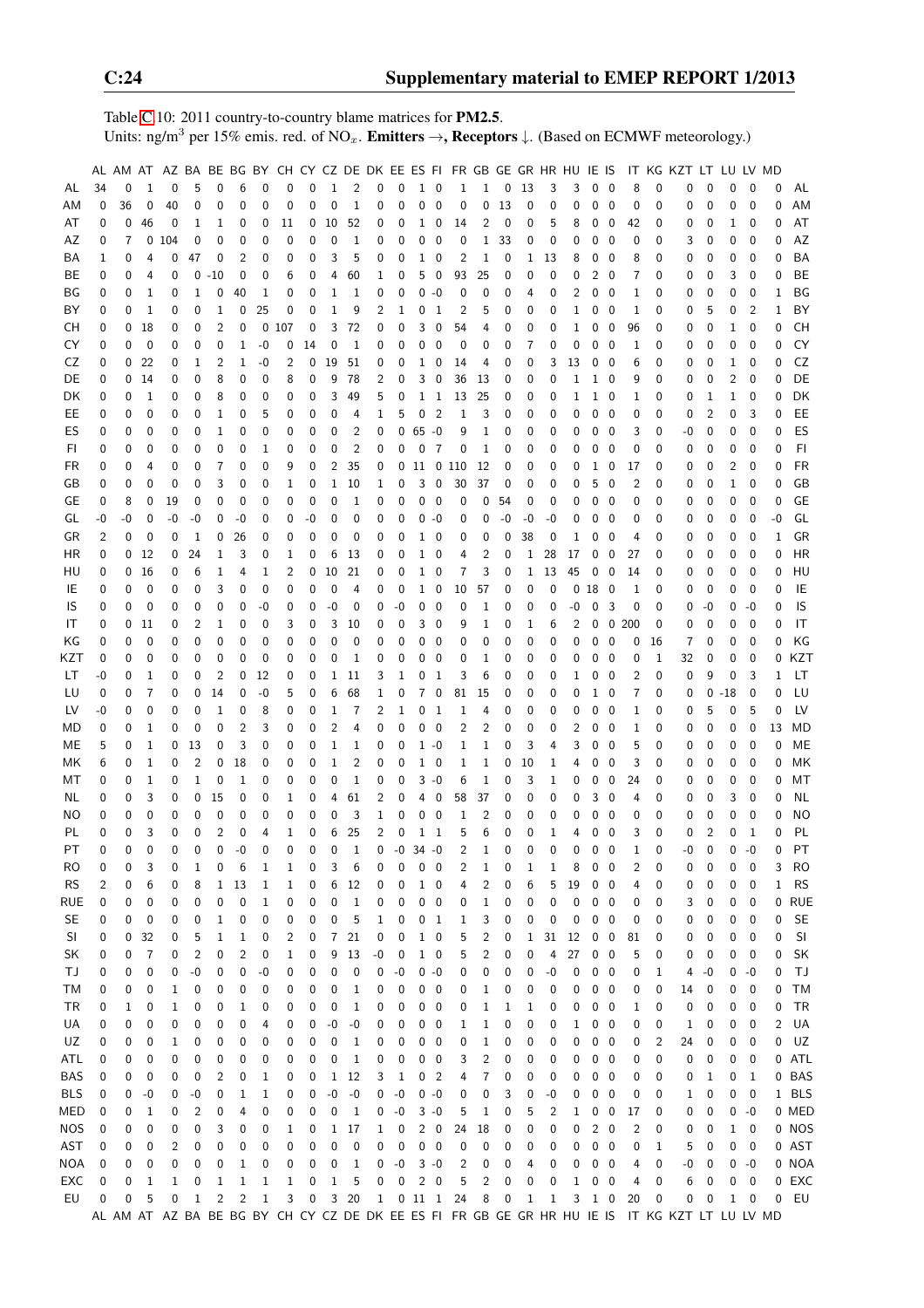Table [C.](#page-2-0)10 Cont.: 2011 country-to-country blame matrices for PM2.5. Units: ng/m<sup>3</sup> per 15% emis. red. of NO<sub>x</sub>. **Emitters**  $\rightarrow$ **, Receptors**  $\downarrow$ . (Based on ECMWF meteorology.)

|            |          |              |    |                 |          |                 |             |                     |                            |              |                   |                          |                                     |                          |    |          |                |                |                |                |                | ME MK MT NL NO PL PT RO RS RUE SE SI SK TJ TM TR UA UZ ATL BAS BLS MED NOS AST NOA BIC DMS VOL EXC EU |                |          |    |                |          |              |              |                |            |
|------------|----------|--------------|----|-----------------|----------|-----------------|-------------|---------------------|----------------------------|--------------|-------------------|--------------------------|-------------------------------------|--------------------------|----|----------|----------------|----------------|----------------|----------------|----------------|-------------------------------------------------------------------------------------------------------|----------------|----------|----|----------------|----------|--------------|--------------|----------------|------------|
|            |          |              |    |                 |          |                 |             |                     |                            |              |                   |                          |                                     |                          |    |          |                |                |                |                |                |                                                                                                       |                |          |    |                |          |              |              |                |            |
| AL         | 4        | 10           | 0  | $\mathbf{0}$    | 0        | $\overline{2}$  | 0           | 5                   | - 43                       | $\mathbf{1}$ |                   | $0\quad 0$               | 1 0                                 |                          | 0  | -1       | 2              | $\mathbf 0$    | $\mathbf{1}$   | 0              | $\mathbf{1}$   | 13                                                                                                    | 0              | 0        | 0  | 7              | 0        |              | $0$ 152 47   |                | AL         |
| ΑM         | 0        | $\mathbf{0}$ | 0  | $\mathbf 0$     | 0        | $\mathbf{1}$    | 0           | 0                   | 0                          | 3            | 0                 | $\mathbf 0$              | 0                                   | 0                        | 0  | 30       | $\mathbf{1}$   | $\mathbf{0}$   | 0              | 0              | 1              | 1                                                                                                     | 0              | 8        | 0  | 4              | 0        | 0            | 131          | 5              | AM         |
| AT         | 0        | 0            | 0  | 2               | 0        | 6               | 0           | 1                   | 2                          | 0            |                   | 010                      | 3                                   | 0                        | 0  | 0        | $\mathbf 1$    | 0              | 2              | 1              | 0              | 4                                                                                                     | 3              | 0        | 0  | 7              | 0        | 0            | 223 202      |                | AT         |
| AΖ         | 0        | 0            | 0  | 0               | 0        | 1               | 0           | 0                   | 0                          | 14           | 0                 | $\boldsymbol{0}$         | 0                                   | 0                        | 2  | 7        | 3              | 1              | 1              | 0              | 1              | 0                                                                                                     | 1              | 7        | 0  | 4              | 0        | 0            | 180          | 6              | AZ         |
|            | 3        |              | 0  | 1               | 0        | 3               | 0           | 4                   | 9                          |              | $-0$              | $\overline{1}$           | 2                                   | 0                        | 0  | 0        | 1              | 0              | 1              |                | 0              | 3                                                                                                     |                | 0        | 0  | 6              | 0        | 0            | 121 46       |                | BA         |
| BA         |          | 0            |    |                 |          |                 |             |                     |                            | 1            |                   |                          |                                     |                          |    |          |                |                |                | 0              |                |                                                                                                       | 1              |          |    |                |          |              |              |                |            |
| ВE         | 0        | 0            | 0  | 8               | 1        | 2               | 1           | 0                   | -0                         | 0            | 0                 | 0                        | 0                                   | 0                        | 0  | 0        | 0              | 0              | 14             | 1              | 0              | 4                                                                                                     | 18             | 0        | 0  | 16             | 0        | 0            | 215 206      |                | BE         |
| ΒG         | 0        | 1            | 0  | $-0$            | 0        | $\mathbf{1}$    | 0           | 19                  | 8                          | 5            | 0                 | 0                        | 1                                   | 0                        | 0  | -4       | 8              | 0              | 1              | 0              | 5              | 1                                                                                                     | 0              | 0        | 0  | 6              | 0        | 0            | 90           | 70             | ΒG         |
| BY         | 0        | 0            | 0  | $\overline{2}$  |          | 1 19            | 0           | 1                   | -1                         | 18           | 2                 | 0                        | 1                                   | 0                        | 0  | 0        | 12             | 0              | 2              | 5              | 0              | 0                                                                                                     | 6              | 0        | 0  | 4              | 0        | 0            | 115          | 56             | BY         |
| CН         | 0        | 0            | 0  | $\overline{2}$  | 0        | $\overline{2}$  | 0           | 0                   | -0                         | 0            | 0                 | $\mathbf{1}$             | 0                                   | 0                        | 0  | 0        | 0              | 0              | 2              | 0              | 0              | 5                                                                                                     | 4              | 0        | 0  | 8              | 0        | 0            | 371 263      |                | CH         |
|            |          |              |    |                 |          |                 |             |                     |                            |              |                   |                          |                                     |                          |    |          |                |                |                |                |                |                                                                                                       |                |          |    |                |          |              |              |                |            |
| CY         | 0        | 0            | 0  | $\mathbf 0$     | 0        | 1               | 0           | 1                   | $\overline{1}$             | 2            | 0                 | 0                        | 0                                   | 0                        | 0  | 50       | 2              | 0              | $\mathbf 1$    | 0              | 2              | 67                                                                                                    | 0              | 1        | 0  | 9              | 0        | 0            | 84           | 29             | CY         |
| CZ         | 0        | 0            | 0  | 3               |          | 0 <sub>12</sub> | 0           | 3                   | 4                          | 0            | 0                 | 3                        | 7                                   | 0                        | 0  | 0        | 1              | 0              | 3              | 1              | 0              | 2                                                                                                     | 4              | 0        | 0  | 8              | 0        | 0            | 175 162      |                | CZ         |
| DE         | 0        | 0            |    | 0 <sub>12</sub> | 1        | 9               | 0           |                     | $1 - 1$                    | 0            | 1                 | 0                        | 1                                   | 0                        | 0  | 0        | 1              | 0              | 7              | 3              | 0              | 3                                                                                                     | 17             | 0        | 0  | 12             | 0        | 0            |              | 213 202        | DE         |
| DK         | 0        | 0            |    | 014             |          | 4 10            | 0           | 1                   | 0                          | 1            | 3                 | -0                       | 1                                   | 0                        | 0  | 0        | 1              | 0              | 7              | 9              | 0              | 1                                                                                                     | 38             | 0        | 0  | 9              | 0        | 0            | 145 138      |                | DK         |
|            |          |              |    |                 |          |                 |             |                     |                            |              |                   |                          |                                     |                          |    |          |                |                |                |                |                |                                                                                                       |                |          |    |                |          |              |              |                |            |
| EE         | 0        | 0            | 0  | 1               | 1        | 4               | 0           | 0                   | 0                          | 7            | 3                 | 0                        | 0                                   | 0                        | 0  | 0        | 2              | 0              | 1              | 6              | 0              | 0                                                                                                     | 4              | 0        | 0  | 3              | 0        | 0            |              | 46 31          | EE         |
| ES         | 0        | 0            | 0  | $\mathbf{1}$    | 0        | 0               | 5           | 0                   | 0                          | $-0$         | 0                 | $\mathbf 0$              | 0                                   | 0                        | 0  | 0        | 0              | 0              | 6              | 0              | 0              | 4                                                                                                     | 1              | 0        | 0  | 6              | 0        | 0            | 90           | 89             | ES         |
| FI.        | 0        | 0            | 0  | $\mathbf{0}$    | 1        | 1               | 0           | 0                   | 0                          | 3            | 2                 | 0                        | 0                                   | 0                        | 0  | 0        | 0              | 0              | 1              | 2              | 0              | 0                                                                                                     | $\overline{2}$ | 0        | 0  | 2              | 0        | 0            |              | 21 16          | -FI        |
| FR         | 0        | 0            | 0  | 5               | 0        | 1               | 1           | 0                   | 0                          | 0            | 0                 | $\mathbf{0}$             | 0                                   | 0                        | 0  | 0        | 0              | 0              | 10             | 1              | 0              | 6                                                                                                     | 14             | 0        | 0  | 8              | 0        | 0            | 222 211      |                | FR         |
| GB         | 0        | 0            | 0  | 4               | 1        | 1               | 0           | 0                   | 0                          | 0            | 0                 | 0                        | 0                                   | 0                        | 0  | 0        | 0              | 0              | 12             | 1              | 0              | 1                                                                                                     | 17             | 0        | 0  | 7              | 0        | 0            | 100          | 98             | GB         |
|            |          |              |    |                 |          |                 |             |                     |                            |              |                   |                          |                                     |                          |    |          |                |                |                |                |                |                                                                                                       |                |          |    |                |          |              |              |                |            |
| GE         | 0        | 0            | 0  | 0               | 0        | $\mathbf{1}$    | 0           | 0                   | 0                          | 6            | 0                 | 0                        | 0                                   | 0                        | 0  | 13       | 1              | 0              | 0              | 0              | $\overline{2}$ | 0                                                                                                     | 0              | 1        | 0  | 2              | 0        | 0            | 107          | 3              | GE         |
| GL         | -0       | -0           | -0 | 0               | 0        | 0               | 0           | -0                  | 0                          | 0            | -0                | 0                        | 0                                   | 0                        | -0 | 0        | 0              | 0              | 0              | 0              | -0             | -0                                                                                                    | 0              | -0       | -0 | 3              | 0        | 0            | 0            | 0              | GL         |
| GR         | 0        | 6            | 0  | -0              | 0        | 1               | 0           | 7                   | 6                          | 2            | 0                 | 0                        | 0                                   | 0                        | 0  | 3        | 4              | 0              | 1              | 0              | 2              | 14                                                                                                    | 0              | 0        | 0  | 6              | 0        |              | $0$ 105 78   |                | GR         |
| НR         | 1        | 0            | 0  | 1               | 0        | 6               | 0           | $\overline{7}$      | 22                         | 1            | 0                 | $\overline{4}$           | 4                                   | 0                        | 0  | 0        | 2              | 0              | 1              | 0              | 0              | 7                                                                                                     | 2              | 0        | 0  | 7              | 0        | 0            | 191 111      |                | HR         |
| HU         | 0        | 1            | 0  | 1               |          | 0 <sub>13</sub> | 0           | 27 27               |                            | 1            | 0                 | 5                        | 13                                  | 0                        | 0  | 0        | 5              | 0              | 2              | 0              | 1              | 3                                                                                                     | $\overline{2}$ | 0        | 0  | 8              | 0        | 0            | 240 183      |                | HU         |
|            |          |              |    |                 |          |                 |             |                     |                            |              |                   |                          |                                     |                          |    |          |                |                |                |                |                |                                                                                                       |                |          |    |                |          |              |              |                |            |
| IE         | 0        | $\mathbf 0$  | 0  | 3               | 0        | $\overline{0}$  | 0           | 0                   | - 0                        | 0            | 0                 | 0                        | 0                                   | 0                        | 0  | 0        | 0              | 0              | 16             | 1              | 0              | 1                                                                                                     | 11             | 0        | 0  | 4              | 0        | 0            | 101 100      |                | IE         |
| IS         | 0        | 0            | 0  | 0               | 0        | -0              | 0           | 0                   | -0                         | -0           | 0                 | $\mathbf 0$              | -0                                  | 0                        | 0  | 0        | 0              | 0              | 1              | 0              | 0              | 0                                                                                                     | 0              | 0        | 0  | 2              | 0        | 0            | 4            | 1              | 1S         |
| IT         | 0        | 0            | 0  | 1               | 0        | 2               | 0           | 1                   | $\overline{1}$             | 0            | 0                 | 7                        | 1                                   | 0                        | 0  | 0        | 0              | 0              | 2              | 0              | 0              | 23                                                                                                    | 1              | 0        | 0  | 9              | 0        | 0            | 268 254      |                | IT         |
| ΚG         | 0        | 0            | 0  | 0               | 0        | 0               | 0           | 0                   | $\mathbf 0$                | 0            | 0                 | 0                        | 0                                   | 4                        | 0  | 0        | 0              | 17             | 0              | 0              | 0              | 0                                                                                                     | 0              | 2        | 0  | 4              | 0        | 0            | 46           | 1              | KG         |
|            |          |              |    |                 |          |                 |             |                     |                            |              |                   |                          |                                     |                          |    |          |                |                |                |                |                |                                                                                                       |                |          |    |                |          |              |              |                |            |
| KZT        | 0        | 0            | 0  | 0               | 0        | 1               | 0           | 0                   | 0                          | 32           | 0                 | $\mathbf 0$              | 0                                   | 0                        | 1  | 0        | 1              | 2              | 1              | 0              | 0              | 0                                                                                                     | 1              | 2        | 0  | 6              | 0        | 0            | 76           |                | 5 KZT      |
| LT         | 0        | 0            | 0  | 3               |          | 1 21            | 0           | $\mathbf 1$         | - 0                        | 10           | 3                 | $\overline{0}$           | 1                                   | 0                        | 0  | 0        | 7              | 0              | 2              | 9              | 0              | 0                                                                                                     | 8              | 0        | 0  | 4              | 0        | 0            | 104          | - 71           | LT         |
| LU         | 0        | 0            | 0  | 8               | 1        | 3               | 1           | 0                   | -0                         | 0            | 0                 | $-0$                     | 1                                   | 0                        | 0  | 0        | 0              | 0              | 8              | 1              | 0              | 5                                                                                                     | 13             | 0        | 0  | 12             | 0        | 0            | 208 201      |                | LU         |
| LV         | 0        | 0            | 0  | $\overline{2}$  | 1        | 8               | 0           | 0                   | $\mathbf{0}$               | 8            | 2                 | $\mathbf 0$              | 0                                   | 0                        | 0  | 0        | 4              | 0              | 1              | 7              | 0              | 0                                                                                                     | 5              | 0        | 0  | 3              | 0        | 0            | 67           | 44             | LV         |
| МD         | 0        | 0            | 0  | $\mathbf{0}$    |          | 0 <sub>11</sub> | 0           | 32                  | $\overline{2}$             | 10           | 0                 | 0                        | 2                                   | 0                        | 0  | 0        | 32             | 0              | 1              | 1              | 3              | 0                                                                                                     | 1              | 0        | 0  | 6              | 0        | $\mathbf{0}$ | 125          | 62             | MD         |
|            |          |              |    |                 |          |                 |             |                     |                            |              |                   |                          |                                     |                          |    |          |                |                |                |                |                |                                                                                                       |                |          |    |                |          |              |              |                |            |
| МE         | 19       | 1            | 0  | $\mathbf 0$     | 0        | 2               | 0           |                     | 4 31                       | 1            | $-0$              | $\mathbf 0$              | $\mathbf{1}$                        | 0                        | 0  | 0        | 1              | 0              | $\mathbf{1}$   | 0              | 0              | 6                                                                                                     | 0              | 0        | 0  | 5              | 0        | 0            | 103          | 26             | ME         |
| МK         | 1        | 22           | 0  | 0               | 0        | 3               | 0           |                     | 8 41                       | 2            | 0                 | 0                        | 1                                   | 0                        | 0  | 3        | 3              | 0              | 1              | 0              | 1              | 5                                                                                                     | 0              | 0        | 0  | 6              | 0        | 0            | 134          | 54             | МK         |
| МT         | 0        | 0            | -6 | 0               | 0        | 0               | 0           | 1                   | $\overline{\phantom{0}}^2$ | 0            | $-0$              | $\mathbf 0$              | 0                                   | 0                        | 0  | 1        | 1              | 0              | 1              | 0              | 0              | -4                                                                                                    | 0              | 0        | 1  | 6              | 0        | 0            | 42           | 36             | МT         |
| NL.        | 0        | 0            | 0  | -4              | 2        | 7               | $\mathbf 0$ | 0                   | -0                         | 0            | 1                 | $-0$                     | 0                                   | 0                        | 0  | 0        | 1              | 0              | 16             | 4              | 0              | 3                                                                                                     | 27             | 0        | 0  | 18             | 0        | 0            | 205 199      |                | NL         |
| ΝO         | 0        | 0            | 0  | 1               | 3        | 0               | 0           | 0                   | 0                          | 0            | 1                 | 0                        | 0                                   | 0                        | 0  | 0        | 0              | 0              | 1              | 1              | 0              | 0                                                                                                     | 2              | 0        | 0  | 1              | 0        | 0            | 14           | - 10           | NO.        |
|            |          |              |    |                 |          |                 |             |                     |                            |              |                   |                          |                                     |                          |    |          |                |                |                |                |                |                                                                                                       |                |          |    |                |          |              |              |                |            |
| PL         | 0        | 0            | 0  | 4               |          | 1 35            | 0           | 4                   | 1                          | 3            | 1                 | 1                        | 4                                   | $\mathbf 0$              | 0  | 0        | 6              | $\Omega$       | 3              | 5              | 0              | 1                                                                                                     | $\overline{7}$ | 0        | 0  | $\overline{7}$ | 0        | 0            | 127 109      |                | PL         |
| PT         | $\Omega$ | $-0$         | 0  | $\Omega$        | $\Omega$ |                 | 0, 19       | $\mathbf 0$         | $\Omega$                   | $-0$         | $-0$              | $\overline{0}$           | $\mathbf 0$                         | $\mathbf{0}$             | 0  | $\Omega$ | 0              | $\Omega$       | $\overline{7}$ | 0              | $\Omega$       | 2                                                                                                     | $\mathbf{1}$   | $\Omega$ | 0  | 6              | $\Omega$ | 0            |              | 59 59          | PT         |
| <b>RO</b>  | 0        | 1            | 0  | 0               | 0        | $\,$ 8 $\,$     |             | 0 <sub>71</sub>     | - 8                        | 5            | 0                 | 1                        | 3                                   | 0                        | 0  | $-0$     | 13             | 0              | 1              | 0              | 2              | $\mathbf{1}$                                                                                          | $\mathbf{1}$   | 0        | 0  | 6              | 0        |              | $0$ 151 116  |                | - RO       |
| <b>RS</b>  | 3        | 6            | 0  | 1               |          | 0 <sub>10</sub> | 0           | 27 68               |                            | 2            | 0                 | $\mathbf{1}$             | 6                                   | 0                        | 0  | 0        | 4              | 0              | 2              | 0              | 1              | 3                                                                                                     | 2              | 0        | 0  | 8              | 0        | 0            | 222 120      |                | <b>RS</b>  |
| <b>RUE</b> | 0        | 0            | 0  | 0               | 0        | $\mathbf{1}$    | 0           | $\pmb{0}$           | 0                          | 28           | 0                 | $\pmb{0}$                | 0                                   | 0                        | 0  | 0        | 1              | 0              | 0              | 1              | 0              | 0                                                                                                     | 1              | 0        | 0  | 3              | 0        | 0            | 38           | $\overline{4}$ | <b>RUE</b> |
|            |          |              |    |                 |          |                 |             |                     |                            |              |                   |                          |                                     |                          |    |          |                |                |                |                |                |                                                                                                       |                |          |    |                |          |              |              |                |            |
| <b>SE</b>  | 0        | 0            | 0  | $\mathbf{1}$    | 2        | $\overline{c}$  | 0           | 0                   | 0                          | 1            | 5                 | $\overline{\phantom{0}}$ | 0                                   | 0                        | 0  | 0        | 0              | 0              | 1              | 3              | 0              | 0                                                                                                     | 4              | 0        | 0  | 2              | 0        | 0            |              | 27 23 SE       |            |
| SI         | 0        | 0            | 0  | $\mathbf{1}$    | 0        | 6               | 0           | 3                   | 6                          | 1            |                   | 035                      | 3                                   | 0                        | 0  | 0        | 1              | 0              | 2              | 1              | 0              | 10                                                                                                    | 2              | 0        | 0  | 7              | 0        | 0            | 259 213      |                | - SI       |
| SK         | 0        | 0            | 0  | 0               | 0        | $\overline{7}$  | 0           | 11                  | - 6                        | $\mathbf{1}$ | $-0$ 2            |                          | 20                                  | $\overline{\phantom{0}}$ | 0  | 0        | 3              | 0              | 2              | $-0$           | 0              | 1                                                                                                     | 1              | 0        | 0  | 6              | 0        | 0            | 131 112 SK   |                |            |
| ТJ         | 0        | 0            | 0  | 0               | 0        | 0               | 0           | $\pmb{0}$           | 0                          | $-0$         | $\textnormal{-}0$ | $\overline{\phantom{0}}$ |                                     | 0 <sub>23</sub>          | 1  | 0        | 0              | 19             | 0              | 0              | 0              | 0                                                                                                     | 0              | 6        | 0  | 4              | 0        | 0            | 49           | 0              | TJ         |
| ТM         |          |              | 0  | 0               | 0        | $\mathbf{1}$    | 0           | 0                   | 0                          | 8            | 0                 | $\overline{0}$           | 0                                   | $\mathbf{1}$             | 14 | 1        | 1              | 18             | 0              |                | 0              |                                                                                                       | 1              |          | 0  | 6              | 0        | 0            | 62           | 4              | TM         |
|            | 0        | 0            |    |                 |          |                 |             |                     |                            |              |                   |                          |                                     |                          |    |          |                |                |                | 0              |                | 0                                                                                                     |                | 5        |    |                |          |              |              |                |            |
| TR         | 0        | 0            | 0  | 0               | 0        | $\mathbf{1}$    | 0           | $\mathbf{1}$        | 0                          | 4            | 0                 | $\mathbf 0$              | 0                                   | 0                        | 0  | 48       | 4              | 0              | 1              | 0              | 3              | 4                                                                                                     | 0              | 2        | 0  | 6              | 0        | 0            | 68           | 8              | <b>TR</b>  |
| UA         | 0        | 0            | 0  | 0               | 0        | 2               | 0           | 5                   | 0                          | 11           | 0                 | $\overline{\mathbf{0}}$  | 0                                   | 0                        | 0  | -0       | 14             | 0              | 1              | 1              | 1              | 0                                                                                                     | 1              | 0        | 0  | 4              | 0        | 0            | 44           |                | 12 UA      |
| UZ         | 0        | 0            | 0  | 0               | 0        | 1               | 0           | 0                   | 0                          | 10           | 0                 | 0                        | 0                                   | 5                        | 3  | 1        | 1              | 30             | $\mathbf{1}$   | 0              | 0              | 0                                                                                                     | 1              | 3        | 0  | 7              | 0        | 0            | 83           | 4              | UZ         |
| ATL        | 0        | 0            | 0  | 0               | 0        | 0               | 0           | 0                   | 0                          | 1            |                   | $0\quad 0$               | 0                                   | 0                        | 0  | 0        | 0              | 0              | 3              | 0              | 0              | 0                                                                                                     | 1              | 0        | 0  | 2              | 0        | 0            | 9            |                | 8 ATL      |
|            |          |              |    |                 |          |                 |             |                     |                            |              |                   |                          |                                     |                          |    |          |                |                |                |                |                |                                                                                                       |                |          |    |                |          |              |              |                |            |
| BAS        | 0        | 0            | 0  | 4               | 1        | 8               | 0           | 1                   | 0                          | 2            |                   | $3 \quad 0$              | 0                                   | 0                        | 0  | 0        | 1              | 0              | 3              | 4              | 0              | 0                                                                                                     | 9              | 0        | 0  | 4              | 0        | 0            | 58           |                | 52 BAS     |
| <b>BLS</b> | 0        | 0            | 0  | $-0$            | 0        | 0               | 0           | 4                   | 0                          | 13           | $-0 - 0$          |                          | $-0$                                | 0                        | 0  |          | $-7$ 14        | 0              | 1              | 0              | 14             | -0                                                                                                    | 0              | 0        | 0  | 4              | 0        | 0            | 31           |                | 6 BLS      |
| MED        | 0        | 0            | 0  | 0               | 0        | 0               | 0           | 2                   | $\mathbf{1}$               | $\mathbf{1}$ | $-0$              | $\overline{\phantom{0}}$ | 0                                   | 0                        | 0  | 3        | $\overline{2}$ | 0              | 1              | 0              | 1              | 16                                                                                                    | 0              | 0        | 1  | 7              | 0        | 0            | 53           |                | 41 MED     |
| <b>NOS</b> | 0        | 0            | 0  | 4               | 2        | 2               | 0           | 0                   | $\boldsymbol{0}$           | 0            |                   | $1\quad 0$               | 0                                   | 0                        | 0  | 0        | 0              | 0              | 7              | 2              | 0              | $\mathbf{1}$                                                                                          | 7              | 0        | 0  | 6              | 0        | 0            |              |                | 81 78 NOS  |
| AST        | 0        | 0            | 0  | 0               | 0        | 0               | 0           | 0                   | 0                          | 3            | 0                 | $\pmb{0}$                | 0                                   | $\mathbf{1}$             | 1  | 7        | $\mathbf{1}$   | 3              | 0              | 0              | 0              | $\overline{c}$                                                                                        | 0              | 23       | 0  | 6              | 0        | 0            | 26           |                | 2 AST      |
|            |          |              |    |                 |          |                 |             |                     |                            |              |                   |                          |                                     |                          |    |          |                |                |                |                |                |                                                                                                       |                |          |    |                |          |              |              |                |            |
| NOA        | 0        | 0            | 0  | 0               | 0        | 0               | 0           | 1                   | $\overline{1}$             | 0            | $\textnormal{-}0$ | $\overline{\phantom{0}}$ | 0                                   | 0                        | 0  | 3        | $\mathbf{1}$   | 0              | 1              | 0              | 0              | 18                                                                                                    | 0              | 0        | 2  | 7              | 0        | 0            |              |                | 22 16 NOA  |
| EXC        | 0        | 0            | 0  | $\mathbf{1}$    | 0        | $\overline{c}$  | 0           | $\overline{c}$      | $\mathbf{1}$               | 18           |                   | $0\quad 0$               | $\pmb{0}$                           | 0                        | 0  | 2        | 2              | $\overline{c}$ | $1\,$          | $\mathbf{1}$   | 0              | $\mathbf{1}$                                                                                          | 2              | 1        | 0  | 4              | 0        | 0            |              |                | 65 28 EXC  |
| EU         | 0        | 0            | 0  | 3               |          | $1\quad 6$      |             | $1 \quad 6 \quad 2$ |                            |              |                   |                          | $1 \quad 1 \quad 1 \quad 1 \quad 0$ |                          | 0  | 0        | $\overline{c}$ | $\mathbf 0$    | 5              | $\overline{c}$ | $\pmb{0}$      | 4                                                                                                     | 7              | 0        | 0  | 7              | 0        |              | 0 135 123 EU |                |            |
|            |          |              |    |                 |          |                 |             |                     |                            |              |                   |                          |                                     |                          |    |          |                |                |                |                |                | ME MK MT NL NO PL PT RO RS RUE SE SI SK TJ TM TR UA UZ ATL BAS BLS MED NOS AST NOA BIC DMS VOL EXC EU |                |          |    |                |          |              |              |                |            |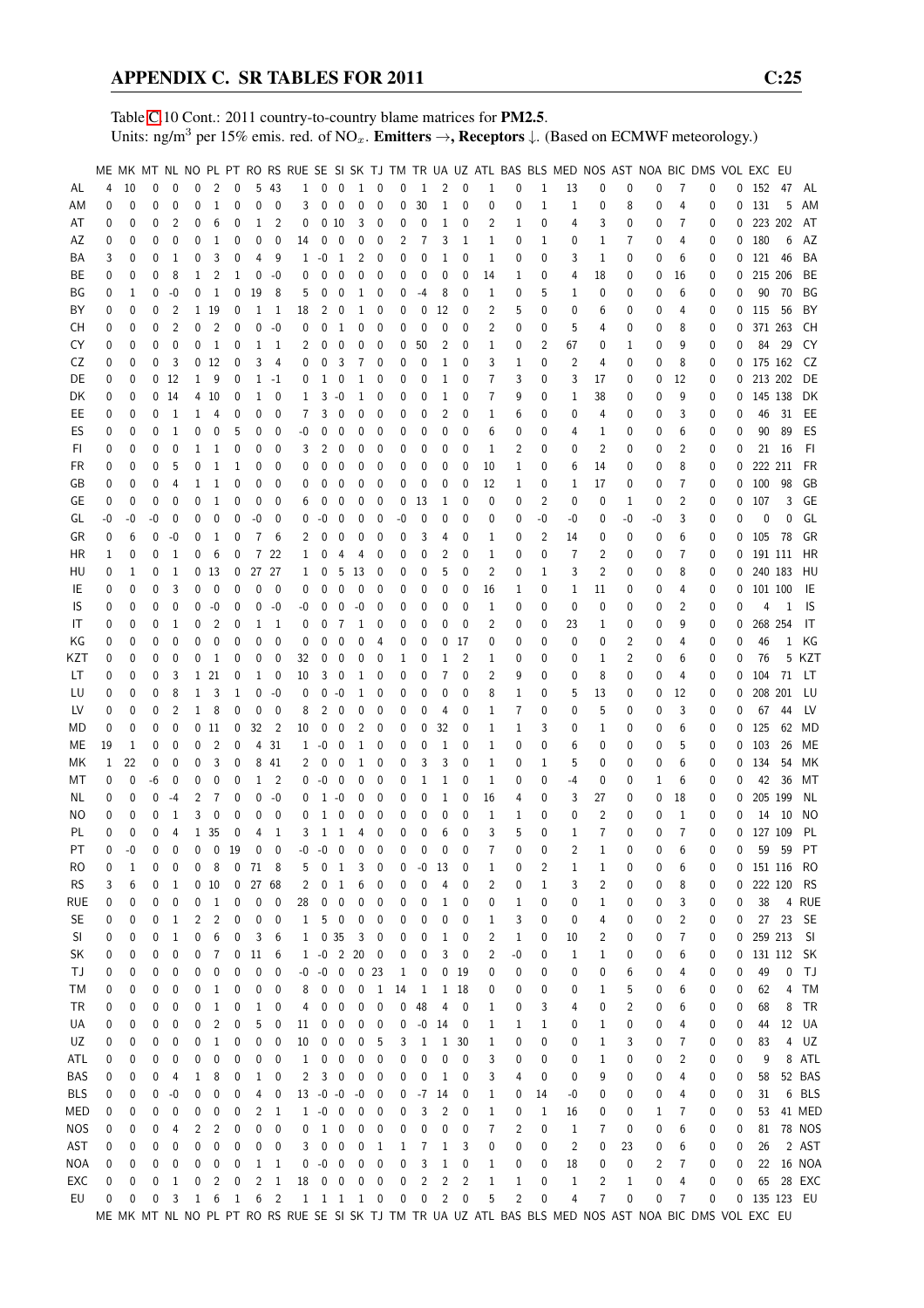Table [C.](#page-2-0)11: 2011 country-to-country blame matrices for PM2.5. Units: ng/m<sup>3</sup> per 15% emis. red. of NH<sub>3</sub>. **Emitters**  $\rightarrow$ **, Receptors**  $\downarrow$ . (Based on ECMWF meteorology.)

|            |      | AL AM AT AZ BA |                |              |      |                |                |      | BE BG BY CH CY CZ DE DK EE |             |              |                |              |                            |              |                 |                | ES FI FR GB GE GR HR HU IE IS |                   |              |      |                |                |                         |                 |                  | IT KG KZT LT LU LV MD                                                                         |                |             |                          |              |           |
|------------|------|----------------|----------------|--------------|------|----------------|----------------|------|----------------------------|-------------|--------------|----------------|--------------|----------------------------|--------------|-----------------|----------------|-------------------------------|-------------------|--------------|------|----------------|----------------|-------------------------|-----------------|------------------|-----------------------------------------------------------------------------------------------|----------------|-------------|--------------------------|--------------|-----------|
| AL         | 161  | 0              | 2              | $\mathbf{0}$ | 1    | 0              | 4              | 0    | $\Omega$                   | $-0$        | 1            | 5              | 0            | 0                          | 0            | $\mathbf 0$     | 1              | 0                             | 0                 | 26           | 2    | 4              |                | $0 - 0$                 | 6               | $-0$             | 0                                                                                             | 0              | 0           | 0                        | $\Omega$     | AL        |
| AM         | 0    | 70             | $-0$           | 23           | $-0$ | -0             | -0             | -0   | 0                          | 0           | $-0$         | -0             | $-0$         | $-0$                       | $-0 - 0$     |                 | $-0$           | $-0$                          | 4                 | 0            | $-0$ | -0             | $-0 - 0$       |                         | 0               | -0               | -0                                                                                            | -0             | -0          | -0                       | -0           | AM        |
| AT         | 0    |                | 0110           | 0            | 1    | 1              | 1              | 1    | 10                         | 0           | 18           | 72             | 1            | 0                          | 1            | 0               | 11             | 1                             | 0                 | 0            | 13   | 19             | 0              | 0                       | 35              | 0                |                                                                                               | 0              | 0           | 0                        | 0            | AT        |
| AZ         | -0   | 4              | -0             | 89           | -0   | -0             | -0             | -0   | -0                         | $-0$        | $-0$         | $-0$           | $-0$         | -0                         | -0           | -0              | -0             | -0                            | 8                 | -0           | -0   | -0             | $-0$           | -0                      | 0               | 0                | 5                                                                                             | -0             | -0          | -0                       | -0           | AZ        |
| ΒA         | 2    | 0              | 5              | 0            | 85   | 1              | 2              | 1    | 1                          | 0           | 6            | 14             | 0            | 0                          | 0            | 0               | 3              | 1                             | 0                 | $\mathbf{1}$ | 38   | 14             | 0              | 0                       | 10              | 0                | 0                                                                                             | 0              | 0           | 0                        | 1            | BA        |
| BE         | 0    | 0              | 6              | 0            |      | 0155           | 0              | 0    | 6                          | 0           | 6            | 108            | 1            | 0                          | 2            | 0               | 103            | 36                            | 0                 | 0            | 0    | 1              | 3              | 0                       | 5               | 0                | 0                                                                                             | 0              | 7           | 0                        | 0            | BE        |
| BG         | 1    | 0              | $\mathbf{1}$   | 0            | 1    | 0              | 93             | 2    | 1                          | 0           | 2            | 5              | 0            | $\mathbf{0}$               | 0            | 0               | 2              | 0                             | 0                 | 12           | 2    | 5              | 0              | -0                      | 2               | 0                | 2                                                                                             | 0              | 0           | 0                        | 4            | ΒG        |
| BY         | 0    | 0              | $\mathbf{1}$   | 0            | 0    | 2              |                | 0118 | 1                          | 0           | 5            | 21             | 3            | 0                          | 0            | 0               | 4              | 4                             | 0                 | 0            | 1    | 4              | $\mathbf{1}$   | 0                       | 1               | -0               | 3                                                                                             | 8              | 0           | $\overline{2}$           | 1            | BY        |
| CН         | -0   | 0              | 6              | 0            | 0    | 1              | -0             |      | 0122                       | $-0$        | 1            | 46             | 0            | $-0$                       | 1            | 0               | 26             | 1                             | 0                 | -0           | 0    | 1              |                | $0 - 0$                 | 60              | 0                | 0                                                                                             | 0              | 0           | $\mathbf 0$              | 0            | CH        |
| CY         | -0   | 0              | -0             | -0           | -0   | -0             | $-2$           | -1   |                            | $-0 - 38$   | -0           | $-1$           |              | $-0 - 0$                   | -0           | -0              | -0             | -0                            | -0                | -3           | -0   |                | $-1$ $-0$ $-0$ |                         | -1              | 0                | -1                                                                                            | -0             | -0          | -0                       | -0           | CY        |
| CZ         | 0    | 0              | 34             | 0            | 2    | 4              | 1              | 2    | 3                          |             | 0 186 111    |                | 1            | 0                          | 1            | 0               | 19             | 4                             | 0                 | 0            | 10   | 33             | 1              | - 0                     | 8               | 0                | 1                                                                                             | 0              | 1           | - 0                      | 0            | CZ        |
| DE         | 0    | 0              | 15             | 0            | 0    | 17             | 0              | 2    | 8                          | 0           |              | 22 298         | 3            | 0                          | 2            | 0               | 40             | 14                            | 0                 | 0            | 2    | 5              | 2              | 0                       | 6               | 0                | 0                                                                                             | 0              | 1           | 0                        | 0            | DE        |
| DK         | 0    | 0              | $\overline{2}$ | 0            | 0    | 11             | 0              | 3    | 1                          | 0           |              | 8 123 135      |              | 0                          | 0            | 0               | 22             | 34                            | 0                 | 0            | 1    | 2              | 3              | 0                       | 1               | -0               | 1                                                                                             | 1              | 0           | $\mathbf 0$              | 0            | DK        |
| EE.        | 0    | 0              | 0              | 0            | 0    | 1              | 0              | 12   | 0                          | $-0$        | 1            | 13             | 5            | -33                        | 0            | 4               | $\overline{2}$ | 5                             | 0                 | 0            | 0    | 0              | $1\quad 0$     |                         | 0               | -0               | 1                                                                                             | 7              | 0           | 9                        | $\Omega$     | EE        |
| ES         | -0   | 0              | 0              | 0            | 0    | 1              | -0             | 0    | 0                          | $-0$        | 0            | 3              | 0            |                            | 0119         | 0               | 14             | 0                             | 0                 | -0           | 0    | 0              |                | $0 - 0$                 | 2               | 0                | 0                                                                                             | 0              | 0           | $\mathbf 0$              | $\Omega$     | ES        |
| FI         | 0    | 0              | 0              | 0            | 0    | 0              | 0              | 3    | 0                          | 0           | 1            | 5              | 1            | 1                          |              | 0 <sub>25</sub> | 1              | 1                             | 0                 | 0            | 0    | 0              |                | $0 - 0$                 | 0               | -0               | 0                                                                                             | 1              | 0           | 1                        | $\Omega$     | F1        |
| FR         | -0   | 0              | 3              | 0            | 0    | 10             | -0             | 0    | 8                          | $-0$        | 3            | 40             | $\mathbf{1}$ | 0                          | 9            | 0               | 164            | 11                            | 0                 | -0           | 0    | $\mathbf{1}$   |                | 1 0                     | 15              | 0                | 0                                                                                             | 0              | 1           | 0                        | 0            | <b>FR</b> |
| GB         | 0    | 0              | 1              | 0            | 0    | 10             | 0              | 0    | 1                          | -0          | 1            | 28             | 2            | 0                          | 2            | 0               |                | 43 177                        | 0                 | 0            | 0    | 0              | 8              | 0                       | 2               | -0               | 0                                                                                             | 0              | 0           | 0                        | 0            | GB        |
| GЕ         | 0    | 5              | -0             | 23           | -0   | -0             | -0             | -0   | 0                          | $-0$        | -0           | -0             | -0           | -0                         | -0           | -0              | $-0$           | -0                            | 55                | 0            | $-0$ |                | $-0 - 0 - 0$   |                         | 0               | 0                | -0                                                                                            | -0             | -0          | -0                       | -0           | GE        |
| GL         | $-0$ | 0              | $-0$           | 0            | $-0$ | -0             | -0             | 0    | -0                         | $-0$        | -0           | $-0$           | 0            | -0                         | -0           | -0              | $-0$           | $-0$                          | 0                 | 0            | $-0$ | -0             | $-0$           | -0                      | $-0$            | $-0$             | -0                                                                                            | $-0$           | $-0$        | -0                       | -0           | GL        |
| GR         | 3    | 0              | $\mathbf{1}$   | 0            | 0    | 0              | 18             | 1    | 0                          | $-0$        | 1            | $\overline{2}$ | 0            | -0                         | -0           | 0               | 1              | 0                             | 0                 | 87           | 1    | 2              |                | $0 - 0$                 | 1               | 0                | 0                                                                                             | 0              | 0           | 0                        | 1            | GR        |
| HR         | 0    | 0              | 13             | 0            | 20   | 1              | $\overline{2}$ | 1    | 2                          | $-0$        | 10           | 22             | 1            | 0                          | 0            | 0               | 4              | 1                             | 0                 | 0            | 135  | 29             | 0              | 0                       | 43              | 0                | 0                                                                                             | 0              | 0           | 0                        | 1            | HR        |
| HU         | 0    | 0              | 18             | 0            | 4    | 1              | 3              | 2    | 3                          | 0           | 18           | 39             | 1            | 0                          | 0            | 0               | 7              | 2                             | 0                 | 0            | 37   | 204            | 0              | -0                      | 14              | 0                | 1                                                                                             | 0              | 0           | 0                        | 1            | HU        |
| IE         | 0    | 0              | 0              | 0            | 0    | 3              | 0              | 0    | 0                          | 0           | 0            | 5              | 0            | 0                          | 1            | 0               | 17             | 55                            | 0                 | 0            | 0    |                | 0 51           | 0                       | 1               | 0                | 0                                                                                             | 0              | 0           | 0                        | 0            | IE        |
| IS         | 0    | -0             | 0              | $-0$         | 0    | 0              | 0              | 0    | 0                          | 0           | 0            | 0              | 0            | 0                          | 0            | 0               | 0              | 1                             | -0                | 0            | 0    | 0              | 0              | $\overline{4}$          | 0               | -0               | -0                                                                                            | 0              | 0           | 0                        | 0            | IS        |
| IT         | 1    | 0              | 7              | 0            | 1    | 0              | 0              | 0    | 4                          | 0           | 2            | 7              | 0            | 0                          | 1            | 0               | 4              | -0                            | 0                 | 0            | 5    | 3              |                |                         | $0 - 0.297$     | 0                | 0                                                                                             | 0              | 0           | 0                        | 0            | IT        |
| ΚG         | -0   | 0              | -0             | 0            | -0   | -0             | -0             | -0   | -0                         | $-0$        | $-0$         | -0             | -0           | $-0$                       | -0           | -0              | $-0$           | -0                            | 0                 | 0            | -0   |                | $-0 - 0 - 0$   |                         | 0               | 30               | 7                                                                                             | -0             | $-0$        | -0                       | -0           | ΚG        |
| KZT        | $-0$ | 0              | -0             | 0            | $-0$ | $-0$           | -0             | 0    | $-0$                       | $-0$        | $-0$         | -0             | $-0$         | 0                          | -0           | 0               | $-0$           | $-0$                          | 0                 | $-0$         | -0   | -0             | $-0 - 0$       |                         | -0              | 1                | 72                                                                                            | 0              | $-0$        | 0                        | 0            | KZT       |
| LT         | 0    | 0              | $\mathbf{1}$   | 0            | 0    | 3              | 0              | 33   | 0                          | 0           | 5            | 34             | 8            | 1                          | 1            | 1               | 6              | 8                             | 0                 | 0            | 1    | 2              |                | $1\quad0$               | 2               | -0               | 2                                                                                             | 84             | 0           | - 7                      | 1            | LT.       |
| LU         | 0    | 0              | 9              | 0            | 0    | 55             | $\mathbf 0$    | 0    | 6                          | 0           |              | 10 163         | $\mathbf{1}$ | 0                          | 3            | 0               | 97             | 16                            | 0                 | 0            | 1    | 2              | $\overline{2}$ | - 0                     | 5               | 0                | 0                                                                                             | $\mathbf 0$    | 40          | $\mathbf 0$              | 0            | LU        |
| LV         | 0    | 0              | $\mathbf{1}$   | 0            | 0    | 2              | 0              | 21   | 0                          | 0           | 2            | 23             | 6            | 3                          | 0            | 1               | 4              | 6                             | 0                 | 0            | 0    | 1              |                | 1 0                     | 1               | -0               | 2                                                                                             | 30             | 0           | 36                       | 0            | LV        |
| MD         | 0    | 0              | 2              | 0            | 0    | 1              | 10             | 6    | 1                          | 0           | 5            | 13             | 1            | 0                          | 0            | 0               | 4              | 1                             | 0                 | 1            | 1    | 7              | 0              | -0                      | 2               | 0                | 8                                                                                             | 0              | 0           | $\mathbf 0$              | 99           | MD        |
| МE         | 27   | 0              | 3              | 0            | 9    | 0              | 2              | 0    | 1                          | 0           | 3            | 8              | 0            | 0                          | 0            | 0               | 2              | 0                             | 0                 | 3            | 5    | 7              | 0              | 0                       | 5               | 0                | 0                                                                                             | 0              | 0           | 0                        | 0            | ME        |
| МK         | 17   | 0              | 2              | 0            | 1    | 0              | 9              | 1    | 1                          | 0           | 2            | 6              | 0            | 0                          | 0            | 0               | $\overline{2}$ | 0                             | 0                 | 48           | 3    | 7              |                | $0 - 0$                 | 3               | 0                | 0                                                                                             | 0              | 0           | 0                        | 1            | МK        |
| МT         | 0    | -0             | 1              | $-0$         | 1    | 0              | 0              | 0    | 0                          | 0           | 0            | 1              | 0            | 0                          | 1            | 0               | 5              | 0                             | $-0$              | -0           | 1    | 1              | 0              | 0                       | 26              | 0                | -0                                                                                            | 0              | 0           | 0                        | 0            | МT        |
| NL.        | 0    | 0              | 5              | 0            | 0    | 49             | 0              | 1    | 3                          | 0           | 7            | 131            | 4            | 0                          | 1            | 0               | 61             | 58                            | 0                 | 0            | 0    | 2              | 6              | 0                       | 3               | 0                | 0                                                                                             | 0              | 1           | 0                        | 0            | NL        |
| NO.        | 0    | -0             | 0              | $-0$         | 0    | 1              | 0              | 0    | 0                          | $\mathbf 0$ | 0            | 8              | 3            | 0                          | 0            | -0              | 3              | 3                             | 0                 | 0            | 0    | 0              | 0              | -0                      | 0               | -0               | -0                                                                                            | 0              | 0           | 0                        | 0            | NO        |
| PL         | 0    | 0              | 5              | 0            | 1    | 5              | $\mathbf{1}$   | 11   | 2                          | $-0$        | 34           | 88             | 7            | $\mathbf{0}$               | 1            | 0               | 12             | 8                             | $\mathbf 0$       | 0            | 3    | 14             | $\mathbf{1}$   | 0                       | 5               | $\mathbf{0}$     | 2                                                                                             | 3              | 0           | $\mathbf{1}$             | 1            | PL        |
| <b>PT</b>  | -0   | 0              | $\Omega$       | 0            | $-0$ | 0              | $-0$           | 0    | 0                          | $-0$        | 0            | 1              | 0            | 0                          | 38           | 0               | 5              | 0                             | 0                 | $-0$         | $-0$ | $-0$           | $0 - 0$        |                         | 0               | 0                | $\Omega$                                                                                      | 0              | $\mathbf 0$ | $\mathbf 0$              | $-0$         | PT        |
| RO         | 1    | 0              | 3              | 0            | 1    | 0              | 10             | 2    | 2                          | 0           | 3            | 11             | 1            | $\boldsymbol{0}$           | 0            | 0               | 3              | 1                             | 0                 | 1            | 3    | 19             |                | $0 - 0$                 | 4               | 0                | 3                                                                                             | 0              | 0           | 0                        | 7            | <b>RO</b> |
| <b>RS</b>  | 5    | 0              | 5              | 0            | 8    | 1              | 8              | 1    | 2                          | 0           | 7            | 18             | 0            | 0                          | 0            | 0               |                | 1                             | 0                 | 4            | 17   | 31             | $0 - 0$        |                         | 4               | 0                | 1                                                                                             | 0              | 0           | 0                        | 2            | <b>RS</b> |
| rue        | 0    | 0              | 0              | 0            | 0    | 0              | 0              | 2    | 0                          | $-0$        | 0            | $\mathbf{1}$   | 0            | 0                          | 0            | 0               | 0              | 0                             | 0                 | 0            | 0    | 0              |                | $0 - 0$                 | 0               | 0                | 13                                                                                            | 0              | 0           | 0                        |              | 0 RUE     |
| <b>SE</b>  | 0    | 0              | 0              | 0            | 0    | 2              | 0              | 2    | 0                          | $-0$        | 1            | 19             | 12           | 0                          | 0            | 1               | 4              | 5                             | 0                 | 0            | 0    | 1              | $1 - 0$        |                         | 0               | -0               | 0                                                                                             | 0              | 0           | 0                        | 0            | <b>SE</b> |
| SI         | 0    | 0              | 37             | 0            | 4    | 1              | 1              | 1    | 3                          | 0           | 9            | 25             | $\mathbf 1$  | 0                          | 0            | 0               | 4              | 0                             | 0                 | 0            | 61   | 20             |                |                         | $0 \t 0 \t 103$ | 0                | 0                                                                                             | 0              | 0           | $\boldsymbol{0}$         | 1            | SI        |
| SK         | 0    | 0              | 13             | 0            | 1    | $\overline{c}$ | 2              | 2    | 3                          | $\mathbf 0$ | 34           | 44             | $\mathbf 1$  | 0                          | 1            | 0               | 9              | 2                             | 0                 | 0            | 9    | 89             | $0\quad 0$     |                         | 7               | 0                | 1                                                                                             | 1              | 0           | 0                        | 0            | <b>SK</b> |
| ТJ         | -0   | 0              | $-0$           | 0            | -0   | -0             | $-0$           | -0   | $-0$                       | $-0$        | $-0$         | $-0$           | $-0$         | $-0$                       | $-0 - 0$     |                 | -0             | $-0$                          | 0                 | -0           | -0   |                | $-0 - 0 - 0$   |                         | -0              | 1                | 0                                                                                             | $-0$           | $-0$        | $-0$                     | -0           | ΤJ        |
| ТM         | -0   | 0              | -0             | 1            | -0   | -0             | -0             | 0    | -0                         | $-0$        | -0           | -0             |              | $-0 - 0$                   | $-0 -0$      |                 | -0             | -0                            | 0                 | -0           | -0   |                | $0 - 0 - 0$    |                         | -0              | 0                | 10                                                                                            | 0              | $-0$        | $\overline{\phantom{0}}$ | 0            | <b>TM</b> |
| TR         | -0   | 0              | 0              | 0            | -0   | 0              | 2              | -0   | 0                          | $-0$        | 0            | 0              | 0            | -0                         | $-0 - 0$     |                 | 0              | -0                            | 0                 | 0            | 0    | 0              |                | $0 - 0$                 | 0               | 0                | -0                                                                                            | 0              | 0           | $-0$                     | 0            | TR        |
| UA         | 0    | 0              | 1              | 0            | 0    | 1              | 2              | 15   | 1                          | 0           | 4            | 13             | 1            | 0                          | 0            | 0               | 3              | 1                             | 0                 | 0            | 1    | 6              | $0\quad 0$     |                         | 1               | 0                | 9                                                                                             | 1              | 0           | $\overline{\mathbf{0}}$  | 8            | UA        |
| UZ         | -0   | 0              | -0             | 0            | -0   | -0             | -0             | 0    | -0                         | $-0$        | -0           | -0             |              | $-0 - 0$                   | $-0 - 0$     |                 | -0             | $-0$                          | 0                 | -0           | -0   |                | $-0 - 0 - 0$   |                         | -0              | 3                | 16                                                                                            | 0              | -0          | 0                        | -0           | UZ        |
| ATL        | 0    | $-0$           | 0              | $-0$         | 0    | 0              | 0              | 0    | 0                          | $-0$        | 0            | $\overline{2}$ | 0            | $-0$                       |              | $2 - 0$         | 5              | 4                             | $-0$              | 0            | 0    | 0              | $1 - 0$        |                         | 0               | $-0$             | -0                                                                                            | 0              | 0           | $\boldsymbol{0}$         | 0            | ATL       |
| <b>BAS</b> | 0    | 0              | 1              | 0            | 0    | 4              | 0              | 7    | 1                          | $-0$        | 4            | 65             | 31           | $\overline{\phantom{0}}^2$ | 0            | 6               | 9              | 12                            | 0                 | 0            | 0    | $\overline{2}$ | 1 0            |                         | 1               | -0               | $\mathbf{1}$                                                                                  | 5              | 0           | $\overline{2}$           |              | 0 BAS     |
| <b>BLS</b> | 0    | 0              | 1              | 0            | 0    | 0              | 6              | 0    | 0                          | $\mathbf 0$ | $\mathbf{1}$ | $\overline{2}$ | 0            | -0                         |              | $0 - 0$         | 1              | $\mathbf 0$                   | $\overline{c}$    | 1            | 0    | $\mathbf{1}$   | $0 - 0$        |                         | 0               | 0                | 2                                                                                             | $-0$           | $\pmb{0}$   | $\mathbf 0$              |              | 2 BLS     |
| MED        | $-1$ | -0             | $\mathbf{1}$   | $-0$         | $-1$ | 0              | $-3$           | $-1$ | 0                          | $-1$        | $-0$         | $\mathbf{1}$   | $-0$         | -0                         |              | $0 - 0$         | 1              | $\mbox{-}0$                   | $\textnormal{-}0$ | $-4$         | -0   |                | $-1$ $-0$ $-0$ |                         | 10              | -0               |                                                                                               | $-1 - 0$       | 0           | -0                       |              | -0 MED    |
| <b>NOS</b> | 0    | 0              | 2              | 0            | 0    | 17             | 0              | 1    | $\mathbf 1$                | $-0$        | 3            | 63             | 13           | $\overline{\phantom{0}}$   | $\mathbf{2}$ | 0               | 50             | 73                            | 0                 | 0            | 0    |                | $1 5 - 0$      |                         | 2               | 0                | 0                                                                                             | $\pmb{0}$      | 0           | $\overline{0}$           |              | 0 NOS     |
| AST        | -0   | 0              | 0              | $\mathbf{1}$ | $-0$ | -0             | -0             | 0    | 0                          | $-0$        | $-0$         | $-0$           | 0            | -0                         | $-0 - 0$     |                 | $-0$           | $-0$                          | 0                 | -0           | -0   |                | $-0 - 0 - 0$   |                         | -0              | 0                | 6                                                                                             | 0              |             | $-0 - 0$                 |              | $-0$ AST  |
| <b>NOA</b> | $-1$ | -0             | -0             | $-0$         | -0   | -0             | $-2$           | -0   | -0                         | $-0$        | -0           | $-0$           |              | $-0 - 0$                   | $-1 - 0$     |                 | $-0$           | $-0$                          | $-0$              | $-2$         | -0   |                | $-0 - 0 - 0$   |                         | -4              | -0               | -0                                                                                            | $-0$           | $-0 - 0$    |                          |              | -0 NOA    |
| EXC        | 0    | 0              | 1              | 1            | 0    | 1              | 1              | 3    | $\mathbf{1}$               | $-0$        | 2            | 11             | $\mathbf 1$  | 0                          | 3            | $\mathbf{1}$    | 7              | 3                             | 0                 | $\mathbf{1}$ | 1    | 2              | 0              | $\overline{\mathbf{0}}$ | 5               | 0                | 15                                                                                            | 1              | 0           | $\overline{\mathbf{0}}$  |              | 1 EXC     |
| EU         | 0    | 0              | 7              | 0            | 0    | 6              | $\overline{4}$ | 3    | 3                          | $\mbox{-}0$ | 10           | 51             | 4            | $\mathbf{1}$               | 16           |                 | 2 33           | 16                            | $\pmb{0}$         | 3            | 3    | 10             | 2 0            |                         | 26              | $\boldsymbol{0}$ | $\mathbf 1$                                                                                   | $\overline{2}$ | 0           | $\mathbf{1}$             | $\mathbf{1}$ | EU        |
|            |      |                |                |              |      |                |                |      |                            |             |              |                |              |                            |              |                 |                |                               |                   |              |      |                |                |                         |                 |                  | AL AM AT AZ BA BE BG BY CH CY CZ DE DK EE ES FI FR GB GE GR HR HU IE IS IT KG KZT LT LU LV MD |                |             |                          |              |           |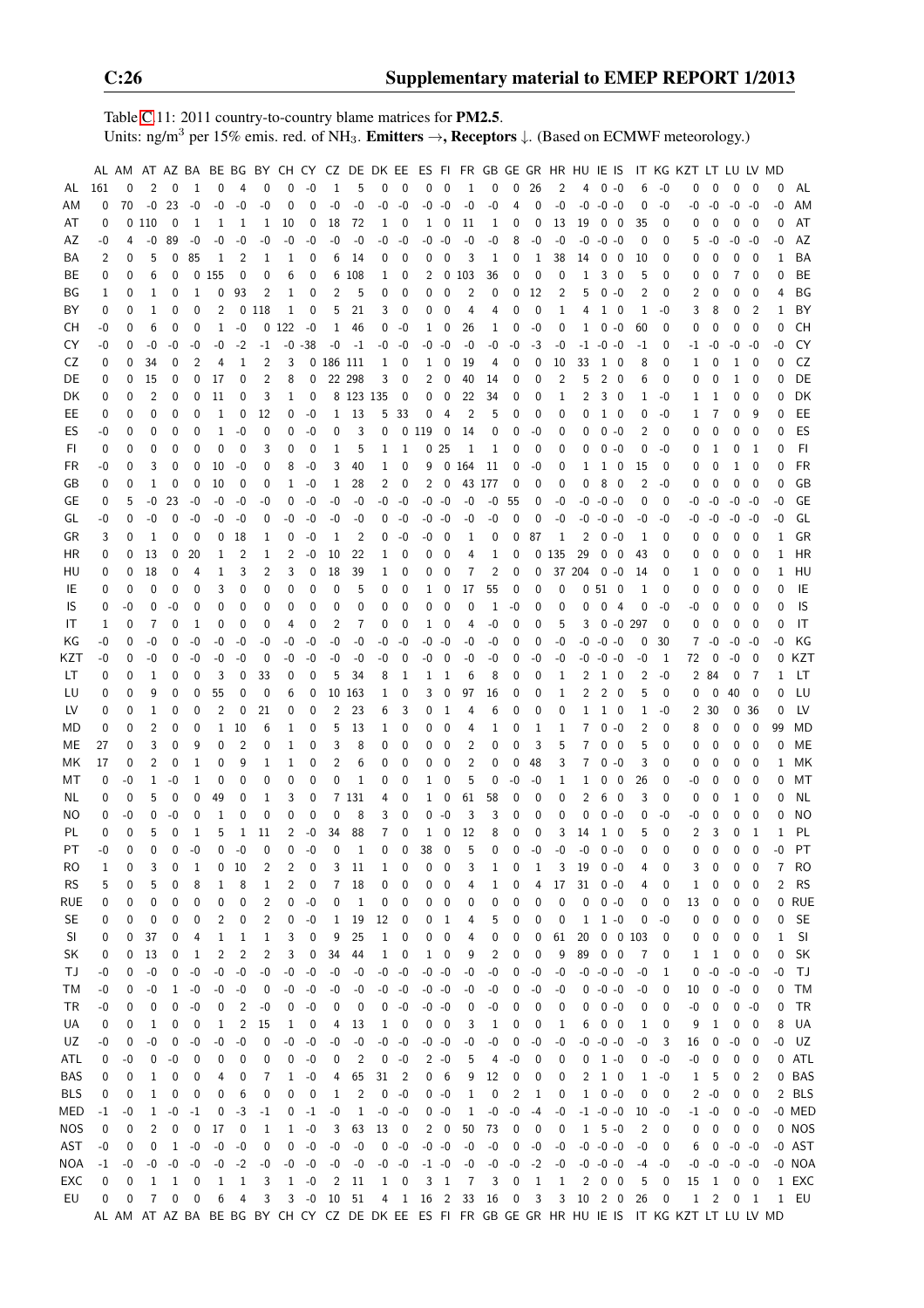Table [C.](#page-2-0)11 Cont.: 2011 country-to-country blame matrices for PM2.5. Units: ng/m<sup>3</sup> per 15% emis. red. of NH<sub>3</sub>. **Emitters**  $\rightarrow$ **, Receptors**  $\downarrow$ . (Based on ECMWF meteorology.)

|           |      |      |                  |                |              |                   |                |              |      | ME MK MT NL NO PL PT RO RS RUE SE |                            |                   |              |                          |      |            |             |             |   |          |          | SI SK TJ TM TR UA UZ ATL BAS BLS MED NOS AST NOA BIC DMS VOL EXC EU                                   |              |    |      |                |          |   |              |           |             |
|-----------|------|------|------------------|----------------|--------------|-------------------|----------------|--------------|------|-----------------------------------|----------------------------|-------------------|--------------|--------------------------|------|------------|-------------|-------------|---|----------|----------|-------------------------------------------------------------------------------------------------------|--------------|----|------|----------------|----------|---|--------------|-----------|-------------|
| AL        | 3    | 18   | 0                | 0              | $\Omega$     | $\mathbf{1}$      | $-0$           | 9            | 59   | 0                                 | $\mathbf 0$                | $\mathbf{0}$      | $\mathbf{1}$ | $-0$                     | 0    | 0          | $\Omega$    | 0           | 0 | 0        | 0        | 0                                                                                                     | $\mathbf{0}$ | 0  | 0    | $\overline{2}$ | 0        | 0 | 307          | 61        | AL          |
| AM        | $-0$ | -0   | -0               | -0             | $-0$         | $-0$              | $-0$           | $-0$         | -0   | -0                                | $-0$                       | $-0$              | $-0$         | $-0$                     | -0   | 25         | -0          | -0          | 0 | 0        | 0        | 0                                                                                                     | 0            | 11 | 0    | 1              | 0        | 0 |              | $120 - 1$ | AM          |
| AT        | 0    | 0    | 0                | 2              | 0            | 11                | 0              | 5            | 7    | 0                                 | 0                          | 20                | 5            | 0                        | 0    | 0          | 0           | 0           | 0 | 0        | 0        | 0                                                                                                     | 0            | 0  | 0    | 2              | 0        | 0 |              | 346 313   | AT          |
| AZ        | -0   | -0   | -0               | -0             | -0           | -0                | $-0$           | -0           | -0   |                                   | 40                         | -0                | -0           | 0                        | 1    | 5          | -0          | 0           | 0 | 0        | 0        | 0                                                                                                     | 0            | 5  | 0    | 1              | 0        |   | $0$ 117 $-1$ |           | AZ          |
| ΒA        | 3    | 1    | 0                | 1              | 0            | 5                 | -0             | 14           | 58   | 1                                 | 0                          | 1                 | 2            | 0                        | 0    | 0          | 0           | 0           | 0 | 0        | 0        | 0                                                                                                     | 0            | 0  | 0    | $\overline{2}$ | 0        | 0 | 272 80       |           | BA          |
| ВE        | 0    | 0    | -0               | 49             | 0            | 8                 | 0              | 0            | 0    | 0                                 | 0                          | 0                 | 1            | -0                       | 0    | -0         | 0           | 0           | 0 | 0        | 0        | 0                                                                                                     | 0            | 0  | -0   | 2              | 0        | 0 | 500 492      |           | BE          |
| ΒG        | 0    | 2    | 0                | 0              | 0            | $\overline{2}$    | $-0$           | 54           | 33   | 2                                 | 0                          | 0                 | 1            | 0                        | 0    | 9          | 1           | 0           | 0 | 0        | 0        | 0                                                                                                     | 0            | 0  | 0    | $\overline{2}$ | 0        | 0 |              | 239 181   | BG          |
|           | 0    |      |                  |                |              |                   |                |              |      |                                   |                            |                   |              |                          |      |            |             |             |   |          |          |                                                                                                       |              |    |      | 1              |          |   |              |           | BY          |
| ΒY        |      | 0    | 0                | 3              | 0            | 67                | 0              | 5            | 1    | 14                                | 2                          | 0                 | 2            | -0                       | 0    | 0          | 2           | 0           | 0 | 0        | 0        | 0                                                                                                     | 0            | 0  | 0    |                | 0        | 0 |              | 280 137   |             |
| CН        | -0   | -0   | -0               | 1              | 0            | 0                 | 0              | $\mathbf{0}$ | 0    | -0                                | $\mathbf{0}$               | $\mathbf 1$       | 0            | $-0$                     | 0    | -0         | 0           | 0           | 0 | 0        | 0        | 0                                                                                                     | 0            | 0  | -0   | 2              | 0        | 0 |              | 270 147   | CH          |
| CY        | -0   | -0   | -0               | -0             | -0           | $-2$              | -0             | -3           | $-2$ | -3                                | -0                         | $-0$              | -0           | -0                       | -0   | -62        | -0          | -0          | 0 | 0        | 0        | 0                                                                                                     | 0            | 3  | -0   | -1             | 0        |   | $0 -121 -50$ |           | CY          |
| CZ        | 0    | 0    | 0                | 6              | 0            | 48                | 0              | 8            | 11   | 1                                 | 1                          | 5                 | 17           | 0                        | 0    | 0          | 0           | 0           | 0 | 0        | 0        | 0                                                                                                     | 0            | 0  | 0    | 2              | 0        |   | 0 517 487    |           | CZ          |
| DE        | 0    | 0    | -0               | 27             | 0            | 26                | 0              | 2            | 2    | 1                                 | 1                          | 2                 | 2            | -0                       | 0    | 0          | 0           | 0           | 0 | 0        | 0        | 0                                                                                                     | 0            | 0  | 0    | 2              | 0        | 0 | 504 488      |           | DE          |
| DK        | 0    | 0    | -0               | 28             | $\mathbf{1}$ | 33                | 0              | 3            | 1    | 1                                 | 9                          | 0                 |              | $1 - 0$                  | 0    | 0          | 0           | 0           | 0 | 0        | 0        | 0                                                                                                     | 0            | 0  | 0    | 2              | 0        | 0 |              | 430 418   | DK          |
| EE        | 0    | 0    | -0               | 3              | 1            | 17                | 0              | 1            | 0    | 10                                | 7                          | 0                 | 0            | -0                       | 0    | 0          | 0           | 0           | 0 | 0        | 0        | 0                                                                                                     | 0            | -0 | -0   | 1              | 0        | 0 | 135 110      |           | EE          |
| ES        | $-0$ | -0   | $\mathbf 0$      | 1              | 0            | 0                 | $\overline{2}$ | $-0$         | $-0$ | -0                                | 0                          | 0                 | 0            | $-0$                     | 0    | -0         | -0          | 0           | 0 | 0        | 0        | 0                                                                                                     | 0            | 0  | 0    | $\overline{2}$ | 0        | 0 |              | 142 142   | ES          |
| FI.       | 0    | 0    | -0               | 1              | 0            | 4                 | 0              | 0            | 0    | 3                                 | 4                          | 0                 | 0            | -0                       | -0   | 0          | 0           | -0          | 0 | 0        | 0        | 0                                                                                                     | 0            | -0 | -0   | 0              | 0        | 0 |              | 53 46     | FI          |
| FR        | 0    | -0   | -0               | 8              | 0            | 2                 | 0              | 0            | 0    | 0                                 | 0                          | 1                 | 0            | -0                       | 0    | 0          | 0           | 0           | 0 | 0        | 0        | 0                                                                                                     | 0            | 0  | 0    | $\overline{2}$ | 0        | 0 |              | 281 272   | FR          |
| GB        | 0    | 0    | -0               | 16             | 0            | 3                 | 0              | 0            | 0    | 0                                 | 1                          | 0                 | 0            | -0                       | 0    | 0          | 0           | 0           | 0 | 0        | 0        | 0                                                                                                     | 0            | 0  | -0   | $\overline{2}$ | 0        | 0 | 298 296      |           | GB          |
| GE        | -0   | 0    | -0               | -0             | -0           | -0                | $-0$           | 0            | -0   | 3                                 | -0                         | $-0$              | -0           | 0                        | 0    | 13         | -0          | -0          | 0 | 0        | 0        | 0                                                                                                     | 0            | 2  | 0    | 1              | 0        | 0 | 98           | $-0$      | GE          |
| GL        | -0   | -0   | 0                | -0             | 0            | -0                | -0             | -0           | -0   |                                   | $-0 - 0$                   | -0                | -0           | -0                       | -0   | -0         | -0          | -0          | 0 | 0        | 0        | 0                                                                                                     | 0            | -0 | 0    | 12             | 0        | 0 | -0           | -0        | GL          |
| GR        | 0    | 5    | -0               | 0              | 0            | 0                 | $-0$           | 9            | 11   | 0                                 | 0                          | 0                 | 0            | 0                        | 0    | -0         | 0           | 0           | 0 | 0        | 0        | 0                                                                                                     | 0            | -0 | -0   | 1              | 0        | 0 | 143 122      |           | GR          |
| HR        | 0    | 0    | 0                | 1              | 0            | 11                | $-0$           | 16           | 47   | 1                                 | 0                          | 15                | 4            | 0                        | 0    | -0         | 0           | 0           | 0 | 0        | 0        | 0                                                                                                     | 0            | 0  | 0    | 2              | 0        | 0 | 381 173      |           | HR          |
| HU        | 0    | 0    | 0                | 2              | 0            | 28                | $-0$           | 38           | 43   | $\mathbf{1}$                      | 0                          | 8                 | 21           | 0                        | 0    | 0          | 0           | 0           | 0 | 0        | 0        | 0                                                                                                     | 0            | 0  | 0    | $\overline{2}$ | 0        | 0 | 499 406      |           | HU          |
| IE        | 0    | 0    | 0                | 3              | 0            | $\mathbf{1}$      | 0              | 0            | 0    | 0                                 | $\mathbf{0}$               | 0                 | 0            | 0                        | -0   | -0         | 0           | 0           | 0 | 0        | 0        | 0                                                                                                     | 0            | -0 | 0    | $\mathbf{1}$   | 0        | 0 | 139 139      |           | IE          |
| IS        | 0    | 0    | 0                | 0              | 0            | 0                 | 0              | 0            | 0    | -0                                | 0                          | 0                 | 0            | -0                       | -0   | -0         | 0           | -0          | 0 | 0        | 0        | 0                                                                                                     | 0            | -0 | 0    | 1              | 0        | 0 | 7            | 3         | IS          |
|           | 0    |      |                  | 0              | 0            | 2                 | $-0$           | 2            |      |                                   |                            |                   |              | $-0$                     |      |            |             | 0           |   | 0        |          |                                                                                                       |              |    |      | $\overline{2}$ |          |   | 350 335      |           | IT          |
| IT        |      | 0    | 0                |                |              |                   |                |              | 3    | -0                                | 0                          | 6                 | 1            |                          | 0    | -0         | 0           |             | 0 |          | 0        | 0                                                                                                     | 0            | 0  | 0    |                | 0        | 0 |              |           |             |
| ΚG        | -0   | -0   | -0               | -0             | -0           | -0                | $-0$           | -0           | -0   | -0                                | -0                         | -0                | -0           | 1                        | -0   | -0         | -0          | -0          | 0 | 0        | 0        | 0                                                                                                     | 0            | 4  | -0   | 1              | 0        | 0 | 38           | $-0$      | КG          |
| KZT       | -0   | -0   | -0               | -0             | 0            | $-0$              | $-0$           | 0            | -0   | 25                                | 0                          | -0                | -0           | 0                        | 0    | -0         | 0           | 1           | 0 | 0        | 0        | 0                                                                                                     | 0            | 5  | -0   | 1              | 0        | 0 | 100          |           | -0 KZT      |
| LT        | 0    | 0    | 0                | 8              | 0            | 85                | 0              | 3            | 1    | 16                                | 6                          | 0                 | 1            | -0                       | 0    | 0          | 1           | 0           | 0 | 0        | 0        | 0                                                                                                     | 0            | 0  | 0    | 1              | 0        | 0 | 322 266      |           | LT          |
| LU        | 0    | 0    | -0               | 17             | 0            | 6                 | 0              | 1            | 1    | 0                                 | 0                          | 1                 | 1            | -0                       | 0    | -0         | 0           | 0           | 0 | 0        | 0        | 0                                                                                                     | 0            | 0  | 0    | $\overline{2}$ | 0        | 0 | 435 427      |           | LU          |
| LV        | 0    | 0    | 0                | 6              | 0            | 35                | 0              | 2            | 0    | 11                                | -7                         | 0                 | $\mathbf{1}$ | -0                       | 0    | 0          | 1           | 0           | 0 | 0        | 0        | 0                                                                                                     | 0            | 0  | 0    | 1              | 0        | 0 | 204 168      |           | LV          |
| MD        | 0    | 0    | 0                | 1              | 0            | 20                | 0              | 97           | 5    | 13                                | 0                          | 0                 | 3            | 0                        | 0    | 3          | 6           | 0           | 0 | 0        | 0        | 0                                                                                                     | 0            | 0  | 0    | 2              | 0        | 0 |              | 310 167   | MD          |
| МE        | 53   | 2    | 0                | 1              | 0            | 3                 | 0              | 9            | 91   | 1                                 | 0                          | 0                 | $\mathbf{1}$ | 0                        | 0    | 0          | 0           | 0           | 0 | 0        | 0        | 0                                                                                                     | 0            | 0  | 0    | $\overline{2}$ | 0        | 0 | 238          | - 48      | МE          |
| МK        |      | 0103 | 0                | 0              | 0            | $\overline{c}$    | $-0$           | 14           | 78   | 1                                 | 0                          | 0                 | 1            | 0                        | 0    | 1          | 0           | 0           | 0 | 0        | 0        | 0                                                                                                     | 0            | 0  | 0    | $\overline{2}$ | 0        | 0 | 305          | - 96      | МK          |
| МT        | 0    |      | 0112             | 0              | 0            | 0                 | $-0$           | 1            | 2    | -0                                | 0                          | 0                 | 0            | 0                        | 0    | -0         | 0           | 0           | 0 | 0        | 0        | 0                                                                                                     | 0            | -0 | 1    | 1              | 0        | 0 | 154 150      |           | МT          |
| ΝL        | 0    | 0    | 0                | 196            | 0            | 15                | 0              | 1            | 1    | 0                                 | 1                          | 0                 | 1            | -0                       | 0    | 0          | 0           | 0           | 0 | 0        | 0        | 0                                                                                                     | 0            | 0  | 0    | 3              | 0        | 0 | 550 544      |           | NL          |
| ΝO        | 0    | 0    | $-0$             | $\overline{2}$ | 9            | $\mathbf{1}$      | 0              | 0            | 0    | -0                                | $\overline{2}$             | 0                 | 0            | $-0$                     | -0   | -0         | 0           | -0          | 0 | 0        | 0        | 0                                                                                                     | 0            | -0 | 0    | 0              | 0        | 0 | 34           | 25        | NO          |
| PL        | 0    | 0    | 0                | 10             |              | 0 289             | $\mathbf 0$    | 9            | 4    | 4                                 | $\overline{2}$             | $\mathbf{1}$      | 10           | 0                        | 0    | 0          | 1           | $\mathbf 0$ | 0 | 0        | 0        | 0                                                                                                     | 0            | 0  | 0    | $\overline{2}$ | 0        | 0 | 534 506      |           | PL          |
| PT        | $-0$ | $-0$ | $-0$             | $\theta$       | 0            | $\mathbf{0}$      | 58             | $-0$         | $-0$ | -0                                | $\theta$                   | $-0$              | 0            | $\mathbf{0}$             | 0    | $-0$       | $-0$        | $\Omega$    | U | $\Omega$ | $\Omega$ | U                                                                                                     | 0            | 0  | 0    | 3              | $\Omega$ | 0 | 103 103      |           | PT          |
| RO        | 0    | 1    | 0                | 1              | 0            | 9                 |                | 0 191 23     |      | 4                                 | 0                          | 1                 | 2            | 0                        | 0    | 1          | 1           | 0           | 0 | 0        | 0        | 0                                                                                                     | 0            | 0  | 0    | 2              | 0        | 0 |              | 308 260   | RO          |
| <b>RS</b> | 2    | 7    | 0                | 1              | 0            | 6                 |                | $0$ 48 248   |      | 2                                 | 0                          | 1                 | 3            | 0                        | 0    | 0          | 1           | 0           | 0 | 0        | 0        | 0                                                                                                     | 0            | 0  | 0    | 2              | 0        | 0 |              | 438 143   | RS          |
| rue       | 0    | 0    | $-0$             | 0              | 0            | 1                 | 0              | 0            | 0    | 58                                | 0                          | 0                 | 0            | 0                        | 0    | 0          | 0           | 0           | 0 | 0        | 0        | 0                                                                                                     | 0            | 0  | -0   | 1              | 0        | 0 | 78           |           | 4 RUE       |
| <b>SE</b> | 0    | 0    | -0               | 4              | 2            | 8                 | 0              | $\mathbf{1}$ | 0    |                                   | 024                        | 0                 | 0            | $-0$                     | 0    | 0          | 0           | 0           | 0 | 0        | 0        | 0                                                                                                     | 0            | -0 | 0    | 1              | 0        | 0 |              | 88 83     | - SE        |
| SI        | 0    | 0    | $\boldsymbol{0}$ | 1              | 0            |                   | $11 - 0$       | 12 17        |      |                                   | 0 0 146                    |                   | 3            | 0                        | 0    | 0          | 0           | 0           | 0 | 0        | 0        | 0                                                                                                     | 0            | 0  | 0    | 2              | 0        | 0 | 464 375      |           | - SI        |
| SK        | 0    | 0    | 0                | 3              | 0            | 57                | 0              | 23           | 13   |                                   | $1\quad 1$                 |                   | 4 1 2 2      | $\boldsymbol{0}$         | 0    | 0          | 0           | 0           | 0 | 0        | 0        | 0                                                                                                     | 0            | 0  | 0    | 3              | 0        | 0 |              | 447 415   | - SK        |
|           |      |      |                  |                |              | $\textnormal{-}0$ |                |              |      |                                   |                            | $\textnormal{-}0$ |              |                          |      |            |             |             |   |          |          |                                                                                                       |              |    |      |                |          |   |              |           |             |
| ТJ        | -0   | -0   | -0               | -0             | $-0$         |                   | $-0$           | $-0$         | -0   |                                   | $-0 - 0$                   |                   | $-0$ 24      |                          | 0    | -0         | -0          | 7           | 0 | 0        | 0        | 0                                                                                                     | 0            | 4  | -0   | 1              | 0        | 0 | 32           | $-0$      | TJ          |
| ТM        | -0   | -0   | 0                | -0             | -0           | $-0$              | $-0$           | $-0$         | -0   |                                   | $0 - 0$                    | $-0$              | 0            | $\,$ 1                   | 21   | 0          | 0           | 7           | 0 | 0        | 0        | 0                                                                                                     | 0            | 4  | 0    | 1              | 0        | 0 | 40           | $-0$      | TM          |
| TR        | -0   | -0   | -0               | 0              | 0            | $-0$              | $-0$           | 2            | 0    |                                   | $0 - 0$                    | 0                 | $-0$         | $\boldsymbol{0}$         |      | $-0$ 120   | 0           | -0          | 0 | 0        | 0        | 0                                                                                                     | 0            | 2  | 0    | 1              | 0        | 0 | 125          | 4         | TR          |
| UA        | 0    | 0    | 0                | 1              | 0            | 28                | 0              | 20           | 2    | 26                                | 0                          | 0                 | 2            | 0                        | 0    | 1          | 10          | 0           | 0 | 0        | 0        | 0                                                                                                     | 0            | 0  | 0    | 1              | 0        | 0 | 158          | 86        | UA          |
| UZ        | -0   | -0   | -0               | -0             | -0           | $-0$              | $-0$           | -0           | -0   |                                   | $-0 - 0$                   | -0                | -0           | 4                        | 3    | -0         | 0           | 31          | 0 | 0        | 0        | 0                                                                                                     | 0            | 2  | 0    | 0              | 0        | 0 | 57           |           | $-0$ UZ     |
| ATL       | 0    | 0    | 0                | 1              | 0            | 0                 | 0              | 0            | -0   |                                   | $-1$ 0                     | 0                 |              | $0 - 0$                  | -0   | -0         | 0           | -0          | 0 | 0        | 0        | 0                                                                                                     | 0            | -0 | 0    | 1              | 0        | 0 |              |           | 16 16 ATL   |
| BAS       | 0    | 0    | -0               | 12             | $\mathbf{1}$ | 42                | 0              | 3            | 1    | 5                                 | 22                         | 0                 |              | $1 - 0$                  | 0    | 0          | 0           | 0           | 0 | 0        | 0        | 0                                                                                                     | 0            | 0  | 0    | 1              | 0        | 0 |              |           | 241 225 BAS |
| BLS       | 0    | 0    | -0               | 0              | 0            | $\mathbf{1}$      | $-0$           | 14           | 2    | 6                                 | 0                          | 0                 | 0            | $-0$                     | 0    | 13         | $-3$        | 0           | 0 | 0        | 0        | 0                                                                                                     | 0            | 0  | $-0$ | 1              | 0        | 0 |              |           | 53 28 BLS   |
| MED       | -0   | $-0$ | $-1$             | 0              | 0            | $-1$              | $-0$           | $-3$         | $-2$ |                                   | $-3 - 0$                   | $\mathbf{1}$      | $-0 - 0$     |                          |      | $-0$ $-22$ | -0          | -0          | 0 | 0        | 0        | 0                                                                                                     | 0            | -0 | $-3$ | $-1$           | 0        | 0 | $-32$        |           | 0 MED       |
| NOS       | 0    | 0    | 0                | 35             | 2            | 9                 | $\pmb{0}$      | $\mathbf{1}$ | 0    | 0                                 | $\overline{\phantom{0}}^2$ | 0                 | 0            | $\overline{\phantom{0}}$ | 0    | 0          | $\mathbf 0$ | 0           | 0 | 0        | 0        | 0                                                                                                     | 0            | 0  | 0    | $\mathbf{1}$   | 0        | 0 |              |           | 284 279 NOS |
| AST       | -0   | $-0$ | -0               | -0             | $-0$         | $-0$              | $-0$           | $-0$         | -0   |                                   | $1 - 0$                    | $-0$              | $-0$ 0       |                          | 1    | 1          | $-0$        | -0          | 0 | 0        | 0        | 0                                                                                                     | 0            | 17 | 0    | 2              | 0        | 0 |              |           | 10 -0 AST   |
| NOA       | $-0$ | -0   | -0               | -0             | $-0$         | $-1$              | $-0$           | $-2$         | $-2$ |                                   | $-1 - 0$                   | $\textnormal{-}0$ | $-0 - 0$     |                          | $-0$ | $-5$       | $-0$        | -0          | 0 | 0        | 0        | 0                                                                                                     | 0            | 0  | $-1$ | -0             | 0        | 0 |              |           | -23 -13 NOA |
| EXC       | 0    | 0    | 0                | 2              | 0            | 8                 | 0              | 4            | 2    | 32 1                              |                            | 0                 |              | $1 \quad 0$              | 1    | 4          | 0           | 1           | 0 | 0        | 0        | 0                                                                                                     | 0            | 1  | 0    | 2              | 0        |   | 0 120 56 EXC |           |             |
| EU        | 0    | 0    | 0                | 8              | 0            | 30                |                | 1 15         | 5    |                                   | $1 \quad 3$                | $\overline{2}$    |              | $3 \quad 0$              | 0    | 0          | 0           | 0           | 0 | 0        | 0        | 0                                                                                                     | 0            | 0  | 0    | $\overline{c}$ | 0        |   | 0 276 259 EU |           |             |
|           |      |      |                  |                |              |                   |                |              |      |                                   |                            |                   |              |                          |      |            |             |             |   |          |          | ME MK MT NL NO PL PT RO RS RUE SE SI SK TJ TM TR UA UZ ATL BAS BLS MED NOS AST NOA BIC DMS VOL EXC EU |              |    |      |                |          |   |              |           |             |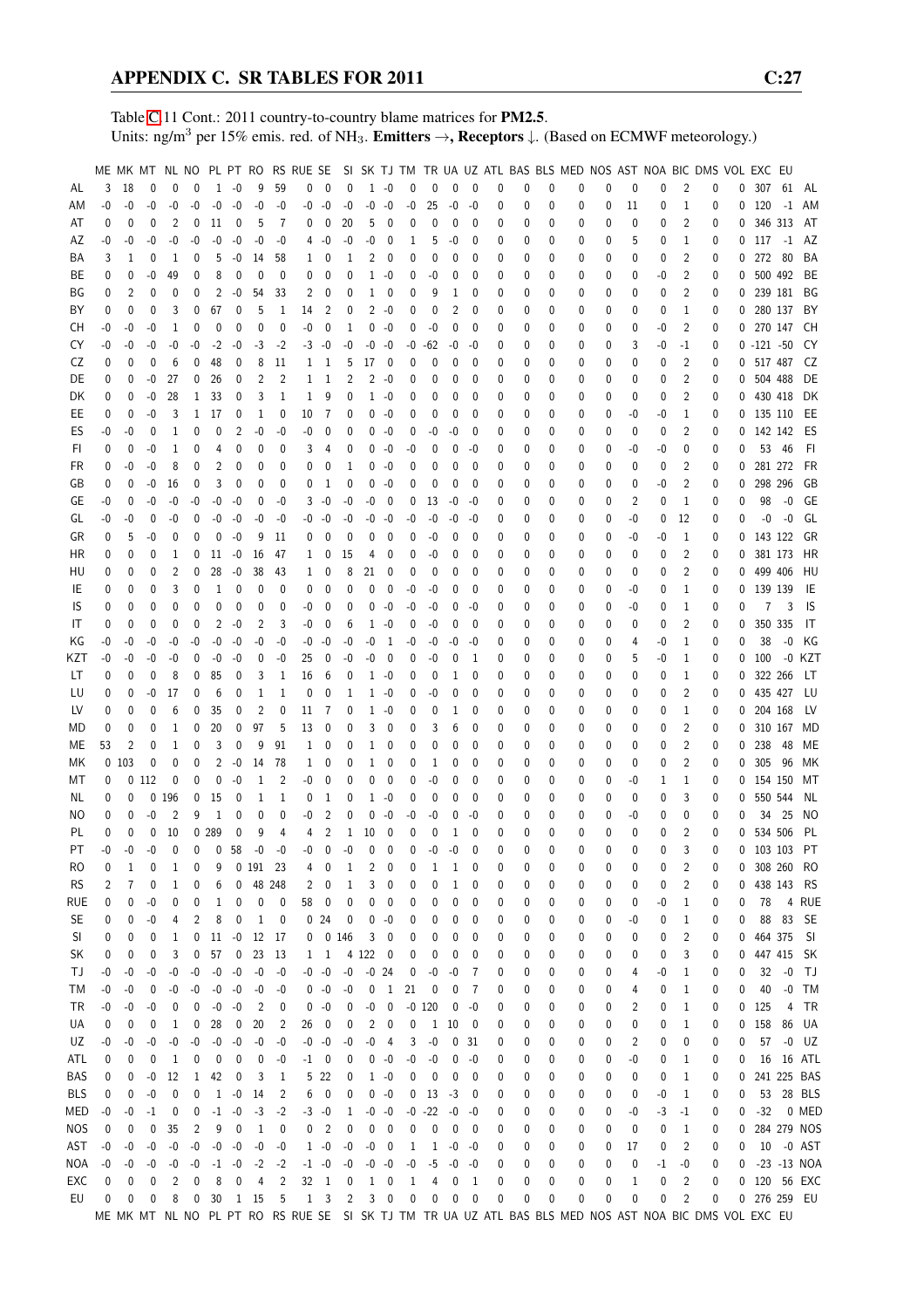Table [C.](#page-2-0)12: 2011 country-to-country blame matrices for PM2.5. Units: ng/m<sup>3</sup> per 15% emis. red. of VOC. Emitters →, Receptors ↓. (Based on ECMWF meteorology.)

|            |   | AL AM AT AZ BA BE BG BY CH CY CZ DE DK EE ES FI FR GB GE GR HR HU IE IS |                |             |             |                |                |   |                |   |                |                |             |             |              |                          |                |                         |    |                |                |                |                         |                          |              |          | IT KG KZT LT LU LV MD                                                                         |   |             |             |   |            |
|------------|---|-------------------------------------------------------------------------|----------------|-------------|-------------|----------------|----------------|---|----------------|---|----------------|----------------|-------------|-------------|--------------|--------------------------|----------------|-------------------------|----|----------------|----------------|----------------|-------------------------|--------------------------|--------------|----------|-----------------------------------------------------------------------------------------------|---|-------------|-------------|---|------------|
| AL         | 4 | 0                                                                       | 1              | 0           | 1           | 0              | $\overline{c}$ | 1 | 1              | 0 | $\mathbf{1}$   | 5              | 0           | 0           | $\mathbf{1}$ | $\mathbf 0$              | 3              | $\mathbf{1}$            | 0  | 8              | $\mathbf{1}$   | 2              | 0                       | $\overline{0}$           | 11           | 0        | 0                                                                                             | 0 | 0           | $\mathbf 0$ | 0 | AL         |
| AM         | 0 | 8                                                                       | $-0$           | $-0$        | 0           | 0              | $-0$           | 0 | $-0$           | 0 | $\pmb{0}$      | 0              | 0           | 0           | 0            | 0                        | $-0$           | 0                       | 5  | 0              | -0             | $\mbox{-}0$    | $\mathbf 0$             | $\overline{0}$           | $\pmb{0}$    | 0        | 0                                                                                             | 0 | 0           | 0           | 0 | ΑM         |
| AT         | 0 | 0                                                                       | 12             | 0           | 1           | 0              | 0              | 1 | 3              | 0 | 2              | 12             | 0           | 0           | 1            | 0                        | 4              | 1                       | 0  | 0              | 3              | 4              | 0                       | $\overline{0}$           | 15           | 0        | 0                                                                                             | 0 | 0           | 0           | 0 | AT         |
| AZ         | 0 | 1                                                                       | 0              | -1          | 0           | 0              | 0              | 1 | 0              | 0 | 0              | 0              | 0           | 0           | 0            | 0                        | 0              | 0                       | 8  | 0              | 0              | 0              | 0                       | 0                        | 0            | 0        | 0                                                                                             | 0 | 0           | 0           | 0 | AZ         |
| BA         | 0 | 0                                                                       | $\overline{2}$ | 0           | 5           | 0              | 2              | 1 | 1              | 0 | 2              | 7              | 0           | 0           | 1            | 0                        | 3              | $\overline{c}$          | 0  | 1              | 1              | 2              | 0                       | $\mathbf 0$              | 11           | 0        | 0                                                                                             | 0 | 0           | 0           | 0 | <b>BA</b>  |
| BE         | 0 | 0                                                                       | 5              | 0           | 0           | 10             | 0              | 2 | 6              | 0 | 3              | 32             | 0           | 0           | 2            | 0                        | 19             | 16                      | 0  | 1              | 1              | $\mathbf{1}$   | $1\quad0$               |                          | 14           | 0        | 0                                                                                             | 0 | 0           | 0           | 0 | BE         |
| ΒG         | 0 | 0                                                                       | 1              | $\mathbf 0$ | 1           | 0              | 10             | 3 | $\mathbf 1$    | 0 | $\overline{2}$ | $\overline{7}$ | 0           | 0           | 1            | 0                        | 3              | $\overline{c}$          | 0  | 3              | 1              | $\overline{c}$ | $\overline{\mathbf{0}}$ | $\overline{0}$           | 3            | 0        | 0                                                                                             | 0 | $\mathbf 0$ | $\mathbf 0$ | 1 | BG         |
| BY         | 0 | 0                                                                       | $\mathbf{1}$   | $\mathbf 0$ | 0           | 0              | 0              | 7 | 0              | 0 | $\mathbf{1}$   | 5              | 0           | 0           | 0            | 0                        | 2              | $\overline{c}$          | 0  | 0              | 0              |                | $1 \quad 0 \quad 0$     |                          | 1            | 0        | 0                                                                                             | 1 | 0           | 0           | 0 | BY         |
| CН         | 0 | 0                                                                       | 6              | 0           | 0           | 0              | 0              | 0 | 15             | 0 | $\mathbf{1}$   | 12             | 0           | 0           | 2            | 0                        | 8              | $\mathbf{1}$            | 0  | 0              | 1              | $\mathbf{1}$   | 0                       | $\overline{\mathbf{0}}$  | 18           | 0        | 0                                                                                             | 0 | 0           | 0           | 0 | <b>CH</b>  |
| CY         | 0 | 0                                                                       | 0              | 0           | 0           | 0              | 0              | 2 | 0              | 0 | $\mathbf{1}$   | 3              | 0           | 0           | $\mathbf{1}$ | $\mathbf 0$              | 1              | $\mathbf{1}$            | 1  | 1              | 0              | 0              | 0                       | 0                        | 4            | 0        | 0                                                                                             | 0 | 0           | 0           | 0 | CY         |
| CZ         | 0 | 0                                                                       | 6              | 0           | 1           | 1              | 1              | 2 | 2              | 0 | 8              | 19             | 0           | 0           | $\mathbf{1}$ | $\overline{\mathbf{0}}$  | 7              | 3                       | 0  | 0              | 2              | 5              | 0                       | 0                        | 6            | 0        | 0                                                                                             | 0 | 0           | 0           | 0 | CZ         |
| DE         | 0 | 0                                                                       | 9              | 0           | 1           | 3              | 0              | 2 | 6              | 0 | 6              | 36             | 1           | 0           | 2            | 0                        | 12             | 7                       | 0  | 1              | 2              | 2              | 0                       | 0                        | 12           | 0        | 0                                                                                             | 0 | 0           | 0           | 0 | DE         |
| DK         | 0 | 0                                                                       | $\overline{2}$ | 0           | 0           | $\overline{2}$ | 0              | 2 | 1              | 0 | 5              | 27             | 4           | 0           | $\mathbf 1$  | 0                        | 7              | 7                       | 0  | 0              | 1              | $\mathbf{1}$   | 0                       | 0                        | 4            | 0        | 0                                                                                             | 0 | 0           | 0           | 0 | DK         |
| EE         | 0 | 0                                                                       | 0              | 0           | 0           | 0              | 0              | 2 | 0              | 0 | 0              | 3              | 0           | 1           | 0            | $\mathbf{1}$             | $\mathbf 1$    | $\overline{c}$          | 0  | 0              | 0              | 0              | 0                       | $\overline{\mathbf{0}}$  | 0            | 0        | 0                                                                                             | 0 | 0           | 1           | 0 | EE         |
| ES         | 0 | 0                                                                       | 0              | $\mathbf 0$ | $\mathbf 0$ | 0              | 0              | 0 | 0              | 0 | 0              | 1              | 0           | 0           | 12           | $\overline{\phantom{0}}$ | 4              | $\mathbf{1}$            | 0  | 0              | 0              | 0              | 0                       | $\overline{\mathbf{0}}$  | 4            | 0        | 0                                                                                             | 0 | $\mathbf 0$ | $\mathbf 0$ | 0 | ES         |
| FI         | 0 | 0                                                                       | 0              | 0           | 0           | 0              | 0              | 1 | 0              | 0 | 0              | $\mathbf 1$    | 0           | 0           | 0            | 1                        | 0              | $\mathbf{1}$            | 0  | 0              | 0              | 0              | 0                       | $\overline{\mathbf{0}}$  | 0            | 0        | 0                                                                                             | 0 | 0           | 0           | 0 | FI         |
| <b>FR</b>  | 0 | 0                                                                       | $\overline{2}$ | 0           | 0           | 1              | 0              | 1 | 3              | 0 | 1              | 10             | 0           | 0           | 4            | 0                        | 15             | 3                       | 0  | 0              | 1              | $\mathbf{1}$   | 0                       | $\boldsymbol{0}$         | 12           | 0        | 0                                                                                             | 0 | 0           | 0           | 0 | <b>FR</b>  |
| GB         | 0 | 0                                                                       | 1              | 0           | 0           | 1              | 0              | 0 | 1              | 0 | 1              | 7              | 0           | 0           |              | $1\quad 0$               | $\overline{7}$ | 15                      | 0  | 0              | 0              | 0              | 1 0                     |                          | 5            | 0        | 0                                                                                             | 0 | 0           | 0           | 0 | GB         |
| GE         | 0 | 1                                                                       | 0              | -0          | 0           | 0              | 0              | 0 | 0              | 0 | 0              | 0              | 0           | 0           | 0            | $\mathbf 0$              | 0              | 0                       | 18 | 0              | 0              | 0              | 0                       | $\overline{\phantom{0}}$ | 0            | 0        | 0                                                                                             | 0 | 0           | 0           | 0 | GE         |
|            |   | 0                                                                       | 0              | 0           | 0           | 0              | 0              |   |                | 0 | $\mathbf 0$    |                |             | 0           | 0            |                          |                | 0                       | 0  |                | 0              | 0              | 0                       |                          |              | 0        |                                                                                               |   |             |             | 0 | GL         |
| GL         | 0 |                                                                         |                |             |             |                |                | 0 | 0              |   |                | 0              | 0           |             |              | 0                        | 0              |                         |    | 0              |                |                |                         | - 0                      | 0            |          | 0                                                                                             | 0 | 0<br>0      | 0           |   | GR         |
| GR         | 1 | 0                                                                       | 1              | 0           | 1           | 0              | 2              | 2 | 1              | 0 | 1              | 5              | 0           | 0           | $\mathbf{1}$ | 0                        | 3              | $\overline{2}$          | 0  | 7              | 1              | $\mathbf{1}$   | 0                       | $\overline{0}$           | 7            | 0        | 0                                                                                             | 0 |             | 0           | 0 |            |
| HR         | 0 | 0                                                                       | 3              | 0           | 4           | 1              | 1              | 2 | 1              | 0 | 3              | 10             | 0           | 0           | 1            | 0                        | 5              | $\overline{c}$          | 0  | 1              | 5              | 5              | 0                       | $\overline{\mathbf{0}}$  | 22           | 0        | 0                                                                                             | 0 | 0           | 0           | 0 | HR         |
| HU         | 0 | 0                                                                       | 5              | 0           | 2           | $\mathbf 1$    | 1              | 3 | 1              | 0 | 3              | 13             | 0           | 0           | $\mathbf{1}$ | 0                        | 5              | 3                       | 0  | 1              | 4              | 13             | $\mathbf 0$             | $\overline{\phantom{0}}$ | 8            | 0        | 0                                                                                             | 0 | 0           | $\mathbf 0$ | 0 | HU         |
| IE         | 0 | 0                                                                       | 0              | $\mathbf 0$ | 0           | $-0$           | 0              | 0 | 0              | 0 | 0              | 0              | 0           | 0           | 0            | 0                        | 1              | 4                       | 0  | 0              | 0              | 0              | 1 0                     |                          | 1            | 0        | 0                                                                                             | 0 | 0           | 0           | 0 | IE         |
| IS         | 0 | 0                                                                       | 0              | 0           | 0           | 0              | 0              | 0 | 0              | 0 | 0              | 0              | 0           | 0           | 0            | 0                        | 0              | 0                       | 0  | 0              | 0              | 0              | 0                       | 0                        | 0            | 0        | 0                                                                                             | 0 | 0           | 0           | 0 | IS         |
| IT         | 0 | 0                                                                       | 6              | 0           | 1           | 0              | 0              | 1 | 4              | 0 | 2              | 7              | 0           | 0           | 3            | 0                        | 10             | 2                       | 0  | 1              | 3              | 2              | 0                       |                          | 0 179        | 0        | 0                                                                                             | 0 | 0           | 0           | 0 | IT         |
| ΚG         | 0 | 0                                                                       | 0              | 0           | 0           | 0              | 0              | 0 | 0              | 0 | 0              | 0              | 0           | 0           | 0            | 0                        | 0              | 0                       | 0  | 0              | 0              | 0              | 0                       | 0                        | 0            | 4        | 0                                                                                             | 0 | 0           | 0           | 0 | KG         |
| KZT        | 0 | 0                                                                       | 0              | 0           | 0           | 0              | 0              | 1 | 0              | 0 | 0              | 0              | 0           | 0           | 0            | 0                        | 0              | 0                       | 0  | 0              | 0              | 0              | 0                       | 0                        | 0            | 0        | 0                                                                                             | 0 | 0           | 0           | 0 | KZT        |
| LТ         | 0 | 0                                                                       | 0              | 0           | 0           | 0              | 0              | 5 | 0              | 0 | 1              | 5              | 1           | 0           | 0            | 0                        | $\overline{2}$ | $\overline{2}$          | 0  | 0              | 0              | 0              | 0                       | 0                        | 1            | 0        | 0                                                                                             | 1 | 0           | 1           | 0 | LT.        |
| LU         | 0 | 0                                                                       | 6              | 0           | 1           | 4              | 0              | 1 | 6              | 0 | 4              | 32             | 0           | 0           | 2            | $\mathbf 0$              | 17             | 8                       | 0  | 1              | 1              | 2              | 0                       | $\overline{\mathbf{0}}$  | 14           | 0        | 0                                                                                             | 0 | 1           | $\mathbf 0$ | 0 | LU         |
| LV         | 0 | 0                                                                       | 0              | $\mathbf 0$ | 0           | 0              | 0              | 3 | 0              | 0 | 0              | 4              | 1           | 0           | 0            | $\mathbf{1}$             | $\mathbf{1}$   | $\overline{2}$          | 0  | 0              | $\mathbf{0}$   | 0              | 0                       | $\overline{0}$           | $\mathbf{1}$ | 0        | 0                                                                                             | 1 | 0           | 1           | 0 | LV         |
| MD         | 0 | 0                                                                       | 1              | 0           | 0           | 0              | 1              | 4 | 0              | 0 | 2              | 6              | 0           | 0           | 0            | $\mathbf 0$              | $\overline{2}$ | $\overline{c}$          | 0  | 0              | 0              | 2              | 0                       | $\overline{\phantom{0}}$ | 2            | 0        | 0                                                                                             | 0 | 0           | 0           | 1 | <b>MD</b>  |
| МE         | 1 | 0                                                                       | 1              | 0           | 1           | 0              | 1              | 1 | 0              | 0 | $\mathbf{1}$   | 5              | 0           | 0           | 1            | 0                        | $\overline{2}$ | $\mathbf{1}$            | 0  | 2              | 1              | $\mathbf{1}$   | $0\quad 0$              |                          | 8            | 0        | 0                                                                                             | 0 | 0           | 0           | 0 | ME         |
| МK         | 1 | 0                                                                       | 1              | 0           | 1           | 0              | 3              | 1 | 1              | 0 | 1              | 5              | 0           | 0           | 1            | 0                        | $\overline{2}$ | $\mathbf{1}$            | 0  | 9              | 1              | $\overline{2}$ | $0\quad 0$              |                          | 5            | 0        | 0                                                                                             | 0 | 0           | 0           | 0 | MK         |
| МT         | 0 | 0                                                                       | 1              | 0           | 1           | 0              | 0              | 1 | 1              | 0 | 1              | 4              | 0           | 0           | 5            | 0                        | 8              | $\overline{c}$          | 0  | 1              | 1              | $\mathbf{1}$   | $0\quad 0$              |                          | 37           | 0        | 0                                                                                             | 0 | 0           | 0           | 0 | MT         |
| NL         | 0 | 0                                                                       | 5              | 0           | 0           | 10             | 1              | 2 | 5              | 0 | 5              | 44             | 1           | 0           | 2            | 0                        | 20             | 23                      | 0  | 1              | 1              | $\overline{c}$ | $\mathbf{1}$            | $\mathbf 0$              | 12           | 0        | 0                                                                                             | 0 | 0           | 0           | 0 | <b>NL</b>  |
| ΝO         | 0 | 0                                                                       | 0              | 0           | $\mathbf 0$ | 0              | 0              | 0 | 0              | 0 | 0              | 1              | 0           | 0           | 0            | 0                        | 1              | 1                       | 0  | 0              | 0              | 0              | $0\quad 0$              |                          | 0            | 0        | 0                                                                                             | 0 | 0           | 0           | 0 | <b>NO</b>  |
| PL         | 0 | 0                                                                       | $\overline{2}$ | 0           | $\mathbf 0$ | $\mathbf{1}$   | 0              | 4 | $\mathbf 1$    | 0 | 4              | 15             | $\mathbf 1$ | 0           | $\mathbf{1}$ | $\mathbf 0$              | 5              | 4                       | 0  | 0              | $1\,$          | 3              | 0                       | $\overline{0}$           | 4            | 0        | 0                                                                                             | 1 | $\mathbf 0$ | 0           | 0 | PL         |
| PT         | 0 | 0                                                                       | 0              | 0           | 0           | 0              | 0              | 0 | 0              | 0 | $\mathbf 0$    | $\mathbf{1}$   | 0           | $\mathbf 0$ | $7^{\circ}$  | 0                        | 2              | $\mathbf{1}$            | 0  | $\mathbf{0}$   | 0              | 0              | $0\quad 0$              |                          | 2            | $\Omega$ | 0                                                                                             | 0 | 0           | 0           | 0 | PT         |
| RO         | 0 | 0                                                                       | 1              | 0           | 1           | 0              | 1              | 2 | 1              | 0 | 2              | 7              | 0           | 0           | $\mathbf{1}$ | 0                        | 3              | 2                       | 0  | 1              | 1              | 3              | 0                       | $\overline{\mathbf{0}}$  | 3            | 0        | 0                                                                                             | 0 | 0           | 0           | 0 | <b>RO</b>  |
| <b>RS</b>  | 1 | 0                                                                       | 3              | 0           | 3           | 0              | 2              | 2 | 1              | 0 | 3              | 9              | 0           | 0           | 1            | 0                        | 4              | 2                       | 0  | $\overline{c}$ | $\overline{2}$ | 6              |                         | $0\quad 0$               | 7            | 0        | 0                                                                                             | 0 | 0           | 0           | 0 | <b>RS</b>  |
| RUE        | 0 | 0                                                                       | 0              | 0           | 0           | 0              | 0              | 1 | 0              | 0 | 0              | 1              | 0           | 0           | 0            | $\overline{\phantom{0}}$ | 0              | 0                       | 0  | 0              | 0              | $\mathbf{0}$   | $0\quad 0$              |                          | 0            | 0        | 0                                                                                             | 0 | 0           | 0           | 0 | <b>RUE</b> |
| <b>SE</b>  | 0 | 0                                                                       | 0              | 0           | 0           | 0              | 0              | 1 | 0              | 0 | 0              | 3              | 1           | 0           | 0            | 0                        | 1              | 2                       | 0  | 0              | 0              | 0              | $0\quad 0$              |                          | 0            | 0        | 0                                                                                             | 0 | 0           | 0           | 0 | <b>SE</b>  |
| SI         | 0 | 0                                                                       | 7              | 0           | 3           | 1              | 1              | 2 | $\mathbf{1}$   | 0 | $\overline{2}$ | 11             | 0           | 0           | 1            | 0                        | 5              | $\overline{\mathbf{c}}$ | 0  | 1              | 8              | 4              | 0                       | $\overline{0}$           | 36           | 0        | 0                                                                                             | 0 | 0           | 0           | 0 | SI         |
| SK         | 0 | 0                                                                       | 4              | 0           | 1           | 1              | 0              | 2 | $\mathbf{1}$   | 0 | 4              | 12             | 0           | 0           | $\mathbf{1}$ | 0                        | 4              | 3                       | 0  | 0              | 2              | 9              | $0\quad 0$              |                          | 5            | 0        | 0                                                                                             | 0 | 0           | 0           | 0 | SK         |
| ТJ         | 0 | 0                                                                       | 0              | 0           | 0           | 0              | 0              | 0 | 0              | 0 | $\mathbf 0$    | 0              | 0           | 0           | 0            | $\mathbf 0$              | 0              | 0                       | 0  | 0              | 0              |                | $0\quad 0\quad 0$       |                          | 0            | 1        | 0                                                                                             | 0 | 0           | 0           | 0 | TJ         |
| ТM         | 0 | 0                                                                       | 0              | 0           | 0           | 0              | 0              | 1 | 0              | 0 | 0              | 1              | 0           | 0           | 0            | 0                        | 0              | 0                       | 1  | 0              | 0              | 0              | $0\quad 0$              |                          | 0            | 0        | 0                                                                                             | 0 | 0           | 0           | 0 | <b>TM</b>  |
| TR         | 0 | 0                                                                       | 0              | 0           | 0           | 0              | 0              | 1 | 0              | 0 | 0              | $\overline{c}$ | 0           | 0           | 0            | 0                        | 1              | 1                       | 1  | 0              | 0              | 0              | 0                       | $\overline{\mathbf{0}}$  | 1            | 0        | 0                                                                                             | 0 | 0           | 0           | 0 | <b>TR</b>  |
| UA         | 0 | 0                                                                       | 1              | 0           | 0           | 0              | 0              | 4 | 0              | 0 | 1              | 5              | 0           | 0           | 0            | $\mathbf{1}$             | $\overline{c}$ | 2                       | 0  | 0              | 0              | $\mathbf{1}$   | $0\quad 0$              |                          | 1            | 0        | 0                                                                                             | 0 | 0           | 0           | 0 | UA         |
| UZ         | 0 | 0                                                                       | 0              | 0           | 0           | 0              | 0              | 1 | 0              | 0 | 0              | 1              | 0           | 0           | 0            | 0                        | 0              | 0                       | 1  | 0              | 0              | 0              | $0\quad 0$              |                          | 0            | 2        | 1                                                                                             | 0 | 0           | 0           | 0 | UZ         |
| ATL        | 0 | 0                                                                       | 0              | 0           | 0           | 0              | 0              | 0 | 0              | 0 | 0              | 0              | 0           | 0           | 0            | $\mathbf 0$              | 0              | 0                       | 0  | 0              | 0              | 0              | $0\quad 0$              |                          | 0            | 0        | 0                                                                                             | 0 | 0           | 0           |   | 0 ATL      |
| BAS        | 0 | 0                                                                       | 1              | 0           | 0           | 1              | 0              | 2 | 0              | 0 | 1              | 9              | 1           | 0           | 0            | $\mathbf{1}$             | $\overline{c}$ | 4                       | 0  | 0              | 0              | 0              | $0\quad 0$              |                          | 1            | 0        | 0                                                                                             | 0 | 0           | 1           |   | 0 BAS      |
| <b>BLS</b> | 0 | 0                                                                       | $\mathbf{1}$   | 0           | 0           | 0              | $\mathbf{1}$   | 4 | 0              | 0 | $\mathbf{1}$   | 5              | 0           | 0           | 0            | $\overline{\phantom{0}}$ | $\mathbf{1}$   | $\mathbf{1}$            | 3  | 1              | 0              | $\mathbf{1}$   | $0\quad 0$              |                          | $\mathbf{1}$ | 0        | 0                                                                                             | 0 | 0           | 0           |   | 0 BLS      |
| MED        | 1 | 0                                                                       | $\mathbf{1}$   | 0           | $\mathbf 1$ | 0              | $\mathbf{1}$   | 1 | $\mathbf{1}$   | 0 | $\mathbf{1}$   | 4              | 0           | 0           | 4            | $\overline{\phantom{0}}$ | 7              | $\overline{c}$          | 0  | 2              | $\mathbf{1}$   |                | $1 \quad 0 \quad 0$     |                          | 24           | 0        | 0                                                                                             | 0 | 0           | 0           |   | 0 MED      |
| NOS        | 0 | 0                                                                       | $\mathbf{1}$   | 0           | 0           | $\overline{c}$ | 0              | 1 | 1              | 0 | $\mathbf{1}$   | 12             | 1           | 0           |              | $1\quad 0$               | 6              | 8                       | 0  | 0              | 0              | 0              | $0\quad 0$              |                          | 3            | 0        | 0                                                                                             | 0 | 0           | 0           |   | 0 NOS      |
| AST        | 0 | 0                                                                       | 0              | $-0$        | 0           | 0              | 0              | 0 | 0              | 0 | 0              | 0              | 0           | 0           | 0            | 0                        | 0              | 0                       | 0  | 0              | 0              | 0              | $0\quad 0$              |                          | 0            | 0        | 0                                                                                             | 0 | 0           | 0           |   | 0 AST      |
| NOA        | 0 | 0                                                                       | 0              | 0           | 0           | 0              | 0              | 1 | 0              | 0 | 0              | 2              | 0           | 0           |              | $2\quad 0$               | $\overline{c}$ | $\mathbf{1}$            | 0  | 1              | 0              | $\mathbf 0$    | $0\quad 0$              |                          | 8            | 0        | 0                                                                                             | 0 | 0           | 0           |   | 0 NOA      |
| EXC        | 0 | 0                                                                       | 1              | 0           | 0           | 0              | 0              | 1 | 0              | 0 | 0              | 3              | 0           | 0           |              | $1\quad 0$               | $\mathbf{1}$   | $\mathbf{1}$            | 0  | 0              | 0              | 0              | $0\quad 0$              |                          | 4            | 0        | 0                                                                                             | 0 | 0           | 0           |   | 0 EXC      |
| EU         | 0 | 0                                                                       | 3              | 0           | 0           | 1              | 1              | 1 | $\overline{c}$ | 0 |                | 2 10           | 0           | 0           |              | $3 \quad 0$              | 6              | 4                       | 0  | 1              | 1              |                | $2\quad 0\quad 0$       |                          | 18           | 0        | 0                                                                                             | 0 | 0           | 0           | 0 | EU         |
|            |   |                                                                         |                |             |             |                |                |   |                |   |                |                |             |             |              |                          |                |                         |    |                |                |                |                         |                          |              |          | AL AM AT AZ BA BE BG BY CH CY CZ DE DK EE ES FI FR GB GE GR HR HU IE IS IT KG KZT LT LU LV MD |   |             |             |   |            |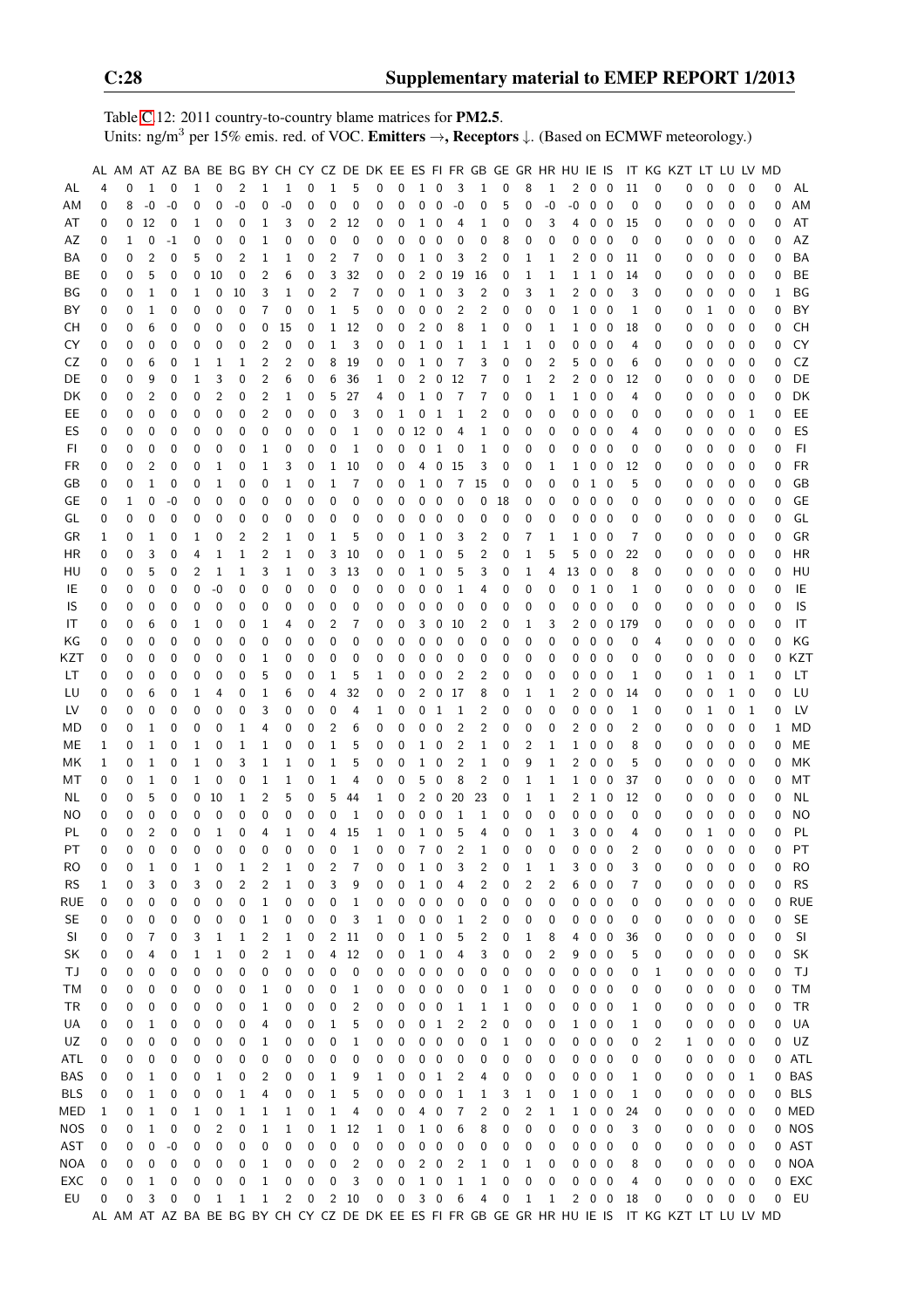Table [C.](#page-2-0)12 Cont.: 2011 country-to-country blame matrices for PM2.5. Units: ng/m<sup>3</sup> per 15% emis. red. of VOC. Emitters →, Receptors ↓. (Based on ECMWF meteorology.)

|            |          |          |   |                 |              |                 |                |                |                            |                |              |                          |                |                |             |                |              |             |   |              |          |           |   |             |   |                | ME MK MT NL NO PL PT RO RS RUE SE SI SK TJ TM TR UA UZ ATL BAS BLS MED NOS AST NOA BIC DMS VOL EXC EU |              |         |              |               |
|------------|----------|----------|---|-----------------|--------------|-----------------|----------------|----------------|----------------------------|----------------|--------------|--------------------------|----------------|----------------|-------------|----------------|--------------|-------------|---|--------------|----------|-----------|---|-------------|---|----------------|-------------------------------------------------------------------------------------------------------|--------------|---------|--------------|---------------|
| AL         | 0        | 3        | 0 | 1               | 0            | $\overline{4}$  | $\mathbf 0$    | 3              | 6                          | 3              |              | $0\quad 0$               | 1 0            |                | 0           | 1              | 2            | 0           | 0 | 0            | 0        | 1         | 0 | 0           | 0 | $-3$           | 0                                                                                                     | 0            | 67      | 45           | AL            |
| ΑM         | 0        | 0        | 0 | $\mathbf{0}$    | 0            | 0               | $-0$           | $-0$           | $-0$                       | 2              | 0            | $-0$                     | 0              | 0              | 0           | 3              | 0            | $\mathbf 0$ | 0 | 0            | 0        | 0         | 0 | $\mathbf 1$ | 0 | -9             | 0                                                                                                     | 0            | 18      | 0            | AM            |
| AT         | 0        | 0        | 0 | 1               | 0            | 5               | 0              | 2              | 2                          | 2              | 0            | 4                        | 1              | 0              | 0           | 0              | 1            | 0           | 0 | 0            | 0        | 0         | 0 | 0           | 0 | -0             | 0                                                                                                     | 0            | 81      | 66           | AT            |
|            |          |          |   |                 |              |                 |                |                |                            |                |              |                          |                |                |             |                |              |             |   |              |          |           |   |             |   |                |                                                                                                       |              |         |              |               |
| AΖ         | 0        | 0        | 0 | 0               | 0            | 1               | 0              | 0              | 0                          | 9              | 0            | $-0$                     | 0              | 0              | 0           | 1              | 1            | 0           | 0 | 0            | 0        | 0         | 0 | 1           | 0 | -7             | 0                                                                                                     | 0            | 23      | 2            | AZ            |
| ΒA         | 0        | 0        | 0 | 1               | 0            | 6               | 0              | 6              | 8                          | 3              | 0            | $\mathbf 0$              | $\mathbf{1}$   | 0              | 0           | 0              | 3            | 0           | 0 | 0            | 0        | 0         | 0 | 0           | 0 | $-2$           | 0                                                                                                     | 0            | 73      | 49           | BA            |
| ВE         | 0        | 0        | 0 | 9               | 0            | 9               | 1              | 2              | 1                          | 3              | 0            | 1                        | 1              | 0              | 0           | 0              | 2            | 0           | 0 | 0            | 0        | 0         | 1 | 0           | 0 | 16             | 0                                                                                                     | 0            | 144 128 |              | BE            |
| ΒG         | 0        | 1        | 0 | 1               | 0            | $\overline{7}$  | 0              | 10             | 3                          | 9              | 1            | $\mathbf 0$              | 1              | 0              | 0           | 6              | 5            | 0           | 0 | 0            | 0        | 0         | 0 | 0           | 0 | $-2$           | 0                                                                                                     | 0            | 82      | 53           | ΒG            |
| BY         | 0        | 0        | 0 | 1               | 0            | 7               | 0              | $\mathbf{1}$   | 0                          | 8              | 1            | 0                        | 0              | 0              | 0           | 0              | 2            | 0           | 0 | 0            | 0        | 0         | 0 | 0           | 0 | $-4$           | 0                                                                                                     | 0            | 44      | 25           | BY            |
| CН         | 0        | 0        | 0 | $\mathbf{0}$    | 0            | 1               | 0              | 1              | -1                         | 1              | 0            | $\mathbf{1}$             | 0              | 0              | 0           | 0              | 0            | 0           | 0 | 0            | 0        | 0         | 0 | 0           | 0 | $-1$           | 0                                                                                                     | 0            | 72      | 54           | CН            |
| CY         | 0        | 0        | 0 | 0               | 0            | 3               | 0              | 2              | -1                         | 7              | 0            | 0                        | 0              | 0              | 0           | 24             | 3            | 0           | 0 | 0            | 0        | 1         | 0 | 0           | 0 | $-12$          | 0                                                                                                     | 0            | 58      | 19           | CY            |
| CZ         | 0        | 0        | 0 | 1               |              | 0 <sub>12</sub> | 0              | 3              | 2                          | 4              | 1            | 1                        | 2              | 0              | 0           | 0              | 2            | 0           | 0 | 0            | 0        | 0         | 0 | 0           | 0 | 4              | 0                                                                                                     | 0            | 96      | 79           | CZ            |
| DE         | 0        | 0        | 0 | 4               |              | 010             | 0              | 2              | 2                          | 3              | 1            | $\mathbf{1}$             | 1              | 0              | 0           | 0              | 2            | 0           | 0 | 0            | 0        | 0         | 1 | 0           | 0 | 11             | 0                                                                                                     | 0            | 132 113 |              | DE            |
| DK         | 0        | 0        | 0 | 4               | 1            | - 7             | 0              | 1              | 1                          | 3              | 2            | $\overline{0}$           | 0              | 0              | 0           | 0              | 1            | 0           | 0 | 1            | 0        | 0         | 1 | 0           | 0 | 9              | 0                                                                                                     | $\mathbf 0$  | 85      | - 75         | DK            |
|            |          |          |   |                 |              |                 |                |                |                            |                |              |                          |                |                |             |                |              |             |   |              |          |           |   |             |   |                |                                                                                                       |              |         |              |               |
| EE         | 0        | 0        | 0 | 0               | 0            | 3               | 0              | 0              | 0                          | 6              | 1            | 0                        | 0              | 0              | 0           | 0              | 1            | 0           | 0 | 0            | 0        | 0         | 0 | 0           | 0 | $-2$           | 0                                                                                                     | 0            | 26      | 16           | EE            |
| ES         | 0        | 0        | 0 | 0               | 0            | $\mathbf{1}$    | 1              | 0              | 0                          | 0              | 0            | $\mathbf 0$              | 0              | 0              | 0           | 0              | 0            | 0           | 0 | 0            | 0        | 1         | 0 | 0           | 0 | $-1$           | 0                                                                                                     | 0            | 27      | 26           | ES            |
| FI.        | 0        | 0        | 0 | 0               | 0            | 1               | 0              | 0              | 0                          | 4              | 1            | 0                        | 0              | 0              | 0           | 0              | 0            | 0           | 0 | 0            | 0        | 0         | 0 | 0           | 0 | $-1$           | 0                                                                                                     | 0            | 13      | 7            | FI.           |
| FR         | 0        | 0        | 0 | 1               | 0            | 3               | 0              | 1              | -1                         | 1              | 0            | 0                        | 0              | 0              | 0           | 0              | 1            | 0           | 0 | 0            | 0        | 0         | 0 | 0           | 0 | $\mathbf{1}$   | 0                                                                                                     | 0            | 65      | 57           | FR            |
| GB         | 0        | 0        | 0 | 2               | 0            | 2               | 0              | 1              | 0                          | 1              | 0            | 0                        | 0              | 0              | 0           | 0              | 0            | 0           | 0 | 0            | 0        | 0         | 1 | 0           | 0 | 5              | 0                                                                                                     | 0            | 48      | 45           | GB            |
| GE         | 0        | 0        | 0 | 0               | 0            | 0               | 0              | 0              | 0                          | 4              | 0            | 0                        | 0              | 0              | 0           | 2              | 1            | 0           | 0 | 0            | 0        | 0         | 0 | 0           | 0 | $-5$           | 0                                                                                                     | 0            | 29      | 2            | GE            |
| GL         | 0        | 0        | 0 | 0               | 0            | 0               | 0              | 0              | 0                          | 0              | 0            | 0                        | 0              | 0              | 0           | 0              | 0            | 0           | 0 | 0            | 0        | 0         | 0 | 0           | 0 | 0              | 0                                                                                                     | 0            | 0       | 0            | GL            |
| GR         | 0        | 1        | 0 | $\mathbf 0$     | 0            | 5               | 0              | 4              | 3                          | 6              | 0            | 0                        | 1              | 0              | 0           | 5              | 3            | 0           | 0 | 0            | 0        | 1         | 0 | 0           | 0 | -4             | 0                                                                                                     | 0            | 66      | 42           | GR            |
| НR         | 0        | 0        | 0 | 1               | 0            | 8               | 0              | 7              | 8                          | 4              | 0            | $\overline{2}$           | 1              | 0              | 0           | 0              | 3            | 0           | 0 | 0            | 0        | 0         | 0 | 0           | 0 | -0             | 0                                                                                                     | 0            | 103     | 75           | HR            |
| HU         | 0        | 0        | 0 | $\mathbf{1}$    |              | 0 <sub>13</sub> | 0              | 7              | 5                          | 5              | 1            | 2                        | 3              | 0              | 0           | 0              | 4            | 0           | 0 | 0            | 0        | 0         | 0 | 0           | 0 | 1              | 0                                                                                                     | $\mathbf{0}$ | 108     | 82           | HU            |
| IE         | 0        | 0        | 0 | $\mathbf{0}$    | 0            | $\mathbf 0$     | 0              | 0              | 0                          | 0              | 0            | 0                        | 0              | 0              | 0           | 0              | 0            | 0           | 0 |              | 0        |           | 0 | 0           | 0 | $-2$           | 0                                                                                                     | 0            | 9       | 8            | IE            |
|            |          |          |   |                 |              |                 |                |                |                            |                |              |                          |                |                |             |                |              |             |   | 0            |          | 0         |   |             |   |                |                                                                                                       |              |         |              |               |
| IS         | 0        | 0        | 0 | $\mathbf 0$     | 0            | 0               | 0              | 0              | 0                          | 0              | 0            | 0                        | 0              | 0              | 0           | 0              | 0            | 0           | 0 | 0            | 0        | 0         | 0 | 0           | 0 | $-1$           | 0                                                                                                     | 0            | 2       | $\mathbf{1}$ | 1S            |
| IT         | 0        | 0        | 0 | 1               | 0            | 4               | 0              | 3              | 2                          | 2              | 0            | 5                        | 1              | 0              | 0           | 0              | 1            | 0           | 0 | 0            | 0        | 1         | 0 | 0           | 0 | 7              | 0                                                                                                     | 0            | 245 229 |              | -IT           |
| ΚG         | 0        | 0        | 0 | 0               | 0            | 0               | 0              | 0              | 0                          | 1              | 0            | 0                        | 0              | 1              | 0           | 0              | 0            | 1           | 0 | 0            | 0        | 0         | 0 | 1           | 0 | $-4$           | 0                                                                                                     | 0            | 8       | 1            | KG            |
| KZT        | 0        | 0        | 0 | 0               | 0            | 0               | 0              | 0              | 0                          | 8              | 0            | $\mathbf 0$              | 0              | 0              | 0           | 0              | 1            | 0           | 0 | 0            | 0        | 0         | 0 | 1           | 0 | $-10$          | 0                                                                                                     | 0            | 14      |              | 3 KZT         |
| LT         | 0        | 0        | 0 | 1               | 0            | 7               | 0              | 1              | 0                          | 5              | 1            | 0                        | 0              | 0              | 0           | 0              | 2            | 0           | 0 | 0            | 0        | 0         | 0 | 0           | 0 | $-2$           | 0                                                                                                     | 0            | 39      | 26           | LT            |
| LU         | 0        | 0        | 0 | 3               | 0            | 6               | 0              | 2              | 1                          | 2              | 0            | 1                        | 1              | 0              | 0           | 0              | 1            | 0           | 0 | 0            | 0        | 0         | 0 | 0           | 0 | 9              | 0                                                                                                     | 0            | 121 106 |              | LU            |
| LV         | 0        | 0        | 0 | $\mathbf{1}$    | 0            | 4               | 0              | $\pmb{0}$      | $\mathbf{0}$               | 6              | $\mathbf 1$  | $\mathbf 0$              | 0              | 0              | 0           | 0              | 1            | 0           | 0 | 0            | 0        | 0         | 0 | 0           | 0 | $-2$           | 0                                                                                                     | 0            | 31      | 20           | LV            |
| MD         | 0        | 0        | 0 | 1               | 0            | 8               | 0              | 11             | - 1                        | 13             | 1            | $\mathbf 0$              | 1              | 0              | 0           | 1              | 6            | 0           | 0 | 0            | 0        | 0         | 0 | 0           | 0 | -6             | 0                                                                                                     | 0            |         |              | 70  42  MD    |
| МE         | 1        | 1        | 0 | $\mathbf 0$     | 0            | 4               | 0              | 2              | 3                          | 2              | 0            | $\mathbf 0$              | 1              | 0              | 0           | 1              | 1            | 0           | 0 | 0            | 0        | 0         | 0 | 0           | 0 | -4             | 0                                                                                                     | 0            | 44      | 32           | ME            |
| МK         | 0        | 4        | 0 | 0               | 0            | 4               | 0              | 3              | 4                          | 3              | 0            | 0                        | 1              | 0              | 0           | 1              | 2            | 0           | 0 | 0            | 0        | 0         | 0 | 0           | 0 | $-4$           | 0                                                                                                     | 0            | 60      | 41           | МK            |
| МT         | 0        | 0        | 4 | $\mathbf{1}$    | 0            | $\overline{2}$  | 0              | 2              | 1                          | 2              | 0            | 0                        | 0              | 0              | 0           | 1              | 1            | 0           | 0 | 0            | 0        | 5         | 0 | 0           | 0 | -0             | 0                                                                                                     | 0            | 79      | 70           | МT            |
|            |          |          |   | 0 <sub>16</sub> |              | 1 11            | $\mathbf{1}$   | $\overline{c}$ | 1                          | 3              |              | $\mathbf{1}$             | 1              | 0              | 0           | 0              | 2            | 0           |   |              | 0        | 0         |   |             | 0 | 22             |                                                                                                       | 0            | 178 161 |              |               |
| NL.        | 0        | 0        |   |                 |              |                 |                |                |                            |                | 1            |                          |                |                |             |                |              |             | 0 | 0            |          |           | 2 | 0           |   |                | 0                                                                                                     |              |         |              | NL            |
| ΝO         | 0        | 0        | 0 | 0               | $\mathbf 1$  | 1               | 0              | 0              | 0                          | 1              | 0            | 0                        | 0              | 0              | 0           | 0              | 0            | 0           | 0 | 0            | 0        | 0         | 0 | 0           | 0 | 0              | 0                                                                                                     | 0            | 7       | 5            | NO.           |
| PL         | 0        | 0        | 0 | $\overline{2}$  |              | $0$ 19          | 0              | 3              | 1                          | 5              | $\mathbf 1$  | $\mathbf{1}$             | $\overline{2}$ | $\mathbf 0$    | 0           | 0              | 3            | $\mathbf 0$ | 0 | 0            | 0        | 0         | 0 | 0           | 0 | 3              | 0                                                                                                     | 0            | 87      | 70           | PL            |
| PT         | $\Omega$ | $\Omega$ | 0 | $\Omega$        | $\mathbf 0$  | $\overline{0}$  | $\overline{7}$ | $\mathbf{0}$   | $\Omega$                   | 0              |              | $0\quad 0$               | $\mathbf{0}$   | $\mathbf{0}$   | 0           | 0              | $\Omega$     | $\Omega$    | 0 | $\mathbf{0}$ | $\Omega$ | $\theta$  | 0 | 0           | 0 | $-1$           | $\Omega$                                                                                              | 0            |         | 23 22        | PT            |
| <b>RO</b>  | 0        | 0        | 0 | -1              | 0            | $\overline{7}$  |                | $0$ 18         | $\overline{\phantom{0}}^2$ | $\overline{7}$ |              | $1\quad 0$               | $\,$ 1 $\,$    | $\mathbf 0$    | 0           | 1              | 4            | 0           | 0 | 0            | 0        | 0         | 0 | 0           | 0 | $-5$           | 0                                                                                                     | 0            | 73      | 52           | <b>RO</b>     |
| <b>RS</b>  | 0        | 2        | 0 | 1               | 0            | 8               | 0              |                | 7 12                       | 4              | 1            | $\mathbf{1}$             | 2              | 0              | 0           | 1              | 3            | 0           | 0 | 0            | 0        | 0         | 0 | 0           | 0 | $-1$           | 0                                                                                                     | 0            | 87      | 57           | RS            |
| <b>RUE</b> | 0        | 0        | 0 | 0               | 0            | 1               | 0              | 0              | 0                          | 7              | 0            | $\pmb{0}$                | $\pmb{0}$      | $\pmb{0}$      | 0           | 0              | 0            | 0           | 0 | 0            | 0        | 0         | 0 | 0           | 0 | $-2$           | 0                                                                                                     | 0            | 12      |              | 3 RUE         |
| <b>SE</b>  | 0        | 0        | 0 | 0               | $\mathbf{1}$ | $\overline{c}$  | 0              | 0              | 0                          | 2              |              | $1\quad 0$               | 0              | 0              | 0           | 0              | 0            | 0           | 0 | 0            | 0        | 0         | 0 | 0           | 0 | 0              | 0                                                                                                     | 0            |         | 16 13 SE     |               |
| SI         | 0        | 0        | 0 | $\mathbf{1}$    | 0            | 6               | 0              | 5              | 6                          | 3              |              | 012                      | $\mathbf{1}$   | 0              | 0           | 0              | 2            | 0           | 0 | 0            | 0        | 0         | 0 | 0           | 0 | 1              | 0                                                                                                     | 0            | 123 97  |              | - SI          |
| SK         | 0        | 0        | 0 | $\mathbf{1}$    |              | 0 <sub>13</sub> | 0              | 5              | 2                          | 4              |              | $1\quad 1$               | 4              | 0              | 0           | 0              | 4            | 0           | 0 | 0            | 0        | 0         | 0 | 0           | 0 | 1              | 0                                                                                                     | 0            | 87      | 70           | - SK          |
| ТJ         | 0        | 0        | 0 | $\pmb{0}$       | 0            | $\pmb{0}$       | 0              | 0              | 0                          | 1              | 0            | $\pmb{0}$                | $\pmb{0}$      | $\overline{2}$ | 0           | 0              | 0            | 1           | 0 | 0            | 0        | 0         | 0 | 1           | 0 | $-4$           | 0                                                                                                     | 0            | 6       | 1            | TJ            |
| ТM         | 0        | 0        | 0 | 0               | 0            | $\mathbf{1}$    | 0              | 0              | 0                          | 7              | 0            | $\pmb{0}$                | 0              | 0              | 0           | 1              | 1            | 0           | 0 | 0            | 0        | 0         | 0 | 1           | 0 | -8             | 0                                                                                                     | 0            | 16      | 4            | TM            |
| TR         |          |          |   |                 | 0            |                 | 0              | $\mathbf{1}$   |                            |                | 0            | $\mathbf 0$              | 0              | 0              | 0           | 21             | 2            | 0           | 0 |              | 0        |           |   | 0           |   | $-7$           |                                                                                                       |              | 43      |              | 11 TR         |
|            | 0        | 0        | 0 | 0               |              | $\overline{c}$  |                |                | 0                          | 5              |              |                          |                |                |             |                |              |             |   | 0            |          | 0         | 0 |             | 0 |                | 0                                                                                                     | 0            |         |              |               |
| UA         | 0        | 0        | 0 | 1               | 0            | 7               | 0              | 3              | 0                          | 16             | 1            | $\overline{\phantom{0}}$ | $\mathbf{1}$   | 0              | 0           | 1              | 6            | 0           | 0 | 0            | 0        | 0         | 0 | 0           | 0 | $-3$           | 0                                                                                                     | 0            | 58      |              | 28 UA         |
| UZ         | 0        | 0        | 0 | 0               | 0            | 1               | 0              | 0              | 0                          | 7              | 0            | 0                        | 0              | 1              | 0           | 0              | 1            | 2           | 0 | 0            | 0        | 0         | 0 | 1           | 0 | -8             | 0                                                                                                     | 0            | 19      |              | 4 UZ          |
| ATL        | 0        | 0        | 0 | 0               | 0            | 0               | 0              | 0              | 0                          | 0              | 0            | $\overline{0}$           | 0              | 0              | 0           | 0              | 0            | 0           | 0 | 0            | 0        | 0         | 0 | 0           | 0 | -0             | 0                                                                                                     | 0            | 3       |              | 2 ATL         |
| BAS        | 0        | 0        | 0 | 1               | 1            | 5               | 0              | 1              | $\boldsymbol{0}$           | 4              | 2            | $\overline{\phantom{0}}$ | 0              | 0              | 0           | 0              | 1            | 0           | 0 | 0            | 0        | 0         | 0 | 0           | 0 | 2              | 0                                                                                                     | 0            | 41      |              | 33 BAS        |
| <b>BLS</b> | 0        | 0        | 0 | 0               | 0            | 6               | 0              | 4              | 1                          | 19             | $\mathbf{1}$ | $\pmb{0}$                | $\mathbf{1}$   | 0              | 0           | 12             | 7            | 0           | 0 | 0            | 0        | 0         | 0 | 0           | 0 | $-2$           | 0                                                                                                     | 0            |         |              | 76 27 BLS     |
| MED        | 0        | 0        | 0 | 0               | 0            | 3               | 0              | 2              | $\mathbf{1}$               | 4              | 0            | $\overline{1}$           | $\pmb{0}$      | 0              | 0           | 7              | 2            | 0           | 0 | 0            | 0        | 3         | 0 | 0           | 0 | $-3$           | 0                                                                                                     | 0            | 75      |              | <b>56 MED</b> |
| <b>NOS</b> | 0        | 0        | 0 | 3               | 0            | 3               | 0              | 0              | $\mathbf 0$                | 1              |              | $1 \quad 0$              | 0              | 0              | 0           | 0              | 0            | 0           | 0 | 0            | 0        | 0         | 1 | 0           | 0 | 5              | 0                                                                                                     | 0            |         |              | 46  42  NOS   |
| AST        | 0        | 0        | 0 | 0               | 0            | 0               | 0              | 0              | 0                          | 4              | 0            | $\mathbf 0$              | $\pmb{0}$      | 0              | 0           | 2              | $\mathbf{1}$ | 0           | 0 | 0            | 0        | 0         | 0 | 1           | 0 | -6             | 0                                                                                                     | 0            | 10      |              | 2 AST         |
| NOA        | 0        | 0        | 0 | 0               | 0            | 1               | 0              | 1              | $\overline{1}$             | 1              | 0            | $\overline{\phantom{0}}$ | 0              | 0              | 0           | 2              | $\mathbf{1}$ | 0           | 0 | 0            | 0        | 1         | 0 | 0           | 0 | $-2$           | 0                                                                                                     | 0            | 28      |              | 21 NOA        |
| EXC        | 0        | 0        | 0 | 0               | 0            | $\overline{c}$  | 0              | $\mathbf{1}$   | $\pmb{0}$                  | 6              |              | $0\quad 0$               | $\pmb{0}$      | 0              | 0           | $\mathbf 1$    | $\mathbf{1}$ | 0           | 0 | 0            | 0        | 0         | 0 | 0           | 0 | $-3$           | 0                                                                                                     | 0            |         |              | 26 16 EXC     |
|            |          |          |   |                 |              |                 |                |                |                            |                |              |                          |                |                |             |                |              |             |   |              |          |           |   |             |   |                |                                                                                                       |              |         |              |               |
| EU         | 0        | 0        | 0 | $\mathbf{1}$    | $\pmb{0}$    | 5               | $\mathbf 0$    |                | $3 \quad 1$                |                |              |                          | 3 1 1 1 0      |                | $\mathbf 0$ | $\overline{1}$ | $\mathbf{1}$ | $\mathbf 0$ | 0 | 0            | 0        | $\pmb{0}$ | 0 | 0           | 0 | $\overline{c}$ | 0                                                                                                     | 0            |         |              | 72 61 EU      |
|            |          |          |   |                 |              |                 |                |                |                            |                |              |                          |                |                |             |                |              |             |   |              |          |           |   |             |   |                | ME MK MT NL NO PL PT RO RS RUE SE SI SK TJ TM TR UA UZ ATL BAS BLS MED NOS AST NOA BIC DMS VOL EXC EU |              |         |              |               |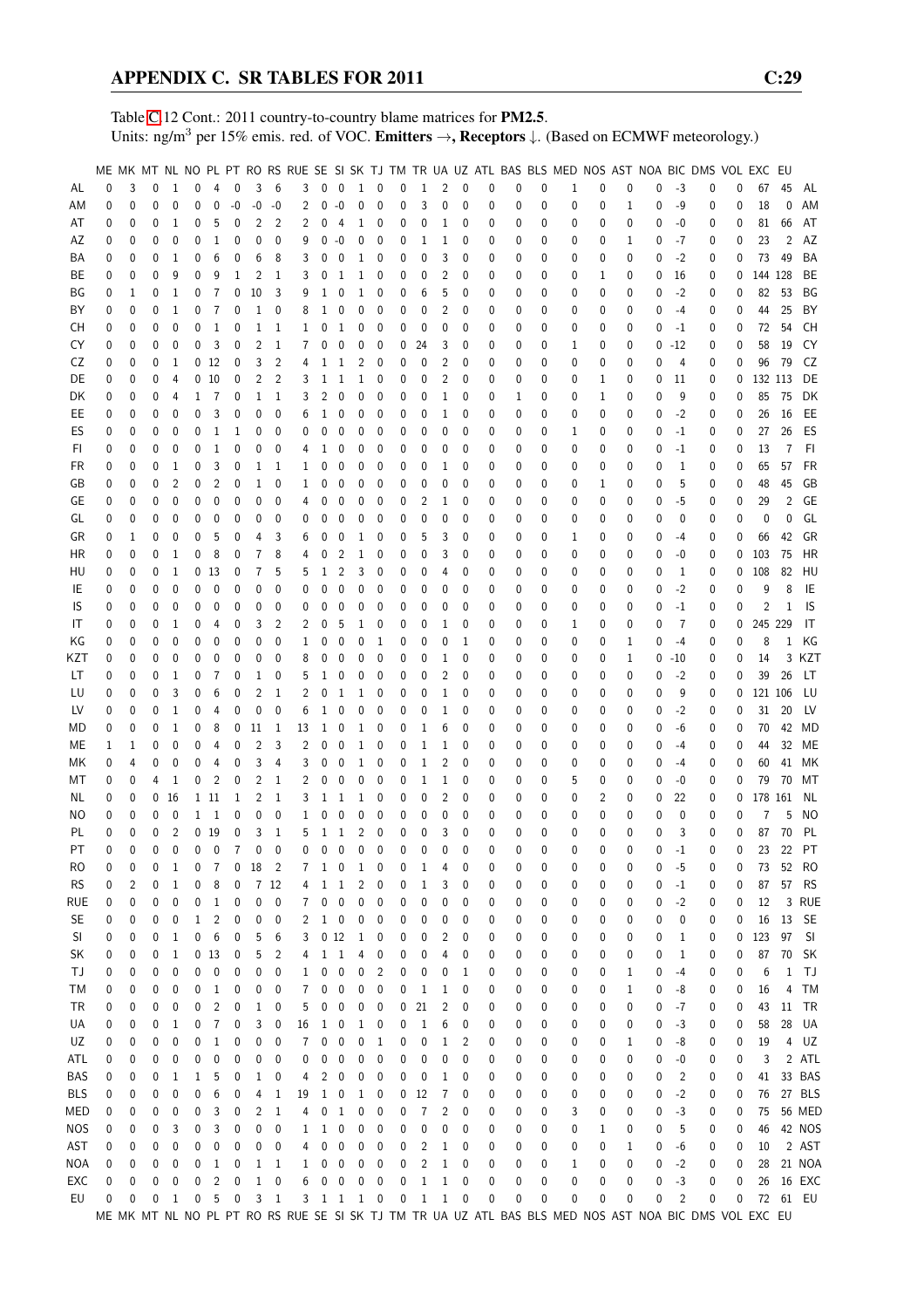Table [C.](#page-2-0)13: 2011 country-to-country blame matrices for PM2.5. Units: ng/m<sup>3</sup> per 15% emis. red. of PPM,  $SO_x$ ,  $NO_x$ ,  $NH_3$  and VOC. Emitters  $\rightarrow$ , Receptors  $\downarrow$ . (Based on ECMWF meteorology.)

|            |                  |        |          | AL AM AT AZ BA BE BG BY CH CY CZ DE DK EE |                |                |              |                         |                |              |                 |                    |                |             | ES             |                |              | FI FR GB GE GR HR HU    |          |             |                |                  | IE           | IS           |                |                | IT KG KZT LT LU                                                                               |              |                |              | LV MD          |           |
|------------|------------------|--------|----------|-------------------------------------------|----------------|----------------|--------------|-------------------------|----------------|--------------|-----------------|--------------------|----------------|-------------|----------------|----------------|--------------|-------------------------|----------|-------------|----------------|------------------|--------------|--------------|----------------|----------------|-----------------------------------------------------------------------------------------------|--------------|----------------|--------------|----------------|-----------|
| AL         | 417              | 0      | 6        | 0                                         | 88             | $\mathbf{1}$   | 83           | 2                       | 1              | 0            | 10              | 19                 | 1              | 0           | 6              | 0              | 9            | 4                       | 0        | 164         | 12             | - 14             | 0            | 0            | 42             | 0              | 1                                                                                             | 0            | 0              | 0            | 1              | AL        |
| ΑM         |                  | 0227   |          | 0143                                      | 0              | 0              | 1            | 0                       | 0              | 0            | 0               | $\mathbf{1}$       | 0              | 0           | 0              | 0              | 0            | 0                       | 39       | 0           | 0              | 0                | 0            | 0            | 0              | 0              | 16                                                                                            | 0            | 0              | 0            | 0              | AM        |
| AT         | 1                | 0      | 277      | 0                                         | 26             | 5              | 9            | 2                       | 33             | 0            |                 | 56 215             | 2              | 1           | 8              | 0              | 45           | 9                       | 0        | 2           | 32             | 49               | 0            | 0            | 124            | 0              | 1                                                                                             | 1            | 1              | 0            | 0              | AT        |
| AΖ         | 0                | 24     | 0        | 440                                       | 0              | 0              | 0            | 1                       | 0              | 0            | 0               | $\overline{2}$     | 0              | 0           | 0              | 0              | 0            | 1                       | 75       | 0           | 0              | 0                | 0            | 0            | 0              | 0              | 67                                                                                            | 0            | 0              | 0            | 0              | AZ        |
| ΒA         | 8                | 0      | 15       |                                           | 0 712          | 2              | 35           | 3                       | 3              | 0            | 26              | 46                 | 1              | 0           | 8              | 0              | 14           | 6                       | 0        | 11          | 77             | 39               | 0            | 0            | 45             | 0              | 2                                                                                             | 0            | 0              | 0            | 2              | BA        |
| ВE         | 0                | 0      | 18       | 0                                         | 6              | 354            | 2            | 3                       | 22             | 0            |                 | 26 319             | 3              | 1           | 20             |                | 1 384 133    |                         | 0        | 1           | 2              | 5                | 8            | 1            | 30             | 0              | 1                                                                                             | 1            | 17             | 1            | 0              | BE        |
| ΒG         | 3                | 0      | 5        | 0                                         | 23             |                | 1 642        | 8                       | 2              | 0            | 10              | 22                 | 1              | 1           | $\overline{2}$ | 1              | 7            | 5                       | 0        | 40          | 5              | 15               | 0            | 0            | $\overline{7}$ | 0              | 8                                                                                             | 1            | 0              | 1            | 8              | BG        |
| ΒY         | 0                | 0      | 3        | 0                                         | 5              | 4              |              | 2 271                   | 1              | 0            | 13              | 51                 | 7              | 10          | 2              | 6              | 11           | 17                      | 0        | 0           | $\overline{2}$ | 9                | 1            | 0            | 4              | 0              | 14                                                                                            | 31           | 0              | 10           | 3              | BY        |
| CН         | 0                | 0      | 41       | 0                                         | 3              | 5              | 1            | 0                       | 384            | 0            |                 | 12 193             | 1              | 0           | 14             |                | 0140         | 10                      | 0        | 1           | 2              | 3                | 0            | 0            | 222            | 0              | 0                                                                                             | $\mathbf{0}$ | $\mathbf{1}$   | 0            | 0              | <b>CH</b> |
| CY         |                  | 0      |          | 0                                         | 9              | 0              | 28           |                         |                | 20           | $\overline{2}$  |                    |                |             | 2              | 0              |              | $\overline{2}$          |          |             | 1              |                  |              | 0            | 8              |                |                                                                                               |              | 0              | 0            | 0              | CY        |
|            | 0                |        | 1        |                                           |                |                |              | 2                       | 0              |              |                 | 4                  | 0              | 0           |                |                | 2            |                         | 1        | 38          |                | 1                | 0            |              |                | 0              | 2                                                                                             | 0            |                |              |                |           |
| CZ         | 1                | 0      | 81       | 0                                         | 26             | 11             | 13           | 5                       | 11             |              | 0 386 304       |                    | 3              | 1           | 7              | $\mathbf{1}$   | 63           | 22                      | 0        | 3           | 21             | 74               | 1            | 0            | 26             | 0              | 2                                                                                             | 1            | 2              | 1            | 1              | CZ        |
| DE         | 0                | 0      | 53       | 0                                         | 10             | 46             | 5            | 5                       | 31             | 0            |                 | 70 745             | 9              | 1           | -13            |                | 1 142 63     |                         | 0        | 2           | 6              | 13               | 5            | 1            | 33             | 0              | 2                                                                                             | 2            | 6              | 1            | 0              | DE        |
| DK         | 0                | 0      | 5        | 0                                         | 5              | 28             | 3            | 7                       | 3              | 0            |                 | 28 269 239         |                | 1           | 4              | 3              |              | 57 112                  | 0        | 1           | 2              | 4                | 6            | 1            | 6              | 0              | 2                                                                                             | 4            | 2              | 2            | 0              | DK        |
| EE.        | 0                | 0      | 1        | 0                                         | 0              | 3              | 0            | 27                      | 0              | 0            | 4               | 29                 |                | 9 1 3 4     | 1              | 27             | 5            | 19                      | 0        | 0           | 0              | 1                | 1            | 0            | 1              | 0              | 5                                                                                             | 17           | 0              | 35           | 1              | EE        |
| ES         | 0                | 0      | 1        | 0                                         | 4              | $\overline{2}$ | 1            | 0                       | 1              | 0            | $\overline{2}$  | 10                 | 0              |             | 0452           | 0              | 42           | 6                       | 0        | 0           | 1              | 1                | 1            | 0            | 13             | 0              | 0                                                                                             | 0            | 0              | 0            | 0              | ES        |
| FI.        | 0                | 0      | 0        | 0                                         | 0              | 1              | 0            | 7                       | 0              | 0            | $\overline{2}$  | 12                 | 3              | 12          |                | 0115           | 2            | 6                       | 0        | 0           | 0              | 0                | 0            | 0            | $\mathbf{0}$   | 0              | 2                                                                                             | 3            | 0              | 2            | 0              | FI.       |
| FR         | 0                | 0      | 12       | 0                                         | 5              | 26             | 1            | 1                       | 26             | 0            |                 | 12 124             | 1              | 0           | 59             |                | 0.523        | 47                      | 0        | 1           | 2              | 3                | 3            | 0            | 60             | 0              | 1                                                                                             | 0            | 4              | 0            | 0              | <b>FR</b> |
| GB         | 0                | 0      | 3        | 0                                         | 1              | 18             | 1            | 1                       | 3              | 0            | 4               | 59                 | 3              | 0           | 11             |                | 1 105 423    |                         | 0        | 0           | 1              | 1                | 23           | 1            | 11             | 0              | 0                                                                                             | 0            | 1              | 0            | 0              | GB        |
| GE         | 0                | 27     | 0        | 91                                        | 0              | 0              | 1            | 1                       | 0              | 0            | 0               | $\mathbf{1}$       | 0              | 0           | 0              | 0              | 0            | 0                       | 230      | 1           | 0              | 0                | 0            | 0            | 0              | 0              | 13                                                                                            | 0            | 0              | 0            | 0              | GE        |
| GL         | 0                | 0      | 0        | 0                                         | 0              | 0              | $\mathbf 0$  | 0                       | 0              | -0           | 0               | 0                  | 0              | 0           | 0              | 0              | 0            | 0                       | 0        | 0           | 0              | 0                | 0            | 0            | $\mathbf{0}$   | 0              | 0                                                                                             | 0            | 0              | 0            | 0              | GL        |
| GR         | 16               | 0      | 3        | 0                                         | 32             |                | 1 261        | 4                       | 1              | 0            | 7               | 13                 | 1              | 1           | 4              | 0              | 6            | 4                       | 0        | 382         | 4              | 7                | 0            | 0            | 23             | 0              | 3                                                                                             | 1            | 0              | 0            | 2              | GR        |
| HR         | 4                | 0      | 40       |                                           | 0 323          | 4              | 33           | 4                       | 5              | 0            | 41              | 79                 | 2              | $\mathbf 1$ | 9              | 1              | 21           | 9                       | 0        | 9           | 280            | 85               | 0            | 0            | 129            | 0              | 2                                                                                             | 1            | 1              | 0            | $\overline{2}$ | <b>HR</b> |
| HU         | 2                | 0      | 55       | 0                                         | 79             | 5              | 31           | 8                       | 8              | 0            |                 | 64 120             | 2              | 1           | 7              | 1              | 30           | 14                      | 0        | 5           |                | 77 486           | 1            | 0            | 48             | 0              | 3                                                                                             | 2            | 1              | 1            | 2              | HU        |
| IE         | 0                | 0      | 0        | 0                                         | $\mathbf{0}$   | $\overline{7}$ | 0            | 0                       | 1              | 0            | 1               | 12                 | 1              | 0           | 6              | 0              | 34           | 163                     | 0        | 0           | 0              | 0                | 126          | 1            | 4              | 0              | 0                                                                                             | 0            | 0              | $\mathbf{0}$ | $\mathbf{0}$   | IE        |
| IS         | 0                | 0      | 0        | 0                                         | 0              | 0              | 0            | 0                       | 0              | 0            | 0               | $\mathbf{1}$       | 0              | 0           | 0              | 0              | $\mathbf{1}$ | 3                       | 0        | 0           | 0              | 0                |              | 0103         | 0              | 0              | 0                                                                                             | 0            | 0              | 0            | 0              | IS        |
| IT         | 3                | 0      | 31       | 0                                         | 60             | 2              | 11           | 2                       | 15             | 0            | 15              | 37                 | 1              | 0           | 24             | 0              | 48           | 6                       | 0        | 8           | 27             | 12               | 0            |              | 0 1046         | $\mathbf{0}$   | 0                                                                                             | 0            | 0              | 0            | 0              | IT        |
| ΚG         | 0                | 0      | 0        | 0                                         | 0              | 0              | $\mathbf{0}$ | 0                       | 0              | 0            | 0               | 0                  | 0              | 0           | 0              | 0              | 0            | 0                       | 0        | 0           | 0              | 0                | 0            | 0            |                | 0 113          | 177                                                                                           | 0            | 0              | 0            | 0              | ΚG        |
| KZT        | 0                | 0      | 0        | 1                                         | 0              | 0              | 0            | $\overline{2}$          | 0              | 0            | 0               | 1                  | 0              | 1           | 0              | 1              | 0            | 1                       | 0        | 0           | 0              | 0                | 0            | 0            | 0              | 5              | 515                                                                                           | 0            | 0              | 0            | 0              | KZT       |
| LT         | 0                | 0      | 3        | 0                                         | 3              | 7              | 1            | 77                      | 1              | 0            | 12              | -71                | 15             | 12          | 2              | 8              | 14           | 28                      | 0        | 0           | 2              | 5                | 2            | 0            | 6              | 0              |                                                                                               | 8 180        | 0              | 30           | 2              | LT.       |
| LU         | 0                | 0      | 27       | 0                                         |                | 7 117          | 2            | $\overline{2}$          | 23             | $\mathbf{0}$ |                 | 34 432             | $\overline{2}$ | 0           | 24             |                | 1 382        | 72                      | 0        | 2           | 3              | 6                | 4            | 0            | 30             | 0              | 1                                                                                             |              | 1 1 2 3        | 0            | 0              | LU        |
| LV         | 0                | 0      | 1        | 0                                         | $\mathbf{1}$   | 5              | 1            | 49                      | 1              | 0            | 7               | 48                 | 12             | 26          | 1              | 12             | 9            | 23                      | 0        | 0           | $\mathbf{1}$   | 3                | 2            | 0            | 3              | 0              | 7                                                                                             | 63           |                | 0 1 38       | 1              | LV        |
| MD         | 1                | 0      | 6        | 0                                         | 8              | $\overline{2}$ | 34           | 22                      | 2              | 0            | 19              | 36                 | 2              | 3           | 2              | $\overline{c}$ | 11           | 7                       | 0        | 4           | 3              | 18               | $\mathbf 0$  | 0            | 5              | 0              | 19                                                                                            | 3            | 0              |              | 1 162          | MD        |
| МE         | 62               | 0      | 7        |                                           | 0162           |                | 1 40         | 2                       | 2              | 0            | 12              | 23                 | 1              | 0           | 5              | 0              | 9            | 4                       | 0        | 22          | 17             | 17               | 0            | 0            | 30             | 0              | 1                                                                                             | 0            | 0              | 0            | 1              | МE        |
| МK         | 50               | 0      | 6        | 0                                         | 47             |                | 1 201        | 3                       | $\overline{c}$ | 0            | 12              | 21                 | 1              | 1           | 4              | 0              | 8            | 4                       | 0        | 189         | 7              | 19               | 0            | 0            | 16             | 0              | 2                                                                                             | 0            | 0              | 0            | 2              | MK        |
| МT         | 3                | 0      | 4        | 0                                         | 43             | $\mathbf{1}$   | 23           | 1                       | 1              | 0            | 4               | 10                 | 0              | 0           | 34             | 0              | 39           | 5                       | 0        | 23          | 6              | 4                | 0            | 0            | 176            | 0              | 1                                                                                             | 0            | 0              | 0            | 0              | MT        |
| NL.        | 1                | 0      | 16       | 0                                         | 6              | 158            | 4            | 4                       | 11             | 0            |                 | 29 414             | 8              | 1           | 13             |                | 2 219 194    |                         | 0        | 2           | 2              | 6                | 13           | 1            | 21             | 0              | 1                                                                                             | 2            | 6              | 1            | 0              | ΝL        |
| ΝO         | 0                | 0      | 0        | 0                                         | 0              | 2              | 0            | 1                       | 0              | 0            | 2               | 16                 | 5              | 1           | 2              | 3              | 6            | 11                      | 0        | 0           | 0              | 0                | 1            | $\mathbf{1}$ | 0              | 0              | 1                                                                                             | $\mathbf{1}$ | 0              | $\mathbf{0}$ | 0              | NO.       |
| PL         | 0                | 0      | 13       | 0                                         | 10             | 11             | 7            | 29                      | 3              | 0            |                 | 77 194             | 14             | 4           | 4              | 3              | 32           | 33                      | 0        | 1           | 6              | 31               | 3            | 0            | 14             | 0              | 6                                                                                             | 10           | $\mathbf{1}$   | 3            | 2              | PL        |
| <b>PT</b>  | 0                | 0      | $\theta$ | $\theta$                                  | $\overline{2}$ | $\mathbf{1}$   | $\mathbf{0}$ | $\theta$                | 0              | $\mathbf{0}$ | $\mathbf{1}$    | 6                  | $\mathbf{0}$   |             | 0197           | 0              | 16           | 6                       | $\theta$ | $\mathbf 0$ | $\mathbf{0}$   | $\Omega$         | $\mathbf{1}$ | $\Omega$     | 4              | $\theta$       | 0                                                                                             | $\Omega$     | $\mathbf{0}$   | $\Omega$     | 0              | PT        |
| RO         | 2                | 0      | 11       | 0                                         | 25             | 2              | 62           | 10                      | 4              | 0            | 19              | 38                 | $\mathbf{1}$   | 1           | 3              |                | 1 12         | 7                       | 0        | 6           | 8              | 47               | 0            | 0            | 12             | 0              | 9                                                                                             | 2            | 0              | 1            | 14             | RO        |
| <b>RS</b>  | 17               | 0      | 18       |                                           | 0 116          | 2              | 99           | 5                       | 4              | 0            | 32              | 60                 | 1              | 1           | 5              | 1              | 17           | 9                       | 0        | 26          | 32             | 84               | 0            | 0            | 22             | 0              | 3                                                                                             | 1            | 0              | 0            | 4              | <b>RS</b> |
| RUE        | 0                | 0      | 0        | $\mathbf{1}$                              | 0              | 0              | 0            | 5                       | 0              | 0            | $\mathbf{1}$    | 3                  | $\mathbf{1}$   | 2           | 0              | 2              | $\mathbf{1}$ | $\mathbf{1}$            | 0        | 0           | 0              | 0                | 0            | 0            | 0              | 0              | 76                                                                                            | 1            | 0              | $\mathbf{1}$ |                | 0 RUE     |
| <b>SE</b>  | 0                | 0      | 1        | 0                                         | 1              | 4              | 1            | 4                       | 0              | 0            | 4               | 36                 | 19             | 4           | 1              | 9              | 9            | 18                      | 0        | 0           | 0              | 1                | 1            | 1            | 1              | 0              | 1                                                                                             | 2            | 0              | 1            | 0              | <b>SE</b> |
| SI         | 1                |        | 0 112    | 0                                         | 92             | 4              | 19           | 4                       | 7              | 0            | 39              | 99                 | 2              | 1           | 9              | 1              | 24           | 8                       | 0        |             | 5 170 55       |                  | 0            | 0            | 297            | 0              | 2                                                                                             | $\mathbf{1}$ | 1              | 0            | 1              | - SI      |
| SK         | 1                | 0      | 34       | 0                                         | 29             | 4              | 17           | 7                       | 6              | 0            |                 | 91 113             | 2              | 1           | 5              | 1              | 28           | 14                      | 0        | 3           |                | 22 204           | 1            | 0            | 22             | 0              | 3                                                                                             | 2            | $\mathbf{1}$   | 1            | $\mathbf{1}$   | SK        |
| ΤJ         | 0                | 0      | 0        | $\mathbf{1}$                              | 0              | 0              | 0            | 0                       | 0              | 0            | 0               | 0                  | 0              | 0           | 0              | 0              | 0            | 0                       | 0        | 0           | 0              | $\boldsymbol{0}$ | 0            | 0            | 0              | 7              | 87                                                                                            | 0            | 0              | 0            | 0              | TJ        |
| ТM         | 0                | 2      | 0        | 7                                         | 0              | 0              | 0            | 1                       | 0              | 0            | 0               | 1                  | 0              | 0           | 0              | 0              | 1            | 1                       | 2        | 0           | 0              | 0                | 0            | 0            | 0              | 1              | 200                                                                                           | 0            | 0              | 0            | 0              | TM        |
| TR         | 0                | 4      | 1        | 2                                         | 3              | 0              | 18           | $\overline{\mathbf{c}}$ | 0              | 2            | 2               | 4                  | 0              | 0           | $\mathbf{1}$   | 0              | 2            | 1                       | 4        | 8           | 0              | 1                | 0            | 0            | 2              | 0              | 3                                                                                             | 0            | 0              | 0            | $\mathbf{1}$   | TR        |
| UA         | 0                | 0      | 3        | 1                                         | 6              | 2              | 10           | 38                      | 1              | 0            | 12              | 30                 | 2              | 4           | 2              | 2              | 8            | 7                       | 1        | 2           | 2              | 12               | 1            | 0            | 3              | 0              | 28                                                                                            | 4            | 0              | 2            | 13             | UA        |
| UZ         | 0                | 1      | 0        | 3                                         | 0              | 0              | 0            | 1                       | 0              | 0            | 0               | $\mathbf{1}$       | 0              | 0           | 0              | 0              | 1            | 1                       | 1        | 0           | 0              | 0                | 0            | 0            | 0              | 14             | 350                                                                                           | 0            | 0              | 0            |                | $0$ $UZ$  |
| ATL        | 0                | 0      | 0        | 0                                         | 0              | 1              | 0            | 0                       | 0              | 0            | 0               | 4                  | 0              | 0           | 6              | $\mathbf{1}$   | 11           | 10                      | 0        | 0           | 0              | 0                | 2            | 2            | 1              | 0              | 2                                                                                             | 0            | 0              | 0            |                | 0 ATL     |
| <b>BAS</b> | 0                | 0      | 2        | 0                                         | 2              | 10             | 1            | 13                      | 1              | 0            |                 | 11 114             | 51             | 18          | 2              | 30             | 21           | 41                      | 0        | 0           | 1              | 3                | 3            | 0            | 3              | 0              | 3                                                                                             | 11           | $\mathbf{1}$   | 12           |                | 1 BAS     |
| <b>BLS</b> | 0                | 1      | 2        | 3                                         | 4              | $\mathbf{1}$   | 33           | 9                       | 1              | 0            | 6               | 12                 | 1              | 1           | 1              | 1              | 3            | 3                       | 14       | 6           | 1              | 4                | 0            | 0            | $\overline{c}$ | 0              | 16                                                                                            | 2            | 0              | 1            |                | 5 BLS     |
| MED        | 4                | 0      | 4        | 0                                         | 53             | $\mathbf{1}$   | 54           | 2                       | 2              | 2            | 5               | 12                 | 0              | 0           | 44             | 0              | 35           | 5                       | 0        | $51\,$      | 9              | 3                | 0            | 0            | 110            | 0              | 1                                                                                             | 0            | 0              | 0            |                | 0 MED     |
| NOS        | 0                | 0      | 4        | 0                                         | $\overline{2}$ | 28             | 1            | $\overline{c}$          | 3              | 0            |                 | 9 1 1 9            | 18             | 0           | 8              |                | 1 105 162    |                         | 0        | 1           | 1              | 2                | 10           | $\mathbf{1}$ | 7              | 0              | 0                                                                                             | 1            | $\overline{c}$ | 1            |                | 0 NOS     |
| AST        | 0                | 1      |          | 8                                         | 0              | 0              | 1            | 1                       | 0              | 2            | 0               | 1                  |                | 0           | 0              | 0              | 0            | 0                       | 1        | 2           | 0              | 0                | 0            | 0            | $\mathbf{1}$   | 1              | 79                                                                                            | 0            | 0              | 0            |                | 0 AST     |
| NOA        | 1                |        | 0        | 0                                         |                | 0              | 27           |                         | 0              | 0            | $\overline{c}$  |                    | 0<br>0         | 0           |                | 0              | 9            | $\overline{\mathbf{c}}$ | 0        | 30          | $\mathbf{1}$   |                  | 0            | 0            | 22             | 0              | 0                                                                                             | 0            | 0              | 0            |                | 0 NOA     |
| EXC        |                  | 0      | 1<br>4   | 3                                         | 16<br>6        | 3              | 8            | 1<br>8                  | 3              | 0            | $7\overline{ }$ | 4                  |                | 2           | 19<br>13       |                | 3 21 11      |                         |          | 4           | 3              | 1                |              |              | 19             | $\overline{c}$ | 111                                                                                           |              | 0              | 1            |                | 1 EXC     |
| EU         | 1<br>$\mathbf 1$ | 1<br>0 |          |                                           |                | 0 14 15 31     |              |                         |                |              |                 | 29<br>9 0 28 132 8 | 2              |             | 4 70 11 107 50 |                |              |                         | 1<br>0   | 14          | 8              | 6                | 1            | 1<br>0       | 96             | 0              | $\overline{\mathbf{c}}$                                                                       | 2<br>6       | 2              | 4            |                | $1$ EU    |
|            |                  |        | - 20     |                                           |                |                |              | 7                       |                |              |                 |                    |                |             |                |                |              |                         |          |             |                | 24               | 5            |              |                |                | AL AM AT AZ BA BE BG BY CH CY CZ DE DK EE ES FI FR GB GE GR HR HU IE IS IT KG KZT LT LU LV MD |              |                |              |                |           |
|            |                  |        |          |                                           |                |                |              |                         |                |              |                 |                    |                |             |                |                |              |                         |          |             |                |                  |              |              |                |                |                                                                                               |              |                |              |                |           |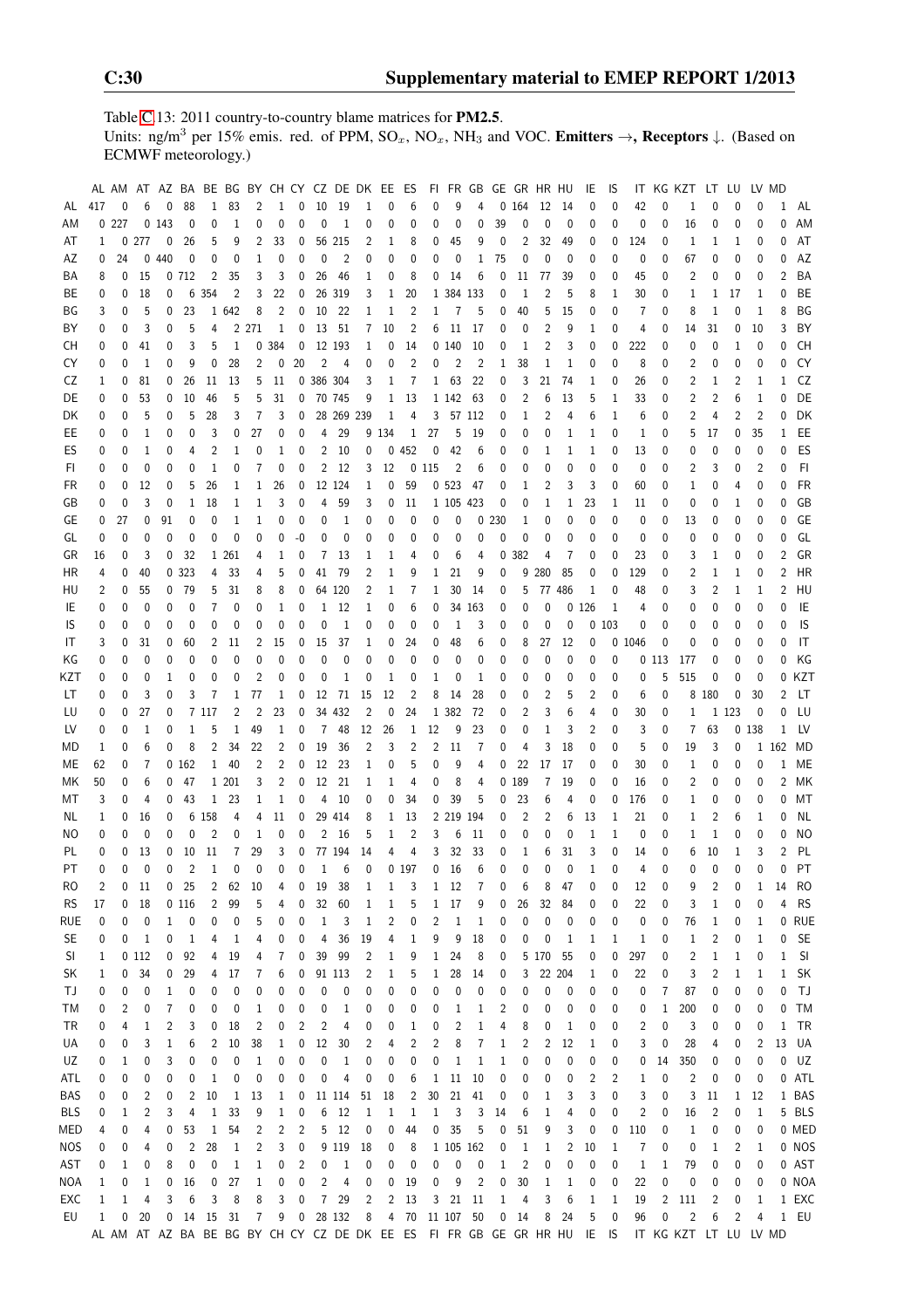Table [C.](#page-2-0)13 Cont.: 2011 country-to-country blame matrices for PM2.5. Units: ng/m<sup>3</sup> per 15% emis. red. of PPM,  $SO_x$ ,  $NO_x$ ,  $NH_3$  and VOC. Emitters  $\rightarrow$ , Receptors  $\downarrow$ . (Based on ECMWF meteorology.)

|            |                |              |     |                |              |                |                |                 |                          | ME MK MT NL NO PL PT RO RS RUE SE |                |        |     |                | SI SK TJ TM |              |          |              |                         |              |                | TR UA UZ ATL BAS BLS MED NOS AST NOA BIC DMS VOL EXC                                                  |                |     |              |                 |                |              |              | EU             |           |
|------------|----------------|--------------|-----|----------------|--------------|----------------|----------------|-----------------|--------------------------|-----------------------------------|----------------|--------|-----|----------------|-------------|--------------|----------|--------------|-------------------------|--------------|----------------|-------------------------------------------------------------------------------------------------------|----------------|-----|--------------|-----------------|----------------|--------------|--------------|----------------|-----------|
| AL         |                | 32 121       | 1   | 2              | 0            | 35             | 0              |                 | 53 309                   | 9                                 | 1              | 2      | 9   | $\mathbf{0}$   | $\theta$    | 12           | 28       | 0            | 2                       | 1            | $\overline{2}$ | 80                                                                                                    | $\overline{c}$ | 0   | 3            | -17             | 2              |              | 17 1497      | 463            | AL        |
| ΑM         | 0              | 0            | 0   | 0              | 0            | $\overline{2}$ | 0              | $\mathbf{1}$    | 0                        | 11                                | 0              | 0      | 0   | 0              | 5           | 145          | 7        | 4            | 0                       | 0            | 1              | 2                                                                                                     | 0              | 78  | 0            | 4               | 0              |              | 14 605       |                | 7 AM      |
| AT         | 1              | 1            | 0   | 5              | 1            | 61             |                | 1 19            | 29                       | 5                                 | 1              | 69     | 28  | 0              | 0           | 1            | 13       | 0            | 3                       | 1            | 0              | 12                                                                                                    | 6              | 0   | $\mathbf{1}$ | 20              | 1              |              | 4 1 1 3 3    | 987            | AT        |
| AΖ         | 0              | 0            | 0   | 0              | 0            | 4              | 0              | 1               | 0                        | 63                                | 0              | 0      | 0   | 0              | 17          | 36           | 26       | 13           | 1                       | 0            | 1              | 1                                                                                                     | 1              | 68  | 0            | 4               | 0              |              | 7 777        | 12             | AZ        |
| BA         | 31             | 10           | 0   | 3              | 1            | 59             | 0              |                 | 57 204                   | 8                                 | 1              | 5      | 19  | 0              | 0           | 3            | 24       | 0            | 2                       | 1            | 1              | 23                                                                                                    | 3              | 0   | 2            | 16              | 1              |              | 6 1481 394   |                | BA        |
|            |                |              |     |                |              |                |                |                 |                          |                                   |                |        |     |                |             |              |          |              |                         |              |                |                                                                                                       |                |     |              |                 |                |              |              |                |           |
| ВE         | 0              | 1            | 0   | 92             | 2            | 44             | 2              | 5               | $\overline{4}$           | 4                                 | 1              | 2      | 4   | 0              | 0           | 0            | 8        | 0            | 36                      | 2            | 0              | 8                                                                                                     | 75             | 0   | 0            | 49              | 8              |              | 3 1526 1470  |                | BE        |
| ΒG         | $\overline{2}$ | 16           | 0   | 1              | $\mathbf{1}$ | 47             |                | 0 226 108       |                          | 40                                | 1              | 1      | 9   | $\mathbf{0}$   | 0           |              | 42 112   | 0            | 1                       | 1            | 19             | 8                                                                                                     | $\mathbf{1}$   | 0   | $\mathbf{1}$ | 15              | 1              |              | 3 1426 1048  |                | ΒG        |
| ΒY         | 0              | 0            | 0   | 7              |              | 2 198          |                | 0 <sub>15</sub> | 5                        | 92                                | 6              | 1      | 9   | 0              | 0           | 1            | -77      | 0            | 3                       | 11           | 1              | 1                                                                                                     | 10             | 0   | 0            | 8               | 1              |              | 0 893 420    |                | BY        |
| CН         | 0              | 0            | 0   | 4              | 0            | 11             | 1              | 3               | 3                        | 1                                 | 0              | 5      | 2   | 0              | 0           | 0            | 4        | 0            | 5                       | 1            | 0              | 13                                                                                                    | 6              | 0   | 1            | 24              | 1              |              | 4 1071 672   |                | СH        |
| CY         | 1              | 4            | 0   | 0              | 0            | - 11           |                | 0 <sub>13</sub> | 9                        | 15                                | 0              | 0      | 1   | 0              |             | 0 1509       | 39       | 0            | 1                       | 0            | 11             | 247                                                                                                   | 1              | 18  | 5            | 9               | 13             |              | 29 1730 136  |                | CY        |
| CZ         | 1              | 2            | 0   | 12             |              | 1 186          |                | 1 32            | 41                       | 10                                | 2              | 15     | 68  | 0              | 0           | 1            | 25       | 0            | 6                       | 3            | 1              | 6                                                                                                     | 12             | 0   | 0            | 25              | $\overline{2}$ |              | 2 1467 1318  |                | CZ        |
| DE         | 0              | 1            | 0   | 55             |              | 3 101          |                | 1 10            | 10                       | 7                                 | 3              | 5      | 9   | 0              | 0           | 1            | 14       | 0            | 15                      | 11           | 0              | 7                                                                                                     | 45             | 0   | 0            | 37              | 4              |              | 2 1485 1395  |                | DE        |
| DK         | 0              | 1            | 0   | 53             | 12           | 96             | 1              | 9               | 6                        |                                   | 9 18           | 1      | 5   | 0              | 0           | 0            | 10       | 0            | 17                      | 48           | 0              | 2                                                                                                     | 100            | 0   | 0            | 29              | 11             |              | 0 1017 958   |                | DK        |
| EE         | 0              | 0            | 0   | 6              | 5            | 49             | 0              | 3               | 1                        | 60 19                             |                | 0      | 2   | $\mathbf{0}$   | 0           | 0            | 14       | 0            | 3                       | 28           | 0              | 0                                                                                                     | 11             | 0   | 0            | 7               | 3              | 0            | 479          | 365            | EE        |
| ES         | 0              | 0            | 0   | $\overline{2}$ | 0            | 4              | 23             | 2               | 3                        | 0                                 | 0              | 1      | 1   | 0              | 0           | 0            | 1        | 0            | 34                      | 0            | 0              | 72                                                                                                    | 3              | 0   | 5            | 28              | 5              | 3            | 578          | 566            | ES        |
|            |                |              |     |                |              |                |                |                 |                          |                                   |                |        |     |                |             |              |          |              |                         |              |                |                                                                                                       |                |     |              |                 |                |              |              |                |           |
| FI         | 0              | 0            | 0   | $\overline{2}$ | 5            | 14             | 0              | 1               | 0                        |                                   | 32 16          | 0      | 0   | 0              | 0           | 0            | 4        | 0            | 3                       | 9            | 0              | $\mathbf{0}$                                                                                          | 4              | 0   | 0            | 6               | $\overline{2}$ | 0            | 244          | 193            | FI.       |
| FR         | 0              | 0            | 0   | 16             | 1            | 17             | 2              | 4               | 3                        | 2                                 | $\mathbf 0$    | 3      | 3   | $\mathbf{0}$   | 0           | 0            | 4        | 0            | 39                      | 1            | 0              | 32                                                                                                    | 29             | 0   | 1            | 26              | 7              | 3            | 971          | 924            | FR        |
| GB         | 0              | 0            | 0   | 25             | 1            | 11             | 1              | 2               | 1                        | 1                                 | 2              | 1      | 1   | 0              | 0           | 0            | 2        | 0            | 54                      | 2            | 0              | 3                                                                                                     | 42             | 0   | 0            | 24              | 12             | $\mathbf{1}$ | 721          | 708            | GB        |
| GЕ         | 0              | 0            | 0   | 0              | 0            | 3              | 0              | 1               | 0                        | 30                                | 0              | 0      | 0   | 0              | 4           | 81           | 18       | 3            | 0                       | 0            | 7              | 1                                                                                                     | 0              | 16  | 0            | 5               | 0              | 8            | 510          | 10             | GE        |
| GL         | 0              | 0            | 0   | 0              | 0            | 0              | 0              | 0               | 0                        | 0                                 | 0              | 0      | 0   | 0              | 0           | $\mathbf{0}$ | 0        | 0            | 0                       | 0            | 0              | 0                                                                                                     | 0              | 0   | 0            | 43              | 0              | 0            | $\mathbf 0$  | 0              | GL        |
| GR         | 4              | 59           | 1   | 1              | 0            | 31             | 0              | 75              | 75                       | 21                                | 1              | 1      | 6   | 0              | 0           | 93           | 65       | 0            | 1                       | 1            | 10             | 113                                                                                                   | 1              | 0   | 3            | 13              | 3              |              | 15 1208      | 826            | GR        |
| HR         | $\overline{7}$ | 8            | 0   | 5              | 1            | 85             |                | 1 71 186        |                          | 10                                | 1              | 51     | 28  | 0              | 0           | 3            | 32       | 0            | 3                       | 1            | 1              | 45                                                                                                    | 4              | 0   | 2            | 19              | 1              |              | 5 1573 707   |                | HR        |
| HU         | 3              | 5            | 0   | 6              |              | 1 170          |                | 1 188 159       |                          | 16                                | 2              | 30     | 109 | 0              | 0           | 2            | 68       | 0            | 4                       | 2            | 2              | 11                                                                                                    | 6              | 0   | $\mathbf{1}$ | 21              | 1              |              | 3 1813 1378  |                | HU        |
| IE         | 0              | 0            | 0   | 6              | 1            | 4              | 0              | 0               | 0                        | 1                                 | 1              | 0      | 0   | 0              | 0           | 0            | 1        | 0            | 66                      | 1            | 0              | 1                                                                                                     | 15             | 0   | 0            | 15              | 15             | 0            | 373          | 368            | IE        |
| IS         | 0              | 0            | 0   | 0              | 1            | 0              | 0              | 0               | 0                        | 0                                 | 0              | 0      | 0   | 0              | 0           | 0            | 0        | 0            | 6                       | 0            | 0              | 0                                                                                                     | 1              | 0   | 0            | 8               | 6              |              | $0$ 113      | 9              | IS        |
|            |                |              |     |                | 0            |                | 1              |                 |                          |                                   |                |        | 7   |                | 0           | 3            | 10       | 0            |                         |              | 0              |                                                                                                       |                |     |              |                 |                |              |              |                | IT        |
| IT         | 3              | 4            | 1   | 2              |              | 32             |                | 17              | 25                       | 3                                 | 1              | 32     |     | 0              |             |              |          |              | 3                       | 1            |                | 157                                                                                                   | 3              | 0   | 6            | 30              | 3              |              | 25 1490 1334 |                |           |
| ΚG         | 0              | 0            | 0   | 0              | 0            | 0              | 0              | 0               | 0                        | 4                                 | 0              | 0      | 0   | 21             | 2           | 1            | 1        | 334          | 0                       | 0            | 0              | 0                                                                                                     | 0              | 23  | 0            | 12              | 0              | 18           | 656          | 1              | KG        |
| KZT        | 0              | 0            | 0   | 0              | 0            | 3              | 0              | 1               | 0                        | 173                               | 0              | 0      | 0   | $\overline{2}$ | 4           | 2            | 19       | 39           | 1                       | 1            | 0              | 0                                                                                                     | 1              | 16  | 0            | 7               | 0              | 4            | 774          |                | 11 KZT    |
| LT         | 0              | 0            | 0   | 14             |              | 3 206          | 0              | 9               | 3                        |                                   | 67 14          | 1      | 6   | 0              | 0           | 0            | 43       | 0            | 4                       | 22           | 0              | 1                                                                                                     | 16             | 0   | 0            | 9               | 3              | 0            | 854          | 645            | LT        |
| LU         | 0              | 1            | 0   | 36             | 1            | 38             | 2              | 6               | 4                        | 4                                 | 1              | 3      | 6   | 0              | 0           | 1            | 9        | 0            | 23                      | 1            | 0              | 9                                                                                                     | 33             | 0   | 0            | 39              | 4              |              | 3 1407 1350  |                | LU        |
| LV         | 0              | 0            | 0   | 10             | 4            | 92             | 0              | 5               | $\overline{c}$           |                                   | 58 17          | 0      | 3   | 0              | 0           | 0            | 24       | 0            | 4                       | 22           | 0              | 0                                                                                                     | 13             | 0   | 0            | 8               | 3              |              | 0 630        | 481            | LV        |
| МD         | 1              | 2            | 0   | 3              |              | 1 1 2 5        |                | 0 302 17        |                          | 85                                | 2              | 1      | 15  | 0              | 0           |              | 14 266   | 1            | 2                       | 3            | 10             | 2                                                                                                     | 3              | 0   | 0            | 11              | 1              |              | 1 1 2 0 9    | 604            | MD        |
| МE         | 245            | 24           | 0   | 2              | 0            | 38             | 0              |                 | 44 305                   | 6                                 | 1              | 2      | 11  | 0              | 0           | 5            | 18       | 0            | 1                       | 1            | 1              | 36                                                                                                    | 2              | 0   | 2            | 14              | 1              |              | 11 1120      | 270            | ME        |
| МK         |                | 7 334        | 0   | 1              | 0            | 38             |                | 0 75 299        |                          | 12                                | 1              | 1      | 11  | 0              | 0           | 16           | 36       | 0            | 1                       | 1            | 3              | 20                                                                                                    | 2              | 0   |              | 1 16            | 1              |              | 8 1429       | 611 MK         |           |
| МT         | 4              | 6            | 196 | 1              | 0            | 14             | $\mathbf{1}$   | 17              | 28                       | 4                                 | 0              | 2      | 3   | 0              | 0           | 14           | 11       | 0            | 4                       | 0            | 1              | 525                                                                                                   | 2              | 0   | 22           | 19              | 13             |              | 51 682 559   |                | МT        |
| NL         | 0              | 1            | 0   | 317            | 4            | 72             | 2              | $\overline{7}$  | 5                        | 5                                 | 3              | 1      | 5   | 0              | 0           | 1            | 11       | 0            | 36                      | 7            | 0              | 6                                                                                                     | 143            | 0   | 0            | 56              | 10             |              | 2 1566 1513  |                | NL        |
| ΝO         | 0              | 0            | 0   | 3              | 51           | 8              | 0              | $\mathbf{1}$    | 0                        | 4                                 | 7              | 0      | 0   | 0              | 0           | 0            | 1        | 0            | 6                       | 3            | 0              | 0                                                                                                     | 8              | 0   | 0            | 8               | 4              |              | $0$ 129      | 71             | NO.       |
|            |                |              |     |                |              |                |                |                 |                          |                                   |                |        |     |                |             |              |          |              |                         |              |                |                                                                                                       |                |     |              |                 |                |              |              |                |           |
| PL         | 0              | $\mathbf{1}$ | 0   | 19             |              | 2 744          | 0              | 35              | 15                       | 25                                | 6              | 4      | 38  | $\mathbf{0}$   | 0           | 1            | 56       | $\mathbf{0}$ | 6                       | 13           | 1              | 3                                                                                                     | 17             | 0   | 0            | 21              | $\overline{2}$ |              | 1 1460 1302  |                | PL        |
| PT         | 0              | 0            | 0   | 1              | 0            |                | 2 2 6 5        | 1               | $\mathbf{1}$             | 0                                 | 0              | 0      | 0   | 0              | $\theta$    | 0            | 1        | 0            | 98                      | 0            | 0              | 19                                                                                                    | 2              | 0   | 3            | 29              | 7              |              | 2 509        | 503            | PT        |
| RO         | 2              | 5            | 0   | 2              | 1            | 90             |                | 0 779 70        |                          | 40                                | 1              | 3      | 20  | 0              | 0           |              | 9 137    | 1            | $\overline{\mathbf{c}}$ | 1            | 9              | 3                                                                                                     | 3              | 0   | 0            | - 13            | 1              |              |              | 2 1457 1121 RO |           |
| <b>RS</b>  | 22             | 38           | 0   | 3              | 1            | 83             |                | 0 209 700       |                          | 17                                | 1              | 4      | 31  | 0              | 0           | 5            | - 55     | 0            | 3                       | $\mathbf{1}$ | 3              | 11                                                                                                    | 4              | 0   | $\mathbf{1}$ | 20              | 1              |              | 5 1732 712   |                | <b>RS</b> |
| rue        | 0              | 0            | 0   | 0              | 1            | 7              | 0              | $\mathbf{1}$    | $\overline{\phantom{0}}$ | 242                               | 1              | 0      | 0   | 0              | 1           | $\mathbf{1}$ | 16       | 2            | 1                       | 1            | 0              | 0                                                                                                     | 1              | 1   |              | 0 <sub>12</sub> | 0              |              | 1 370        |                | 23 RUE    |
| <b>SE</b>  | 0              | 0            | 0   | 7              | 16           | 30             | 0              | 3               | $\mathbf{1}$             | 8                                 | 60             | 0      | 1   | 0              | 0           | 0            | 4        | 0            | 5                       | 14           | 0              | 0                                                                                                     | 14             | 0   | 0            | 8               | 3              |              |              | 0 252 215 SE   |           |
| SI         | 1              | 4            | 0   | 5              | 1            | 72             | $\mathbf{1}$   | 44              | 72                       | 7                                 |                | 1 551  | 19  | 0              | 0           | 2            | 19       | 0            | 3                       | $\mathbf{1}$ | $\mathbf 1$    | 43                                                                                                    | 5              | 0   | $\mathbf{1}$ | 21              | 1              |              | 4 1751 1368  |                | SI        |
| SK         | 1              | 3            | 0   | 6              |              | 1 248          | 0              | 94              | 52                       | 14                                | $\overline{2}$ | 13 396 |     | 0              | 0           | 1            | 58       | 1            | 4                       | 1            | 1              | 5                                                                                                     | 5              | 0   | 0            | 19              | 1              |              | 2 1506 1305  |                | -SK       |
| ΤJ         | 0              | 0            | 0   | 0              | 0            | 0              | 0              | 0               | 0                        | 4                                 | 0              | 0      |     | 0153           | 10          | 2            |          | 1 269        | 0                       | 0            | 0              | 0                                                                                                     | 0              | 36  |              | 0 <sub>16</sub> | 0              |              | 25 534       | 1              | - TJ      |
| ТM         | 0              | 0            | 0   | 0              | 0            | 3              | 0              | 0               | 0                        | 49                                | 0              | 0      | 0   |                | 7 120       |              | 7 16 160 |              | 0                       | 0            | 0              | 0                                                                                                     | 1              | 49  |              | 0 <sub>11</sub> | 0              | 12           | 583          |                | 10 TM     |
| TR         | 0              | 2            | 0   | 0              | 0            | 11             | 0              | 16              | 6                        | 23                                | 0              | 0      | 1   | 0              | 0           | 908          | 50       | 1            | 1                       | 0            | 13             | 23                                                                                                    | 1              | 21  |              | 2 12            | $\overline{c}$ |              | 21 1082      |                | 72 TR     |
|            |                |              |     |                |              |                |                |                 |                          |                                   |                |        |     |                |             |              |          |              |                         |              |                |                                                                                                       |                |     |              |                 |                |              |              |                | 301 UA    |
| UA         | 0              | 1            | 0   | 3              |              | 1 1 18         | 0              | 60              | 8                        | 138                               | 2              | 1      | 10  | 0              | 0           |              | 13 309   | 1            | 2                       | 3            | 7              | 1                                                                                                     | 3              | 1   |              | 0 <sub>10</sub> | 1              |              | 1 863        |                |           |
| UZ         | 0              | 0            | 0   | 0              | 0            | $\overline{c}$ | 0              | 0               | 0                        | 60                                | 0              | 0      | 0   | 31             | 26          |              | 5 16 473 |              | 1                       | 0            | 0              | 0                                                                                                     | 1              | 23  |              | $0$ 11          | 0              | 15           | 991          |                | 10 UZ     |
| ATL        | 0              | 0            | 0   | 1              | 1            | $\overline{2}$ | 1              | 0               | 0                        | 5                                 | 0              | 0      | 0   | 0              | 0           | 0            | 1        | 0            | 20                      | 0            | 0              | 1                                                                                                     | $\overline{c}$ | 0   |              | $0$ 19          | 12             | 0            | 54           |                | 42 ATL    |
| <b>BAS</b> | 0              | 0            | 0   | 21             | 8            | 99             | 0              | 8               | 3                        | 28                                | 46             | 1      | 3   | 0              | 0           | 0            | 11       | 0            | 7                       | 44           | 0              | 1                                                                                                     | 27             | 0   | 0            | 14              | 5              | 0            | 582          | 510 BAS        |           |
| <b>BLS</b> | 0              | 2            | 0   | $\mathbf{1}$   | 1            | 41             | 0              | 65              | 10                       | 119                               | 1              | 0      | 4   | 0              |             | 1 157 248    |          | $\mathbf{1}$ | 1                       | 1            | 74             | 6                                                                                                     | $1\,$          | 2   | 0            | 11              | 6              | 3            | 785          | 191 BLS        |           |
| MED        | 4              | 9            | 3   | $\mathbf{1}$   | 0            | 20             | $\mathbf{1}$   | 23              | 28                       | 10                                | 0              | 3      | 4   | 0              | 0           | 292          | 35       | 0            | 5                       | 0            | 7              | 406                                                                                                   | 2              | 4   | 16           | 16              | 13             | 37           | 832          |                | 383 MED   |
| <b>NOS</b> | 0              | 0            | 0   | 48             | 9            | 27             | 1              | 3               | $\overline{2}$           | 2                                 | 4              | 1      | 2   | 0              | 0           | 0            | 3        | 0            | 28                      | 5            | 0              | $\overline{2}$                                                                                        | 55             | 0   | 0            | 20              | 15             | $\mathbf{1}$ | 590          |                | 563 NOS   |
| AST        | 0              | 0            | 0   | 0              | 0            | $\overline{c}$ | 0              | $\mathbf{1}$    | 0                        | 24                                | 0              | 0      | 0   | 3              | 11          | 74           | 11       | 27           | 0                       | 0            | 1              | 10                                                                                                    | 0              | 167 |              | 1 21            | 1              | 15           | 254          |                | 11 AST    |
| NOA        | 2              | 5            | 1   | 0              | 0            | 6              | 1              | 9               | 10                       | 3                                 | 0              | 0      | 1   | 0              | 0           | 82           | 12       | 0            | 2                       | 0            | 2              | 133                                                                                                   | 1              | 1   | 43           | 29              | 5              | 35           | 270          | 136 NOA        |           |
| EXC        | 1              | 1            | 0   | 3              | 2            | 28             | $\overline{2}$ | 16              | 9                        | 147                               | 3              | 2      | 4   | 2              | 4           | 34           | 27       | 22           | 4                       | 2            | $\mathbf 1$    | 7                                                                                                     | 4              | 5   | 0            | 15              | 1              | 3            |              | 583 195 EXC    |           |
|            |                |              |     | 16             |              |                |                |                 | 64 19                    | 14 9                              |                |        | 15  |                |             |              | 24       |              |                         |              |                | 30                                                                                                    |                |     |              | 21              | 4              |              | 962          | 846 EU         |           |
| EU         | 1              | 3            | 0   |                | 3            | 98             | 9              |                 |                          |                                   |                | 9      |     | 0              | 0           | 8            |          | $\pmb{0}$    | 19                      | 6            | 1              |                                                                                                       | 18             | 0   | 1            |                 |                | 4            |              |                |           |
|            |                |              |     |                |              |                |                |                 |                          |                                   |                |        |     |                |             |              |          |              |                         |              |                | ME MK MT NL NO PL PT RO RS RUE SE SI SK TJ TM TR UA UZ ATL BAS BLS MED NOS AST NOA BIC DMS VOL EXC EU |                |     |              |                 |                |              |              |                |           |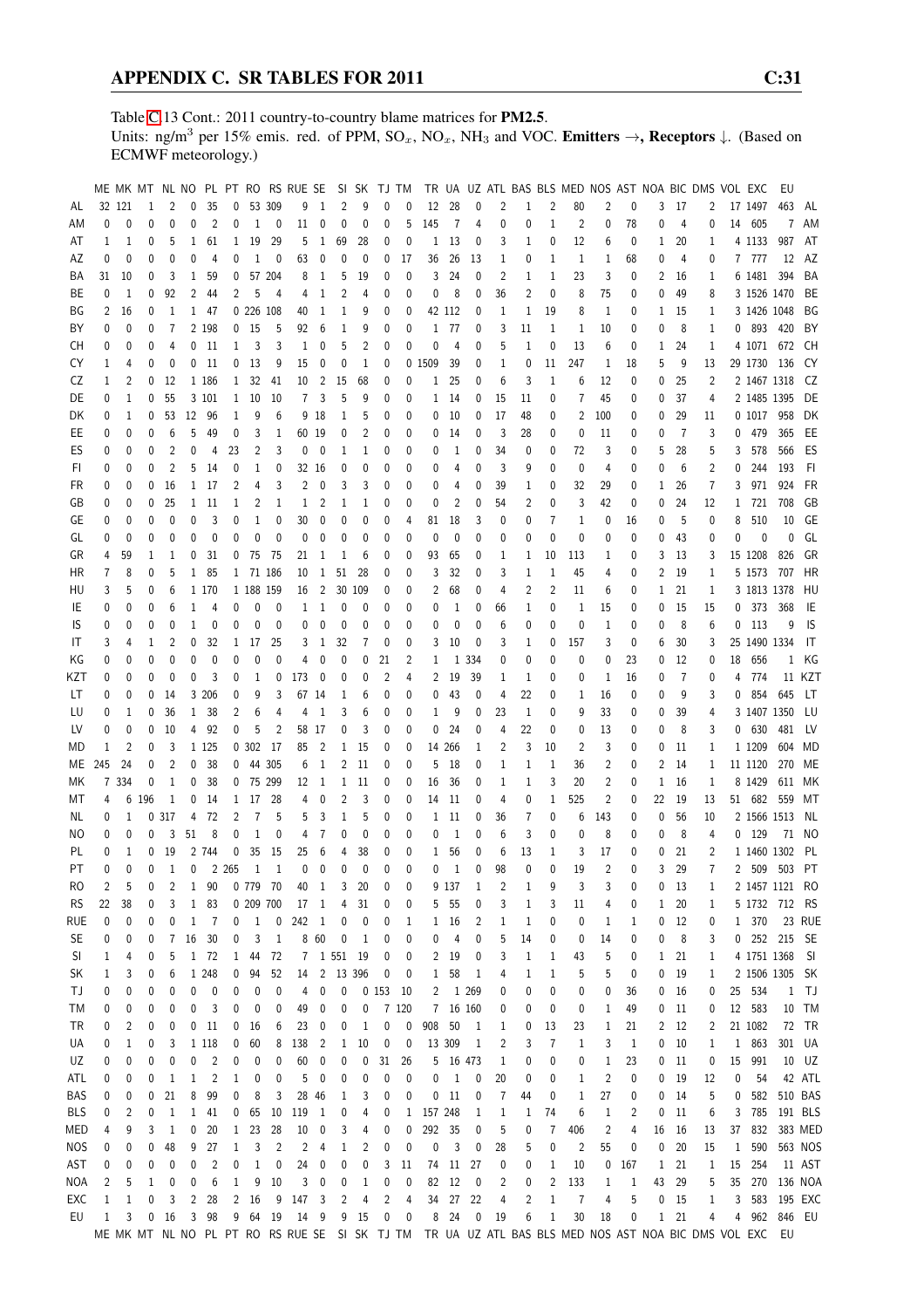Table [C.](#page-2-0)14: 2011 country-to-country blame matrices for  $SO_4$ . Units: ng/m<sup>3</sup> per 15% emis. red. of SO<sub>x</sub>. **Emitters →, Receptors**  $\downarrow$ . (Based on ECMWF meteorology.)

|            |    |      |                |              |                |                |              |                |              |              |                         |              |   |                  |               |              |                |                |              |                |              |                |                   |              |                         |          | AL AM AT AZ BA BE BG BY CH CY CZ DE DK EE ES FI FR GB GE GR HR HU IE IS IT KG KZT LT LU LV MD |                |             |             |   |            |
|------------|----|------|----------------|--------------|----------------|----------------|--------------|----------------|--------------|--------------|-------------------------|--------------|---|------------------|---------------|--------------|----------------|----------------|--------------|----------------|--------------|----------------|-------------------|--------------|-------------------------|----------|-----------------------------------------------------------------------------------------------|----------------|-------------|-------------|---|------------|
| AL         | 38 | 0    | $\Omega$       | 0            | 43             | 0              | 38           | $\mathbf 0$    | $\mathbf 0$  | $\mathbf 0$  | 3                       | 4            | 0 | $\mathbf 0$      | 2             | 0            | $\overline{c}$ | $\mathbf{1}$   | 0            | 43             | 2            | 2              | 0                 | 0            | 7                       | 0        | 0                                                                                             | 0              | 0           | 0           | 0 | AL         |
| ΑM         | 0  | 55   | 0              | 37           | 0              | $\mathbf 0$    | 0            | 0              | $\mathbf 0$  | 0            | 0                       | 0            | 0 | 0                | 0             | 0            | 0              | 0              | 8            | 0              | 0            | 0              | 0                 | $-0$         | 0                       | 0        | 8                                                                                             | 0              | 0           | 0           | 0 | AM         |
| AT         | 0  | 0    | 12             | 0            | 13             | 1              | 4            | 0              | 2            | 0            | 11                      | 31           | 0 | 0                | 2             | 0            | 5              | $\overline{2}$ | 0            | 1              | 4            | 3              | 0                 | 0            | 10                      | 0        | 0                                                                                             | 0              | 0           | 0           | 0 | AT         |
| AZ         | 0  | 5    |                | 0110         | 0              | 0              | 0            | 0              | 0            | 0            | 0                       | 0            | 0 | 0                | 0             | 0            | 0              | 0              | 12           | 0              | 0            | 0              | 0                 | 0            | 0                       | 0        | 29                                                                                            | 0              | 0           | 0           | 0 | AZ         |
| ΒA         | 1  | 0    | 1              |              | 0.273          | 0              | 16           | 0              | 0            | 0            | 8                       | 9            | 0 | 0                | 3             | 0            | 2              | $\overline{2}$ | 0            | 4              | 8            | 4              | 0                 | 0            | 6                       | 0        | 1                                                                                             | 0              | 0           | 0           | 0 | BA         |
| ВE         | 0  | 0    | $\mathbf{1}$   | 0            | 2              | 48             | 1            | 0              | 1            | 0            | 5                       | 36           | 0 | 0                | 4             | 0            | 42             | 22             | 0            | 0              | 0            | 0              | 1                 | 0            | 1                       | 0        | 0                                                                                             | 0              | 1           | 0           | 0 | BE         |
| ΒG         | 0  | 0    | 0              | 0            | 12             | 0              | 194          | $\mathbf{1}$   | 0            | 0            | 4                       | 5            | 0 | 0                | 1             | 0            | 1              | 1              | 0            | 8              | 1            | 2              | 0                 | 0            | $\mathbf{1}$            | 0        | 3                                                                                             | 0              | 0           | 0           | 1 | BG         |
| BY         | 0  | 0    | $\mathbf 0$    | 0            | 2              | 1              | $\mathbf{1}$ | 23             | 0            | 0            | 3                       | 8            | 0 | 4                | 0             | 1            | 1              | 4              | 0            | 0              | 0            | 1              | 0                 | 0            | 0                       | 0        | 5                                                                                             | 7              | 0           | 0           | 0 | BY         |
| СH         | 0  | 0    | 2              | 0            | 2              | 1              | $\mathbf 1$  | 0              | 24           | 0            | 3                       | 22           | 0 | 0                | 3             | 0            | 13             | $\overline{2}$ | 0            | 0              | 1            | 0              | 0                 |              | 0 <sub>14</sub>         | 0        | 0                                                                                             | 0              | 0           | 0           | 0 | CH         |
| CY         | 0  | 0    | 0              | 0            | 4              | 0              | 13           | 0              | 0            | 11           | 1                       | 1            | 0 | 0                | 1             | 0            | 0              | 0              | 0            | 14             | 0            | 0              | 0                 | 0            | 1                       | 0        | 1                                                                                             | 0              | 0           | 0           | 0 | CY         |
| CZ         | 0  | 0    | 4              | 0            | 14             | $\overline{c}$ | 6            | 1              | 1            | 0            | 58                      | 46           | 0 | 0                | 2             | 0            | 8              | 5              | 0            | 1              | 3            | 5              | 0                 | 0            | $\overline{2}$          | 0        | 1                                                                                             | 0              | 0           | 0           | 0 | CZ         |
| DE         | 0  | 0    | 2              | 0            | 4              | 6              | 2            | 0              | 2            | 0            | 13                      | 95           | 1 | 0                | 3             | 0            | 15             | 11             | 0            | 0              | 1            | 1              | 0                 | 0            | $\overline{2}$          | 0        | 1                                                                                             | 0              | 0           | 0           | 0 | DE         |
| DK         | 0  | 0    | 0              | 0            | 3              | 3              | 1            | 1              | 0            | 0            | 6                       | 26           | 9 | 0                | 1             | 1            | 5              | 20             | 0            | 0              | 0            | 0              | 1                 | 0            | 0                       | 0        | 1                                                                                             | 1              | 0           | 0           | 0 | DK         |
| EE.        | 0  | 0    | 0              | 0            | 0              | 1              | 0            | 3              | 0            | 0            | 1                       | 5            |   | 1 15             | 0             | 6            | 1              | 5              | 0            | 0              | 0            | 0              | 0                 | 0            | 0                       | 0        | 2                                                                                             | 3              | 0           | 1           | 0 | EE         |
| ES         | 0  | 0    | $\mathbf 0$    | 0            | 2              | 0              | 0            | 0              | 0            | 0            | 1                       | 2            | 0 | 0                | 100           | 0            | 5              | $\overline{2}$ | 0            | 0              | 0            | 0              | 0                 | 0            | $\overline{2}$          | 0        | 0                                                                                             | 0              | 0           | $\mathbf 0$ | 0 | ES         |
| FI         | 0  | 0    | 0              | 0            | 0              | 0              | 0            | 1              | 0            | 0            | $\mathbf 1$             | 2            | 0 | 4                | 0             | 19           | 0              | 1              | 0            | 0              | 0            | 0              | 0                 | 0            | 0                       | 0        | 1                                                                                             | 1              | 0           | 0           | 0 | FI         |
| FR         | 0  | 0    | 1              | 0            | 2              | 3              | 1            | 0              | $\mathbf{1}$ | 0            | 3                       | 14           | 0 | $\mathbf 0$      | 16            | 0            | 42             | 9              | 0            | 0              | 1            | 0              | 0                 | 0            | 5                       | 0        | 0                                                                                             | 0              | $\mathbf 0$ | $\mathbf 0$ | 0 | <b>FR</b>  |
| GB         | 0  | 0    | 0              | 0            | 1              | 1              | 0            | 0              | 0            | 0            | 1                       | 6            | 0 | 0                | 3             | 0            | 7              | 63             | 0            | 0              | 0            | 0              | 3                 | 0            | 1                       | 0        | 0                                                                                             | 0              | 0           | 0           | 0 | GB         |
| GE         | 0  | 6    | 0              | 24           | 0              | 0              | 0            | 0              | 0            | 0            | 0                       | 0            | 0 | 0                | 0             | 0            | 0              | 0              | 47           | 0              | 0            | 0              | 0                 | 0            | 0                       | 0        | 6                                                                                             | 0              | 0           | 0           | 0 | GE         |
| GL         | 0  | 0    | 0              | 0            | 0              | 0              | 0            | 0              | 0            | -0           | 0                       | 0            | 0 | 0                | 0             | 0            | 0              | 0              | 0            | 0              | 0            | 0              | 0                 | 0            | 0                       | 0        | 0                                                                                             | 0              | 0           | 0           | 0 | GL         |
|            |    |      | 0              |              |                |                |              |                | 0            | 0            | 2                       | 3            |   |                  |               |              |                |                |              |                |              |                |                   |              |                         | 0        |                                                                                               |                |             | $\mathbf 0$ | 0 | GR         |
| GR         | 3  | 0    | 3              | 0            | 16             |                | 0114         | 1              | 0            | 0            | 11                      | 15           | 0 | 0                | 1             | 0            | 1<br>4         | 1<br>2         | 0<br>0       | 72<br>3        | 1<br>27      | 1<br>6         | 0<br>0            | 0            | 4                       | 0        | 1                                                                                             | 0              | 0           |             |   | <b>HR</b>  |
| HR         | 1  | 0    | 3              | 0            | 138            | 1              | 13           | 0              |              |              |                         |              | 0 | 0                | 3             | 0            |                |                |              |                |              | 27             |                   | 0            | 13                      |          | 1                                                                                             | 0              | 0           | 0           | 0 |            |
| HU         | 0  | 0    | $\mathbf 0$    | 0            | 36             | 1              | 12           | 1              | 0            | 0            | 15                      | 20           | 0 | 0                | 2             | 0            | 4              | 3              | 0            | 1              | 7            |                | 0                 | 0            | 4                       | 0        | 1                                                                                             | 0              | 0           | 0           | 0 | HU         |
| IE         | 0  | 0    |                | 0            | 0              | 1              | 0            | 0              | 0            | 0            | 0                       | 2            | 0 | 0                | 2             | 0            | 3              | 23             | 0            | 0              | 0            | 0              | 18                | 0            | 0                       | 0        | 0                                                                                             | 0              | 0           | 0           | 0 | IE         |
| IS         | 0  | $-0$ | 0              | -0           | 0              | 0              | 0            | 0              | 0            | $-0$         | 0                       | 0            | 0 | 0                | 0             | 0            | 0              | 1              | -0           | 0              | 0            | 0              | 0                 | 49           | 0                       | 0        | 0                                                                                             | 0              | $\mathbf 0$ | 0           | 0 | IS         |
| IT         | 1  | 0    | $\overline{2}$ | 0            | 29             | 0              | 5            | 0              | 1            | 0            | 4                       | 6            | 0 | 0                | 8             | 0            | 9              | 1              | 0            | 3              | 6            | 1              | 0                 | 0            | 70                      | 0        | 0                                                                                             | 0              | 0           | 0           | 0 | IT         |
| ΚG         | 0  | 0    | 0              | 0            | 0              | $-0$           | 0            | 0              | -0           | 0            | -0                      | -0           | 0 | 0                | -0            | 0            | $-0$           | -0             | 0            | 0              | 0            | 0              | -0                | -0           | 0                       | 18       | 73                                                                                            | 0              | -0          | 0           | 0 | KG         |
| KZT        | 0  | 0    | 0              | 0            | 0              | 0              | 0            | 0              | 0            | 0            | 0                       | 0            | 0 | 0                | 0             | 0            | 0              | 0              | 0            | 0              | 0            | 0              | 0                 | 0            | 0                       | 1        | 177                                                                                           | 0              | 0           | 0           | 0 | KZT        |
| LT         | 0  | 0    | 0              | 0            | 2              | 1              | 0            | 6              | 0            | 0            | 3                       | 10           | 1 | 4                | 0             | 2            | 2              | 6              | 0            | 0              | 0            | 0              | 0                 | 0            | 0                       | 0        | 3                                                                                             | 25             | 0           | 1           | 0 | LT         |
| LU         | 0  | 0    | 1              | 0            | 3              | 14             | 1            | 0              | 1            | 0            | 6                       | 50           | 0 | 0                | 5             | 0            | 45             | 14             | 0            | 0              | 0            | 0              | 0                 | 0            | 1                       | 0        | 0                                                                                             | 0              | 9           | 0           | 0 | LU         |
| LV         | 0  | 0    | 0              | 0            | 1              | 1              | 0            | 5              | 0            | 0            | 2                       | 7            | 1 | 7                | 0             | 3            | 1              | 5              | 0            | 0              | 0            | 0              | 0                 | 0            | 0                       | 0        | 3                                                                                             | 10             | 0           | 3           | 0 | LV         |
| MD         | 0  | 0    | 0              | 0            | 4              | 0              | 11           | 3              | 0            | 0            | 6                       | 7            | 0 | 1                | 1             | 1            | 1              | $\overline{2}$ | 0            | 1              | 0            | 2              | 0                 | 0            | 0                       | 0        | 6                                                                                             | 1              | 0           | 0           | 5 | MD         |
| MЕ         | 7  | 0    | 1              | 0            | 74             | 0              | 19           | 0              | 0            | 0            | 4                       | 5            | 0 | 0                | 2             | 0            | 1              | 1              | 0            | $\overline{7}$ | 3            | 2              | 0                 | 0            | 5                       | 0        | 0                                                                                             | 0              | 0           | $\mathbf 0$ | 0 | МE         |
| МK         | 6  | 0    | 0              | 0            | 23             | 0              | 90           | 0              | 0            | 0            | 4                       | 4            | 0 | 0                | 1             | 0            | 1              | 1              | 0            | 36             | 1            | 2              | 0                 | 0            | $\overline{2}$          | 0        | 1                                                                                             | 0              | 0           | 0           | 0 | ΜK         |
| МT         | 1  | 0    | 0              | 0            | 24             | 0              | 12           | 0              | 0            | 0            | 2                       | 2            | 0 | 0                | 14            | 0            | 8              | 1              | 0            | 9              | 2            | 1              | 0                 | 0            | 39                      | 0        | 0                                                                                             | 0              | 0           | 0           | 0 | MT         |
| NL         | 0  | 0    | 1              | 0            | 2              | 25             | 2            | 0              | 0            | 0            | 6                       | 53           | 0 | 0                | 2             | 0            | 22             | 29             | 0            | 0              | 0            | 0              | 1                 | 0            | 1                       | 0        | 0                                                                                             | 0              | 0           | 0           | 0 | ΝL         |
| NO         | 0  | 0    | 0              | 0            | 0              | 0              | 0            | 0              | 0            | 0            | 1                       | 3            | 0 | 1                | 1             | 1            | 1              | 3              | 0            | 0              | 0            | 0              | 0                 | 0            | 0                       | 0        | 0                                                                                             | 0              | 0           | 0           | 0 | ΝO         |
| PL         | 0  | 0    | $\mathbf{1}$   | 0            | 5              | $\overline{2}$ | 3            | $\overline{2}$ | 0            | $\mathbf 0$  | 14                      | 27           | 1 | 1                | 1             | 1            | 4              | 7              | 0            | 0              | 1            | $\overline{2}$ | $\mathbf 0$       | 0            | $\mathbf 1$             | 0        | 2                                                                                             | $\overline{2}$ | $\mathbf 0$ | 0           | 0 | PL         |
| PT         | 0  | 0    | $\mathbf 0$    | $\Omega$     | $\mathbf{1}$   | $\Omega$       | $\Omega$     | $\Omega$       | $\Omega$     | $\Omega$     | $\Omega$                | $\mathbf{1}$ | 0 | $\mathbf 0$      | 48            | $\mathbf 0$  | $\overline{2}$ | $\overline{2}$ | 0            | 0              | $\Omega$     | $\mathbf 0$    | $\mathbf 0$       | $\mathbf{0}$ | $\mathbf{1}$            | $\Omega$ | $\mathbf{0}$                                                                                  | $\Omega$       | 0           | $\Omega$    | 0 | <b>PT</b>  |
| RO         | 0  | 0    | 1              | 0            | 13             | 0              | 20           | 1              | 0            | 0            | 6                       | 7            | 0 | 1                | 1             | 0            | 2              | $\overline{c}$ | 0            | 1              | 1            | 4              | 0                 | 0            | 1                       | 0        | 3                                                                                             | 0              | 0           | 0           | 1 | <b>RO</b>  |
| <b>RS</b>  | 2  | 0    | 1              | 0            | 49             | 0              | 38           | 1              | 0            | 0            | 8                       | 10           | 0 | 0                | 2             | 0            | 2              | 2              | 0            | 5              | 3            | 7              | 0                 | 0            | 2                       | 0        | 1                                                                                             | 0              | 0           | 0           | 0 | <b>RS</b>  |
| <b>RUE</b> | 0  | 0    | 0              | 0            | 0              | 0              | 0            | $\mathbf{1}$   | 0            | 0            | 0                       | 0            | 0 | $\mathbf{1}$     | 0             | 1            | 0              | 0              | 0            | 0              | 0            | 0              | 0                 | 0            | 0                       | 0        | 29                                                                                            | 0              | 0           | 0           | 0 | <b>RUE</b> |
| SE.        | 0  | 0    | 0              | 0            | 1              | 1              | 0            | 0              | 0            | 0            | 1                       | 5            | 1 | 2                | 0             | 2            | 1              | 5              | 0            | 0              | 0            | 0              | 0                 | 0            | 0                       | 0        | 0                                                                                             | 1              | 0           | 0           | 0 | <b>SE</b>  |
| SI         | 0  | 0    | 6              | 0            | 46             | $\mathbf 1$    | 9            | 0              | 0            |              | $0$ 10                  | 18           | 0 | 0                | 3             | 0            | 4              | $\overline{c}$ | 0            | 1              | 22           | 4              | 0                 |              | 025                     | 0        | 1                                                                                             | 0              | 0           | 0           | 0 | SI         |
| SK         | 0  | 0    | 2              | 0            | 15             | 1              | 7            | $\mathbf{1}$   | 0            | 0            | 21                      | 19           | 0 | 1                | 2             | 0            | 4              | 3              | 0            | 1              | 3            | 15             | 0                 | 0            | $\overline{2}$          | 0        | 1                                                                                             | 0              | 0           | 0           | 0 | SK         |
| ТJ         | 0  | 0    | $-0$           | 0            | 0              | 0              | 0            | 0              | $-0$         | 0            | 0                       | 0            | 0 | 0                | $-0$          | 0            | 0              | 0              | 0            | 0              | 0            | 0              | $-0$              | 0            | 0                       | 2        | 42                                                                                            | 0              | $-0$        | 0           | 0 | <b>TJ</b>  |
| ТM         | 0  | 1    | 0              | 3            | 0              | 0              | 0            | 0              | 0            | 0            | 0                       | 0            | 0 | 0                | 0             | 0            | 0              | 0              | 0            | 0              | 0            | 0              | 0                 | 0            | 0                       | 0        | 85                                                                                            | 0              | 0           | 0           | 0 | TM         |
| TR         | 0  | 1    | 0              | $\mathbf{1}$ | 2              | 0              | 8            | 0              | 0            | 1            | 1                       | 1            | 0 | 0                | 0             | 0            | 0              | 0              | $\mathbf{1}$ | 3              | 0            | 0              | 0                 | 0            | 0                       | 0        | $\overline{c}$                                                                                | 0              | 0           | 0           | 0 | TR         |
| UA         | 0  | 0    | 0              | 0            | 3              | 0              | 4            | 5              | 0            | 0            | 4                       | 6            | 0 | 2                | 1             | 1            | 1              | 2              | 0            | 1              | 0            | 1              | 0                 | 0            | 0                       | 0        | 10                                                                                            | 1              | 0           | 0           | 1 | UA         |
| UZ         | 0  | 0    | 0              | 1            | 0              | 0              | 0            | 0              | 0            | 0            | 0                       | 0            | 0 | 0                | 0             | 0            | 0              | 0              | 0            | 0              | 0            | 0              | 0                 | 0            | 0                       | 2        | 139                                                                                           | 0              | 0           | 0           | 0 | UZ         |
| ATL        | 0  | 0    | 0              | 0            | 0              | 0              | 0            | 0              | 0            | 0            | 0                       | 1            | 0 | 0                | 2             | 0            | 1              | 2              | 0            | 0              | 0            | 0              | 0                 | 1            | 0                       | 0        | 1                                                                                             | 0              | 0           | 0           |   | 0 ATL      |
| <b>BAS</b> | 0  | 0    | 0              | 0            | 1              | 1              | 1            | 1              | 0            | 0            | 3                       | 12           | 2 | 4                | 0             | 6            | 2              | 9              | 0            | 0              | 0            | 0              | 0                 | 0            | 0                       | 0        | 1                                                                                             | 2              | 0           | 0           |   | 0 BAS      |
| <b>BLS</b> | 0  | 0    | 0              | 1            | 2              | 0              | 12           | $\overline{c}$ | 0            | 0            | 2                       | 3            | 0 | 1                | 0             | 0            | 0              | 1              | 3            | 2              | 0            | 1              | 0                 | 0            | $\overline{\mathbf{0}}$ | 0        | 7                                                                                             | 1              | 0           | 0           |   | 1 BLS      |
| MED        | 1  | 0    | 0              | 0            | 25             | 0              | 24           | 0              | 0            | $\mathbf{1}$ | $\overline{\mathbf{c}}$ | 3            | 0 | $\boldsymbol{0}$ | 16            | 0            | 8              | $\mathbf 1$    | 0            | 18             | 3            | 1              | 0                 |              | 020                     | 0        | $\mathbf{1}$                                                                                  | 0              | 0           | 0           |   | 0 MED      |
| <b>NOS</b> | 0  | 0    | 0              | 0            | 1              | 2              | $\mathbf{1}$ | 0              | 0            | 0            | $\overline{c}$          | 11           | 1 | $\boldsymbol{0}$ | 2             | 0            | 7              | 27             | 0            | 0              | 0            | 0              | $\mathbf{1}$      | 0            | $\overline{\mathbf{0}}$ | 0        | 0                                                                                             | 0              | 0           | 0           |   | 0 NOS      |
| AST        | 0  | 0    | 0              | 3            | 0              | 0              | $\mathbf{1}$ | 0              | 0            | $\mathbf{1}$ | 0                       | 0            | 0 | 0                | 0             | 0            | 0              | 0              | 0            | $\mathbf{1}$   | 0            | 0              | 0                 | 0            | 0                       | 0        | 33                                                                                            | 0              | 0           | 0           |   | 0 AST      |
| NOA        | 0  | 0    | 0              | 0            | 8              | 0              | 12           | 0              | 0            | 0            | $\mathbf{1}$            | 1            | 0 | 0                | 7             | 0            | 2              | 0              | 0            | 12             | 1            | 0              | 0                 | 0            | 6                       | 0        | 0                                                                                             | 0              | 0           | 0           |   | 0 NOA      |
| EXC        | 0  | 0    | 0              | $\mathbf{1}$ | 3              | 0              | 3            | $\mathbf{1}$   | 0            | 0            | $\mathbf 1$             | 4            | 0 | $\mathbf{1}$     | 3             | $\mathbf{1}$ | $\overline{c}$ | $\overline{c}$ | 0            | $\mathbf{1}$   | 0            | 0              | 0                 | 0            | $\mathbf{1}$            | 0        | 40                                                                                            | 0              | 0           | 0           |   | 0 EXC      |
| EU         | 0  | 0    | $\mathbf{1}$   | 0            | $\overline{7}$ | 2              | 11           | $\mathbf{1}$   | $\mathbf{1}$ | 0            |                         | 6 17         |   |                  | $0$ 1 16 2 10 |              |                | 9              | 0            | 3              | $\mathbf{1}$ |                | $2\quad 1\quad 0$ |              | $\overline{7}$          | 0        | $\mathbf{1}$                                                                                  | 1              | 0           | 0           | 0 | EU         |
|            |    |      |                |              |                |                |              |                |              |              |                         |              |   |                  |               |              |                |                |              |                |              |                |                   |              |                         |          | AL AM AT AZ BA BE BG BY CH CY CZ DE DK EE ES FI FR GB GE GR HR HU IE IS IT KG KZT LT LU LV MD |                |             |             |   |            |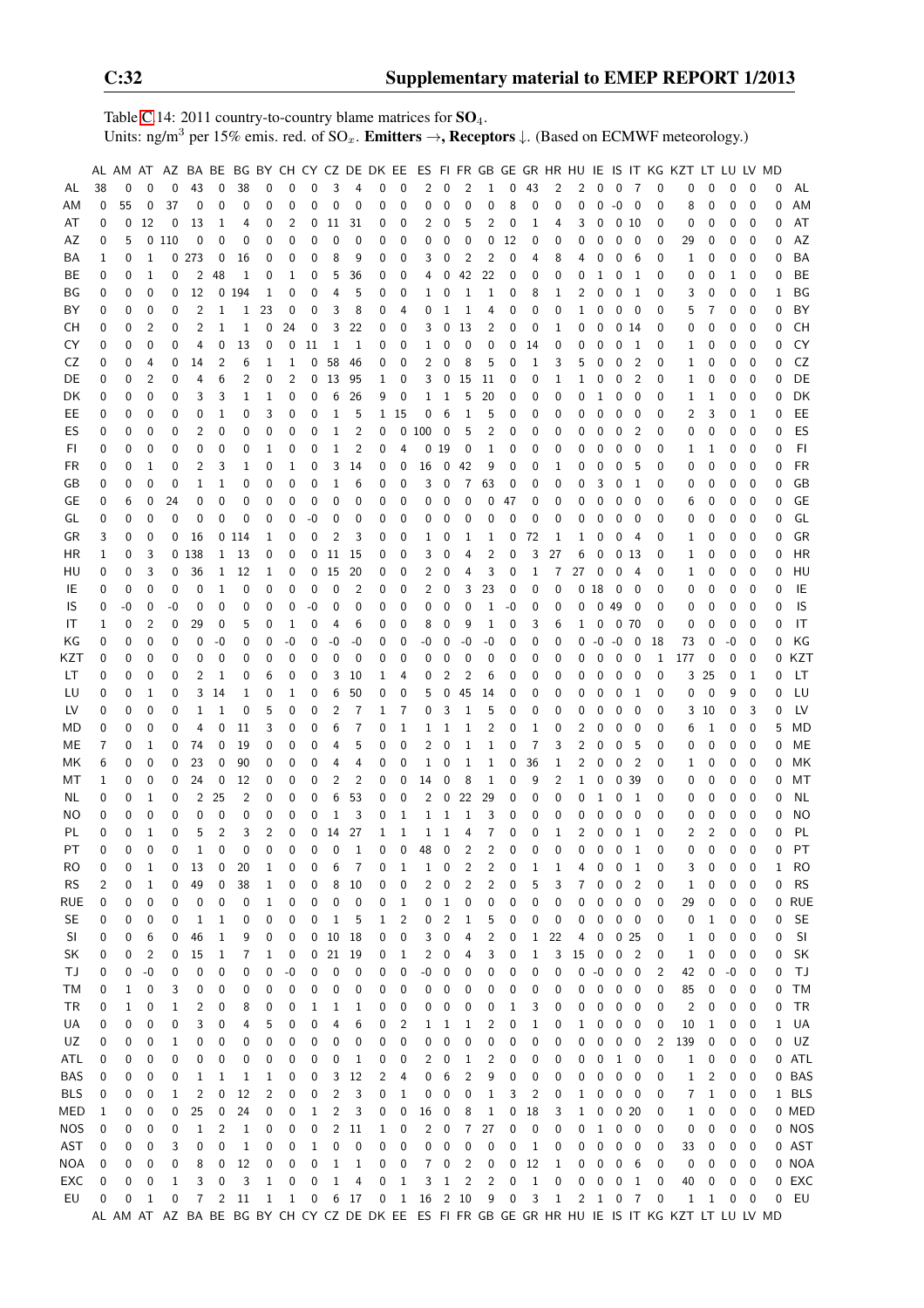Table [C.](#page-2-0)14 Cont.: 2011 country-to-country blame matrices for  $SO_4$ . Units: ng/m<sup>3</sup> per 15% emis. red. of  $SO_x$ . **Emitters**  $\rightarrow$ **, Receptors**  $\downarrow$ . (Based on ECMWF meteorology.)

|            |    |              |          |              |          |              |                         |              |                |              |                      |                          |                                  |                  |              |              |        |                |                |              |                | ME MK MT NL NO PL PT RO RS RUE SE SI SK TJ TM TR UA UZ ATL BAS BLS MED NOS AST NOA BIC DMS VOL EXC EU |    |          |    |                |              |              |                |                |           |
|------------|----|--------------|----------|--------------|----------|--------------|-------------------------|--------------|----------------|--------------|----------------------|--------------------------|----------------------------------|------------------|--------------|--------------|--------|----------------|----------------|--------------|----------------|-------------------------------------------------------------------------------------------------------|----|----------|----|----------------|--------------|--------------|----------------|----------------|-----------|
| AL         | 10 | 43           | 0        | 0            | 0        | 14           | 0                       | 16           | 96             | 2            | $\mathbf 0$          | 0                        | 3                                | $\mathbf 0$      | 0            | 5            | 13     | 0              | 0              | 0            | 1              | 33                                                                                                    | 0  | 0        | 1  | 6              | $\mathbf{1}$ |              | 9 389 136      |                | AL        |
| ΑM         | 0  | $\mathbf{0}$ | 0        | 0            | 0        | $\mathbf{1}$ | 0                       | 0            | 0              | 3            | 0                    | 0                        | 0                                | 0                | 2            | 36           | 3      | $\overline{2}$ | 0              | 0            | 0              | 0                                                                                                     | 0  | 25       | 0  | 4              | 0            |              | 7 155          | 2              | AM        |
|            |    |              |          |              |          |              |                         |              |                |              |                      |                          |                                  | 0                |              |              |        |                |                |              |                |                                                                                                       |    |          |    |                |              |              | 2 152 114      |                | AT        |
| AT         | 0  | 1            | 0        | 0            | 0        | 19           | 0                       | 4            | 10             | 1            | 0                    | 4                        | 3                                |                  | 0            | 0            | 6      | 0              | 1              | 0            | 0              | 4                                                                                                     | 1  | 0        | 0  | 6              | 0            |              |                |                |           |
| ΑZ         | 0  | 0            | 0        | 0            | 0        | 1            | 0                       | 0            | 0              | 16           | 0                    | 0                        | 0                                | 0                | 6            | 10           | 12     | 6              | 0              | 0            | 0              | 0                                                                                                     | 0  | 21       | 0  | 3              | 0            |              | 3 210          | 3              | AZ        |
| ΒA         | 9  | 5            | 0        | 0            | 0        | 23           | 0                       | 14           | 68             | 2            | 0                    | 1                        | 6                                | 0                | 0            | 1            | 12     | 0              | 1              | 0            | 0              | 10                                                                                                    | 1  | 0        | 1  | 6              | 0            | 4            | 479            | - 98           | BA        |
| BE         | 0  | 0            | 0        | 5            | 0        | 11           | 0                       | 1            | 1              | 1            | 0                    | 0                        | 1                                | 0                | 0            | 0            | 3      | 0              | 9              | 0            | 0              | $\overline{c}$                                                                                        | 20 | 0        | 0  | 6              | 3            |              | 1 191 181      |                | BE        |
| ΒG         | 1  | 6            | 0        | 0            | 0        | 19           | 0                       | 55           | 34             | 11           | 0                    | 0                        | 3                                | 0                | 0            | 14           | 51     | 0              | 0              | 0            | 6              | 4                                                                                                     | 1  | 0        | 0  | 5              | 1            |              | 2 431 295      |                | BG        |
| ΒY         | 0  | 0            | 0        | 1            | 0        | 48           | 0                       | 3            | 2              | 23           | 1                    | 0                        | 2                                | 0                | 0            | 0            | 30     | 0              | 1              | 3            | 0              | 0                                                                                                     | 2  | 0        | 0  | 3              | 1            | 0            | 173            | 86             | BY        |
| CН         | 0  | 0            | 0        | 0            | 0        | 4            | 0                       | 1            | 1              | 0            | 0                    | $\mathbf{1}$             | 0                                | 0                | 0            | 0            | 1      | 0              | 1              | 0            | 0              | 4                                                                                                     | 1  | 0        | 0  | 7              | 0            | 2            | 98             | 69             | CН        |
| CY         | 0  | 2            | 0        | 0            | 0        | 5            | 0                       | 6            | 5              | 4            | 0                    | 0                        | 0                                | 0                | 0            | 660          | 16     | 0              | 0              | 0            | 4              | 76                                                                                                    | 0  | 7        | 2  | 6              | 6            | 14           | 748            | 53             | CY        |
| CZ         | 0  | 1            | 0        | 1            | 0        | 46           | 0                       | 7            | 14             | 2            | 0                    | 1                        | 8                                | 0                | 0            | 0            | 12     | 0              | 1              | 1            | 0              | $\overline{2}$                                                                                        | 3  | 0        | 0  | 5              | 1            | $\mathbf{1}$ | 251 203        |                | CZ        |
| DE         | 0  | 0            | 0        | 4            | 0        | 23           | 0                       | 2            | 3              | $\mathbf{1}$ | 0                    | 0                        | 1                                | 0                | 0            | 0            | 6      | 0              | 3              | 3            | 0              | 2                                                                                                     | 11 | 0        | 0  | 5              | 2            |              | 1 203 184      |                | DE        |
| DK         | 0  | 0            | 0        | 3            | 1        | 20           | 0                       | 2            | 2              | 2            | 1                    | 0                        | 1                                | 0                | 0            | 0            | 5      | 0              | 4              | 14           | 0              | 0                                                                                                     | 24 | 0        | 0  | 4              | 5            |              | 0 116 101      |                | DK        |
| EE         | 0  | 0            | 0        | 0            | 0        | 13           | 0                       | 1            | 0              | 17           | 2                    | 0                        | 0                                | 0                | 0            | 0            | 6      | 0              | 1              | 9            | 0              | 0                                                                                                     | 3  | 0        | 0  | 3              | 1            | 0            |                | 86 55          | EE        |
| ES         | 0  | 0            | 0        | 0            | 0        | 2            | 4                       | 1            | 1              | 0            | 0                    | 0                        | 0                                | 0                | 0            | 0            | 1      | 0              | 13             | 0            | 0              | 31                                                                                                    | 1  | 0        | 2  | 10             | 2            |              | 1 125 120      |                | ES        |
| FI.        | 0  | 0            | 0        | 0            | 1        | 5            | 0                       | 0            | 0              | 11           | 3                    | 0                        | 0                                | 0                | 0            | 0            | 2      | 0              | 1              | 3            | 0              | 0                                                                                                     | 1  | 0        | 0  | 3              | 1            | 0            | 53             | - 37           | FI.       |
| FR         | 0  | 0            | 0        | 1            | 0        | 5            | 0                       | $\mathbf{1}$ | 1              | 0            | 0                    | 0                        | 1                                | 0                | 0            | $\mathbf{0}$ | 2      | 0              | 12             | 0            | 0              | 12                                                                                                    | 6  | 0        | 0  | $\overline{7}$ | 3            | 2            | 112 103        |                | <b>FR</b> |
|            |    |              |          |              |          |              |                         |              |                |              |                      |                          |                                  |                  |              |              |        |                |                |              |                |                                                                                                       |    |          |    |                |              |              |                |                |           |
| GB         | 0  | 0            | 0        | 1            | 0        | 3            | 0                       | 0            | 0              | 0            | 0                    | 0                        | 0                                | 0                | 0            | 0            | 1      | 0              | 18             | 0            | 0              | 1                                                                                                     | 9  | 0        | 0  | 5              | 6            | 0            | 94             | 91             | GB        |
| GЕ         | 0  | 0            | 0        | 0            | 0        | 1            | 0                       | 1            | 0              | 7            | 0                    | 0                        | 0                                | 0                | 2            | 24           | 8      | 1              | 0              | 0            | 2              | 0                                                                                                     | 0  | 6        | 0  | 3              | 0            | 4            | 129            | 3              | GE        |
| GL         | 0  | 0            | 0        | 0            | 0        | 0            | 0                       | 0            | 0              | 0            | 0                    | 0                        | 0                                | 0                | 0            | 0            | 0      | 0              | 0              | 0            | 0              | 0                                                                                                     | 0  | 0        | 0  | 19             | 0            | 0            | 0              | 0              | GL        |
| GR         | 2  | 23           | 0        | 0            | 0        | 13           | 0                       | 25           | 29             | 6            | 0                    | 0                        | 2                                | 0                | 0            | 38           | 31     | 0              | 0              | 0            | 4              | 44                                                                                                    | 0  | 0        | 1  | 6              | 2            | 8            |                | 393 242        | GR        |
| HR         | 3  | 4            | 0        | 0            | 0        | 30           | 0                       | 16           | 56             | 2            | 0                    | 2                        | 7                                | 0                | 0            | 1            | 15     | 0              | 1              | 0            | 0              | 18                                                                                                    | 1  | 0        | 1  | 6              | 1            | 3            | 377 129        |                | HR        |
| HU         | 1  | 2            | 0        | 1            | 0        | 54           | 0                       | 37           | 42             | 4            | 0                    | 1                        | 16                               | 0                | 0            | 1            | 31     | 0              | 1              | 1            | 1              | 4                                                                                                     | 2  | 0        | 0  | 5              | 0            | 2            |                | 330 202        | HU        |
| IE         | 0  | 0            | 0        | 0            | 0        | 1            | 0                       | 0            | 0              | 0            | 0                    | 0                        | 0                                | 0                | 0            | 0            | 1      | 0              | 22             | 0            | 0              | 0                                                                                                     | 2  | 0        | 0  | 5              | 7            | 0            | 52             | 50             | IE        |
| IS         | 0  | 0            | 0        | 0            | 0        | 0            | 0                       | 0            | 0              | 0            | 0                    | 0                        | 0                                | 0                | 0            | 0            | 0      | 0              | 2              | 0            | 0              | 0                                                                                                     | 0  | 0        | 0  | 4              | 3            | 0            | 51             | $\overline{2}$ | IS        |
| IT         | 1  | 2            | 0        | 0            | 0        | 11           | 0                       | 5            | 10             | 1            | 0                    | 2                        | 2                                | 0                | 0            | 1            | 4      | 0              | 1              | 0            | 0              | 62                                                                                                    | 1  | 0        | 2  | 6              | 2            | 13           | 187 131        |                | IT        |
| ΚG         | 0  | 0            | 0        | -0           | -0       | 0            | -0                      | 0            | 0              | 1            | $-0$                 | -0                       | 0                                | 5                | 1            | 0            |        | 0 139          | -0             | 0            | 0              | 0                                                                                                     | -0 | 8        | 0  | 6              | 0            | 9            | 238            | 0              | KG        |
| KZT        | 0  | 0            | 0        | 0            | 0        | 1            | 0                       | 0            | 0              | 50           | 0                    | 0                        | 0                                | 0                | 1            | 1            | 10     | 15             | 0              | 0            | 0              | 0                                                                                                     | 0  | 4        | 0  | 5              | 0            |              | 2 258          |                | 2 KZT     |
| LT         | 0  | 0            | 0        | 1            | 0        | 41           | 0                       | 1            | 1              | 15           | 1                    | 0                        | 1                                | 0                | 0            | 0            | 17     | 0              | 1              | 6            | 0              | 0                                                                                                     | 4  | 0        | 0  | 3              | 1            |              | 0 146 102      |                | LT        |
| LU         | 0  | 0            | 0        | 3            | 0        | 11           | 0                       | 1            | 1              | 1            | 0                    | 0                        | 1                                | 0                | 0            | 0            | 3      | 0              | 6              | 0            | 0              | 2                                                                                                     | 8  | 0        | 0  | 6              | 2            |              | 1 174 163      |                | LU        |
| LV         | 0  | 0            | 0        | 1            | 0        | 23           | 0                       | 1            | 1              | 16           | 2                    | 0                        | 1                                | 0                | 0            | 0            | 10     | 0              | 1              | 7            | 0              | 0                                                                                                     | 4  | 0        | 0  | 3              | 1            | 0            | 105 68         |                | LV        |
| MD         | 0  | 1            | 0        | $\mathbf{0}$ | 0        | 44           | 0                       | 32           | 5              | 24           |                      | 0                        | 4                                |                  | 0            | 5            | 118    | 1              | 0              | 1            | 3              | 1                                                                                                     | 1  | 0        |    | 5              | 0            |              | 1 290 115      |                | MD        |
|            |    |              |          |              |          |              |                         |              |                |              | 0                    |                          |                                  | 0                |              |              |        |                |                |              |                |                                                                                                       |    |          | 0  |                |              |              |                |                |           |
| ME         | 49 | 11           | 0        | 0            | 0        | 16           | 0                       | 13           | 93             | 2            | 0                    | 0                        | 4                                | 0                | 0            | 2            | 9      | 0              | 0              | 0            | 0              | 15                                                                                                    | 1  | 0        | 1  | 6              | 1            | 6            |                | 331 80         | МE        |
| МK         | 3  | 61           | 0        | 0            | 0        | 15           | 0                       | 22           | 84             | 3            | 0                    | 0                        | 3                                | 0                | 0            | 6            | 18     | 0              | 0              | 0            | 1              | $\overline{7}$                                                                                        | 0  | 0        | 1  | 6              | 0            | 5            |                | 391 184        | МK        |
| МT         | 2  | 3            | 20       | 0            | 0        | 6            | 0                       | 7            | 14             | 1            | 0                    | 0                        | 1                                | 0                | 0            | 6            | 5      | 0              | 1              | 0            | 0              | 255                                                                                                   | 1  | 0        | 10 | 7              | 7            | 29           |                | 181 123        | МT        |
| NL         | 0  | 0            | 0        | 14           | 0        | 17           | 0                       | 1            | 2              | $\mathbf{1}$ | 0                    | 0                        | 1                                | 0                | 0            | 0            | 4      | 0              | 7              | 1            | 0              | 1                                                                                                     | 41 | 0        | 0  | 5              | 4            |              | 1 188 177      |                | NL        |
| ΝO         | 0  | 0            | 0        | 0            | 4        | 3            | 0                       | 0            | 0              | 1            | 1                    | 0                        | 0                                | 0                | 0            | 0            | 0      | 0              | $\overline{2}$ | 1            | 0              | 0                                                                                                     | 3  | 0        | 0  | 3              | 2            | 0            |                | 22 15          | NO        |
| PL         | 0  | 1            | 0        | 1            |          | 0124         | 0                       | 7            | 5              | 6            | 0                    | 0                        | 5                                | 0                | 0            | $\mathbf 0$  | 24     | 0              | 1              | 3            | 0              | 1                                                                                                     | 4  | 0        | 0  | 4              | 1            |              | 1 252 205      |                | PL        |
| PT         | 0  | 0            | $\Omega$ | $\mathbf{0}$ | $\Omega$ | $\mathbf{1}$ | 23                      | 0            | $\mathbf{1}$   | 0            | $\mathbf{0}$         | $\mathbf{0}$             | 0                                | $\mathbf{0}$     | 0            | 0            | 0      | 0              | 41             | $\Omega$     | $\theta$       | 8                                                                                                     | 1  | $\theta$ | 1  | 10             | 4            | $\mathbf{1}$ |                | 83 80          | <b>PT</b> |
| RO         | 1  | 2            | 0        | 0            | 0        | 33           |                         | 0 109 19     |                | 11           | $\overline{0}$       | $\overline{\phantom{0}}$ | 5                                | 0                | 0            | 4            | 62     | 0              | 0              | 1            | 3              | 1                                                                                                     | 1  | 0        | 0  | 5              | 0            |              | 1 315 196      |                | -RO       |
| <b>RS</b>  | 6  | 9            | 0        | 0            | 0        | 28           | 0                       |              | 45 149         | 4            | 0                    | 0                        | 8                                | 0                | 0            | 2            | 25     | 0              | 0              | 0            | 1              | 4                                                                                                     | 1  | 0        | 0  | 6              | 0            |              | 3 411 159      |                | RS        |
| rue        | 0  | 0            | 0        | 0            | 0        | 2            | 0                       | 0            | 0              | 60           | 0                    | 0                        | 0                                | 0                | 0            | 1            | 8      | 1              | 0              | 0            | 0              | 0                                                                                                     | 0  | 0        | 0  | 5              | 0            |              | 0 106          |                | 6 RUE     |
| <b>SE</b>  | 0  | 0            | 0        | 1            | 2        | 9            | 0                       | 1            | 1              | 3            | 6                    | 0                        | 0                                | 0                | 0            | 0            | 2      | 0              | 2              | 5            | 0              | 0                                                                                                     | 5  | 0        | 0  | 3              | 2            | 0            | 45             | - 36           | -SE       |
| SI         | 1  | 2            | 0        | 0            | 0        | 24           | 0                       | 9            | 25             | 2            |                      | 017                      | 4                                | 0                | 0            | 1            | 9      | 0              | 1              | 0            | 0              | 16                                                                                                    | 1  | 0        | 1  | 5              | 0            |              | 2 247 138      |                | -SI       |
| SK         | 0  | 1            | 0        | 1            | 0        | 74           | $\overline{\mathbf{0}}$ | 21           | 18             |              |                      |                          | $4\quad 0\quad 1\quad 31\quad 0$ |                  | 0            | 0            | 27     | 0              | 1              | 1            | 0              | $\overline{c}$                                                                                        | 2  | 0        | 0  | 5              | 0            |              | 1 277 205      |                | <b>SK</b> |
| ТJ         | 0  | 0            | 0        | 0            | 0        | 0            | $-0$                    | 0            | 0              |              | $1 \quad 0 \quad -0$ |                          |                                  | 0 <sub>21</sub>  | 4            | 1            |        | 1 1 1 3        | -0             | 0            | 0              | 0                                                                                                     | 0  | 8        | 0  | 8              | 0            |              | 13 185         | 0              | TJ        |
| ТM         | 0  |              | 0        | 0            | 0        | $\mathbf{1}$ | 0                       | 0            | 0              | 17           | 0                    | $\boldsymbol{0}$         | 0                                | $\overline{2}$   | 26           | 3            | 8      | 58             | 0              | 0            | 0              |                                                                                                       | 0  | 16       | 0  | 7              | 0            | 6            | 204            | 2              | TM        |
|            |    | 0            |          |              |          |              |                         |              |                |              |                      |                          |                                  |                  |              |              |        |                |                |              |                | $\boldsymbol{0}$                                                                                      |    |          |    |                |              |              |                |                |           |
| TR         | 0  | 1            | 0        | 0            | 0        | 4            | 0                       | 5            | $\overline{c}$ | 6            | 0                    | 0                        | 0                                | $\mathbf 0$      | 0            | 299          | 23     | 0              | 0              | 0            | 5              | 8                                                                                                     | 0  | 8        | 1  | 6              | 1            |              | 11 362         | 24             | TR        |
| UA         | 0  | 0            | 0        | 0            | 0        | 40           | 0                       | 10           | 3              | 38           | 0                    | 0                        | 2                                | 0                | 0            |              | 6 129  | 1              | 0              | 1            | 2              | 1                                                                                                     | 1  | 0        | 0  | 4              | 1            |              | 1 275          |                | 77 UA     |
| UZ         | 0  | 0            | 0        | 0            | 0        | 1            | 0                       | 0            | 0              | 20           | 0                    | 0                        | 0                                | 6                | 8            | 2            |        | 8 1 4 8        | 0              | 0            | 0              | 0                                                                                                     | 0  | 7        | 0  | 6              | 0            | 8            | 336            |                | $2$ $UZ$  |
| ATL        | 0  | 0            | 0        | 0            | 0        | 1            | 0                       | 0            | 0              | 2            | 0                    | 0                        | 0                                | 0                | 0            | 0            | 0      | 0              | 7              | 0            | 0              | 0                                                                                                     | 1  | 0        | 0  | 9              | 5            | 0            | 12             |                | 7 ATL     |
| BAS        | 0  | 0            | 0        | 1            | 1        | 21           | 0                       | 2            | 1              | 8            | 4                    | 0                        | 1                                | 0                | 0            | 0            | 6      | 0              | 2              | 16           | 0              | 0                                                                                                     | 8  | 0        | 0  | 3              | 3            | 0            | 93             |                | 73 BAS    |
| <b>BLS</b> | 0  | 1            | 0        | 0            | 0        | 17           | 0                       | 16           | 4              | 36           | 0                    | 0                        | 1                                | 0                | 0            |              | 58 108 | 1              | 0              | 0            | 25             | 3                                                                                                     | 0  | 1        | 0  | 4              | 3            |              | 1 282 58 BLS   |                |           |
| MED        | 2  | 4            | 1        | 0            | 0        | 9            | 0                       | 10           | 13             | 3            | 0                    | 0                        | 1                                | 0                |              | 0127         | 15     | 0              | 2              | 0            | $\overline{c}$ | 157                                                                                                   | 1  | 2        | 7  | 7              | 6            |              | 17 312 117 MED |                |           |
| <b>NOS</b> | 0  | 0            | 0        | 2            | 1        | 7            | 0                       | $\mathbf{1}$ | 1              | 0            | 0                    | $\boldsymbol{0}$         | 0                                | 0                | 0            | 0            | 1      | 0              | 9              | 1            | 0              | $\mathbf{1}$                                                                                          | 19 | 0        | 0  | 4              | 8            | 0            |                |                | 72 66 NOS |
| AST        | 0  | 0            | 0        | 0            | 0        | $\mathbf{1}$ | 0                       | 0            | 0              | 8            | 0                    | 0                        | 0                                | $\mathbf{1}$     | 4            | 29           | 5      | 12             | 0              | 0            | 0              | 4                                                                                                     | 0  | 52       | 0  | 10             | 0            | 8            | 100            |                | 4 AST     |
| NOA        | 1  | 2            | 1        | 0            | 0        | 3            | 0                       | 4            | 5              | $\mathbf 1$  | 0                    | 0                        | 0                                | $-0$             | 0            | 36           | 5      | 0              | 1              | 0            | 1              | 51                                                                                                    | 0  | 0        | 18 | 13             | 2            |              | 17 109         |                | 50 NOA    |
| EXC        | 0  | 0            | 0        | 0            | 0        | 7            | 0                       | 3            | 3              | 38           |                      | $0\quad 0$               | $\mathbf{1}$                     | $\boldsymbol{0}$ | $\mathbf{1}$ | 12           | 12     | 8              | 1              | $\mathbf{1}$ | 0              | 3                                                                                                     | 1  | 2        | 0  | 6              | $\mathbf{1}$ |              | 2 153 33 EXC   |                |           |
| EU         | 0  | 1            | 0        | 1            | 0        | 22           |                         | 1 11         | 6              |              |                      |                          | 4 1 1 2 0                        |                  | 0            |              | $3$ 11 | 0              | 6              | 2            | 1              | 12                                                                                                    | 4  | 0        | 1  | 5              | 2            |              | 2 163 127 EU   |                |           |
|            |    |              |          |              |          |              |                         |              |                |              |                      |                          |                                  |                  |              |              |        |                |                |              |                | ME MK MT NL NO PL PT RO RS RUE SE SI SK TJ TM TR UA UZ ATL BAS BLS MED NOS AST NOA BIC DMS VOL EXC EU |    |          |    |                |              |              |                |                |           |
|            |    |              |          |              |          |              |                         |              |                |              |                      |                          |                                  |                  |              |              |        |                |                |              |                |                                                                                                       |    |          |    |                |              |              |                |                |           |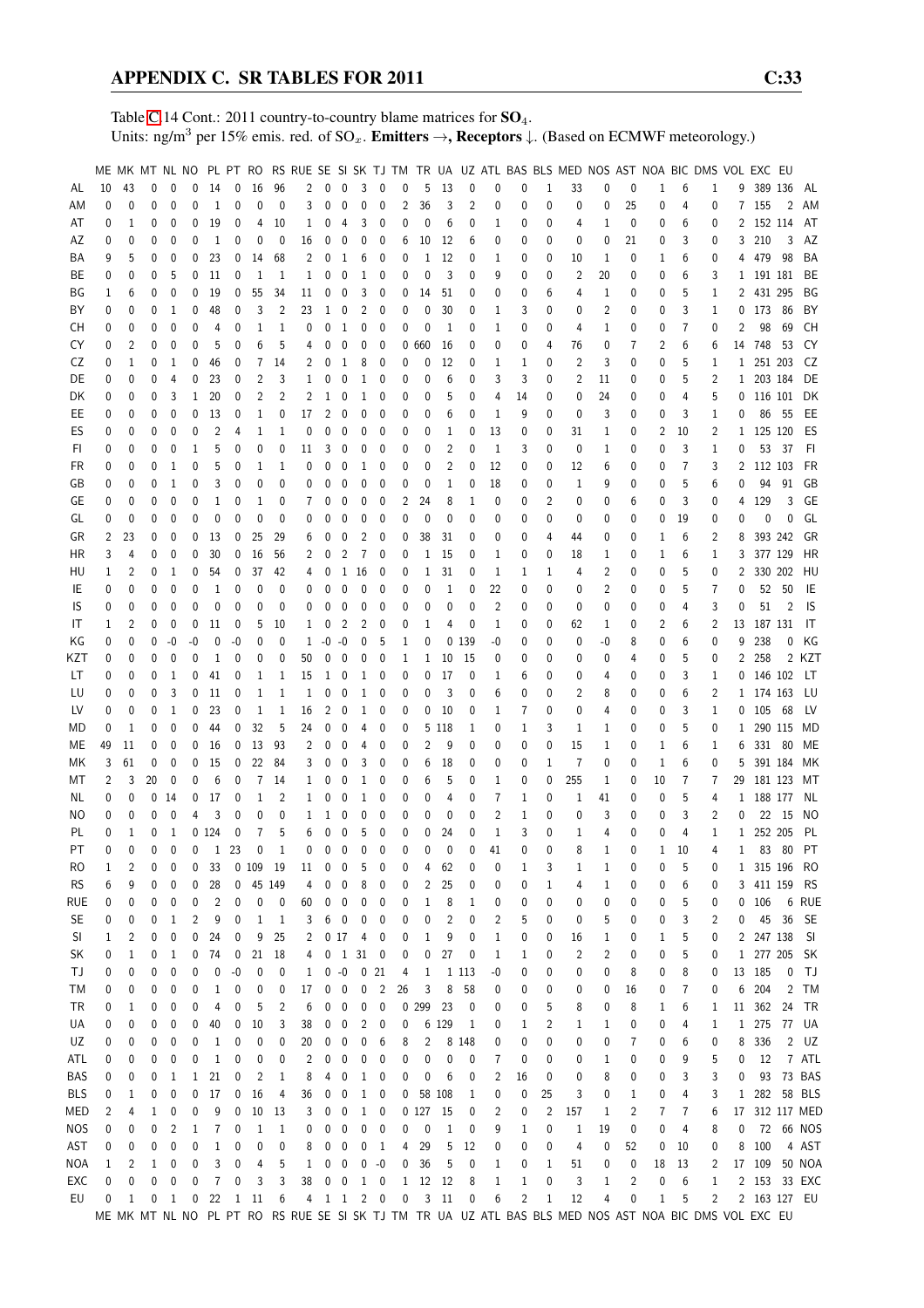Table [C.](#page-2-0)15: 2011 country-to-country blame matrices for  $SO_4$ . Units: ng/m<sup>3</sup> per 15% emis. red. of NO<sub>x</sub>. **Emitters**  $\rightarrow$ **, Receptors**  $\downarrow$ . (Based on ECMWF meteorology.)

|           |          |          |             |          |          |      |                |          |              |                |      |             |                               |                               |          |                |                |                 |              |                |      | AL AM AT AZ BA BE BG BY CH CY CZ DE DK EE ES FI FR GB GE GR HR HU IE IS                       |                            |         |          | IT KG KZT LT LU LV MD |          |                 |             |          |           |
|-----------|----------|----------|-------------|----------|----------|------|----------------|----------|--------------|----------------|------|-------------|-------------------------------|-------------------------------|----------|----------------|----------------|-----------------|--------------|----------------|------|-----------------------------------------------------------------------------------------------|----------------------------|---------|----------|-----------------------|----------|-----------------|-------------|----------|-----------|
| AL        | 2        | 0        | $-0$        | 0        | 1        | -0   | 1              | -0       | -0           | 0              |      | $-1$ $-2$   | $-0$                          | $-0$                          |          | $0 - 0$        | $-0$           | $-0$            |              | $0 - 15$       | 1    | $-1$ $-0$                                                                                     | 0                          | $-0$    | 0        | 0                     | $-0$     | $-0$            | -0          | 0        | AL        |
| AМ        | 0        | $-2$     | 0           | 2        | 0        | -0   | 0              | 0        | $\mathbf{0}$ | 0              | 0    | 0           | 0                             | 0                             |          | $0 - 0$        | 0              | 0               | $-0$         | $\mathbf 0$    | 0    | 0                                                                                             | 0<br>0                     | 0       | 0        | 0                     | $-0$     | 0               | -0          | 0        | AM        |
| AT        | -0       | 0        | $-4$        | 0        | -0       | -0   | -0             | -0       | -0           | 0              | $-2$ | -6          | -0                            | -0                            |          | $-0 - 0$       | $-1$           | -1              | 0            | -0             | $-1$ | $-2 - 0$                                                                                      | 0                          | $-2$    | 0        | 0                     | $-0$     | -0              | $-0$        | -0       | AT        |
| AZ        | -0       | -0       | -0          | 2        | -0       | -0   | -0             | -0       | -0           | 0              | -0   | -0          | -0                            | 0                             | 0        | 0              | -0             | -0              | -0           | 0              | -0   | $-0$<br>$\overline{\mathbf{0}}$                                                               | -0                         | 0       | -0       | 1                     | -0       | -0              | $-0$        | -0       | AZ        |
| BA        | -0       | 0        | -1          | 0        | 10       | -0   | -0             | -0       | -0           | 0              | $-1$ | -5          | -0                            | -0                            |          | $0 - 0$        | -1             | -1              | 0            | -1             | 1    | $-1$ $-0$                                                                                     | 0                          | -1      | 0        | 0                     | -0       | $-0$            | -0          | -0       | BA        |
| BE        | -0       | 0        | $-1$        | 0        | -0       | -6   | -0             | -0       | -0           | 0              |      | $-1$ $-11$  | -0                            | -0                            | -0       | $-0$           | -5             | -7              | 0            | -0             | $-0$ | $-0 - 0$                                                                                      | 0                          | -1      | 0        | 0                     | -0       | $-1$            | -0          | -0       | BE        |
| BG        | -0       | $\Omega$ | $-1$        | 0        | -0       | -0   | 1              | -0       | -0           | 0              | $-1$ | $-3$        | -0                            | $-0$                          |          | $0 - 0$        | $-1$           | -1              | 0            | $-2$           | -0   | $-1$ $-0$                                                                                     | - 0                        | -0      | 0        | 0                     | -0       | $-0$            | -0          | -0       | BG        |
|           |          |          |             |          |          |      |                |          |              |                |      |             |                               |                               |          |                |                |                 |              |                |      |                                                                                               |                            |         |          |                       |          |                 |             |          | BY        |
| BY        | -0       | 0        | -0          | 0        | -0       | -1   | -0             | $-1$     | -0           | 0              | $-1$ | -5          | -0                            | -0                            | $-0$     | -0             | -1             | $-2$            | 0            | -0             | -0   | $-1$ $-0$                                                                                     | - 0                        | -0      | 0        | -0                    | -0       | -0              | -0          | -0       |           |
| CН        | -0       | 0        | $-1$        | 0        | -0       | -0   | 0              | -0       | $-2$         | 0              | -0   | -4          | $-0$                          | 0                             | $-0 - 0$ |                | $-1$           | -0              | 0            | 0              | -0   | $-0 - 0$                                                                                      | 0                          | -3      | 0        | 0                     | 0        | $-0$            | 0           | 0        | СH        |
| CY        | 0        | $\Omega$ | 0           | 0        | 0        | -0   | 0              | 0        | 0            | $\overline{2}$ | 0    | $-0$        | 0                             | 0                             | 0        | 0              | 0              | 0               | 0            | $\overline{2}$ | 0    | 0<br>$\mathbf 0$                                                                              | 0                          | 0       | 0        | 0                     | 0        | -0              | $\mathbf 0$ | 0        | CY        |
| CZ        | -0       | 0        | -4          | 0        | -0       | -1   | -0             | -0       | -0           | 0              |      | $-8 - 13$   | -0                            | -0                            |          | $-0 -0$        | $-2$           | -2              | 0            | -0             | $-1$ | $-5 - 0$                                                                                      | 0                          | -1      | 0        | 0                     | -0       | $-0$            | -0          | -0       | CZ        |
| DE        | -0       | 0        | -3          | 0        | -0       | $-2$ | -0             | -0       | -1           | 0              |      | $-4$ $-16$  | -0                            | -0                            | $-0 -0$  |                | -3             | -4              | 0            | -0             | -0   | $-1$ $-0$                                                                                     | 0                          | -1      | 0        | 0                     | -0       | -0              | -0          | -0       | DE        |
| DK        | -0       | 0        | $-1$        | 0        | 0        | -1   | 0              | -0       | -0           | 0              | $-2$ | -9          | $-1$                          | $-0$                          |          | $-0 -0$        | $-2$           | -5              | 0            | -0             | $-0$ | $-0 - 0$                                                                                      | 0                          | -0      | 0        | 0                     | -0       | $-0$            | -0          | -0       | DK        |
| EE        | -0       | 0        | $-0$        | 0        | -0       | -0   | -0             | -1       | -0           | 0              | -0   | $-2$        | -0                            | $-0$                          |          | $-0 -1$        | -0             | -1              | 0            | -0             | -0   | $-0 - 0$                                                                                      | 0                          | -0      | 0        | -0                    | -0       | -0              | -0          | -0       | EE        |
| ES        | 0        | 0        | $-0$        | 0        | 0        | -0   | 0              | 0        | -0           | 0              | $-0$ | $-1$        | -0                            | -0                            |          | $-8 - 0$       | $-1$           | -0              | $\Omega$     | $\Omega$       | 0    | 0<br>$\overline{0}$                                                                           | 0                          | -0      | 0        | 0                     | 0        | -0              | -0          | 0        | ES        |
| FI        | 0        | $\Omega$ | $-0$        | 0        | 0        | -0   | 0              | -0       | -0           | $\Omega$       | $-0$ | $-1$        | -0                            | -0                            |          | $0 -1$         | -0             | -0              | 0            | 0              | $-0$ | $-0 - 0$                                                                                      | 0                          | -0      | 0        | -0                    | -0       | $-0$            | -0          | $-0$     | FI.       |
| <b>FR</b> | -0       | 0        | $-1$        | 0        | 0        | -1   | 0              | -0       | -0           | 0              | $-1$ | -5          | -0                            | $-0$                          | $-2 - 0$ |                | -4             | -2              | 0            | 0              | $-0$ | $-0 - 0$                                                                                      | 0                          | -1      | 0        | 0                     | $-0$     | $-0$            | -0          | -0       | FR        |
| GB        | -0       | 0        | -0          | 0        | 0        | -1   | -0             | -0       | -0           | 0              | -0   | $-3$        | -0                            | -0                            |          | $-0 -0$        | $-2$ $-11$     |                 | 0            | -0             | -0   | $-0 - 0$                                                                                      | 0                          | -0      | 0        | 0                     | $-0$     | $-0$            | -0          | 0        | GB        |
| GE        | 0        | -0       | -0          | -0       | 0        | -0   | 0              | -0       | -0           | 0              | -0   | -0          | -0                            | -0                            |          | $0 - 0$        | $-0$           | -0              | $-2$         | 0              | -0   | -0                                                                                            | 0<br>- 0                   | 0       | 0        | $\Omega$              | -0       | -0              | -0          | 0        | GЕ        |
| GL        | -0       | -0       | 0           | 0        | 0        | 0    | 0              | 0        | 0            | -0             | 0    | 0           | -0                            | 0                             | 0        | 0              | 0              | 0               | 0            | 0              | 0    | 0                                                                                             | 0<br>0                     | 0       | 0        | 0                     | 0        | 0               | 0           | 0        | GL        |
| GR        | 0        | 0        | $-0$        | 0        | 0        | -0   | 7              | -0       | -0           | 0              | $-0$ | $-2$        | -0                            | $-0$                          |          | $0 - 0$        | -0             | $-0$            | 0            | -4             | 0    | -0<br>$-0$                                                                                    | 0                          | $-0$    | 0        | 0                     | $-0$     | -0              | -0          | 0        | GR        |
| HR        | -0       | 0        | $-2$        | 0        | 4        | -0   | -0             | -0       | -0           | 0              | $-2$ | -6          | -0                            | -0                            |          | $0 - 0$        | -1             | -1              | 0            | -0             | $-1$ | $-2 -0 0$                                                                                     |                            | -4      | 0        | 0                     | $-0$     | -0              | -0          | -0       | HR        |
| HU        | -0       | 0        | $-2$        | 0        | -0       | -1   | 0              | -0       | -0           | 0              | $-2$ | -8          | -0                            | -0                            |          | $0 - 0$        | $-2$           | -1              | 0            | -0             | $-2$ | $-8 - 0 0$                                                                                    |                            | $-2$    | 0        | $\Omega$              | -0       | -0              | -0          | -0       | HU        |
| IE        | 0        | 0        | $-0$        | $\Omega$ | 0        | -0   | 0              | -0       | -0           | 0              | -0   | -1          | -0                            | 0                             | $-0$     | 0              | $-1$           | -5              | 0            | 0              | -0   | $-0$ $-1$ 0                                                                                   |                            | -0      | 0        | $\Omega$              | 0        | $-0$            | 0           | 0        | IE        |
| IS        | 0        | 0        | -0          | 0        | 0        | -0   | -0             | -0       | -0           | 0              | $-0$ | -0          | -0                            | -0                            | -0       | $\mathbf 0$    | $-0$           | -0              | $\Omega$     | 0              | $-0$ | $-0 - 0$                                                                                      | 1                          | -0      | 0        | 0                     | -0       | $-0$            | -0          | 0        | IS        |
| IT        | -0       | 0        | $-1$        | 0        | 1        | -0   | 0              | -0       | -0           | 0              | $-0$ | -1          | -0                            | -0                            |          | $-0 - 0$       | -1             | -0              | 0            | -0             | -0   | $\overline{\mathbf{0}}$<br>-0                                                                 | 0                          | -13     | 0        | U                     | $-0$     | $-0$            | -0          | $-0$     | IT        |
| ΚG        | 0        | 0        | 0           | 0        | 0        | 0    | 0              | 0        | 0            | 0              | 0    | 0           | 0                             | 0                             | 0        | - 0            | 0              | 0               | 0            | 0              | 0    | 0                                                                                             | 0<br>-0                    | 0       | 1        | 1                     | 0        | 0               | 0           | 0        | ΚG        |
| KZT       | 0        | 0        | $\mathbf 0$ | 0        | 0        | -0   | 0              | -0       | 0            | 0              | -0   | -0          | -0                            | -0                            |          | $0 - 0$        | $\mathbf 0$    | 0               | 0            | 0              | 0    | $-0$                                                                                          | 0<br>0                     | 0       | 0        | 6                     | -0       | -0              | -0          | 0        | KZT       |
| LT        | -0       | 0        | $-0$        | 0        | 0        | -1   | $-0$           | $-1$     | -0           | 0              | $-1$ | -5          | $-1$                          | $-0$                          | $-0 -0$  |                | $-1$           | $-2$            | 0            | -0             | -0   | $-0 - 0$                                                                                      | 0                          | $-0$    | 0        | -0                    | $-1$     | $-0$            | -0          | -0       | LТ        |
| LU        | -0       | 0        | $^{-1}$     | 0        | -0       | -3   | $-0$           | -0       | -1           | 0              |      | $-2 - 14$   | -0                            | -0                            | $-1 - 0$ |                | -5             | $-4$            | 0            | $-0$           | -0   | $-0 -0$                                                                                       | 0                          | -1      | 0        | 0                     | $-0$     | $-3$            | -0          | -0       | LU        |
| LV        | -0       | $\Omega$ | $-0$        | 0        | -0       | -0   | -0             | -1       | -0           | 0              | $-1$ | -4          | -0                            | -0                            | $-0 - 0$ |                | $-1$           | $-2$            | 0            | -0             | $-0$ | $-0 -0$                                                                                       | - 0                        | -0      | 0        | -0                    | -1       | -0              | -0          | -0       | LV        |
| МD        | -0       | 0        | $-1$        | 0        | $-0$     | -0   | $-2$           | -0       | -0           | 0              | $-1$ | -5          | -0                            | -0                            | $-0 -0$  |                | $-1$           | $-1$            | 0            | -0             | -0   | $-2 - 0$                                                                                      | 0                          | -0      | 0        | 0                     | -0       |                 | $-0 -0$     | 0        | MD        |
| МE        | 0        | 0        | $-1$        | 0        | 4        | -0   | 0              | -0       | -0           | -0             | $-1$ | $-3$        | $-0$                          | -0                            |          | $0 - 0$        | $-1$           | -0              | 0            | $-2$           | 1    | $-1 - 0$                                                                                      | 0                          | -0      | 0        | 0                     | -0       | $-0$            | -0          | -0       | ME        |
| МK        | -0       | 0        | $-1$        | 0        | 0        | -0   | 5              |          | -0           | 0              | $-1$ | $-3$        |                               | -0                            |          | $0 - 0$        | $-1$           |                 |              | $0 - 14$       | -0   | $-1 -0$                                                                                       |                            | -0      | 0        |                       | -0       | $-0$            | -0          | -0       | МK        |
| МT        | 0        | 0        | $-0$        | 0        | 0        | -0   | 0              | -0<br>0  | -0           | 0              | -0   | -0          | -0<br>-0                      | 0                             |          | $0 - 0$        | 1              | $-1$<br>-0      | 0            | 1              | 0    | $\overline{\mathbf{0}}$<br>0                                                                  | 0<br>- 0                   | 1       | 0        | 0<br>0                | -0       | -0              | $-0$        | 0        | МT        |
|           |          |          | $^{-1}$     |          | -0       |      | -0             |          |              |                |      |             |                               |                               |          |                |                |                 |              | -0             | -0   |                                                                                               |                            |         |          |                       |          |                 |             | -0       |           |
| NL.       | -0       | 0        |             | 0        |          | -4   |                | -0       | -0           | 0              |      | $-1$ $-13$  | -0                            | $-0$                          | $-0 -0$  |                | $-4$           | -9              | 0            |                |      | $-0 - 0$                                                                                      | 0                          | -0      | 0        | 0                     | -0       | $-0$            | -0          |          | NL        |
| ΝO        | 0        | $\Omega$ | -0          | 0        | 0        | -0   | 0              | -0       | -0           | 0              | -0   | $-1$        | -0                            | -0                            | -0       | -0             | -0             | -1              | 0            | 0              | -0   | $-0$<br>0                                                                                     | 0                          | -0      | 0        | 0                     | -0       | -0              | -0          | 0        | NO        |
| PL        | -0       | $\Omega$ | $-1$        | $\Omega$ | $-0$     | $-1$ | -0             | -1       | -0           | 0              |      | $-3 - 11$   | $-1$                          | $-0$                          | $-0 - 0$ |                | $-2$           | -3              | $\Omega$     | $-0$           | $-0$ | $-2$<br>$-0$                                                                                  | 0                          | $^{-1}$ | 0        | 0                     | -0       | -0              | $-0$        | $-0$     | PL        |
| PT.       | $\Omega$ | $\Omega$ | $-0$        | $\Omega$ | $\Omega$ | $-0$ | 0              | 0        | $-0$         | $\Omega$       | $-0$ | $-0$        |                               | $-0 - 0$                      | $-3 - 0$ |                | $-1$           | $-0$            | $\Omega$     | 0              | 0    | $\mathbf 0$                                                                                   | $\mathbf 0$<br>$\mathbf 0$ | $-0$    | $\Omega$ | 0                     | -0       | $-0$            | -0          | $\Omega$ | <b>PT</b> |
| RO.       | $-0$     | 0        | $-1$        | 0        | $-0$     | $-0$ | $-1 -0$        |          | $-0$         |                |      | $0 -1 -4$   |                               | -0 -0                         |          |                |                | $0 - 0 - 1 - 1$ |              | $0 - 0$        | $-0$ | $-2$ $-0$ 0                                                                                   |                            | $-1$    | 0        |                       |          | $0 - 0 - 0 - 0$ |             | $-0$     | RO        |
| <b>RS</b> | -0       | 0        | $-2$        | 0        | -0       | -0   |                | $1 - 0$  | $-0$         | 0              | $-2$ | $-5$        | -0                            | $-0$                          |          |                |                | $0 - 0 - 1 - 1$ | $\mathbf{0}$ | $-2$           | $-1$ | $-3 - 0 = 0$                                                                                  |                            | $-1$    | 0        |                       |          | $0 - 0 - 0 - 0$ |             | $-0$     | <b>RS</b> |
| RUE       | -0       |          | $0 - 0$     | 0        | -0       | $-0$ |                | $-0 - 0$ | $-0$         | 0              |      | $-0 - 0$    |                               | $-0 - 0$                      |          |                | $0 - 0 - 0$    | $-0$            | 0            | $-0$           | $-0$ | $-0$ $-0$ 0                                                                                   |                            | -0      | 0        |                       |          | $0 - 0 - 0 - 0$ |             |          | -0 RUE    |
| SE        | 0        | 0        | $-0$        | 0        | 0        | -0   | 0              | $-0$     | $-0$         |                |      | $0 -0 -2$   |                               | $-0 - 0$                      |          |                | $0 - 0 - 0$    | $-1$            | 0            | $-0$           | $-0$ | $-0$ $-0$ 0                                                                                   |                            | $-0$    | 0        |                       |          | $0 - 0 - 0 - 0$ |             | -0       | <b>SE</b> |
| <b>SI</b> | -0       | 0        | $-2$        | 0        | 0        | $-0$ | -0             | $-0$     | $-0$         | 0              |      | $-1$ $-4$   | -0                            | $-0$                          |          | $0 - 0$        | $-1$           | $-0$            | 0            | -0             | $-4$ | $-2$ $-0$ 0                                                                                   |                            | -9      | 0        | 0                     | $-0$     | $-0$            | -0          | -0       | SI        |
| SK        | -0       | 0        | $-2$        | 0        | 0        | $-1$ | 0              | $-0$     | -0           | 0              | $-3$ | -9          | $-0$                          | $-0$                          |          | $-0 - 0$       | $-2$           | $-2$            | 0            | -0             | $-1$ | $-7 - 0$ 0                                                                                    |                            | $-1$    | 0        | 0                     | $-0$     | $-0$            | $-0$        | $-0$     | SK        |
| ТJ        | 0        | 0        | 0           | 0        | 0        | 0    | 0              | 0        | 0            | 0              | 0    | 0           | 0                             | 0                             |          | $0\quad 0$     | 0              | 0               | 0            | 0              | 0    | $0\quad 0\quad 0$                                                                             |                            | 0       | $-0$     | 1                     | 0        | 0               | 0           | 0        | ТJ        |
| ТM        | 0        | 0        | 0           | 0        | 0        | 0    | 0              | 0        | 0            | 0              | $-0$ | 0           | 0                             | 0                             | 0        | $\overline{0}$ | 0              | 0               | 0            | 0              | 0    | $-0$ 0 0                                                                                      |                            | 0       | 0        | 4                     | 0        | 0               | 0           | 0        | TM        |
| TR        | 0        | 0        | $-0$        | 0        | -0       | $-0$ | 0              | 0        | $-0$         | 0              | $-0$ | $-0$        | -0                            | $-0$                          |          | $0\quad 0$     | $-0$           | $-0$            | 0            | 0              | $-0$ | $-0$ 0 0                                                                                      |                            | 0       | 0        | 0                     | 0        | $-0$            | -0          | 0        | <b>TR</b> |
| UA        | -0       | 0        | $-1$        | 0        | -0       | $-0$ |                | $-0 -1$  | $-0$         | 0              | $-1$ | $-4$        | -0                            | $-0$ $-0$ $-0$                |          |                |                | $-1$ $-1$ $-0$  |              | -0             | $-0$ | $-1$ $-0$ 0                                                                                   |                            | $-0$    | 0        | 0                     | $-0$     | $-0$            | -0          |          | $-0$ UA   |
| UZ        | 0        | 0        | 0           | 0        | 0        | 0    | 0              | $-0$     | 0            | 0              | 0    | 0           | 0                             | 0                             |          | $0\quad 0$     | 0              | 0               | 0            | 0              | 0    | $0\quad 0\quad 0$                                                                             |                            | 0       | $-1$     | 6                     | 0        | 0               | 0           |          | $0$ $UZ$  |
| ATL       | 0        | 0        | $-0$        | 0        | 0        | $-0$ | 0              | $-0$     | $-0$         | 0              |      | $-0 - 0$    |                               | $-0 - 0$                      | $-0 - 0$ |                | $-0$           | $-0$            | 0            | 0              | 0    | $-0$ $-0$ 0                                                                                   |                            | $-0$    | 0        | 0                     | $-0$     | -0 -0           |             |          | 0 ATL     |
| BAS       | 0        | 0        | $-0$        | 0        | 0        | $-1$ | $-0$           | $-1$     | $-0$         | 0              | $-1$ | -4          | $-1$                          | $-0$                          |          |                | $-0$ $-1$ $-1$ | $-2$            | 0            | -0             | $-0$ | $-0$ $-0$ 0                                                                                   |                            | $-0$    | 0        |                       | $-0 - 0$ | $-0$            | -0          |          | -0 BAS    |
| BLS -0    |          | -0       | $-0$        | 0        | $-0$     | $-0$ | $-1 - 0$       |          | $-0$         | $-0$           |      | $-0 -2$     |                               | $-0 - 0$                      |          | $0 - 0$        | $-0$           | $-0 - 0$        |              | $-0$           | $-0$ | $-1$ $-0$ 0                                                                                   |                            | $-0$    | 0        |                       |          | $0 - 0 - 0 - 0$ |             |          | $-0$ BLS  |
| MED       | 0        | 0        | $-0$        | 0        | 1        | $-0$ | 1              | 0        | $-0$         |                |      | $0 - 0 - 1$ |                               | $-0$ $-0$ $-1$ $0$            |          |                | $-0$           | $-0$            | 0            | 1              | 0    | $-0$ 0 0                                                                                      |                            | -0      | 0        | 0                     | 0        | -0              | 0           |          | 0 MED     |
| NOS -0    |          | 0        | $-0$        | 0        | $-0$     |      | $-1$ $-0$ $-0$ |          | $-0$         |                |      | $0 -1 -4$   |                               | $-0$ $-0$ $-0$ $-0$ $-2$ $-6$ |          |                |                |                 | 0            | $-0$           | $-0$ | $-0$ $-0$ 0                                                                                   |                            | $-0$    | 0        |                       |          | $0 - 0 - 0$     | -0          |          | -0 NOS    |
| AST       | 0        | 0        | 0           | 0        | 0        | $-0$ | 0              | $-0$     | 0            | 0              |      | $-0 - 0$    | $-0$                          | 0                             |          | $0\quad 0$     | 0              | 0               | 0            | 0              | 0    | $-0$ 0 0                                                                                      |                            | 0       | 0        |                       | $1 - 0$  | 0               | 0           |          | 0 AST     |
| NOA       | 0        | 0        | $-0$        | 0        | 0        | $-0$ | 0              | 0        | $-0$         | 0              |      | $-0 - 0$    | $-0$                          | 0                             |          | $0\quad 0$     | 0              | $-0$            | 0            | 1              | 0    | $0\quad 0\quad 0$                                                                             |                            | 0       | 0        | 0                     | 0        | $-0$            | 0           |          | 0 NOA     |
| EXC       | 0        | -0       | $-0$        | 0        | 0        | $-0$ |                | $0 - 0$  | -0           |                |      | $0 - 0 - 1$ | $-0$ $-0$ $-0$ $-0$ $-0$ $-1$ |                               |          |                |                |                 | 0            | $-0$           | $-0$ | $-0$ $-0$ 0                                                                                   |                            | $-0$    | 0        |                       |          | $1 -0 -0 -0$    |             |          | -0 EXC    |
| EU        | 0        | 0        | $-1$        | 0        | 0        | $-1$ |                | $0 - 0$  | $-0$         |                |      |             | $0 -1 -5 -0 -0 -1 -0 -2 -2$   |                               |          |                |                |                 |              |                |      | $0 -0 -0 -1 -0 0$                                                                             |                            | $-2$    | 0        |                       |          | $0 - 0 - 0 - 0$ |             |          | -0 EU     |
|           |          |          |             |          |          |      |                |          |              |                |      |             |                               |                               |          |                |                |                 |              |                |      | AL AM AT AZ BA BE BG BY CH CY CZ DE DK EE ES FI FR GB GE GR HR HU IE IS IT KG KZT LT LU LV MD |                            |         |          |                       |          |                 |             |          |           |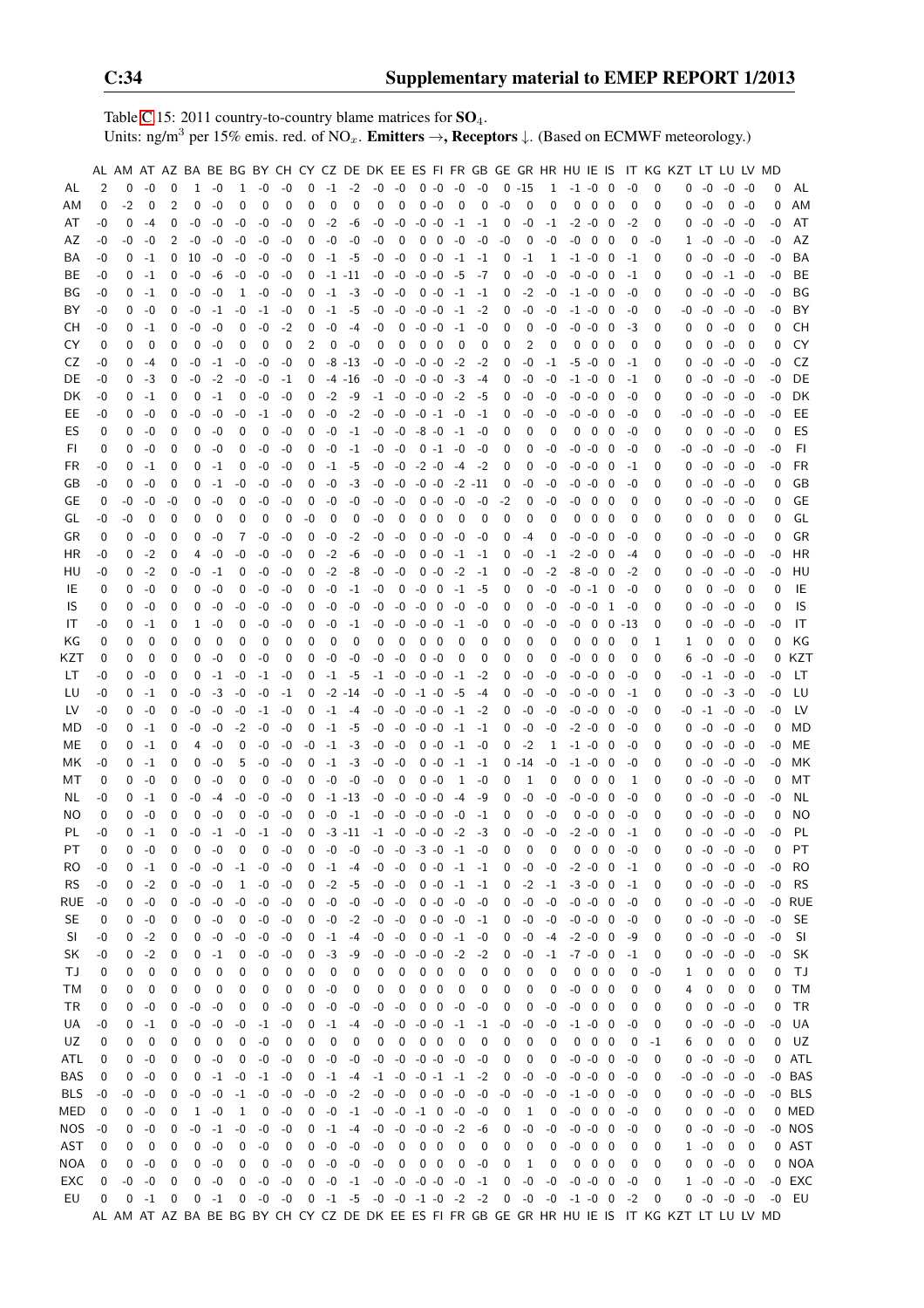Table [C.](#page-2-0)15 Cont.: 2011 country-to-country blame matrices for  $SO_4$ . Units: ng/m<sup>3</sup> per 15% emis. red. of NO<sub>x</sub>. **Emitters**  $\rightarrow$ **, Receptors**  $\downarrow$ . (Based on ECMWF meteorology.)

|           |          |             |             |             |                                    |                          |              |                     |             |    |                                                                                                       |                          |                          |          |          |             |              |      |             |      | ME MK MT NL NO PL PT RO RS RUE SE SI SK TJ TM TR UA UZ ATL BAS BLS MED NOS AST NOA BIC DMS VOL EXC EU |      |             |              |                |          |          |            |               |               |
|-----------|----------|-------------|-------------|-------------|------------------------------------|--------------------------|--------------|---------------------|-------------|----|-------------------------------------------------------------------------------------------------------|--------------------------|--------------------------|----------|----------|-------------|--------------|------|-------------|------|-------------------------------------------------------------------------------------------------------|------|-------------|--------------|----------------|----------|----------|------------|---------------|---------------|
| AL        | 1        | $-2$        | 0           | $-0$        | $-0$                               | $-1$                     | $\mathbf{0}$ | $-0$ $-2$           |             |    | $0 -0 -0 -0 0$                                                                                        |                          |                          | 0        | $-1$     | $-0$        | 0            | 0    | $-0$        | 0    | -1                                                                                                    | $-1$ | 0           | 0            | 2              | 0        | 0        |            | $-21 -21$     | AL            |
| AM        | 0        | 0           | 0           | $-0$        | $\mathbf 0$                        | 0                        | $\mathbf{0}$ | 0                   | $\Omega$    | 0  | $0\quad 0\quad 0$                                                                                     |                          | - 0                      | 0        | 1        | 0           | 0            | 0    | $\mathbf 0$ | 0    | 0                                                                                                     | 0    | 1           | 0            | 1              | 0        | 0        | 1          | 0             | AM            |
| AT        | -0       | -0          | 0           | -0          | -0                                 | $-3$                     | $-0$         |                     | $-1$ $-3$   | -0 | $-0$ $-2$ $-1$ $0$                                                                                    |                          |                          | 0        | -0       | -0          | 0            | 0    | -0          | -0   | -0                                                                                                    | $-1$ | 0           | 0            | $\Omega$       | 0        | 0        | $-31 - 25$ |               | AT            |
| AZ        | 0        | -0          | 0           | $-0$        | 0                                  | $-0$                     | $\mathbf 0$  | $-0$                | -0          | -0 | $0 - 0 - 0 - 0$                                                                                       |                          |                          | 0        | 0        | -0          | 0            | 0    | -0          | -0   | 0                                                                                                     | -0   | 1           | 0            | 1              | 0        | 0        |            | $2 - 0$       | AZ            |
| BA        | 1        | -0          | -0          | $-0$        | -0                                 | $-3$                     | 0            |                     | -1 -14      |    | $-0$ $-0$ $-0$ $-1$                                                                                   |                          | -0                       | 0        | -0       | $-1$        | 0            | 0    | -0          | 0    | -1                                                                                                    | $-1$ | 0           | 0            | $\overline{2}$ | 0        | 0        |            | $-22 - 18$    | BA            |
| ВE        | 0        | -0          |             | $0 -3$      | $-0$                               | $-3$                     | $-0$         | $-0$                | -0          |    | $-0$ $-0$ $-0$ $-0$                                                                                   |                          | 0                        | 0        | 0        | -0          | 0            | -0   | -0          | -0   | -0                                                                                                    | -7   | 0           | 0            | 1              | 0        | 0        |            | $-42 -41$     | BE            |
| ΒG        | 0        | -0          |             | $-0 - 0$    | $-0$                               | $-3$                     | $\mathbf 0$  | $-0$                | -3          |    | $-0$ $-0$ $-0$ $-0$                                                                                   |                          | 0                        | 0        | -5       | -1          | 0            | 0    | -0          | 0    | -1                                                                                                    | $-1$ | 0           | 0            | 2              | 0        | $\Omega$ |            | $-24 - 13$    | BG            |
| BY        | 0        | -0          | -0          | $-1$        | $-0$                               | -8                       | $-0$         | -0                  | -0          |    | $-2$ $-0$ $-0$ $-0$                                                                                   |                          | $\mathbf 0$              | 0        | -0       | -0          | 0            | -0   | -1          | -0   | -0                                                                                                    | $-2$ | 0           | 0            | 0              | 0        | 0        |            | $-26 -21$     | BY            |
| CН        | 0        | -0          | 0           | $-0$        | $-0$                               | $-0$                     | $\mathbf 0$  | $-0$                | -0          |    | $0 - 0 - 0 - 0$                                                                                       |                          | $\mathbf 0$              | 0        | 0        | -0          | 0            | 0    | -0          | 0    | -0                                                                                                    | -0   | 0           | 0            | 0              | 0        | 0        |            | $-12 - 10$    | CH            |
| CY        | $\Omega$ | $\mathbf 0$ | 0           | $-0$        | $\mathbf 0$                        | 0                        | $\mathbf 0$  | 0                   | 0           |    | $1 \t 0 \t -0$                                                                                        | $\overline{\phantom{0}}$ | 0                        | 0        | 3        | 1           | 0            | 0    | $\mathbf 0$ | 1    | 19                                                                                                    | 0    | 0           | 0            | 3              | 0        | 0        | 12         | 6             | CY            |
| CZ        | 0        |             |             | $-0 -1$     |                                    |                          |              |                     |             |    |                                                                                                       |                          |                          |          |          |             |              |      |             | -0   |                                                                                                       |      |             |              | 1              |          |          |            | $-58 - 50$    | CZ            |
| DE        | 0        | -0          |             | $0 -2$      | $-0$                               | -8                       | -0           |                     | -1 -4       |    | $-1$ $-0$ $-1$ $-2$                                                                                   |                          | 0<br>0                   | 0        | -0       | -1          | 0<br>0       | -0   | -1          | -0   | -0                                                                                                    | -2   | 0           | 0            | 1              | 0        | 0        |            | $-47 - 44$    | DE            |
|           |          | -0          |             |             | $-0$                               | -6                       | $-0$         | $-0$                | -1          |    | $-0$ $-0$ $-0$ $-0$                                                                                   |                          |                          | 0        | -0       | -0          |              | -0   | -1          |      | -0                                                                                                    | $-4$ | 0           | 0            |                | 0        | 0        |            |               |               |
| DK        | 0        | -0          |             | $0 -2$      | $-0$                               | $-5$                     | -0           | -0                  | -1          |    | $-1$ $-0$ $-0$ $-0$                                                                                   |                          | 0                        | 0        | -0       | $-1$        | 0            | -0   | -3          | -0   | -0                                                                                                    | -6   | 0           | -0           | 0              | 0        | 0        |            | $-31 - 29$    | DK            |
| EE        | 0        | -0          |             | $0 - 0$     | $-0$                               |                          | $-3 - 0$     | -0                  | -0          |    | $-2$ $-0$ $-0$ $-0$                                                                                   |                          | 0                        | 0        | 0        | -0          | 0            | -0   | $-2$        | -0   | -0                                                                                                    | $-1$ | 0           | 0            | 0              | 0        | 0        |            |               | $-14 - 11$ EE |
| ES        | 0        | 0           |             | $0 - 0$     | $-0$                               | $-0$                     | -0           | 0                   | 0           |    | $0 - 0 - 0 - 0$                                                                                       |                          | 0                        | 0        | 0        | -0          | 0            | $-1$ | -0          | 0    | -5                                                                                                    | -0   | 0           | 0            | 1              | 0        | 0        |            | $-11 - 11$    | ES            |
| FI.       | 0        | 0           | $^{0}$      | -0          | $-0$                               | $-1$                     | 0            | 0                   | -0          |    | $-1$ $-0$ $-0$ $-0$                                                                                   |                          | 0                        | 0        | 0        | -0          | 0            | 0    | -1          | 0    | 0                                                                                                     | -0   | 0           | 0            | 0              | 0        | 0        |            | $-6 -4$       | FI.           |
| FR        | 0        | -0          | 0           | $-1$        | $-0$                               | $-1$                     | -0           | $-0$                | -0          | 0  | $-0$ $-0$ $-0$                                                                                        |                          | 0                        | 0        | 0        | -0          | 0            | -0   | -0          | 0    | -1                                                                                                    | $-2$ | 0           | 0            | 0              | 0        | 0        | $-19 - 19$ |               | <b>FR</b>     |
| GB        | 0        | -0          | -0          | $-1$        | $-0$                               | $-1$                     | -0           | -0                  | -0          | -0 | $-0$ $-0$ $-0$                                                                                        |                          | 0                        | 0        | 0        | -0          | 0            | -1   | -0          | -0   | -0                                                                                                    | $-4$ | 0           | -0           | 0              | 0        | 0        | $-21 - 21$ |               | GB            |
| GE        | $\Omega$ | 0           | $\mathbf 0$ | $-0$        | 0                                  | $-0$                     | $\mathbf{0}$ | $-0$                | -0          | -0 | $-0$ $-0$ $-0$                                                                                        |                          | $\mathbf 0$              | 0        | 0        | -0          | 0            | 0    | -0          | 0    | 0                                                                                                     | -0   | $\mathbf 0$ | 0            | 0              | 0        | 0        | $-3$       | $-0$          | GE            |
| GL        | 0        | 0           | -0          | 0           | 0                                  | 0                        | 0            | 0                   | 0           | 0  | 0<br>0                                                                                                | 0                        | 0                        | -0       | 0        | 0           | 0            | 0    | 0           | 0    | -0                                                                                                    | 0    | -0          | -0           | -0             | 0        | 0        | 0          | 0             | GL            |
| GR        | 0        | -0          | 0           | -0          | $-0$                               | $-1$                     | 0            |                     | $1 - 1$     | 0  | $-0$ $-0$ $-0$                                                                                        |                          | 0                        | 0        | $-4$     | 0           | 0            | 0    | -0          | 0    | $-1$                                                                                                  | -0   | 0           | 0            | 2              | 0        | 0        |            | $-7 - 2$      | GR            |
| ΗR        | 0        | -0          |             | $-0 -1$     | $-0$                               | -5                       | $\mathbf{0}$ |                     | $-2 - 15$   |    | $-0$ $-0$ $-1$ $-1$                                                                                   |                          | 0                        | 0        | $-0$     | -1          | 0            | 0    | -1          | 0    | -1                                                                                                    | $-1$ | 0           | 0            | 1              | 0        |          | $-43 - 28$ |               | HR            |
| HU        | -0       | -0          |             | $-0 -1$     | $-0$                               | -9                       | 0            |                     | $-1 -8$     |    | -0 -0 -1 -2                                                                                           |                          | 0                        | 0        | -0       | $-2$        | 0            | 0    | -1          | -0   | $-1$                                                                                                  | $-2$ | 0           | 0            | 1              | 0        | 0        |            | $-56 - 42$    | HU            |
| IE        | 0        | 0           | $\Omega$    | $-0$        | $-0$                               | $-0$                     | $-0$         | 0                   | -0          |    | $0 - 0 - 0 - 0$                                                                                       |                          | 0                        | 0        | 0        | 0           | 0            | -0   | -0          | 0    | -0                                                                                                    | -1   | 0           | 0            | 0              | 0        | 0        | $-9$       | -9            | IE            |
| IS        | 0        | -0          | 0           | $-0$        | 0                                  | $-0$                     | $-0$         | -0                  | -0          |    | $0 - 0 - 0 - 0$                                                                                       |                          | 0                        | 0        | -0       | -0          | 0            | 0    | -0          | 0    | -0                                                                                                    | -0   | 0           | 0            | 1              | 0        | 0        | 0          | $-1$          | 1S            |
| IT        | $\Omega$ | -0          | 0           | -0          | $-0$                               | $-1$                     | $\mathbf 0$  | -0                  | -1          |    | $0 - 0 - 1 - 0$                                                                                       |                          | 0                        | 0        | -0       | -0          | 0            | 0    | -0          | 0    | -4                                                                                                    | -0   | 0           | 0            | 1              | 0        | 0        | $-21 - 20$ |               | IT            |
| ΚG        | 0        | $\mathbf 0$ | 0           | 0           | 0                                  | 0                        | 0            | 0                   | $\mathbf 0$ | 0  | $0\quad 0$                                                                                            | 0                        | -1                       | 0        | 0        | 0           | 1            | 0    | $\mathbf 0$ | 0    | 0                                                                                                     | 0    | 0           | 0            | 1              | 0        | 0        | 4          | $\mathbf{0}$  | КG            |
| KZT       | 0        | 0           | $\Omega$    | -0          | 0                                  | -0                       | 0            | 0                   | 0           |    | $-1$ $-0$ 0 $-0$                                                                                      |                          | $\mathbf 0$              | 0        | 0        | -0          | -0           | 0    | -0          | 0    | 0                                                                                                     | -0   | 0           | 0            | 1              | 0        | 0        | 5          |               | -0 KZT        |
| LT        | -0       | -0          |             | $-0 -1$     | $-0$                               | $-7$                     | -0           | -0                  | -0          |    | $-2$ $-0$ $-0$ $-0$                                                                                   |                          | 0                        | 0        | -0       | $-1$        | 0            | -0   | $-2$        | -0   | -0                                                                                                    | -3   | 0           | 0            | 0              | 0        | 0        |            | $-29 - 24$    | LT.           |
| LU        | 0        | -0          |             | $0 -2$      | $-0$                               |                          | $-3 - 0$     | -0                  | -0          |    | $-0$ $-0$ $-0$ $-0$                                                                                   |                          | 0                        | 0        | -0       | -0          | 0            | -0   | -0          | -0   | -0                                                                                                    | -3   | 0           | -0           | 0              | 0        | 0        | $-40 - 39$ |               | LU            |
| LV        | -0       | -0          |             | $0 -1$      | $-0$                               |                          | $-4 - 0$     | -0                  | -0          |    | $-2$ $-0$ $-0$ $-0$                                                                                   |                          | 0                        | 0        | 0        | -1          | 0            | -0   | -1          | -0   | -0                                                                                                    | $-2$ | 0           | 0            | 0              | 0        | 0        |            | $-20 -16$     | LV.           |
| MD        | -0       | -0          | -0          | $-1$        | $-0$                               | $-7 - 0$                 |              |                     | -7 -1       |    | $-3$ $-0$ $-0$ $-1$                                                                                   |                          | 0                        | 0        | $-2$     | -3          | 0            | 0    | -1          | -0   | -0                                                                                                    | $-1$ | 0           | 0            | 1              | 0        | 0        |            | $-40 - 30$    | MD            |
| МE        | 5        | -1          | -0          | $-0$        | $-0$                               | $-2$                     | $\mathbf 0$  | $-0$                | -5          |    | $-0$ $-0$ $-0$ $-0$                                                                                   |                          | 0                        | 0        | -0       | -0          | 0            | 0    | -0          | 0    | -0                                                                                                    | $-1$ | 0           | 0            | 1              | 0        | 0        |            |               | -7 -11 ME     |
| MK.       | $\Omega$ | $-0$        | -0          | $-0$        | $-0$                               | $-2$                     | $\mathbf 0$  | 0                   | -4          |    | $-0$ $-0$ $-0$ $-1$                                                                                   |                          | 0                        | 0        | $-1$     | -0          | 0            | 0    | -0          | 0    | -1                                                                                                    | $-1$ | 0           | 0            | 1              | 0        | 0        |            | $-25 - 20$    | МK            |
| МT        | 0        | 0           | -6          | $-0$        | 0                                  | $-0$                     | 0            | 0                   | 0           | 0  | $-0$ $-0$ $-0$                                                                                        |                          | $\mathbf 0$              | 0        | -0       | 0           | 0            | 0    | -0          | 0    | $-37$                                                                                                 | -0   | 0           | 0            | 2              | 0        | 0        | $-2$       | -4            | МT            |
| NL        | 0        | -0          | 0           | -6          | -0                                 | -5                       | -0           | -0                  | -0          | -0 | $-0$ $-0$ $-0$                                                                                        |                          | $\mathbf 0$              | 0        | -0       | -0          | 0            | 0    | -1          | -0   | -0                                                                                                    | -11  | 0           | 0            | 1              | 0        | 0        | $-48 - 46$ |               | NL            |
| NO        | 0        | $\mathbf 0$ | 0           | $-0$        | -0                                 | $-0$                     | -0           | 0                   | -0          |    | $-0$ $-0$ $-0$ $-0$                                                                                   |                          | 0                        | 0        | -0       | -0          | 0            | -0   | -0          | 0    | 0                                                                                                     | $-1$ | 0           | 0            | 0              | 0        | 0        | $-3$       | $-2$          | NO            |
| PL        | $\Omega$ | -0          |             | $-0 -2$     |                                    | $-0 - 14$                | -0           | $-0$                | $-1$        |    | $-2$ $-0$ $-0$ $-1$                                                                                   |                          | $\mathbf{0}$             | 0        | $-0$     | $-1$        | 0            | $-0$ | $-2$        | $-0$ | $-0$                                                                                                  | $-3$ | 0           | -0           | $\Omega$       | 0        | $\Omega$ |            | $-50 - 43$    | - PL          |
| <b>PT</b> | $\Omega$ | $-0$        |             | $0 - 0$     |                                    | $-0$ $-0$ $-2$           |              | $\Omega$            | $\Omega$    |    | $-0$ $-0$ $-0$ $-0$                                                                                   |                          | $\Omega$                 | $\Omega$ | $\Omega$ | $-0$        | $\mathbf{0}$ | $-4$ | $-0$        | 0    | $-1$                                                                                                  | $-0$ | 0           | $\mathbf{0}$ | 1              | $\Omega$ | $\Omega$ |            |               | $-7 - 7$ PT   |
| RO        | -0       | -0          |             |             | $-0$ $-0$ $-0$                     |                          |              | $-5$ $-0$ $-3$ $-4$ |             |    | $-1$ $-0$ $-0$ $-1$ 0                                                                                 |                          |                          | 0        |          | $-1$ $-2$   | 0            | 0    | $-1$        | 0    | -0                                                                                                    | $-1$ | 0           | 0            | 1              | 0        | 0        |            |               | $-32 - 23$ RO |
| RS.       | 0        | $-1$        |             |             | $-0$ $-0$ $-0$ $-4$ $0$ $-2$ $-19$ |                          |              |                     |             |    | $-0$ $-0$ $-0$ $-1$ 0                                                                                 |                          |                          | 0        |          | $-1$ $-1$   | 0            | 0    | $-0$        | 0    | -1                                                                                                    | $-1$ | 0           | 0            | 1              | 0        | 0        |            | -46 -23 RS    |               |
| rue       | 0        | -0          |             | $0 - 0$     |                                    | $-0 - 0$                 |              | $0 - 0 - 0$         |             |    | $-4$ $-0$ $-0$ $-0$ 0                                                                                 |                          |                          | 0        | $-0$     | -0          | 0            | 0    | $-0$        | 0    | -0                                                                                                    | -0   | 0           | 0            | 0              | 0        | 0        |            |               | -5 -1 RUE     |
| SE.       | 0        | -0          |             | $0 - 0$     |                                    | $-0$ $-2$ $-0$           |              |                     | $0 - 0$     |    | $-0$ $-0$ $-0$ $-0$ 0                                                                                 |                          |                          | 0        | 0        | -0          | 0            | -0   | -1          | 0    | 0                                                                                                     | $-1$ | 0           | 0            | 0              | 0        | 0        |            |               | -8 -7 SE      |
| <b>SI</b> | -0       | -0          |             | $-0 - 0$    | $-0$                               | $-5$                     | $\mathbf 0$  |                     | $-1 -8$     |    | $-0$ $-0$ $-4$ $-1$ 0                                                                                 |                          |                          | 0        | $-0$     | $-1$        | 0            | 0    | $-0$        | 0    | $-2$                                                                                                  | $-1$ | 0           | 0            | 1              | 0        | 0        |            | $-47 - 33$ SI |               |
| SK        | 0        | -0          |             | $-0$ $-1$   |                                    | $-0$ $-12$ $-0$          |              |                     | $-1$ $-2$   |    | $-0$ $-0$ $-1$ $-3$ 0                                                                                 |                          |                          | 0        | $-0$     | $-1$        | 0            | 0    | $-1$        | -0   | -0                                                                                                    | $-2$ | 0           | 0            | 1              | 0        | 0        |            |               | $-52 - 46$ SK |
| TJ        | 0        | 0           | 0           | $\mathbf 0$ | 0                                  | $\overline{\phantom{0}}$ | 0            | 0                   | 0           | 0  | $0 \quad 0 \quad 0 \quad 4$                                                                           |                          |                          | 0        | 0        | 0           | 4            | 0    | 0           | 0    | 0                                                                                                     | 0    | 1           | 0            | 1              | 0        | 0        | 10         |               | 0 TJ          |
| TM        | 0        | 0           | 0           | 0           | 0                                  | $-0$                     | 0            | 0                   | 0           |    | $1 \t0 \t0 \t-0 \t0$                                                                                  |                          |                          | 4        | 0        | 0           | 4            | 0    | 0           | 0    | 0                                                                                                     | 0    | 1           | 0            | 2              | 0        | 0        | 14         |               | $0$ TM        |
| TR        | 0        | 0           | 0           | $-0$        | 0                                  | $-0$                     | 0            |                     | $-0 - 0$    |    | $0 -0 -0 -0 0$                                                                                        |                          |                          |          | $0 - 17$ | 0           | 0            | 0    | $-0$        | $-0$ | 0                                                                                                     | $-0$ | 0           | 0            | $\overline{2}$ | 0        | 0        |            |               | $-17 - 1$ TR  |
| UA        | $-0$     | -0          |             | $-0 - 0$    | $-0$                               | -6                       | $-0$         | $-1$ $-1$           |             |    | $-5$ $-0$ $-0$ $-1$ 0                                                                                 |                          |                          | 0        | $-1$     | $-2$        | 0            | 0    | $-1$        | -0   | -0                                                                                                    | $-1$ | 0           | 0            | 1              | 0        | 0        |            |               | $-29 - 19$ UA |
| UZ        | 0        | 0           | 0           | 0           | 0                                  | $-0$                     | $\mathbf 0$  | 0                   | $\mathbf 0$ |    | 1 0 0 0 1                                                                                             |                          |                          | 1        | 0        | 0           | 2            | 0    | $-0$        | 0    | 0                                                                                                     | 0    | 1           | 0            | 2              | 0        | 0        |            |               | 12 0 UZ       |
| ATL       | 0        | 0           |             | $0 - 0$     |                                    | $-0 - 0$                 | -0           | 0                   | 0           |    | $-0$ $-0$ $-0$ $-0$                                                                                   |                          | 0                        | 0        | 0        | $-0$        | 0            | -0   | $-0$        | 0    | -0                                                                                                    | -0   | 0           | 0            | 0              | 0        | 0        |            |               | $-1$ $-1$ ATL |
| BAS       | 0        | -0          |             |             | $0 -1 -0$                          |                          | -4 -0        |                     | $-0 - 0$    |    | $-1$ $-1$ $-0$ $-0$ 0                                                                                 |                          |                          | 0        | 0        | $-1$        | 0            | -0   | $-3$        | -0   | -0                                                                                                    | -3   | 0           | 0            | 0              | 0        | 0        |            |               | $-20 -17$ BAS |
| BLS       | $-0$     | -0          |             |             | $0 -0 -0 -2$                       |                          |              | $0 -1 -1$           |             |    | $-2$ $-0$ $-0$ $-0$ 0                                                                                 |                          |                          | 0        | -9       | -0          | 0            | 0    | -0          | 2    | $-1$                                                                                                  | $-1$ | 0           | 0            | 1              | 0        | 0        |            |               | $-22 - 9$ BLS |
| MED       | 0        | -0          |             | $0 - 0$     | 0                                  | $-0$                     | 0            |                     | $0 - 0$     |    | $0 -0 -0 -0 0$                                                                                        |                          |                          | 0        | $-3$     | 0           | 0            | 0    | -0          | 0    | -10                                                                                                   | -0   | 0           | 0            | 2              | 0        | 0        |            |               | -2 -1 MED     |
| NOS       | 0        | -0          |             | $-0 -1$     |                                    | $-0$ $-2$ $-0$           |              |                     | $-0 - 0$    |    | $-0$ $-0$ $-0$ $-0$                                                                                   |                          | $\overline{\phantom{0}}$ | 0        | $-0$     | $-0$        | 0            | -0   | $-1$        | -0   | -0                                                                                                    | -6   | 0           | -0           | 0              | 0        | 0        |            |               | -20 -19 NOS   |
| AST       | 0        | 0           |             | $0 - 0$     | 0                                  | $-0$                     | 0            | 0                   | 0           |    | $0 \t0 \t0 \t-0 \t0$                                                                                  |                          |                          | 0        | 1        | 0           | 1            | 0    | $-0$        | 0    | 1                                                                                                     | 0    | 5           | 0            | 1              | 0        | 0        | 5          |               | 0 AST         |
| NOA       | 0        | 0           |             | $0 - 0$     | $\mathbf 0$                        | $-0$                     | $\mathbf 0$  | 0                   | 0           | 0  | $0 - 0 0 0$                                                                                           |                          |                          | 0        | 0        | $\mathbf 0$ | 0            | 0    | $-0$        | 0    | 1                                                                                                     | -0   | 0           | 1            | 1              | 0        | 0        | 3          |               | 2 NOA         |
| EXC       | 0        | -0          |             | $-0 - 0$    |                                    | $-0$ $-1$ $-0$ $-0$ $-0$ |              |                     |             |    | $-2$ $-0$ $-0$ $-0$ 0                                                                                 |                          |                          | 0        | $-1$     | $-0$        | 0            | -0   | $-0$        | 0    | $-0$                                                                                                  | $-0$ | 0           | 0            | 1              | 0        | 0        |            |               | -8 -5 EXC     |
| EU        | 0        | $-0$        |             |             | $-0$ $-1$ $-0$ $-3$ $-0$ $-0$ $-1$ |                          |              |                     |             |    | $-0$ $-0$ $-0$ $-0$ 0                                                                                 |                          |                          | 0        | $-0$     | $-0$        | 0            | $-0$ | $-1$        | 0    | $-1$                                                                                                  | $-2$ | 0           | 0            | $1\,$          | 0        | 0        |            |               | $-24 - 21$ EU |
|           |          |             |             |             |                                    |                          |              |                     |             |    | ME MK MT NL NO PL PT RO RS RUE SE SI SK TJ TM TR UA UZ ATL BAS BLS MED NOS AST NOA BIC DMS VOL EXC EU |                          |                          |          |          |             |              |      |             |      |                                                                                                       |      |             |              |                |          |          |            |               |               |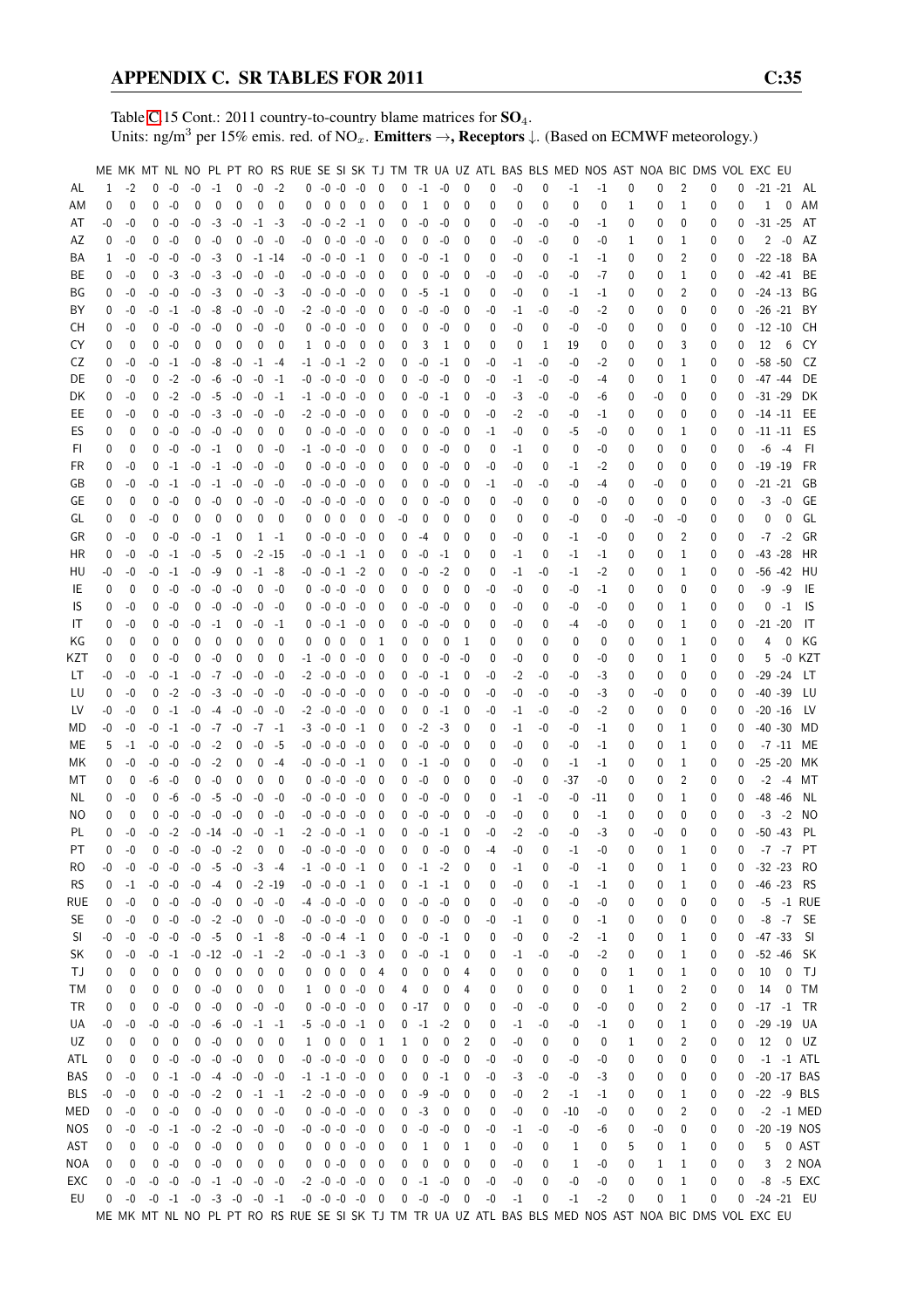Table [C.](#page-2-0)16: 2011 country-to-country blame matrices for  $SO_4$ . Units: ng/m<sup>3</sup> per 15% emis. red. of NH<sub>3</sub>. **Emitters**  $\rightarrow$ **, Receptors**  $\downarrow$ . (Based on ECMWF meteorology.)

|            |      |          |                |      |             |              |              |             |             |      |             |              |              |             |               |                          |                |                |             |                |              |      |                     |                         |                          |          | AL AM AT AZ BA BE BG BY CH CY CZ DE DK EE ES FI FR GB GE GR HR HU IE IS IT KG KZT             |          | LT LU LV MD |             |              |            |
|------------|------|----------|----------------|------|-------------|--------------|--------------|-------------|-------------|------|-------------|--------------|--------------|-------------|---------------|--------------------------|----------------|----------------|-------------|----------------|--------------|------|---------------------|-------------------------|--------------------------|----------|-----------------------------------------------------------------------------------------------|----------|-------------|-------------|--------------|------------|
| AL         | 14   | 0        | $\mathbf 0$    | 0    | $-0$        | 0            | $\mathbf{1}$ | $\mathbf 0$ | $\mathbf 0$ | $-0$ | $\mathbf 0$ | $\mathbf{1}$ | 0            |             | $-0$ $-0$ $0$ |                          | $\mathbf 0$    | 0              | $\mathbf 0$ | $\overline{4}$ | 0            | 0    | $0\quad 0$          |                         | 0                        | $-0$     | 0                                                                                             | 0        | 0           | 0           | 0            | AL         |
|            |      |          |                |      |             |              |              |             |             |      |             |              |              |             |               |                          |                |                |             |                |              |      |                     |                         |                          |          |                                                                                               |          |             |             |              |            |
| AM         | 0    | 21       | $-0$           | 5    | $-0$        | -0           | $-0$         | -0          | 0           | $-0$ | $-0$        | $-0$         | -0           | $-0$        | 0             | $-0$                     | $-0$           | -0             | 1           | -0             | $-0$         | -0   | $-0$                | $-0$                    | 0                        | -0       | -0                                                                                            | -0       | -0          | $-0$        | $-0$         | AM         |
| AT         | -0   | 0        | 9              | 0    | 0           | 0            | 0            | 0           | 1           | $-0$ | 2           | 8            | 0            | 0           | $-0$          | 0                        | 1              | 0              | 0           | $\mathbf 0$    | 3            | 3    | 0                   | $\mathbf 0$             | 2                        | 0        | 0                                                                                             | 0        | 0           | $\mathbf 0$ | 0            | AT         |
| AZ         | -0   | 1        | -0             | 15   | -0          | -0           | -0           | -0          | 0           | $-0$ | -0          | -0           | -0           | -0          | $-0$          | $-0$                     | -0             | -0             | 1           | -0             | -0           | -0   | 0                   | $-0$                    | 0                        | 0        | 1                                                                                             | -0       | $-0$        | $-0$        | -0           | AZ         |
| BA         | 0    | 0        | 1              | 0    | 18          | 0            | 1            | 0           | 0           | -0   | 1           | 3            | 0            | 0           | -0            | 0                        | 1              | 0              | 0           | 0              | 8            | 2    | 0                   | 0                       | 1                        | 0        | 0                                                                                             | 0        | 0           | 0           | 0            | BA         |
| BE         | -0   | 0        | 1              | 0    | -0          | 14           | 0            | 0           | 0           | 0    | 1           | 18           | 0            | 0           | 0             | 0                        | 11             | 6              | 0           | -0             | 0            | 0    | 1                   | 0                       | 0                        | 0        | 0                                                                                             | 0        | 1           | 0           | 0            | BE         |
| ΒG         | 0    | 0        | 0              | 0    | 0           | 0            | 27           | 1           | 0           | 0    | 0           | 1            | 0            | 0           | 0             | 0                        | 0              | 0              | 0           | 2              | 1            | 1    | 0                   | $\mathbf 0$             | 0                        | 0        | 1                                                                                             | 0        | 0           | 0           | 1            | ΒG         |
| BY         | 0    | 0        | 0              | 0    | 0           | 0            | 0            | 22          | 0           | $-0$ | 1           | 4            | 1            | 0           | 0             | 0                        | 1              | 1              | 0           | $\mathbf 0$    | 0            | 1    | 0                   | 0                       | 0                        | -0       | 1                                                                                             | 2        | 0           | 0           | 0            | BY         |
| CН         | -0   | 0        | 0              | 0    | -0          | 0            | $-0$         | $-0$        | 4           | $-0$ | 0           | 4            | 0            | $-0$        | $-0$          | $-0$                     | 1              | -0             | $\mathbf 0$ | $-0$           | 0            | 0    | 0                   | $\mathbf 0$             | $\overline{2}$           | 0        | 0                                                                                             | $-0$     | 0           | $-0$        | 0            | <b>CH</b>  |
| CY         | -0   | 0        | 0              | -0   | -0          | -0           | $-0$         | -0          | 0           | 1    | -0          | -0           | -0           | $-0$        | -0            | -0                       | -0             | -0             | -0          | -0             | -0           | -0   | -0                  | $-0$                    | -0                       | -0       | -0                                                                                            | -0       | $-0$        | $-0$        | -0           | CY         |
| CZ         | 0    | 0        | 6              | 0    | 0           | 1            | 0            | 1           | 0           | 0    | 30          | 19           | 0            | 0           | 0             | 0                        | 3              | 1              | 0           | 0              | 2            | 6    | 0                   | 0                       | 1                        | 0        | 0                                                                                             | 0        | 0           | 0           | 0            | CZ         |
| DE         | -0   | 0        | 2              | 0    | 0           | 3            | 0            | 0           | 0           | 0    | 4           | 38           | 0            | 0           | 0             | 0                        | 5              | 2              | 0           | 0              | 0            | 1    | 0                   | $\mathbf 0$             | 0                        | 0        | 0                                                                                             | 0        | 0           | 0           | 0            | DE         |
| DK         | 0    | 0        | 0              | 0    | 0           | 1            | 0            | 1           | 0           | 0    | 1           | 12           | 15           | 0           | 0             | 0                        | 2              | 5              | 0           | 0              | 0            | 0    | 1                   | 0                       | 0                        | -0       | 0                                                                                             | 0        | 0           | 0           | 0            | DK         |
| EE         |      | 0        | 0              | 0    | 0           | 0            | 0            | 2           | 0           | $-0$ | 0           | 2            | 1            | 4           | 0             | 1                        | 0              | 1              | 0           | 0              | 0            | 0    | 0                   | 0                       | 0                        | -0       |                                                                                               |          | 0           | 1           | 0            | EE         |
|            | 0    |          |                |      |             |              |              |             |             |      |             |              |              |             |               |                          |                |                |             |                |              |      |                     |                         |                          |          | 0                                                                                             | 1        |             |             |              |            |
| ES         | -0   | 0        | 0              | $-0$ | $-0$        | 0            | $-0$         | $-0$        | 0           | $-0$ | 0           | 0            | 0            | -0          | 17            | 0                        | $\overline{2}$ | 0              | 0           | $-0$           | $-0$         | -0   | 0                   | 0                       | 0                        | 0        | 0                                                                                             | 0        | 0           | $-0$        | $-0$         | ES         |
| FI         | -0   | 0        | 0              | 0    | 0           | 0            | 0            | 1           | 0           | -0   | 0           | 1            | 0            | 0           | 0             | 4                        | 0              | 0              | 0           | 0              | 0            | 0    | 0                   | 0                       | 0                        | -0       | 0                                                                                             | 0        | 0           | 0           | 0            | FI         |
| FR         | -0   | 0        | 0              | 0    | -0          | 2            | $-0$         | -0          | 0           | -0   | 0           | 5            | 0            | $-0$        | 1             | $\mathbf 0$              | 13             | $\overline{2}$ | 0           | -0             | 0            | 0    | 0                   | 0                       | 1                        | 0        | 0                                                                                             | 0        | 0           | $-0$        | 0            | <b>FR</b>  |
| GB         | 0    | 0        | 0              | 0    | 0           | 1            | 0            | 0           | 0           | $-0$ | 0           | 4            | 0            | -0          | 0             | 0                        | 4              | 31             | 0           | 0              | 0            | 0    | 2                   | 0                       | 0                        | -0       | 0                                                                                             | 0        | 0           | $-0$        | 0            | GB         |
| GE         | -0   | 1        | $-0$           | 5    | $-0$        | -0           | -0           | -0          | 0           | $-0$ | -0          | -0           | -0           | -0          | $-0$          | $-0$                     | -0             | -0             | 7           | 0              | $-0$         | -0   | 0                   | $-0$                    | 0                        | 0        | -0                                                                                            | -0       | -0          | $-0$        | -0           | GE         |
| GL         | -0   | -0       | -0             | -0   | -0          | -0           | -0           | -0          | -0          | -0   | $-0$        | -0           | -0           | -0          | $-0$          | -0                       | -0             | -0             | -0          | -0             | -0           | -0   | $-0 -0$             |                         | -0                       | -0       | -0                                                                                            | -0       | -0          | $-0$        | -0           | GL         |
| GR         | 0    | 0        | 0              | 0    | -0          | 0            | 6            | 0           | 0           | -0   | 0           | 1            | 0            | -0          | -0            | 0                        | 0              | 0              | 0           | 9              | 0            | 0    | 0                   | $-0$                    | 0                        | 0        | 0                                                                                             | 0        | 0           | 0           | 0            | GR         |
| ΗR         | -0   | 0        | 1              | 0    | 6           | 0            | 1            | 0           | 0           | -0   | 1           | 4            | 0            | 0           | -0            | 0                        | 1              | 0              | 0           | 0              | 23           | 4    | 0                   | $\mathbf 0$             | 3                        | 0        | 0                                                                                             | 0        | 0           | 0           | 0            | <b>HR</b>  |
| HU         | 0    | 0        | $\overline{2}$ | 0    | 1           | 0            | 1            | 1           | 0           | $-0$ | 3           | 7            | 0            | 0           | $-0$          | 0                        | 1              | 0              | 0           | 0              | 7            | 28   | 0                   | $\mathbf 0$             | 1                        | 0        | 0                                                                                             | 0        | 0           | 0           | 0            | HU         |
| IE         | 0    | 0        | 0              | 0    | 0           | 0            | -0           | 0           | 0           | 0    | $-0$        | $\mathbf 0$  | 0            | -0          | 0             | 0                        | 1              | 7              | 0           | -0             | 0            | $-0$ | 6                   | 0                       | 0                        | 0        | 0                                                                                             | -0       | 0           | -0          | -0           | IE         |
| IS         | -0   | -0       | $\mathbf 0$    | -0   | 0           | 0            | 0            | 0           | 0           | 0    | 0           | 0            | 0            | 0           | 0             | 0                        | 0              | 0              | -0          | -0             | 0            | 0    | 0                   | 8                       | 0                        | -0       | -0                                                                                            | 0        | 0           | 0           | 0            | IS         |
|            |      |          | 1              | 0    |             |              |              | 0           | 0           |      |             | 1            |              | -0          |               |                          |                |                |             |                |              |      | 0                   |                         |                          | 0        |                                                                                               |          |             | 0           | 0            | IT         |
| IT         | -0   | 0        |                |      | 0           | 0            | 0            |             |             | -0   | 0           |              | 0            |             | -0            | 0                        | 0              | -0             | 0           | -0             | 1            | 0    |                     | 0                       | -19                      |          | -0                                                                                            | 0        | 0           |             |              |            |
| ΚG         | -0   | 0        | -0             | 0    | -0          | -0           | -0           | -0          | -0          | $-0$ | -0          | -0           | -0           | -0          | $-0$          | -0                       | -0             | -0             | 0           | -0             | -0           | -0   | $-0$                | $-0$                    | 0                        | 8        | 5                                                                                             | -0       | -0          | -0          | -0           | ΚG         |
| KZT        | -0   | 0        | -0             | 0    | -0          | -0           | -0           | 0           | -0          | -0   | -0          | -0           | 0            | -0          | -0            | 0                        | -0             | -0             | 0           | -0             | -0           | -0   | 0                   | $-0$                    | -0                       | 0        | 27                                                                                            | 0        | -0          | 0           | 0            | KZT        |
| LТ         | 0    | 0        | 0              | 0    | 0           | 0            | 0            | 7           | 0           | -0   | 1           | 6            | 1            | 0           | 0             | 0                        | 1              | 1              | 0           | 0              | 0            | 0    | 0                   | 0                       | 0                        | -0       | $\mathbf{1}$                                                                                  | 15       | 0           | 1           | 0            | LТ         |
| LU         | -0   | 0        | 1              | -0   | 0           | 7            | 0            | 0           | 0           | 0    | 1           | 23           | 0            | -0          | 0             | 0                        | 10             | 3              | 0           | 0              | 0            | 0    | 0                   | 0                       | 0                        | 0        | 0                                                                                             | 0        | 3           | 0           | 0            | LU         |
| LV         | 0    | 0        | 0              | 0    | 0           | 0            | 0            | 4           | 0           | $-0$ | 0           | 3            | 1            | 1           | 0             | 0                        | 1              | 1              | 0           | 0              | 0            | 0    | 0                   | $\mathbf 0$             | 0                        | -0       | 0                                                                                             | 5        | 0           | 4           | 0            | LV         |
| MD         | 0    | 0        | 0              | 0    | 0           | 0            | 3            | 1           | 0           | -0   | 1           | 3            | 0            | 0           | 0             | 0                        | 1              | 0              | 0           | 0              | 0            | 1    | 0                   | $\mathbf 0$             | 0                        | 0        | 2                                                                                             | 0        | 0           | 0           | 9            | MD         |
| MЕ         | 3    | 0        | 1              | 0    | 2           | 0            | 1            | 0           | 0           | 0    | 1           | 2            | 0            | 0           | $-0$          | 0                        | 1              | 0              | 0           | 0              | 1            | 1    | 0                   | 0                       | 1                        | 0        | 0                                                                                             | 0        | 0           | 0           | 0            | ME         |
| МK         | 3    | 0        | 0              | 0    | 0           | 0            | 3            | 0           | 0           | $-0$ | 0           | 1            | 0            | 0           | -0            | 0                        | 0              | 0              | 0           | 6              | 1            | 1    | $\mathbf 0$         | 0                       | 0                        | 0        | 0                                                                                             | 0        | 0           | 0           | 0            | ΜK         |
| МT         | -0   | -0       | 0              | $-0$ | -0          | 0            | 0            | 0           | 0           | 0    | -0          | 0            | 0            | -0          | $-0$          | -0                       | 0              | -0             | -0          | -0             | 0            | -0   | 0                   | $-0$                    | 1                        | 0        | -0                                                                                            | -0       | -0          | -0          | -0           | МT         |
| NL         | -0   | 0        | 1              | 0    | 0           | 5            | 0            | 0           | 0           | 0    | 1           | 17           | 1            | 0           | 0             | 0                        | 7              | 9              | 0           | 0              | 0            | 0    | 1                   | $\mathbf 0$             | 0                        | 0        | 0                                                                                             | 0        | 0           | 0           | 0            | ΝL         |
| ΝO         | 0    | -0       | 0              | -0   | 0           | 0            | 0            | 0           | 0           | $-0$ | 0           | $\mathbf{1}$ | 0            | 0           | 0             | 0                        | 0              | 0              | 0           | 0              | 0            | 0    | 0                   | 0                       | 0                        | -0       | -0                                                                                            | 0        | 0           | 0           | -0           | ΝO         |
| PL         | 0    | 0        | 1              | 0    | $\mathbf 0$ | $\mathbf{1}$ | 0            | 3           | 0           | $-0$ | 8           | 15           | $\mathbf 1$  | 0           | 0             | 0                        | $\overline{2}$ | $\overline{2}$ | $\mathbf 0$ | $\mathbf 0$    | $\mathbf{1}$ | 2    | 0                   | $\mathbf 0$             | 1                        | 0        | 1                                                                                             | 1        | 0           | $\mathbf 0$ | 0            | PL         |
| PT.        | $-0$ | $\Omega$ | 0              | $-0$ | $-0$        | 0            | $-0$         | $-0$        | 0           | $-0$ | 0           | $\Omega$     | $\mathbf 0$  | $\mathbf 0$ | 5             | $\mathbf{0}$             | $\mathbf{1}$   | $\Omega$       | $\Omega$    | $-0$           | $-0$         | $-0$ | $0 - 0$             |                         | $\mathbf 0$              | $\Omega$ | 0                                                                                             | $\Omega$ | 0           | $\Omega$    | $-0$         | <b>PT</b>  |
|            |      |          |                |      |             |              |              |             |             |      |             |              |              |             |               |                          |                |                |             |                |              |      |                     |                         |                          |          |                                                                                               |          |             |             |              |            |
| RO         | 0    | 0        | 0              | 0    | 0           | 0            | 3            | 1           | 0           | 0    | 1           | 2            | 0            | 0           | 0             | 0                        | 1              | 0              | 0           | 0              | 0            | 3    | 0                   | 0                       | 0                        | 0        | 1                                                                                             | 0        | 0           | 0           | 1            | <b>RO</b>  |
| <b>RS</b>  | 1    | 0        | 1              | 0    | 1           | 0            | 2            | 0           | 0           | $-0$ | 1           | 3            | 0            | 0           | 0             | 0                        | 1              | 0              | 0           | 0              | 3            | 4    | 0                   | 0                       | 1                        | 0        | 0                                                                                             | 0        | 0           | 0           | $\mathbf{1}$ | <b>RS</b>  |
| RUE        | 0    | 0        | 0              | 0    | 0           | 0            | 0            | 0           | 0           | $-0$ | 0           | 0            | 0            | 0           | $-0$          | 0                        | 0              | 0              | 0           | 0              | 0            | 0    | 0                   | 0                       | 0                        | 0        | 5                                                                                             | 0        | 0           | 0           | 0            | <b>RUE</b> |
| SE         | 0    | 0        | 0              | 0    | 0           | 0            | 0            | 0           | 0           | $-0$ | 0           | 2            | 2            | 0           | 0             | 0                        | 0              | 1              | 0           | 0              | 0            | 0    | 0                   | 0                       | 0                        | -0       | 0                                                                                             | 0        | 0           | 0           | 0            | <b>SE</b>  |
| SI.        | -0   | 0        | 3              | 0    | 1           | 0            | 0            | 0           | 0           | $-0$ | 1           | 4            | 0            | 0           | $-0$          | $\overline{\phantom{0}}$ | 1              | 0              | 0           | 0              | 10           | 3    | 0                   | $\overline{\mathbf{0}}$ | 8                        | 0        | 0                                                                                             | 0        | 0           | 0           | 0            | SI         |
| SK         | 0    | 0        | 2              | 0    | 0           | 0            | 0            | 1           | 0           | $-0$ | 6           | 9            | 0            | 0           | 0             | 0                        | 2              | 1              | 0           | 0              | 2            | 14   | 0                   | $\overline{\mathbf{0}}$ | 1                        | 0        | 0                                                                                             | 0        | 0           | 0           | 0            | SK         |
| ТJ         | -0   | 0        | $\mbox{-}0$    | $-0$ | $-0$        | $-0$         | $-0$         | $-0$        | $-0$        | $-0$ | $-0$        | -0           | -0           | $-0$        | $-0$          | $-0$                     | $-0$           | -0             | -0          | -0             | $-0$         |      | $-0$ $-0$ $-0$ $-0$ |                         |                          | 0        | 0                                                                                             | $-0$     | $-0$        | -0          | $-0$         | ΤJ         |
| ТM         | -0   | 0        | $-0$           | 0    | $-0$        | -0           | $-0$         | $-0$        | $-0$        | $-0$ | $-0$        | -0           | -0           | $-0$        | $-0 - 0$      |                          | $-0$           | -0             | 0           | -0             | $-0$         |      | $-0$ $-0$ $-0$ $-0$ |                         |                          | 0        | 4                                                                                             | $-0$     | $-0$        | 0           | 0            | TM         |
| TR         | $-0$ | 0        | 0              | $-0$ | $-0$        | 0            | 0            | $-0$        | 0           | 0    | $-0$        | 0            | 0            | $-0$        | $-0$ $-0$     |                          | 0              | 0              | 0           | 0              | $-0$         | 0    | $0 - 0$             |                         | - 0                      | 0        |                                                                                               | $-0 - 0$ | 0           | 0           | 0            | TR         |
| UA         | 0    | 0        | 0              | 0    | 0           | 0            | 1            | 3           | 0           | 0    | 1           | 3            | 0            | 0           | 0             | 0                        | 1              | 0              | 0           | 0              | 0            | 1    | $0\quad 0$          |                         | 0                        | 0        | 4                                                                                             | 0        | 0           | 0           | 1            | UA         |
| UZ         | $-0$ | 0        | -0             | 0    | -0          | -0           | -0           | 0           | -0          | $-0$ | -0          | -0           | 0            | -0          | $-0$          | $-0$                     | -0             | -0             | 0           | -0             | -0           |      | $-0 - 0 - 0 - 0$    |                         |                          | 1        | 9                                                                                             | $-0$     | -0          | 0           | -0           | UZ         |
| ATL        | 0    | -0       | 0              | -0   | -0          | 0            | 0            | 0           | 0           | -0   | 0           | 0            | 0            | 0           | 0             | 0                        | 0              | 1              | 0           | 0              | -0           | 0    |                     | $0\quad 0$              | $\overline{\phantom{0}}$ | -0       | -0                                                                                            | 0        | 0           | 0           |              | -0 ATL     |
|            |      |          |                |      |             |              |              |             |             |      |             |              |              |             |               |                          |                |                |             |                |              |      |                     |                         |                          |          |                                                                                               |          |             |             |              |            |
| BAS        | 0    | 0        | 0              | 0    | 0           | 1            | 0            | 2           | 0           | $-0$ | 1           | 7            | 3            | 0           | 0             | 1                        | 1              | 2              | 0           | 0              | 0            | 0    | $0\quad 0$          |                         | 0                        | -0       | 0                                                                                             | 1        | 0           | 0           |              | 0 BAS      |
| <b>BLS</b> | 0    | 0        | 0              | 0    | 0           | 0            | 1            | 0           | 0           | 0    | 0           | 1            | 0            | $-0$        | 0             | 0                        | 0              | 0              | 0           | 0              | 0            | 0    |                     | $0 - 0$                 | 0                        | 0        | 1                                                                                             | 0        | 0           | 0           |              | 0 BLS      |
| MED        | $-0$ | -0       | 0              | -0   | 0           | 0            | 0            | -0          | 0           | $-0$ | 0           | 0            | 0            | $-0$        |               | $1 - 0$                  | 1              | 0              | -0          | -0             | 0            | 0    | $0 - 0$             |                         | 1                        | 0        | -0                                                                                            | $-0$     | 0           | -0          |              | 0 MED      |
| <b>NOS</b> | 0    | 0        | 0              | 0    | 0           | 1            | 0            | 0           | 0           | $-0$ | 0           | 7            | 2            | 0           |               | $0\quad 0$               | 4              | 10             | 0           | 0              | 0            | 0    | $1\quad0$           |                         | 0                        | -0       | 0                                                                                             | 0        | 0           | 0           |              | 0 NOS      |
| AST        | -0   | 0        | $-0$           | 0    | $-0$        | $-0$         | $-0$         | 0           | 0           | $-0$ | $-0$        | $-0$         | 0            | $-0$        | $-0 - 0$      |                          | $-0$           | $-0$           | 0           | -0             | $-0$         | $-0$ | $-0$ $-0$ $-0$      |                         |                          | 0        | 2                                                                                             | 0        | $-0$        | 0           |              | -0 AST     |
| NOA        | $-0$ | -0       | 0              | -0   | $-0$        | -0           | $-0$         | $-0$        | 0           | $-0$ | $-0$        | $-0$         | -0           | $-0$        | $-0 - 0$      |                          | 0              | $-0$           | -0          | -0             | $-0$         | $-0$ |                     | $0 - 0 - 0$             |                          | -0       | -0                                                                                            | $-0$     | $-0$        | $-0$        |              | -0 NOA     |
| EXC        | 0    | 0        | 0              | 0    | 0           | 0            | 0            | 1           | 0           | 0    | 0           | 2            | 0            | 0           | 0             | $\overline{0}$           | 1              | 1              | 0           | 0              | 0            | 0    | $0\quad 0$          |                         | 0                        | 0        | 6                                                                                             | 0        | 0           | 0           |              | 0 EXC      |
| EU         | 0    | 0        | $\mathbf{1}$   | 0    | 0           | 1            | 1            | 1           | 0           | 0    | 2           | 7            | $\mathbf{1}$ | $\mathbf 0$ | 2 0           |                          | 3              | 3              | 0           | 0              | 0            |      | $1 \t0 \t0$         |                         | $\overline{2}$           | 0        | 0                                                                                             | 0        | 0           | 0           | 0            | EU         |
|            |      |          |                |      |             |              |              |             |             |      |             |              |              |             |               |                          |                |                |             |                |              |      |                     |                         |                          |          | AL AM AT AZ BA BE BG BY CH CY CZ DE DK EE ES FI FR GB GE GR HR HU IE IS IT KG KZT LT LU LV MD |          |             |             |              |            |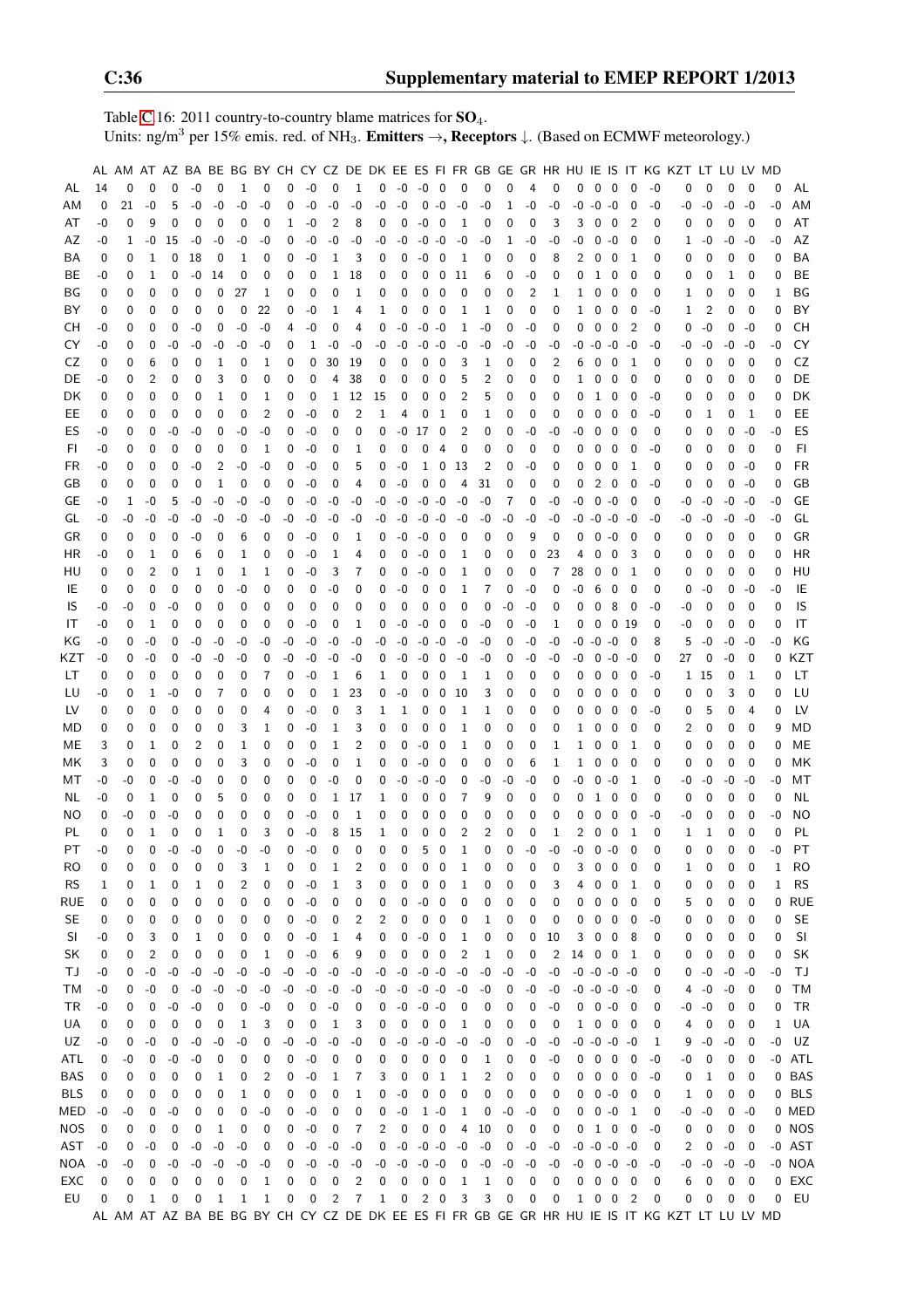Table [C.](#page-2-0)16 Cont.: 2011 country-to-country blame matrices for  $SO_4$ . Units: ng/m<sup>3</sup> per 15% emis. red. of NH<sub>3</sub>. **Emitters**  $\rightarrow$ **, Receptors**  $\downarrow$ . (Based on ECMWF meteorology.)

|            |          |                  |             |                |              |                 |                  |            |                          |    |          |                  |                         |                          |          |      |                |          |   |   |   | ME MK MT NL NO PL PT RO RS RUE SE SI SK TJ TM TR UA UZ ATL BAS BLS MED NOS AST NOA BIC DMS VOL EXC EU |          |              |    |   |   |          |     |                |               |
|------------|----------|------------------|-------------|----------------|--------------|-----------------|------------------|------------|--------------------------|----|----------|------------------|-------------------------|--------------------------|----------|------|----------------|----------|---|---|---|-------------------------------------------------------------------------------------------------------|----------|--------------|----|---|---|----------|-----|----------------|---------------|
|            | $\Omega$ | 3                | 0           | $\mathbf 0$    |              | $0 - 0 - 0$     |                  |            | 2 11                     | 0  |          |                  | $0 \t 0 \t -0 \t -0$    |                          | 0        | 0    | 0              | $\Omega$ | 0 | 0 | 0 | 0                                                                                                     | 0        | 0            | 0  | 0 | 0 | 0        | 38  |                |               |
| AL         |          |                  |             |                |              |                 |                  |            |                          |    |          |                  |                         |                          |          |      |                |          |   |   |   |                                                                                                       |          |              |    |   |   |          |     | -10            | AL            |
| ΑM         | 0        | $-0$             | -0          | -0             | $-0$         | -0              | $-0$             |            | $-0 - 0$                 | -0 | $-0 - 0$ |                  | $-0$                    | -0                       | -0       | 5    | $-0$           | -0       | 0 | 0 | 0 | 0                                                                                                     | 0        | 3            | 0  | 0 | 0 | 0        |     | $31 - 0$       | AM            |
| AT         | -0       | -0               | 0           | 0              | 0            | 2               | -0               | 1          | - 1                      | 0  | 0        | 3                | $\mathbf{1}$            | -0                       | 0        | -0   | 0              | 0        | 0 | 0 | 0 | 0                                                                                                     | 0        | 0            | -0 | 0 | 0 | 0        | 39  | 34             | AT            |
| AΖ         | -0       | -0               | 0           | 0              | -0           | $-0$            | -0               | -0         | -0                       | 1  | $-0 - 0$ |                  | -0                      | 0                        | 0        | 1    | -0             | 0        | 0 | 0 | 0 | 0                                                                                                     | 0        | 1            | 0  | 0 | 0 | 0        | 21  | -0             | AZ            |
| ΒA         | 1        | 0                | 0           | 0              | 0            | 1               | $-0$             |            | 4 15                     | 0  | 0        | 0                | 0                       | -0                       | 0        | 0    | 0              | 0        | 0 | 0 | 0 | 0                                                                                                     | 0        | 0            | 0  | 0 | 0 | 0        |     | 60 17          | BA            |
| ВE         | -0       | -0               | 0           | 7              | 0            | 1               | $\mathbf 0$      |            | $0 - 0$                  | 0  | 0        | 0                | 0                       | -0                       | 0        | 0    | 0              | 0        | 0 | 0 | 0 | 0                                                                                                     | 0        | -0           | 0  | 0 | 0 | 0        |     | 61 61          | BE            |
| ΒG         | 0        | 0                | $\Omega$    | 0              | 0            | 0               | $-0$             | 12         | - 7                      | 1  | 0        | 0                | 0                       | -0                       | 0        | 2    | 0              | 0        | 0 | 0 | 0 | 0                                                                                                     | 0        | 0            | 0  | 0 | 0 | 0        | 60  | 45             | BG            |
| ΒY         | 0        | 0                | 0           | 1              |              | 0 <sub>16</sub> | 0                | 1          | 0                        | 3  | 0        | 0                | 0                       | -0                       | 0        | 0    | 0              | 0        | 0 | 0 | 0 | 0                                                                                                     | 0        | -0           | 0  | 0 | 0 | 0        | 57  | 30             | BY            |
| CН         | -0       | -0               | -0          | 0              | $\mathbf{0}$ | $-0$            | $-0$             | 0          | $\mathbf 0$              | -0 | 0        | 0                | $-0$                    | -0                       | 0        | $-0$ | -0             | 0        | 0 | 0 | 0 | 0                                                                                                     | 0        | 0            | -0 | 0 | 0 | 0        | 12  | 8              | СH            |
| CY         | -0       | -0               | $\mathbf 0$ | -0             |              | $-0 - 0$        | $-0$             |            | $-0 - 0$                 | -0 | $-0$     | -0               | -0                      | -0                       | -0       | 0    | -0             | -0       | 0 | 0 | 0 | 0                                                                                                     | 0        | 1            | 0  | 0 | 0 | 0        |     | $-1$ $-1$      | CY            |
| CZ         | 0        | $\mathbf 0$      | $\Omega$    | 1              |              | 0 11            | $-0$             | 2          | 2                        | 0  | 0        | 1                |                         | $2 - 0$                  | 0        | 0    | 0              | 0        | 0 | 0 | 0 | 0                                                                                                     | 0        | 0            | 0  | 0 | 0 | 0        | 91  | 85             | CZ            |
| DE         | 0        | -0               | 0           | 4              | 0            | 5               | 0                | 0          | 0                        | 0  | 0        | 0                | 0                       | -0                       | 0        | 0    | 0              | 0        | 0 | 0 | 0 | 0                                                                                                     | 0        | 0            | 0  | 0 | 0 | 0        | 71  | 69             | DE            |
| DK         | 0        | 0                | 0           | 3              | 0            | 6               | 0                | 1          | 0                        | 0  | 2        | 0                | 0                       | -0                       | 0        | 0    | 0              | 0        | 0 | 0 | 0 | 0                                                                                                     | 0        | 0            | 0  | 0 | 0 | 0        | 52  | 49             | DK            |
| EE         | 0        | 0                | -0          | 0              | 0            | 3               | 0                | 0          | 0                        | 2  |          | 1 0              | 0                       | -0                       | 0        | 0    | 0              | 0        | 0 | 0 | 0 | 0                                                                                                     | 0        | 0            | -0 | 0 | 0 | 0        |     | 22 17          | EE            |
| ES         | -0       | -0               | -0          | 0              | 0            | -0              | 0                | -0         | -0                       | -0 |          | $0 - 0$          | $-0$                    | -0                       | 0        | -0   | -0             | 0        | 0 | 0 | 0 | 0                                                                                                     | 0        | -0           | 0  | 1 | 0 | 0        |     | 21 21          | ES            |
| FI.        | 0        | 0                | -0          | 0              | 0            | 1               | 0                | 0          | -0                       | 1  | 1        | 0                | 0                       | -0                       | 0        | 0    | 0              | -0       | 0 | 0 | 0 | 0                                                                                                     | 0        | -0           | -0 | 0 | 0 | 0        | 9   | 8              | FI.           |
| FR         | -0       | -0               | -0          | 1              | 0            | $\mathbf 0$     | 0                | 0          | 0                        | 0  | 0        | 0                | 0                       | -0                       | 0        | -0   | 0              | 0        | 0 | 0 | 0 | 0                                                                                                     | 0        | 0            | 0  | 0 | 0 | 0        | 28  | 27             | FR            |
| GB         | 0        | 0                | 0           | $\overline{2}$ | 0            | 0               | 0                | 0          | -0                       | 0  | 0        | 0                | 0                       | -0                       | 0        | 0    | 0              | 0        | 0 | 0 | 0 | 0                                                                                                     | 0        | 0            | 0  | 0 | 0 | 0        | 46  | 46             | GB            |
|            | -0       |                  | -0          |                | -0           |                 |                  |            |                          |    |          |                  |                         |                          |          |      |                | -0       | 0 |   | 0 | 0                                                                                                     | 0        |              |    | 0 |   |          |     | -0             | GE            |
| GЕ         |          | -0               |             | -0             |              | -0              | $-0$             | -0         | -0                       | 0  | $-0 - 0$ |                  | -0                      | 0                        | -0       | 2    | -0             |          |   | 0 |   |                                                                                                       |          | 0            | 0  |   | 0 | 0        | 15  |                |               |
| GL         | -0       | -0               | -0          | -0             | -0           | $-0$            | -0               | -0         | -0                       | -0 | -0       | $-0$             | $-0$                    | -0                       | -0       | $-0$ | -0             | -0       | 0 | 0 | 0 | 0                                                                                                     | 0        | -0           | -0 | 0 | 0 | 0        | -0  | $-0$           | GL            |
| GR         | -0       | 0                | 0           | 0              | $\mathbf{0}$ | $-0$            | -0               | 2          | $\overline{2}$           | 0  | 0        | 0                | $-0$                    | -0                       | 0        | 1    | 0              | 0        | 0 | 0 | 0 | 0                                                                                                     | 0        | -0           | 0  | 0 | 0 | 0        |     | 22 18          | GR            |
| ΗR         | 0        | -0               | 0           | 0              | 0            | 3               | -0               |            | 5 11                     | 0  | 0        | $\overline{2}$   | 0                       | -0                       | 0        | 0    | 0              | $\Omega$ | 0 | 0 | 0 | 0                                                                                                     | 0        | 0            | 0  | 0 | 0 | 0        | 67  | 25             | HR            |
| HU         | 0        | 0                | 0           | 1              | 0            | $\overline{7}$  | $-0$             | 8          | 8                        | 0  | 0        | 1                | 2                       | -0                       | 0        | 0    | 0              | 0        | 0 | 0 | 0 | 0                                                                                                     | 0        | $\mathbf 0$  | 0  | 0 | 0 | 0        | 81  | 63             | HU            |
| IE         | 0        | -0               | -0          | 0              | 0            | 0               | 0                | 0          | $-0$                     | -0 | 0        | 0                | $-0$                    | $-0$                     | -0       | $-0$ | -0             | 0        | 0 | 0 | 0 | 0                                                                                                     | 0        | -0           | -0 | 0 | 0 | 0        | 17  | 17             | IE            |
| IS         | -0       | -0               | 0           | 0              | 0            | 0               | 0                |            | $0 - 0$                  | -0 | 0        | 0                | $\mathbf 0$             | -0                       | -0       | $-0$ | 0              | -0       | 0 | 0 | 0 | 0                                                                                                     | 0        | -0           | 0  | 1 | 0 | 0        | 9   | 1              | IS            |
| IT         | 0        | -0               | $\Omega$    | 0              | $\mathbf 0$  | 0               | $-0$             | 0          | - 0                      | -0 | 0        | 1                | $-0$                    | -0                       | 0        | -0   | -0             | 0        | 0 | 0 | 0 | 0                                                                                                     | 0        | -0           | 0  | 0 | 0 | 0        | 23  | 22             | IT            |
| ΚG         | -0       | -0               | -0          | -0             |              | $-0 - 0$        | $-0$             |            | $-0 - 0$                 | -0 | $-0 - 0$ |                  | $-0$                    | - 1                      | 0        | 0    | -0             | 3        | 0 | 0 | 0 | 0                                                                                                     | 0        | 1            | -0 | 0 | 0 | 0        | 17  | $-0$           | ΚG            |
| KZT        | -0       | -0               | -0          | -0             |              | $0 - 0$         | -0               | -0         | -0                       | 8  |          | $0 - 0$          | $-0$                    | 0                        | 0        | -0   | 0              | 0        | 0 | 0 | 0 | 0                                                                                                     | 0        | 2            | -0 | 0 | 0 | 0        | 36  | $-0$           | KZT           |
| LT         | 0        | $\mathbf 0$      | 0           | 1              |              | 0 <sub>19</sub> | 0                | 1          | 0                        | 3  | 1        | 0                | 0                       | -0                       | 0        | 0    | 0              | 0        | 0 | 0 | 0 | 0                                                                                                     | 0        | 0            | 0  | 0 | 0 | 0        | 62  | 50             | LT            |
| LU         | -0       | -0               | 0           | 4              | 0            | 1               | 0                | 0          | $\mathbf 0$              | 0  | 0        | 0                | 0                       | -0                       | 0        | -0   | 0              | 0        | 0 | 0 | 0 | 0                                                                                                     | 0        | 0            | 0  | 0 | 0 | 0        | 55  | 54             | LU            |
| LV         | 0        | 0                | 0           | 1              | 0            | 7               | 0                | 0          | $\mathbf 0$              | 2  | 1        | 0                | 0                       | -0                       | 0        | 0    | 0              | 0        | 0 | 0 | 0 | 0                                                                                                     | 0        | -0           | 0  | 0 | 0 | 0        | 33  | 26             | LV            |
| MD         | 0        | 0                | 0           | 0              | 0            | 5               | 0                | 22         | -1                       | 3  | 0        | 0                | 0                       | -0                       | 0        | 1    | 1              | 0        | 0 | 0 | 0 | 0                                                                                                     | 0        | 0            | 0  | 1 | 0 | 0        | 57  | 38             | MD            |
| МE         | 8        | 0                | 0           | 0              | 0            | 0               | $-0$             |            | 2 19                     | 0  | 0        | 0                | -0                      | 0                        | 0        | 0    | 0              | 0        | 0 | 0 | 0 | 0                                                                                                     | 0        | 0            | 0  | 0 | 0 | 0        | 42  | 9              | ME            |
| МK         | -0       | 9                | $\Omega$    | 0              | 0            | 0               | -0               |            | 3 12                     | 0  | 0        | 0                | $-0$                    | -0                       | 0        | 0    | 0              | 0        | 0 | 0 | 0 | 0                                                                                                     | 0        | 0            | 0  | 0 | 0 | 0        |     | 42 16          | МK            |
| МT         | -0       | -0               | 0           | 0              | 0            | $-0$            | -0               | 0          | 0                        | -0 | 0        | 0                | -0                      | 0                        | 0        | -0   | -0             | 0        | 0 | 0 | 0 | 0                                                                                                     | 0        | -0           | 0  | 0 | 0 | 0        | -0  | 0              | МT            |
| NL         | -0       | -0               | 0           | 14             | 0            | 2               | 0                | 0          | -0                       | 0  | 0        | 0                | 0                       | -0                       | 0        | 0    | 0              | 0        | 0 | 0 | 0 | 0                                                                                                     | 0        | 0            | 0  | 1 | 0 | 0        | 59  | 58             | ΝL            |
| ΝO         | 0        | -0               | -0          | 0              | 1            | 0               | 0                | 0          | -0                       | -0 | 0        | 0                | 0                       | -0                       | -0       | -0   | -0             | -0       | 0 | 0 | 0 | 0                                                                                                     | 0        | -0           | -0 | 0 | 0 | 0        | 4   | $\overline{2}$ | NO.           |
| PL         | 0        | 0                | 0           | $\overline{2}$ |              | 0 <sub>58</sub> | 0                | 2          | - 1                      | 1  | 1        | 0                | $\mathbf{1}$            | -0                       | 0        | 0    | 0              | 0        | 0 | 0 | 0 | 0                                                                                                     | 0        | $\mathbf{0}$ | 0  | 0 | 0 | 0        | 106 | 99             | PL            |
| PT         | -0       | $-0$             | $-0$        | $\mathbf{0}$   |              | $0 - 0$         | $7^{\circ}$      |            | $-0 - 0$                 | -0 |          | $0 - 0$          | $-0$                    | $\Omega$                 | $\Omega$ | $-0$ | $-0$           | 0        | 0 | 0 | U | $\Omega$                                                                                              | $\Omega$ | $-0$         | 0  | 1 | 0 | $\Omega$ |     | 13 13          | <b>PT</b>     |
| RO         |          |                  | 0           | 0              | 0            |                 |                  | $2 - 0 37$ |                          |    | 0        | 0                | 0                       | $-0$                     | 0        | 0    | 0              | 0        | 0 | 0 | 0 | 0                                                                                                     | 0        | 0            |    | 0 | 0 | 0        |     | 60 50          | <b>RO</b>     |
|            | 0        | 0                |             |                |              |                 |                  |            | $\overline{4}$           | 1  |          |                  |                         |                          |          |      |                |          |   |   |   |                                                                                                       |          |              | 0  |   |   |          |     |                |               |
| <b>RS</b>  | 0        | 1                | 0           | 0              | 0            | $\mathbf{1}$    | $-0$             | 11 43      |                          | 0  | 0        | 0                | 0                       | 0                        | 0        | 0    | 0              | 0        | 0 | 0 | 0 | 0                                                                                                     | 0        | 0            | 0  | 0 | 0 | 0        |     | 78 27          | <b>RS</b>     |
| rue        | 0        | $\boldsymbol{0}$ | $-0$        | 0              | 0            | 0               | $-0$             | 0          | 0                        | 16 | 0        | 0                | 0                       | 0                        | 0        | 0    | 0              | 0        | 0 | 0 | 0 | 0                                                                                                     | 0        | 0            | -0 | 0 | 0 | 0        | 22  |                | 1 RUE         |
| <b>SE</b>  | 0        | 0                | -0          | 0              | 0            | 1               | 0                | 0          | $\boldsymbol{0}$         | 0  |          | $3 \quad 0$      | 0                       | -0                       | 0        | 0    | 0              | 0        | 0 | 0 | 0 | 0                                                                                                     | 0        | -0           | -0 | 0 | 0 | 0        |     |                | 11 10 SE      |
| SI         | 0        | 0                | 0           | 0              | 0            | $\overline{c}$  | $-0$             | 3          | 3                        | 0  |          | 015              |                         | $0 - 0$                  | 0        | 0    | 0              | 0        | 0 | 0 | 0 | 0                                                                                                     | 0        | 0            | 0  | 0 | 0 | 0        |     | 55 41          | - SI          |
| SK         | 0        | 0                | 0           | 1              |              | $0 \t13 \t-0$   |                  | 4          | 2                        | 0  |          |                  | $0 \t1 \t12 \t-0$       |                          | 0        | -0   | 0              | 0        | 0 | 0 | 0 | 0                                                                                                     | 0        | 0            | 0  | 1 | 0 | 0        |     |                | 73 67 SK      |
| ТJ         | -0       | -0               | -0          | -0             |              | $-0$ $-0$ $-0$  |                  |            | $-0 - 0$                 | -0 | $-0 - 0$ |                  | $-0$                    | $\overline{2}$           | 0        | $-0$ | $-0$           | 2        | 0 | 0 | 0 | 0                                                                                                     | 0        | 0            | -0 | 0 | 0 | 0        | 4   | $-0$           | TJ            |
| ТM         | -0       | -0               | -0          | $-0$           |              | $0 - 0$         | $-0$             |            | $-0 - 0$                 | -0 |          | $0 - 0$          | 0                       | 0                        | 3        | 0    | 0              | 1        | 0 | 0 | 0 | 0                                                                                                     | 0        | 1            | -0 | 0 | 0 | 0        | 8   | $-0$           | <b>TM</b>     |
| TR         | -0       | -0               | 0           | 0              |              | $0 - 0$         | $-0$             |            | $0 - 0$                  | 0  | 0        | 0                | $-0$                    | 0                        | -0       | 30   | 0              | -0       | 0 | 0 | 0 | 0                                                                                                     | 0        | 1            | 0  | 0 | 0 | 0        | 30  | 1              | TR            |
| UA         | 0        | 0                | 0           | 0              | 0            | -7              | $\mathbf 0$      | 4          | $\overline{\phantom{0}}$ | 7  | 0        | 0                | 0                       | 0                        | 0        | 0    | $\overline{2}$ | 0        | 0 | 0 | 0 | 0                                                                                                     | 0        | 0            | 0  | 0 | 0 | 0        | 38  | 20             | UA            |
| UZ         | -0       | -0               | -0          | $-0$           |              | $0 - 0$         | $-0$             |            | $-0 - 0$                 | 0  |          | $0 - 0$          | $-0$                    | -1                       | 1        | 0    | 0              | 8        | 0 | 0 | 0 | 0                                                                                                     | 0        | 1            | -0 | 0 | 0 | 0        | 20  |                | -0 UZ         |
| ATL        | 0        | -0               | $-0$        | 0              | 0            | 0               | 0                | 0          | -0                       | -0 | 0        | 0                | 0                       | $-0$                     | -0       | $-0$ | 0              | -0       | 0 | 0 | 0 | 0                                                                                                     | 0        | 0            | 0  | 0 | 0 | 0        | 2   |                | 2 ATL         |
| BAS        | 0        | 0                | -0          | 1              | 0            | 6               | 0                | 0          | $\mathbf 0$              | 1  | 2        | 0                | 0                       | -0                       | 0        | 0    | 0              | 0        | 0 | 0 | 0 | 0                                                                                                     | 0        | 0            | 0  | 0 | 0 | 0        | 30  |                | 27 BAS        |
| BLS        | 0        | 0                | 0           | 0              | 0            | 0               | $-0$             | 2          | 0                        | 4  | 0        | 0                | 0                       | -0                       | 0        | 4    | 0              | 0        | 0 | 0 | 0 | 0                                                                                                     | 0        | 0            | 0  | 0 | 0 | 0        | 16  |                | 6 BLS         |
| MED        | -0       | -0               | 0           | 0              |              | $0 - 0$         | $-0$             | 0          | 0                        | -0 | 0        | $\boldsymbol{0}$ | $-0$                    | -0                       | -0       | 0    | -0             | -0       | 0 | 0 | 0 | 0                                                                                                     | 0        | 0            | 0  | 0 | 0 | 0        | 4   |                | 4 MED         |
| <b>NOS</b> | 0        | $\boldsymbol{0}$ | 0           | 3              | 0            | $\overline{c}$  | $\boldsymbol{0}$ | 0          | $\mathbf 0$              | 0  | 0        | 0                | $\pmb{0}$               | -0                       | 0        | 0    | 0              | 0        | 0 | 0 | 0 | 0                                                                                                     | 0        | 0            | 0  | 0 | 0 | 0        |     |                | 31 30 NOS     |
| AST        | $-0$     | -0               | 0           | $-0$           |              | $0 - 0$         | $-0$             |            | $-0 - 0$                 | 0  |          | $0 - 0$          | $-0$                    | $\overline{\phantom{0}}$ | 0        | 0    | 0              | 0        | 0 | 0 | 0 | 0                                                                                                     | 0        | 3            | 0  | 0 | 0 | 0        |     |                | 3 -0 AST      |
| NOA        | $-0$     | -0               | -0          | -0             |              | $0 - 0$         | $-0$             |            | $-0 - 0$                 | -0 | $-0 - 0$ |                  | $-0$                    | -0                       | -0       | $-0$ | $-0$           | -0       | 0 | 0 | 0 | 0                                                                                                     | 0        | -0           | 0  | 0 | 0 | 0        |     |                | $-2$ $-1$ NOA |
| EXC        | 0        | 0                | 0           | 0              | 0            | $\overline{c}$  | $\mathbf 0$      |            | $1 \quad 0$              | 9  | 0        | $\pmb{0}$        | $\boldsymbol{0}$        | 0                        | 0        | 1    | 0              | 0        | 0 | 0 | 0 | 0                                                                                                     | 0        | 0            | 0  | 0 | 0 | 0        | 26  |                | 8 EXC         |
| EU         | 0        | 0                | 0           | $\mathbf{1}$   | 0            | 6               | $\mathbf 0$      | 3          | $\overline{1}$           | 0  |          | $0\quad 0$       | $\overline{\mathbf{0}}$ | $-0$                     | 0        | 0    | 0              | 0        | 0 | 0 | 0 | 0                                                                                                     | 0        | 0            | 0  | 0 | 0 | 0        |     |                | 40 37 EU      |
|            |          |                  |             |                |              |                 |                  |            |                          |    |          |                  |                         |                          |          |      |                |          |   |   |   | ME MK MT NL NO PL PT RO RS RUE SE SI SK TJ TM TR UA UZ ATL BAS BLS MED NOS AST NOA BIC DMS VOL EXC EU |          |              |    |   |   |          |     |                |               |
|            |          |                  |             |                |              |                 |                  |            |                          |    |          |                  |                         |                          |          |      |                |          |   |   |   |                                                                                                       |          |              |    |   |   |          |     |                |               |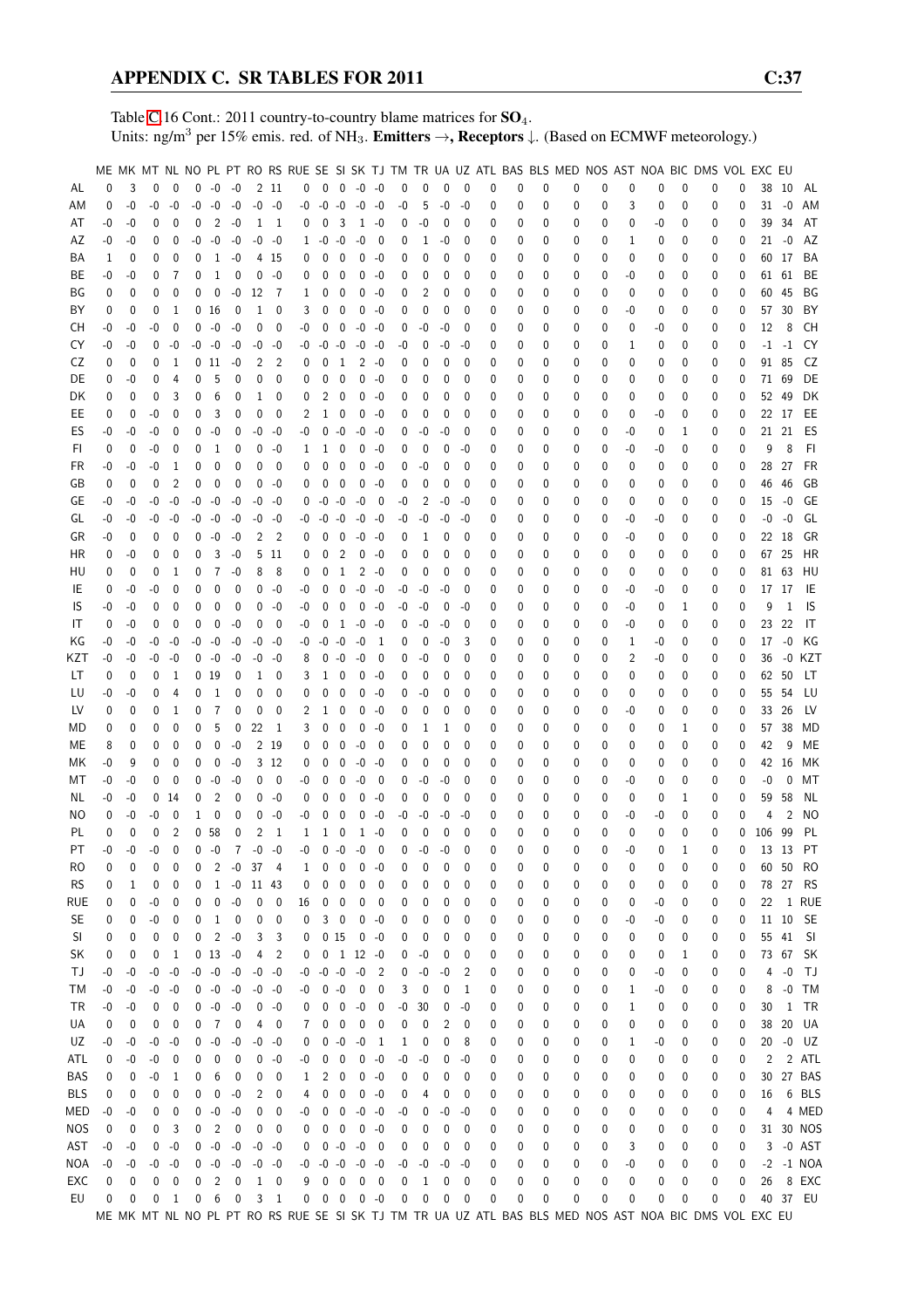Table [C.](#page-2-0)17: 2011 country-to-country blame matrices for  $SO_4$ . Units: ng/m<sup>3</sup> per 15% emis. red. of VOC. **Emitters**  $\rightarrow$ **, Receptors**  $\downarrow$ . (Based on ECMWF meteorology.)

|            |    |             |             |             |             |          |          |          |      |          |    |                |          |          |             |              |    |          |                |                |             |                |             |                |                            |             | AL AM AT AZ BA BE BG BY CH CY CZ DE DK EE ES FI FR GB GE GR HR HU IE IS IT KG KZT LT LU LV MD |          |             |             |          |            |
|------------|----|-------------|-------------|-------------|-------------|----------|----------|----------|------|----------|----|----------------|----------|----------|-------------|--------------|----|----------|----------------|----------------|-------------|----------------|-------------|----------------|----------------------------|-------------|-----------------------------------------------------------------------------------------------|----------|-------------|-------------|----------|------------|
| AL         | 0  | $\Omega$    | $\Omega$    | 0           | $-0$        | 0        | 0        | 0        | 0    | $-0$     | 0  | 1              | 0        | 0        | 0           | $\mathbf 0$  | 0  | 0        | 0              | $\overline{c}$ | $-0$        | 0              | $\mathbf 0$ | $\mathbf 0$    | 1                          | 0           | 0                                                                                             | 0        | 0           | 0           | 0        | AL         |
| AM         | 0  | $\mathbf 0$ | $\mathbf 0$ | $-0$        | 0           | 0        | 0        | 0        | 0    | $-0$     | 0  | 0              | 0        | 0        | $\mathbf 0$ | 0            | 0  | 0        | 0              | 0              | 0           | 0              | 0           | $\mathbf 0$    | $\mathbf 0$                | $\mathbf 0$ | -0                                                                                            | 0        | 0           | $\mathbf 0$ | 0        | AM         |
| AT         |    |             | 0           |             | 0           |          |          |          |      | 0        | 0  |                |          |          | 0           |              |    | 0        |                |                | 0           |                |             |                |                            |             |                                                                                               |          | 0           | 0           | 0        | AT         |
|            | 0  | 0           |             | 0           |             | 0        | 0        | 0        | 0    |          |    | 1              | 0        | 0        |             | 0            | 0  |          | 0              | 0              |             | 0              | 0           | 0              | 1                          | 0           | 0                                                                                             | 0        |             |             |          |            |
| AZ         | 0  | 0           | 0           | $-2$        | 0           | 0        | 0        | 0        | 0    | 0        | 0  | 0              | 0        | 0        | 0           | 0            | 0  | 0        | 1              | 0              | 0           | 0              | 0           | 0              | 0                          | 0           | -0                                                                                            | 0        | 0           | 0           | 0        | AZ         |
| ВA         | 0  | 0           | 0           | 0           | 1           | 0        | 1        | 0        | 0    | 0        | 0  | 2              | 0        | 0        | 0           | 0            | 1  | 0        | 0              | 0              | -0          | 1              | 0           | 0              | $\overline{2}$             | 0           | 0                                                                                             | 0        | 0           | 0           | 0        | <b>BA</b>  |
| BE         | 0  | 0           | 0           | 0           | 0           | 0        | 0        | 0        | 0    | 0        | 0  | 2              | 0        | 0        | 0           | 0            | 1  | 1        | 0              | 0              | 0           | 0              | 0           | 0              | 1                          | 0           | 0                                                                                             | 0        | 0           | 0           | 0        | BE         |
| ΒG         | 0  | 0           | 0           | 0           | 0           | 0        | 3        | 1        | 0    | 0        | 0  | 2              | 0        | 0        | 0           | 0            | 1  | 1        | 0              | 1              | 0           | 1              | 0           | 0              | 1                          | 0           | 0                                                                                             | 0        | 0           | 0           | 0        | BG         |
| BY         | 0  | $\mathbf 0$ | 0           | $\mathbf 0$ | 0           | 0        | 0        | -0       | 0    | 0        | 0  | 1              | 0        | 0        | 0           | 0            | 0  | 0        | 0              | 0              | 0           | 0              | 0           | $\mathbf 0$    | $\mathbf 0$                | 0           | 0                                                                                             | 0        | $\mathbf 0$ | 0           | 0        | BY         |
| CН         | 0  | 0           | 0           | 0           | 0           | 0        | 0        | 0        | 0    | 0        | 0  | 1              | 0        | 0        | 0           | 0            | 0  | 0        | 0              | 0              | 0           | 0              | 0           | 0              | -1                         | 0           | 0                                                                                             | 0        | 0           | 0           | 0        | CH         |
| CY         | 0  | $\mathbf 0$ | $\mathbf 0$ | $-0$        | 0           | 0        | 0        | 0        | 0    | $-0$     | 0  | 0              | 0        | 0        | 0           | 0            | 0  | 0        | 0              | $-0$           | 0           | 0              | 0           | 0              | 0                          | 0           | -0                                                                                            | 0        | 0           | 0           | 0        | CY         |
| CZ         | 0  | 0           | 0           | 0           | 0           | 0        | 0        | 0        | 0    | 0        | 1  | 2              | 0        | 0        | 0           | 0            | 0  | 1        | 0              | 0              | 0           | 1              | 0           | 0              | -1                         | 0           | 0                                                                                             | 0        | 0           | 0           | 0        | CZ         |
| DE         | 0  | 0           | 0           | 0           | 0           | 0        | 0        | 0        | 0    | 0        | 0  | $\overline{2}$ | 0        | 0        | 0           | 0            | 0  | 1        | 0              | 0              | 0           | 0              | 0           | 0              | 1                          | 0           | 0                                                                                             | 0        | 0           | 0           | 0        | DE         |
| DK         | 0  | 0           | 0           | 0           | 0           | 0        | 0        | 0        | -0   | 0        | 0  | 1              | 0        | 0        | 0           | 0            | 0  | 1        | 0              | 0              | 0           | 0              | 0           | $\mathbf 0$    | 0                          | 0           | 0                                                                                             | 0        | 0           | 0           | 0        | DK         |
|            |    |             |             |             |             |          |          |          |      |          |    |                |          |          |             |              |    |          |                |                |             |                |             |                |                            |             |                                                                                               |          |             |             |          |            |
| EE.        | 0  | 0           | 0           | 0           | 0           | 0        | 0        | 0        | 0    | 0        | 0  | 0              | 0        | 0        | 0           | 0            | 0  | 0        | 0              | 0              | 0           | 0              | 0           | $-0$           | - 0                        | 0           | 0                                                                                             | 0        | 0           | 0           | 0        | EE         |
| ES         | 0  | 0           | 0           | 0           | 0           | 0        | 0        | 0        | 0    | 0        | 0  | 0              | 0        | 0        | 1           | 0            | 0  | 0        | 0              | 0              | 0           | 0              | 0           | 0              | 0                          | 0           | 0                                                                                             | 0        | 0           | 0           | 0        | ES         |
| FI.        | 0  | 0           | $\mathbf 0$ | $\mathbf 0$ | 0           | 0        | 0        | 0        | 0    | 0        | 0  | 0              | 0        | 0        | 0           | 0            | 0  | 0        | 0              | 0              | 0           | 0              | 0           | 0              | 0                          | 0           | 0                                                                                             | 0        | 0           | $\mathbf 0$ | 0        | FI         |
| FR         | 0  | $\mathbf 0$ | 0           | $\mathbf 0$ | 0           | 0        | 0        | 0        | 0    | 0        | 0  | 1              | 0        | 0        | 0           | 0            | 1  | 0        | 0              | 0              | 0           | 0              | 0           | 0              | 1                          | 0           | 0                                                                                             | 0        | 0           | $\mathbf 0$ | 0        | <b>FR</b>  |
| GB         | -0 | 0           | $-0$        | 0           | -0          | 0        | 0        | 0        | $-0$ | $-0$     | 0  | 0              | 0        | 0        | 0           | 0            | 0  | 1        | 0              | -0             | $-0$        | $-0$           | 0           | 0              | 0                          | 0           | 0                                                                                             | 0        | 0           | 0           | $-0$     | GB         |
| GE         | 0  | 0           | 0           | $-0$        | 0           | 0        | 0        | 0        | 0    | $-0$     | 0  | 0              | 0        | 0        | 0           | 0            | 0  | 0        | $\overline{2}$ | 0              | 0           | 0              | 0           | $\mathbf 0$    | 0                          | 0           | -0                                                                                            | 0        | 0           | 0           | 0        | GE         |
| GL         | -0 | -0          | -0          | -0          | $-0$        | 0        | -0       | -0       | -0   | 0        | -0 | $-0$           | 0        | -0       | -0          | 0            | -0 | $-0$     | $-0$           | -0             | $-0$        | -0             | $-0$        | $0 - 0$        |                            | $-0$        | -0                                                                                            | -0       | 0           | $-0$        | $-0$     | GL         |
| GR         | 0  | 0           | 0           | -0          | 0           | 0        | 1        | 0        | 0    | -0       | 0  | 1              | 0        | 0        | 0           | 0            | 1  | 0        | 0              | 1              | 0           | 0              | 0           | $\mathbf 0$    | -1                         | 0           | 0                                                                                             | 0        | 0           | 0           | 0        | GR         |
| ΗR         | 0  | 0           | 0           | 0           | 1           | 0        | 0        | 1        | 0    | $-0$     | 0  | 2              | 0        | 0        | 0           | 0            | 1  | 0        | 0              | 0              | 0           | 1              | 0           | 0              | $\overline{2}$             | 0           | 0                                                                                             | 0        | 0           | 0           | 0        | <b>HR</b>  |
| HU         | 0  | 0           | $\mathbf 0$ | 0           | 1           | 0        | 0        | 0        | 0    | $-0$     | 0  | $\overline{2}$ | 0        | 0        | $\mathbf 0$ | 0            | 1  | 0        | 0              | 0              | 0           | $\overline{2}$ | 0           | $\mathbf 0$    | 1                          | 0           | 0                                                                                             | 0        | 0           | 0           | 0        | HU         |
| IE         | 0  | 0           | -0          | 0           | 0           | 0        | 0        | 0        | $-0$ | 0        | 0  | 0              | 0        | 0        | 0           | 0            | 0  | 1        | 0              | 0              | 0           | 0              |             | $0 - 0 0$      |                            | 0           | 0                                                                                             | 0        | 0           | 0           | $-0$     | IE         |
|            |    |             |             |             |             |          |          |          |      |          |    |                |          |          |             |              |    |          |                |                |             |                |             |                |                            |             |                                                                                               |          |             |             |          |            |
| IS         | 0  | 0           | $\mathbf 0$ | $\mathbf 0$ | 0           | 0        | 0        | 0        | 0    | 0        | 0  | 0              | 0        | 0        | 0           | 0            | 0  | 0        | 0              | 0              | 0           | 0              | $\mathbf 0$ | $-0$           | $\overline{\phantom{0}}$   | 0           | 0                                                                                             | 0        | 0           | 0           | 0        | IS         |
| IT         | 0  | 0           | $\mathbf 0$ | 0           | 0           | 0        | 0        | 0        | 0    | 0        | 0  | 0              | 0        | 0        | 0           | 0            | 0  | 0        | 0              | 0              | 0           | 0              | 0           | 0              | $\overline{4}$             | 0           | 0                                                                                             | 0        | 0           | 0           | 0        | IT         |
| ΚG         | 0  | 0           | 0           | -0          | $-0$        | 0        | 0        | 0        | 0    | 0        | 0  | 0              | 0        | 0        | 0           | 0            | 0  | 0        | 0              | 0              | 0           | 0              | 0           | 0              | 0                          | 0           | 0                                                                                             | 0        | 0           | 0           | 0        | ΚG         |
| KZT        | 0  | 0           | 0           | -0          | 0           | 0        | 0        | 0        | 0    | 0        | 0  | 0              | 0        | 0        | 0           | 0            | 0  | 0        | 0              | 0              | 0           | 0              | 0           | 0              | 0                          | 0           | 0                                                                                             | 0        | 0           | 0           | 0        | KZT        |
| LT         | 0  | 0           | 0           | 0           | 0           | 0        | 0        | 0        | 0    | 0        | 0  | 1              | 0        | 0        | 0           | 0            | 0  | 0        | 0              | 0              | 0           | 0              | 0           | $\mathbf 0$    | 0                          | 0           | 0                                                                                             | 0        | 0           | 0           | 0        | LT         |
| LU         | 0  | 0           | 0           | 0           | 0           | 0        | 0        | 0        | 0    | 0        | 0  | 1              | 0        | 0        | 0           | 0            | 1  | 1        | 0              | 0              | 0           | 0              | 0           | 0              | 1                          | 0           | 0                                                                                             | 0        | 0           | 0           | 0        | LU         |
| LV         | 0  | 0           | 0           | 0           | 0           | 0        | 0        | 0        | 0    | 0        | 0  | 1              | 0        | 0        | 0           | 0            | 0  | 0        | 0              | 0              | 0           | 0              | 0           | $\mathbf 0$    | 0                          | 0           | 0                                                                                             | 0        | 0           | 0           | 0        | LV         |
| MD         | 0  | 0           | 0           | 0           | 0           | 0        | 0        | 0        | 0    | 0        | 0  | 1              | 0        | 0        | 0           | 0            | 1  | 0        | 0              | 0              | 0           | 1              | 0           | 0              | 0                          | 0           | 0                                                                                             | 0        | 0           | 0           | 0        | MD         |
| MЕ         | 0  | 0           | 0           | $\mathbf 0$ | $-1$        | 0        | 0        | 0        | 0    | 0        | 0  | 1              | 0        | 0        | 0           | 0            | 0  | 0        | 0              | 0              | $-0$        | 0              | 0           | $\mathbf 0$    | -1                         | 0           | 0                                                                                             | 0        | $\mathbf 0$ | $\mathbf 0$ | 0        | ME         |
| МK         | 0  | 0           | 0           | 0           | 0           | 0        | 1        | 0        | 0    | 0        | 0  | 1              | 0        | 0        | 0           | 0            | 0  | 0        | 0              | 3              | 0           | 1              | 0           | 0              | 1                          | 0           | 0                                                                                             | 0        | 0           | 0           | 0        | ΜK         |
| МT         | -0 | 0           | 0           | 0           | $-0$        | 0        | 0        | 0        | 0    | 0        | 0  | 0              | 0        | 0        | 0           | 0            | 1  | 0        | 0              | -0             | 0           | 0              | 0           | 0              | 4                          | 0           | 0                                                                                             | 0        | 0           | 0           | 0        | MT         |
|            | 0  | 0           | 0           | 0           | 0           | 0        | 0        | 0        | 0    | 0        | 0  | 2              | 0        | 0        | 0           | 0            | 1  | 2        | 0              | 0              | 0           | 0              | 0           | 0              | 1                          | 0           | 0                                                                                             | 0        | 0           | 0           | 0        | <b>NL</b>  |
| NL         |    |             |             |             |             |          |          |          |      |          |    |                |          |          |             |              |    |          |                |                |             |                |             |                |                            |             |                                                                                               |          |             |             |          |            |
| ΝO         | 0  | 0           | 0           | 0           | 0           | 0        | 0        | 0        | 0    | 0        | 0  | 0              | 0        | 0        | 0           | 0            | 0  | 0        | 0              | 0              | 0           | 0              | 0           | $-0$           | 0                          | $-0$        | 0                                                                                             | 0        | 0           | 0           | 0        | <b>NO</b>  |
| PL         | 0  | $\mathbf 0$ | 0           | 0           | $\mathbf 0$ | 0        | 0        | 1        | 0    | 0        | 0  | 1              | 0        | 0        | $\mathbf 0$ | 0            | 0  | 1        | 0              | 0              | $\mathbf 0$ | 0              | 0           | $\mathbf 0$    | 0                          | 0           | 0                                                                                             | 0        | 0           | $\mathbf 0$ | 0        | PL         |
| <b>PT</b>  | 0  | $\Omega$    | $\mathbf 0$ | $\Omega$    | $\Omega$    | $\Omega$ | $\Omega$ | $\Omega$ | 0    | $\Omega$ | 0  | $\Omega$       | $\Omega$ | $\Omega$ | $\mathbf 0$ | $\mathbf{0}$ | 0  | $\Omega$ | $\Omega$       | $\Omega$       | $\Omega$    | 0              | $\mathbf 0$ | $\overline{0}$ | $\mathbf 0$                | $\Omega$    | 0                                                                                             | $\Omega$ | 0           | $\Omega$    | $\Omega$ | PT         |
| RO         | 0  | 0           | 0           | 0           | 0           | 0        | 0        | 0        | 0    | 0        | 0  | 1              | 0        | 0        | 0           | 0            | 1  | 0        | 0              | 0              | 0           | 1              | 0           | 0              | 1                          | 0           | 0                                                                                             | 0        | 0           | 0           | 0        | <b>RO</b>  |
| <b>RS</b>  | 0  | 0           | 0           | 0           | 1           | 0        | 1        | 0        | 0    | 0        | 0  | 2              | 0        | 0        | 0           | 0            | 1  | 0        | 0              | 1              | 0           | 1              | 0           | 0              | 1                          | 0           | 0                                                                                             | 0        | 0           | 0           | 0        | <b>RS</b>  |
| RUE        | 0  | 0           | 0           | $-0$        | 0           | 0        | 0        | 0        | 0    | 0        | 0  | 0              | 0        | 0        | 0           | 0            | 0  | 0        | 0              | 0              | 0           | 0              | 0           | $\mathbf 0$    | 0                          | 0           | 0                                                                                             | 0        | 0           | 0           | 0        | <b>RUE</b> |
| <b>SE</b>  | 0  | 0           | 0           | 0           | 0           | 0        | 0        | 0        | 0    | 0        | 0  | 0              | 0        | 0        | 0           | 0            | 0  | 0        | 0              | 0              | 0           | 0              |             | $0 - 0$        | 0                          | 0           | 0                                                                                             | 0        | 0           | 0           | 0        | <b>SE</b>  |
| SI         | 0  | 0           | 0           | 0           | 1           | 0        | 0        | 0        | 0    | 0        | 0  | 1              | 0        | 0        | 0           | 0            | 0  | 0        | 0              | 0              | 1           | 1              | $0\quad 0$  |                | $\overline{\phantom{0}}^2$ | 0           | 0                                                                                             | 0        | 0           | 0           | 0        | SI         |
| SK         | 0  | 0           | 0           | 0           | 0           | 0        | 0        | 0        | 0    | 0        | 0  | 2              | 0        | 0        | 0           | 0            | 0  | 0        | 0              | 0              | 0           | 1              | 0           | $\overline{0}$ | $\mathbf{1}$               | 0           | 0                                                                                             | 0        | 0           | 0           | 0        | SK         |
| ΤJ         | 0  | 0           | 0           | $-0$        | -0          | 0        | 0        | 0        | 0    | 0        | 0  | 0              | 0        | 0        | 0           | 0            | 0  | 0        | 0              | 0              | 0           | 0              | 0           | $\mathbf 0$    | 0                          | 0           | -0                                                                                            | 0        | 0           | 0           | 0        | ΤJ         |
| ТM         | 0  | 0           | 0           | $-0$        | 0           | 0        | 0        | 0        | 0    | 0        | 0  | 0              | 0        | 0        | 0           | 0            | 0  | 0        | 0              | 0              | 0           | 0              | 0           | $\mathbf 0$    | 0                          | 0           | -0                                                                                            | 0        | 0           | 0           | 0        | <b>TM</b>  |
|            |    |             |             |             |             |          |          |          |      |          |    |                |          |          |             |              |    |          |                |                |             |                |             | $\pmb{0}$      |                            |             |                                                                                               |          |             | 0           |          |            |
| TR         | 0  | $-0$        | 0           | -0          | 0           | 0        | 0        | 0        | 0    | -0       | 0  | 0              | 0        | 0        | 0           | 0            | 0  | 0        | 0              | 0              | 0           | 0              | 0           |                | - 0                        | 0           | 0                                                                                             | 0        | 0           |             | 0        | TR         |
| UA         | 0  | 0           | 0           | $-0$        | 0           | 0        | 0        | 0        | 0    | 0        | 0  | 1              | 0        | 0        | 0           | 0            | 0  | 0        | 0              | 0              | 0           | 0              | 0           | 0              | 0                          | 0           | 0                                                                                             | 0        | 0           | 0           | 0        | UA         |
| UZ         | 0  | 0           | 0           | -0          | 0           | 0        | 0        | 0        | 0    | 0        | 0  | 0              | 0        | 0        | 0           | 0            | 0  | 0        | 0              | 0              | 0           | 0              | 0           | 0              | 0                          | 1           | 0                                                                                             | 0        | 0           | 0           | 0        | UZ         |
| ATL        | 0  | 0           | 0           | 0           | 0           | 0        | 0        | 0        | 0    | 0        | 0  | 0              | 0        | 0        | 0           | 0            | 0  | 0        | 0              | 0              | 0           | 0              |             | $0 - 0 0$      |                            | 0           | 0                                                                                             | 0        | 0           | 0           |          | 0 ATL      |
| BAS        | 0  | 0           | 0           | 0           | 0           | 0        | 0        | 0        | 0    | 0        | 0  | 1              | 0        | 0        | 0           | 0            | 0  | 0        | 0              | 0              | 0           | 0              | 0           | $\overline{0}$ | $\overline{\phantom{0}}$   | 0           | 0                                                                                             | 0        | 0           | 0           |          | 0 BAS      |
| <b>BLS</b> | 0  | 0           | 0           | -0          | 0           | 0        | 0        | 0        | 0    | 0        | 0  | 1              | 0        | 0        | 0           | 0            | 0  | 0        | 0              | 0              | 0           | 0              | 0           | 0              | 0                          | 0           | 0                                                                                             | 0        | 0           | 0           |          | 0 BLS      |
| MED        | 0  | 0           | 0           | $-0$        | -0          | 0        | 0        | 0        | 0    | $-0$     | 0  | 1              | 0        | 0        | 0           | 0            | 1  | 0        | 0              | $-0$           | -0          | 0              | 0           | $\pmb{0}$      | -1                         | 0           | 0                                                                                             | 0        | 0           | 0           |          | 0 MED      |
| <b>NOS</b> | 0  | 0           | 0           | 0           | 0           | 0        | 0        | 0        | $-0$ | 0        | 0  | 1              | 0        | 0        | 0           | $\mathbf 0$  | 0  | 1        | 0              | 0              | 0           | 0              | 0           | $\mathbf 0$    | 0                          | 0           | 0                                                                                             | 0        | 0           | 0           |          | 0 NOS      |
| AST        | 0  | -0          | 0           | $-0$        | 0           | 0        | 0        | 0        | 0    | $-0$     | 0  | 0              | 0        | 0        | 0           | $\pmb{0}$    | 0  | 0        | 0              | $-0$           | 0           | 0              | 0           | $\pmb{0}$      | $\mathbf 0$                | 0           | -0                                                                                            | 0        | 0           | 0           |          | 0 AST      |
| NOA        | -0 | 0           | 0           | $-0$        | $-0$        | 0        | 0        | 0        | 0    | $-0$     | 0  | 0              | 0        | 0        | 0           | 0            | 0  | 0        | 0              | $-0$           | 0           | 0              | 0           | 0              | 0                          | 0           | 0                                                                                             | 0        | 0           | 0           |          | 0 NOA      |
| EXC        | 0  | 0           | 0           | $-0$        | 0           | 0        | 0        | 0        | 0    | $-0$     | 0  | 0              | 0        | 0        | $\pmb{0}$   | 0            | 0  | 0        | 0              | 0              | 0           | 0              | 0           | $\pmb{0}$      | 0                          | 0           | 0                                                                                             | 0        | 0           | 0           |          | 0 EXC      |
| EU         | 0  | 0           | 0           | 0           | 0           | 0        | 0        | 0        | 0    | $-0$     | 0  | 1              | 0        | 0        |             | $0\quad 0$   | 0  | 0        | 0              | 0              | 0           | 0              |             | $0\quad 0$     | $\mathbf{1}$               | 0           | 0                                                                                             | 0        | 0           | 0           | 0        | EU         |
|            |    |             |             |             |             |          |          |          |      |          |    |                |          |          |             |              |    |          |                |                |             |                |             |                |                            |             |                                                                                               |          |             |             |          |            |
|            |    |             |             |             |             |          |          |          |      |          |    |                |          |          |             |              |    |          |                |                |             |                |             |                |                            |             | AL AM AT AZ BA BE BG BY CH CY CZ DE DK EE ES FI FR GB GE GR HR HU IE IS IT KG KZT LT LU LV MD |          |             |             |          |            |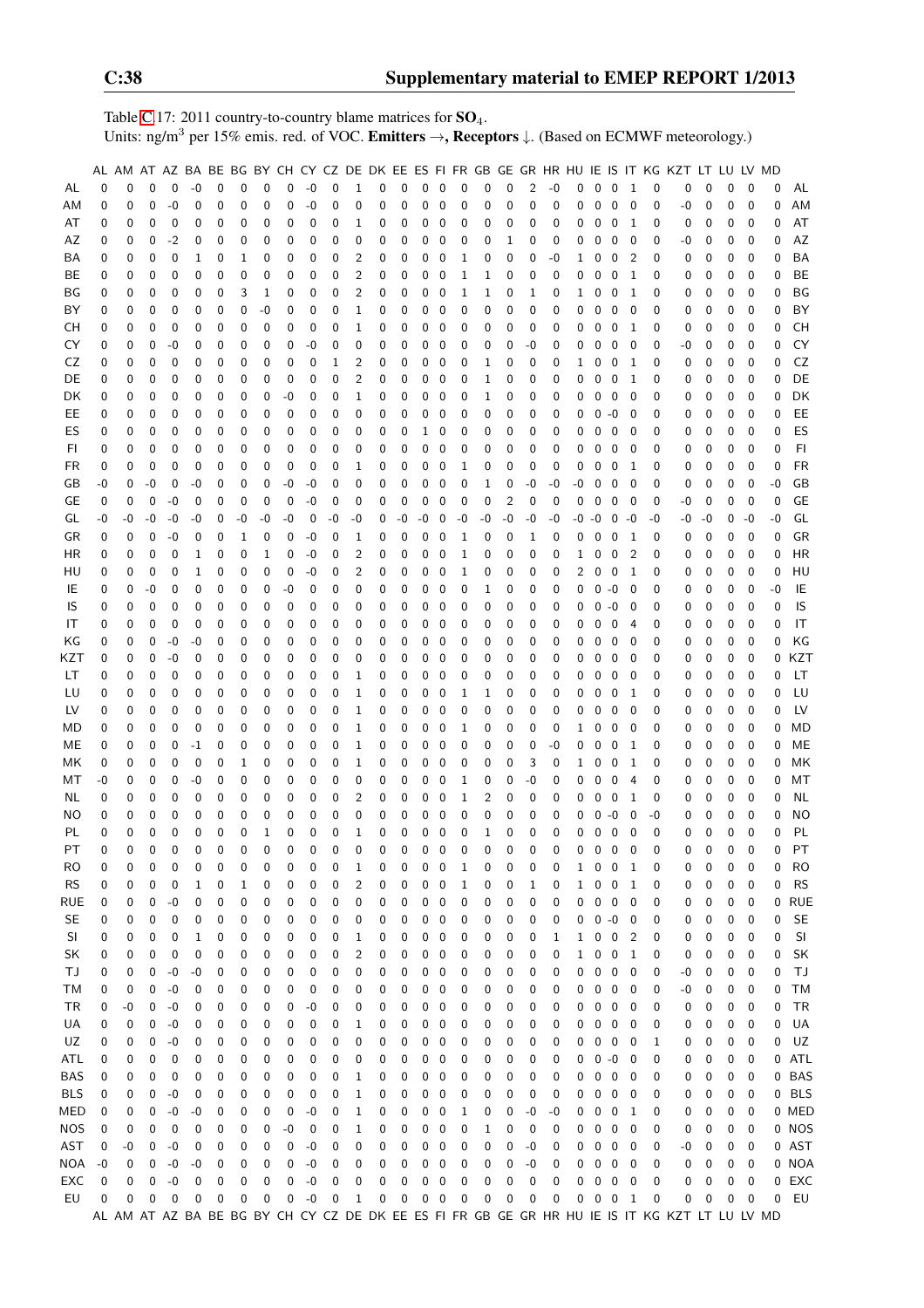Table [C.](#page-2-0)17 Cont.: 2011 country-to-country blame matrices for  $SO_4$ . Units: ng/m<sup>3</sup> per 15% emis. red. of VOC. Emitters →, Receptors ↓. (Based on ECMWF meteorology.)

|            |              |          |              |              |              |                |              |                |                          |              |              |                         |                   |                  |      |      |              |              |    |   |          |    |          |      |      |              | ME MK MT NL NO PL PT RO RS RUE SE SI SK TJ TM TR UA UZ ATL BAS BLS MED NOS AST NOA BIC DMS VOL EXC EU |   |                |                |           |
|------------|--------------|----------|--------------|--------------|--------------|----------------|--------------|----------------|--------------------------|--------------|--------------|-------------------------|-------------------|------------------|------|------|--------------|--------------|----|---|----------|----|----------|------|------|--------------|-------------------------------------------------------------------------------------------------------|---|----------------|----------------|-----------|
| AL         | $-0$         | 1        | $\Omega$     | $\mathbf{0}$ | $\mathbf{0}$ | $\mathbf{1}$   | $\mathbf 0$  |                | $1 - 0$                  | $\mathbf{1}$ | $0\quad 0$   |                         | 0                 | $\mathbf{0}$     | 0    | 0    | 0            | $\mathbf 0$  | 0  | 0 | 0        | 0  | 0        | 0    | 0    | $-1$         | 0                                                                                                     | 0 | 10             | 8              | AL        |
| ΑM         | 0            | 0        | 0            | 0            | 0            | 0              | $\mathbf{0}$ | 0              | $\mathbf{0}$             | 0            | 0            | $\mathbf 0$             | 0                 | 0                | -0   | 0    | 0            | -0           | 0  | 0 | 0        | 0  | 0        | $-0$ | -0   | $-1$         | 0                                                                                                     | 0 | 1              | 0              | AM        |
| AT         | 0            | 0        | 0            | 0            | 0            | 1              | 0            | 1              | 1                        | 0            | 0            | $\mathbf 0$             | 0                 | 0                | 0    | 0    | 0            | 0            | 0  | 0 | 0        | 0  | 0        | 0    | 0    | $\mathbf 0$  | 0                                                                                                     | 0 | 8              | 5              | AT        |
| AΖ         | 0            | 0        | 0            | 0            | 0            | 0              | 0            | 0              | 0                        | 1            | 0            | $\mathbf 0$             | 0                 | 0                | -0   | 0    | 0            | 0            | 0  | 0 | 0        | 0  | 0        | -0   | 0    | $-1$         | 0                                                                                                     | 0 | 1              | 1              | AZ        |
| ΒA         | -0           | 0        | 0            | 0            | 0            | 1              | 0            | 3              | 3                        | 1            | 0            | $\mathbf 0$             | 0                 | 0                | 0    | 0    | 1            | 0            | 0  | 0 | 0        | 0  | 0        | 0    | 0    | $-0$         | 0                                                                                                     | 0 | 19             | 12             | BA        |
| ВE         | 0            | 0        | 0            | 0            | 0            | 1              | 0            | 0              | 0                        | 0            | 0            | $\boldsymbol{0}$        | 0                 | 0                | 0    | 0    | 0            | $\mathbf 0$  | 0  | 0 | 0        | 0  | 0        | 0    | 0    | 1            | 0                                                                                                     | 0 | 8              | $\overline{7}$ | BE        |
| BG         | 0            | 0        | 0            | 0            | 0            | 2              | 0            | 3              | 1                        | 1            | 0            | $\mathbf 0$             | 0                 | 0                | 0    | 2    | 1            | 0            | 0  | 0 | 0        | 0  | 0        | 0    | 0    | $-1$         | 0                                                                                                     | 0 |                | 21 14          | ΒG        |
|            |              |          | 0            | 0            | 0            | 1              | $\mathbf{0}$ | 0              | 0                        |              |              | $\mathbf 0$             |                   |                  | 0    | 0    |              | 0            | 0  |   | 0        |    | 0        |      |      | $-0$         |                                                                                                       | 0 |                | 3              |           |
| ΒY         | 0            | 0        | 0            | $\mathbf 0$  | 0            | $\mathbf 0$    | 0            | 0              | 0                        | 1            | 0            | $\mathbf 0$             | 0<br>$\mathbf{0}$ | 0                |      | 0    | 0<br>0       | $\mathbf{0}$ |    | 0 |          | 0  |          | 0    | 0    | 0            | 0                                                                                                     |   | 4              | 3              | BY<br>CH  |
| CН         | 0            | 0        |              |              |              |                |              |                |                          | 0            | 0            |                         |                   | 0                | 0    |      |              |              | 0  | 0 | 0        | 0  | 0        | 0    | 0    |              | 0                                                                                                     | 0 | 3              |                |           |
| CY         | 0            | -0       | 0            | 0            | 0            | 0              | 0            | 0              | 0                        | 0            | 0            | $\mathbf 0$             | 0                 | 0                | 0    | $-1$ | 0            | 0            | 0  | 0 | 0        | -0 | 0        | -0   | -0   | $-7$         | 0                                                                                                     | 0 | 1              | 1              | CY        |
| CZ         | 0            | 0        | 0            | $\mathbf{0}$ | 0            | 2              | 0            | 1              | 1                        | 1            | 0            | 0                       | 0                 | 0                | 0    | 0    | 1            | $\mathbf{0}$ | 0  | 0 | 0        | 0  | 0        | 0    | 0    | $\mathbf{1}$ | 0                                                                                                     | 0 | 11             | 8              | CZ        |
| DE         | 0            | 0        | 0            | 0            | 0            | $\mathbf{1}$   | 0            | 0              | 0                        | 1            | 0            | 0                       | 0                 | 0                | 0    | 0    | 0            | 0            | 0  | 0 | 0        | 0  | 0        | 0    | 0    | 1            | 0                                                                                                     | 0 | 9              | 7              | DE        |
| DK         | 0            | 0        | 0            | 0            | 0            | 1              | 0            | 0              | 0                        | 1            | 0            | 0                       | 0                 | 0                | 0    | 0    | 0            | 0            | 0  | 0 | 0        | 0  | 0        | 0    | -0   | 1            | 0                                                                                                     | 0 | 7              | 5              | DK        |
| EE         | 0            | 0        | 0            | 0            | 0            | 1              | 0            | 0              | 0                        | 1            | 0            | $\boldsymbol{0}$        | 0                 | 0                | 0    | 0    | 0            | 0            | 0  | 0 | 0        | 0  | 0        | 0    | 0    | 0            | 0                                                                                                     | 0 | 3              | 2              | EE        |
| ES         | 0            | 0        | 0            | $\mathbf 0$  | 0            | 0              | 0            | 0              | 0                        | 0            | 0            | $\mathbf 0$             | 0                 | 0                | 0    | 0    | 0            | 0            | 0  | 0 | 0        | 0  | 0        | 0    | 0    | -0           | 0                                                                                                     | 0 | 2              | 2              | ES        |
| FI.        | 0            | 0        | 0            | 0            | 0            | 0              | 0            | 0              | 0                        | 0            | 0            | $\mathbf 0$             | 0                 | 0                | 0    | 0    | 0            | 0            | 0  | 0 | 0        | 0  | 0        | 0    | 0    | 0            | 0                                                                                                     | 0 | 1              | 1              | FI        |
| FR         | 0            | 0        | 0            | 0            | 0            | 0              | $\mathbf{0}$ | 0              | 0                        | 0            | 0            | $\mathbf 0$             | 0                 | 0                | 0    | 0    | 0            | 0            | 0  | 0 | 0        | 0  | 0        | 0    | 0    | 0            | 0                                                                                                     | 0 | 5              | 4              | <b>FR</b> |
| GB         | -0           | 0        | $-0$         | 0            | 0            | 0              | 0            | -0             | -0                       | 0            | $0 - 0$      |                         | 0                 | 0                | 0    | -0   | 0            | 0            | 0  | 0 | $-0$     | -0 | 0        | 0    | -0   | 0            | 0                                                                                                     | 0 | 2              | 2              | GB        |
| GE         | 0            | 0        | $\mathbf{0}$ | $\mathbf{0}$ | 0            | 0              | 0            | 0              | $\mathbf 0$              | 0            | 0            | $\mathbf{0}$            | $\mathbf{0}$      | 0                | $-0$ | 0    | 0            | -0           | 0  | 0 | 0        | 0  | 0        | $-0$ | 0    | $-1$         | 0                                                                                                     | 0 | 3              | 0              | GE        |
| GL         | -0           | -0       | $-0$         | $-0$         | 0            | $-0$           | $-0$         | -0             | -0                       | -0           | 0            | $-0$                    | $-0$              | $-0$             | $-0$ | -0   | $-0$         | $-0$         | -0 | 0 | $-0$     | -0 | 0        | -0   | -0   | $-0$         | 0                                                                                                     | 0 | -0             | $-0$           | GL        |
| GR         | 0            | 0        | 0            | 0            | 0            | 1              | 0            | 1              | 1                        | 1            | 0            | $\mathbf 0$             | 0                 | 0                | 0    | 1    | 0            | 0            | 0  | 0 | 0        | 0  | 0        | 0    | -0   | $-2$         | 0                                                                                                     | 0 | 11             | 8              | GR        |
| ΗR         | 0            | 0        | 0            | 0            | 0            | $\overline{c}$ | 0            | 3              | 3                        | 1            | 0            | $\mathbf 0$             | 0                 | 0                | 0    | 0    | 1            | $\mathbf{0}$ | 0  | 0 | 0        | 0  | 0        | 0    | 0    | 0            | 0                                                                                                     | 0 |                | 21 14          | HR        |
| HU         | 0            | 0        | 0            | 0            | 0            | 3              | 0            | 2              | 1                        | 1            | 0            | $\mathbf 0$             | 0                 | 0                | 0    | 0    | 1            | 0            | 0  | 0 | 0        | 0  | 0        | 0    | 0    | 0            | 0                                                                                                     | 0 |                | 18 13          | HU        |
| IE         | 0            | 0        | 0            | 0            | 0            | 0              | 0            | 0              | 0                        | 0            | 0            | 0                       | 0                 | 0                | 0    | 0    | 0            | 0            | 0  | 0 | 0        | 0  | 0        | 0    | 0    | $-0$         | 0                                                                                                     | 0 | 2              | 1              | IE        |
| IS         | 0            | 0        | 0            | 0            | 0            | 0              | 0            | 0              | 0                        | 0            | 0            | 0                       | 0                 | 0                | 0    | 0    | 0            | 0            | 0  | 0 | 0        | 0  | 0        | 0    | 0    | $-1$         | 0                                                                                                     | 0 | 0              | $\Omega$       | IS        |
| IT         | -0           | 0        | 0            | 0            | 0            | 1              | 0            | 0              | 0                        | 0            | 0            | $\mathbf 0$             | 0                 | 0                | 0    | 0    | 0            | 0            | 0  | 0 | 0        | 0  | 0        | 0    | 0    | $-0$         | 0                                                                                                     | 0 | 9              | 8              | IT        |
| ΚG         | -0           | 0        | 0            | $\mathbf{0}$ | 0            | 0              | 0            | 0              | -0                       | 0            | 0            | $\mathbf 0$             | 0                 | 0                | 0    | 0    | 0            | -0           | 0  | 0 | 0        | 0  | 0        | 0    | 0    | $-2$         | 0                                                                                                     | 0 | 0              | 0              | ΚG        |
| KZT        | 0            | 0        | 0            | 0            | 0            | 0              | 0            | 0              | 0                        | 1            | 0            | 0                       | 0                 | 0                | -0   | 0    | 0            | 0            | 0  | 0 | 0        | 0  | 0        | 0    | 0    | $-3$         | 0                                                                                                     | 0 | 3              | 1              | KZT       |
| LТ         | 0            | 0        | 0            | 0            | 0            | 1              | 0            | 0              | 0                        | 1            | 0            | 0                       | 0                 | 0                | 0    | 0    | 0            | 0            | 0  | 0 | 0        | 0  | 0        | 0    | 0    | 0            | 0                                                                                                     | 0 | 4              | 3              | LT.       |
| LU         | 0            | 0        | 0            | 0            | 0            | 1              | 0            | 0              | 0                        | 0            | 0            | 0                       | 0                 | 0                | 0    | 0    | 0            | 0            | 0  | 0 | 0        | 0  | 0        | 0    | 0    | 1            | 0                                                                                                     | 0 | 7              | 6              | LU        |
| LV         | 0            | 0        | 0            | 0            | 0            | $\mathbf 1$    | 0            | 0              | 0                        | 1            | 0            | 0                       | 0                 | 0                | 0    | 0    | 0            | 0            | 0  | 0 | 0        | 0  | 0        | 0    | 0    | 0            | 0                                                                                                     | 0 | 4              | 3              | LV        |
| МD         | 0            | 0        | 0            | 0            | 0            | $\overline{c}$ | 0            | 3              | 0                        | 3            | 0            | 0                       | 0                 | 0                | 0    | 1    | 1            | 0            | 0  | 0 | 0        | 0  | 0        | 0    | 0    | $-1$         | 0                                                                                                     | 0 | 16             | 10             | MD        |
| МE         | $-1$         | 0        | 0            | 0            | 0            | $\mathbf{1}$   | 0            | $\mathbf{1}$   | $-0$                     | 0            | 0            | 0                       | 0                 | 0                | 0    | 0    | 0            | $\mathbf 0$  | 0  | 0 | 0        | 0  | 0        | 0    | 0    | $-1$         | 0                                                                                                     | 0 | 5              | 6              | ME        |
| МK         | 0            | 1        | 0            | $\mathbf{0}$ | 0            | 1              | 0            | $\mathbf{1}$   | 0                        | 1            | 0            | 0                       | 0                 | 0                | 0    | 0    | 0            | 0            | 0  | 0 | 0        | 0  | 0        | 0    | 0    | $-1$         | 0                                                                                                     | 0 | 13             | 10             | МK        |
| МT         | -0           | 0        | $\mathbf{1}$ | 0            | 0            | 0              | 0            | 0              | 0                        | 0            | 0            | $\mathbf 0$             | 0                 | 0                | 0    | 0    | 0            | 0            | 0  | 0 | 0        | 1  | 0        | 0    | -0   | $-2$         | 0                                                                                                     | 0 | 8              | 7              | МT        |
| NL         | 0            | 0        | 0            | 1            | 0            | $\mathbf 1$    | 0            | 0              | 0                        | 0            | 0            | 0                       | 0                 | 0                | 0    | 0    | 0            | $\mathbf 0$  | 0  | 0 | 0        | 0  | 0        | 0    | 0    | 1            | 0                                                                                                     | 0 | 10             | g              | <b>NL</b> |
| ΝO         | 0            | 0        | 0            | 0            | 0            | 0              | 0            | 0              | 0                        | 0            | 0            | 0                       | 0                 | $-0$             | 0    | 0    | 0            | 0            | 0  | 0 | 0        | 0  | 0        | 0    | 0    | 0            | 0                                                                                                     | 0 | 1              | 0              | <b>NO</b> |
| PL         | $\mathbf{0}$ | $\theta$ | $\theta$     | 0            | 0            | 2              | 0            | 0              | $\mathbf{0}$             | 1            | 0            | $\mathbf 0$             | 0                 | 0                | 0    | 0    | 1            | $\mathbf{0}$ | 0  | 0 | $\theta$ | 0  | $\Omega$ | 0    | $-0$ | $\mathbf 0$  | 0                                                                                                     | 0 | 9              | 6              | PL        |
| PT         | $\Omega$     | $\Omega$ | $\theta$     | $\Omega$     | 0            | 0              | $\mathbf 0$  | 0              | $\theta$                 | 0            | $\mathbf{0}$ | $\overline{0}$          | $\mathbf{0}$      | $\mathbf{0}$     | 0    | 0    | $\Omega$     | $\Omega$     | 0  | 0 | 0        | 0  | $\Omega$ | 0    | 0    | $-1$         | 0                                                                                                     | 0 | $\overline{2}$ | $\overline{2}$ | PT        |
| RO         | 0            | 0        | 0            | 0            | 0            | 1              | 0            | 4              | 1                        | 1            | 0            | 0                       | 0                 | 0                | 0    | 0    | 1            | 0            | 0  | 0 | 0        | 0  | 0        | 0    | 0    | $-1$         | 0                                                                                                     | 0 |                |                | 15 11 RO  |
| <b>RS</b>  | 0            | 0        | 0            | 0            | 0            | 2              | 0            | 2              | 1                        | 1            | 0            | 0                       | 0                 | 0                | 0    | 0    | 1            | 0            | 0  | 0 | 0        | 0  | 0        | 0    | 0    | 0            | 0                                                                                                     | 0 |                |                | 17 12 RS  |
| rue        | 0            | 0        | 0            | 0            | 0            | 0              | 0            | 0              | 0                        | $\mathbf{1}$ | 0            | $\overline{\mathbf{0}}$ | 0                 | 0                | 0    | 0    | 0            | 0            | 0  | 0 | 0        | 0  | 0        | 0    | 0    | -0           | 0                                                                                                     | 0 | $\overline{2}$ |                | 1 RUE     |
| <b>SE</b>  | 0            | 0        | 0            | 0            | 0            | 0              | 0            | 0              | 0                        | 0            | 0            | $\overline{\mathbf{0}}$ | 0                 | 0                | 0    | 0    | 0            | 0            | 0  | 0 | 0        | 0  | 0        | 0    | 0    | 0            | 0                                                                                                     | 0 | 2              | $\mathbf{1}$   | <b>SE</b> |
| SI         | 0            | 0        | 0            | 0            | 0            | 2              | $\pmb{0}$    | $\overline{c}$ | $\overline{2}$           | 1            | 0            | $\pmb{0}$               | 0                 | 0                | 0    | 0    | $\mathbf{1}$ | 0            | 0  | 0 | 0        | 0  | 0        | 0    | 0    | 1            | 0                                                                                                     | 0 |                | 17 11          | SI        |
| SK         | 0            | 0        | 0            | 0            | 0            | 2              | 0            | $\mathbf{1}$   | 0                        | 1            | $0\quad 0$   |                         | 0                 | 0                | 0    | 0    | $\mathbf{1}$ | 0            | 0  | 0 | 0        | 0  | 0        | 0    | 0    | 0            | 0                                                                                                     | 0 | 12             | 9              | SK        |
| ΤJ         | -0           | -0       | 0            | 0            | 0            | 0              | 0            | 0              | 0                        | 0            | 0            | $\overline{\mathbf{0}}$ | 0                 | $-0$             | -0   | 0    | 0            | -0           | 0  | 0 | 0        | 0  | 0        | -0   | -0   | $-2$         | 0                                                                                                     | 0 | -0             | 0              | TJ        |
| ТM         | 0            | 0        | 0            | 0            | 0            | 0              | 0            | 0              | 0                        | 0            | 0            | $\mathbf 0$             | 0                 | 0                | -0   | 0    | 0            | -0           | 0  | 0 | 0        | 0  | 0        | -0   | $-0$ | -4           | 0                                                                                                     | 0 | 1              |                | 1 TM      |
| <b>TR</b>  | 0            | 0        | 0            | 0            | 0            | 0              | 0            | 0              | 0                        | 1            | 0            | $\boldsymbol{0}$        | 0                 | 0                | 0    | 6    | 0            | 0            | 0  | 0 | 0        | 0  | 0        | -0   | -0   | $-2$         | 0                                                                                                     | 0 | 10             | 3              | TR        |
| UA         | 0            | 0        | 0            | 0            | 0            | 1              | 0            | 1              | 0                        | 3            | 0            | $\overline{\mathbf{0}}$ | 0                 | 0                | 0    | 0    | 1            | 0            | 0  | 0 | 0        | 0  | 0        | 0    | 0    | -0           | 0                                                                                                     | 0 | 11             | 6              | UA        |
| UZ         | 0            | 0        | 0            | 0            | 0            | 0              | 0            | 0              | 0                        | 1            | 0            | $\mathbf 0$             | 0                 | 0                | -0   | 0    | 0            | 0            | 0  | 0 | 0        | 0  | 0        | 0    | 0    | $-4$         | 0                                                                                                     | 0 | 3              |                | $1$ $UZ$  |
| ATL        | 0            | 0        | 0            | 0            | 0            | 0              | 0            | 0              | 0                        | 0            | 0            | 0                       | 0                 | 0                | 0    | 0    | 0            | 0            | 0  | 0 | 0        | 0  | 0        | 0    | 0    | -0           | 0                                                                                                     | 0 | 0              |                | 0 ATL     |
| <b>BAS</b> | 0            | 0        | 0            | 0            | 0            | 1              | 0            | 0              | 0                        |              | 0            | 0                       | 0                 | 0                | 0    | 0    | 0            | 0            | 0  |   | 0        | 0  | 0        | 0    | 0    | 0            |                                                                                                       | 0 | 5              |                | 3 BAS     |
| BLS        | 0            | 0        | 0            | 0            | 0            | 1              | 0            |                | 0                        | 1<br>2       | 0            |                         | 0                 | 0                | 0    | 4    | 0            | 0            | 0  | 0 | -0       | 0  | 0        | 0    |      |              | 0                                                                                                     |   | 14             |                | 6 BLS     |
| MED        |              |          |              |              | 0            | 0              |              | 1              | 0                        |              |              | $\overline{\mathbf{0}}$ |                   |                  |      |      | 0            | 0            |    | 0 | 0        |    |          |      | 0    | $-1$         | 0                                                                                                     | 0 | 6              |                | 4 MED     |
|            | -0           | 0        | 0            | 0            |              |                | 0            | 0              |                          | 0            | 0            | 0                       | 0                 | 0                | 0    | 1    |              |              | 0  | 0 |          | 0  | 0        | -0   | 0    | -3           | 0                                                                                                     | 0 |                |                |           |
| <b>NOS</b> | 0            | 0        | 0            | 0            | 0            | 0              | 0            | 0              | 0                        | 0            | 0            | $\mathbf 0$             | 0                 | 0                | 0    | 0    | 0            | 0            | 0  | 0 | 0        | 0  | 0        | 0    | 0    | 0            | 0                                                                                                     | 0 | 4              |                | 3 NOS     |
| AST        | 0            | 0        | 0            | 0            | 0            | 0              | 0            | 0              | 0                        | 0            | 0            | $\overline{0}$          | 0                 | $-0$             | -0   | $-0$ | 0            | -0           | 0  | 0 | 0        | -0 | 0        | $-1$ | $-0$ | $-2$         | 0                                                                                                     | 0 | 0              |                | 0 AST     |
| NOA        | -0           | 0        | $-0$         | 0            | 0            | 0              | 0            | 0              | 0                        | 0            | $0\quad 0$   |                         | 0                 | 0                | 0    | 0    | 0            | 0            | 0  | 0 | 0        | 0  | 0        | $-0$ | -0   | $-2$         | 0                                                                                                     | 0 | 1              |                | 1 NOA     |
| EXC        | 0            | 0        | 0            | 0            | 0            | 0              | 0            | 0              | 0                        | 1            | 0            | $\overline{\mathbf{0}}$ | 0                 | 0                | $-0$ | 0    | 0            | 0            | 0  | 0 | 0        | 0  | 0        | 0    | 0    | $-1$         | 0                                                                                                     | 0 | 3              |                | 2 EXC     |
| EU         | 0            | 0        | 0            | 0            | $\pmb{0}$    | 1              | 0            | 0              | $\overline{\phantom{0}}$ | 0            | $0\quad 0$   |                         | $\pmb{0}$         | $\boldsymbol{0}$ | 0    | 0    | 0            | 0            | 0  | 0 | 0        | 0  | 0        | 0    | 0    | $\mathbf 0$  | 0                                                                                                     | 0 | 6              |                | 5 EU      |
|            |              |          |              |              |              |                |              |                |                          |              |              |                         |                   |                  |      |      |              |              |    |   |          |    |          |      |      |              | ME MK MT NL NO PL PT RO RS RUE SE SI SK TJ TM TR UA UZ ATL BAS BLS MED NOS AST NOA BIC DMS VOL EXC EU |   |                |                |           |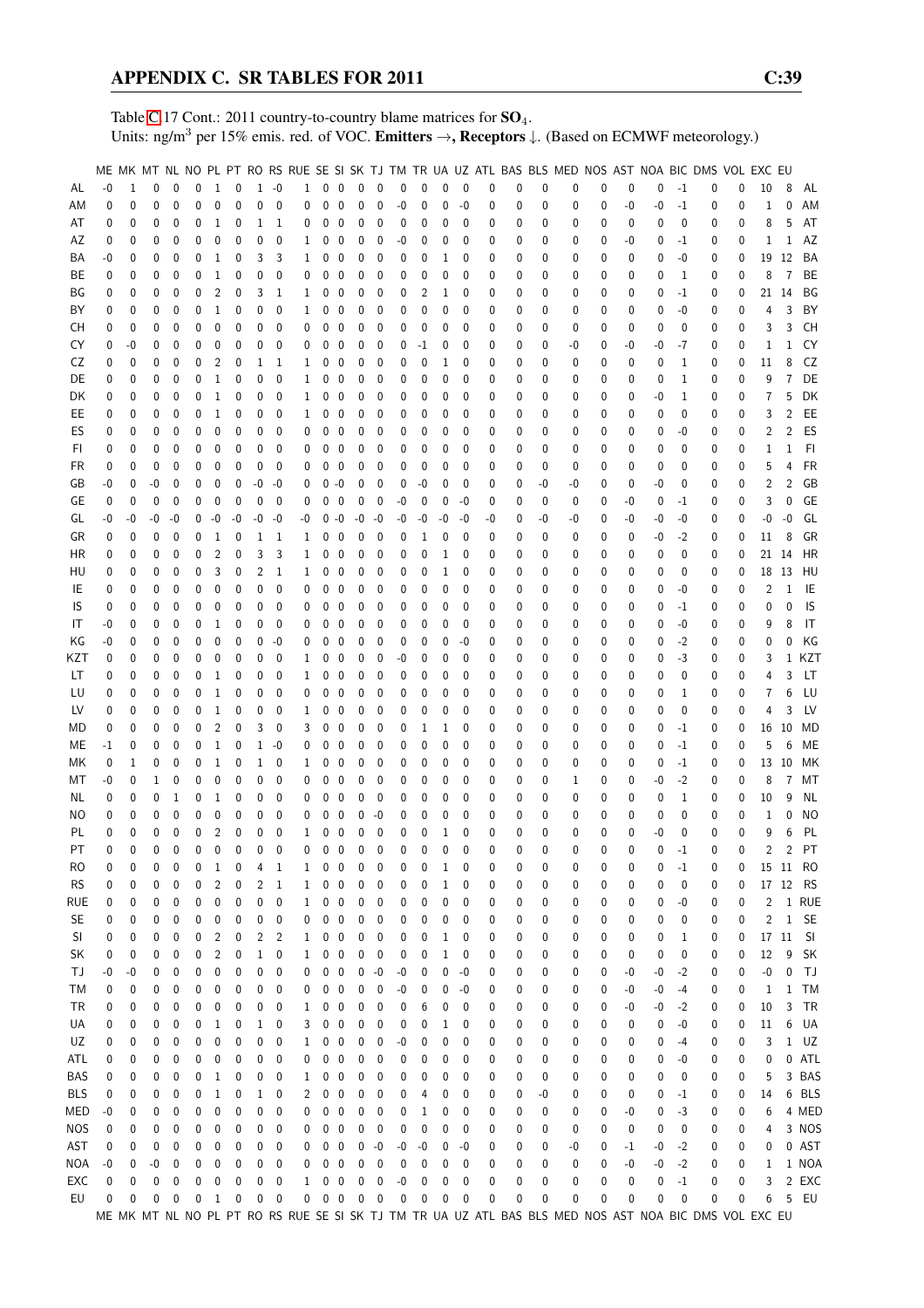Table [C.](#page-2-0)18: 2011 country-to-country blame matrices for  $NH_4$ . Units: ng/m<sup>3</sup> per 15% emis. red. of SO<sub>x</sub>. **Emitters →, Receptors**  $\downarrow$ . (Based on ECMWF meteorology.)

|            |          |          |              |             |                |          |          |             |                |             |                |                |          |             |              |                |                |              |             |          |              |          |                 |                         |                |          | AL AM AT AZ BA BE BG BY CH CY CZ DE DK EE ES FI FR GB GE GR HR HU IE IS IT KG KZT LT LU LV MD |          |          |             |          |           |
|------------|----------|----------|--------------|-------------|----------------|----------|----------|-------------|----------------|-------------|----------------|----------------|----------|-------------|--------------|----------------|----------------|--------------|-------------|----------|--------------|----------|-----------------|-------------------------|----------------|----------|-----------------------------------------------------------------------------------------------|----------|----------|-------------|----------|-----------|
| AL         | 12       | 0        | $\mathbf 0$  | 0           | 11             | 0        | 10       | 0           | 0              | 0           | $\mathbf{1}$   | $\mathbf{1}$   | 0        | 0           |              | $1\quad 0$     | $\pmb{0}$      | 0            | $\mathbf 0$ | 11       | $\mathbf{1}$ | 0        | 0               | $\overline{\mathbf{0}}$ | 2              | 0        | 0                                                                                             | 0        | 0        | 0           | 0        | AL        |
| AM         | 0        | 19       | 0            | 14          | 0              | $-0$     | 0        | 0           | $-0$           | 0           | 0              | $\mathbf 0$    | -0       | $-0$        | 0            | $-0$           | $-0$           | -0           | 3           | 0        | $\mathbf 0$  |          | $0 - 0 - 0$     |                         | $\mathbf 0$    | 0        | 3                                                                                             | $-0$     | $-0$     | $-0$        | 0        | AM        |
| AT         | 0        | 0        | 4            | 0           | 3              | 0        | 1        | 0           | 1              | 0           | 4              | 11             | 0        | 0           | 1            | 0              | $\overline{c}$ | 1            | 0           | 0        | 1            | 1        | 0               | 0                       | 3              | 0        | 0                                                                                             | 0        | 0        | 0           | 0        | AT        |
| AZ         | 0        | 2        | -0           | 39          | 0              | 0        | 0        | 0           | $-0$           | 0           | 0              | 0              | 0        | 0           | 0            | $-0$           | $-0$           | 0            | 4           | 0        | 0            | 0        | $-0 - 0$        |                         | 0              | 0        | 9                                                                                             | 0        | $-0$     | 0           | 0        | AZ        |
| BA         | 0        | 0        | 0            | 0           | 24             | 0        | 2        | 0           | 0              | 0           | 2              | $\overline{c}$ | 0        | 0           | 1            | 0              | $\mathbf{1}$   | 0            | 0           | 1        | 2            | 1        | 0               | $\overline{0}$          | 1              | 0        | 0                                                                                             | 0        | 0        | 0           | 0        | BA        |
| BE         | 0        | 0        | 0            | 0           | 1              | 18       | 0        | 0           | 1              | 0           | 2              | 15             | 0        | 0           | 2            | 0              | 17             | 9            | -0          | 0        | 0            | 0        | 0               | $\mathbf 0$             | 0              | 0        | 0                                                                                             | 0        | 0        | 0           | 0        | BE        |
|            |          |          |              |             |                |          |          |             |                |             |                |                |          |             |              |                |                |              |             |          |              |          |                 |                         |                |          |                                                                                               |          |          |             | 0        |           |
| ΒG         | 0        | 0        | 0            | 0           | 2              | 0        | 22       | 0           | 0              | 0           | 1              | 1              | 0        | 0           | 0            | 0              | 0              | 0            | 0           | 1        | 0            | 0        | 0               | 0                       | 0              | 0        | 0                                                                                             | 0        | 0        | 0           |          | ΒG        |
| BY         | 0        | 0        | 0            | 0           | 1              | 0        | 0        | 8           | 0              | 0           | $\mathbf{1}$   | $\overline{2}$ | 0        | 1           | 0            | 1              | 0              | 1            | 0           | 0        | 0            | 0        | 0               | $\mathbf 0$             | 0              | 0        | 2                                                                                             | 2        | 0        | 0           | 0        | BY        |
| CН         | 0        | 0        | 1            | 0           | 1              | 0        | 0        | $\mathbf 0$ | 10             | $-0$        | 1              | 9              | 0        | 0           | 1            | 0              | 5              | 1            | 0           | 0        | 0            | 0        | 0               | 0                       | 4              | 0        | 0                                                                                             | 0        | 0        | 0           | 0        | <b>CH</b> |
| CY         | 0        | 0        | $\mathbf 0$  | 0           | 0              | 0        | 1        | 0           | $\mathbf 0$    | $1\,$       | 0              | 0              | 0        | 0           | 0            | 0              | 0              | 0            | $\mathbf 0$ | 0        | 0            | 0        | $\mathbf 0$     | 0                       | $\mathbf 0$    | 0        | 0                                                                                             | 0        | 0        | 0           | 0        | CY        |
| CZ         | 0        | 0        | $\mathbf{1}$ | 0           | 3              | 1        | 1        | 0           | 0              | 0           | 20             | 17             | 0        | 0           | 1            | 0              | 3              | 2            | 0           | 0        | $\mathbf{1}$ | 1        | 0               | $\mathbf 0$             | -1             | 0        | 0                                                                                             | 0        | 0        | 0           | 0        | CZ        |
| DE         | 0        | 0        | $\mathbf{1}$ | 0           | 1              | 2        | 1        | 0           | 1              | 0           | 5              | 37             | 0        | 0           | 1            | 0              | 6              | 4            | 0           | 0        | 0            | 0        | 0               | 0                       | 1              | 0        | 0                                                                                             | 0        | 0        | 0           | 0        | DE        |
| DK         | 0        | 0        | 0            | 0           | 1              | 1        | 0        | 0           | 0              | 0           | 2              | 9              | 3        | 0           | 0            | 0              | 2              | 7            | 0           | 0        | 0            | 0        | 0               | $\boldsymbol{0}$        | 0              | 0        | 0                                                                                             | 0        | 0        | 0           | 0        | DK        |
| EE.        | 0        | 0        | 0            | 0           | 0              | 0        | 0        | 1           | 0              | 0           | 0              | 1              | 0        | 3           | 0            | $\overline{c}$ | 0              | 1            | 0           | 0        | 0            | 0        | 0               | $\mathbf 0$             | 0              | 0        | 0                                                                                             | 1        | 0        | 0           | 0        | EE        |
| ES         | 0        | 0        | 0            | 0           | 1              | 0        | 0        | 0           | 0              | $-0$        | 0              | 1              | 0        | 0           | 35           | 0              | 2              | 0            | 0           | 0        | 0            | 0        | 0               | 0                       | 1              | 0        | 0                                                                                             | 0        | 0        | 0           | 0        | ES        |
| FI         | 0        | 0        | 0            | 0           | 0              | 0        | 0        | 0           | 0              | $\mathbf 0$ | 0              | 0              | 0        | 0           | $\pmb{0}$    | 4              | 0              | 0            | 0           | 0        | 0            | 0        | 0               | $\mathbf 0$             | 0              | 0        | 0                                                                                             | 0        | 0        | 0           | 0        | F1        |
| FR         | 0        | 0        | $\mathbf 0$  | 0           | 1              | 1        | 0        | 0           | 1              | $-0$        | 1              | 5              | 0        | 0           | 5            | 0              | 16             | 3            | 0           | 0        | 0            | 0        | 0               | $\mathbf 0$             | $\overline{2}$ | 0        | 0                                                                                             | 0        | 0        | 0           | 0        | <b>FR</b> |
| GB         | 0        | 0        | $\mathbf 0$  | 0           | 0              | 0        | 0        | 0           | 0              | $-0$        | 0              | 2              | 0        | 0           | $\mathbf{1}$ | $\mathbf 0$    | 3              | 23           | 0           | 0        | 0            | 0        | $\mathbf{1}$    | $\overline{0}$          | 0              | 0        | 0                                                                                             | 0        | 0        | 0           | 0        | GB        |
| GE         | 0        | 2        | 0            | 8           | 0              | 0        | 0        | 0           | 0              | 0           | 0              | 0              | 0        | 0           | 0            | $-0$           | 0              | 0            | 16          | 0        | 0            | 0        | $-0 -0$         |                         | 0              | 0        | 2                                                                                             | 0        | 0        | 0           | 0        | GE        |
| GL         | 0        | 0        | $\pmb{0}$    | 0           | 0              | 0        | 0        | 0           | 0              | $-0$        | 0              | 0              | 0        | 0           | 0            | 0              | 0              | 0            | 0           | 0        | 0            | 0        | 0               | $\mathbf 0$             | 0              | 0        | 0                                                                                             | 0        | -0       | 0           | 0        | GL        |
| GR         | 1        | 0        | 0            | 0           | 2              | 0        | 15       | 0           | 0              | 0           | 0              | 1              | 0        | 0           | 0            | 0              | 0              | 0            | 0           | 9        | 0            | 0        | 0               | $\overline{\mathbf{0}}$ | 1              | 0        | 0                                                                                             | 0        | 0        | 0           | 0        | GR        |
| HR         | 0        | 0        | 1            | 0           | 18             | 0        | 3        | 0           | 0              | 0           | 3              | 5              | 0        | 0           | 1            | 0              | 1              | 1            | 0           | 0        | 7            | 2        | 0               | 0                       | 3              | 0        | 0                                                                                             | 0        | 0        | 0           | 0        | HR        |
| HU         | 0        | 0        | $\mathbf 1$  | 0           | 10             | 0        | 4        | 0           | 0              | 0           | 5              | 7              | 0        | 0           | 1            | 0              | 1              | 1            | 0           | 0        | 2            | 8        | 0               | 0                       | 1              | 0        | 0                                                                                             | 0        | 0        | 0           | 0        | HU        |
| IE         | 0        | 0        | $\pmb{0}$    | $\mathbf 0$ | 0              | 0        | 0        | 0           | 0              | 0           | 0              | 0              | 0        | 0           | 1            | 0              | 1              | 7            | 0           | 0        | 0            | 0        | 7               | 0                       | 0              | 0        | 0                                                                                             | 0        | 0        | 0           | 0        | IE        |
| IS         | 0        | 0        | $\mathbf 0$  | 0           | 0              | 0        | 0        | 0           | 0              | 0           | 0              | 0              | 0        | 0           | 0            | 0              | $\mathbf 0$    | 0            | 0           | 0        | 0            | 0        | 0               | 2                       | - 0            | 0        | 0                                                                                             | 0        | 0        | 0           | 0        | IS        |
| IT         | 0        | 0        | 1            | 0           | 7              | 0        | 1        | 0           | 0              | 0           | 1              | 2              | 0        | 0           | 2            | 0              | 3              | 0            | 0           | 1        | 2            | 0        | 0               | 0 <sub>25</sub>         |                | 0        | 0                                                                                             | 0        | 0        | 0           | 0        | IT        |
|            |          |          | $-0$         |             |                |          |          |             |                |             |                |                |          |             |              |                |                |              |             |          |              |          | $-0$ $-0$ $-0$  |                         |                |          |                                                                                               |          |          |             |          | KG        |
| ΚG         | -0       | 0        |              | 0           | 0              | -0       | 0        | 0           | -0             | 0           | $-0$           | $-0$           | -0       | 0           | $-0$         | $-0$           | $-0$           | -0           | 0           | 0        | $-0$         | -0       |                 |                         |                | 5        | 7                                                                                             | 0        | $-0$     | 0           | 0        |           |
| KZT        | 0        | 0        | 0            | 0           | 0              | 0        | 0        | 0           | $-0$           | 0           | 0              | 0              | 0        | 0           | 0            | 0              | $-0$           | 0            | 0           | 0        | 0            | 0        | $-0$            | $\overline{0}$          | 0              | 0        | 25                                                                                            | 0        | 0        | 0           | 0        | KZT       |
| LT         | 0        | 0        | 0            | 0           | 0              | 0        | 0        | 2           | 0              | 0           | 1              | 2              | 0        | 1           | 0            | 1              | 0              | 2            | 0           | 0        | 0            | 0        | 0               | $\overline{0}$          | 0              | 0        | 1                                                                                             | 8        | 0        | 0           | 0        | LT        |
| LU         | 0        | 0        | 0            | 0           | 1              | 5        | 0        | 0           | 1              | 0           | 2              | 20             | 0        | 0           | 2            | 0              | 18             | 5            | 0           | 0        | 0            | 0        | 0               | $\mathbf 0$             | 1              | 0        | 0                                                                                             | 0        | 3        | 0           | 0        | LU        |
| LV         | 0        | 0        | 0            | 0           | 0              | 0        | 0        | 1           | 0              | 0           | 0              | $\overline{c}$ | 0        | 1           | 0            | 1              | 0              | 1            | 0           | 0        | 0            | 0        | 0               | $\mathbf 0$             | 0              | 0        | 1                                                                                             | 3        | 0        | 1           | 0        | LV        |
| MD         | 0        | 0        | 0            | $\mathbf 0$ | 1              | 0        | 2        | 1           | 0              | 0           | $\overline{2}$ | $\overline{c}$ | 0        | 0           | 0            | 0              | 0              | 0            | 0           | 0        | 0            | 0        | 0               | 0                       | 0              | 0        | 1                                                                                             | 0        | 0        | 0           | 1        | MD        |
| ME         | 2        | 0        | $\mathbf 0$  | 0           | 11             | 0        | 4        | 0           | 0              | 0           | $\mathbf{1}$   | $1\,$          | 0        | 0           | 0            | 0              | 0              | 0            | 0           | 1        | 1            | 0        | 0               | $\overline{0}$          | -1             | 0        | 0                                                                                             | 0        | 0        | 0           | 0        | ME        |
| МK         | 2        | 0        | 0            | 0           | 6              | 0        | 15       | 0           | 0              | 0           | 1              | 1              | 0        | 0           | 0            | 0              | 0              | 0            | 0           | 7        | 0            | 1        | 0               | $\mathbf 0$             | 1              | 0        | 0                                                                                             | 0        | 0        | 0           | 0        | MK        |
| МT         | 0        | 0        | 0            | 0           | 3              | 0        | 1        | 0           | 0              | 0           | 0              | $1\,$          | 0        | 0           | 3            | 0              | $\overline{c}$ | 0            | 0           | 1        | 0            | 0        | 0               | 0                       | 6              | 0        | 0                                                                                             | 0        | 0        | 0           | 0        | MT        |
| NL         | 0        | 0        | 0            | 0           | 1              | 10       | 1        | 0           | 0              | $-0$        | 2              | 22             | 0        | 0           | 1            | 0              | 10             | $11\,$       | -0          | 0        | 0            | 0        | $\mathbf{1}$    | 0                       | 0              | 0        | 0                                                                                             | 0        | 0        | 0           | 0        | <b>NL</b> |
| ΝO         | 0        | 0        | 0            | 0           | 0              | 0        | 0        | 0           | 0              | 0           | 0              | 1              | 0        | 0           | 0            | 0              | 0              | 1            | 0           | 0        | 0            | 0        | 0               | 0                       | 0              | 0        | 0                                                                                             | 0        | 0        | 0           | 0        | <b>NO</b> |
| PL         | 0        | 0        | $\mathbf 0$  | $\mathbf 0$ | 1              | 0        | 1        | 1           | 0              | $-0$        | 4              | 8              | 0        | 0           | 0            | 0              | $\mathbf{1}$   | 2            | $\mathbf 0$ | 0        | 0            | 1        | 0               | 0                       | 0              | 0        | 0                                                                                             | 1        | 0        | $\mathbf 0$ | 0        | PL        |
| PT         | $\Omega$ | $\Omega$ | $\mathbf 0$  | $\Omega$    | $\Omega$       | $\Omega$ | $\Omega$ | $\Omega$    | $\overline{0}$ | $\Omega$    | $\Omega$       | $\Omega$       | $\Omega$ | $\mathbf 0$ | 17           | $\mathbf 0$    | $\mathbf{1}$   | $\mathbf{1}$ | $\Omega$    | $\Omega$ | $\Omega$     | $\Omega$ | $\mathbf 0$     | $\overline{0}$          | $\Omega$       | $\Omega$ | 0                                                                                             | $\Omega$ | $\Omega$ | $\Omega$    | $\Omega$ | PT        |
| RO         | 0        | 0        | 0            | 0           | 3              | 0        | 4        | 0           | 0              | 0           | 2              | 2              | 0        | 0           | 0            | 0              | 0              | 0            | 0           | 0        | 0            | 1        | 0               | 0                       | 0              | 0        | 1                                                                                             | 0        | 0        | 0           | 0        | <b>RO</b> |
| <b>RS</b>  | 1        | 0        | 0            | 0           | 13             | 0        | 10       | 0           | 0              | 0           | 3              | 3              | 0        | 0           | 0            | 0              | 1              | 1            | 0           | 2        | 1            | 2        | 0               | 0                       | -1             | 0        | 0                                                                                             | 0        | 0        | 0           | 0        | <b>RS</b> |
| RUE        | 0        | 0        | 0            | 0           | 0              | 0        | 0        | 0           | 0              | 0           | 0              | 0              | 0        | 0           | 0            | 0              | 0              | 0            | 0           | 0        | 0            | 0        | 0               | 0                       | 0              | 0        | 4                                                                                             | 0        | 0        | 0           | 0        | RUE       |
| SE         | 0        | 0        | 0            | 0           | 0              | 0        | 0        | 0           | 0              | $-0$        | 0              | 1              | 0        | 0           | 0            | 0              | 0              | 1            | 0           | 0        | 0            | 0        | 0               | 0                       | 0              | 0        | 0                                                                                             | 0        | 0        | 0           | 0        | <b>SE</b> |
| SI         | 0        | 0        | 2            | 0           | 9              | 0        | 2        | 0           | 0              | 0           | 3              | 6              | 0        | 0           | 1            | 0              | 1              | 1            | 0           | 0        | 7            | 1        |                 | $0\quad 0$              | 8              | 0        | 0                                                                                             | 0        | 0        | 0           | 0        | SI        |
| SK         | 0        | 0        | 1            | 0           | 4              | 0        | 2        | 0           | 0              | 0           | 6              | 6              | 0        | 0           | 0            | 0              | 1              | 1            | 0           | 0        | 1            | 3        |                 | $0\quad 0$              | $\mathbf{1}$   | 0        | 0                                                                                             | 0        | 0        | 0           | 0        | SK        |
| ΤJ         | -0       | 0        | $-0$         | 0           | 0              | $-0$     | 0        | 0           | -0             | 0           | 0              | 0              | 0        | 0           | $-0$         | 0              | $-0$           | -0           | 0           | 0        | $-0$         |          | $0 - 0 - 0 - 0$ |                         |                | 0        | 5                                                                                             | 0        | -0       | 0           | 0        | TJ        |
| ТM         | 0        | 0        | 0            | 1           | 0              | 0        | 0        | 0           | 0              | 0           | 0              | 0              | 0        | 0           | 0            | 0              | 0              | 0            | 0           | 0        | 0            | 0        |                 | $0\quad 0$              | 0              | 0        | 9                                                                                             | 0        | 0        | 0           | 0        | <b>TM</b> |
| TR         | 0        | 0        | 0            | 0           | 0              | 0        | 1        | 0           | 0              | 0           | 0              | 0              | 0        | 0           | 0            | 0              | 0              | 0            | 0           | 0        | 0            | 0        |                 | $0\quad 0$              | 0              | 0        | 0                                                                                             | 0        | 0        | 0           | 0        | TR        |
|            |          |          |              |             |                |          |          |             |                |             |                |                |          |             |              |                |                |              |             |          |              |          |                 |                         |                |          |                                                                                               |          |          |             |          |           |
| UA         | 0        | 0        | 0            | 0           | 0              | 0        | 0        | 1           | 0              | 0           | 1              | 1              | 0        | 0           | 0            | 0              | 0              | 0            | 0           | 0        | 0            | 0        | 0               | $\overline{\mathbf{0}}$ | 0              | 0        | 1                                                                                             | 0        | 0        | 0           | 0        | UA        |
| UZ         | 0        | 0        | 0            | 0           | 0              | 0        | 0        | 0           | -0             | 0           | 0              | 0              | 0        | 0           | 0            | 0              | -0             | 0            | 0           | 0        | 0            | 0        | $-0$            | $\overline{\mathbf{0}}$ | 0              | 0        | 12                                                                                            | 0        | 0        | 0           | 0        | UZ        |
| ATL        | 0        | 0        | 0            | 0           | 0              | 0        | 0        | 0           | 0              | $-0$        | 0              | 0              | 0        | 0           | 0            | 0              | 0              | 0            | 0           | 0        | 0            | 0        | 0               | 0                       | 0              | 0        | 0                                                                                             | 0        | 0        | 0           | 0        | ATL       |
| BAS        | 0        | 0        | 0            | 0           | 0              | 0        | 0        | 0           | 0              | 0           | 1              | 3              | 1        | 1           | 0            | 1              | 1              | 3            | 0           | 0        | 0            | 0        | 0               | 0                       | 0              | 0        | 0                                                                                             | 0        | 0        | 0           |          | 0 BAS     |
| <b>BLS</b> | 0        | 0        | 0            | 0           | 0              | 0        | 1        | 0           | 0              | 0           | 0              | 0              | 0        | 0           | 0            | 0              | 0              | 0            | 1           | 0        | 0            | 0        | 0               | - 0                     | 0              | 0        | 1                                                                                             | 0        | 0        | 0           |          | 0 BLS     |
| MED        | 0        | 0        | 0            | 0           | 1              | 0        | 1        | 0           | 0              | 0           | 0              | 1              | 0        | 0           | 2            | 0              | 1              | 0            | 0           | 0        | 0            | 0        | 0               | 0                       | 2              | 0        | 0                                                                                             | 0        | 0        | 0           |          | 0 MED     |
| <b>NOS</b> | 0        | 0        | 0            | 0           | 0              | 1        | 0        | 0           | 0              | $-0$        | 1              | 3              | 0        | 0           | $\mathbf{1}$ | 0              | $\overline{2}$ | 7            | 0           | 0        | 0            | 0        | $\pmb{0}$       | $\mathbf 0$             | 0              | 0        | 0                                                                                             | 0        | 0        | 0           |          | 0 NOS     |
| <b>AST</b> | 0        | 0        | 0            | 1           | 0              | 0        | 0        | 0           | 0              | $\mathbf 0$ | 0              | 0              | 0        | 0           | 0            | $\mathbf 0$    | 0              | 0            | 0           | 0        | 0            | 0        |                 | $0\quad 0$              | 0              | 0        | 6                                                                                             | 0        | 0        | 0           |          | 0 AST     |
| <b>NOA</b> | 0        | 0        | 0            | 0           | 1              | 0        | 1        | 0           | 0              | 0           | 0              | 0              | 0        | 0           | $\mathbf{1}$ | 0              | 0              | 0            | 0           | 0        | 0            | 0        | 0               | $\overline{\mathbf{0}}$ | 0              | 0        | 0                                                                                             | 0        | 0        | 0           |          | 0 NOA     |
| EXC        | 0        | 0        | 0            | 0           | 1              | 0        | 0        | 0           | 0              | 0           | 0              | 1              | 0        | 0           | $\mathbf{1}$ | 0              | 1              | 1            | 0           | 0        | 0            | 0        | 0               | $\mathbf 0$             | 0              | 0        | 6                                                                                             | 0        | 0        | 0           | 0        | EXC       |
| EU         | 0        | 0        | 0            | 0           | $\overline{2}$ | 1        | 2        | 0           | 0              | $\pmb{0}$   | $\overline{c}$ | 6              | 0        | 0           | 6            | 0              | 4              | 3            | 0           | 0        | 0            | 0        |                 | $0\quad 0$              | $\overline{c}$ | 0        | 0                                                                                             | 0        | 0        | 0           | 0        | EU        |
|            |          |          |              |             |                |          |          |             |                |             |                |                |          |             |              |                |                |              |             |          |              |          |                 |                         |                |          | AL AM AT AZ BA BE BG BY CH CY CZ DE DK EE ES FI FR GB GE GR HR HU IE IS IT KG KZT LT LU LV MD |          |          |             |          |           |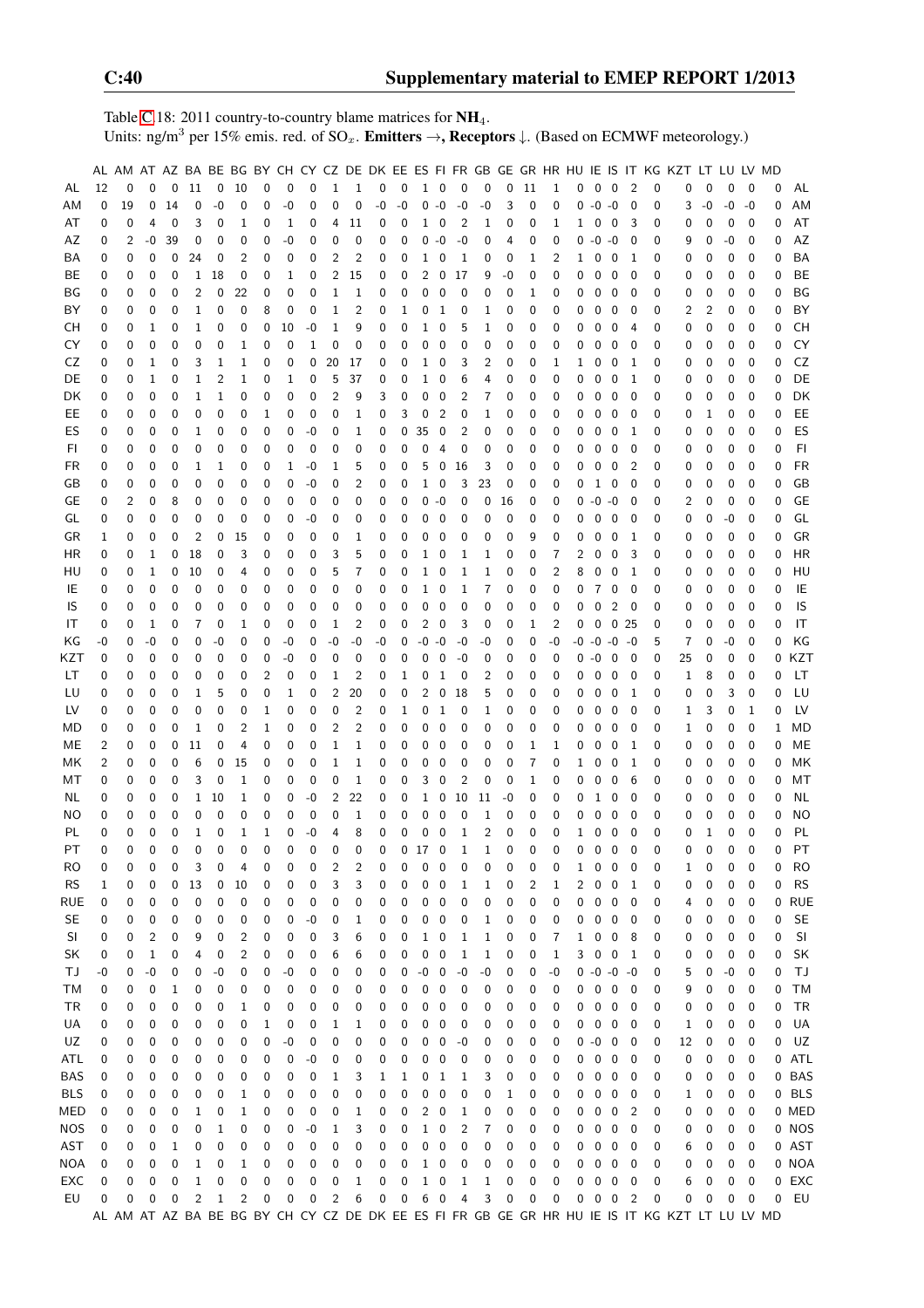Table [C.](#page-2-0)18 Cont.: 2011 country-to-country blame matrices for NH<sub>4</sub>. Units: ng/m<sup>3</sup> per 15% emis. red. of  $SO_x$ . **Emitters →, Receptors**  $\downarrow$ . (Based on ECMWF meteorology.)

|            |          |          |          |              |           |                 |                |                |                |              |                     |                         |                |              |              |          |                |                |             |    |          | ME MK MT NL NO PL PT RO RS RUE SE SI SK TJ TM TR UA UZ ATL BAS BLS MED NOS AST NOA BIC DMS VOL EXC EU |                |    |          |                |              |              |                |                |           |
|------------|----------|----------|----------|--------------|-----------|-----------------|----------------|----------------|----------------|--------------|---------------------|-------------------------|----------------|--------------|--------------|----------|----------------|----------------|-------------|----|----------|-------------------------------------------------------------------------------------------------------|----------------|----|----------|----------------|--------------|--------------|----------------|----------------|-----------|
|            |          |          |          |              |           |                 |                |                |                |              |                     |                         |                |              |              |          |                |                |             |    |          |                                                                                                       |                |    |          |                |              |              |                |                |           |
| AL         | 3        | 10       | $\theta$ | $\mathbf{0}$ | 0         | $\overline{4}$  | 0              |                | 5 30           |              | $1 \quad 0 \quad 0$ |                         | 1 0            |              | 0            | 1        | 4              | $\mathbf 0$    | 0           | 0  | 0        | 7                                                                                                     | 0              | 0  | 0        | 2              | 0            | 2            | 110 37         |                | AL        |
| ΑM         | 0        | 0        | 0        | $-0$         | -0        | 0               | $-0$           | 0              | $\mathbf{0}$   | 1            | $-0$                | $\overline{\mathbf{0}}$ | 0              | 0            | $\mathbf{1}$ | 14       | 1              | 1              | 0           | -0 | 0        | 0                                                                                                     | $-0$           | 9  | 0        | $\overline{2}$ | 0            | 3            | 56             | 0              | AM        |
| AT         | 0        | 0        | 0        | 0            | 0         | 6               | $\mathbf 0$    | 1              | 3              | 0            | 0                   | $\overline{1}$          | $\mathbf{1}$   | 0            | 0            | 0        | 2              | $\mathbf 0$    | 0           | 0  | 0        | 1                                                                                                     | 0              | 0  | 0        | $\overline{2}$ | 0            | 1            | 48             | 38             | AT        |
|            |          |          |          |              |           |                 |                |                |                |              |                     |                         |                |              |              |          |                |                |             |    |          |                                                                                                       |                |    |          |                |              |              |                |                |           |
| AΖ         | 0        | 0        | 0        | 0            | $-0$      | 0               | $-0$           | 0              | 0              | 5            | $-0$                | $\mathbf 0$             | 0              | 0            | 2            | 4        | 3              | 2              | 0           | 0  | 0        | 0                                                                                                     | 0              | 7  | 0        | $\mathbf 1$    | 0            | 1            | 72             | 1              | AZ        |
| ΒA         | 2        | 1        | 0        | 0            | 0         | 5               | 0              |                | 3 11           | 0            | 0                   | $\mathbf 0$             | 1              | 0            | 0            | 0        | 2              | $\mathbf 0$    | 0           | 0  | 0        | 2                                                                                                     | 0              | 0  | 0        | $\mathbf 1$    | 0            | 1            | 63             | 21             | BA        |
| ВE         | 0        | 0        | 0        | 2            | 0         | 4               | 0              | 0              | 0              | 0            | 0                   | $\mathbf 0$             | 0              | 0            | 0            | 0        | 1              | 0              | 4           | 0  | 0        | 1                                                                                                     | 8              | 0  | 0        | 3              | 1            | 1            | 75             | 71             | BE        |
| ΒG         | 0        | 1        | 0        | 0            | 0         | 4               | 0              | 9              | 6              | 2            | 0                   | 0                       | 1              | 0            | 0            | 1        | 7              | 0              | 0           | 0  | 1        | 1                                                                                                     | 0              | 0  | 0        | $\mathbf 1$    | 0            | 0            | 59             | 39             | ΒG        |
|            |          | 0        | 0        | 0            |           |                 |                |                | 0              | 7            |                     | $\mathbf 0$             | 0              |              | 0            | 0        | 8              | 0              |             |    | 0        |                                                                                                       |                |    |          |                |              |              | 49             | 23             | BY        |
| ΒY         | 0        |          |          |              |           | 0 <sub>13</sub> | 0              | $\mathbf 1$    |                |              | 0                   |                         |                | 0            |              |          |                |                | 0           | 1  |          | 0                                                                                                     | 1              | 0  | 0        | 1              | 0            | 0            |                |                |           |
| CН         | 0        | 0        | 0        | 0            | 0         | 1               | 0              | 0              | 0              | 0            | 0                   | $\mathbf 0$             | 0              | 0            | 0            | 0        | 1              | 0              | 0           | 0  | 0        | 1                                                                                                     | 0              | 0  | 0        | 3              | 0            | 1            | 37             | 25             | CH        |
| CY         | 0        | 0        | 0        | 0            | 0         | 0               | 0              | 0              | 0              | 1            | 0                   | $\mathbf 0$             | 0              | 0            | 0            | 28       | 2              | 0              | 0           | 0  | 0        | 5                                                                                                     | 0              | 2  | 0        | 1              | 0            | 1            | 36             | 4              | CY        |
| CZ         | 0        | 0        | 0        | $\mathbf{0}$ |           | 014             | 0              | 2              | 3              | 1            | 0                   | $\mathbf 0$             | 2              | 0            | 0            | 0        | 4              | 0              | 1           | 0  | 0        | $\mathbf 1$                                                                                           | 1              | 0  | 0        | $\overline{2}$ | 0            | 0            | 79             | 66             | CZ        |
| DE         | 0        | 0        | 0        | 1            | 0         | 7               | 0              | 1              | 1              | 0            | 0                   | $\mathbf 0$             | 0              | 0            | 0            | 0        | 2              | 0              | 1           | 1  | 0        | 1                                                                                                     | 4              | 0  | 0        | 2              | 1            | 0            | 75             | 69             | DE        |
|            |          |          |          |              |           |                 |                |                |                |              |                     |                         |                |              |              |          |                |                |             |    |          |                                                                                                       |                |    |          |                |              |              |                |                |           |
| DK         | 0        | 0        | 0        | 1            | 0         | 6               | 0              | 0              | 0              | 0            | 0                   | $\mathbf 0$             | 0              | 0            | 0            | 0        | 1              | 0              | 2           | 5  | 0        | 0                                                                                                     | 9              | 0  | 0        | 2              | 2            | 0            | 37             | 34             | DK        |
| EE         | 0        | 0        | 0        | 0            | 0         | 2               | 0              | 0              | 0              | 3            | $\mathbf{1}$        | $\mathbf 0$             | 0              | 0            | 0            | 0        | 1              | 0              | 0           | 3  | 0        | 0                                                                                                     | 1              | 0  | 0        | 1              | 0            | 0            |                | 18 12          | EE        |
| ES         | 0        | 0        | 0        | 0            | 0         | 1               | 2              | 0              | 0              | 0            | 0                   | 0                       | 0              | 0            | 0            | 0        | 0              | 0              | 4           | 0  | 0        | 8                                                                                                     | 0              | 0  | 1        | 4              | 1            | 0            |                | 42 41          | ES        |
| FI.        | 0        | 0        | 0        | 0            | 0         | 1               | 0              | 0              | 0              | 1            | 1                   | 0                       | 0              | 0            | 0            | 0        | 0              | 0              | 0           | 1  | 0        | 0                                                                                                     | 0              | 0  | 0        | 1              | 0            | 0            | 10             | 7              | FI        |
| FR         | 0        | 0        | 0        | 0            | 0         | 1               | $\mathbf{0}$   | 0              | 0              | 0            | 0                   | $\mathbf 0$             | 0              | 0            | 0            | 0        | 1              | 0              | 5           | 0  | 0        | 3                                                                                                     | 2              | 0  | 0        | 3              | 1            | 1            | 39             | 36             | FR        |
|            |          |          |          |              |           |                 |                |                |                |              |                     |                         |                |              |              |          |                |                |             |    |          |                                                                                                       |                |    |          |                |              |              |                |                |           |
| GB         | 0        | 0        | 0        | $\mathbf 0$  | 0         | $\mathbf 1$     | 0              | 0              | 0              | 0            | 0                   | 0                       | 0              | 0            | 0            | 0        | 0              | 0              | 7           | 0  | 0        | 0                                                                                                     | 3              | 0  | 0        | $\overline{2}$ | 2            | 0            | 33             | 32             | GB        |
| GE         | 0        | 0        | 0        | 0            | $-0$      | 0               | 0              | 0              | 0              | 2            | $-0$                | 0                       | 0              | 0            | 1            | 9        | 2              | $\mathbf{1}$   | 0           | 0  | 1        | 0                                                                                                     | 0              | 2  | 0        | $\mathbf{1}$   | 0            | 1            | 44             | 1              | GE        |
| GL         | 0        | 0        | 0        | 0            | 0         | 0               | 0              | 0              | 0              | 0            | 0                   | 0                       | 0              | 0            | 0            | 0        | 0              | $\mathbf 0$    | 0           | 0  | 0        | 0                                                                                                     | 0              | 0  | 0        | $\overline{2}$ | -0           | 0            | 0              | $\Omega$       | GL        |
| GR         | 0        | 4        | 0        | 0            | 0         | 3               | 0              | 4              | 5              | 1            | 0                   | $\mathbf 0$             | 0              | 0            | 0            | 3        | 5              | 0              | 0           | 0  | 0        | 4                                                                                                     | 0              | 0  | 0        | $\mathbf 1$    | 0            | 1            | 56             | 34             | GR        |
|            |          |          |          |              |           |                 |                |                |                |              |                     |                         |                |              |              |          |                |                |             |    |          |                                                                                                       |                |    |          |                |              |              |                |                |           |
| ΗR         | 0        | 1        | 0        | 0            | 0         | 8               | 0              |                | 4 12           | 1            | 0                   | $\mathbf{1}$            | 2              | 0            | 0            | 0        | 4              | 0              | 0           | 0  | 0        | 4                                                                                                     | 0              | 0  | 0        | 2              | 0            | 1            |                | 78 35          | HR        |
| HU         | 0        | 1        | 0        | 0            |           | 0 <sub>17</sub> | 0              |                | 12 12          | 1            | 0                   | $\mathbf 0$             | 5              | 0            | 0            | 0        | 9              | 0              | 0           | 0  | 0        | 1                                                                                                     | 1              | 0  | 0        | 2              | 0            | 0            | 100 64         |                | HU        |
| IE         | 0        | 0        | 0        | 0            | 0         | 0               | 0              | 0              | 0              | 0            | 0                   | 0                       | 0              | 0            | -0           | 0        | 0              | 0              | 8           | 0  | 0        | 0                                                                                                     | 0              | 0  | 0        | 2              | 3            | 0            | 17             | - 16           | IE        |
| IS         | 0        | 0        | 0        | 0            | 0         | 0               | 0              | 0              | 0              | 0            | 0                   | $\mathbf 0$             | 0              | 0            | 0            | 0        | 0              | 0              | 0           | 0  | 0        | 0                                                                                                     | 0              | 0  | 0        | 1              | 0            | 0            | 2              | $\mathbf{0}$   | IS        |
| IT         | 0        | 0        | 0        | 0            | 0         | 3               | $\mathbf 0$    | 1              | 2              | 0            | 0                   | -1                      |                | $1 - 0$      | 0            | 0        | 1              | 0              | 0           | 0  | 0        | 16                                                                                                    | 0              | 0  | 1        | 2              | 0            | 2            | 58             | 44             | IT        |
|            |          |          |          |              |           |                 |                |                |                |              |                     |                         |                |              |              |          |                |                |             |    |          |                                                                                                       |                |    |          |                |              |              |                |                |           |
| ΚG         | 0        | 0        | 0        | $-0$         | $-0$      | 0               | $-0$           | 0              | 0              | 0            | $-0 - 0$            |                         | $-0$           | 1            | 0            | 0        | 0              | 12             | -0          | -0 | 0        | 0                                                                                                     | -0             | 2  | 0        | $\mathbf{1}$   | 0            | 1            | 25             | $-0$           | ΚG        |
| KZT        | 0        | 0        | 0        | 0            | 0         | 0               | 0              | 0              | 0              | 9            | 0                   | 0                       | 0              | 0            | 0            | 0        | 2              | $\overline{2}$ | 0           | 0  | 0        | 0                                                                                                     | 0              | 1  | 0        | 1              | 0            | 0            | 40             | $\Omega$       | KZT       |
| LТ         | 0        | 0        | 0        | 0            |           | 0 <sub>10</sub> | 0              | 0              | 0              | 4            | 0                   | 0                       | 0              | 0            | 0            | 0        | 5              | $\mathbf 0$    | 0           | 2  | 0        | 0                                                                                                     | 1              | 0  | 0        | 1              | 0            | 0            | 40             | 27             | LT.       |
| LU         | 0        | 0        | 0        | 1            | 0         | 3               | 0              | 0              | 0              | 0            | 0                   | 0                       | 0              | 0            | 0            | 0        | 1              | 0              | 3           | 0  | 0        | 1                                                                                                     | 3              | 0  | 0        | 3              | 1            | 1            | 66             | 62             | LU        |
|            |          |          |          |              |           |                 |                |                |                |              |                     |                         |                |              |              |          |                |                |             |    |          |                                                                                                       |                |    |          |                |              |              |                |                |           |
| LV         | 0        | 0        | 0        | 0            | 0         | 4               | 0              | 0              | 0              | 3            | 1                   | 0                       | 0              | 0            | 0            | 0        | 2              | 0              | 0           | 2  | 0        | 0                                                                                                     | 1              | 0  | 0        | $\mathbf{1}$   | 0            | 0            |                | 24 15          | LV        |
| МD         | 0        | 0        | 0        | 0            |           | $0\quad11$      | 0              | 9              | 1              | 6            | 0                   | 0                       | 1              | 0            | 0            | 1        | 25             | 0              | 0           | 0  | 1        | 0                                                                                                     | 0              | 0  | 0        | 1              | 0            | 0            | 67             | 29             | MD        |
| МE         | 9        | 2        | 0        | 0            | 0         | 4               | 0              |                | 3 21           | 0            | 0                   | 0                       | 1              | 0            | 0            | 0        | $\overline{2}$ | $\mathbf 0$    | 0           | 0  | 0        | 3                                                                                                     | 0              | 0  | 0        | $\overline{2}$ | 0            | 1            | 68             | -18            | ME        |
| МK         | 1        | 9        | 0        | 0            | 0         | 4               | 0              |                | 6 24           | 1            | 0                   | 0                       | 1              | 0            | 0            | 1        | 4              | 0              | 0           | 0  | 0        | $\overline{2}$                                                                                        | 0              | 0  | 0        | $\overline{2}$ | 0            | 1            | 86             | 38             | MK        |
| МT         | 0        | 0        | 3        | 0            | 0         | 1               | 0              | 1              | 2              | 0            | 0                   | $\mathbf 0$             | 0              | 0            | 0            | 1        | 1              | 0              | 0           | 0  | 0        | 36                                                                                                    | 0              | 0  | 2        | 2              | 1            | 3            | 28             | 20             | МT        |
|            |          |          |          |              |           |                 |                |                |                |              |                     |                         |                |              |              |          |                |                |             |    |          |                                                                                                       |                |    |          |                |              |              |                |                |           |
| NL         | 0        | 0        | 0        | 5            | 0         | 6               | 0              | 0              | 1              | 0            | 0                   | 0                       | 0              | 0            | 0            | 0        | 1              | $\mathbf 0$    | 3           | 0  | 0        | 0                                                                                                     | 16             | 0  | 0        | $\overline{2}$ | 2            | 0            | 74             | 70             | ΝL        |
| ΝO         | 0        | 0        | 0        | 0            | 1         | 0               | 0              | 0              | 0              | 0            | 0                   | 0                       | 0              | 0            | 0            | 0        | 0              | 0              | 1           | 0  | 0        | 0                                                                                                     | 1              | 0  | 0        | 1              | 0            | 0            | 4              | 3              | <b>NO</b> |
| PL         | 0        | 0        | $\theta$ | 0            |           | 0 <sub>38</sub> | $\mathbf 0$    | $\overline{2}$ | 1              | 2            | 0                   | $\mathbf 0$             | 1              | $\mathbf 0$  | 0            | 0        | $\overline{7}$ | $\Omega$       | $\mathbf 0$ | 1  | $\theta$ | 0                                                                                                     | $\mathbf{1}$   | 0  | 0        | $\mathbf{1}$   | 0            | 0            | 75             | 62             | PL        |
| PT         | $\Omega$ | $\Omega$ | $\Omega$ | $\Omega$     | 0         | $\overline{0}$  | $\overline{7}$ | $\mathbf{0}$   | $\mathbf{0}$   | $\Omega$     | $0\quad 0$          |                         | $\mathbf 0$    | $\mathbf{0}$ | 0            | $\Omega$ | 0              | $\mathbf 0$    | 12          | 0  | 0        | 3                                                                                                     | $\Omega$       | 0  | $\Omega$ | 4              | $\mathbf{1}$ | 0            |                |                | 28 27 PT  |
| RO         | 0        | 0        | 0        | 0            | 0         | 9               | 0              | 26             | 5              | 3            | 0                   | $\overline{\mathbf{0}}$ | 1              | 0            | 0            | 1        | 14             | 0              | 0           | 0  | 1        | 0                                                                                                     | 0              | 0  | 0        | 2              | 0            | 0            |                | 75 48          | <b>RO</b> |
|            |          |          |          |              |           |                 |                |                |                |              |                     |                         |                |              |              |          |                |                |             |    |          |                                                                                                       |                |    |          |                |              |              |                |                |           |
| <b>RS</b>  | 2        | 3        | 0        | 0            | 0         | 9               | 0              |                | 13 45          | 1            | 0                   | 0                       | $\overline{c}$ | 0            | 0            | 0        | 7              | 0              | 0           | 0  | 0        | 1                                                                                                     | 0              | 0  | 0        | 2              | 0            | $\mathbf{1}$ | 121 47         |                | <b>RS</b> |
| rue        | 0        | 0        | 0        | 0            | 0         | 0               | 0              | 0              | $\mathbf 0$    | 11           | $0\quad 0$          |                         | 0              | 0            | 0            | 0        | 1              | 0              | 0           | 0  | 0        | 0                                                                                                     | 0              | 0  | 0        | 1              | 0            | 0            | 18             |                | 1 RUE     |
| <b>SE</b>  | 0        | 0        | 0        | 0            | 0         | 2               | 0              | 0              | 0              | 0            | $1\quad0$           |                         | 0              | 0            | 0            | 0        | 0              | 0              | 0           | 1  | 0        | 0                                                                                                     | 1              | 0  | 0        | 1              | 0            | 0            | 9              | $\overline{7}$ | SE        |
| SI         | 0        | 0        | 0        | 0            | 0         | 7               | 0              | 2              | 6              | 0            | 0                   | 6                       | $\mathbf{1}$   | 0            | 0            | 0        | 2              | 0              | 0           | 0  | 0        | 5                                                                                                     | 0              | 0  | 0        | 2              | 0            | 1            | 69             | 44             | SI        |
| SK         |          | 0        | 0        | 0            |           | 0 <sub>19</sub> | 0              | 6              | 4              | 1            | $0\quad 0$          |                         | 8              | 0            |              | 0        | 6              | 0              | 0           |    | 0        | 1                                                                                                     | 1              |    |          | 2              | 0            |              | 72             | 55             | SK        |
|            | 0        |          |          |              |           |                 |                |                |                |              |                     |                         |                |              | 0            |          |                |                |             | 0  |          |                                                                                                       |                | 0  | 0        |                |              | 0            |                |                |           |
| ΤJ         | 0        | 0        | 0        | 0            | $-0$      | $\pmb{0}$       | $-0$           | 0              | 0              | 0            | $0 - 0$             |                         | 0              | 6            | 1            | 0        | 0              | 16             | -0          | 0  | 0        | 0                                                                                                     | 0              | 2  | 0        | 2              | 0            | 2            | 28             | 0              | TJ        |
| ТM         | 0        | 0        | 0        | 0            | 0         | 0               | 0              | 0              | 0              | 3            | 0                   | $\overline{\mathbf{0}}$ | 0              | 0            | 4            | 0        | 1              | 7              | 0           | 0  | 0        | 0                                                                                                     | 0              | 3  | 0        | 2              | 0            | 1            | 27             | 0              | TM        |
| <b>TR</b>  | 0        | 0        | 0        | 0            | 0         | $\mathbf{1}$    | 0              | 1              | 0              | 2            | 0                   | $\mathbf 0$             | 0              | 0            | 0            | 54       | 5              | 0              | 0           | 0  | 1        | 1                                                                                                     | 0              | 3  | 0        | $\overline{2}$ | 0            | 3            | 67             | 4              | <b>TR</b> |
| UA         | 0        | 0        | 0        | 0            | 0         | 5               | 0              | 2              | 0              | 6            | $0\quad 0$          |                         | 0              | 0            | 0            | 0        | 8              | 0              | 0           | 0  | 0        | 0                                                                                                     | 0              | 0  | 0        | 1              | 0            | 0            | 29             | 11             | UA        |
|            |          |          |          |              |           |                 |                |                |                |              |                     |                         |                |              |              |          |                |                |             |    |          |                                                                                                       |                |    |          |                |              |              |                |                |           |
| UZ         | 0        | 0        | 0        | 0            | 0         | 0               | 0              | 0              | 0              | 3            | 0                   | $\mathbf 0$             | 0              | 1            | 1            | 0        | $\mathbf 1$    | 19             | 0           | 0  | 0        | 0                                                                                                     | 0              | 1  | 0        | 1              | 0            | 1            | 39             | 0              | UZ        |
| ATL        | 0        | 0        | 0        | 0            | 0         | 0               | 0              | 0              | 0              | 0            | 0                   | 0                       | 0              | 0            | 0            | 0        | 0              | 0              | 1           | 0  | 0        | 0                                                                                                     | 0              | 0  | 0        | 1              | 0            | 0            | 1              |                | 1 ATL     |
| BAS        | 0        | 0        | 0        | 0            | 0         | 4               | 0              | 0              | 0              | 1            | 1                   | 0                       | 0              | 0            | 0            | 0        | 1              | 0              | 1           | 4  | 0        | 0                                                                                                     | $\overline{2}$ | 0  | 0        | 1              | 1            | 0            | 19             |                | 16 BAS    |
| BLS        | 0        | 0        | 0        | 0            | 0         | 2               | 0              | 2              | 0              | 5            | 0                   | 0                       | 0              | 0            | 0            | 6        | 4              | 0              | 0           | 0  | 2        | 0                                                                                                     | 0              | 0  | 0        | 1              | 0            | 0            | 25             |                | 6 BLS     |
|            |          |          |          |              |           |                 |                |                |                |              |                     |                         |                |              |              |          |                |                |             |    |          |                                                                                                       |                |    |          |                |              |              |                |                |           |
| MED        | 0        | 0        | 0        | 0            | 0         | 1               | 0              | 1              | 1              | 0            | 0                   | 0                       | 0              | 0            | 0            | 2        | 1              | 0              | 0           | 0  | 0        | 5                                                                                                     | 0              | 0  | 0        | 1              | 0            | 0            |                |                | 16 10 MED |
| <b>NOS</b> | 0        | 0        | 0        | 0            | 0         | 1               | 0              | 0              | 0              | 0            | 0                   | $\mathbf 0$             | 0              | 0            | 0            | 0        | 0              | 0              | 3           | 0  | 0        | 0                                                                                                     | 4              | 0  | 0        | 1              | 1            | 0            |                |                | 18 17 NOS |
| AST        | 0        | 0        | 0        | 0            | 0         | 0               | 0              | 0              | 0              | 1            | 0                   | $\bf{0}$                | 0              | 0            | 1            | 5        | 1              | 2              | 0           | 0  | 0        | 0                                                                                                     | 0              | 16 | 0        | 3              | 0            | 1            | 17             |                | 1 AST     |
| NOA        | 0        | 0        | 0        | 0            | 0         | 0               | 0              | 0              | 0              | 0            | $0\quad 0$          |                         | 0              | 0            | 0            | 1        | 0              | 0              | 0           | 0  | 0        | 4                                                                                                     | 0              | 0  | 3        | $\overline{c}$ | 0            | 1            | $\overline{7}$ |                | 4 NOA     |
| EXC        | 0        | 0        | 0        | 0            | 0         | 2               | 0              | $\mathbf{1}$   | $\overline{1}$ | 7            | 0                   | $\overline{\mathbf{0}}$ | 0              | 0            | 0            | 2        | 2              | 1              | 0           | 0  | 0        | $\mathbf{1}$                                                                                          | 0              | 0  | 0        | 1              | 0            | 0            | 29             |                | 9 EXC     |
|            |          |          |          |              |           |                 |                |                |                |              |                     |                         |                |              |              |          |                |                |             |    |          |                                                                                                       |                |    |          |                |              |              |                |                |           |
| EU         | 0        | 0        | 0        | 0            | $\pmb{0}$ | 6               | $\pmb{0}$      | 3              | $\overline{1}$ | $\mathbf{1}$ | $0\quad 0$          |                         |                | 1 0          | 0            | 0        | 3              | 0              | 2           | 1  | 0        | 3                                                                                                     | $\overline{2}$ | 0  | 0        | $\overline{c}$ | 1            | 0            |                |                | 46 38 EU  |
|            |          |          |          |              |           |                 |                |                |                |              |                     |                         |                |              |              |          |                |                |             |    |          | ME MK MT NL NO PL PT RO RS RUE SE SI SK TJ TM TR UA UZ ATL BAS BLS MED NOS AST NOA BIC DMS VOL EXC EU |                |    |          |                |              |              |                |                |           |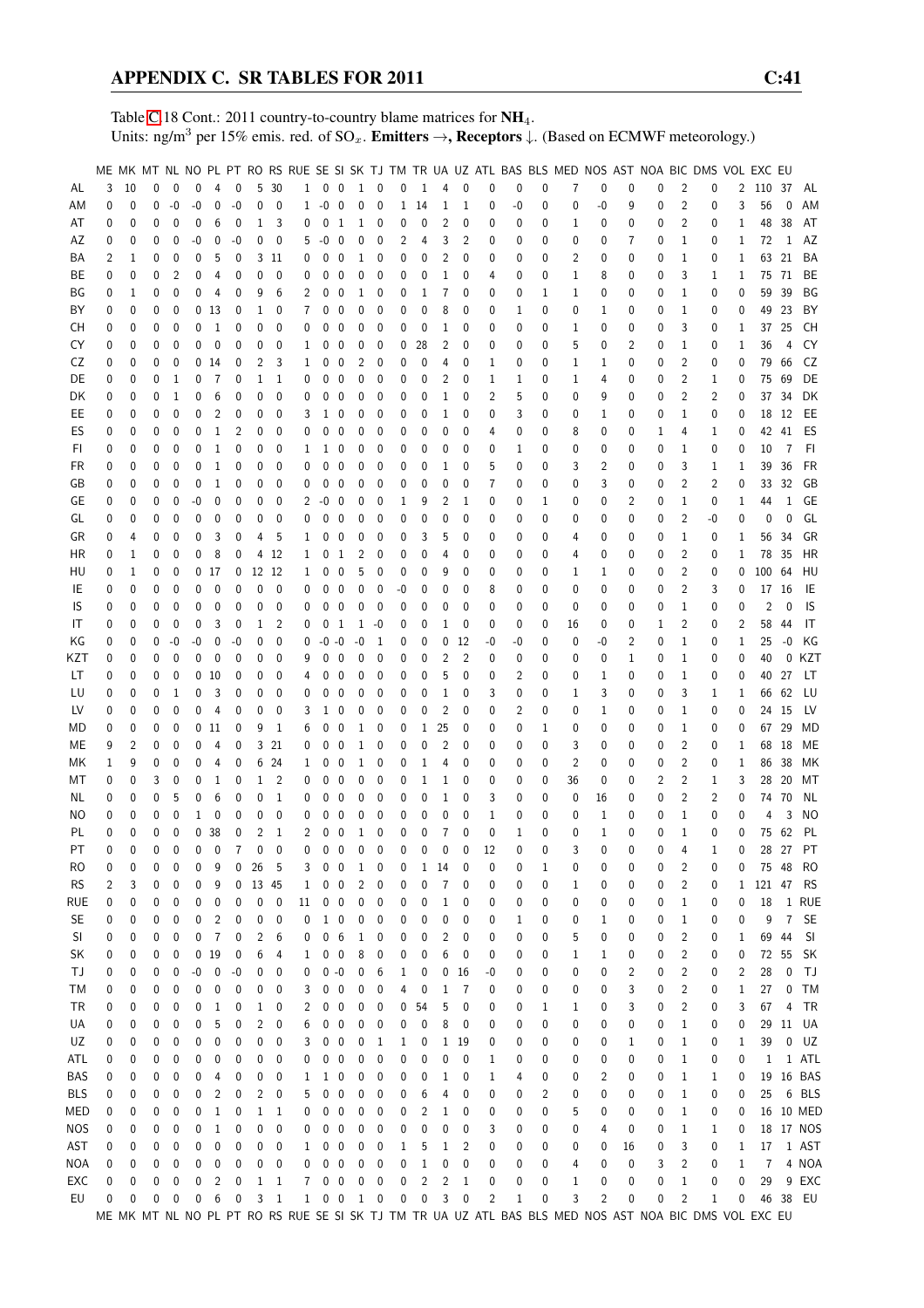Table [C.](#page-2-0)19: 2011 country-to-country blame matrices for  $NH_4$ . Units: ng/m<sup>3</sup> per 15% emis. red. of NO<sub>x</sub>. **Emitters**  $\rightarrow$ **, Receptors**  $\downarrow$ . (Based on ECMWF meteorology.)

|            |      |   |                     |             |                   |    |              |          |          |              |                     |                         |      |                  |             |                          |                |      |                         |   |             |        |              |                         |                          |          | AL AM AT AZ BA BE BG BY CH CY CZ DE DK EE ES FI FR GB GE GR HR HU IE IS IT KG KZT LT LU LV MD |   |      |             |   |            |
|------------|------|---|---------------------|-------------|-------------------|----|--------------|----------|----------|--------------|---------------------|-------------------------|------|------------------|-------------|--------------------------|----------------|------|-------------------------|---|-------------|--------|--------------|-------------------------|--------------------------|----------|-----------------------------------------------------------------------------------------------|---|------|-------------|---|------------|
| AL         | 5    | 0 | 0                   | 0           | $\mathbf{1}$      | 0  | $\mathbf{1}$ | 0        | 0        | $\mathbf{0}$ | $\mathbf{0}$        | $\mathbf 0$             | 0    | $\mathbf 0$      | $\mathbf 0$ | $\overline{0}$           | $\mathbf 0$    | 0    | $\mathbf 0$             | 3 | $\mathbf 0$ | 0      |              | $0\quad 0$              | $\mathbf{1}$             | 0        | 0                                                                                             | 0 | 0    | 0           | 0 | AL         |
| AM         | 0    | 7 | 0                   | 7           | $\mathbf 0$       | 0  | 0            | 0        | 0        | 0            | 0                   | 0                       | 0    | 0                | 0           | 0                        | 0              | 0    | $\overline{\mathbf{c}}$ | 0 | 0           | 0      | 0            | $\mathbf 0$             | 0                        | 0        | 0                                                                                             | 0 | 0    | 0           | 0 | AM         |
| AT         | 0    | 0 | 9                   | 0           | 0                 | 0  | 0            | 0        | 2        | 0            | $\overline{2}$      | 11                      | 0    | 0                | 0           | 0                        | 3              | 0    | 0                       | 0 | 1           | 2      | 0            | 0                       | 8                        | 0        | 0                                                                                             | 0 | 0    | 0           | 0 | AT         |
| AZ         | 0    | 1 | 0                   | 18          | 0                 | 0  | 0            | 0        | 0        | 0            | 0                   | 0                       | 0    | 0                | 0           | 0                        | 0              | 0    | 6                       | 0 | 0           | 0      | 0            | 0                       | 0                        | 0        | 0                                                                                             | 0 | 0    | 0           | 0 | AZ         |
| ΒA         | 0    | 0 | 1                   | 0           | 2                 | 0  | 0            | 0        | 0        | 0            | $\mathbf{1}$        | 1                       | 0    | 0                | 0           | 0                        | 0              | 0    | 0                       | 0 | 1           | 1      | 0            | $\overline{0}$          | 1                        | 0        | 0                                                                                             | 0 | 0    | 0           | 0 | BA         |
| BE         | 0    | 0 | 1                   | 0           | 0                 | -1 | 0            | 0        | 1        | 0            | $\mathbf{1}$        | 12                      | 0    | -0               | 1           | 0                        | 18             | 5    | 0                       | 0 | 0           | 0      | 0            | 0                       | 1                        | 0        | 0                                                                                             | 0 | 1    | 0           | 0 | BE         |
| ΒG         | 0    | 0 | 0                   | 0           | 0                 | 0  | 3            | 0        | 0        | 0            | 0                   | $\mathbf 0$             | -0   | 0                | 0           | 0                        | 0              | 0    | 0                       | 1 | 0           | 0      | $\mathbf 0$  | $\mathbf 0$             | $\mathbf 0$              | 0        | 0                                                                                             | 0 | 0    | 0           | 0 | BG         |
| ΒY         | 0    | 0 | 0                   | 0           | 0                 | 0  | 0            | 4        | 0        | 0            | 0                   | $\overline{2}$          | 0    | 0                | 0           | 0                        | 0              | 1    | 0                       | 0 | 0           | 0      | 0            | $\mathbf 0$             | 0                        | 0        | 0                                                                                             | 1 | 0    | 0           | 0 | BY         |
| CН         | 0    | 0 | 4                   | 0           | 0                 | 0  | 0            | 0        | 21       | 0            | $\mathbf{1}$        | 14                      | 0    | 0                | 1           | 0                        | 10             | 1    | 0                       | 0 | 0           | 0      | $\mathbf 0$  | 0 <sub>19</sub>         |                          | 0        | 0                                                                                             | 0 | 0    | $\mathbf 0$ | 0 | <b>CH</b>  |
| CY         | 0    | 0 | -0                  | 0           | 0                 | -0 | 0            | 0        | 0        | 1            | -0                  | -0                      | 0    | 0                | 0           | 0                        | 0              | 0    | 0                       | 0 | 0           | -0     | 0            | 0                       | - 0                      | 0        | 0                                                                                             | 0 | $-0$ | 0           | 0 | CY         |
| CZ         | 0    | 0 | 4                   | 0           | 0                 | 0  | 0            | 0        | 1        | 0            | 4                   | 11                      | 0    | 0                | 0           | 0                        | 3              | 1    | 0                       | 0 | 1           | 3      | 0            | 0                       | 1                        | 0        | 0                                                                                             | 0 | 0    | 0           | 0 | CZ         |
| DE         | 0    | 0 | 3                   | 0           | 0                 | 2  | 0            | 0        | 2        | 0            | $\overline{2}$      | 17                      | 0    | 0                | 1           | 0                        | 7              | 3    | 0                       | 0 | -0          | 0      | 0            | 0                       | $\overline{2}$           | 0        | 0                                                                                             | 0 | 1    | 0           | 0 | DE         |
| DK         | 0    | 0 | 0                   | 0           | 0                 | 2  | 0            | 0        | 0        | 0            | 1                   | 10                      | 1    | 0                | 0           | 0                        | 2              | 4    | 0                       | 0 | 0           | 0      | 0            | $\mathbf 0$             | 0                        | 0        | 0                                                                                             | 0 | 0    | 0           | 0 | DK         |
| EE.        | 0    | 0 | 0                   | 0           | 0                 | 0  | $-0$         | 1        | 0        | 0            | 0                   | 1                       | 0    | 0                | 0           | 0                        | 0              | 0    | 0                       | 0 | 0           | 0      | 0            | 0                       | 0                        | 0        | 0                                                                                             | 0 | 0    | 0           | 0 | EE         |
| ES         | 0    | 0 | 0                   | 0           | 0                 | 0  | 0            | 0        | 0        | 0            | 0                   | 0                       | 0    | 0                | 10          | $\mathbf 0$              | 1              | 0    | 0                       | 0 | 0           | 0      | 0            | 0                       | 0                        | 0        | 0                                                                                             | 0 | 0    | 0           | 0 | ES         |
| FI         | 0    | 0 | 0                   | $\mathbf 0$ | 0                 | 0  | 0            | 0        | 0        | 0            | 0                   | 0                       | 0    | 0                | 0           | $\mathbf{1}$             | 0              | 0    | 0                       | 0 | 0           | 0      | 0            | $\mathbf 0$             | 0                        | 0        | 0                                                                                             | 0 | 0    | 0           | 0 | F1         |
| FR         | 0    | 0 | 1                   | 0           | 0                 | 1  | 0            | 0        | 2        | 0            | $\mathbf 0$         | 7                       | 0    | 0                | 2           | $\pmb{0}$                | 21             | 2    | 0                       | 0 | 0           | 0      | 0            | 0                       | 3                        | 0        | 0                                                                                             | 0 | 0    | 0           | 0 | <b>FR</b>  |
| GB         | 0    | 0 | 0                   | 0           | 0                 | 0  | 0            | 0        | 0        | 0            | 0                   | 2                       | 0    | 0                | 0           | 0                        | 6              | 8    | 0                       | 0 | 0           | 0      | 1            | 0                       | 0                        | 0        | 0                                                                                             | 0 | 0    | 0           | 0 | GB         |
| GE         | 0    | 2 | 0                   | 3           | 0                 | 0  | 0            | 0        | 0        | $\pmb{0}$    | 0                   | 0                       | 0    | 0                | 0           | 0                        | 0              | 0    | 10                      | 0 | 0           | 0      | 0            | 0                       | 0                        | 0        | 0                                                                                             | 0 | 0    | 0           | 0 | GE         |
| GL         | 0    | 0 | 0                   | 0           | 0                 | 0  |              | 0        | 0        | -0           | 0                   | 0                       | 0    | 0                | 0           | 0                        | 0              | 0    | $\mathbf 0$             | 0 | 0           | 0      | 0            | $\mathbf 0$             |                          | -0       | -0                                                                                            |   | 0    | 0           | 0 | GL         |
|            |      |   | 0                   |             | 0                 |    | 0            |          |          | 0            |                     | 0                       | -0   |                  |             |                          |                |      |                         |   |             |        |              | 0                       | 0                        | 0        |                                                                                               | 0 |      |             | 0 | GR         |
| GR         | 0    | 0 |                     | 0           |                   | -0 | 2            | 0        | 0        |              | 0                   |                         |      | 0                | 0           | 0                        | 0              | 0    | 0                       | 5 | 0           | 0      | 0            |                         | 0                        |          | 0                                                                                             | 0 | 0    | 0           |   | <b>HR</b>  |
| ΗR         | 0    | 0 | $\overline{c}$<br>3 | 0           | 2<br>$\mathbf{1}$ | 0  | 0            | 0        | 0        | 0<br>0       | 1<br>$\overline{2}$ | 2<br>4                  | 0    | 0                | 0           | 0                        | 1              | 0    | 0<br>0                  | 0 | 4<br>3      | 3<br>9 | 0            | 0<br>$\mathbf 0$        | 4                        | 0        | 0                                                                                             | 0 | 0    | 0           | 0 | HU         |
| HU         | 0    | 0 |                     | 0           |                   | 0  | 1            | 0        | 0        |              |                     |                         | 0    | 0                | 0           | 0                        | 1              | 0    |                         | 0 |             |        | 0            |                         | 3                        | 0        | 0                                                                                             | 0 | 0    | 0           | 0 |            |
| IE         | 0    | 0 | 0                   | 0           | 0                 | 1  | 0            | 0        | 0        | 0            | $\mathbf 0$         | $\mathbf 1$             | 0    | 0                | 0           | 0                        | 2              | 11   | 0                       | 0 | 0           | 0      | 4            | $\overline{0}$          | 0                        | 0        | 0                                                                                             | 0 | 0    | 0           | 0 | IE         |
| IS         | 0    | 0 | -0                  | 0           | $\mathbf 0$       | -0 | -0           | 0        | 0        | $\mathbf 0$  | -0                  | $-0$                    | -0   | -0               | 0           | 0                        | 0              | 0    | 0                       | 0 | -0          | -0     | 0            | $\mathbf 0$             | - 0                      | 0        | 0                                                                                             | 0 | $-0$ | 0           | 0 | IS         |
| IT         | 0    | 0 | $\overline{2}$      | 0           | 0                 | 0  | 0            | 0        | 1        | 0            | 0                   | 2                       | 0    | 0                | 0           | 0                        | 1              | 0    | 0                       | 0 | 1           | 0      | 0            |                         | 0 <sub>36</sub>          | 0        | 0                                                                                             | 0 | 0    | 0           | 0 | IT         |
| ΚG         | 0    | 0 | 0                   | 0           | 0                 | 0  | 0            | 0        | 0        | 0            | 0                   | 0                       | 0    | 0                | 0           | 0                        | 0              | 0    | 0                       | 0 | 0           | 0      | 0            | 0                       | 0                        | 2        | 0                                                                                             | 0 | 0    | 0           | 0 | KG         |
| KZT        | 0    | 0 | 0                   | 0           | 0                 | 0  | 0            | 0        | 0        | 0            | 0                   | 0                       | 0    | 0                | 0           | 0                        | 0              | 0    | 0                       | 0 | 0           | 0      | 0            | $\mathbf 0$             | 0                        | 0        | 2                                                                                             | 0 | 0    | 0           | 0 | KZT        |
| LТ         | -0   | 0 | 0                   | 0           | 0                 | 0  | 0            | 2        | 0        | 0            | 0                   | 2                       | 0    | 0                | 0           | 0                        | 0              | 1    | 0                       | 0 | 0           | 0      | 0            | 0                       | 0                        | 0        | 0                                                                                             | 1 | 0    | 0           | 0 | LT         |
| LU         | 0    | 0 | 1                   | 0           | 0                 | 3  | 0            | 0        | 1        | 0            | 1                   | 15                      | 0    | 0                | 1           | 0                        | 16             | 3    | 0                       | 0 | 0           | 0      | 0            | 0                       | 1                        | 0        | 0                                                                                             | 0 | $-3$ | 0           | 0 | LU         |
| LV         | $-0$ | 0 | 0                   | 0           | 0                 | 0  | 0            | 1        | 0        | 0            | 0                   | 1                       | 0    | 0                | 0           | 0                        | 0              | 1    | 0                       | 0 | 0           | 0      | 0            | 0                       | 0                        | 0        | 0                                                                                             | 1 | 0    | 0           | 0 | LV         |
| MD         | 0    | 0 | 0                   | 0           | 0                 | 0  | 0            | 0        | 0        | $\mathbf 0$  | 0                   | 1                       | 0    | 0                | 0           | 0                        | 0              | 0    | 0                       | 0 | 0           | 0      | 0            | $\mathbf 0$             | 0                        | 0        | 0                                                                                             | 0 | 0    | 0           | 2 | <b>MD</b>  |
| MЕ         | 1    | 0 | 0                   | 0           | 1                 | 0  | 0            | 0        | 0        | 0            | $\mathbf 0$         | 0                       | -0   | 0                | 0           | 0                        | 0              | 0    | 0                       | 0 | 0           | 0      | 0            | $\mathbf 0$             | 0                        | 0        | 0                                                                                             | 0 | $-0$ | 0           | 0 | ME         |
| МK         | 1    | 0 | 0                   | 0           | 0                 | 0  | 1            | 0        | 0        | 0            | 0                   | 0                       | 0    | 0                | 0           | 0                        | 0              | 0    | 0                       | 4 | 0           | 1      | 0            | 0                       | 0                        | 0        | 0                                                                                             | 0 | 0    | 0           | 0 | MK         |
| МT         | 0    | 0 | 0                   | 0           | 0                 | 0  | 0            | 0        | 0        | 0            | 0                   | 0                       | -0   | 0                | 0           | $-0$                     | 0              | $-0$ | 0                       | 0 | 0           | 0      | 0            | $\mathbf 0$             | 1                        | 0        | 0                                                                                             | 0 | 0    | 0           | 0 | MT         |
| NL         | 0    | 0 | 0                   | 0           | 0                 | 3  | 0            | 0        | 0        | 0            | $\mathbf{1}$        | 12                      | 0    | 0                |             | $1\quad$ 0               | 11             | 7    | 0                       | 0 | 0           | 0      | $\mathbf{1}$ | 0                       | 1                        | 0        | 0                                                                                             | 0 | 1    | 0           | 0 | <b>NL</b>  |
| ΝO         | 0    | 0 | 0                   | 0           | 0                 | 0  | 0            | 0        | 0        | 0            | 0                   | $\mathbf 0$             | 0    | 0                | 0           | 0                        | 0              | 0    | 0                       | 0 | 0           | 0      | 0            | 0                       | $\mathbf 0$              | 0        | 0                                                                                             | 0 | 0    | 0           | 0 | ΝO         |
| PL         | 0    | 0 | 1                   | 0           | $\mathbf 0$       | 0  | $\pmb{0}$    | 1        | 0        | 0            | $\mathbf{1}$        | 6                       | 0    | 0                | 0           | $\mathbf 0$              | 1              | 1    | 0                       | 0 | 0           | 1      | $\mathbf 0$  | $\pmb{0}$               | $\mathbf 0$              | 0        | 0                                                                                             | 0 | 0    | $\mathbf 0$ | 0 | PL         |
| PT         | 0    | 0 | $\overline{0}$      | $\Omega$    | 0                 | 0  | $\mathbf 0$  | $\Omega$ | $\Omega$ | 0            | $\Omega$            | $\Omega$                | 0    | 0                | 5           | $\mathbf 0$              | $\overline{0}$ | 0    | 0                       | 0 | 0           | 0      |              | $0\quad 0$              | $\mathbf 0$              | $\Omega$ | 0                                                                                             | 0 | 0    | $\Omega$    | 0 | PT         |
| RO.        | 0    | 0 | 1                   | 0           | 0                 | 0  | 1            | 0        | 0        | 0            | 0                   | 1                       | 0    | 0                | 0           | 0                        | 0              | 0    | 0                       | 0 | 0           | 1      | $0\quad 0$   |                         | 0                        | 0        | 0                                                                                             | 0 | 0    | $\mathbf 0$ | 0 | <b>RO</b>  |
| <b>RS</b>  | 0    | 0 | 1                   | 0           | 1                 | 0  | 2            | 0        | 0        | 0            | $\mathbf{1}$        | 2                       | 0    | 0                | 0           | 0                        | 1              | 0    | 0                       | 1 | 1           | 3      | 0            | 0                       | 1                        | 0        | 0                                                                                             | 0 | 0    | 0           | 0 | <b>RS</b>  |
| <b>RUE</b> | 0    | 0 | 0                   | 0           | 0                 | 0  | 0            | 0        | 0        | 0            | 0                   | 0                       | 0    | 0                | 0           | 0                        | 0              | 0    | 0                       | 0 | 0           | 0      | $\pmb{0}$    | $\mathbf 0$             | 0                        | 0        | 0                                                                                             | 0 | 0    | 0           | 0 | <b>RUE</b> |
| <b>SE</b>  | 0    | 0 | 0                   | 0           | 0                 | 0  | 0            | 0        | 0        | 0            | 0                   | 1                       | 0    | 0                | 0           | 0                        | 0              | 0    | 0                       | 0 | 0           | 0      | $0\quad 0$   |                         | 0                        | 0        | 0                                                                                             | 0 | 0    | 0           | 0 | <b>SE</b>  |
| SI         | 0    | 0 | 6                   | 0           | 0                 | 0  | 0            | 0        | 0        | 0            | 1                   | 4                       | 0    | 0                | 0           | 0                        | 1              | 0    | 0                       | 0 | 6           | 2      |              | $0 \t 0 \t 14$          |                          | 0        | 0                                                                                             | 0 | 0    | 0           | 0 | SI         |
| SK         | 0    | 0 | 1                   | 0           | 0                 | 0  | 0            | 0        | 0        | 0            | $\overline{2}$      | 3                       | 0    | 0                | 0           | 0                        | 1              | 0    | 0                       | 0 | 1           | 5      |              | $0\quad 0$              | $\mathbf{1}$             | 0        | 0                                                                                             | 0 | 0    | 0           | 0 | SK         |
| ТJ         | 0    | 0 | 0                   | 0           | 0                 | 0  | 0            | 0        | 0        | 0            | 0                   | 0                       | 0    | 0                | 0           | 0                        | 0              | 0    | 0                       | 0 | 0           | 0      | $\pmb{0}$    | $\overline{0}$          | $\mathbf 0$              | 0        | 0                                                                                             | 0 | 0    | 0           | 0 | TJ         |
| ТM         | 0    | 0 | 0                   | 0           | 0                 | 0  | 0            | 0        | 0        | 0            | 0                   | 0                       | 0    | 0                | 0           | 0                        | 0              | 0    | 0                       | 0 | 0           | 0      |              | $0\quad 0$              | 0                        | 0        | 0                                                                                             | 0 | 0    | 0           | 0 | TM         |
| TR         | 0    | 0 | 0                   | 0           | 0                 | 0  | 0            | 0        | 0        | 0            | 0                   | 0                       | 0    | 0                | 0           | 0                        | 0              | 0    | 0                       | 0 | 0           | 0      |              | $0\quad 0$              | - 0                      | 0        | 0                                                                                             | 0 | 0    | 0           | 0 | TR         |
| UA         | 0    | 0 | 0                   | 0           | 0                 | 0  | 0            | 0        | 0        | 0            | 0                   | 0                       | 0    | 0                | 0           | 0                        | 0              | 0    | 0                       | 0 | 0           | 0      | 0            | $\overline{0}$          | 0                        | 0        | 0                                                                                             | 0 | 0    | 0           | 0 | UA         |
| UZ         | 0    | 0 | 0                   | 0           | 0                 | 0  | 0            | 0        | 0        | 0            | 0                   | 0                       | 0    | 0                | 0           | 0                        | 0              | 0    | 0                       | 0 | 0           | 0      | 0            | $\overline{0}$          | 0                        | 0        | 1                                                                                             | 0 | 0    | 0           | 0 | UZ         |
| ATL        | 0    | 0 | 0                   | 0           | 0                 | 0  | 0            | 0        | 0        | 0            | 0                   | 0                       | 0    | 0                | 0           | 0                        | 0              | 0    | 0                       | 0 | 0           | 0      |              | $0\quad 0$              | 0                        | 0        | 0                                                                                             | 0 | 0    | 0           |   | 0 ATL      |
| BAS        | 0    | 0 | 0                   | 0           | 0                 | 0  | 0            | 0        | 0        | 0            | 0                   | $\overline{\mathbf{c}}$ | 1    | 0                | 0           | 0                        | 1              | 1    | 0                       | 0 | 0           | 0      | 0            | $\overline{\mathbf{0}}$ | - 0                      | 0        | 0                                                                                             | 0 | 0    | 0           |   | 0 BAS      |
| <b>BLS</b> | 0    | 0 | 0                   | 0           | -0                | -0 | 0            | 0        | 0        | 0            | 0                   | $-0$                    | $-0$ | $\boldsymbol{0}$ | 0           | $\mathbf 0$              | 0              | -0   | 0                       | 0 | 0           | 0      | 0            | $\overline{\mathbf{0}}$ | 0                        | 0        | 0                                                                                             | 0 | 0    | 0           |   | 0 BLS      |
| MED        | 0    | 0 | 0                   | 0           | 0                 | 0  | 0            | 0        | 0        | 0            | 0                   | 0                       | $-0$ | $-0$             | $-0 - 0$    |                          | 0              | -0   | 0                       | 0 | 0           | 0      |              | $0\quad 0$              | 1                        | 0        | 0                                                                                             | 0 | 0    | 0           |   | 0 MED      |
| <b>NOS</b> | 0    | 0 | 0                   | 0           | 0                 | 1  | 0            | 0        | 0        | 0            | 0                   | 3                       | 0    | 0                | 0           | $\overline{\phantom{0}}$ | 5              | 3    | 0                       | 0 | 0           | 0      | $0\quad 0$   |                         | $\overline{\phantom{0}}$ | 0        | 0                                                                                             | 0 | 0    | 0           |   | 0 NOS      |
| AST        | 0    | 0 | 0                   | 0           | 0                 | 0  | 0            | 0        | 0        | 0            | 0                   | 0                       | 0    | 0                | 0           | 0                        | 0              | 0    | 0                       | 0 | 0           | 0      | 0            | $\overline{0}$          | $\mathbf 0$              | 0        | 0                                                                                             | 0 | 0    | 0           |   | 0 AST      |
| NOA        | 0    | 0 | 0                   | 0           | 0                 | 0  | 0            | 0        | 0        | 0            | $-0$                | 0                       | $-0$ | 0                | 0           | 0                        | 0              | -0   | 0                       | 0 | 0           | 0      | 0            | $\overline{0}$          | 0                        | 0        | 0                                                                                             | 0 | 0    | 0           |   | 0 NOA      |
| EXC        | 0    | 0 | 0                   | 0           | 0                 | 0  | 0            | 0        | 0        | 0            | 0                   | $\mathbf{1}$            | 0    | 0                | 0           | $\mathbf 0$              | $\mathbf{1}$   | 0    | 0                       | 0 | 0           | 0      | $0\quad 0$   |                         | 1                        | 0        | 0                                                                                             | 0 | 0    | 0           |   | 0 EXC      |
| EU         | 0    | 0 | $\mathbf{1}$        | 0           | 0                 | 0  | 0            | 0        | 1        | $\pmb{0}$    | $\mathbf{1}$        | 4                       | 0    | $\mathbf 0$      |             | $2\quad 0$               | 4              | 1    | 0                       | 0 | 0           |        | $1 \t0 \t0$  |                         | $\overline{4}$           | 0        | 0                                                                                             | 0 | 0    | 0           | 0 | EU         |
|            |      |   |                     |             |                   |    |              |          |          |              |                     |                         |      |                  |             |                          |                |      |                         |   |             |        |              |                         |                          |          | AL AM AT AZ BA BE BG BY CH CY CZ DE DK EE ES FI FR GB GE GR HR HU IE IS IT KG KZT LT LU LV MD |   |      |             |   |            |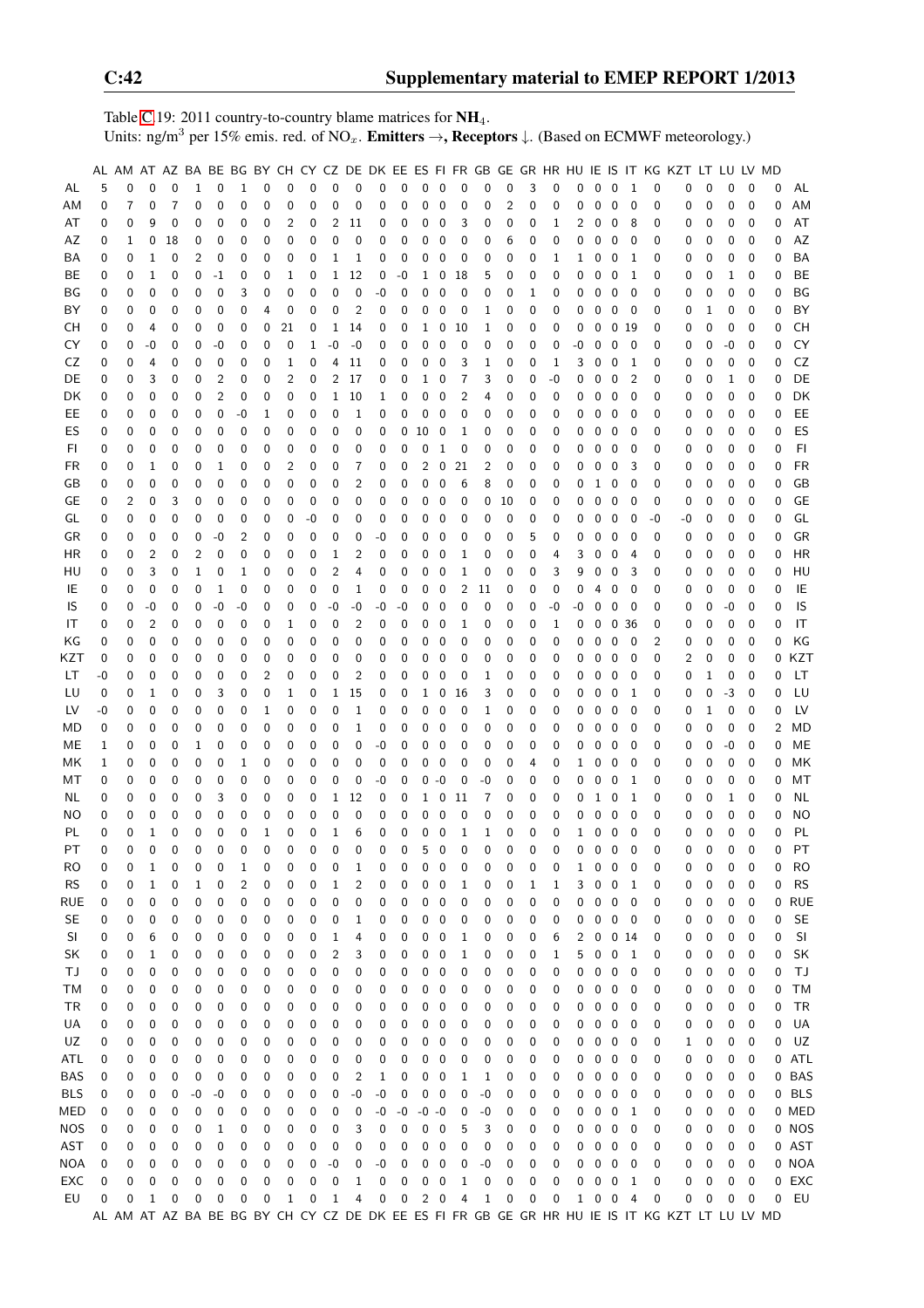Table [C.](#page-2-0)19 Cont.: 2011 country-to-country blame matrices for NH<sub>4</sub>. Units: ng/m<sup>3</sup> per 15% emis. red. of NO<sub>x</sub>. **Emitters**  $\rightarrow$ **, Receptors**  $\downarrow$ . (Based on ECMWF meteorology.)

|                 |                   |                  |               |                   |                   |                  |                          |                              |                                    |                |            |                           |                             |                             |                  |                  |                              |                            |                   |        |                  |                  |                   |        |        |                   | ME MK MT NL NO PL PT RO RS RUE SE SI SK TJ TM TR UA UZ ATL BAS BLS MED NOS AST NOA BIC DMS VOL EXC EU |        |         |              |                 |
|-----------------|-------------------|------------------|---------------|-------------------|-------------------|------------------|--------------------------|------------------------------|------------------------------------|----------------|------------|---------------------------|-----------------------------|-----------------------------|------------------|------------------|------------------------------|----------------------------|-------------------|--------|------------------|------------------|-------------------|--------|--------|-------------------|-------------------------------------------------------------------------------------------------------|--------|---------|--------------|-----------------|
| AL              | 1                 | 2                | $\Omega$      | $\Omega$          | 0                 | 0                | $\mathbf{0}$             |                              | $1 \quad 7$                        | $\mathbf 0$    | $0\quad 0$ |                           | $\mathbf 0$                 | $\mathbf{0}$                | 0                | 0                | 0                            | $\mathbf 0$                | 0                 | 0      | 0                | 1                | $\mathbf 0$       | 0      | 0      | 1                 | 0                                                                                                     | 0      | 24      |              | 7 AL            |
| ΑM              | 0                 | 0                | $\theta$      | 0                 | 0                 | 0                | 0                        | $\mathbf 0$                  | $\mathbf{0}$                       | 1              | 0          | $\mathbf 0$               | 0                           | 0                           | 0                | 6                | 0                            | 0                          | 0                 | 0      | 0                | 0                | 0                 | 1      | 0      | $\mathbf{1}$      | 0                                                                                                     | 0      | 24      | 1            | AM              |
| AT              | 0                 | 0                | 0             | 0                 | 0                 | 1                | 0                        | 0                            | 0                                  | 0              | 0          | $\overline{c}$            | $\mathbf{1}$                | 0                           | 0                | 0                | 0                            | 0                          | 0                 | 0      | 0                | 1                | 1                 | 0      | 0      | $\mathbf{1}$      | 0                                                                                                     | 0      | 45      | 41           | AT              |
| ΑZ              | 0                 | 0                | 0             | 0                 | 0                 | 0                | 0                        | 0                            | 0                                  | $\overline{2}$ | 0          | 0                         | 0                           | 0                           | 0                | 1                | 0                            | 0                          | 0                 | 0      | 0                | 0                | 0                 | 1      | 0      | $\mathbf{1}$      | 0                                                                                                     | 0      | 32      | $\mathbf{1}$ | AZ              |
| ΒA              | 0                 | 0                | $-0$          | 0                 | 0                 | 1                | 0                        | 1                            | 2                                  | 0              | 0          | 0                         | 0                           | 0                           | 0                | 0                | 0                            | 0                          | 0                 | 0      | 0                | 0                | 0                 | 0      | 0      | 0                 | 0                                                                                                     | 0      | 13      | 7            | BA              |
| ВE              | 0                 | 0                | 0             | $\overline{2}$    | 0                 | 0                | 0                        | 0                            | $-0$                               | 0              | 0          | $\boldsymbol{0}$          | 0                           | 0                           | 0                | 0                | 0                            | $\mathbf 0$                | 2                 | 0      | 0                | 1                | 4                 | 0      | 0      | 3                 | 0                                                                                                     | 0      | 43      | 42           | BE              |
| ΒG              | 0                 | 0                | 0             | 0                 | 0                 | 0                | 0                        | 2                            | 1                                  | 0              | 0          | $\mathbf 0$               | 0                           | 0                           | 0                | 0                | 1                            | 0                          | 0                 | 0      | 0                | 0                | -0                | 0      | 0      | 0                 | 0                                                                                                     | 0      | 9       | 7            | BG              |
| BY              | 0                 | 0                | 0             | 0                 | 0                 | 4                | 0                        | 0                            | 0                                  | 3              | 0          | 0                         | 0                           | 0                           | 0                | 0                | 2                            | 0                          | 0                 | 1      | 0                | 0                | 1                 | 0      | 0      | 0                 | 0                                                                                                     | 0      | 20      | 10           | BY              |
| CН              | 0                 | 0                | 0             | $\mathbf 0$       | 0                 | 0                | 0                        | 0                            | $-0$                               | 0              | 0          | 0                         | 0                           | 0                           | 0                | 0                | 0                            | 0                          | 0                 | 0      | 0                | 1                | 1                 | 0      | 0      | 1                 | 0                                                                                                     | 0      | 72      | 51           | CH              |
| CY              | 0                 | 0                | 0             | $-0$              | 0                 | 0                | $\mathbf{0}$             | 0                            | -0                                 | 0              |            | $0 - 0$                   | $-0$                        | 0                           | 0                | 1                | 0                            | 0                          | 0                 | 0      | 0                | 1                | -0                | 0      | 0      | 0                 | 0                                                                                                     | 0      | 2       | $\mathbf{1}$ | CY              |
| CZ              | 0                 | 0                | 0             | $\mathbf{1}$      | 0                 | 3                | 0                        | 0                            | $\overline{1}$                     | 0              | 0          | $\overline{0}$            | 1                           | 0                           | 0                | 0                | 0                            | 0                          | 0                 | 0      | 0                | 0                | 1                 | 0      | 0      | 1                 | 0                                                                                                     | 0      | 36      | 34           | CZ              |
| DE              | 0                 | 0                | 0             | 3                 | 0                 | 2                | $\mathbf{0}$             | 0                            | -0                                 | 0              | 0          | 0                         | 0                           | 0                           | 0                | 0                | 0                            | 0                          | 1                 | 1      | 0                | $\mathbf{1}$     | 4                 | 0      | 0      | $\overline{2}$    | 0                                                                                                     | 0      | 44      | 42           | DE              |
| DK              | 0                 | 0                | 0             | 3                 | 1                 | 2                | 0                        | 0                            | -0                                 | 0              | 0          | $-0$                      | 0                           | 0                           | 0                | 0                | 0                            | 0                          | 1                 | 2      | 0                | 0                | 7                 | 0      | 0      | 2                 | 0                                                                                                     | 0      | 27      | 26           | DK              |
| EE              | 0                 | 0                | 0             | 0                 | 0                 | 1                | 0                        | 0                            | 0                                  | 1              | 0          | $\boldsymbol{0}$          | 0                           | 0                           | 0                | 0                | 0                            | $\mathbf 0$                | 0                 | 1      | 0                | 0                | 0                 | 0      | 0      | 0                 | 0                                                                                                     | 0      | 6       | 4            | EE              |
| ES              | 0                 | 0                | 0             | 0                 | 0                 | 0                | 1                        | 0                            | 0                                  | 0              | 0          | 0                         | 0                           | 0                           | 0                | 0                | 0                            | 0                          | 1                 | 0      | 0                | 0                | 0                 | 0      | 0      | 1                 | 0                                                                                                     | 0      |         | 14 14        | ES              |
| FI.             | 0                 | 0                | 0             | 0                 | 0                 | 0                | $\mathbf{0}$             | 0                            | 0                                  | 0              | 0          | 0                         | 0                           | 0                           | 0                | 0                | 0                            | 0                          | 0                 | 0      | 0                | 0                | 0                 | 0      | 0      | 0                 | 0                                                                                                     | 0      | 2       | 1            | FI              |
| FR              | 0                 | 0                | 0             | 1                 | 0                 | 0                | 0                        | 0                            | $-0$                               | 0              | 0          | $\mathbf 0$               | $\mathbf{0}$                | 0                           | 0                | 0                | 0                            | 0                          | 2                 | 0      | 0                | 1                | 3                 | 0      | 0      | $\mathbf{1}$      | 0                                                                                                     | 0      | 42      | 40           | <b>FR</b>       |
| GB              | 0                 | 0                | 0             | 1                 | 0                 | 0                | 0                        | 0                            | -0                                 | 0              | 0          | $\mathbf 0$               | 0                           | 0                           | 0                | 0                | 0                            | 0                          | 2                 | 0      | 0                | 0                | 3                 | 0      | 0      | 1                 | 0                                                                                                     | 0      | 19      | 19           | GB              |
| GE              | 0                 | 0                | $\theta$      | 0                 | 0                 | 0                | 0                        | 0                            | 0                                  | 1              | 0          | 0                         | 0                           | 0                           | 0                | 2                | 0                            | $\mathbf{0}$               | 0                 | 0      | 0                | 0                | 0                 | 0      | 0      | 0                 | 0                                                                                                     | 0      | 19      | 1            | GE              |
| GL              | -0                | 0                | 0             | 0                 | 0                 | 0                | 0                        | 0                            | 0                                  | 0              | 0          | $\mathbf 0$               | 0                           | $-0$                        | 0                | 0                | 0                            | -0                         | 0                 | 0      | 0                | $-0$             | 0                 | -0     | 0      | 0                 | 0                                                                                                     | 0      | 0       | $\Omega$     | GL              |
| GR              | 0                 | 1                | 0             | $-0$              | 0                 | 0                | 0                        | 0                            | 1                                  | 0              | 0          | $\mathbf 0$               | 0                           | 0                           | 0                | 1                | 0                            | $\mathbf 0$                | 0                 | -0     | 0                | 1                | -0                | 0      | 0      | 0                 | 0                                                                                                     | 0      | 11      | 8            | GR              |
| HR              | 0                 | 0                | 0             | 0                 | 0                 | 1                | 0                        | 1                            | 5                                  | 0              |            | 0 <sub>1</sub>            | $\mathbf{1}$                | 0                           | 0                | 0                | 0                            | $\mathbf 0$                | 0                 | 0      | 0                | 1                | 0                 | 0      | 0      | 1                 | 0                                                                                                     | 0      |         | 31 19        | HR              |
| HU              | 0                 | 0                | 0             | $\mathbf 0$       | 0                 | 3                | 0                        | 5                            | 5                                  | 0              | 0          | $\mathbf{1}$              | 2                           | 0                           | 0                | 0                | 1                            | 0                          | 0                 | 0      | 0                | 0                | 0                 | 0      | 0      | 1                 | 0                                                                                                     | 0      | 44      | 34           | HU              |
| IE              | 0                 | 0                | 0             | 0                 | 0                 | 0                | $\mathbf{0}$             | 0                            | 0                                  | 0              | 0          | $\mathbf 0$               | 0                           | 0                           | 0                | 0                | 0                            | 0                          | 3                 | 0      | 0                | 0                | 2                 | 0      | 0      | 1                 | 0                                                                                                     | 0      | 19      | 19           | IE              |
| IS              | 0                 | -0               | 0             | $-0$              | 0                 | $-0$             | 0                        | 0                            | $-0$                               | 0              | 0          | $-0$                      | $-0$                        | 0                           | 0                | $-0$             | 0                            | 0                          | 0                 | -0     | 0                | 0                | $-0$              | 0      | 0      | 0                 | 0                                                                                                     | 0      | 0       | $\Omega$     | IS              |
| IT              | 0                 | 0                | 0             | 0                 | 0                 | 0                | 0                        | 0                            | 0                                  | 0              | 0          | -1                        | 0                           | 0                           | 0                | 0                | 0                            | 0                          | 0                 | 0      | 0                | 3                | 0                 | 0      | 0      | 1                 | 0                                                                                                     | 0      | 47      | 45           | IT              |
| ΚG              | 0                 | 0                | 0             | $\mathbf{0}$      | 0                 | 0                | 0                        | 0                            | 0                                  | 0              | 0          | $\mathbf 0$               | 0                           | 0                           | 0                | 0                | 0                            | 0                          | 0                 | 0      | 0                | 0                | 0                 | 0      | 0      | 0                 | 0                                                                                                     | 0      | 3       | $\Omega$     | ΚG              |
| KZT             | 0                 | 0                | 0             | 0                 | 0                 | 0                | 0                        | 0                            | 0                                  | 4              | 0          | 0                         | 0                           | 0                           | 0                | 0                | 0                            | 0                          | 0                 | 0      | 0                | 0                | 0                 | 0      | 0      | 0                 | 0                                                                                                     | 0      | 7       | 0            | KZT             |
| LТ              | 0                 | -0               | 0             | 1                 | 0                 | 4                | 0                        | 0                            | 0                                  | 2              | 0          | 0                         | 0                           | 0                           | 0                | 0                | 1                            | 0                          | 0                 | 1      | 0                | 0                | 1                 | 0      | 0      | 0                 | 0                                                                                                     | 0      | 19      | 13           | LT              |
| LU              | 0                 | 0                | 0             | 2                 | 0                 | 1                | 0                        | 0                            | -0                                 | 0              | $0 - 0$    |                           | 0                           | 0                           | 0                | 0                | 0                            | 0                          | 1                 | 0      | 0                | 1                | 3                 | 0      | 0      | 2                 | 0                                                                                                     | 0      | 44      | 43           | LU              |
| LV              | 0                 | -0               | 0             | 0                 | 0                 | 2                | 0                        | 0                            | 0                                  | 1              | 0          | 0                         | 0                           | 0                           | 0                | 0                | 1                            | 0                          | 0                 | 1      | 0                | 0                | $\mathbf{1}$      | 0      | 0      | 0                 | 0                                                                                                     | 0      | 10      | 7            | LV.             |
| MD              | 0                 | 0                | -0            | 0                 | 0                 | 2                | 0                        | 6                            | 0                                  | 1              | 0          | 0                         | 0                           | 0                           | 0                | 0                | 4                            | 0                          | 0                 | 0      | 0                | 0                | 0                 | 0      | 0      | 0                 | 0                                                                                                     | 0      | 20      | 11           | MD              |
| МE              | 2                 | 0                | $\theta$      | $\mathbf 0$       | 0                 | 0                | $\mathbf 0$              | 1                            | 4                                  | 0              | 0          | $\mathbf 0$               | $\mathbf{0}$                | 0                           | 0                | 0                | 0                            | 0                          | 0                 | 0      | 0                | 0                | 0                 | 0      | 0      | 0                 | 0                                                                                                     | 0      | 11      | 3            | ME              |
| МK              | 0                 | 3                | 0             | 0                 | 0                 | 0                | 0                        | 1                            | 7                                  | 0              | 0          | $\mathbf 0$               | 0                           | 0                           | 0                | 0                | 0                            | 0                          | 0                 | 0      | 0                | 1                | 0                 | 0      | 0      | 1                 | 0                                                                                                     | 0      | 21      | 9            | МK              |
| МT              | 0                 | 0                | $-1$          | $-0$              | 0                 | $-0$             | 0                        | 0                            | 0                                  | 0              | 0          | 0                         | 0                           | 0                           | 0                | 0                | 0                            | $\mathbf 0$                | 0                 | -0     | 0                | $-1$             | -0                | 0      | 0      | 0                 | 0                                                                                                     | 0      | 1       | $\mathbf{1}$ | МT              |
| NL              | 0                 | -0               | 0             | $-0$              | 0                 | 1                | 0                        | 0                            | -0                                 | 0              | 0          | $-0$                      | 0                           | 0                           | 0                | 0                | 0                            | 0                          | 3                 | 1      | 0                | 1                | 6                 | 0      | 0      | 3                 | 0                                                                                                     | 0      | 40      | 39           | NL              |
| ΝO              | 0                 | 0                | 0             | 0                 | 0                 | 0                | 0                        | 0                            | 0                                  | 0              | 0          | 0                         | 0                           | 0                           | 0                | 0                | 0                            | $\mathbf 0$                | 0                 | 0      | 0                | 0                | 0                 | 0      | 0      | 0                 | 0                                                                                                     | 0      | 1       | 1            | <b>NO</b><br>PL |
| PL<br>PT        | $\mathbf{0}$<br>0 | $\mathbf 0$<br>0 | 0<br>$\Omega$ | 1<br>$\mathbf{0}$ | 0<br>$\mathbf{0}$ | 8<br>$\mathbf 0$ | $\mathbf 0$<br>3         | $\mathbf{1}$<br>$\mathbf{0}$ | $\mathbf{0}$<br>$\mathbf{0}$       | 1<br>0         | 0          | $\mathbf 0$<br>$0\quad 0$ | $\mathbf{1}$<br>$\mathbf 0$ | $\mathbf 0$<br>$\mathbf{0}$ | 0<br>$\mathbf 0$ | 0<br>$\mathbf 0$ | $\mathbf{1}$<br>$\mathbf{0}$ | $\mathbf 0$<br>$\mathbf 0$ | 0<br>$\mathbf{1}$ | 1<br>0 | $\mathbf 0$<br>0 | $\mathbf 0$<br>0 | $\mathbf{1}$<br>0 | 0<br>0 | 0<br>0 | $\mathbf{1}$<br>1 | 0<br>0                                                                                                | 0<br>0 | 26<br>8 | 22           |                 |
|                 |                   |                  | 0             | 0                 | 0                 | 1                | 0                        | 12                           |                                    | 0              | 0          | 0                         | 0                           | 0                           | 0                | 0                | 2                            | 0                          | 0                 | 0      | 0                | 0                | 0                 | 0      | 0      | 1                 |                                                                                                       | 0      |         | 24 19        | 8 PT<br>RO      |
| RO<br><b>RS</b> | 0<br>0            | 0<br>1           | 0             | 0                 | 0                 | $\overline{c}$   | $\pmb{0}$                |                              | $\overline{\phantom{0}}^2$<br>4 13 | 0              | 0          | 0                         | 1                           | 0                           | 0                | 0                | 1                            | 0                          | 0                 | 0      | 0                | 0                | 0                 | 0      | 0      | 1                 | 0<br>0                                                                                                | 0      | 39      | 20           | <b>RS</b>       |
| rue             | 0                 | 0                | 0             | 0                 | 0                 | 0                | 0                        | 0                            | 0                                  | 3              |            | $0\quad 0$                | 0                           | 0                           | 0                | 0                | 0                            | 0                          | 0                 | 0      | 0                | 0                | 0                 | 0      | 0      | 0                 | 0                                                                                                     | 0      | 5       |              | 0 RUE           |
| <b>SE</b>       | 0                 | 0                | 0             | 0                 | 0                 | 0                | 0                        | 0                            | 0                                  | 0              | $0 - 0$    |                           | 0                           | 0                           | 0                | 0                | 0                            | 0                          | 0                 | 0      | 0                | 0                | 0                 | 0      | 0      | 0                 | 0                                                                                                     | 0      | 3       | 3            | <b>SE</b>       |
| SI              | 0                 | 0                | 0             | 0                 | 0                 | 1                | 0                        | $\mathbf 1$                  | 1                                  | 0              |            | 0 <sub>7</sub>            | 1                           | 0                           | 0                | 0                | 0                            | 0                          | 0                 | 0      | 0                | 1                | 0                 | 0      | 0      | 1                 | 0                                                                                                     | 0      | 48      | 40           | SI              |
| SK              | 0                 | 0                | 0             | 0                 | 0                 | 2                | 0                        | 2                            | $\mathbf{1}$                       | 0              | 0          | $\mathbf 0$               | 3                           | 0                           | 0                | 0                | 0                            | 0                          | 0                 | -0     | 0                | 0                | 0                 | 0      | 0      | 1                 | 0                                                                                                     | 0      |         | 25 21        | <b>SK</b>       |
| ΤJ              | 0                 | 0                | 0             | 0                 | 0                 | 0                | 0                        | 0                            | 0                                  | 0              | 0          | $\overline{\mathbf{0}}$   | 0                           | $\overline{c}$              | 0                | 0                | 0                            | 1                          | 0                 | 0      | 0                | 0                | 0                 | 1      | 0      | 0                 | 0                                                                                                     | 0      | 4       | 0            | TJ              |
| ТM              | 0                 | 0                | 0             | 0                 | 0                 | 0                | 0                        | 0                            | 0                                  | 1              | 0          | $\mathbf 0$               | 0                           | 0                           | 1                | 0                | 0                            | 1                          | 0                 | 0      | 0                | 0                | 0                 | 0      | 0      | 0                 | 0                                                                                                     | 0      | 3       | 0            | <b>TM</b>       |
| TR              | 0                 | 0                | 0             | 0                 | 0                 | 0                | 0                        | 0                            | 0                                  | 1              | 0          | $\mathbf 0$               | 0                           | 0                           | 0                | 11               | 0                            | 0                          | 0                 | 0      | 0                | 0                | 0                 | 0      | 0      | 1                 | 0                                                                                                     | 0      | 13      | 1            | TR              |
| UA              | 0                 | 0                | 0             | 0                 | 0                 | 0                | 0                        | 1                            | 0                                  | 1              | 0          | $\overline{\mathbf{0}}$   | 0                           | 0                           | 0                | 0                | 1                            | 0                          | 0                 | 0      | 0                | 0                | 0                 | 0      | 0      | 0                 | 0                                                                                                     | 0      | 6       | 2            | UA              |
| UZ              | 0                 | 0                | 0             | 0                 | 0                 | 0                | 0                        | 0                            | $\mathbf{0}$                       | 1              | 0          | $\overline{\mathbf{0}}$   | 0                           | 0                           | 0                | 0                | 0                            | 1                          | 0                 | 0      | 0                | 0                | 0                 | 0      | 0      | 0                 | 0                                                                                                     | 0      | 4       | 0            | UZ              |
| ATL             | 0                 | 0                | 0             | 0                 | 0                 | 0                | 0                        | 0                            | 0                                  | 0              | 0          | $\mathbf 0$               | 0                           | 0                           | 0                | 0                | 0                            | 0                          | 0                 | 0      | 0                | 0                | 0                 | 0      | 0      | 0                 | 0                                                                                                     | 0      | 1       |              | 1 ATL           |
| BAS             | 0                 | 0                | 0             | 1                 | 0                 | 1                | 0                        | 0                            | 0                                  | 0              | 0          | 0                         | 0                           | 0                           | 0                | 0                | 0                            | 0                          | 0                 | 1      | 0                | 0                | $\overline{2}$    | 0      | 0      | 1                 | 0                                                                                                     | 0      | 9       |              | 9 BAS           |
| BLS             | 0                 | 0                | 0             | $-0$              | 0                 | 0                | 0                        | 0                            | 0                                  | 1              | 0          | $\mathbf 0$               | 0                           | 0                           | 0                | 0                | 0                            | 0                          | 0                 | -0     | 0                | 0                | -0                | 0      | 0      | 0                 | 0                                                                                                     | 0      | 3       |              | 1 BLS           |
| MED             | 0                 | 0                | 0             | 0                 | 0                 | $-0$             | $-0$                     | 0                            | 0                                  | 0              | -0         | $\overline{\phantom{0}}$  | 0                           | 0                           | 0                | 0                | 0                            | 0                          | 0                 | -0     | 0                | 0                | -0                | 0      | 0      | 0                 | 0                                                                                                     | 0      | 2       |              | 2 MED           |
| NOS             | 0                 | 0                | 0             | 1                 | 0                 | 0                | 0                        | 0                            | -0                                 | 0              | 0          | $\overline{\mathbf{0}}$   | 0                           | 0                           | 0                | 0                | 0                            | 0                          | 1                 | 0      | 0                | 0                | 1                 | 0      | 0      | 1                 | 0                                                                                                     | 0      |         |              | 15 15 NOS       |
| AST             | 0                 | 0                | 0             | 0                 | 0                 | 0                | 0                        | 0                            | 0                                  | 0              | 0          | $\overline{\mathbf{0}}$   | 0                           | 0                           | 0                | 1                | 0                            | 0                          | 0                 | 0      | 0                | 0                | 0                 | 3      | 0      | 0                 | 0                                                                                                     | 0      | 2       |              | 0 AST           |
| <b>NOA</b>      | 0                 | 0                | 0             | 0                 | 0                 | $-0$             | 0                        | 0                            | 0                                  | 0              |            | $0\quad 0$                | 0                           | 0                           | 0                | 0                | 0                            | 0                          | 0                 | -0     | 0                | 0                | 0                 | 0      | 0      | 0                 | 0                                                                                                     | 0      | 0       |              | 0 NOA           |
| EXC             | 0                 | 0                | 0             | 0                 | $\mathbf 0$       | $\boldsymbol{0}$ | $\mathbf 0$              | 0                            | 0                                  | 2              | $0\quad 0$ |                           | 0                           | 0                           | 0                | 0                | 0                            | $\mathbf{0}$               | 0                 | 0      | 0                | 0                | 0                 | 0      | 0      | 0                 | 0                                                                                                     | 0      | 9       |              | 5 EXC           |
| EU              | 0                 | 0                | 0             | 1                 | 0                 | 1                | $\overline{\phantom{0}}$ |                              | $1 \quad 0$                        | 0              | $0\quad 0$ |                           | 0                           | $\overline{\phantom{0}}$    | 0                | 0                | 0                            | 0                          | 1                 | 0      | 0                | 1                | 1                 | 0      | 0      | 1                 | 0                                                                                                     | 0      |         |              | 24 22 EU        |
|                 |                   |                  |               |                   |                   |                  |                          |                              |                                    |                |            |                           |                             |                             |                  |                  |                              |                            |                   |        |                  |                  |                   |        |        |                   | ME MK MT NL NO PL PT RO RS RUE SE SI SK TJ TM TR UA UZ ATL BAS BLS MED NOS AST NOA BIC DMS VOL EXC EU |        |         |              |                 |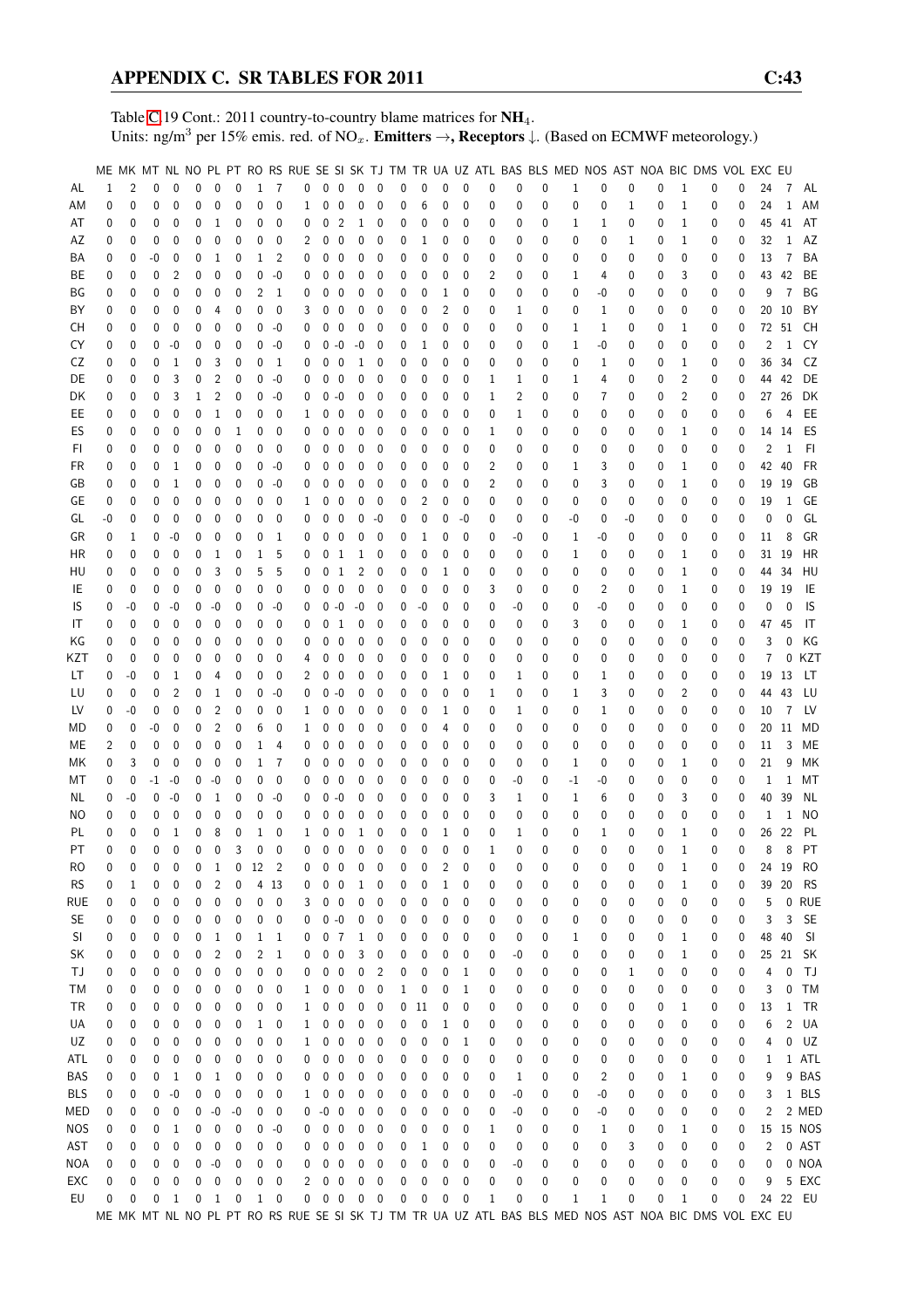Table [C.](#page-2-0)20: 2011 country-to-country blame matrices for  $NH_4$ . Units: ng/m<sup>3</sup> per 15% emis. red. of NH<sub>3</sub>. **Emitters**  $\rightarrow$ **, Receptors**  $\downarrow$ . (Based on ECMWF meteorology.)

|            |    |             |                |             |              |                |                |      |             |              |                   |             |              |                         |                |                          |                |                |          |                |              |                |                   |                         |                          |          | AL AM AT AZ BA BE BG BY CH CY CZ DE DK EE ES FI FR GB GE GR HR HU IE IS IT KG KZT LT LU LV MD |          |      |             |      |            |
|------------|----|-------------|----------------|-------------|--------------|----------------|----------------|------|-------------|--------------|-------------------|-------------|--------------|-------------------------|----------------|--------------------------|----------------|----------------|----------|----------------|--------------|----------------|-------------------|-------------------------|--------------------------|----------|-----------------------------------------------------------------------------------------------|----------|------|-------------|------|------------|
| AL         | 43 | $\mathbf 0$ | 0              | 0           | $\mathbf{1}$ | $\mathbf 0$    | $\mathbf{1}$   | 0    | 0           | $\mathbf 0$  | 0                 | $\mathbf 1$ | 0            | $\overline{0}$          |                | $0\quad 0$               | $\mathbf 0$    | 0              | 0        | $\overline{7}$ | $\mathbf{1}$ | $\mathbf{1}$   | $0 - 0$           |                         | $\overline{2}$           | $-0$     | 0                                                                                             | $\Omega$ | 0    | 0           | 0    | AL         |
| ΑM         | 0  | 15          | $-0$           | 5           | $-0$         | -0             | $-0$           | $-0$ | 0           | 0            | $-0$              | $-0$        | $-0$         | $-0$                    | 0              | -0                       | $-0$           | $-0$           | 1        | 0              | -0           | $-0$           | $-0$              | $-0$                    | 0                        | $-0$     | -0                                                                                            | -0       | $-0$ | $-0$        | $-0$ | ΑM         |
| AT         | 0  | 0           | 23             | 0           | 0            | 0              | 0              | 0    | 2           | 0            | 4                 | 15          | 0            | 0                       | 0              | 0                        | 2              | 0              | 0        | 0              | 3            | 4              | 0                 | 0                       | 8                        | 0        | 0                                                                                             | 0        | 0    | $\mathbf 0$ | 0    | AT         |
| AZ         | -0 | 1           | $-0$           | 20          | -0           | -0             | -0             | 0    | -0          | -0           | $-0$              | -0          | -0           | $-0$                    | $-0 - 0$       |                          | -0             | -0             | 2        | 0              | -0           | -0             | $-0$              | -0                      | 0                        | 0        | 2                                                                                             | -0       | -0   | $-0$        | 0    | AZ         |
| BA         | 1  | 0           | 2              | 0           | 53           | 0              | 1              | 0    | 0           | 0            | 2                 | 4           | 0            | 0                       | 0              | 0                        | 1              | 0              | 0        | 1              | 13           | 5              | 0                 | 0                       | 4                        | 0        | 0                                                                                             | 0        | 0    | 0           | 0    | BA         |
| BE         | 0  | 0           | 1              | 0           | 0            | 28             | 0              | 0    | 1           | 0            | 1                 | 21          | 0            | 0                       | 1              | 0                        | 21             | 7              | 0        | 0              | 0            | 0              | 1                 | 0                       | 1                        | 0        | 0                                                                                             | 0        | 1    | 0           | 0    | BE         |
| ΒG         | 0  | 0           | 0              | 0           | 0            | 0              | 39             | 1    | 0           | 0            | 1                 | 2           | 0            | 0                       | 0              | 0                        | 1              | 0              | 0        | 5              | 1            | 2              | 0                 | 0                       | 1                        | 0        | 1                                                                                             | 0        | 0    | 0           | 2    | BG         |
| ΒY         | 0  | 0           | 0              | 0           | 0            | 0              | 0              | 28   | 0           | $-0$         | 1                 | 5           | 1            | 0                       | 0              | 0                        | 1              | 1              | 0        | 0              | 0            | 1              | 0                 | 0                       | $\overline{0}$           | 0        | 1                                                                                             | 2        | 0    | $\mathbf 0$ | 0    | BY         |
| CН         | -0 | 0           | $\mathbf{1}$   | 0           | 0            | 0              | -0             | 0    | 21          | $-0$         | 0                 | 9           | 0            | 0                       | 0              | 0                        | 6              | 0              | 0        | -0             | 0            | 0              | 0                 | $-0$ 12                 |                          | -0       | 0                                                                                             | 0        | 0    | 0           | 0    | <b>CH</b>  |
| CY         | 0  | 0           | 0              | 0           | 0            | 0              | 1              | 0    | 0           | 43           | 0                 | 0           | 0            | 0                       | 0              | 0                        | 0              | 0              | 0        | 1              | 0            | 0              | 0                 | -0                      | $\mathbf{1}$             | 0        | 0                                                                                             | 0        | 0    | 0           | 0    | CY         |
| CZ         | 0  | 0           | 7              | 0           | 0            | 1              | 0              | 0    | 1           | 0            | 39                | 23          | 0            | 0                       | 0              | 0                        | 4              | 1              | 0        | 0              | 2            | 7              | 0                 | 0                       | 2                        | 0        | 0                                                                                             | 0        | 0    | 0           | 0    | CZ         |
| DE         | 0  | 0           | 3              | 0           | 0            | 3              | 0              | 0    | 1           | 0            | 5                 | 58          | 1            | 0                       | 0              | 0                        | 8              | 3              | 0        | 0              | 0            | 1              | 0                 | 0                       | 1                        | 0        | 0                                                                                             | 0        | 0    | 0           | 0    | DE         |
| DK         | 0  | 0           | 0              | 0           | 0            | 2              | 0              | 1    | 0           | 0            | 2                 | 24          | 27           | 0                       | 0              | 0                        | 4              | 7              | 0        | 0              | 0            | 0              | 1                 | 0                       | 0                        | -0       | 0                                                                                             | 0        | 0    | 0           | 0    | DK         |
| EE.        | 0  | 0           | 0              | 0           | 0            | 0              | 0              | 3    | 0           | 0            | 0                 | 3           | $\mathbf 1$  | 10                      | 0              | 1                        | 0              | 1              | 0        | 0              | 0            | 0              | 0                 | 0                       | 0                        | 0        | 0                                                                                             | 2        | 0    | 2           | 0    | EE         |
| ES         | 0  | 0           | 0              | 0           | 0            | 0              | 0              | 0    | 0           | $-0$         | 0                 | 1           | 0            | 0                       | 29             | 0                        | 3              | 0              | 0        | 0              | 0            | 0              | 0                 | 0                       | 1                        | 0        | 0                                                                                             | 0        | 0    | $\mathbf 0$ | 0    | ES         |
| FI         | 0  | 0           | 0              | 0           | 0            | 0              | 0              | 1    | 0           | $-0$         | 0                 | 1           | 0            | 0                       | 0              | 8                        | 0              | 0              | 0        | 0              | 0            | 0              | 0                 | 0                       | 0                        | 0        | 0                                                                                             | 0        | 0    | 0           | 0    | FI         |
| FR         | 0  | 0           | 1              | 0           | 0            | 2              | -0             | 0    | 2           | $-0$         | 1                 | 8           | 0            | 0                       | 2              | 0                        | 34             | 2              | 0        | 0              | 0            | 0              | 0                 | 0                       | 4                        | 0        | 0                                                                                             | 0        | 0    | 0           | 0    | <b>FR</b>  |
| GB         | 0  | 0           | $\mathbf 0$    | 0           | 0            | $\overline{2}$ | 0              | 0    | 0           | $-0$         | 0                 | 6           | 0            | 0                       | 0              | 0                        | 9              | 35             | 0        | 0              | 0            | 0              | 2                 | 0                       | 1                        | -0       | 0                                                                                             | 0        | 0    | 0           | 0    | GB         |
| GE         | 0  | 1           | $-0$           | 5           | $-0$         | -0             | 0              | 0    | 0           | 0            | -0                | -0          | -0           | $-0$                    | $-0 - 0$       |                          | -0             | -0             | 12       | 0              | -0           | -0             | $-0$              | $-0$                    | 0                        | 0        | 0                                                                                             | -0       | -0   | -0          | 0    | GE         |
| GL         | 0  | 0           | 0              | 0           | 0            | 0              | 0              | 0    | 0           | 0            | 0                 | 0           | 0            | 0                       | 0              | 0                        | 0              | 0              | 0        | 0              | 0            | 0              | 0                 | 0                       | 0                        | 0        | 0                                                                                             | 0        | 0    | 0           | 0    | GL         |
| GR         | 2  | 0           | 0              | 0           | 0            | 0              | 11             | 0    | 0           | 0            | 0                 | 1           | 0            | 0                       | 0              | 0                        | 1              | 0              | 0        | 40             | 0            | 1              | 0                 | 0                       | 2                        | 0        | 0                                                                                             | 0        | 0    | 0           | 0    | GR         |
| HR         | 1  | 0           | 3              | 0           | 13           | 0              | 1              | 0    | 0           | 0            | $\overline{c}$    | 5           | 0            | 0                       | 0              | 0                        | 1              | 0              | 0        | 0              | 37           | 7              | $\mathbf 0$       |                         | 011                      | 0        | 0                                                                                             | 0        | 0    | 0           | 0    | <b>HR</b>  |
| HU         | 0  | 0           | 4              | 0           | 1            | 0              | 1              | 0    | 1           | 0            | 4                 | 8           | 0            | 0                       | 0              | 0                        | 2              | 0              | 0        | 0              | 8            | 44             | 0                 | $-0$                    | - 3                      | 0        | 0                                                                                             | 0        | 0    | 0           | 0    | HU         |
| IE         | 0  | 0           | 0              | $\mathbf 0$ | 0            | 1              | 0              | 0    | 0           | 0            | 0                 | 1           | 0            | 0                       | 0              | 0                        | 3              | 11             | 0        | 0              | 0            |                | 010               | $\overline{\mathbf{0}}$ | $\overline{\phantom{0}}$ | 0        | 0                                                                                             | 0        | 0    | $\mathbf 0$ | 0    | IE         |
| IS         | 0  | 0           | 0              | 0           | 0            | 0              | 0              | 0    | 0           | 0            | 0                 | 0           | 0            | 0                       | 0              | 0                        | 0              | 0              | 0        | 0              | 0            | 0              |                   | 0 <sub>13</sub>         | $\overline{\phantom{0}}$ | 0        | 0                                                                                             | 0        | 0    | 0           | 0    | IS         |
| IT         | 0  | 0           | 2              | 0           | 1            | 0              | 0              | 0    | 1           | 0            | 1                 | 2           | 0            | 0                       | 1              | 0                        | 1              | 0              | 0        | 0              | 1            | 1              | 0                 | $-0.64$                 |                          | 0        | 0                                                                                             | 0        | 0    | 0           | 0    | IT         |
| ΚG         | 0  | 0           | 0              | 0           | 0            | -0             | -0             | 0    | 0           | 0            | -0                | -0          | -0           | -0                      | $-0 - 0$       |                          | -0             | -0             | 0        | 0              | -0           | 0              | $-0$              | $-0$                    | - 0                      | 22       | 9                                                                                             | 0        | -0   | 0           | 0    | ΚG         |
| KZT        | 0  | 0           | 0              | 0           | 0            | 0              | 0              | 0    | 0           | 0            | 0                 | 0           | 0            | 0                       | 0              | 0                        | 0              | -0             | 0        | 0              | 0            | 0              | 0                 | -0                      | 0                        | 1        | 39                                                                                            | 0        | 0    | 0           | 0    | KZT        |
| LT         | 0  | 0           | 0              | 0           | 0            | 1              | 0              | 7    | 0           | -0           | 1                 | 8           | 2            | 0                       | 0              | 0                        | 1              | 2              | 0        | 0              | 0            | 0              | 0                 | 0                       | 0                        | -0       | 0                                                                                             | 19       | 0    | 2           | 0    | LT         |
| LU         | 0  | 0           | $\overline{2}$ | 0           | 0            | 11             | 0              | 0    | 1           | 0            | $\overline{c}$    | 32          | 0            | 0                       | 1              | 0                        | 20             | 3              | 0        | 0              | 0            | 0              | 0                 | 0                       | 1                        | 0        | 0                                                                                             | 0        | 7    | $\mathbf 0$ | 0    | LU         |
| LV         | 0  | 0           | 0              | $\mathbf 0$ | 0            | 0              | 0              | 5    | 0           | 0            | $1\,$             | 5           | 1            | 1                       | 0              | 0                        | 1              | 1              | 0        | 0              | 0            | 0              | 0                 | 0                       | 0                        | 0        | 0                                                                                             | 7        | 0    | 10          | 0    | LV         |
| MD         | 0  | 0           | 1              | 0           | 0            | 0              | 2              | 2    | 0           | 0            | 1                 | 3           | 0            | 0                       | 0              | 0                        | 1              | 0              | 0        | 0              | 0            | 2              | 0                 | 0                       | 0                        | 0        | 2                                                                                             | 0        | 0    | $\mathbf 0$ | 32   | MD         |
| MЕ         | 8  | 0           | 1              | 0           | 6            | 0              | 1              | 0    | 0           | 0            | 1                 | 2           | 0            | 0                       | 0              | 0                        | 1              | 0              | 0        | 1              | 2            | 2              | 0                 | 0                       | 2                        | 0        | 0                                                                                             | 0        | 0    | 0           | 0    | ME         |
| ΜK         | 5  | 0           | 0              | 0           | 0            | 0              | 4              | 0    | 0           | 0            | 1                 | 1           | 0            | 0                       | 0              | 0                        | 0              | 0              | 0        | 14             | 1            | 2              | $\mathbf 0$       | 0                       | 1                        | 0        | 0                                                                                             | 0        | 0    | 0           | 0    | MK         |
| МT         | 1  | 0           | 0              | 0           | 0            | 0              | 1              | 0    | 0           | 0            | 0                 | $\mathbf 1$ | 0            | 0                       | 2              | 0                        | 3              | 0              | 0        | 1              | 0            | 1              | 0                 |                         | 0 <sub>16</sub>          | 0        | 0                                                                                             | 0        | 0    | 0           | 0    | МT         |
| NL         | 0  | 0           | 1              | 0           | 0            | 9              | 0              | 0    | 1           | $-0$         | 1                 | 23          | 1            | 0                       | 0              | $\overline{\mathbf{0}}$  | 12             | 12             | 0        | 0              | 0            | 0              | 1                 | 0                       | 1                        | -0       | 0                                                                                             | 0        | 0    | 0           | 0    | ΝL         |
| ΝO         | 0  | 0           | 0              | 0           | 0            | 0              | 0              | 0    | 0           | 0            | 0                 | 2           | 1            | 0                       | 0              | 0                        | 1              | 1              | 0        | 0              | 0            | 0              | $\mathbf 0$       | $\mathbf 0$             | 0                        | 0        | 0                                                                                             | 0        | 0    | 0           | 0    | NO         |
| PL         | 0  | 0           | 1              | $\mathbf 0$ | 0            | 1              | 0              | 2    | 0           | $-0$         | $\overline{7}$    | 19          | 2            | $\pmb{0}$               | 0              | $\mathbf 0$              | 3              | $\overline{2}$ | 0        | 0              | 1            | 3              | 0                 | $\mathbf 0$             | 1                        | 0        | 0                                                                                             | 1        | 0    | $\mathbf 0$ | 0    | PL         |
| PT         | 0  | 0           | $\Omega$       | $\Omega$    | $-0$         | $\mathbf 0$    | $-0$           | 0    | $\mathbf 0$ | $\mathbf 0$  | 0                 | $\mathbf 0$ | 0            | $\pmb{0}$               | 9              | $\mathbf 0$              | $\mathbf{1}$   | $\mathbf 0$    | $\Omega$ | $-0$           | $-0$         | $-0$           | $\overline{0}$    | $\mathbf 0$             | $\mathbf 0$              | $\Omega$ | 0                                                                                             | $\Omega$ | 0    | $\Omega$    | $-0$ | PT         |
| RO         | 0  | 0           | 1              | 0           | 0            | 0              | 3              | 1    | 0           | 0            | 1                 | 3           | 0            | 0                       | 0              | $\overline{0}$           | 1              | 0              | 0        | 0              | 1            | 4              | 0                 | -0                      | 1                        | 0        | 1                                                                                             | 0        | 0    | 0           | 2    | <b>RO</b>  |
| <b>RS</b>  | 1  | 0           | 1              | 0           | 2            | 0              | 2              | 0    | 0           | 0            | 2                 | 4           | 0            | 0                       | 0              | 0                        | 1              | 0              | 0        | 1              | 4            | 7              | 0                 | $-0$                    | 1                        | 0        | 0                                                                                             | 0        | 0    | 0           | 0    | <b>RS</b>  |
| RUE        | 0  | 0           | 0              | 0           | 0            | 0              | 0              | 1    | 0           | 0            | 0                 | 0           | 0            | 0                       | 0              | $\boldsymbol{0}$         | 0              | 0              | 0        | 0              | 0            | 0              | 0                 | 0                       | 0                        | 0        | 4                                                                                             | 0        | 0    | 0           | 0    | <b>RUE</b> |
| <b>SE</b>  | 0  | 0           | 0              | 0           | 0            | 0              | 0              | 0    | 0           | $-0$         | 0                 | 4           | 3            | 0                       |                | $0\quad 0$               | 1              | 1              | 0        | 0              | 0            | 0              | 0                 | 0                       | $\overline{\mathbf{0}}$  | 0        | 0                                                                                             | 0        | 0    | 0           | 0    | <b>SE</b>  |
| SI         | 0  | 0           | 8              | 0           | 1            | 0              | 0              | 0    | 1           | 0            | 2                 | 6           | 0            | 0                       | 0              | $\overline{\phantom{0}}$ | 1              | 0              | 0        | 0              | 15           | 5              | 0                 |                         | 021                      | 0        | 0                                                                                             | 0        | 0    | 0           | 0    | SI         |
| SK         | 0  | 0           | 3              | 0           | 0            | 0              | 0              | 0    | 1           | 0            | 8                 | 10          | 0            | 0                       | 0              | $\mathbf 0$              | 2              | 1              | 0        | 0              | 2            | 20             | $\pmb{0}$         | 0                       | $\overline{c}$           | 0        | 0                                                                                             | 0        | 0    | 0           | 0    | SK         |
| ТJ         | -0 | 0           | $\mbox{-}0$    | 0           | -0           | $-0$           | -0             | 0    | $\mbox{-}0$ | 0            | $\textnormal{-}0$ | $-0$        | -0           | $-0$                    | $-0 - 0$       |                          | $-0$           | $-0$           | 0        | $-0$           | $-0$         | $\mbox{-}0$    | $\textnormal{-}0$ | $-0$                    | 0                        | 1        | 2                                                                                             | $-0$     | -0   | 0           | 0    | ΤJ         |
| ТM         | 0  | 0           | 0              | 0           | 0            | 0              | 0              | 0    | 0           | 0            | 0                 | 0           | 0            | 0                       | 0              | $\overline{\mathbf{0}}$  | 0              | -0             | 0        | 0              | 0            | 0              | $\boldsymbol{0}$  | $-0$                    | $\overline{\phantom{0}}$ | 0        | 10                                                                                            | 0        | 0    | 0           | 0    | TМ         |
| TR         | 0  | 0           | 0              | 0           | 0            | 0              | 1              | 0    | 0           | 0            | 0                 | 0           | 0            | 0                       | 0              | 0                        | 0              | 0              | 0        | 0              | 0            | 0              | 0                 | $-0$                    | $\overline{0}$           | 0        | 0                                                                                             | 0        | 0    | 0           | 0    | TR         |
| UA         | 0  | 0           | 0              | 0           | 0            | 0              | 1              | 5    | 0           | 0            | 1                 | 4           | 0            | 0                       | 0              | $\boldsymbol{0}$         | 1              | 0              | 0        | 0              | 0            | 2              | 0                 | 0                       | 0                        | 0        | 3                                                                                             | 0        | 0    | 0           | 3    | UA         |
| UZ         | 0  | 0           | 0              | 0           | 0            | 0              | 0              | 0    | 0           | 0            | 0                 | 0           | 0            | 0                       | 0              | $\boldsymbol{0}$         | 0              | 0              | 0        | 0              | 0            | 0              | 0                 | $-0$                    | 0                        | 2        | 21                                                                                            | 0        | 0    | 0           | 0    | UZ         |
| ATL        | 0  | 0           | 0              | 0           | 0            | 0              | 0              | 0    | 0           | -0           | 0                 | 0           | 0            | 0                       |                | $1\quad 0$               | 1              | 1              | 0        | 0              | 0            | 0              | 0                 | 0                       | 0                        | 0        | 0                                                                                             | 0        | 0    | 0           |      | 0 ATL      |
| BAS        | 0  | 0           | 0              | 0           | 0            | 1              | 0              | 2    | 0           | 0            | 1                 | 14          | 7            | 1                       | 0              | $\overline{c}$           | 2              | 3              | 0        | 0              | 0            | 0              | 0                 | 0                       | 0                        | 0        | 0                                                                                             | 1        | 0    | 1           | 0    | <b>BAS</b> |
| <b>BLS</b> | 0  | 0           | 0              | 0           | 0            | 0              | 3              | 2    | 0           | 0            | 0                 | 1           | 0            | 0                       | $\mathbf 0$    | $\pmb{0}$                | 0              | 0              | 1        | 1              | 0            | 1              | 0                 | 0                       | 0                        | 0        | 2                                                                                             | 0        | 0    | 0           |      | 2 BLS      |
| MED        | 1  | 0           | 1              | 0           | 1            | 0              | 2              | 0    | 0           | $\mathbf{1}$ | 0                 | 1           | 0            | 0                       | 5              | $\mathbf 0$              | 4              | 0              | 0        | 3              | $\mathbf{1}$ | $\mathbf{1}$   | 0                 |                         | 0 <sub>14</sub>          | 0        | 0                                                                                             | 0        | 0    | 0           |      | 0 MED      |
| NOS        | 0  | 0           | 0              | 0           | 0            | 3              | 0              | 0    | 0           | $-0$         | 1                 | 13          | 3            | 0                       |                | $0\quad 0$               | -11            | 17             | 0        | 0              | 0            | 0              | $1\,$             | $\pmb{0}$               | $\overline{\phantom{0}}$ | 0        | 0                                                                                             | 0        | 0    | 0           |      | 0 NOS      |
| AST        | 0  | 0           | 0              | 0           | 0            | 0              | 0              | 0    | 0           | 0            | 0                 | 0           | 0            | 0                       | 0              | $\overline{\mathbf{0}}$  | 0              | 0              | 0        | 0              | 0            | 0              | 0                 | $-0$                    | $\overline{\mathbf{0}}$  | 0        | 4                                                                                             | 0        | 0    | 0           |      | 0 AST      |
| NOA        | 0  | 0           | 0              | 0           | 0            | 0              | 1              | 0    | 0           | 0            | 0                 | 0           | 0            | 0                       | $\overline{2}$ | $\overline{\mathbf{0}}$  | 1              | 0              | 0        | 1              | 0            | 0              | 0                 | 0                       | 3                        | 0        | 0                                                                                             | 0        | 0    | 0           |      | 0 NOA      |
| EXC        | 0  | 0           | 0              | 0           | 0            | 0              | 0              | 1    | 0           | 0            | 0                 | 2           | 0            | 0                       |                | $1\quad 0$               | $\mathbf{1}$   | $\mathbf{1}$   | 0        | 0              | 0            | $\mathbf{1}$   | 0                 | 0                       | $\mathbf{1}$             | 0        | 7                                                                                             | 0        | 0    | 0           |      | 0 EXC      |
| EU         | 0  | 0           | $1\,$          | 0           | 0            | $\mathbf{1}$   | $\overline{c}$ | 1    | $1\,$       | $\pmb{0}$    |                   | 2 10        | $\mathbf{1}$ | $\overline{\mathbf{0}}$ |                | $4\quad1$                | $\overline{7}$ | 3              | 0        | $\mathbf 1$    | $\mathbf 1$  | $\overline{2}$ | $\overline{0}$    | $\mathbf 0$             | 6                        | 0        | 0                                                                                             | 1        | 0    | 0           | 0    | EU         |
|            |    |             |                |             |              |                |                |      |             |              |                   |             |              |                         |                |                          |                |                |          |                |              |                |                   |                         |                          |          | AL AM AT AZ BA BE BG BY CH CY CZ DE DK EE ES FI FR GB GE GR HR HU IE IS IT KG KZT LT LU LV MD |          |      |             |      |            |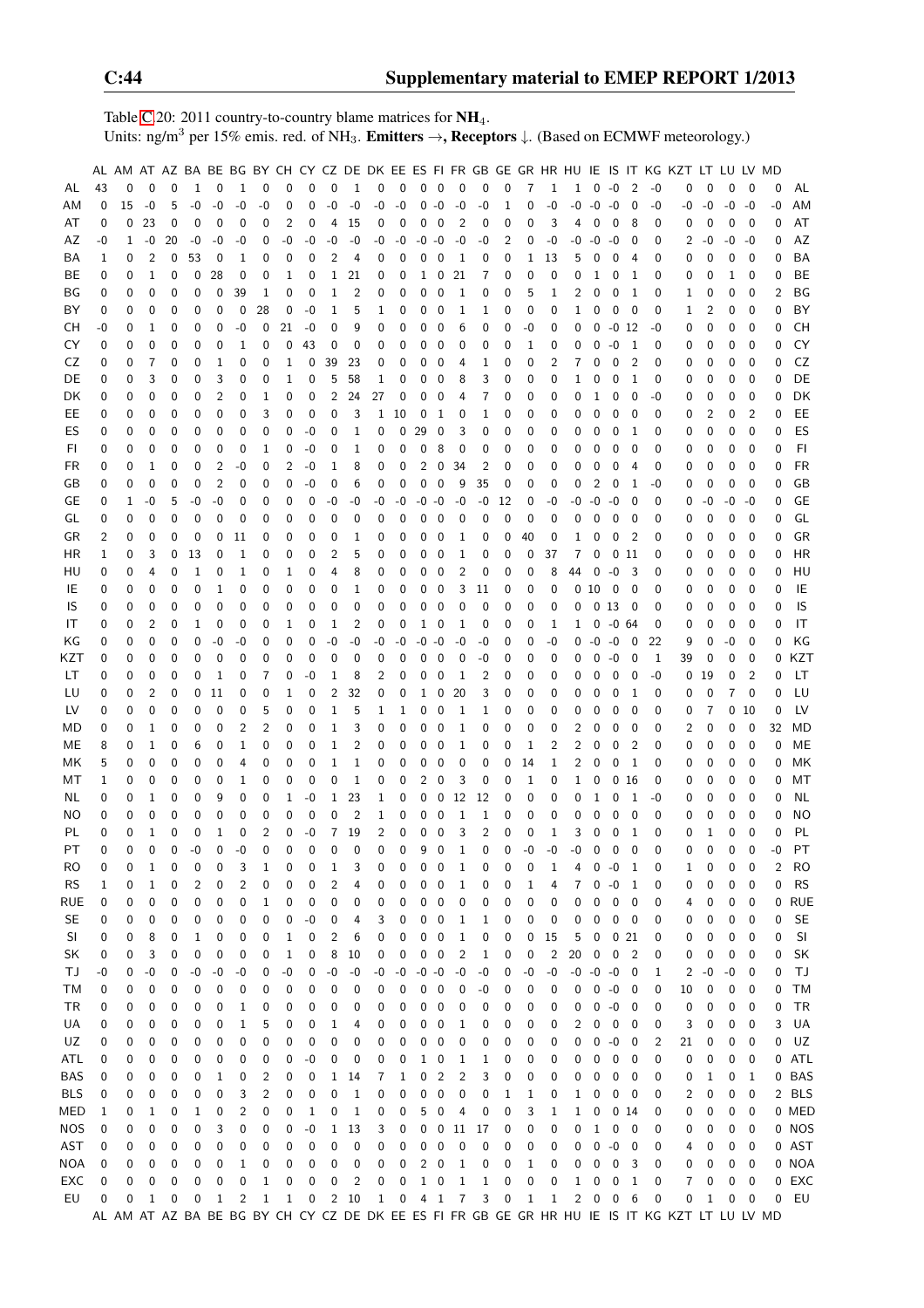Table [C.](#page-2-0)20 Cont.: 2011 country-to-country blame matrices for NH<sub>4</sub>. Units: ng/m<sup>3</sup> per 15% emis. red. of NH<sub>3</sub>. **Emitters**  $\rightarrow$ **, Receptors**  $\downarrow$ . (Based on ECMWF meteorology.)

|            |          |             |             |                |              |                  |             |              |                            |      |                                         |                         |                     |                          |             |      |             |              |   |   |          |              |             |              |    |                | ME MK MT NL NO PL PT RO RS RUE SE SI SK TJ TM TR UA UZ ATL BAS BLS MED NOS AST NOA BIC DMS VOL EXC EU |             |           |       |           |
|------------|----------|-------------|-------------|----------------|--------------|------------------|-------------|--------------|----------------------------|------|-----------------------------------------|-------------------------|---------------------|--------------------------|-------------|------|-------------|--------------|---|---|----------|--------------|-------------|--------------|----|----------------|-------------------------------------------------------------------------------------------------------|-------------|-----------|-------|-----------|
| AL         | 1        | 4           | 0           | $\mathbf{0}$   | $\mathbf 0$  | $\mathbf 0$      | $\mathbf 0$ |              | 2 14                       | 0    |                                         | $0\quad 0$              | $0 - 0$             |                          | $\mathbf 0$ | 0    | $\mathbf 0$ | $\mathbf{0}$ | 0 | 0 | 0        | 0            | $\mathbf 0$ | 0            | 0  | 1              | 0                                                                                                     | 0           | 82        | 17    | AL        |
| ΑM         | 0        | $-0$        | -0          | -0             | $-0$         | $-0$             | $-0$        | $-0$         | -0                         | -0   | $-0 - 0$                                |                         | $-0$                | $-0$                     | 0           | 5    | -0          | -0           | 0 | 0 | 0        | 0            | 0           | 2            | 0  | 0              | 0                                                                                                     | 0           | 25        | $-0$  | AM        |
| AT         | 0        | 0           | 0           | $\mathbf 0$    | 0            | 2                | 0           | 1            | $\overline{\phantom{0}}^2$ | 0    | 0                                       | $\overline{4}$          | 1                   | 0                        | 0           | 0    | 0           | $\mathbf 0$  | 0 | 0 | 0        | 0            | 0           | 0            | 0  | 1              | 0                                                                                                     | 0           | 74        | 67    | AT        |
| AΖ         | -0       | -0          | -0          | $-0$           | $-0$         | $-0$             | $-0$        | $-0$         | -0                         | 2    | $-0 -0$                                 |                         | $-0$                | 0                        | 0           | 1    | 0           | 0            | 0 | 0 | 0        | 0            | 0           | 1            | 0  | 0              | 0                                                                                                     | 0           | 28        | $-0$  | AZ        |
| ΒA         | 1        | 0           | $\mathbf 0$ | $\mathbf 0$    | 0            | 2                | 0           |              | 4 20                       | 0    | 0                                       | 0                       | $\mathbf{1}$        | 0                        | 0           | 0    | 0           | 0            | 0 | 0 | 0        | 0            | 0           | 0            | 0  | 1              | 0                                                                                                     | 0           | 117       | 28    | BA        |
| ВE         | 0        | 0           | -0          | 9              | 0            | $\overline{2}$   | 0           | 0            | - 0                        | 0    | 0                                       | $\mathbf 0$             | 0                   | -0                       | 0           | -0   | 0           | 0            | 0 | 0 | 0        | 0            | 0           | 0            | -0 | 0              | 0                                                                                                     | $\mathbf 0$ | 95        | 94    | BE        |
|            |          |             |             |                |              |                  |             |              |                            |      |                                         |                         |                     |                          |             |      |             |              |   |   |          |              |             |              |    |                |                                                                                                       |             |           |       |           |
| ΒG         | 0        | 2           | 0           | 0              | 0            | 1                | 0           | 21 11        |                            | 3    | 0                                       | $\mathbf 0$             | 0                   | 0                        | 0           | 4    | 1           | 0            | 0 | 0 | 0        | 0            | 0           | 0            | 0  | 1              | 0                                                                                                     | 0           | 99        | 74    | ΒG        |
| BY         | 0        | 0           | $\mathbf 0$ | 1              |              | 0 <sub>15</sub>  | 0           | 1            | 0                          | 3    | 0                                       | $\mathbf 0$             | 0                   | $-0$                     | 0           | 0    | 1           | 0            | 0 | 0 | 0        | 0            | 0           | 0            | 0  | 0              | 0                                                                                                     | 0           | 65        | 30    | BY        |
| CН         | -0       | -0          | -0          | 0              | 0            | $\mathbf 0$      | 0           | 0            | $\mathbf 0$                | 0    | 0                                       | 0                       | 0                   | -0                       | 0           | $-0$ | 0           | 0            | 0 | 0 | 0        | 0            | 0           | 0            | -0 | 0              | 0                                                                                                     | 0           | 51        | 30    | CН        |
| CY         | 0        | $\mathbf 0$ | $\mathbf 0$ | 0              | 0            | 0                | 0           | 1            | 0                          | 1    | 0                                       | $\mathbf 0$             | 0                   | 0                        | 0           | 41   | 0           | 0            | 0 | 0 | 0        | 0            | 0           | 1            | 1  | 1              | 0                                                                                                     | $\mathbf 0$ | 91        | 47    | CY        |
| CZ         | 0        | 0           | $\mathbf 0$ | 1              |              | 0 <sub>10</sub>  | 0           | 2            | 2                          | 0    | 0                                       | 1                       | 4                   | 0                        | 0           | 0    | 0           | 0            | 0 | 0 | 0        | 0            | 0           | 0            | 0  | 1              | 0                                                                                                     | 0           | 110 103   |       | CZ        |
| DE         | 0        | 0           | -0          | 5              | 0            | 5                | 0           | 0            | 0                          | 0    | 0                                       | 0                       | 0                   | -0                       | 0           | 0    | 0           | 0            | 0 | 0 | 0        | 0            | 0           | 0            | 0  | 0              | 0                                                                                                     | 0           | 100       | 97    | DE        |
| DK         | 0        | 0           | -0          | 6              | 0            | 7                | 0           | 1            | 0                          | 0    | 2                                       | 0                       | 0                   | -0                       | 0           | 0    | 0           | 0            | 0 | 0 | 0        | 0            | 0           | 0            | 0  | 0              | 0                                                                                                     | 0           | 87        | 84    | DK        |
| EE         | 0        | 0           | $\mathbf 0$ | 1              | 0            | 4                | 0           | 0            | 0                          | 3    | 2                                       | $\mathbf 0$             | 0                   | 0                        | 0           | 0    | 0           | 0            | 0 | 0 | 0        | 0            | 0           | 0            | 0  | 0              | 0                                                                                                     | 0           | 36        | 29    | EE        |
| ES         | 0        | 0           | 0           | 0              | 0            | 0                | 0           | 0            | 0                          | 0    | 0                                       | 0                       | 0                   | 0                        | 0           | 0    | 0           | 0            | 0 | 0 | 0        | 0            | 0           | 0            | 0  | 1              | 0                                                                                                     | $\mathbf 0$ | 35        | 35    | ES        |
| FI.        | 0        | 0           | -0          | 0              | 0            | 1                | 0           | 0            | 0                          | 2    | 1                                       | 0                       | 0                   | 0                        | 0           | 0    | 0           | 0            | 0 | 0 | 0        | 0            | 0           | 0            | 0  | 0              | 0                                                                                                     | 0           | 17        | 14    | FI.       |
| FR         | 0        | 0           | 0           | 2              | 0            | 1                | 0           | 0            | 0                          | 0    | 0                                       | 0                       | 0                   | $-0$                     | 0           | 0    | 0           | 0            | 0 | 0 | 0        | 0            | 0           | 0            | 0  | 0              | 0                                                                                                     | 0           | 59        | 57    | FR        |
| GB         | 0        | 0           | -0          | 3              | 0            | 1                | 0           | 0            | 0                          | 0    | 0                                       | $\mathbf{0}$            | 0                   | -0                       | 0           | 0    | 0           | 0            | 0 | 0 | 0        | 0            | 0           | 0            | -0 | 0              | 0                                                                                                     | 0           | 60        | 59    | GB        |
| GЕ         | -0       | 0           | -0          | -0             | -0           | $-0$             | -0          | 0            | -0                         | 1    | $-0$                                    | $\overline{0}$          | -0                  | 0                        | 0           | 3    | 0           | -0           | 0 | 0 | 0        | 0            | 0           | 0            | 0  | 0              | 0                                                                                                     | 0           | 22        | $-0$  | GE        |
| GL         | 0        | 0           | 0           | 0              | 0            | $\mathbf 0$      | $\mathbf 0$ | 0            | $\mathbf 0$                | 0    | 0                                       | 0                       | 0                   | 0                        | 0           | 0    | 0           | 0            | 0 | 0 | 0        | 0            | 0           | 0            | 0  | 6              | 0                                                                                                     | 0           | 0         | 0     | GL        |
| GR         | 0        | 2           | 0           | 0              | 0            | 1                | 0           | 6            | 5                          | 1    | 0                                       | 0                       | 0                   | 0                        | 0           | 6    | 0           | 0            | 0 | 0 | 0        | 0            | 0           | 0            | 0  | 1              | 0                                                                                                     | 0           | 83        | 64    | GR        |
| ΗR         | 0        | 0           | 0           | $\mathbf 0$    | 0            | 3                | 0           |              | 4 13                       | 0    | 0                                       | 3                       | 1                   | 0                        | 0           | 0    | 0           | 0            | 0 | 0 | 0        | 0            | 0           | 0            | 0  | 1              | 0                                                                                                     | 0           | 109       | 44    | HR        |
| HU         | 0        | 0           | 0           | $\mathbf 0$    | 0            | 6                | 0           | 8            | 9                          | 0    | 0                                       | 2                       | 5                   | 0                        | 0           | 0    | 0           | 0            | 0 | 0 | 0        | 0            | 0           | 0            | 0  | 0              | 0                                                                                                     | 0           | 108       | 88    | HU        |
| IE         | 0        | 0           | 0           | 1              | 0            | 0                | 0           | 0            | 0                          | 0    | 0                                       | 0                       | 0                   | 0                        | 0           | $-0$ | 0           | 0            | 0 | 0 | 0        | 0            | 0           | -0           | 0  | 0              | 0                                                                                                     | 0           | 28        | 28    | IE        |
| IS         | 0        | 0           | 0           | $\mathbf{0}$   | 0            | 0                | 0           | 0            | $\mathbf 0$                | 0    | 0                                       | 0                       | 0                   | 0                        | 0           | 0    | 0           | 0            | 0 | 0 | 0        | 0            | 0           | 0            | 0  | 1              | 0                                                                                                     | 0           | 14        | 1     | IS        |
| IT         | 0        | 0           | 0           | 0              | 0            | 1                | 0           | 1            | - 1                        | 0    | 0                                       | 1                       | 0                   | 0                        | 0           | 0    | 0           | 0            | 0 | 0 | 0        | 0            | 0           | 0            | 0  | 1              | 0                                                                                                     | $\mathbf 0$ | 78        | 73    | -IT       |
| ΚG         | 0        | 0           | 0           | $-0$           | -0           | 0                | -0          | 0            | 0                          | 0    | -0                                      | 0                       | 0                   | 4                        | 0           | 0    | 0           | 14           | 0 | 0 | 0        | 0            | 0           | 2            | 0  | 1              | 0                                                                                                     | 0           | 48        | 0     | KG        |
|            |          |             | 0           |                | 0            |                  |             |              | 0                          | 10   |                                         | 0                       | 0                   |                          |             |      | 0           | 1            |   |   | 0        |              |             |              | 0  |                |                                                                                                       | 0           | 52        |       | 0 KZT     |
| KZT        | 0        | 0           |             | 0              |              | 0                | 0           | 0            |                            |      | 0                                       |                         |                     | 0                        | 0           | 0    |             |              | 0 | 0 |          | 0            | 0           | 2            |    | 1              | 0                                                                                                     |             |           |       |           |
| LT         | 0        | 0           | 0           | 2              |              | 0 <sub>19</sub>  | 0           | 1            | - 0                        | 4    | 1                                       | 0                       | 0                   | $-0$                     | 0           | 0    | 0           | 0            | 0 | 0 | 0        | 0            | 0           | 0            | 0  | 0              | 0                                                                                                     | 0           | 72        | 60    | LT        |
| LU         | 0        | 0           | -0          | 3              | 0            | 1                | 0           | 0            | 0                          | 0    | 0                                       | 0                       | 0                   | 0                        | 0           | -0   | 0           | 0            | 0 | 0 | 0        | 0            | 0           | 0            | 0  | 0              | 0                                                                                                     | 0           | 87        | 85    | LU        |
| LV         | 0        | 0           | 0           | 1              | 0            | 8                | 0           | 0            | 0                          | 3    | 2                                       | 0                       | 0                   | 0                        | 0           | 0    | 0           | 0            | 0 | 0 | 0        | 0            | 0           | 0            | 0  | 0              | 0                                                                                                     | 0           | 50        | 41    | LV        |
| MD         | 0        | 0           | 0           | $\mathbf{0}$   | 0            | 5                | 0           | 21           | -1                         | 5    | 0                                       | 0                       | 1                   | 0                        | 0           | 1    | 2           | 0            | 0 | 0 | 0        | 0            | 0           | 0            | 0  | 1              | 0                                                                                                     | 0           | 83        | 38    | MD        |
| МE         | 20       | 1           | 0           | $\mathbf 0$    | 0            | $\mathbf{1}$     | 0           |              | 3 26                       | 0    | 0                                       | $\mathbf 0$             | 0                   | 0                        | 0           | 0    | 0           | 0            | 0 | 0 | 0        | 0            | 0           | 0            | 0  | 1              | 0                                                                                                     | 0           | 79        | 16    | ME        |
| МK         | 0        | 36          | 0           | $\mathbf 0$    | 0            | 1                | 0           | 4            | 20                         | 0    | 0                                       | $\mathbf{0}$            | 0                   | 0                        | 0           | 0    | 0           | 0            | 0 | 0 | 0        | 0            | 0           | 0            | 0  | 1              | 0                                                                                                     | 0           | 93        | 29    | МK        |
| МT         | 0        | 0           | 60          | 0              | 0            | 0                | 0           | 1            | - 1                        | 0    | 0                                       | 0                       | 0                   | 0                        | 0           | 0    | 0           | 0            | 0 | 0 | 0        | 0            | 0           | 0            | 1  | 1              | 0                                                                                                     | 0           | 90        | 86    | МT        |
| ΝL         | 0        | $\mathbf 0$ | -0          | 33             | 0            | 3                | 0           | 0            | 0                          | 0    | 0                                       | 0                       | 0                   | $-0$                     | 0           | 0    | 0           | 0            | 0 | 0 | 0        | 0            | 0           | 0            | 0  | 0              | 0                                                                                                     | 0           | 100       | 99    | ΝL        |
| ΝO         | 0        | 0           | $\mathbf 0$ | 0              | 3            | 0                | 0           | 0            | 0                          | 0    | 1                                       | 0                       | 0                   | 0                        | 0           | 0    | 0           | 0            | 0 | 0 | 0        | 0            | 0           | 0            | 0  | 0              | 0                                                                                                     | 0           | 9         | 7     | NO        |
| PL         | 0        | 0           | 0           | $\overline{2}$ |              | 0 <sub>63</sub>  | 0           | 2            | -1                         | 1    | 1                                       | 0                       | 2                   | 0                        | 0           | 0    | 0           | $\Omega$     | 0 | 0 | 0        | 0            | 0           | 0            | 0  | 0              | 0                                                                                                     | 0           | 116 110   |       | PL        |
| PT         | $\Omega$ | $-0$        | 0           | $\Omega$       | $\Omega$     |                  | 0, 15       | $-0 -0$      |                            | $-0$ | $\mathbf{0}$                            | $\overline{0}$          | $\mathbf{0}$        | $\mathbf{0}$             | $\Omega$    | $-0$ | $-0$        | $\Omega$     | 0 | 0 | $\Omega$ | $\mathbf{0}$ | $\theta$    | $\mathbf{0}$ | 0  | 1              | 0                                                                                                     | 0           |           | 26 26 | <b>PT</b> |
| RO         | 0        | 0           | 0           | 0              | 0            | 3                | 0           | 51           | - 6                        | 2    | 0                                       | $\boldsymbol{0}$        | 1                   | 0                        | 0           | 0    | 1           | 0            | 0 | 0 | 0        | 0            | 0           | 0            | 0  | 1              | 0                                                                                                     | 0           | 83        | 69    | RO        |
| <b>RS</b>  | 0        | 2           | 0           | 0              | 0            | 1                | 0           | 11 57        |                            | 0    | 0                                       | 0                       | 1                   | 0                        | 0           | 0    | 0           | 0            | 0 | 0 | 0        | 0            | 0           | 0            | 0  | 0              | 0                                                                                                     | 0           | 102 33    |       | <b>RS</b> |
| rue        | 0        | 0           | 0           | 0              | 0            | 0                | 0           | 0            | 0                          | 21   | 0                                       | $\boldsymbol{0}$        | 0                   | 0                        | 0           | 0    | 0           | 0            | 0 | 0 | 0        | 0            | 0           | 0            | 0  | 1              | 0                                                                                                     | 0           | 27        |       | 1 RUE     |
| <b>SE</b>  | 0        | 0           | -0          | 1              | 1            | 2                | 0           | 0            | 0                          | 0    | 7                                       | $\overline{0}$          | 0                   | 0                        | 0           | 0    | 0           | 0            | 0 | 0 | 0        | 0            | 0           | 0            | 0  | 0              | 0                                                                                                     | 0           | 23        | 21    | <b>SE</b> |
| SI         | 0        | 0           | 0           | 0              | 0            | 2                | 0           | 3            | 4                          | 0    |                                         | 0 <sub>32</sub>         | $\mathbf{1}$        | $\mathbf 0$              | 0           | 0    | 0           | 0            | 0 | 0 | 0        | 0            | 0           | 0            | 0  | 1              | 0                                                                                                     | 0           | 103       | 82    | SI        |
| SK         | 0        | 0           | 0           | -1             |              | 0 <sub>15</sub>  | 0           | 5            | 3                          | 0    |                                         |                         | $0$ 1 30            | $\overline{\phantom{0}}$ | 0           | 0    | 0           | 0            | 0 | 0 | 0        | 0            | 0           | 0            | 0  | 1              | 0                                                                                                     | 0           | 105 97 SK |       |           |
| ТJ         | -0       | -0          | 0           | $-0$           |              | $-0 - 0$         | $-0$        |              | $-0 - 0$                   | 0    |                                         |                         | $-0$ $-0$ $-0$ $16$ |                          | 0           | 0    | 0           | 10           | 0 | 0 | 0        | 0            | 0           | 3            | 0  | 1              | 0                                                                                                     | 0           | 31        | $-0$  | - TJ      |
| ТM         | 0        | 0           | 0           | 0              | 0            | $\boldsymbol{0}$ | 0           | 0            | 0                          | 2    | 0                                       | $\overline{0}$          | $\pmb{0}$           | $\mathbf{1}$             | 16          | 0    | 0           | 8            | 0 | 0 | 0        | 0            | 0           | 2            | 0  | 1              | 0                                                                                                     | 0           | 38        | 0     | <b>TM</b> |
| ΤR         | 0        | 0           | 0           | 0              | 0            | 0                | 0           | 1            | $\overline{\mathbf{0}}$    | 1    | 0                                       | $\overline{0}$          | 0                   | $\mathbf 0$              | 0           | 59   | 0           | 0            | 0 | 0 | 0        | 0            | 0           | 1            | 0  | 1              | 0                                                                                                     | 0           | 64        | 3     | TR        |
| UA         | 0        | 0           | 0           | 0              | 0            | 9                | 0           | 6            | -1                         | 15   | 0                                       | $\boldsymbol{0}$        | 1                   | 0                        | 0           | 1    | 9           | 0            | 0 | 0 | 0        | 0            | 0           | 0            | 0  | 1              | 0                                                                                                     | 0           | 65        | 27    | UA        |
| UZ         | 0        | 0           | 0           | 0              | 0            | 0                | $-0$        | 0            | 0                          | 3    | 0                                       | 0                       | 0                   | 4                        | 2           | 0    | 0           | 31           | 0 | 0 | 0        | 0            | 0           | 2            | 0  | 1              | 0                                                                                                     | 0           | 63        | 0     | UZ        |
| ATL        | 0        | 0           | $\bf{0}$    | 0              | 0            | 0                | 0           | 0            | 0                          | 0    | 0                                       | 0                       | 0                   | 0                        | 0           | 0    | 0           | 0            | 0 | 0 | 0        | 0            | 0           | 0            | 0  | 2              | 0                                                                                                     | 0           | 5         |       | 4 ATL     |
|            |          |             |             |                |              |                  |             |              |                            |      |                                         |                         |                     |                          |             |      |             | 0            |   |   |          |              |             |              |    |                |                                                                                                       |             |           |       | 53 BAS    |
| BAS        | 0        | 0           | -0          | 3              |              | 0 <sub>10</sub>  | 0           | 1            | 0                          | 2    | 6                                       | 0                       | 0                   | 0                        | 0           | 0    | 0           |              | 0 | 0 | 0        | 0            | 0           | 0            | 0  | 0              | 0                                                                                                     | 0           | 58        |       |           |
| BLS        | 0        | 0           | 0           | 0              | 0            | 2                | 0           | 7            | 1                          | 15   | 0                                       | 0                       | 0                   | 0                        | 0           | 12   | 3           | 0            | 0 | 0 | 0        | 0            | 0           | 0            | 0  | 1              | 0                                                                                                     | 0           | 53        |       | 16 BLS    |
| MED        | 0        | 0           | 0           | 0              | 0            | 1                | 0           | 2            | 2                          | 1    | 0                                       | $\boldsymbol{0}$        | 0                   | 0                        | 0           | 11   | 0           | 0            | 0 | 0 | 0        | 0            | 0           | 1            | 2  | 1              | 0                                                                                                     | 0           | 55        |       | 36 MED    |
| <b>NOS</b> | 0        | 0           | 0           | 7              | $\mathbf{1}$ | 2                | 0           | $\pmb{0}$    | 0                          | 0    | $\mathbf{1}$                            | $\boldsymbol{0}$        | 0                   | 0                        | 0           | 0    | 0           | 0            | 0 | 0 | 0        | 0            | 0           | 0            | 0  | 1              | 0                                                                                                     | 0           | 62        |       | 60 NOS    |
| AST        | 0        | 0           | 0           | 0              | 0            | 0                | 0           | 0            | $\mathbf 0$                | 1    | 0                                       | $\overline{\mathbf{0}}$ | 0                   | 0                        | 1           | 2    | 0           | 1            | 0 | 0 | 0        | 0            | 0           | 11           | 0  | $\overline{2}$ | 0                                                                                                     | 0           | 10        |       | 0 AST     |
| NOA        | 0        | 0           | 0           | 0              | 0            | 0                | 0           | 1            | $\overline{1}$             | 0    | 0                                       | $\overline{0}$          | 0                   | $-0$                     | 0           | 2    | 0           | 0            | 0 | 0 | 0        | 0            | 0           | 0            | 11 | 3              | 0                                                                                                     | 0           | 12        |       | 8 NOA     |
| EXC        | 0        | 0           | 0           | 0              | 0            | 2                | 0           | $\mathbf{1}$ | $\mathbf{1}$               | 12   |                                         | $0\quad 0$              | 0                   | 0                        | 0           | 2    | 0           | 1            | 0 | 0 | 0        | 0            | 0           | 0            | 0  | 1              | 0                                                                                                     | 0           | 40        |       | 13 EXC    |
| EU         | 0        | 0           | 0           | 2              | 0            | $\overline{7}$   | 0           | 4            | $\overline{1}$             |      | $\begin{matrix} 1 & 1 & 0 \end{matrix}$ |                         |                     | 1 0                      | 0           | 0    | 0           | 0            | 0 | 0 | 0        | 0            | 0           | 0            | 0  | 0              | 0                                                                                                     | 0           | 64        |       | 59 EU     |
|            |          |             |             |                |              |                  |             |              |                            |      |                                         |                         |                     |                          |             |      |             |              |   |   |          |              |             |              |    |                | ME MK MT NL NO PL PT RO RS RUE SE SI SK TJ TM TR UA UZ ATL BAS BLS MED NOS AST NOA BIC DMS VOL EXC EU |             |           |       |           |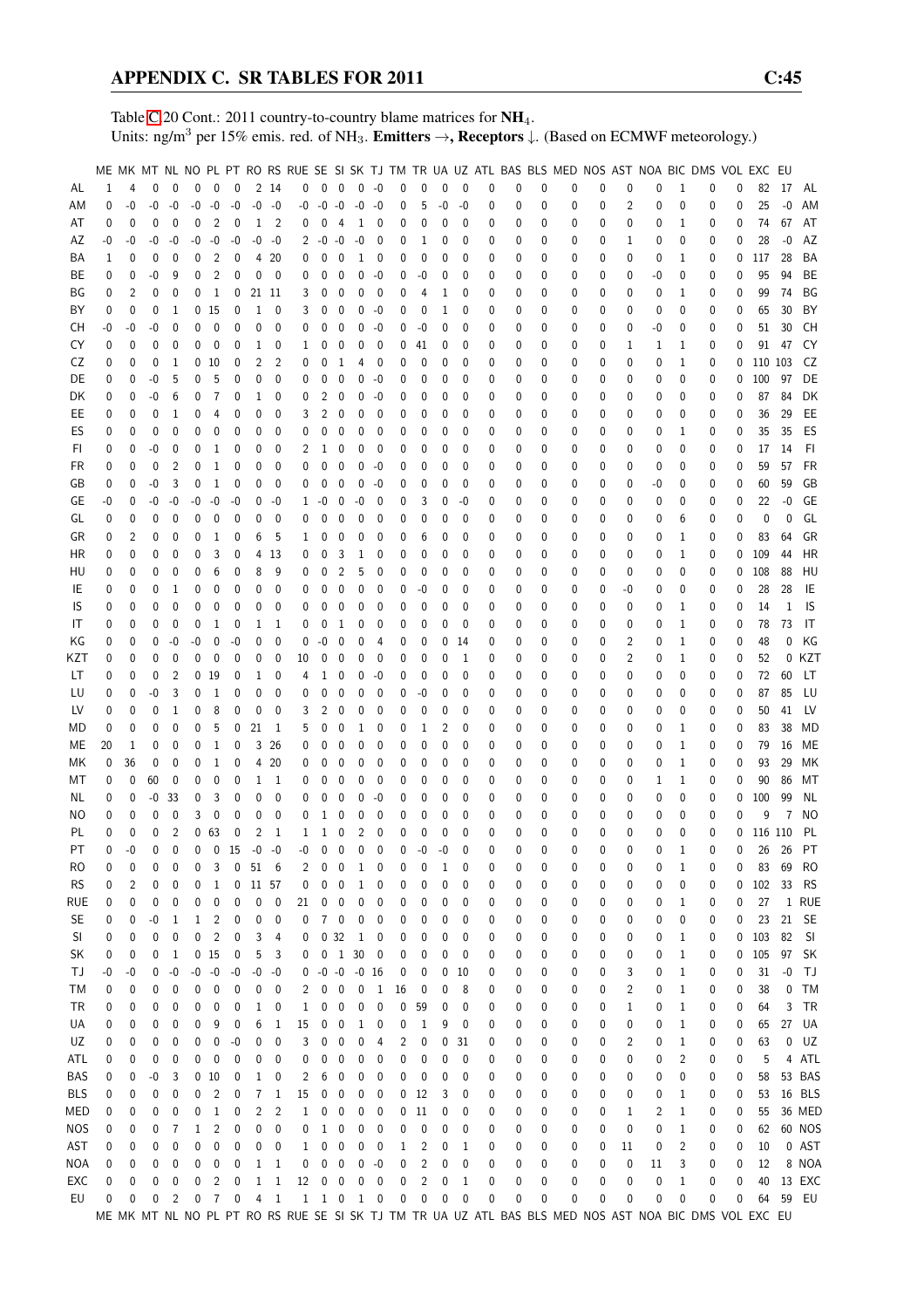Table [C.](#page-2-0)21: 2011 country-to-country blame matrices for  $NH_4$ . Units: ng/m<sup>3</sup> per 15% emis. red. of VOC. **Emitters**  $\rightarrow$ **, Receptors**  $\downarrow$ . (Based on ECMWF meteorology.)

|            |      |          |              |             |      |             |          |             |              |                |             |              |             |             |             |                          |             |             |             |              |             |      |                |                          |                          |             | AL AM AT AZ BA BE BG BY CH CY CZ DE DK EE ES FI FR GB GE GR HR HU IE IS IT KG KZT LT LU LV MD |             |      |             |      |            |
|------------|------|----------|--------------|-------------|------|-------------|----------|-------------|--------------|----------------|-------------|--------------|-------------|-------------|-------------|--------------------------|-------------|-------------|-------------|--------------|-------------|------|----------------|--------------------------|--------------------------|-------------|-----------------------------------------------------------------------------------------------|-------------|------|-------------|------|------------|
| AL         | 0    | $\Omega$ | $\Omega$     | $\mathbf 0$ | $-0$ | $\mathbf 0$ | 0        | $\mathbf 0$ | $\mathbf 0$  | $-0$           | $\mathbf 0$ | $\mathbf 0$  | 0           | $\mathbf 0$ | $\mathbf 0$ | $\overline{\phantom{0}}$ | $\mathbf 0$ | $\mathbf 0$ | $\mathbf 0$ | $\mathbf{1}$ | $-0$        | 0    | $0\quad 0$     |                          | $\mathbf{0}$             | $\mathbf 0$ | 0                                                                                             | $\mathbf 0$ | 0    | 0           | 0    | AL         |
| AM         | -0   | 1        | $-0$         | $-1$        | $-0$ | $-0$        | $-0$     | -0          | -0           | $-0$           | $-0$        | $-0$         | -0          | $-0$        | $-0$        | $-0$                     | $-0$        | -0          | $-0$        | -0           | $-0$        | -0   | $-0 - 0$       |                          | -0                       | $-0$        | -0                                                                                            | -0          | $-0$ | $-0$        | $-0$ | AM         |
| AT         | 0    | 0        | $\mathbf{1}$ | $-0$        | 0    | 0           | 0        | 0           | 0            | 0              | 0           | 0            | 0           | 0           | 0           | 0                        | 0           | 0           | 0           | 0            | 0           | 0    | 0              | $\mathbf 0$              | -1                       | 0           | 0                                                                                             | 0           | $-0$ | 0           | 0    | AT         |
| AZ         | -0   | -0       | -0           | $-1$        | -0   | -0          | -0       | -0          | -0           | -0             | -0          | -0           | -0          | -0          | $-0$        | -0                       | -0          | -0          | -0          | -0           | -0          | -0   | $-0$ $-0$ $-0$ |                          |                          | 0           | -0                                                                                            | -0          | $-0$ | $-0$        | -0   | AZ         |
| BA         | 0    | 0        | 0            | -0          | 0    | 0           | 0        | 0           | 0            | $-0$           | 0           | 0            | 0           | 0           | 0           | 0                        | 0           | 0           | 0           | 0            | -0          | 0    | 0              | $\mathbf 0$              | 0                        | 0           | 0                                                                                             | 0           | 0    | 0           | 0    | BA         |
| BE         | 0    | 0        | 1            | 0           | 0    | 2           | 0        | 0           | 1            | 0              | 0           | 5            | 0           | 0           | 0           | 0                        | 2           | 2           | 0           | 0            | 0           | 0    | 0              | $\mathbf 0$              | 2                        | 0           | 0                                                                                             | 0           | 0    | 0           | 0    | BE         |
| ΒG         | 0    | 0        | 0            | $-0$        | 0    | 0           | 0        | 0           | 0            | 0              | 0           | 0            | 0           | 0           | 0           | 0                        | 0           | 0           | 0           | 0            | 0           | 0    | 0              | 0                        | 0                        | 0           | -0                                                                                            | 0           | 0    | 0           | 0    | BG         |
|            |      | 0        | 0            | $-0$        |      | 0           |          | 0           | 0            | 0              | 0           | 0            | 0           |             |             |                          |             | 0           | 0           | 0            | 0           | 0    | 0              | $\mathbf 0$              |                          | 0           | -0                                                                                            |             | 0    | 0           | 0    | BY         |
| BY         | 0    |          |              |             | 0    |             | 0        |             |              |                |             |              |             | 0           | 0           | 0                        | 0           |             |             |              |             |      |                |                          | 0                        |             |                                                                                               | 0           |      |             |      |            |
| CН         | 0    | 0        | $\mathbf{1}$ | 0           | 0    | -0          | 0        | 0           | $\mathbf{1}$ | 0              | 0           | 1            | 0           | -0          | 0           | 0                        | 0           | 0           | 0           | $\mathbf 0$  | 0           | 0    | 0              | $\mathbf 0$              | 0                        | 0           | 0                                                                                             | -0          | -0   | $-0$        | 0    | <b>CH</b>  |
| CY         | 0    | -0       | 0            | -0          | 0    | 0           | 0        | 0           | 0            | $-0$           | 0           | 0            | 0           | 0           | 0           | 0                        | 0           | 0           | -0          | -0           | 0           | 0    | 0              | 0                        | 0                        | 0           | -0                                                                                            | 0           | 0    | 0           | 0    | CY         |
| CZ         | 0    | 0        | 1            | 0           | 0    | 0           | 0        | 0           | 0            | 0              | 1           | 2            | 0           | 0           | 0           | 0                        | 1           | 0           | 0           | 0            | 0           | 1    | 0              | 0                        | 1                        | 0           | 0                                                                                             | 0           | 0    | 0           | 0    | CZ         |
| DE         | 0    | 0        | 1            | 0           | 0    | 0           | 0        | 0           | 1            | 0              | 1           | 4            | 0           | 0           | 0           | 0                        | 1           | 1           | 0           | 0            | 0           | 0    | 0              | $\mathbf 0$              | 2                        | 0           | 0                                                                                             | 0           | 0    | 0           | 0    | DE         |
| DK         | 0    | 0        | 0            | 0           | 0    | 0           | 0        | 0           | 0            | 0              | 1           | 4            | 0           | 0           | 0           | 0                        | 1           | 1           | 0           | 0            | 0           | 0    | 0              | 0                        | 1                        | 0           | 0                                                                                             | 0           | 0    | 0           | 0    | DK         |
| EE         | 0    | 0        | 0            | $-0$        | 0    | 0           | 0        | 0           | 0            | 0              | 0           | 0            | 0           | 0           | 0           | 0                        | 0           | 0           | -0          | 0            | 0           | 0    | 0              | 0                        | 0                        | 0           | -0                                                                                            | 0           | 0    | 0           | 0    | EE         |
| ES         | 0    | 0        | 0            | $-0$        | 0    | $-0$        | 0        | 0           | 0            | 0              | 0           | 0            | 0           | 0           | 1           | 0                        | 0           | 0           | 0           | 0            | $-0$        | -0   | 0              | $\mathbf 0$              | 0                        | 0           | 0                                                                                             | 0           | -0   | 0           | 0    | ES         |
| FI         | 0    | 0        | 0            | 0           | 0    | 0           | 0        | 0           | 0            | 0              | 0           | 0            | 0           | 0           | 0           | $\mathbf 0$              | 0           | 0           | 0           | 0            | 0           | 0    | 0              | $\overline{0}$           | 0                        | 0           | 0                                                                                             | 0           | 0    | 0           | 0    | F1         |
| FR         | 0    | 0        | 0            | 0           | 0    | 0           | 0        | 0           | 0            | 0              | 0           | 1            | 0           | 0           | 0           | 0                        | 1           | 0           | 0           | 0            | 0           | 0    | 0              | $\mathbf 0$              | 1                        | 0           | 0                                                                                             | 0           | 0    | 0           | 0    | <b>FR</b>  |
| GB         | 0    | 0        | 0            | 0           | 0    | 0           | 0        | 0           | 0            | 0              | 0           | 1            | 0           | 0           | 0           | 0                        | 1           | 2           | 0           | 0            | 0           | 0    | 0              | 0                        | 1                        | 0           | 0                                                                                             | 0           | 0    | $\mathbf 0$ | 0    | GB         |
| GE         | -0   | -0       | -0           | $-0$        | -0   | -0          | -0       | -0          | -0           | $-0$           | -0          | $-0$         | -0          | -0          | $-0$        | $-0$                     | $-0$        | -0          | -0          | -0           | -0          | -0   | $-0$ $-0$ $-0$ |                          |                          | 0           | $-0$                                                                                          | -0          | $-0$ | $-0$        | -0   | GE         |
| GL         | -0   | 0        | -0           | -0          | -0   | -0          | $-0$     | -0          | -0           | 0              | -0          | -0           | -0          | -0          | $-0$        | -0                       | $-0$        | -0          | -0          | -0           | -0          | -0   | $-0$ $-0$ $-0$ |                          |                          | 0           | -0                                                                                            | -0          | $-0$ | $-0$        | -0   | GL         |
| GR         | -0   | 0        | 0            | -0          | 0    | 0           | 0        | 0           | 0            | $-0$           | 0           | 0            | 0           | 0           | 0           | 0                        | 0           | 0           | 0           | 0            | 0           | 0    | 0              | $\mathbf 0$              | - 0                      | 0           | -0                                                                                            | 0           | 0    | 0           | $-0$ | GR         |
| ΗR         | 0    | 0        | 0            | $-0$        | 0    | 0           | 0        | 0           | 0            | $-0$           | 0           | 0            | 0           | 0           | 0           | 0                        | 0           | 0           | 0           | 0            | 0           | 0    | 0              | $\mathbf 0$              | -1                       | 0           | 0                                                                                             | 0           | 0    | 0           | 0    | <b>HR</b>  |
| HU         | 0    | $-0$     | 0            | -0          | 0    | 0           | 0        | 0           | 0            | 0              | 0           | 1            | 0           | 0           | 0           | 0                        | 0           | 0           | 0           | 0            | 0           | 1    | 0              | $\overline{\mathbf{0}}$  | 0                        | 0           | -0                                                                                            | 0           | 0    | 0           | 0    | HU         |
| IE         | 0    | 0        | 0            | 0           | 0    | -0          | 0        | 0           | 0            | 0              | 0           | $-0$         | $-0$        | $-0$        | 0           | -0                       | -0          | 0           | $\mathbf 0$ | 0            | 0           | 0    |                | $0 - 0$                  | $\overline{\phantom{0}}$ | 0           | 0                                                                                             | -0          | $-0$ | $-0$        | 0    | IE         |
| IS         | 0    | 0        | 0            | 0           | 0    | 0           | 0        | 0           | 0            | 0              | 0           | 0            | 0           | 0           | 0           | 0                        | 0           | 0           | 0           | 0            | 0           | 0    | $-0 -0$        |                          | $\overline{\phantom{0}}$ | 0           | 0                                                                                             | 0           | 0    | 0           | 0    | IS         |
| IT         | 0    | 0        | 1            | 0           | 0    | 0           | 0        | 0           | 0            | 0              | 0           | 0            | 0           | 0           | 0           | 0                        | 1           | 0           | 0           | 0            | 0           | 0    | 0              | 0 <sub>21</sub>          |                          | 0           | 0                                                                                             | 0           | 0    | 0           | 0    | IT         |
| ΚG         | 0    | 0        | 0            | 0           | 0    | 0           | 0        | 0           | 0            | 0              | 0           | 0            | 0           | 0           | 0           | 0                        | 0           | 0           | 0           | 0            | 0           | 0    | 0              | 0                        | - 0                      | 1           | 0                                                                                             | 0           | 0    | 0           | 0    | ΚG         |
| KZT        | -0   | 0        | -0           | -0          | -0   | -0          | -0       | -0          | -0           | 0              | -0          | -0           | -0          | -0          | $-0$        | -0                       | -0          | -0          | -0          | -0           | -0          | -0   | $-0$           | $-0$                     | -0                       | 0           | 0                                                                                             | -0          | -0   | $-0$        | -0   | KZT        |
| LT         | 0    | 0        | 0            | -0          | 0    | 0           | 0        | 0           | 0            | 0              | 0           | 0            | 0           | 0           | 0           | 0                        | 0           | 0           | 0           | 0            | 0           | 0    | 0              | 0                        | 0                        | 0           | -0                                                                                            | 0           | 0    | 0           | 0    | LТ         |
| LU         | 0    | 0        | 1            | 0           | 0    | 1           | 0        | 0           | 1            | 0              | 1           | 4            | 0           | 0           | 0           | 0                        | 2           | 1           | 0           | 0            | 0           | 0    | 0              | $\mathbf 0$              | 2                        | 0           | 0                                                                                             | 0           | 0    | 0           | 0    | LU         |
| LV         | 0    | $-0$     | 0            | $-0$        | 0    | 0           | 0        | 0           | 0            | 0              | 0           | 0            | 0           | 0           | 0           | 0                        | 0           | 0           | -0          | 0            | -0          | 0    | 0              | 0                        | 0                        | 0           | -0                                                                                            | 0           | 0    | 0           | 0    | LV         |
| MD         | 0    | -0       | 0            | $-0$        | 0    | 0           | 0        | 0           | 0            | 0              | 0           | 0            | 0           | 0           | 0           | 0                        | 0           | 0           | 0           | 0            | 0           | 0    | 0              | 0                        | 0                        | -0          | -0                                                                                            | 0           | 0    | 0           | 0    | MD         |
| MЕ         | 0    | 0        | 0            | $-0$        | -0   | 0           | 0        | 0           | 0            | 0              | 0           | 0            | 0           | 0           | 0           | 0                        | 0           | 0           | 0           | 0            | -0          | 0    | 0              | 0                        | 0                        | 0           | 0                                                                                             | 0           | 0    | 0           | 0    | MЕ         |
| ΜK         | 0    | 0        | 0            | $-0$        | 0    | 0           | 0        | 0           | 0            | 0              | 0           | 0            | 0           | 0           | 0           | 0                        | 0           | 0           | 0           | 1            | 0           | 0    | 0              | $\mathbf 0$              | 0                        | 0           | 0                                                                                             | 0           | 0    | $-0$        | $-0$ | МK         |
| МT         | 0    | 0        | 0            | 0           | -0   | 0           | 0        | 0           | 0            | 0              | 0           | 0            | 0           | 0           | 0           | 0                        | 0           | 0           | 0           | -0           | 0           | 0    | 0              | 0                        | 0                        | 0           | 0                                                                                             | 0           | 0    | 0           | 0    | МT         |
|            |      | 0        | 1            | 0           | 0    | 2           | 0        |             | 1            | 0              | 1           | 7            | 0           | 0           | 0           | 0                        | 3           |             | 0           | 0            | 0           | 0    | 0              | 0                        | $\overline{2}$           | 0           |                                                                                               |             | 0    |             | 0    | ΝL         |
| NL         | 0    |          |              |             |      |             |          | 0           | 0            |                | 0           | 0            |             |             |             |                          |             | 3           |             |              | 0           |      | 0              |                          |                          |             | 0                                                                                             | 0           |      | 0           |      |            |
| NO         | 0    | 0        | 0            | 0           | 0    | 0           | 0        | 0           |              | 0              |             |              | 0           | 0           | 0           | 0                        | 0           | 0           | 0           | 0            |             | 0    |                | 0                        | 0                        | 0           | 0                                                                                             | 0           | 0    | 0           | 0    | ΝO         |
| PL         | 0    | 0        | $\mathbf{0}$ | $\mathbf 0$ | 0    | 0           | 0        | $\mathbf 0$ | 0            | $\mathbf 0$    | 0           | $\mathbf{1}$ | 0           | 0           | $\mathbf 0$ | 0                        | 0           | 0           | $\mathbf 0$ | 0            | $\mathbf 0$ | 0    | $\mathbf 0$    | $\mathbf 0$              | 0                        | 0           | 0                                                                                             | 0           | 0    | $\mathbf 0$ | 0    | PL         |
| PT         | 0    | $\Omega$ | $\mathbf{0}$ | $-0$        | 0    | $\mathbf 0$ | $\Omega$ | $\Omega$    | $\Omega$     | $\overline{0}$ | $-0$        | $\Omega$     | $\mathbf 0$ | $\mathbf 0$ | $\mathbf 0$ | $\mathbf 0$              | $\mathbf 0$ | 0           | $\Omega$    | $\Omega$     | $-0$        | $-0$ | $0\quad 0$     |                          | $\mathbf 0$              | $\Omega$    | 0                                                                                             | $\Omega$    | $-0$ | $\Omega$    | 0    | PT         |
| RO         | 0    | $-0$     | 0            | -0          | 0    | 0           | 0        | 0           | 0            | 0              | 0           | 0            | 0           | 0           | 0           | 0                        | 0           | 0           | -0          | 0            | 0           | 0    | 0              | 0                        | 0                        | -0          | -0                                                                                            | 0           | 0    | 0           | $-0$ | <b>RO</b>  |
| <b>RS</b>  | 0    | 0        | 0            | -0          | 0    | 0           | 0        | 0           | 0            | 0              | 0           | 1            | 0           | 0           | 0           | 0                        | 0           | 0           | 0           | 0            | 0           | 1    | 0              | 0                        | 0                        | 0           | 0                                                                                             | 0           | 0    | 0           | 0    | <b>RS</b>  |
| RUE        | 0    | -0       | 0            | -0          | 0    | 0           | 0        | 0           | 0            | 0              | 0           | 0            | 0           | 0           | 0           | $-0$                     | 0           | 0           | $-0$        | 0            | 0           | 0    | $0 - 0$        |                          | 0                        | 0           | -0                                                                                            | 0           | 0    | $-0$        | $-0$ | <b>RUE</b> |
| <b>SE</b>  | 0    | 0        | 0            | 0           | 0    | 0           | 0        | 0           | 0            | 0              | 0           | 0            | 0           | 0           | 0           | 0                        | 0           | 0           | 0           | 0            | 0           | 0    | $0\quad 0$     |                          | 0                        | 0           | 0                                                                                             | 0           | 0    | 0           | 0    | <b>SE</b>  |
| SI         | 0    | 0        | 1            | -0          | 0    | 0           | 0        | 0           | 0            | 0              | 0           | 0            | 0           | 0           | 0           | 0                        | 0           | 0           | 0           | 0            | 1           | 0    | $0\quad 0$     |                          | $\overline{2}$           | 0           | 0                                                                                             | 0           | 0    | 0           | 0    | SI         |
| SK         | 0    | 0        | 0            | -0          | 0    | 0           | 0        | 0           | 0            | 0              | 0           | 1            | 0           | 0           | 0           | 0                        | 0           | 0           | 0           | 0            | 0           | 1    | 0              | 0                        | 0                        | 0           | 0                                                                                             | 0           | 0    | 0           | 0    | SK         |
| ТJ         | -0   | 0        | 0            | $-0$        | -0   | 0           | 0        | 0           | 0            | $-0$           | 0           | 0            | 0           | 0           | 0           | 0                        | 0           | 0           | 0           | -0           | 0           | 0    | 0              | $\mathbf 0$              | -0                       | 0           | 0                                                                                             | 0           | 0    | 0           | 0    | TJ         |
| ТM         | -0   | -0       | $-0$         | -0          | -0   | -0          | -0       | -0          | -0           | 0              | -0          | -0           | -0          | -0          | $-0$        | $-0$                     | -0          | -0          | 0           | 0            | -0          | -0   | $-0$ $-0$ $-0$ |                          |                          | 0           | -0                                                                                            | $-0$        | $-0$ | -0          | -0   | TМ         |
| TR         | 0    | -0       | 0            | -0          | 0    | 0           | 0        | 0           | 0            | $-0$           | 0           | 0            | 0           | 0           | 0           | 0                        | 0           | 0           | -0          | -0           | 0           | 0    | 0              | 0                        | 0                        | 0           | -0                                                                                            | 0           | 0    | 0           | -0   | TR         |
| UA         | 0    | 0        | 0            | -0          | 0    | 0           | 0        | -0          | 0            | 0              | 0           | 0            | 0           | 0           | 0           | 0                        | 0           | 0           | 0           | 0            | 0           | 0    | 0              | 0                        | 0                        | 0           | -0                                                                                            | $-0$        | 0    | 0           | -0   | UA         |
| UZ         | 0    | 0        | 0            | -0          | 0    | 0           | 0        | -0          | 0            | 0              | 0           | 0            | 0           | -0          | 0           | -0                       | 0           | 0           | 0           | 0            | 0           | 0    | 0              | 0                        | 0                        | 0           | 0                                                                                             | -0          | 0    | -0          | 0    | UZ         |
| ATL        | 0    | 0        | 0            | 0           | 0    | -0          | 0        | 0           | 0            | 0              | 0           | -0           | -0          | 0           | 0           | 0                        | -0          | 0           | 0           | 0            | 0           | 0    | $-0$ 0         |                          | 0                        | 0           | 0                                                                                             | 0           | $-0$ | 0           | 0    | ATL        |
| BAS        | 0    | 0        | 0            | 0           | 0    | 0           | 0        | 0           | 0            | 0              | 0           | 1            | 0           | 0           | 0           | 0                        | 0           | 0           | 0           | 0            | 0           | 0    | 0              | 0                        | 0                        | 0           | 0                                                                                             | 0           | 0    | 0           |      | 0 BAS      |
| <b>BLS</b> | 0    | 0        | 0            | -0          | 0    | 0           | 0        | -0          | 0            | 0              | 0           | 0            | 0           | 0           | 0           | 0                        | 0           | 0           | 0           | 0            | 0           | 0    | 0              | 0                        | 0                        | 0           | -0                                                                                            | 0           | 0    | 0           |      | $-0$ BLS   |
| MED        | 0    | 0        | 0            | -0          | 0    | 0           | 0        | 0           | 0            | $-0$           | 0           | 0            | 0           | 0           | 0           | 0                        | 0           | 0           | 0           | 0            | 0           | 0    | 0              | $\mathbf 0$              | 0                        | 0           | -0                                                                                            | 0           | 0    | 0           |      | 0 MED      |
| <b>NOS</b> | 0    | 0        | 0            | 0           | 0    | 0           | 0        | 0           | 0            | 0              | 0           | 1            | 0           | 0           | 0           | 0                        | 1           | 1           | 0           | 0            | 0           | 0    | 0              | $\overline{\phantom{0}}$ | 0                        | 0           | 0                                                                                             | 0           | 0    | 0           |      | 0 NOS      |
| AST        | $-0$ | -0       | $-0$         | -0          | -0   | 0           | $-0$     | -0          | 0            | $-0$           | 0           | 0            | -0          | -0          | 0           | $-0$                     | 0           | -0          | -0          | -0           | $-0$        | -0   | $-0 -0$        |                          | 0                        | -0          | -0                                                                                            | $-0$        | $-0$ | $-0$        |      | -0 AST     |
| NOA        | $-0$ | 0        | 0            | -0          | -0   | 0           | 0        | 0           | 0            | $-0$           | 0           | 0            | 0           | 0           | 0           | 0                        | 0           | 0           | 0           | $-0$         | -0          | 0    | 0              | 0                        | 0                        | 0           | 0                                                                                             | 0           | 0    | 0           |      | 0 NOA      |
| EXC        | 0    | -0       | 0            | $-0$        | 0    | 0           | 0        | 0           | 0            | $-0$           | 0           | 0            | 0           | 0           | 0           | 0                        | 0           | 0           | $-0$        | 0            | 0           | 0    | 0              | 0                        | 0                        | 0           | -0                                                                                            | 0           | 0    | 0           |      | 0 EXC      |
| EU         | 0    | 0        | 0            | 0           | 0    | 0           | 0        | 0           | 0            | $-0$           | 0           | 1            | 0           | 0           | $\pmb{0}$   | $\mathbf 0$              | 0           | 0           | 0           | 0            | 0           | 0    | $0\quad 0$     |                          | $\overline{2}$           | 0           | 0                                                                                             | 0           | 0    | 0           | 0    | EU         |
|            |      |          |              |             |      |             |          |             |              |                |             |              |             |             |             |                          |             |             |             |              |             |      |                |                          |                          |             | AL AM AT AZ BA BE BG BY CH CY CZ DE DK EE ES FI FR GB GE GR HR HU IE IS IT KG KZT LT LU LV MD |             |      |             |      |            |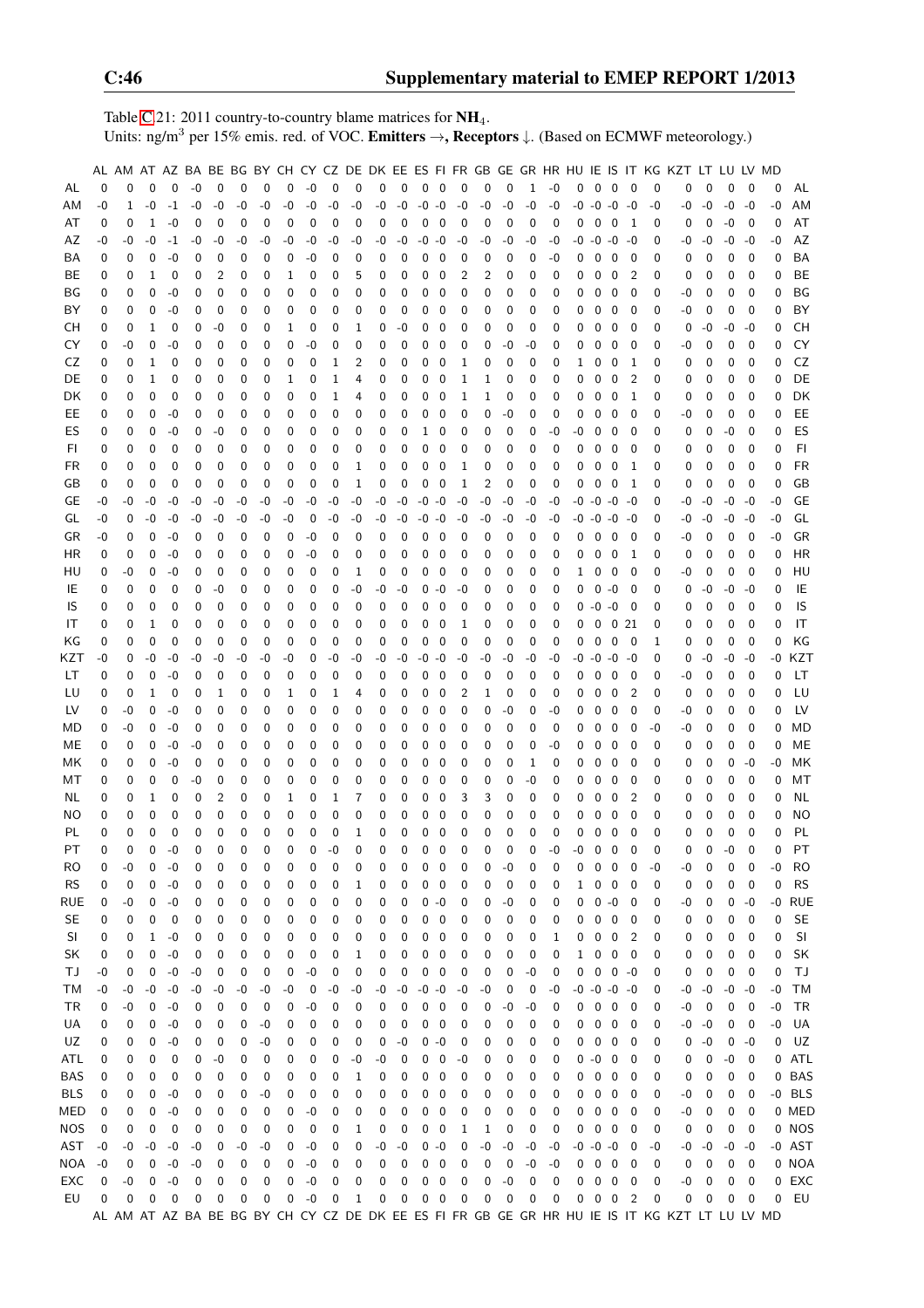Table [C.](#page-2-0)21 Cont.: 2011 country-to-country blame matrices for NH<sub>4</sub>. Units: ng/m<sup>3</sup> per 15% emis. red. of VOC. Emitters →, Receptors ↓. (Based on ECMWF meteorology.)

|            |              |          |          |              |              |              |              |             |              |    |             |                         |              |              |      |          |          |              |    |    |          |    |             |      |          |              | ME MK MT NL NO PL PT RO RS RUE SE SI SK TJ TM TR UA UZ ATL BAS BLS MED NOS AST NOA BIC DMS VOL EXC EU |              |              |                |            |
|------------|--------------|----------|----------|--------------|--------------|--------------|--------------|-------------|--------------|----|-------------|-------------------------|--------------|--------------|------|----------|----------|--------------|----|----|----------|----|-------------|------|----------|--------------|-------------------------------------------------------------------------------------------------------|--------------|--------------|----------------|------------|
| AL         | $-0$         | 0        | $\theta$ | $\mathbf{0}$ | 0            | $\mathbf 0$  | $\mathbf 0$  | $\mathbf 0$ | $\mathbf 0$  | 0  | $0\quad 0$  |                         | $\mathbf 0$  | $\mathbf{0}$ | 0    | 0        | 0        | $\mathbf 0$  | 0  | 0  | 0        | 0  | $\mathbf 0$ | 0    | 0        | $-1$         | 0                                                                                                     | 0            | 3            | 2              | AL         |
| ΑM         | -0           | -0       | $-0$     | $-0$         | $-0$         | $-0$         | $-0$         | -0          | -0           | -0 | $-0 - 0$    |                         | $-0$         | $-0$         | $-0$ | $-0$     | $-0$     | -0           | -0 | -0 | -0       | -0 | -0          | -0   | -0       | $-2$         | 0                                                                                                     | 0            | $-1$         | $-0$           | AM         |
| AT         | 0            | 0        | 0        | $\mathbf 0$  | 0            | 0            | $\mathbf 0$  | 0           | $\mathbf{0}$ | 0  | 0           | $\mathbf 0$             | $\mathbf 0$  | 0            | 0    | 0        | 0        | 0            | 0  | 0  | 0        | 0  | 0           | 0    | 0        | $-0$         | 0                                                                                                     | 0            | 6            | 5              | AT         |
| AΖ         | -0           | -0       | -0       | -0           | $-0$         | $-0$         | $-0$         | -0          | -0           | -0 | -0          | $-0$                    | -0           | 0            | -0   | -0       | $-0$     | -0           | -0 | -0 | -0       | -0 | -0          | -0   | -0       | $-1$         | 0                                                                                                     | 0            | $-3$         | $-0$           | AZ         |
| ΒA         | 0            | 0        | 0        | 0            | 0            | 0            | 0            | 0           | 0            | 0  | 0           | 0                       | -0           | 0            | 0    | 0        | 0        | 0            | 0  | 0  | 0        | 0  | 0           | 0    | 0        | $-1$         | 0                                                                                                     | 0            | 2            | 1              | BA         |
| ВE         | 0            | 0        | 0        | 1            | 0            | 1            | 0            | 0           | 0            | 0  | 0           | 0                       | 0            | 0            | 0    | 0        | 0        | 0            | 0  |    | 0        | 0  | 0           |      | 0        | 2            | 0                                                                                                     |              | 21           | 18             | BE         |
|            |              |          |          |              |              |              |              |             |              |    |             |                         |              |              |      |          |          |              |    | 0  |          |    |             | 0    |          |              |                                                                                                       | 0            |              |                |            |
| ΒG         | 0            | 0        | 0        | 0            | 0            | 0            | 0            | 0           | 0            | 0  | 0           | 0                       | 0            | 0            | 0    | 0        | 0        | 0            | 0  | 0  | 0        | 0  | 0           | 0    | 0        | $-0$         | 0                                                                                                     | 0            | 3            | 2              | BG         |
| ΒY         | 0            | 0        | 0        | $\mathbf 0$  | 0            | 1            | 0            | 0           | 0            | 0  | 0           | 0                       | 0            | 0            | -0   | 0        | 0        | -0           | 0  | 0  | 0        | 0  | 0           | -0   | 0        | $-1$         | 0                                                                                                     | 0            | 2            | 1              | BY         |
| CН         | 0            | 0        | 0        | $-0$         | 0            | 0            | $\mathbf{0}$ | 0           | 0            | 0  | 0           | 0                       | 0            | 0            | 0    | 0        | 0        | 0            | 0  | 0  | 0        | 0  | 0           | 0    | 0        | $-1$         | 0                                                                                                     | 0            | 4            | 3              | CH         |
| CY         | 0            | 0        | 0        | 0            | 0            | 0            | 0            | 0           | 0            | 0  | 0           | 0                       | 0            | 0            | -0   | 0        | 0        | 0            | 0  | 0  | 0        | -0 | 0           | -0   | -0       | $-1$         | 0                                                                                                     | 0            | 1            | 0              | CY         |
| CZ         | 0            | 0        | 0        | $\mathbf 0$  | 0            | 1            | 0            | 0           | 0            | 0  | 0           | $\mathbf 0$             | 0            | 0            | 0    | 0        | 0        | 0            | 0  | 0  | 0        | 0  | 0           | 0    | 0        | 0            | 0                                                                                                     | 0            | 9            | 7              | CZ         |
| DE         | 0            | 0        | 0        | 1            | 0            | 1            | 0            | 0           | 0            | 0  | 0           | 0                       | 0            | 0            | 0    | 0        | 0        | 0            | 0  | 0  | 0        | 0  | 0           | 0    | 0        | 2            | 0                                                                                                     | 0            | 17           | - 15           | DE         |
| DK         | 0            | 0        | 0        | 0            | 0            | 1            | 0            | 0           | 0            | 0  | 0           | 0                       | 0            | 0            | 0    | 0        | 0        | 0            | 0  | 0  | 0        | 0  | 0           | 0    | 0        | 1            | 0                                                                                                     | 0            | 11           | 10             | DK         |
| EE         | 0            | 0        | 0        | 0            | 0            | 0            | 0            | 0           | 0            | 0  | 0           | 0                       | 0            | 0            | -0   | 0        | 0        | -0           | 0  | 0  | 0        | 0  | 0           | 0    | 0        | -0           | 0                                                                                                     | 0            | 1            | 1              | EE         |
| ES         | 0            | 0        | 0        | 0            | 0            | 0            | 0            | 0           | 0            | 0  | 0           | -0                      | -0           | 0            | 0    | 0        | 0        | 0            | 0  | 0  | 0        | 0  | 0           | 0    | 0        | $-1$         | 0                                                                                                     | 0            | 1            | 1              | ES         |
| FI.        | 0            | 0        | 0        | 0            | 0            | 0            | 0            | 0           | 0            | 0  | 0           | 0                       | 0            | 0            | 0    | 0        | 0        | 0            | 0  | 0  | 0        | 0  | 0           | 0    | 0        | -0           | 0                                                                                                     | 0            | 0            | 0              | FI         |
| FR         | 0            | 0        | 0        | 0            | 0            | 0            | 0            | 0           | 0            | 0  | 0           | 0                       | 0            | 0            | 0    | 0        | 0        | 0            | 0  | 0  | 0        | 0  | 0           | 0    | 0        | $-0$         | 0                                                                                                     | 0            | 5            | 5              | FR         |
| GB         | 0            | 0        | 0        | $\mathbf{0}$ | 0            | 0            | 0            | 0           | 0            | 0  | 0           | $\overline{0}$          | 0            | 0            | 0    | 0        | 0        | 0            | 0  | 0  | 0        | 0  | 0           | 0    | 0        | $\mathbf{1}$ | 0                                                                                                     | 0            | 6            | 6              | GB         |
| GE         | -0           | -0       | -0       | -0           | -0           | $-0$         | $-0$         | -0          | -0           | -0 | $-0 -0$     |                         | -0           | 0            | -0   | -0       | -0       | -0           | -0 | -0 | -0       | -0 | -0          | -0   | -0       | $-1$         | 0                                                                                                     | 0            | $-1$         | $-0$           | GE         |
| GL         | -0           | -0       | 0        | $-0$         | $-0$         | $-0$         | $-0$         | -0          | 0            | -0 | $-0$        | 0                       | 0            | 0            | $-0$ | $-0$     | $-0$     | $\mathbf{0}$ | -0 | -0 | -0       | 0  | -0          | 0    | 0        | $-0$         | 0                                                                                                     | 0            | -0           | $-0$           | GL         |
| GR         | 0            | 0        | 0        | 0            | 0            | 0            | 0            | 0           | 0            | 0  | 0           | 0                       | 0            | 0            | 0    | 0        | 0        | 0            | 0  | 0  | -0       | -0 | 0           | -0   | -0       | $-1$         | 0                                                                                                     | 0            | 1            | 1              | GR         |
| ΗR         | 0            | 0        | 0        | $\mathbf 0$  | 0            | 0            | 0            | 0           | 1            | 0  | 0           | $\mathbf 0$             | 0            | 0            | 0    | 0        | 0        | 0            | 0  | 0  | 0        | 0  | 0           | 0    | 0        | -0           | 0                                                                                                     | 0            | 6            | 4              | HR         |
| HU         | 0            | 0        | 0        | 0            | 0            | 1            | $\mathbf{0}$ | 0           | 0            | 0  | 0           | $\mathbf 0$             | 0            | $-0$         | -0   | 0        | 0        | -0           | 0  | 0  | 0        | 0  | 0           | -0   | 0        | -0           | 0                                                                                                     | 0            | 8            | 6              | HU         |
| IE         | 0            | 0        | 0        | $-0$         | 0            | 0            | 0            | 0           | 0            | 0  | $-0$        | 0                       | 0            | 0            | 0    | 0        | 0        | 0            | 0  | 0  | 0        | 0  | -0          | 0    | 0        | $-1$         | 0                                                                                                     | 0            | 0            | $\Omega$       | IE         |
| IS         | 0            | 0        | 0        | 0            | 0            | 0            | 0            | 0           | 0            | 0  | 0           | 0                       | 0            | 0            | 0    | 0        | 0        | 0            | 0  | 0  | 0        | 0  | 0           | 0    | 0        | $-0$         | 0                                                                                                     | 0            | 0            | $\Omega$       | IS         |
|            | 0            | 0        | 0        | $\mathbf{0}$ | 0            | 0            | 0            | 0           | 0            |    | $\mathbf 0$ |                         | 0            | 0            | 0    | 0        | 0        | 0            | 0  |    | 0        | 0  | 0           |      |          | 1            | 0                                                                                                     |              | 26           | 25             | IT         |
| IT         |              |          |          |              |              |              |              |             |              | 0  |             | -1                      |              |              |      |          |          |              |    | 0  |          |    |             | 0    | 0        |              |                                                                                                       | 0            |              |                |            |
| ΚG         | 0            | 0        | 0        | 0            | 0            | 0            | 0            | 0           | 0            | 0  | 0           | $\mathbf 0$             | 0            | 0            | 0    | 0        | 0        | 0            | 0  | 0  | 0        | 0  | 0           | 0    | 0        | $-0$         | 0                                                                                                     | 0            | 1            | 0              | ΚG         |
| KZT        | -0           | -0       | 0        | $-0$         | -0           | -0           | $-0$         | -0          | -0           | -0 | $-0$        | $-0$                    | -0           | 0            | -0   | 0        | -0       | 0            | -0 | -0 | -0       | -0 | -0          | 0    | -0       | $-1$         | 0                                                                                                     | 0            | -0           | -0             | KZT        |
| LT         | 0            | 0        | 0        | 0            | 0            | 1            | 0            | 0           | 0            | 0  | 0           | 0                       | 0            | 0            | 0    | 0        | 0        | 0            | 0  | 0  | 0        | 0  | 0           | 0    | 0        | -0           | 0                                                                                                     | 0            | 2            | 1              | LT.        |
| LU         | 0            | 0        | 0        | 0            | 0            | 1            | 0            | 0           | 0            | 0  | 0           | 0                       | 0            | 0            | 0    | 0        | 0        | 0            | 0  | 0  | 0        | 0  | 0           | 0    | 0        | 1            | 0                                                                                                     | 0            | 17           | 14             | LU         |
| LV         | 0            | 0        | 0        | 0            | 0            | 0            | 0            | 0           | 0            | 0  | 0           | $\mathbf 0$             | 0            | 0            | -0   | 0        | 0        | -0           | 0  | 0  | 0        | 0  | 0           | -0   | 0        | $-0$         | 0                                                                                                     | 0            | 1            | 1              | LV         |
| МD         | 0            | 0        | 0        | $\mathbf 0$  | 0            | 0            | 0            | 1           | 0            | 0  | 0           | $\mathbf 0$             | 0            | $-0$         | $-0$ | 0        | $-0$     | -0           | 0  | 0  | -0       | 0  | 0           | -0   | 0        | $-1$         | 0                                                                                                     | 0            | 2            | 2              | MD         |
| МE         | -0           | 0        | 0        | 0            | 0            | 0            | 0            | 0           | -0           | 0  | 0           | $\mathbf 0$             | $-0$         | 0            | 0    | 0        | 0        | 0            | 0  | 0  | 0        | 0  | 0           | 0    | 0        | $-1$         | 0                                                                                                     | 0            | 1            | 1              | МE         |
| МK         | 0            | 0        | 0        | 0            | 0            | 0            | 0            | -0          | 0            | 0  | 0           | $\mathbf 0$             | $\mathbf{0}$ | 0            | 0    | 0        | 0        | 0            | 0  | 0  | 0        | 0  | 0           | 0    | 0        | $-1$         | 0                                                                                                     | 0            | 2            | 2              | МK         |
| МT         | -0           | 0        | 0        | 0            | 0            | 0            | 0            | 0           | 0            | 0  | 0           | 0                       | 0            | 0            | 0    | 0        | 0        | 0            | 0  | 0  | 0        | 0  | 0           | 0    | -0       | -0           | 0                                                                                                     | 0            | 1            | 1              | МT         |
| NL         | 0            | 0        | 0        | 3            | 0            | 2            | 0            | 0           | 0            | 0  | 0           | 0                       | 0            | 0            | 0    | 0        | 0        | 0            | 0  | 0  | 0        | 0  | 0           | 0    | 0        | 4            | 0                                                                                                     | 0            | 26           | 24             | ΝL         |
| ΝO         | 0            | 0        | 0        | 0            | 0            | 0            | 0            | 0           | 0            | 0  | 0           | 0                       | 0            | 0            | 0    | 0        | 0        | 0            | 0  | 0  | 0        | 0  | 0           | 0    | 0        | -0           | 0                                                                                                     | 0            | 0            | $\Omega$       | ΝO         |
| PL         | 0            | 0        | $\Omega$ | 0            | 0            | 2            | 0            | 0           | 0            | 0  | 0           | $\mathbf 0$             | 0            | 0            | 0    | 0        | 0        | $\mathbf 0$  | 0  | 0  | $\theta$ | 0  | $\Omega$    | 0    | 0        | 0            | 0                                                                                                     | 0            | 8            | 7              | PL         |
| PT         | $\mathbf{0}$ | $\Omega$ | 0        | $\Omega$     | $\mathbf{0}$ | $\mathbf{0}$ | $\mathbf{0}$ | $\Omega$    | $\theta$     | 0  | $\Omega$    | $\mathbf 0$             | $-0$         | $\mathbf{0}$ | $-0$ | $\Omega$ | $\Omega$ | $\Omega$     | 0  | 0  | 0        | 0  | $\Omega$    | 0    | $\Omega$ | $-0$         | 0                                                                                                     | $\mathbf{0}$ | $\mathbf{1}$ |                | $1$ PT     |
| RO         | 0            | 0        | 0        | 0            | 0            | 0            | 0            | 1           | 0            | 0  | 0           | $\mathbf 0$             | 0            | $-0$         | -0   | 0        | 0        | $-0$         | 0  | 0  | -0       | 0  | 0           | $-0$ | 0        | $-1$         | 0                                                                                                     | 0            | 3            | 2              | <b>RO</b>  |
| <b>RS</b>  | 0            | 0        | 0        | 0            | 0            | 0            | 0            | 0           | 1            | 0  | 0           | 0                       | 0            | $-0$         | 0    | 0        | 0        | 0            | 0  | 0  | 0        | 0  | 0           | 0    | 0        | -0           | 0                                                                                                     | 0            | 6            | 4              | <b>RS</b>  |
| rue        | 0            | 0        | 0        | 0            | $-0$         | 0            | 0            | $-0$        | 0            | 0  | -0          | 0                       | 0            | 0            | $-0$ | 0        | $-0$     | -0           | 0  | 0  | $-0$     | 0  | 0           | -0   | -0       | -0           | 0                                                                                                     | 0            | 0            | 0              | <b>RUE</b> |
| <b>SE</b>  | 0            | 0        | 0        | 0            | 0            | 0            | 0            | 0           | 0            | 0  | 0           | 0                       | 0            | 0            | 0    | 0        | 0        | 0            | 0  | 0  | 0        | 0  | 0           | 0    | 0        | 0            | 0                                                                                                     | 0            | 1            | $\mathbf 1$    | <b>SE</b>  |
| SI         | 0            | 0        | 0        | 0            | 0            | 0            | 0            | 0           | 1            | 0  | 0           | $\overline{2}$          | 0            | 0            | 0    | 0        | 0        | 0            | 0  | 0  | 0        | 0  | 0           | 0    | 0        | -0           | 0                                                                                                     | 0            | 9            | $\overline{7}$ | SI         |
| SK         | 0            | 0        | 0        | 0            | 0            | 1            | 0            | 0           | 0            | 0  | 0           | $\overline{\mathbf{0}}$ | 0            | $-0$         | 0    | 0        | 0        | 0            | 0  | 0  | 0        | 0  | 0           | 0    | 0        | -0           | 0                                                                                                     | 0            | 6            | 5              | <b>SK</b>  |
| ТJ         | -0           | -0       | -0       | 0            | 0            | 0            | $-0$         | 0           | -0           | 0  | 0           | $\overline{\mathbf{0}}$ | 0            | 0            | -0   | -0       | 0        | 0            | 0  | 0  | 0        | -0 | 0           | -0   | -0       | $-1$         | 0                                                                                                     | 0            | 0            | 0              | TJ         |
| ТM         | -0           | -0       | -0       | $-0$         | $-0$         | $-0$         | $-0$         | -0          | $-0$         | -0 | $-0 - 0$    |                         | $-0$         | 0            | $-0$ | 0        | $-0$     | -0           | -0 | -0 | -0       | 0  | -0          | -0   | $-0$     | $-1$         | 0                                                                                                     | 0            | -0           | $-0$           | <b>TM</b>  |
| TR         | 0            | 0        | 0        | 0            | $-0$         | 0            | $-0$         | 0           | 0            | -0 | $0\quad 0$  |                         | 0            | 0            | -0   | 1        | -0       | -0           | 0  | 0  | -0       | 0  | 0           | -0   | -0       | $-1$         | 0                                                                                                     | 0            | 1            | 0              | TR         |
|            |              |          |          |              | 0            |              |              |             |              |    | 0           | $\mathbf 0$             | 0            |              |      |          | 0        | -0           |    |    |          |    |             |      |          |              |                                                                                                       |              |              | $\mathbf 1$    |            |
| UA         | 0            | 0        | 0        | 0            |              | 0            | 0            | 0           | 0            | 0  |             |                         |              | $-0$         | -0   | 0        |          |              | 0  | 0  | -0       | 0  | 0           | 0    | 0        | -0           | 0                                                                                                     | 0            | 1            |                | UA         |
| UZ         | 0            | 0        | 0        | 0            | -0           | 0            | 0            | 0           | 0            | -0 | -0          | $\overline{0}$          | 0            | 0            | -0   | 0        | 0        | 0            | 0  | 0  | 0        | 0  | 0           | 0    | 0        | -0           | 0                                                                                                     | 0            | 1            | 0              | UZ         |
| ATL        | 0            | 0        | 0        | 0            | -0           | 0            | 0            | 0           | 0            | 0  | $-0$        | $\mathbf 0$             | 0            | 0            | 0    | 0        | 0        | 0            | 0  | 0  | 0        | 0  | 0           | 0    | 0        | -0           | 0                                                                                                     | 0            | 0            |                | 0 ATL      |
| BAS        | 0            | 0        | 0        | 0            | 0            | 0            | 0            | 0           | 0            | 0  | 0           | 0                       | 0            | 0            | 0    | 0        | 0        | 0            | 0  | 0  | 0        | 0  | 0           | 0    | 0        | 0            | 0                                                                                                     | 0            | 3            |                | 3 BAS      |
| <b>BLS</b> | 0            | 0        | 0        | 0            | 0            | 0            | 0            | 0           | 0            | 0  | 0           | $\mathbf 0$             | 0            | 0            | -0   | 0        | -0       | -0           | 0  | 0  | -0       | 0  | 0           | 0    | 0        | -0           | 0                                                                                                     | 0            | 1            |                | 0 BLS      |
| MED        | -0           | 0        | 0        | 0            | 0            | 0            | 0            | 0           | 0            | 0  | 0           | 0                       | 0            | 0            | 0    | 0        | 0        | 0            | 0  | 0  | 0        | 0  | 0           | -0   | -0       | -0           | 0                                                                                                     | 0            | 1            |                | 1 MED      |
| <b>NOS</b> | 0            | 0        | 0        | 0            | 0            | 0            | 0            | 0           | 0            | 0  | 0           | $\mathbf 0$             | $\pmb{0}$    | 0            | 0    | 0        | 0        | 0            | 0  | 0  | 0        | 0  | 0           | 0    | 0        | 1            | 0                                                                                                     | 0            | 5            |                | 5 NOS      |
| AST        | -0           | -0       | 0        | 0            | $-0$         | $-0$         | $-0$         | -0          | -0           | -0 | $-0 - 0$    |                         | $-0$         | $-0$         | -0   | -0       | $-0$     | -0           | -0 | 0  | -0       | -0 | 0           | -0   | -0       | $-1$         | 0                                                                                                     | 0            | -0           |                | $-0$ AST   |
| NOA        | -0           | 0        | -0       | 0            | 0            | $\mathbf 0$  | $\mathbf 0$  | 0           | -0           | 0  | $0\quad 0$  |                         | 0            | 0            | 0    | 0        | 0        | 0            | 0  | 0  | 0        | -0 | 0           | -0   | -0       | -0           | 0                                                                                                     | 0            | 0            |                | 0 NOA      |
| EXC        | 0            | 0        | 0        | 0            | 0            | 0            | 0            | 0           | 0            | 0  | 0           | $\overline{\mathbf{0}}$ | 0            | 0            | -0   | 0        | 0        | 0            | 0  | 0  | 0        | 0  | 0           | 0    | 0        | $-0$         | 0                                                                                                     | 0            | $\mathbf{1}$ |                | 1 EXC      |
| EU         | 0            | 0        | 0        | 0            | 0            | 0            | 0            | 0           | 0            | 0  | $0\quad 0$  |                         | $\mathbf 0$  | 0            | 0    | 0        | 0        | 0            | 0  | 0  | 0        | 0  | 0           | 0    | 0        | 0            | 0                                                                                                     | 0            | 6            | 6              | EU         |
|            |              |          |          |              |              |              |              |             |              |    |             |                         |              |              |      |          |          |              |    |    |          |    |             |      |          |              | ME MK MT NL NO PL PT RO RS RUE SE SI SK TJ TM TR UA UZ ATL BAS BLS MED NOS AST NOA BIC DMS VOL EXC EU |              |              |                |            |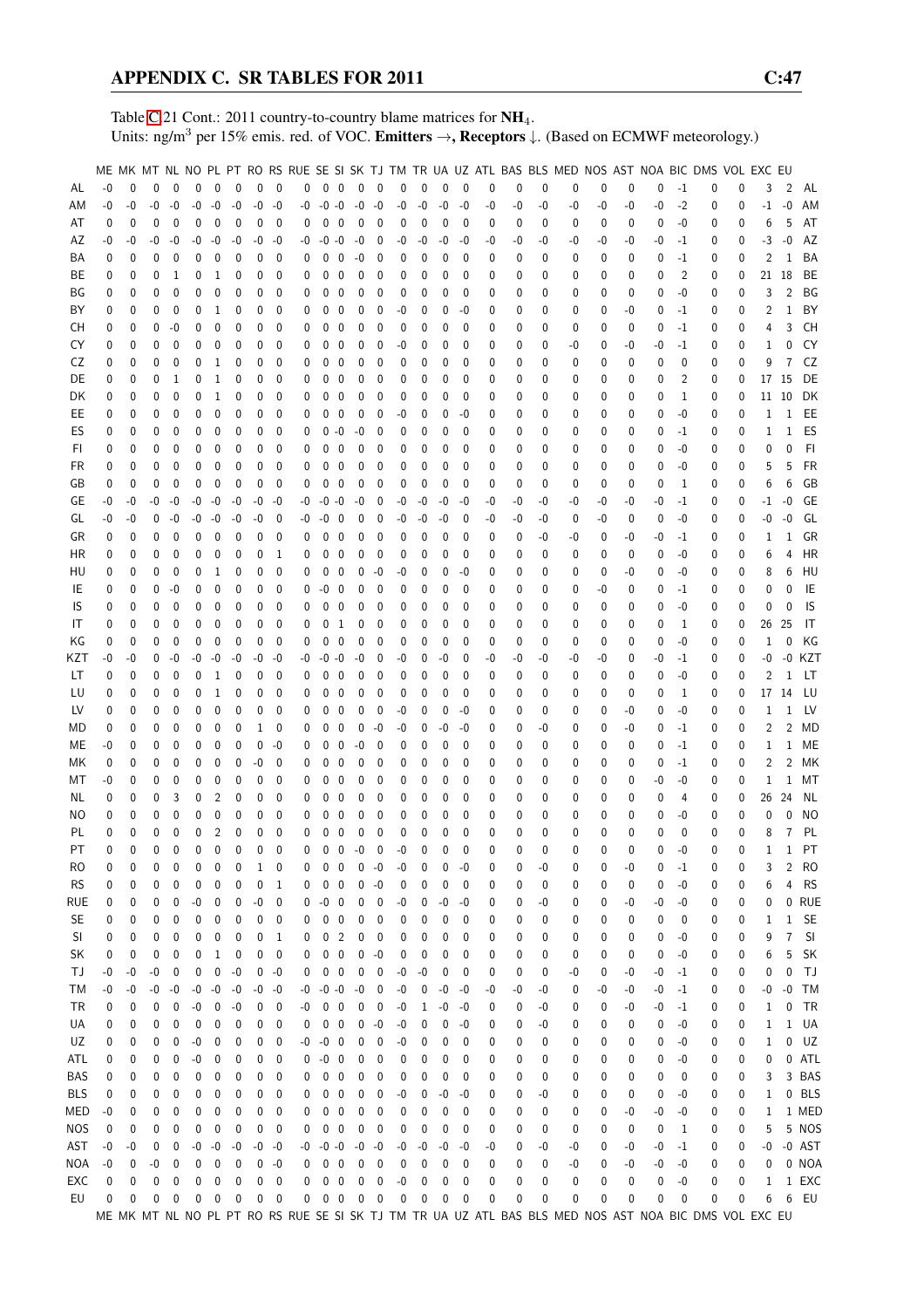Table [C.](#page-2-0)22: 2011 country-to-country blame matrices for fine  $NO<sub>3</sub>$ . Units: ng/m<sup>3</sup> per 15% emis. red. of  $SO_x$ . **Emitters**  $\rightarrow$ **, Receptors**  $\downarrow$ . (Based on ECMWF meteorology.)

|           |      |      |      |      |      |           |                          |          |                |                     |                |                |                         |                          |                |                          |                                              |           |                 |      |                                                                                 |                     |                     |             |         |                          | AL AM AT AZ BA BE BG BY CH CY CZ DE DK EE ES FI FR GB GE GR HR HU IE IS IT KG KZT LT LU LV MD |           |                     |           |      |           |
|-----------|------|------|------|------|------|-----------|--------------------------|----------|----------------|---------------------|----------------|----------------|-------------------------|--------------------------|----------------|--------------------------|----------------------------------------------|-----------|-----------------|------|---------------------------------------------------------------------------------|---------------------|---------------------|-------------|---------|--------------------------|-----------------------------------------------------------------------------------------------|-----------|---------------------|-----------|------|-----------|
| AL        | -2   | -0   | -0   | -0   | $-2$ | -0        | -3                       | -0       | -0             | $\mathbf 0$         | $-1$ $-1$      |                | $-0$                    | -0                       | $-0$ $-0$      |                          | -0                                           | -0        | -0              | $-4$ | -0                                                                              | $-0$ $-0$ $-0$ $-1$ |                     |             |         | -0                       | -0                                                                                            | -0        | $-0 - 0$            |           | -0   | AL        |
| AМ        | -0   | 0    | -0   | 0    | $-0$ | -0        | $-0$                     | -0       | -0             | 0                   | $-0$           | $-0$           | -0                      | $-0$                     | $-0 -0$        |                          | $-0$                                         | -0        | 0               | -0   | $-0$                                                                            |                     | $-0$ $-0$ $-0$ $-0$ |             |         | -0                       | -0                                                                                            | -0        |                     | $-0 -0$   | -0   | AM        |
| AT        | -0   | -0   | -0   | -0   | $-3$ | -0        | $-1$                     | -0       | 1              | -0                  | $-1$           | -1             | 0                       | -0                       | $-0 -0$        |                          | $-0$                                         | -0        | -0              | -0   | $-1$                                                                            |                     | $-1$ $-0$ $-0$ $-1$ |             |         | -0                       |                                                                                               | -0 -0     |                     | $-0 -0$   | -0   | AT        |
| AZ        | -0   | 0    | -0   | 4    | -0   | -0        | -0                       | -0       | -0             | 0                   | -0             | -0             | -0                      | -0                       | $-0$ $-0$      |                          | $-0$                                         | -0        | 0               | -0   | -0                                                                              |                     | $-0$ $-0$ $-0$ $-0$ |             |         | -0                       |                                                                                               | $0 - 0$   |                     | $-0 -0$   | -0   | AZ        |
| BA        | -0   | -0   | -0   | -0   | -18  | -0        | $-1$                     | -0       | -0             | $-0$                | $-1$           | -1             | -0                      | -0                       | $-0 - 0$       |                          | -0                                           | -0        | -0              | -0   | -1                                                                              |                     | $-0$ $-0$ $-0$ $-1$ |             |         | -0                       | -0                                                                                            | -0        |                     | $-0$ $-0$ | -0   | BA        |
| BE.       | -0   | -0   | 0    | -0   | -0   | 2         | $-0$                     | 0        | 1              | -0                  | -0             | 6              | 0                       | $-0$                     | 0              | -0                       | 6                                            | 2         | -0              | -0   | $-0$                                                                            | 0                   | 0                   | 0           | 0       | 0                        | 0                                                                                             | -0        | 0                   | -0        | -0   | BE        |
| BG        | -0   | -0   | -0   | -0   | -1   | -0        | -9                       | -0       | -0             | $-0$                | $-1$           | -1             | -0                      | -0                       | $-0 -0$        |                          | -0                                           | -0        | -0              | -1   | -0                                                                              |                     | $-0$ $-0$ $-0$ $-0$ |             |         | -0                       |                                                                                               | -0 -0     |                     | $-0 - 0$  | -0   | BG        |
| BY        | -0   | -0   | -0   | -0   | $-1$ | -0        | -0                       | -0       | -0             | -0                  | -1             | -3             | -0                      | -0                       | -0             | $\overline{\phantom{0}}$ | $-1$                                         | $-1$      | -0              | -0   | -0                                                                              |                     | -0 -0 -0 -0         |             |         | -0                       |                                                                                               | $-0 -1$   |                     | $-0 - 0$  | -0   | BY        |
| CН        | -0   | -0   | 0    | -0   | -0   | -0        | 0                        | -0       | 5              | -0                  | -0             | 2              | -0                      | -0                       |                | $0 - 0$                  | 1                                            | -0        | -0              | -0   | -0                                                                              |                     | $-0$ $-0$ $-0$ $-2$ |             |         | 0                        |                                                                                               | $-0 - 0$  | -0 -0               |           | -0   | CН        |
|           |      |      |      |      |      |           |                          |          |                |                     |                |                |                         |                          |                |                          |                                              |           |                 |      |                                                                                 |                     |                     | $-0 - 0$    |         |                          |                                                                                               |           |                     |           |      | CY        |
| CY        | -0   | 0    | -0   | -0   | -0   | -0        | -0                       | -0       | -0             | $-0$                | -0             | -0             | -0                      | -0                       | $-0 - 0$       |                          | -0                                           | -0        | -0              | -0   | -0                                                                              | $-0 - 0$            |                     |             |         | -0                       | -0                                                                                            | -0        |                     | $-0 -0$   | -0   |           |
| CZ        | -0   | -0   | 0    | -0   | -5   | -0        | $-2$                     | -0       | 0              | $-0$                | -3             | $-0$           | 0                       | 0                        | $-0$ $-0$      |                          | -0                                           | -0        | -0              | -0   | $-1$                                                                            | $-2$                | 0                   | 0-0         |         | -0                       |                                                                                               | -0 -0     |                     | $-0 - 0$  | -0   | CZ        |
| DE        | -0   | -0   | 0    | -0   | $-1$ | 0         | -0                       | $-0$     | 1              | -0                  | 0              | 6              | 0                       | -0                       |                | $0 - 0$                  | 2                                            | 1         | -0              | -0   | -0                                                                              | -0                  | 0                   | 0           | - 0     | -0                       |                                                                                               | -0 -0     |                     | $0 - 0$   | -0   | DE        |
| DK        | -0   | -0   | -0   | -0   | -1   | -0        | $-1$                     | -0       | 0              | -0                  | -0             | -1             | 0                       | -0                       | $-0$ 0         |                          | -0                                           | $-2$      | -0              | -0   | -0                                                                              | -0                  | 0                   | $0 - 0$     |         | -0                       | -0                                                                                            | 0         | $-0$                | 0         | -0   | DK        |
| EE        | -0   | -0   | -0   | -0   | -0   | -0        | -0                       | $-1$     | -0             | -0                  | $-1$           | $-2$           | -0                      | $-1$                     | $-0$ $-1$      |                          | -0                                           | $-1$      | $-0$            | -0   | -0                                                                              | -0                  | -0                  | 0           | -0      | -0                       |                                                                                               | -1 -1     |                     | $-0 -0$   | -0   | EE        |
| ES        | -0   | -0   | -0   | -0   | -0   | -0        | -0                       | -0       | -0             | $-0$                | -0             | -1             | $-0$                    | $-0$                     |                | $1 - 0$                  | -0                                           | -0        | -0              | -0   | -0                                                                              | -0                  | 0                   | $-0$ $-0$   |         | -0                       |                                                                                               | $-0 - 0$  |                     | $-0 - 0$  | -0   | ES        |
| FI.       | -0   | -0   | -0   | -0   | -0   | -0        | -0                       | -0       | -0             | -0                  | -0             | -1             | $-0$                    | -0                       | $-0$ $-2$      |                          | $-0$                                         | -0        | -0              | -0   | -0                                                                              | -0 -0               |                     | $0 - 0$     |         | -0                       |                                                                                               | $-0 - 0$  | $-0$ $-0$           |           | -0   | FI.       |
| FR        | -0   | -0   | -0   | -0   | -0   | -0        | -0                       | -0       | 0              | $-0$                | $-1$           | $-1$           | -0                      | -0                       |                | $0 - 0$                  | 2                                            | -0        | -0              | -0   | -0                                                                              | -0                  | 0                   |             | $0 - 0$ | -0                       |                                                                                               | -0 -0     |                     | $-0 -0$   | -0   | <b>FR</b> |
| GB        | -0   | -0   | -0   | -0   | -0   | -0        | -0                       | -0       | 0              | -0                  | $-1$           | $-2$           | -0                      | -0                       | $-0 -0$        |                          | -0                                           | -0        | -0              | -0   | -0                                                                              | -0                  | 0                   | $0 - 0$     |         | -0                       |                                                                                               | -0 -0     |                     | $-0$ $-0$ | -0   | GB        |
| GЕ        | -0   | -0   | -0   | $-1$ | -0   | -0        | -0                       | -0       | -0             | 0                   | -0             | -0             | -0                      | -0                       | $-0$ $-0$      |                          | -0                                           | -0        | -3              | -0   | -0                                                                              |                     | $-0$ $-0$ $-0$ $-0$ |             |         | -0                       |                                                                                               | -0 -0     |                     | -0 -0     | -0   | GЕ        |
| GL        | -0   | -0   | -0   | -0   | -0   | -0        | -0                       | -0       | -0             | -0                  | -0             | -0             | -0                      | -0                       | $-0 -0$        |                          | -0                                           | -0        | -0              | -0   | -0                                                                              |                     | -0 -0 -0 -0         |             |         | -0                       | -0                                                                                            | -0        | -0                  | -0        | -0   | GL        |
| GR        | -0   | -0   | -0   | -0   | $-1$ | -0        | -5                       | -0       | -0             | -0                  | -0             | $-0$           | -0                      | -0                       | $-0 -0$        |                          | -0                                           | -0        | -0              | $-3$ | -0                                                                              |                     | $-0$ $-0$ $-0$ $-0$ |             |         | -0                       | -0                                                                                            | -0        |                     | $-0 - 0$  | -0   | GR        |
| НR        | -0   | -0   | -0   | -0   | -11  | -0        | $-1$                     | -0       | -0             | 0                   | $-1$           | -1             | -0                      | -0                       | $-0 -0$        |                          | -0                                           | -0        | -0              | -0   | $-3$                                                                            |                     | -1 -0               | $-0 -3$     |         | -0                       | -0                                                                                            | -0        |                     | $-0 - 0$  | -0   | <b>HR</b> |
| HU        | -0   | -0   | 0    | -0   | $-7$ | -0        | $-1$                     | 0        | 0              | 0                   | $-2$           | -1             | -0                      | -0                       | $-0$ $-0$      |                          | -0                                           | -0        | -0              | -0   | $-1$                                                                            | $-6 - 0$            |                     | $-0$ $-1$   |         | -0                       |                                                                                               | $-0 - 0$  |                     | $-0 - 0$  | -0   | HU        |
| IE        | -0   | -0   | -0   | -0   | -0   | -0        | -0                       | -0       | -0             | -0                  | -0             | $-1$           | -0                      | -0                       | $-0$ $-0$      |                          | $-1$                                         | -5        | -0              | -0   | -0                                                                              | -0                  | 1                   | $\mathbf 0$ | -0      | -0                       |                                                                                               | $-0 - 0$  |                     | $-0 - 0$  | -0   | IE        |
| IS.       | -0   | -0   | -0   | -0   | -0   | -0        | -0                       | -0       | -0             | $-0$                | -0             | -0             | -0                      | -0                       | $-0$ $-0$      |                          | -0                                           | -0        | -0              | -0   | -0                                                                              |                     | -0 -0 -0 -0         |             |         | -0                       |                                                                                               | -0 -0     |                     | $-0 -0$   | -0   | IS        |
| IT        | -0   | -0   | 0    | -0   | $-2$ | -0        | -0                       | -0       | 0              | -0                  | -0             | -0             | -0                      | -0                       | $-0$ $-0$      |                          | -0                                           | -0        | -0              | -0   | -0                                                                              | $-0$ $-0$           |                     | -0          | -4      | -0                       | -0                                                                                            | -0        |                     | $0 - 0$   | -0   | IT        |
| ΚG        | -0   | -0   | -0   | -0   | -0   | -0        | -0                       | -0       | -0             | -0                  | -0             | -0             | -0                      | -0                       | $-0$ $-0$      |                          | -0                                           | -0        | -0              | -0   | -0                                                                              |                     | -0 -0 -0 -0         |             |         | -0                       |                                                                                               | $-1 - 0$  |                     | $-0$ $-0$ | -0   | ΚG        |
| KZT       | -0   | -0   | -0   | -0   | -0   | -0        | $-0$                     | -0       | -0             | -0                  | -0             | -0             | -0                      | -0                       | $-0$ $-0$      |                          | -0                                           | $-0$      | -0              | -0   | -0                                                                              |                     | -0 -0 -0 -0         |             |         | -0                       |                                                                                               | $-5 - 0$  |                     | $-0$ $-0$ | -0   | KZT       |
| LT        | -0   | -0   | -0   | -0   | -1   | -0        | -0                       | -0       | -0             | $-0$                | $-1$           | -4             | -0                      | -0                       | $-0 - 0$       |                          | $-1$                                         | $-2$      | -0              | -0   | -0                                                                              |                     | -0 -0 -0 -0         |             |         | -0                       |                                                                                               | $-1$ $-4$ |                     | $-0 -0$   | -0   | LT        |
| LU        | -0   | -0   | 0    | -0   | -0   | 0         | -0                       | -0       | 1              | 0                   | $-1$           | 5              | -0                      | $-0$                     |                | $0 - 0$                  | 5                                            | 1         | -0              | -0   | 0                                                                               | 0                   | 0                   | 0           | 0       | 0                        |                                                                                               | -0 -0     | $\mathbf{0}$        | -0        | -0   | LU        |
|           |      |      |      |      |      |           |                          |          |                |                     |                |                |                         |                          |                |                          | $-1$                                         |           |                 |      |                                                                                 |                     |                     |             |         |                          |                                                                                               |           |                     |           | -0   | .LV       |
| LV        | -0   | -0   | -0   | -0   | -0   | -0        | -0                       | $-1$     | -0             | -0                  | $-1$           | -3             | -0                      |                          | $-1$ $-0$ $-0$ |                          |                                              | $-2$      | -0              | -0   | -0                                                                              | $-0 -0$             |                     | $-0$ $-0$   |         | -0                       |                                                                                               | $-1$ $-3$ |                     | $-0 -1$   |      |           |
| MD        | -0   | -0   | -0   | -0   | -1   | -0        | -4                       | -0       | -0             | -0                  | $-1$           | $-2$           | -0                      | -0                       | $-0$ $-0$      |                          | -0                                           | -0        | -0              | -0   | -0                                                                              | $-1$ $-0$           |                     | $-0$ $-0$   |         | -0                       |                                                                                               | $-2 - 0$  |                     | $-0$ $-0$ | -1   | MD        |
| ME        | -1   | -0   | -0   | -0   | $-4$ | -0        | $-2$                     | -0       | -0             | 0                   | $-1$           | $-1$           | $-0$                    | -0                       | $-0 -0$        |                          | -0                                           | -0        | $-0$            | $-1$ | -0                                                                              | $-0 - 0$            |                     | -0 -0       |         | 0                        |                                                                                               | -0 -0     |                     | $-0 -0$   | -0   | ME        |
| МK        | -0   | -0   | -0   | -0   | $-2$ | -0        | $-7$                     | -0       | -0             | 0                   | $-1$           | -1             | -0                      | -0                       | $-0 -0$        |                          | -0                                           | -0        | -0              | -5   | -0                                                                              | $-1$ $-0$           |                     | $-0 -0$     |         | -0                       | -0                                                                                            | -0        |                     | $-0 - 0$  | -0   | МK        |
| мт        | -0   | -0   | -0   | -0   | $-2$ | -0        | -0                       | -0       | -0             | $-0$                | -0             | -0             | -0                      | -0                       | $-1$ $-0$      |                          | $-1$                                         | -0        | -0              | -0   | -0                                                                              | $-0 -0$             |                     | -0 -3       |         | 0                        |                                                                                               | $-0 - 0$  |                     | $-0$ $-0$ | -0   | МT        |
| NL.       | -0   | -0   | 0    | -0   | -0   | 3         | -0                       | 0        | 0              | $-0$                | 0              | 9              | 0                       | $-0$                     |                | $0 - 0$                  | 5                                            | 2         | -0              | -0   | 0                                                                               | 0                   | 0                   | 0           | - 0     | -0                       | -0                                                                                            | -0        | 0                   | -0        | -0   | NL        |
| NO.       | -0   | -0   | -0   | -0   | $-0$ | -0        | -0                       | -0       | -0             | $-0$                | -0             | -1             | -0                      | -0                       | $-0$           | -0                       | $-0$                                         | -1        | -0              | $-0$ | $-0$                                                                            | -0                  | -0                  | $\mathbf 0$ | -0      | -0                       | -0                                                                                            | -0        | $-0$                | -0        | -0   | NO        |
| PL        | -0   | -0   | -0   | $-0$ | $-2$ | $-0$      | $-1$                     | -0       | 0              | $-0$                | $-3$           | -5             | $-0$                    | $-0$                     | $-0$ $-0$      |                          | $-1$                                         | $-1$      | -0              | -0   | $-0$                                                                            | $-1$                | 0                   | $0 - 0$     |         | -0                       | -0                                                                                            | -0        |                     | $-0 - 0$  | -0   | PL        |
| PT        | -0   | $-0$ | $-0$ | $-0$ | $-0$ | $-0$      | -0                       | $-0$     | $-0$           | -0                  | -0             | -0             | $-0$                    | -0                       |                | $1 - 0$                  | $-0$                                         | $-0$      | $-0$            | $-0$ | $\Omega$                                                                        | $-0$                |                     | $0 - 0 - 0$ |         | -0                       |                                                                                               | $-0 - 0$  | $-0$ $-0$           |           | $-0$ | PT        |
| RO.       | -0   | -0   | -0   | -0   | $-2$ | $-0$      | $-3 -0$                  |          |                |                     |                |                |                         |                          |                |                          |                                              |           |                 |      | $-0$ $-1$ $-2$ $-0$ $-0$ $-0$ $-1$ $-0$ $-0$ $-0$ $-1$ $-0$ $-1$ $-0$ $-0$ $-0$ |                     |                     |             |         |                          |                                                                                               |           | $-1$ $-0$ $-0$ $-0$ |           | $-0$ | RO        |
| <b>RS</b> | 0    | -0   | $-0$ | -0   | $-4$ | -0        | $-3$                     | -0       | $-0$           | 0                   |                |                |                         |                          |                |                          |                                              |           |                 |      | $-1$ $-1$ $-0$ $-0$ $-0$ $-0$ $-0$ $-0$ $-1$ $-1$ $-0$ $-1$ $-0$ $-0$           |                     |                     |             |         | -0                       |                                                                                               |           | $-0$ $-0$ $-0$ $-0$ |           | $-0$ | <b>RS</b> |
| RUE       | $-0$ | -0   | $-0$ | -0   |      | $-0 - 0$  | -0 -0                    |          | $-0$           |                     |                |                |                         |                          |                |                          |                                              |           |                 | $-0$ | $-0$                                                                            | $-0$ $-0$ $-0$ $-0$ |                     |             |         | -0                       |                                                                                               |           | $-2$ $-0$ $-0$ $-0$ |           |      | -0 RUE    |
| <b>SE</b> | -0   | -0   | -0   | -0   | -0   | $-0$      | $-0 - 0$                 |          |                | $-0$ $-0$ $-1$ $-2$ |                |                |                         |                          |                |                          | $-0$ $-0$ $-0$ $-0$ $-0$ $-1$ $-0$ $-0$ $-0$ |           |                 |      |                                                                                 | $-0$ $-0$ $0$ $-0$  |                     |             |         | -0                       |                                                                                               |           | $-0$ $-0$ $-0$ $-0$ |           | $-0$ | SE        |
| SI.       | -0   | -0   | 0    | -0   | -8   | $-0$      | $-2$                     | $-0$     | 0              |                     | $-0 -1$        | 0              |                         |                          |                |                          | $-0$ $-0$ $-0$ $-0$ $-0$                     | $-0$      | $-0$            | $-0$ | $-2$                                                                            | $-1$ $-0$ $-0$ $-4$ |                     |             |         | -0                       |                                                                                               | $-0 - 0$  |                     | $0 - 0$   | -0   | SI        |
| SK        | $-0$ | -0   | $-0$ | $-0$ | $-5$ | $-0$      | $-2$                     | 0        | 0              | $-0$                | $-4$           | $-2$           |                         | $-0$ $-0$ $-0$ $-0$      |                |                          | $-1$                                         | $-0$      | $-0$            | $-0$ | $-1$                                                                            |                     | $-6$ $-0$ $-0$ $-1$ |             |         | -0                       |                                                                                               | $-0 - 0$  |                     | $-0 - 0$  | $-0$ | SK        |
| ТJ        | $-0$ | -0   | $-0$ | $-0$ | $-0$ | $-0$      | $-0$                     | -0       | $-0$           |                     | $-0 - 0$       | $-0$           |                         | $-0$ $-0$ $-0$ $-0$      |                |                          | $-0$                                         | -0        | $-0$            | $-0$ | $-0$                                                                            |                     | $-0$ $-0$ $-0$ $-0$ |             |         | -0                       |                                                                                               |           | $-1$ $-0$ $-0$ $-0$ |           | $-0$ | ТJ        |
| TM        | -0   | -0   | -0   | -0   | $-0$ | $-0$      | $-0 - 0$                 |          | $-0$           |                     | $-0 - 0$       | $-0$           |                         | $-0$ $-0$ $-0$ $-0$      |                |                          | $-0$                                         | $-0$      | $-0$            | $-0$ | -0                                                                              | $-0$ $-0$ $-0$ $-0$ |                     |             |         | -0                       |                                                                                               |           | $-2 -0 -0 -0$       |           | $-0$ | TM        |
| TR.       | -0   | 0    | $-0$ | -0   | $-0$ | $-0$      | $-1 -0$                  |          | $-0$           |                     | $-0 - 0$       | $-0$           |                         | $-0$ $-0$ $-0$ $-0$ $-0$ |                |                          |                                              | $-0$      | 0               | $-0$ | $-0$                                                                            | $-0$ $-0$ $-0$ $-0$ |                     |             |         | -0                       |                                                                                               |           | $-0$ $-0$ $-0$ $-0$ |           | $-0$ | TR        |
| UA        | -0   | -0   | $-0$ | -0   |      | $-1 - 0$  |                          |          | $-1$ $-1$ $-0$ |                     |                | $-0$ $-1$ $-1$ |                         | $-0$ $-0$ $-0$ $-0$      |                |                          | $-0$                                         | $-0$ $-0$ |                 | $-0$ | $-0$                                                                            |                     | $-1$ $-0$ $-0$ $-0$ |             |         | -0                       |                                                                                               |           | $-2$ $-0$ $-0$ $-0$ |           | -0   | UA        |
| UZ.       | $-0$ | -0   | -0   | -0   |      | $-0 - 0$  | $-0 - 0$                 |          |                | $-0$ $-0$ $-0$ $-0$ |                |                |                         |                          |                |                          | $-0$ $-0$ $-0$ $-0$ $-0$ $-0$ $-0$ $-0$      |           |                 |      | -0                                                                              |                     | $-0$ $-0$ $-0$ $-0$ |             |         | 0                        |                                                                                               |           | $-4$ $-0$ $-0$ $-0$ |           |      | $-0$ UZ   |
| ATL       | $-0$ | $-0$ | -0   | -0   |      | $-0 - 0$  | -0 -0                    |          |                | $-0$ $-0$ $-0$ $-0$ |                |                |                         |                          |                |                          | $-0$ $-0$ $-0$ $-0$ $-0$ $-1$ $-0$           |           |                 | $-0$ | $-0$                                                                            | $-0$ $-0$ $-0$ $-0$ |                     |             |         | -0                       |                                                                                               |           | $-0$ $-0$ $-0$ $-0$ |           |      | -0 ATL    |
| BAS       | $-0$ | -0   | $-0$ | -0   |      | $-1$ $-1$ | $-0$                     | -0       | $-0$           |                     | -0 -1          | $-4$           |                         |                          |                |                          | $-0$ $-0$ $-0$ $-0$ $-1$ $-2$ $-0$           |           |                 | $-0$ | -0                                                                              |                     | $-0$ 0 0 $-0$       |             |         | -0                       |                                                                                               |           | $-1$ $-0$ $-0$ $-0$ |           |      | -0 BAS    |
| BLS       |      | -0   | $-0$ | $-0$ | $-0$ | $-0$      | $-1$                     | $-0$     | -0             | $-0$                | $-0$           | $-0$           |                         | $-0$ $-0$ $-0$ $-0$      |                |                          | $-0$                                         | $-0$      | $-0$            | -0   | $-0$                                                                            |                     | $-0$ $-0$ $-0$ $-0$ |             |         | -0                       |                                                                                               |           | $-0$ $-0$ $-0$ $-0$ |           |      | -0 BLS    |
|           | -0   |      |      |      |      |           |                          |          |                |                     |                |                |                         |                          |                |                          |                                              |           |                 |      |                                                                                 |                     |                     |             |         |                          |                                                                                               |           |                     |           |      |           |
| MED -0    |      | -0   | $-0$ | -0   |      | $-1 -0$   |                          | $-0 - 0$ | $-0$           |                     | $-0$ $-0$ $-0$ |                |                         |                          |                |                          | $-0$ $-0$ $-0$ $-0$ $-0$ $-0$ $-0$           |           |                 | $-0$ | $-0$                                                                            |                     |                     |             |         | $-0$ $-0$ $-0$ $-1$ $-0$ |                                                                                               |           | $-0$ $-0$ $-0$ $-0$ |           |      | -0 MED    |
| NOS -0    |      | -0   | -0   | $-0$ | $-0$ | $-1$      | $-0 - 0$                 |          | $\overline{0}$ |                     | $-0$ $-1$ $-3$ |                |                         |                          |                |                          | $-0$ $-0$ $-0$ $-0$ $-1$ $-6$ $-0$           |           |                 | $-0$ | -0                                                                              | $-0$ $-0$ $-0$ $-0$ |                     |             |         | -0                       |                                                                                               |           | $-0$ $-0$ $-0$ $-0$ |           |      | -0 NOS    |
| AST -0    |      | -0   | $-0$ | $-0$ | $-0$ | $-0$      | -0 -0                    |          | $-0$           |                     | $-0$ $-0$ $-0$ |                |                         |                          |                |                          | $-0$ $-0$ $-0$ $-0$ $-0$ $-0$ $-0$           |           |                 | $-0$ | -0                                                                              | $-0$ $-0$ $-0$ $-0$ |                     |             |         | -0                       |                                                                                               |           | $-0$ $-0$ $-0$ $-0$ |           |      | -0 AST    |
| NOA -0    |      | -0   | $-0$ | $-0$ | $-0$ | $-0$      |                          | $-0 - 0$ | $-0$           |                     | $-0$ $-0$ $-0$ |                |                         |                          |                |                          | $-0$ $-0$ $-0$ $-0$ $-0$ $-0$ $-0$           |           |                 | $-0$ | $-0$                                                                            |                     | $-0$ $-0$ $-0$ $-0$ |             |         | -0                       |                                                                                               |           | $-0$ $-0$ $-0$ $-0$ |           |      | -0 NOA    |
| $EXC -0$  |      | -0   | $-0$ | -0   |      | $-0 - 0$  | -0 -0                    |          |                | $0 - 0 - 0 - 0$     |                |                |                         | $-0$ $-0$ $0$ $-0$       |                |                          |                                              |           | $0 - 0 - 0 - 0$ |      | $-0$                                                                            | $-0$ 0 $-0$ $-0$    |                     |             |         | -0                       |                                                                                               |           | $-2$ $-0$ $-0$ $-0$ |           |      | -0 EXC    |
| EU        | $-0$ | $-0$ | 0    |      |      |           | $-0$ $-1$ $-0$ $-1$ $-0$ |          |                |                     |                |                | $0 -0 -1 -1 -0 -0 0 -0$ |                          |                |                          |                                              |           |                 |      | $0 -0 -0 -0 -0 -0 -0 0 0 0 -0$                                                  |                     |                     |             |         |                          |                                                                                               |           | $-0$ $-0$ $-0$ $-0$ |           |      | -0 EU     |
|           |      |      |      |      |      |           |                          |          |                |                     |                |                |                         |                          |                |                          |                                              |           |                 |      |                                                                                 |                     |                     |             |         |                          | AL AM AT AZ BA BE BG BY CH CY CZ DE DK EE ES FI FR GB GE GR HR HU IE IS IT KG KZT LT LU LV MD |           |                     |           |      |           |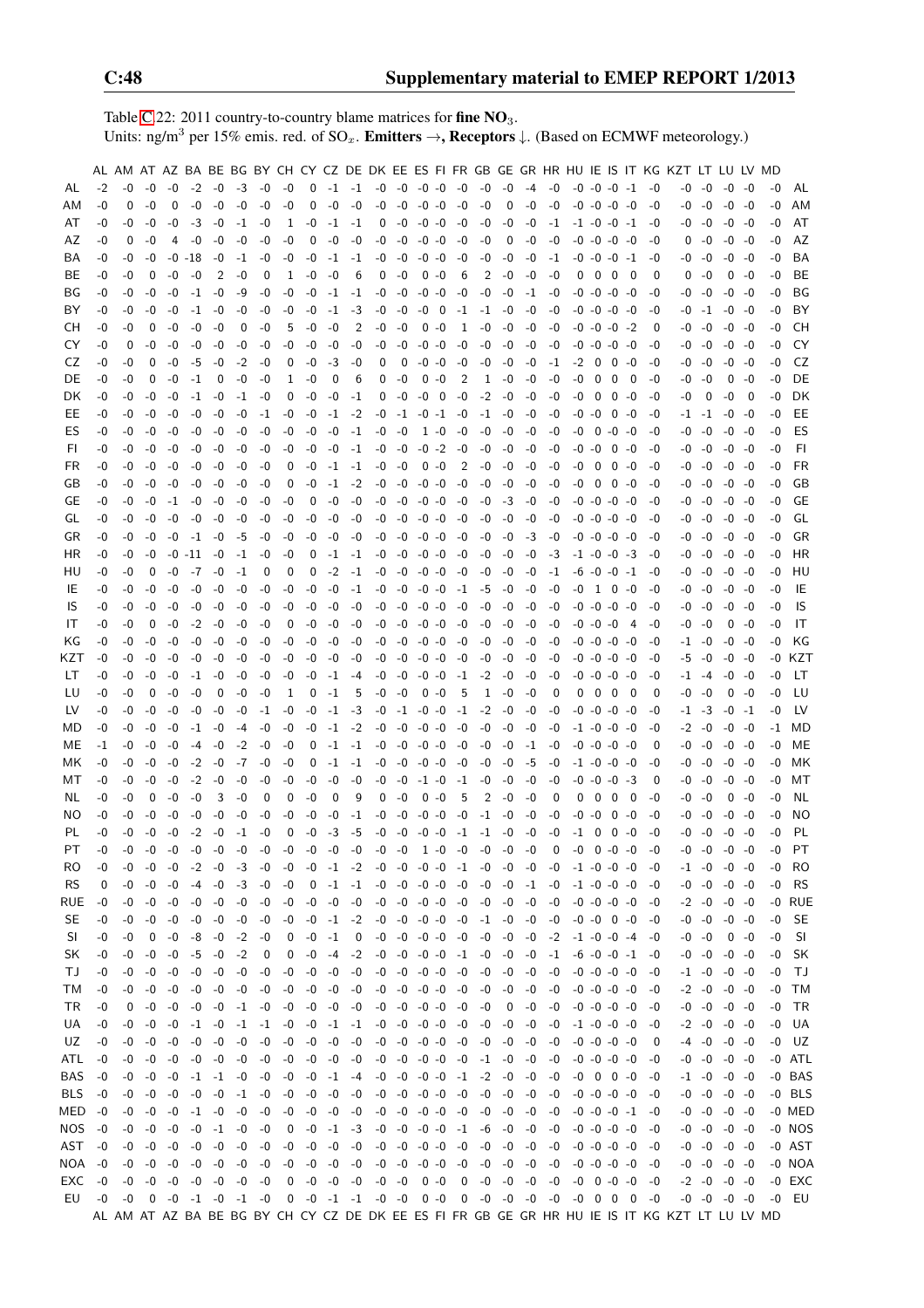Table [C.](#page-2-0)22 Cont.: 2011 country-to-country blame matrices for fine NO<sub>3</sub>. Units: ng/m<sup>3</sup> per 15% emis. red. of  $SO_x$ . **Emitters**  $\rightarrow$ **, Receptors**  $\downarrow$ . (Based on ECMWF meteorology.)

|           |      |          |      |           |      |                                     |                          |             |           |    |                                                                                                       |           |                          |              |             |                      |             |      |      |      | ME MK MT NL NO PL PT RO RS RUE SE SI SK TJ TM TR UA UZ ATL BAS BLS MED NOS AST NOA BIC DMS VOL EXC EU |      |    |          |             |          |          |                     |               |                 |
|-----------|------|----------|------|-----------|------|-------------------------------------|--------------------------|-------------|-----------|----|-------------------------------------------------------------------------------------------------------|-----------|--------------------------|--------------|-------------|----------------------|-------------|------|------|------|-------------------------------------------------------------------------------------------------------|------|----|----------|-------------|----------|----------|---------------------|---------------|-----------------|
| AL        | -0   | -5       | -0   | -0        | $-0$ |                                     | $-1$ $-0$                | $-1$ $-4$   |           |    | $-0$ $-0$ $-0$ $-0$ $-0$                                                                              |           |                          | $-0$         | -0          | $-1 -0$              |             | -0   | -0   | -0   | $-2$                                                                                                  | $-0$ | -0 | $-0$     | -0          | -0       |          | $-1$ $-28$ $-13$ AL |               |                 |
| ΑM        | -0   | -0       | -0   | $-0$      | $-0$ | $-0$                                | $-0$                     | $-0$        | -0        | -0 | $-0 - 0$                                                                                              | $-0$      | $-0$                     | $-0$         | 3           | $-0$                 | $-0$        | -0   | -0   | -0   | -0                                                                                                    | -0   | 1  | 0        | 0           | -0       | 0        |                     | $2 - 1$       | AM              |
| AT        | -0   | -0       | -0   | -0        | $-0$ | $-3$                                | $\overline{\phantom{0}}$ |             | $-1$ $-3$ |    | $-0$ $-0$ $-0$ $-0$ $-0$                                                                              |           |                          | -0           | $-0$        | $-1$                 | -0          | 0    | -0   | -0   | $-1$                                                                                                  | -0   | -0 | -0       | 0           | -0       | 0        | $-18 - 10$          |               | AT              |
| AZ        | -0   | -0       | -0   | -0        | $-0$ | $-0$                                | $-0$                     |             | $-0 - 0$  |    | $-1$ $-0$ $-0$ $-0$ $-0$                                                                              |           |                          | 0            | $\mathbf 0$ | $-0$                 | -0          | -0   | -0   | -0   | -0                                                                                                    | -0   | 0  | $-0$     | -0          | -0       | $-0$     |                     |               | $2 -1$ AZ       |
| ВA        | -0   | $-1$     | -0   | -0        | $-0$ | $-2$                                | $-0$                     |             | $-2 - 8$  |    | $-0$ $-0$ $-0$                                                                                        |           | $-1$ $-0$                | -0           | $-0$        | $-1$                 | $-0$        | -0   | -0   | -0   | $-1$                                                                                                  | -0   | -0 | -0       | -0          | -0       | -0       | $-42 -11$           |               | BA              |
| BE        | -0   | -0       | -0   | 0         | 0    | $-1$                                | 0                        | 0           | -0        | -0 | $-0 - 0$                                                                                              |           | $0 - 0$                  | $\mathbf{0}$ | $-0$        | 0                    | 0           | 2    | -0   | -0   | -0                                                                                                    | 2    | -0 | -0       | 2           | 1        | 0        |                     | 17 17         | BE              |
| ΒG        | -0   | $-1$     | -0   | -0        | $-0$ | $-2$                                | -0                       | -5 -4       |           |    | $-1$ $-0$ $-0$                                                                                        | $-1$ $-0$ |                          | -0           | $-1$        | -3                   | -0          | -0   | -0   | -0   | -0                                                                                                    | $-0$ | -0 | $-0$     | -0          | -0       | -0       | $-31 -21$           |               | BG              |
| ΒY        | -0   | -0       | $-0$ | -0        |      | $-0$ $-13$ $-0$                     |                          | $-1$ $-1$   |           |    | $-2 - 0 - 0$                                                                                          |           | $-1$ $-0$                | -0           | $-0$        | $-2$                 | -0          | -0   | -0   | -0   | -0                                                                                                    | -1   | -0 | -0       | -0          | -0       | -0       | $-30 -22$           |               | BY              |
| СH        | -0   | -0       | $-0$ | -0        | $-0$ | $-1$                                | 0                        | -0 -0       |           |    | $-0$ $-0$ $-0$                                                                                        | $-0$ $-0$ |                          | 0            | $-0$        | -0                   | $\mathbf 0$ | 0    | -0   | -0   | $-1$                                                                                                  | -0   | -0 | -0       | 1           | -0       | 0        | 3                   | $-1$          | CH.             |
| CY        | -0   | -0       | -0   | $-0$      | -0   | $-0$                                | $-0$                     |             | -0 -0     |    | $-0$ $-0$ $-0$                                                                                        | $-0$ $-0$ |                          | -0           | $-2$        | $-0$                 | -0          | -0   | -0   | -0   | -0                                                                                                    | -0   | -0 | -0       | -0          | -0       | -0       |                     | $-2 - 0$      | CY)             |
|           |      |          |      |           |      |                                     |                          |             |           |    | $-0$ $-0$ $-0$ $-1$ $-0$                                                                              |           |                          |              |             |                      |             |      |      |      |                                                                                                       |      |    |          |             |          |          |                     |               |                 |
| CZ        | -0   | -0       | -0   | -0        | $-0$ | -6                                  | 0                        | $-2$ $-5$   |           |    |                                                                                                       |           |                          | -0           | -0          | $-2$                 | -0          | 0    | -0   | -0   | -0                                                                                                    | 0    | -0 | $-0$     | 0           | 0        | -0       | $-32 - 18$          |               | CZ.             |
| DE        | -0   | -0       | -0   | 0         | 0    | $-3$                                | 0                        | $-0 -1$     |           |    | $-0$ $-0$ 0                                                                                           | $-0$ $-0$ |                          | -0           | -0          | $-1$                 | -0          | 1    | -0   | -0   | -0                                                                                                    | 1    | -0 | $-0$     | 1           | 0        | 0        | 4                   | 6             | DE              |
| DK        | -0   | -0       | 0    | $-0$      | 0    | $-5$                                | $-0$                     | $-1$ $-1$   |           |    | $-1$ 0 $-0$ $-0$ $-0$                                                                                 |           |                          | -0           | -0          | $-2$                 | -0          | 0    | -1   | -0   | -0                                                                                                    | 0    | -0 | $-0$     | 1           | 0        | -0       | $-16 - 10$          |               | DK              |
| EE        | -0   | -0       | -0   | $-0$      | -0   | -6                                  | $-0$                     |             | $-0 - 0$  |    | $-3 - 0 - 0$                                                                                          |           | $-0$ $-0$                | -0           | $-0$        | $-2$                 | -0          | -0   | -1   | -0   | -0                                                                                                    | -1   | -0 | -0       | -0          | -0       | -0       | $-21 - 14$          |               | EE              |
| ES        | -0   | -0       | -0   | -0        | $-0$ | -0                                  | $\overline{0}$           | -0 -0       |           |    | $-0$ $-0$ $-0$ $-0$ $-0$                                                                              |           |                          | -0           | -0          | $-0$                 | -0          | 0    | -0   | -0   | $-1$                                                                                                  | -0   | -0 | -0       | $\mathbf 0$ | -0       | -0       |                     | $-1$ $-1$     | ES              |
| FI.       | -0   | -0       | -0   | -0        | $-0$ |                                     | $-1 -0$                  | -0 -0       |           |    | $-1$ $-0$ $-0$                                                                                        | $-0$ $-0$ |                          | -0           | $-0$        | $-1$                 | -0          | -0   | $-1$ | -0   | -0                                                                                                    | -0   | -0 | $-0$     | -0          | -0       | $-0$     | -8                  | -6            | - FI            |
| FR.       | -0   | -0       | -0   | -0        | -0   | $-1$                                | 0                        | $-0$        | -0        |    | $-0 - 0 - 0$                                                                                          |           | $-0 - 0$                 | -0           | -0          | $-0$                 | $-0$        | 1    | -0   | -0   | -1                                                                                                    | -0   | -0 | -0       | 1           | 0        | 0        | $-3$                | $-3$          | FR              |
| GB        | -0   | -0       | -0   | -0        | 0    |                                     | $-1 - 0$                 |             | -0 -0     |    | $-0$ $-0$ $-0$ $-0$ $-0$                                                                              |           |                          | -0           | -0          | $-0$                 | -0          | 1    | -0   | -0   | -0                                                                                                    | -1   | -0 | -0       | 1           | 0        | -0       | -5                  | -5            | GB              |
| GE        | -0   | -0       | -0   | -0        | $-0$ | -0                                  | -0                       | -0 -0       |           |    | $-0$ $-0$ $-0$ $-0$ $-0$                                                                              |           |                          | -0           | 0           | -0                   | -0          | -0   | -0   | -0   | -0                                                                                                    | -0   | -0 | $-0$     | -0          | -0       | -0       | -6                  | -0            | GE              |
| GL        | -0   | -0       | 0    | $-0$      | $-0$ | $-0$                                | $-0$                     |             | -0 -0     |    | $-0$ $-0$ $-0$ $-0$ $-0$                                                                              |           |                          | -0           | -0          | $-0$                 | -0          | -0   | -0   | -0   | -0                                                                                                    | -0   | -0 | -0       | -2          | -0       | -0       | -0                  | -0            | GL              |
| GR        | -0   | $-2$     | -0   | $-0$      | $-0$ | $-1$                                | -0                       | $-2$        | -2        | -0 | $-0 - 0$                                                                                              | $-0$ $-0$ |                          | -0           | $-1$        | -1                   | -0          | -0   | -0   | -0   | -1                                                                                                    | -0   | -0 | $-0$     | -0          | -0       | -0       | $-20 - 13$          |               | GR              |
| HR        | -0   | $-0$     | -0   | -0        | $-0$ | $-4$                                | $-0$                     | -2 -7       |           |    | $-0$ $-0$ $-0$                                                                                        | $-1$ $-0$ |                          | -0           | -0          | $-2$                 | -0          | -0   | -0   | -0   | $-2$                                                                                                  | $-0$ | -0 | -0       | -0          | -0       | -0       | $-40 -16$           |               | HR              |
| HU        | -0   | -0       | -0   | -0        | $-0$ | $-7 - 0$                            |                          | -4 -7       |           |    | $-0 - 0 - 0$                                                                                          | $-3 - 0$  |                          | -0           | -0          | $-3$                 | -0          | -0   | -0   | -0   | -1                                                                                                    | -0   | -0 | -0       | -0          | -0       | -0       | $-45 - 26$          |               | HU              |
| IE        | -0   | -0       | $-0$ | -0        | $-0$ |                                     | $-0 -0$                  | -0 -0       |           |    | $-0$ $-0$ $-0$                                                                                        | $-0$ $-0$ |                          |              | $-0 - 0$    | -0                   | -0          | 0    | -0   | -0   | -0                                                                                                    | -1   | -0 | -0       | 0           | 0        | -0       | -8                  | -8            | IE              |
| IS        | -0   | -0       | -0   | -0        | $-0$ | -0                                  | $-0$                     | -0 -0       |           | -0 | $-0 - 0$                                                                                              |           | $-0 - 0$                 | -0           | -0          | $-0$                 | $-0$        | -0   | -0   | -0   | -0                                                                                                    | -0   | -0 | -0       | -0          | -0       | -0       | -1                  | -0            | IS              |
| IT        | -0   | -0       | -0   | -0        | $-0$ |                                     | $-1 - 0$                 |             | -0 -1     |    | $-0$ $-0$ $0$ $-0$ $-0$                                                                               |           |                          |              | $-0 - 0$    | $-0$                 | -0          | -0   | -0   | -0   | $-2$                                                                                                  | -0   | -0 | $-0$     | 0           | -0       | -0       | -3                  | 1             | IT              |
| ΚG        | -0   | -0       |      | -0 -0     | $-0$ | $-0 - 0$                            |                          | -0 -0       |           |    | $-0$ $-0$ $-0$ $-0$ $-0$                                                                              |           |                          |              | $-0 - 0$    | -0                   | -4          | -0   | -0   | -0   | -0                                                                                                    | -0   | -0 | $-0$     | -0          | -0       | -0       | -6                  | -0            | KG              |
| KZT       | -0   | -0       | -0   | -0        |      | $-0$ $-0$ $-0$                      |                          |             | -0 -0     |    | $-5$ $-0$ $-0$ $-0$ $-0$                                                                              |           |                          |              | $-0 - 0$    | $-1$                 | -1          | -0   | -0   | -0   | -0                                                                                                    | -0   | -0 | $-0$     | -0          | -0       | -0       |                     |               | -13 -1 KZT      |
| LT        | -0   | -0       | -0   | -0        |      | $-0$ $-13$ $-0$                     |                          |             | $-0 - 0$  |    | $-3$ $-0$ $-0$ $-0$ $-0$                                                                              |           |                          | -0           | $-0$        | $-2$                 | -0          | -0   | -1   | -0   | -0                                                                                                    | -1   | -0 | -0       | -0          | -0       | -0       | $-35 -28$           |               | LT              |
| LU        | -0   | -0       | -0   | -0        | $-0$ | $-2$                                | $\overline{\mathbf{0}}$  |             | $0 - 0$   |    | $-0$ $-0$ $0$ $-0$ $-0$                                                                               |           |                          |              | $-0 - 0$    | -0                   | -0          | 1    | -0   | -0   | -0                                                                                                    | 0    | -0 | -0       | 2           | 0        | 1        | 9                   | 9             | LU              |
| LV        | -0   | -0       | -0   | -0        | $-0$ | -9                                  | -0                       | -0 -0       |           |    | $-4$ $-0$ $-0$ $-0$ $-0$                                                                              |           |                          |              | $-0 - 0$    | $-2$                 | -0          |      | $-1$ | -0   |                                                                                                       | -1   |    |          | $-0$        |          |          | $-31 - 23$          |               | LV.             |
|           |      |          |      |           |      |                                     |                          |             |           |    |                                                                                                       |           |                          |              |             |                      |             | -0   |      |      | -0                                                                                                    |      | -0 | $-0$     |             | -0       | -0       |                     |               |                 |
| MD        | $-0$ | $-0$     | -0   | $-0$      | $-0$ | -9                                  | $-0$                     | -7 -2       |           |    | $-3$ $-0$ $-0$ $-1$ $-0$                                                                              |           |                          |              |             | $-0$ $-2$ $-11$ $-0$ |             | -0   | -0   | -0   | -0                                                                                                    | $-0$ | -0 | $-0$     | $-1$        | -0       | -0       | $-50 -28$           |               | MD              |
| ME        | $-3$ | $-2$     | -0   | $-0$      | $-0$ | $-2$                                | -0                       |             | $-2$ $-9$ |    | $-0 - 0 - 0$                                                                                          | -0        | $\overline{\phantom{0}}$ | 0            | $-0$        | -1                   | -0          | -0   | -0   | -0   | -1                                                                                                    | -0   | -0 | -0       | $-1$        | -0       | -0       | $-31 - 10$          |               | ME              |
| МK        | -0   | -8       | -0   | -0        | -0   | $-2$                                | $-0$                     |             | $-3 - 8$  |    | $-0$ $-0$ $-0$                                                                                        |           | $-1$ $-0$                | -0           | $-1$ $-1$   |                      | -0          | -0   | -0   | -0   | $-1$                                                                                                  | -0   | -0 | $-0$     | -1          | -0       | -0       | $-41 - 20$          |               | MK              |
| МT        | -0   | -0       | $-2$ | -0        | -0   | $-0$                                | -0                       | -0          | $-1$      |    | $-0 - 0 - 0$                                                                                          | -0        | $\overline{\phantom{0}}$ | -0           | $-0$        | $-0$                 | -0          | -0   | -0   | -0   | -19                                                                                                   | -0   | -0 | $-0$     | -0          | -1       | $-1$     | $-12 - 8$           |               | МT              |
| NL        | -0   | -0       | -0   | 0         | 0    | $-2$                                | 0                        | $-0$        | -0        | -0 | $0\quad 0$                                                                                            |           | -0 -0                    | -0           | -0          | -0                   | -0          | 2    | -0   | -0   | -0                                                                                                    | 3    | -0 | -0       | 2           | 1        | 0        | 18                  | - 19          | NL              |
| ΝO        | -0   | -0       | -0   | -0        | $-0$ | $-1$                                | $-0$                     |             | $-0 - 0$  | -0 | $-0 - 0$                                                                                              | -0        | -0                       | -0           | $-0$        | -0                   | -0          | -0   | -0   | -0   | -0                                                                                                    | -1   | -0 | -0       | -0          | -0       | -0       | -5                  | $-4$          | NO.             |
| PL.       | -0   | $-0$     | -0   | -0        |      | $-0 - 15$                           | $-0$                     | $-1$ $-1$   |           |    | $-1$ $-0$ $-0$                                                                                        |           | $-1$ $-0$                | $-0$         | -0          | $-2$                 | $-0$        | -0   | -0   | -0   | -0                                                                                                    | -0   | -0 | -0       | -0          | $\Omega$ | -0       | $-37 - 30$          |               | PL              |
| PT        | -0   | $-0$     |      | $-0 - 0$  |      | $-0$ $-0$ $-0$                      |                          | $-0$ $-0$   |           |    | $-0 - 0 - 0$                                                                                          | $-0$ 0    |                          |              | $-0$ $-0$   | $-0$                 | -0          | -1   | -0   | $-0$ | -0                                                                                                    | -0   | -0 | $\Omega$ | 1           | $\Omega$ | $\Omega$ | 0                   |               | $0$ PT          |
| RO.       | -0   | -0       |      |           |      | $-0$ $-0$ $-0$ $-5$ $-0$ $-13$ $-4$ |                          |             |           |    | $-1$ $-0$ $-0$ $-1$ $-0$                                                                              |           |                          |              |             | -0 -0 -4 -0          |             | -0   | -0   | -0   | -0                                                                                                    | -0   | -0 | -0       | $-1$        | -0       | -0       | -41 -28 RO          |               |                 |
| <b>RS</b> | 0    | $-1$     |      | $-0 - 0$  |      | $-0$ $-3$ $-0$ $-5$ $-9$            |                          |             |           |    | $-1$ $-0$ $-0$ $-1$ $-0$                                                                              |           |                          |              | $-0 - 0$    | $-2$                 | -0          | -0   | -0   | -0   | -0                                                                                                    | -0   | -0 | -0       | -0          | -0       | -0       |                     | $-36 - 18$    | RS              |
| rue       | $-0$ | $-0$     |      |           |      | $-0$ $-0$ $-0$ $-1$ $-0$ $-0$ $-0$  |                          |             |           |    | $-6$ $-0$ $-0$ $-0$ $-0$                                                                              |           |                          |              |             | $-0$ $-0$ $-1$ $-0$  |             | -0   | -0   | -0   | -0                                                                                                    | -0   | -0 | $-0$     | -0          | -0       | -0       |                     |               | $-11 - 1$ RUE   |
| <b>SE</b> | $-0$ | -0       |      |           |      | $-0$ $-0$ $-0$ $-2$ $-0$            |                          | -0 -0       |           |    | $-0$ $-0$ $-0$ $-0$ $-0$                                                                              |           |                          |              | $-0 - 0$    | $-1 -0$              |             | -0   | -1   | -0   | -0                                                                                                    | $-1$ | -0 | $-0$     | -0          | -0       | -0       |                     | $-11 - 9$ SE  |                 |
| SI        | -0   | $-0$     |      | $-0 - 0$  |      | $-0 -4$                             | $\overline{\phantom{0}}$ | $-2 -6$     |           |    | $-0$ $-0$ $1$ $-1$ $-0$                                                                               |           |                          | -0           | $-0$        | $-2$                 | $-0$        | -0   | -0   | -0   | $-3$                                                                                                  | -0   | -0 | -0       | -0          | -0       | -0       |                     | $-33 - 13$ SI |                 |
| SK        | $-0$ | -0       |      | $-0 - 0$  |      | $-0 - 10 - 0$                       |                          | $-5 - 4$    |           |    | $-0$ $-0$ $-0$ $-8$ $-0$                                                                              |           |                          | $-0$         | $-0$        | $-3$                 | $-0$        | -0   | -0   | -0   | -1                                                                                                    | -0   | -0 | -0       | -0          | -0       | -0       |                     | -52 -39 SK    |                 |
| ТJ        | $-0$ | -0       |      | $-0 - 0$  |      | $-0$ $-0$ $-0$                      |                          | -0 -0       |           |    | $-0$ $-0$ $-0$ $-0$ 0                                                                                 |           |                          |              | $-0 - 0$    | $-0$                 | $-2$        | -0   | -0   | -0   | -0                                                                                                    | -0   | -0 | -0       | -0          | -0       | -0       |                     | $-2$ $-0$ TJ  |                 |
| ТM        | $-0$ | $-0$     |      | $-0 - 0$  |      | $-0$ $-0$ $-0$                      |                          | $-0$ $-0$   |           |    | $-1$ $-0$ $-0$ $-0$ $-0$                                                                              |           |                          |              | $-1 -0$     | $-0$                 | $-2$        | -0   | -0   | -0   | -0                                                                                                    | -0   | -0 | $-0$     | -0          | -0       | -0       |                     |               | $-6 - 0$ TM     |
| TR        | $-0$ | -0       |      | $-0 - 0$  |      | $-0$ $-0$ $-0$                      |                          | $-0 - 0$    |           |    | $-0$ $-0$ $-0$ $-0$ $-0$                                                                              |           |                          | 0            | -9          | $-1$                 | -0          | -0   | -0   | -0   | -0                                                                                                    | -0   | 0  | -0       | -0          | -0       | -0       |                     |               | $-12$ $-2$ TR   |
| UA        | $-0$ | $-0$     |      | $-0 - 0$  |      | $-0$ $-7$ $-0$ $-2$ $-1$            |                          |             |           |    | $-5$ $-0$ $-0$ $-1$ $-0$                                                                              |           |                          |              | $-0 - 0$    | -6                   | -0          | -0   | -0   | -0   | -0                                                                                                    | -0   | -0 | $-0$     | -0          | -0       | -0       |                     |               | $-31 - 15$ UA   |
| UZ        | -0   | -0       |      | $-0 - 0$  |      | $-0$ $-0$ $-0$ $-0$ $-0$            |                          |             |           |    | $-1$ $-0$ $-0$ $-0$ $-0$                                                                              |           |                          |              | $-0 - 0$    | -0                   | -3          | -0   | -0   | -0   | -0                                                                                                    | -0   | -0 | $-0$     | -0          | -0       | -0       |                     |               | $-9 - 0$ UZ     |
| ATL       | -0   | -0       |      | $-0 - 0$  |      | $-0$ $-0$ $-0$ $-0$ $-0$            |                          |             |           |    | $-0$ $-0$ $-0$ $-0$ $-0$                                                                              |           |                          |              | $-0 - 0$    | -0                   | -0          | -0   | -0   | -0   | -0                                                                                                    | -0   | -0 | $-0$     | -0          |          | -0       |                     |               | $-2$ $-2$ $ATL$ |
|           | $-0$ |          |      | $-0 - 0$  |      | $-0$ $-7$ $-0$                      |                          | $-1$ $-1$   |           |    | $-1$ $-1$ $-0$ $-0$ $-0$                                                                              |           |                          | -0           | -0          | $-2$                 | -0          |      | -4   | -0   |                                                                                                       |      |    |          | -0          | -0       |          |                     |               | $-27 - 21$ BAS  |
| BAS       |      | -0       |      |           |      |                                     |                          |             |           |    |                                                                                                       |           |                          |              |             |                      |             | -0   |      |      | -0                                                                                                    | $-2$ | -0 | -0       |             | -0       | -0       |                     |               |                 |
| BLS       | $-0$ | -0       |      | $-0 - 0$  | $-0$ | $-1$ $-0$                           |                          | $-2 -1$     |           |    | $-2$ $-0$ $-0$ $-0$ $-0$                                                                              |           |                          |              | $-0 -2$     | $-2$                 | -0          | -0   | -0   | $-1$ | -0                                                                                                    | -0   | -0 | $-0$     | -0          | -0       | $-0$     |                     |               | -14 -6 BLS      |
| MED       | $-0$ | -0       |      | $-0 - 0$  | $-0$ | $-0$                                | $\overline{\phantom{0}}$ | $-0 - 0$    |           |    | $-0$ $-0$ $-0$ $-0$ $-0$                                                                              |           |                          |              | $-0 - 0$    | -0                   | -0          | $-0$ | $-0$ | -0   | $-2$                                                                                                  | -0   | -0 | $-0$     | -0          | -0       | $-0$     |                     |               | -4 -3 MED       |
| NOS       | $-0$ | $-0$     |      | $-0$ $-1$ |      | $-0$ $-3$ $-0$                      |                          | $-0 - 0$    |           |    | $-0$ $-0$ $-0$ $-0$ $-0$                                                                              |           |                          |              |             | $-0$ $-0$ $-0$ $-0$  |             | -0   | -0   | -0   | -0                                                                                                    | -5   | -0 | $-0$     | 0           | -1       | $-0$     |                     |               | $-18 - 16$ NOS  |
| AST       | $-0$ | -0       | $-0$ | $-0$      |      | $-0 - 0 - 0$                        |                          | $-0 - 0$    |           |    | $-0$ $-0$ $-0$ $-0$ $-0$                                                                              |           |                          | -0           | $-0$        | $-0$                 | -0          | -0   | -0   | -0   | -0                                                                                                    | -0   | 1  | $-0$     | -0          | -0       | $-0$     |                     |               | $-1$ $-0$ AST   |
| NOA       | $-0$ | $-0$     |      | $-0 - 0$  |      | $-0$ $-0$ $-0$                      |                          | $-0 - 0$    |           |    | $-0$ $-0$ $-0$ $-0$ $-0$                                                                              |           |                          |              |             | $-0$ $-0$ $-0$       | -0          | -0   | -0   | $-0$ | -0                                                                                                    | $-0$ | -0 | $-0$     | 0           | -0       | $-0$     |                     |               | $-0$ $-0$ NOA   |
| EXC       | $-0$ | $-0$     |      | $-0 - 0$  |      | $-0 -1$                             |                          | $0 - 0 - 0$ |           |    | $-4$ $-0$ $-0$ $-0$ $-0$                                                                              |           |                          |              | $-0 - 0$    | $-1$ $-0$            |             | 0    | -0   | $-0$ | -0                                                                                                    | -0   | -0 | $-0$     | -0          | 0        | $-0$     |                     |               | $-11$ $-3$ EXC  |
| EU        |      | $-0 - 0$ |      |           |      | $-0$ $-0$ $-0$ $-3$ 0               |                          | $-1$ $-1$   |           |    | $-0$ $-0$ $-0$ $-0$ $-0$ $-0$ $-0$ $-1$ $-0$                                                          |           |                          |              |             |                      |             | 0    | -0   | $-0$ | $-1$                                                                                                  | -0   | -0 | -0       | 0           | 0        | -0       | $-13 - 9$ EU        |               |                 |
|           |      |          |      |           |      |                                     |                          |             |           |    | ME MK MT NL NO PL PT RO RS RUE SE SI SK TJ TM TR UA UZ ATL BAS BLS MED NOS AST NOA BIC DMS VOL EXC EU |           |                          |              |             |                      |             |      |      |      |                                                                                                       |      |    |          |             |          |          |                     |               |                 |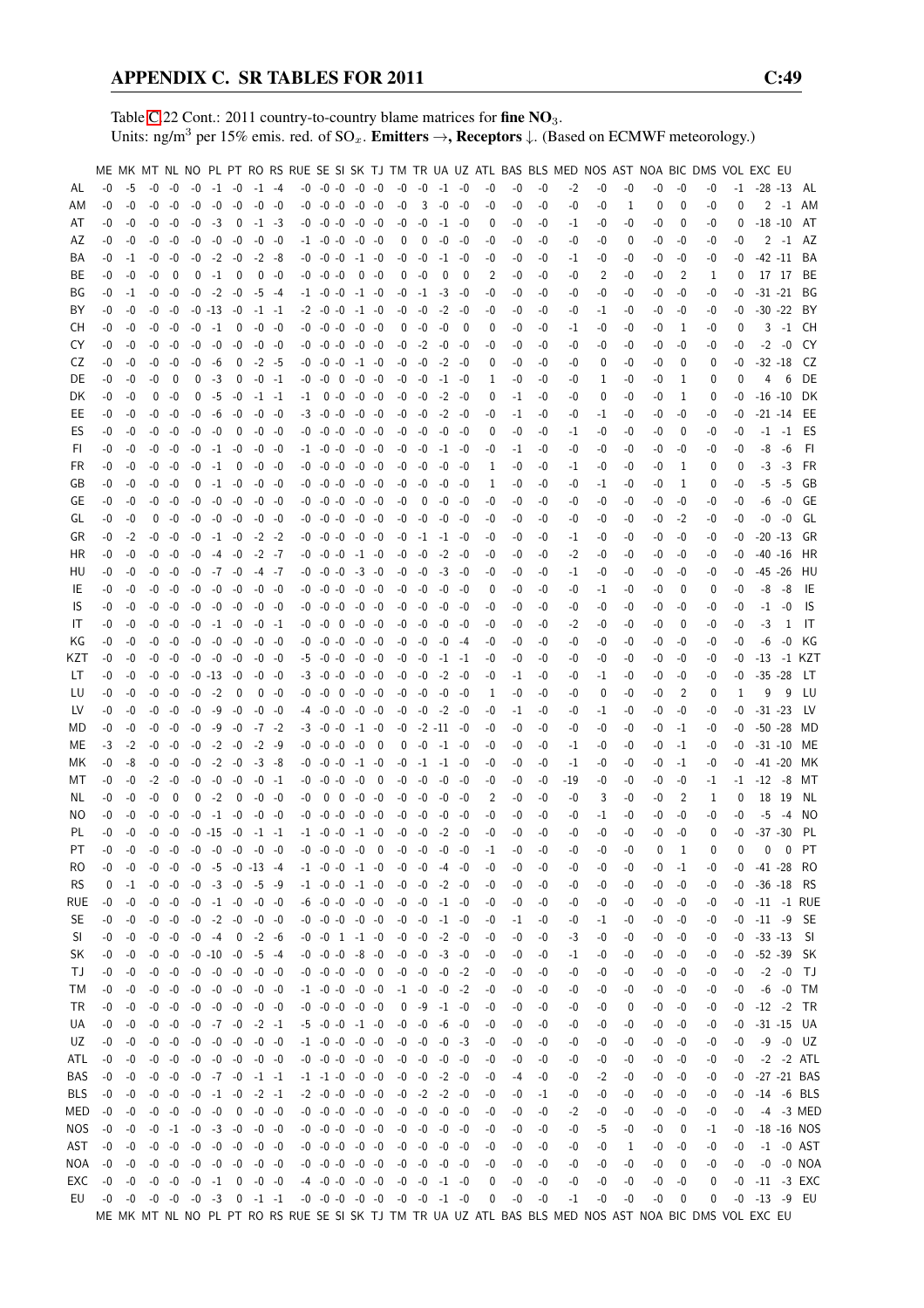Table [C.](#page-2-0)23: 2011 country-to-country blame matrices for fine  $NO<sub>3</sub>$ . Units: ng/m<sup>3</sup> per 15% emis. red. of NO<sub>x</sub>. **Emitters**  $\rightarrow$ **, Receptors**  $\downarrow$ . (Based on ECMWF meteorology.)

|            |    | AL AM AT AZ BA BE BG BY CH CY CZ DE DK EE ES FI FR GB GE GR HR HU IE IS |                |             |             |                |                |                |                |          |                |                |              |                  |              |                |                |                |             |              |          |                |              |                          |              |          | IT KG KZT LT LU LV MD                                                                         |          |                |                |          |            |
|------------|----|-------------------------------------------------------------------------|----------------|-------------|-------------|----------------|----------------|----------------|----------------|----------|----------------|----------------|--------------|------------------|--------------|----------------|----------------|----------------|-------------|--------------|----------|----------------|--------------|--------------------------|--------------|----------|-----------------------------------------------------------------------------------------------|----------|----------------|----------------|----------|------------|
| AL         | 17 | 0                                                                       | 1              | 0           | $\mathbf 1$ | 0              | $\overline{c}$ | 0              | 0              | 0        | $\mathbf{1}$   | 4              | 0            | 0                | 0            | 0              | $\mathbf{1}$   | $\mathbf{1}$   | 0           | 26           | 1        | $\overline{2}$ | 0            | 0                        | 3            | 0        | 0                                                                                             | 0        | 0              | 0              | 0        | AL         |
|            |    | 27                                                                      |                |             |             |                |                |                |                |          | 0              |                |              |                  |              |                |                |                |             |              |          |                |              |                          |              |          |                                                                                               |          |                |                |          |            |
| AM         | 0  |                                                                         | $\mathbf 0$    | 20          | 0           | 0              | $\mathbf 0$    | 0              | 0              | 0        |                | 0              | $\mathbf 0$  | 0                | 0            | 0              | $\mathbf 0$    | 0              | 8           | $\mathbf{0}$ | 0        | 0              | $\mathbf 0$  | 0                        | $\mathbf 0$  | 0        | 0                                                                                             | 0        | 0              | $\mathbf 0$    | 0        | AM         |
| AT         | 0  | 0                                                                       | 37             | 0           | 1           | 1              | 0              | 0              | 9              | 0        | 9              | 45             | 0            | 0                | 1            | 0              | 11             | 2              | 0           | 0            | 5        | 8              | 0            | 0                        | 31           | 0        | 0                                                                                             | 0        | 1              | 0              | 0        | AT         |
| AZ         | 0  | 5                                                                       | 0              | 62          | 0           | 0              | 0              | 0              | 0              | 0        | 0              | $\mathbf 1$    | 0            | 0                | 0            | 0              | 0              | 0              | 23          | 0            | 0        | 0              | 0            | 0                        | 0            | 0        | 0                                                                                             | 0        | 0              | 0              | 0        | AZ         |
| ΒA         | 0  | 0                                                                       | 3              | 0           | 11          | 0              | 1              | 0              | 0              | 0        | 3              | 8              | 0            | 0                | 0            | 0              | 2              | 1              | 0           | 1            | 5        | 5              | 0            | 0                        | 5            | 0        | 0                                                                                             | 0        | 0              | 0              | 0        | BA         |
| ВE         | 0  | 0                                                                       | 4              | 0           | 0           | 3              | 0              | 0              | 4              | 0        | 5              | 57             | 1            | 0                | 4            | 0              | 69             | 26             | 0           | 0            | 0        | 0              | $\mathbf{1}$ | 0                        | 5            | 0        | 0                                                                                             | 0        | 3              | $\mathbf 0$    | 0        | BE         |
| ΒG         | 0  | 0                                                                       | 1              | 0           | 0           | 0              | 18             | 0              | 0              | 0        | 1              | 3              | 0            | 0                | 0            | 0              | 1              | 1              | 0           | 4            | 0        | 2              | 0            | 0                        | 1            | 0        | 0                                                                                             | 0        | 0              | 0              | 1        | BG         |
| BY         | 0  | 0                                                                       | 1              | 0           | 0           | 1              | 0              | 15             | 0              | 0        | $\overline{c}$ | 11             | 2            | 0                | 0            | 1              | $\overline{2}$ | 5              | 0           | 0            | 0        | $\overline{2}$ | 0            | 0                        | 1            | 0        | 0                                                                                             | 3        | 0              | 1              | 0        | BY         |
| CН         | 0  | 0                                                                       | 14             | 0           | 0           | $\overline{2}$ | $\mathbf 0$    | 0              | 74             | 0        | 3              | 54             | 0            | 0                | 2            | 0              | 37             | 3              | 0           | 0            | 0        | 0              | 0            | $\mathbf 0$              | 69           | 0        | 0                                                                                             | 0        | 1              | 0              | 0        | CH         |
| CY         | 0  | 0                                                                       | $\mathbf 0$    | 0           | 0           | 0              | 0              | 0              | 0              | 2        | 0              | 0              | $\mathbf 0$  | 0                | 0            | 0              | 0              | 0              | 0           | 0            | 0        | 0              | 0            | 0                        | 0            | 0        | 0                                                                                             | 0        | 0              | $\mathbf 0$    | 0        | CY         |
| CZ         | 0  | 0                                                                       | 20             | 0           | 1           | 2              | 1              | 1              | 2              | 0        | 24             | 53             | 1            | 0                | 1            | 0              | 12             | 5              | 0           | 0            | 3        | 15             | 0            | 0                        | 5            | 0        | 0                                                                                             | 0        | 1              | 0              | 0        | CZ         |
| DE         | 0  | 0                                                                       | 14             | 0           | 0           | 9              | 0              | 1              | 6              |          | $0\quad11$     | 78             | 2            | 0                | 2            | 0              | 28             | 14             | 0           | 0            | 0        | $\overline{2}$ | $\mathbf{1}$ | 0                        | 6            | 0        | 0                                                                                             | 0        | $\overline{2}$ | 0              | 0        | DE         |
| DK         | 0  | 0                                                                       | 1              | 0           | 0           | 7              | 0              | 1              | 0              | 0        | 4              | 44             | 6            | 0                | $\mathbf{1}$ | 0              | 10             | 22             | 0           | 0            | 0        | 1              | $1\quad 0$   |                          | 0            | 0        | 0                                                                                             | 0        | 1              | 0              | 0        | DK         |
| EE         | 0  | 0                                                                       | 0              | 0           | 0           | 1              | 0              | 4              | 0              | 0        | 1              | 4              | 1            | 1                | 0            | $\overline{c}$ | 1              | 3              | 0           | 0            | 0        | 0              | 0            | 0                        | 0            | 0        | 0                                                                                             | 2        | 0              | 2              | 0        | EE         |
|            |    |                                                                         |                |             |             |                |                |                |                |          |                |                |              |                  |              |                |                |                |             |              |          |                |              |                          |              |          |                                                                                               |          |                |                |          |            |
| ES         | 0  | 0                                                                       | 0              | 0           | 0           | 1              | 0              | 0              | 0              | 0        | 0              | 2              | 0            | 0                | 45           | 0              | 6              | 1              | 0           | 0            | 0        | 0              | 0            | 0                        | 2            | 0        | 0                                                                                             | 0        | 0              | $\mathbf 0$    | 0        | ES         |
| FI         | 0  | 0                                                                       | 0              | 0           | 0           | 0              | 0              | 1              | 0              | 0        | 0              | 1              | 0            | 0                | 0            | 3              | 0              | 1              | 0           | 0            | 0        | 0              | 0            | $\mathbf 0$              | 0            | 0        | 0                                                                                             | 0        | 0              | 0              | 0        | FI         |
| FR         | 0  | 0                                                                       | 4              | $\mathbf 0$ | 0           | 6              | 0              | 0              | 6              | 0        | 3              | 31             | 0            | 0                | 8            | 0              | 76             | 11             | 0           | 0            | 0        | 0              | 0            | $\mathbf 0$              | 13           | 0        | 0                                                                                             | 0        | $\overline{2}$ | $\mathbf 0$    | 0        | <b>FR</b>  |
| GB         | 0  | 0                                                                       | 0              | $\mathbf 0$ | 0           | 2              | 0              | 0              | 0              | 0        | $\mathbf{1}$   | 10             | 1            | 0                | 2            | 0              | 22             | 40             | 0           | 0            | 0        | 0              | 4            | 0                        | 2            | 0        | 0                                                                                             | 0        | 1              | 0              | 0        | GB         |
| GE         | 0  | 6                                                                       | 0              | 10          | 0           | 0              | 0              | 0              | 0              | 0        | 0              | 0              | 0            | 0                | 0            | 0              | 0              | 0              | 35          | 0            | 0        | 0              | 0            | $\mathbf 0$              | 0            | 0        | 0                                                                                             | 0        | 0              | $\mathbf 0$    | 0        | GE         |
| GL         | 0  | 0                                                                       | 0              | 0           | 0           | 0              | 0              | 0              | 0              | 0        | 0              | 0              | 0            | 0                | 0            | 0              | 0              | 0              | 0           | 0            | 0        | 0              | 0            | $\mathbf 0$              | 0            | 0        | 0                                                                                             | 0        | 0              | 0              | 0        | GL         |
| GR         | 1  | 0                                                                       | $\mathbf{1}$   | 0           | 0           | 0              | 4              | 0              | 0              | 0        | 0              | 1              | 0            | 0                | 0            | 0              | 0              | 0              | 0           | 22           | 0        | $\mathbf{1}$   | 0            | $\mathbf 0$              | 1            | 0        | 0                                                                                             | 0        | 0              | 0              | 0        | GR         |
| HR         | 0  | 0                                                                       | 9              | 0           | 8           | 1              | 2              | 1              | 1              | 0        | 6              | 15             | 0            | 0                | 0            | 0              | 3              | 2              | 0           | 1            | 17       | 13             | 0            | 0                        | 20           | 0        | 0                                                                                             | 0        | 0              | $\mathbf 0$    | 0        | <b>HR</b>  |
| HU         | 0  | 0                                                                       | 13             | 0           | 4           | 1              | 2              | 1              | 2              | 0        | 9              | 25             | 0            | 0                | 0            | 0              | 6              | 3              | 0           | 1            | 11       | 40             | 0            | $\mathbf 0$              | 11           | 0        | 0                                                                                             | 0        | 1              | 0              | 0        | HU         |
| IE         | 0  | 0                                                                       | 0              | 0           | 0           | $\overline{2}$ | 0              | 0              | 0              | 0        | 0              | 3              | 0            | 0                | 1            | 0              | 8              | 44             | 0           | 0            | 0        |                | 0140         |                          | $\mathbf{1}$ | 0        | 0                                                                                             | 0        | 0              | 0              | 0        | IE         |
| IS         | 0  | 0                                                                       | 0              | 0           | 0           | 0              | $\mathbf 0$    | 0              | 0              | 0        | 0              | 0              | 0            | 0                | 0            | 0              | 0              | 0              | 0           | 0            | 0        | 0              | 0            | $\mathbf 0$              | 0            | 0        | 0                                                                                             | 0        | 0              | $\mathbf 0$    | 0        | IS         |
| IT         | 0  | 0                                                                       | 8              | 0           | 1           | 1              | 0              | 0              | 2              | 0        | 2              | 8              | 0            | 0                | 1            | 0              | 5              | 1              | 0           | 0            | 3        | $\mathbf{1}$   | 0            |                          | 0 142        | 0        | 0                                                                                             | 0        | 0              | 0              | 0        | IT         |
| ΚG         | 0  | 0                                                                       | 0              | 0           | 0           | 0              | 0              | 0              | 0              | 0        | 0              | 0              | 0            | 0                | 0            | 0              | 0              | 0              | 0           | 0            | 0        | 0              | 0            | $\mathbf 0$              | 0            | 8        | 2                                                                                             | 0        | 0              | 0              | 0        | ΚG         |
| KZT        | 0  | 0                                                                       | 0              | 0           | 0           | 0              |                | 0              | 0              | 0        | 0              | 0              | 0            | 0                | 0            | 0              | 0              | 0              |             | 0            | 0        | 0              | 0            | 0                        | 0            | 1        | 7                                                                                             |          | 0              | 0              | 0        | KZT        |
|            |    |                                                                         |                |             |             |                | 0              |                |                |          |                |                |              |                  |              |                |                |                | 0           |              |          |                |              |                          |              |          |                                                                                               | 0        |                |                |          |            |
| LT         | 0  | 0                                                                       | $\mathbf{1}$   | 0           | 0           | $\overline{2}$ | 0              | 9              | 0              | 0        | $\overline{c}$ | 14             | 2            | 0                | 0            | 1              | 3              | 6              | 0           | 0            | 0        | $\mathbf{1}$   | 0            | 0                        | 1            | 0        | 0                                                                                             | 6        | 0              | $\overline{2}$ | 0        | LT         |
| LU         | 0  | 0                                                                       | 7              | 0           | 0           | 14             | 0              | 0              | 4              | 0        | 7              | 70             | 1            | 0                | 5            | 0              | 61             | 15             | 0           | 0            | 0        | 1              | 1            | 0                        | 5            | 0        | 0                                                                                             | 0        | $-7$           | 0              | 0        | LU         |
| LV         | 0  | 0                                                                       | 0              | 0           | 0           | 1              | 0              | 6              | 0              | 0        | 1              | 8              | 1            | 1                | 0            | 1              | 1              | 4              | 0           | 0            | 0        | $\mathbf{1}$   | 0            | 0                        | 1            | 0        | 0                                                                                             | 4        | 0              | 2              | 0        | LV         |
| MD         | 0  | 0                                                                       | $\overline{2}$ | 0           | 0           | 1              | 3              | 2              | 0              | 0        | $\overline{2}$ | 8              | 0            | 0                | 0            | 0              | $\overline{c}$ | 2              | 0           | 1            | 0        | 3              | 0            | 0                        | 1            | 0        | 0                                                                                             | 0        | 0              | 0              | 7        | MD         |
| МE         | 2  | 0                                                                       | $\mathbf{1}$   | 0           | 2           | 0              | $1\,$          | 0              | 0              | 0        | $1\,$          | 4              | 0            | 0                | 0            | 0              | 1              | 1              | 0           | 3            | 1        | $\overline{2}$ | 0            | 0                        | 1            | 0        | -0                                                                                            | 0        | 0              | $\mathbf{0}$   | 0        | ME         |
| МK         | 3  | 0                                                                       | 2              | 0           | 1           | 0              | 3              | 0              | 0              | 0        | 2              | 4              | 0            | 0                | 0            | 0              | 1              | $\mathbf{1}$   | 0           | 23           | 1        | 3              | 0            | 0                        | 2            | 0        | 0                                                                                             | 0        | 0              | $\mathbf 0$    | 0        | MK         |
| МT         | 0  | 0                                                                       | 0              | 0           | 0           | 0              | 0              | 0              | 0              | 0        | 0              | 0              | 0            | 0                | 0            | 0              | 0              | 0              | 0           | $\mathbf{0}$ | 0        | 0              | 0            | $\mathbf 0$              | 4            | 0        | 0                                                                                             | 0        | 0              | 0              | 0        | MT         |
| NL         | 0  | 0                                                                       | 3              | 0           | 0           | 16             | 0              | 0              | 1              | 0        | 4              | 58             | 2            | 0                | 2            | 0              | 43             | 37             | 0           | 0            | 0        | 1              | 2            | 0                        | 3            | 0        | 0                                                                                             | 0        | 2              | 0              | 0        | <b>NL</b>  |
| NO         | 0  | 0                                                                       | 0              | 0           | 0           | 0              | 0              | 0              | 0              | 0        | 0              | $\overline{2}$ | 0            | 0                | 0            | 0              | 1              | 1              | 0           | 0            | 0        | 0              | 0            | 0                        | 0            | 0        | 0                                                                                             | 0        | 0              | 0              | 0        | <b>NO</b>  |
| PL         | 0  | 0                                                                       | 3              | 0           | 0           | 3              | $\mathbf 0$    | 4              | 1              | 0        | 9              | 32             | 2            | 0                | 0            | $\mathbf{1}$   | 6              | $\overline{7}$ | 0           | 0            | 1        | 5              | 0            | $\mathbf 0$              | 3            | 0        | 0                                                                                             | 1        | 1              | $\mathbf 0$    | 0        | PL         |
| <b>PT</b>  | 0  | $\Omega$                                                                | $\overline{0}$ | $\Omega$    | $\Omega$    | $\Omega$       | $\Omega$       | $\Omega$       | $\Omega$       | $\Omega$ | 0              | $\mathbf{1}$   | $\Omega$     |                  | 020          | $\mathbf 0$    | $\overline{2}$ | $\mathbf 0$    | $\mathbf 0$ | $\Omega$     | $\Omega$ | $\mathbf 0$    | $\mathbf{0}$ | $\mathbf{0}$             | $\Omega$     | $\Omega$ | 0                                                                                             | $\Omega$ | 0              | $\Omega$       | $\Omega$ | <b>PT</b>  |
| RO         | 0  | 0                                                                       | 3              | 0           | 1           | 0              | 4              | 1              | 1              | 0        | 2              | 8              | 0            | 0                | 0            | 0              | 3              | 2              | 0           | 1            | 1        | 7              | 0            | 0                        | 2            | 0        | 0                                                                                             | 0        | 0              | 0              | 2        | <b>RO</b>  |
| <b>RS</b>  | 2  | 0                                                                       | 6              | 0           | 5           | 1              | 5              | 1              | 1              | 0        | 5              | 14             | 0            | 0                | 0            | 0              | 4              | 2              | 0           | 6            | 4        | 15             | 0            | 0                        | 3            | 0        | 0                                                                                             | 0        | 0              | 0              | 0        | <b>RS</b>  |
| RUE        | 0  | 0                                                                       | 0              | 0           | 0           | 0              | 0              | 1              | 0              | 0        | 0              | 0              | 0            | 0                | 0            | 0              | 0              | 0              | 0           | 0            | 0        | 0              | 0            | 0                        | 0            | 0        | 1                                                                                             | 0        | 0              | 0              | 0        | <b>RUE</b> |
|            |    |                                                                         |                |             |             |                |                |                |                |          |                |                |              |                  |              |                |                |                |             |              |          |                |              |                          |              |          |                                                                                               |          |                |                |          | <b>SE</b>  |
| <b>SE</b>  | 0  | 0                                                                       | 0              | 0           | 0           | 1              | 0              | 0              | 0              | 0        | 0              | 5              | 1            | 0                | 0            | 0              | 1              | 2              | 0           | 0            | 0        | 0              | 0            | 0                        | 0            | 0        | 0                                                                                             | 0        | 0              | 0              | 0        |            |
| SI         | 0  | 0                                                                       | 25             | 0           | 2           | 1              | 1              | 1              | 2              | 0        | 6              | 19             | 1            | 0                | 0            | 0              | 4              | 2              | 0           | 0            | 25       | 9              | 0            | 0                        | 60           | 0        | 0                                                                                             | 0        | 0              | 0              | 0        | SI         |
| SK         | 0  | 0                                                                       | 7              | 0           | 1           | 1              | 1              | 1              | 1              | 0        | 10             | 21             | 0            | 0                | 0            | 0              | 5              | 3              | 0           | 0            | 3        | 27             | 0            | $\overline{\phantom{0}}$ | 4            | 0        | 0                                                                                             | 0        | 1              | 0              | 0        | SK         |
| ΤJ         | 0  | 0                                                                       | 0              | 0           | 0           | 0              | 0              | 0              | 0              | 0        | 0              | 0              | 0            | 0                | 0            | 0              | 0              | 0              | 0           | 0            | 0        | 0              | 0            | 0                        | 0            | 1        | 0                                                                                             | 0        | 0              | 0              | 0        | ТJ         |
| ТM         | 0  | 0                                                                       | 0              | 0           | 0           | 0              | 0              | 0              | 0              | 0        | 0              | 0              | 0            | 0                | 0            | 0              | 0              | 0              | 0           | 0            | 0        | 0              | 0            | $\boldsymbol{0}$         | 0            | 0        | 1                                                                                             | 0        | 0              | 0              | 0        | ТM         |
| TR         | 0  | 1                                                                       | 0              | 0           | 0           | 0              | 1              | 0              | 0              | 0        | 0              | 1              | 0            | 0                | 0            | 0              | 0              | 0              | 0           | 0            | 0        | 0              | 0            | 0                        | 0            | 0        | 0                                                                                             | 0        | 0              | 0              | 0        | TR         |
| UA         | 0  | 0                                                                       | 1              | 0           | 0           | 0              | 0              | $\overline{c}$ | 0              | 0        | 1              | 4              | 0            | 0                | 0            | 0              | 1              | 1              | 0           | 0            | 0        | $\mathbf{1}$   | 0            | 0                        | 0            | 0        | 0                                                                                             | 0        | 0              | 0              | 1        | UA         |
| UZ         | 0  | 0                                                                       | 0              | 0           | 0           | 0              | 0              | 0              | 0              | 0        | 0              | 0              | 0            | 0                | 0            | 0              | 0              | 0              | 0           | 0            | 0        | 0              | 0            | 0                        | 0            | 2        | 3                                                                                             | 0        | 0              | 0              | 0        | UZ         |
| ATL        | 0  | 0                                                                       | 0              | 0           | 0           | 0              | 0              | 0              | 0              | 0        | 0              | 1              | 0            | 0                | 0            | 0              | 2              | 1              | 0           | 0            | 0        | 0              | 0            | 0                        | 0            | -0       | 0                                                                                             | 0        | 0              | 0              |          | 0 ATL      |
| <b>BAS</b> | 0  | 0                                                                       | 0              | 0           | 0           | 2              | 0              | 1              | 0              | 0        | 2              | 13             | 3            | 0                | 0            | 1              | 3              | 6              | 0           | 0            | 0        | 1              | 0            | 0                        | 0            | 0        | 0                                                                                             | 1        | 0              | 0              |          | 0 BAS      |
| <b>BLS</b> | 0  | 0                                                                       | 0              | 0           | 0           | 0              | 1              | 0              | 0              | 0        | 0              | 1              | 0            | 0                | 0            | 0              | 0              | 0              | 1           | 0            | 0        | 0              | 0            | 0                        | 0            | 0        | 0                                                                                             | 0        | 0              | 0              |          | 0 BLS      |
| MED        | 0  | 0                                                                       | 0              | 0           | 0           | 0              | 0              | 0              | 0              | 0        | 0              | 1              | 0            | 0                | 1            | 0              | 1              | 0              | 0           | 0            | 0        | 0              | 0            | $\boldsymbol{0}$         | 6            | 0        | 0                                                                                             | 0        | 0              | 0              |          | 0 MED      |
| <b>NOS</b> | 0  | 0                                                                       | 1              | 0           | 0           | 4              | 0              | 0              | 0              | 0        | $\mathbf{1}$   | 17             | 1            | 0                | $\mathbf{1}$ | $\mathbf 0$    | 18             | 18             | 0           | 0            | 0        | 0              | 1            | 0                        | 1            | 0        | 0                                                                                             | 0        | 1              | 0              |          | 0 NOS      |
| AST        | 0  | 0                                                                       | 0              | 0           | 0           | 0              | 0              | 0              | 0              | 0        | 0              | 0              | 0            | 0                | 0            | 0              | 0              | 0              | 0           | 0            | 0        | 0              | 0            | 0                        | 0            | 0        | 1                                                                                             | 0        | 0              | 0              |          | 0 AST      |
| NOA        |    |                                                                         |                | 0           | 0           |                | 0              |                |                |          | 0              | 0              |              |                  |              |                |                |                | 0           | 0            | 0        |                | 0            |                          |              | -0       |                                                                                               | 0        |                |                |          | 0 NOA      |
|            | 0  | 0                                                                       | 0              |             |             | 0              |                | 0              | 0              | 0        |                |                | 0            | 0                | 0            | 0              | 0              | 0              |             |              |          | 0              |              | 0                        | 0            |          | 0                                                                                             |          | 0              | 0              |          |            |
| EXC        | 0  | 0                                                                       | 1              | 0           | 0           | 1              | 0              | 1              | 1              | 0        | 1              | 4              | 0            | 0                | 1            | 0              | 3              | 2              | 0           | 0            | 0        | 1              | 0            | 0                        | 3            | 0        | 2                                                                                             | 0        | 0              | 0              |          | 0 EXC      |
| EU         | 0  | 0                                                                       | 4              | 0           | 0           | 2              | $\mathbf{1}$   | $\mathbf{1}$   | $\overline{c}$ | 0        | 3              | 20             | $\mathbf{1}$ | $\boldsymbol{0}$ |              |                | 7 0 17         | 8              | 0           | $\mathbf{1}$ | 1        | 3              | $1\quad 0$   |                          | 14           | 0        | 0                                                                                             | 0        | 1              | 0              | 0        | EU         |
|            |    |                                                                         |                |             |             |                |                |                |                |          |                |                |              |                  |              |                |                |                |             |              |          |                |              |                          |              |          | AL AM AT AZ BA BE BG BY CH CY CZ DE DK EE ES FI FR GB GE GR HR HU IE IS IT KG KZT LT LU LV MD |          |                |                |          |            |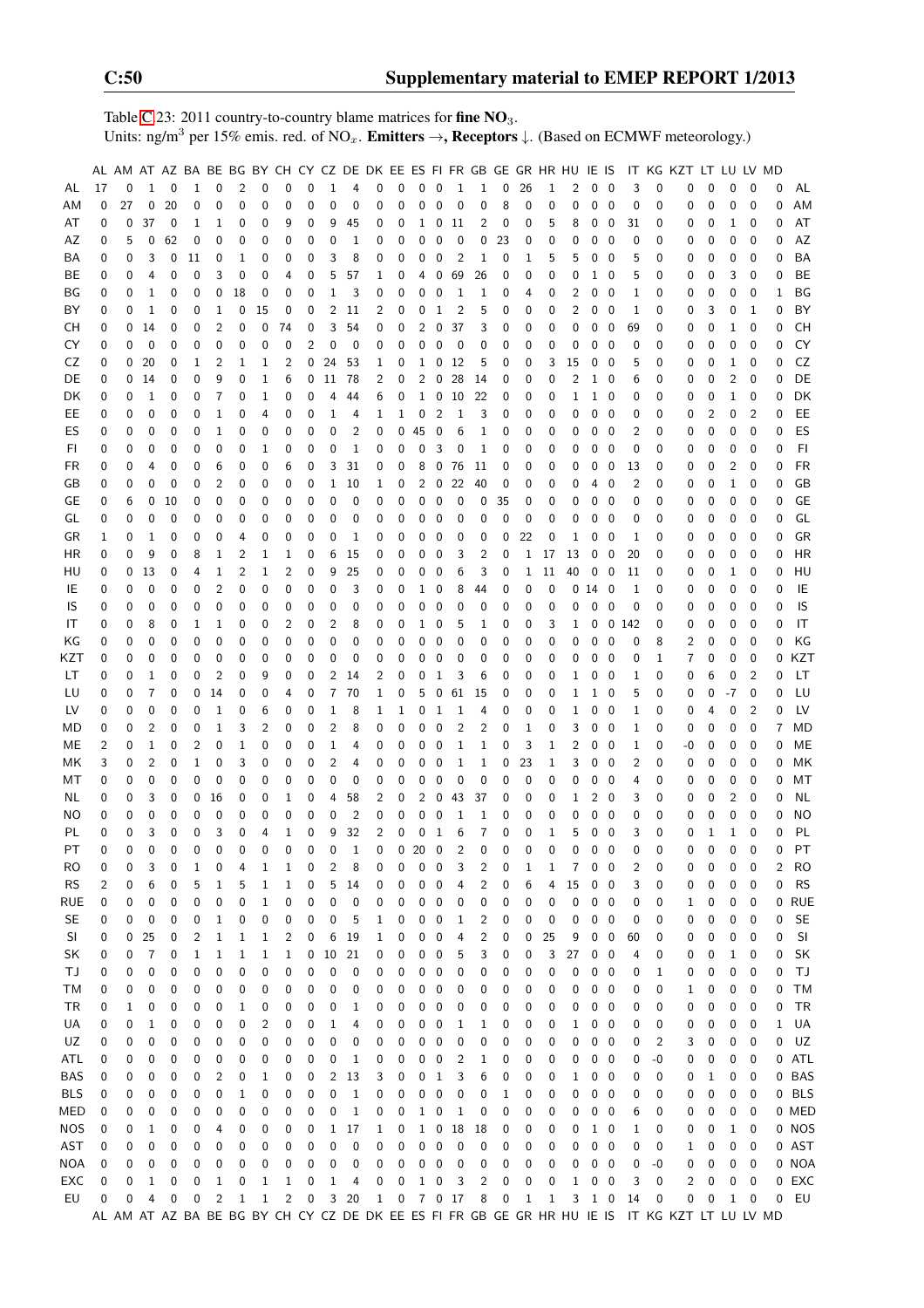Table [C.](#page-2-0)23 Cont.: 2011 country-to-country blame matrices for fine NO<sub>3</sub>. Units: ng/m<sup>3</sup> per 15% emis. red. of NO<sub>x</sub>. **Emitters**  $\rightarrow$ **, Receptors**  $\downarrow$ . (Based on ECMWF meteorology.)

|                |          |              |    |                 |             |                  |              |              |                |              |   |                          |                                     |                          |      |           |              |             |                |                |             | ME MK MT NL NO PL PT RO RS RUE SE SI SK TJ TM TR UA UZ ATL BAS BLS MED NOS AST NOA BIC DMS VOL EXC EU |                |              |    |              |          |              |              |             |              |
|----------------|----------|--------------|----|-----------------|-------------|------------------|--------------|--------------|----------------|--------------|---|--------------------------|-------------------------------------|--------------------------|------|-----------|--------------|-------------|----------------|----------------|-------------|-------------------------------------------------------------------------------------------------------|----------------|--------------|----|--------------|----------|--------------|--------------|-------------|--------------|
|                | 1        | 8            | 0  | $\mathbf{0}$    | 0           | 3                | 0            |              | 3 29           |              |   | $0\quad 0$               | $\mathbf{1}$                        | $\overline{\phantom{0}}$ | 0    | -1        | 1            | 0           | 0              | 0              | 0           | 6                                                                                                     |                | 0            | 0  | 1            | 0        | 0            | 109          | 49          |              |
| AL             |          |              |    |                 |             |                  |              |              |                | $\mathbf{1}$ |   |                          |                                     |                          |      |           |              |             |                |                |             |                                                                                                       | 1              |              |    |              |          |              |              |             | AL           |
| ΑM             | 0        | 0            | 0  | $\mathbf{0}$    | 0           | 1                | 0            | 0            | $\mathbf 0$    | 2            | 0 | 0                        | 0                                   | 0                        | 0    | 19        | 1            | 0           | 0              | 0              | 0           | 0                                                                                                     | 0              | 3            | 0  | 1            | 0        | 0            | 83           | 3           | AM           |
| AT             | 0        | 0            | 0  | 2               | 0           | 9                | 0            | 2            | 5              | 1            | 0 | 9                        | 3                                   | 0                        | 0    | 0         | 1            | 0           | 1              | 1              | 0           | 2                                                                                                     | 3              | 0            | 0  | 3            | 0        | 0            | 192 170      |             | AT           |
| AΖ             | 0        | 0            | 0  | 0               | 0           | 1                | 0            | 0            | 0              | 9            | 0 | 0                        | 0                                   | 0                        | 0    | 5         | 2            | 0           | 0              | 0              | 1           | 0                                                                                                     | 0              | 3            | 0  | 1            | 0        | 0            | 110          | 4           | AZ           |
| ΒA             | 1        | 0            | 0  | 1               | 0           | 5                | 0            |              | 3 20           | 1            | 0 | 1                        | 2                                   | 0                        | 0    | 0         | 1            | 0           | 0              | 1              | 0           | 1                                                                                                     | 2              | 0            | 0  | 1            | 0        | 0            | 80           | 40          | BA           |
| ВE             | 0        | 0            |    | $0\quad10$      | 1           | 5                | 0            | 0            | 0              | 0            | 0 | 0                        | 0                                   | 0                        | 0    | 0         | 0            | 0           | 8              | 1              | 0           | 3                                                                                                     | 22             | 0            | 0  | 8            | 0        | 0            |              | 203 196     | BE           |
| ΒG             | 0        | 1            | 0  | 0               | 0           | 3                | 0            | 8            | 7              | 2            | 0 | $\mathbf 0$              | 1                                   | 0                        | 0    | 3         | 3            | 0           | 0              | 0              | 1           | 1                                                                                                     | 1              | 0            | 0  | 1            | 0        | 0            | 61           | 43          | BG           |
| BY             | 0        | 0            | 0  | $\overline{2}$  |             | 1 22             | 0            | 1            | 1              | 13           | 1 | 0                        | 1                                   | 0                        | 0    | 0         | 7            | 0           | 1              | 4              | 0           | 0                                                                                                     | 5              | 0            | 0  | 1            | 0        | 0            | 100 61       |             | BY           |
|                | 0        | 0            | 0  | $\overline{2}$  | 0           | $\overline{2}$   | 0            | 0            | $\mathbf 0$    | 0            | 0 | $\mathbf{1}$             | 0                                   | 0                        | 0    | 0         | 0            | 0           | 1              | 0              | 0           | 3                                                                                                     | 3              | 0            | 0  | 4            | 0        | 0            | 264 189      |             | CH           |
| CН             |          |              |    |                 |             |                  |              |              |                |              |   |                          |                                     |                          |      |           |              |             |                |                |             |                                                                                                       |                |              |    |              |          |              |              |             |              |
| CY             | 0        | 0            | 0  | $\mathbf{0}$    | 0           | $\mathbf 0$      | 0            | 0            | 0              | 0            | 0 | 0                        | 0                                   | 0                        | 0    | 3         | 0            | 0           | 0              | 0              | 0           | 1                                                                                                     | 0              | 0            | 0  | 0            | 0        | 0            | 6            | 2           | CY           |
| CZ             | 0        | 0            | 0  | 3               |             | 0 <sub>20</sub>  | 0            | 3            | 7              | 1            | 0 | 3                        | 7                                   | 0                        | 0    | 0         | 1            | 0           | 2              | 1              | 0           | 1                                                                                                     | 6              | 0            | 0  | 4            | 0        | 0            | 196 178      |             | CZ           |
| DE             | 0        | 0            |    | 0 <sub>12</sub> |             | 1 14             | 0            | 1            | 1              | 1            | 1 | 1                        | 1                                   | 0                        | 0    | 0         | 1            | 0           | 4              | 3              | 0           | 2                                                                                                     | 17             | 0            | 0  | 6            | 0        | 0            | 211 199      |             | DE           |
| DK             | 0        | 0            |    | $0\quad11$      |             | 2 13             | 0            | 0            | 1              | 1            | 2 | 0                        | 1                                   | 0                        | 0    | 0         | 1            | 0           | 4              | 12             | 0           | 1                                                                                                     | 33             | 0            | 0  | 5            | 0        | 0            | 132 126      |             | DK           |
| EE             | 0        | 0            | 0  | 1               | 0           | 5                | 0            | 0            | 0              | 5            | 1 | 0                        | 0                                   | 0                        | 0    | 0         | 1            | 0           | 0              | 5              | 0           | 0                                                                                                     | 3              | 0            | 0  | 1            | 0        | 0            |              | 36 25       | EE           |
| ES             | 0        | 0            | 0  | $\mathbf{1}$    | 0           | 0                | 2            | 0            | 0              | 0            | 0 | $\mathbf 0$              | 0                                   | 0                        | 0    | 0         | 0            | 0           | 3              | 0              | 0           | 5                                                                                                     | 1              | 0            | 0  | 2            | 0        | 0            | 61           | 61          | ES           |
| FI.            | 0        | 0            | -0 | 0               | 0           | 1                | 0            | 0            | 0              | 1            | 1 | 0                        | 0                                   | 0                        | 0    | 0         | 0            | 0           | 0              | 1              | 0           | 0                                                                                                     | 1              | 0            | -0 | 0            | 0        | 0            | 11           | 9           | FI.          |
| FR             | 0        | 0            | 0  | 4               | 0           | 2                | 0            | 0            | 0              | 0            | 0 | 0                        | 0                                   | 0                        | 0    | 0         | 0            | 0           | 6              | 1              | 0           | 4                                                                                                     | 12             | 0            | 0  | 4            | 0        | 0            | 169 161      |             | FR           |
| GB             | 0        | 0            | 0  | 4               | 0           | 1                | 0            | 0            | 0              | 0            | 0 | 0                        | 0                                   | 0                        | 0    | 0         | 0            | 0           | 8              | 1              | 0           | 1                                                                                                     | 16             | 0            | 0  | 4            | 0        | 0            | 92           | 91          | GB           |
| GE             | 0        | 0            | 0  | 0               | 0           | 0                | 0            | 0            | 0              | 5            | 0 | 0                        | 0                                   | 0                        | 0    | 8         | 1            | 0           | 0              | 0              | 1           | 0                                                                                                     | 0              | 0            | 0  | 1            | 0        | 0            | 68           | 2           | GE           |
| GL             | -0       | 0            | -0 | 0               | 0           | 0                | 0            | 0            | 0              | 0            | 0 | 0                        | 0                                   | 0                        | -0   | 0         | 0            | 0           | 0              | 0              | 0           | 0                                                                                                     | 0              | 0            | -0 | 2            | 0        | 0            | 0            | 0           | GL           |
| GR             | 0        | 4            | 0  | 0               | 0           | 1                | 0            | 2            | 5              | 1            | 0 | 0                        | 0                                   | 0                        | 0    | 4         | 1            | 0           | 0              | 0              | 0           | 4                                                                                                     | 0              | 0            | 0  | 1            | 0        | 0            | 49           | 35          | GR           |
|                |          |              |    |                 |             |                  |              |              |                |              |   |                          |                                     |                          |      |           |              |             |                |                |             |                                                                                                       |                |              |    |              |          |              |              |             |              |
| НR             | 0        | 0            | 0  | 1               |             | 0 <sub>10</sub>  | 0            | 6            | -32            | 1            | 0 | 4                        | 3                                   | 0                        | 0    | 0         | 2            | 0           | 1              | 1              | 0           | 3                                                                                                     | 2              | 0            | 0  | 2            | 0        | 0            | 159          | 97          | HR           |
| HU             | 0        | 1            | 0  | $\overline{2}$  |             | 0 <sub>19</sub>  | 0            |              | 19 28          | 1            | 0 | 4                        | 11                                  | 0                        | 0    | 0         | 5            | 0           | 1              | 1              | 0           | 2                                                                                                     | 3              | 0            | 0  | 3            | 0        | 0            | 224 169      |             | HU           |
| IE             | 0        | 0            | 0  | $\overline{2}$  | 0           | 0                | 0            | 0            | 0              | 0            | 0 | 0                        | 0                                   | 0                        | 0    | 0         | 0            | 0           | 10             | 1              | 0           | 0                                                                                                     | 9              | 0            | 0  | 2            | 0        | 0            | 77           | 76          | IE           |
| IS             | 0        | 0            | -0 | 0               | 0           | 0                | 0            | 0            | 0              | 0            | 0 | 0                        | 0                                   | 0                        | 0    | 0         | 0            | 0           | 0              | 0              | -0          | 0                                                                                                     | 0              | 0            | -0 | 0            | 0        | 0            | $\mathbf{1}$ | 0           | 1S           |
| IT             | 0        | 0            | 0  | 1               | 0           | 3                | 0            | 0            | 1              | 0            | 0 | 5                        | 1                                   | 0                        | 0    | 0         | 0            | 0           | 1              | 0              | 0           | 14                                                                                                    | 1              | 0            | 0  | 3            | 0        | 0            | 188 179      |             | IT           |
| ΚG             | 0        | 0            | 0  | 0               | 0           | 0                | 0            | 0            | 0              | 0            | 0 | 0                        | 0                                   | 1                        | 0    | 0         | 0            | 7           | 0              | 0              | 0           | 0                                                                                                     | 0              | 1            | 0  | 1            | 0        | 0            | 19           | 0           | KG           |
| KZT            | 0        | 0            | 0  | 0               | 0           | 0                | 0            | 0            | 0              | 15           | 0 | 0                        | 0                                   | 0                        | 0    | 0         | 1            | 1           | 0              | 0              | 0           | 0                                                                                                     | 0              | 1            | 0  | 1            | 0        | 0            | 27           |             | 2 KZT        |
| LT             | 0        | 0            | 0  | 4               |             | 1 23             | 0            | 1            | -1             | 9            | 2 | 0                        | 1                                   | 0                        | 0    | 0         | 6            | 0           | 1              | 7              | 0           | 0                                                                                                     | 8              | 0            | 0  | 1            | 0        | 0            | 100 72       |             | LT           |
| LU             | 0        | 0            | 0  | 9               | 0           | 5                | 0            | 0            | 0              | 0            | 0 | 0                        | 1                                   | 0                        | 0    | 0         | 0            | 0           | 5              | 1              | 0           | 3                                                                                                     | 14             | 0            | 0  | 7            | 0        | 0            | 202 196      |             | LU           |
| LV             | 0        | 0            | 0  | $\overline{2}$  |             | 1 10             | 0            | 0            | 0              | 6            | 2 | 0                        | 0                                   | 0                        | 0    | 0         | 3            | 0           | 1              | 5              | 0           | 0                                                                                                     | 5              | 0            | 0  | 1            | 0        | 0            | 59           | 41          | LV           |
| MD             | 0        | 0            | 0  | $\mathbf{1}$    |             | 0 <sub>13</sub>  | 0            | 30           | 3              | 6            | 0 | 0                        | $\overline{2}$                      | 0                        | 0    | 2         | 18           | 0           | 0              | 1              | 1           | 0                                                                                                     | 2              | 0            | 0  | 1            | 0        | $\mathbf{0}$ | 113 72       |             | MD           |
| МE             | 4        | 2            | 0  | $\mathbf{0}$    | 0           | $\overline{2}$   | 0            |              | 2 2 2          | 1            | 0 | $\mathbf{0}$             | 1                                   | 0                        | 0    | 0         | 1            | 0           | 0              | 0              | 0           | 2                                                                                                     | 1              | 0            | 0  | 1            | 0        | 0            | 56           |             | 21 ME        |
| МK             | 0        | 13           | 0  | 0               | 0           | 3                | 0            | 4            | 29             | 1            | 0 | 0                        | 1                                   | 0                        | 0    | 2         | 1            | 0           | 0              | 0              | 0           | 3                                                                                                     | 1              | 0            | 0  | 1            | 0        | 0            | 105          | 52          | MK           |
|                |          |              | 4  |                 |             |                  |              |              | 0              | 0            |   |                          | 0                                   | 0                        |      |           | 0            | 0           |                |                |             |                                                                                                       |                |              | 0  | 0            |          | 0            | 9            | 9           | МT           |
| МT             | 0        | 0            |    | 0               | 0           | 0                | 0            | 0            |                |              | 0 | 0                        |                                     |                          | 0    | 0         |              |             | 0              | 0              | 0           | 18                                                                                                    | 0              | 0            |    |              | 0        |              |              |             |              |
| NL.            | 0        | 0            | 0  | 7               |             | 1 10             | 0            | 0            | 0              | 1            | 1 | 0                        | 0                                   | 0                        | 0    | 0         | 1            | 0           | 10             | 4              | 0           | 2                                                                                                     | 34             | 0            | 0  | 10           | 0        | 0            | 197 191      |             | NL           |
| ΝO             | 0        | 0            | 0  | 0               | 1           | $\mathbf 0$      | 0            | 0            | 0              | 0            | 0 | $\mathbf 0$              | 0                                   | 0                        | 0    | 0         | 0            | 0           | 0              | 1              | 0           | 0                                                                                                     | 2              | 0            | 0  | 0            | 0        | 0            | 8            | 7           | NO.          |
| PL             | 0        | 0            | 0  | 5               |             | 1 43             | 0            | 3            | $\overline{2}$ | 4            | 1 | 1                        | 4                                   | 0                        | 0    | 0         | 5            | $\mathbf 0$ | $\overline{2}$ | 5              | 0           | 1                                                                                                     | 9              | 0            | 0  | 3            | 0        | 0            | 149 131      |             | PL           |
| PT             | $\Omega$ | 0            | 0  | $\theta$        | $\mathbf 0$ | 0 <sub>13</sub>  |              | $\mathbf{0}$ | $\Omega$       | 0            | 0 | $\overline{0}$           | $\mathbf 0$                         | $\mathbf{0}$             | $-0$ | 0         | $\mathbf 0$  | $-0$        | 7              | 0              | $\Omega$    | $\overline{2}$                                                                                        | $\theta$       | $\mathbf{0}$ | 0  | 1            | $\Omega$ | 0            | 38           | - 38        | PT           |
| R <sub>O</sub> | 0        | $\mathbf{1}$ | 0  | -1              | 0           | $\overline{9}$   |              | 04710        |                | 3            | 0 | $\mathbf{1}$             | $\overline{c}$                      | 0                        | 0    | 1         | 8            | 0           | 0              | 1              | 1           | $\mathbf{1}$                                                                                          | $\overline{c}$ | 0            | 0  | $\mathbf{1}$ | 0        |              | 0 123        | 95          | <b>RO</b>    |
| <b>RS</b>      | 1        | 5            | 0  | 1               |             | 011              | $\mathbf 0$  | 18 70        |                | 2            | 0 | $\mathbf{1}$             | 5                                   | 0                        | 0    | 1         | 3            | 0           | 1              | 1              | 0           | $\overline{c}$                                                                                        | 2              | 0            | 0  | 2            | 0        | 0            | 194          | 99          | <b>RS</b>    |
| <b>RUE</b>     | 0        | 0            | 0  | 0               | 0           | $\mathbf{1}$     | 0            | $\pmb{0}$    | 0              | 15           | 0 | $\pmb{0}$                | 0                                   | $\pmb{0}$                | 0    | 0         | 1            | 0           | 0              | 0              | 0           | 0                                                                                                     | 0              | 0            | 0  | 1            | 0        | 0            | 21           |             | 2 RUE        |
| <b>SE</b>      | -0       | 0            | 0  | $\mathbf{1}$    |             | $1 \quad 2$      | 0            | 0            | $\mathbf 0$    | 0            |   | $1\quad 0$               | 0                                   | 0                        | 0    | 0         | 0            | 0           | 0              | 2              | 0           | 0                                                                                                     | 3              | 0            | 0  | 0            | 0        | 0            |              | 18 16 SE    |              |
| SI             | 0        | 0            | 0  | $\mathbf{1}$    |             | 0 <sub>10</sub>  | 0            |              | 4 13           | 1            |   | 030                      | $\overline{c}$                      | 0                        | 0    | 0         | 1            | 0           | 1              | 1              | 0           | 7                                                                                                     | 2              | 0            | 0  | 3            | 0        | 0            | 223 178      |             | - SI         |
| SK             | 0        | 0            | 0  | $\mathbf{1}$    |             | 020              | 0            | 8            | $\overline{7}$ | 1            | 0 |                          | 2 16                                | 0                        | 0    | 0         | 3            | 0           | 1              | 1              | 0           | 1                                                                                                     | 3              | 0            | 0  | 2            | 0        | 0            | 145 128      |             | SK           |
| ТJ             | 0        | 0            | 0  | $\pmb{0}$       | 0           | $\mathbf 0$      | 0            | 0            | 0              | 0            | 0 | $\pmb{0}$                | $\pmb{0}$                           | 6                        | 0    | 0         | 0            | 4           | 0              | 0              | 0           | 0                                                                                                     | 0              | 2            | 0  | 1            | 0        | 0            | 12           | 0           | - TJ         |
| ТM             | 0        | 0            | 0  | 0               | 0           | $\boldsymbol{0}$ | 0            | 0            | 0              | 1            | 0 | 0                        | 0                                   | 0                        | 2    | 0         | 0            | 3           | 0              | 0              | 0           | 0                                                                                                     | 0              | 1            | 0  | 0            | 0        | 0            | 8            | $\mathbf 1$ | TM           |
| TR             | 0        | 0            | 0  | 0               | 0           | 1                | 0            | $\mathbf{1}$ | 0              | 2            | 0 | $\pmb{0}$                | 0                                   | 0                        | 0    | 47        | 1            | 0           | 0              | 0              | $\mathbf 1$ | $\mathbf{1}$                                                                                          | 0              | 0            | 0  | 1            | 0        | 0            | 56           | 5           | <b>TR</b>    |
|                |          |              |    |                 |             |                  |              |              |                |              |   |                          |                                     |                          |      |           |              |             |                |                |             |                                                                                                       |                |              |    |              |          |              |              |             |              |
| UA             | 0        | 0            | 0  | 1               | 0           | 6                | 0            | 4            | 1              | 8            | 0 | $\boldsymbol{0}$         | $\mathbf{1}$                        | 0                        | 0    | 0         | 5            | 0           | 0              | 1              | 0           | 0                                                                                                     | 1              | 0            | 0  | 0            | 0        | 0            | 40           |             | 22 UA        |
| UZ             | 0        | 0            | 0  | 0               | 0           | 0                | 0            | 0            | 0              | 2            | 0 | 0                        | 0                                   | 2                        | 1    | 0         | 0            | 12          | 0              | 0              | 0           | 0                                                                                                     | 0              | 1            | 0  | 0            | 0        | 0            | 22           |             | $1 \quad UZ$ |
| ATL            | 0        | 0            | 0  | 0               | 0           | 0                | 0            | 0            | 0              | 0            | 0 | 0                        | 0                                   | -0                       | 0    | 0         | 0            | -0          | 1              | 0              | 0           | 0                                                                                                     | 1              | 0            | 0  | 0            | 0        | 0            | 5            |             | 5 ATL        |
| BAS            | 0        | 0            | 0  | 4               | 1           | 9                | 0            | 0            | 0              | 2            | 2 | $\overline{0}$           | 0                                   | 0                        | 0    | 0         | 1            | 0           | 1              | 5              | 0           | 0                                                                                                     | 8              | 0            | 0  | 1            | 0        | 0            | 54           |             | 49 BAS       |
| <b>BLS</b>     | 0        | 0            | 0  | 0               | 0           | 1                | 0            | 2            | 1              | 4            | 0 | $\pmb{0}$                | 0                                   | 0                        | 0    | 4         | 1            | 0           | 0              | 0              | 1           | 0                                                                                                     | 0              | 0            | 0  | 0            | 0        | 0            | 19           |             | 7 BLS        |
| MED            | 0        | 0            | 0  | 0               | 0           | 0                | 0            | 0            | 0              | 0            | 0 | $\boldsymbol{0}$         | 0                                   | 0                        | 0    | 0         | 0            | 0           | 0              | 0              | 0           | $\overline{c}$                                                                                        | 0              | 0            | 0  | 0            | 0        | 0            | 11           |             | 10 MED       |
| <b>NOS</b>     | 0        | 0            | 0  | 4               | 0           | 3                | 0            | 0            | 0              | 0            | 0 | $\overline{0}$           | 0                                   | 0                        | 0    | 0         | 0            | 0           | 3              | 2              | 0           | $\mathbf{1}$                                                                                          | 11             | 0            | 0  | 2            | 0        | 0            | 74           |             | 72 NOS       |
| AST            | 0        | 0            | 0  | 0               | 0           | 0                | 0            | 0            | 0              | 1            | 0 | $\mathbf 0$              | 0                                   | 0                        | 0    | 2         | 0            | 0           | 0              | 0              | 0           | 0                                                                                                     | 0              | 6            | 0  | 2            | 0        | 0            | 5            |             | 0 AST        |
| NOA            | 0        | 0            | 0  | 0               | 0           | 0                | 0            | 0            | 0              | 0            | 0 | $\overline{0}$           | 0                                   | 0                        | 0    | 0         | 0            | 0           | 0              | 0              | 0           | 1                                                                                                     | 0              | 0            | 0  | 1            | 0        | 0            | $\mathbf{1}$ |             | 0 NOA        |
| EXC            | 0        | 0            | 0  | $\mathbf{1}$    | 0           | $\overline{c}$   | 0            | $\mathbf{1}$ | $\mathbf{1}$   | 10           | 0 | $\overline{\phantom{0}}$ | $\pmb{0}$                           | 0                        | 0    | 2         | $\mathbf{1}$ | 1           | $\mathbf{1}$   | $\mathbf{1}$   | 0           | $\mathbf{1}$                                                                                          | 2              | 0            | 0  | $\mathbf 1$  | 0        | 0            |              |             | 42 23 EXC    |
| EU             | 0        | 0            | 0  | 3               | $\pmb{0}$   | 8                | <sup>1</sup> |              | 4 <sup>2</sup> |              |   |                          | $1 \quad 1 \quad 1 \quad 1 \quad 0$ |                          | 0    | $\pmb{0}$ | $\mathbf{1}$ | $\mathbf 0$ | 3              | $\overline{c}$ | $\pmb{0}$   | 3                                                                                                     | 7              | 0            | 0  | 2            | 0        |              | 0 113 102 EU |             |              |
|                |          |              |    |                 |             |                  |              |              |                |              |   |                          |                                     |                          |      |           |              |             |                |                |             | ME MK MT NL NO PL PT RO RS RUE SE SI SK TJ TM TR UA UZ ATL BAS BLS MED NOS AST NOA BIC DMS VOL EXC EU |                |              |    |              |          |              |              |             |              |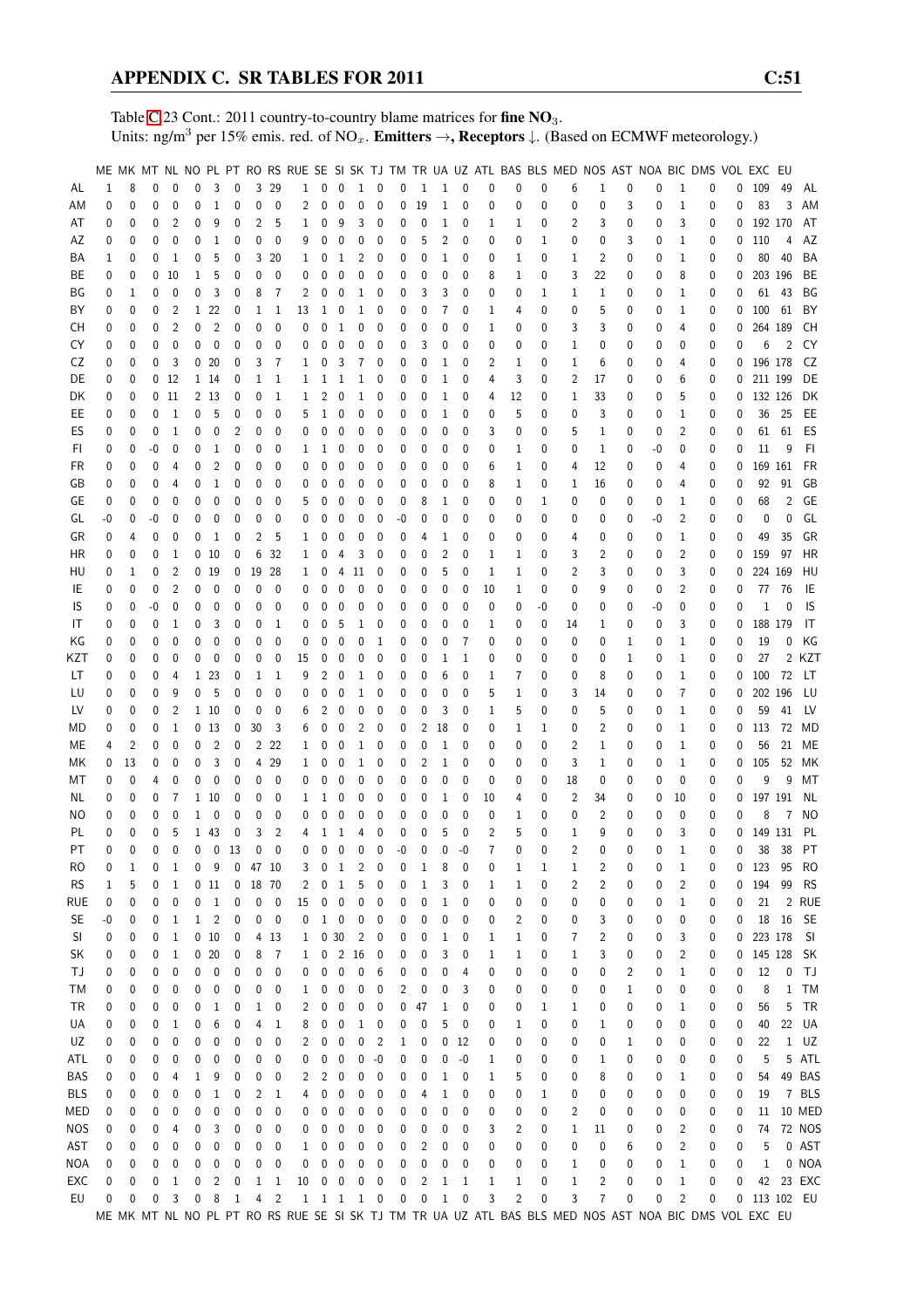Table [C.](#page-2-0)24: 2011 country-to-country blame matrices for fine  $NO<sub>3</sub>$ . Units: ng/m<sup>3</sup> per 15% emis. red. of NH<sub>3</sub>. **Emitters**  $\rightarrow$ **, Receptors**  $\downarrow$ . (Based on ECMWF meteorology.)

|            |             |                |                |             |              |                         |      |              |              |                   |                  |                |                |        |                |                  |                |                |                |      |          | AL AM AT AZ BA BE BG BY CH CY CZ DE DK EE ES FI FR GB GE GR HR HU IE IS |              |                          |              |          | IT KG KZT LT LU LV MD                                                                         |           |      |              |      |           |
|------------|-------------|----------------|----------------|-------------|--------------|-------------------------|------|--------------|--------------|-------------------|------------------|----------------|----------------|--------|----------------|------------------|----------------|----------------|----------------|------|----------|-------------------------------------------------------------------------|--------------|--------------------------|--------------|----------|-----------------------------------------------------------------------------------------------|-----------|------|--------------|------|-----------|
| AL         | 84          | 0              | 1              | 0           | $\mathbf{1}$ | 0                       | 1    | 0            | 0            | 0                 | $\mathbf{1}$     | 2              | 0              | 0      | 0              | 0                | $\mathbf{1}$   | 0              | 0              | - 11 | 1        | 2                                                                       | $0 - 0$      |                          | 3            | $-0$     | 0                                                                                             | 0         | 0    | 0            | 0    | AL        |
| ΑM         | 0           | 19             | $-0$           | 10          | $-0$         | $-0$                    | -0   | $-0$         | $-0$         | 0                 | $-0$             | $-0$           | $-0$           | $-0$   | 0              | $-0$             | $-0$           | $-0$           | $\overline{c}$ | 0    | $-0$     | $-0$                                                                    | $-0 -0$      |                          | 0            | 0        | 0                                                                                             | $-0$      | $-0$ | $-0$         | $-0$ | AM        |
| AT         | 0           | 0              | 65             | 0           | 1            | 1                       | 0    | 0            | 7            | 0                 | -10              | 43             | 0              | 0      | 1              | 0                | 7              | $\mathbf 1$    | 0              | 0    | 5        | 9                                                                       | 0            | $\overline{\phantom{0}}$ | 23           | 0        | 0                                                                                             | 0         | 0    | 0            | 0    | AT        |
| AZ         | -0          | 2              | $-0$           | 40          | -0           | -0                      | -0   | -0           | -0           | 0                 | -0               | -0             | -0             | -0     | -0             | $-0$             | -0             | -0             | 5              | 0    | -0       | -0                                                                      | $-0 -0$      |                          | 0            | 0        | 1                                                                                             | -0        | -0   | -0           | -0   | AZ        |
| ΒA         | 1           | 0              | 3              | 0           | 41           | 0                       | 0    | 0            | 1            | 0                 | 3                | 6              | 0              | 0      | 0              | 0                | 1              | 0              | 0              | 0    | 16       | 7                                                                       | 0            | - 0                      | 5            | 0        | 0                                                                                             | 0         | 0    | 0            | 0    | BA        |
| ВE         | 0           | 0              | 3              | 0           | 0            | 78                      | 0    | 0            | 3            | $-0$              | 3                | 50             | 1              | 0      | 1              | 0                | 57             | 17             | 0              | 0    | 0        | 1                                                                       | 2            | 0                        | 3            | 0        | 0                                                                                             | 0         | 3    | 0            | 0    | BE        |
| ΒG         | 0           | 0              | 1              | 0           | 0            | 0                       | 29   | 1            | 0            | 0                 | 1                | 2              | 0              | 0      | 0              | 0                | 1              | 0              | 0              | 5    | 1        | 2                                                                       | $0 - 0$      |                          | 1            | 0        | 0                                                                                             | 0         | 0    | 0            | 1    | ΒG        |
| ΒY         | $\mathbf 0$ | 0              | 1              | $\mathbf 0$ | 0            | 1                       | 0    | 56           | 0            | -0                | 2                | 11             | 2              | 0      | 0              | 0                | 2              | 2              | 0              | 0    | 0        | 2                                                                       | $0 - 0$      |                          | 1            | 0        | 1                                                                                             | 4         | 0    | 1            | 1    | BY        |
| CН         | -0          | 0              | 4              | 0           | 0            | 1                       | -0   | 0            | 68           | -0                | 1                | 25             | 0              | 0      | 1              | 0                | 18             | 1              | 0              | -0   | 0        | 1                                                                       | $0 - 0$      |                          | 40           | 0        | 0                                                                                             | 0         | 0    | 0            | 0    | <b>CH</b> |
| CY         | 0           | 0              | 0              | 0           | 0            | 0                       | 0    | 0            | 0            | 8                 | 0                | 0              | 0              | -0     | 0              | 0                | 0              | 0              | 0              | 0    | 0        | 0                                                                       | $0 - 0$      |                          | 0            | -0       | 0                                                                                             | 0         | 0    | $\mathbf{0}$ | 0    | CY        |
| CZ         | 0           | 0              | 15             | 0           | 1            | 2                       | 0    | 1            | 2            | 0                 | 89               | 56             | 1              | 0      | 1              | 0                | -11            | 2              | 0              | 0    | 4        | 16                                                                      | $0 - 0$      |                          | 5            | 0        | 0                                                                                             | 0         | 0    | 0            | 0    | CZ        |
| DE         | 0           | 0              | 8              | 0           | 0            | 8                       | 0    | 1            | 4            | -0                |                  | 10 150         | 2              | 0      | 1              | 0                | 22             | 7              | 0              | 0    | 1        | 2                                                                       | $1\quad$     |                          | 4            | 0        | 0                                                                                             | 0         | 1    | 0            | 0    | DE        |
|            |             | 0              | 1              | 0           | 0            | 6                       |      | 1            |              | -0                | 4                |                | 72             | 0      | 0              | 0                | 13             | 19             | 0              |      | 0        | 1                                                                       | $2\quad 0$   |                          | 1            | -0       |                                                                                               |           | 0    | 0            | 0    | DK        |
| DK         | 0           |                | $\mathbf 0$    |             |              |                         | 0    |              | 1            |                   |                  | 66             |                |        |                |                  |                |                |                | 0    |          |                                                                         |              |                          |              |          | 0                                                                                             | 1         |      |              |      |           |
| EE         | 0           | 0              |                | 0           | 0            | 1                       | 0    | 6            | 0            | 0                 | 1                | 8              | 3              | 18     | 0              | $\mathbf{1}$     | $\mathbf{1}$   | 3              | 0              | 0    | 0        | 0                                                                       | 0            | $\overline{0}$           | 0            | 0        | 1                                                                                             | 4         | 0    | 6            | 0    | EE        |
| ES         | 0           | 0              | $\mathbf 0$    | 0           | 0            | 0                       | 0    | 0            | 0            | -0                | 0                | $\overline{2}$ | 0              | 0      | $61 - 0$       |                  | 8              | 0              | 0              | 0    | 0        | 0                                                                       | $0 - 0$      |                          | 1            | 0        | 0                                                                                             | 0         | 0    | $\mathbf 0$  | 0    | ES        |
| FI         | 0           | 0              | 0              | $\mathbf 0$ | 0            | 0                       | 0    | 1            | 0            | -0                | 0                | 3              | 1              | 1      |                | 011              | 0              | $\mathbf 1$    | 0              | 0    | 0        | 0                                                                       | 0            | $\overline{0}$           | $\mathbf 0$  | 0        | 0                                                                                             | 1         | 0    | $\mathbf 0$  | 0    | F1        |
| <b>FR</b>  | 0           | 0              | $\overline{2}$ | 0           | 0            | 5                       | $-0$ | 0            | 5            | -0                | 2                | 21             | 0              | 0      | 5              | 0                | 97             | 6              | 0              | -0   | 0        | 1                                                                       | 1            | 0                        | 10           | 0        | 0                                                                                             | 0         | 0    | 0            | 0    | <b>FR</b> |
| GB         | 0           | 0              | 1              | 0           | 0            | 5                       | 0    | 0            | 1            | -0                | 1                | 14             | 1              | 0      | $\mathbf{1}$   | 0                | 25             | 81             | 0              | 0    | 0        | 0                                                                       | 4            | $\overline{0}$           | 2            | -0       | 0                                                                                             | 0         | 0    | 0            | 0    | GB        |
| GE         | 0           | $\overline{c}$ | 0              | 10          | -0           | $-0$                    | 0    | -0           | 0            | 0                 | -0               | -0             | -0             | $-0$   | 0              | $-0$             | $-0$           | $-0$           | 30             | 0    | 0        | -0                                                                      | $-0 -0$      |                          | 0            | 0        | 0                                                                                             | -0        | -0   | $-0$         | -0   | <b>GE</b> |
| GL         | 0           | 0              | $-0$           | 0           | 0            | -0                      | -0   | 0            | -0           | 0                 | -0               | 0              | 0              | 0      | 0              | 0                | $-0$           | 0              | 0              | 0    | 0        | -0                                                                      | 0            | - 0                      | -0           | 0        | 0                                                                                             | 0         | -0   | 0            | 0    | GL        |
| GR         | 2           | 0              | $\mathbf 0$    | 0           | 0            | 0                       | 5    | 0            | 0            | 0                 | 0                | 1              | 0              | 0      | 0              | 0                | 0              | 0              | 0              | 45   | 0        | 1                                                                       | $0 - 0$      |                          | 2            | 0        | 0                                                                                             | 0         | 0    | 0            | 0    | GR        |
| HR         | 0           | 0              | 8              | 0           | 9            | 0                       | 0    | 0            | 1            | 0                 | 5                | 11             | 0              | 0      | 0              | 0                | $\overline{2}$ | 0              | 0              | 0    | 60       | 16                                                                      | $0 - 0$      |                          | 26           | 0        | 0                                                                                             | 0         | 0    | 0            | 0    | HR        |
| HU         | 0           | 0              | 10             | 0           | 2            | 1                       | 1    | 1            | 2            | 0                 | 9                | 19             | 0              | 0      | 0              | 0                | 4              | 1              | 0              | 0    |          | 15 103                                                                  | $0 - 0$      |                          | 8            | 0        | 0                                                                                             | 0         | 0    | $\mathbf 0$  | 0    | HU        |
| IE         | 0           | 0              | 0              | 0           | 0            | 2                       | 0    | 0            | 0            | -0                | 0                | 3              | 0              | 0      | 1              | 0                | 10             | 28             | 0              | 0    | 0        | 0                                                                       | $26\quad0$   |                          | 1            | -0       | 0                                                                                             | 0         | 0    | 0            | 0    | IE        |
| IS         | $\mathbf 0$ | 0              | 0              | -0          | 0            | 0                       | 0    | 0            | 0            | $-0$              | 0                | 0              | 0              | 0      | 0              | 0                | 0              | 0              | 0              | 0    | 0        | 0                                                                       | 0            | $\overline{0}$           | 0            | 0        | 0                                                                                             | 0         | 0    | 0            | 0    | IS        |
| IT         | 0           | 0              | 4              | 0           | 1            | 0                       | 0    | 0            | 3            | 0                 | 1                | 5              | 0              | 0      | 1              | 0                | 3              | 0              | 0              | 0    | 3        | 2                                                                       |              | $0 - 0 162$              |              | 0        | 0                                                                                             | 0         | 0    | 0            | 0    | IT        |
| ΚG         | 0           | 0              | $\mathbf 0$    | 0           | 0            | -0                      | -0   | -0           | 0            | -0                | -0               | $-0$           | -0             | $-0$   | $-0$           | -0               | $-0$           | -0             | 0              | 0    | -0       |                                                                         | $-0 - 0 - 0$ |                          | 0            | 13       | 2                                                                                             | $-0$      | -0   | $-0$         | -0   | ΚG        |
| KZT        | 0           | 0              | $\mathbf 0$    | 0           | $-0$         | -0                      | 0    | 0            | -0           | -0                | 0                | 0              | 0              | 0      | -0             | 0                | -0             | -0             | 0              | 0    | 0        | 0                                                                       | $-0 -0$      |                          | -0           | 0        | 17                                                                                            | 0         | $-0$ | 0            | 0    | KZT       |
| LT         | 0           | 0              | 0              | 0           | 0            | 1                       | 0    | 14           | 0            | 0                 | 2                | 19             | 5              | 0      | 0              | 0                | 4              | 4              | 0              | 0    | 0        | 1                                                                       | 1            | $\overline{\phantom{0}}$ | 1            | 0        | 1                                                                                             | 40        | 0    | 3            | 0    | LT        |
| LU         | 0           | 0              | 5              | 0           | 0            | 29                      | 0    | 0            | 3            | 0                 | 5                | 81             | 0              | 0      | $\overline{2}$ | 0                | 56             | 8              | 0              | 0    | 0        | 1                                                                       | $1 - 0$      |                          | 3            | 0        | 0                                                                                             | 0         | 22   | 0            | 0    | LU        |
| LV         | 0           | 0              | $\mathbf 0$    | $\mathbf 0$ | 0            | 1                       | 0    | 10           | 0            | 0                 | $\mathbf{1}$     | 13             | 4              | 1      | 0              | 0                | 2              | 4              | 0              | 0    | 0        | $\mathbf{1}$                                                            | $0\quad 0$   |                          | 1            | 0        |                                                                                               | 1 15      | 0    | 21           | 0    | LV        |
| MD         | 0           | 0              | 1              | $\mathbf 0$ | 0            | 0                       | 3    | 3            | 0            | 0                 | 2                | 5              | 0              | 0      | 0              | 0                | 1              | 0              | 0              | 0    | 1        | 3                                                                       | $0 - 0$      |                          | 1            | 0        | 2                                                                                             | 0         | 0    | 0            | 54   | MD        |
| ME         | 12          | 0              | 1              | $\mathbf 0$ | 4            | 0                       | 0    | 0            | 0            | -0                | 1                | 3              | 0              | 0      | 0              | 0                | 1              | 0              | 0              | 1    | 2        | 3                                                                       | 0            | - 0                      | 2            | 0        | 0                                                                                             | 0         | 0    | 0            | 0    | МE        |
| МK         | 8           | 0              | 1              | 0           | 1            | 0                       | 2    | 0            | 0            | 0                 | 1                | 3              | 0              | 0      | 0              | 0                | 1              | 0              | 0              | 24   | 1        | 4                                                                       | $0 - 0$      |                          | 1            | 0        | 0                                                                                             | 0         | 0    | 0            | 0    | MK        |
| МT         | 0           | 0              | 1              | 0           | 0            | 0                       | 0    | 0            | 0            | 0                 | 0                | 1              | 0              | 0      | 1              | 0                | $\overline{2}$ | 0              | 0              | 0    | 0        | 0                                                                       | 0            | - 0                      | 14           | 0        | 0                                                                                             | 0         | 0    | 0            | 0    | МT        |
| ΝL         | 0           | 0              | 3              | 0           | 0            | 24                      | 0    | 0            | 2            | -0                | 4                | 58             | 2              | 0      | 1              | 0                | 33             | 29             | 0              | 0    | 0        | 1                                                                       | 3            | - 0                      | 2            | -0       | 0                                                                                             | 0         | 1    | 0            | 0    | <b>NL</b> |
| ΝO         | 0           | 0              | $\mathbf 0$    | 0           | 0            | 1                       | 0    | 0            | 0            | $-0$              | 0                | 5              | $\overline{c}$ | 0      | 0              | 0                | $\overline{c}$ | 2              | 0              | 0    | 0        | 0                                                                       | $\mathbf 0$  | $\overline{0}$           | 0            | 0        | 0                                                                                             | 0         | 0    | $\mathbf{0}$ | 0    | NO        |
| PL         | 0           | $\mathbf 0$    | 3              | $\mathbf 0$ | 0            | $\overline{2}$          | 0    | 4            | 1            | -0                | 14               | 45             | 4              | 0      | 0              | 0                | 6              | 4              | 0              | 0    | 1        | 7                                                                       | $1 - 0$      |                          | 3            | 0        | 0                                                                                             | 1         | 0    | $\mathbf 0$  | 0    | PL        |
| PT         | $\Omega$    | $\Omega$       | $\mathbf 0$    | $\mathbf 0$ | 0            | $\mathbf 0$             | 0    | $\Omega$     | $\mathbf 0$  | -0                | $\mathbf 0$      | 0              | 0              | $-0$   | $20 - 0$       |                  | 2              | 0              | 0              | $-0$ | $\Omega$ | $\mathbf{0}$                                                            | $0 - 0$      |                          | $\mathbf{0}$ | $\Omega$ | -0                                                                                            | 0         | 0    | $\mathbf{0}$ | 0    | PT        |
| RO         | 0           | 0              | $\overline{c}$ | 0           | 0            | 0                       | 3    | 1            | 1            | 0                 | 2                | 5              | 0              | 0      | 0              | 0                | 2              | 0              | 0              | 1    | 2        | 10                                                                      | $0 - 0$      |                          | 2            | 0        | 1                                                                                             | 0         | 0    | 0            | 3    | RO        |
| <b>RS</b>  | 2           | 0              | 3              | 0           | 4            | 0                       | 2    | 0            | 1            | 0                 | 3                | 8              | 0              | 0      | 0              | 0                | 2              | 0              | 0              | 2    | 7        | 16                                                                      | $0 - 0$      |                          | 2            | 0        | 0                                                                                             | 0         | 0    | 0            | 0    | <b>RS</b> |
| RUE        | 0           | 0              | 0              | 0           | 0            | 0                       | 0    | $\mathbf{1}$ | 0            | 0                 | 0                | 0              | 0              | 0      | 0              | 0                | 0              | 0              | 0              | 0    | 0        | 0                                                                       | $0 - 0$      |                          | 0            | 0        | 3                                                                                             | 0         | 0    | 0            |      | 0 RUE     |
| <b>SE</b>  | 0           | 0              | 0              | 0           | 0            | 1                       | 0    | $\mathbf{1}$ | 0            | $-0$              | $\mathbf{1}$     | 12             | 7              | 0      | 0              | 0                | 3              | 3              | 0              | 0    | 0        | 0                                                                       | $0\quad 0$   |                          | 0            | 0        | 0                                                                                             | 0         | 0    | 0            | 0    | <b>SE</b> |
| SI         | 0           | 0              | 23             | 0           | 2            | 0                       | 0    | 0            | 2            | $\textnormal{-}0$ | 6                | 15             | 0              | 0      | 0              | 0                | 3              | 0              | 0              | 0    | 30       | 11                                                                      | $0 - 0$      |                          | 59           | 0        | 0                                                                                             | 0         | 0    | 0            | 0    | SI        |
| SK         | 0           | 0              | 7              | 0           | $\mathbf 1$  | 1                       | 0    | 1            | $\mathbf{1}$ | 0                 | 16               | 21             | 1              | 0      | 0              | 0                | 5              | $\mathbf{1}$   | 0              | 0    | 5        | 45                                                                      | $0 - 0$      |                          | 4            | 0        | 0                                                                                             | 0         | 0    | 0            | 0    | SK        |
| ТJ         | -0          | 0              | $-0$           | 0           | $-0$         | $-0$                    | $-0$ | $-0$         | $-0$         | 0                 | $-0$             | $-0$           | $-0$           | $-0$   | $-0 - 0$       |                  | $-0$           | $-0$           | 0              | $-0$ | -0       |                                                                         | $-0 - 0 - 0$ |                          | -0           | 0        | 1                                                                                             | $-0$      | $-0$ | $-0$         | -0   | TJ        |
| ТM         | 0           | 0              | 0              | 0           | $-0$         | -0                      | -0   | 0            | 0            | 0                 | $-0$             | $-0$           | $-0$           | $-0$   |                | $0 - 0$          | $-0$           | $-0$           | 0              | 0    | 0        |                                                                         | $0 - 0 - 0$  |                          | 0            | 0        | 3                                                                                             | $\pmb{0}$ | $-0$ | 0            | 0    | TM        |
| TR         | 0           | 0              | 0              | 0           | 0            | 0                       | 1    | 0            | 0            | 0                 | 0                | 0              | 0              | $-0$   |                | $0 - 0$          | 0              | $-0$           | 0              | 0    | 0        | 0                                                                       | $0 - 0$      |                          | 0            | 0        | 0                                                                                             | 0         | 0    | 0            | 0    | <b>TR</b> |
| UA         |             |                |                |             |              |                         |      |              |              |                   |                  |                |                |        |                |                  |                |                |                |      |          |                                                                         | $0\quad 0$   |                          |              |          |                                                                                               | 0         |      |              | 4    | UA        |
| UZ         | 0           | 0              | 1              | 0           | 0            | 0                       | 1    | 7            | 0            | 0                 | 1                | 5              | 0              | 0<br>0 | 0              | 0                | 1<br>-0        | 1              | 0              | 0    | 0        | 3                                                                       |              |                          | 1            | 0        | 2                                                                                             |           | 0    | 0<br>0       | 0    | UZ        |
|            | $-0$        | 0              | 0              | 0           | -0           | $-0$                    | -0   | 0            | -0           | $-0$              | -0               | 0              | -0             |        | $-0 -0$        |                  |                | -0             | 0              | 0    | 0        | 0                                                                       | $-0 -0$      |                          | -0           | 1        | 7                                                                                             | 0         | $-0$ |              |      |           |
| ATL        | 0           | 0              | 0              | 0           | 0            | 0                       | 0    | 0            | 0            | -0                | 0                | 1              | 0              | 0      | 1              | 0                | 4              | 2              | 0              | 0    | 0        | 0                                                                       | $1\quad0$    |                          | 0            | 0        | 0                                                                                             | 0         | 0    | 0            |      | 0 ATL     |
| BAS        | 0           | 0              | 1              | 0           | 0            | $\overline{\mathbf{c}}$ | 0    | 3            | 0            | $-0$              | 2                | 39             | 19             | 1      | 0              | 2                | 5              | $\overline{7}$ | 0              | 0    | 0        | 1                                                                       | $1\quad$ 0   |                          | 0            | 0        | 0                                                                                             | 2         | 0    | 1            |      | 0 BAS     |
| <b>BLS</b> | 0           | 0              | $\pmb{0}$      | 0           | 0            | 0                       | 3    | 0            | 0            | 0                 | 0                | $\mathbf{1}$   | 0              | 0      | 0              | $\boldsymbol{0}$ | 0              | 0              | 1              | 0    | 0        | $\mathbf{1}$                                                            | $0\quad 0$   |                          | 0            | 0        | 1                                                                                             | 0         | 0    | 0            |      | 1 BLS     |
| MED        | 0           | 0              | $1\,$          | 0           | 0            | 0                       | 0    | 0            | 0            | 0                 | $\boldsymbol{0}$ | $\mathbf{1}$   | 0              | 0      | $\overline{2}$ | $\boldsymbol{0}$ | $\overline{c}$ | 0              | 0              | 1    | 0        | 0                                                                       | $0\quad 0$   |                          | 13           | 0        | 0                                                                                             | 0         | 0    | 0            |      | 0 MED     |
| NOS        | 0           | 0              | $\mathbf{1}$   | 0           | 0            | 10                      | 0    | 0            | 1            | $-0$              | $\overline{c}$   | 36             | 7              | 0      | $\mathbf{1}$   | 0                |                | 31 41          | 0              | 0    | 0        | 0                                                                       | 30           |                          | 1            | 0        | 0                                                                                             | 0         | 0    | 0            |      | 0 NOS     |
| AST        | 0           | 0              | $\pmb{0}$      | $\mathbf 0$ | 0            | $-0$                    | 0    | 0            | 0            | 0                 | $-0$             | 0              | 0              | 0      | $-0$           | $\pmb{0}$        | $-0$           | $-0$           | 0              | 0    | 0        |                                                                         | $0 - 0 - 0$  |                          | 0            | 0        | 1                                                                                             | 0         | $-0$ | 0            |      | 0 AST     |
| NOA        | 0           | 0              | 0              | 0           | 0            | 0                       | 0    | 0            | 0            | 0                 | 0                | 0              | 0              | 0      | 0              | 0                | 0              | 0              | 0              | 0    | 0        | 0                                                                       | $0 - 0$      |                          | 0            | -0       | 0                                                                                             | 0         | 0    | 0            |      | 0 NOA     |
| EXC        | 0           | 0              | 1              | 0           | 0            | $\mathbf 1$             | 0    | 1            | 0            | 0                 | 1                | 6              | 1              | 0      | $\overline{2}$ | 0                | 4              | 2              | 0              | 0    | 0        | $\mathbf{1}$                                                            | $0\quad 0$   |                          | 3            | 0        | 4                                                                                             | 0         | 0    | 0            |      | 0 EXC     |
| EU         | 0           | 0              | 4              | $\mathbf 0$ | 0            | 3                       | 1    | 1            | 2            | 0                 | 5                | 26             | 2              | 0      | 9              |                  | 1 19           | 8              | $\pmb{0}$      | 2    | 1        | 5                                                                       | $1\quad 0$   |                          | 15           | 0        | 0                                                                                             | 1         | 0    | 0            | 0    | EU        |
|            |             |                |                |             |              |                         |      |              |              |                   |                  |                |                |        |                |                  |                |                |                |      |          |                                                                         |              |                          |              |          | AL AM AT AZ BA BE BG BY CH CY CZ DE DK EE ES FI FR GB GE GR HR HU IE IS IT KG KZT LT LU LV MD |           |      |              |      |           |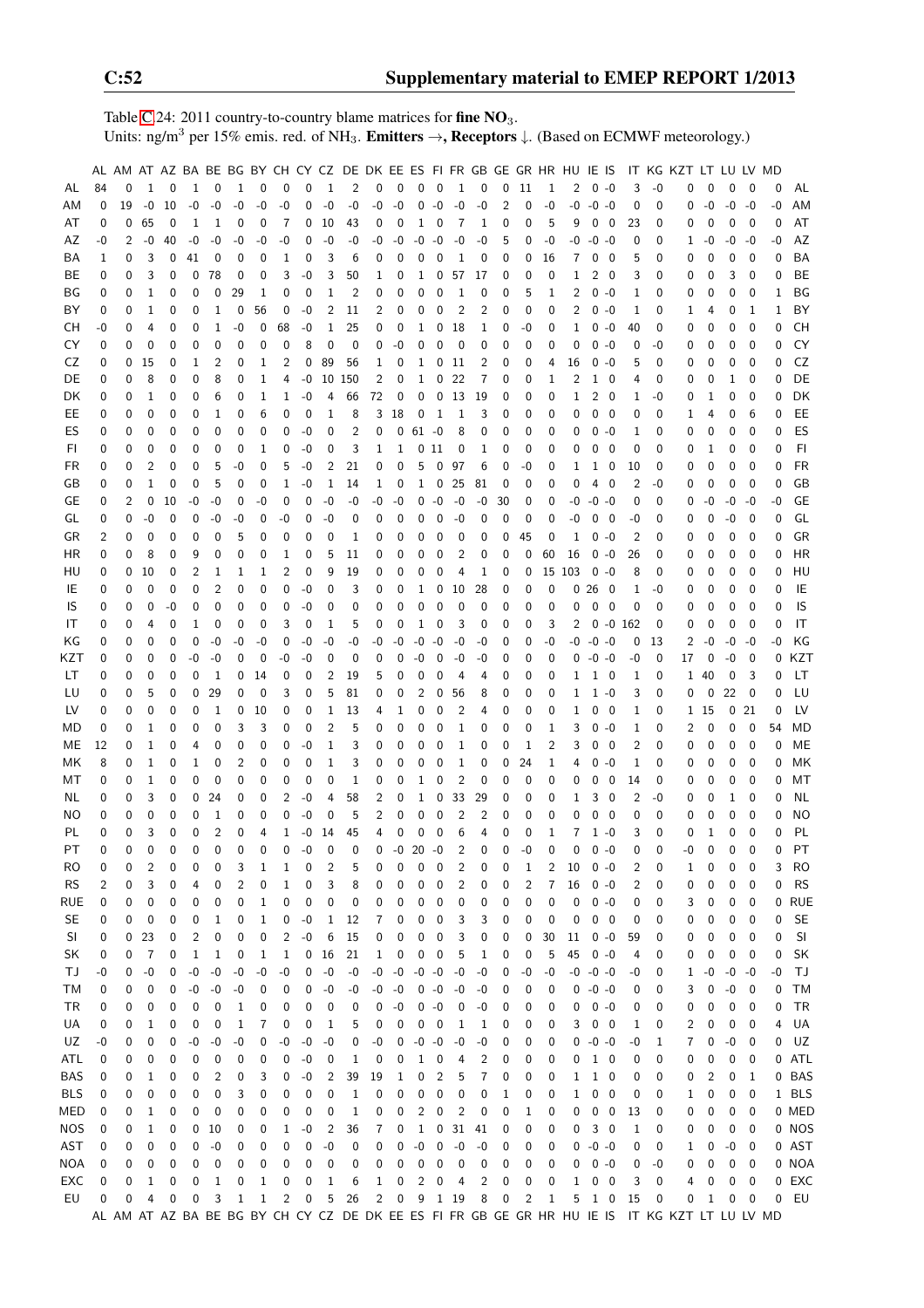Table [C.](#page-2-0)24 Cont.: 2011 country-to-country blame matrices for fine NO<sub>3</sub>. Units: ng/m<sup>3</sup> per 15% emis. red. of NH<sub>3</sub>. **Emitters**  $\rightarrow$ **, Receptors**  $\downarrow$ . (Based on ECMWF meteorology.)

|            |      |    |             |                |              |                |                |                 |                |              |                     |                  |                |             |              |              |              |              |   |              |          | ME MK MT NL NO PL PT RO RS RUE SE SI SK TJ TM TR UA UZ ATL BAS BLS MED NOS AST NOA BIC DMS VOL EXC EU |          |   |          |              |          |   |              |                   |             |
|------------|------|----|-------------|----------------|--------------|----------------|----------------|-----------------|----------------|--------------|---------------------|------------------|----------------|-------------|--------------|--------------|--------------|--------------|---|--------------|----------|-------------------------------------------------------------------------------------------------------|----------|---|----------|--------------|----------|---|--------------|-------------------|-------------|
| AL         | 1    | 8  | $\mathbf 0$ | $\mathbf{0}$   | $\Omega$     | $\mathbf{1}$   | $\mathbf{0}$   | 3               | 25             |              | $0\quad 0$          | 0                | $\mathbf{1}$   | 0           | 0            | $\mathbf{0}$ | $\mathbf{0}$ | $\mathbf{0}$ | 0 | 0            | 0        | 0                                                                                                     | 0        | 0 | 0        | $\mathbf{1}$ | 0        | 0 | 149          | 28                | AL          |
| ΑM         | $-0$ | 0  | $-0$        | $-0$           | -0           | -0             | $-0$           | $-0$            | -0             | 0            | $-0 - 0$            |                  | $-0$           | -0          | 0            | 11           | -0           | 0            | 0 | 0            | 0        | 0                                                                                                     | 0        | 4 | 0        | 0            | 0        | 0 |              | $41 - 0$          | AM          |
| AT         | 0    | 0  | 0           | 1              | 0            | 4              | 0              | $\overline{2}$  | 4              | 0            |                     | 010              | 3              | 0           | 0            | 0            | 0            | 0            | 0 | 0            | 0        | 0                                                                                                     | 0        | 0 | 0        | 1            | 0        | 0 | 197 180      |                   | AT          |
| AΖ         | -0   | -0 | -0          | -0             | -0           | -0             | -0             | -0              | -0             |              | $2 - 0$             | -0               | -0             | 0           | 0            | 2            | -0           | 0            | 0 | 0            | 0        | 0                                                                                                     | 0        | 2 | 0        | 0            | 0        | 0 | 52           | $-0$              | AZ          |
| ΒA         | 1    | 0  | 0           | 0              | 0            | 2              | 0              | $\overline{4}$  | 20             | 0            | 0                   | 1                | 1              | 0           | 0            | 0            | 0            | 0            | 0 | 0            | 0        | 0                                                                                                     | 0        | 0 | 0        | 1            | 0        | 0 | 117 36       |                   | BA          |
| ВE         | 0    | 0  | -0          | 21             | 0            | 4              | 0              | 0               | 0              | 0            | 0                   | 0                | 0              | -0          | 0            | -0           | 0            | 0            | 0 | 0            | 0        | 0                                                                                                     | 0        | 0 | -0       | 1            | 0        | 0 |              | 250 245           | BE          |
| ΒG         | 0    | 1  | 0           | 0              | 0            | 1              | 0              | 20              | 14             | 1            | 0                   | 0                | 1              | 0           | 0            | 4            | 0            | $\mathbf 0$  | 0 | 0            | 0        | 0                                                                                                     | 0        | 0 | 0        | 1            | 0        | 0 | 89           | 64                | ΒG          |
|            | 0    |    |             | 2              | 0            | 27             | $\mathbf 0$    | $\overline{2}$  | 1              | 7            |                     |                  |                |             |              |              | 1            | 0            |   | 0            | 0        | 0                                                                                                     | 0        |   |          |              |          | 0 | 128          | 62                | BY          |
| ΒY         |      | 0  | 0           |                |              |                |                |                 |                |              | 1                   | 0                | 1              | 0           | 0            | 0            |              |              | 0 |              |          |                                                                                                       |          | 0 | 0        | 1            | 0        |   |              |                   |             |
| CН         | 0    | 0  | -0          | 1              | 0            | $\mathbf{1}$   | 0              | $\mathbf 0$     | 0              | 0            | 0                   | 1                | 0              | -0          | 0            | -0           | 0            | 0            | 0 | 0            | 0        | 0                                                                                                     | 0        | 0 | -0       | 1            | 0        | 0 | 161 92       |                   | CH          |
| CY         | 0    | 0  | 0           | 0              | 0            | 0              | $-0$           | 0               | 0              | 0            | 0                   | 0                | 0              | -0          | 0            | 3            | 0            | 0            | 0 | 0            | 0        | 0                                                                                                     | 0        | 1 | 0        | 0            | 0        | 0 | 12           | 9                 | CY          |
| CZ         | 0    | 0  | 0           | 3              | 0            | 19             | 0              | 4               | 6              | 0            | 0                   | 2                | 9              | 0           | 0            | 0            | 0            | 0            | 0 | 0            | 0        | 0                                                                                                     | 0        | 0 | 0        | 1            | 0        | 0 |              | 249 235           | CZ          |
| DE         | 0    | 0  | -0          | -13            | 0            | 13             | 0              | 1               | 1              | 0            | 0                   | 1                | 1              | 0           | 0            | 0            | 0            | 0            | 0 | 0            | 0        | 0                                                                                                     | 0        | 0 | 0        | 1            | 0        | 0 |              | 252 244           | DE          |
| DK         | 0    | 0  | -0          | 16             | $\mathbf{1}$ | 16             | 0              | 1               | 1              | 0            | 4                   | 0                | 1              | -0          | 0            | 0            | 0            | 0            | 0 | 0            | 0        | 0                                                                                                     | 0        | 0 | 0        | 1            | 0        | 0 |              | 228 223           | DK          |
| EE         | 0    | 0  | 0           | $\overline{2}$ | 0            | 9              | 0              | 0               | 0              | 5            | 4                   | 0                | 0              | 0           | 0            | 0            | 0            | 0            | 0 | 0            | 0        | 0                                                                                                     | 0        | 0 | 0        | 0            | 0        | 0 |              | 72 60             | EE          |
| ES         | 0    | 0  | 0           | 0              | 0            | 0              | 1              | 0               | 0              | 0            | $\mathbf 0$         | 0                | 0              | 0           | 0            | 0            | 0            | 0            | 0 | 0            | 0        | 0                                                                                                     | 0        | 0 | 0        | 1            | 0        | 0 | 75           | - 75              | ES          |
| FI.        | 0    | 0  | 0           | 0              | 0            | $\overline{c}$ | 0              | 0               | 0              | 1            | 2                   | 0                | 0              | 0           | 0            | 0            | 0            | 0            | 0 | 0            | 0        | 0                                                                                                     | 0        | 0 | 0        | 0            | 0        | 0 | 26           | 23                | F1          |
| FR         | 0    | 0  | 0           | 3              | 0            | 2              | 0              | 0               | 0              | 0            | 0                   | 0                | 0              | 0           | 0            | 0            | 0            | 0            | 0 | 0            | 0        | 0                                                                                                     | 0        | 0 | 0        | 1            | 0        | 0 | 161 155      |                   | FR          |
| GB         | 0    | 0  | -0          | 8              | 0            | 1              | 0              | 0               | 0              | 0            | 0                   | 0                | 0              | 0           | 0            | 0            | 0            | 0            | 0 | 0            | 0        | 0                                                                                                     | 0        | 0 | -0       | 1            | 0        | 0 |              | 144 143           | GB          |
| GЕ         | 0    | 0  | -0          | -0             | -0           | 0              | $-0$           | 0               | 0              | $\mathbf{1}$ | -0                  | $-0$             | -0             | 0           | 0            | 6            | -0           | 0            | 0 | 0            | 0        | 0                                                                                                     | 0        | 1 | 0        | 0            | 0        | 0 | 51           | 0                 | GE          |
| GL         | 0    | 0  | 0           | 0              | 0            | 0              | -0             | 0               | 0              | 0            | $\mathbf 0$         | -0               | 0              | 0           | 0            | 0            | 0            | 0            | 0 | 0            | 0        | 0                                                                                                     | 0        | 0 | 0        | 3            | 0        | 0 | 0            | 0                 | GL          |
| GR         | 0    | 3  | 0           | 0              | 0            | 1              | 0              | 3               | 6              | 0            | 0                   | 0                | 0              | 0           | 0            | 2            | $\mathbf 0$  | 0            | 0 | 0            | 0        | 0                                                                                                     | 0        | 0 | 0        | 0            | 0        | 0 | 74           | 59                | GR          |
| НR         | 0    | 0  | 0           | 1              | 0            | 4              | 0              | 5               | 18             | 0            | 0                   | 8                | $\overline{c}$ | 0           | 0            | 0            | 0            | 0            | 0 | 0            | 0        | 0                                                                                                     | 0        | 0 | 0        | 1            | 0        | 0 | 180          | 90                | HR          |
| HU         | 0    | 0  | 0           | 1              | 0            | 10             | 0              | 16              | 18             | 0            | 0                   | 4                | 13             | 0           | 0            | 0            | 0            | 0            | 0 | 0            | 0        | 0                                                                                                     | 0        | 0 | 0        | 1            | 0        | 0 |              | 240 201           | HU          |
| IE         | 0    | 0  | 0           | 1              | 0            | 0              | 0              | $\mathbf 0$     | 0              | 0            | $\mathbf 0$         | 0                | 0              | 0           | 0            | 0            | 0            | 0            | 0 | 0            | 0        | 0                                                                                                     | 0        | 0 | 0        | 0            | 0        | 0 | 74           | - 73              | IE          |
| IS         | 0    | 0  | 0           | 0              | 0            | 0              | 0              | 0               | 0              | 0            | 0                   | 0                | 0              | 0           | 0            | 0            | 0            | 0            | 0 | 0            | 0        | 0                                                                                                     | 0        | 0 | 0        | 0            | 0        | 0 | 1            | 1                 | IS          |
| IT         | 0    | 0  | 0           | 0              | 0            | 1              | 0              | 1               | 1              | 0            | 0                   | 4                | 0              | 0           | 0            | 0            | 0            | 0            | 0 | 0            | 0        | 0                                                                                                     | 0        | 0 | 0        | 1            | 0        | 0 | 193 184      |                   | IT          |
| ΚG         | 0    | -0 | -0          | -0             | -0           | -0             | $-0$           | -0              | -0             | 0            | -0                  | -0               | -0             | 1           | 0            | 0            | -0           | 6            | 0 | 0            | 0        | 0                                                                                                     | 0        | 1 | -0       | 0            | 0        | 0 | 22           | $-0$              | KG          |
| KZT        | 0    | 0  | -0          | -0             | -0           | 0              | -0             | 0               | 0              | 8            | $\mathbf 0$         | $-0$             | 0              | 0           | 0            | 0            | 0            | 1            | 0 | 0            | 0        | 0                                                                                                     | 0        | 1 | -0       | 0            | 0        | 0 | 27           |                   | 0 KZT       |
| LT         | 0    | 0  | 0           | 5              | 0            | 37             | 0              | 1               | 0              | 7            | 3                   | 0                | 1              | 0           | 0            | 0            | $\mathbf 0$  | 0            | 0 | 0            | 0        | 0                                                                                                     | 0        | 0 | 0        | 1            | 0        | 0 | 153 129      |                   | LT          |
|            |      |    |             | 7              |              |                |                |                 |                |              |                     |                  |                |             |              |              |              |              |   |              |          |                                                                                                       |          |   |          |              |          |   |              |                   |             |
| LU         | 0    | 0  | -0          |                | 0            | 3              | 0              | 0               | 0              | 0            | 0                   | 0                | 1              | 0           | 0            | 0            | 0            | 0            | 0 | 0            | 0        | 0                                                                                                     | 0        | 0 | -0       | 1            | 0        | 0 | 231 226      |                   | LU          |
| LV         | 0    | 0  | 0           | 3              | 0            | 17             | 0              | 1               | 0              | 5            | 4                   | 0                | 0              | 0           | 0            | 0            | 0            | $\mathbf 0$  | 0 | 0            | 0        | 0                                                                                                     | 0        | 0 | 0        | 1            | 0        | 0 | 108          | 91                | LV          |
| МD         | 0    | 0  | 0           | 0              | 0            | 8              | 0              | 38              | $\overline{2}$ | 6            | $\mathbf 0$         | 0                | 1              | 0           | 0            | 1            | 3            | 0            | 0 | 0            | 0        | 0                                                                                                     | 0        | 0 | 0        | 1            | 0        | 0 | 139          | 67                | MD          |
| МE         | 19   | 1  | 0           | 0              | 0            | 2              | 0              | 3               | 31             | 0            | 0                   | 0                | 1              | -0          | -0           | 0            | $\mathbf 0$  | -0           | 0 | 0            | 0        | 0                                                                                                     | 0        | 0 | 0        | 1            | 0        | 0 | 89           | 19                | ME          |
| МK         | 0    | 55 | 0           | 0              | 0            | 1              | 0              | 5               | 37             | 0            | 0                   | 0                | 1              | 0           | 0            | 1            | 0            | 0            | 0 | 0            | 0        | 0                                                                                                     | 0        | 0 | 0        | 1            | 0        | 0 | 147          | 44                | МK          |
| МT         | 0    | 0  | 53          | 0              | 0            | 0              | 0              | 0               | 0              | 0            | 0                   | 0                | 0              | 0           | 0            | 0            | 0            | 0            | 0 | 0            | 0        | 0                                                                                                     | 0        | 0 | 0        | 0            | 0        | 0 | 76           | -74               | МT          |
| NL         | 0    | 0  | -0          | 97             | 0            | 8              | 0              | 1               | 1              | 0            | 0                   | 0                | 1              | -0          | 0            | 0            | 0            | 0            | 0 | 0            | 0        | 0                                                                                                     | 0        | 0 | 0        | 1            | 0        | 0 |              | 269 265           | ΝL          |
| ΝO         | 0    | 0  | 0           | 1              | 5            | $\mathbf 1$    | 0              | 0               | 0              | 0            | 1                   | 0                | 0              | 0           | 0            | 0            | 0            | 0            | 0 | 0            | 0        | 0                                                                                                     | 0        | 0 | 0        | 0            | 0        | 0 | 21           | - 16              | NO          |
| PL         | 0    | 0  | 0           | 5              |              | 0123           | $\mathbf 0$    | 4               | 2              | 2            | 1                   | $\mathbf{1}$     | 5              | 0           | $\mathbf{0}$ | 0            | 0            | $\mathbf{0}$ | 0 | $\mathbf{0}$ | 0        | 0                                                                                                     | 0        | 0 | 0        | 1            | 0        | 0 | 238 228      |                   | PL          |
| PT         | 0    | 0  | $\theta$    | $\Omega$       | 0            | $\mathbf 0$    | 30             | $\mathbf 0$     | 0              | 0            | $\mathbf{0}$        | $\mathbf{0}$     | 0              | $\Omega$    | $\Omega$     | 0            | $\mathbf{0}$ | $\Omega$     | 0 | $\Omega$     | $\Omega$ | 0                                                                                                     | $\Omega$ | 0 | $\Omega$ | $\mathbf{1}$ | $\Omega$ | 0 |              | 54 54             | PT          |
| RO         | 0    | 0  | 0           | 0              | 0            | 3              |                | $0$ 77 10       |                | 2            | 0                   | $\mathbf 0$      | 1              | 0           | 0            | 0            | 1            | 0            | 0 | 0            | 0        | 0                                                                                                     | 0        | 0 | 0        | 1            | 0        | 0 | 130 109      |                   | RO          |
| <b>RS</b>  | 1    | 4  | 0           | 0              | 0            | 3              | 0              | 17 101          |                | 0            | 0                   | 1                | 2              | 0           | 0            | 0            | 0            | 0            | 0 | 0            | 0        | 0                                                                                                     | 0        | 0 | 0        | 1            | 0        | 0 | 185 64       |                   | <b>RS</b>   |
| rue        | 0    | 0  | 0           | 0              | 0            | 1              | 0              | 0               | 0              | 20           | 0                   | 0                | 0              | 0           | 0            | 0            | 0            | 0            | 0 | 0            | 0        | 0                                                                                                     | 0        | 0 | 0        | 0            | 0        | 0 | 27           |                   | 2 RUE       |
| <b>SE</b>  | 0    | 0  | -0          | 3              | 1            | 4              | 0              | 0               | 0              |              | $0$ 14 $0$          |                  | 0              | 0           | 0            | 0            | 0            | 0            | 0 | 0            | 0        | 0                                                                                                     | 0        | 0 | 0        | 0            | 0        | 0 |              | 51 49             | <b>SE</b>   |
| SI         | 0    | 0  | 0           | 1              | 0            | 5              | 0              | 4               | 8              | 0            | 079                 |                  | 2              | 0           | 0            | 0            | 0            | 0            | 0 | 0            | 0        | 0                                                                                                     | 0        | 0 | 0        | 1            | 0        | 0 | 252 209      |                   | SI          |
| SK         | 0    | 0  | 0           | 1              | 0            | 22             | 0              | 11              | 6              | 0            | $\bm{0}$            | $\overline{2}$   | 68             | 0           | 0            | 0            | 0            | 0            | 0 | 0            | 0        | 0                                                                                                     | 0        | 0 | 0        | 1            | 0        | 0 |              | 222 207           | - SK        |
| ТJ         | -0   | -0 | -0          | $-0$           | $-0$         | $-0$           | $-0$           | -0              | -0             |              | $0 - 0 - 0$         |                  | $-0$           | 7           | 0            | 0            | -0           | 4            | 0 | 0            | 0        | 0                                                                                                     | 0        | 1 | -0       | 0            | 0        | 0 | 13           | $\textnormal{-}0$ | TJ          |
| ТM         | -0   | 0  | -0          | $-0$           | -0           | 0              | $-0$           | 0               | 0              |              | $1 - 0$             | $\overline{0}$   | 0              | 0           | 5            | 0            | 0            | 3            | 0 | 0            | 0        | 0                                                                                                     | 0        | 1 | 0        | 0            | 0        | 0 | 13           | $-0$              | TM          |
| TR         | 0    | 0  | 0           | 0              | -0           | 0              | $-0$           | 1               | 0              | 1            | 0                   | 0                | 0              | 0           | 0            | 55           | 0            | 0            | 0 | 0            | 0        | 0                                                                                                     | 0        | 1 | 0        | 0            | 0        | 0 | 58           | 2                 | TR          |
| UA         | 0    | 0  | 0           | 1              | 0            | 12             | 0              | 9               | 1              | 13           | 0                   | 0                | 1              | 0           | 0            | 0            | 7            | 0            | 0 | 0            | 0        | 0                                                                                                     | 0        | 0 | 0        | 1            | 0        | 0 | 73           |                   | 37 UA       |
| UZ         | -0   | -0 | -0          | -0             | -0           | 0              | -0             | 0               | 0              | $\mathbf{1}$ | 0                   | $-0$             | 0              | 2           | 1            | 0            | 0            | 15           | 0 | 0            | 0        | 0                                                                                                     | 0        | 1 | -0       | 0            | 0        | 0 | 27           |                   | $0$ $UZ$    |
| ATL        | 0    | 0  | 0           | 0              | 0            | 0              | 0              | 0               | 0              | 0            | 0                   | 0                | 0              | 0           | 0            | 0            | 0            | 0            | 0 | 0            | 0        | 0                                                                                                     | 0        | 0 | 0        | 0            | 0        | 0 |              | 10 10 ATL         |             |
|            |      |    |             |                |              |                |                |                 |                |              |                     |                  |                |             |              |              |              |              |   |              |          |                                                                                                       |          |   |          |              |          |   | 136 129 BAS  |                   |             |
| BAS        | 0    | 0  | -0          | 7              | 0            | 23             | 0              | 1               | 0              |              | 2 13                | 0                | 0              | 0           | 0            | 0            | 0            | 0            | 0 | 0            | 0        | 0                                                                                                     | 0        | 0 | 0        | 1            | 0        | 0 |              |                   |             |
| <b>BLS</b> | 0    | 0  | 0           | 0              | 0            | $\mathbf{1}$   | 0              | 8               | 1              | 8            | 0                   | 0                | 0              | 0           | 0            | 9            | 1            | 0            | 0 | 0            | 0        | 0                                                                                                     | 0        | 0 | 0        | 0            | 0        | 0 |              |                   | 38 15 BLS   |
| MED        | 0    | 0  | 0           | 0              | 0            | 0              | 0              | 0               | 0              | 0            | 0                   | 0                | 0              | 0           | 0            | 1            | 0            | 0            | 0 | 0            | 0        | 0                                                                                                     | 0        | 0 | 0        | 0            | 0        | 0 |              |                   | 25 22 MED   |
| <b>NOS</b> | 0    | 0  | 0           | 20             | 1            | 4              | 0              | 0               | 0              | 0            | <sup>1</sup>        | 0                | 0              | 0           | 0            | 0            | 0            | 0            | 0 | 0            | 0        | 0                                                                                                     | 0        | 0 | 0        | 1            | 0        | 0 |              |                   | 160 157 NOS |
| AST        | 0    | 0  | 0           | $-0$           | -0           | 0              | $-0$           | 0               | 0              | 1            | 0                   | 0                | 0              | 0           | 0            | 1            | 0            | 0            | 0 | 0            | 0        | 0                                                                                                     | 0        | 6 | 0        | 0            | 0        | 0 | 4            |                   | 0 AST       |
| NOA        | 0    | 0  | 0           | 0              | 0            | 0              | 0              | 0               | 0              | 0            | 0                   | $\pmb{0}$        | 0              | 0           | 0            | 0            | 0            | 0            | 0 | 0            | 0        | 0                                                                                                     | 0        | 0 | 1        | -0           | 0        | 0 | 1            |                   | 1 NOA       |
| EXC        | 0    | 0  | 0           | 1              | 0            | 3              | 0              | $\overline{c}$  | $\mathbf{1}$   | 11           | 0                   | $\boldsymbol{0}$ | 0              | 0           | 0            | 2            | 0            | 1            | 0 | 0            | 0        | 0                                                                                                     | 0        | 0 | 0        | 1            | 0        | 0 |              |                   | 51 28 EXC   |
| EU         | 0    | 0  | 0           | 4              | 0            | 13             | $\overline{1}$ | $6\overline{6}$ | $\overline{2}$ |              | $1 \quad 2 \quad 1$ |                  |                | $2 \quad 0$ | 0            | 0            | 0            | 0            | 0 | 0            | 0        | 0                                                                                                     | 0        | 0 | 0        | 1            | 0        |   | 0 139 131 EU |                   |             |
|            |      |    |             |                |              |                |                |                 |                |              |                     |                  |                |             |              |              |              |              |   |              |          | ME MK MT NL NO PL PT RO RS RUE SE SI SK TJ TM TR UA UZ ATL BAS BLS MED NOS AST NOA BIC DMS VOL EXC EU |          |   |          |              |          |   |              |                   |             |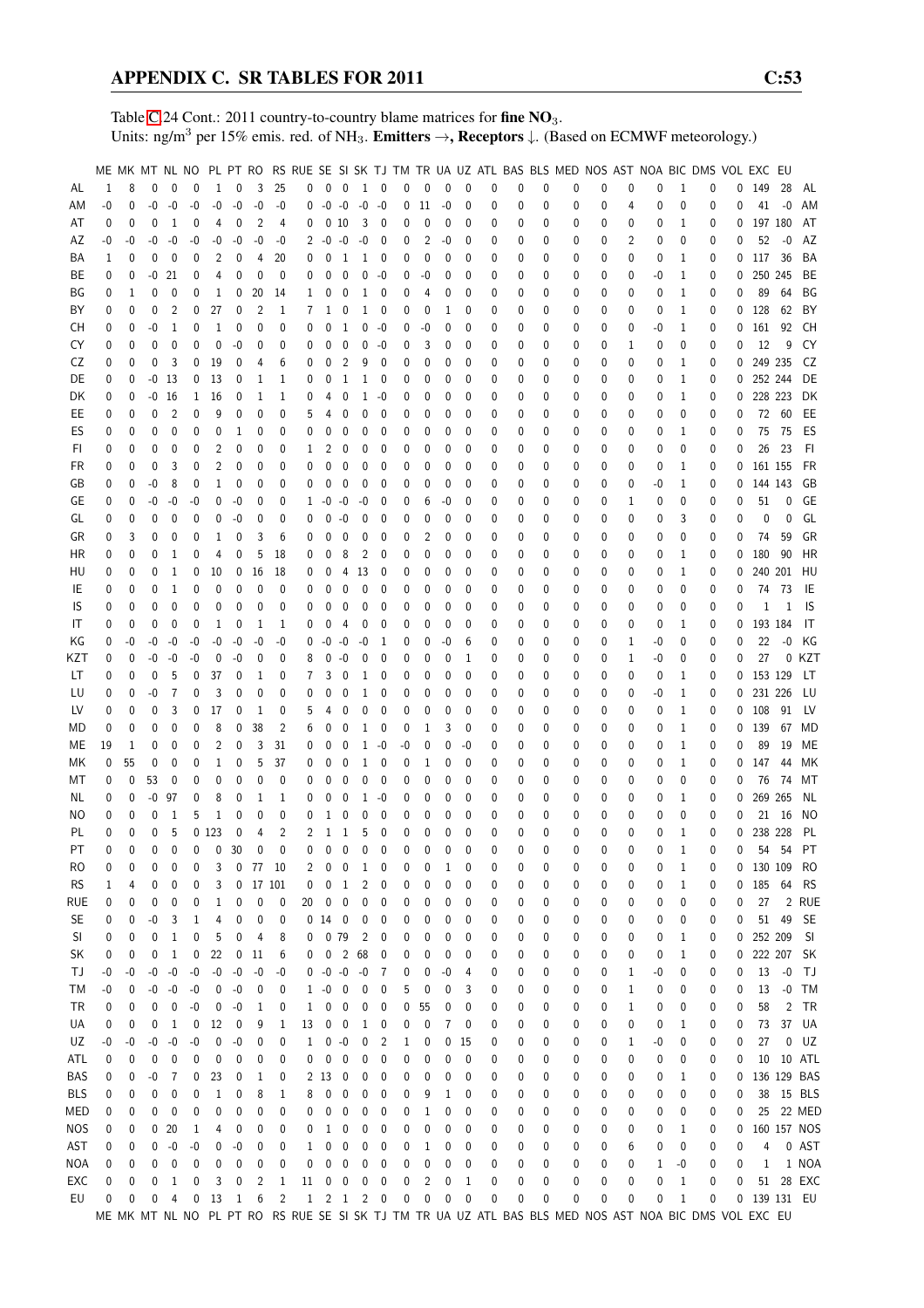Table [C.](#page-2-0)25: 2011 country-to-country blame matrices for fine  $NO<sub>3</sub>$ . Units: ng/m<sup>3</sup> per 15% emis. red. of VOC. **Emitters**  $\rightarrow$ **, Receptors**  $\downarrow$ . (Based on ECMWF meteorology.)

|            |      |      |              |      |             |              |          |          |             |          |              |                |      |                     |                |                          |                |      |          |          |             |       |                     |                         |              |          | AL AM AT AZ BA BE BG BY CH CY CZ DE DK EE ES FI FR GB GE GR HR HU IE IS IT KG KZT LT LU LV MD |          |                     |          |          |           |
|------------|------|------|--------------|------|-------------|--------------|----------|----------|-------------|----------|--------------|----------------|------|---------------------|----------------|--------------------------|----------------|------|----------|----------|-------------|-------|---------------------|-------------------------|--------------|----------|-----------------------------------------------------------------------------------------------|----------|---------------------|----------|----------|-----------|
| AL         | 0    | -0   | $-0$         | $-0$ | $-0$        | $-0$         | $-0$     | $-0$     | $-0$        | $-0$     | -0           | -0             | $-0$ | $-0$                | 0              | -0                       | -0             | -0   | -0       | 0        | -0          |       | $-0$ $-0$ $-0$ $-0$ |                         |              | -0       | -0                                                                                            | -0       | $-0 - 0$            |          | $-0$     | AL        |
| ΑM         | -0   | 1    | $-0$         | $-2$ | -0          | $-0$         | $-0$     | $-0$     | -0          | $-0$     | $-0$         | -0             | $-0$ | $-0$                | $-0$           | -0                       | $-0$           | $-0$ | $-2$     | $-0$     | -0          | -0    | $-0$                | $-0$                    | -0           | -0       | -0                                                                                            | $-0$     |                     | $-0 - 0$ | -0       | AM        |
| AT         | 0    | 0    | 4            | -0   | 0           | $-0$         | 0        | 0        | 1           | 0        | 0            | 0              | 0    | $-0$                | 0              | -0                       | 0              | $-0$ | 0        | 0        | 1           | 1     | 0                   | 0                       | 2            | 0        | -0                                                                                            | $-0$     |                     | $-0 -0$  | 0        | AT        |
| AZ         | -0   | -0   | -0           | -3   | -0          | -0           | -0       | -0       | -0          | -0       | -0           | -0             | -0   | -0                  | $-0$           | -0                       | -0             | -0   | -3       | -0       | -0          |       | $-0$ $-0$ $-0$ $-0$ |                         |              | -0       | -0                                                                                            | -0       | $-0$                | -0       | -0       | AZ        |
| BA         | -0   | -0   | -0           | -0   | -0          | -0           | -0       | -0       | -0          | -0       | $-0$         | $-1$           | -0   | $-0$                | $-0$           | -0                       | -0             | -0   | -0       | -0       | -0          | -0    | $-0$ $-0$ $-0$      |                         |              | -0       | -0                                                                                            | -0       | $-0$                | $-0$     | -0       | BA        |
| BE.        | 0    | 0    | 2            | 0    | 0           | 5            | 0        | 1        | 3           | 0        | 1            | 14             | 0    | 0                   | 1              | 0                        | 8              | 7    | 0        | 0        | 0           | 1     | 0                   | 0                       | 6            | 0        | 0                                                                                             | 0        | 0                   | 0        | 0        | <b>BE</b> |
| BG         | -0   | -0   | $-0$         | -0   | -0          | $-0$         | 0        | -0       | -0          | 0        | $-0$         | $-0$           | -0   | $-0$                | $-0$           | -0                       | $-0$           | -0   | -0       | -0       | -0          |       | $-0$ $-0$ $-0$ $-0$ |                         |              | -0       | -0                                                                                            | -0       | -0                  | -0       | -0       | BG        |
| BY         | 0    | -0   | 0            | -0   | -0          | -0           | -0       | 1        | 0           | -0       | 0            | 0              | -0   | 0                   | 0              | 0                        | 0              | -0   | -0       | 0        | 0           | 0     | -0                  | - 0                     | 0            | -0       | -0                                                                                            | -0       | 0                   | -0       | -0       | BY        |
| CН         | 0    | 0    | 2            | 0    | 0           | -0           | 0        | 0        | 3           | 0        | 0            | 2              | 0    | -0                  | 0              | 0                        | 1              | -0   | 0        | 0        | 0           | 0     | 0                   | 0                       | -1           | 0        | 0                                                                                             | -0       | $-0$                | -0       | 0        | СH        |
| CY         | 0    | -0   | -0           | -0   | -0          | -0           | -0       | -0       | -0          | -0       | -0           | -0             | -0   | -0                  | 0              | 0                        | -0             | -0   | 0        | 0        | -0          | -0    | $-0$                | $-0$                    | -0           | -0       | 0                                                                                             | 0        | -0                  | $-0$     | -0       | CY        |
| CZ         | 0    | 0    | 2            | -0   | -0          | 0            | -0       | 0        | 1           | 0        | 2            | 3              | 0    | 0                   | 0              | 0                        | 1              | 0    | 0        | 0        | 0           | 1     | $\mathbf 0$         | - 0                     | -1           | 0        | -0                                                                                            | 0        | 0                   | 0        | 0        | CZ        |
| DE         | 0    | 0    | 4            | 0    | 0           | 1            | 0        | 0        | 2           | 0        | 2            | 13             | 0    | 0                   | 1              | 0                        | 4              | 2    | 0        | 0        | 1           | 1     | 0                   | 0                       | 5            | 0        | 0                                                                                             | 0        | 0                   | 0        | 0        | DE        |
| DK         | 0    | 0    | 1            | 0    | 0           | 1            | 0        | 0        | 1           | 0        | 2            | 11             | 1    | 0                   | 0              | 0                        | 3              | 1    | 0        | 0        | 0           | 0     | 0                   | 0                       | 2            | 0        | 0                                                                                             | 0        | 0                   | 0        | 0        | DK        |
| EE         | 0    | -0   | $-0$         | $-0$ | -0          | -0           | $-0$     | -0       | -0          | $-0$     | $-0$         | -0             | 0    | 0                   | -0             | 0                        | $-0$           | -0   | -0       | -0       | -0          |       | -0 -0 -0            |                         | -0           | -0       | -0                                                                                            | $-0$     | $-0$                | 0        | -0       | EE        |
| ES         | 0    | -0   | -0           | $-0$ | -0          | $-0$         | 0        | 0        | -0          | 0        | -0           | $-0$           | -0   | $-0$                | 1              | $-0$                     | $-0$           | -0   | -0       | 0        | $-0$        |       | $-0$ $-0$ $-0$ $-0$ |                         |              | -0       | -0                                                                                            | -0       | -0                  | -0       | 0        | ES        |
| FI         | -0   | -0   | -0           | -0   |             | -0           |          |          | -0          | 0        | 0            | 0              | 0    | 0                   | $-0$           | 0                        |                |      |          | -0       |             | 0     | -0                  | -0                      |              | 0        |                                                                                               | -0       | -0                  |          | -0       | FI.       |
| <b>FR</b>  |      |      | 1            | -0   | -0          |              | -0       | -0       |             |          |              | 3              | -0   | 0                   |                |                          | $-0$           | -0   | -0<br>0  | 0        | -0          |       |                     |                         | -0           |          | -0                                                                                            |          |                     | -0<br>0  | 0        | <b>FR</b> |
|            | 0    | 0    |              |      | 0           | 0            | 0        | 0        | 1           | 0        | 0            |                |      |                     | 0              | 0                        | 3              | 0    |          |          | 0           | 0     | 0                   | 0                       | 2            | 0        | 0                                                                                             | 0        | 0                   |          |          |           |
| GB         | 0    | 0    | 0            | 0    | 0           | 1            | 0        | 0        | 0           | 0        | 0            | 3              | 0    | 0                   | 0              | 0                        | 3              | 5    | 0        | 0        | 0           | 0     | 0                   | 0                       | 2            | 0        | 0                                                                                             | 0        | 0                   | 0        | 0        | GB        |
| GE         | -0   | -0   | $-0$         | $-1$ | $-0$        | -0           | $-0$     | -0       | -0          | -0       | $-0$         | $-0$           | -0   | $-0$                | $-0$           | -0                       | $-0$           | -0   | -4       | -0       | -0          | -0    | $-0$ $-0$ $-0$      |                         |              | -0       | -0                                                                                            | -0       | $-0$                | -0       | -0       | GЕ        |
| GL         | -0   | -0   | -0           | -0   | -0          | $-0$         | $-0$     | -0       | -0          | $-0$     | -0           | -0             | -0   | $-0$                | $-0 - 0$       |                          | $-0$           | -0   | $-0$     | -0       | $-0$        |       | $-0$ $-0$ $-0$ $-0$ |                         |              | -0       | -0                                                                                            | $-0$     | -0                  | -0       | -0       | GL        |
| GR         | -0   | 0    | -0           | -0   | -0          | -0           | $-0$     | -0       | -0          | 0        | $-0$         | -0             | -0   | $-0$                | -0             | -0                       | $-0$           | -0   | 0        | -1       | -0          | -0    | -0                  | -0                      | -0           | -0       | -0                                                                                            | $-0$     | $-0$                | -0       | -0       | GR        |
| ΗR         | 0    | -0   | 0            | -0   | -0          | -0           | $-0$     | -0       | 0           | 0        | $-0$         | -0             | -0   | $-0$                | 0              | -0                       | 0              | -0   | -0       | 0        | 1           | 0     | 0                   | 0                       | 0            | -0       | -0                                                                                            | -0       | $-0$                | -0       | -0       | HR        |
| HU         | 0    | -0   | 1            | -0   | -0          | 0            | -0       | 0        | 0           | $-0$     | 0            | 1              | 0    | -0                  | 0              | -0                       | 1              | 0    | -0       | 0        | 1           | 3     | 0                   | - 0                     | - 0          | -0       | -0                                                                                            | -0       | 0                   | -0       | -0       | HU        |
| IE         | 0    | 0    | 0            | 0    | 0           | $-0$         | 0        | -0       | 0           | 0        | -0           | $-0$           | -0   | $-0$                | 0              | -0                       | $-0$           | -0   | 0        | 0        | 0           | 0     | 0                   | -0                      | 0            | 0        | -0                                                                                            | -0       |                     | $-0 - 0$ | 0        | IE        |
| IS         | -0   | -0   | $-0$         | -0   | -0          | -0           | $-0$     | -0       | 0           | $-0$     | $-0$         | -0             | -0   | $-0$                | $-0$           | -0                       | -0             | -0   | -0       | -0       | -0          | -0    | $-0$                | $-0$                    | -0           | -0       | -0                                                                                            | -0       | $-0$                | $-0$     | -0       | IS        |
| IT         | 0    | 0    | 2            | 0    | 0           | 0            | 0        | 0        | 1           | 0        | 0            | 1              | 0    | 0                   | 0              | 0                        | 2              | 0    | 0        | 0        | 1           | 0     | 0                   | 067                     |              | 0        | 0                                                                                             | 0        | 0                   | 0        | 0        | IT        |
| ΚG         | -0   | -0   | $-0$         | -0   | -0          | 0            | -0       | 0        | -0          | $-0$     | 0            | 0              | 0    | 0                   | $-0$           | 0                        | -0             | 0    | 0        | -0       | -0          | 0     | 0                   | $\mathbf{0}$            | -0           | 1        | 0                                                                                             | 0        | 0                   | 0        | 0        | ΚG        |
| KZT        | -0   | -0   | -0           | -0   | -0          | -0           | -0       | -0       | -0          | -0       | -0           | -0             | -0   | $-0$                | $-0$           | -0                       | -0             | -0   | -0       | -0       | -0          | -0 -0 |                     | $-0$                    | -0           | -0       | -0                                                                                            | $-0$     | $-0$                | -0       | -0       | KZT       |
| LT         | 0    | -0   | 0            | -0   | -0          | -0           | 0        | 0        | 0           | -0       | 0            | 0              | -0   | $-0$                | 0              | -0                       | 0              | -0   | -0       | 0        | -0          | 0     | $-0$                | 0                       | -0           | -0       | -0                                                                                            | 0        | $-0$                | 0        | -0       | LT        |
| LU         | 0    | 0    | 3            | 0    | 0           | 2            | 0        | 0        | 3           | 0        | 2            | 13             | 0    | 0                   | 1              | 0                        | 6              | 2    | 0        | 0        | 1           | 1     | 0                   | 0                       | 6            | 0        | 0                                                                                             | 0        | 0                   | 0        | 0        | LU        |
| LV         | 0    | -0   | $-0$         | -0   | -0          | $-0$         | -0       | 0        | $-0$        | $-0$     | -0           | -0             | 0    | 0                   | 0              | -0                       | -0             | -0   | -0       | 0        | $-0$        | -0    | -0                  | -0                      | -0           | -0       | -0                                                                                            | 0        | $-0$                | 0        | -0       | LV        |
| MD         | -0   | -0   | -0           | -0   | -0          | $-0$         | -0       | -0       | -0          | -0       | -0           | -1             | -0   | $-0$                | -0             | -0                       | -0             | -0   | -0       | -0       | -0          | -0    | $-0$ $-0$ $-0$      |                         |              | -0       | -0                                                                                            | -0       |                     | $-0 -0$  | 0        | MD        |
| MЕ         | -0   | -0   | $-0$         | -0   | -0          | $-0$         | $-0$     | -0       | -0          | $-0$     | $-0$         | $^{-1}$        | -0   | $-0$                | $-0$           | -0                       | $-0$           | -0   | -0       | -0       | -0          | -0    | $-0$                | -0 -0                   |              | -0       | -0                                                                                            | $-0$     | $-0$                | -0       | -0       | ME        |
| МK         | 0    | -0   | $-0$         | -0   | -0          | $-0$         | -0       | -0       | -0          | 0        | -0           | -0             | -0   | -0                  | $-0$           | -0                       | -0             | -0   | -0       | -0       | -0          |       | -0 -0 -0 -0         |                         |              | -0       | -0                                                                                            | -0       | -0                  | $-0$     | -0       | МK        |
| мт         | 0    | 0    | -0           | 0    | 0           | -0           | 0        | 0        | -0          | 0        | -0           | -0             | 0    | 0                   | -0             | 0                        | -0             | -0   | 0        | 0        | 0           | 0     | -0                  | $\overline{\mathbf{0}}$ | -0           | 0        | 0                                                                                             | 0        | -0                  | 0        | 0        | МT        |
| NL.        | 0    | 0    | 2            | 0    | 0           | 5            | 0        | 1        | 2           | 0        | 2            | 20             | 0    | 0                   | 1              | 0                        | 9              | 9    | 0        | 0        | 0           | 1     | 0                   | 0                       | 6            | 0        | 0                                                                                             | 0        | 0                   | 0        | 0        | ΝL        |
| ΝO         | 0    | $-0$ | $\mathbf 0$  | $-0$ | 0           | 0            | -0       | -0       | 0           | 0        | 0            | 0              | 0    | 0                   | $-0$           | 0                        | 0              | -0   | -0       | 0        | 0           | -0    | $-0$                | 0                       | 0            | 0        | -0                                                                                            | -0       | $-0$                | -0       | 0        | ΝO        |
| PL         | 0    | 0    | $\mathbf{1}$ | $-0$ | $\mathbf 0$ | 0            | 0        | $\Omega$ | $\mathbf 0$ | $\Omega$ | $\mathbf{1}$ | 3              | 0    | $\mathbf 0$         | 0              | $\mathbf 0$              | $\mathbf{1}$   | 0    | $\Omega$ | 0        | $\mathbf 0$ | 1     | 0                   | $\overline{0}$          | 1            | $\Omega$ | -0                                                                                            | 0        | 0                   | 0        | 0        | PL        |
| PT.        | -0   | $-0$ | $-0$         | -0   | $-0$        | $-0$         | $\Omega$ | $\Omega$ | $-0$        | $\Omega$ | $-0$         | $-0$           | $-0$ | $-0$                | 0              | $-0$                     | $-0$           | -0   | -0       | $\Omega$ | $-0$        |       | $-0$ $-0$ 0         |                         | -0           | -0       | -0                                                                                            | $\Omega$ |                     | $-0 - 0$ | $\Omega$ | <b>PT</b> |
| RO.        | 0    | -0   | $-0$         | $-0$ | $-0$        | $-0$         | $-0$     | $-0$     | $-0$        | $-0$     | $-0$         | $-1$           |      | $-0 - 0$            | $-0 -0$        |                          | $-0$           | $-0$ | -0       | $-0$     | $-0$        |       | $-0$ $-0$ $-0$ $-0$ |                         |              | -0       |                                                                                               | $-0 - 0$ |                     | $-0 - 0$ | -0       | RO        |
| <b>RS</b>  | 0    | -0   | 0            | -0   | 0           | 0            | -0       | $-0$     | 0           | $-0$     | 0            | 0              | -0   | $-0$                | 0              | $-0$                     | 0              | 0    | -0       | 0        | 0           | 0     | 0                   | $\overline{0}$          | 0            | -0       |                                                                                               | $-0 - 0$ | 0                   | $-0$     | -0       | <b>RS</b> |
| RUE        | $-0$ | -0   | $-0$         | -0   | $-0$        | $-0$         | $-0$     | $-0$     | -0          | $-0$     | $-0$         | $-0$           | -0   | $-0$                | $-0 -0$        |                          | $-0$           | -0   | -0       | -0       | $-0$        |       | $-0$ $-0$ $-0$ $-0$ |                         |              | -0       |                                                                                               | $-0 - 0$ |                     | $-0 - 0$ | $-0$     | RUE       |
| <b>SE</b>  | 0    | -0   | 0            | -0   | $-0$        | 0            | $-0$     | $-0$     | 0           | $-0$     | 0            | 1              | 0    | 0                   | 0              | $\overline{\phantom{0}}$ | 0              | 0    | -0       | 0        | 0           | -0    | $0\quad 0$          |                         | 0            | 0        |                                                                                               | $-0 - 0$ | 0                   | 0        | -0       | <b>SE</b> |
| <b>SI</b>  | 0    | -0   | 1            | -0   | -0          | 0            | 0        | -0       | 0           | 0        | $-0$         | 0              | -0   | $-0$                |                | $0 - 0$                  | 0              | 0    | $-0$     | 0        | 2           | 0     | 0                   | 0                       | 5            | -0       | -0                                                                                            | $-0$     | 0                   | $-0$     | -0       | SI        |
| SK         | 0    | $-0$ | $\mathbf{1}$ | $-0$ | -0          | 0            | $-0$     | 0        | 0           | 0        | 0            | 1              | 0    | $-0$                |                | $0 - 0$                  | 0              | 0    | $-0$     | $-0$     | 0           | 2     | 0                   | $\mathbf 0$             | 0            | -0       | -0                                                                                            | $-0$     | 0                   | $-0$     | $-0$     | SK        |
| ТJ         | -0   | $-0$ | $-0$         | $-0$ | $-0$        | $-0$         | $-0$     | 0        | $-0$        | $-0$     | 0            | $-0$           | 0    | 0                   | $-0$           | $\overline{\phantom{0}}$ | $-0$           | $-0$ | $-0$     | $-0$     | $-0$        |       | $-0$ $-0$ 0         |                         | -0           | 0        | -0                                                                                            | 0        | $-0$                | 0        | 0        | TJ        |
| TМ         | -0   | $-0$ | $-0$         | $-0$ | -0          | $-0$         | $-0$     | $-0$     | $-0$        | $-0$     | $-0$         | -0             | -0   | $-0$                | $-0 - 0$       |                          | $-0$           | $-0$ | $-0$     | $-0$     | $-0$        |       | $-0$ $-0$ $-0$ $-0$ |                         |              | $-0$     |                                                                                               | $-0 - 0$ | $-0$                | -0       | -0       | TM        |
| TR.        | -0   | $-0$ | $-0$         | -0   | $-0$        | $-0$         | $-0$     | $-0$     | -0          | $-0$     | $-0$         | $-0$           | -0   | $-0$                | $-0 - 0$       |                          | $-0$           | $-0$ | -0       | -0       | $-0$        |       | $-0$ $-0$ $-0$ $-0$ |                         |              | -0       |                                                                                               | $-0 - 0$ | $-0 -0$             |          | $-0$     | TR        |
| UA         | $-0$ | -0   | $-0$         | -0   | -0          | $-0$         | $-0$     | -0       | -0          | $-0$     | $-0$         | -0             | -0   |                     | $-0$ $-0$ $-0$ |                          | $-0$           | $-0$ | $-0$     | $-0$     | $-0$        |       | $-0$ $-0$ $-0$ $-0$ |                         |              | -0       |                                                                                               |          | $-0$ $-0$ $-0$ $-0$ |          | -0       | UA        |
| UZ         | -0   | -0   | $-0$         | -0   | -0          | $-0$         | $-0$     | $-0$     | $-0$        | $-0$     | -0           | -0             |      | $-0$ $-0$ $-0$ $-0$ |                |                          | -0             | $-0$ | -0       | -0       | -0          |       | $-0$ $-0$ $-0$ $-0$ |                         |              | 0        |                                                                                               | $-0 - 0$ | $-0$ $-0$           |          |          | -0 UZ     |
| ATL        | 0    | -0   | $-0$         | $-0$ | 0           | $-0$         | 0        | $-0$     | 0           | $-0$     | $-0$         | $-0$           | -0   | $-0$ $-0$ $-0$      |                |                          | $-0$           | $-0$ | -0       | 0        | 0           |       | $-0$ $-0$ $-0$ $-0$ |                         |              | -0       |                                                                                               | $-0 - 0$ | $-0$ $-0$           |          |          | -0 ATL    |
| BAS        | 0    | $-0$ | 0            | -0   | 0           | 0            | 0        | $-0$     | 0           | 0        | 0            | 2              | 0    | 0                   | 0              | $\overline{\mathbf{0}}$  | 1              | 0    | $-0$     | 0        | 0           | 0     | 0                   | $\overline{0}$          | $\mathbf 0$  | -0       |                                                                                               | $-0 - 0$ | 0                   | 0        |          | -0 BAS    |
| <b>BLS</b> | $-0$ | $-0$ | -0           | -0   | -0          | $-0$         | $-0$     | $-0$     | -0          | $-0$     | $-0$         | $-0$           | -0   | $-0$                | $-0$ $-0$      |                          | $-0$           | $-0$ | $-0$     | -0       | $-0$        |       | $-0$ $-0$ $-0$ $-0$ |                         |              | -0       |                                                                                               | $-0 - 0$ |                     | $-0 -0$  |          | -0 BLS    |
| MED -0     |      | -0   | 0            | $-0$ | $-0$        | $-0$         | $-0$     | $-0$     | 0           | $-0$     | $-0$         | $-0$           | -0   | $-0$                | $0 - 0$        |                          | -0             | $-0$ | $-0$     | $-0$     | $-0$        | -0    | $0\quad 0$          |                         | <sup>1</sup> | -0       |                                                                                               | $-0 - 0$ | $-0$ $-0$           |          |          | -0 MED    |
| NOS        | 0    | 0    | 0            | 0    | 0           | $\mathbf{1}$ | 0        | 0        | 0           | 0        | 0            | 4              | 0    | 0                   | 0              | $\overline{\phantom{0}}$ | $\overline{c}$ | 1    | 0        | 0        | 0           | 0     | $0\quad 0$          |                         | -1           | 0        | $\mathbf{0}$                                                                                  | 0        | 0                   | 0        |          | 0 NOS     |
| AST        | $-0$ | $-0$ | $-0$         | $-0$ | $-0$        | $-0$         | $-0$     | $-0$     | -0          | $-0$     | $-0$         | $-0$           |      | $-0 - 0$            | $-0 - 0$       |                          | $-0$           | $-0$ | $-0$     | $-0$     | $-0$        |       | $-0$ $-0$ $-0$ $-0$ |                         |              | -0       |                                                                                               | $-0 - 0$ | $-0 - 0$            |          |          | -0 AST    |
| NOA        | $-0$ | 0    | -0           | 0    | $-0$        | -0           | $-0$     | $-0$     | -0          | $-0$     | $-0$         | $-0$           | -0   | $-0$                | $-0 - 0$       |                          | $-0$           | $-0$ | 0        | -0       | $-0$        |       | $-0$ $-0$ $-0$ $-0$ |                         |              | -0       |                                                                                               | $0 - 0$  |                     | $-0 - 0$ |          | -0 NOA    |
| EXC        | 0    | -0   | 0            | $-0$ | 0           | 0            | $-0$     | $-0$     | 0           | $-0$     | 0            | 0              | 0    | $-0$                |                | $0 - 0$                  | 0              | 0    | $-0$     | 0        | 0           | 0     | $0 - 0$             |                         | $\mathbf{1}$ | 0        |                                                                                               | $-0 - 0$ |                     | $0 - 0$  |          | -0 EXC    |
| EU         | 0    | 0    | $\mathbf{1}$ | $-0$ | 0           | 0            | 0        | 0        | 1           | 0        | 0            | $\overline{c}$ | 0    | 0                   | 0              | $\overline{\mathbf{0}}$  | $\mathbf{1}$   | 1    | 0        | 0        | 0           | 0     | 0                   | $\overline{\mathbf{0}}$ | 6            | 0        | -0                                                                                            | 0        | 0                   | 0        | 0        | EU        |
|            |      |      |              |      |             |              |          |          |             |          |              |                |      |                     |                |                          |                |      |          |          |             |       |                     |                         |              |          | AL AM AT AZ BA BE BG BY CH CY CZ DE DK EE ES FI FR GB GE GR HR HU IE IS IT KG KZT LT LU LV MD |          |                     |          |          |           |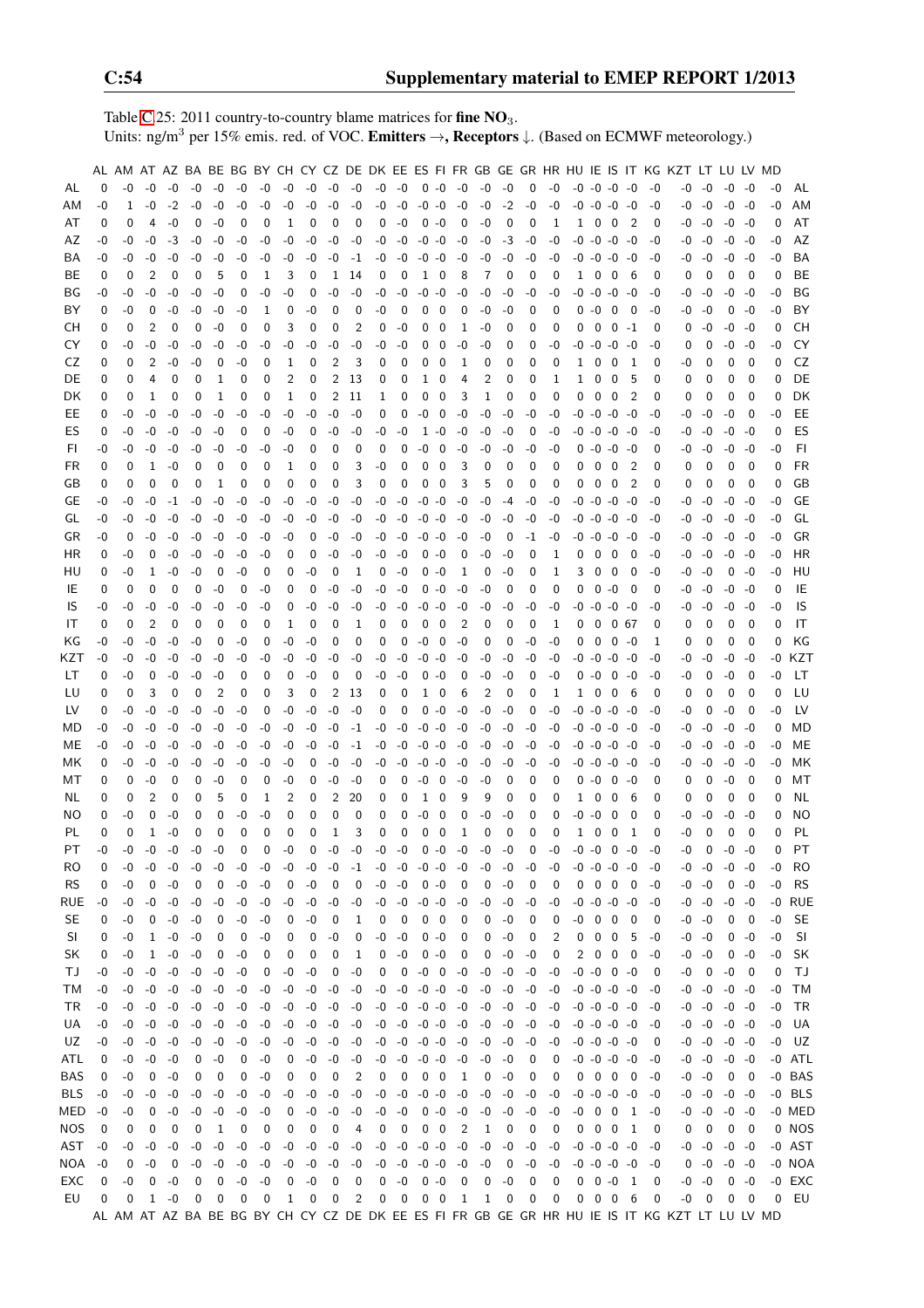Table [C.](#page-2-0)25 Cont.: 2011 country-to-country blame matrices for fine NO<sub>3</sub>. Units: ng/m<sup>3</sup> per 15% emis. red. of VOC. Emitters →, Receptors ↓. (Based on ECMWF meteorology.)

|            |      |          |          |                  |                   |                          |                   |                          |                          |          |                          |                         |                      |                          |      |             |      |          |    |      |          | ME MK MT NL NO PL PT RO RS RUE SE SI SK TJ TM TR UA UZ ATL BAS BLS MED NOS AST NOA BIC DMS VOL EXC EU |          |      |      |             |   |          |              |                |                 |
|------------|------|----------|----------|------------------|-------------------|--------------------------|-------------------|--------------------------|--------------------------|----------|--------------------------|-------------------------|----------------------|--------------------------|------|-------------|------|----------|----|------|----------|-------------------------------------------------------------------------------------------------------|----------|------|------|-------------|---|----------|--------------|----------------|-----------------|
|            |      |          |          |                  |                   |                          |                   |                          |                          |          |                          |                         |                      |                          |      |             |      |          |    |      |          |                                                                                                       |          |      |      |             |   |          |              |                |                 |
| AL         | $-0$ | $\Omega$ | $-0$     | -0               |                   | $-0 - 0$                 | $-0$              | -0                       | $\overline{\phantom{0}}$ |          | $-0$ $-0$ $-0$ $-0$ $-0$ |                         |                      |                          | -0   | -0          | -0   | -0       | -0 | -0   | -0       | -0                                                                                                    | -0       | -0   | 0    | $-2$        | 0 | 0        | $-2$         | $-2$           | AL              |
| ΑM         | -0   | $-0$     | -0       | $-0$             | $-0$              | $-0$                     | $-0$              |                          | $-0 - 0$                 |          | $-1$ $-0$ $-0$           |                         | $-0$                 | -0                       | -0   | $-0$        | $-0$ | $-0$     | -0 | $-0$ | $-0$     | -0                                                                                                    | -0       | $-0$ | $-0$ | $-5$        | 0 | 0        | -5           |                | -1 AM           |
| AT         | 0    | 0        | 0        | $-0$             | 0                 | -0                       | 0                 | 0                        | 0                        | -0       | $-0$                     | -1                      | 0                    | 0                        | -0   | 0           | 0    | $-0$     | 0  | 0    | 0        | 0                                                                                                     | 0        | -0   | 0    | $-2$        | 0 | 0        |              | 12 10          | AT              |
| AΖ         | -0   | -0       | -0       | -0               |                   | $-0 - 0$                 | $-0$              |                          | $-0 - 0$                 |          | $-2 - 0 - 0$             |                         | $-0$                 | 0                        | -0   | $-1$        | $-0$ | -0       | -0 | -0   | -0       | -0                                                                                                    | -0       | -0   | -0   | -4          | 0 | 0        | $-12$        | $-2$           | AZ              |
| BA         | 0    | -0       | 0        | -0               |                   | $-0$ $-1$                | -0                | $-1$ $-1$                |                          |          | $-0$ $-0$ $-0$           |                         | -0                   | -0                       | -0   | $-0$        | $-0$ | -0       | -0 | -0   | -0       | -0                                                                                                    | -0       | -0   | 0    | -2          | 0 | 0        | -6           | $-4$           | BA              |
| BE         | 0    | 0        | 0        | 4                | 0                 | 3                        | 0                 |                          | 1 1                      | 1        | $0\quad 0$               |                         | 0                    | 0                        | 0    | 0           | 1    | 0        | 0  | 0    | 0        | 0                                                                                                     | 1        | 0    | 0    | 7           | 0 | 0        | 61           | 55             | BE              |
|            | -0   |          | -0       | -0               | $-0$              | $-0$                     | $-0$              |                          |                          |          | $-0 - 0$                 |                         | $-0$                 | $-0$                     | -0   | 0           | $-0$ | -0       | -0 |      |          |                                                                                                       | -0       |      |      | $-1$        |   |          | $-3$         | $-2$           | ΒG              |
| ΒG         |      | -0       |          |                  |                   |                          |                   |                          | $-1 - 0$                 | -0       |                          |                         |                      |                          |      |             |      |          |    | -0   | 0        | -0                                                                                                    |          | -0   | 0    |             | 0 | 0        |              |                |                 |
| BY         | -0   | 0        | 0        | -0               | $-0$              | -1                       | 0                 |                          | $-0 - 0$                 |          | $-1$ $-0$ 0              |                         | 0                    | $-0$                     | -0   | -0          | $-0$ | -0       | 0  | -0   | -0       | 0                                                                                                     | -0       | -0   | 0    | $-2$        | 0 | 0        | 2            | $\overline{2}$ | BY              |
| CН         | 0    | 0        | 0        | -0               | 0                 | -0                       | $\mathbf{0}$      | $\mathbf 0$              | 0                        | $\Omega$ | 0                        | 0                       | $\mathbf 0$          | - 0                      | 0    | 0           | 0    | $\Omega$ | 0  | 0    | 0        | 0                                                                                                     | 0        | 0    | 0    | $-2$        | 0 | 0        | 10           | 6              | CН              |
| CY         | -0   | 0        | $\Omega$ | -0               | -0                | -0                       | 0                 |                          | $-0 - 0$                 | -0       | $-0 - 0$                 |                         | $-0$                 | -0                       | -0   | -0          | -0   | -0       | -0 | -0   | -0       | -0                                                                                                    | -0       | -0   | -0   | -0          | 0 | 0        | -0           | $-0$           | CY              |
| CZ         | 0    | 0        | 0        | 0                | 0                 | 2                        | $\mathbf{0}$      | -0                       | -0                       | 0        | $\mathbf 0$              | 0                       | 1                    | 0                        | -0   | 0           | 0    | -0       | 0  | 0    | 0        | 0                                                                                                     | 0        | 0    | 0    | 0           | 0 | 0        |              | 17 15          | CZ.             |
| DE         | 0    | 0        | 0        | 2                | 0                 | 3                        | 0                 |                          | 1 1                      | 1        |                          | 0 <sub>1</sub>          | 0                    | 0                        | 0    | 0           | 0    | 0        | 0  | 0    | 0        | 0                                                                                                     | 0        | 0    | 0    | 4           | 0 | 0        | 48           | 41             | DE              |
| DK         | 0    | 0        | 0        | 1                | 0                 | 2                        | 0                 | 0                        | $\mathbf 0$              | 0        | 0                        | $\overline{\mathbf{0}}$ | 0                    | 0                        | 0    | 0           | 0    | 0        | 0  | 0    | 0        | 0                                                                                                     | 0        | 0    | 0    | 4           | 0 | 0        | 29           | 27             | DK              |
|            |      |          | -0       | -0               |                   |                          |                   |                          |                          |          |                          |                         |                      |                          |      |             |      |          |    |      | -0       |                                                                                                       |          |      |      |             |   |          |              |                |                 |
| EE         | -0   | -0       |          |                  |                   | $0 - 0$                  | $-0$              | -0                       | -0                       | -0       |                          | $0 - 0$                 | -0 -0                |                          | -0   | -0          | $-0$ | -0       | -0 | 0    |          | -0                                                                                                    | -0       | -0   | -0   | -1          | 0 | 0        | -1           | $-0$           | EE              |
| ES         | 0    | 0        | 0        | $-0$             | 0                 | $-0$                     | $\mathbf 0$       | 0                        | $\mathbf 0$              | 0        |                          | $0 - 0$                 | $-0$                 | $-0$                     | -0   | 0           | $-0$ | -0       | 0  | -0   | 0        | -0                                                                                                    | -0       | -0   | -0   | -1          | 0 | 0        | -0           | $-0$           | ES              |
| FI.        | -0   | -0       | -0       | -0               | 0                 | $-0$                     | $-0$              | $-0$                     | -0                       | -0       |                          | $0 - 0$                 | $\mathbf 0$          | 0                        | -0   | -0          | -0   | -0       | -0 | 0    | -0       | -0                                                                                                    | -0       | -0   | -0   | -0          | 0 | 0        | $\mathbf{0}$ | $\mathbf 0$    | -FI             |
| FR.        | 0    | 0        | 0        | 0                | 0                 | 1                        | 0                 | 0                        | 0                        | 0        | 0                        | 0                       | 0                    | 0                        | 0    | 0           | 0    | 0        | 0  | 0    | 0        | 0                                                                                                     | $\Omega$ | 0    | 0    | -1          | 0 | 0        |              | 13 11          | FR              |
| GB         | 0    | 0        | 0        | 1                | 0                 | 0                        | 0                 | 0                        | $\mathbf 0$              | 0        | 0                        | 0                       | 0                    | 0                        | 0    | 0           | 0    | 0        | 0  | 0    | 0        | 0                                                                                                     | 0        | 0    | 0    | 2           | 0 | 0        | 19           | 17             | GB              |
| GE         | -0   | -0       | -0       | -0               | -0                | $-0$                     | $-0$              | $-0$                     | -0                       | -1       | $-0 - 0$                 |                         | $-0$                 | -0                       | -0   | -0          | -0   | -0       | -0 | -0   | -0       | -0                                                                                                    | -0       | -0   | -0   | -3          | 0 | 0        | -8           | $-1$           | GE              |
| GL         | -0   | -0       | -0       | -0               |                   | $-0 - 0$                 | $-0$              | -0                       | -0                       | -0       | $-0 - 0$                 |                         | $-0 - 0$             |                          | -0   | -0          | -0   | -0       | -0 | -0   | -0       | -0                                                                                                    | -0       | -0   | -0   | $-0$        | 0 | 0        | -0           | $-0$           | GL              |
| GR         | -0   | -0       | -0       | -0               |                   | $-0 - 0$                 | $-0$              | $-0$                     | -0                       | -0       | $-0 - 0$                 |                         | $-0 - 0$             |                          | -0   | $-0$        | $-0$ | -0       | -0 | -0   | -0       | -0                                                                                                    | -0       | -0   | -0   | -1          | 0 | $\Omega$ | -4           | $-3$           | GR              |
|            |      |          |          |                  |                   |                          |                   |                          |                          |          |                          |                         |                      |                          |      |             |      |          |    |      |          |                                                                                                       |          |      |      |             |   |          |              |                |                 |
| ΗR         | 0    | 0        | 0        | -0               |                   | $-0$ $-1$                | 0                 |                          | $-1 - 0$                 | -0       | $-0$                     | $\overline{\mathbf{0}}$ | $-0$                 | -0                       | -0   | 0           | $-0$ | -0       | 0  | -0   | -0       | 0                                                                                                     | -0       | -0   | 0    | -2          | 0 | 0        | -1           | $-1$           | HR              |
| HU         | 0    | 0        | 0        | $\mathbf 0$      | 0                 | $\mathbf{0}$             | $\mathbf 0$       | $-1$                     | 0                        | -0       | 0                        | 1                       | 0                    | $-0$                     | -0   | -0          | $-0$ | -0       | 0  | 0    | -0       | 0                                                                                                     | 0        | -0   | 0    | -1          | 0 | 0        | 6            | 5              | HU              |
| IE         | 0    | 0        | $\Omega$ | -0               |                   | $-0 - 0$                 | 0                 | $\mathbf 0$              | 0                        | 0        | -0                       | - 0                     | 0                    | - 0                      | 0    | 0           | 0    | 0        | 0  | -0   | 0        | 0                                                                                                     | -0       | 0    | 0    | -2          | 0 | 0        | -1           | $-1$           | IE              |
| IS         | -0   | -0       | -0       | -0               | -0                | -0                       | $-0$              | -0                       | -0                       | -0       | $-0 - 0$                 |                         | $-0$                 | -0                       | -0   | -0          | $-0$ | -0       | -0 | -0   | -0       | -0                                                                                                    | -0       | -0   | -0   | -0          | 0 | 0        | -0           | $-0$           | 1S              |
| IT         | 0    | 0        | 0        | 0                | 0                 | 1                        | 0                 | $\mathbf{1}$             | 0                        | 0        | 0                        | $\overline{2}$          | 0                    | 0                        | 0    | 0           | 0    | 0        | 0  | 0    | 0        | 0                                                                                                     | $\Omega$ | 0    | 0    | 3           | 0 | 0        | 80           | 76             | IT              |
| ΚG         | -0   | -0       | -0       | 0                | 0                 | 0                        | $-0$              | 0                        | -0                       | 0        | $0 - 0$                  |                         | 0                    | 0                        | -0   | -0          | 0    | 0        | -0 | 0    | -0       | -0                                                                                                    | 0        | -0   | -0   | -0          | 0 | 0        | 1            | -0             | KG              |
| KZT        | -0   | -0       | -0       | -0               | -0                | $-0$                     | $-0$              |                          | $-0 - 0$                 | $-2$     | $-0 - 0$                 |                         | $-0$                 | -0                       | -0   | -0          | -0   | -0       | -0 | -0   | -0       | -0                                                                                                    | -0       | -0   | -0   | $-2$        | 0 | 0        | -3           |                | -1 KZT          |
|            |      |          | 0        | -0               | $-0$              |                          |                   |                          |                          |          | $-0 \quad 0$             |                         |                      |                          |      |             | $-0$ |          |    |      |          |                                                                                                       |          |      |      | -2          |   |          |              | 1              |                 |
| LT         | 0    | 0        |          |                  |                   | 1                        | 0                 | 0                        | -0                       | -0       |                          |                         | 0                    | -0                       | -0   | 0           |      | -0       | 0  | -0   | -0       | 0                                                                                                     | -0       | -0   | 0    |             | 0 | 0        | 1            |                | LT              |
| LU         | 0    | 0        | 0        | 1                | 0                 | 2                        | 0                 | 1                        | - 1                      | 1        | 0                        | 0                       | 0                    | 0                        | 0    | 0           | 0    | 0        | 0  | 0    | 0        | 0                                                                                                     | 0        | 0    | 0    | 4           | 0 | 0        | 48           | 42             | LU              |
| LV         | -0   | 0        | 0        | $-0$             | 0                 | 0                        | $\mathbf 0$       | $-0$                     | -0                       | -0       | $-0 - 0$                 |                         | -0                   | $-0$                     | -0   | -0          | $-0$ | -0       | -0 | 0    | -0       | 0                                                                                                     | -0       | -0   | 0    | -1          | 0 | 0        | -1           | $-1$           | LV              |
| MD         | -0   | -0       | 0        | -0               | $-0$              | $-1$                     | $-0$              |                          | $-0 - 0$                 | $-2$     | $-0$ $-0$                |                         | -0 -0                |                          | -0   | $-1$        | $-1$ | -0       | -0 | -0   | -0       | -0                                                                                                    | -0       | -0   | -0   | -3          | 0 | 0        | -8           | $-4$           | MD              |
| ME         | 0    | -0       | -0       | -0               | -0                | $-0$                     | $-0$              | $-1$ $-0$                |                          | -0       | $-0 - 0$                 |                         | $-0$ $-0$            |                          | -0   | $-0$        | $-0$ | -0       | -0 | -0   | -0       | -0                                                                                                    | -0       | -0   | -0   | $-1$        | 0 | 0        | -5           | $-3$           | МE              |
| МK         | 0    | 0        | $\Omega$ | -0               | -0                | $-1$                     | $-0$              |                          | $-1 - 0$                 | -0       | $-0 - 0$                 |                         | -0                   | -0                       | -0   | -0          | -0   | -0       | -0 | -0   | -0       | -0                                                                                                    | -0       | -0   | 0    | $-2$        | 0 | 0        | -6           | $-4$           | МK              |
| МT         | 0    | 0        | 0        | -0               | 0                 | 0                        | 0                 | 0                        | $\mathbf 0$              | 0        | $0 - 0$                  |                         | 0                    | 0                        | 0    | 0           | 0    | 0        | -0 | 0    | 0        | -0                                                                                                    | -0       | 0    | -0   | 0           | 0 | 0        | -0           | $-0$           | МT              |
| NL.        | 0    | 0        | 0        | 8                | 0                 | 4                        | 0                 | 1                        | $\overline{1}$           | 1        | $\mathbf{0}$             | 0                       | 0                    | 0                        | 0    | 0           | 1    | 0        | 0  | 0    | 0        | 0                                                                                                     | 1        | 0    | 0    | 11          | 0 | 0        | 78           | 71             | NL              |
|            |      |          |          |                  |                   |                          |                   |                          |                          |          |                          |                         |                      |                          |      |             |      |          |    |      |          |                                                                                                       |          |      |      |             |   |          |              | 0              |                 |
| ΝO         | 0    | 0        | 0        | -0               | 0                 | $-0$                     | $-0$              | -0                       | -0                       | -0       | 0                        | 0                       | $-0$                 | 0                        | -0   | 0           | -0   | -0       | 0  | 0    | 0        | 0                                                                                                     | 0        | -0   | 0    | -0          | 0 | 0        | 0            |                | NO              |
| PL         | 0    | 0        | $\Omega$ | $\mathbf 0$      | 0                 | 5                        | 0                 | 0                        | $\mathbf{0}$             | -0       | 0                        | $\mathbf{0}$            | 1                    | $-0$                     | $-0$ | 0           | 0    | $-0$     | 0  | 0    | $\Omega$ | 0                                                                                                     | 0        | 0    | 0    | $\mathbf 0$ | 0 | 0        | 17           | 16             | PL              |
| PT         | 0    | 0        | 0        | $-0$             |                   | $-0 - 0$                 | 1                 | $\mathbf 0$              | $\Omega$                 | $-0$     |                          | $0 - 0$                 | $-0 - 0$             |                          | $-0$ | 0           | $-0$ | -0       | 0  | $-0$ | 0        | $-0$                                                                                                  | $-0$     | $-0$ | $-0$ | $-1$        | 0 | 0        | 0            | $\mathbf 0$    | PT              |
| RO         | -0   | $-0$     | 0        | -0               |                   |                          |                   | $-0$ $-1$ $-0$ $-1$ $-0$ |                          |          | $-1$ $-0$ $-0$ $-0$ $-0$ |                         |                      |                          |      | $-0 - 0$    | $-1$ | -0       | -0 | -0   | -0       | -0                                                                                                    | -0       | -0   | 0    | $-3$        | 0 | 0        |              | $-7 - 5$       | <b>RO</b>       |
| <b>RS</b>  | 0    | 0        | 0        | -0               |                   | $-0 - 0$                 | $\overline{0}$    | $-2$ 2                   |                          |          | $-1$ $-0$ 0 $-0$ $-0$    |                         |                      |                          |      | $-0 - 0$    | $-1$ | -0       | 0  | -0   | -0       | 0                                                                                                     | 0        | -0   | 0    | $-2$        | 0 | 0        |              | $1 - 1$        | <b>RS</b>       |
| rue        | -0   | -0       | -0       | -0               |                   | $-0 - 0$                 | $-0$              | $-0 - 0$                 |                          |          | $-0$ $-0$ $-0$ $-0$ $-0$ |                         |                      |                          | $-0$ | $-0$        | $-0$ | $-0$     | -0 | -0   | -0       | -0                                                                                                    | -0       | -0   | -0   | $-1$        | 0 | 0        |              |                | $-1$ $-0$ RUE   |
| <b>SE</b>  | 0    | -0       | 0        | 0                |                   | $0\quad 0$               | $\mathbf{0}$      | $-0 - 0$                 |                          | -0       |                          |                         | $0 \t 0 \t -0 \t -0$ |                          | $-0$ | 0           | $-0$ | $-0$     | 0  | 0    | 0        | 0                                                                                                     | 0        | -0   | 0    | 0           | 0 | 0        | $\mathbf{1}$ |                | 1 SE            |
| SI         | 0    | 0        | 0        | 0                |                   | $0 -1$                   | $\boldsymbol{0}$  | $-1 - 0$                 |                          |          | $-0$ $-0$ $5$ $-0$ $-0$  |                         |                      |                          | $-0$ | 0           | $-0$ | -0       | 0  | -0   | 0        | 0                                                                                                     | 0        | -0   | 0    | $-2$        | 0 | 0        |              | 11 10          | - SI            |
|            |      |          |          |                  |                   |                          |                   |                          |                          |          |                          |                         |                      |                          |      |             |      |          |    |      |          |                                                                                                       |          |      |      |             |   |          |              |                | SK              |
| SK         | 0    | -0       | 0        | 0                | 0                 | $\mathbf{1}$             | 0                 | $-1 - 0$                 |                          | -0       |                          | $0\quad 0$              | $1 - 0$              |                          | -0   | 0           | $-0$ | -0       | 0  | 0    | -0       | 0                                                                                                     | 0        | -0   | 0    | $-1$        | 0 | 0        | 6            | 6              |                 |
| ТJ         | $-0$ | -0       | -0       | $-0$             | $\textnormal{-}0$ | $\mathbf 0$              | $\textnormal{-}0$ |                          | $-0 - 0$                 | 0        |                          | $0 - 0$                 | $-0$                 | $\overline{\mathbf{0}}$  | $-0$ | $-0$        | $-0$ | -0       | -0 | 0    | -0       | -0                                                                                                    | $-0$     | -0   | -0   | $-1$        | 0 | 0        | 0            | $-0$           | TJ              |
| ТM         | $-0$ | -0       | $-0$     | $-0$             |                   | $-0 - 0$                 | $-0$              |                          | $-0 - 0$                 |          | $-0$ $-0$ $-0$ $-0$ $-0$ |                         |                      |                          |      | $-0 - 0$    | $-0$ | $-0$     | -0 | -0   | -0       | -0                                                                                                    | $-0$     | -0   | $-0$ | $-1$        | 0 | 0        | $-1$         | $-0$           | TM              |
| TR         | $-0$ | -0       | -0       | -0               |                   | $-0 - 0$                 | -0                | -0 -0                    |                          |          | $-1$ $-0$ $-0$ $-0$ $-0$ |                         |                      |                          |      | $-0$ $-1$   | -0   | -0       | -0 | -0   | -0       | -0                                                                                                    | -0       | -0   | $-0$ | $-2$        | 0 | 0        |              | $-4 - 1$       | TR              |
| UA         | -0   | $-0$     |          | $-0 - 0$         |                   | $-0$ $-0$ $-0$           |                   | $-0 -0$                  |                          |          | $-1$ $-0$ $-0$ $-0$ $-0$ |                         |                      |                          |      | $-0 - 0$    | $-0$ | $-0$     | -0 | -0   | -0       | -0                                                                                                    | -0       | -0   | -0   | $-1$        | 0 | 0        |              |                | $-3 -2$ UA      |
| UZ         | -0   | -0       | -0       | $-0$             |                   | $-0 - 0$                 | $-0$              |                          | $-0 - 0$                 |          | $-0$ $-0$ $-0$ $-0$ 0    |                         |                      |                          | -0   | -0          | $-0$ | 0        | -0 | -0   | -0       | -0                                                                                                    | -0       | -0   | -0   | $-1$        | 0 | 0        | $-1$         |                | -0 UZ           |
| ATL        | 0    | 0        |          | $0 - 0$          |                   | $-0 - 0$                 | 0                 |                          | $-0$ 0                   |          | $-0$ $-0$ $0$ $-0$ $-0$  |                         |                      |                          | -0   | 0           | $-0$ | -0       | -0 | -0   | 0        | 0                                                                                                     | -0       | -0   | 0    | -0          | 0 | 0        |              |                | $-0$ $-0$ $ATL$ |
| BAS        |      |          |          | 0                |                   |                          |                   | $-0$ 0                   |                          |          |                          | $0\quad 0$              | $0 - 0$              |                          |      | 0           | $-0$ | -0       |    |      | 0        |                                                                                                       |          |      |      | 0           |   |          | 5            |                | 5 BAS           |
|            | 0    | 0        | 0        |                  | 0                 | $\overline{\phantom{0}}$ | 0                 |                          |                          | -0       |                          |                         |                      |                          | $-0$ |             |      |          | 0  | 0    |          | 0                                                                                                     | 0        | -0   | 0    |             | 0 | 0        |              |                |                 |
| <b>BLS</b> | -0   | -0       |          | $-0 - 0$         |                   | $-0 - 0$                 | $-0$              |                          | $-0 - 0$                 |          | $-0$ $-0$ $-0$ $-0$ $-0$ |                         |                      |                          | $-0$ | -0          | $-0$ | -0       | -0 | -0   | $-0$     | -0                                                                                                    | -0       | -0   | -0   | $-1$        | 0 | 0        |              |                | $-2$ $-1$ BLS   |
| MED        | $-0$ | -0       | 0        | $-0$             |                   | $-0 - 0$                 | 0                 |                          | $-0 - 0$                 |          | $-0$ $-0$ 0              |                         | $-0 - 0$             |                          | $-0$ | $-0$        | $-0$ | $-0$     | 0  | -0   | -0       | -0                                                                                                    | -0       | -0   | 0    | $-0$        | 0 | 0        | $\mathbf{1}$ |                | 1 MED           |
| NOS        | 0    | 0        | 0        | $\mathbf{1}$     | 0                 | $\overline{\mathbf{0}}$  | 0                 |                          | $0\quad 0$               | 0        | $0\quad 0$               |                         | $\mathbf 0$          | $\overline{\phantom{0}}$ | 0    | $\mathbf 0$ | 0    | 0        | 0  | 0    | 0        | 0                                                                                                     | 0        | 0    | 0    | 2           | 0 | 0        |              |                | 14 13 NOS       |
| AST        | $-0$ | -0       | $-0$     | -0               |                   | $-0 - 0$                 | $-0$              | $-0 - 0$                 |                          |          | $-0$ $-0$ $-0$ $-0$ $-0$ |                         |                      |                          |      | $-0 - 0$    | $-0$ | -0       | -0 | -0   | -0       | -0                                                                                                    | -0       | $-1$ | -0   | $-1$        | 0 | 0        |              |                | $-1$ $-0$ AST   |
| NOA        | $-0$ | -0       | -0       | $-0$             |                   | $-0 - 0$                 | $-0$              | $-0 - 0$                 |                          |          | $0 - 0 - 0 - 0 - 0$      |                         |                      |                          |      | $-0 - 0$    | $-0$ | 0        | -0 | -0   | -0       | -0                                                                                                    | -0       | -0   | -0   | -0          | 0 | 0        |              |                | $-0$ $-0$ NOA   |
| EXC        | 0    | 0        | 0        | 0                | $-0$              | $\bm{0}$                 | $\mathbf 0$       |                          | $-0$ 0                   |          | $-0$ $-0$ 0              |                         |                      | $0\quad 0$               | $-0$ | $-0$        | $-0$ | $-0$     | 0  | 0    | $-0$     | 0                                                                                                     | 0        | $-0$ | 0    | $-1$        | 0 | 0        | 2            |                | 2 EXC           |
| EU         | 0    | 0        | 0        | $\boldsymbol{0}$ | $\overline{0}$    |                          | 1 0               |                          | $0\quad 0$               |          | $0\quad 0\quad 0$        |                         | $0 - 0$              |                          | 0    | $\mathbf 0$ | 0    | 0        | 0  | 0    | 0        | 0                                                                                                     | 0        | 0    | 0    | 0           | 0 | 0        |              |                | 15 14 EU        |
|            |      |          |          |                  |                   |                          |                   |                          |                          |          |                          |                         |                      |                          |      |             |      |          |    |      |          | ME MK MT NL NO PL PT RO RS RUE SE SI SK TJ TM TR UA UZ ATL BAS BLS MED NOS AST NOA BIC DMS VOL EXC EU |          |      |      |             |   |          |              |                |                 |
|            |      |          |          |                  |                   |                          |                   |                          |                          |          |                          |                         |                      |                          |      |             |      |          |    |      |          |                                                                                                       |          |      |      |             |   |          |              |                |                 |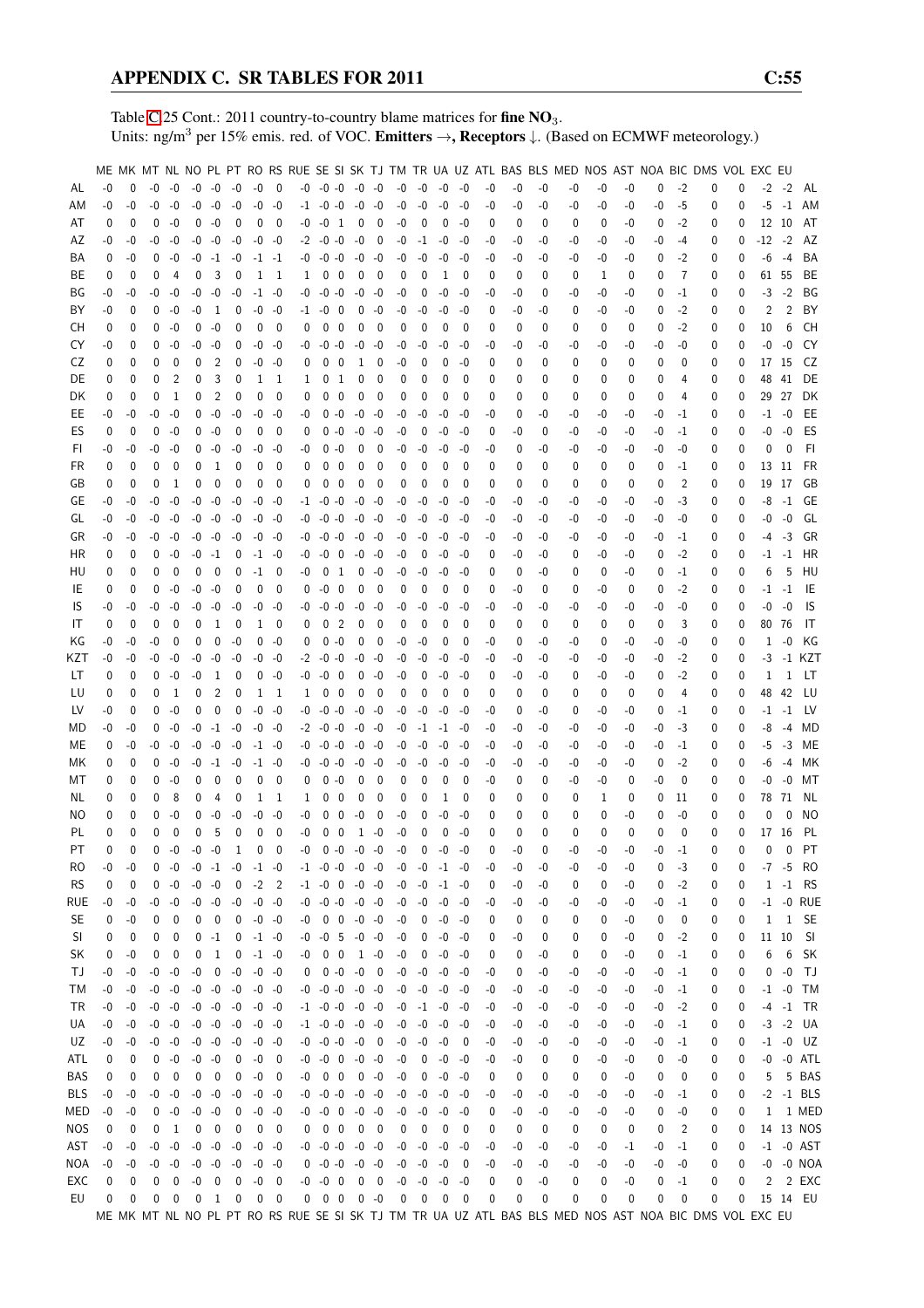Table [C.](#page-2-0)26: 2011 country-to-country blame matrices for **coarse NO**<sub>3</sub>. Units: ng/m<sup>3</sup> per 15% emis. red. of  $SO_x$ . **Emitters**  $\rightarrow$ **, Receptors**  $\downarrow$ . (Based on ECMWF meteorology.)

|            |      |             |              |             |              |              |             |      |             |             |                |             |      |                         |                |                          |                |      |             |      |             |          |             |                     |                            |      | AL AM AT AZ BA BE BG BY CH CY CZ DE DK EE ES FI FR GB GE GR HR HU IE IS IT KG KZT LT LU LV MD |             |             |             |      |           |
|------------|------|-------------|--------------|-------------|--------------|--------------|-------------|------|-------------|-------------|----------------|-------------|------|-------------------------|----------------|--------------------------|----------------|------|-------------|------|-------------|----------|-------------|---------------------|----------------------------|------|-----------------------------------------------------------------------------------------------|-------------|-------------|-------------|------|-----------|
| AL         | 1    | $\mathbf 0$ | $\mathbf 0$  | $-0$        | 2            | $\mathbf 0$  | 2           | 0    | $\mathbf 0$ | $\mathbf 0$ | 1              | $\mathbf 0$ | 0    | 0                       |                | $0 - 0$                  | 0              | 0    | $-0$        | 3    | 0           |          | $0 - 0 - 0$ |                     | $\overline{0}$             | $-0$ | $-0$                                                                                          | 0           | $\mathbf 0$ | 0           | 0    | AL        |
| AM         | -0   | 1           | $-0$         | 2           | $-0$         | -0           | $-0$        | -0   | -0          | 0           | $-0$           | $-0$        | -0   | $-0$                    | $-0$           | $-0$                     | $-0$           | $-0$ | 1           | $-0$ | $-0$        | -0       | $-0$        | $-0 -0$             |                            | 0    | 0                                                                                             | -0          | $-0$        | $-0$        | 0    | ΑM        |
| AT         | 0    | 0           | 2            | 0           | 2            | $\mathbf 0$  | 1           | 0    | 0           | -0          | 2              | 7           | 0    | 0                       | 0              | $\mathbf 0$              | 1              | 1    | 0           | 0    | 1           | 1        | 0           | 0                   | $\overline{2}$             | $-0$ | 0                                                                                             | 0           | 0           | 0           | 0    | AT        |
| AZ         | -0   | 0           | -0           | 4           | -0           | -0           | -0          | -0   | -0          | 0           | -0             | -0          | -0   | -0                      | $-0$           | -0                       | -0             | -0   | 1           | -0   | -0          | -0       |             | $-0$ $-0$ $-0$      |                            | 0    | 1                                                                                             | -0          | $-0$        | -0          | -0   | AZ        |
| BA         | 0    | 0           | 0            | 0           | 6            | 0            | 1           | 0    | 0           | 0           | 1              | 2           | 0    | 0                       | 0              | $-0$                     | 0              | 0    | -0          | 0    | 1           | 0        | 0           | $-0$                | - 1                        | $-0$ | -0                                                                                            | 0           | 0           | 0           | 0    | BA        |
| BE         | 0    | $\mathbf 0$ | 0            | 0           | 1            | 3            | 0           | 0    | 0           | $-0$        | 2              | 7           | 0    | 0                       | 1              | 0                        | 7              | 5    | $-0$        | 0    | 0           | 0        | $\mathbf 0$ | $\mathbf 0$         | $\mathbf 0$                | 0    | 0                                                                                             | 0           | 0           | 0           | 0    | BE        |
|            |      |             |              |             |              |              |             |      |             |             | 1              |             |      |                         |                |                          |                |      |             |      |             |          |             |                     |                            |      |                                                                                               |             | $\mathbf 0$ |             |      |           |
| ΒG         | 0    | 0           | 0            | 0           | 1            | 0            | 5           | 0    | 0           | 0           |                | 0           | -0   | 0                       | -0             | -0                       | 0              | -0   | 0           | 1    | 0           | 0        | $-0 - 0$    |                     | 0                          | 0    | 0                                                                                             | 0           |             | 0           | 0    | BG        |
| BY         | 0    | 0           | $\mathbf 0$  | 0           | 1            | 0            | 0           | 2    | 0           | $-0$        | 1              | 4           | 0    | 0                       | 0              | 0                        | 0              | 1    | $-0$        | 0    | 0           | 0        | 0           | $-0$                | - 0                        | 0    | 0                                                                                             | 2           | 0           | 0           | 0    | BY        |
| CН         | 0    | 0           | $\mathbf 0$  | 0           | 0            | 0            | 0           | 0    | 1           | $-0$        | 1              | 4           | 0    | 0                       | 0              | 0                        | 2              | 1    | 0           | 0    | 0           | 0        | 0           | 0                   | 3                          | 0    | 0                                                                                             | 0           | 0           | 0           | 0    | CH        |
| CY         | -0   | 0           | -0           | -0          | 0            | -0           | 0           | -0   | $-0$        | 0           | $-0$           | $-0$        | -0   | $-0$                    | $-0$           | $-0$                     | $-0$           | -0   | $-0$        | 0    | -0          | -0       | $-0$        | $-0$                | -0                         | -0   | -0                                                                                            | -0          | $-0$        | $-0$        | -0   | CY        |
| CZ         | 0    | 0           | 1            | 0           | 4            | 1            | 1           | 0    | 0           | 0           | 6              | 13          | 0    | 0                       | 0              | 0                        | 3              | 1    | -0          | 0    | 1           | 2        | 0           | 0                   | -1                         | 0    | 0                                                                                             | 0           | 0           | 0           | 0    | CZ        |
| DE         | 0    | 0           | 0            | 0           | 1            | 1            | 1           | 0    | 0           | -0          | 2              | 14          | 0    | 0                       | 1              | 0                        | 4              | 3    | -0          | 0    | 0           | 0        | 0           | 0                   | 0                          | 0    | 0                                                                                             | 0           | 0           | 0           | 0    | DE        |
| DK         | 0    | 0           | 0            | 0           | 1            | 1            | 1           | 0    | 0           | -0          | 2              | 7           | 1    | 0                       | 0              | 0                        | 3              | 7    | -0          | 0    | 0           | 0        | 0           | 0                   | 0                          | 0    | 0                                                                                             | 0           | 0           | 0           | 0    | DK        |
| EE         | 0    | 0           | 0            | 0           | $\mathbf 0$  | 0            | 0           | 1    | $-0$        | $-0$        | 1              | 2           | 0    | 1                       | 0              | 1                        | 0              | 2    | -0          | 0    | 0           | 0        | 0           | 0                   | -0                         | -0   | 0                                                                                             | 1           | 0           | 0           | 0    | EE        |
| ES         | -0   | 0           | 0            | 0           | 0            | 0            | 0           | 0    | 0           | $-0$        | 0              | 1           | 0    | $-0$                    |                | $7 - 0$                  | 1              | 0    | 0           | $-0$ | 0           | 0        | 0           | $-0$                | 0                          | 0    | 0                                                                                             | -0          | 0           | $-0$        | 0    | ES        |
| FI         | 0    | 0           | 0            | 0           | 0            | 0            | 0           | 0    | -0          | -0          | 0              | 1           | 0    | 0                       | 0              | 3                        | 0              | 1    | $-0$        | 0    | $-0$        | 0        | 0           | 0                   | -0                         | -0   | 0                                                                                             | 0           | 0           | 0           | 0    | FI        |
| FR         | 0    | 0           | 0            | 0           | 0            | 1            | 0           | 0    | 0           | -0          | 1              | 4           | 0    | 0                       | 2              | -0                       | 6              | 2    | 0           | 0    | 0           | 0        | 0           | 0                   | 1                          | 0    | 0                                                                                             | 0           | 0           | 0           | 0    | <b>FR</b> |
| GB         | 0    | 0           | 0            | 0           | 0            | 1            | 0           | 0    | 0           | $-0$        | 1              | 4           | 0    | 0                       | 0              | 0                        | 2              | 9    | $-0$        | 0    | 0           | 0        | 0           | 0                   | $\mathbf 0$                | $-0$ | 0                                                                                             | 0           | 0           | 0           | 0    | GB        |
| GE         | -0   | 1           | $-0$         | 2           | -0           | -0           | $-0$        | -0   | -0          | 0           | -0             | -0          | -0   | -0                      | $-0$           | $-0$                     | -0             | -0   | 3           | -0   | -0          | -0       |             | $-0$ $-0$ $-0$      |                            | 0    | 0                                                                                             | -0          | $-0$        | -0          | -0   | <b>GE</b> |
| GL         | -0   | 0           | $-0$         | -0          | -0           | -0           | -0          | -0   | -0          | -0          | -0             | -0          | -0   | $-0$                    | $-0$           | -0                       | -0             | -0   | $-0$        | -0   | -0          | -0       | $-0$        | $0 - 0$             |                            | 0    | 0                                                                                             | -0          | -0          | -0          | -0   | GL        |
| GR         | 0    | 0           | 0            | -0          | 1            | -0           | 3           | 0    | 0           | 0           | 0              | 0           | -0   | $-0$                    | $-0$           | -0                       | 0              | -0   | -0          | 2    | 0           | 0        | $-0 -0$     |                     | $\overline{\phantom{0}}$   | 0    | 0                                                                                             | 0           | 0           | $-0$        | 0    | GR        |
| ΗR         | 0    | 0           | 1            | 0           | 6            | 0            | 1           | 0    | 0           | 0           | 2              | 4           | 0    | 0                       | 0              | $-0$                     | 1              | 0    | -0          | 0    | 2           | 1        | 0           | $-0$                | -3                         | -0   | 0                                                                                             | 0           | 0           | 0           | 0    | HR        |
| HU         | 0    | 0           | $\mathbf{1}$ | 0           | 5            | 0            | 1           | 0    | 0           | 0           | 3              | 6           | 0    | 0                       | 0              | 0                        | 1              | 1    | -0          | 0    | 1           | 6        | 0           | $-0$                | - 1                        | 0    | 0                                                                                             | 0           | 0           | 0           | 0    | HU        |
| IE         | 0    | 0           | $\mathbf 0$  | $-0$        | 0            | 0            | 0           | 0    | 0           | -0          | 0              | 1           | 0    | 0                       | 0              | 0                        | 1              | 7    | -0          | 0    | 0           | 0        | 1           | 0                   | 0                          | -0   | 0                                                                                             | 0           | 0           | 0           | 0    | IE        |
| IS         | -0   | -0          | -0           | -0          | -0           | 0            | $-0$        | -0   | -0          | -0          | -0             | -0          | -0   | 0                       | 0              | -0                       | 0              | 0    | $-0$        | -0   | $-0$        | -0       | 0           | $0 - 0$             |                            | -0   | -0                                                                                            | 0           | 0           | 0           | -0   | IS        |
| IT         | 0    | $\mathbf 0$ | 0            | 0           | 2            | $\mathbf 0$  | 0           | 0    | 0           | 0           | 1              | 1           | 0    | 0                       | 0              | $-0$                     | 1              | 0    | -0          | 0    | 1           | 0        | $-0$        | $-0$                | - 7                        | 0    | 0                                                                                             | 0           | 0           | 0           | 0    | IT        |
| ΚG         | -0   | 0           | -0           | 0           | -0           | -0           | -0          | -0   | -0          | -0          | -0             | -0          | -0   | -0                      | $-0$           | -0                       | -0             | -0   | 0           | -0   | -0          | -0       | -0          | $-0 -0$             |                            | 0    | 0                                                                                             | -0          | -0          | -0          | -0   | ΚG        |
| KZT        | -0   | 0           | -0           | 0           | -0           | -0           | -0          | -0   | -0          | -0          | -0             | -0          | -0   | -0                      | $-0$           | $-0$                     | -0             | -0   | 0           | -0   | -0          | -0       | -0          | $-0 -0$             |                            | 0    | 3                                                                                             | -0          | -0          | $-0$        | -0   | KZT       |
| LT         | 0    | 0           | 0            | 0           | 0            | 0            | 0           | 1    | 0           | -0          | 1              | 5           | 0    | 0                       | 0              | 0                        | 1              | 3    | -0          | 0    | 0           | 0        | 0           | 0                   | 0                          | -0   | 0                                                                                             | 3           | 0           | 0           | 0    | LT        |
|            |      | 0           | 0            | 0           |              | 3            |             | 0    | 0           | $-0$        | 2              | 10          |      | 0                       | $\mathbf{1}$   | 0                        | 7              | 4    |             | 0    | 0           | 0        |             | 0                   |                            |      |                                                                                               |             | $\mathbf 0$ | 0           | 0    | LU        |
| LU         | 0    |             |              |             | 1            |              | 0           |      |             |             |                |             | 0    |                         |                |                          |                |      | 0           |      |             |          | 0           |                     | 0                          | 0    | 0                                                                                             | 0           |             |             |      |           |
| LV         | 0    | 0           | $\mathbf 0$  | 0           | 0            | 0            | 0           | 1    | -0          | -0          | 1              | 4           | 0    | 1                       | 0              | <sup>1</sup>             | 0              | 3    | $-0$        | 0    | 0           | 0        | 0           | $\mathbf 0$         | 0                          | -0   | 0                                                                                             | 2           | 0           | 0           | 0    | LV        |
| MD         | 0    | 0           | $\mathbf 0$  | 0           | 1            | 0            | 2           | 1    | 0           | -0          | 1              | 1           | 0    | 0                       | 0              | -0                       | 0              | 0    | $-0$        | 0    | 0           |          | $1 - 0 - 0$ |                     | 0                          | 0    | 1                                                                                             | 0           | 0           | 0           | 0    | MD        |
| MЕ         | 0    | 0           | 0            | 0           | 2            | 0            | 1           | 0    | 0           | 0           | $\mathbf{1}$   | 1           | 0    | $-0$                    |                | $0 - 0$                  | 0              | 0    | 0           | 0    | 0           | 0        | $-0 - 0$    |                     | 0                          | $-0$ | 0                                                                                             | 0           | 0           | 0           | 0    | ME        |
| ΜK         | 1    | 0           | 0            | 0           | 1            | 0            | 3           | 0    | 0           | 0           | 1              | 1           | 0    | 0                       | $-0 - 0$       |                          | 0              | 0    | -0          | 3    | 0           | 0        | $-0 -0$     |                     | 0                          | $-0$ | -0                                                                                            | 0           | 0           | 0           | 0    | ΜK        |
| МT         | 0    | -0          | 0            | -0          | 1            | 0            | 0           | -0   | 0           | 0           | 0              | 0           | -0   | -0                      | 0              | -0                       | 0              | 0    | -0          | 0    | 0           | 0        | $-0 - 0$    |                     | $\overline{\phantom{0}}^2$ | 0    | -0                                                                                            | -0          | 0           | -0          | 0    | МT        |
| NL         | 0    | 0           | 0            | 0           | 1            | 2            | 1           | 0    | 0           | $-0$        | 2              | 6           | 0    | 0                       | 0              | 0                        | 5              | 7    | 0           | 0    | 0           | 0        | 0           | 0                   | 0                          | 0    | 0                                                                                             | 0           | 0           | 0           | 0    | ΝL        |
| NO         | 0    | 0           | 0            | $-0$        | $\mathbf 0$  | 0            | $\mathbf 0$ | 0    | 0           | $-0$        | 0              | 1           | 0    | 0                       | 0              | 0                        | 0              | 1    | -0          | 0    | 0           | 0        | $\mathbf 0$ | $0 - 0$             |                            | 0    | 0                                                                                             | 0           | 0           | 0           | 0    | <b>NO</b> |
| PL         | 0    | $\mathbf 0$ | 0            | $\mathbf 0$ | $\mathbf{1}$ | $\mathbf{1}$ | $\mathbf 0$ | 0    | 0           | $-0$        | $\overline{4}$ | 11          | 0    | $\mathbf 0$             | 0              | 0                        | 2              | 2    | $-0$        | 0    | $\mathbf 0$ | 1        | 0           | $-0$                | - 0                        | 0    | 0                                                                                             | $\mathbf 0$ | 0           | $\mathbf 0$ | 0    | PL        |
| PT         | $-0$ | $\Omega$    | $\Omega$     | $\Omega$    | $\Omega$     | $\mathbf 0$  | $-0$        | $-0$ | 0           | $-0$        | 0              | $\Omega$    | 0    | $-0$                    | 5              | $-0$                     | $\Omega$       | 0    | $\mathbf 0$ | $-0$ | $\Omega$    | $\Omega$ |             | $0 - 0 - 0$         |                            | -0   | 0                                                                                             | -0          | $\Omega$    | $-0$        | 0    | <b>PT</b> |
| RO         | 0    | 0           | 0            | 0           | 2            | 0            | 2           | 0    | 0           | $-0$        | 1              | 2           | 0    | 0                       |                | $0 - 0$                  | 0              | 0    | 0           | 0    | 0           |          | $1 - 0 - 0$ |                     | $\overline{\phantom{0}}$   | 0    | 0                                                                                             | 0           | 0           | 0           | 0    | RO        |
| <b>RS</b>  | 0    | 0           | 0            | 0           | 3            | 0            | 2           | 0    | 0           | 0           | 2              | 3           | 0    | 0                       |                | $0 - 0$                  | 1              | 0    | $-0$        | 1    | 0           | 2        |             | $0 - 0 0$           |                            | 0    | 0                                                                                             | 0           | 0           | 0           | 0    | <b>RS</b> |
| RUE        | $-0$ | 0           | $-0$         | 0           | 0            | $-0$         | 0           | 0    | $-0$        | $-0$        | 0              | 0           | 0    | 0                       | $-0$ 0         |                          | $-0$           | $-0$ | 0           | $-0$ | $-0$        |          |             | $0 - 0 - 0 - 0$     |                            | 0    | 1                                                                                             | 0           | $-0$        | 0           |      | 0 RUE     |
| SE         | 0    | 0           | 0            | 0           | 0            | 0            | 0           | 0    | 0           | $-0$        | 1              | 3           | 0    | 0                       | 0              | $\overline{\phantom{0}}$ | 1              | 2    | -0          | 0    | 0           | 0        |             | $0 \t 0 \t -0$      |                            | -0   | 0                                                                                             | 0           | 0           | 0           | 0    | <b>SE</b> |
| SI         | 0    | 0           | 1            | 0           | 5            | 0            | 1           | 0    | 0           | $-0$        | 2              | 5           | 0    | 0                       | 0              | 0                        | 1              | 0    | $-0$        | 0    | 3           | 1        |             | $0 - 0 6$           |                            | -0   | 0                                                                                             | 0           | 0           | 0           | 0    | SI        |
| SK         | 0    | 0           | $\mathbf{1}$ | 0           | 3            | 0            | 1           | 0    | 0           | $-0$        | 5              | 6           | 0    | 0                       | $\pmb{0}$      | $\mathbf 0$              | 2              | 1    | $-0$        | 0    | 1           | 5        |             | $0 - 0$             | $\mathbf{1}$               | 0    | 0                                                                                             | 0           | 0           | 0           | 0    | SK        |
| ТJ         | $-0$ | 0           | $-0$         | $-0$        | $-0$         | $-0$         | $-0$        | $-0$ | $-0$        | $-0$        | $-0$           | $-0$        |      | $-0$ $-0$ $-0$ $-0$     |                |                          | $-0$           | $-0$ | $-0$        | $-0$ | $-0$        |          |             | $-0$ $-0$ $-0$ $-0$ |                            | 0    |                                                                                               | $0 - 0$     | $-0 - 0$    |             | $-0$ | TJ        |
| ТM         | $-0$ | 0           | -0           | 0           | $-0$         | $-0$         | $-0$        | $-0$ | $-0$        | $-0$        | $-0$           | $-0$        |      | $-0$ $-0$ $-0$ $-0$     |                |                          | $-0$           | $-0$ | 0           | $-0$ | -0          |          |             | $-0$ $-0$ $-0$ $-0$ |                            | 0    |                                                                                               | $1 - 0$     | $-0 - 0$    |             | $-0$ | TM        |
| TR         | 0    | 0           | $-0$         | 0           | 0            | $-0$         | 0           | $-0$ | $-0$        | 0           | 0              | $-0$        |      | $-0$ $-0$ $-0$ $-0$     |                |                          | $-0$           | $-0$ | 0           | 0    | 0           |          |             | $0 - 0 - 0 - 0$     |                            | -0   |                                                                                               | $0 - 0$     | $-0 - 0$    |             | 0    | TR        |
| UA         | 0    | 0           | 0            | 0           | 1            | 0            | 0           | 1    | 0           | -0          | 1              | 1           | 0    | 0                       | 0              | $\overline{\phantom{0}}$ | 0              | 0    | 0           | 0    | 0           |          |             | $0 -0 -0 0$         |                            | 0    | 1                                                                                             | 0           | 0           | 0           | 0    | UA        |
| UZ         | $-0$ | 0           | -0           | 0           | -0           | $-0$         | $-0$        | -0   | -0          | $-0$        | $-0$           | -0          | -0   |                         | $-0$ $-0$ $-0$ |                          | $-0$           | $-0$ | 0           | -0   | $-0$        |          |             | $-0$ $-0$ $-0$ $-0$ |                            | 0    |                                                                                               | $2 -0$      |             | $-0 - 0$    |      | $-0$ UZ   |
| ATL        | -0   | 0           | 0            | 0           | 0            | 0            | 0           | 0    | 0           | $-0$        | 0              | 0           | 0    | 0                       | 0              | $\overline{\mathbf{0}}$  | 0              | 1    | -0          | 0    | 0           | 0        |             | $0\quad 0$          | $\overline{\phantom{0}}$   | 0    | 0                                                                                             | 0           | 0           | 0           |      | 0 ATL     |
| BAS        | 0    | 0           | 0            | 0           | 0            | 1            | 0           | 0    | 0           | $-0$        | 1              | 5           | 1    | 0                       |                | 0 <sub>1</sub>           | 1              | 4    | -0          | 0    | 0           | 0        |             | $0\quad 0\quad 0$   |                            | -0   | 0                                                                                             | 0           | 0           | 0           |      | 0 BAS     |
| <b>BLS</b> | 0    | 0           | 0            | 0           | 0            | $-0$         | 1           | 0    | -0          | 0           | 0              | $-0$        |      | $-0$ $-0$ $-0$ $-0$     |                |                          | $-0$           | $-0$ | 0           | 0    | 0           |          |             | $0 - 0 - 0 - 0$     |                            | 0    | 0                                                                                             | 0           | $-0$        | 0           |      | 0 BLS     |
| MED        | 0    | 0           | 0            | $-0$        | 1            | 0            | 0           | $-0$ | 0           | 0           | 0              | 0           |      | $-0 - 0$                | $1 - 0$        |                          | $\mathbf{1}$   | 0    | $-0$        | 0    | 0           |          |             | $0 - 0 - 0 1$       |                            | -0   |                                                                                               | $-0 - 0$    |             | $0 - 0$     |      | 0 MED     |
| NOS        | 0    | 0           | 0            | 0           | 0            | $\mathbf{1}$ | 0           | 0    | 0           | $-0$        | $\mathbf{1}$   | 4           | 0    | $\overline{0}$          |                | $0\quad 0$               | $\overline{c}$ | 7    | $-0$        | 0    | 0           | 0        |             | $0\quad 0$          | $\overline{\phantom{0}}$   | 0    | $\mathbf{0}$                                                                                  | 0           | 0           | $\mathbf 0$ |      | 0 NOS     |
|            |      |             |              |             | $-0$         |              |             |      |             |             |                |             |      | $-0$ $-0$ $-0$ $-0$     |                |                          |                |      |             |      |             |          |             |                     |                            |      |                                                                                               |             | $-0 - 0$    |             |      |           |
| AST        | $-0$ | 0           | $-0$         | 0           |              | $-0$         | $-0$        | $-0$ | $-0$        | 0           | $-0$           | $-0$        |      |                         |                |                          | $-0$           | $-0$ | 0           | $-0$ | $-0$        |          |             | $-0$ $-0$ $-0$ $-0$ |                            | 0    |                                                                                               | $0 - 0$     |             |             |      | -0 AST    |
| NOA        | $-0$ | -0          | $-0$         | $-0$        | $-0$         | $-0$         | $-0$        | $-0$ | $-0$        | 0           | $-0$           | $-0$        | $-0$ | $-0$                    | $0 - 0$        |                          | $-0$           | $-0$ | $-0$        | 0    | $-0$        |          |             | $-0$ $-0$ $-0$ $-0$ |                            | $-0$ |                                                                                               | -0 -0       | $-0 - 0$    |             |      | -0 NOA    |
| EXC        | 0    | 0           | 0            | 0           | 0            | 0            | 0           | 0    | 0           | 0           | 0              | 1           | 0    | $\overline{0}$          |                | $0\quad 0$               | 0              | 0    | 0           | 0    | 0           | 0        |             | $0\quad 0\quad 0$   |                            | 0    | $\mathbf{1}$                                                                                  | 0           | 0           | 0           |      | 0 EXC     |
| EU         | 0    | 0           | 0            | 0           | 1            | $\mathbf{1}$ | 1           | 0    | 0           | 0           | $\mathbf{1}$   | 4           | 0    | $\overline{\mathbf{0}}$ | 1 0            |                          | $\overline{2}$ |      | $2 - 0$     | 0    | 0           | 0        | $0\quad 0$  |                     | $\overline{1}$             | 0    | 0                                                                                             | 0           | 0           | 0           | 0    | EU        |
|            |      |             |              |             |              |              |             |      |             |             |                |             |      |                         |                |                          |                |      |             |      |             |          |             |                     |                            |      | AL AM AT AZ BA BE BG BY CH CY CZ DE DK EE ES FI FR GB GE GR HR HU IE IS IT KG KZT LT LU LV MD |             |             |             |      |           |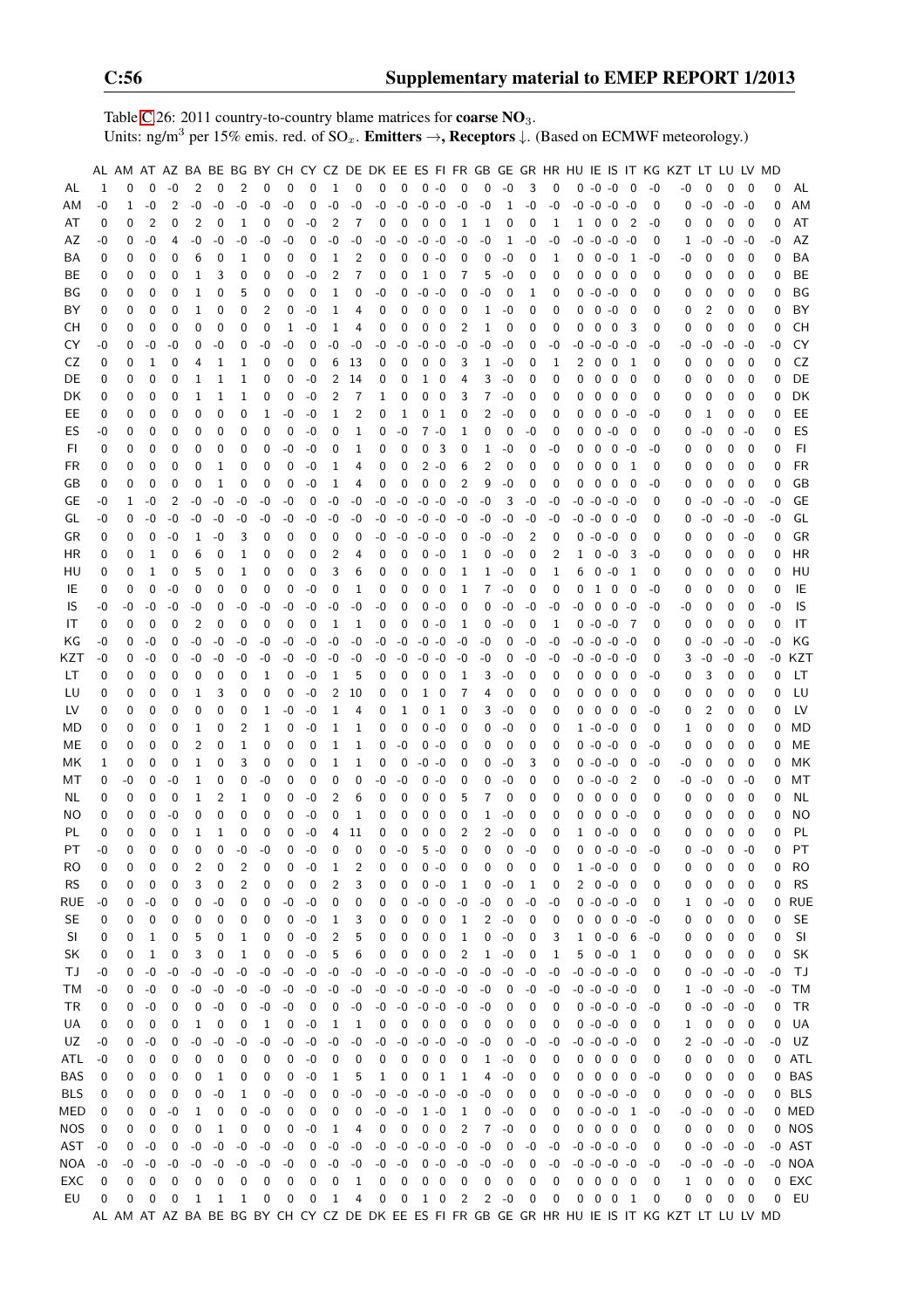Table [C.](#page-2-0)26 Cont.: 2011 country-to-country blame matrices for **coarse NO**<sub>3</sub>. Units: ng/m<sup>3</sup> per 15% emis. red. of  $SO_x$ . **Emitters**  $\rightarrow$ **, Receptors**  $\downarrow$ . (Based on ECMWF meteorology.)

|            |          |      |          |              |                   |                 |                |              |                          |    |                          |                          |              |                          |      |              |              |              |      |      |          | ME MK MT NL NO PL PT RO RS RUE SE SI SK TJ TM TR UA UZ ATL BAS BLS MED NOS AST NOA BIC DMS VOL EXC EU |                |      |          |              |    |              |                |       |               |
|------------|----------|------|----------|--------------|-------------------|-----------------|----------------|--------------|--------------------------|----|--------------------------|--------------------------|--------------|--------------------------|------|--------------|--------------|--------------|------|------|----------|-------------------------------------------------------------------------------------------------------|----------------|------|----------|--------------|----|--------------|----------------|-------|---------------|
|            |          |      |          |              |                   |                 |                |              |                          |    |                          |                          |              |                          |      |              |              |              |      |      |          |                                                                                                       |                |      |          |              |    |              |                |       |               |
| AL         | 0        | 2    | $\Omega$ | 0            | $-0$              | 2               | $-0$           |              | 1 5                      |    | $0 - 0 0 1 - 0$          |                          |              |                          | $-0$ | 0            | 1            | $-0$         | $-0$ | 0    | 0        | 1                                                                                                     | 0              | $-0$ | 0        | 0            | 0  | 0            |                | 21 10 | AL            |
| ΑM         | $-0$     | 0    | $-0$     | $-0$         | $-0$              | $-0$            | $-0$           | 0            | $-0$                     | -0 | $-0 - 0$                 |                          | $-0$         | $\overline{\phantom{0}}$ | 0    | 1            | 0            | 0            | -0   | $-0$ | 0        | $-0$                                                                                                  | $-0$           | 0    | 0        | 0            | -0 | 0            | 4              | $-0$  | AM            |
| AT         | 0        | 0    | 0        | $\mathbf 0$  | $-0$              | 3               | 0              | $\mathbf{1}$ | 3                        | 0  | 0                        | 1                        |              | $1 - 0$                  | 0    | 0            | 1            | 0            | 0    | 0    | 0        | 1                                                                                                     | 0              | 0    | 0        | 1            | 0  | 0            | 30             | 23    | AT            |
| AΖ         | -0       | -0   | -0       | $-0$         | $-0$              | $-0$            | $-0$           | -0           | -0                       | 0  | $-0 - 0$                 |                          | $-0$         | 0                        | 0    | 0            | 0            | 0            | -0   | -0   | 0        | -0                                                                                                    | -0             | 1    | -0       | 0            | -0 | 0            | 6              | $-1$  | AZ            |
|            |          |      |          |              | $-0$              |                 |                |              |                          |    |                          |                          |              |                          |      |              |              |              |      |      |          |                                                                                                       |                |      |          |              |    |              |                |       |               |
| ΒA         | 0        | 0    | 0        | $\mathbf 0$  |                   | 3               | 0              | $\mathbf 1$  | 5                        |    | $0 -0 0$                 |                          |              | $1 - 0$                  | -0   | 0            | 1            | -0           | 0    | 0    | 0        | 1                                                                                                     | 0              | 0    | 0        | 0            | 0  | 0            |                | 24 12 | BA            |
| ВE         | 0        | 0    | 0        | 1            | 0                 | 4               | 0              | 0            | 1                        | 0  | 0                        | 0                        | 0            | 0                        | 0    | 0            | 0            | 0            | 1    | 0    | 0        | 0                                                                                                     | 3              | 0    | 0        | 1            | 0  | 0            |                | 33 30 | BE            |
| ΒG         | 0        | 1    | 0        | $-0$         | $-0$              | 2               | $-0$           | 4            | 3                        | 0  | $-0$                     | 0                        | 0            | 0                        | 0    | 1            | 2            | 0            | -0   | -0   | 0        | 0                                                                                                     | -0             | 0    | 0        | 0            | 0  | 0            |                | 22 13 | ΒG            |
| ΒY         | 0        | 0    | -0       | $\mathbf{0}$ |                   | 014             | $\mathbf 0$    | 0            | $\mathbf{0}$             | 3  | 0                        | $\mathbf 0$              | $\mathbf{1}$ | $-0$                     | 0    | $-0$         | 3            | 0            | 0    | 1    | 0        | 0                                                                                                     | 1              | 0    | -0       | 0            | 0  | 0            | 35             | -26   | BY            |
| CН         | 0        | 0    | 0        | 0            | $-0$              | $\mathbf{1}$    | $\mathbf 0$    | 0            | $\mathbf 0$              | 0  | 0                        | $\mathbf{0}$             | 0            | 0                        | 0    | 0            | 0            | 0            | 0    | 0    | 0        | 1                                                                                                     | 0              | 0    | 0        | 1            | 0  | 0            |                | 15 13 | CH            |
|            |          |      |          |              |                   |                 |                |              |                          |    |                          |                          |              |                          |      |              |              |              |      |      |          |                                                                                                       |                |      |          |              |    |              |                |       |               |
| CY         | 0        | 0    | $\Omega$ | $-0$         | $-0$              | $-0$            | $-0$           | $-0$         | -0                       | -0 | $-0 - 0$                 |                          | $-0$         | -0                       | -0   | 5            | -0           | -0           | -0   | -0   | 0        | 0                                                                                                     | -0             | 0    | 0        | 0            | 0  | 0            | 4              | $-1$  | CY            |
| CZ         | 0        | 0    | 0        | 0            | 0                 | 6               | 0              | 1            | 4                        | 0  | 0                        | 0                        | 1            | 0                        | 0    | 0            | 2            | 0            | 0    | 0    | 0        | 1                                                                                                     | 1              | 0    | 0        | 1            | 0  | 0            | 51             | 39    | CZ            |
| DE         | 0        | 0    | 0        | 1            | 0                 | 5               | 0              | 0            | 1                        | 0  | 0                        | $\mathbf 0$              | 0            | 0                        | 0    | 0            | 1            | 0            | 1    | 1    | 0        | 0                                                                                                     | $\overline{2}$ | 0    | 0        | 1            | 0  | 0            | 39             | 35    | DE            |
| DK         | 0        | 0    | -0       | 1            | 0                 | 5               | 0              | 1            | 1                        | 0  | 0                        | 0                        | 0            | 0                        | 0    | 0            | 1            | 0            | 1    | 2    | 0        | 0                                                                                                     | 5              | 0    | -0       | 1            | 1  | 0            | 35             | 30    | DK            |
|            |          |      |          |              |                   |                 |                |              |                          |    |                          |                          |              |                          |      |              |              |              |      |      |          |                                                                                                       |                |      |          |              |    |              |                |       |               |
| EE         | 0        | 0    | -0       | 0            | 0                 | 5               | 0              | 0            | 0                        | 2  | $\mathbf{1}$             | - 0                      | 0            | -0                       | -0   | 0            | 1            | 0            | 0    | 2    | 0        | -0                                                                                                    | 2              | 0    | -0       | 0            | 0  | 0            |                | 20 15 | EE            |
| ES         | 0        | -0   | 0        | 0            | 0                 | 0               | 0              | 0            | 0                        | -0 | $-0$                     | $\overline{\phantom{0}}$ | 0            | $-0$                     | 0    | 0            | 0            | 0            | 1    | 0    | 0        | 2                                                                                                     | 0              | 0    | 0        | 1            | 0  | 0            |                | 11 10 | ES            |
| FI.        | 0        | 0    | -0       | 0            | 0                 | 1               | $-0$           | 0            | 0                        | 1  | $1 - 0$                  |                          | 0            | $-0$                     | -0   | -0           | 0            | 0            | 0    | 1    | 0        | -0                                                                                                    | 1              | 0    | -0       | 0            | 0  | 0            | 11             | 9     | FI.           |
| FR         | 0        | 0    | 0        | 0            | 0                 | 2               | 0              | 0            | 0                        | 0  | 0                        | $\mathbf{0}$             | 0            | 0                        | 0    | 0            | 0            | 0            | 1    | 0    | 0        | 1                                                                                                     | 1              | 0    | 0        | 1            | 0  | 0            |                | 22 21 | FR            |
| GB         | 0        | 0    | -0       | 0            | 0                 | 1               | 0              | 0            | 0                        | -0 | 0                        | $\mathbf 0$              | 0            | $-0$                     | 0    | 0            | 0            | 0            | 2    | 0    | 0        | 0                                                                                                     | $\overline{2}$ | 0    | -0       | 0            | 0  | 0            |                | 20 19 | GB            |
|            |          |      |          |              |                   |                 |                |              |                          |    |                          |                          |              |                          |      |              |              |              |      |      |          |                                                                                                       |                |      |          |              |    |              |                |       |               |
| GЕ         | -0       | -0   | -0       | $-0$         | $-0$              | $-0$            | $-0$           | -0           | -0                       | 0  | $-0 -0$                  |                          | -0           | 0                        | 0    | 1            | 0            | 0            | $-0$ | -0   | 0        | -0                                                                                                    | -0             | 0    | -0       | 0            | 0  | 0            | 7              | $-0$  | GE            |
| GL         | -0       | -0   | -0       | -0           | 0                 | $-0$            | $-0$           | -0           | -0                       | -0 | $-0 - 0$                 |                          | $-0$         | 0                        | -0   | $-0$         | $-0$         | 0            | 0    | -0   | -0       | -0                                                                                                    | -0             | 0    | -0       | 1            | 0  | 0            | -0             | $-0$  | GL            |
| GR         | 0        | 1    | 0        | $-0$         | -0                | 1               | $-0$           | 2            | 2                        | 0  | $-0$ 0                   |                          | 0            | -0                       | 0    | 1            | 1            | 0            | -0   | -0   | 0        | 1                                                                                                     | -0             | 0    | 0        | 0            | 0  | 0            | 15             | 9     | GR            |
| ΗR         | 0        | 0    | 0        | 0            | $-0$              | 4               | 0              | 2            | 6                        | 0  | 0                        | 0                        |              | $1 - 0$                  | 0    | 0            | 1            | -0           | 0    | 0    | 0        | 2                                                                                                     | 0              | 0    | 0        | 1            | 0  | 0            | 36             | 20    | HR            |
| HU         | 0        | 0    | 0        | 0            | $-0$              | $\overline{7}$  | 0              | 4            | 6                        | 0  | 0                        | $\mathbf 0$              | 3            | 0                        | 0    | 0            | 2            | 0            | 0    |      | 0        | 1                                                                                                     | 0              | 0    |          | 1            |    | 0            | 50             | 35    | HU            |
|            |          |      |          |              |                   |                 |                |              |                          |    |                          |                          |              |                          |      |              |              |              |      | 0    |          |                                                                                                       |                |      | 0        |              | 0  |              |                |       |               |
| IE         | 0        | 0    | 0        | 0            | 0                 | 0               | $\mathbf 0$    | 0            | $\mathbf 0$              | 0  | 0                        | $\overline{\mathbf{0}}$  | 0            | $-0$                     | -0   | -0           | 0            | -0           | 2    | 0    | 0        | 0                                                                                                     | 1              | -0   | 0        | 0            | 0  | 0            |                | 11 11 | IE            |
| IS         | $-0$     | -0   | -0       | $\mathbf 0$  | 0                 | $\mathbf 0$     | $-0$           | $-0$         | -0                       | -0 | $0 - 0$                  |                          | -0           | -0                       | $-0$ | $-0$         | -0           | -0           | 0    | -0   | -0       | 0                                                                                                     | 0              | -0   | 0        | 0            | 0  | 0            | 1              | 0     | IS            |
| IT         | 0        | 0    | 0        | 0            | -0                | 2               | 0              | 0            | - 1                      | -0 | -0                       | 0                        | 0            | -0                       | 0    | 0            | 0            | 0            | 0    | 0    | 0        | 4                                                                                                     | 0              | 0    | 0        | 1            | 0  | 0            |                | 18 14 | IT            |
| ΚG         | -0       | -0   | -0       | -0           | -0                | $-0$            | $-0$           | $-0$         | -0                       | -0 | $-0 -0$                  |                          | -0           | 0                        | 0    | -0           | -0           | 2            | -0   | -0   | -0       | -0                                                                                                    | -0             | 0    | -0       | 0            | -0 | 0            | 3              | $-0$  | КG            |
|            |          |      |          |              |                   |                 |                |              |                          |    |                          |                          |              |                          |      |              |              |              |      |      |          |                                                                                                       |                |      |          |              |    |              |                |       |               |
| KZT        | -0       | -0   | -0       | -0           |                   | $-0 - 0$        | $-0$           | -0           | -0                       | 3  | $-0 - 0$                 |                          | $-0$         | 0                        | 0    | -0           | 0            | 0            | -0   | -0   | -0       | -0                                                                                                    | -0             | 0    | -0       | 0            | -0 | 0            | 5              |       | -1 KZT        |
| LT         | 0        | 0    | -0       | 1            |                   | 0 <sub>12</sub> | 0              | 0            | $\mathbf 0$              | 2  | $1\quad0$                |                          | 0            | -0                       | 0    | $-0$         | 2            | 0            | 0    | 2    | $\Omega$ | 0                                                                                                     | 2              | 0    | -0       | 1            | 0  | 0            | 35             | 29    | LT            |
| LU         | 0        | 0    | 0        | 1            | 0                 | 4               | 0              | 0            | 1                        | 0  | 0                        | 0                        | 0            | 0                        | 0    | 0            | 0            | 0            | 1    | 0    | 0        | 0                                                                                                     | 2              | 0    | 0        | 1            | 0  | 0            |                | 36 33 | LU            |
| LV         | 0        | 0    | -0       | 0            | 0                 | 8               | 0              | 0            | 0                        | 2  | 1                        | 0                        | 0            | $-0$                     | 0    | 0            | 2            | 0            | 0    | 2    | 0        | 0                                                                                                     | 2              | 0    | -0       | 1            | 0  | 0            | 28             | 22    | LV            |
| MD         | 0        | 0    | -0       | 0            | $-0$              | 8               | $-0$           | 5            | 1                        | 2  | $-0$                     | $\overline{\mathbf{0}}$  | 1            | 0                        | 0    | 1            | 6            | 0            | -0   | 0    | 0        | -0                                                                                                    | -0             | 0    | -0       | 1            | 0  | 0            |                | 33 20 | MD            |
|            |          |      |          |              |                   |                 |                |              |                          |    |                          |                          |              |                          |      |              |              |              |      |      |          |                                                                                                       |                |      |          |              |    |              |                |       |               |
| MЕ         | 1        | 1    | 0        | 0            | $-0$              | 2               | $\mathbf 0$    | 1            | 5                        | 0  | $\mathbf 0$              | $\mathbf 0$              | $\mathbf{1}$ | $-0$                     | -0   | 0            | 1            | 0            | -0   | 0    | 0        | 0                                                                                                     | 0              | 0    | 0        | 0            | 0  | 0            | 18             | 7     | ME            |
| МK         | 0        | 2    | 0        | 0            | $-0$              | 2               | $-0$           | 2            | 6                        | 0  | -0                       | - 0                      |              | $1 - 0$                  | -0   | 0            | 1            | -0           | -0   | 0    | 0        | 0                                                                                                     | 0              | -0   | 0        | 0            | 0  | 0            |                | 24 12 | МK            |
| МT         | 0        | 0    | 0        | 0            | -0                | 0               | $-0$           | 0            | 0                        | -0 | $-0$                     | 0                        | 0            | 0                        | -0   | 0            | 0            | $-0$         | -0   | -0   | 0        | 7                                                                                                     | -0             | -0   | 0        | 0            | 0  | 1            | 5              | 4     | МT            |
| NL.        | 0        | 0    | 0        | 1            | 0                 | 5               | 0              | 0            | 1                        | 0  | 0                        | 0                        | 0            | 0                        | 0    | 0            | 1            | 0            | 1    | 0    | 0        | 0                                                                                                     | 4              | 0    | 0        | 1            | 1  | 0            | 33             | 30    | NL            |
|            |          |      |          |              |                   |                 |                |              |                          |    |                          |                          |              |                          |      |              |              |              |      |      |          |                                                                                                       |                |      |          |              |    |              |                |       |               |
| ΝO         | 0        | 0    | -0       | 0            | 0                 | $\mathbf{1}$    | 0              | 0            | 0                        | 0  | 0                        | 0                        | 0            | 0                        | -0   | -0           | 0            | 0            | 0    | 0    | -0       | 0                                                                                                     | 1              | 0    | -0       | 0            | 0  | 0            | 6              | 5     | NO            |
| PL         | 0        | 0    | 0        | 1            |                   | 0 <sub>16</sub> | 0              | $\mathbf 1$  | 1                        | 1  | 0                        | $\mathbf 0$              | 1            | 0                        | 0    | 0            | 2            | $\mathbf 0$  | 0    | 1    | $\theta$ | 0                                                                                                     | $\overline{2}$ | 0    | 0        | $\mathbf{1}$ | 0  | 0            | 48             | 42    | PL            |
| PT         | $\Omega$ | $-0$ | $-0$     | $\Omega$     | $-0$              | $\overline{0}$  | $\overline{2}$ | $\mathbf{0}$ | $\Omega$                 | -0 | $-0$ 0                   |                          | $\mathbf{0}$ | $\mathbf{0}$             | 0    | $\mathbf{0}$ | $\mathbf{0}$ | $\Omega$     | 4    | 0    | 0        | 1                                                                                                     | $\Omega$       | 0    | $\Omega$ | $\mathbf{1}$ | 0  | $\mathbf{0}$ | $\overline{7}$ |       | 7 PT          |
| RO         | 0        | 0    | 0        | 0            | $-0$              | 5               | $-0$           | 8            | 3                        |    | $1 - 0 0$                |                          | $\mathbf{1}$ | $\overline{\phantom{0}}$ | 0    | 0            | 3            | 0            | -0   | 0    | 0        | 0                                                                                                     | 0              | 0    | 0        | 0            | 0  | 0            |                |       | 31 21 RO      |
| <b>RS</b>  | 0        | 1    | 0        | 0            | $-0$              | 4               | 0              | 4            | 9                        | 0  | $-0$                     | $\overline{0}$           | $\mathbf{1}$ | -0                       | 0    | 0            | 2            | 0            | 0    | 0    | 0        | 0                                                                                                     | 0              | 0    | 0        | 0            | 0  | 0            |                | 35 19 | <b>RS</b>     |
|            |          |      |          |              |                   |                 |                |              |                          |    |                          |                          |              |                          |      |              |              |              |      |      |          |                                                                                                       |                |      |          |              |    |              |                |       | 1 RUE         |
| rue        | 0        | 0    | $-0$     | $-0$         | $-0$              | $\mathbf{1}$    | $-0$           | 0            | 0                        | 4  | $0 - 0$                  |                          | 0            | 0                        | 0    | 0            | 1            | 0            | -0   | 0    | 0        | -0                                                                                                    | 0              | 0    | -0       | 0            | 0  | 0            | 7              |       |               |
| <b>SE</b>  | 0        | 0    | $-0$     | 0            | $\mathbf{1}$      | 2               | 0              | 0            | 0                        | 0  | $1\quad0$                |                          | 0            | $\mathbf 0$              | -0   | 0            | 0            | 0            | 0    | 1    | 0        | 0                                                                                                     | 2              | 0    | -0       | 0            | 0  | 0            |                |       | 14 12 SE      |
| SI         | 0        | 0    | 0        | 0            | $-0$              | 4               | 0              | $\mathbf{1}$ | 5                        | 0  | 0 <sub>1</sub>           |                          |              | $1 - 0$                  | 0    | 0            | 1            | 0            | 0    | 0    | 0        | 2                                                                                                     | 0              | 0    | 0        | 1            | 0  | 0            |                | 39 25 | -SI           |
| SK         | 0        | 0    | 0        | 0            | $\textnormal{-}0$ | 9               | 0              | 3            | 3                        | 0  | $0\quad 0$               |                          | 5            | 0                        | 0    | 0            | 2            | 0            | 0    | 0    | 0        | 0                                                                                                     | 0              | 0    | 0        | 1            | 0  | 0            |                | 49 39 | SK            |
| ТJ         | -0       | -0   | -0       | $-0$         |                   | $-0 - 0$        | $-0$           | $-0$         | -0                       |    | $-0 - 0 - 0$             |                          | $-0$         | 0                        | 0    | $-0$         | $-0$         | 1            | -0   | -0   | -0       | -0                                                                                                    | -0             | 0    | -0       | 0            | -0 | 0            | $\mathbf{1}$   | $-0$  | TJ            |
|            |          |      |          |              |                   |                 |                |              |                          |    |                          |                          |              |                          |      |              |              |              |      |      |          |                                                                                                       |                |      |          |              |    |              |                |       |               |
| ТM         | -0       | -0   | -0       | $-0$         |                   | $-0 - 0$        | $-0$           | $-0$         | -0                       | 0  | $-0 - 0$                 |                          | $-0$         | $\overline{\mathbf{0}}$  | 0    | $-0$         | $-0$         | $\mathbf{1}$ | -0   | -0   | -0       | -0                                                                                                    | -0             | 0    | -0       | 0            | -0 | 0            | 2              |       | $-1$ TM       |
| TR         | 0        | 0    |          | $-0 - 0$     |                   | $-0$ 0          | $-0$           | 0            | $\overline{\phantom{0}}$ | 0  | $-0 - 0$                 |                          | $0 - 0$      |                          | 0    | 7            | 0            | 0            | -0   | -0   | 0        | 0                                                                                                     | -0             | 0    | -0       | 0            | 0  | 0            | 8              | 0     | TR            |
| UA         | 0        | 0    | -0       | 0            | $-0$              | 8               | -0             | 1            | $\overline{1}$           | 5  | $0\quad 0$               |                          |              | $1 \quad 0$              | 0    | 0            | 5            | 0            | -0   | 0    | 0        | 0                                                                                                     | 0              | 0    | -0       | 0            | 0  | 0            |                | 29 15 | UA            |
| UZ         | -0       | -0   | -0       | $-0$         |                   | $-0 - 0$        | $-0$           | $-0$         | -0                       |    | $1 - 0 - 0$              |                          | $-0$         | 0                        | 0    | -0           | 0            | 2            | -0   | -0   | -0       | -0                                                                                                    | -0             | 0    | -0       | 0            | -0 | 0            | 4              |       | $-1$ UZ       |
| ATL        | 0        |      |          |              |                   | 0               |                |              | 0                        |    | $0\quad 0$               |                          | 0            |                          |      | 0            | 0            | 0            | 0    |      | 0        |                                                                                                       | 0              |      |          | 0            | 0  |              |                |       | 2 ATL         |
|            |          | 0    | -0       | 0            | 0                 |                 | 0              | 0            |                          | 0  |                          |                          |              | $\overline{\phantom{0}}$ | 0    |              |              |              |      | 0    |          | 0                                                                                                     |                | 0    | 0        |              |    | 0            | 2              |       |               |
| BAS        | 0        | 0    | -0       | 1            | 0                 | 5               | 0              | 1            | 0                        |    | $1\quad1\quad0$          |                          |              | $0 - 0$                  | 0    | 0            | 1            | 0            | 1    | 3    | 0        | 0                                                                                                     | 3              | 0    | -0       | 1            | 0  | 0            | 26             |       | 23 BAS        |
| <b>BLS</b> | 0        | 0    | -0       | $-0$         | $-0$              | 2               | $-0$           | $\mathbf{1}$ | 0                        |    | $2 -0 0$                 |                          | 0            | 0                        | 0    | 2            | 3            | 0            | -0   | -0   | 1        | 0                                                                                                     | -0             | 0    | -0       | 0            | 0  | 0            | 12             |       | 3 BLS         |
| MED        | 0        | 0    | 0        | 0            | $-0$              | $\mathbf{1}$    | 0              | 0            | 0                        |    | $-0$ $-0$ $0$            |                          | 0            | $-0$                     | -0   | 1            | 0            | $-0$         | 0    | -0   | 0        | 4                                                                                                     | -0             | 0    | 0        | 0            | 0  | 0            | 8              |       | 5 MED         |
| <b>NOS</b> | 0        | 0    | $-0$     | 1            | 0                 | 3               | $\mathbf 0$    | 0            | $\mathbf 0$              | 0  | $0\quad 0$               |                          | 0            | $\overline{0}$           | 0    | 0            | 0            | 0            | 1    | 0    | 0        | 0                                                                                                     | 4              | 0    | 0        | 1            | 1  | 0            |                |       | 22 21 NOS     |
|            |          |      |          |              |                   |                 |                |              |                          |    |                          |                          |              |                          |      |              |              |              |      |      |          |                                                                                                       |                |      |          |              |    |              |                |       |               |
| AST        | $-0$     | -0   | -0       | -0           |                   | $-0 - 0$        | $-0$           | $-0 - 0$     |                          |    | $0 - 0 - 0$              |                          | $-0$         | $\overline{\phantom{0}}$ | 0    | 0            | 0            | 0            | -0   | -0   | -0       | 0                                                                                                     | -0             | 0    | 0        | 0            | -0 | 0            |                |       | 1 -0 AST      |
| NOA        | $-0$     | -0   | 0        | -0           |                   | $-0$ $-0$ $-0$  |                | $-0 - 0$     |                          |    | $-0$ $-0$ $-0$ $-0$ $-0$ |                          |              |                          | -0   | 0            | $-0$         | $-0$         | -0   | -0   | -0       | 0                                                                                                     | -0             | 0    | 0        | -0           | 0  | 0            |                |       | $-1$ $-0$ NOA |
| EXC        | 0        | 0    | 0        | 0            | 0                 | 1               | $\mathbf 0$    | 0            | 0                        | 3  | $0\quad 0$               |                          | $\mathbf 0$  | $\mathbf 0$              | 0    | 0            | 1            | 0            | 0    | 0    | 0        | 0                                                                                                     | 0              | 0    | 0        | 0            | 0  | 0            | 10             |       | 5 EXC         |
| EU         | 0        | 0    | 0        | 0            | 0                 |                 | 4 0            |              | 1 1                      |    | $0\ 0\ 0\ 0\ 0$          |                          |              |                          | 0    | 0            | $\mathbf{1}$ | 0            | 1    | 0    | 0        | 1                                                                                                     | 1              | 0    | 0        | 1            | 0  | 0            |                |       | 24 20 EU      |
|            |          |      |          |              |                   |                 |                |              |                          |    |                          |                          |              |                          |      |              |              |              |      |      |          | ME MK MT NL NO PL PT RO RS RUE SE SI SK TJ TM TR UA UZ ATL BAS BLS MED NOS AST NOA BIC DMS VOL EXC EU |                |      |          |              |    |              |                |       |               |
|            |          |      |          |              |                   |                 |                |              |                          |    |                          |                          |              |                          |      |              |              |              |      |      |          |                                                                                                       |                |      |          |              |    |              |                |       |               |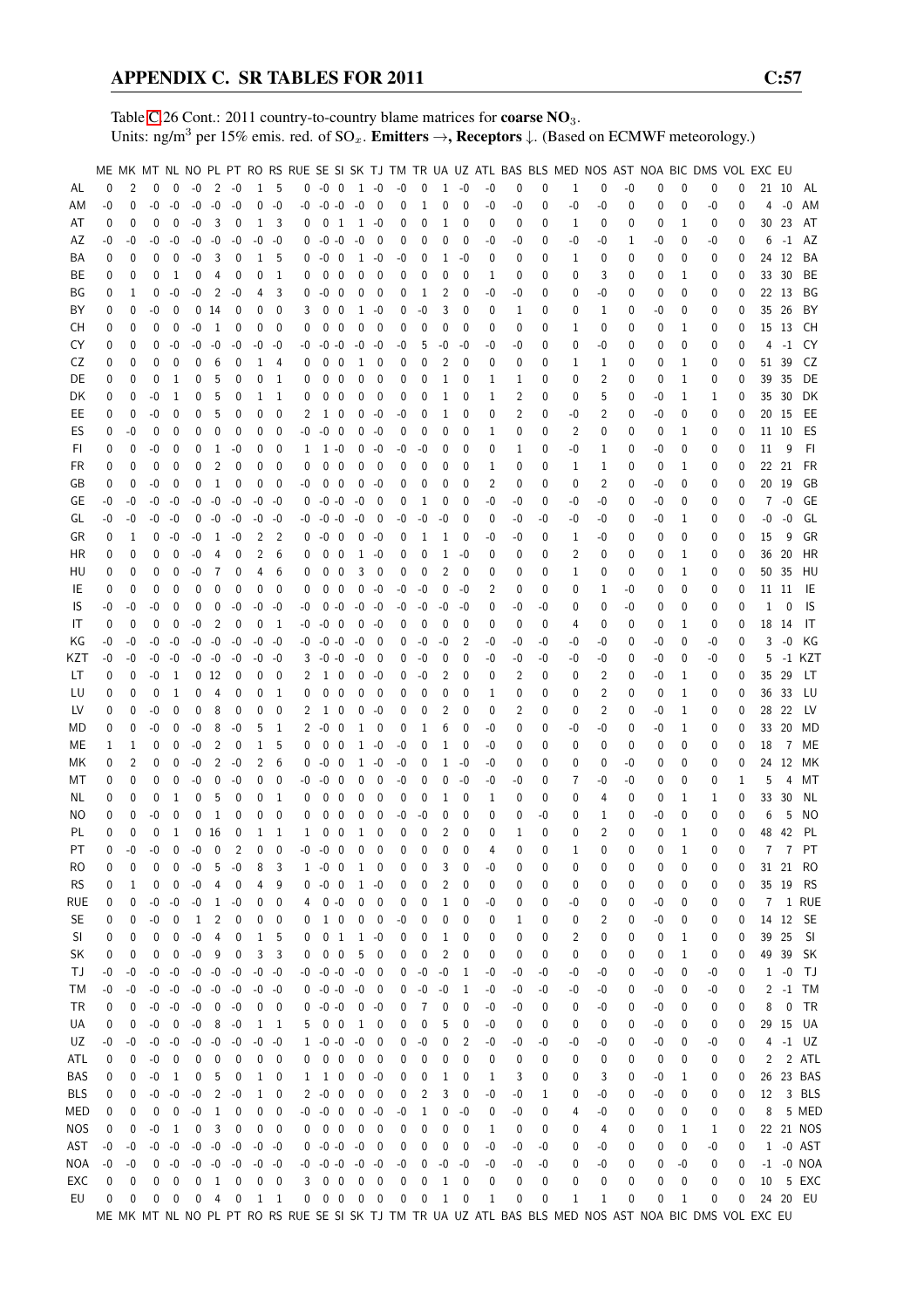Table [C.](#page-2-0)27: 2011 country-to-country blame matrices for **coarse NO**<sub>3</sub>. Units: ng/m<sup>3</sup> per 15% emis. red. of NO<sub>x</sub>. **Emitters**  $\rightarrow$ **, Receptors**  $\downarrow$ . (Based on ECMWF meteorology.)

|            |   |          |                |             |              |              |              |              |              |             |                |                |   |                       |                |                         |                |    |        |                  |              |          |                 |                         |                            |          | AL AM AT AZ BA BE BG BY CH CY CZ DE DK EE ES FI FR GB GE GR HR HU IE IS IT KG KZT LT LU LV MD |   |   |                |              |           |
|------------|---|----------|----------------|-------------|--------------|--------------|--------------|--------------|--------------|-------------|----------------|----------------|---|-----------------------|----------------|-------------------------|----------------|----|--------|------------------|--------------|----------|-----------------|-------------------------|----------------------------|----------|-----------------------------------------------------------------------------------------------|---|---|----------------|--------------|-----------|
| AL         | 8 | 0        | 2              | 0           | 3            | $\mathbf{1}$ | 6            | 0            | 1            | 0           | 3              | 8              | 0 | 0                     | 2              | 0                       | 4              | 2  | 0      | 23               | 3            | 4        | $\mathbf 0$     | 0 <sub>16</sub>         |                            | 0        | 0                                                                                             | 0 | 0 | 0              | 0            | AL        |
| AM         | 0 | 3        | 0              | 10          | 0            | 0            | 0            | 0            | 0            | 0           | 0              | 0              | 0 | 0                     | 0              | 0                       | 0              | 0  | 3      | 0                | 0            | 0        | 0               | 0                       | - 0                        | 0        | 1                                                                                             | 0 | 0 | 0              | 0            | AM        |
| AT         | 0 | 0        | 12             | 0           | 1            | 1            | 1            | 0            | 2            | 0           | 4              | 21             | 0 | 0                     | 2              | 0                       | 7              | 3  | 0      | 1                | 4            | 4        | 0               | 0 <sub>16</sub>         |                            | 0        | 0                                                                                             | 0 | 1 | 0              | 0            | AT        |
| AZ         | 0 | 1        | 0              | 23          | 0            | 0            | 0            | 0            | 0            | 0           | 0              | 1              | 0 | 0                     | 0              | 0                       | 0              | 1  | 5      | 0                | 0            | 0        | $\mathbf 0$     | 0                       | - 0                        | 0        | 2                                                                                             | 0 | 0 | 0              | 0            | AZ        |
| ВA         | 1 | 0        | 5              | 0           | 17           | 1            | 4            | 0            | 1            | 0           | 6              | 15             | 1 | 0                     | 3              | 0                       | 6              | 3  | 0      | 5                | 6            | 7        | 0               | 0 17                    |                            | 0        | 0                                                                                             | 0 | 0 | 0              | 0            | BA        |
| BE         | 0 | 0        | $\overline{2}$ | 0           | 0            | 3            | $\mathbf 0$  | 0            | 1            | 0           | 3              | 16             | 0 | 0                     | 4              | 0                       | 20             | 16 | 0      | 0                | 0            | 1        | 1               | 0                       | 4                          | 0        | 0                                                                                             | 0 | 1 | 0              | 0            | <b>BE</b> |
| ΒG         | 0 | 0        | 3              | 0           | 1            | 1            | 23           | 2            | 1            | 0           | 3              | 11             | 1 | 0                     | 1              | 0                       | 4              | 3  | 0      | 9                | 1            | 4        | 0               | 0                       | 3                          | 0        | 0                                                                                             | 0 | 0 | 0              | 2            | ΒG        |
| BY         | 0 | 0        | $1\,$          | 0           | 0            | 2            | 0            | 5            | 0            | 0           | 3              | 16             | 2 | 1                     | 1              | 2                       | 4              | 8  | 0      | 0                | 0            | 2        | 0               | $\mathbf 0$             | $\overline{2}$             | 0        | 0                                                                                             | 2 | 0 | 1              | $\mathbf{1}$ | BY        |
| CН         | 0 | 0        | 3              | 0           | 0            | 1            | 0            | 0            | 5            | 0           | $\mathbf{1}$   | 9              | 0 | 0                     | 3              | 0                       | 13             | 2  | 0      | 0                | 0            | 1        | 0               | 0                       | -19                        | 0        | 0                                                                                             | 0 | 0 | 0              | 0            | <b>CH</b> |
| CY         | 0 | 0        | 1              | 0           | 0            | 0            | 2            | 0            | 0            | 5           | $\mathbf{1}$   | $\overline{2}$ | 0 | 0                     | 1              | 0                       | $\mathbf{1}$   | 1  | 0      | 8                | 0            | 1        | 0               | 0                       | 4                          | 0        | 0                                                                                             | 0 | 0 | $\mathbf 0$    | 0            | CY        |
| CZ         | 0 | 0        | 8              | 0           | 2            | 3            | 2            | 1            | 1            | 0           | 9              | 29             | 1 | 0                     | 2              | 0                       | 11             | 6  | 0      | 1                | 3            | 8        | 0               | 0                       | 6                          | 0        | 0                                                                                             | 0 | 1 | 0              | 0            | CZ        |
| DE         | 0 | 0        | 4              | 0           | 0            | 3            | 0            | 1            | 1            | 0           | 4              | 23             | 1 | 0                     | 3              | $\mathbf 0$             | 14             | 10 | 0      | 0                | 1            | 2        | 0               | 0                       | 4                          | 0        | 0                                                                                             | 0 | 1 | 0              | 0            | DE        |
| DK         | 0 | 0        | 1              | 0           | 0            | 3            | 0            | 1            | 0            | 0           | 4              | 17             | 3 | 0                     | 1              | 1                       | 7              | 26 | 0      | 1                | 0            | 1        | 1               | 0                       | 1                          | 0        | 0                                                                                             | 0 | 1 | 0              | 0            | DK        |
| EE         | 0 | 0        | 1              | 0           | 0            | 2            | 0            | 3            | 0            | 0           | 2              | 13             | 3 | 2                     | 1              | 4                       | 3              | 10 | 0      | 0                | 0            | 0        | 0               | 0                       | 0                          | 0        | 0                                                                                             | 2 | 0 | 1              | 0            | EE        |
| ES         | 0 | 0        | 1              | 0           | 0            | 1            | 0            | 0            | 0            | 0           | 1              | 3              | 0 | 0                     | 52             | $\overline{0}$          | 10             | 3  | 0      | 0                | 0            | 0        | 0               | $\mathbf 0$             | 5                          | 0        | 0                                                                                             | 0 | 0 | 0              | 0            | ES        |
| FI         | 0 | 0        | $\mathbf 0$    | 0           | 0            | 1            | 0            | 2            | 0            | $\mathbf 0$ | 1              | 6              | 1 | 1                     | $\pmb{0}$      | 6                       | $\overline{c}$ | 4  | 0      | 0                | 0            | 0        | 0               | $\overline{0}$          | $\mathbf 0$                | 0        | 0                                                                                             | 1 | 0 | $\mathbf 0$    | 0            | F1        |
| FR         | 0 | 0        | $\overline{2}$ | 0           | 0            | 2            | 0            | 0            | 1            | 0           | 2              | 11             | 0 | 0                     | 14             | $\mathbf 0$             | 31             | 9  | 0      | 0                | 0            | 1        | 1               | 0 12                    |                            | 0        | 0                                                                                             | 0 | 1 | 0              | 0            | <b>FR</b> |
| GB         | 0 | 0        | 1              | 0           | 0            | 1            | 0            | 0            | 0            | 0           | 1              | 8              | 1 | 0                     | 3              | 0                       | 9              | 21 | 0      | 0                | 0            | 0        | $\overline{2}$  | 0                       | $\overline{2}$             | 0        | 0                                                                                             | 0 | 0 | 0              | 0            | GB        |
| GE         | 0 | 1        | 0              | 9           | 0            | 0            | 0            | 0            | 0            | 0           | 0              | 1              | 0 | 0                     | 0              | 0                       | 0              | 0  | 14     | 0                | 0            | 0        | 0               | $\mathbf 0$             | 0                          | 0        | 1                                                                                             | 0 | 0 | 0              | 0            | GE        |
| GL         | 0 | 0        | 0              | 0           | 0            | 0            | 0            | 0            | 0            | 0           | 0              | $\mathbf 0$    | 0 | 0                     | 0              | 0                       | 0              | 0  | 0      | 0                | 0            | 0        | 0               | 0                       | - 0                        | 0        | 0                                                                                             | 0 | 0 | 0              | 0            | GL        |
| GR         | 2 | 0        | 2              | 0           | 1            | 1            | 15           | 1            | 1            | 0           | 2              | 7              | 0 | 0                     | 2              | 0                       | 3              | 3  | 0      | 31               | 1            | 3        | 0               | 0 10                    |                            | 0        | 0                                                                                             | 0 | 0 | 0              | 1            | GR        |
| HR         | 1 | 0        | 8              | 0           | 12           | 2            | 3            | 1            | 1            | 0           | 7              | 20             | 1 | 0                     | 4              | 0                       | 7              | 4  | 0      | 4                | 12           | 9        | 0               | 0 <sub>28</sub>         |                            | 0        | 0                                                                                             | 0 | 1 | 0              | 0            | <b>HR</b> |
| HU         | 0 | 0        | 9              | $\mathbf 0$ | 3            | 2            | 3            | 1            | 1            | 0           | 8              | 25             | 1 | 0                     | 3              | 0                       | 8              | 5  | 0      | 1                | 4            | 17       | 0               | $\overline{0}$          | - 9                        | 0        | 0                                                                                             | 0 | 1 | 0              | 1            | HU        |
| IE         | 0 | 0        | 0              | 0           | 0            | 1            | 0            | 0            | 0            | $\mathbf 0$ | 0              | $\overline{2}$ | 0 | 0                     | 2              | 0                       | 4              | 18 | 0      | 0                | 0            | 0        | 3               | 0                       | -1                         | 0        | 0                                                                                             | 0 | 0 | 0              | 0            | IE        |
| IS         | 0 | 0        | 0              | 0           | 0            | 0            | 0            | 0            | 0            | 0           | 0              | 2              | 0 | 0                     | 0              | 0                       | 1              | 2  | 0      | 0                | 0            | 0        | 0               | 2                       | 0                          | 0        | 0                                                                                             | 0 | 0 | 0              | 0            | IS        |
| IT         | 0 | 0        | 5              | 0           | 2            | 1            | 1            | 0            | 1            | 0           | 2              | 8              | 0 | 0                     | 8              | 0                       | 16             | 2  | 0      | 2                | 4            | 3        | 0               | 071                     |                            | 0        | 0                                                                                             | 0 | 0 | 0              | 0            | IT        |
|            | 0 | 0        | 0              | 0           | 0            | 0            | 0            | 0            | 0            | 0           | 0              | 0              | 0 | 0                     | 0              | 0                       | 0              | 0  | 0      | 0                | 0            | 0        | 0               | 0                       | - 0                        | 6        | 3                                                                                             | 0 | 0 | 0              | 0            | KG        |
| ΚG         |   |          | 0              |             |              |              |              |              |              |             |                |                |   |                       |                |                         |                |    |        |                  |              |          |                 |                         |                            |          |                                                                                               |   |   | 0              | 0            | KZT       |
| KZT        | 0 | 0        |                | 0           | 0            | 0            | 0            | 1            | 0            | 0           | 0              | 1              | 0 | 0                     | 0              | 1                       | 0              | 1  | 0      | 0                | 0            | 0        | 0               | 0                       | - 0                        | 1        | 10                                                                                            | 0 | 0 |                |              |           |
| LТ         | 0 | 0        | 1              | 0           | 0            | 3            | 0            | 3            | 0            | 0           | 3              | 19             | 4 | 1                     | 1              | 2                       | 4              | 12 | 0      | 0                | 0            | 1        | 0               | 0                       | 1                          | 0        | 0                                                                                             | 3 | 0 | 1              | 0            | LТ        |
| LU         | 0 | 0        | 3              | 0           | 0            | 4            | 0            | 0            | 1            | 0           | 4              | 18             | 0 | 0                     | 5              | 0                       | 22             | 11 | 0      | 0                | 0            | 1        | 1               | 0                       | 4                          | 0        | 0                                                                                             | 0 | 1 | $\mathbf 0$    | 0            | LU        |
| LV         | 0 | 0        | 1              | 0           | 0            | 2            | 0            | 3            | 0            | 0           | 2              | 17             | 3 | 1                     | $\mathbf{1}$   | $\overline{3}$          | 4              | 12 | 0      | 0                | 0            | 1        | 0               | $\overline{\mathbf{0}}$ | -1                         | 0        | 0                                                                                             | 2 | 0 | $\overline{2}$ | 0            | LV        |
| MD         | 0 | 0        | 3              | 0           | 0            | 2            | 6            | 4            | 1            | 0           | 6              | 18             | 1 | 0                     | $\mathbf{1}$   | $\mathbf{1}$            | 5              | 6  | 0      | 2                | 1            | 5        | 0               | 0                       | $\overline{2}$             | 0        | 1                                                                                             | 1 | 0 | 0              | 3            | MD        |
| ME         | 3 | 0        | 3              | 0           | 6            | 1            | 4            | 0            | 1            | 0           | 4              | 9              | 0 | 0                     | 2              | 0                       | 4              | 2  | 0      | 8                | 3            | 5        | 0               | 0 <sub>13</sub>         |                            | 0        | 0                                                                                             | 0 | 0 | 0              | 0            | МE        |
| ΜK         | 2 | 0        | 2              | 0           | 2            | 1            | 12           | 1            | 1            | 0           | 3              | 9              | 0 | 0                     | $\overline{2}$ | 0                       | 3              | 2  | 0<br>0 | 22               | 1            | 5        | 0               | 0                       | - 7                        | 0        | 0                                                                                             | 0 | 0 | 0              | 1            | MK<br>MT  |
| МT         | 1 | 0        | 2              | 0           | 2            | 1            | 2            | 0            | 1            | 0           | 1              | 5              | 0 | 0                     | 14             | $\mathbf 0$             | 18             | 3  |        | 5                | 2            | 1        | $\mathbf 0$     | 0 65                    |                            | 0        | 0                                                                                             | 0 | 0 | 0              | 0            |           |
| NL         | 0 | 0        | 2              | 0           | 0            | 3            | 0            | 1            | 1            | 0           | 3              | 14             | 1 | 0                     | 2              | 0                       | 13             | 21 | 0      | 0                | 0            | 1        | 1               | 0                       | $\overline{2}$             | 0        | 0                                                                                             | 0 | 1 | 0              | 0            | ΝL        |
| ΝO         | 0 | 0        | 0              | 0           | 0            | 1            | 0            | $\mathbf 0$  | 0            | 0           | 1              | 5              | 1 | 0                     | $\mathbf{1}$   | 1                       | $\overline{c}$ | 5  | 0      | 0                | 0            | 0        | 0               | 0                       | 0                          | 0        | 0                                                                                             | 0 | 0 | 0              | 0            | <b>NO</b> |
| PL         | 0 | 0        | 3              | 0           | $\mathbf{1}$ | 3            | $\mathbf{1}$ | 2            | 1            | 0           | 6              | 27             | 2 | 0                     | $\overline{2}$ | $\mathbf{1}$            | $\overline{7}$ | 10 | 0      | 0                | 1            | 4        | 0               | $\overline{0}$          | 3                          | 0        | 0                                                                                             | 1 | 1 | 0              | 0            | PL        |
| PT         | 0 | $\Omega$ | $\Omega$       | $\Omega$    | $\Omega$     | $\mathbf{1}$ | $\mathbf 0$  | $\Omega$     | $\Omega$     | $\mathbf 0$ | $\mathbf{0}$   | $\overline{2}$ | 0 |                       | $0$ 37 $0$     |                         | 6              | 4  | 0      | 0                | 0            | $\Omega$ | $0\quad 0$      |                         | $\overline{2}$             | $\Omega$ | 0                                                                                             | 0 | 0 | $\Omega$       | 0            | PT        |
| RO         | 0 | 0        | 4              | 0           | 1            | $\mathbf 1$  | 6            | 2            | $\mathbf{1}$ | 0           | 5              | 15             | 1 | 0                     | $\mathbf{1}$   | $\mathbf{1}$            | 5              | 4  | 0      | 2                | 1            | 7        | 0               | 0                       | 4                          | 0        | 0                                                                                             | 0 | 0 | 0              | 2            | <b>RO</b> |
| <b>RS</b>  | 1 | 0        | 5              | 0           | 3            | 1            | 9            | 1            | 1            | 0           | 6              | 16             | 1 | 0                     | 2              | 0                       | 5              | 3  | 0      | 5                | 2            | 9        | 0               | 0                       | 7                          | 0        | 0                                                                                             | 0 | 0 | 0              | $\mathbf{1}$ | <b>RS</b> |
| RUE        | 0 | 0        | 0              | 0           | 0            | 0            | 0            | 1            | 0            | 0           | 0              | $\overline{2}$ | 0 | 0                     | 0              | $\mathbf{1}$            | $\mathbf{1}$   | 1  | 0      | 0                | 0            | 0        | $0\quad 0$      |                         | 0                          | 0        | 2                                                                                             | 0 | 0 | 0              |              | 0 RUE     |
| <b>SE</b>  | 0 | 0        | 0              | 0           | 0            | 1            | 0            | 1            | 0            | 0           | $\mathbf{1}$   | 10             | 2 | 0                     | $\mathbf{1}$   | $\overline{c}$          | 3              | 8  | 0      | 0                | 0            | 1        | $0\quad 0$      |                         | $\overline{\phantom{0}}$   | 0        | 0                                                                                             | 0 | 0 | 0              | 0            | <b>SE</b> |
| SI         | 0 | 0        | 12             | 0           | 5            | 2            | 2            | 1            | 1            | 0           | 5              | 20             | 0 | 0                     | 3              | 0                       | 7              | 3  | 0      | 2                | 14           | 7        | $0 \t0 \t35$    |                         |                            | 0        | 0                                                                                             | 0 | 1 | 0              | 0            | SI        |
| SK         | 0 | 0        | 7              | 0           | 1            | 2            | 2            | 1            | 1            | 0           | 10             | 25             | 1 | 0                     | 2              | 0                       | 7              | 6  | 0      | 1                | 2            | 17       | $0\quad 0$      |                         | - 6                        | 0        | 0                                                                                             | 0 | 1 | 0              | 0            | SK        |
| ТJ         | 0 | 0        | 0              | 0           | 0            | 0            | 0            | 0            | 0            | 0           | 0              | 0              | 0 | 0                     | 0              | 0                       | 0              | 0  | 0      | 0                | 0            | 0        | $0\quad 0$      |                         | 0                          | 1        | 2                                                                                             | 0 | 0 | 0              | 0            | TJ        |
| ТM         | 0 | 0        | 0              | 2           | 0            | 0            | 0            | 0            | 0            | 0           | 0              | 1              | 0 | 0                     | 0              | 0                       | 0              | 1  | 1      | 0                | 0            | 0        | $0\quad 0$      |                         | 0                          | 1        | $\overline{7}$                                                                                | 0 | 0 | 0              | 0            | TM        |
| TR         | 0 | 0        | 1              | 0           | 0            | 0            | 2            | 1            | 0            | 0           | 1              | $\overline{2}$ | 0 | 0                     | 0              | 0                       | 1              | 1  | 1      | 2                | 0            | 0        | 0               | $\overline{\mathbf{0}}$ | -1                         | 0        | 0                                                                                             | 0 | 0 | 0              | 0            | TR        |
| UA         | 0 | 0        | 2              | 0           | 0            | 2            | 2            | 5            | 0            | 0           | 4              | 16             | 1 | 0                     | 1              | $\,1\,$                 | 4              | 6  | 0      | 1                | 0            | 3        | 0               | $\overline{0}$          | $\overline{2}$             | 0        | 1                                                                                             | 1 | 0 | 0              | 1            | UA        |
| UZ         | 0 | 0        | 0              | 1           | 0            | 0            | 0            | 0            | 0            | 0           | 0              | 1              | 0 | 0                     | 0              | 0                       | 0              | 1  | 0      | 0                | 0            | 0        | $0\quad 0$      |                         | 0                          | 2        | 10                                                                                            | 0 | 0 | 0              | 0            | UZ        |
| ATL        | 0 | 0        | 0              | 0           | 0            | 0            | 0            | 0            | 0            | 0           | 0              | 2              | 0 | 0                     | 2              | 0                       | 2              | 3  | 0      | 0                | 0            | 0        | $0\quad 0$      |                         | $\overline{\phantom{0}}$   | 0        | 0                                                                                             | 0 | 0 | 0              |              | 0 ATL     |
| BAS        | 0 | 0        | 1              | 0           | 0            | 2            | 0            | 2            | 0            | 0           | $\overline{2}$ | 16             | 4 | 1                     | 1              | 4                       | 4              | 14 | 0      | 0                | 0            | 1        | $1\quad0$       |                         | $\mathbf{1}$               | 0        | 0                                                                                             | 1 | 0 | 1              |              | 0 BAS     |
| <b>BLS</b> | 0 | 0        | 2              | 1           | 0            | 1            | 4            | 3            | 0            | 0           | 3              | 10             | 1 | 0                     | $\mathbf{1}$   | $\mathbf{1}$            | 3              | 3  | 2      | 2                | 0            | 2        | $0\quad 0$      |                         | $\mathbf{1}$               | 0        | 1                                                                                             | 1 | 0 | 0              |              | 2 BLS     |
| MED        | 1 | 0        | $\overline{c}$ | 0           | 2            | $\mathbf{1}$ | 4            | 1            | 1            | 0           | $\overline{2}$ | 6              | 0 |                       | $0$ 15 0 15    |                         |                | 3  | 0      | 11               | 2            | 2        |                 | $0 \t 0 \t 38$          |                            | 0        | 0                                                                                             | 0 | 0 | 0              |              | 0 MED     |
| <b>NOS</b> | 0 | 0        | $\mathbf{1}$   | 0           | 0            | 2            | 0            | 0            | 0            | 0           |                | 2 11           | 2 | $\mathbf 0$           | $\overline{c}$ | $\overline{\mathbf{0}}$ | 8              | 25 | 0      | $\boldsymbol{0}$ | 0            |          | $1\quad1\quad0$ |                         | $\overline{\phantom{0}}^2$ | 0        | 0                                                                                             | 0 | 0 | 0              |              | 0 NOS     |
| AST        | 0 | 0        | 0              | 1           | 0            | 0            | 0            | 0            | 0            | 0           | 0              | 1              | 0 | 0                     | 0              | 0                       | 0              | 0  | 0      | 0                | 0            | 0        | $0\quad 0$      |                         | $\overline{\phantom{0}}$   | 0        | 2                                                                                             | 0 | 0 | 0              |              | 0 AST     |
| NOA        | 0 | 0        | 1              | 0           | 1            | 0            | 2            | 0            | 0            | 0           | $\mathbf{1}$   | 3              | 0 | 0                     | 8              | $\mathbf 0$             | 6              | 1  | 0      | 6                | 1            | 1        |                 | $0 \t 0 \t 13$          |                            | 0        | 0                                                                                             | 0 | 0 | 0              |              | 0 NOA     |
| EXC        | 0 | 0        | $\mathbf 1$    | 0           | 0            | 1            | $\mathbf{1}$ | 1            | 0            | 0           | $\mathbf{1}$   | 4              | 0 | 0                     |                | $2\quad 1$              | 3              | 3  | 0      | $\mathbf{1}$     | 0            |          | $1 \t0 \t0 \t2$ |                         |                            | 0        | 2                                                                                             | 0 | 0 | 0              |              | 0 EXC     |
| EU         | 0 | 0        | 3              | 0           | $\mathbf{1}$ | 2            | 2            | $\mathbf{1}$ | $\mathbf{1}$ | 0           |                | 3 12           |   | $1 \t0 \t10 \t1 \t11$ |                |                         |                | 8  | 0      | $\overline{2}$   | $\mathbf{1}$ |          | 20010           |                         |                            | 0        | 0                                                                                             | 0 | 0 | 0              | 0            | EU        |
|            |   |          |                |             |              |              |              |              |              |             |                |                |   |                       |                |                         |                |    |        |                  |              |          |                 |                         |                            |          | AL AM AT AZ BA BE BG BY CH CY CZ DE DK EE ES FI FR GB GE GR HR HU IE IS IT KG KZT LT LU LV MD |   |   |                |              |           |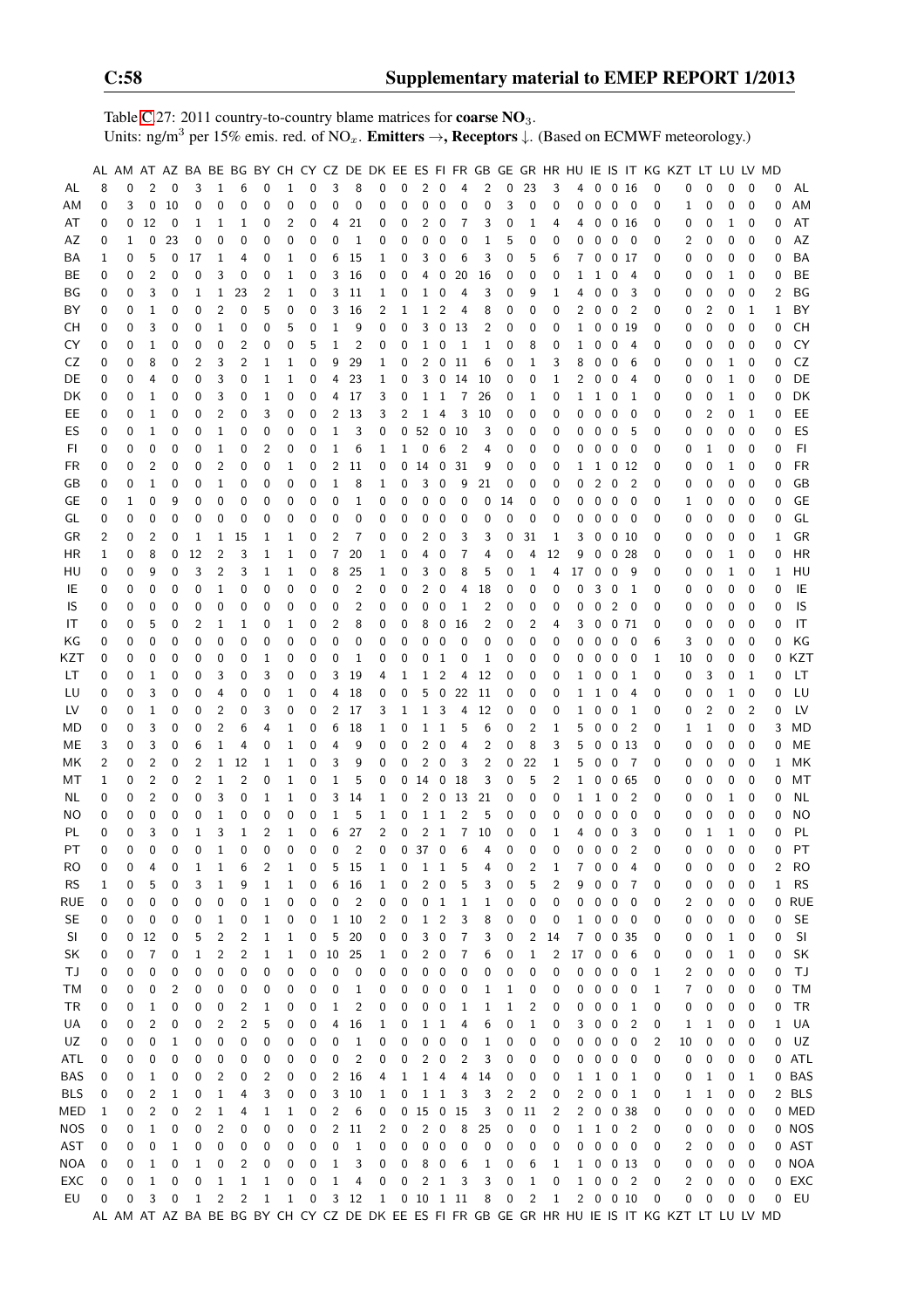Table [C.](#page-2-0)27 Cont.: 2011 country-to-country blame matrices for **coarse NO**<sub>3</sub>. Units: ng/m<sup>3</sup> per 15% emis. red. of NO<sub>x</sub>. **Emitters**  $\rightarrow$ **, Receptors**  $\downarrow$ . (Based on ECMWF meteorology.)

|            |          |          |          |                |              |                 |             |                 |                |                |                                     |                          |                |                         |             |              |              |                |                |                |                | ME MK MT NL NO PL PT RO RS RUE SE SI SK TJ TM TR UA UZ ATL BAS BLS MED NOS AST NOA BIC DMS VOL EXC EU |                |                |    |   |   |              |              |                |             |
|------------|----------|----------|----------|----------------|--------------|-----------------|-------------|-----------------|----------------|----------------|-------------------------------------|--------------------------|----------------|-------------------------|-------------|--------------|--------------|----------------|----------------|----------------|----------------|-------------------------------------------------------------------------------------------------------|----------------|----------------|----|---|---|--------------|--------------|----------------|-------------|
| AL         | 1        | 7        | 0        | 1              | 0            | 7               | 0           |                 | 5 24           | 3              |                                     | 0 <sub>1</sub>           | $\overline{2}$ | $\mathbf 0$             | $\mathbf 0$ | 4            | 3            | 0              | $\mathbf{1}$   | 1              | 1              | 22                                                                                                    | 2              | 0              | 0  | 5 | 0 |              | $0$ 145      | 88             | AL          |
|            |          |          |          |                |              |                 |             |                 |                |                |                                     |                          |                |                         |             |              |              |                |                |                | $\mathbf 0$    |                                                                                                       |                |                |    |   |   |              |              | $\overline{2}$ |             |
| ΑM         | 0        | 0        | 0        | $\mathbf{0}$   | 0            | 0               | 0           | 0               | $\mathbf{0}$   | $\overline{c}$ | 0                                   | $\mathbf 0$              | $\pmb{0}$      | $\mathbf 0$             | 0           | 6            | 0            | $\mathbf 0$    | 0              | 0              |                | 0                                                                                                     | 0              | $\overline{c}$ | 0  | 2 | 0 | 0            | 27           |                | AM          |
| AT         | 0        | 0        | 0        | 2              | 0            | 7               | 0           | 2               | 5              | 1              | 0                                   | $\overline{4}$           | 2              | 0                       | 0           | 0            | 2            | 0              | 1              | 1              | 0              | 4                                                                                                     | 3              | 0              | 0  | 4 | 0 | 0            | 107          | 91             | AT          |
| AΖ         | 0        | 0        | 0        | 0              | 0            | $\mathbf{1}$    | 0           | 0               | 0              | 14             | 0                                   | $\overline{\mathbf{0}}$  | 0              | $\mathbf 0$             | 1           | 3            | 3            | 1              | 0              | 0              | 0              | 0                                                                                                     | $\mathbf{1}$   | 4              | 0  | 3 | 0 | 0            | 59           | 6              | AZ          |
| ΒA         | 1        | 2        | 0        | $\overline{2}$ |              | 0 <sub>13</sub> | 0           |                 | 7 26           | 2              |                                     | 0 <sub>1</sub>           | 3              | 0                       | 0           | 1            | 4            | 0              | 1              | 1              | 0              | 10                                                                                                    | 3              | 0              | 0  | 5 | 0 | 0            | 162          | 99             | BA          |
| BE         | 0        | 0        | 0        | $\overline{2}$ |              | 1 <sub>5</sub>  | 1           | 0               | - 1            | 0              | 0                                   | $\overline{0}$           | $\mathbf{1}$   | 0                       | 0           | 0            | 1            | 0              | 7              | 1              | 0              | 2                                                                                                     | 13             | 0              | 0  | 6 | 0 | 0            | 85           | 81             | BE          |
| ΒG         | 0        | 1        | 0        | 1              |              | 1 13            | 0           | 21 11           |                | 14             | 1                                   | 0                        | 2              | 0                       | 0           | 10           | 19           | 0              | 1              | 2              | 5              | 5                                                                                                     | 3              | 0              | 0  | 5 | 0 | 0            | 168 105      |                | ΒG          |
| BY         | 0        | 0        | 0        | 3              |              | 1 21            | 0           | 2               | -1             | 16             |                                     | $2\quad 0$               | 2              | $\mathbf 0$             | 0           | 0            | 9            | 0              | 2              | 6              | 0              | 1                                                                                                     | 9              | 0              | 0  | 4 | 0 | 0            | 112 77       |                | BY          |
| CН         | 0        | 0        | 0        | $\overline{1}$ | 0            | $\mathbf{1}$    | 0           | 0               | 0              | 0              | 0                                   | $\mathbf{1}$             | $\pmb{0}$      | 0                       | 0           | 0            | $\mathbf 0$  | 0              | 1              | 0              | 0              | 3                                                                                                     | 2              | 0              | 0  | 4 | 0 | 0            | 63           | 57             | CH          |
| CY         | 0        | 0        | 0        | $\mathbf{0}$   | 0            | 2               | 0           | 2               | 2              | 5              | 0                                   | $\mathbf 0$              | 0              | 0                       |             | 0119         | 4            | 0              | 0              | 0              | 3              | 53                                                                                                    | 1              | 1              | 0  | 6 | 0 | 0            | 165          | 31             | CY          |
| CZ         | 0        | 0        | 0        | 3              |              | 1 13            | 0           | 4               | 7              | 2              | 1                                   | 2                        | 3              | 0                       | 0           | 0            | 4            | 0              | 2              | 2              | 0              | 2                                                                                                     | 6              | 0              | 0  | 5 | 0 | $\mathbf{0}$ | 136 114      |                | CZ          |
| DE         | 0        | 0        | 0        | 3              | 1            | 9               | 0           | $\mathbf{1}$    | 2              | 1              |                                     | $1\quad1$                | $\mathbf{1}$   | 0                       | 0           | 0            | 2            | 0              | 3              | 2              | 0              | 2                                                                                                     | 10             | 0              | 0  | 5 | 0 | 0            | 96           | - 87           | DE          |
| DK         | 0        | 0        | 0        | 4              |              | 4 17            | 0           | 1               | 1              | 2              | 2                                   | $\overline{\phantom{0}}$ | 1              | 0                       | 0           | 0            | 3            | 0              | 5              | 6              | 0              | 1                                                                                                     | 23             | 0              | 0  | 5 | 0 | 0            | 108          | 95             | DK          |
| EE         | 0        | 0        | 0        | 3              |              | 2 1 2           | 0           | 0               | 0              | 11             | 5                                   | $\overline{\mathbf{0}}$  | 1              | 0                       | 0           | 0            | 3            | 0              | 2              | 12             | 0              | 0                                                                                                     | 11             | 0              | 0  | 3 | 0 | 0            | 84           | 64             | EE          |
|            |          |          |          | $\mathbf{1}$   |              | 1               |             |                 |                |                |                                     | $\mathbf 0$              |                |                         |             |              |              | $\Omega$       |                |                |                |                                                                                                       |                |                |    |   |   |              |              |                | ES          |
| ES         | 0        | 0        | 0        |                | 0            |                 | 5           | 0               | 0              | 0              | 0                                   |                          | 0              | 0                       | 0           | 0            | 0            |                | 9              | 0              | 0              | 24                                                                                                    | 2              | 0              | 0  | 8 | 0 | 0            | 87           | 85             |             |
| FI.        | 0        | 0        | 0        | $\mathbf{1}$   | 2            | 5               | 0           | 0               | $\mathbf 0$    | 8              | 4                                   | 0                        | 0              | 0                       | 0           | 0            | 1            | 0              | 1              | 6              | 0              | 0                                                                                                     | 5              | 0              | 0  | 2 | 0 | 0            | 46           | 33             | FI.         |
| FR         | 0        | 0        | 0        | $\overline{2}$ | 0            | 2               | 1           | 0               | 0              | 0              | 0                                   | -1                       | 0              | 0                       | 0           | 0            | 0            | 0              | 9              | 1              | 0              | 10                                                                                                    | 8              | 0              | 0  | 6 | 0 | 0            | 98           | 94             | FR          |
| GB         | 0        | 0        | 0        | $\overline{2}$ | 1            | 3               | 0           | 0               | 0              | 0              | 0                                   | $\mathbf 0$              | 0              | 0                       | 0           | 0            | 0            | 0              | 9              | 1              | 0              | 1                                                                                                     | 10             | 0              | 0  | 5 | 0 | 0            | 58           | 56             | GB          |
| GЕ         | 0        | 0        | 0        | 0              | 0            | $\mathbf{1}$    | 0           | 0               | 0              | 5              | 0                                   | $\mathbf 0$              | 0              | 0                       | 0           | 5            | 2            | 0              | 0              | 0              | $\overline{2}$ | 0                                                                                                     | 0              | 1              | 0  | 2 | 0 | 0            | 42           | 4              | GE          |
| GL         | 0        | 0        | -0       | 0              | 0            | 0               | 0           | 0               | $\mathbf 0$    | 0              | 0                                   | 0                        | 0              | 0                       | 0           | 0            | 0            | 0              | 0              | 0              | 0              | 0                                                                                                     | 0              | 0              | -0 | 3 | 0 | 0            | 0            | 0              | GL          |
| GR         | 0        | 4        | 0        | 1              | 0            | 8               | 0           | 10              | - 9            | 7              | 0                                   | $\mathbf 0$              | 1              | 0                       | 0           | 21           | 10           | 0              | 1              | 1              | 3              | 29                                                                                                    | 2              | 0              | 0  | 5 | 0 | 0            | 158 100      |                | GR          |
| ΗR         | 1        | 1        | 0        | $\overline{2}$ |              | 0 <sub>15</sub> | 0           |                 | 8 21           | 3              | 0                                   | 3                        | 4              | 0                       | 0           | 1            | 5            | 0              | 1              | 1              | 0              | 13                                                                                                    | 4              | 0              | 0  | 5 | 0 | 0            | 187 129      |                | HR          |
| HU         | 0        | 1        | 0        | 2              |              | 1 22            | 0           | 13 12           |                | 4              | 1                                   | $\overline{2}$           | 6              | 0                       | 0           | 0            | 8            | 0              | 1              | 2              | 1              | 4                                                                                                     | 5              | 0              | 0  | 5 | 0 | 0            | 175 138      |                | HU          |
| IE         | 0        | 0        | 0        | $\mathbf{1}$   | 0            | $\mathbf{1}$    | 0           | 0               | $\mathbf 0$    | 0              | 0                                   | $\overline{\mathbf{0}}$  | 0              | $\mathbf 0$             | 0           | 0            | 0            | 0              | 9              | 0              | 0              | 1                                                                                                     | 5              | 0              | 0  | 4 | 0 | 0            | 36           | 35             | IE          |
| IS         | 0        | 0        | 0        | $\mathbf{0}$   | 0            | $\mathbf 0$     | 0           | 0               | 0              | 0              | 0                                   | $\mathbf 0$              | 0              | 0                       | 0           | 0            | 0            | 0              | 2              | 0              | 0              | 0                                                                                                     | 1              | 0              | -0 | 2 | 0 | $\mathbf 0$  | 10           | 7              | IS          |
| IT         | 0        | 1        | 0        | 1              | 0            | 6               | 0           | 2               | 4              | 1              | 0                                   | 3                        | 1              | 0                       | 0           | 1            | 1            | 0              | 1              | 1              | 0              | 40                                                                                                    | 2              | 0              | 0  | 5 | 0 | 0            | 152 135      |                | IT          |
| ΚG         | 0        | 0        | 0        | 0              | 0            | 0               | 0           | 0               | 0              | 1              | 0                                   | 0                        | 0              | 3                       | 0           | 0            | 0            | 14             | 0              | 0              | 0              | 0                                                                                                     | 0              | 1              | 0  | 3 | 0 | 0            | 29           | 1              | КG          |
|            |          |          |          |                |              |                 |             |                 |                |                |                                     |                          |                |                         |             |              |              |                |                |                |                |                                                                                                       |                |                |    |   |   |              |              |                |             |
| KZT        | 0        | 0        | 0        | 0              | 0            | 2               | 0           | 0               | 0              | 28             |                                     | $0\quad 0$               | 0              | 0                       | 0           | 0            | 3            | 2              | 0              | 1              | 0              | 0                                                                                                     | 1              | 1              | 0  | 3 | 0 | 0            | 55           |                | 8 KZT       |
| LT         | 0        | 0        | 0        | 4              |              | 2 20            | 0           | 1               | -1             | 10             |                                     | $4\quad0$                | 1              | 0                       | 0           | 0            | 7            | 0              | 2              | 11             | 0              | 0                                                                                                     | 13             | 0              | 0  | 4 | 0 | 0            | 110          | 86             | LT.         |
| LU         | 0        | 0        | 0        | 3              | 0            | - 5             | 1           | 0               | -1             | 1              | 0                                   | 0                        | 1              | 0                       | 0           | 0            | 1            | 0              | 5              | 1              | 0              | 2                                                                                                     | 9              | 0              | 0  | 5 | 0 | 0            | 89           | 84             | LU          |
| LV         | 0        | 0        | 0        | 4              |              | 2 15            | 0           | $\mathbf{1}$    | $\mathbf{0}$   | 11             | 4                                   | $\mathbf 0$              | 1              | 0                       | 0           | 0            | 5            | 0              | $\overline{2}$ | 12             | 0              | 0                                                                                                     | 13             | 0              | 0  | 3 | 0 | 0            | 99           | 77             | LV          |
| МD         | 0        | 0        | 0        | $\overline{2}$ |              | 1 29            | 0           | 18              | 3              | 24             |                                     | $1\quad$ 0               | 3              | 0                       | 0           | 4            | 30           | 0              | 2              | 3              | 3              | 2                                                                                                     | 6              | 0              | 0  | 5 | 0 | 0            | 185 112      |                | MD          |
| MЕ         | 5        | 3        | $\Omega$ | 1              | 0            | 9               | 0           | 5               | 27             | 2              | 0                                   | $\mathbf{1}$             | $\overline{c}$ | 0                       | 0           | 1            | 2            | 0              | 1              | 1              | 0              | 12                                                                                                    | 2              | 0              | 0  | 5 | 0 | 0            | 127 72       |                | ME          |
| МK         | 0        | 7        | 0        | 1              | 0            | 8               | 0           | 8               | 22             | 4              | 0                                   | $\mathbf 0$              | $\overline{c}$ | 0                       | 0           | 7            | 5            | $\mathbf 0$    | $\mathbf{1}$   | 1              | $\mathbf{1}$   | $\overline{7}$                                                                                        | 2              | 0              | 0  | 5 | 0 | 0            | 141 88       |                | МK          |
| МT         | 0        | 1        | 4        | 1              | 0            | 3               | 1           | 2               | 5              | 1              | 0                                   | $\overline{1}$           | $\mathbf{1}$   | 0                       | 0           | 3            | 1            | 0              | 2              | 0              | 0              | 148                                                                                                   | 2              | 0              | 1  | 7 | 0 | 0            | 147 131      |                | МT          |
| NL         | 0        | 0        | 0        | 2              | 1            | 9               | 0           | 1               | $\overline{1}$ | 1              | 0                                   | $\mathbf 0$              | 1              | 0                       | 0           | 0            | 1            | 0              | 7              | 2              | 0              | 1                                                                                                     | 16             | 0              | 0  | 5 | 0 | 0            | 84           | - 78           | NL          |
| ΝO         | 0        | 0        | 0        | $\mathbf{1}$   | 4            | 3               | $\mathbf 0$ | 0               | 0              | 1              | 2                                   | $\mathbf 0$              | 0              | 0                       | 0           | 0            | 0            | 0              | 2              | 2              | 0              | 0                                                                                                     | 5              | 0              | 0  | 2 | 0 | 0            | 28           | 22             | NO          |
| PL         | 0        | 0        | 0        | 4              |              | 1 21            | 0           | 3               | 2              | 5              | $\mathbf 1$                         | $\mathbf{1}$             | 3              | $\mathbf 0$             | 0           | 0            | 7            | $\Omega$       | $\overline{2}$ | 6              | 0              | 1                                                                                                     | 10             | 0              | 0  | 5 | 0 | 0            | 127 106      |                | PL          |
| PT.        | $\Omega$ | $\Omega$ | 0        | $\mathbf{1}$   | $\mathbf{0}$ | 1 15            |             | $\mathbf 0$     | $\Omega$       | 0              |                                     | $0\quad 0$               | $\mathbf 0$    | $\mathbf{0}$            | $\mathbf 0$ | 0            | $\Omega$     | $\Omega$       | 25             | $\mathbf{0}$   | $\Omega$       | 6                                                                                                     | $\overline{2}$ | 0              | 0  | q | 0 | 0            |              |                | 70 70 PT    |
| RO         | 0        | 1        | 0        | 2              |              | 1 19            |             | 0 <sub>28</sub> | $\overline{7}$ | 12             | 1 1                                 |                          | $\overline{3}$ | $\overline{\mathbf{0}}$ | 0           | 3            | 18           | 0              | 1              | 2              | 3              | 2                                                                                                     | 4              | 0              | 0  | 5 | 0 |              | 0 158 109 RO |                |             |
| <b>RS</b>  | 1        | 2        | 0        | 2              |              | 014             | 0           | 17 23           |                | 5              | 0                                   | $\mathbf{1}$             | 4              | 0                       | 0           | 2            | 8            | 0              | 1              | 1              | $\mathbf{1}$   | 4                                                                                                     | 4              | 0              | 0  | 5 | 0 | 0            | 158 108      |                | <b>RS</b>   |
| rue        | 0        | 0        |          | 0              | 0            | $\overline{c}$  |             | 0               | 0              | 21             |                                     | $1\quad 0$               |                |                         |             | 0            | 3            | 0              | 0              |                | 0              |                                                                                                       |                |                |    | 2 |   | 0            |              |                | 38 11 RUE   |
|            |          |          | 0        |                |              |                 | 0           |                 |                |                |                                     |                          | 0              | 0                       | 0           |              |              |                |                | $\mathbf 1$    |                | 0                                                                                                     | 1              | 0              | 0  |   | 0 |              |              |                | 55 46 SE    |
| <b>SE</b>  | 0        | 0        | 0        | 2              | 3            | 9               | 0           |                 | $1 \quad 0$    | 3              |                                     | 40                       | 0              | 0                       | 0           | 0            | $\mathbf{1}$ | 0              | 2              | 6              | 0              | 0                                                                                                     | 9              | 0              | 0  | 2 | 0 | 0            |              |                |             |
| SI         | 0        | 1        | 0        | $\overline{2}$ |              | 0 <sub>12</sub> | 0           |                 | 5 14           | 2              |                                     | 0 <sub>8</sub>           | 3              | 0                       | 0           | 0            | 3            | 0              | 1              | 1              | 0              | 12                                                                                                    | 3              | 0              | 0  | 5 | 0 |              | 0 173 131 SI |                |             |
| SK         | 0        | 0        | 0        | $\overline{2}$ |              | 1 25            | 0           | 9               | $\overline{7}$ | 3              |                                     | $1\quad2$                | 9              | 0                       | 0           | 0            | 7            | 0              | 2              | 2              | 0              | $\overline{c}$                                                                                        | 5              | 0              | 0  | 5 | 0 | 0            | 160 135 SK   |                |             |
| ТJ         | 0        | 0        | 0        | 0              | 0            | 0               | 0           | 0               | 0              | 1              |                                     | $0\quad 0$               | 0              | 8                       | 1           | 0            | 0            | 12             | 0              | 0              | 0              | 0                                                                                                     | 0              | 2              | 0  | 4 | 0 | 0            | 26           | 0              | TJ          |
| ТM         | 0        | 0        | 0        | 0              | 0            | $\overline{2}$  | 0           | 0               | 0              | 14             |                                     | $0\quad 0$               | 0              | $\mathbf{1}$            | 5           | 1            | 2            | 10             | 0              | 1              | 0              | 0                                                                                                     | 1              | 4              | 0  | 5 | 0 | 0            | 51           | 7              | TM          |
| TR         | 0        | 0        | 0        | $\mathbf 0$    | 0            | 3               | 0           | $\overline{2}$  | $\overline{1}$ | 8              |                                     | $0\quad 0$               | 0              | $\boldsymbol{0}$        | 0           | 44           | 7            | 0              | 0              | 0              | 4              | 6                                                                                                     | 1              | 1              | 0  | 4 | 0 | 0            | 80           | 17             | TR          |
| UA         | 0        | 0        | 0        | 2              |              | 1 25            | 0           | 6               | $\overline{2}$ | 33             |                                     | $1\quad0$                | 2              | 0                       | 0           | 4            | 28           | 0              | 1              | 4              | 2              | 1                                                                                                     | 6              | 0              | 0  | 4 | 0 | 0            | 159          |                | 83 UA       |
| UZ         | 0        | 0        | 0        | 0              | 0            | $\mathbf{1}$    | 0           | 0               | 0              | 17             |                                     | $0\quad 0$               | 0              | 3                       | 2           | 1            | 2            | 18             | 0              | 1              | 0              | 0                                                                                                     | 1              | 2              | 0  | 4 | 0 | 0            | 63           |                | 7 UZ        |
| ATL        | 0        | 0        | 0        | 0              |              | $1\quad1$       | 0           | 0               | 0              | 1              |                                     | $0\quad 0$               | 0              | 0                       | 0           | 0            | 0            | 0              | 5              | 0              | 0              | 0                                                                                                     | 2              | 0              | 0  | 4 | 0 | 0            | 15           |                | 12 ATL      |
| BAS        | 0        | 0        | 0        | 4              |              | 2 15            | 0           | 1               | $\mathbf{1}$   | 6              |                                     | 5 0                      | 1              | 0                       | 0           | 0            | 3            | 0              | 3              | 16             | 0              | 0                                                                                                     | 14             | 0              | 0  | 4 | 0 | 0            |              |                | 96 80 BAS   |
| <b>BLS</b> | 0        | 0        | 0        | 1              |              | 1 14            | 0           | 9               | 2              | 40             |                                     | $1\quad0$                | 2              | 0                       | 0           | 18           | 34           | 0              | 1              | $\overline{c}$ | 17             | 3                                                                                                     | 3              | 0              | 0  | 4 | 0 | 0            |              |                | 167 62 BLS  |
| MED        | 0        | 1        | 1        | 1              | 0            | 5               | 1           | 4               | 5              | 4              |                                     | 0 <sub>1</sub>           | $\,1\,$        | $\boldsymbol{0}$        | 0           | 27           | 4            | 0              | 2              | 1              | 2              | 110                                                                                                   | 2              | 0              | 1  | 7 | 0 | 0            |              |                | 163 114 MED |
| <b>NOS</b> | 0        |          | 0        | 3              | 4            | 6               | 0           | 0               | $\mathbf 0$    |                |                                     | $1\quad0$                | 0              | $\boldsymbol{0}$        | 0           | 0            | 1            | 0              | 8              | 3              | 0              | $\mathbf{1}$                                                                                          | 22             | 0              |    | 5 | 0 | 0            |              |                | 76 69 NOS   |
|            |          | 0        |          |                |              |                 |             |                 |                | 1              |                                     |                          |                |                         |             |              |              |                |                |                |                |                                                                                                       |                |                | 0  |   |   |              |              |                |             |
| AST        | 0        | 0        | 0        | 0              | 0            | $\mathbf{1}$    | 0           | 0               | 0              | 6              | 0                                   | $\overline{\phantom{0}}$ | 0              | 0                       | 1           | 7            | $\mathbf{1}$ | $\overline{2}$ | 0              | 0              | 0              | 3                                                                                                     | 0              | 4              | 0  | 4 | 0 | 0            | 26           |                | 4 AST       |
| NOA        | 0        | 1        | 0        | 0              | 0            | 2               | 0           | 2               | $\overline{2}$ | 1              |                                     | $0\quad 0$               | 0              | 0                       | 0           | 9            | $\mathbf{1}$ | 0              | 1              | 0              | 1              | 46                                                                                                    | 1              | 0              | 1  | 9 | 0 | 0            | 64           |                | 47 NOA      |
| EXC        | 0        | 0        | 0        | $\mathbf{1}$   | $\mathbf 1$  | $\overline{4}$  | 0           | $\mathbf{1}$    | $\mathbf{1}$   | 16             |                                     | $1\quad 0$               | 0              | $\boldsymbol{0}$        | 0           | 2            | 3            | 1              | $\mathbf{1}$   | 1              | $\pmb{0}$      | $\overline{c}$                                                                                        | $\overline{c}$ | 0              | 0  | 3 | 0 | 0            |              |                | 57 28 EXC   |
| EU         | 0        | 0        | 0        | $\overline{2}$ |              | $1 \quad 8$     | <b>1</b>    |                 | 4 <sup>2</sup> |                | $3 \quad 1 \quad 1 \quad 1 \quad 0$ |                          |                |                         | $\mathbf 0$ | $\mathbf{1}$ | 3            | 0              | 5              | 3              | $\pmb{0}$      | 9                                                                                                     | 7              | 0              | 0  | 5 | 0 |              | 0 101 85 EU  |                |             |
|            |          |          |          |                |              |                 |             |                 |                |                |                                     |                          |                |                         |             |              |              |                |                |                |                | ME MK MT NL NO PL PT RO RS RUE SE SI SK TJ TM TR UA UZ ATL BAS BLS MED NOS AST NOA BIC DMS VOL EXC EU |                |                |    |   |   |              |              |                |             |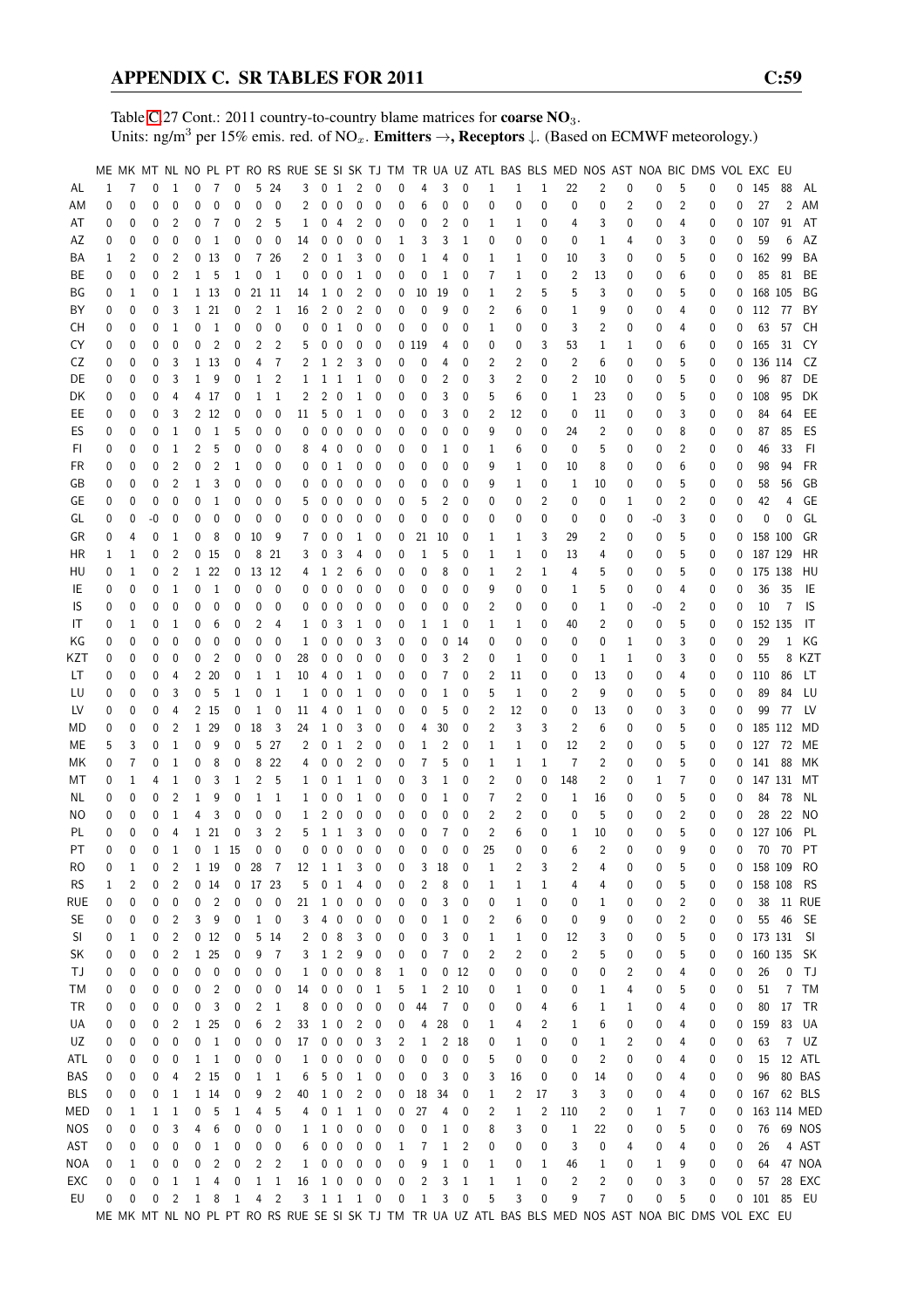Table [C.](#page-2-0)28: 2011 country-to-country blame matrices for **coarse NO**<sub>3</sub>. Units: ng/m<sup>3</sup> per 15% emis. red. of NH<sub>3</sub>. **Emitters**  $\rightarrow$ **, Receptors**  $\downarrow$ . (Based on ECMWF meteorology.)

|           |          | AL AM AT AZ BA BE BG BY CH CY CZ DE DK EE ES FI FR GB GE GR HR HU IE IS |            |          |          |                |                               |           |                |                      |      |                    |                                                        |                                    |           |                                 |                |      |          |            |                                                                                                                              |                                  |                          |                      |                           | IT KG KZT LT LU LV MD                                                                         |                   |                     |                 |          |           |
|-----------|----------|-------------------------------------------------------------------------|------------|----------|----------|----------------|-------------------------------|-----------|----------------|----------------------|------|--------------------|--------------------------------------------------------|------------------------------------|-----------|---------------------------------|----------------|------|----------|------------|------------------------------------------------------------------------------------------------------------------------------|----------------------------------|--------------------------|----------------------|---------------------------|-----------------------------------------------------------------------------------------------|-------------------|---------------------|-----------------|----------|-----------|
| AL.       | $-7$     | -0                                                                      | -0         | -0       | -0       | $-0$           | -0                            | -0        | -0             | $-0$                 |      |                    | $-0$ $-1$ $-0$ $-0$                                    |                                    | $-0$ $-0$ | $-1$ $-0$ $-0$ $-1$ $-0$        |                |      |          |            | $-1$ $-0$ $-0$                                                                                                               |                                  |                          | $-1$                 | -0                        |                                                                                               | $-0 - 0$          | -0                  | -0              | -0       | AL        |
| AM        | 0        | $-2$                                                                    | -0         | -4       | 0        | $-0$           | -0                            | -0        | $-0$           | $-0$                 | $-0$ | -0                 | -0                                                     | -0                                 | $-0 -0$   | -0                              | -0             | $-1$ | $-0$     | $-0$       |                                                                                                                              | $-0 - 0 - 0$                     |                          | 0                    | -0                        | -0                                                                                            | $-0$              | -0                  | -0              | $-0$     | AM        |
| AT        | -0       |                                                                         | -0 -10     | $-0$     | -0       | -0             | -0                            | -0        | $-2$           | $-0$                 |      | $-3 - 16$          |                                                        | $-0 - 0$                           | $-0 -0$   | -4                              | -1             | -0   | $-0$     | $-3$       |                                                                                                                              | -4 -0 -0 -10                     |                          |                      | -0                        |                                                                                               | -0 -0             |                     | -0 -0           | -0       | AT        |
| AZ        | -0       | -0                                                                      | -0         | -10      | -0       | -0             | -0                            | $-0$      | -0             | -0                   | -0   | -0                 | -0                                                     | -0                                 | $-0 -0$   | -0                              | $-0$           | $-1$ | -0       | -0         |                                                                                                                              | $-0$ $-0$ $-0$                   |                          | -0                   | -0                        |                                                                                               | -1 -0             | -0                  | -0              | -0       | AZ        |
| BA        | -0       | -0                                                                      | -1         | -0       | -4       | -0             | -0                            | -0        | -0             | -0                   | $-1$ | $-4$               | -0                                                     | -0                                 | $-0 -0$   | $-1$                            | $-0$           | $-0$ | $-0$     | -4         |                                                                                                                              | $-3 - 0 - 0$                     |                          | -3                   | -0                        | -0                                                                                            | -0                | -0                  | -0              | -0       | BA        |
| BE        | -0       | -0                                                                      | $-2$       | -0       | -0       | -10            | -0                            | -0        | $-1$           | -0                   |      | $-1$ $-19$         | -0                                                     | $-0$                               |           | $-1$ $-0$ $-22$                 | -6             | -0   | -0       | -0         |                                                                                                                              | $-0 -1 -0$                       |                          | $-2$                 | -0                        | -0                                                                                            | -0                |                     | -1 -0           | -0       | BE        |
| BG.       | -0       | -0                                                                      | -0         | -0       | -0       | -0             | -5                            | -0        | -0             | $-0$                 | $-0$ | $-2$               |                                                        | $-0 - 0$                           | $-0 -0$   | $-1$                            | -0             | $-0$ | -1       | $-0$       |                                                                                                                              | $-1$ $-0$ $-0$                   |                          | $-1$                 | -0                        |                                                                                               | -0 -0             |                     | $-0 - 0$        | -0       | BG        |
| ΒY        | -0       | -0                                                                      | -0         | -0       | -0       | -0             |                               | -0 -15    | -0             | -0                   |      | $-1$ $-6$          |                                                        | $-1$ $-0$                          | $-0$ $-0$ | $-2$                            | $-1$ $-0$      |      | -0       | -0         |                                                                                                                              | $-1$ $-0$ $-0$                   |                          | -1                   | -0                        |                                                                                               | $-0$ $-2$         |                     | -0 -0           | -0       | BY        |
| CH.       | -0       | -0                                                                      | $-1$       | -0       | -0       | -0             | -0                            |           | -0 -10         | $-0$                 | $-0$ | -9                 | $-0$                                                   | -0                                 | $-0 - 0$  |                                 | $-7 - 0$       | $-0$ | -0       | -0         |                                                                                                                              | $-0$ $-0$ $-0$ $-15$             |                          |                      | -0                        |                                                                                               | -0 -0             |                     | $-0 - 0$        | -0       | CН        |
| CY        | -0       | -0                                                                      | -0         | -0       | -0       | -0             | -0                            | -0        | -0             | -0                   | -0   | $-0$               | -0                                                     | $-0$                               | $-0 -0$   | -0                              | -0             | -0   | -0       | -0         |                                                                                                                              | $-0$ $-0$ $-0$                   |                          | -0                   | $\Omega$                  | -0                                                                                            | -0                |                     | -0 -0           | -0       | CY.       |
| CZ        | -0       | -0                                                                      | -6         | -0       | -0       | -1             | -0                            | -0        | $-1$           |                      |      | $-0$ $-16$ $-22$   |                                                        | -0 -0                              | $-0 -0$   | -6                              | -1             | $-0$ | -0       | $-3$       |                                                                                                                              | $-8$ $-0$ $-0$                   |                          | -3                   | -0                        |                                                                                               | -0 -0             |                     | -0 -0           | -0       | CZ        |
| DE        | -0       | -0                                                                      | -3         | -0       | -0       | -3             | -0                            | -0        | $-1$           | -0                   |      | $-4$ $-36$         |                                                        | $-1$ $-0$                          |           | -0 -0 -10                       | -3             | -0   | -0       | $-1$       |                                                                                                                              | $-1$ $-0$ $-0$                   |                          | $-2$                 | -0                        |                                                                                               | -0 -0             |                     | $-0$ $-0$       | -0       | DE        |
| DK.       | -0       | -0                                                                      | -1         | -0       | -0       | $-2$           | -0                            | -0        | -0             | 0                    |      |                    | $-2$ $-25$ $-13$ $-0$                                  |                                    | $-0 -0$   | -5                              | -6             | -0   | -0       | -0         |                                                                                                                              | $-0 -1 -0$                       |                          | -0                   | -0                        | -0                                                                                            | -0                | -0                  | -0              | -0       | DK        |
| EE        | -0       | -0                                                                      | -0         | -0       | -0       | -0             | -0                            | $-2$      | -0             | -0                   | $-0$ | -4                 |                                                        | $-1$ $-3$ $-0$ $-0$                |           | $-1$                            | $-2$           | -0   | -0       | -0         |                                                                                                                              | $-0$ $-0$ $-0$                   |                          | -0                   | -0                        | -0                                                                                            | $-2$              | -0                  | $-2$            | -0       | EE        |
| ES        | -0       | -0                                                                      | -0         | $-0$     | -0       | -0             | -0                            | -0        | -0             | -0                   | -0   | $-1$               |                                                        | $-0$ $-0$ $-14$ $-0$               |           | -4                              | -0             | -0   | -0       | -0         |                                                                                                                              | $-0$ $-0$ $-0$                   |                          | $-1$                 | -0                        |                                                                                               | $-0 - 0$          | -0                  | -0              | -0       | ES        |
| FI.       | -0       | -0                                                                      | -0         | -0       | -0       | -0             | -0                            | $-1$      | -0             | $-0$                 | -0   | $-2$               | $-0$                                                   | $-0$                               | $-0$ $-3$ | -0                              | $-1$ $-0$      |      | 0        | -0         |                                                                                                                              | $-0$ $-0$ $-0$                   |                          | -0                   | -0                        |                                                                                               | -0 -0             | -0                  | -0              | -0       | FI.       |
| FR.       | -0       | -0                                                                      | -1         | -0       | -0       | $-2$           | -0                            | -0        | $-2$           | $-0$                 | $-1$ | -9                 | -0                                                     | $-0$                               |           | $-2$ $-0$ $-25$                 | $-2$           | -0   | -0       | -0         |                                                                                                                              | $-0$ $-0$ $-0$                   |                          | -4                   | -0                        |                                                                                               | -0 -0             | -0                  | -0              | -0       | <b>FR</b> |
| GB        | -0       | -0                                                                      | -0         | -0       | -0       | $-2$           | -0                            | -0        | -0             | $-0$                 | $-0$ | $-7$               |                                                        | $-0 - 0$                           | $-0 -0$   |                                 | $-9 - 20$      | -0   | $-0$     | -0         |                                                                                                                              | $-0$ $-2$ $-0$                   |                          | -1                   | -0                        |                                                                                               | -0 -0             |                     | $-0 - 0$        | -0       | GB        |
| GE        | 0        | $-1$                                                                    | -0         | -5       | -0       | -0             | -0                            | -0        | -0             | -0                   | -0   | -0                 |                                                        | $-0 - 0$                           | $-0 -0$   | -0                              | -0             | -5   | 0        | -0         |                                                                                                                              | $-0$ $-0$ $-0$                   |                          | -0                   | -0                        |                                                                                               | -0 -0             | -0 -0               |                 | -0       | GЕ        |
| GL        | -0       | -0                                                                      | -0         | -0       | -0       | -0             | -0                            | -0        | -0             | -0                   | -0   | -0                 |                                                        | $-0 - 0$                           | $-0 -0$   | -0                              | -0             | -0   | -0       | -0         |                                                                                                                              | $-0$ $-0$ $-0$                   |                          | -0                   | -0                        |                                                                                               | -0 -0             | -0                  | -0              | -0       | GL        |
| GR        | -0       | -0                                                                      | -0         | -0       | -0       | -0             | $-1$                          | -0        | -0             | $-0$                 | $-0$ | $-1$               | -0                                                     | -0                                 | $-0 -0$   | -0                              | -0             | -0   | -5       | $-0$       |                                                                                                                              | $-1$ $-0$ $-0$                   |                          | -1                   | -0                        |                                                                                               | $-0 - 0$          | -0                  | -0              | -0       | GR        |
| HR        | -0       | -0                                                                      | -3         | -0       | $-2$     | -0             | -0                            | -0        | $-1$           | -0                   | $-2$ | $-7$               |                                                        | $-0 - 0$                           | $-0 -0$   | $-2$                            | $-1$           | -0   |          | $-0$ $-11$ |                                                                                                                              |                                  |                          | $-6$ $-0$ $-0$ $-10$ | -0                        |                                                                                               | $-0 - 0$          |                     | $-0 - 0$        | -0       | HR        |
| HU        | -0       | -0                                                                      | -3         | -0       | -0       | -0             | -0                            | -0        | $-1$           | -0                   |      | $-3 - 10$          | -0                                                     | -0                                 | $-0$ $-0$ | -3                              | $-1$           | $-0$ | -0       |            | $-5$ $-26$ $-0$ $-0$                                                                                                         |                                  |                          | -4                   | -0                        |                                                                                               | -0 -0             |                     | $-0 - 0$        | -0       | HU        |
| IE        | -0       | -0                                                                      | -0         | -0       | -0       | -1             | -0                            | $-0$      | -0             | $-0$                 |      | $-0$ $-2$          |                                                        | $-0 - 0$                           | $-0$ $-0$ |                                 | $-5 - 12$      | $-0$ | -0       | -0         | $-0$ $-6$ $-0$                                                                                                               |                                  |                          | $-0$                 | -0                        |                                                                                               | -0 -0             |                     | $-0 - 0$        | -0       | IE        |
| IS        | 0        | -0                                                                      | -0         | -0       | -0       | -0             | -0                            | -0        | -0             | 0                    | -0   | -0                 | $-0$                                                   | -0                                 | $-0 -0$   | -0                              | -0             | -0   | 0        | -0         | $-0 - 0$                                                                                                                     |                                  | $\overline{\phantom{0}}$ | -0                   | -0                        |                                                                                               | -0 -0             |                     | $-0 -0$         | -0       | IS.       |
| IT        | -0       | -0                                                                      | -2         | -0       | -0       | -0             | -0                            | -0        | $-1$           | -0                   | $-1$ | -3                 |                                                        | $-0 - 0$                           | $-0 -0$   |                                 | $-1$ $-0$      | -0   | -0       | $-1$       |                                                                                                                              | $-1$ $-0$ $-0$ $-35$             |                          |                      | -0                        |                                                                                               | $-0 - 0$          |                     | $-0 - 0$        | -0       | IT        |
| KG.       | -0       | -0                                                                      | -0         | -0       | -0       | -0             | -0                            | -0        | -0             | -0                   | -0   | -0                 |                                                        | $-0 - 0$                           | $-0$ $-0$ | -0                              | -0             | -0   | 0        | -0         |                                                                                                                              | $-0$ $-0$ $-0$                   |                          | -0                   | -1                        |                                                                                               | -0 -0             | -0 -0               |                 | -0       | ΚG        |
| KZT       | -0       | -0                                                                      | -0         | -0       | -0       | -0             | -0                            | $-0$      | -0             | -0                   | -0   | -0                 |                                                        | $-0 - 0$                           | $-0 - 0$  | -0                              | -0             | -0   | -0       | -0         |                                                                                                                              | $-0$ $-0$ $-0$                   |                          | -0                   | -0                        |                                                                                               | -4 -0             |                     | $-0$ $-0$       | -0       | KZT       |
| LТ        | -0       | -0                                                                      | -0<br>$-2$ | -0       | -0       | $-1$           | -0                            | $-4$      | -0             | $-0$                 | $-1$ | -9                 |                                                        | $-2 - 0$                           | $-0 - 0$  | $-2$                            | -2             | -0   | -0       | -0         |                                                                                                                              | $-0$ $-0$ $-0$                   |                          | $-1$<br>$-2$         | -0                        |                                                                                               | -0 -7<br>$-0 - 0$ | -0                  | -1              | -0       | LT<br>LU  |
| LU<br>LV. | -0<br>-0 | -0<br>-0                                                                | -0         | -0<br>-0 | -0<br>-0 | -8<br>$-1$     | -0<br>-0                      | -0<br>-3  | $-1$<br>-0     | -0<br>-0             |      | $-2 - 25$<br>-0 -7 |                                                        | $-0 - 0$<br>$-2 - 0$               | $-0 - 0$  | $-1$ $-0$ $-21$ $-4$ $-0$<br>-1 | $-2$           | $-0$ | -0<br>-0 | -0<br>-0   |                                                                                                                              | $-0$ $-0$ $-0$<br>$-0$ $-0$ $-0$ |                          | -0                   | -0<br>-0                  |                                                                                               | $-0 -5$           | $-2$                | -0<br>$-0$ $-4$ | -0<br>-0 | LV        |
| MD        | -0       | -0                                                                      | $-1$       | -0       | -0       | -0             |                               | $-1$ $-2$ | $-0$           | -0                   |      | $-1$ $-3$          |                                                        | $-0 - 0$                           | $-0$ $-0$ |                                 | $-1$ $-1$ $-0$ |      | -0       | -0         |                                                                                                                              | $-2$ $-0$ $-0$                   |                          | $-1$                 | -0                        |                                                                                               | -0 -0             |                     | $-0$ $-0$       | -8       | MD        |
| ME        | -1       | -0                                                                      | $-1$       | -0       | -0       | -0             | -0                            | -0        | -0             | 0                    | $-1$ | $-2$               | $-0$                                                   | -0                                 | $-0 -0$   | $-1$                            | -0             | $-0$ | -0       | $-1$       |                                                                                                                              | $-1$ $-0$ $-0$                   |                          | $-1$                 | $-0$                      |                                                                                               | -0 -0             | -0                  | -0              | -0       | ME        |
| MK.       | -1       | -0                                                                      | -0         | -0       | -0       | -0             | -0                            | -0        | -0             | $-0$                 | $-1$ | $-2$               |                                                        | $-0 - 0$                           | $-0 -0$   | $-1$                            | $-0$           | -0   | -4       | $-1$       |                                                                                                                              | $-2 - 0 - 0$                     |                          | $-1$                 | -0                        | -0                                                                                            | -0                |                     | $-0 - 0$        | -0       | МK        |
| MТ        | -0       | 0                                                                       | -0         | -0       | -0       | -0             | -0                            | -0        | -0             | 0                    | -0   | -0                 |                                                        | $-0 - 0$                           | $-0$ $-0$ | $-1$                            | -0             | -0   | -0       | $-0$       |                                                                                                                              | $-0$ $-0$ $-0$                   |                          | -2                   | 0                         | -0                                                                                            | -0                | -0                  | -0              | -0       | МT        |
| NL        | -0       | -0                                                                      | -1         | -0       | -0       | -6             | -0                            | -0        | $-1$           | $-0$                 |      | $-2 - 20$          |                                                        | $-1 - 0$                           |           | $-0$ $-0$ $-12$                 | -9             | -0   | -0       | -0         |                                                                                                                              | $-1$ $-1$ $-0$                   |                          | $-1$                 | -0                        | -0                                                                                            | -0                | -0                  | -0              | -0       | NL        |
| NO.       | 0        | -0                                                                      | -0         | -0       | -0       | -0             | -0                            | -0        | -0             | -0                   | -0   | -3                 | -1                                                     | $-0$                               | $-0 -0$   | -1                              | $-1$           | -0   | 0        | -0         | $-0 - 0$                                                                                                                     |                                  | - 0                      | -0                   | -0                        | -0                                                                                            | -0                | -0                  | -0              | -0       | NO.       |
| PL        | -0       | -0                                                                      | $-1$       | -0       | -0       | -1             | -0                            | $-2$      | $-0$           | $-0$                 |      | $-4$ $-20$         |                                                        | $-2 - 0$                           | $-0 -0$   | -4                              | $-2$           | -0   | -0       | $-1$       |                                                                                                                              | $-3 - 0 - 0$                     |                          | $-2$                 | -0                        | -0                                                                                            | $-0$              | -0                  | -0              | $-0$     | PL        |
| PT.       | -0       | $-0$                                                                    | -0         | -0       | -0       | $-0$           | -0                            | $-0$      | $-0$ $-0$      |                      |      | $-0 -1$            | $-0$ $-0$                                              |                                    | $-7 - 0$  | $-2$ $-0$ $-0$                  |                |      | $-0$     | -0         | $-0$ $-0$ $-0$                                                                                                               |                                  |                          | -0                   | -0                        |                                                                                               | $-0 - 0$          | $-0$ $-0$           |                 | $-0$     | PT        |
| RO.       | -0       | -0                                                                      |            |          |          |                |                               |           |                |                      |      |                    |                                                        |                                    |           |                                 |                |      |          |            | $-1$ $-0$ $-0$ $-1$ $-1$ $-1$ $-0$ $-1$ $-3$ $-0$ $-0$ $-0$ $-1$ $-0$ $-0$ $-0$ $-1$ $-5$ $-0$ $-0$ $-1$ $-0$                |                                  |                          |                      |                           |                                                                                               |                   | $-0$ $-0$ $-0$ $-0$ |                 | $-1$     | RO        |
| RS.       | -0       | -0                                                                      |            |          |          |                | $-1$ $-0$ $-1$ $-0$ $-0$ $-0$ |           |                | $-0 - 0$             |      |                    |                                                        |                                    |           |                                 |                |      |          |            | $-1$ $-5$ $-0$ $-0$ $-0$ $-0$ $-2$ $-0$ $-0$ $-1$ $-2$ $-7$ $-0$ $-0$ $-1$ $-0$                                              |                                  |                          |                      |                           |                                                                                               |                   | $-0$ $-0$ $-0$ $-0$ |                 | $-0$     | <b>RS</b> |
| RUE       | -0       | -0                                                                      | $-0$       | $-0$     |          |                | $-0$ $-0$ $-0$ $-0$           |           |                | $-0 - 0$             |      |                    |                                                        |                                    |           |                                 |                |      |          |            |                                                                                                                              |                                  |                          |                      |                           |                                                                                               |                   | $-1$ $-0$ $-0$ $-0$ |                 |          | -0 RUE    |
| SE.       | $-0$     | -0                                                                      | -0         | -0       |          | $-0$ $-1$ $-0$ |                               | -0        |                | $-0 - 0$             |      | $-0$ $-6$          |                                                        | $-3$ $-0$ $-0$ $-0$ $-2$ $-2$ $-0$ |           |                                 |                |      |          |            | -0 -0 -0 -0 -0 -0 -0                                                                                                         |                                  |                          |                      |                           |                                                                                               | $-0 - 0$          | $-0$ $-0$           |                 | $-0$     | SE        |
| SI.       | -0       | -0                                                                      | -5         | $-0$     | $-1$     | $-0$           | $-0$                          | $-0$      |                | $-1 - 0$             |      | $-2 -9$            |                                                        | $-0 - 0$                           | $-0$ $-0$ |                                 | $-2 - 0$       | $-0$ |          | $-0 - 10$  |                                                                                                                              |                                  |                          |                      | $-5$ $-0$ $-0$ $-21$ $-0$ |                                                                                               | $-0 - 0$          |                     | $-0 -0$         | $-0$     | SI        |
| SK        | $-0$     | -0                                                                      | $-3$       | $-0$     | $-0$     | $-1$           | $-0$                          | $-0$      |                | $-1 - 0$             |      | $-5 - 11$          |                                                        | $-0 - 0$                           | $-0 - 0$  |                                 | $-3 -1 -0$     |      | $-0$     |            | $-2$ $-17$ $-0$ $-0$                                                                                                         |                                  |                          |                      | $-2 - 0$                  |                                                                                               | $-0 - 0$          |                     | $-0 - 0$        | $-0$     | SK        |
| ТJ        | -0       | 0                                                                       | -0         | -0       | $-0$     | $-0$           | $-0$                          | -0        |                | $0 - 0$              |      | $-0 - 0$           |                                                        | $-0$ $-0$ $-0$ $-0$                |           | $-0 - 0$                        |                | 0    | $-0$     |            | $-0$ $-0$ $-0$ $-0$ $-0$ $-0$                                                                                                |                                  |                          |                      |                           |                                                                                               | $-0 - 0$          | $-0 - 0$            |                 | $-0$     | TJ        |
| TM        | $-0$     | -0                                                                      | $-0$       | -0       | $-0$     | $-0$           | $-0$                          | -0        |                | $-0 - 0$             |      | $-0 - 0$           |                                                        | $-0$ $-0$ $-0$ $-0$                |           | $-0 - 0$                        |                | $-0$ | $-0$     |            | $-0$ $-0$ $-0$ $-0$                                                                                                          |                                  |                          |                      | $-0$ $-0$                 |                                                                                               |                   | $-1$ $-0$ $-0$ $-0$ |                 | $-0$     | TM        |
| TR .      | -0       | $-0$                                                                    | $-0$       | -0       | -0       | $-0$           | $-0$                          | $-0$      |                | $-0 - 0$             |      |                    | $-0$ $-0$ $-0$ $-0$ $-0$ $-0$                          |                                    |           | $-0$ $-0$ $-0$                  |                |      | $-0$     | $-0$       | $-0$ $-0$ $-0$                                                                                                               |                                  |                          |                      | -0 -0                     |                                                                                               |                   | $-0$ $-0$ $-0$ $-0$ |                 |          | -0 TR     |
| UA        | -0       | -0                                                                      | $-0$       | -0       | -0       | $-0$           |                               |           |                |                      |      |                    | $-0$ $-4$ $-0$ $-0$ $-1$ $-3$ $-0$ $-0$ $-0$ $-0$      |                                    |           |                                 |                |      |          |            | $-1$ $-1$ $-0$ $-0$ $-0$ $-2$ $-0$ $-0$                                                                                      |                                  |                          |                      | -0 -0                     |                                                                                               |                   | $-1$ $-0$ $-0$ $-0$ |                 |          | -1 UA     |
| UZ        | $-0$     | $-0$                                                                    | -0         | -0       | -0       | $-0$           | -0 -0                         |           |                |                      |      |                    | $-0$ $-0$ $-0$ $-0$ $-0$ $-0$ $-0$ $-0$                |                                    |           | -0 -0 -0 -0 -0                  |                |      |          |            | -0 -0 -0 -0 -0                                                                                                               |                                  |                          |                      |                           |                                                                                               |                   | $-3$ $-0$ $-0$ $-0$ |                 |          | -0 UZ     |
| ATL -0    |          | -0                                                                      | $-0$       | -0       | -0       | $-0$           | $-0$                          | -0        |                |                      |      |                    | $-0$ $-0$ $-0$ $-1$ $-0$ $-0$ $-0$ $-0$ $-2$ $-1$ $-0$ |                                    |           |                                 |                |      | $-0 - 0$ |            | $-0$ $-0$ 0                                                                                                                  |                                  |                          |                      | $-0$ $-0$                 |                                                                                               |                   | $-0$ $-0$ $-0$ $-0$ |                 |          | -0 ATL    |
| BAS       | $-0$     | -0                                                                      | $-0$       | $-0$     | $-0$     | $-1$           | $-0$                          | $-1$      |                | $-0$ $-0$ $-1$ $-13$ |      |                    |                                                        | $-5$ $-0$ $-0$ $-0$                |           |                                 | $-2$ $-3$ $-0$ |      | $-0$     | -0         |                                                                                                                              | $-0 - 0 - 0$                     |                          |                      | $-0$ $-0$                 |                                                                                               | $-0$ $-1$         | $-0$ $-0$           |                 |          | -0 BAS    |
| BLS -0    |          | $-0$                                                                    | $-0$       | $-0$     | $-0$     | $-0$           |                               | $-1$ $-0$ |                | $-0 - 0$             |      |                    | $-0$ $-1$ $-0$ $-0$ $-0$ $-0$ $-0$ $-0$ $-0$           |                                    |           |                                 |                |      | $-0$     | -0         | $-0$ $-0$ $-0$                                                                                                               |                                  |                          |                      | $-0 - 0$                  |                                                                                               | $-0 - 0$          | $-0 - 0$            |                 |          | $-0$ BLS  |
| MED -0    |          | -0                                                                      | $-0$       | -0       | -0       | $-0$           | -0                            | $-0$      | $-0 - 0$       |                      |      |                    | $-0$ $-1$ $-0$ $-0$ $-1$ $-0$ $-2$ $-0$ $-0$           |                                    |           |                                 |                |      | $-0$     | -0         | $-0$ $-0$ $-0$                                                                                                               |                                  |                          |                      | $-4$ $-0$                 |                                                                                               |                   | $-0$ $-0$ $-0$ $-0$ |                 |          | -0 MED    |
| NOS -0    |          | -0                                                                      | $-0$       | $-0$     |          |                | $-0$ $-2$ $-0$ $-0$           |           |                | $-0 - 0$             |      |                    | $-1$ $-12$ $-2$ $-0$ $-0$ $-0$ $-8$ $-10$ $-0$ $-0$    |                                    |           |                                 |                |      |          | $-0$       | $-0$ $-1$ $-0$                                                                                                               |                                  |                          |                      | $-1$ $-0$                 |                                                                                               |                   | $-0$ $-0$ $-0$ $-0$ |                 |          | -0 NOS    |
| $AST -0$  |          | $-0$                                                                    | -0         | $-0$     | $-0$     | $-0$           | -0                            |           | $-0$ $-0$ $-0$ |                      |      |                    |                                                        |                                    |           |                                 |                |      |          | -0         |                                                                                                                              | $-0 - 0 - 0$                     |                          |                      | $-0$ $-0$                 |                                                                                               |                   | $-1$ $-0$ $-0$ $-0$ |                 |          | -0 AST    |
| NOA -0    |          | -0                                                                      | $-0$       | $-0$     | 0        | $-0$           |                               |           |                |                      |      |                    |                                                        |                                    |           |                                 |                |      |          | $-0$       | $-0$ $-0$ $-0$                                                                                                               |                                  |                          | $-0$                 | $\overline{\phantom{0}}$  |                                                                                               |                   | $-0$ $-0$ $-0$ $-0$ |                 |          | -0 NOA    |
| $EXC -0$  |          | -0                                                                      | $-0$       | $-0$     |          | -0 -0          |                               |           |                |                      |      |                    |                                                        |                                    |           |                                 |                |      |          |            | $-0$ $-1$ $-0$ $-0$ $-0$ $-2$ $-0$ $-0$ $-0$ $-0$ $-1$ $-1$ $-0$ $-0$ $-0$ $-0$ $-0$ $-1$ $-0$                               |                                  |                          |                      |                           |                                                                                               |                   | $-1$ $-0$ $-0$ $-0$ |                 |          | -0 EXC    |
| EU        | $-0$     |                                                                         |            |          |          |                |                               |           |                |                      |      |                    |                                                        |                                    |           |                                 |                |      |          |            | $-0$ $-1$ $-0$ $-0$ $-1$ $-0$ $-0$ $-1$ $-0$ $-1$ $-9$ $-1$ $-0$ $-2$ $-0$ $-6$ $-3$ $-0$ $-0$ $-1$ $-2$ $-0$ $-0$ $-4$ $-0$ |                                  |                          |                      |                           |                                                                                               |                   | $-0$ $-0$ $-0$ $-0$ |                 |          | -0 EU     |
|           |          |                                                                         |            |          |          |                |                               |           |                |                      |      |                    |                                                        |                                    |           |                                 |                |      |          |            |                                                                                                                              |                                  |                          |                      |                           | AL AM AT AZ BA BE BG BY CH CY CZ DE DK EE ES FI FR GB GE GR HR HU IE IS IT KG KZT LT LU LV MD |                   |                     |                 |          |           |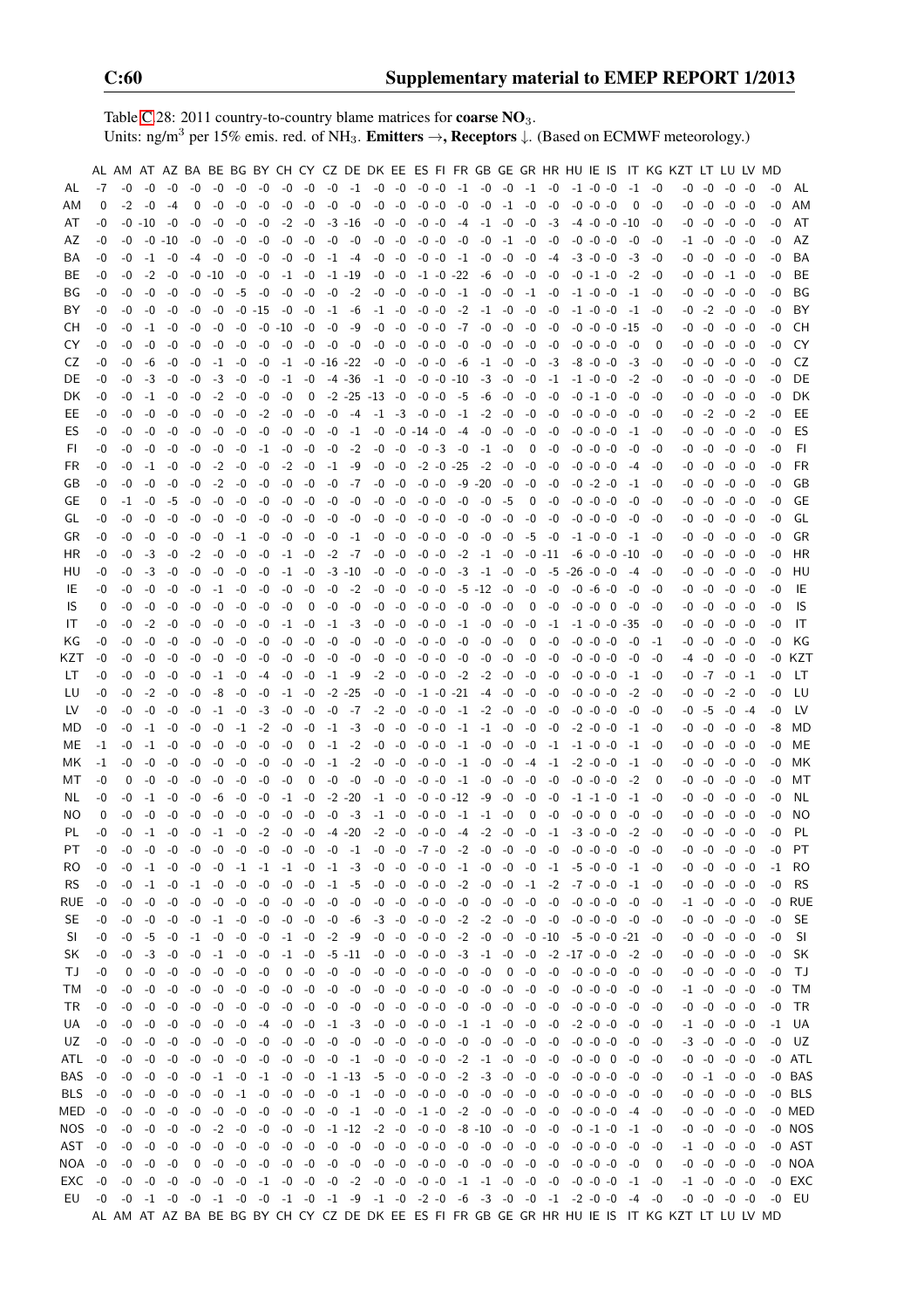Table [C.](#page-2-0)28 Cont.: 2011 country-to-country blame matrices for **coarse NO**<sub>3</sub>. Units: ng/m<sup>3</sup> per 15% emis. red. of NH<sub>3</sub>. **Emitters**  $\rightarrow$ **, Receptors**  $\downarrow$ . (Based on ECMWF meteorology.)

|           |      |          |                                              |          |                                    |                 |           |                           |           |                           |      |                |          |                                              |          |      |       |   |   |   |   |   |      | ME MK MT NL NO PL PT RO RS RUE SE SI SK TJ TM TR UA UZ ATL BAS BLS MED NOS AST NOA BIC DMS VOL EXC EU |      |   |          |               |               |                |
|-----------|------|----------|----------------------------------------------|----------|------------------------------------|-----------------|-----------|---------------------------|-----------|---------------------------|------|----------------|----------|----------------------------------------------|----------|------|-------|---|---|---|---|---|------|-------------------------------------------------------------------------------------------------------|------|---|----------|---------------|---------------|----------------|
| AL        | $-0$ | $-1$     | $-0$                                         | $-0$     | $-0$                               |                 | $-1$ $-0$ | $-1$ $-6$                 |           | $-0$ $-0$ $-0$ $-0$ $-0$  |      |                |          | $-0$                                         | $-0$     | -0   | -0    | 0 | 0 | 0 | 0 | 0 | -0   | $-0$                                                                                                  | -0   | 0 | 0        |               |               | $-26 - 11$ AL  |
| ΑM        | $-0$ | 0        | $-0$                                         | $-0$     | $-0$                               | $-0$            | $-0$      | $-0$                      | -0        | $-0 - 0$                  | -0   | $-0$           | -0       | $-0$                                         | $-2$     | $-0$ | -0    | 0 | 0 | 0 | 0 | 0 | $-1$ | -0                                                                                                    | $-0$ | 0 | 0        | $-10 - 0$     |               | AM             |
| AT        | -0   | -0       | -0                                           | $-1$     | $-0$                               | $-1$            | $-0$      |                           | $-1$ $-2$ | $-0 - 0$                  | $-3$ | $-1$ $-0$      |          | -0                                           | -0       |      |       |   | 0 | 0 | 0 | 0 | -0   |                                                                                                       | -0   | 0 | 0        | $-62 -54$     |               | AT             |
|           |      |          |                                              |          |                                    |                 |           |                           |           |                           |      |                |          |                                              |          | -0   | -0    | 0 |   |   |   |   |      | -0                                                                                                    |      |   |          |               |               |                |
| AZ        | -0   | -0       | -0                                           | $-0$     | $-0$                               | $-0$            | -0        | -0                        | -0        | $-1$ $-0$                 | -0   | $-0$ $-0$      |          | -0                                           | $-1$     | -0   | -0    | 0 | 0 | 0 | 0 | 0 | $-1$ | -0                                                                                                    | -0   | 0 | 0        | $-15 - 0$     |               | AZ             |
| ΒA        | -0   | -0       | -0                                           | -0       | $-0$                               | $-1 -0$         |           | $-2$                      | -7        | -0 -0                     | -0   | $-1$ $-0$      |          | -0                                           | -0       | -0   | -0    | 0 | 0 | 0 | 0 | 0 | -0   | -0                                                                                                    | -0   | 0 | 0        | $-35 - 19$    |               | BA             |
| BE        | -0   | -0       | -0                                           | -5       | $-0$                               | $-2$            | $-0$      | $-0$                      | -0        | $-0 - 0$                  | $-0$ | $-0$           | -0       | -0                                           | $-0$     | -0   | -0    | 0 | 0 | 0 | 0 | 0 | -0   | -0                                                                                                    | -0   | 0 | 0        | $-74 - 71$    |               | BE             |
| ΒG        | -0   | -0       | -0                                           | $-0$     | $-0$                               | $-1$            | $-0$      |                           | $-7 - 4$  | $-1$ $-0$                 | $-0$ | $-0$           | -0       | -0                                           | $-1$     | -0   | -0    | 0 | 0 | 0 | 0 | 0 | -0   | -0                                                                                                    | -0   | 0 | 0        | $-28 - 21$    |               | BG             |
| BY        | -0   | -0       | -0                                           | $-1$     |                                    | $-0$ $-11$ $-0$ |           | $-1$                      | -0        | $-3 - 0$                  | $-0$ | $-0$           | -0       | -0                                           | $-0$     | $-0$ | -0    | 0 | 0 | 0 | 0 | 0 | -0   | -0                                                                                                    | -0   | 0 | 0        | $-49 - 29$    |               | BY             |
| CН        | -0   | -0       | -0                                           | $-0$     | $-0$                               | $-0$            | $-0$      | -0                        | -0        | $-0 - 0$                  | -0   | $-0$           | -0       | $-0$                                         | -0       | -0   | -0    | 0 | 0 | 0 | 0 | 0 | -0   | -0                                                                                                    | -0   | 0 | 0        | $-46 - 36$    |               | CH             |
| CY        | -0   | -0       | $-0$                                         | $-0$     | $-0$                               | $-0$            | -0        | -0                        | -0        | -0 -0                     | $-0$ | $-0$           | -0       | -0                                           | $-2$     | $-0$ | -0    | 0 | 0 | 0 | 0 | 0 | -0   | -0                                                                                                    | 0    | 0 | 0        |               | $-4 - 1$      | CY.            |
| CZ        | -0   | -0       | -0                                           | $-1$     | $-0$                               | $-4$            | -0        |                           | $-1 -3$   | $-0 - 0$                  |      | $-1$ $-3$ $-0$ |          | -0                                           | -0       | -0   | -0    | 0 | 0 | 0 | 0 | 0 | -0   | -0                                                                                                    | -1   | 0 | 0        | $-83 - 75$    |               | CZ.            |
| DE        | -0   | -0       | -0                                           | -4       |                                    | $-0$ $-4$ $-0$  |           | $-0$                      | -1        | -0 -0                     |      | $-0$ $-0$ $-0$ |          | -0                                           | -0       | -0   | -0    | 0 | 0 | 0 | 0 | 0 | -0   | -0                                                                                                    | -0   | 0 | 0        | -76 -73       |               | DE             |
| DK        | -0   | -0       | -0                                           | -6       |                                    | $-0 -5$         | -0        | -0                        | -0        | $-0$ $-1$ $-0$ $-0$ $-0$  |      |                |          |                                              | $-0 - 0$ | -0   | -0    | 0 | 0 | 0 | 0 | 0 | -0   | -0                                                                                                    | -0   | 0 | 0        | $-70 -68$     |               | DK             |
| EE        | -0   | -0       | -0                                           | $-1$     | $-0$                               |                 | $-3 - 0$  | -0                        | $-0$      | $-2$ $-1$ $-0$            |      | $-0$           | -0       | -0                                           | -0       | $-0$ | -0    | 0 | 0 | 0 | 0 | 0 | -0   | -0                                                                                                    | -0   | 0 | 0        | $-25 - 21$    |               | EE             |
| ES        | -0   | -0       | -0                                           | $-0$     | $-0$                               | $-0$            | $-0$      | $-0$                      | -0        | -0 -0                     | $-0$ | $-0$           | -0       | -0                                           | -0       | $-0$ | -0    | 0 | 0 | 0 | 0 | 0 | -0   | -0                                                                                                    | -0   | 0 | 0        | $-22 - 21$    |               | ES             |
| FI.       | -0   | -0       | -0                                           | $-0$     | $-0$                               |                 | $-1$ $-0$ | -0                        | -0        | $-0$ $-1$ $-0$            |      | -0             | -0       | -0                                           | -0       | $-0$ | -0    |   | 0 | 0 | 0 | 0 | -0   | -0                                                                                                    | -0   | 0 | 0        | -9            | -8            | -FI            |
| FR.       |      |          |                                              |          |                                    |                 | $-1 - 0$  |                           |           | -0 -0                     | -0   | -0             |          |                                              |          |      |       | 0 |   | 0 | 0 |   |      |                                                                                                       |      |   |          | $-52 - 50$    |               | FR             |
|           | -0   | -0       | -0                                           | $-2$     | $-0$                               |                 |           | -0                        | -0        |                           |      |                | -0       | -0                                           | $-0$     | $-0$ | -0    | 0 | 0 |   |   | 0 | -0   | -0                                                                                                    | -0   | 0 | 0        |               |               |                |
| GB        | -0   | -0       | $-0$                                         | $-3$     | $-0$                               | $-1$            | $-0$      | -0                        | -0        | $-0 - 0$                  | $-0$ | $-0$           | -0       | -0                                           | -0       | -0   | -0    | 0 | 0 | 0 | 0 | 0 | -0   | -0                                                                                                    | -0   | 0 | 0        | $-45 - 45$    |               | GB             |
| GE        | 0    | 0        | -0                                           | $-0$     | $-0$                               | $-0$            | $-0$      | -0                        | -0        | $-1 - 0$                  | -0   |                | $-0 -0$  | -0                                           | $-2$     | -0   | -0    | 0 | 0 | 0 | 0 | 0 | -0   | -0                                                                                                    | -0   | 0 | 0        | $-13 - 0$     |               | GE             |
| GL        | -0   | -0       | 0                                            | -0       | $-0$                               | -0              | -0        | -0                        | -0        | -0 -0                     | -0   | $-0$ $-0$      |          | $-0$                                         | -0       | -0   | -0    | 0 | 0 | 0 | 0 | 0 | -0   | -0                                                                                                    | -1   | 0 | 0        |               | $-0 - 0$      | GL             |
| GR        | -0   | -1       | -0                                           | -0       | $-0$                               |                 | $-1 - 0$  | $-2$                      | -2        | $-0 - 0$                  | -0   | $-0$ $-0$      |          | -0                                           | -0       | -0   | -0    | 0 | 0 | 0 | 0 | 0 | -0   | -0                                                                                                    | -0   | 0 | 0        | $-17 - 13$    |               | GR             |
| HR        | $-0$ | -0       | 0                                            | $-1$     | $-0$                               | $-2$            | $-0$      | $-2$                      | -8        | $-0 - 0$                  | $-2$ | $-1$           | -0       | -0                                           | -0       | $-0$ | -0    | 0 | 0 | 0 | 0 | 0 | -0   | -0                                                                                                    | -0   | 0 | 0        | $-61 - 38$    |               | HR             |
| HU        | -0   | -0       | -0                                           | $-1$     | $-0$                               | $-3$            | $-0$      | -6                        | -7        | -0 -0                     | $-1$ | $-3$           | -0       | -0                                           | -0       | $-0$ | -0    | 0 | 0 | 0 | 0 | 0 | -0   | -0                                                                                                    | -0   | 0 | 0        | $-81 - 66$    |               | HU             |
| IE        | -0   | -0       | $-0$                                         | $-1$     | $-0$                               | -0              | -0        | -0                        | -0        | -0 -0                     | -0   | -0             | -0       | $-0$                                         | -0       | -0   | -0    | 0 | 0 | 0 | 0 | 0 | -0   | -0                                                                                                    | -0   | 0 | $\bf{0}$ | $-27 -27$     |               | IE             |
| IS        | 0    | 0        | $-0$                                         | $-0$     | 0                                  |                 | $-0 - 0$  | $-0$                      | -0        | -0 -0                     | -0   | -0             | -0       | -0                                           | -0       | $-0$ | -0    | 0 | 0 | 0 | 0 | 0 | -0   | -0                                                                                                    | -0   | 0 | 0        |               | $-1 -1$       | 1S             |
| IT        | -0   | -0       | -0                                           | -0       | $-0$                               | $-1 -0$         |           | -0                        | -0        | $-0 - 0$                  | $-1$ | -0             | $-0$     | -0                                           | -0       | -0   | -0    | 0 | 0 | 0 | 0 | 0 | -0   | -0                                                                                                    | -0   | 0 | 0        | $-48 - 45$    |               | IT             |
| ΚG        | -0   | -0       | -0                                           | $-0$     | $-0$                               | -0              | -0        | -0                        | -0        | -0 -0                     | -0   | $-0$ $-0$      |          | -0                                           | $-0$     | -0   | -1    | 0 | 0 | 0 | 0 | 0 | -0   | -0                                                                                                    | -0   | 0 | 0        |               | $-3 - 0$      | KG             |
| KZT       | -0   | -0       | -0                                           | -0       |                                    | $-0 - 0$        | $-0$      | -0                        | $-0$      | -4 -0                     | -0   | $-0 -0$        |          |                                              | $-0 - 0$ | -0   | -0    | 0 | 0 | 0 | 0 | 0 | -0   | -0                                                                                                    | -0   | 0 | 0        | -9            |               | -1 KZT         |
| LT        | -0   | -0       | -0                                           | $-2$     |                                    | $-0$ $-13$ $-0$ |           | $-0$                      | -0        | $-3$ $-1$ $-0$            |      | $-0$ $-0$      |          |                                              | -0 -0    | -0   | -0    | 0 | 0 | 0 | 0 | 0 | -0   | -0                                                                                                    | -0   | 0 | 0        | $-53 - 45$    |               | LT.            |
| LU        | -0   | -0       | $-0$                                         | $-3$     | $-0$                               | $-2$            | $-0$      | -0                        | -0        | $-0 - 0$                  | -0   | $-0$           | -0       | -0                                           | $-0$     | $-0$ | -0    | 0 | 0 | 0 | 0 | 0 | -0   | -0                                                                                                    | -0   | 0 | 0        | $-74 - 72$    |               | LU             |
|           |      |          |                                              |          |                                    |                 |           |                           |           |                           |      |                |          |                                              |          |      |       |   |   |   |   |   |      |                                                                                                       |      |   |          |               |               |                |
| LV        | -0   | -0       | -0                                           | $-2$     | $-0$                               | -6              | $-0$      | -0 -0                     |           | $-2$ $-1$ $-0$            |      | $-0$           | -0       | -0                                           | $-0$     | $-0$ | -0    | 0 | 0 | 0 | 0 | 0 | -0   | -0                                                                                                    | -0   | 0 | 0        | $-39 - 33$    |               | LV.            |
| MD        | -0   | -0       | -0                                           | -0       | $-0$                               |                 |           | $-3$ $-0$ $-11$ $-1$      |           | $-3 - 0$                  | -0   | $-0$           | -0       | -0                                           | -0       | $-1$ | -0    | 0 | 0 | 0 | 0 | 0 | -0   | -0                                                                                                    | -0   | 0 | $\bf{0}$ |               |               | -42 -27 MD     |
| МE        | $-2$ | -0       | -0                                           | -0       | $-0$                               | $-1$ $-0$       |           | $-1$ $-7$                 |           | $-0 - 0$                  | -0   | -0             | -0       | $\mathbf 0$                                  | -0       | -0   | - 0   | 0 | 0 | 0 | 0 | 0 | -0   | -0                                                                                                    | -0   | 0 | 0        |               |               | $-22 - 11$ ME  |
| МK        | -0   | $-4$     | -0                                           | -0       | $-0$                               | $-1$            | $-0$      | $-2$                      | - 9       | $-0 - 0$                  | $-0$ |                | $-1 - 0$ | -0                                           | -0       | -0   | -0    | 0 | 0 | 0 | 0 | 0 | -0   | -0                                                                                                    | -0   | 0 | 0        | $-31 - 15$    |               | МK             |
| МT        | -0   | -0       | $-3$                                         | $-0$     | $-0$                               | -0              | -0        | $-0$                      | -0        | $-0 - 0$                  | -0   | -0             | 0        | 0                                            | -0       | -0   | - 0   | 0 | 0 | 0 | 0 | 0 | -0   | -0                                                                                                    | 0    | 0 | 0        |               |               | -8 -7 MT       |
| NL        | -0   | -0       |                                              | $-0 -12$ |                                    | $-0$ $-4$ $-0$  |           | -0                        | -0        | $-0 - 0$                  | -0   | $-0$           | -0       | -0                                           | -0       | -0   | -0    | 0 | 0 | 0 | 0 | 0 | -0   | -0                                                                                                    | -0   | 0 | 0        | $-72 - 70$    |               | NL             |
| NO        | -0   | 0        | -0                                           | $-1$     |                                    | $-1 - 0$        | $-0$      | $-0$                      | -0        | -0 -0                     | -0   | -0             | -0       | -0                                           | -0       | -0   | -0    | 0 | 0 | 0 | 0 | 0 | -0   | -0                                                                                                    | -0   | 0 | 0        | $-10$         | -9            | NO.            |
| PL        | $-0$ | -0       | $-0$                                         | $-2$     |                                    | $-0 -24$        | $-0$      |                           | $-1 -1$   | $-1 - 0$                  | $-0$ | $-2$           | $-0$     | $-0$                                         | $-0$     | $-0$ | -0    | 0 | 0 | 0 | 0 | 0 | -0   | -0                                                                                                    | -0   | 0 | 0        | $-75 - 70$    |               | PL             |
| PT        | $-0$ | $-0$     | $-0$                                         | $-0$     |                                    | $-0 - 0$        | $-4$      | $-0$                      | -0        | $-0 - 0$                  | $-0$ | $-0$           | $\Omega$ | $-0$                                         | -0       | -0   | -0    | 0 | U | U | U | U | $-0$ | -0                                                                                                    | $-0$ | 0 | 0        | $-15 - 15$    |               | PT             |
| RO.       | -0   | $-0$     | -0                                           | -0       |                                    |                 |           | $-0$ $-2$ $-0$ $-18$ $-4$ |           | $-1$ $-0$ $-0$ $-1$ $-0$  |      |                |          | -0                                           | -0       | $-0$ | -0    | 0 | 0 | 0 | 0 | 0 | -0   | -0                                                                                                    | -0   | 0 | 0        |               |               | -44 -36 RO     |
| <b>RS</b> | -0   | $-1$     | $-0$                                         |          | $-0$ $-0$ $-2$ $-0$ $-6$ $-19$     |                 |           |                           |           | $-0$ $-0$ $-0$ $-1$ $-0$  |      |                |          | -0                                           | -0       | -0   | -0    | 0 | 0 | 0 | 0 | 0 | -0   | -0                                                                                                    | -0   | 0 | 0        | $-54 - 30$    |               | - RS           |
| rue       | -0   | -0       | -0                                           | $-0$     | $-0$                               | $-0$            | $-0$      | $-0 - 0$                  |           | $-5$ $-0$ $-0$ $-0$ $-0$  |      |                |          | $-0$                                         | $-0$     | $-0$ | -0    | 0 | 0 | 0 | 0 | 0 | -0   | -0                                                                                                    | -0   | 0 | 0        |               |               | -8 -1 RUE      |
| SE.       | -0   | -0       |                                              |          | $-0$ $-1$ $-0$ $-2$ $-0$ $-0$ $-0$ |                 |           |                           |           | $-0$ $-3$ $-0$ $-0$ $-0$  |      |                |          |                                              | $-0 - 0$ | $-0$ | -0    | 0 | 0 | 0 | 0 | 0 | -0   | -0                                                                                                    | -0   | 0 | 0        |               | $-22 - 21$ SE |                |
| SI.       | -0   | -0       | $-0$                                         |          | $-1$ $-0$ $-2$ $-0$ $-2$ $-4$      |                 |           |                           |           | $-0$ $-0$ $-11$ $-1$ $-0$ |      |                |          |                                              | $-0 - 0$ | $-0$ | -0    | 0 | 0 | 0 | 0 | 0 | -0   | -0                                                                                                    | -0   | 0 | 0        | $-76 - 60$ SI |               |                |
| SK        | -0   | -0       | -0                                           | $-1$     |                                    |                 |           | $-0$ $-5$ $-0$ $-4$ $-3$  |           | $-0$ $-0$ $-1$ $-10$ $-0$ |      |                |          | -0                                           | -0       | $-0$ | -0    | 0 | 0 | 0 | 0 | 0 | -0   | -0                                                                                                    | -0   | 0 | 0        |               |               | -71 -64 SK     |
|           |      |          |                                              |          |                                    |                 |           |                           |           |                           |      |                |          |                                              |          |      |       |   |   |   |   |   |      |                                                                                                       |      |   |          |               | $-2$ $-0$ TJ  |                |
| ТJ        | -0   | -0       | $-0$                                         | $-0$     | $-0$                               | $-0$            | $-0$      |                           | $-0 - 0$  | $-0 - 0$                  |      | $-0 - 0$       | $-1$     | -0                                           | $-0$     | $-0$ | -1    | 0 | 0 | 0 | 0 | 0 | -0   | 0                                                                                                     | -0   | 0 | 0        |               |               |                |
| TM        | -0   | -0       | $-0$                                         | $-0$     |                                    | $-0$ $-0$ $-0$  |           | $-0 - 0$                  |           | $-1$ $-0$ $-0$ $-0$ $-0$  |      |                |          |                                              | $-1 - 0$ | -0   | -1    | 0 | 0 | 0 | 0 | 0 | -0   | -0                                                                                                    | 0    | 0 | 0        |               |               | $-5 - 0$ TM    |
| TR        | -0   | $-0$     | $-0$                                         | $-0$     |                                    |                 |           | $-0$ $-0$ $-0$ $-0$ $-0$  |           | $-0$ $-0$ $-0$ $-0$ $-0$  |      |                |          |                                              | $-0 -8$  | $-0$ | -0    | 0 | 0 | 0 | 0 | 0 | -0   | -0                                                                                                    | -0   | 0 | 0        | $-11$ $-1$ TR |               |                |
| UA        | -0   | -0       | $-0$                                         | $-0$     |                                    |                 |           | $-0$ $-4$ $-0$ $-3$ $-0$  |           | $-5$ $-0$ $-0$ $-0$ $-0$  |      |                |          | -0                                           | -0       |      | -1 -0 | 0 | 0 | 0 | 0 | 0 | -0   | -0                                                                                                    | -0   | 0 | 0        |               |               | $-31 - 18$ UA  |
| UZ        | -0   | -0       |                                              | $-0 - 0$ |                                    |                 |           | $-0$ $-0$ $-0$ $-0$ $-0$  |           | $-1$ $-0$ $-0$ $-0$ $-0$  |      |                |          |                                              | $-0 - 0$ | $-0$ | -2    | 0 | 0 | 0 | 0 | 0 | -0   | -0                                                                                                    | -0   | 0 | 0        |               |               | $-8$ $-1$ UZ   |
| ATL       | $-0$ | $-0$     |                                              |          | $-0$ $-0$ $-0$ $-0$ $-0$ $-0$ $-0$ |                 |           |                           |           | $-0$ $-0$ $-0$ $-0$ $-0$  |      |                |          |                                              | $-0 - 0$ | -0   | -0    | 0 | 0 | 0 | 0 | 0 | -0   | -0                                                                                                    | -0   | 0 | 0        |               |               | -4 -4 ATL      |
| BAS       | -0   | $-0$     |                                              | $-0 -3$  |                                    |                 |           | $-0$ $-6$ $-0$ $-0$ $-0$  |           | $-1$ $-3$ $-0$ $-0$ $-0$  |      |                |          |                                              | $-0 - 0$ | $-0$ | -0    | 0 | 0 | 0 | 0 | 0 | -0   | -0                                                                                                    | -0   | 0 | 0        |               |               | -44 -42 BAS    |
| BLS       | $-0$ | -0       | $-0$                                         | $-0$     | $-0$                               | $-1 -0$         |           | $-3 - 0$                  |           | $-3 - 0$                  | $-0$ | $-0$ $-0$      |          |                                              | $-0 -1$  | $-0$ | -0    | 0 | 0 | 0 | 0 | 0 | -0   | -0                                                                                                    | -0   | 0 | 0        |               |               | $-14$ $-7$ BLS |
| MED       | $-0$ | -0       |                                              | $-0 - 0$ |                                    | $-0$ $-0$ $-0$  |           |                           | $-0 - 0$  | $-0$ $-0$ $-0$ $-0$ $-0$  |      |                |          |                                              | $-0 - 0$ | $-0$ | -0    | 0 | 0 | 0 | 0 | 0 | -0   | 0                                                                                                     | -0   | 0 | 0        |               |               | -11 -10 MED    |
| NOS.      | $-0$ | -0       |                                              | $-0 -5$  |                                    |                 |           | $-0$ $-2$ $-0$ $-0$ $-0$  |           | $-0$ $-0$ $-0$ $-0$ $-0$  |      |                |          | $-0$                                         | -0       | -0   | -0    | 0 | 0 | 0 | 0 | 0 | -0   | -0                                                                                                    | -0   | 0 | 0        |               |               | -45 -44 NOS    |
| AST       |      | $-0 - 0$ |                                              | $-0 - 0$ |                                    |                 |           | $-0$ $-0$ $-0$ $-0$ $-0$  |           | $-0$ $-0$ $-0$ $-0$ $-0$  |      |                |          |                                              | $-0 - 0$ | -0   | -0    | 0 | 0 | 0 | 0 | 0 | $-1$ | -0                                                                                                    | -0   | 0 | 0        |               |               | $-2$ $-0$ AST  |
| NOA       | 0    | -0       | 0                                            | $-0$     |                                    |                 |           | $-0$ $-0$ $-0$ $-0$ $-0$  |           | $-0$ $-0$ $-0$ $-0$ $-0$  |      |                |          | $-0$                                         | -0       | $-0$ | -0    | 0 | 0 | 0 | 0 | 0 | -0   | -0                                                                                                    | 0    | 0 | 0        |               |               | $-1$ $-1$ NOA  |
| EXC       | $-0$ | -0       |                                              |          | $-0$ $-0$ $-0$ $-1$ $-0$ $-0$ $-0$ |                 |           |                           |           | $-3$ $-0$ $-0$ $-0$ $-0$  |      |                |          |                                              | $-0 - 0$ | -0   | -0    | 0 | 0 | 0 | 0 | 0 | -0   | -0                                                                                                    | $-0$ | 0 | 0        |               |               | $-16 - 10$ EXC |
| EU        |      |          | $-0$ $-0$ $-0$ $-1$ $-0$ $-3$ $-0$ $-2$ $-1$ |          |                                    |                 |           |                           |           |                           |      |                |          | $-0$ $-1$ $-0$ $-0$ $-0$ $-0$ $-0$ $-0$ $-0$ |          |      |       | 0 | 0 | 0 | 0 | 0 | -0   | -0                                                                                                    | $-0$ | 0 |          | 0 -44 -40 EU  |               |                |
|           |      |          |                                              |          |                                    |                 |           |                           |           |                           |      |                |          |                                              |          |      |       |   |   |   |   |   |      | ME MK MT NL NO PL PT RO RS RUE SE SI SK TJ TM TR UA UZ ATL BAS BLS MED NOS AST NOA BIC DMS VOL EXC EU |      |   |          |               |               |                |
|           |      |          |                                              |          |                                    |                 |           |                           |           |                           |      |                |          |                                              |          |      |       |   |   |   |   |   |      |                                                                                                       |      |   |          |               |               |                |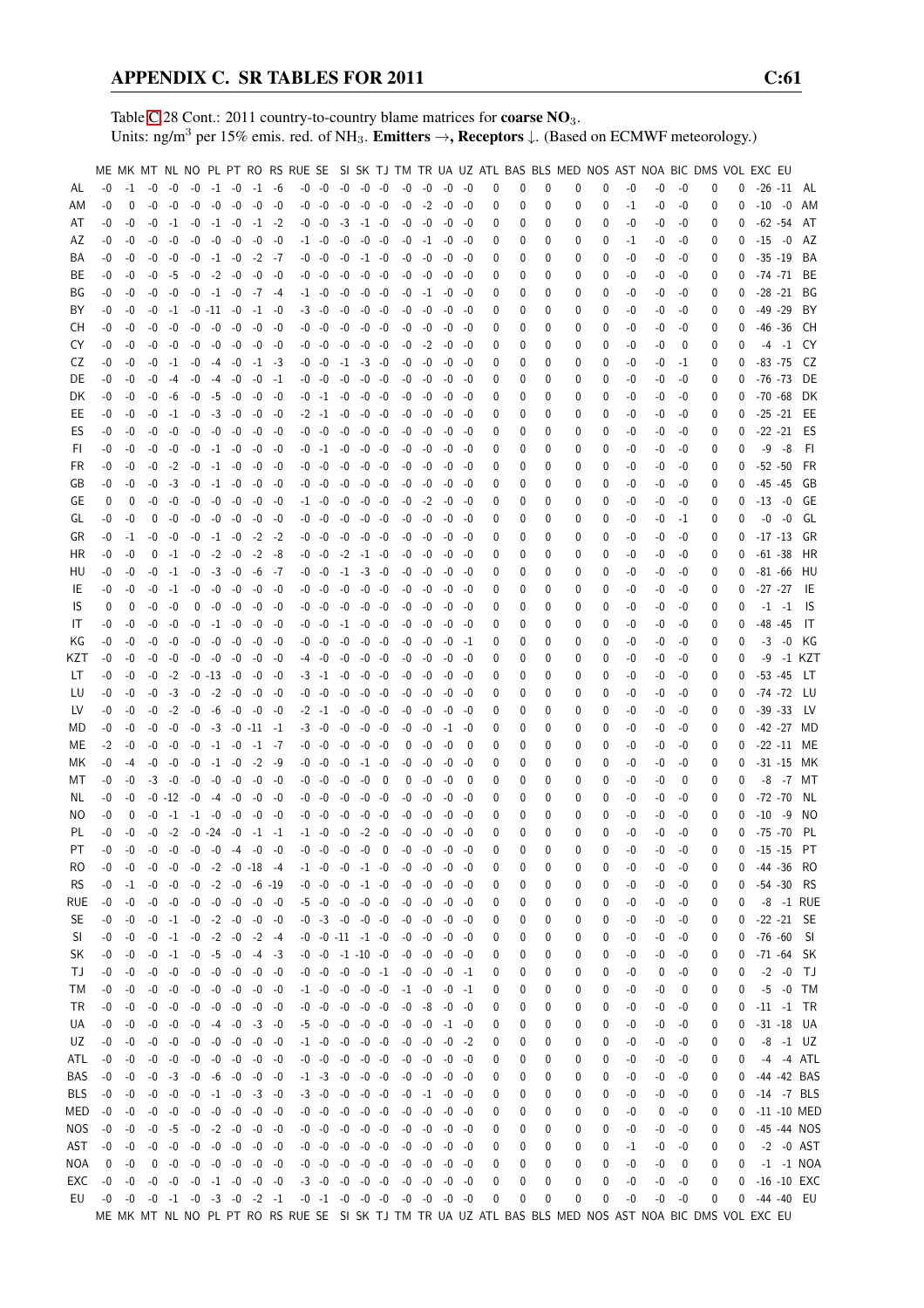Table [C.](#page-2-0)29: 2011 country-to-country blame matrices for **coarse NO**<sub>3</sub>. Units: ng/m<sup>3</sup> per 15% emis. red. of VOC. Emitters →, Receptors ↓. (Based on ECMWF meteorology.)

|            |      |      |          |      |      |             |          |      |      |      |      |      |      |                     |             |                          |                               |              |      |              |                         |          |                     |                         |                |      | AL AM AT AZ BA BE BG BY CH CY CZ DE DK EE ES FI FR GB GE GR HR HU IE IS IT KG KZT LT LU LV MD |          |                     |          |      |           |
|------------|------|------|----------|------|------|-------------|----------|------|------|------|------|------|------|---------------------|-------------|--------------------------|-------------------------------|--------------|------|--------------|-------------------------|----------|---------------------|-------------------------|----------------|------|-----------------------------------------------------------------------------------------------|----------|---------------------|----------|------|-----------|
| AL         | -0   | -0   | $\Omega$ | $-0$ | $-0$ | $-0$        | $-0$     | -0   | 0    | $-0$ | -0   | $-0$ | $-0$ | $-0$                | $-0$ $-0$   |                          | 0                             | -0           | -0   | $\mathbf{1}$ | $-0$                    | 0        | $\mathbf 0$         | $0 -1$                  |                | -0   | -0                                                                                            | -0       | 0                   | -0       | -0   | AL        |
| AM         | -0   | -0   | $-0$     | $-1$ | -0   | 0           | $-0$     | -0   | -0   | -0   | 0    | 0    | -0   | $-0$                | $-0 -0$     |                          | $-0$                          | 0            | $-1$ | -0           | $-0$                    | -0       | $-0$                | $-0 -0$                 |                | $-0$ | -0                                                                                            | -0       | 0                   | -0       | -0   | AM        |
| AT         | -0   | -0   | $-0$     | -0   | 0    | -0          | -0       | 0    | -0   | -0   | $-0$ | $-1$ | 0    | $-0$                | $-0 -0$     |                          | $-0$                          | -0           | $-0$ | -0           | 0                       | 0        | $-0$                | $-0 -0$                 |                | -0   |                                                                                               | -0 -0    |                     | $-0 - 0$ | -0   | AT        |
| AZ         | -0   | -0   | -0       | $-2$ | -0   | -0          | -0       | -0   | -0   | -0   | -0   | -0   | -0   | -0                  | $-0 -0$     |                          | -0                            | -0           | -1   | -0           | -0                      | -0       | 0                   | $-0 -0$                 |                | -0   |                                                                                               | -0 -0    |                     | $-0 - 0$ | -0   | AZ        |
| BA         | -0   | -0   | -0       | -0   | -0   | -0          | -0       | -0   | -0   | $-0$ | -0   | -1   | -0   | -0                  | $-0 - 0$    |                          | $-0$                          | -0           | $-0$ | -0           | -0                      | 0        | -0                  | $0 - 0$                 |                | -0   | -0                                                                                            | -0       | $-0$                | -0       | -0   | BA        |
| BE.        | 0    | -0   | 0        | -0   | 0    | 0           | 0        | 0    | 0    | -0   | 0    | 1    | 0    | 0                   | 0           | 0                        | 0                             | 1            | 0    | 0            | 0                       | 0        | 0                   | 0                       | 0              | 0    | 0                                                                                             | $-0$     | 0                   | 0        | 0    | BE        |
| ΒG         | 0    | -0   | -0       | -0   | 0    | -0          | 0        | -0   | -0   | $-0$ | -0   | -0   | -0   | $-0$                | $-0$        | -0                       | -0                            | -0           | $-0$ | -0           | 0                       | -0       | $-0$                | $-0$ $-0$               |                | -0   |                                                                                               | -0       | $-0$                | -0       | -0   | BG        |
|            |      |      |          |      |      |             |          |      |      |      |      |      |      |                     |             |                          |                               |              |      |              |                         |          |                     |                         |                |      | -0                                                                                            |          |                     |          |      |           |
| BY         | 0    | -0   | 0        | -0   | 0    | -0          | 0        | -0   | 0    | $-0$ | 0    | 0    | -0   | -0                  | $\mathbf 0$ | -0                       | 0                             | -0           | -0   | 0            | 0                       | 0        | $-0$                | $-0$                    | - 0            | 0    |                                                                                               | -0 -0    | $-0$                | 0        | -0   | BY        |
| CН         | -0   | -0   | 0        | -0   | -0   | -0          | -0       | -0   | -0   | $-0$ | -0   | -0   | -0   | -0                  | $-0 -0$     |                          | -0                            | -0           | -0   | -0           | -0                      | -0       | -0                  | $-0$ $-1$               |                | -0   | -0                                                                                            | -0       |                     | $-0 - 0$ | -0   | CН        |
| CY         | -0   | -0   | -0       | -0   | -0   | $-0$        | -0       | 0    | -0   | -0   | 0    | 0    | 0    | -0                  | -0          | -0                       | -0                            | 0            | -0   | -0           | -0                      | -0       | 0                   | $\mathbf 0$             | -0             | -0   | 0                                                                                             | 0        | 0                   | -0       | -0   | CY        |
| CZ         | -0   | -0   | 0        | -0   | 0    | -0          | -0       | 0    | 0    | -0   | 0    | -0   | 0    | 0                   | 0           | -0                       | 0                             | -0           | $-0$ | -0           | 0                       |          | $1 - 0$             | $0 - 0$                 |                | -0   | -0                                                                                            | -0       |                     | $-0 - 0$ | -0   | CZ        |
| DE         | 0    | -0   | 0        | -0   | 0    | 0           | 0        | 0    | 0    | 0    | 0    | 1    | 0    | 0                   | 0           | 0                        | 0                             | 0            | -0   | 0            | 0                       |          | 0-0                 | - 0                     | - 0            | -0   | 0                                                                                             | 0        | $-0$                | 0        | 0    | DE        |
| DK         | 0    | -0   | 0        | -0   | 0    | 0           | 0        | 0    | 0    | $-0$ | 0    | 1    | 0    | 0                   | 0           | 0                        | 1                             | 0            | $-0$ | 0            | 0                       | 0        | $-0 -0$             |                         | -1             | -0   | -0                                                                                            | -0       | 0                   | -0       | -0   | DK        |
| EE         | 0    | -0   | -0       | -0   | -0   | $-0$        | $-0$     | -0   | -0   | -0   | 0    | -0   | -0   | 0                   | $-0$        | 0                        | $-0$                          | -0           | -0   | 0            | $-0$                    | 0        | $-0$ $-0$ $-0$      |                         |                | 0    | -0                                                                                            | -0       | $-0$                | -0       | -0   | EE        |
| ES         | -0   | 0    | -0       | $-0$ | -0   | -0          | $-0$     | -0   | -0   | 0    | $-0$ | -0   | $-0$ | $-0$                | $-1$        | 0                        | $-0$                          | -0           | -0   | 0            | $-0$                    | $-0 - 0$ |                     | $0 -1$                  |                | -0   |                                                                                               | $-0 - 0$ |                     | $-0 - 0$ | -0   | ES        |
| FI         | -0   | -0   | $-0$     | -0   | -0   | -0          | -0       | -0   | -0   | $-0$ | -0   | -0   | -0   | 0                   | $-0$        | 0                        | -0                            | -0           | -0   | -0           | -0                      | $-0 -0$  |                     | $-0$ $-0$               |                | 0    |                                                                                               | -0 -0    |                     | $-0 -0$  | -0   | FI        |
| <b>FR</b>  | 0    | -0   | 0        | -0   | 0    | 0           | 0        | 0    | -0   | 0    | 0    | 0    | -0   | 0                   | $-0$        | 0                        | $-0$                          | -0           | -0   | 0            | $-0$                    | 0        | $-0$ $-0$ $-1$      |                         |                | 0    | 0                                                                                             | -0       |                     | $-0 - 0$ | -0   | <b>FR</b> |
| GB         | 0    | -0   | 0        | -0   | 0    | 0           | 0        | 0    | 0    | -0   | 0    | 1    | -0   | 0                   | 0           | 0                        | 1                             | 0            | $-0$ | 0            | 0                       | 0        | -0                  | $-0$                    | - 1            | 0    | -0                                                                                            | 0        | 0                   | 0        | 0    | GB        |
| GЕ         | -0   | -0   | -0       | $-1$ | -0   | -0          | -0       | -0   | -0   | $-0$ | $-0$ | -0   | -0   | -0                  | $-0$        | -0                       | $-0$                          | -0           | $-2$ | -0           | -0                      |          | -0 -0               | $-0 - 0$                |                | -0   | -0                                                                                            | -0       |                     | $-0 -0$  | -0   | GЕ        |
| GL         | -0   | -0   | -0       | -0   | -0   | -0          | -0       | -0   | -0   | -0   | -0   | -0   | -0   | -0                  | -0          | -0                       | $-0$                          | -0           | -0   | -0           | -0                      | -0       | -0                  | $-0 -0$                 |                | -0   | -0                                                                                            | -0       | $-0$                | -0       | -0   | GL        |
| GR         | -0   | -0   | -0       | -0   | -0   | $-0$        | $-0$     | -0   | -0   | $-0$ | -0   | -0   | -0   | $-0$                | $-0 -0$     |                          | -0                            | -0           | $-0$ | -0           | -0                      | -0       | 0                   | $-0$ $-1$               |                | -0   | -0                                                                                            | -0       | $-0$                | $-0$     | -0   | GR        |
| ΗR         | -0   | -0   | 0        | -0   | 0    | -0          | -0       | -0   | 0    | $-0$ | $-0$ | -1   | -0   | -0                  | 0           | -0                       | -0                            | -0           | -0   | -0           | 0                       | 0        | $-0$                | 0                       | $\overline{2}$ | -0   | -0                                                                                            | -0       | -0                  | -0       | -0   | HR        |
| HU         | 0    | -0   | 0        | -0   | 0    | -0          | -0       | -0   | 0    | $-0$ | -0   | -0   | 0    | $-0$                |             | $0 - 0$                  | 0                             | -0           | $-0$ | -0           | 0                       |          | $1 - 0$             | 0                       | 0              | -0   |                                                                                               | $-0 - 0$ |                     | $-0 - 0$ | -0   | HU        |
| IE         | 0    | 0    | 0        | -0   | 0    | 0           | 0        | -0   | 0    | 0    | -0   | 0    | 0    | -0                  | -0          | -0                       | 0                             | 0            | 0    | 0            | 0                       | 0        | -0                  | $-0$                    | 0              | 0    |                                                                                               | -0 -0    |                     | $-0 - 0$ | -0   | IE        |
| IS         | -0   | -0   | -0       | -0   | -0   | -0          | -0       | -0   | -0   | 0    | -0   | -0   | -0   | -0                  | $-0 - 0$    |                          | -0                            | -0           | -0   | -0           | -0                      | -0       | -0                  | $-0 -0$                 |                | -0   | -0                                                                                            | -0       |                     | $-0 -0$  | -0   | IS        |
| IT         | -0   | -0   | $-0$     | -0   | -0   | -0          | -0       | -0   | 0    | -0   | -0   | -0   | -0   | -0                  | $-0$        | -0                       | 0                             | -0           | -0   | -0           | -0                      | -0       | 0                   | 0                       | $\overline{2}$ | -0   | -0                                                                                            | -0       | -0                  | -0       | -0   | IT        |
| ΚG         | -0   | -0   | -0       | -0   | -0   | 0           | -0       | 0    | 0    | -0   | 0    | 0    | 0    | 0                   | $-0$        | $\overline{\mathbf{0}}$  | -0                            | 0            | -0   | -0           | -0                      | -0       | 0                   | $0 - 0$                 |                | -0   | -0                                                                                            | 0        | 0                   | 0        | -0   | ΚG        |
| KZT        | -0   | -0   | -0       | -0   | -0   | -0          | -0       |      | -0   | -0   | -0   | -0   | -0   | -0                  | -0          | -0                       | -0                            |              | -0   | -0           | -0                      |          | $-0 - 0$            | $-0 -0$                 |                | -0   |                                                                                               | -0 -0    |                     | $-0 - 0$ | -0   | KZT       |
|            |      |      |          |      |      |             |          | -0   |      |      |      |      |      |                     |             |                          |                               | $-0$         |      |              |                         |          |                     |                         |                |      |                                                                                               |          |                     |          |      |           |
| LT         | 0    | -0   | 0        | -0   | 0    | -0          | 0        | -0   | 0    | $-0$ | 0    | -0   | -0   | $-0$                | 0           | $-0$                     | 0                             | -0           | -0   | 0            | 0                       | 0        | -0                  | $-0$                    | 0              | -0   | -0                                                                                            | -0       | $-0$                | -0       | -0   | LT        |
| LU         | 0    | -0   | 0        | -0   | 0    | 0           | 0        | 0    | 0    | -0   | 0    | 1    | 0    | -0                  | 0           | 0                        | 0                             | 0            | -0   | 0            | 0                       | 0        | $-0$                | 0                       | 0              | -0   | -0                                                                                            | -0       | 0                   | -0       | 0    | LU        |
| LV         | 0    | -0   | -0       | -0   | 0    | -0          | 0        | -0   | -0   | $-0$ | 0    | -0   | -0   | $-0$                |             | $0 - 0$                  | $-0$                          | -0           | -0   | 0            | 0                       | 0        | $-0 -0$             |                         | - 0            | 0    |                                                                                               | $-0 - 0$ |                     | $-0 - 0$ | -0   | LV        |
| МD         | 0    | -0   | 0        | -0   | 0    | -0          | 0        | -0   | -0   | -0   | 0    | -0   | -0   | -0                  | $-0 -0$     |                          | -0                            | -0           | -0   | 0            | 0                       | 0        | -0                  | $-0 -0$                 |                | -0   |                                                                                               | $-0 - 0$ |                     | $-0 - 0$ | -0   | MD        |
| MЕ         | -0   | -0   | $-0$     | -0   | -0   | $-0$        | -0       | -0   | -0   | 0    | -0   | $-0$ | -0   | $-0$                | $-0 -0$     |                          | $-0$                          | -0           | $-0$ | -0           | $-0$                    | -0       | -0                  |                         | $0 -1$         | -0   | -0                                                                                            | -0       |                     | $-0 - 0$ | -0   | ME        |
| МK         | 0    | -0   | 0        | -0   | 0    | -0          | -0       | -0   | 0    | -0   | -0   | -0   | -0   | $-0$                | $-0$        | -0                       | -0                            | -0           | -0   | 1            | $-0$                    | 0        | $-0$                |                         | $0 - 0$        | -0   | -0                                                                                            | -0       |                     | $-0 - 0$ | -0   | МK        |
| МT         | -0   | 0    | -0       | 0    | -0   | 0           | -0       | -0   | -0   | 0    | -0   | -0   | -0   | -0                  | $-0$        | -0                       | -0                            | -0           | 0    | -0           | -0                      | -0       | 0                   |                         | $0 -2$         | 0    |                                                                                               | $0 - 0$  |                     | $0 - 0$  | -0   | МT        |
| NL         | 0    | -0   | 0        | -0   | 0    | 0           | 0        | 0    | 0    | 0    | 0    | 1    | 0    | 0                   | 0           | 0                        | 1                             | 2            | 0    | 0            | 0                       | 0        | 0                   | 0                       | 0              | 0    | 0                                                                                             | -0       | 0                   | -0       | 0    | NL        |
| NO.        | -0   | -0   | -0       | -0   | -0   | 0           | -0       | -0   | -0   | -0   | -0   | 0    | -0   | 0                   | $-0$        | $-0$                     | -0                            | $-0$         | $-0$ | -0           | $-0$                    | -0       | $-0$                | $-0 -0$                 |                | -0   | -0                                                                                            | -0       | $-0$                | $-0$     | -0   | NO        |
| PL         | 0    | $-0$ | 0        | $-0$ | 0    | $\mathbf 0$ | 0        | $-0$ | 0    | 0    | 1    | 1    | 0    | 0                   | $\mathbf 0$ | $-0$                     | 1                             | $-0$         | $-0$ | 0            | 0                       |          | $1 - 0$             | $\overline{0}$          | - 0            | -0   | -0                                                                                            | 0        | $-0$                | 0        | -0   | PL        |
| PT         | -0   | $-0$ | $-0$     | $-0$ | $-0$ | -0          | $\Omega$ | -0   | $-0$ | 0    | $-0$ | $-0$ | $-0$ | $\Omega$            | $-1\quad0$  |                          | -0                            | -0           | $-0$ | 0            | $-0$                    |          | $-0$ $-0$ $-0$ $-0$ |                         |                | -0   | -0                                                                                            | $\Omega$ | $-0$                | $\Omega$ | $-0$ | <b>PT</b> |
| RO.        | 0    | -0   | 0        | -0   | 0    | $-0$        | 0        | $-0$ | -0   | $-0$ | $-0$ | $-1$ | $-0$ | $-0$                | $-0 - 0$    |                          | $-0$                          | $-0$         | $-0$ | $-0$         | 0                       |          | $0 - 0 - 0 - 0$     |                         |                | -0   |                                                                                               | $-0 - 0$ | -0 -0               |          | $-0$ | RO        |
| <b>RS</b>  | 0    | -0   | 0        | -0   | 0    | $-0$        | $-0$     | -0   | 0    | $-0$ | -0   | $-0$ | -0   | $-0$                | $-0 - 0$    |                          | $-0$                          | -0           | -0   | 0            | 0                       |          | $1 - 0 0 - 0$       |                         |                | -0   |                                                                                               | $-0 - 0$ |                     | $-0 -0$  | -0   | <b>RS</b> |
| RUE        | $-0$ | -0   | -0       | -0   | $-0$ | $-0$        | $-0$     | -0   | -0   | $-0$ | $-0$ | $-0$ |      | $-0 - 0$            | $-0 - 0$    |                          | $-0$                          | $-0$         | $-0$ | $-0$         | -0                      |          | $-0$ $-0$ $-0$ $-0$ |                         |                | -0   |                                                                                               |          | $-0$ $-0$ $-0$ $-0$ |          |      | -0 RUE    |
| SE         | 0    | -0   | 0        | -0   | -0   | 0           | $-0$     | -0   | 0    | $-0$ | 0    | 0    |      | $0 - 0$             | $-0 - 0$    |                          | 0                             | -0           | -0   | 0            | 0                       |          | $-0$ $-0$ $-0$ 0    |                         |                | -0   |                                                                                               | $-0 - 0$ | $-0$ $-0$           |          | -0   | <b>SE</b> |
| <b>SI</b>  | -0   | -0   | -0       | -0   | 0    | -0          | $-0$     | 0    | 0    | $-0$ | $-0$ | $-1$ | 0    | $-0$                |             | $0 - 0$                  | $-0$                          | $-0$         | -0   | -0           | 0                       |          | $-0 - 0$            | $\overline{\mathbf{0}}$ | 3              | -0   |                                                                                               | $-0 - 0$ | $-0 -0$             |          | -0   | SI        |
| SK         | 0    | -0   | 0        | -0   | 0    | $-0$        | $-0$     | -0   | 0    | $-0$ | 0    | 0    | 0    | $-0$                |             | $0 - 0$                  | 0                             | -0           | -0   | -0           | 0                       | 2        | $-0$                | $\overline{0}$          | 0              | -0   |                                                                                               | $-0 - 0$ |                     | $-0 - 0$ | -0   | SK        |
| ТJ         | -0   | -0   | 0        | $-0$ | 0    | 0           | $-0$     | 0    | 0    | $-0$ | 0    | 0    | 0    | 0                   | 0           | $\overline{\phantom{0}}$ | 0                             | 0            | -0   | -0           | 0                       | 0        | 0                   | $\overline{\mathbf{0}}$ | 0              | 0    | -0                                                                                            | 0        | 0                   | 0        | 0    | ΤJ        |
| ТM         | -0   | $-0$ | -0       | -0   | -0   | $-0$        | $-0$     | -0   | -0   | 0    | $-0$ | -0   | -0   | $-0$                | $-0 - 0$    |                          | $-0$                          | $-0$         | -0   | $-0$         | $-0$                    |          | $-0$ $-0$ $-0$ $-0$ |                         |                | -0   |                                                                                               | $-0 - 0$ | $-0 -0$             |          | $-0$ | TM        |
| TR.        | -0   | $-0$ | $-0$     | $-0$ | -0   | -0          | $-0$     | -0   | -0   | $-0$ | $-0$ | -0   | -0   | $-0$                | $-0 - 0$    |                          | $-0$                          | $-0$         | $-0$ | $-0$         | $-0$                    |          | $-0$ $-0$ $-0$ $-0$ |                         |                | -0   |                                                                                               | $-0 - 0$ | $-0 - 0$            |          | $-0$ | TR        |
| UA         | 0    | -0   | 0        | -0   | 0    | -0          | 0        | $-0$ | 0    | $-0$ | 0    | 0    | -0   | $-0$                |             | $0 - 0$                  | 0                             | $-0$         | -0   | -0           | 0                       |          | $0 - 0 - 0 - 0$     |                         |                | -0   |                                                                                               | $-0 - 0$ | $-0 -0$             |          | -0   | UA        |
| UZ         | -0   | -0   | $-0$     | $-0$ | $-0$ | $-0$        | $-0$     | $-0$ | -0   | 0    | $-0$ | -0   | -0   | $-0$                | $-0 - 0$    |                          | $-0$                          | $-0$         | -0   | $-0$         | -0                      |          | $-0$ $-0$ $-0$ $-0$ |                         |                | 0    |                                                                                               | $-0 - 0$ | $-0$ $-0$           |          |      | $-0$ UZ   |
| ATL        | -0   | -0   | $-0$     | $-0$ | $-0$ | -0          | $-0$     | $-0$ | $-0$ | $-0$ | $-0$ | $-0$ |      | $-0 - 0$            | $-0 - 0$    |                          | $-0$                          | $-0$         | -0   | -0           | $-0$                    |          | $-0$ $-0$ $-0$ $-0$ |                         |                | -0   |                                                                                               | $-0 - 0$ | $-0 -0$             |          |      | -0 ATL    |
| BAS        | 0    | -0   | 0        | $-0$ | 0    | 0           | 0        | $-0$ | 0    | 0    | 0    | 1    | 0    | 0                   |             | $0 - 0$                  | 0                             | $-0$         | -0   | 0            | 0                       |          | $0 -0 -0 0$         |                         |                | -0   |                                                                                               | $-0 - 0$ |                     | $0 - 0$  |      | -0 BAS    |
| <b>BLS</b> | $-0$ | -0   | $-0$     | $-0$ | -0   | $-0$        | $-0$     | $-0$ | -0   | $-0$ | $-0$ | -0   |      | $-0$ $-0$ $-0$ $-0$ |             |                          | $-0$                          | $-0$         | $-0$ | -0           | -0                      |          | $-0$ $-0$ $-0$ $-0$ |                         |                | -0   |                                                                                               | $-0 - 0$ |                     | $-0 - 0$ |      | -0 BLS    |
| MED        |      | -0   | $-0$     | $-0$ | $-0$ | $-0$        | $-0$     | $-0$ | $-0$ | $-0$ | $-0$ | $-0$ |      | $-0$ $-0$ $-0$ $-0$ |             |                          | $-0$                          | $-0$         | $-0$ | $-0$         | $-0$                    | -0       |                     | $0 \t 0 \t -1$          |                | -0   |                                                                                               | $-0 - 0$ |                     | $0 - 0$  |      | -0 MED    |
|            | -0   |      |          |      |      |             |          |      |      |      |      |      |      |                     |             |                          |                               |              |      |              |                         |          |                     |                         |                |      |                                                                                               |          |                     |          |      |           |
| NOS        | 0    | -0   | 0        | $-0$ | 0    | 0           | 0        | 0    | 0    | 0    | 0    | 1    | 0    | 0                   | $0\quad 0$  |                          | 1                             | $\mathbf{1}$ | $-0$ | 0            | 0                       |          | $0 - 0 - 0$         |                         | - 1            | -0   |                                                                                               | $-0$ 0   | 0                   | 0        |      | 0 NOS     |
| AST        | -0   | -0   | $-0$     | $-0$ | $-0$ | $-0$        | $-0$     | $-0$ | -0   | $-0$ | $-0$ | $-0$ |      | $-0$ $-0$ $-0$ $-0$ |             |                          | $-0$                          | $-0$         | $-0$ | $-0$         | $-0$                    |          | $-0$ $-0$ $-0$ $-0$ |                         |                | -0   |                                                                                               | $-0 - 0$ |                     | $-0 - 0$ |      | -0 AST    |
| NOA        | -0   | 0    | -0       | 0    | $-0$ | $-0$        | $-0$     | 0    | $-0$ | $-0$ | $-0$ | $-0$ | 0    | 0                   | $-0$ 0      |                          | $-0$                          | $-0$         | 0    | $-0$         | $-0$                    | $-0$     | 0                   | $0 -1$                  |                | 0    | 0                                                                                             | 0        | 0                   | 0        |      | -0 NOA    |
| EXC        | $-0$ | -0   | 0        | $-0$ | $-0$ | $-0$        | $-0$     | $-0$ | -0   | $-0$ | $-0$ | $-0$ |      | $-0$ $-0$ $-0$ $-0$ |             |                          | $-0$                          | $-0$         | $-0$ | $-0$         | $-0$                    |          | $0 - 0 - 0 - 0$     |                         |                | -0   |                                                                                               | $-0 - 0$ | $-0$ $-0$           |          |      | -0 EXC    |
| EU         | 0    | -0   | 0        | $-0$ | 0    | 0           | 0        | -0   | 0    | $-0$ | 0    | 0    |      |                     |             |                          | $-0$ $-0$ $-0$ $-0$ $-0$ $-0$ |              | $-0$ | $-0$         | $\overline{\mathbf{0}}$ |          | $0 -0 -0 0$         |                         |                | -0   |                                                                                               |          | $-0$ $-0$ $-0$ $-0$ |          | $-0$ | EU        |
|            |      |      |          |      |      |             |          |      |      |      |      |      |      |                     |             |                          |                               |              |      |              |                         |          |                     |                         |                |      | AL AM AT AZ BA BE BG BY CH CY CZ DE DK EE ES FI FR GB GE GR HR HU IE IS IT KG KZT LT LU LV MD |          |                     |          |      |           |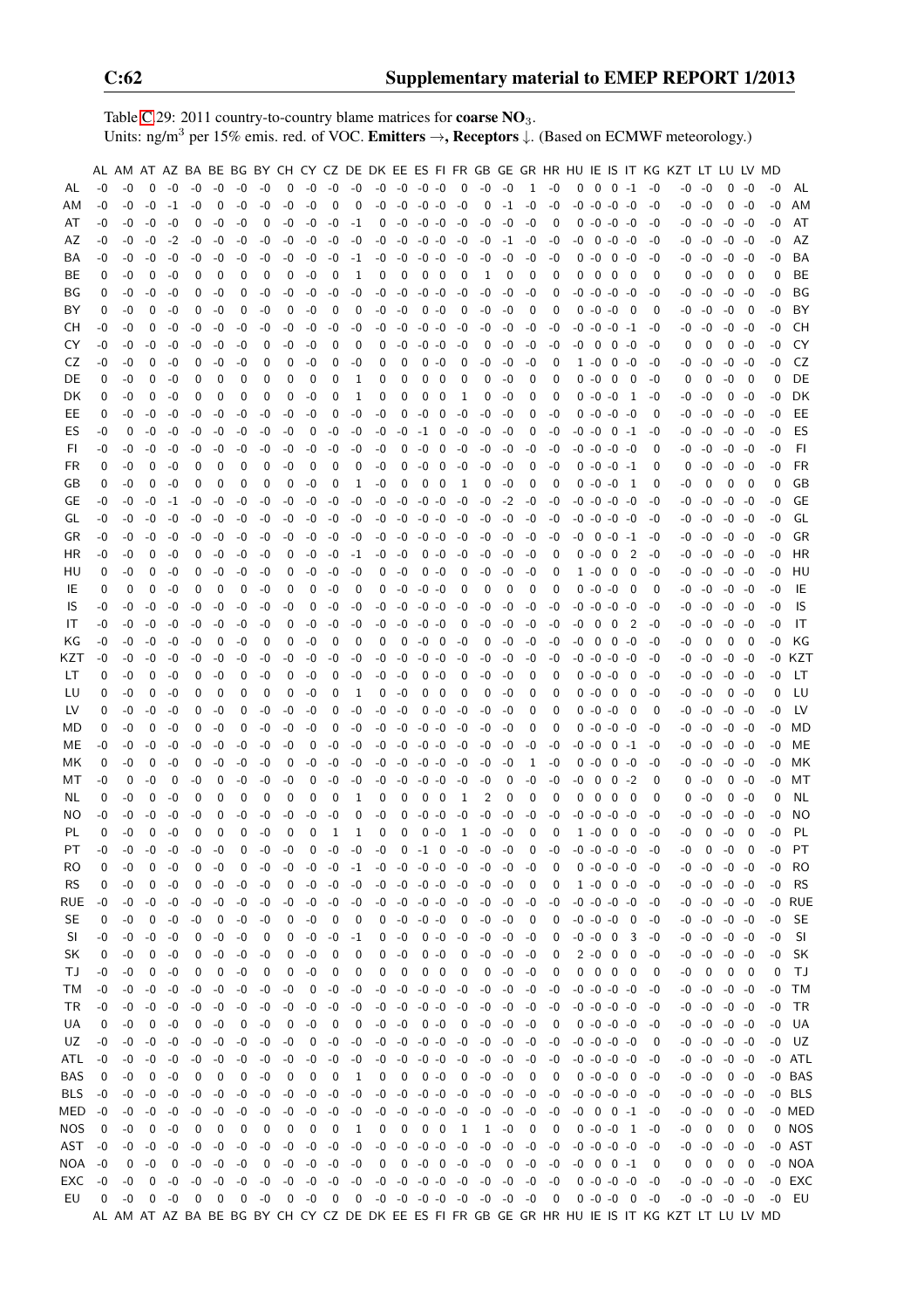Table [C.](#page-2-0)29 Cont.: 2011 country-to-country blame matrices for **coarse NO**<sub>3</sub>. Units: ng/m<sup>3</sup> per 15% emis. red. of VOC. Emitters →, Receptors ↓. (Based on ECMWF meteorology.)

|           |      |             |          |                         |      |                |                          |                                      |                |          |                          |                         |             |                          |      |             |                     |             |      |      |          | ME MK MT NL NO PL PT RO RS RUE SE SI SK TJ TM TR UA UZ ATL BAS BLS MED NOS AST NOA BIC DMS VOL EXC EU |      |      |      |         |   |          |      |                |                 |
|-----------|------|-------------|----------|-------------------------|------|----------------|--------------------------|--------------------------------------|----------------|----------|--------------------------|-------------------------|-------------|--------------------------|------|-------------|---------------------|-------------|------|------|----------|-------------------------------------------------------------------------------------------------------|------|------|------|---------|---|----------|------|----------------|-----------------|
|           | $-0$ | $\Omega$    | $-0$     | $-0$                    |      | $-0 -0$        | $-0$                     | $-0$ $-0$                            |                |          | $-0$ $-0$ $-0$ $-0$ $-0$ |                         |             |                          | $-0$ | $-0$        | -0                  | -0          | 0    | -0   | $-0$     | -0                                                                                                    | -0   | -0   | $-0$ | $-3$    | 0 | 0        | $-3$ | $-2$           | AL              |
| AL        |      |             |          |                         |      |                |                          |                                      |                |          |                          |                         |             |                          |      |             |                     |             |      |      |          |                                                                                                       |      |      |      |         |   |          |      |                |                 |
| ΑM        | -0   | $-0$        | -0       | $\mathbf 0$             | $-0$ | -0             | $-0$                     | -0 -0                                |                | -0       | $-0 - 0$                 |                         | $-0$ $-0$   |                          | -0   | $-0$        | $-0$                | $-0$        | -0   | -0   | -0       | -0                                                                                                    | -0   | $-0$ | $-0$ | $-1$    | 0 | 0        | $-3$ | $-0$           | AM              |
| AT        | $-0$ | -0          | 0        | -0                      | -0   | 0              | 0                        | $-0$                                 | 0              | -0       | -0                       | $\overline{\mathbf{0}}$ | $-0$        | -0                       | -0   | -0          | $-0$                | $-0$        | -0   | -0   | -0       | -0                                                                                                    | -0   | -0   | 0    | -3      | 0 | 0        | $-2$ | $-2$           | AT              |
| AZ        | -0   | -0          | -0       | -0                      |      | $-0 - 0$       | $-0$                     | $-0$                                 | -0             |          | $-1$ $-0$ $-0$           |                         | -0 -0       |                          | -0   | $-0$        | $-0$                | $-0$        | -0   | -0   | -0       | -0                                                                                                    | -0   | -0   | -0   | $-2$    | 0 | 0        | -6   | $-1$           | AZ              |
| BA        | -0   | -0          | 0        | -0                      |      | $-0$ $-1$ $-0$ |                          |                                      | $-1 - 0$       | -0       | $-0$ $-0$                |                         | $-0 - 0$    |                          | -0   | $-0$        | -0                  | -0          | -0   | -0   | -0       | -0                                                                                                    | -0   | -0   | 0    | $-4$    | 0 | $\Omega$ | -5   | $-4$           | BA              |
| BE        | 0    | 0           | 0        | $\mathbf 0$             | 0    | 0              | $\mathbf{0}$             | 0                                    | 0              | 0        | 0                        | - 0                     | 0           | -0                       | -0   | 0           | 0                   | 0           | -0   | 0    | 0        | 0                                                                                                     | 0    | 0    | 0    | -3      | 0 | 0        | 5    | 4              | BЕ              |
| ΒG        | -0   | 0           | -0       | $-0$                    | $-0$ | $-1$           | $-0$                     | $-1$                                 | 0              | -2       | -0                       | $\mathbf 0$             | $-0$        | $-0$                     | -0   | 1           | $-1$                | -0          | -0   | -0   | -0       | -0                                                                                                    | -0   | -0   | -0   | -5      | 0 | 0        | -5   | $-2$           | ΒG              |
| BY        | 0    | 0           | 0        | $-0$                    | -0   | 1              | 0                        | $\mathbf{0}$                         | 0              | $-1$     | $-0$                     | $\overline{\mathbf{0}}$ | 0           | $\overline{\mathbf{0}}$  | -0   | $-0$        | $-0$                | -0          | 0    | -0   | -0       | 0                                                                                                     | -0   | -0   | 0    | -3      | 0 | 0        | 1    | 2              | BY              |
|           |      |             | $-0$     | -0                      | $-0$ | -0             |                          |                                      |                |          | -0                       | $\overline{\mathbf{0}}$ | -0          | -0                       |      |             | -0                  |             |      |      |          |                                                                                                       |      |      |      |         |   |          |      | $-2$           | CН              |
| CН        | -0   | -0          |          |                         |      |                | $-0$                     | -0                                   | -0             | -0       |                          |                         |             |                          | -0   | -0          |                     | -0          | -0   | -0   | -0       | -0                                                                                                    | -0   | -0   | -0   | $-2$    | 0 | 0        | $-2$ |                |                 |
| CY        | $-0$ | -0          | -0       | 0                       | 0    | $\mathbf 0$    | $-0$                     |                                      | $-0 - 0$       | -0       |                          | $0 - 0$                 | 0           | -0                       | -0   | $-4$        | $-0$                | -0          | -0   | 0    | -0       | -0                                                                                                    | 0    | -0   | -0   | $-4$    | 0 | 0        | -5   | $-1$           | CY              |
| CZ        | -0   | 0           | $\Omega$ | -0                      | -0   | 1              | 0                        | 0                                    | 0              | -0       | -0                       | - 0                     | 0           | $-0$                     | -0   | 0           | -0                  | $-0$        | 0    | -0   | $\Omega$ | 0                                                                                                     | -0   | -0   | 0    | -3      | 0 | 0        | 2    | $\overline{2}$ | CZ              |
| DE        | 0    | 0           | 0        | 0                       | -0   | 1              | 0                        | 0                                    | $\mathbf 0$    | 0        |                          | $0\quad 0$              | 0           | -0                       | -0   | 0           | 0                   | -0          | 0    | 0    | 0        | 0                                                                                                     | 0    | -0   | 0    | -2      | 0 | 0        | 4    | 4              | DE              |
| DK        | 0    | 0           | 0        | 0                       | $-0$ | 1              | 0                        | 0                                    | 0              | -0       | $0\quad 0$               |                         | 0           | -0                       | -0   | 0           | $-0$                | -0          | 0    | 0    | 0        | 0                                                                                                     | 0    | -0   | 0    | $-2$    | 0 | 0        | 6    | 6              | DK              |
| EE        | 0    | 0           | 0        | -0                      | -0   | 0              | 0                        |                                      | $-0 - 0$       | -0       | $-0 - 0$                 |                         | -0          | 0                        | -0   | $-0$        | $-0$                | -0          | -0   | -0   | -0       | 0                                                                                                     | -0   | 0    | 0    | -3      | 0 | 0        | $-2$ | $-1$           | EE              |
| ES        | $-0$ | -0          | -0       | $-0$                    | 0    | $-0$           | $-0$                     | -0                                   | -0             | 0        | $-0 - 0$                 |                         | $-0$        | 0                        | -0   | 0           | $-0$                | -0          | -0   | -0   | 0        | -0                                                                                                    | -0   | -0   | 0    | $-4$    | 0 | 0        | $-3$ | $-3$           | ES              |
| FI.       | -0   | -0          | -0       | -0                      | -0   | $-0$           | $-0$                     | -0                                   | -0             | -0       | $-0 - 0$                 |                         | $-0$        | $\overline{0}$           | -0   | -0          | $-0$                | -0          | -0   | -0   | -0       | -0                                                                                                    | -0   | -0   | -0   | $-2$    | 0 | 0        | -1   | $-1$           | -FI             |
| FR.       | 0    | 0           | -0       | $\mathbf 0$             | 0    | $\mathbf 0$    | $-0$                     | 0                                    | 0              | 0        | $-0 -0$                  |                         | 0           | $-0$                     | -0   | 0           | 0                   | -0          | -0   | 0    | 0        | -0                                                                                                    | 0    | -0   | -0   | -3      | 0 | 0        | -0   | $-0$           | <b>FR</b>       |
| GB        | 0    | 0           | 0        | $\mathbf 0$             | -0   | 0              | 0                        | 0                                    | 0              | 0        | -0                       | $\overline{\mathbf{0}}$ | 0           | 0                        | 0    | 0           | 0                   | 0           | -0   | 0    | 0        | 0                                                                                                     | 0    | 0    | 0    | $-2$    | 0 | 0        | 5    | 4              | GB              |
| GE        | -0   | -0          | -0       | -0                      | -0   | $-0$           | $-0$                     | -0                                   | -0             | -0       | $-0 - 0$                 |                         | $-0$        | -0                       | -0   | -0          | -0                  | -0          | -0   | -0   | -0       | -0                                                                                                    | -0   | -0   | -0   | $-2$    | 0 | 0        | -4   | $-1$           | GE              |
| GL        | -0   | -0          | -0       | -0                      |      | $-0 - 0$       | $-0$                     | $-0$                                 | -0             |          | $-0$ $-0$ $-0$           |                         |             | $-0 - 0$                 | -0   | -0          | $-0$                | -0          | -0   | -0   | -0       | -0                                                                                                    | -0   | -0   | -0   | -0      | 0 | 0        | -0   | -0             | GL              |
| GR        | -0   | 0           | -0       | -0                      |      | $-0 - 0$       | $-0$                     |                                      |                |          | $-1$ $-0$ $-0$           |                         | -0 -0       |                          | -0   | $-0$        | $-1$                | -0          | -0   | -0   | -0       | -0                                                                                                    | -0   | -0   | -0   | -5      | 0 | $\Omega$ | -6   | $-3$           | GR              |
|           |      |             |          |                         |      |                |                          |                                      | $-1 - 0$       |          |                          |                         |             |                          |      |             |                     |             |      |      |          |                                                                                                       |      |      |      |         |   |          |      |                |                 |
| ΗR        | -0   | -0          | 0        | -0                      |      | $-0 - 0$       | 0                        | $-1$                                 | 0              |          | $-1$ $-0$ 0              |                         |             | $-0 -0$                  | -0   | -0          | $-0$                | -0          | 0    | -0   | -0       | 0                                                                                                     | -0   | -0   | 0    | $-4$    | 0 | 0        | -1   | $-1$           | HR              |
| HU        | 0    | -0          | 0        | $-0$                    | $-0$ | $\mathbf{0}$   | 0                        | -0                                   | $\mathbf 0$    | -1       | -0                       | 0                       | 0           | $-0$                     | -0   | -0          | $-0$                | -0          | 0    | -0   | -0       | 0                                                                                                     | -0   | -0   | 0    | -3      | 0 | $\Omega$ | 1    | $\overline{2}$ | HU              |
| IE        | 0    | 0           | $\Omega$ | 0                       |      | $-0 - 0$       | $-0$                     | $\mathbf 0$                          | 0              | 0        | $-0 \quad 0$             |                         | 0           | - 0                      | 0    | 0           | $-0$                | 0           | -0   | -0   | 0        | 0                                                                                                     | 0    | 0    | 0    | $-2$    | 0 | 0        | 1    | 1              | IE              |
| IS.       | -0   | -0          | -0       | -0                      | $-0$ | $-0$           | $-0$                     | -0                                   | -0             | -0       | $-0 - 0$                 |                         | $-0$        | -0                       | -0   | -0          | $-0$                | -0          | -0   | -0   | -0       | -0                                                                                                    | -0   | -0   | -0   | $^{-1}$ | 0 | 0        | -1   | $-1$           | 1S              |
| IT        | $-0$ | -0          | $\Omega$ | -0                      |      | $-0 - 0$       | 0                        |                                      | $-0 - 0$       | -0       | $-0$ 0                   |                         | $-0$        | -0                       | -0   | -0          | $-0$                | $-0$        | 0    | -0   | -0       | -0                                                                                                    | -0   | -0   | 0    | -3      | 0 | 0        | $-1$ | 0              | IT              |
| ΚG        | -0   | -0          | -0       | 0                       | 0    | $\mathbf 0$    | $-0$                     | -0                                   | -0             | 0        | $0 - 0$                  |                         | $\mathbf 0$ | $-0$                     | -0   | -0          | $-0$                | -0          | -0   | 0    | -0       | -0                                                                                                    | 0    | -0   | -0   | -1      | 0 | 0        | -0   | -0             | KG              |
| KZT       | -0   | -0          | -0       | -0                      | -0   | $-0$           | $-0$                     | -0                                   | -0             | -3       | $-0 - 0$                 |                         |             | $-0 -0$                  | -0   | $-0$        | $-0$                | -0          | -0   | -0   | -0       | -0                                                                                                    | -0   | -0   | -0   | $-4$    | 0 | 0        | -6   |                | -2 KZT          |
| LT        | 0    | 0           | 0        | -0                      | $-0$ | $\mathbf 0$    | 0                        | 0                                    | 0              | -0       | $-0 \quad 0$             |                         | 0           | -0                       | -0   | $-0$        | $-0$                | -0          | 0    | -0   | -0       | 0                                                                                                     | -0   | -0   | 0    | -3      | 0 | 0        | -1   | 0              | LT              |
| LU        | 0    | 0           | 0        | 0                       | 0    | 0              | 0                        | 0                                    | 0              | 0        | -0                       | - 0                     | 0           | $-0$                     | -0   | 0           | 0                   | -0          | -0   | 0    | 0        | 0                                                                                                     | 0    | -0   | 0    | -2      | 0 | 0        | 4    | 4              | LU              |
| LV        | 0    | 0           | 0        | $-0$                    | $-0$ | 0              | 0                        | -0                                   | $\mathbf 0$    | -0       | -0                       | 0                       | 0           | 0                        | -0   | -0          | $-0$                | -0          | -0   | -0   | -0       | 0                                                                                                     | -0   | 0    | 0    | -3      | 0 | 0        | $-2$ | $-1$           | LV              |
| MD        | -0   | 0           | $\Omega$ | $-0$                    | $-0$ | $\mathbf 0$    | $-0$                     | 1                                    | $\overline{0}$ | $-2$     | $-0 \quad 0$             |                         | 0           | -0                       | $-0$ | $\mathbf 0$ | $-0$                | -0          | -0   | -0   | -0       | 0                                                                                                     | -0   | -0   | 0    | -5      | 0 | 0        | $-1$ | 1              | MD              |
| ME        | -0   | -0          | -0       | -0                      | $-0$ |                | $-1 - 0$                 | $-1$ $-1$                            |                | -0       | $-0 - 0$                 |                         | $-0 -0$     |                          | $-0$ | $-0$        | $-0$                | -0          | -0   | -0   | -0       | -0                                                                                                    | -0   | -0   | -0   | $-4$    | 0 | 0        | -6   | $-4$           | ME              |
|           |      |             |          |                         |      |                |                          |                                      |                |          | $-1 - 0$                 |                         |             |                          |      |             |                     |             |      |      |          |                                                                                                       |      |      |      |         |   |          |      |                |                 |
| МK        | -0   | 0           | -0       | $-0$                    | -0   | $-1$           | -0                       |                                      | $-1 - 0$       |          |                          | 0                       |             | $-0 -0$                  | -0   | -0          | -0                  | $-0$        | -0   | -0   | -0       | -0                                                                                                    | -0   | -0   | -0   | $-4$    | 0 | 0        | -3   | $-2$           | МK              |
| МT        | -0   | -0          | 0        | 0                       | -0   | $-0$           | $-0$                     | -0                                   | -0             |          | $-0$ $-0$ $-0$           |                         | $-0$        | $\overline{\phantom{0}}$ | 0    | -0          | -0                  | -0          | 0    | -0   | -0       | -0                                                                                                    | -0   | 0    | -0   | -5      | 0 | 0        | -5   | $-4$           | МT              |
| NL.       | 0    | 0           | 0        | 1                       | 0    | 1              | 0                        | 0                                    | 0              | 0        | $\mathbf{0}$             | $\overline{\mathbf{0}}$ |             | $0 - 0$                  | 0    | 0           | 0                   | 0           | 0    | 0    | 0        | 0                                                                                                     | 0    | 0    | 0    | $-2$    | 0 | 0        | 7    | 6              | NL              |
| ΝO        | -0   | -0          | -0       | 0                       | -0   | $-0$           | $-0$                     | -0                                   | -0             | -0       | $-0 - 0$                 |                         |             | $-0 - 0$                 | -0   | -0          | -0                  | -0          | -0   | 0    | -0       | -0                                                                                                    | 0    | -0   | -0   | -1      | 0 | 0        | -1   | $-1$           | NO.             |
| PL        | 0    | 0           | 0        | 0                       | 0    | 2              | $\mathbf{0}$             | 0                                    | $\mathbf 0$    | -0       | 0                        | $\mathbf{0}$            | 0           | $-0$                     | $-0$ | 0           | $-0$                | $-0$        | 0    | 0    | $-0$     | $\mathbf 0$                                                                                           | 0    | $-0$ | 0    | $-2$    | 0 | $\Omega$ | 5    | 5              | PL              |
| PT        | $-0$ | $-0$        | $-0$     | $-0$                    |      | $0 - 0$        | $\mathbf 0$              | $-0 - 0$                             |                | $\Omega$ |                          | $0 - 0$                 | $-0 - 0$    |                          | $-0$ | 0           | $\mathbf 0$         | -0          | $-0$ | $-0$ | 0        | $-0$                                                                                                  | $-0$ | $-0$ | $-0$ | $-4$    | 0 | 0        |      |                | $-2$ $-2$ PT    |
| RO        | 0    | 0           | 0        | -0                      |      | $-0$ $-1$ $-0$ |                          | 1 0                                  |                |          | $-1$ $-0$ 0 $-0$ $-0$    |                         |             |                          | $-0$ | 0           | $-1$                | -0          | -0   | -0   | -0       | -0                                                                                                    | -0   | -0   | -0   | -5      | 0 | 0        |      |                | $-3 - 1$ RO     |
| <b>RS</b> | -0   | 0           | 0        | -0                      |      | $-0$ $-0$ $-0$ |                          | $-1$ 0                               |                |          | $-1$ $-0$ 0              |                         | $0 - 0$     |                          | $-0$ | 0           | $-1 - 0$            |             | 0    | -0   | -0       | -0                                                                                                    | -0   | -0   | 0    | -4      | 0 | 0        |      | $-3 -2$        | <b>RS</b>       |
| rue       | $-0$ | -0          |          | $-0 - 0$                |      | $-0 - 0$       | $-0$                     | $-0 - 0$                             |                |          | $-1$ $-0$ $-0$ $-0$ $-0$ |                         |             |                          | -0   | $-0$        | $-0$                | -0          | -0   | -0   | -0       | -0                                                                                                    | -0   | -0   | -0   | $-2$    | 0 | 0        | $-2$ |                | -1 RUE          |
| SE        | -0   | -0          | 0        | 0                       |      | $-0 - 0$       | $-0$                     | -0 -0                                |                |          | $-0$ $-0$ $0$ $-0$ $-0$  |                         |             |                          |      |             | $-0$ $-0$ $-0$      | -0          | -0   | 0    | 0        | 0                                                                                                     | 0    | -0   | 0    | $-2$    | 0 | 0        | -0   |                | 0 SE            |
| SI.       | -0   | -0          |          | $0 - 0$                 |      | $0 - 0$        | $\overline{\mathbf{0}}$  | $-1$ 0                               |                |          | $-0$ $-0$ $0$ $-0$ $-0$  |                         |             |                          |      | $-0 - 0$    | -0                  | -0          | 0    | -0   | -0       | 0                                                                                                     | -0   | -0   | 0    | -3      | 0 | 0        | -0   | 0              | - SI            |
| SK        | 0    | 0           | 0        | $-0$                    | 0    | 1              | 0                        | 0                                    | 0              | $-1$     | $0\quad 0$               |                         |             | $0 - 0$                  |      | $-0 - 0$    | $-0$                | -0          | 0    | 0    | -0       | 0                                                                                                     | 0    | -0   | 0    | $-3$    | 0 | 0        | 4    | 4              | <b>SK</b>       |
| TJ        | -0   | -0          | -0       | 0                       | 0    | 0              | 0                        | 0                                    | 0              | 0        | $0\quad 0$               |                         |             | $0 - 0$                  | $-0$ | $-0$        | 0                   | $-0$        | 0    | 0    | 0        | -0                                                                                                    | 0    | -0   | -0   | $-1$    | 0 | 0        | -0   | $\mathbf{0}$   | TJ              |
|           |      |             |          |                         |      |                |                          |                                      |                |          |                          |                         |             |                          |      |             |                     |             |      |      |          |                                                                                                       |      |      |      |         |   |          |      |                |                 |
| ТM        | $-0$ | $-0$        |          | $-0 - 0$                |      | $-0 - 0$       | $-0$                     | $-0 -0$                              |                |          | $-1$ $-0$ $-0$ $-0$ $-0$ |                         |             |                          |      | $-0 - 0$    | $-0$                | $-0$        | -0   | -0   | -0       | -0                                                                                                    | -0   | -0   | $-0$ | -4      | 0 | 0        | -4   | $-1$           | TM              |
| TR        | -0   | -0          |          | $-0 - 0$                |      | $-0$ $-0$ $-0$ |                          | $-0$ $-0$                            |                |          | $-1$ $-0$ $-0$ $-0$ $-0$ |                         |             |                          |      |             | $-0$ $-1$ $-0$      | -0          | -0   | -0   | -0       | -0                                                                                                    | -0   | -0   | -0   | -3      | 0 | 0        |      |                | $-3$ $-1$ TR    |
| UA        | 0    | 0           | 0        | -0                      |      | $-0$ 1 $-0$    |                          |                                      | $0\quad 0$     |          | $-1$ $-0$ 0              |                         | $0 - 0$     |                          |      | $-0 - 0$    | -0                  | $-0$        | -0   | -0   | -0       | 0                                                                                                     | -0   | -0   | 0    | -4      | 0 | 0        | 0    |                | 2 UA            |
| UZ        | -0   | -0          |          | $-0 - 0$                |      | $-0 - 0$       | $-0$                     | $-0 -0$                              |                |          | $-2$ $-0$ $-0$ $-0$ $-0$ |                         |             |                          | -0   | -0          | $-0$                | $-0$        | -0   | -0   | -0       | -0                                                                                                    | -0   | -0   | -0   | $-4$    | 0 | 0        |      |                | $-4 -1$ UZ      |
| ATL       | -0   | -0          |          | $-0 - 0$                |      |                |                          | $-0$ $-0$ $-0$ $-0$ $-0$             |                |          | $-0$ $-0$ $-0$ $-0$ $-0$ |                         |             |                          |      |             | $-0$ $-0$ $-0$      | $-0$        | -0   | -0   | -0       | -0                                                                                                    | -0   | -0   | -0   | $-2$    | 0 | 0        |      |                | $-1$ $-1$ $ATL$ |
| BAS       | 0    | 0           | 0        | $\overline{\mathbf{0}}$ |      | $-0$ 0         | $\overline{\phantom{0}}$ | $-0$ 0                               |                |          | $-0$ $-0$ 0 0 $-0$       |                         |             |                          | $-0$ |             | $0 - 0$             | -0          | 0    | 0    | 0        | 0                                                                                                     | 0    | -0   | 0    | $-2$    | 0 | 0        | 2    |                | 2 BAS           |
| BLS       | $-0$ | $-0$        |          | $-0 - 0$                |      | $-0$ $-1$ $-0$ |                          | $-1 - 0$                             |                |          | $-3$ $-0$ $-0$ $-0$ $-0$ |                         |             |                          | $-0$ | 0           | $-1$                | $-0$        | -0   | -0   | -0       | -0                                                                                                    | -0   | -0   | -0   | $-5$    | 0 | 0        | -9   |                | -4 BLS          |
| MED       | $-0$ | $-0$        |          | $-0 - 0$                |      | $-0 - 0$       | 0                        |                                      | $-0 - 0$       |          | $-0$ $-0$ $-0$ $-0$ $-0$ |                         |             |                          |      | $-0$ $-1$   | $-0$                | $-0$        | 0    | -0   | -0       | -0                                                                                                    | -0   | -0   | -0   | $-5$    | 0 | 0        | -5   |                | -3 MED          |
| NOS.      | 0    | 0           | 0        | $\mathbf 0$             |      | $-0$ 0         | $\mathbf 0$              |                                      | $0\quad 0$     |          | $0 \t0 \t0 \t0 \t-0$     |                         |             |                          | $-0$ | 0           | 0                   | $-0$        | 0    | 0    | 0        | 0                                                                                                     | 0    | -0   | 0    | $-2$    | 0 | 0        | 5    |                | 5 NOS           |
| AST       | $-0$ | -0          | $-0$     | $-0$                    |      | $-0 - 0$       | $-0$                     | $-0 - 0$                             |                |          | $-0$ $-0$ $-0$ $-0$ $-0$ |                         |             |                          |      | $-0 - 0$    | -0                  | $-0$        | -0   | -0   | -0       | -0                                                                                                    | -0   | -0   | $-0$ | $-2$    | 0 | 0        |      |                | $-1$ $-0$ AST   |
| NOA       | $-0$ | -0          |          | $-0 - 0$                |      | $0 - 0 - 0$    |                          | $-0 - 0$                             |                |          | $0 \t 0 -0 -0 0$         |                         |             |                          |      | $0 - 0$     | -0                  | $\mathbf 0$ | -0   | 0    | -0       | -0                                                                                                    | -0   | -0   | $-0$ | $-3$    | 0 | 0        |      |                | $-2$ $-2$ NOA   |
| EXC       | $-0$ | $-0$        |          | $-0 - 0$                |      |                |                          | $-0$ $-0$ $-0$ $-0$ $-0$             |                |          | $-1$ $-0$ 0 $-0$ $-0$    |                         |             |                          |      |             | $-0$ $-0$ $-0$ $-0$ |             | $-0$ | -0   | $-0$     | $-0$                                                                                                  | $-0$ | -0   | -0   | $-2$    | 0 | 0        |      |                | -2 -1 EXC       |
| EU        | $-0$ | $\mathbf 0$ |          |                         |      |                |                          | $0 \t 0 \t -0 \t 0 \t -0 \t -0 \t 0$ |                |          |                          |                         |             |                          |      |             |                     |             | -0   | -0   | $-0$     | -0                                                                                                    | 0    | -0   | 0    | $-3$    | 0 | 0        | 0    |                | 0 EU            |
|           |      |             |          |                         |      |                |                          |                                      |                |          |                          |                         |             |                          |      |             |                     |             |      |      |          | ME MK MT NL NO PL PT RO RS RUE SE SI SK TJ TM TR UA UZ ATL BAS BLS MED NOS AST NOA BIC DMS VOL EXC EU |      |      |      |         |   |          |      |                |                 |
|           |      |             |          |                         |      |                |                          |                                      |                |          |                          |                         |             |                          |      |             |                     |             |      |      |          |                                                                                                       |      |      |      |         |   |          |      |                |                 |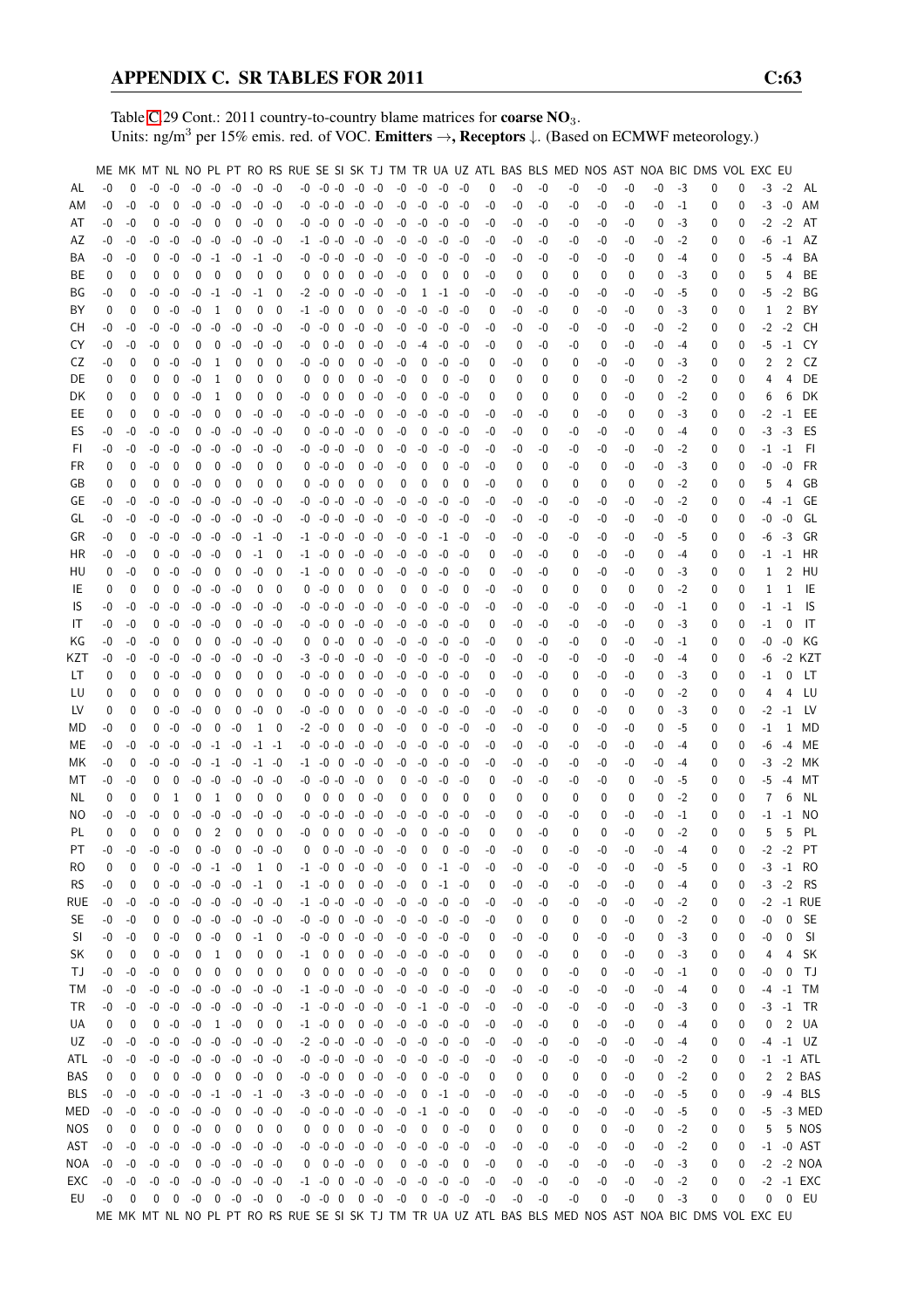Table [C.](#page-2-0)28: 2011 country-to-country blame matrices for **coarse NO**<sub>3</sub>. Units: ng/m<sup>3</sup> per 15% emis. red. of NH<sub>3</sub>. **Emitters**  $\rightarrow$ **, Receptors**  $\downarrow$ . (Based on ECMWF meteorology.)

|           |      | AL AM AT AZ BA BE BG BY CH CY CZ DE DK EE ES FI FR GB GE GR HR HU IE IS |          |        |      |          |                                                                                                                              |         |           |          |                  |            |                                                |                     |                 |    |                 |                |      |      |            |                                         |                      |                          |              |                          | IT KG KZT LT LU LV MD                                                                         |           |                     |          |      |           |
|-----------|------|-------------------------------------------------------------------------|----------|--------|------|----------|------------------------------------------------------------------------------------------------------------------------------|---------|-----------|----------|------------------|------------|------------------------------------------------|---------------------|-----------------|----|-----------------|----------------|------|------|------------|-----------------------------------------|----------------------|--------------------------|--------------|--------------------------|-----------------------------------------------------------------------------------------------|-----------|---------------------|----------|------|-----------|
| AL        | $-7$ | -0                                                                      | -0       | -0     | -0   | -0       | -0                                                                                                                           | -0      | -0        | $-0$     | $-0$             | $-1$       | $-0$                                           | -0                  | $-0$ $-0$       |    | $-1$ $-0$       |                | $-0$ | $-1$ | -0         | $-1$ $-0$ $-0$                          |                      |                          | $-1$         | -0                       | -0                                                                                            | $-0$      | -0                  | -0       | -0   | AL        |
| AM        | 0    | $-2$                                                                    | -0       | $-4$   | 0    | $-0$     | -0                                                                                                                           | -0      | -0        | $-0$     | $-0$             | $-0$       | $-0$                                           | $-0$                | $-0 -0$         |    | $-0$            | -0             | -1   | $-0$ | $-0$       |                                         | $-0$ $-0$ $-0$       |                          | 0            | -0                       |                                                                                               | $-0 - 0$  | $-0$                | -0       | $-0$ | AM        |
| AT        | -0   | -0                                                                      | $-10$    | -0     | -0   | -0       | -0                                                                                                                           | -0      | $-2$      | $-0$     |                  | $-3 - 16$  | $-0$                                           | $-0$                | $-0 -0$         |    | -4              | $-1$           | $-0$ | $-0$ | $-3$       |                                         | $-4$ $-0$ $-0$ $-10$ |                          |              | -0                       |                                                                                               | $-0 - 0$  | -0                  | -0       | -0   | AT        |
| AZ        | -0   | -0                                                                      |          | -0 -10 | -0   | -0       | -0                                                                                                                           | -0      | -0        | -0       | $-0$             | -0         | -0                                             | -0                  | $-0 -0$         |    | -0              | -0             | -1   | -0   | -0         |                                         | $-0$ $-0$ $-0$       |                          | -0           | -0                       |                                                                                               | -1 -0     |                     | -0 -0    | -0   | AZ        |
| BA        | -0   | -0                                                                      | -1       | -0     | -4   | -0       | -0                                                                                                                           | -0      | -0        | -0       | $-1$             | -4         | -0                                             | -0                  | $-0 -0$         |    | $-1$            | $-0$           | -0   | -0   | -4         |                                         | $-3$ $-0$ $-0$       |                          | -3           | -0                       |                                                                                               | $-0 - 0$  | -0                  | -0       | -0   | BA        |
| BЕ        | -0   | -0                                                                      | $-2$     | -0     | -0   | -10      | -0                                                                                                                           | -0      | -1        | $-0$     |                  | $-1$ $-19$ | -0                                             | $-0$                |                 |    | $-1$ $-0$ $-22$ | -6             | -0   | $-0$ | -0         |                                         | $-0 -1 -0$           |                          | $-2$         | -0                       | -0                                                                                            | -0        | -1                  | -0       | -0   | BЕ        |
| ΒG        | -0   | -0                                                                      | -0       | -0     | -0   | -0       | -5                                                                                                                           | -0      | -0        | -0       | -0               | $-2$       | -0                                             | $-0$                | $-0 -0$         |    | $-1$            | $-0$           | -0   | $-1$ | -0         |                                         | $-1$ $-0$ $-0$       |                          | $-1$         | -0                       |                                                                                               | -0 -0     | -0                  | -0       | -0   | ΒG        |
| ΒY        | -0   | -0                                                                      | -0       | -0     | -0   | -0       | -0                                                                                                                           | -15     | -0        | -0       | $-1$             | -6         |                                                | $-1$ $-0$           | -0 -0           |    | $-2$            | -1             | -0   | -0   | -0         |                                         | $-1$ $-0$ $-0$       |                          | -1           | -0                       |                                                                                               | $-0$ $-2$ | -0 -0               |          | -0   | BY        |
| CН        | -0   | -0                                                                      | $-1$     | -0     | -0   | -0       | -0                                                                                                                           |         | -0 -10    | -0       | -0               | -9         | $-0$                                           | -0                  | $-0$ $-0$       |    | -7              | $-0$           | -0   | -0   | -0         |                                         |                      |                          | -0 -0 -0 -15 | -0                       |                                                                                               | $-0 - 0$  |                     | -0 -0    | -0   | CH.       |
| CY        | -0   | -0                                                                      | -0       | -0     | -0   | -0       | -0                                                                                                                           | -0      | -0        | -0       | -0               | -0         | -0                                             | -0                  | $-0 -0$         |    | -0              | -0             | -0   | -0   | -0         |                                         | $-0$ $-0$ $-0$       |                          | -0           | $\Omega$                 | -0                                                                                            | -0        | -0                  | -0       | -0   | CY        |
| CZ        | -0   | -0                                                                      | -6       | -0     | -0   | -1       | -0                                                                                                                           | -0      | $-1$      |          | $-0$ $-16$ $-22$ |            | -0                                             | -0                  | $-0 -0$         |    | -6              | $-1$ $-0$      |      | -0   | -3         |                                         | $-8$ $-0$ $-0$       |                          | -3           | -0                       | -0                                                                                            | -0        |                     | -0 -0    | -0   | CZ        |
| DE.       | -0   | -0                                                                      | -3       | -0     | -0   | -3       | -0                                                                                                                           | -0      | $-1$      | -0       |                  | $-4$ $-36$ |                                                | $-1 -0$             |                 |    | -0 -0 -10       | -3             | -0   | -0   | $-1$       |                                         | $-1$ $-0$ $-0$       |                          | $-2$         | -0                       |                                                                                               | $-0 - 0$  |                     | -0 -0    | -0   | DE        |
| DK.       | -0   | -0                                                                      | -1       | -0     | -0   | $-2$     | -0                                                                                                                           | -0      | -0        | 0        |                  |            | $-2$ $-25$ $-13$ $-0$                          |                     | -0 -0           |    | -5              | -6             | -0   | -0   | -0         |                                         | $-0$ $-1$ $-0$       |                          | -0           | -0                       |                                                                                               | $-0 - 0$  | -0                  | -0       | -0   | DK        |
| EE        | -0   | -0                                                                      | -0       | -0     | -0   | -0       | -0                                                                                                                           | $-2$    | -0        | -0       | -0               | -4         |                                                | $-1$ $-3$           | $-0$ $-0$       |    | $-1$            | $-2$           | -0   | -0   | -0         |                                         | $-0$ $-0$ $-0$       |                          | -0           | -0                       | -0                                                                                            | $-2$      | -0                  | -2       | -0   | EE        |
| ES        | -0   | -0                                                                      | -0       | -0     | -0   | -0       | -0                                                                                                                           | -0      | -0        | -0       | -0               | $-1$       | -0                                             |                     | $-0$ $-14$ $-0$ |    | -4              | -0             | -0   | -0   | -0         |                                         | $-0$ $-0$ $-0$       |                          | $-1$         | -0                       |                                                                                               | $-0 - 0$  | -0                  | -0       | -0   | ES        |
| FI.       | $-0$ | -0                                                                      | -0       | -0     | -0   | -0       | -0                                                                                                                           | -1      | -0        | -0       | -0               | $-2$       | -0                                             | -0                  | $-0 -3$         |    | -0              | $-1$           | -0   | 0    | -0         |                                         | $-0$ $-0$ $-0$       |                          | -0           | $-0$                     |                                                                                               | $-0 - 0$  | -0                  | -0       | -0   | FI.       |
| FR        | -0   | -0                                                                      | -1       | -0     | -0   | $-2$     | -0                                                                                                                           | -0      | $-2$      | -0       | $-1$             | -9         | -0                                             | -0                  |                 |    | $-2$ $-0$ $-25$ | $-2$           | -0   | -0   | -0         |                                         | $-0$ $-0$ $-0$       |                          | -4           | -0                       |                                                                                               | -0 -0     | -0                  | -0       | -0   | <b>FR</b> |
| GB        | -0   | -0                                                                      | -0       | -0     | -0   | $-2$     | -0                                                                                                                           | -0      | -0        | -0       | -0               | $-7$       | -0                                             | -0                  | $-0 -0$         |    |                 | $-9 - 20$      | -0   | -0   | -0         |                                         | $-0$ $-2$ $-0$       |                          | $-1$         | -0                       | -0                                                                                            | $-0$      | -0                  | -0       | -0   | GB        |
| GЕ        | 0    | $-1$                                                                    | -0       | -5     | -0   | -0       | -0                                                                                                                           | -0      | -0        | -0       | -0               | $-0$       | -0                                             | -0                  | $-0 -0$         |    | -0              | -0             | -5   | 0    | -0         |                                         | $-0$ $-0$ $-0$       |                          | -0           | -0                       | -0                                                                                            | -0        | -0                  | -0       | -0   | GЕ        |
| GL        | -0   | -0                                                                      | -0       | -0     | -0   | -0       | -0                                                                                                                           | -0      | -0        | -0       | -0               | $-0$       | -0                                             | -0                  | $-0 -0$         |    | -0              | -0             | -0   | -0   | -0         |                                         | $-0$ $-0$ $-0$       |                          | -0           | -0                       | -0                                                                                            | -0        | -0                  | -0       | -0   | GL        |
| GR        | -0   | -0                                                                      | -0       | -0     | -0   | -0       | -1                                                                                                                           | $-0$    | -0        | -0       | $-0$             | $-1$       | -0                                             | $-0$                | $-0 -0$         |    | -0              | $-0$           | -0   | -5   | $-0$       |                                         | $-1$ $-0$ $-0$       |                          | $-1$         | -0                       | -0                                                                                            | -0        | -0                  | -0       | -0   | GR        |
| ΗR        | -0   | -0                                                                      | -3       | -0     | -2   | -0       | -0                                                                                                                           | -0      | -1        | -0       | $-2$             | $-7$       | -0                                             | $-0$                | -0              | -0 | $-2$            | $-1$           | -0   |      | $-0$ $-11$ |                                         | $-6$ $-0$ $-0$ $-10$ |                          |              | -0                       | -0                                                                                            | -0        | -0                  | -0       | -0   | HR        |
| HU        | -0   | -0                                                                      | $-3$     | -0     | -0   | -0       | -0                                                                                                                           | -0      | $-1$      | -0       |                  | $-3 - 10$  | -0                                             | -0                  | $-0 -0$         |    | $-3$            | -1             | -0   | -0   |            | $-5$ $-26$ $-0$ $-0$                    |                      |                          | -4           | -0                       | -0                                                                                            | -0        | -0                  | -0       | -0   | HU        |
| IE        | -0   | -0                                                                      | -0       | -0     | -0   | $-1$     | -0                                                                                                                           | -0      | -0        | -0       | -0               | $-2$       | -0                                             | -0                  | -0 -0           |    |                 | $-5$ $-12$     | -0   | -0   | -0         |                                         | $-0$ $-6$ $-0$       |                          | -0           | -0                       | -0                                                                                            | -0        | -0                  | -0       | -0   | IE        |
| IS        | 0    | -0                                                                      | -0       | -0     | -0   | -0       | -0                                                                                                                           | -0      | -0        | 0        | $-0$             | $-0$       | -0                                             | -0                  | $-0 -0$         |    | -0              | -0             | -0   | 0    | -0         | $-0 - 0$                                |                      | $\overline{\phantom{0}}$ | -0           | -0                       |                                                                                               | -0 -0     | -0                  | -0       | -0   | IS        |
| ΙT        | -0   | -0                                                                      | $-2$     | -0     | -0   | -0       | -0                                                                                                                           | -0      | $-1$      | -0       | $-1$             | -3         | -0                                             | -0                  | $-0 -0$         |    | $-1$            | -0             | -0   | -0   | $-1$       |                                         | $-1$ $-0$ $-0$ $-35$ |                          |              | -0                       | -0                                                                                            | $-0$      | -0                  | -0       | -0   | IT        |
| ΚG        | -0   | -0                                                                      | -0       | -0     | -0   | -0       | -0                                                                                                                           | -0      | -0        | -0       | $-0$             | -0         | -0                                             | -0                  | $-0 -0$         |    | -0              | -0             | -0   | 0    | -0         |                                         | $-0$ $-0$ $-0$       |                          | -0           | $-1$                     |                                                                                               | -0 -0     | -0                  | -0       | -0   | ΚG        |
| KZT       | -0   | -0                                                                      | -0       | -0     | -0   | -0       | -0                                                                                                                           | -0      | -0        | -0       | $-0$             | -0         | -0                                             | -0                  | $-0 -0$         |    | -0              | -0             | -0   | -0   | -0         |                                         | $-0$ $-0$ $-0$       |                          | -0           | -0                       | -4                                                                                            | -0        | -0                  | -0       | -0   | KZT       |
| LТ        | -0   | -0                                                                      | -0       | -0     | -0   | -1       | -0                                                                                                                           | -4      | $-0$      | -0       | $-1$             | -9         |                                                | $-2 - 0$            | $-0 -0$         |    | $-2$            | -2             | -0   | -0   | -0         |                                         | $-0$ $-0$ $-0$       |                          | $-1$         | -0                       |                                                                                               | -0 -7     | -0                  | -1       | -0   | LT        |
| LU        | -0   | -0                                                                      | $-2$     | -0     | -0   | -8       | -0                                                                                                                           | -0      | -1        | -0       | $-2$             | $-25$      | -0                                             | $-0$                |                 |    | $-1$ $-0$ $-21$ | -4             | -0   | -0   | -0         |                                         | $-0$ $-0$ $-0$       |                          | $-2$         | -0                       | -0                                                                                            | -0        | $-2$                | -0       | -0   | LU        |
| LV.       | -0   | -0                                                                      | -0       | -0     | -0   | $-1$     | -0                                                                                                                           | -3      | -0        | -0       | -0               | -7         |                                                | $-2 - 0$            | $-0 -0$         |    |                 | $-1$ $-2$ $-0$ |      | -0   | -0         |                                         | $-0$ $-0$ $-0$       |                          | -0           | -0                       |                                                                                               | $-0$ $-5$ | -0                  | -4       | -0   | LV        |
| MD        | -0   | -0                                                                      | $-1$     | -0     | -0   | -0       | -1                                                                                                                           | $-2$    | -0        | -0       | $-1$             | -3         | -0                                             | -0                  | $-0$ $-0$       |    |                 | $-1$ $-1$ $-0$ |      | -0   | -0         |                                         | $-2 - 0 - 0$         |                          | $-1$         | -0                       |                                                                                               | -0 -0     | -0                  | -0       | -8   | MD        |
| ME        | -1   | -0                                                                      | -1       | -0     | -0   | -0       | -0                                                                                                                           | -0      | -0        | 0        | $-1$             | $-2$       | $-0$                                           | $-0$                | $-0 -0$         |    | $-1$            | $-0$           | -0   | -0   | $-1$       |                                         | $-1$ $-0$ $-0$       |                          | $-1$         | -0                       |                                                                                               | -0 -0     | -0                  | -0       | -0   | MЕ        |
| МK        | -1   | -0                                                                      | -0       | -0     | -0   | -0       | -0                                                                                                                           | -0      | -0        | -0       | $-1$             | $-2$       | $-0$                                           | $-0$                | $-0 -0$         |    | $-1$            | -0             | -0   | $-4$ | -1         |                                         | $-2 - 0 - 0$         |                          | $-1$         | -0                       | -0                                                                                            | -0        | -0                  | -0       | -0   | МK        |
| мт        | -0   | 0                                                                       | -0       | -0     | -0   | -0       | -0                                                                                                                           | -0      | -0        | 0        | -0               | -0         |                                                | $-0 - 0$            | $-0$ $-0$       |    | $-1$            | $-0$           | -0   | -0   | -0         |                                         | $-0$ $-0$ $-0$       |                          | $-2$         | 0                        |                                                                                               | -0 -0     | -0                  | -0       | -0   | МT        |
| NL.       | -0   | -0                                                                      | -1       | -0     | -0   | -6       | -0                                                                                                                           | $-0$    | -1        | -0       |                  | $-2 - 20$  |                                                | $-1 - 0$            |                 |    | $-0$ $-0$ $-12$ | -9             | -0   | -0   | -0         |                                         | $-1$ $-1$ $-0$       |                          | $-1$         | -0                       | -0                                                                                            | -0        | -0                  | -0       | -0   | NL        |
| NO        | 0    | -0                                                                      | -0       | -0     | -0   | -0       | -0                                                                                                                           | -0      | -0        | -0       | -0               | -3         | -1                                             | -0                  | $-0 -0$         |    | $-1$            | $-1$           | -0   | 0    | -0         | $-0 - 0$                                |                      | - 0                      | -0           | -0                       | -0                                                                                            | -0        | -0                  | -0       | -0   | NO.       |
| PL        | -0   | -0                                                                      | -1       | -0     | $-0$ | -1       | -0                                                                                                                           | $-2$    | -0        | $-0$     |                  | $-4 - 20$  |                                                | $-2 - 0$            | $-0 -0$         |    | $-4$            | $-2$           | -0   | $-0$ | $-1$       |                                         | $-3 - 0 - 0$         |                          | $-2$         | -0                       | -0                                                                                            | $-0$      | -0                  | -0       | $-0$ | PL        |
| PT        | $-0$ | $-0$                                                                    | -0       | $-0$   | $-0$ | $-0$     | $-0$                                                                                                                         | $-0$    | $-0$      | $-0$     | -0               | $-1$       |                                                | $-0 - 0$            | $-7 - 0$        |    |                 | $-2 - 0$       | $-0$ | $-0$ | -0         |                                         | $-0 - 0 - 0$         |                          | -0           | -0                       |                                                                                               | $-0 - 0$  | $-0$ $-0$           |          | -0   | PT        |
| RO.       | $-0$ |                                                                         |          |        |      |          | $-0$ $-1$ $-0$ $-0$ $-0$ $-1$ $-1$ $-1$ $-0$ $-1$ $-3$ $-0$ $-0$ $-0$ $-0$ $-1$ $-0$ $-0$ $-1$ $-5$ $-0$ $-0$ $-1$ $-0$      |         |           |          |                  |            |                                                |                     |                 |    |                 |                |      |      |            |                                         |                      |                          |              |                          |                                                                                               |           | $-0$ $-0$ $-0$ $-0$ |          |      | -1 RO     |
| <b>RS</b> | -0   | -0                                                                      | $-1$     | -0     |      |          | $-1$ $-0$ $-0$ $-0$ $-0$ $-1$ $-5$ $-0$ $-0$ $-0$ $-2$ $-0$ $-0$ $-1$ $-2$ $-7$ $-0$ $-0$ $-1$ $-0$                          |         |           |          |                  |            |                                                |                     |                 |    |                 |                |      |      |            |                                         |                      |                          |              |                          |                                                                                               |           | $-0$ $-0$ $-0$ $-0$ |          | $-0$ | <b>RS</b> |
| RUE       | $-0$ | -0                                                                      | -0       | $-0$   |      |          | $-0$ $-0$ $-0$ $-0$                                                                                                          |         | $-0$ $-0$ |          |                  |            | $-0$ $-0$ $-0$ $-0$ $-0$ $-0$                  |                     |                 |    |                 |                |      |      |            | $-0$ $-0$ $-0$ $-0$ $-0$ $-0$ $-0$ $-0$ |                      |                          |              | $-0$ $-0$                |                                                                                               |           | $-1$ $-0$ $-0$ $-0$ |          |      | -0 RUE    |
| SE        | -0   |                                                                         | -0 -0    | $-0$   |      |          | $-0$ $-1$ $-0$ $-0$                                                                                                          |         | $-0 - 0$  |          |                  |            |                                                |                     |                 |    |                 |                |      |      |            |                                         |                      |                          |              |                          |                                                                                               |           | $-0$ $-0$ $-0$ $-0$ |          | $-0$ | SE        |
| SI.       | -0   | -0                                                                      | -5       | $-0$   |      | $-1 - 0$ | -0 -0                                                                                                                        |         |           | $-1 - 0$ |                  | $-2 -9$    |                                                | $-0$ $-0$ $-0$ $-0$ |                 |    |                 | $-2$ $-0$ $-0$ |      |      |            | $-0$ $-10$ $-5$ $-0$ $-0$ $-21$ $-0$    |                      |                          |              |                          |                                                                                               |           | $-0$ $-0$ $-0$ $-0$ |          | $-0$ | SI        |
| SK        | $-0$ | -0                                                                      | $-3$     | $-0$   | $-0$ | $-1$     | $-0$                                                                                                                         | -0      |           | $-1 - 0$ |                  | $-5 - 11$  |                                                | $-0 - 0$            | $-0 -0$         |    |                 | $-3 -1 -0$     |      | $-0$ |            | $-2$ $-17$ $-0$ $-0$                    |                      |                          |              | $-2 - 0$                 |                                                                                               | $-0 - 0$  | $-0 - 0$            |          | $-0$ | SK        |
| ΤJ        | -0   | 0                                                                       | $-0$     | $-0$   | $-0$ | $-0$     | $-0$                                                                                                                         | $-0$    | 0         | $-0$     |                  | $-0 - 0$   |                                                | $-0 - 0$            | $-0 -0$         |    |                 | $-0 - 0$       | 0    |      |            | $-0$ $-0$ $-0$ $-0$ $-0$ $-0$ $-0$      |                      |                          |              |                          |                                                                                               | $-0 - 0$  | $-0 - 0$            |          | $-0$ | TJ        |
| TM        | $-0$ |                                                                         | $-0 - 0$ | -0     | -0   | $-0$     | $-0$ $-0$                                                                                                                    |         | $-0$      | $-0$     |                  | $-0 - 0$   |                                                | $-0$ $-0$ $-0$ $-0$ |                 |    | $-0$ $-0$ $-0$  |                |      | -0   |            | $-0$ $-0$ $-0$ $-0$                     |                      |                          |              | $-0$ $-0$                |                                                                                               |           | $-1$ $-0$ $-0$ $-0$ |          | $-0$ | TM        |
| TR -0     |      | $-0$                                                                    | -0       | -0     | -0   | -0       | $-0$ $-0$                                                                                                                    |         | $-0 - 0$  |          |                  |            | $-0$ $-0$ $-0$ $-0$ $-0$ $-0$                  |                     |                 |    | $-0$ $-0$ $-0$  |                |      |      |            | $-0$ $-0$ $-0$ $-0$ $-0$                |                      |                          |              | -0 -0                    |                                                                                               |           | $-0$ $-0$ $-0$ $-0$ |          |      | -0 TR     |
| UA -0     |      | $-0$                                                                    | $-0$     | -0     | -0   | $-0$     | $-0$ $-4$ $-0$ $-0$                                                                                                          |         |           |          |                  |            | $-1$ $-3$ $-0$ $-0$ $-0$ $-1$ $-1$ $-0$        |                     |                 |    |                 |                |      |      |            | $-0$ $-0$ $-2$ $-0$ $-0$                |                      |                          | $-0$         | -0                       |                                                                                               |           | $-1$ $-0$ $-0$ $-0$ |          |      | -1 UA     |
| UZ        | $-0$ |                                                                         | $-0 - 0$ | $-0$   |      |          | $-0$ $-0$ $-0$ $-0$ $-0$ $-0$                                                                                                |         |           |          |                  |            |                                                |                     |                 |    |                 |                |      |      |            | $-0$ $-0$ $-0$ $-0$ $-0$ $-0$ $-0$      |                      |                          |              |                          |                                                                                               |           | $-3$ $-0$ $-0$ $-0$ |          |      | $-0$ UZ   |
| ATL -0    |      |                                                                         | $-0 - 0$ | $-0$   | $-0$ |          | $-0$ $-0$ $-0$ $-0$ $-0$ $-0$ $-1$ $-0$ $-0$ $-0$ $-0$ $-2$ $-1$ $-0$                                                        |         |           |          |                  |            |                                                |                     |                 |    |                 |                |      |      |            | $-0$ $-0$ $-0$ $-0$ $0$                 |                      |                          |              | $-0$ $-0$                |                                                                                               |           | $-0$ $-0$ $-0$ $-0$ |          |      | -0 ATL    |
| BAS       | $-0$ | $-0$                                                                    | $-0$     | $-0$   | $-0$ |          | $-1$ $-0$ $-1$ $-0$ $-0$ $-1$ $-13$ $-5$ $-0$ $-0$ $-0$ $-2$ $-3$ $-0$                                                       |         |           |          |                  |            |                                                |                     |                 |    |                 |                |      |      | -0 -0      |                                         | $-0$ $-0$ $-0$       |                          |              | $-0 - 0$                 |                                                                                               |           | $-0$ $-1$ $-0$ $-0$ |          |      | -0 BAS    |
| BLS -0    |      | $-0$                                                                    | $-0$     | $-0$   | $-0$ | $-0$     |                                                                                                                              | $-1 -0$ |           | $-0 - 0$ |                  |            | $-0$ $-1$ $-0$ $-0$ $-0$ $-0$ $-0$ $-0$ $-0$   |                     |                 |    |                 |                |      |      | -0 -0      |                                         | $-0$ $-0$ $-0$       |                          |              | $-0 - 0$                 |                                                                                               | $-0 - 0$  |                     | $-0 - 0$ |      | $-0$ BLS  |
| MED -0    |      | -0                                                                      | $-0$     | $-0$   | $-0$ | $-0$     | $-0 - 0$                                                                                                                     |         |           | $-0 - 0$ |                  |            | $-0$ $-1$ $-0$ $-0$ $-1$ $-0$ $-2$ $-0$ $-0$   |                     |                 |    |                 |                |      |      |            | $-0$ $-0$ $-0$ $-0$ $-0$                |                      |                          |              | -4 -0                    |                                                                                               | $-0 - 0$  | $-0 - 0$            |          |      | -0 MED    |
| NOS -0    |      | $-0$                                                                    | $-0$     | $-0$   |      |          | $-0$ $-2$ $-0$ $-0$ $-0$ $-0$                                                                                                |         |           |          |                  |            | $-1$ $-12$ $-2$ $-0$ $-0$ $-0$ $-8$ $-10$ $-0$ |                     |                 |    |                 |                |      |      |            | $-0$ $-0$ $-0$ $-1$ $-0$                |                      |                          |              | $-1 -0$                  |                                                                                               |           | $-0$ $-0$ $-0$ $-0$ |          |      | -0 NOS    |
| AST -0    |      | $-0$                                                                    | -0       | $-0$   | $-0$ |          | $-0$ $-0$ $-0$ $-0$ $-0$                                                                                                     |         |           |          |                  |            |                                                |                     |                 |    |                 |                |      |      |            | $-0$ $-0$ $-0$ $-0$ $-0$                |                      |                          |              | $-0 - 0$                 |                                                                                               |           | $-1$ $-0$ $-0$ $-0$ |          |      | -0 AST    |
| NOA -0    |      | $-0$                                                                    | $-0$     | $-0$   | 0    |          | $-0$ $-0$ $-0$ $-0$ $-0$                                                                                                     |         |           |          |                  |            |                                                |                     |                 |    |                 |                |      | $-0$ | $-0$       |                                         | $-0 - 0 - 0$         |                          | $-0$         | $\overline{\phantom{0}}$ |                                                                                               |           | $-0$ $-0$ $-0$ $-0$ |          |      | -0 NOA    |
| EXC -0    |      |                                                                         |          |        |      |          | $-0$ $-0$ $-0$ $-0$ $-0$ $-1$ $-0$ $-0$ $-0$ $-2$ $-0$ $-0$ $-0$ $-1$ $-1$ $-1$ $-0$ $-0$ $-0$ $-0$ $-0$ $-1$ $-0$           |         |           |          |                  |            |                                                |                     |                 |    |                 |                |      |      |            |                                         |                      |                          |              |                          |                                                                                               |           | $-1$ $-0$ $-0$ $-0$ |          |      | -0 EXC    |
| EU        | -0   |                                                                         |          |        |      |          | $-0$ $-1$ $-0$ $-0$ $-1$ $-0$ $-0$ $-1$ $-0$ $-1$ $-9$ $-1$ $-0$ $-2$ $-0$ $-6$ $-3$ $-0$ $-0$ $-1$ $-2$ $-0$ $-0$ $-4$ $-0$ |         |           |          |                  |            |                                                |                     |                 |    |                 |                |      |      |            |                                         |                      |                          |              |                          |                                                                                               |           | $-0$ $-0$ $-0$ $-0$ |          |      | -0 EU     |
|           |      |                                                                         |          |        |      |          |                                                                                                                              |         |           |          |                  |            |                                                |                     |                 |    |                 |                |      |      |            |                                         |                      |                          |              |                          | AL AM AT AZ BA BE BG BY CH CY CZ DE DK EE ES FI FR GB GE GR HR HU IE IS IT KG KZT LT LU LV MD |           |                     |          |      |           |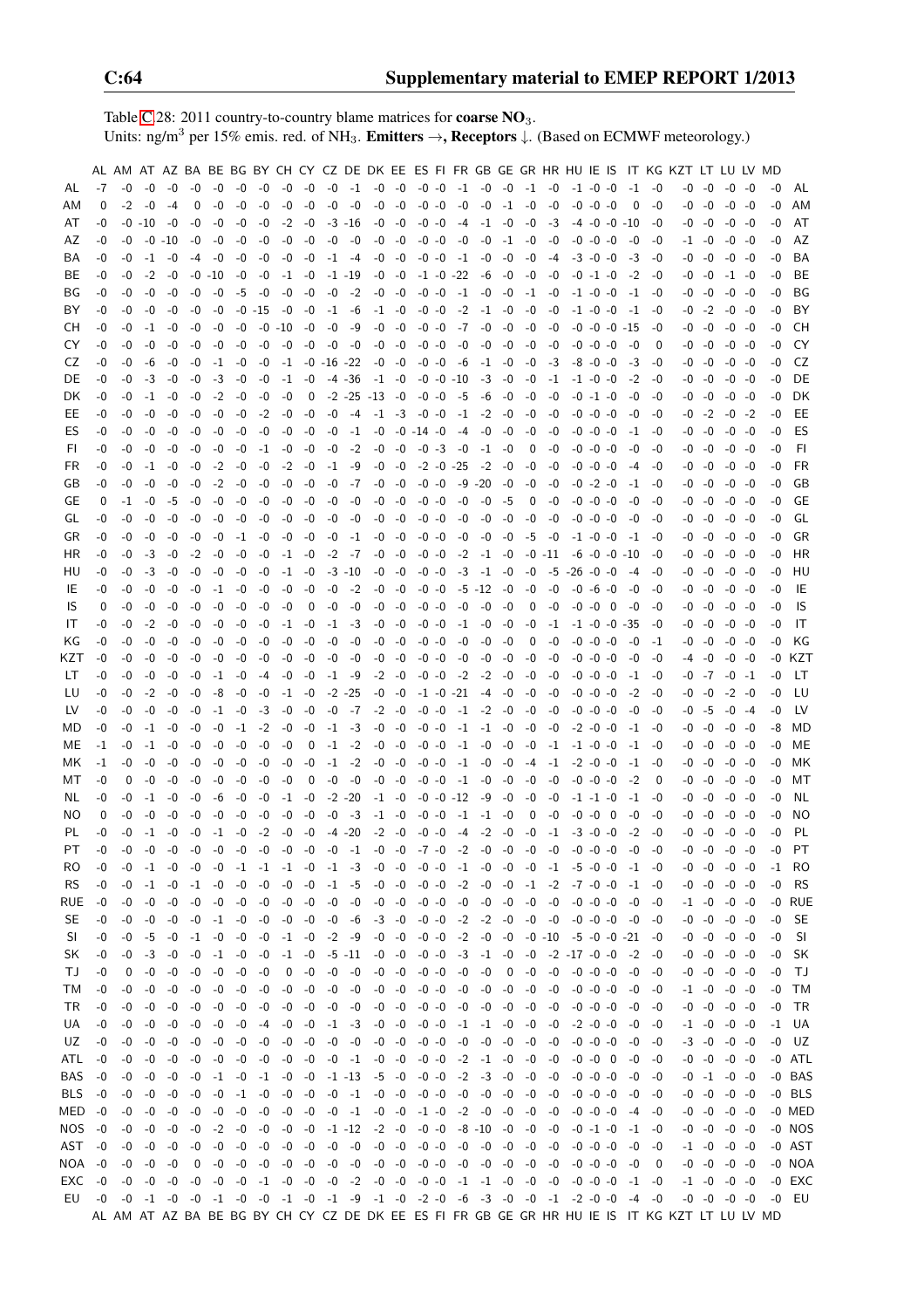Table [C.](#page-2-0)28 Cont.: 2011 country-to-country blame matrices for **coarse NO**<sub>3</sub>. Units: ng/m<sup>3</sup> per 15% emis. red. of NH<sub>3</sub>. **Emitters**  $\rightarrow$ **, Receptors**  $\downarrow$ . (Based on ECMWF meteorology.)

|           |      |          |                                              |          |                                    |                 |           |                           |           |                           |      |                |          |                                              |          |      |       |   |   |   |   |   |      | ME MK MT NL NO PL PT RO RS RUE SE SI SK TJ TM TR UA UZ ATL BAS BLS MED NOS AST NOA BIC DMS VOL EXC EU |      |   |          |               |               |                |
|-----------|------|----------|----------------------------------------------|----------|------------------------------------|-----------------|-----------|---------------------------|-----------|---------------------------|------|----------------|----------|----------------------------------------------|----------|------|-------|---|---|---|---|---|------|-------------------------------------------------------------------------------------------------------|------|---|----------|---------------|---------------|----------------|
| AL        | $-0$ | $-1$     | $-0$                                         | $-0$     | $-0$                               |                 | $-1$ $-0$ | $-1$ $-6$                 |           | $-0$ $-0$ $-0$ $-0$ $-0$  |      |                |          | $-0$                                         | $-0$     | -0   | -0    | 0 | 0 | 0 | 0 | 0 | -0   | $-0$                                                                                                  | -0   | 0 | 0        |               |               | $-26 - 11$ AL  |
| ΑM        | $-0$ | 0        | $-0$                                         | $-0$     | $-0$                               | $-0$            | $-0$      | $-0$                      | -0        | $-0 - 0$                  | -0   | $-0$           | -0       | $-0$                                         | $-2$     | $-0$ | -0    | 0 | 0 | 0 | 0 | 0 | $-1$ | -0                                                                                                    | $-0$ | 0 | 0        | $-10 - 0$     |               | AM             |
| AT        | -0   | -0       | -0                                           | $-1$     | $-0$                               | $-1$            | $-0$      |                           | $-1$ $-2$ | $-0 - 0$                  | $-3$ | $-1$ $-0$      |          | -0                                           | -0       |      |       |   | 0 | 0 | 0 | 0 | -0   |                                                                                                       | -0   | 0 | 0        | $-62 -54$     |               | AT             |
|           |      |          |                                              |          |                                    |                 |           |                           |           |                           |      |                |          |                                              |          | -0   | -0    | 0 |   |   |   |   |      | -0                                                                                                    |      |   |          |               |               |                |
| AZ        | -0   | -0       | -0                                           | $-0$     | $-0$                               | $-0$            | -0        | -0                        | -0        | $-1$ $-0$                 | -0   | $-0$ $-0$      |          | -0                                           | $-1$     | -0   | -0    | 0 | 0 | 0 | 0 | 0 | $-1$ | -0                                                                                                    | -0   | 0 | 0        | $-15 - 0$     |               | AZ             |
| ΒA        | -0   | -0       | -0                                           | -0       | $-0$                               | $-1 -0$         |           | $-2$                      | -7        | -0 -0                     | -0   | $-1$ $-0$      |          | -0                                           | -0       | -0   | -0    | 0 | 0 | 0 | 0 | 0 | -0   | -0                                                                                                    | -0   | 0 | 0        | $-35 - 19$    |               | BA             |
| BE        | -0   | -0       | -0                                           | -5       | $-0$                               | $-2$            | $-0$      | $-0$                      | -0        | $-0 - 0$                  | $-0$ | $-0$           | -0       | -0                                           | $-0$     | -0   | -0    | 0 | 0 | 0 | 0 | 0 | -0   | -0                                                                                                    | -0   | 0 | 0        | $-74 - 71$    |               | BE             |
| ΒG        | -0   | -0       | -0                                           | $-0$     | $-0$                               | $-1$            | $-0$      |                           | $-7 - 4$  | $-1$ $-0$                 | $-0$ | $-0$           | -0       | -0                                           | $-1$     | -0   | -0    | 0 | 0 | 0 | 0 | 0 | -0   | -0                                                                                                    | -0   | 0 | 0        | $-28 - 21$    |               | BG             |
| BY        | -0   | -0       | -0                                           | $-1$     |                                    | $-0$ $-11$ $-0$ |           | $-1$                      | -0        | $-3 - 0$                  | $-0$ | $-0$           | -0       | -0                                           | $-0$     | $-0$ | -0    | 0 | 0 | 0 | 0 | 0 | -0   | -0                                                                                                    | -0   | 0 | 0        | $-49 - 29$    |               | BY             |
| CН        | -0   | -0       | -0                                           | $-0$     | $-0$                               | $-0$            | $-0$      | -0                        | -0        | $-0 - 0$                  | -0   | $-0$           | -0       | $-0$                                         | -0       | -0   | -0    | 0 | 0 | 0 | 0 | 0 | -0   | -0                                                                                                    | -0   | 0 | 0        | $-46 - 36$    |               | CH             |
| CY        | -0   | -0       | $-0$                                         | $-0$     | $-0$                               | $-0$            | -0        | -0                        | -0        | -0 -0                     | $-0$ | $-0$           | -0       | -0                                           | $-2$     | $-0$ | -0    | 0 | 0 | 0 | 0 | 0 | -0   | -0                                                                                                    | 0    | 0 | 0        |               | $-4 - 1$      | CY.            |
| CZ        | -0   | -0       | -0                                           | $-1$     | $-0$                               | $-4$            | -0        |                           | $-1 -3$   | $-0 - 0$                  |      | $-1$ $-3$ $-0$ |          | -0                                           | -0       | -0   | -0    | 0 | 0 | 0 | 0 | 0 | -0   | -0                                                                                                    | -1   | 0 | 0        | $-83 - 75$    |               | CZ.            |
| DE        | -0   | -0       | -0                                           | -4       |                                    | $-0$ $-4$ $-0$  |           | $-0$                      | -1        | $-0 - 0$                  |      | $-0$ $-0$ $-0$ |          | -0                                           | -0       | -0   | -0    | 0 | 0 | 0 | 0 | 0 | -0   | -0                                                                                                    | -0   | 0 | 0        | -76 -73       |               | DE             |
| DK        | -0   | -0       | -0                                           | -6       |                                    | $-0 -5$         | -0        | -0                        | -0        | $-0$ $-1$ $-0$ $-0$ $-0$  |      |                |          |                                              | $-0 - 0$ | -0   | -0    | 0 | 0 | 0 | 0 | 0 | -0   | -0                                                                                                    | -0   | 0 | 0        | $-70 -68$     |               | DK             |
| EE        | -0   | -0       | -0                                           | $-1$     | $-0$                               |                 | $-3 - 0$  | -0                        | $-0$      | $-2$ $-1$ $-0$            |      | $-0$           | -0       | -0                                           | -0       | $-0$ | -0    | 0 | 0 | 0 | 0 | 0 | -0   | -0                                                                                                    | -0   | 0 | 0        | $-25 - 21$    |               | EE             |
| ES        | -0   | -0       | -0                                           | $-0$     | $-0$                               | $-0$            | $-0$      | $-0$                      | -0        | -0 -0                     | $-0$ | $-0$           | -0       | -0                                           | -0       | $-0$ | -0    | 0 | 0 | 0 | 0 | 0 | -0   | -0                                                                                                    | -0   | 0 | 0        | $-22 - 21$    |               | ES             |
| FI.       | -0   | -0       | -0                                           | $-0$     | $-0$                               |                 | $-1$ $-0$ | -0                        | -0        | $-0$ $-1$ $-0$            |      | -0             | -0       | -0                                           | -0       | $-0$ | -0    |   | 0 | 0 | 0 | 0 | -0   | -0                                                                                                    | -0   | 0 | 0        | -9            | -8            | -FI            |
| FR.       |      |          |                                              |          |                                    |                 | $-1 - 0$  |                           |           | -0 -0                     | -0   | -0             |          |                                              |          |      |       | 0 |   | 0 | 0 |   |      |                                                                                                       |      |   |          | $-52 - 50$    |               | FR             |
|           | -0   | -0       | -0                                           | $-2$     | $-0$                               |                 |           | -0                        | -0        |                           |      |                | -0       | -0                                           | $-0$     | $-0$ | -0    | 0 | 0 |   |   | 0 | -0   | -0                                                                                                    | -0   | 0 | 0        |               |               |                |
| GB        | -0   | -0       | $-0$                                         | $-3$     | $-0$                               | $-1$            | $-0$      | -0                        | -0        | $-0 - 0$                  | $-0$ | $-0$           | -0       | -0                                           | -0       | -0   | -0    | 0 | 0 | 0 | 0 | 0 | -0   | -0                                                                                                    | -0   | 0 | 0        | $-45 - 45$    |               | GB             |
| GE        | 0    | 0        | -0                                           | $-0$     | $-0$                               | $-0$            | $-0$      | -0                        | -0        | $-1 - 0$                  | -0   |                | $-0 -0$  | -0                                           | $-2$     | -0   | -0    | 0 | 0 | 0 | 0 | 0 | -0   | -0                                                                                                    | -0   | 0 | 0        | $-13 - 0$     |               | GE             |
| GL        | -0   | -0       | 0                                            | -0       | $-0$                               | -0              | -0        | -0                        | -0        | -0 -0                     | -0   | $-0$ $-0$      |          | $-0$                                         | -0       | -0   | -0    | 0 | 0 | 0 | 0 | 0 | -0   | -0                                                                                                    | -1   | 0 | 0        |               | $-0 - 0$      | GL             |
| GR        | -0   | -1       | -0                                           | -0       | $-0$                               |                 | $-1 - 0$  | $-2$                      | -2        | $-0 - 0$                  | -0   | $-0$ $-0$      |          | -0                                           | -0       | -0   | -0    | 0 | 0 | 0 | 0 | 0 | -0   | -0                                                                                                    | -0   | 0 | 0        | $-17 - 13$    |               | GR             |
| HR        | $-0$ | -0       | 0                                            | $-1$     | $-0$                               | $-2$            | $-0$      | $-2$                      | -8        | $-0 - 0$                  | $-2$ | $-1$           | -0       | -0                                           | -0       | $-0$ | -0    | 0 | 0 | 0 | 0 | 0 | -0   | -0                                                                                                    | -0   | 0 | 0        | $-61 - 38$    |               | HR             |
| HU        | -0   | -0       | -0                                           | $-1$     | $-0$                               | $-3$            | $-0$      | -6                        | -7        | -0 -0                     | $-1$ | $-3$           | -0       | -0                                           | -0       | $-0$ | -0    | 0 | 0 | 0 | 0 | 0 | -0   | -0                                                                                                    | -0   | 0 | 0        | $-81 - 66$    |               | HU             |
| IE        | -0   | -0       | $-0$                                         | $-1$     | $-0$                               | -0              | -0        | -0                        | -0        | -0 -0                     | -0   | -0             | -0       | $-0$                                         | -0       | -0   | -0    | 0 | 0 | 0 | 0 | 0 | -0   | -0                                                                                                    | -0   | 0 | $\Omega$ | $-27 -27$     |               | IE             |
| IS        | 0    | 0        | $-0$                                         | $-0$     | 0                                  |                 | $-0 - 0$  | $-0$                      | -0        | -0 -0                     | -0   | -0             | -0       | -0                                           | -0       | $-0$ | -0    | 0 | 0 | 0 | 0 | 0 | -0   | -0                                                                                                    | -0   | 0 | 0        |               | $-1 -1$       | 1S             |
| IT        | -0   | -0       | -0                                           | -0       | -0                                 | $-1 -0$         |           | -0                        | -0        | $-0 - 0$                  | $-1$ | -0             | $-0$     | -0                                           | -0       | -0   | -0    | 0 | 0 | 0 | 0 | 0 | -0   | -0                                                                                                    | -0   | 0 | 0        | $-48 - 45$    |               | IT             |
| ΚG        | -0   | -0       | -0                                           | $-0$     | $-0$                               | -0              | -0        | -0                        | -0        | -0 -0                     | -0   | $-0$ $-0$      |          | -0                                           | $-0$     | -0   | -1    | 0 | 0 | 0 | 0 | 0 | -0   | -0                                                                                                    | -0   | 0 | 0        |               | $-3 - 0$      | KG             |
| KZT       | -0   | -0       | -0                                           | -0       |                                    | $-0 - 0$        | $-0$      | -0                        | $-0$      | -4 -0                     | -0   | $-0 -0$        |          |                                              | $-0 - 0$ | -0   | -0    | 0 | 0 | 0 | 0 | 0 | -0   | -0                                                                                                    | -0   | 0 | 0        | -9            |               | -1 KZT         |
| LT        | -0   | -0       | -0                                           | $-2$     |                                    | $-0$ $-13$ $-0$ |           | $-0$                      | -0        | $-3$ $-1$ $-0$            |      | $-0$ $-0$      |          |                                              | -0 -0    | -0   | -0    | 0 | 0 | 0 | 0 | 0 | -0   | -0                                                                                                    | -0   | 0 | 0        | $-53 - 45$    |               | - LT           |
| LU        | -0   | -0       | $-0$                                         | $-3$     | $-0$                               | $-2$            | $-0$      | -0                        | -0        | $-0 - 0$                  | -0   | $-0$           | -0       | -0                                           | $-0$     | $-0$ | -0    | 0 | 0 | 0 | 0 | 0 | -0   | -0                                                                                                    | -0   | 0 | 0        | $-74 - 72$    |               | LU             |
|           |      |          |                                              |          |                                    |                 |           |                           |           |                           |      |                |          |                                              |          |      |       |   |   |   |   |   |      |                                                                                                       |      |   |          |               |               |                |
| LV        | -0   | -0       | -0                                           | $-2$     | $-0$                               | -6              | $-0$      | -0 -0                     |           | $-2$ $-1$ $-0$            |      | $-0$           | -0       | -0                                           | $-0$     | $-0$ | -0    | 0 | 0 | 0 | 0 | 0 | -0   | -0                                                                                                    | -0   | 0 | 0        | $-39 - 33$    |               | LV.            |
| MD        | -0   | -0       | -0                                           | -0       | $-0$                               |                 |           | $-3$ $-0$ $-11$ $-1$      |           | $-3 - 0$                  | -0   | $-0$           | -0       | -0                                           | -0       | $-1$ | -0    | 0 | 0 | 0 | 0 | 0 | -0   | -0                                                                                                    | -0   | 0 | $\Omega$ |               |               | -42 -27 MD     |
| МE        | $-2$ | -0       | -0                                           | -0       | $-0$                               | $-1$ $-0$       |           | $-1$ $-7$                 |           | $-0 - 0$                  | -0   | -0             | -0       | $\mathbf 0$                                  | -0       | -0   | - 0   | 0 | 0 | 0 | 0 | 0 | -0   | -0                                                                                                    | -0   | 0 | 0        |               |               | $-22 - 11$ ME  |
| МK        | -0   | $-4$     | -0                                           | -0       | $-0$                               | $-1$            | $-0$      | $-2$                      | - 9       | $-0 - 0$                  | $-0$ |                | $-1 - 0$ | -0                                           | -0       | -0   | -0    | 0 | 0 | 0 | 0 | 0 | -0   | -0                                                                                                    | -0   | 0 | 0        | $-31 - 15$    |               | МK             |
| МT        | -0   | -0       | $-3$                                         | $-0$     | $-0$                               | -0              | -0        | $-0$                      | -0        | $-0 - 0$                  | -0   | -0             | 0        | 0                                            | -0       | -0   | - 0   | 0 | 0 | 0 | 0 | 0 | -0   | -0                                                                                                    | 0    | 0 | 0        |               |               | -8 -7 MT       |
| NL        | -0   | -0       |                                              | $-0 -12$ |                                    | $-0$ $-4$ $-0$  |           | -0                        | -0        | $-0 - 0$                  | -0   | $-0$           | -0       | -0                                           | -0       | -0   | -0    | 0 | 0 | 0 | 0 | 0 | -0   | -0                                                                                                    | -0   | 0 | 0        | $-72 - 70$    |               | NL             |
| NO.       | -0   | 0        | -0                                           | $-1$     |                                    | $-1 - 0$        | $-0$      | $-0$                      | -0        | -0 -0                     | -0   | -0             | -0       | -0                                           | -0       | -0   | -0    | 0 | 0 | 0 | 0 | 0 | -0   | -0                                                                                                    | -0   | 0 | 0        | $-10$         | -9            | NO.            |
| PL        | $-0$ | -0       | $-0$                                         | $-2$     |                                    | $-0 -24$        | $-0$      |                           | $-1 -1$   | $-1 - 0$                  | $-0$ | $-2$           | -0       | $-0$                                         | $-0$     | $-0$ | -0    | 0 | 0 | 0 | 0 | 0 | -0   | -0                                                                                                    | -0   | 0 | 0        | $-75 - 70$    |               | PL             |
| PT        | $-0$ | $-0$     | $-0$                                         | $-0$     |                                    | $-0 - 0$        | $-4$      | $-0$                      | -0        | $-0 - 0$                  | $-0$ | $-0$           | $\Omega$ | $-0$                                         | -0       | -0   | -0    | 0 | U | U | U | U | $-0$ | -0                                                                                                    | $-0$ | 0 | 0        | $-15 - 15$    |               | PT             |
| RO.       | -0   | $-0$     | -0                                           | $-0$     |                                    |                 |           | $-0$ $-2$ $-0$ $-18$ $-4$ |           | $-1$ $-0$ $-0$ $-1$ $-0$  |      |                |          | -0                                           | -0       | $-0$ | -0    | 0 | 0 | 0 | 0 | 0 | -0   | -0                                                                                                    | -0   | 0 | 0        |               |               | -44 -36 RO     |
| <b>RS</b> | -0   | $-1$     | $-0$                                         |          | $-0$ $-0$ $-2$ $-0$ $-6$ $-19$     |                 |           |                           |           | $-0$ $-0$ $-0$ $-1$ $-0$  |      |                |          | -0                                           | -0       | -0   | -0    | 0 | 0 | 0 | 0 | 0 | -0   | -0                                                                                                    | -0   | 0 | 0        | $-54 - 30$    |               | - RS           |
| rue       | -0   | -0       | -0                                           | $-0$     | $-0$                               | $-0$            | $-0$      | $-0 - 0$                  |           | $-5$ $-0$ $-0$ $-0$ $-0$  |      |                |          | $-0$                                         | $-0$     | $-0$ | -0    | 0 | 0 | 0 | 0 | 0 | -0   | -0                                                                                                    | -0   | 0 | 0        |               |               | -8 -1 RUE      |
| SE.       | -0   | -0       |                                              |          | $-0$ $-1$ $-0$ $-2$ $-0$ $-0$ $-0$ |                 |           |                           |           | $-0$ $-3$ $-0$ $-0$ $-0$  |      |                |          |                                              | $-0 - 0$ | $-0$ | -0    | 0 | 0 | 0 | 0 | 0 | -0   | -0                                                                                                    | -0   | 0 | 0        |               | $-22 - 21$ SE |                |
| SI.       | -0   | -0       | -0                                           |          | $-1$ $-0$ $-2$ $-0$ $-2$ $-4$      |                 |           |                           |           | $-0$ $-0$ $-11$ $-1$ $-0$ |      |                |          |                                              | $-0 - 0$ | $-0$ | -0    | 0 | 0 | 0 | 0 | 0 | -0   | -0                                                                                                    | -0   | 0 | 0        | $-76 - 60$ SI |               |                |
| SK        | -0   | -0       | -0                                           | $-1$     |                                    |                 |           | $-0$ $-5$ $-0$ $-4$ $-3$  |           | $-0$ $-0$ $-1$ $-10$ $-0$ |      |                |          | -0                                           | -0       | $-0$ | -0    | 0 | 0 | 0 | 0 | 0 | -0   | -0                                                                                                    | -0   | 0 | 0        |               |               | -71 -64 SK     |
|           |      |          |                                              |          |                                    |                 |           |                           |           |                           |      |                |          |                                              |          |      |       |   |   |   |   |   |      |                                                                                                       |      |   |          |               | $-2$ $-0$ TJ  |                |
| ТJ        | -0   | -0       | $-0$                                         | $-0$     | $-0$                               | $-0$            | $-0$      |                           | $-0 - 0$  | $-0 - 0$                  |      | $-0 - 0$       | $-1$     | -0                                           | $-0$     | $-0$ | -1    | 0 | 0 | 0 | 0 | 0 | -0   | 0                                                                                                     | -0   | 0 | 0        |               |               |                |
| TM        | -0   | -0       | -0                                           | $-0$     |                                    | $-0$ $-0$ $-0$  |           | $-0$ $-0$                 |           | $-1$ $-0$ $-0$ $-0$ $-0$  |      |                |          |                                              | $-1 - 0$ | -0   | -1    | 0 | 0 | 0 | 0 | 0 | -0   | -0                                                                                                    | 0    | 0 | 0        |               |               | $-5 - 0$ TM    |
| TR        | -0   | $-0$     | $-0$                                         | $-0$     |                                    |                 |           | $-0$ $-0$ $-0$ $-0$ $-0$  |           | $-0$ $-0$ $-0$ $-0$ $-0$  |      |                |          |                                              | $-0 -8$  | $-0$ | -0    | 0 | 0 | 0 | 0 | 0 | -0   | -0                                                                                                    | -0   | 0 | 0        | $-11$ $-1$ TR |               |                |
| UA        | -0   | -0       | $-0$                                         | $-0$     |                                    |                 |           | $-0$ $-4$ $-0$ $-3$ $-0$  |           | $-5$ $-0$ $-0$ $-0$ $-0$  |      |                |          | -0                                           | -0       |      | -1 -0 | 0 | 0 | 0 | 0 | 0 | -0   | -0                                                                                                    | -0   | 0 | 0        |               |               | $-31 - 18$ UA  |
| UZ        | -0   | -0       |                                              | $-0 - 0$ |                                    |                 |           | $-0$ $-0$ $-0$ $-0$ $-0$  |           | $-1$ $-0$ $-0$ $-0$ $-0$  |      |                |          |                                              | $-0 - 0$ | $-0$ | -2    | 0 | 0 | 0 | 0 | 0 | -0   | -0                                                                                                    | -0   | 0 | 0        |               |               | $-8$ $-1$ UZ   |
| ATL       | $-0$ | $-0$     |                                              |          | $-0$ $-0$ $-0$ $-0$ $-0$ $-0$ $-0$ |                 |           |                           |           | $-0$ $-0$ $-0$ $-0$ $-0$  |      |                |          |                                              | $-0 - 0$ | -0   | -0    | 0 | 0 | 0 | 0 | 0 | -0   | -0                                                                                                    | -0   | 0 | 0        |               |               | -4 -4 ATL      |
| BAS       | -0   | $-0$     |                                              | $-0 -3$  |                                    |                 |           | $-0$ $-6$ $-0$ $-0$ $-0$  |           | $-1$ $-3$ $-0$ $-0$ $-0$  |      |                |          |                                              | $-0 - 0$ | -0   | -0    | 0 | 0 | 0 | 0 | 0 | -0   | -0                                                                                                    | -0   | 0 | 0        |               |               | -44 -42 BAS    |
| BLS       | $-0$ | -0       | $-0$                                         | $-0$     | $-0$                               | $-1 -0$         |           | $-3 - 0$                  |           | $-3 - 0$                  | $-0$ | $-0$ $-0$      |          |                                              | $-0 -1$  | $-0$ | -0    | 0 | 0 | 0 | 0 | 0 | -0   | -0                                                                                                    | -0   | 0 | 0        |               |               | $-14$ $-7$ BLS |
| MED       | $-0$ | -0       |                                              | $-0 - 0$ |                                    | $-0$ $-0$ $-0$  |           |                           | $-0 - 0$  | $-0$ $-0$ $-0$ $-0$ $-0$  |      |                |          |                                              | $-0 - 0$ | $-0$ | -0    | 0 | 0 | 0 | 0 | 0 | -0   | 0                                                                                                     | -0   | 0 | 0        |               |               | -11 -10 MED    |
| NOS.      | $-0$ | -0       |                                              | $-0 -5$  |                                    |                 |           | $-0$ $-2$ $-0$ $-0$ $-0$  |           | $-0$ $-0$ $-0$ $-0$ $-0$  |      |                |          | $-0$                                         | -0       | -0   | -0    | 0 | 0 | 0 | 0 | 0 | -0   | -0                                                                                                    | -0   | 0 | 0        |               |               | -45 -44 NOS    |
| AST       |      | $-0 - 0$ |                                              | $-0 - 0$ |                                    |                 |           | $-0$ $-0$ $-0$ $-0$ $-0$  |           | $-0$ $-0$ $-0$ $-0$ $-0$  |      |                |          |                                              | $-0 - 0$ | -0   | -0    | 0 | 0 | 0 | 0 | 0 | $-1$ | -0                                                                                                    | -0   | 0 | 0        |               |               | $-2$ $-0$ AST  |
| NOA       | 0    | -0       | 0                                            | $-0$     |                                    |                 |           | $-0$ $-0$ $-0$ $-0$ $-0$  |           | $-0$ $-0$ $-0$ $-0$ $-0$  |      |                |          | $-0$                                         | -0       | $-0$ | -0    | 0 | 0 | 0 | 0 | 0 | -0   | -0                                                                                                    | 0    | 0 | 0        |               |               | $-1$ $-1$ NOA  |
| EXC       | $-0$ | -0       |                                              |          | $-0$ $-0$ $-0$ $-1$ $-0$ $-0$ $-0$ |                 |           |                           |           | $-3$ $-0$ $-0$ $-0$ $-0$  |      |                |          |                                              | $-0 - 0$ | -0   | -0    | 0 | 0 | 0 | 0 | 0 | -0   | -0                                                                                                    | $-0$ | 0 | 0        |               |               | $-16 - 10$ EXC |
| EU        |      |          | $-0$ $-0$ $-0$ $-1$ $-0$ $-3$ $-0$ $-2$ $-1$ |          |                                    |                 |           |                           |           |                           |      |                |          | $-0$ $-1$ $-0$ $-0$ $-0$ $-0$ $-0$ $-0$ $-0$ |          |      |       | 0 | 0 | 0 | 0 | 0 | -0   | -0                                                                                                    | $-0$ | 0 |          | 0 -44 -40 EU  |               |                |
|           |      |          |                                              |          |                                    |                 |           |                           |           |                           |      |                |          |                                              |          |      |       |   |   |   |   |   |      | ME MK MT NL NO PL PT RO RS RUE SE SI SK TJ TM TR UA UZ ATL BAS BLS MED NOS AST NOA BIC DMS VOL EXC EU |      |   |          |               |               |                |
|           |      |          |                                              |          |                                    |                 |           |                           |           |                           |      |                |          |                                              |          |      |       |   |   |   |   |   |      |                                                                                                       |      |   |          |               |               |                |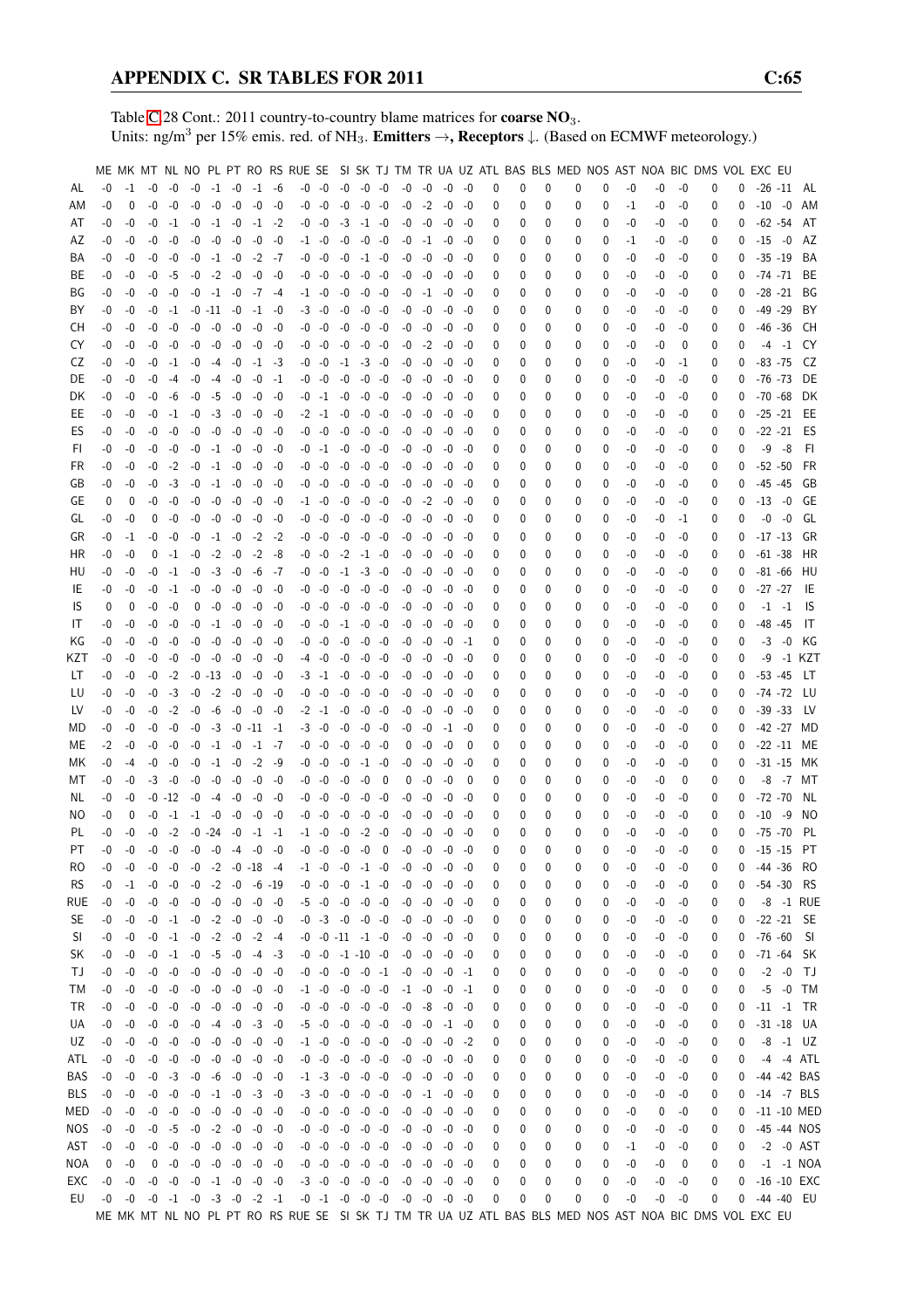Table [C.](#page-2-0)29: 2011 country-to-country blame matrices for **coarse NO**<sub>3</sub>. Units: ng/m<sup>3</sup> per 15% emis. red. of VOC. Emitters →, Receptors ↓. (Based on ECMWF meteorology.)

|            |      |      |          |      |      |             |          |          |      |      |      |                  |      |                          |                |                         |                                    |              |      |              |                          |          |                     |                         |                |      | AL AM AT AZ BA BE BG BY CH CY CZ DE DK EE ES FI FR GB GE GR HR HU IE IS IT KG KZT LT LU LV MD |          |                     |          |      |           |
|------------|------|------|----------|------|------|-------------|----------|----------|------|------|------|------------------|------|--------------------------|----------------|-------------------------|------------------------------------|--------------|------|--------------|--------------------------|----------|---------------------|-------------------------|----------------|------|-----------------------------------------------------------------------------------------------|----------|---------------------|----------|------|-----------|
| AL         | -0   | -0   | $\Omega$ | $-0$ | $-0$ | $-0$        | $-0$     | -0       | 0    | $-0$ | -0   | $-0$             | $-0$ | $-0$                     | $-0$ $-0$      |                         | 0                                  | -0           | -0   | $\mathbf{1}$ | $-0$                     | 0        | $\mathbf 0$         | $0 -1$                  |                | -0   | -0                                                                                            | -0       | 0                   | -0       | -0   | AL        |
| AМ         | -0   | -0   | $-0$     | $-1$ | -0   | 0           | $-0$     | -0       | -0   | -0   | 0    | 0                | -0   | $-0$                     | $-0 -0$        |                         | $-0$                               | 0            | $-1$ | -0           | $-0$                     | -0       | $-0$                | $-0 -0$                 |                | $-0$ | -0                                                                                            | -0       | 0                   | -0       | -0   | AM        |
| AT         | -0   | -0   | -0       | -0   | 0    | -0          | -0       | 0        | -0   | -0   | $-0$ | $-1$             | 0    | -0                       | $-0 -0$        |                         | $-0$                               | -0           | $-0$ | -0           | 0                        | 0        | $-0$                | $-0 -0$                 |                | -0   |                                                                                               | -0 -0    |                     | $-0 - 0$ | -0   | AT        |
| AZ         | -0   | -0   | -0       | $-2$ | -0   | -0          |          | -0       | -0   |      | -0   | -0               | -0   | -0                       | $-0 -0$        |                         | -0                                 | -0           | -1   | -0           | -0                       | -0       | 0                   | $-0 -0$                 |                |      |                                                                                               |          |                     | $-0 - 0$ | -0   | AZ        |
|            |      |      |          |      |      |             | -0       |          |      | -0   |      |                  |      |                          |                |                         |                                    |              |      |              |                          |          |                     |                         |                | -0   |                                                                                               | -0 -0    |                     |          |      |           |
| BA         | -0   | -0   | -0       | -0   | -0   | -0          | -0       | -0       | -0   | $-0$ | -0   | -1               | -0   | -0                       | $-0 - 0$       |                         | -0                                 | -0           | $-0$ | -0           | -0                       | 0        | -0                  | $0 - 0$                 |                | -0   | -0                                                                                            | -0       | $-0$                | -0       | -0   | BA        |
| BE.        | 0    | -0   | 0        | -0   | 0    | 0           | 0        | 0        | 0    | -0   | 0    | 1                | 0    | 0                        | 0              | 0                       | 0                                  | 1            | 0    | 0            | 0                        | 0        | 0                   | 0                       | 0              | 0    | 0                                                                                             | $-0$     | 0                   | 0        | 0    | BE        |
| ΒG         | 0    | -0   | -0       | -0   | 0    | -0          | 0        | -0       | -0   | $-0$ | -0   | -0               | -0   | $-0$                     | $-0$           | -0                      | -0                                 | -0           | $-0$ | -0           | 0                        | -0       | $-0$                | $-0$ $-0$               |                | -0   | -0                                                                                            | -0       | $-0$                | -0       | -0   | BG        |
| BY         | 0    | -0   | 0        | -0   | 0    | -0          | 0        | -0       | 0    | $-0$ | 0    | 0                | -0   | -0                       | $\mathbf 0$    | -0                      | 0                                  | -0           | -0   | 0            | 0                        | 0        | $-0$                | $-0$                    | - 0            | 0    |                                                                                               | -0 -0    | $-0$                | 0        | -0   | BY        |
| CН         | -0   | -0   | 0        | -0   | -0   | -0          | -0       | -0       | -0   | $-0$ | -0   | -0               | -0   | -0                       | $-0 - 0$       |                         | -0                                 | -0           | -0   | -0           | -0                       | -0       | -0                  | $-0$ $-1$               |                | -0   | -0                                                                                            | -0       |                     | $-0 - 0$ | -0   | CН        |
| CY         | -0   | -0   | -0       | -0   | -0   | $-0$        | -0       | 0        | -0   | -0   | 0    | 0                | 0    | -0                       | -0             | -0                      | -0                                 | 0            | $-0$ | -0           | -0                       | -0       | 0                   | $\mathbf 0$             | -0             | -0   | 0                                                                                             | 0        | 0                   | -0       | -0   | CY        |
| CZ         | -0   | -0   | 0        | -0   | 0    | -0          | -0       | 0        | 0    | -0   | 0    | -0               | 0    | 0                        | 0              | -0                      | 0                                  | -0           | $-0$ | -0           | 0                        |          | $1 - 0$             | $0 - 0$                 |                | -0   | -0                                                                                            | -0       |                     | $-0 - 0$ | -0   | CZ        |
| DE         | 0    | -0   | 0        | -0   | 0    | 0           | 0        | 0        | 0    | 0    | 0    | 1                | 0    | 0                        | 0              | 0                       | 0                                  | 0            | -0   | 0            | 0                        |          | 0-0                 | - 0                     | - 0            | -0   | 0                                                                                             | 0        | $-0$                | 0        | 0    | DE        |
| DK         | 0    | -0   | 0        | -0   | 0    | 0           | 0        | 0        | 0    | $-0$ | 0    | 1                | 0    | 0                        | 0              | 0                       | 1                                  | 0            | $-0$ | 0            | 0                        | 0        | $-0 -0$             |                         | -1             | -0   | -0                                                                                            | -0       | 0                   | -0       | -0   | DK        |
| EE         | 0    | $-0$ | -0       | -0   | -0   | $-0$        | $-0$     | -0       | -0   | -0   | 0    | -0               | -0   | 0                        | $-0$           | 0                       | $-0$                               | -0           | -0   | 0            | $-0$                     | 0        | $-0$ $-0$ $-0$      |                         |                | 0    | -0                                                                                            | -0       | $-0$                | -0       | -0   | EE        |
| ES         | -0   | 0    | -0       | $-0$ | -0   | -0          | $-0$     | -0       | -0   | 0    | $-0$ | -0               | $-0$ | $-0$                     | $-1$           | - 0                     | $-0$                               | -0           | -0   | 0            | $-0$                     | $-0 - 0$ |                     | $0 -1$                  |                | -0   |                                                                                               | $-0 - 0$ |                     | $-0 - 0$ | -0   | ES        |
| FI         | -0   | -0   | $-0$     | -0   | -0   | -0          | -0       | -0       | -0   | $-0$ | -0   | -0               | -0   | 0                        | $-0$           | 0                       | -0                                 | -0           | -0   | -0           | -0                       | $-0 -0$  |                     | $-0$ $-0$               |                | 0    |                                                                                               | -0 -0    |                     | $-0 -0$  | -0   | FI        |
| <b>FR</b>  | 0    | -0   | 0        | -0   | 0    | 0           | 0        | 0        | -0   | 0    | 0    | 0                | -0   | 0                        | $-0$           | 0                       | $-0$                               | -0           | -0   | 0            | $-0$                     | 0        | $-0$ $-0$ $-1$      |                         |                | 0    | 0                                                                                             | -0       |                     | $-0 - 0$ | -0   | <b>FR</b> |
| GB         | 0    | -0   | 0        | -0   | 0    | 0           | 0        | 0        | 0    | -0   | 0    | 1                | -0   | 0                        | 0              | 0                       | 1                                  | 0            | $-0$ | 0            | 0                        | 0        | -0                  | $-0$                    | -1             | 0    | -0                                                                                            | 0        | 0                   | 0        | 0    | GB        |
|            |      |      |          |      |      |             |          |          |      | $-0$ |      | -0               |      |                          |                | -0                      |                                    |              |      | -0           |                          |          | -0                  | $-0 - 0$                |                |      |                                                                                               |          |                     |          |      | GЕ        |
| GЕ         | -0   | -0   | -0       | $-1$ | -0   | -0          | -0       | -0       | -0   |      | -0   |                  | -0   | -0                       | $-0$           |                         | $-0$                               | -0           | $-2$ |              | -0                       | -0       |                     |                         |                | -0   | -0                                                                                            | -0       |                     | $-0 -0$  | -0   |           |
| GL         | -0   | -0   | -0       | -0   | -0   | -0          | -0       | -0       | -0   | -0   | -0   | -0               | -0   | -0                       | -0             | -0                      | -0                                 | -0           | -0   | -0           | -0                       | -0       | -0                  | $-0 -0$                 |                | -0   | -0                                                                                            | -0       | $-0$                | -0       | -0   | GL        |
| GR         | -0   | -0   | -0       | -0   | -0   | $-0$        | $-0$     | -0       | -0   | $-0$ | -0   | -0               | -0   | $-0$                     | $-0 -0$        |                         | $-0$                               | -0           | $-0$ | -0           | -0                       | -0       | 0                   | $-0$ $-1$               |                | $-0$ | -0                                                                                            | -0       | $-0$                | $-0$     | -0   | GR        |
| ΗR         | -0   | -0   | 0        | -0   | 0    | -0          | -0       | -0       | 0    | -0   | $-0$ | -1               | -0   | -0                       | 0              | -0                      | -0                                 | -0           | -0   | -0           | 0                        | 0        | $-0$                | 0                       | $\overline{2}$ | -0   | -0                                                                                            | -0       | -0                  | -0       | -0   | HR        |
| HU         | 0    | -0   | 0        | -0   | 0    | -0          | -0       | -0       | 0    | $-0$ | -0   | -0               | 0    | $-0$                     |                | $0 - 0$                 | 0                                  | -0           | $-0$ | -0           | 0                        |          | $1 - 0$             | $\mathbf 0$             | 0              | -0   |                                                                                               | $-0 - 0$ |                     | $-0 - 0$ | -0   | HU        |
| IE         | 0    | 0    | 0        | -0   | 0    | 0           | 0        | -0       | 0    | 0    | -0   | 0                | 0    | -0                       | -0             | -0                      | 0                                  | 0            | 0    | 0            | 0                        | 0        | -0                  | $-0$                    | 0              | 0    |                                                                                               | -0 -0    |                     | $-0 - 0$ | -0   | IE        |
| IS         | -0   | -0   | -0       | -0   | -0   | -0          | -0       | -0       | -0   | 0    | -0   | -0               | -0   | -0                       | $-0 - 0$       |                         | -0                                 | -0           | -0   | -0           | -0                       | -0       | -0                  | $-0 -0$                 |                | -0   | -0                                                                                            | -0       |                     | $-0 -0$  | -0   | IS        |
| IT         | -0   | -0   | $-0$     | -0   | -0   | -0          | -0       | -0       | 0    | -0   | -0   | -0               | -0   | -0                       | $-0$           | -0                      | 0                                  | -0           | -0   | -0           | -0                       | -0       | 0                   | 0                       | $\overline{2}$ | -0   | -0                                                                                            | -0       | -0                  | -0       | -0   | IT        |
| ΚG         | -0   | -0   | -0       | -0   | -0   | 0           | -0       | 0        | 0    | -0   | 0    | 0                | 0    | 0                        | $-0$           | $\overline{\mathbf{0}}$ | -0                                 | 0            | -0   | -0           | -0                       | -0       | 0                   | $0 - 0$                 |                | -0   | -0                                                                                            | 0        | 0                   | 0        | -0   | ΚG        |
| KZT        | -0   | -0   | -0       | -0   | -0   | -0          | -0       | -0       | -0   | -0   | -0   | -0               | -0   | -0                       | -0             | -0                      | -0                                 | $-0$         | -0   | -0           | -0                       | $-0 - 0$ |                     | $-0 -0$                 |                | -0   |                                                                                               | -0 -0    |                     | $-0 - 0$ | -0   | KZT       |
| LT         | 0    | -0   | 0        | -0   | 0    | -0          | 0        | -0       | 0    | $-0$ | 0    | -0               | -0   | $-0$                     | 0              | $-0$                    | 0                                  | -0           | -0   | 0            | 0                        | 0        | -0                  | $-0$                    | 0              | -0   | -0                                                                                            | -0       | $-0$                | -0       | -0   | LT        |
| LU         | 0    | -0   | 0        | -0   | 0    | 0           | 0        | 0        | 0    | -0   | 0    | 1                | 0    | -0                       | 0              | 0                       | 0                                  | 0            | -0   | 0            | 0                        | 0        | $-0$                | 0                       | 0              | -0   | -0                                                                                            | -0       | 0                   | -0       | 0    | LU        |
| LV         | 0    | -0   | -0       | -0   | 0    | -0          | 0        | -0       | -0   | $-0$ | 0    | -0               | -0   | $-0$                     |                | $0 - 0$                 | $-0$                               | -0           | -0   | 0            | 0                        | 0        | $-0 -0$             |                         | - 0            | 0    |                                                                                               | $-0 - 0$ |                     | $-0 - 0$ | -0   | LV        |
| МD         | 0    | -0   | 0        | -0   | 0    | -0          | 0        | -0       | -0   | -0   | 0    | -0               | -0   | -0                       | $-0 - 0$       |                         | -0                                 | -0           | -0   | 0            | 0                        | 0        | -0                  | $-0 -0$                 |                | -0   |                                                                                               | $-0 - 0$ |                     | $-0 - 0$ | -0   | MD        |
| MЕ         | -0   | -0   | $-0$     | -0   | -0   | $-0$        | -0       | -0       | -0   | 0    | -0   | -0               | -0   | $-0$                     | $-0 -0$        |                         | $-0$                               | -0           | $-0$ | -0           | $-0$                     | -0       | -0                  | $0 -1$                  |                | -0   | -0                                                                                            | -0       |                     | $-0 - 0$ | -0   | ME        |
| МK         | 0    | -0   | 0        | -0   | 0    | -0          | -0       | -0       | 0    | -0   | -0   | -0               | -0   | $-0$                     | $-0$           | -0                      | -0                                 | -0           | -0   | 1            | $-0$                     | 0        | $-0$                | 0                       | -0             | -0   | -0                                                                                            | -0       |                     | $-0 - 0$ | -0   | МK        |
| МT         | -0   | 0    | -0       | 0    | -0   | 0           | -0       | -0       | -0   | 0    | -0   | -0               | -0   | -0                       | $-0$           | -0                      | -0                                 | -0           | 0    | -0           | -0                       | -0       | 0                   | $0 -2$                  |                | 0    | 0                                                                                             | -0       |                     | $0 - 0$  | -0   | МT        |
|            |      | -0   | 0        |      | 0    |             |          |          |      | 0    |      |                  |      | 0                        | 0              | 0                       |                                    |              | 0    |              |                          |          |                     |                         | 0              |      |                                                                                               |          | 0                   |          | 0    | NL        |
| NL         | 0    |      |          | -0   |      | 0           | 0        | 0        | 0    |      | 0    | 1                | 0    |                          |                |                         | 1                                  | 2            |      | 0            | 0                        | 0        | 0                   | 0                       |                | 0    | 0                                                                                             | -0       |                     | -0       |      |           |
| NO.        | -0   | -0   | -0       | -0   | -0   | 0           | -0       | -0       | -0   | -0   | -0   | 0                | -0   | 0                        | $-0$           | $-0$                    | -0                                 | -0           | $-0$ | -0           | $-0$                     | -0       | $-0$                | $-0 -0$                 |                | -0   | -0                                                                                            | -0       | $-0$                | $-0$     | -0   | NO        |
| PL         | 0    | $-0$ | 0        | $-0$ | 0    | $\mathbf 0$ | 0        | $-0$     | 0    | 0    | 1    | 1                | 0    | 0                        | $\mathbf 0$    | $-0$                    | 1                                  | $-0$         | $-0$ | 0            | 0                        |          | $1 - 0$             | $\overline{0}$          | - 0            | $-0$ | -0                                                                                            | 0        | $-0$                | 0        | -0   | PL        |
| PT         | -0   | $-0$ | $-0$     | $-0$ | $-0$ | -0          | $\Omega$ | -0       | $-0$ | 0    | $-0$ | $-0$             | $-0$ | $\Omega$                 | $-1\quad0$     |                         | -0                                 | -0           | $-0$ | 0            | $-0$                     |          | $-0$ $-0$ $-0$ $-0$ |                         |                | -0   | -0                                                                                            | $\Omega$ | $-0$                | $\Omega$ | $-0$ | <b>PT</b> |
| RO.        | 0    | -0   | 0        | $-0$ | 0    | $-0$        | 0        | -0       | $-0$ | $-0$ | -0   | $-1$             | $-0$ |                          | $-0$ $-0$ $-0$ |                         | $-0$                               | $-0$         | $-0$ | $-0$         | 0                        |          | $0 - 0 - 0 - 0$     |                         |                | -0   |                                                                                               | $-0 - 0$ | $-0$ $-0$           |          | $-0$ | RO        |
| <b>RS</b>  | 0    | -0   | 0        | -0   | 0    | $-0$        | $-0$     | -0       | 0    | $-0$ | -0   | $-0$             |      | $-0 - 0$                 | $-0 - 0$       |                         | $-0$                               | -0           | $-0$ | 0            | 0                        |          | $1 - 0 0 - 0$       |                         |                | -0   |                                                                                               | $-0 - 0$ | $-0 - 0$            |          | -0   | <b>RS</b> |
| RUE        | $-0$ | $-0$ | $-0$     | $-0$ | $-0$ | $-0$        | $-0$     | -0       | -0   | $-0$ | $-0$ | $-0$             |      | $-0$ $-0$ $-0$ $-0$      |                |                         | $-0$                               | -0           | $-0$ | $-0$         | $-0$                     |          | $-0$ $-0$ $-0$ $-0$ |                         |                | -0   |                                                                                               |          | $-0$ $-0$ $-0$ $-0$ |          |      | -0 RUE    |
| SE         | 0    | -0   | 0        | -0   | -0   | 0           | $-0$     | -0       | 0    | $-0$ | 0    | 0                |      | $0 - 0 - 0 - 0$          |                |                         | 0                                  | -0           | -0   | 0            | 0                        |          | $-0$ $-0$ $-0$ $0$  |                         |                | -0   |                                                                                               |          | $-0$ $-0$ $-0$ $-0$ |          | -0   | <b>SE</b> |
| SI.        | -0   | -0   | $-0$     | -0   | 0    | $-0$        | $-0$     | 0        | 0    | $-0$ | $-0$ | -1               | 0    | -0                       |                | $0 - 0$                 | $-0$                               | $-0$         | $-0$ | -0           | 0                        |          | $-0$ $-0$ 0         |                         | 3              | -0   |                                                                                               | $-0 - 0$ | $-0$ $-0$           |          | -0   | SI        |
| SK         | 0    | -0   | 0        | $-0$ | 0    | $-0$        | $-0$     | $-0$     | 0    | $-0$ | 0    | 0                | 0    | $-0$                     |                | $0 - 0$                 | 0                                  | $-0$         | $-0$ | $-0$         | 0                        |          | $2 - 0$             | $\overline{\mathbf{0}}$ | 0              | -0   |                                                                                               | $-0 - 0$ |                     | $-0 - 0$ | $-0$ | SK        |
| ТJ         | $-0$ | $-0$ | 0        | $-0$ | 0    | 0           | $-0$     | 0        | 0    | $-0$ | 0    | 0                | 0    | 0                        |                | $0\quad 0$              | 0                                  | 0            | $-0$ | $-0$         | 0                        | 0        | 0                   | $\overline{0}$          | 0              | 0    | -0                                                                                            | 0        | 0                   | 0        | 0    | ΤJ        |
| TМ         | -0   | $-0$ | -0       | -0   | -0   | $-0$        | $-0$     | -0       | -0   | 0    | $-0$ | -0               |      | $-0 - 0$                 | $-0$ $-0$      |                         | $-0$                               | $-0$         | -0   | $-0$         | $-0$                     |          | $-0$ $-0$ $-0$ $-0$ |                         |                | -0   |                                                                                               | $-0 - 0$ | $-0$ $-0$           |          | $-0$ | TМ        |
| TR.        | -0   | $-0$ | -0       | -0   | $-0$ | $-0$        | $-0$     | $-0$     | -0   | $-0$ | $-0$ | $-0$             |      | $-0 - 0$                 | $-0 - 0$       |                         | $-0$                               | $-0$         | $-0$ | $-0$         | $-0$                     |          | $-0$ $-0$ $-0$ $-0$ |                         |                | -0   |                                                                                               | $-0 - 0$ | $-0$ $-0$           |          | $-0$ | TR        |
| UA         | 0    | -0   | 0        | -0   | 0    | -0          | 0        | $-0$     | 0    | $-0$ | 0    | 0                | -0   | $-0$                     | $0 - 0$        |                         | 0                                  | $-0$         | $-0$ | $-0$         | 0                        |          | $0 - 0 - 0 - 0$     |                         |                | -0   |                                                                                               |          | $-0$ $-0$ $-0$ $-0$ |          | $-0$ | UA        |
| UZ.        | -0   | -0   | $-0$     | $-0$ | -0   | $-0$        |          | $-0 - 0$ | $-0$ | 0    | $-0$ | -0               |      | $-0$ $-0$ $-0$ $-0$      |                |                         | $-0$                               | $-0$         | $-0$ | $-0$         | -0                       |          | $-0$ $-0$ $-0$ $-0$ |                         |                | 0    |                                                                                               |          | $-0$ $-0$ $-0$ $-0$ |          |      | $-0$ UZ   |
| ATL        | -0   | -0   | $-0$     | $-0$ | -0   | $-0$        | $-0$     | $-0$     | $-0$ | $-0$ | $-0$ | $-0$             |      | $-0$ $-0$ $-0$ $-0$      |                |                         | $-0$                               | -0           | $-0$ | -0           | $-0$                     |          | $-0$ $-0$ $-0$ $-0$ |                         |                | -0   |                                                                                               | $-0 - 0$ | $-0$ $-0$           |          |      | -0 ATL    |
| BAS        | 0    | -0   | 0        | $-0$ | 0    | 0           | 0        | $-0$     | 0    | 0    | 0    | 1                | 0    | 0                        |                | $0 - 0$                 | 0                                  | $-0$         | $-0$ | 0            | 0                        |          | $0 -0 -0 0$         |                         |                | -0   |                                                                                               | $-0 - 0$ |                     | $0 - 0$  |      | -0 BAS    |
| <b>BLS</b> | $-0$ | -0   | $-0$     | $-0$ | -0   | $-0$        | $-0$     | $-0$     | -0   | $-0$ | $-0$ | -0               |      | $-0$ $-0$ $-0$ $-0$      |                |                         | $-0$                               | $-0$         | $-0$ | $-0$         | $-0$                     |          | $-0$ $-0$ $-0$ $-0$ |                         |                | -0   |                                                                                               | $-0 - 0$ |                     | $-0 - 0$ |      | -0 BLS    |
| MED -0     |      | -0   | $-0$     | $-0$ | $-0$ | $-0$        | $-0$     | $-0$     | $-0$ | $-0$ | $-0$ | $-0$             |      | $-0$ $-0$ $-0$ $-0$      |                |                         | $-0$                               | $-0$         | -0   | $-0$         | $-0$                     |          | $-0$ 0 0 $-1$       |                         |                | -0   |                                                                                               | $-0 - 0$ |                     | $0 - 0$  |      | -0 MED    |
|            |      |      |          |      |      |             |          |          |      |      |      |                  |      |                          |                |                         |                                    |              |      |              |                          |          |                     |                         |                |      |                                                                                               |          |                     |          |      |           |
| NOS        | 0    | $-0$ | 0        | $-0$ | 0    | 0           | 0        | 0        | 0    | 0    | 0    | 1                | 0    | $\mathbf 0$              | $0\quad 0$     |                         | 1                                  | $\mathbf{1}$ | -0   | 0            | 0                        |          | $0 - 0 - 0$         |                         | - 1            | -0   |                                                                                               | $-0$ 0   | 0                   | 0        |      | 0 NOS     |
| AST        | -0   | $-0$ | -0       | $-0$ | $-0$ | $-0$        | $-0$     | $-0$     | $-0$ | $-0$ | $-0$ | $-0$             |      | $-0$ $-0$ $-0$ $-0$      |                |                         | $-0$                               | $-0$         | $-0$ | $-0$         | $-0$                     |          | $-0$ $-0$ $-0$ $-0$ |                         |                | -0   |                                                                                               | $-0 - 0$ | $-0 - 0$            |          |      | -0 AST    |
| NOA        | $-0$ | 0    | $-0$     | 0    | $-0$ | $-0$        | $-0$     | 0        | $-0$ | $-0$ | $-0$ | $-0$             | 0    |                          | $0 -0 0$       |                         | $-0$                               | $-0$         | 0    | $-0$         | $-0$                     | $-0$     |                     | $0 \t 0 \t -1$          |                | 0    | 0                                                                                             | 0        | 0                   | 0        |      | -0 NOA    |
| EXC        | $-0$ | -0   | 0        | $-0$ | $-0$ | $-0$        | $-0$     | -0       | $-0$ | $-0$ | $-0$ | $-0$             |      | $-0$ $-0$ $-0$ $-0$ $-0$ |                |                         |                                    | $-0$         | $-0$ | $-0$         | $-0$                     |          | $0 - 0 - 0 - 0$     |                         |                | $-0$ |                                                                                               |          | $-0$ $-0$ $-0$ $-0$ |          |      | -0 EXC    |
| EU         | 0    | -0   | 0        | -0   | 0    | 0           |          | $0 - 0$  | 0    | $-0$ | 0    | $\boldsymbol{0}$ |      |                          |                |                         | $-0$ $-0$ $-0$ $-0$ $-0$ $-0$ $-0$ |              |      | $-0$         | $\overline{\phantom{0}}$ |          | $0 -0 -0 0$         |                         |                | -0   |                                                                                               |          | $-0$ $-0$ $-0$ $-0$ |          |      | -0 EU     |
|            |      |      |          |      |      |             |          |          |      |      |      |                  |      |                          |                |                         |                                    |              |      |              |                          |          |                     |                         |                |      | AL AM AT AZ BA BE BG BY CH CY CZ DE DK EE ES FI FR GB GE GR HR HU IE IS IT KG KZT LT LU LV MD |          |                     |          |      |           |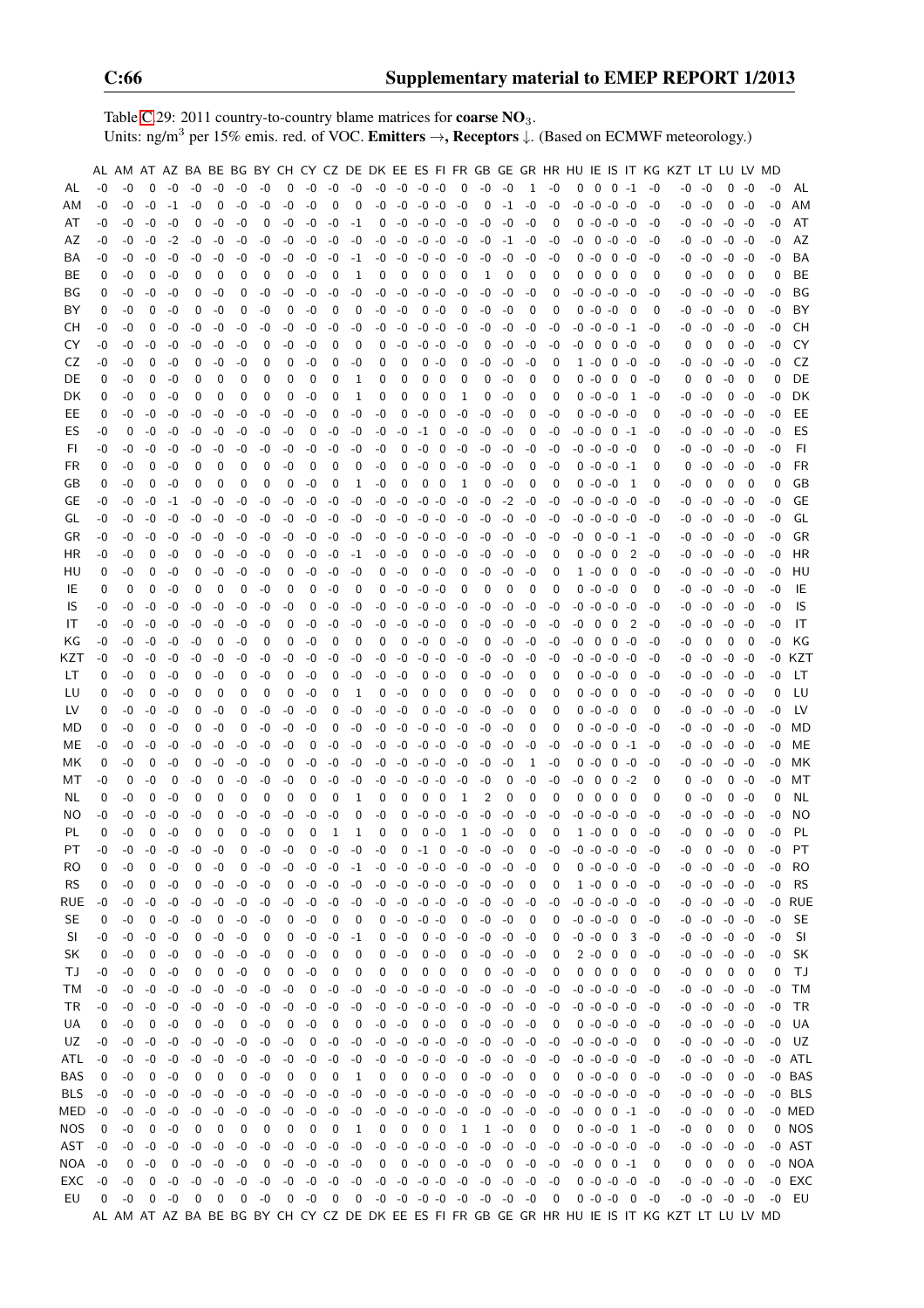Table [C.](#page-2-0)29 Cont.: 2011 country-to-country blame matrices for **coarse NO**<sub>3</sub>. Units: ng/m<sup>3</sup> per 15% emis. red. of VOC. Emitters →, Receptors ↓. (Based on ECMWF meteorology.)

|           |      |             |          |                         |      |                |                          |                                      |                |          |                          |                         |             |                          |      |             |                     |      |      |      |          | ME MK MT NL NO PL PT RO RS RUE SE SI SK TJ TM TR UA UZ ATL BAS BLS MED NOS AST NOA BIC DMS VOL EXC EU |      |      |      |         |   |          |      |                |                 |
|-----------|------|-------------|----------|-------------------------|------|----------------|--------------------------|--------------------------------------|----------------|----------|--------------------------|-------------------------|-------------|--------------------------|------|-------------|---------------------|------|------|------|----------|-------------------------------------------------------------------------------------------------------|------|------|------|---------|---|----------|------|----------------|-----------------|
|           | $-0$ | $\Omega$    | $-0$     | $-0$                    |      | $-0 -0$        | $-0$                     | $-0$ $-0$                            |                |          | $-0$ $-0$ $-0$ $-0$ $-0$ |                         |             |                          | $-0$ | $-0$        | -0                  | -0   | 0    | -0   | $-0$     | -0                                                                                                    | -0   | -0   | $-0$ | $-3$    | 0 | 0        | $-3$ | $-2$           | AL              |
| AL        |      |             |          |                         |      |                |                          |                                      |                |          |                          |                         |             |                          |      |             |                     |      |      |      |          |                                                                                                       |      |      |      |         |   |          |      |                |                 |
| ΑM        | -0   | $-0$        | -0       | $\mathbf 0$             | $-0$ | -0             | $-0$                     | $-0$ $-0$                            |                | -0       | $-0 - 0$                 |                         | $-0$ $-0$   |                          | -0   | $-0$        | $-0$                | $-0$ | -0   | -0   | -0       | -0                                                                                                    | -0   | $-0$ | $-0$ | $-1$    | 0 | 0        | $-3$ | $-0$           | AM              |
| AT        | $-0$ | -0          | 0        | -0                      | -0   | 0              | 0                        | $-0$                                 | 0              | -0       | -0                       | $\overline{\mathbf{0}}$ | $-0$        | -0                       | -0   | -0          | $-0$                | $-0$ | -0   | -0   | -0       | -0                                                                                                    | -0   | -0   | 0    | -3      | 0 | 0        | $-2$ | $-2$           | AT              |
| AZ        | -0   | -0          | -0       | -0                      |      | $-0 - 0$       | $-0$                     | $-0$                                 | -0             |          | $-1$ $-0$ $-0$           |                         | -0 -0       |                          | -0   | $-0$        | $-0$                | $-0$ | -0   | -0   | -0       | -0                                                                                                    | -0   | -0   | -0   | $-2$    | 0 | 0        | -6   | $-1$           | AZ              |
| BA        | -0   | -0          | 0        | -0                      |      | $-0$ $-1$ $-0$ |                          |                                      | $-1 - 0$       | -0       | $-0$ $-0$                |                         | $-0 - 0$    |                          | -0   | $-0$        | -0                  | -0   | -0   | -0   | -0       | -0                                                                                                    | -0   | -0   | 0    | $-4$    | 0 | $\Omega$ | -5   | $-4$           | BA              |
| ВE        | 0    | 0           | 0        | $\mathbf 0$             | 0    | 0              | $\mathbf{0}$             | 0                                    | 0              | 0        | 0                        | - 0                     | 0           | -0                       | -0   | 0           | 0                   | 0    | -0   | 0    | 0        | 0                                                                                                     | 0    | 0    | 0    | -3      | 0 | 0        | 5    | 4              | BЕ              |
| ΒG        | -0   | 0           | -0       | $-0$                    | $-0$ | $-1$           | $-0$                     | $-1$                                 | 0              | -2       | -0                       | $\mathbf 0$             | $-0$        | $-0$                     | -0   | 1           | $-1$                | -0   | -0   | -0   | -0       | -0                                                                                                    | -0   | -0   | -0   | -5      | 0 | 0        | -5   | $-2$           | ΒG              |
| BY        | 0    | 0           | 0        | $-0$                    | -0   | 1              | 0                        | $\mathbf{0}$                         | 0              | $-1$     | $-0$                     | $\overline{\mathbf{0}}$ | 0           | $\overline{\mathbf{0}}$  | -0   | $-0$        | $-0$                | -0   | 0    | -0   | -0       | 0                                                                                                     | -0   | -0   | 0    | -3      | 0 | 0        | 1    | 2              | BY              |
|           |      |             | $-0$     | -0                      | $-0$ | -0             |                          |                                      |                |          | -0                       | $\overline{\mathbf{0}}$ | -0          | -0                       |      |             | -0                  |      |      |      |          |                                                                                                       |      |      |      |         |   |          |      | $-2$           | CН              |
| CН        | -0   | -0          |          |                         |      |                | $-0$                     | -0                                   | -0             | -0       |                          |                         |             |                          | -0   | -0          |                     | -0   | -0   | -0   | -0       | -0                                                                                                    | -0   | -0   | -0   | $-2$    | 0 | 0        | $-2$ |                |                 |
| CY        | $-0$ | -0          | -0       | 0                       | 0    | $\mathbf 0$    | $-0$                     |                                      | $-0 - 0$       | -0       |                          | $0 - 0$                 | 0           | -0                       | -0   | $-4$        | $-0$                | -0   | -0   | 0    | -0       | -0                                                                                                    | 0    | -0   | -0   | $-4$    | 0 | 0        | -5   | $-1$           | CY              |
| CZ        | -0   | 0           | $\Omega$ | -0                      | -0   | 1              | 0                        | 0                                    | 0              | -0       | -0                       | - 0                     | 0           | $-0$                     | -0   | 0           | -0                  | $-0$ | 0    | -0   | $\Omega$ | 0                                                                                                     | -0   | -0   | 0    | -3      | 0 | 0        | 2    | $\overline{2}$ | CZ              |
| DE        | 0    | 0           | 0        | 0                       | -0   | 1              | 0                        | 0                                    | $\mathbf 0$    | 0        |                          | $0\quad 0$              | 0           | -0                       | -0   | 0           | 0                   | -0   | 0    | 0    | 0        | 0                                                                                                     | 0    | -0   | 0    | -2      | 0 | 0        | 4    | 4              | DE              |
| DK        | 0    | 0           | 0        | 0                       | $-0$ | 1              | 0                        | 0                                    | 0              | -0       | $0\quad 0$               |                         | 0           | -0                       | -0   | 0           | $-0$                | -0   | 0    | 0    | 0        | 0                                                                                                     | 0    | -0   | 0    | $-2$    | 0 | 0        | 6    | 6              | DK              |
| EE        | 0    | 0           | 0        | -0                      | -0   | 0              | 0                        |                                      | $-0 - 0$       | -0       | $-0 - 0$                 |                         | -0          | 0                        | -0   | $-0$        | $-0$                | -0   | -0   | -0   | -0       | 0                                                                                                     | -0   | 0    | 0    | -3      | 0 | 0        | $-2$ | $-1$           | EE              |
| ES        | $-0$ | -0          | -0       | $-0$                    | 0    | $-0$           | $-0$                     | -0                                   | -0             | 0        | $-0 - 0$                 |                         | $-0$        | 0                        | -0   | 0           | $-0$                | -0   | -0   | -0   | 0        | -0                                                                                                    | -0   | -0   | 0    | $-4$    | 0 | 0        | $-3$ | $-3$           | ES              |
| FI.       | -0   | -0          | -0       | -0                      | -0   | $-0$           | $-0$                     | -0                                   | -0             | -0       | $-0 - 0$                 |                         | $-0$        | $\overline{0}$           | -0   | -0          | $-0$                | -0   | -0   | -0   | -0       | -0                                                                                                    | -0   | -0   | -0   | $-2$    | 0 | 0        | -1   | $-1$           | -FI             |
| FR.       | 0    | 0           | -0       | $\mathbf 0$             | 0    | $\mathbf{0}$   | $-0$                     | 0                                    | 0              | 0        | $-0 -0$                  |                         | 0           | $-0$                     | -0   | 0           | 0                   | -0   | -0   | 0    | 0        | -0                                                                                                    | 0    | -0   | -0   | -3      | 0 | 0        | -0   | $-0$           | <b>FR</b>       |
| GB        | 0    | 0           | 0        | $\mathbf 0$             | -0   | 0              | 0                        | 0                                    | 0              | 0        | -0                       | $\overline{\mathbf{0}}$ | 0           | 0                        | 0    | 0           | 0                   | 0    | -0   | 0    | 0        | 0                                                                                                     | 0    | 0    | 0    | $-2$    | 0 | 0        | 5    | 4              | GB              |
| GE        | -0   | -0          | -0       | -0                      | -0   | $-0$           | $-0$                     | -0                                   | -0             | -0       | $-0 - 0$                 |                         | $-0$        | -0                       | -0   | -0          | -0                  | -0   | -0   | -0   | -0       | -0                                                                                                    | -0   | -0   | -0   | $-2$    | 0 | 0        | -4   | $-1$           | GE              |
| GL        | -0   | -0          | -0       | -0                      |      | $-0 - 0$       | $-0$                     | $-0$                                 | -0             |          | $-0$ $-0$ $-0$           |                         |             | $-0 - 0$                 | -0   | -0          | $-0$                | -0   | -0   | -0   | -0       | -0                                                                                                    | -0   | -0   | -0   | -0      | 0 | 0        | -0   | -0             | GL              |
| GR        | -0   | 0           | -0       | -0                      |      | $-0 - 0$       | $-0$                     |                                      |                |          | $-1$ $-0$ $-0$           |                         | -0 -0       |                          | -0   | $-0$        | $-1$                | -0   | -0   | -0   | -0       | -0                                                                                                    | -0   | -0   | -0   | -5      | 0 | $\Omega$ | -6   | $-3$           | GR              |
|           |      |             |          |                         |      |                |                          |                                      | $-1 - 0$       |          |                          |                         |             |                          |      |             |                     |      |      |      |          |                                                                                                       |      |      |      |         |   |          |      |                |                 |
| ΗR        | -0   | -0          | 0        | -0                      |      | $-0 - 0$       | 0                        | $-1$                                 | 0              |          | $-1$ $-0$ 0              |                         |             | $-0 -0$                  | -0   | -0          | $-0$                | -0   | 0    | -0   | -0       | 0                                                                                                     | -0   | -0   | 0    | $-4$    | 0 | 0        | -1   | $-1$           | HR              |
| HU        | 0    | -0          | 0        | $-0$                    | $-0$ | $\mathbf{0}$   | 0                        | -0                                   | $\mathbf 0$    | $-1$     | -0                       | 0                       | 0           | $-0$                     | -0   | -0          | $-0$                | -0   | 0    | -0   | -0       | 0                                                                                                     | -0   | -0   | 0    | -3      | 0 | $\Omega$ | 1    | $\overline{2}$ | HU              |
| IE        | 0    | 0           | $\Omega$ | 0                       |      | $-0 - 0$       | $-0$                     | $\mathbf 0$                          | 0              | 0        | $-0 \quad 0$             |                         | 0           | - 0                      | 0    | 0           | $-0$                | 0    | -0   | -0   | 0        | 0                                                                                                     | 0    | 0    | 0    | $-2$    | 0 | 0        | 1    | 1              | IE              |
| IS.       | -0   | -0          | -0       | -0                      | $-0$ | $-0$           | $-0$                     | -0                                   | -0             | -0       | $-0 - 0$                 |                         | $-0$        | -0                       | -0   | -0          | $-0$                | -0   | -0   | -0   | -0       | -0                                                                                                    | -0   | -0   | -0   | $^{-1}$ | 0 | 0        | -1   | $-1$           | 1S              |
| IT        | $-0$ | -0          | $\Omega$ | -0                      |      | $-0 - 0$       | 0                        |                                      | $-0 - 0$       | -0       | $-0$ 0                   |                         | $-0$        | -0                       | -0   | -0          | $-0$                | $-0$ | 0    | -0   | -0       | -0                                                                                                    | -0   | -0   | 0    | -3      | 0 | 0        | $-1$ | 0              | IT              |
| ΚG        | -0   | -0          | -0       | 0                       | 0    | $\mathbf 0$    | $-0$                     | -0                                   | -0             | 0        | $0 - 0$                  |                         | $\mathbf 0$ | $-0$                     | -0   | -0          | $-0$                | -0   | -0   | 0    | -0       | -0                                                                                                    | 0    | -0   | -0   | -1      | 0 | 0        | -0   | -0             | KG              |
| KZT       | -0   | -0          | -0       | -0                      | -0   | -0             | $-0$                     | -0                                   | -0             | -3       | $-0$ $-0$                |                         |             | $-0 -0$                  | -0   | $-0$        | $-0$                | -0   | -0   | -0   | -0       | -0                                                                                                    | -0   | -0   | -0   | $-4$    | 0 | 0        | -6   |                | -2 KZT          |
| LT        | 0    | 0           | 0        | -0                      | $-0$ | $\mathbf 0$    | 0                        | 0                                    | 0              | -0       | $-0 \quad 0$             |                         | 0           | -0                       | -0   | $-0$        | $-0$                | -0   | 0    | -0   | -0       | 0                                                                                                     | -0   | -0   | 0    | -3      | 0 | 0        | -1   | 0              | LT              |
| LU        | 0    | 0           | 0        | 0                       | 0    | 0              | 0                        | 0                                    | 0              | 0        | -0                       | - 0                     | 0           | $-0$                     | -0   | 0           | 0                   | -0   | -0   | 0    | 0        | 0                                                                                                     | 0    | -0   | 0    | -2      | 0 | 0        | 4    | 4              | LU              |
| LV        | 0    | 0           | 0        | $-0$                    | $-0$ | 0              | 0                        | -0                                   | $\mathbf 0$    | -0       | -0                       | 0                       | 0           | 0                        | -0   | -0          | $-0$                | -0   | -0   | -0   | -0       | 0                                                                                                     | -0   | 0    | 0    | -3      | 0 | 0        | $-2$ | $-1$           | LV              |
| MD        | -0   | 0           | $\Omega$ | $-0$                    | $-0$ | $\pmb{0}$      | $-0$                     | 1                                    | $\overline{0}$ | $-2$     | $-0 \quad 0$             |                         | 0           | -0                       | $-0$ | $\mathbf 0$ | $-0$                | -0   | -0   | -0   | -0       | 0                                                                                                     | -0   | -0   | 0    | -5      | 0 | 0        | $-1$ | 1              | MD              |
| ME        | -0   | -0          | -0       | -0                      | $-0$ |                | $-1 - 0$                 | $-1$ $-1$                            |                | -0       | $-0 - 0$                 |                         | $-0 -0$     |                          | $-0$ | $-0$        | $-0$                | -0   | -0   | -0   | -0       | -0                                                                                                    | -0   | -0   | -0   | $-4$    | 0 | 0        | -6   | $-4$           | ME              |
|           |      |             |          |                         |      |                |                          |                                      |                |          | $-1 - 0$                 |                         |             |                          |      |             |                     |      |      |      |          |                                                                                                       |      |      |      |         |   |          |      |                |                 |
| МK        | -0   | 0           | -0       | $-0$                    | -0   | $-1$           | -0                       |                                      | $-1 - 0$       |          |                          | 0                       |             | $-0 -0$                  | -0   | -0          | -0                  | $-0$ | -0   | -0   | -0       | -0                                                                                                    | -0   | -0   | -0   | $-4$    | 0 | 0        | -3   | $-2$           | МK              |
| МT        | -0   | -0          | 0        | 0                       | -0   | $-0$           | $-0$                     | -0                                   | -0             |          | $-0$ $-0$ $-0$           |                         | $-0$        | $\overline{\phantom{0}}$ | 0    | -0          | -0                  | -0   | 0    | -0   | -0       | -0                                                                                                    | -0   | 0    | -0   | -5      | 0 | 0        | -5   | $-4$           | МT              |
| NL.       | 0    | 0           | 0        | 1                       | 0    | 1              | 0                        | 0                                    | 0              | 0        | $\mathbf{0}$             | $\overline{\mathbf{0}}$ |             | $0 - 0$                  | 0    | 0           | 0                   | 0    | 0    | 0    | 0        | 0                                                                                                     | 0    | 0    | 0    | $-2$    | 0 | 0        | 7    | 6              | NL              |
| ΝO        | -0   | -0          | -0       | 0                       | -0   | $-0$           | $-0$                     | -0                                   | -0             | -0       | $-0 - 0$                 |                         |             | $-0 - 0$                 | -0   | -0          | -0                  | -0   | -0   | 0    | -0       | -0                                                                                                    | 0    | -0   | -0   | -1      | 0 | 0        | -1   | $-1$           | NO.             |
| PL        | 0    | 0           | 0        | 0                       | 0    | 2              | $\mathbf{0}$             | 0                                    | $\mathbf 0$    | -0       | 0                        | $\mathbf{0}$            | 0           | $-0$                     | $-0$ | 0           | $-0$                | $-0$ | 0    | 0    | $-0$     | $\mathbf 0$                                                                                           | 0    | $-0$ | 0    | $-2$    | 0 | $\Omega$ | 5    | 5              | PL              |
| PT        | $-0$ | $-0$        | $-0$     | $-0$                    |      | $0 - 0$        | $\mathbf 0$              | $-0 - 0$                             |                | $\Omega$ |                          | $0 - 0$                 | $-0 - 0$    |                          | $-0$ | 0           | $\mathbf 0$         | -0   | $-0$ | $-0$ | 0        | $-0$                                                                                                  | $-0$ | $-0$ | $-0$ | $-4$    | 0 | 0        |      |                | $-2$ $-2$ PT    |
| RO        | 0    | 0           | 0        | -0                      |      | $-0$ $-1$ $-0$ |                          | 1 0                                  |                |          | $-1$ $-0$ 0 $-0$ $-0$    |                         |             |                          | $-0$ | 0           | $-1$                | -0   | -0   | -0   | -0       | -0                                                                                                    | -0   | -0   | -0   | -5      | 0 | 0        |      |                | $-3 - 1$ RO     |
| <b>RS</b> | -0   | 0           | 0        | -0                      |      | $-0$ $-0$ $-0$ |                          | $-1$ 0                               |                |          | $-1$ $-0$ 0              |                         | $0 - 0$     |                          | $-0$ | 0           | $-1 - 0$            |      | 0    | -0   | -0       | -0                                                                                                    | -0   | -0   | 0    | -4      | 0 | 0        |      | $-3 -2$        | <b>RS</b>       |
| rue       | $-0$ | -0          |          | $-0 - 0$                |      | $-0 - 0$       | $-0$                     | $-0 - 0$                             |                |          | $-1$ $-0$ $-0$ $-0$ $-0$ |                         |             |                          | -0   | $-0$        | $-0$                | -0   | -0   | -0   | -0       | -0                                                                                                    | -0   | -0   | -0   | $-2$    | 0 | 0        | $-2$ |                | -1 RUE          |
| SE        | -0   | -0          | 0        | 0                       |      | $-0 - 0$       | $-0$                     | -0 -0                                |                |          | $-0$ $-0$ $0$ $-0$ $-0$  |                         |             |                          |      |             | $-0$ $-0$ $-0$      | -0   | -0   | 0    | 0        | 0                                                                                                     | 0    | -0   | 0    | $-2$    | 0 | 0        | -0   |                | 0 SE            |
| SI.       | -0   | -0          |          | $0 - 0$                 |      | $0 - 0$        | $\overline{\mathbf{0}}$  | $-1$ 0                               |                |          | $-0$ $-0$ $0$ $-0$ $-0$  |                         |             |                          |      | $-0 - 0$    | -0                  | -0   | 0    | -0   | -0       | 0                                                                                                     | -0   | -0   | 0    | -3      | 0 | 0        | -0   | 0              | - SI            |
| SK        | 0    | 0           | 0        | $-0$                    | 0    | 1              | 0                        | 0                                    | 0              | $-1$     | $0\quad 0$               |                         |             | $0 - 0$                  |      | $-0 - 0$    | $-0$                | -0   | 0    | 0    | -0       | 0                                                                                                     | 0    | -0   | 0    | $-3$    | 0 | 0        | 4    | 4              | <b>SK</b>       |
| TJ        | -0   | -0          | -0       | 0                       | 0    | 0              | 0                        | 0                                    | 0              | 0        | $0\quad 0$               |                         |             | $0 - 0$                  | $-0$ | $-0$        | 0                   | $-0$ | 0    | 0    | 0        | -0                                                                                                    | 0    | -0   | -0   | $-1$    | 0 | 0        | -0   | $\mathbf{0}$   | TJ              |
|           |      |             |          |                         |      |                |                          |                                      |                |          |                          |                         |             |                          |      |             |                     |      |      |      |          |                                                                                                       |      |      |      |         |   |          |      |                |                 |
| ТM        | $-0$ | $-0$        |          | $-0 - 0$                |      | $-0 - 0$       | $-0$                     | $-0 -0$                              |                |          | $-1$ $-0$ $-0$ $-0$ $-0$ |                         |             |                          |      | $-0 - 0$    | $-0$                | $-0$ | -0   | -0   | -0       | -0                                                                                                    | -0   | -0   | $-0$ | -4      | 0 | 0        | -4   | $-1$           | TM              |
| TR        | -0   | -0          |          | $-0 - 0$                |      | $-0$ $-0$ $-0$ |                          | $-0$ $-0$                            |                |          | $-1$ $-0$ $-0$ $-0$ $-0$ |                         |             |                          |      |             | $-0$ $-1$ $-0$      | -0   | -0   | -0   | -0       | -0                                                                                                    | -0   | -0   | -0   | -3      | 0 | 0        |      |                | $-3$ $-1$ TR    |
| UA        | 0    | 0           | 0        | -0                      |      | $-0$ 1 $-0$    |                          |                                      | $0\quad 0$     |          | $-1$ $-0$ 0              |                         | $0 - 0$     |                          |      | $-0 - 0$    | -0                  | $-0$ | -0   | -0   | -0       | 0                                                                                                     | -0   | -0   | 0    | -4      | 0 | 0        | 0    |                | 2 UA            |
| UZ        | -0   | -0          |          | $-0 - 0$                |      | $-0 - 0$       | $-0$                     | $-0 -0$                              |                |          | $-2$ $-0$ $-0$ $-0$ $-0$ |                         |             |                          | -0   | -0          | $-0$                | $-0$ | -0   | -0   | -0       | -0                                                                                                    | -0   | -0   | -0   | $-4$    | 0 | 0        |      |                | $-4 -1$ UZ      |
| ATL       | -0   | -0          |          | $-0 - 0$                |      |                |                          | $-0$ $-0$ $-0$ $-0$ $-0$             |                |          | $-0$ $-0$ $-0$ $-0$ $-0$ |                         |             |                          |      |             | $-0$ $-0$ $-0$      | $-0$ | -0   | -0   | -0       | -0                                                                                                    | -0   | -0   | -0   | $-2$    | 0 | 0        |      |                | $-1$ $-1$ $ATL$ |
| BAS       | 0    | 0           | 0        | $\overline{\mathbf{0}}$ |      | $-0$ 0         | $\overline{\phantom{0}}$ | $-0$ 0                               |                |          | $-0$ $-0$ 0 0 $-0$       |                         |             |                          | $-0$ |             | $0 - 0$             | -0   | 0    | 0    | 0        | 0                                                                                                     | 0    | -0   | 0    | $-2$    | 0 | 0        | 2    |                | 2 BAS           |
| BLS       | $-0$ | $-0$        |          | $-0 - 0$                |      | $-0$ $-1$ $-0$ |                          | $-1 - 0$                             |                |          | $-3$ $-0$ $-0$ $-0$ $-0$ |                         |             |                          | $-0$ | 0           | $-1$                | $-0$ | -0   | -0   | -0       | -0                                                                                                    | -0   | -0   | -0   | $-5$    | 0 | 0        | -9   |                | -4 BLS          |
| MED       | $-0$ | $-0$        |          | $-0 - 0$                |      | $-0 - 0$       | 0                        |                                      | $-0 - 0$       |          | $-0$ $-0$ $-0$ $-0$ $-0$ |                         |             |                          |      | $-0$ $-1$   | $-0$                | $-0$ | 0    | -0   | -0       | -0                                                                                                    | -0   | -0   | -0   | $-5$    | 0 | 0        | -5   |                | -3 MED          |
| NOS.      | 0    | 0           | 0        | $\mathbf 0$             |      | $-0$ 0         | $\mathbf 0$              |                                      | $0\quad 0$     |          | $0 \t0 \t0 \t0 \t-0$     |                         |             |                          | $-0$ | 0           | 0                   | $-0$ | 0    | 0    | 0        | 0                                                                                                     | 0    | -0   | 0    | $-2$    | 0 | 0        | 5    |                | 5 NOS           |
| AST       | $-0$ | -0          | $-0$     | $-0$                    |      | $-0 - 0$       | $-0$                     | $-0 - 0$                             |                |          | $-0$ $-0$ $-0$ $-0$ $-0$ |                         |             |                          |      | $-0 - 0$    | -0                  | $-0$ | -0   | -0   | -0       | -0                                                                                                    | -0   | -0   | $-0$ | $-2$    | 0 | 0        |      |                | $-1$ $-0$ AST   |
| NOA       | $-0$ | -0          |          | $-0 - 0$                |      | $0 - 0 - 0$    |                          | $-0 - 0$                             |                |          | $0 \t 0 -0 -0 0$         |                         |             |                          |      | $0 - 0$     | -0                  | 0    | -0   | 0    | -0       | -0                                                                                                    | -0   | -0   | $-0$ | $-3$    | 0 | 0        |      |                | $-2$ $-2$ NOA   |
| EXC       | $-0$ | $-0$        |          | $-0 - 0$                |      |                |                          | $-0$ $-0$ $-0$ $-0$ $-0$             |                |          | $-1$ $-0$ 0 $-0$ $-0$    |                         |             |                          |      |             | $-0$ $-0$ $-0$ $-0$ |      | $-0$ | -0   | $-0$     | $-0$                                                                                                  | $-0$ | -0   | -0   | $-2$    | 0 | 0        |      |                | -2 -1 EXC       |
| EU        | $-0$ | $\mathbf 0$ |          |                         |      |                |                          | $0 \t 0 \t -0 \t 0 \t -0 \t -0 \t 0$ |                |          |                          |                         |             |                          |      |             |                     |      | -0   | -0   | $-0$     | -0                                                                                                    | 0    | -0   | 0    | $-3$    | 0 | 0        | 0    |                | 0 EU            |
|           |      |             |          |                         |      |                |                          |                                      |                |          |                          |                         |             |                          |      |             |                     |      |      |      |          | ME MK MT NL NO PL PT RO RS RUE SE SI SK TJ TM TR UA UZ ATL BAS BLS MED NOS AST NOA BIC DMS VOL EXC EU |      |      |      |         |   |          |      |                |                 |
|           |      |             |          |                         |      |                |                          |                                      |                |          |                          |                         |             |                          |      |             |                     |      |      |      |          |                                                                                                       |      |      |      |         |   |          |      |                |                 |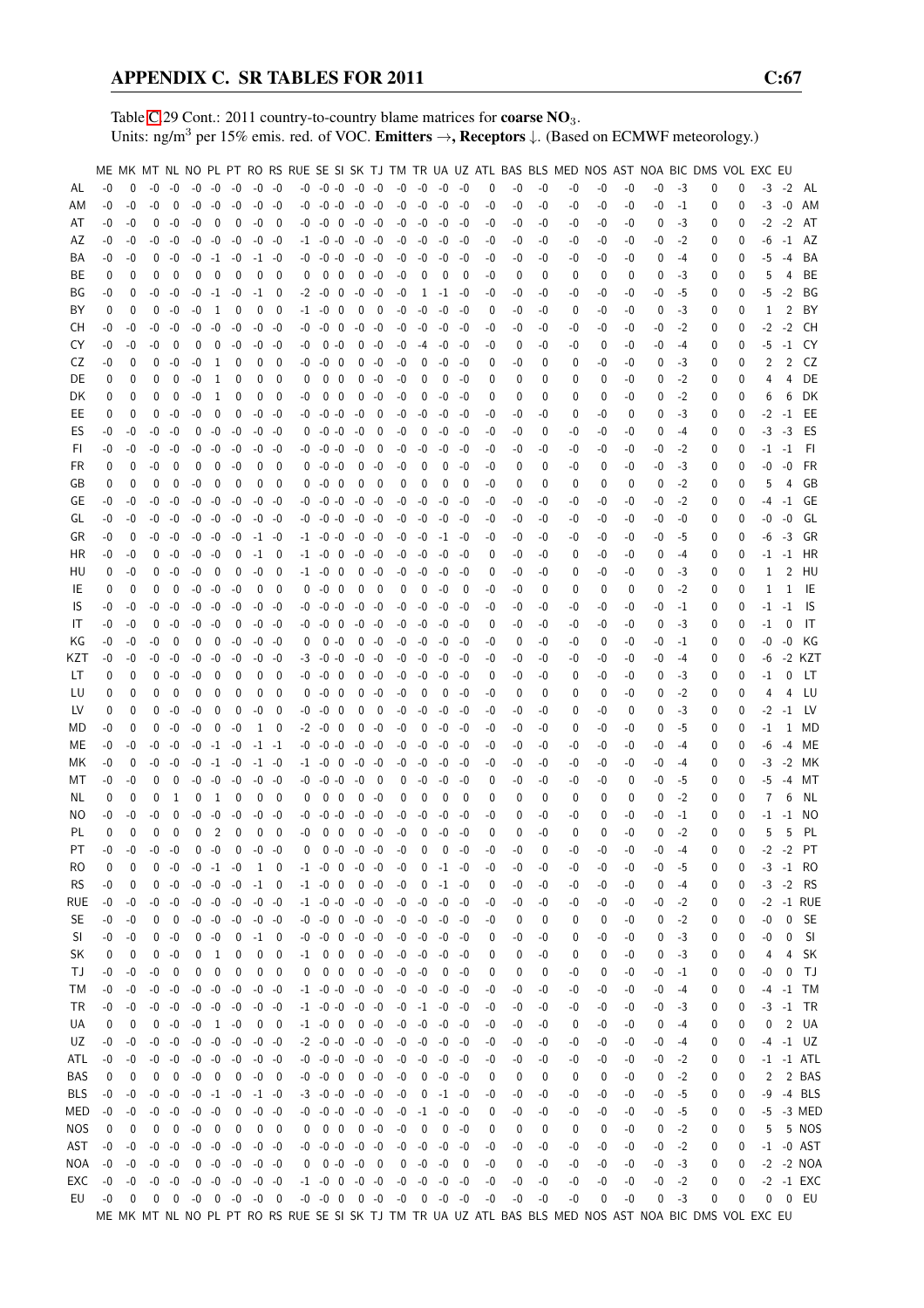Table [C.](#page-2-0)30: 2011 country-to-country blame matrices for fine EC. Units: ng/m<sup>3</sup> per 15% emis. red. of PPM. Emitters →, Receptors ↓. (Based on ECMWF meteorology.)

|            |          |          |                          |             |             |              |              |          |             |                  |                |                         |          |             |    |             |                |             |                  |              |              |                |              |                  |                          |             | AL AM AT AZ BA BE BG BY CH CY CZ DE DK EE ES FI FR GB GE GR HR HU IE IS IT KG KZT LT LU LV MD |          |          |                |          |                |
|------------|----------|----------|--------------------------|-------------|-------------|--------------|--------------|----------|-------------|------------------|----------------|-------------------------|----------|-------------|----|-------------|----------------|-------------|------------------|--------------|--------------|----------------|--------------|------------------|--------------------------|-------------|-----------------------------------------------------------------------------------------------|----------|----------|----------------|----------|----------------|
| AL         | 32       | 0        | $\Omega$                 | 0           | $\mathbf 0$ | $\mathbf 0$  | 1            | 0        | $\mathbf 0$ | $\mathbf{0}$     | $\mathbf 0$    | $\pmb{0}$               | 0        | $\mathbf 0$ | 0  | $\mathbf 0$ | $\mathbf 0$    | $\mathbf 0$ | 0                | 3            | 0            | $\mathbf{1}$   | 0            | $\mathbf 0$      | $\mathbf{1}$             | $\mathbf 0$ | 0                                                                                             | 0        | 0        | $\mathbf 0$    | 0        | AL             |
| AM         | 0        | 0        | $\mathbf 0$              | 2           | 0           | 0            | 0            | 0        | 0           | $\mathbf 0$      | 0              | 0                       | 0        | $\mathbf 0$ | 0  | $\pmb{0}$   | $\pmb{0}$      | 0           | 0                | $\pmb{0}$    | 0            | 0              | 0            | $\pmb{0}$        | $\mathbf 0$              | 0           | 0                                                                                             | 0        | 0        | $\mathbf 0$    | 0        | AM             |
| AT         | 0        | 0        | 27                       | 0           | 0           | 0            | 0            | 0        | 1           | 0                | 1              | 6                       | 0        | 0           | 0  | 0           | 1              | 0           | 0                | 0            | $\mathbf{1}$ | 3              | 0            | 0                | 3                        | 0           | 0                                                                                             | 0        | 0        | 0              | 0        | AT             |
| AZ         | 0        | 0        | 0                        | 7           | 0           | 0            | 0            | 0        | 0           | 0                | $\mathbf 0$    | 0                       | 0        | 0           | 0  | $\pmb{0}$   | 0              | 0           | 1                | 0            | 0            | 0              | 0            | $\mathbf 0$      | 0                        | 0           | 0                                                                                             | 0        | 0        | 0              | 0        | AZ             |
| BA         | 0        | 0        | $\mathbf 1$              | 0           | 10          | 0            | $\mathbf{1}$ | 0        | 0           | 0                | 0              | 1                       | 0        | 0           | 0  | 0           | 0              | 0           | 0                | 0            | 3            | 2              | 0            | 0                | 1                        | 0           | 0                                                                                             | 0        | 0        | 0              | 0        | <b>BA</b>      |
| BE         | 0        | 0        | 0                        | 0           | 0           | 34           | 0            | 0        | 0           | 0                | 0              | 10                      | 0        | 0           | 0  | 0           | 20             | 2           | 0                | 0            | 0            | 0              | 0            | $\mathbf 0$      | 0                        | 0           | 0                                                                                             | 0        | 1        | 0              | 0        | BE             |
| ΒG         | 0        | 0        | $\pmb{0}$                | 0           | 0           | 0            | 30           | 0        | 0           | 0                | 0              | 0                       | 0        | 0           | 0  | 0           | 0              | 0           | 0                | 2            | 0            | 1              | 0            | 0                | 0                        | 0           | 0                                                                                             | 0        | 0        | 0              | 0        | BG             |
| BY         | 0        | 0        | $\pmb{0}$                | 0           | 0           | 0            | 0            | 25       | $\mathbf 0$ | 0                | $\mathbf 0$    | 1                       | 0        | 0           | 0  | $\mathbf 0$ | 0              | 0           | $\boldsymbol{0}$ | 0            | 0            | 0              | 0            | $\pmb{0}$        | $\boldsymbol{0}$         | 0           | 0                                                                                             | 1        | 0        | 1              | 0        | BY             |
| CН         | 0        | 0        | $\overline{2}$           | 0           | 0           | 0            | 0            | 0        | 22          | $\boldsymbol{0}$ | 0              | 5                       | 0        | 0           | 0  | 0           | 6              | 0           | 0                | 0            | 0            | 0              | 0            | $\pmb{0}$        | 5                        | 0           | 0                                                                                             | 0        | 0        | 0              | 0        | <b>CH</b>      |
| CY         | 0        | 0        | $\mathbf 0$              | 0           | 0           | 0            | 0            | 0        | $\mathbf 0$ | 5                | $\mathbf 0$    | 0                       | 0        | 0           | 0  | 0           | 0              | 0           | 0                | 0            | $\mathbf 0$  | 0              | 0            | $\mathbf 0$      | 0                        | 0           | 0                                                                                             | 0        | 0        | 0              | 0        | CY             |
| CZ         | 0        | 0        | $\overline{4}$           | 0           | 0           | 0            | 0            | 0        | 0           | 0                | 18             | 9                       | 0        | 0           | 0  | 0           | 2              | 0           | 0                | 0            | $\mathbf 0$  | 3              | 0            | 0                | 0                        | 0           | 0                                                                                             | 0        | 0        | 0              | 0        | CZ             |
| DE         | 0        | 0        | 3                        | 0           | 0           | 1            | 0            | 0        | 1           | 0                | 1              | 41                      | 0        | 0           | 0  | 0           | 5              | 1           | 0                | 0            | 0            | 1              | 0            | $\mathbf 0$      | 0                        | 0           | 0                                                                                             | 0        | 0        | 0              | 0        | DE             |
| DK         | 0        | 0        | 0                        | 0           | 0           | 1            | 0            | 0        | 0           | 0                | 0              | 5                       | 17       | 0           | 0  | 0           | $\mathbf 1$    | 2           | 0                | 0            | 0            | 0              | 0            | 0                | 0                        | 0           | 0                                                                                             | 0        | 0        | 0              | 0        | DK             |
| EE         | 0        | 0        | $\pmb{0}$                | 0           | 0           | 0            | 0            | 1        | 0           | 0                | 0              | 1                       | 0        | 12          | 0  | 3           | 0              | 0           | 0                | 0            | 0            | 0              | 0            | $\mathbf 0$      | 0                        | 0           | 0                                                                                             | 1        | 0        | 4              | 0        | EE             |
|            |          | 0        | $\pmb{0}$                |             | 0           |              | 0            |          |             | 0                | 0              |                         |          | 0           | 18 |             |                |             | 0                |              |              |                | 0            |                  |                          | 0           |                                                                                               |          | 0        |                | 0        | ES             |
| ES         | 0        |          |                          | 0           |             | 0            |              | 0        | 0           | 0                |                | 0                       | 0        |             |    | 0<br>016    | 1              | 0           |                  | 0            | 0            | 0              |              | 0                | 0                        |             | 0                                                                                             | 0        | 0        | 0              |          | F1             |
| FI         | 0        | 0        | $\pmb{0}$<br>$\mathbf 0$ | 0           | 0           | 0            | 0            | 0        | 0           | 0                | 0              | 0                       | 0        | 0           |    |             | 0              | 0           | 0                | 0            | 0            | 0              | 0            | $\mathbf 0$      | 0                        | 0           | 0                                                                                             | 0        |          | 0              | 0        | <b>FR</b>      |
| FR         | 0        | 0        |                          | 0           | 0           | 1            | 0            | 0        | 1           |                  | 0              | 3                       | 0        | 0           | 1  | 0           | 38             | 1           | 0                | 0            | 0            | 0              | 0            | $\mathbf 0$      | 1                        | 0           | 0                                                                                             | 0        | 0        | 0              | 0        |                |
| GB         | 0        | 0        | $\mathbf 0$              | 0           | 0           | 0            | 0            | 0        | 0           | 0                | 0              | 1                       | 0        | 0           | 0  | 0           | 3              | 22          | 0                | 0            | 0            | 0              | $\mathbf{1}$ | 0                | 0                        | 0           | 0                                                                                             | 0        | 0        | 0              | 0        | GB             |
| GE         | 0        | 0        | 0                        | 1           | 0           | 0            | 0            | 0        | 0           | 0                | 0              | 0                       | 0        | 0           | 0  | 0           | 0              | 0           | 4                | 0            | 0            | 0              | 0            | $\mathbf 0$      | 0                        | 0           | 0                                                                                             | 0        | 0        | 0              | 0        | GE             |
| GL         | 0        | 0        | $\mathbf 0$              | 0           | 0           | 0            | 0            | 0        | 0           | 0                | 0              | 0                       | 0        | 0           | 0  | 0           | 0              | 0           | 0                | 0            | 0            | 0              | 0            | $\mathbf 0$      | 0                        | 0           | 0                                                                                             | 0        | 0        | 0              | 0        | $\mathsf{GL}%$ |
| GR         | 1        | 0        | 0                        | 0           | 0           | 0            | 3            | 0        | 0           | 0                | 0              | 0                       | 0        | 0           | 0  | 0           | 0              | 0           | 0                | 22           | 0            | 0              | 0            | $\mathbf 0$      | $\mathbf{1}$             | 0           | 0                                                                                             | 0        | 0        | 0              | 0        | GR             |
| HR         | 0        | 0        | $\overline{c}$           | 0           | 3           | 0            | 1            | 0        | 0           | 0                | 1              | 2                       | 0        | 0           | 0  | 0           | 1              | 0           | 0                | 0            | 16           | 5              | 0            | $\mathbf 0$      | 3                        | 0           | 0                                                                                             | 0        | 0        | 0              | 0        | <b>HR</b>      |
| HU         | 0        | 0        | 3                        | 0           | 0           | 0            | 0            | 0        | 0           | 0                | $1\,$          | $\overline{\mathbf{c}}$ | 0        | 0           | 0  | 0           | 1              | 0           | 0                | 0            | 3            | 41             | 0            | $\mathbf 0$      | 1                        | 0           | 0                                                                                             | 0        | 0        | 0              | 0        | HU             |
| IE         | 0        | 0        | $\mathbf 0$              | 0           | 0           | 0            | 0            | 0        | 0           | $\mathbf 0$      | $\mathbf 0$    | 0                       | 0        | 0           | 0  | 0           | 1              | 2           | 0                | $\pmb{0}$    | 0            | 0              | 7            | $\boldsymbol{0}$ | $\mathbf 0$              | 0           | 0                                                                                             | 0        | 0        | 0              | 0        | IE             |
| IS         | 0        | 0        | $\mathbf 0$              | 0           | 0           | 0            | 0            | 0        | 0           | $\mathbf 0$      | 0              | 0                       | 0        | 0           | 0  | 0           | 0              | 0           | 0                | 0            | 0            | 0              | 0            | $\mathbf 0$      | $\overline{\phantom{0}}$ | 0           | 0                                                                                             | 0        | 0        | 0              | 0        | IS             |
| IT         | 0        | 0        | $\mathbf{1}$             | 0           | 0           | 0            | 0            | 0        | 0           | $\mathbf 0$      | 0              | 1                       | 0        | 0           | 0  | 0           | 2              | 0           | 0                | 0            | 0            | 0              | 0            |                  | 0 <sub>51</sub>          | 0           | 0                                                                                             | 0        | 0        | 0              | 0        | IT             |
| ΚG         | 0        | 0        | $\mathbf 0$              | 0           | 0           | 0            | 0            | 0        | 0           | 0                | 0              | 0                       | 0        | 0           | 0  | 0           | 0              | 0           | 0                | 0            | 0            | 0              | 0            | $\mathbf 0$      | $\boldsymbol{0}$         | 3           | 1                                                                                             | 0        | 0        | 0              | 0        | KG             |
| KZT        | 0        | 0        | 0                        | 0           | 0           | 0            | 0            | 0        | 0           | 0                | 0              | 0                       | 0        | 0           | 0  | 0           | 0              | 0           | 0                | 0            | 0            | 0              | 0            | $\boldsymbol{0}$ | 0                        | 0           | 5                                                                                             | 0        | 0        | 0              | 0        | <b>KZT</b>     |
| LТ         | 0        | 0        | 0                        | 0           | 0           | 0            | 0            | 5        | 0           | 0                | 0              | 1                       | 1        | 0           | 0  | 0           | 0              | 0           | 0                | 0            | 0            | 0              | 0            | $\mathbf 0$      | 0                        | 0           | 0                                                                                             | 13       | 0        | $\overline{4}$ | 0        | <b>LT</b>      |
| LU         | 0        | 0        | $\mathbf{1}$             | 0           | 0           | 6            | 0            | 0        | 0           | 0                | 1              | 17                      | 0        | 0           | 0  | 0           | 25             | 1           | 0                | 0            | 0            | 0              | 0            | 0                | 0                        | 0           | 0                                                                                             | 0        | 21       | 0              | 0        | LU             |
| LV         | 0        | 0        | $\mathbf 0$              | 0           | 0           | 0            | 0            | 2        | 0           | 0                | 0              | 1                       | 0        | 1           | 0  | 1           | 0              | 0           | 0                | 0            | 0            | 0              | 0            | $\mathbf 0$      | 0                        | 0           | 0                                                                                             | 3        | 0        | 21             | 0        | LV             |
| MD         | 0        | 0        | $\mathbf 0$              | 0           | 0           | 0            | 1            | 1        | 0           | 0                | 0              | 1                       | 0        | $\mathbf 0$ | 0  | $\pmb{0}$   | 0              | 0           | 0                | 0            | 0            | 1              | 0            | $\mathbf 0$      | 0                        | 0           | 0                                                                                             | 0        | 0        | 0              | 7        | <b>MD</b>      |
| ME         | 4        | 0        | $\mathbf 0$              | 0           | 1           | 0            | 0            | 0        | 0           | $\mathbf 0$      | 0              | 0                       | 0        | $\mathbf 0$ | 0  | $\pmb{0}$   | 0              | 0           | 0                | 0            | $\mathbf{0}$ | 1              | 0            | $\mathbf 0$      | 1                        | 0           | 0                                                                                             | 0        | 0        | 0              | 0        | ME             |
| МK         | 3        | 0        | 0                        | 0           | 0           | 0            | 3            | 0        | 0           | 0                | 0              | 0                       | 0        | 0           | 0  | 0           | 0              | 0           | 0                | 6            | 0            | 1              | $\mathbf 0$  | $\mathbf 0$      | 0                        | 0           | 0                                                                                             | 0        | 0        | 0              | 0        | MK             |
| МT         | 0        | 0        | $\pmb{0}$                | 0           | 0           | 0            | 0            | 0        | 0           | $\mathbf 0$      | $\mathbf 0$    | $\mathbf 0$             | 0        | 0           | 0  | $\pmb{0}$   | $\mathbf 1$    | 0           | 0                | 0            | 0            | 0              | 0            | $\mathbf 0$      | 6                        | 0           | 0                                                                                             | 0        | 0        | 0              | 0        | MT             |
| NL         | 0        | 0        | 0                        | 0           | 0           | 9            | 0            | 0        | 0           | 0                | 0              | 16                      | 0        | 0           | 0  | 0           | $\overline{7}$ | 4           | 0                | 0            | 0            | 0              | 0            | 0                | 0                        | 0           | 0                                                                                             | 0        | 0        | 0              | 0        | <b>NL</b>      |
| ΝO         | 0        | 0        | 0                        | 0           | 0           | 0            | 0            | 0        | 0           | 0                | 0              | 0                       | 0        | 0           | 0  | $\mathbf 0$ | 0              | 0           | 0                | 0            | 0            | 0              | 0            | $\mathbf 0$      | 0                        | 0           | 0                                                                                             | 0        | 0        | 0              | 0        | <b>NO</b>      |
| PL         | 0        | 0        | $\mathbf 0$              | $\mathbf 0$ | 0           | 0            | 0            | 1        | 0           | 0                | $\overline{2}$ | 4                       | 0        | 0           | 0  | $\pmb{0}$   | $1\,$          | 0           | $\mathbf 0$      | 0            | $\mathbf 0$  | 1              | 0            | $\mathbf 0$      | 0                        | 0           | 0                                                                                             | 0        | 0        | 0              | 0        | PL             |
| PT         | $\Omega$ | $\Omega$ | $\mathbf 0$              | $\Omega$    | $\Omega$    | $\Omega$     | $\Omega$     | $\Omega$ | $\Omega$    | $\Omega$         | $\Omega$       | $\Omega$                | $\Omega$ | $\Omega$    | 6  | $\mathbf 0$ | $\mathbf 0$    | $\Omega$    | $\Omega$         | $\Omega$     | $\Omega$     | $\overline{0}$ | $\Omega$     | $\overline{0}$   | $\mathbf 0$              | $\Omega$    | 0                                                                                             | $\Omega$ | $\Omega$ | $\Omega$       | $\Omega$ | PT             |
| RO         | 0        | 0        | 0                        | 0           | 0           | 0            | 2            | 0        | 0           | 0                | 0              | 1                       | 0        | 0           | 0  | 0           | 0              | 0           | 0                | 0            | 0            | 2              | 0            | 0                | 0                        | 0           | 0                                                                                             | 0        | 0        | 0              | 0        | <b>RO</b>      |
| <b>RS</b>  | 1        | 0        | 1                        | 0           | 1           | 0            | 2            | 0        | 0           | 0                | 0              | 1                       | 0        | 0           | 0  | 0           | 0              | 0           | 0                | 1            | 1            | 4              | 0            | 0                | 0                        | 0           | 0                                                                                             | 0        | 0        | 0              | 0        | <b>RS</b>      |
| RUE        | 0        | 0        | 0                        | 0           | 0           | 0            | 0            | 0        | 0           | 0                | 0              | 0                       | 0        | 0           | 0  | 0           | 0              | 0           | 0                | 0            | 0            | 0              | 0            | 0                | 0                        | 0           | 0                                                                                             | 0        | 0        | 0              | 0        | RUE            |
| <b>SE</b>  | 0        | 0        | 0                        | 0           | 0           | 0            | 0            | 0        | 0           | 0                | 0              | 1                       | 1        | 0           | 0  | 1           | 0              | 0           | 0                | 0            | 0            | 0              | 0            | 0                | 0                        | 0           | 0                                                                                             | 0        | 0        | 0              | 0        | <b>SE</b>      |
| SI         | 0        | 0        | 7                        | 0           | 0           | 0            | 0            | 0        | 0           | 0                | 1              | 2                       | 0        | 0           | 0  | 0           | 1              | 0           | 0                | 0            | 7            | 3              | 0            | 0                | 7                        | 0           | 0                                                                                             | 0        | 0        | 0              | 0        | SI             |
| SK         | 0        | 0        | 2                        | 0           | 0           | 0            | 0            | 0        | 0           | 0                | $\overline{c}$ | 2                       | 0        | 0           | 0  | 0           | 1              | 0           | 0                | 0            | 1            | 13             | 0            | $\mathbf 0$      | 0                        | 0           | 0                                                                                             | 0        | 0        | 0              | 0        | SK             |
| ΤJ         | 0        | 0        | 0                        | 0           | 0           | 0            | 0            | 0        | 0           | 0                | 0              | 0                       | 0        | 0           | 0  | 0           | 0              | 0           | 0                | 0            | 0            | 0              | 0            | 0                | 0                        | 0           | 0                                                                                             | 0        | 0        | 0              | 0        | ΤJ             |
| ТM         | 0        | 0        | 0                        | 0           | 0           | 0            | 0            | 0        | 0           | 0                | 0              | 0                       | 0        | 0           | 0  | 0           | 0              | 0           | 0                | 0            | 0            | 0              | 0            | 0                | 0                        | 0           | 1                                                                                             | 0        | 0        | 0              | 0        | <b>TM</b>      |
| ΤR         | 0        | 0        | 0                        | 0           | 0           | 0            | 0            | 0        | 0           | 0                | 0              | 0                       | 0        | 0           | 0  | 0           | 0              | 0           | 0                | 0            | 0            | 0              | 0            | 0                | 0                        | 0           | 0                                                                                             | 0        | 0        | 0              | 0        | TR             |
| UA         | 0        | 0        | 0                        | 0           | 0           | 0            | 0            | 2        | 0           | 0                | 0              | 1                       | 0        | 0           | 0  | 0           | 0              | 0           | 0                | 0            | 0            | 1              | 0            | 0                | 0                        | 0           | 0                                                                                             | 0        | 0        | 0              | 0        | UA             |
| UZ         | 0        | 0        | 0                        | 0           | 0           | 0            | 0            | 0        | 0           | 0                | 0              | 0                       | 0        | 0           | 0  | 0           | 0              | 0           | 0                | 0            | 0            | 0              | 0            | 0                | 0                        | 0           | 2                                                                                             | 0        | 0        | 0              | 0        | UZ             |
| ATL        | 0        | 0        | 0                        | 0           | 0           | 0            | 0            | 0        | 0           | 0                | 0              | 0                       | 0        | 0           | 0  | 0           | 0              | 0           | 0                | 0            | 0            | 0              | 0            | 0                | 0                        | 0           | 0                                                                                             | 0        | 0        | 0              | 0        | ATL            |
| BAS        | 0        | 0        | 0                        | 0           | 0           | 0            | 0            | 0        | 0           | 0                | 0              | 2                       | 2        | 1           | 0  | 4           | 0              | 1           | 0                | 0            | 0            | 0              | 0            | 0                | 0                        | 0           | 0                                                                                             | 0        | 0        | 1              |          | 0 BAS          |
| <b>BLS</b> | 0        | 0        | 0                        | 0           | 0           | 0            | 1            | 0        | 0           | 0                | 0              | 0                       | 0        | 0           | 0  | 0           | 0              | 0           | 0                | 0            | 0            | 0              | 0            | 0                | 0                        | 0           | 0                                                                                             | 0        | 0        | 0              |          | 0 BLS          |
| MED        | 0        | 0        | 0                        | 0           | 0           | 0            | 0            | 0        | 0           | 0                | 0              | 0                       | 0        | 0           | 1  | 0           | 2              | 0           | 0                | 1            | 0            | 0              | 0            | $\boldsymbol{0}$ | 5                        | 0           | 0                                                                                             | 0        | 0        | 0              |          | 0 MED          |
| <b>NOS</b> | 0        | 0        | 0                        | 0           | 0           | 1            | 0            | 0        | 0           | 0                | 0              | 2                       | 1        | 0           | 0  | 0           | 3              | 5           | 0                | 0            | 0            | 0              | 0            | $\boldsymbol{0}$ | 0                        | 0           | 0                                                                                             | 0        | 0        | 0              |          | 0 NOS          |
| <b>AST</b> | 0        | 0        | 0                        | 0           | 0           | 0            | 0            | 0        | 0           | 0                | 0              | 0                       | 0        | 0           | 0  | 0           | 0              | 0           | 0                | 0            | 0            | 0              | 0            | $\overline{0}$   | 0                        | 0           | 0                                                                                             | 0        | 0        | 0              |          | 0 AST          |
| <b>NOA</b> | 0        | 0        | 0                        | 0           | 0           | 0            | 0            | 0        | 0           | 0                | 0              | 0                       | 0        | 0           | 0  | 0           | 0              | 0           | 0                | 0            | 0            | 0              | 0            | $\mathbf 0$      | 1                        | 0           | 0                                                                                             | 0        | 0        | 0              |          | 0 NOA          |
| EXC        | 0        | 0        | 0                        | 0           | 0           | 0            | 0            | 0        | 0           | 0                | 0              | 1                       | 0        | 0           | 0  | 0           | 1              | 0           | 0                | 0            | 0            | 0              | 0            | $\mathbf 0$      | 1                        | 0           | 1                                                                                             | 0        | 0        | 0              | 0        | EXC            |
| EU         | 0        | 0        | $\mathbf{1}$             | 0           | 0           | $\mathbf{1}$ | 1            | 0        | 0           | 0                | $\mathbf{1}$   | 5                       | 0        | 0           | 2  | 1           | 6              | 2           | 0                | $\mathbf{1}$ | 0            | $\overline{2}$ | $0\quad 0$   |                  | 4                        | 0           | 0                                                                                             | 0        | 0        | 0              | 0        | EU             |
|            |          |          |                          |             |             |              |              |          |             |                  |                |                         |          |             |    |             |                |             |                  |              |              |                |              |                  |                          |             | AL AM AT AZ BA BE BG BY CH CY CZ DE DK EE ES FI FR GB GE GR HR HU IE IS IT KG KZT LT LU LV MD |          |          |                |          |                |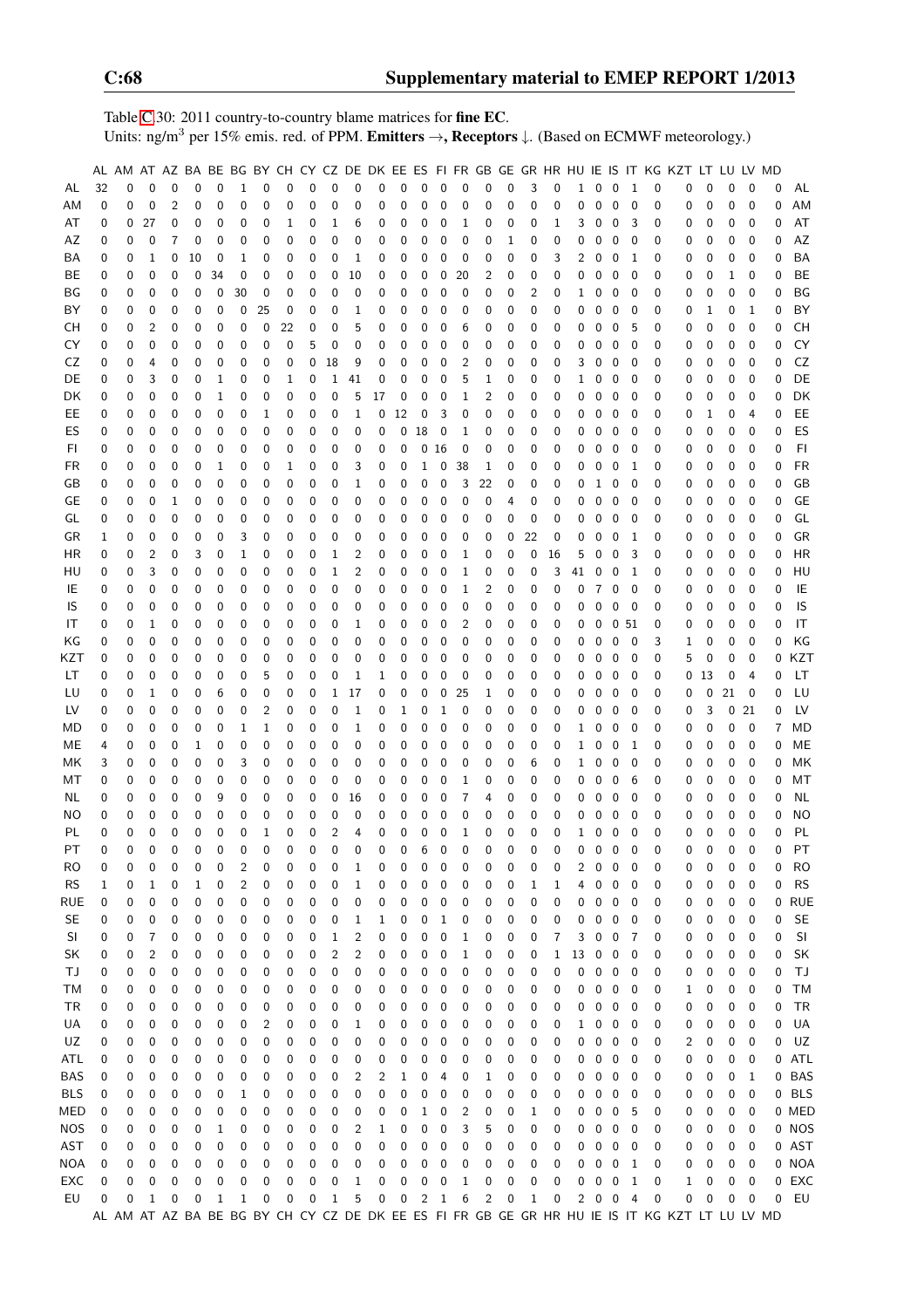Table [C.](#page-2-0)30 Cont.: 2011 country-to-country blame matrices for fine EC. Units: ng/m<sup>3</sup> per 15% emis. red. of PPM. Emitters →, Receptors ↓. (Based on ECMWF meteorology.)

|            |              |              |          |             |             |                 |              |              |                  |              |              |              |              |              |              |              |                |              |   |              |              | ME MK MT NL NO PL PT RO RS RUE SE SI SK TJ TM TR UA UZ ATL BAS BLS MED NOS AST NOA BIC DMS VOL EXC EU |                |          |          |              |              |             |                |                |           |
|------------|--------------|--------------|----------|-------------|-------------|-----------------|--------------|--------------|------------------|--------------|--------------|--------------|--------------|--------------|--------------|--------------|----------------|--------------|---|--------------|--------------|-------------------------------------------------------------------------------------------------------|----------------|----------|----------|--------------|--------------|-------------|----------------|----------------|-----------|
| AL         | $\mathbf{1}$ | 3            | 0        | 0           | $\mathbf 0$ | $\mathbf{1}$    | $\mathbf 0$  | $\mathbf{1}$ | - 5              | $\mathbf 0$  | $\mathbf 0$  | 0            | $\mathbf{0}$ | $\mathbf{0}$ | 0            | 0            | 0              | $\mathbf{0}$ | 0 | 0            | 0            | 2                                                                                                     | 0              | 0        | 0        | 0            | 0            | 0           | 51             | 9              | AL        |
| ΑM         | 0            | 0            | 0        | 0           | 0           | 0               | 0            | 0            | 0                | 0            | 0            | 0            | 0            | 0            | 0            | 3            | 0              | 0            | 0 | 0            | 0            | 0                                                                                                     | 0              | 0        | 0        | 0            | 0            | 0           | 5              | $\Omega$       | AM        |
| AT         | 0            | 0            | 0        | 0           | 0           | 1               | 0            | 1            | 0                | 0            | 0            | 8            | 3            | 0            | 0            | 0            | 0              | 0            | 0 | 0            | 0            | 0                                                                                                     | 0              | 0        | 0        | 0            | 0            | 0           | 57             | 54             | AT        |
| ΑZ         | 0            | 0            | 0        | 0           | 0           | 0               | 0            | 0            | 0                | 1            | 0            | 0            | 0            | 0            | 0            | 0            | 0              | 0            | 0 | 0            | 0            | 0                                                                                                     | 0              | 2        | 0        | 0            | 0            | 0           | 9              | 0              | AZ        |
| ΒA         | 1            | 0            | 0        | 0           | 0           | 1               | 0            | 2            | 3                | 0            | 0            | 0            | 1            | 0            | 0            | 0            | 0              | 0            | 0 | 0            | 0            | 0                                                                                                     | 0              | 0        | 0        | 0            | 0            | 0           | 28             | 11             | BA        |
| BE         | 0            | 0            | 0        | 4           | 0           | 1               | 0            | 0            | 0                | 0            | 0            | 0            | 0            | 0            | 0            | 0            | 0              | 0            | 0 | 0            | 0            | 0                                                                                                     | 3              | 0        | 0        | 0            | 0            | $\mathbf 0$ | 76             | 75             | BE        |
|            |              |              |          |             |             |                 |              |              |                  |              |              |              |              |              |              |              |                |              |   |              |              |                                                                                                       | 0              |          |          |              |              |             |                |                |           |
| ΒG         | 0            | 0            | 0        | 0           | 0           | 1               | 0            | 11           | $\overline{2}$   | $\mathbf{1}$ | 0            | 0            | 0            | 0            | 0            | 1            | 0              | 0            | 0 | 0            | 1            | 0                                                                                                     |                | 0        | 0        | 0            | 0            | 0           | 51             | 46             | ΒG        |
| BY         | 0            | 0            | 0        | 0           | 0           | 7               | 0            | 1            | 0                | 1            | 0            | 0            | 1            | 0            | 0            | 0            | 1              | 0            | 0 | 0            | 0            | 0                                                                                                     | 0              | 0        | 0        | 0            | 0            | 0           | 41             | 14             | BY        |
| CН         | 0            | 0            | 0        | 0           | 0           | 0               | 0            | 0            | 0                | 0            | 0            | 0            | 0            | 0            | 0            | 0            | 0              | 0            | 0 | 0            | 0            | 0                                                                                                     | 0              | 0        | 0        | 0            | 0            | 0           | 40             | 18             | CH        |
| CY         | 0            | 0            | 0        | 0           | 0           | 0               | 0            | 0            | 0                | 0            | $\mathbf{0}$ | 0            | 0            | 0            | 0            | 8            | 0              | 0            | 0 | 0            | 0            | 5                                                                                                     | 0              | 0        | 0        | 0            | 0            | 0           | 15             | 6              | CY        |
| CZ         | 0            | 0            | 0        | 0           | 0           | 8               | 0            | 1            | 0                | 0            | 0            | 1            | 6            | 0            | 0            | 0            | 0              | 0            | 0 | 0            | 0            | 0                                                                                                     | 0              | 0        | 0        | 0            | 0            | 0           | 56             | 55             | CZ        |
| DE         | 0            | 0            | 0        | 1           | 0           | 3               | 0            | 0            | 0                | 0            | 0            | 0            | 0            | 0            | 0            | 0            | 0              | 0            | 0 | 0            | 0            | 0                                                                                                     | 1              | 0        | 0        | 0            | 0            | $\mathbf 0$ | 62             | 60             | DE        |
| DK         | 0            | 0            | 0        | 1           | 0           | 3               | 0            | 0            | 0                | 0            | 1            | 0            | 0            | 0            | 0            | 0            | 0              | 0            | 0 | 3            | 0            | 0                                                                                                     | 3              | 0        | 0        | 0            | 0            | 0           | 33             | 32             | DK        |
| EE         | 0            | 0            | 0        | 0           | 0           | 2               | 0            | 0            | 0                | 1            | 1            | 0            | 0            | 0            | 0            | 0            | 0              | 0            | 0 | 1            | 0            | 0                                                                                                     | 0              | 0        | 0        | 0            | 0            | $\mathbf 0$ | 26             | 24             | EE        |
| ES         | 0            | 0            | 0        | 0           | 0           | 0               | 1            | 0            | 0                | 0            | 0            | 0            | 0            | 0            | 0            | 0            | 0              | 0            | 1 | 0            | 0            | 2                                                                                                     | 0              | 0        | 0        | 0            | 0            | 0           | 22             | 22             | ES        |
| FI.        | 0            | 0            | 0        | 0           | 0           | 0               | 0            | 0            | 0                | 1            | 1            | 0            | 0            | 0            | 0            | 0            | 0              | 0            | 0 | 0            | 0            | 0                                                                                                     | 0              | 0        | 0        | 0            | 0            | 0           | 20             | 18             | FI        |
| FR         | 0            | 0            | 0        | 0           | 0           | 0               | 0            | 0            | 0                | 0            | 0            | 0            | 0            | 0            | 0            | 0            | 0              | 0            | 1 | 0            | 0            | 1                                                                                                     | 1              | 0        | 0        | 0            | 0            | 0           | 47             | 47             | <b>FR</b> |
| GB         | 0            | 0            | 0        | $\mathbf 0$ | 0           | 0               | 0            | 0            | 0                | 0            | 0            | 0            | 0            | 0            | 0            | 0            | $\mathbf 0$    | 0            | 1 | 0            | 0            | 0                                                                                                     | $\overline{2}$ | 0        | 0        | 0            | 0            | 0           | 28             | 28             | GB        |
| GЕ         | 0            | 0            | 0        | 0           | 0           | 0               | 0            | 0            | 0                | $\mathbf{1}$ | 0            | 0            | 0            | 0            | 0            | 1            | 0              | 0            | 0 | 0            | 0            | 0                                                                                                     | 0              | 0        | 0        | 0            | 0            | 0           | 7              | 0              | <b>GE</b> |
| GL         | 0            | 0            | 0        | 0           | 0           | 0               | 0            | 0            | 0                | 0            | 0            | 0            | 0            | 0            | 0            | 0            | 0              | 0            | 0 | 0            | 0            | 0                                                                                                     | 0              | 0        | 0        | 0            | 0            | 0           | 0              | 0              | GL        |
| GR         | 0            | 1            | 0        | 0           | 0           | 0               | 0            | 2            | -1               | 0            | 0            | 0            | 0            | 0            | 0            | 1            | 0              | 0            | 0 | 0            | 0            | 3                                                                                                     | 0              | 0        | 0        | 0            | 0            | 0           | 35             | 30             | GR        |
| ΗR         | 0            | 0            | 0        | 0           | 0           | 2               | 0            | 3            | 3                | 0            | 0            | 8            | 1            | 0            | 0            | 0            | 0              | 0            | 0 | 0            | 0            | 1                                                                                                     | 0              | 0        | 0        | 0            | 0            | 0           | 51             | 28             | HR        |
| HU         | 0            | 0            | 0        | 0           | 0           | 5               | 0            | 10           | $\overline{2}$   | 0            | 0            | 4            | 8            | 0            | 0            | 0            | 0              | 0            | 0 | 0            | 0            | 0                                                                                                     | 0              | 0        | 0        | 0            | 0            | 0           | 85             | 78             | HU        |
| IE         | 0            | 0            | 0        | 0           | 0           | 0               | 0            | 0            | 0                | 0            | 0            | 0            | 0            | 0            | 0            | 0            | 0              | 0            | 1 | 0            | 0            | 0                                                                                                     | 0              | 0        | 0        | 0            | 0            | 0           | 10             | 10             | IE        |
| IS         | 0            | 0            | 0        | 0           | 0           | 0               | 0            | 0            | 0                | 0            | 0            | 0            | 0            | 0            | 0            | 0            | 0              | 0            | 0 | 0            | 0            | 0                                                                                                     | 0              | 0        | 0        | 0            | 0            | 0           | 0              | $\theta$       | IS        |
| IT         | 0            | 0            | 0        | 0           | 0           |                 |              |              |                  |              |              | 3            |              |              | 0            | 0            | 0              | 0            | 0 | 0            | 0            |                                                                                                       | 0              |          |          | 0            |              |             |                |                | IT        |
|            |              |              |          |             |             | 0               | 0            | 0            | 0                | 0            | 0            |              | 0            | 0            |              |              |                |              |   |              |              | 4                                                                                                     |                | 0        | 0        |              | 0            | 0           | 61             | 59             |           |
| ΚG         | 0            | 0            | 0        | 0           | 0           | 0               | 0            | 0            | 0                | 0            | 0            | 0            | 0            | 1            | 0            | 0            | 0              | 4            | 0 | 0            | 0            | 0                                                                                                     | 0              | 0        | 0        | 0            | 0            | 0           | 9              | 0              | ΚG        |
| KZT        | 0            | 0            | 0        | 0           | 0           | 0               | 0            | 0            | 0                | 2            | 0            | 0            | 0            | 0            | 0            | 0            | 0              | 1            | 0 | 0            | 0            | 0                                                                                                     | 0              | 0        | 0        | 0            | 0            | 0           | 8              | 0              | KZT       |
| LT         | 0            | 0            | 0        | 0           | 0           | 8               | 0            | 0            | 0                | 1            | 0            | 0            | 0            | 0            | 0            | 0            | 0              | 0            | 0 | 1            | 0            | 0                                                                                                     | 0              | 0        | 0        | 0            | 0            | 0           | 36             | 30             | LT        |
| LU         | 0            | 0            | 0        | 1           | 0           | 1               | 0            | 0            | 0                | 0            | 0            | 0            | 0            | 0            | 0            | 0            | 0              | 0            | 0 | 0            | 0            | 0                                                                                                     | 1              | 0        | 0        | 0            | 0            | 0           | 75             | 74             | LU        |
| LV         | 0            | 0            | 0        | 0           | 0           | 3               | 0            | 0            | 0                | 1            | 1            | 0            | 0            | 0            | 0            | 0            | 0              | 0            | 0 | 1            | 0            | 0                                                                                                     | 0              | 0        | 0        | 0            | 0            | 0           | 36             | 33             | LV        |
| MD         | 0            | 0            | 0        | 0           | 0           | $\overline{4}$  | 0            | 24           | 0                | 1            | 0            | 0            | 1            | 0            | 0            | 0            | $\overline{2}$ | 0            | 0 | 0            | 0            | 0                                                                                                     | 0              | 0        | 0        | 0            | 0            | 0           | 45             | 33             | MD        |
| МE         | 14           | 0            | 0        | 0           | 0           | $\mathbf{1}$    | 0            | 1            | 5                | 0            | 0            | 0            | 0            | 0            | 0            | 0            | 0              | 0            | 0 | 0            | 0            | 1                                                                                                     | 0              | 0        | 0        | 0            | 0            | 0           | 31             | 6              | МE        |
| МK         | 0            | 20           | 0        | $\mathbf 0$ | 0           | 1               | 0            | 2            | 5                | 0            | 0            | 0            | 0            | 0            | $\mathbf{0}$ | 0            | 0              | 0            | 0 | 0            | 0            | $\mathbf{0}$                                                                                          | 0              | 0        | 0        | 0            | 0            | 0           | 44             | 15             | MK        |
| МT         | 0            | 0            | 26       | 0           | 0           | 0               | 0            | 0            | 0                | 0            | 0            | 0            | 0            | 0            | 0            | 0            | 0              | 0            | 0 | 0            | 0            | 24                                                                                                    | 0              | 0        | 0        | 0            | 0            | 0           | 37             | 36             | МT        |
| NL         | 0            | 0            | 0        | 27          | 0           | $\overline{2}$  | 0            | 0            | 0                | 0            | 0            | 0            | 0            | 0            | 0            | 0            | 0              | 0            | 0 | 0            | 0            | 0                                                                                                     | 7              | 0        | 0        | 0            | 0            | 0           | 67             | 66             | ΝL        |
| ΝO         | 0            | 0            | 0        | 0           | 4           | 0               | 0            | 0            | 0                | 0            | 0            | 0            | 0            | 0            | 0            | 0            | 0              | 0            | 0 | 0            | 0            | 0                                                                                                     | 0              | 0        | 0        | 0            | 0            | 0           | 6              | $\overline{2}$ | <b>NO</b> |
| PL         | 0            | 0            | 0        | $\mathbf 0$ |             | 0 <sub>54</sub> | 0            | 1            | 0                | 0            | 0            | 0            | 3            | 0            | 0            | 0            | 0              | 0            | 0 | 0            | 0            | 0                                                                                                     | 0              | 0        | 0        | 0            | 0            | 0           | 73             | 70             | PL        |
| PT         | 0            | $\mathbf{0}$ | $\theta$ | $\theta$    | $\Omega$    | $\mathbf 0$     | 24           | $\mathbf{0}$ | $\mathbf{0}$     | 0            | $\mathbf 0$  | $\theta$     | $\mathbf{0}$ | $\Omega$     | $\Omega$     | $\mathbf{0}$ | $\Omega$       | $\mathbf{0}$ | 3 | $\mathbf{0}$ | $\mathbf{0}$ | $\Omega$                                                                                              | $\Omega$       | $\Omega$ | $\Omega$ | $\mathbf{0}$ | $\mathbf{0}$ | 0           |                | 31 31          | PT        |
| RO         | 0            | 0            | 0        | 0           | 0           | 2               | 0            | 70           | $\mathbf{1}$     | 1            | 0            | 0            | 1            | 0            | 0            | 0            | 1              | 0            | 0 | 0            | 0            | 0                                                                                                     | 0              | 0        | 0        | 0            | 0            | 0           | 84             | 81             | <b>RO</b> |
| <b>RS</b>  | 1            | 1            | 0        | 0           | 0           | 2               | 0            | 10           | 23               | 0            | 0            | 0            | 1            | 0            | 0            | 0            | 0              | 0            | 0 | 0            | 0            | 0                                                                                                     | 0              | 0        | 0        | 0            | 0            | 0           | 51             | 23             | <b>RS</b> |
| rue        | 0            | 0            | 0        | 0           | 0           | 0               | 0            | 0            | 0                | 5            | 0            | 0            | 0            | 0            | 0            | 0            | 0              | 0            | 0 | 0            | 0            | 0                                                                                                     | 0              | 0        | 0        | 0            | 0            | 0           | 6              |                | 1 RUE     |
| <b>SE</b>  | 0            | 0            | 0        | 0           | 1           | 1               | 0            | 0            | 0                | 0            | 3            | 0            | 0            | 0            | 0            | 0            | 0              | 0            | 0 | 1            | 0            | 0                                                                                                     | 0              | 0        | 0        | 0            | 0            | 0           | 9              | 8              | <b>SE</b> |
| SI         | 0            | 0            | 0        | 0           | 0           | $\overline{c}$  | 0            | 2            | $\mathbf{1}$     | 0            |              | 0104         | $\mathbf{1}$ | 0            | 0            | 0            | 0              | 0            | 0 | 0            | 0            | 1                                                                                                     | 0              | 0        | 0        | 0            | 0            | 0           | 138 129        |                | SI        |
| SK         | 0            | 0            | 0        | 0           |             | 0 11            | 0            | 4            | $\mathbf{1}$     | 0            | 0            | 1            | 43           | 0            | 0            | 0            | 0              | 0            | 0 | 0            | 0            | 0                                                                                                     | 0              | 0        | 0        | 0            | 0            | 0           | 84             | 82             | <b>SK</b> |
| ТJ         | 0            | 0            | 0        | 0           | 0           | 0               | 0            | 0            | 0                | 0            | 0            | 0            | 0            | 8            | 0            | 0            | 0              | 3            | 0 | 0            | 0            | 0                                                                                                     | 0              | 1        | 0        | 0            | 0            | 0           | 12             | 0              | TJ        |
| ТM         |              |              |          | 0           | 0           | 0               | 0            | 0            | 0                | 0            | 0            | 0            | 0            | 0            | 3            | 0            | 0              | 3            |   | 0            | 0            |                                                                                                       | 0              |          |          | 0            |              | 0           | 8              | 0              | <b>TM</b> |
|            | 0            | 0            | 0        |             |             |                 |              |              |                  |              |              |              |              |              | 0            |              |                |              | 0 |              |              | 0                                                                                                     |                | 1        | 0        | 0            | 0            |             |                |                | TR        |
| TR         | 0            | 0            | 0        | 0           | 0           | 0               | 0            | 0            | 0                | 0            | 0            | 0            | 0            | 0            |              | 23           | 0              | 0            | 0 | 0            | 0            | 1                                                                                                     | 0              | 0        | 0        |              | 0            | 0           | 25             | 1              |           |
| UA         | 0            | 0            | 0        | 0           | 0           | 4               | 0            | 4            | 0                | 2            | 0            | 0            | 1            | 0            | 0            | 0            | 6              | 0            | 0 | 0            | 0            | 0                                                                                                     | 0              | 0        | 0        | 0            | 0            | 0           | 23             |                | 12 UA     |
| UZ         | 0            | 0            | 0        | 0           | 0           | 0               | 0            | 0            | 0                | 1            | 0            | 0            | 0            | 1            | 1            | 0            | 0              | 13           | 0 | 0            | 0            | 0                                                                                                     | 0              | 0        | 0        | 0            | 0            | 0           | 18             |                | $0$ $UZ$  |
| ATL        | 0            | 0            | 0        | 0           | 0           | 0               | 0            | 0            | 0                | 0            | 0            | 0            | 0            | 0            | 0            | 0            | 0              | 0            | 1 | 0            | 0            | 0                                                                                                     | 0              | 0        | 0        | 0            | 0            | 0           | 1              |                | 1 ATL     |
| BAS        | 0            | 0            | 0        | 0           | 0           | 4               | 0            | 0            | 0                | 1            | 2            | 0            | 0            | 0            | 0            | 0            | 0              | 0            | 0 | 3            | 0            | 0                                                                                                     | 1              | 0        | 0        | 0            | 0            | 0           | 21             |                | 20 BAS    |
| <b>BLS</b> | 0            | 0            | 0        | 0           | 0           | 1               | 0            | 3            | 0                | 2            | 0            | 0            | 0            | 0            | 0            | 5            | 1              | 0            | 0 | 0            | 3            | 0                                                                                                     | 0              | 0        | 0        | 0            | 0            | 0           | 16             |                | 7 BLS     |
| MED        | 0            | 0            | 0        | 0           | 0           | 0               | 0            | 1            | 0                | 0            | 0            | 0            | 0            | 0            | 0            | 2            | 0              | 0            | 0 | 0            | 0            | 12                                                                                                    | 0              | 0        | 0        | 0            | 0            | 0           | 16             |                | 12 MED    |
| <b>NOS</b> | 0            | 0            | 0        | 1           | 1           | 1               | 0            | 0            | 0                | 0            | 0            | 0            | 0            | 0            | 0            | 0            | 0              | 0            | 1 | 0            | 0            | 0                                                                                                     | 4              | 0        | 0        | 0            | 0            | 0           | 15             |                | 14 NOS    |
| AST        | 0            | 0            | 0        | 0           | 0           | 0               | 0            | 0            | 0                | 0            | 0            | 0            | 0            | 0            | 0            | 1            | 0              | 0            | 0 | 0            | 0            | 0                                                                                                     | 0              | 4        | 0        | 0            | 0            | 0           | $\overline{2}$ |                | 0 AST     |
| NOA        | 0            | 0            | 0        | 0           | 0           | 0               | 0            | 0            | 0                | 0            | 0            | 0            | 0            | 0            | 0            | 0            | 0              | 0            | 0 | 0            | 0            | 2                                                                                                     | 0              | 0        | 1        | 0            | 0            | 0           | 3              |                | 2 NOA     |
| EXC        | 0            | 0            | 0        | 0           | 0           | 1               | 0            | 1            | 0                | 3            | 0            | 0            | 0            | 0            | 0            | 1            | 0              | 0            | 0 | 0            | 0            | 0                                                                                                     | 0              | 0        | 0        | 0            | 0            | 0           | 15             |                | 9 EXC     |
| EU         | 0            | 0            | 0        | 0           | 0           | 5               | $\mathbf{1}$ | 5            | $\boldsymbol{0}$ | 0            | 0            | $\mathbf{1}$ | $\mathbf{1}$ | 0            | 0            | 0            | 0              | 0            | 0 | 0            | 0            | 1                                                                                                     | 0              | 0        | 0        | 0            | 0            | 0           | 44             |                | 42 EU     |
|            |              |              |          |             |             |                 |              |              |                  |              |              |              |              |              |              |              |                |              |   |              |              | ME MK MT NL NO PL PT RO RS RUE SE SI SK TJ TM TR UA UZ ATL BAS BLS MED NOS AST NOA BIC DMS VOL EXC EU |                |          |          |              |              |             |                |                |           |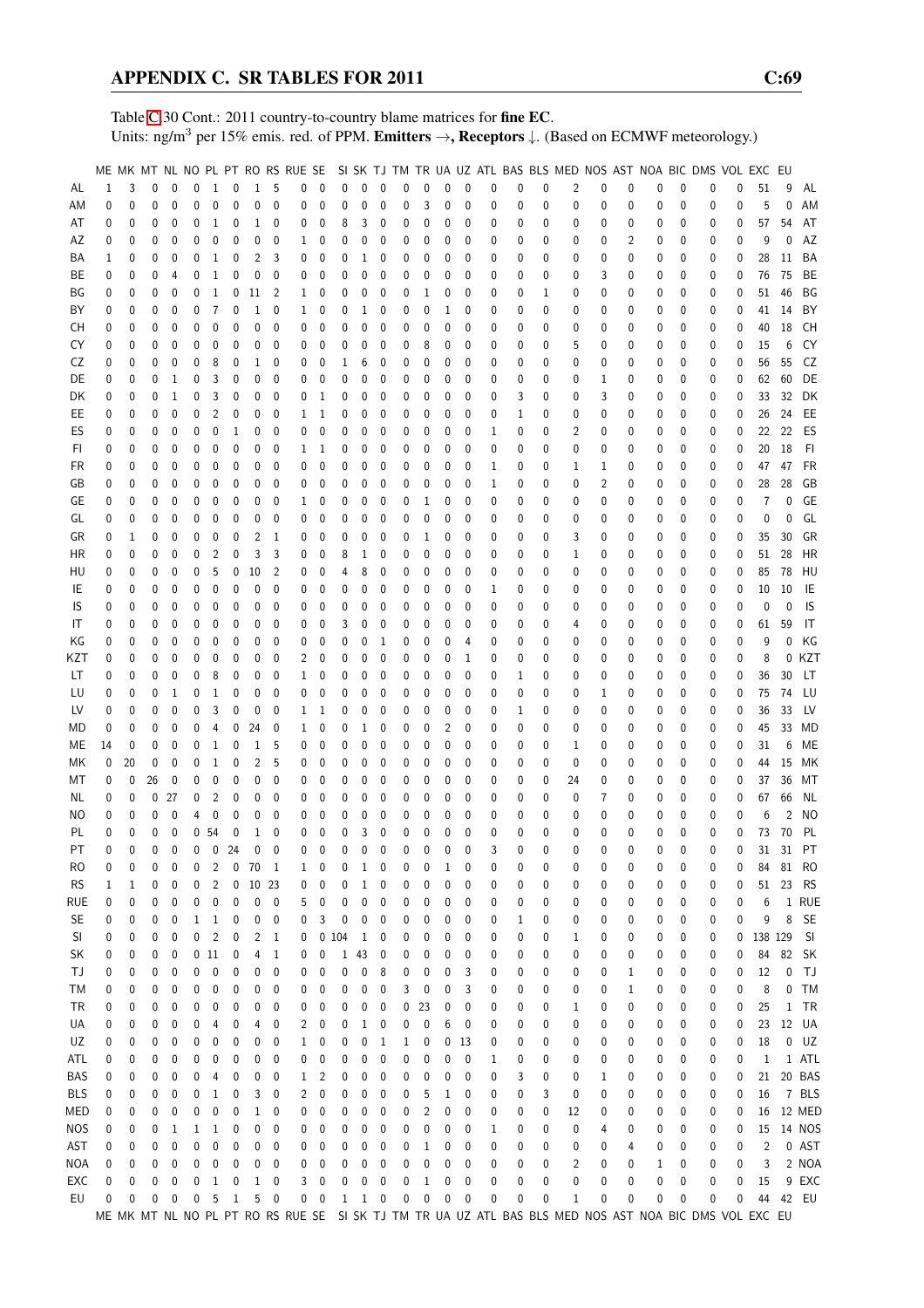Table [C.](#page-2-0)31: 2011 country-to-country blame matrices for coarse EC. Units: ng/m<sup>3</sup> per 15% emis. red. of PPM. Emitters →, Receptors ↓. (Based on ECMWF meteorology.)

|            |             |             |             |             |             |             |             |              |             |                |             |             |   |             |             |                  |             |   |             |          |             |   |              |                   |                          |             | AL AM AT AZ BA BE BG BY CH CY CZ DE DK EE ES FI FR GB GE GR HR HU IE IS IT KG KZT LT LU LV MD |   |                |              |   |            |
|------------|-------------|-------------|-------------|-------------|-------------|-------------|-------------|--------------|-------------|----------------|-------------|-------------|---|-------------|-------------|------------------|-------------|---|-------------|----------|-------------|---|--------------|-------------------|--------------------------|-------------|-----------------------------------------------------------------------------------------------|---|----------------|--------------|---|------------|
| AL         | $\mathbf 1$ | $\mathbf 0$ | $\mathbf 0$ | $\mathbf 0$ | $\mathbf 0$ | $\mathbf 0$ | $\pmb{0}$   | 0            | $\mathbf 0$ | $\mathbf 0$    | $\mathbf 0$ | $\mathbf 0$ | 0 | $\mathbf 0$ |             | $0\quad 0$       | $\mathbf 0$ | 0 | $\pmb{0}$   | 0        | $\mathbf 0$ | 0 | 0            | $\overline{0}$    | $\overline{\mathbf{0}}$  | 0           | 0                                                                                             | 0 | 0              | 0            | 0 | AL         |
| AM         | 0           | $\mathbf 0$ | $\pmb{0}$   | 0           | 0           | 0           | 0           | 0            | 0           | 0              | 0           | 0           | 0 | 0           | $\mathbf 0$ | 0                | 0           | 0 | 0           | 0        | $\mathbf 0$ | 0 | 0            | $\mathbf 0$       | $\mathbf 0$              | $\mathbf 0$ | 0                                                                                             | 0 | 0              | 0            | 0 | AM         |
| AT         | 0           | 0           | 1           | 0           | 0           | 0           | 0           | 0            | 0           | 0              | 0           | 1           | 0 | 0           | $\pmb{0}$   | 0                | 0           | 0 | 0           | 0        | 0           | 0 | 0            | $\pmb{0}$         | $\mathbf 0$              | 0           | 0                                                                                             | 0 | 0              | 0            | 0 | AT         |
|            |             |             |             |             |             |             |             |              |             |                |             |             |   |             |             |                  |             |   |             |          |             |   |              |                   |                          |             |                                                                                               |   |                |              |   |            |
| AZ         | 0           | 0           | 0           | 0           | 0           | 0           | 0           | 0            | 0           | 0              | 0           | 0           | 0 | 0           | 0           | 0                | 0           | 0 | 0           | 0        | 0           | 0 | 0            | $\mathbf 0$       | 0                        | 0           | 0                                                                                             | 0 | 0              | 0            | 0 | AZ         |
| ΒA         | 0           | 0           | 0           | 0           | 0           | 0           | 0           | 0            | 0           | 0              | 0           | 0           | 0 | 0           | 0           | 0                | 0           | 0 | 0           | 0        | 0           | 0 | 0            | $\pmb{0}$         | $\overline{0}$           | 0           | 0                                                                                             | 0 | 0              | 0            | 0 | <b>BA</b>  |
| BE         | 0           | 0           | 0           | 0           | 0           | 1           | 0           | 0            | 0           | 0              | 0           | 3           | 0 | 0           | 0           | 0                | 0           | 0 | 0           | 0        | 0           | 0 | 0            | $\mathbf 0$       | $\mathbf 0$              | 0           | 0                                                                                             | 0 | 0              | 0            | 0 | BE         |
| ΒG         | 0           | 0           | 0           | 0           | $\mathbf 0$ | 0           | 0           | 0            | 0           | 0              | 0           | 0           | 0 | 0           | $\pmb{0}$   | 0                | 0           | 0 | 0           | 0        | 0           | 0 | 0            | $\mathbf 0$       | $\mathbf 0$              | 0           | 0                                                                                             | 0 | 0              | 0            | 0 | BG         |
| BY         | 0           | 0           | $\pmb{0}$   | 0           | 0           | 0           | 0           | 1            | 0           | 0              | 0           | 0           | 0 | 0           | 0           | 0                | 0           | 0 | 0           | 0        | 0           | 0 | 0            | $\mathbf 0$       | 0                        | 0           | 0                                                                                             | 0 | 0              | 0            | 0 | BY         |
| <b>CH</b>  | 0           | 0           | 0           | 0           | 0           | 0           | 0           | 0            | 2           | 0              | 0           | 1           | 0 | 0           | 0           | 0                | 0           | 0 | $\mathbf 0$ | 0        | 0           | 0 | $\mathbf 0$  | $\mathbf 0$       | $\overline{\phantom{0}}$ | 0           | 0                                                                                             | 0 | 0              | 0            | 0 | <b>CH</b>  |
| CY         | 0           | 0           | 0           | 0           | 0           | 0           | 0           | 0            | 0           | 0              | 0           | 0           | 0 | 0           | 0           | 0                | 0           | 0 | 0           | 0        | $\mathbf 0$ | 0 | 0            | 0                 | - 0                      | 0           | 0                                                                                             | 0 | 0              | 0            | 0 | CY         |
| CZ         | 0           | 0           | $\pmb{0}$   | 0           | 0           | 0           | 0           | 0            | 0           | 0              | 2           | 3           | 0 | 0           | 0           | 0                | 0           | 0 | 0           | 0        | 0           | 0 | 0            | 0                 | 0                        | 0           | 0                                                                                             | 0 | 0              | 0            | 0 | CZ         |
| DE         | 0           | 0           | 0           | 0           | 0           | 0           | 0           | 0            | 0           | 0              | 0           | 13          | 0 | 0           | 0           | 0                | 0           | 0 | 0           | 0        | 0           | 0 | 0            | 0                 | 0                        | 0           | 0                                                                                             | 0 | 0              | 0            | 0 | DE         |
| DK         | 0           | 0           | 0           | 0           | 0           | 0           | 0           | 0            | 0           | 0              | 0           | 1           | 0 | 0           | 0           | 0                | 0           | 0 | 0           | 0        | 0           | 0 | 0            | $\mathbf 0$       | 0                        | 0           | 0                                                                                             | 0 | 0              | 0            | 0 | DK         |
| EE.        | 0           | 0           | 0           | 0           | 0           | 0           | 0           | 0            | 0           | 0              | 0           | 0           | 0 | 0           | 0           | 0                | 0           | 0 | 0           | 0        | 0           | 0 | 0            | 0                 | 0                        | 0           | 0                                                                                             | 0 | 0              | 0            | 0 | EE         |
|            |             |             |             |             |             |             |             |              |             |                |             |             |   |             |             |                  |             |   |             |          |             |   |              |                   |                          |             |                                                                                               |   |                |              |   |            |
| ES         | 0           | 0           | 0           | 0           | $\mathbf 0$ | 0           | 0           | 0            | 0           | 0              | 0           | 0           | 0 | 0           | 0           | $\mathbf 0$      | 0           | 0 | 0           | 0        | 0           | 0 | 0            | $\mathbf 0$       | $\mathbf 0$              | 0           | 0                                                                                             | 0 | 0              | 0            | 0 | ES         |
| FI         | 0           | 0           | 0           | 0           | 0           | 0           | 0           | 0            | 0           | 0              | 0           | 0           | 0 | 0           | 0           | 0                | 0           | 0 | 0           | 0        | 0           | 0 | 0            | $\mathbf 0$       | $\mathbf 0$              | 0           | 0                                                                                             | 0 | 0              | 0            | 0 | F1         |
| FR         | 0           | 0           | 0           | $\mathbf 0$ | 0           | 0           | 0           | 0            | 0           | 0              | 0           | 1           | 0 | 0           | 0           | 0                | 1           | 0 | 0           | 0        | $\mathbf 0$ | 0 | 0            | 0                 | $\mathbf 0$              | 0           | 0                                                                                             | 0 | 0              | 0            | 0 | <b>FR</b>  |
| GB         | 0           | 0           | $\pmb{0}$   | 0           | 0           | 0           | 0           | 0            | 0           | 0              | 0           | 0           | 0 | 0           | 0           | 0                | 0           | 5 | 0           | 0        | 0           | 0 | 0            | 0                 | 0                        | 0           | 0                                                                                             | 0 | 0              | 0            | 0 | GB         |
| GE         | 0           | 0           | $\pmb{0}$   | 0           | 0           | 0           | 0           | 0            | 0           | 0              | 0           | 0           | 0 | 0           | 0           | 0                | 0           | 0 | 0           | 0        | 0           | 0 | 0            | $\pmb{0}$         | $\mathbf 0$              | 0           | 0                                                                                             | 0 | 0              | 0            | 0 | GE         |
| GL         | 0           | 0           | 0           | 0           | 0           | 0           | 0           | 0            | 0           | 0              | 0           | 0           | 0 | 0           | 0           | 0                | 0           | 0 | 0           | 0        | 0           | 0 | 0            | $\mathbf 0$       | $\mathbf 0$              | 0           | 0                                                                                             | 0 | 0              | 0            | 0 | GL         |
| GR         | 0           | 0           | 0           | 0           | 0           | 0           | 0           | 0            | 0           | 0              | 0           | 0           | 0 | 0           | 0           | 0                | 0           | 0 | 0           | 0        | 0           | 0 | 0            | $\pmb{0}$         | - 0                      | 0           | 0                                                                                             | 0 | 0              | 0            | 0 | GR         |
| HR         | 0           | 0           | 0           | 0           | 0           | 0           | 0           | 0            | 0           | 0              | 0           | 0           | 0 | 0           | 0           | 0                | 0           | 0 | 0           | 0        | 0           | 0 | 0            | $\mathbf 0$       | $\mathbf 0$              | 0           | 0                                                                                             | 0 | 0              | 0            | 0 | <b>HR</b>  |
| HU         | 0           | $\mathbf 0$ | $\pmb{0}$   | $\mathbf 0$ | 0           | 0           | 0           | 0            | 0           | 0              | 0           | 1           | 0 | 0           | 0           | 0                | 0           | 0 | 0           | 0        | 0           | 0 | 0            | $\mathbf 0$       | $\mathbf 0$              | 0           | 0                                                                                             | 0 | 0              | 0            | 0 | HU         |
| IE         | 0           | 0           | $\mathbf 0$ | 0           | 0           | 0           | 0           | 0            | 0           | 0              | $\mathbf 0$ | 0           | 0 | 0           | 0           | 0                | 0           | 0 | 0           | 0        | 0           | 0 | $\mathbf{1}$ | $0\quad 0$        |                          | 0           | 0                                                                                             | 0 | 0              | 0            | 0 | IE         |
| IS         | 0           | 0           | $\pmb{0}$   | $\mathbf 0$ | 0           | 0           | 0           | 0            | 0           | 0              | 0           | 0           | 0 | 0           | 0           | 0                | 0           | 0 | 0           | 0        | $\mathbf 0$ | 0 | 0            | 0                 | $\overline{\phantom{0}}$ | 0           | 0                                                                                             | 0 | 0              | 0            | 0 | IS         |
|            |             | 0           | $\pmb{0}$   | 0           | 0           |             |             |              |             | 0              |             | 0           |   | 0           | 0           |                  |             | 0 | 0           |          | 0           |   |              |                   |                          |             |                                                                                               |   | 0              | 0            | 0 | IT         |
| IT         | 0           |             |             |             |             | 0           | 0           | 0            | 0           |                | 0           |             | 0 |             |             | 0                | 0           |   |             | 0        |             | 0 | 0            | 0                 | - 1                      | 0           | 0                                                                                             | 0 |                |              |   |            |
| ΚG         | 0           | 0           | 0           | 0           | 0           | 0           | 0           | 0            | 0           | 0              | 0           | 0           | 0 | 0           | 0           | 0                | 0           | 0 | 0           | 0        | 0           | 0 | 0            | 0                 | 0                        | 0           | 0                                                                                             | 0 | 0              | 0            | 0 | KG         |
| KZT        | 0           | 0           | 0           | 0           | 0           | 0           | 0           | 0            | 0           | 0              | 0           | 0           | 0 | 0           | 0           | 0                | 0           | 0 | 0           | 0        | 0           | 0 | 0            | 0                 | $\overline{\phantom{0}}$ | 0           | 0                                                                                             | 0 | 0              | 0            | 0 | KZT        |
| LТ         | 0           | 0           | 0           | 0           | 0           | 0           | 0           | 0            | 0           | 0              | 0           | 0           | 0 | 0           | 0           | 0                | 0           | 0 | 0           | 0        | 0           | 0 | 0            | 0                 | $\mathbf 0$              | 0           | 0                                                                                             | 0 | 0              | 0            | 0 | LT.        |
| LU         | 0           | 0           | 0           | 0           | 0           | 0           | 0           | 0            | 0           | 0              | 0           | 5           | 0 | 0           | 0           | 0                | 0           | 0 | 0           | 0        | 0           | 0 | 0            | $\pmb{0}$         | 0                        | 0           | 0                                                                                             | 0 | $\overline{c}$ | 0            | 0 | LU         |
| LV         | 0           | 0           | 0           | $\mathbf 0$ | 0           | 0           | 0           | 0            | 0           | 0              | 0           | 0           | 0 | 0           | 0           | 0                | 0           | 0 | 0           | 0        | 0           | 0 | 0            | $\pmb{0}$         | 0                        | 0           | 0                                                                                             | 0 | $\mathbf 0$    | 0            | 0 | LV         |
| MD         | 0           | 0           | 0           | 0           | 0           | 0           | 0           | 0            | 0           | 0              | 0           | 0           | 0 | 0           | 0           | 0                | 0           | 0 | 0           | 0        | 0           | 0 | 0            | $\mathbf 0$       | $\mathbf 0$              | 0           | 0                                                                                             | 0 | 0              | 0            | 0 | <b>MD</b>  |
| МE         | 0           | 0           | 0           | $\mathbf 0$ | 0           | 0           | 0           | 0            | 0           | 0              | 0           | 0           | 0 | 0           | 0           | 0                | 0           | 0 | 0           | 0        | $\mathbf 0$ | 0 | 0            | $\mathbf 0$       | $\mathbf 0$              | 0           | 0                                                                                             | 0 | $\mathbf 0$    | $\mathbf 0$  | 0 | ME         |
| МK         | 0           | 0           | $\pmb{0}$   | 0           | 0           | 0           | 0           | 0            | 0           | 0              | 0           | 0           | 0 | 0           | 0           | 0                | 0           | 0 | 0           | 0        | 0           | 0 | 0            | 0                 | 0                        | 0           | 0                                                                                             | 0 | 0              | 0            | 0 | MK         |
| МT         | 0           | 0           | $\pmb{0}$   | 0           | 0           | 0           | 0           | 0            | 0           | 0              | 0           | 0           | 0 | 0           | 0           | 0                | 0           | 0 | 0           | 0        | 0           | 0 | 0            | 0                 | 0                        | 0           | 0                                                                                             | 0 | 0              | 0            | 0 | MT         |
| NL         | 0           | 0           | 0           | 0           | 0           | 0           | 0           | 0            | 0           | 0              | 0           | 5           | 0 | 0           | 0           | 0                | 0           | 1 | 0           | 0        | 0           | 0 | 0            | $\mathbf 0$       | $\mathbf 0$              | 0           | 0                                                                                             | 0 | 0              | 0            | 0 | <b>NL</b>  |
| ΝO         | 0           | 0           | 0           | 0           | 0           | 0           | 0           | 0            | 0           | 0              | 0           | 0           | 0 | 0           | 0           | 0                | 0           | 0 | 0           | 0        | 0           | 0 | 0            | 0                 | $\mathbf 0$              | 0           | 0                                                                                             | 0 | 0              | 0            | 0 | <b>NO</b>  |
| PL         | 0           | 0           | 0           | $\mathbf 0$ | $\mathbf 0$ | $\pmb{0}$   | $\mathbf 0$ | $\mathbf{0}$ | 0           | 0              | 0           | 1           | 0 | 0           | 0           | $\boldsymbol{0}$ | 0           | 0 | $\mathbf 0$ | 0        | $\mathbf 0$ | 0 | $\mathbf{0}$ | $\pmb{0}$         | $\mathbf 0$              | $\mathbf 0$ | 0                                                                                             | 0 | $\mathbf 0$    | $\mathbf{0}$ | 0 | PL         |
| <b>PT</b>  | 0           | $\mathbf 0$ | $\mathbf 0$ | $\Omega$    | $\mathbf 0$ | $\mathbf 0$ | $\mathbf 0$ | 0            | 0           | $\overline{0}$ | 0           | $\Omega$    | 0 | 0           | $\mathbf 0$ | $\overline{0}$   | $\mathbf 0$ | 0 | 0           | $\Omega$ | 0           | 0 | $\mathbf 0$  | $\overline{0}$    | $\overline{0}$           | $\Omega$    | 0                                                                                             | 0 | 0              | $\Omega$     | 0 | PT         |
|            |             |             |             |             |             |             |             |              |             |                |             |             |   |             |             |                  |             |   |             |          |             |   |              |                   |                          |             |                                                                                               |   |                |              |   |            |
| <b>RO</b>  | 0           | 0           | 0           | 0           | 0           | 0           | 0           | 0            | 0           | 0              | 0           | 0           | 0 | 0           | 0           | 0                | 0           | 0 | 0           | 0        | 0           | 0 | 0            | 0                 | 0                        | 0           | 0                                                                                             | 0 | 0              | 0            | 0 | <b>RO</b>  |
| <b>RS</b>  | 0           | 0           | 0           | 0           | 0           | 0           | 0           | 0            | 0           | 0              | 0           | 0           | 0 | 0           | 0           | 0                | 0           | 0 | 0           | 0        | 0           | 0 | 0            | 0                 | 0                        | 0           | 0                                                                                             | 0 | 0              | 0            | 0 | <b>RS</b>  |
| RUE        | 0           | 0           | 0           | 0           | 0           | 0           | 0           | 0            | 0           | 0              | 0           | 0           | 0 | 0           | 0           | 0                | 0           | 0 | 0           | 0        | 0           | 0 | 0            | 0                 | 0                        | 0           | 0                                                                                             | 0 | 0              | 0            | 0 | <b>RUE</b> |
| SE         | 0           | 0           | 0           | 0           | 0           | 0           | 0           | 0            | 0           | 0              | 0           | 0           | 0 | 0           | 0           | 0                | 0           | 0 | 0           | 0        | 0           | 0 | 0            | 0                 | 0                        | 0           | 0                                                                                             | 0 | 0              | 0            | 0 | <b>SE</b>  |
| SI         | 0           | 0           | 0           | 0           | 0           | 0           | 0           | 0            | 0           | 0              | 0           | 0           | 0 | 0           | 0           | 0                | 0           | 0 | 0           | 0        | 0           | 0 | 0            | 0                 | - 0                      | 0           | 0                                                                                             | 0 | 0              | 0            | 0 | SI         |
| SK         | 0           | 0           | 0           | 0           | 0           | 0           | 0           | 0            | 0           | 0              | 0           | 1           | 0 | 0           | 0           | 0                | 0           | 0 | 0           | 0        | 0           | 0 | 0            | 0                 | 0                        | 0           | 0                                                                                             | 0 | 0              | 0            | 0 | SK         |
| ТJ         | 0           | 0           | 0           | 0           | 0           | 0           | 0           | 0            | 0           | 0              | 0           | 0           | 0 | 0           | 0           | 0                | 0           | 0 | 0           | 0        | 0           | 0 | 0            | $\pmb{0}$         | $\mathbf 0$              | 0           | 0                                                                                             | 0 | 0              | 0            | 0 | TJ         |
| ТM         | 0           | 0           | 0           | 0           | 0           | 0           | 0           | 0            | 0           | 0              | 0           | 0           | 0 | 0           | 0           | 0                | 0           | 0 | 0           | 0        | 0           | 0 | 0            | $\mathbf 0$       | 0                        | 0           | 0                                                                                             | 0 | 0              | 0            | 0 | <b>TM</b>  |
| TR         | 0           | 0           | 0           | 0           | 0           | 0           | 0           | 0            | 0           | 0              | 0           | 0           | 0 | 0           | 0           | 0                | 0           | 0 | 0           | 0        | 0           | 0 | 0            | 0                 | - 0                      | 0           | 0                                                                                             | 0 | 0              | 0            | 0 | <b>TR</b>  |
| UA         | 0           | 0           | 0           | 0           | 0           | 0           | 0           | 0            | 0           | 0              | 0           | 0           | 0 | 0           | 0           | 0                | 0           | 0 | 0           | 0        | 0           | 0 | 0            | 0                 | 0                        | 0           | 0                                                                                             | 0 | 0              | 0            | 0 | UA         |
| UZ         | 0           | 0           | 0           | 0           | 0           | 0           | 0           | 0            | 0           | 0              | 0           | 0           | 0 | 0           | 0           | 0                | 0           | 0 | 0           | 0        | 0           | 0 | 0            | 0                 | 0                        | 0           | 0                                                                                             | 0 | 0              | 0            | 0 | UZ         |
|            |             |             |             |             |             |             |             |              |             |                |             |             |   |             |             |                  |             |   |             |          |             |   |              |                   |                          |             |                                                                                               |   |                |              |   |            |
| ATL        | 0           | 0           | 0           | 0           | 0           | 0           | 0           | 0            | 0           | 0              | 0           | 0           | 0 | 0           | 0           | 0                | 0           | 0 | 0           | 0        | 0           | 0 | 0            | 0                 | 0                        | 0           | 0                                                                                             | 0 | 0              | 0            |   | 0 ATL      |
| BAS        | 0           | 0           | 0           | 0           | 0           | 0           | 0           | 0            | 0           | 0              | 0           | 1           | 0 | 0           | 0           | 0                | 0           | 0 | 0           | 0        | 0           | 0 | 0            | 0                 | 0                        | 0           | 0                                                                                             | 0 | 0              | 0            |   | 0 BAS      |
| <b>BLS</b> | 0           | 0           | 0           | 0           | 0           | 0           | 0           | 0            | 0           | 0              | 0           | 0           | 0 | 0           | 0           | 0                | 0           | 0 | 0           | 0        | 0           | 0 | 0            | $\pmb{0}$         | 0                        | 0           | 0                                                                                             | 0 | 0              | 0            |   | 0 BLS      |
| MED        | 0           | 0           | 0           | 0           | 0           | 0           | 0           | 0            | 0           | 0              | 0           | 0           | 0 | 0           | 0           | 0                | 0           | 0 | 0           | 0        | 0           | 0 | 0            | $\pmb{0}$         | 0                        | 0           | 0                                                                                             | 0 | 0              | 0            |   | 0 MED      |
| <b>NOS</b> | 0           | 0           | 0           | 0           | 0           | 0           | 0           | 0            | 0           | 0              | 0           | 1           | 0 | 0           | 0           | $\mathbf 0$      | 0           | 1 | 0           | 0        | 0           | 0 | 0            | $\mathbf 0$       | $\overline{\phantom{0}}$ | 0           | 0                                                                                             | 0 | 0              | 0            |   | 0 NOS      |
| AST        | 0           | 0           | 0           | 0           | 0           | 0           | 0           | 0            | 0           | 0              | 0           | 0           | 0 | 0           | 0           | 0                | 0           | 0 | 0           | 0        | 0           | 0 | 0            | 0                 | $\mathbf 0$              | 0           | 0                                                                                             | 0 | 0              | 0            |   | 0 AST      |
| <b>NOA</b> | 0           | 0           | 0           | 0           | 0           | 0           | 0           | 0            | 0           | 0              | 0           | 0           | 0 | 0           | 0           | 0                | 0           | 0 | 0           | 0        | 0           | 0 | 0            | 0                 | 0                        | 0           | 0                                                                                             | 0 | 0              | 0            |   | 0 NOA      |
| EXC        | 0           | 0           | 0           | 0           | 0           | 0           | 0           | 0            | 0           | 0              | 0           | 0           | 0 | 0           | 0           | 0                | 0           | 0 | 0           | 0        | 0           | 0 | 0            | $\mathbf 0$       | 0                        | 0           | 0                                                                                             | 0 | 0              | 0            |   | 0 EXC      |
| EU         | 0           | 0           | $\pmb{0}$   | 0           | 0           | 0           | 0           | 0            | 0           | 0              | 0           | 2           | 0 | 0           |             | $0\quad 0$       | 0           | 0 | 0           | 0        | 0           | 0 |              | $0\quad 0\quad 0$ |                          | 0           | 0                                                                                             | 0 | 0              | 0            | 0 | EU         |
|            |             |             |             |             |             |             |             |              |             |                |             |             |   |             |             |                  |             |   |             |          |             |   |              |                   |                          |             | AL AM AT AZ BA BE BG BY CH CY CZ DE DK EE ES FI FR GB GE GR HR HU IE IS IT KG KZT LT LU LV MD |   |                |              |   |            |